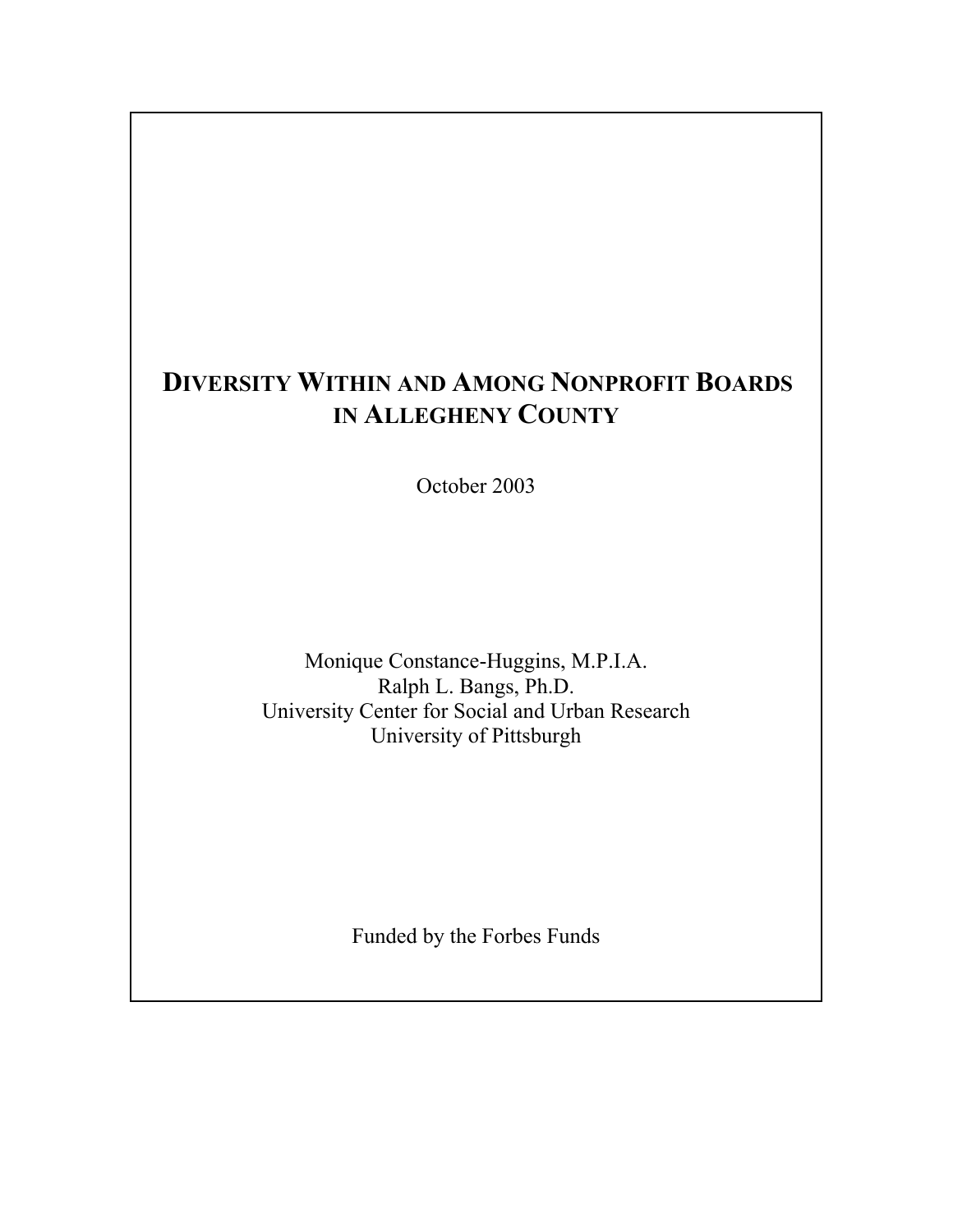### **EXECUTIVE SUMMARY**

#### **Introduction**

Nonprofit board diversity is critical for ensuring that the perspectives of people utilizing programs and services are reflected in the planning and operations of the organization. "Through representation, the board both accesses the breadth of perspectives it needs to make decisions in the best interest of the organization and simultaneously gains legitimacy for those decisions in the eyes of its members" (Robinson, 2001). According to Swanson (1992), it is a mistake when too many of the board members come from the same background and share the same basic interests. Even the youngest or smallest nonprofit organization must use the board to gather to the organization the multiple perspectives that will strengthen its work and build its credibility or risk losing some of its effectiveness.

A 2001 study conducted by Ralph Bangs and Christine Anthou, examining 42 of the largest economic development organizations (EDOs) and 3 African American EDOs in the Pittsburgh metropolitan area, showed that Pittsburgh-area boards lack diversity by race and gender. According to that study, the median African American board representation was 8.3 percent, while the median female representation was 16.7 percent.

Nationally, data evidence that most boards under-represent minority populations, as well as younger populations. According to research conducted by BoardSource, nonprofit boards – which, on average, include 17-19 members – over-represent males and Caucasians. Further, the average board member is 50 years old; more than 82 percent are older than 40.

These national and local findings highlight the need to look specifically at Allegheny County's nonprofit organizations so as to: (1) determine the levels of diversity on their boards and executive committees; and (2) suggest ways in which they can increase the representation of diverse groups on their boards and executive committees.

The Forbes Funds commissioned Ralph Bangs and Monique Constance-Huggins of the University Center for Social and Urban Research (UCSUR) at the University of Pittsburgh to examine the extent of diversity – with respect to race, sex, age, and profession – within and among the boards holding fiduciary responsibility for Allegheny County's nonprofit organizations. Successfully transmitting the tradition of nonprofit trusteeship in the Pittsburgh area requires that existing leadership recruit and prepare new generations of trustees who broadly represent the many faces of Pittsburgh.

#### **Research Questions and Methodology**

The research questions addressed by this study and the methods used to answer these questions are:

*Question 1:* How diverse are nonprofit boards and their executive committees in Allegheny County in relation to race, gender, age, level of education, country of birth, and profession?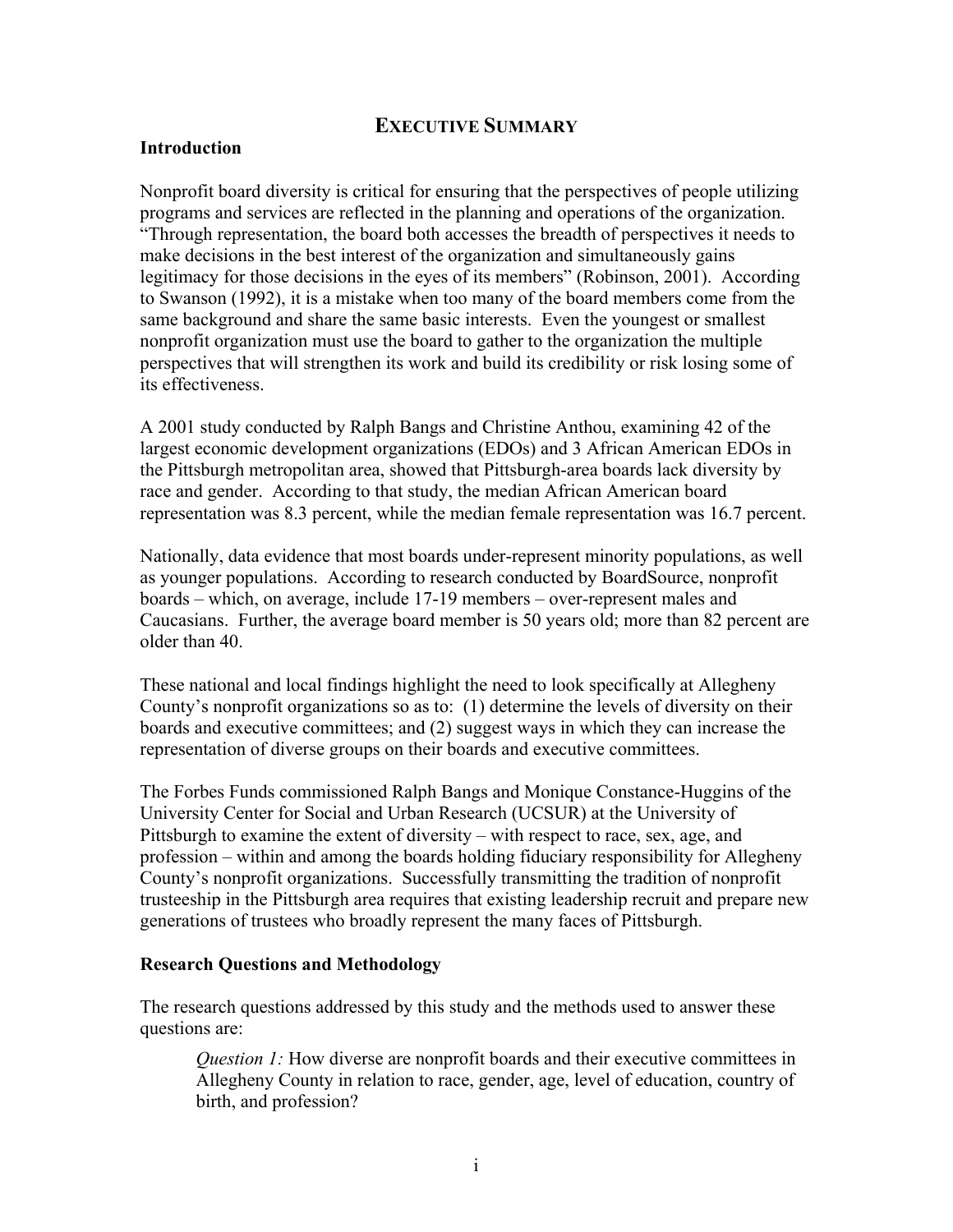*Method:* Between May and August 2003, UCSUR contacted 698 nonprofit organizations in the county to obtain demographic, education, and profession data on their board and executive committee members. Four hundred and three organizations responded, for a response rate of 57.7 percent.

*Question 2:* What factors affect diversity on nonprofit boards?

*Method:* UCSUR conducted a literature search of books, web sites, and electronic journals to identify factors that may affect the diversity of nonprofit boards.

*Ouestion 3:* What local programs exist to aid in increasing board diversity?

*Methods:* UCSUR contacted some major organizations in Allegheny County to ask what programs exist to assist nonprofits in boosting the representation of diverse groups on their boards.

# **Findings on Nonprofit Boards and Executive Committees (Figure 1)**

Diversity by Race

 $\overline{a}$ 

- Minorities, who account for 14 percent of the working-age population, make up 13.2 percent of board members and 11.2 percent of executive committee members in Allegheny County. The national average for minority board representation is 15 percent (BoardSource).
- African Americans, the largest minority group in the county, account for 12 percent of the board members and 10.4 percent of executive committee members, which are similar to the African American share (11.7 %) of the county's 2000 working-age population. One hundred and twenty-six boards (31%) have above average representation of African Americans on boards in the region (12%).
- 51 percent of the organizations do not have a single African American on their board, and 44 percent have none on their executive committee. Of the boards that have no African Americans, the average number of board seats is  $12.3<sup>1</sup>$ .
- 14 percent of boards and two percent of executive committees have less than 10 percent of African American representation.
- Hispanics, Asians, and people of other races account for about one percent of both the board and executive committee members. Their representation is slightly less than their share of the working-age population.

<sup>&</sup>lt;sup>1</sup> The 202 organizations that have no African American board members have a total of 2,509 members and an average of 12.3 members per board.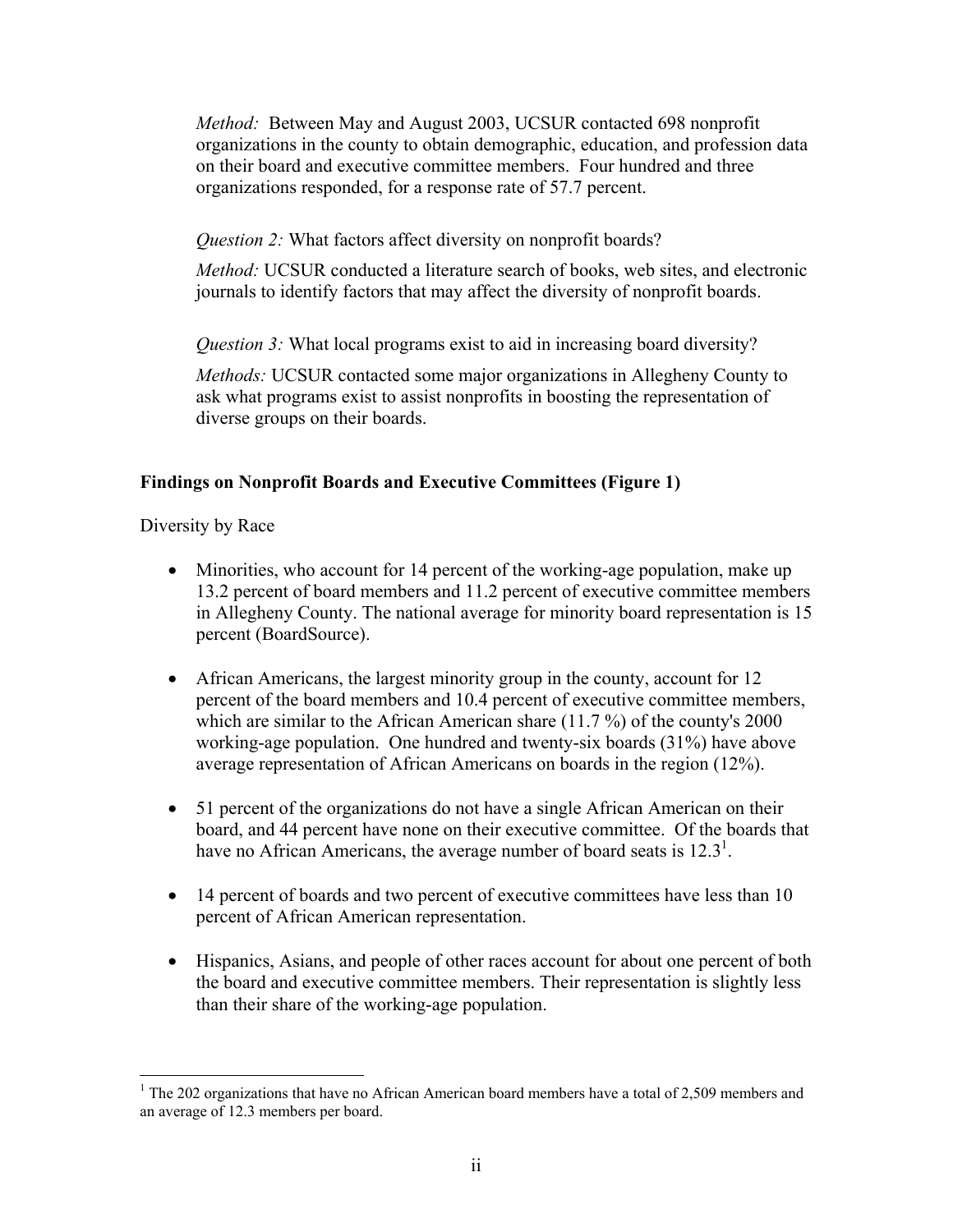• Organizations within the smallest revenue range (less than \$25,000 a year) have the highest percentage of minority board members (23%). Minority representation on the other revenue categories are: 9.6 percent (\$25,000- \$99,999); 15.1 percent (\$100,000-\$249,999); 19.7 percent (\$250,000-\$499,999); 11.1 percent (\$500,000-\$999,999); 13.1 percent (\$1m – \$4,999,999); 11.3 percent (\$5m-\$19,999,999); and 10.8 percent (over \$20m).

### Diversity by Gender

- Females make up 51 percent of the 2000 working-age population in Allegheny County and represent 39 percent of nonprofit board members and 37% of executive committee members. These levels of representation are less than the share of women on nonprofit boards, nationally (43%) (BoardSource).
- Forty-six percent (185) of boards and 30 percent (121) of executive committees have female representation that exceeds the average representation of women across Allegheny County nonprofit boards and executive committees (39% and 37%, respectively).
- There are 30 organizations (7%) that have no females on their board, and 53 (11%) have none on their executive committees. For these organizations, the average number of board seats is eight while the average number of seats on the executive committee is four.
- Twenty-eight percent of boards and 17 percent of executive committees have fair levels of female representation where the ratio of women on the boards is 1.0 or more times the share of women in the working-age population of the county.
- The largest board in our sample, Boy Scouts of America with 112 members, is among the organizations with the lowest level of gender diversity. There are 2 females on this 112-member board.

Diversity by Age

- Allegheny County nonprofit boards and executive committees are largely comprised of older members. Fifty-seven percent of the board members and 59 percent of executive committee members are age 50 or older. In fact, the majority of board members (32%) and executive committee members (35%) are between age 50 and 59. Twenty-four organizations (6%) have boards that are entirely made up of persons who are age 50 and over.
- About one percent of the board and executive committee members are under age 30. Eighty-seven percent of boards and 98 percent of executive committees do not have any board members under age 30, while 78 percent and 47 percent of boards and executive committees, respectively, have at least one member age 50 and over.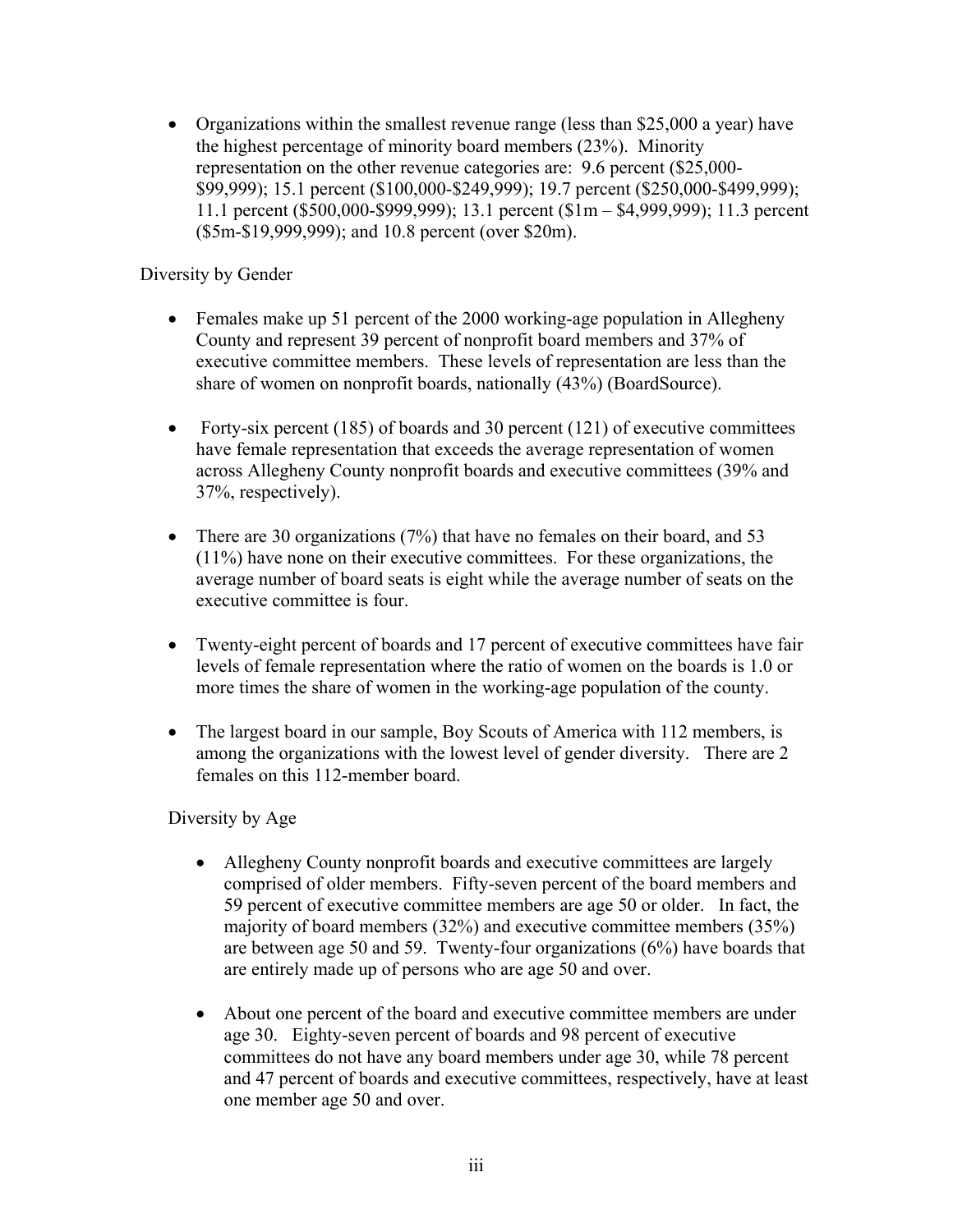• The highest representation of persons under age 30 is found among the boards of Harmar Township Volunteer Fire Company (35%), Chartiers Nature Conservancy (33%), and Prevention Point (33%).

Diversity by Educational Level

- Allegheny County nonprofit organizations are largely governed by welleducated people. Ninety-nine percent of board members and 100 percent of executive committee members possess a high school diploma or above.
- On average, 89 percent of Allegheny County board members and 96 percent of their executive committee members hold a bachelor degree or higher.
- More than half of the boards and executive committees are made up of members who all possess a bachelor degree or higher.

Diversity by Nationality

- Persons born outside the US make up a small percentage (about 3%) of nonprofit board and executive committee members.
- Eighty nonprofit boards (19%) and 18 executive committees (4%) have at least one foreign-born member. (These are often organizations that appear to be ethnic-specific.)
- The organizations with the highest level of diversity by nationality were Materials Research Society (35%), Alliance Françoise De Pittsburgh (33%) and Umoja African Arts Company (33%).

Diversity by Profession

- The two most common professions on nonprofit boards are business executives (16.1% of board members) and business owners (11.6% of board members). These professions are also the most common among executive committee members. Business executives account for 18 percent and business owners account for 11 percent of the members on the executive committee.
- Forty percent of organizations have at least one education professional; 31 percent have at least one retiree on board; 23 percent have at least one civic volunteer; and 12 percent have at least one public official on the board. Social workers and real estate and consulting professionals are least common on both the boards and executive committees.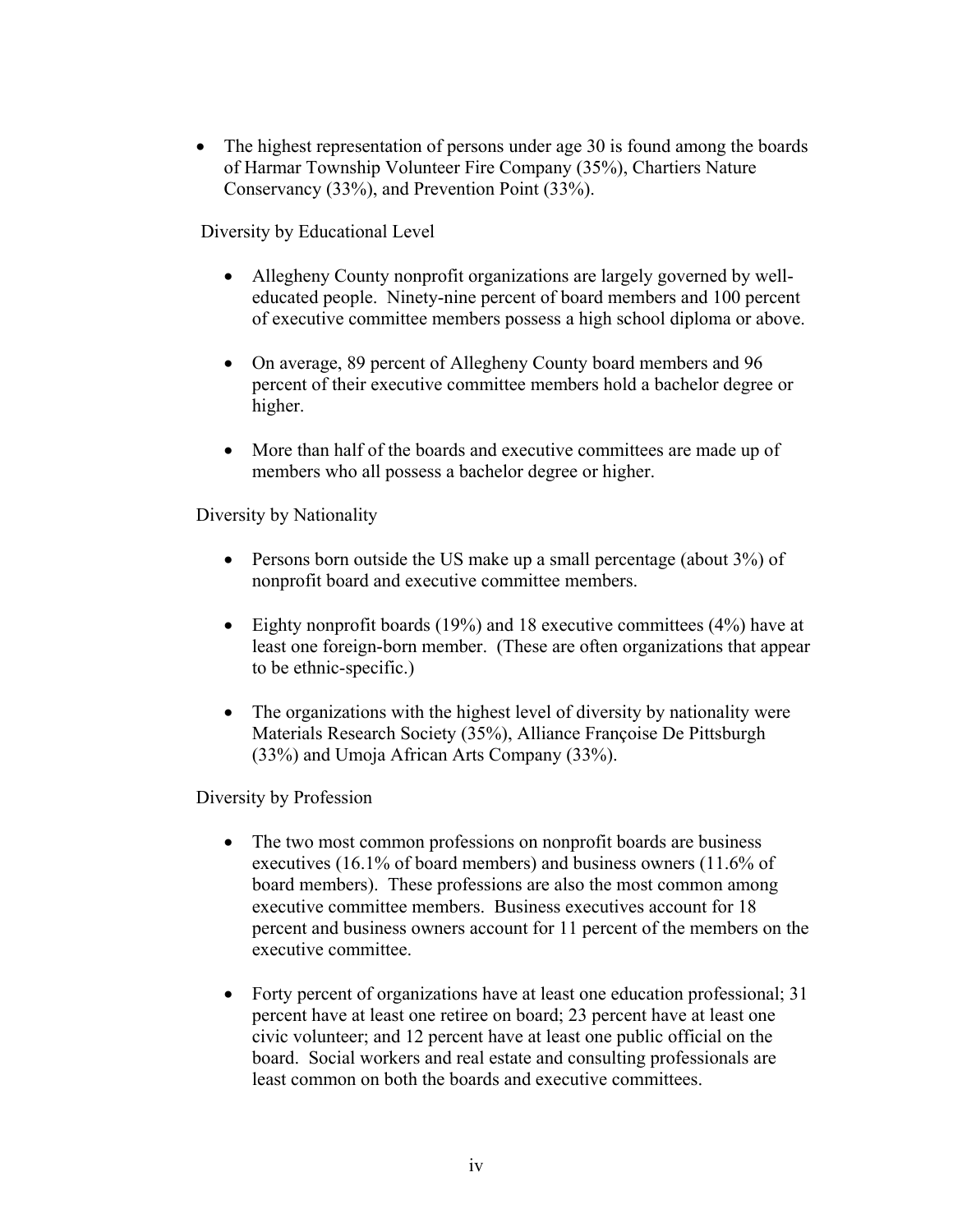| <b>Name of Social Group</b>                 | % of Board<br><b>Members</b> | % of Executive<br><b>Committee</b><br><b>Members</b> |
|---------------------------------------------|------------------------------|------------------------------------------------------|
| African American                            | 11.9                         | 10.4                                                 |
| Women                                       | 38.6                         | 37.0                                                 |
| Members Under Age 30                        | 1.5                          | 0.4                                                  |
| Members Age 50 and<br>Above                 | 57.0                         | 59.0                                                 |
| Members with a Bachelor<br>Degree or Higher | 89.5                         | 96.1                                                 |
| Foreign Born Members                        | 2.6                          | 26                                                   |
| Profession:                                 |                              |                                                      |
| <b>Business Executive</b>                   | 16.1                         | 11.6                                                 |
| <b>Business Owner</b>                       | 18.5                         | 10.9                                                 |

#### **Figure1: Percent of Nonprofit Board and Executive Committee Members by Social Group in Allegheny County**

### **Factors Affecting Diversity on Nonprofit Boards**

Several factors hinder board diversity:

- *Increase in Women in the Workforce*: The increase in women in the workforce has greatly reduced the number of women available for longterm volunteer board and community activity.
- *Not A Priority*: It is believed that nonprofit organizations tend not to focus as much on board diversity because of a plethora of other issues they deem to be more important. According to Allison (1999), diversity initiatives often fail to compete in importance with other budget priorities.
- *Time Demand*: The accelerated pace of American living, with increasing demands on time by employers and family, has caused many qualified people of diverse backgrounds to restrict their volunteer activities.
- *Increasing Competition*: The growing number of nonprofit organizations has increased the competition for board members, which can limit the representation of members of diverse groups on each board.
- *Comfort Zone*: Board members generally like to surround themselves, albeit unconsciously, with people like themselves (i.e. the comfort zone). It is not unusual for people to want to clone themselves, that is, to invite people to sit on boards who are like them in style and substance (Allison, 1999). This type of behavior hinders diversity and limits the ability of the organization to become more inclusive.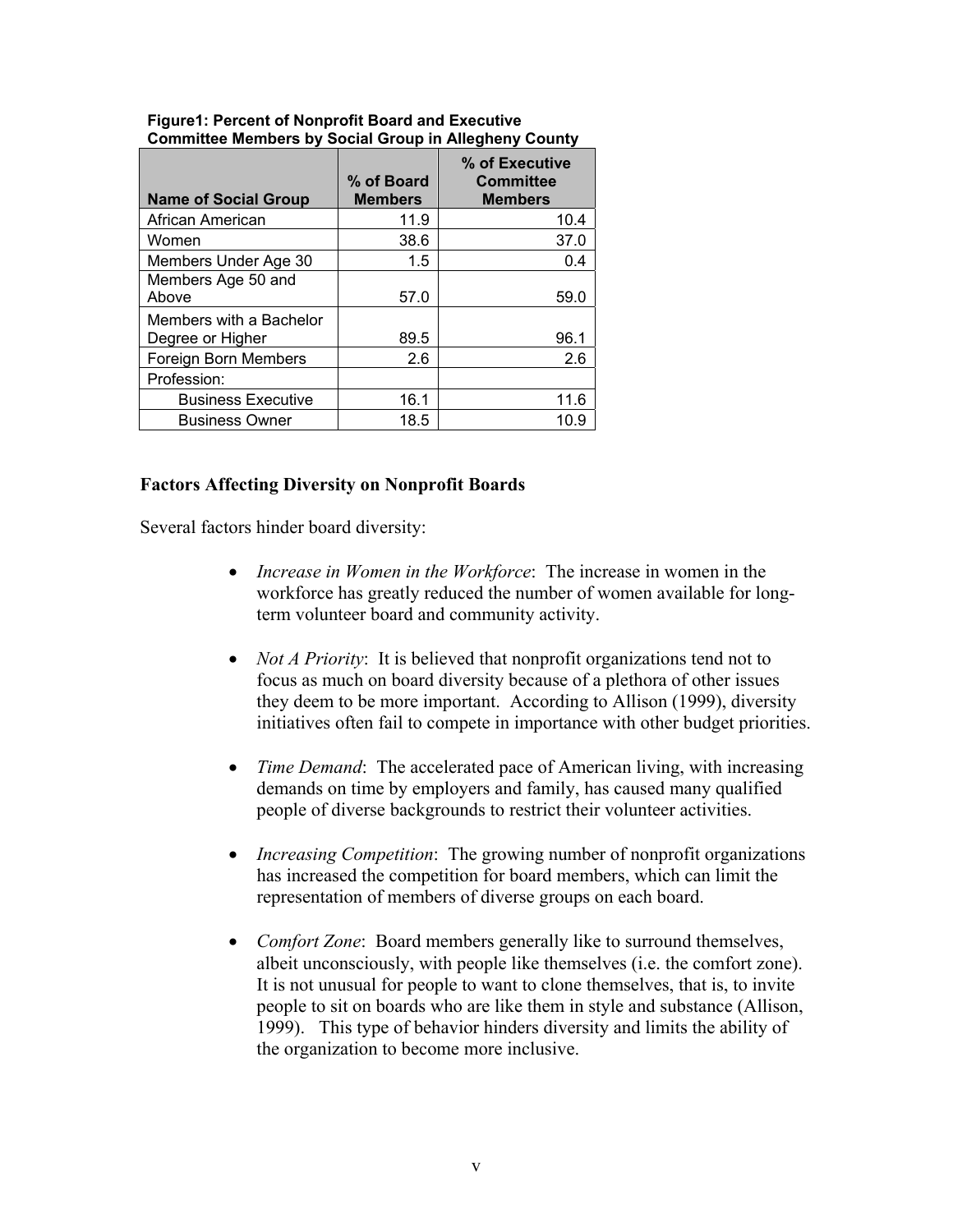#### **Local Programs to Increase Board Diversity**

Some local initiatives are beginning to address the need to maintain and increase the diversity of area nonprofit boards. These are:

**African American Leadership Directory:** The Directory, which is an initiative of the Urban League of Pittsburgh, is a resource guide to help nonprofit and forprofit organizations identify willing and able African Americans to serve on their boards. The directory displays biographical sketches of African American professionals. The success of the Directory is evident in the addition of 80 African American professionals to 45 nonprofit and 6 for-profit boards in the region since its first publication in 1999. Additionally, the Urban League of Pittsburgh's **African American Leadership Development Program** has, in partnership with Boards-by-Design, offered nonprofit board training and advancement to young African American professionals.

**Boards-by-Design:** This program, coordinated by Duquesne University's Nonprofit Leadership Institute, links people with particular skills, interests, and diversity with the nonprofit organizations which seek them for their boards. The program identifies the needs of the organization – specific discipline, growth, diversity, transition- and then matches them with the qualified candidates. Qualified candidates go through a rigorous recruitment where they are interviewed, trained, and mentored to ensure there is an effective and rewarding board match. Board matching is also provided by **BoardNetUSA**, an on-line service offered by the Bayer Center for Nonprofit Management at Robert Morris University, and **Leadership OnBoard**, an internship-like experience coordinated by Leadership Pittsburgh, Inc.

**New Trustees for a New Pittsburgh:** This collaborative project integrates the programming of local management support organizations, educational providers, and membership organizations so that outreach, board training, and matching are coordinated for potential board members and nonprofit organizations alike. Involving Leadership Pittsburgh Inc., the Nonprofit Leadership Institute at Duquesne University, the Bayer Center for Nonprofit Management at Robert Morris University, Dewey  $\&$  Kaye, Inc, Pittsburgh Urban Magnet Project, and the New Pittsburgh Collaborative, and funded by The Forbes Funds and Mellon Financial Corporation Foundation, this cooperative endeavors to: (1) assemble the region's young professionals at civic leadership forums designed to impart the importance of serving on nonprofit boards; (2) prepare and train at least 200 young professionals to serve as knowledgeable and active board members; and (3) place at least 100 of these individuals onto the boards of area nonprofit organizations.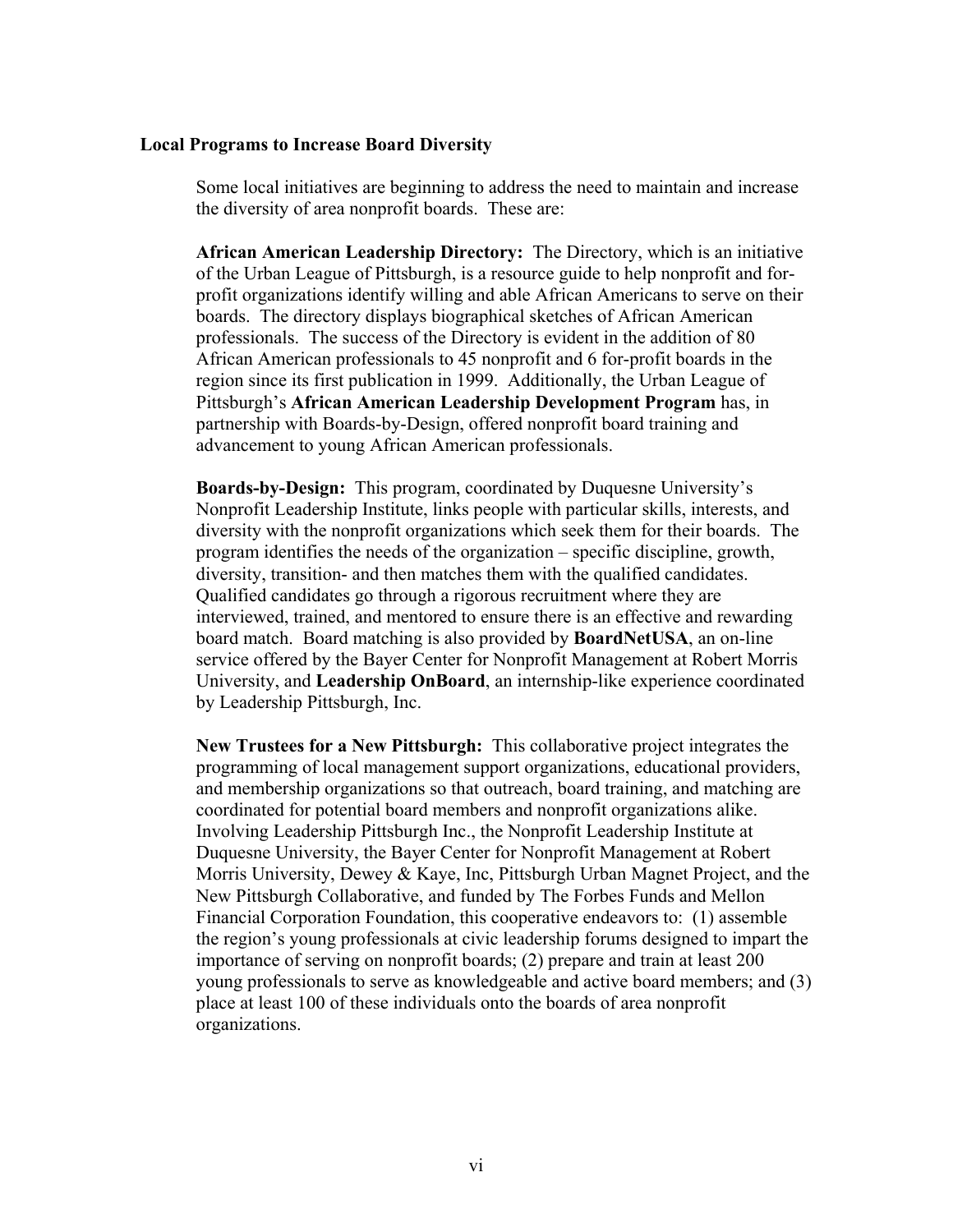#### **Recommendations**

- All organizations, including those that are ethnic-specific and genderspecific, should clarify and articulate their board diversity mission, policies, and strategies. An organization's commitment to diversity is reflected in the extent to which diversity policies and procedures are communicated to, and understood by, the board, staff, and clients.
- Boards soliciting nominations and recruiting new members should aim at increasing board diversity by race/ethnicity, gender, age, education, and profession by:
	- 1. Taking advantage of local programs aimed at increasing board diversity such as: the African American Leadership Directory, which can be obtained from the Urban League of Pittsburgh at One Smithfield Street,  $3<sup>rd</sup>$  Floor, Pittsburgh PA 15222, or by accessing the United Way of Allegheny County's website at www.unitedwaypittsburgh.org; Boards-by-Design (www.nli.duq.edu); and New Trustees for a New Pittsburgh, which can be reached via PUMP at www.pump.org. Representatives of organizations with directories of minorities and other groups available for boards should meet occasionally with nonprofit officials to discuss how to use the directories and recruit board members.
	- 2. Maintaining their own database of potential board members from diverse groups. One way of building such a database is to have board members and senior staff continually be on the lookout for people from diverse groups who match the characteristics desired on the board. As potential persons come to mind, members should submit their names and profile to the organization. According to Swanson (1992), if an organization is to be guaranteed a strong board, all board members must be involved in a deliberate, ongoing effort to identify potential new members throughout the year.
- Existing nonprofit directors must include board diversity as an agenda item at every meeting so as to maintain and increase appropriate diversity at all levels of the organization.
- For more information about tools and best practices, training, and leadership development for board members, nonprofit organizations should utilize the web site for BoardSource, a national organization dedicated to increasing the effectiveness of nonprofit organizations by strengthening their boards of directors: www.boardsource.org.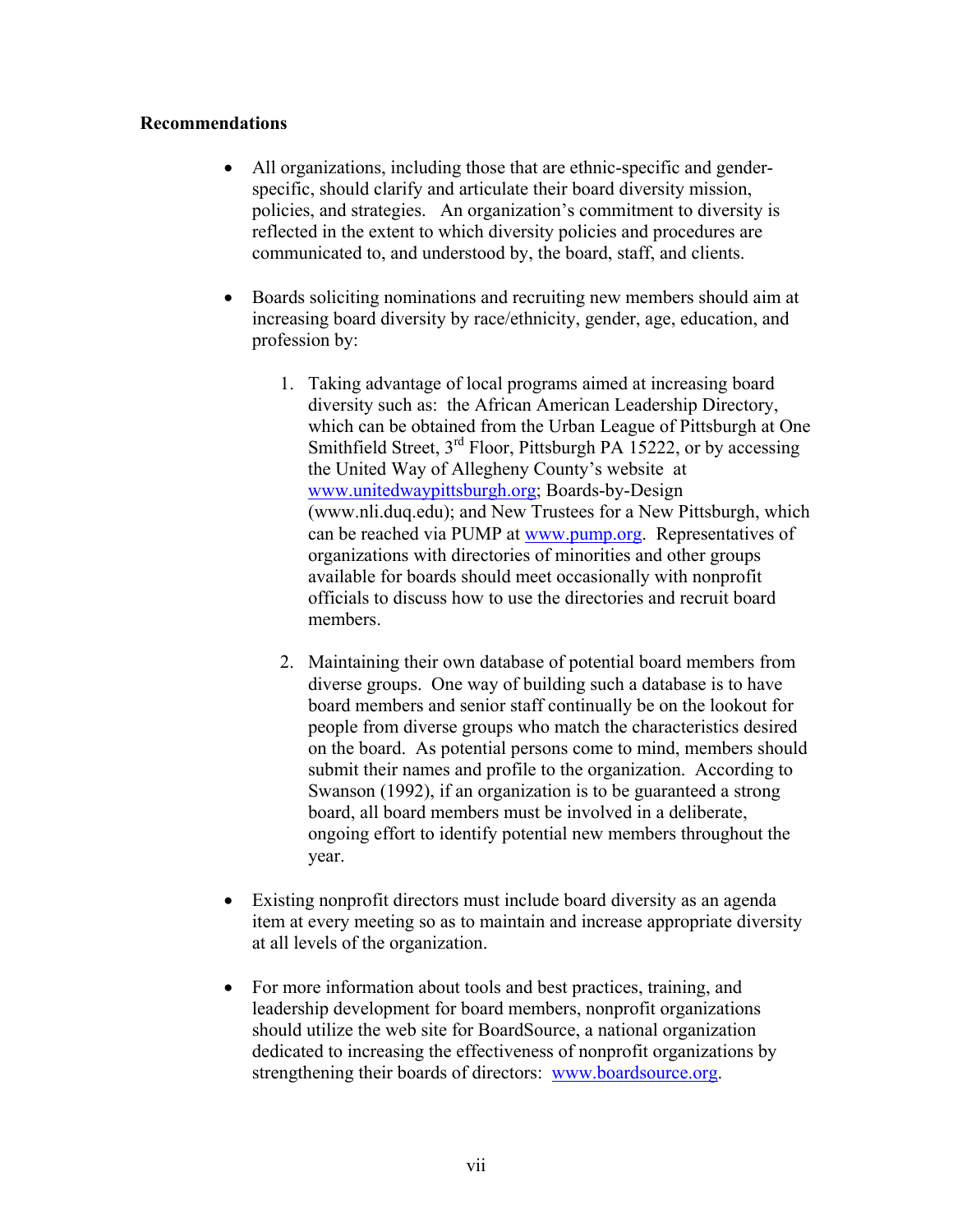- Funding agencies should adopt policies that require their grantees to increase and/or maintain diversity by race, ethnicity, gender, age, nationality, and profession at all levels of the organization.
- Regular social gatherings should be organized that bring together both prospective board members from diverse backgrounds and organizations who are seeking new board members.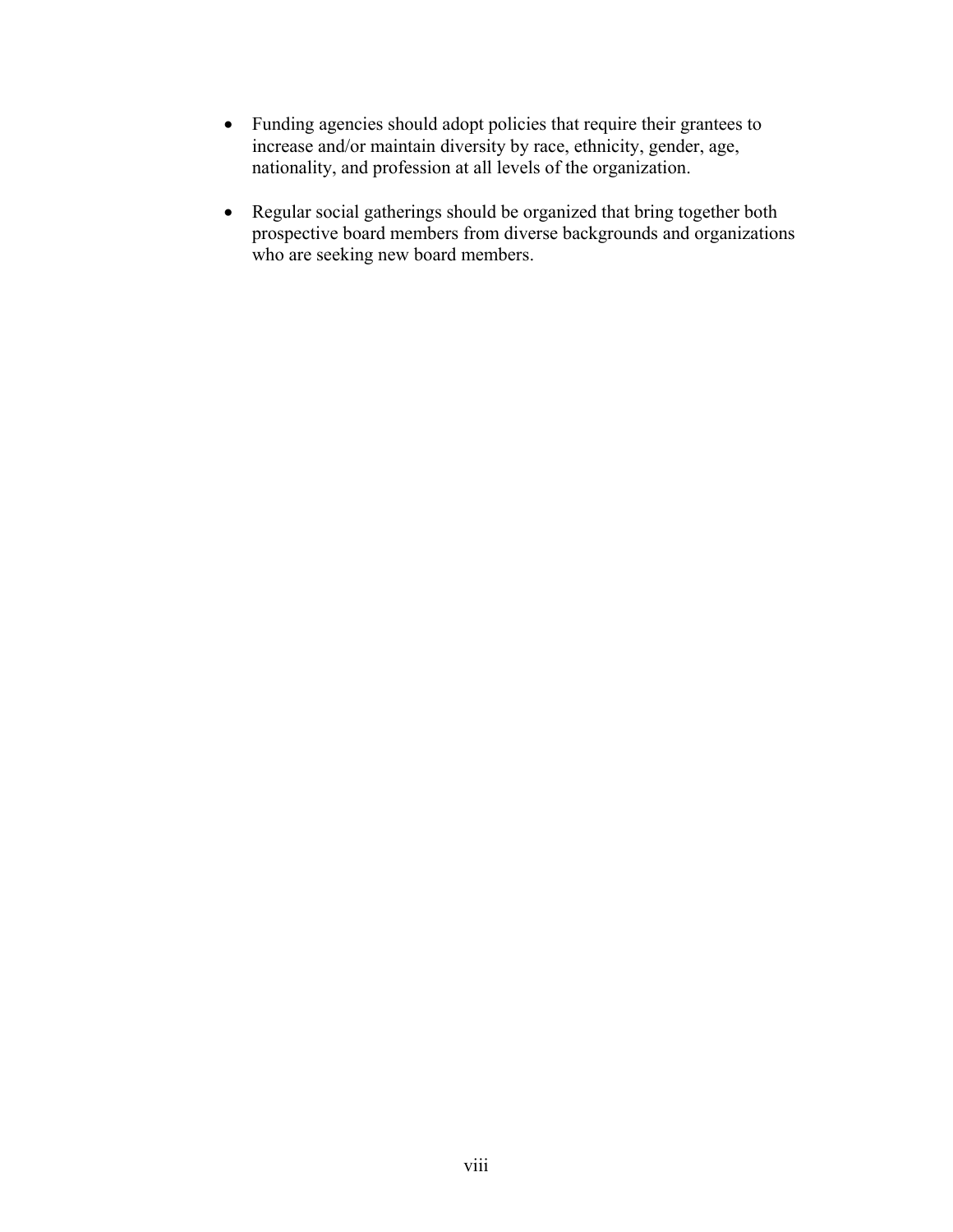# **TABLE OF CONTENTS**

| <b>Findings</b> |  |
|-----------------|--|
|                 |  |
|                 |  |
|                 |  |
|                 |  |
|                 |  |
|                 |  |
|                 |  |
|                 |  |
|                 |  |
|                 |  |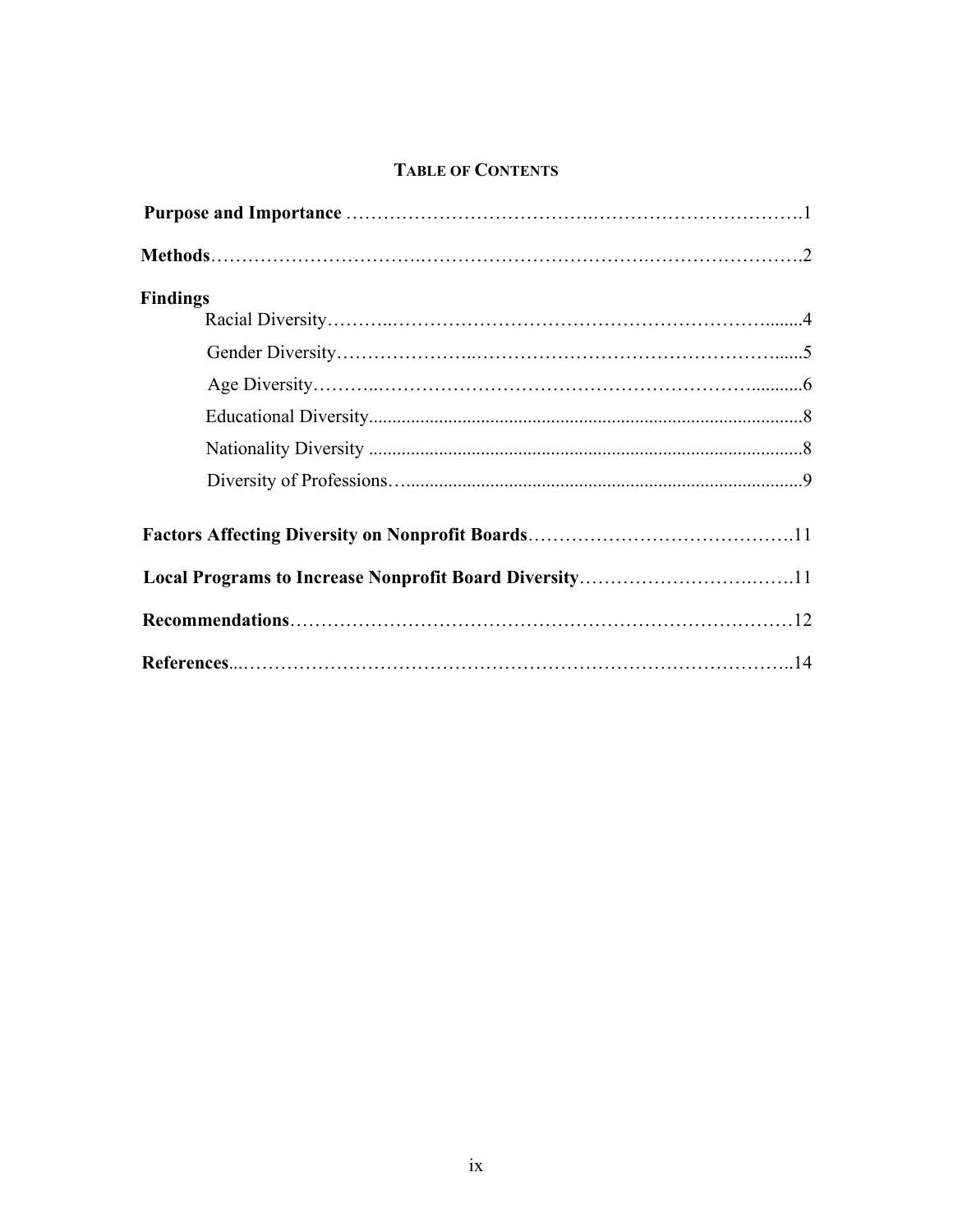# **List of Tables**

- Table 1: Breakdown of Contacts
- Table 2: Breakdown of Universe of Nonprofits in Allegheny County and Survey Respondents (*by Revenue Category*)
- Table 3: Race of Nonprofit Board and Executive Committee Members in Allegheny County, 2003
- Table 4: White and Minority Members of Nonprofit Boards in Allegheny County, 2003 *(by Revenue Category)*
- Table 5: Gender of Nonprofit Board and Executive Committee Members in Allegheny County, 2003
- Table 6: Male and Female Members of Nonprofit Boards in Allegheny County, 2003 *(by Revenue Category)*
- Table 7: Age Range of Nonprofit Board and Executive Committee Members in Allegheny County, 2003
- Table 8: Age Range of Nonprofit Board Members in Allegheny County, 2003 *(by Revenue Category)*
- Table 9: Educational Level of Nonprofit Board and Executive Committee Members in Allegheny County, 2003
- Table 10: Nationality of Nonprofit Board and Executive Committee Members in Allegheny County, 2003
- Table 11: Professions of Nonprofit Board Members in Allegheny County, 2003
- Table 12: Professions of Nonprofit Executive Committee Members in Allegheny County, 2003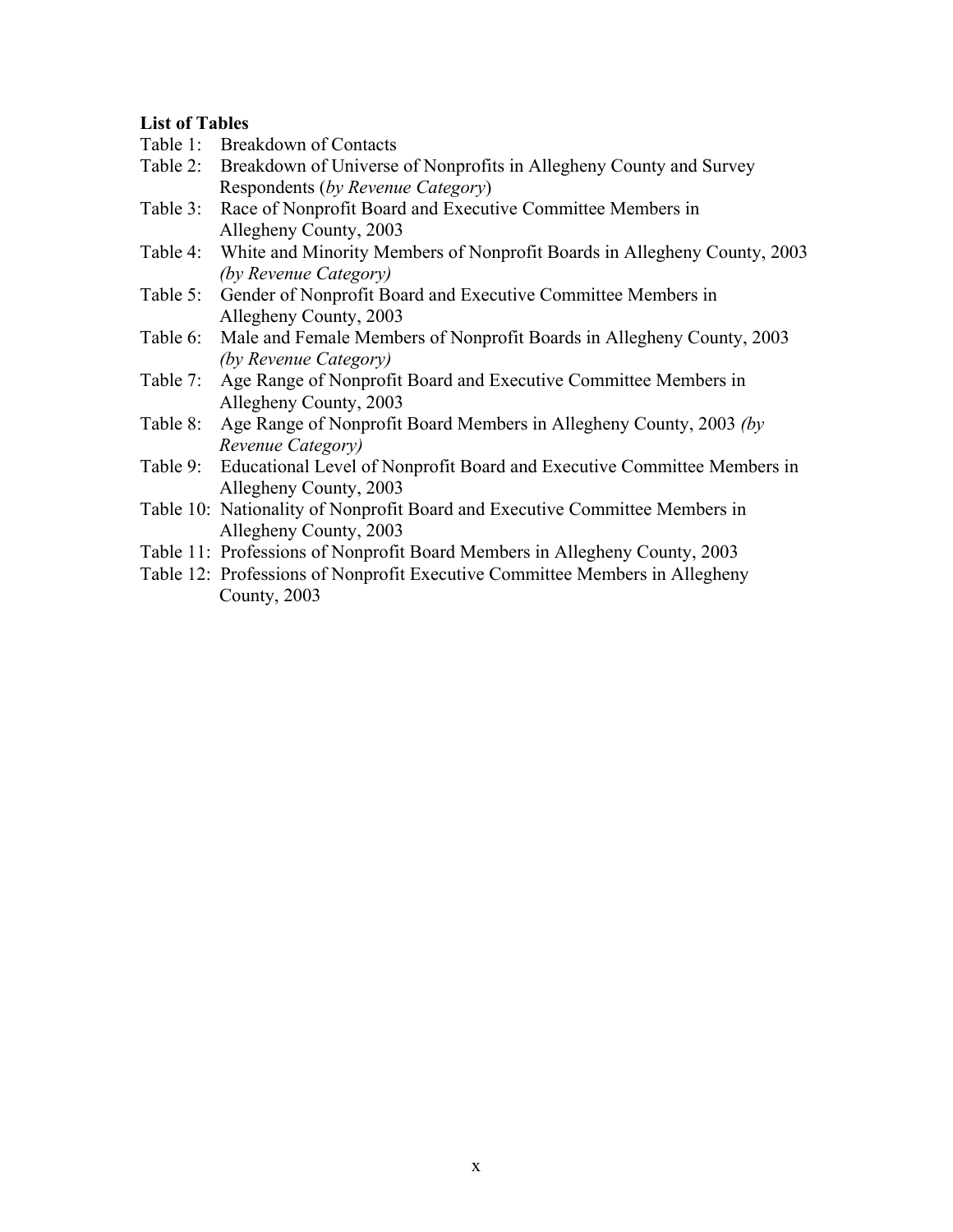### **Appendices**

- Appendix 1: Survey Instrument
- Appendix 2: NTEE-CC Classification System
- Appendix 3: Number and Percent of Nonprofit Organizations by Industry Classification in Allegheny County and in the Survey
- Appendix 4: Race of Nonprofit Board Members
- Appendix 5: Percent of African Americans on Nonprofit Boards
- Appendix 6: Race of Nonprofit Executive Committee Members
- Appendix 7: Percent of African Americans on Nonprofit Executive Committees
- Appendix 8: Gender of Nonprofit Board Members
- Appendix 9: Percent of Women on Nonprofit Boards
- Appendix 10: Gender of Nonprofit Executive Committee Members
- Appendix 11: Percent of Women on Nonprofit Executive Committees
- Appendix 12: Age Range of Nonprofit Board Members
- Appendix 13: Nonprofit Board Members Under Age 30
- Appendix 14: Nonprofit Board Members Over Age 50
- Appendix 15: Age Range of Nonprofit Executive Committee Members
- Appendix 16: Nonprofit Executive Committee Members under Age 30
- Appendix 17: Nonprofit Executive Committee Members over Age 50
- Appendix 18: Educational Level of Nonprofit Board Members
- Appendix 19: Educational Level of Nonprofit Executive Committee Members
- Appendix 20: Nationality of Nonprofit Board Members
- Appendix 21: Nationality of Nonprofit Executive Committee Members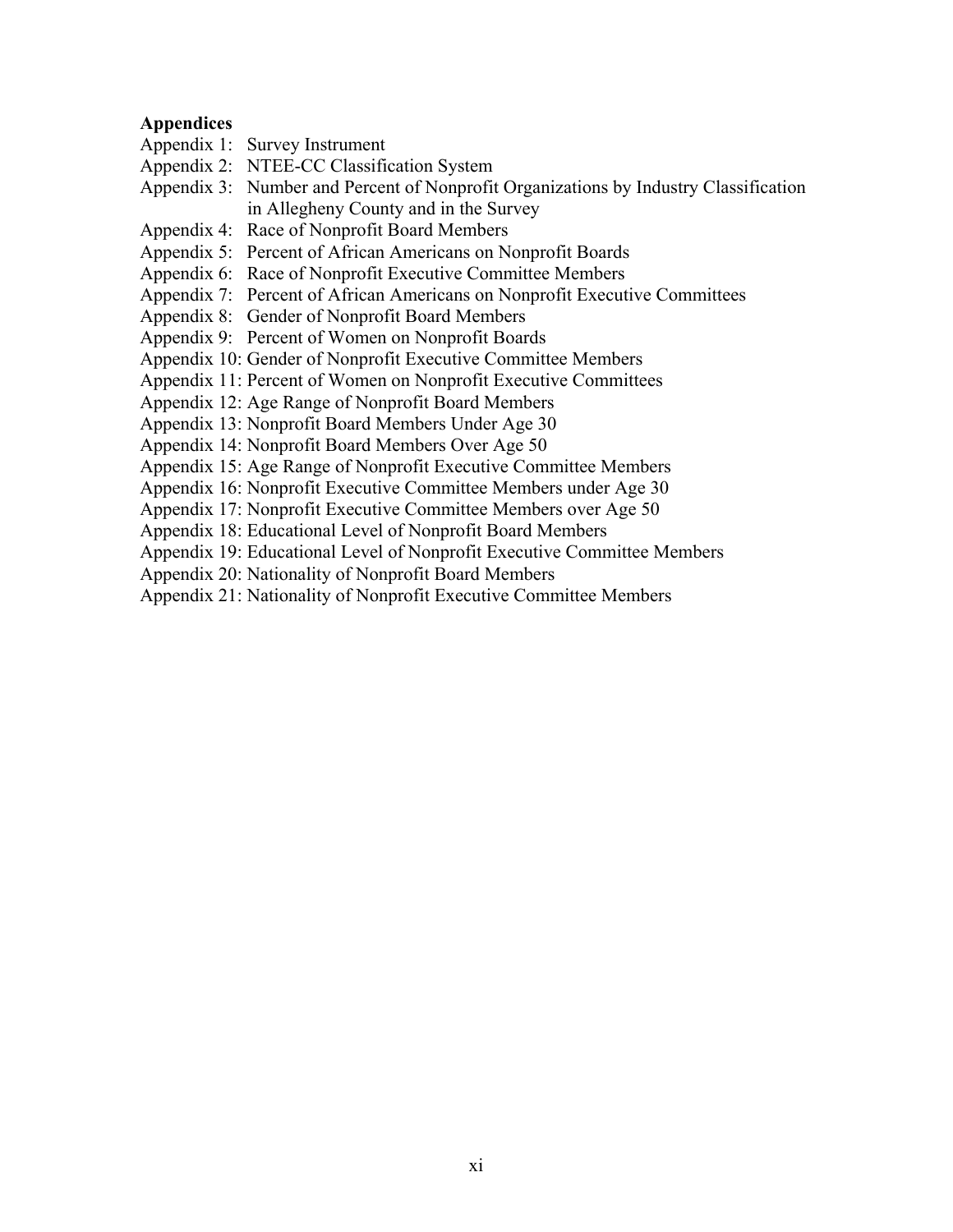#### **PURPOSE AND IMPORTANCE**

This report presents findings from our study of diversity on nonprofit boards and their executive committees in Allegheny County. The study specifically examines the extent of diversity by race, gender, age, level of education, country of birth, and profession among nonprofit boards and their executive committees. It identifies organizations that are highest and lowest in board and executive committee diversity as compared to the average of all the organization boards and executive committees; and compares nonprofit board diversity to the diversity of Allegheny County's working-age population.

Diversity on nonprofit boards is important to help ensure that the perspectives of people utilizing the services are reflected in the planning and operations of the organizations. "Through representation, the board both accesses the breadth of perspectives it needs to make decisions in the best interest of the organization and simultaneously gains legitimacy for those decisions in the eyes of its members" (Robinson, 2001). According to Swanson (1992), it is a mistake when too many board members come from the same background and share the same basic interests. Even the youngest or smallest nonprofit organization must use the board to gather to the organization the multiple perspectives that will strengthen its work and build its credibility or risk losing some of its effectiveness. Very often the makeup of boards serves as a great force in securing resources and legitimacy (Siciliano, 1996). Some aspects of the make-up that can possibly improve the board's position are securing members who are diverse by race/ethnicity, gender, age, education and profession. Above all, this discussion about diversity is an important process through which organizations can consider in what ways diversity may be important in achieving their mission.

Despite the importance of diversity on boards, a previous study by Ralph Bangs and Christine Anthou in 2001 examining 42 of the largest economic development organizations (EDOs) and three African American EDOs in the Pittsburgh region, showed that Pittsburgh-area economic development boards lack diversity by race and gender. According to that study, the median African American board representation was 8.3 percent, while the median female representation was 16.7 percent. This level of representation is well below the representation of African Americans and women in the working-age population of the region. Nationally, data evidence that most boards underrepresent minority populations, as well as younger populations. According to research conducted by BoardSource, nonprofit boards – which, on average, include 17-19 members – over-represent males and Caucasians. Further, the average board member is 50 years old; more than 82 percent are older than 40. There is therefore a need to look specifically at nonprofit organizations to determine the levels of diversity on their boards and to suggest ways in which nonprofits can increase the representation of diverse groups on their boards. The study was funded by The Forbes Funds.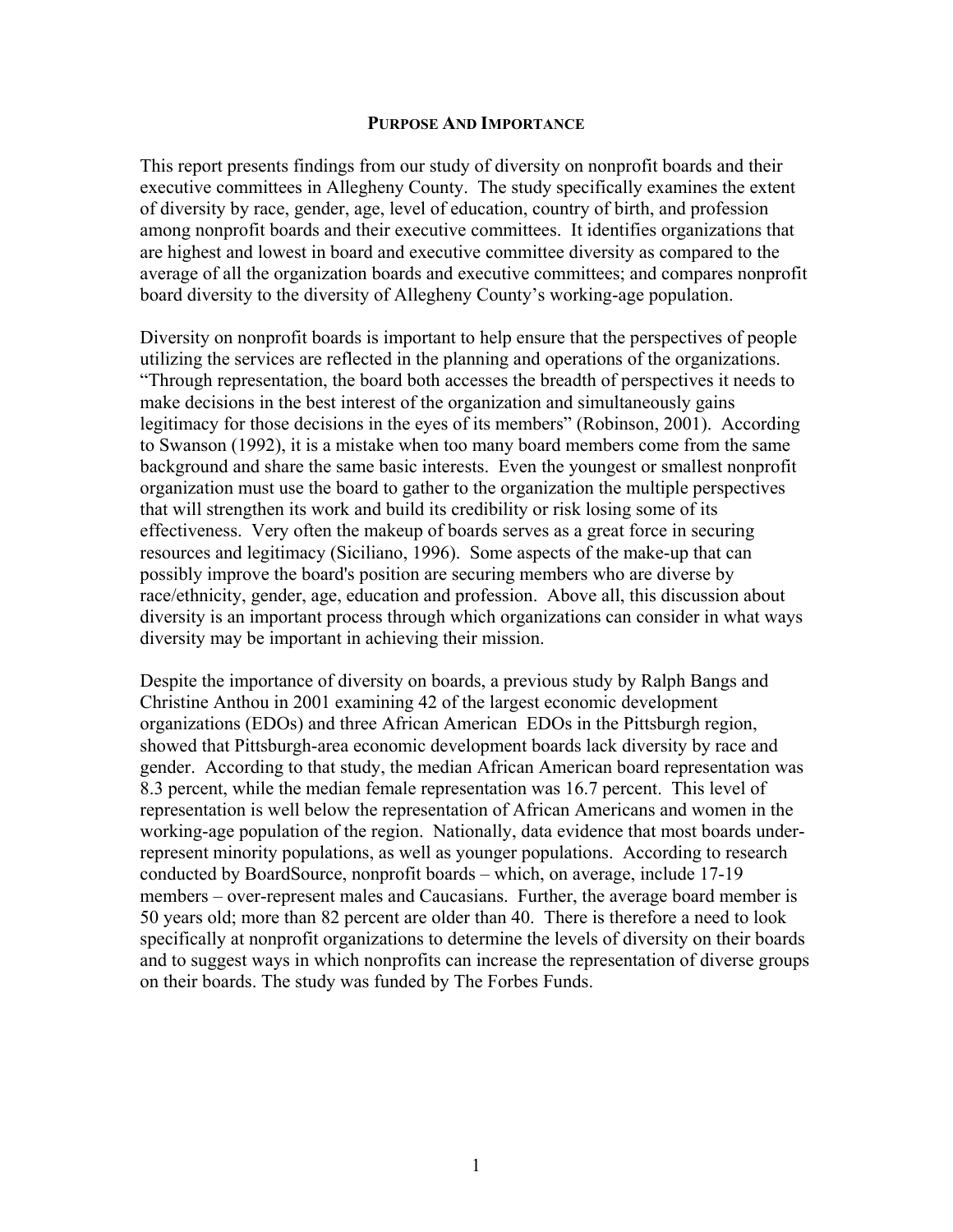#### **METHODS**

During April and May 2003 the investigators developed a survey instrument to gather demographic, education, profession and income information about board and executive committee members (Appendix 1). The question on the income range of board members was subsequently omitted from the questionnaire (May), with the approval of The Forbes Funds, as nearly all of the then respondents refused to provide that information. In an attempt to boost the response rate of the questionnaire we drafted an invitation letter to the nonprofit organizations. The letter emphasized the importance of the study, support from The Forbes Funds and the confidentiality of the responses. We also obtained approval for the research from the Institutional Review Board at the University of Pittsburgh.

A sample size of 516 organizations was obtained for the study from a list of 1591 nonprofit organizations in Allegheny County provided by The Forbes Funds. We conducted a stratified sample where the population was first divided into distinct revenue categories based on GuideStar's (a national database of US charitable organizations) revenue categories, then arranged according to their domains as defined in the National Taxonomy of Exempt Entities- Core Codes (NTEE-CC) classification system (Appendix 2). A random sample was then selected from each strata using a random number generator. Also in July we selected a second random sample of 309 from the remaining organizations since we had only obtained 250 responses, which was less than the 400 responses (80% response rate) we had expected after contacting all organizations at least three times. Table 1 shows the disposition of the total sample of nonprofit organizations.

Contact information was obtained from each organization's form 990 found on the GuideStar website (http://www.guidestar.org/). As Table 1 shows, we were able to obtain contact information for 774 of the 825 organizations. We first contacted the organizations for which we had email addresses and fax numbers, then contacted the ones for which we had telephone numbers. In addition, organizations that did not respond to either fax or email were also contacted by telephone. In most cases we contacted the executive director, president or secretary of the organization, all of whom demonstrate to have knowledge of the board composition. Based on the 734 organizations for which we had usable contact number 79 declined, 36 were dissolved or no longer in Allegheny County by the time of contact, and 216 could not be reached or did not return our calls. Overall we received 403 responses, a response rate of 57.7 percent based on the two samples for which we had eligible organizations.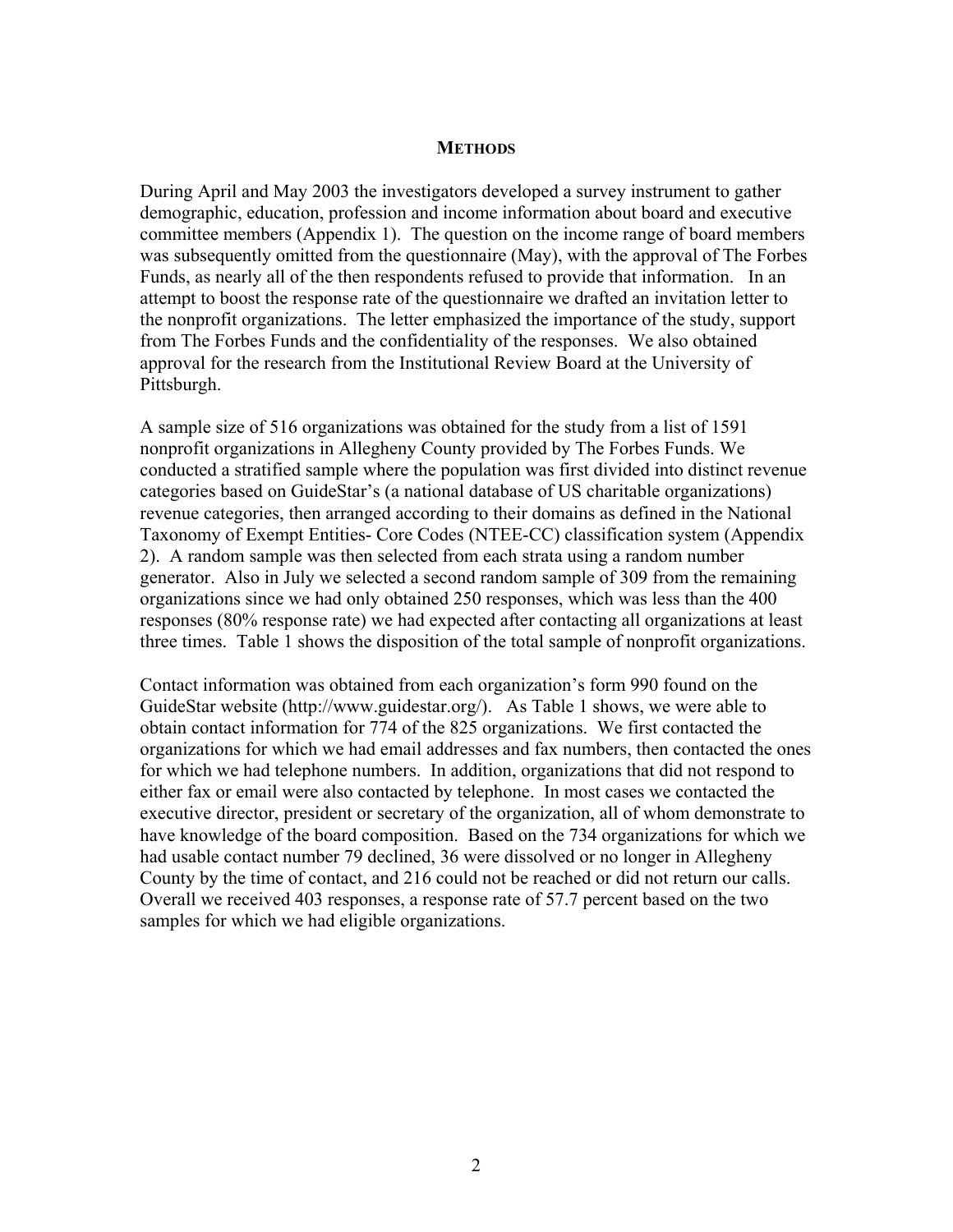| Sample                               | 825  |
|--------------------------------------|------|
| No contact Information               | 51   |
| Wrong number or out of Service       | 40   |
| Organizations Contacted              | 734  |
| Dissolved or not in County           | 36   |
| Organizations Contacted and Eligible | 698  |
| Declined                             | 79   |
| No answer                            | 216  |
| Respondents                          | 403  |
| Response Rate                        | 57.7 |

Table 2 shows a comparison of the universe of nonprofit organizations in Allegheny County and the proportion of respondents by revenue category. The yields from the revenue range 'less than \$25,000'and '\$25,000-\$99,999' were well below expectation. The investigators attribute this to the difficulty in reaching the presidents/or other spokesperson of the Parent-Teacher Associations (which compromise a large proportion of the less than \$25,000 revenue group) during the summer months. In addition, many of the organizations in the category were small family-owned entities and the contact persons felt their board membership information was confidential. The yields from the other 6 categories were, however, better than expected. Appendix 3 compares the sample size and the proportion of respondents for each classification of organizations. In most cases, the proportion of respondents for each classification mirrored the representation of that group in the sample.

| <b>Annual Revenue</b><br>Category (\$) | Universe (1591) |         | <b>Survey</b><br><b>Respondents</b><br>(403) |         |  |  |
|----------------------------------------|-----------------|---------|----------------------------------------------|---------|--|--|
|                                        | Number          | Percent | Number                                       | Percent |  |  |
| Less than 25,000                       | 72              | 4.5     | 11                                           | 2.7     |  |  |
| 25,000 - 99,999                        | 424             | 26.6    | 74                                           | 18.4    |  |  |
| 100.000-249.999                        | 270             | 17.0    | 69                                           | 17.1    |  |  |
| 250,000 - 499,999                      | 210             | 13.2    | 58                                           | 14.4    |  |  |
| $500,000 - 999,999$                    | 169             | 10.6    | 51                                           | 12.7    |  |  |
| $1m - 4,999,999$                       | 258             | 16.2    | 79                                           | 19.6    |  |  |
| 5m - 19.999.999                        | 120             | 7.5     | 36                                           | 8.9     |  |  |
| Over 20 m                              | 68              | 4.3     | 25                                           | 6.2     |  |  |
| Total                                  | 1591            | 100.0   | 403                                          | 100.0   |  |  |

**Table 2. Breakdown of Universe of Nonprofits in Allegheny County and Survey Respondents (***by Revenue Category***)**

In analyzing the data, we compared the board and executive committee member composition to 2000 U.S. Census data on Allegheny County's working-age population (18-64) by race, sex and age in order to determine disparities. Organizations were ranked according to each type of diversity measure in order to identity where diversity may be satisfactory or lacking as compared to the average of all the organization boards and committees combined.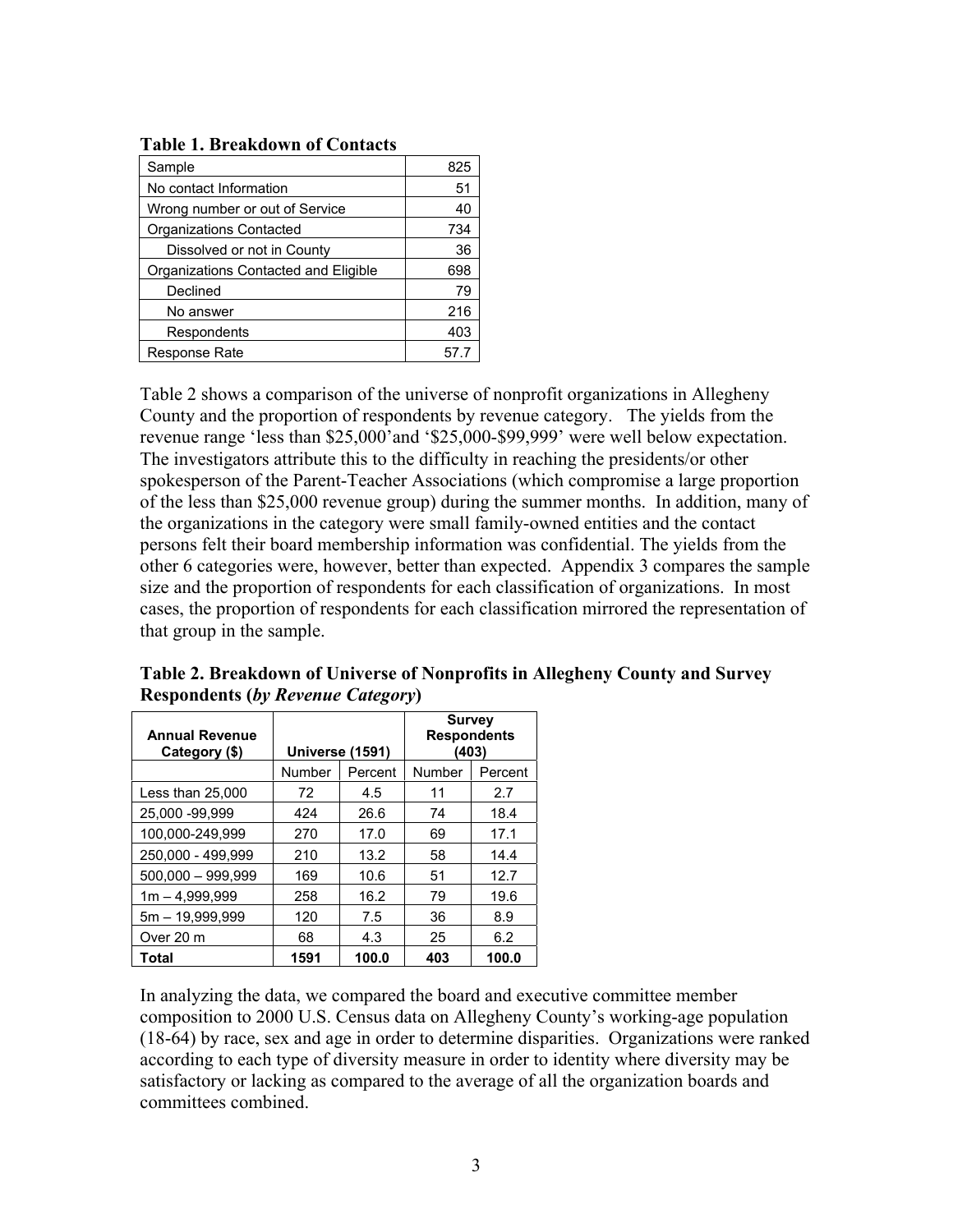### **FINDINGS**

Nonprofit organizations in Allegheny County tend to display similar characteristics in board and executive committee composition. They are primarily governed by members who are white, male, older, American born, and well educated. They also are governed by members who possess a wide range of professions. The distribution of the nonprofit boards and executive committees by the different measures of diversity is detailed below.

### **Racial Diversity**

Minorities, who account for 14 percent of the working-age population, make up 13.2 percent of board members and 11.2 percent of executive committee members in Allegheny County, which is less than the national average of 15 percent (BoardSource).

African Americans, the largest minority group in the region, account for 12 percent of the board members and 10.4 percent of the executive committee members, which are similar to the African American share (11.7%) of the county's working-age population in 2000. One hundred and twenty six boards (31%) have above average representation of African Americans. Although the distribution of African Americans across the organizations is close to their share of the population, 51 percent of the organizations do not have a single African American on their board and 44 percent have none on their executive committee. Of the boards that have no African Americans, the average number of board members is 12.3. Also, 14 percent of boards and two percent of executive committees have less than 10 percent African American representation.

Hispanics, Asians and people of other races account for about one percent of both the board and executive committee members. Their representation is slightly less than their share in the working-age population (Table 3). It should also be noted that 11 organizations have no whites on their board. These organizations tend to be ethnicspecific organizations. This raises the question, should ethnic specific organizations be racially diverse?

|                         | White                |      |      |     |                  | <b>Minority</b> |     |          |     |     |       |      |     |       |               |     |
|-------------------------|----------------------|------|------|-----|------------------|-----------------|-----|----------|-----|-----|-------|------|-----|-------|---------------|-----|
|                         | Total<br><b>Mbrs</b> |      |      |     | African American |                 |     | Hispanic |     |     | Asian |      |     | Other |               |     |
|                         |                      | No.  | $\%$ | Avg | No.              | $\%$            | Ava | No.      | %   | Avg | No.   | $\%$ | Avg | No.   | $\frac{0}{0}$ | Avg |
| <b>Boards</b>           | 6311                 | 5472 | 86.6 | 14  | 754              | 11.9            | 1.8 | 12       | 0.8 | 0.0 | 63    | 1.0  | 0.1 | 10    | 0.2           | 0   |
| Executive<br>Committees | 1571                 | 1394 | 88.7 | 3.4 | 163              | 10.4            | 0.4 |          | 0.4 | 0.0 |       | 0.4  | 0.0 | ⊾     | 0             | 0   |

| Table 3. Race of Nonprofit Board and Executive Committee Members in |  |  |
|---------------------------------------------------------------------|--|--|
| Allegheny County, 2003                                              |  |  |

*Source: Appendices: 4-7* 

Organizations within the smallest revenue range (less than \$25,000 a year) have the highest percentage of minority board members (23%). Minority representation on the other revenue categories are 9.6 percent (\$25,000-\$99,999 a year), 15.1 percent (\$100,000-\$249,999 a year), 19.7 percent (\$250,000-\$499,999 a year), 11.1 percent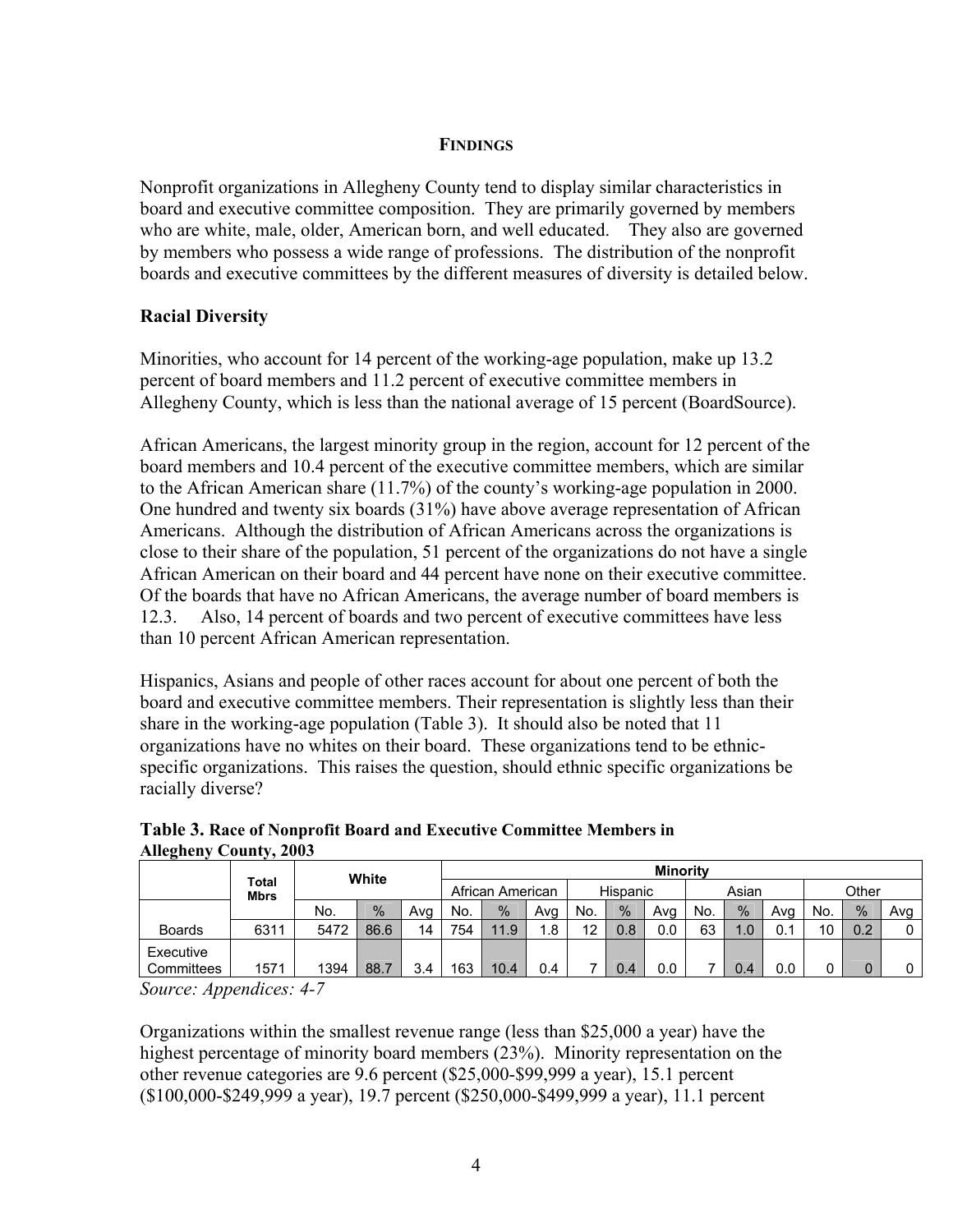(\$500,000-\$999,999 a year), 13.1 percent (\$1m – \$4,999,999 a year), 11.3 percent (\$5m- \$19,999,999 a year) and 10.8 percent (over \$20m a year).

| −.,<br>8 - J    |        |        |         |                 |         |  |  |  |  |  |
|-----------------|--------|--------|---------|-----------------|---------|--|--|--|--|--|
|                 |        | White  |         | <b>Minority</b> |         |  |  |  |  |  |
| Revenue         | Total  |        |         |                 |         |  |  |  |  |  |
| Category        | Member | Number | Percent | Number          | Percent |  |  |  |  |  |
| < 25,000        | 113    | 87     | 77.0    | 26              | 23.0    |  |  |  |  |  |
| 25.000-99.999   | 815    | 737    | 90.4    | 78              | 9.6     |  |  |  |  |  |
| 100.000-249.999 | 845    | 717    | 84.9    | 128             | 15.1    |  |  |  |  |  |
| 250.000-499.999 | 856    | 687    | 80.3    | 169             | 19.7    |  |  |  |  |  |
| 500.000-999.999 | 805    | 716    | 88.9    | 89              | 11.1    |  |  |  |  |  |
| 1m-4.999.999    | 1498   | 1302   | 86.9    | 196             | 13.1    |  |  |  |  |  |
| 5m-19.999.999   | 760    | 674    | 88.7    | 86              | 11.3    |  |  |  |  |  |
| >20m            | 619    | 552    | 89.2    | 67              | 10.8    |  |  |  |  |  |
| Total           | 6311   | 5472   | 86.7    | 839             | 13.3    |  |  |  |  |  |

**Table 4. White and Minority Members of Nonprofit Boards, 2003**  *(by Revenue Category)* 

### **Gender Diversity**

Females make up 51 percent of the working-age population in Allegheny County in 2000 and represent 39 percent of nonprofit board members and even less (37%) of the executive committee members. This level of representation is less than the share of women on nonprofit boards nationally (43%) (BoardSource). Forty-six percent (185) of boards and 30 percent (121) of executive committees have female representation that exceeds the average representation of women across Allegheny County nonprofit boards and executive committees.

There are 30 organizations (7%) that have no females on their board, and 53 (11%) have none on their executive committees. For these organizations, the average number of board members is eight, while the average number of members on the executive committee is four.

Twenty-eight percent of boards and 17 percent of executive committees have fair levels of female representation where the ratio of women on the boards is 1.0 or more times the share of women in the working-age population of the county. However, many of these organizations appear to be women-specific. Noticeably, the largest board in our sample, Boy Scouts of America with 112 members is among the organizations with the lowest level of gender diversity. There are two females on this 112-member board.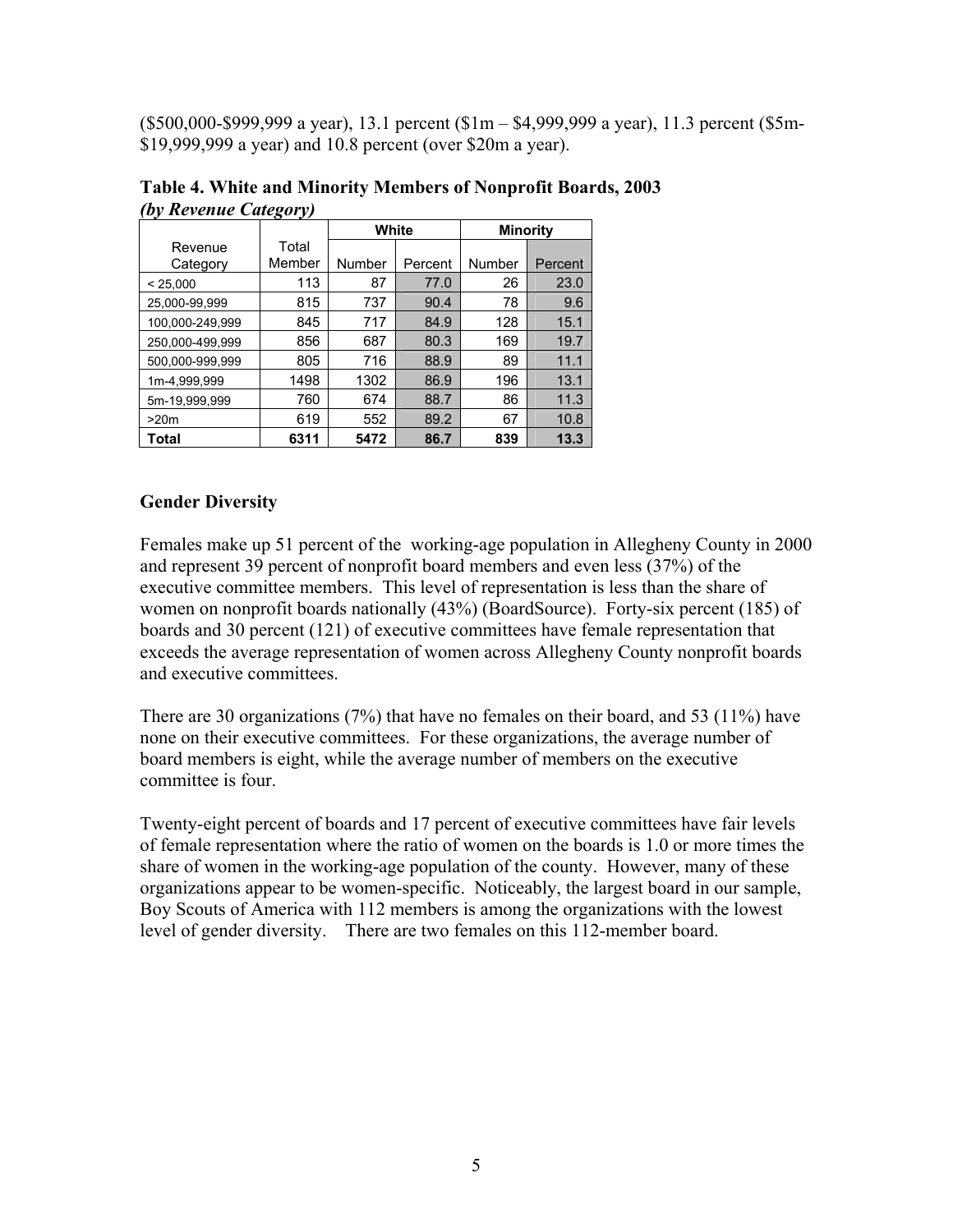|               | Total          |      | <b>Male</b> |     | Female |      |     |  |
|---------------|----------------|------|-------------|-----|--------|------|-----|--|
|               | <b>Members</b> | No.  | %           | Ava | No     | %    | Avq |  |
| <b>Boards</b> | 6311           | 3877 | 61.4        | 9.7 | 2434   | 38.6 | 6.0 |  |
| Executive     |                |      |             |     |        |      |     |  |
| Committees    | 1571           | 990  | 63.0        | 24  | 581    | 37.0 | 1.4 |  |

**Table 5. Gender of Nonprofit Board and Executive Committee Members in Allegheny County, 2003** 

*Source: Appendices 8-11* 

Our data do not reveal any definite relations between the size of the organization and the representation of women, as the percentage of women fluctuate throughout the different revenue categories. However, Table 6 shows, the two largest revenue categories have the largest gender disparities on their boards and executive committees. This could be consistent with the belief of some that women tend to be found in offices for which there is less prestige (Bullock and Macmanus, 1991). Organizations within the revenue category '\$500,000 to \$999,999' have boards that very closely mirror the gender distribution in the population. Females account for 50 percent of board members in this revenue category.

**Table 6. Male and Female Members of Nonprofit Boards in Allegheny County, 2003**  *(by Revenue Category)* 

|                 | <b>Total</b>  | <b>Male</b> |         | <b>Female</b> |         |
|-----------------|---------------|-------------|---------|---------------|---------|
| Income Range    | <b>Member</b> | Number      | Percent | Number        | Percent |
| < 25.000        | 111           | 71          | 64.0    | 40            | 36.0    |
| 25,000-99,999   | 800           | 436         | 54.5    | 364           | 45.5    |
| 100,000-249,999 | 850           | 532         | 62.6    | 318           | 37.4    |
| 250.000-499.999 | 826           | 453         | 54.8    | 373           | 45.2    |
| 500.000-999.999 | 811           | 401         | 49.4    | 410           | 50.6    |
| 1m-4,999,999    | 1500          | 964         | 64.3    | 536           | 35.7    |
| 5m-19,999,999   | 770           | 560         | 72.7    | 210           | 27.3    |
| >20m            | 643           | 460         | 71.5    | 183           | 28.5    |
| Total           | 6311          | 3877        | 61.4    | 2434          | 38.6    |

### **Age Diversity**

Allegheny County nonprofit boards and executive committees are largely comprised of older members. As Table 7 shows, 57 percent of the board members and 59 percent of executive committee members are age 50 or older. Seventy-eight percent (341) of the organizations have at least one member over age 50 on their board and 47 percent (190) of the organizations have at one person over 50 on their executive committee. The 50-59 age range is the most common among board (32%) and the executive committee (35%) members. Twenty-four organizations (6%) have board and executive committees that are entirely made up of members age 50 or older.

About one percent of the board and executive committee members are under age 30. This is significantly less than the share of persons under 30 years in the working-age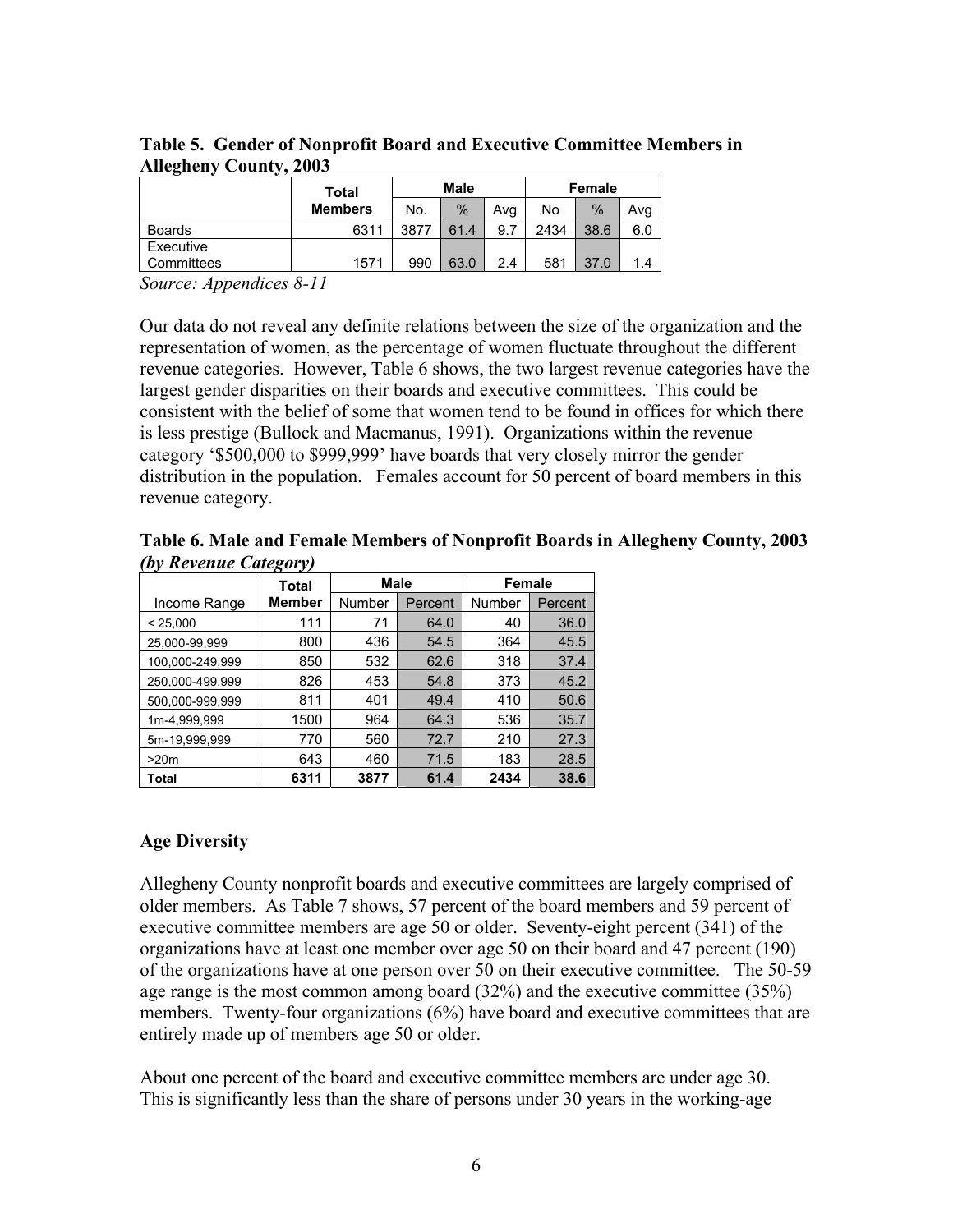population (24.1%). These 74 members are from 48 (11.9%) of the organizations surveyed. The highest representation of members under age 30 is found on the boards of Harmar Township Volunteer Fire Company (35%), Chartiers Nature Conservancy (33%) and Prevention Point (33%). Eighty-seven percent of boards and 98 percent of executive committees do not have any members under age 30.

| Age Range | <b>Board</b> |         | <b>Executive Committee</b> |         |  |  |
|-----------|--------------|---------|----------------------------|---------|--|--|
|           | Number       | Percent | Number                     | Percent |  |  |
| 19        | 2<br>0.0     |         | 0                          | 0.0     |  |  |
| 20-29     | 72           | 1.5     | 6                          | 0.4     |  |  |
| 30-39     | 589          | 11.7    | 113                        | 8.1     |  |  |
| 40-49     | 1504         | 29.8    | 453                        | 32.6    |  |  |
| 50-59     | 1637         | 32.4    | 486                        | 35.0    |  |  |
| 60-69     | 894          | 17.7    | 233                        | 16.8    |  |  |
| $70+$     | 347<br>6.9   |         | 97                         | 7.0     |  |  |
| Total     | 5045         | 100.0   | 1388                       | 100.0   |  |  |

**Table 7. Age Range of Nonprofit Board and Executive Committee Members in Allegheny County, 2003** 

*Source: Appendix 12-17* 

Noticeably, younger members are more likely to be found on smaller organizations, while older ones are more likely to be found on larger organizations. For example of the 74 board members below age 30, 75% (56) are found on organizations earning less than \$500,000 a year (Table 8).

**Table 8. Age Range of Nonprofit Board Members in Allegheny County, 2003**  *(by Revenue Category)* 

| Revenue<br>Category     | Total<br><b>Mbrs</b> |                | 19 and<br>under |                | 20s | 30s |               | 40s  |               | 50s  |               |     | 60s  | $70+$ |               |
|-------------------------|----------------------|----------------|-----------------|----------------|-----|-----|---------------|------|---------------|------|---------------|-----|------|-------|---------------|
|                         |                      | No.            | $\frac{0}{0}$   | No.            | %   | No. | $\frac{0}{0}$ | No.  | $\frac{0}{0}$ | No.  | $\frac{0}{0}$ | No. | %    | No    | $\frac{0}{0}$ |
| Under<br>\$25000        | 96                   | $\mathbf{0}$   | $\Omega$        | 4              | 4.2 | 26  | 27            | 26   | 27.1          | 12   | 12.5          | 17  | 17.7 | 11    | 11.5          |
| \$25,000-<br>\$99,999   | 730                  | $\overline{2}$ | 0.3             | 18             | 2.5 | 94  | 13            | 233  | 31.9          | 185  | 25.3          | 127 | 17.4 | 71    | 9.7           |
| \$100,000-<br>\$249,999 | 770                  | 0              | $\Omega$        | 18             | 2.3 | 102 | 13            | 232  | 30.1          | 232  | 30.1          | 113 | 14.7 | 73    | 9.5           |
| \$250,000-<br>\$499,999 | 739                  | 0              | $\Omega$        | 14             | 1.9 | 102 | 14            | 224  | 30.3          | 257  | 34.8          | 105 | 14.2 | 36    | 4.9           |
| \$500,000-<br>\$999,999 | 599                  | 0              | $\Omega$        | $\overline{2}$ | 0.3 | 52  | 8.7           | 159  | 26.5          | 206  | 34.4          | 124 | 20.7 | 56    | 9.3           |
| $$1mi-$<br>\$4,999,999  | 1119                 | 0              | $\Omega$        | 13             | 1.2 | 141 | 13            | 357  | 31.9          | 423  | 37.8          | 200 | 17.9 | 62    | 5.5           |
| \$5mil-<br>\$19,999,999 | 559                  | 0              | $\Omega$        | 2              | 0.4 | 50  | 8.9           | 189  | 33.8          | 193  | 34.5          | 110 | 19.7 | 15    | 2.7           |
| over \$20mil            | 357                  | 0              | $\mathbf{0}$    |                | 0.3 | 22  | 6.2           | 84   | 23.5          | 129  | 36.1          | 98  | 27.5 | 23    | 6.4           |
| <b>Total</b>            | 4969                 | $\mathbf{2}$   | $\bf{0}$        | 72             | 1.4 | 589 | 12            | 1504 | 30.3          | 1637 | 32.9          | 894 | 17.9 | 347   | 6.9           |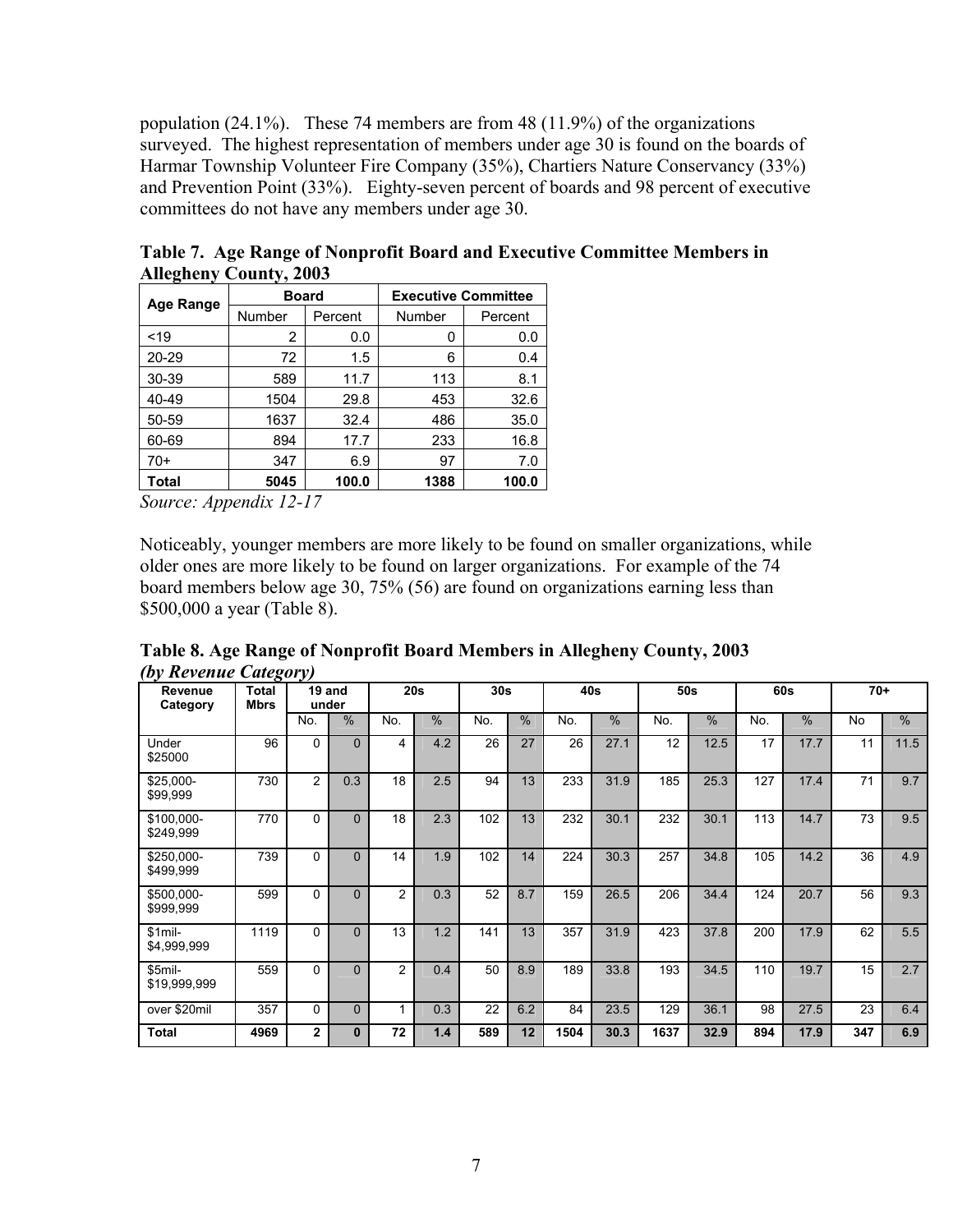# **Educational Level**

Our study reveals that Allegheny County nonprofit organizations are largely governed by well-educated people. Ninety-nine percent of board and 100 percent of executive committee members possess a high school diploma or above.

On average, 89 percent of Allegheny County board members and 96 percent of their executive committee members hold a bachelor degree or higher. In fact, more than half of the boards and executive committees are made up of members who all possess a bachelor degree or higher.

### **Table 9. Educational level of Nonprofit Board and Executive Committee Members in Allegheny County, 2003**

|                         | <b>Total</b><br><b>Members</b> | < High<br><b>School</b> |     | or Above | <b>High School</b> | <b>Bachelor or</b><br><b>Above</b> |      |  |
|-------------------------|--------------------------------|-------------------------|-----|----------|--------------------|------------------------------------|------|--|
|                         |                                | No.                     | %   | No.      | %                  | No.                                | %    |  |
| <b>Boards</b>           | 5889                           | 10                      | 0.2 | 5879     | 99.8               | 5292                               | 89.8 |  |
| Executive<br>Committees | 1460                           | 0                       | 0.0 | 1460     | 100.0              | 1403                               | 96.1 |  |

*Source: Appendices 18 &19* 

# **Nationality Diversity**

Nonprofit boards in Allegheny County have a very small representation of members who were born outside of the US. About three percent of the board and executive committee members were born outside the US, this is similar to share of foreign-born persons in the county's population (4%).

Eighty nonprofit boards (19%) and 18 executive committees (4%) have at least one foreign-born member (these are often organizations that appear to be ethnic-specific). Three organizations, Materials Research Society (35%), Alliance Françoise De Pittsburgh (33%) and Umoja African Arts Company (33%) demonstrate the highest level of diversity by nationality.

### **Table 10. Nationality of Nonprofit Board and Executive Committee Members in Allegheny County, 2003**

|                         | Total          | <b>American Born</b> |         | <b>Foreign Born</b> |         |  |
|-------------------------|----------------|----------------------|---------|---------------------|---------|--|
|                         | <b>Members</b> | Number               | Percent | Number              | Percent |  |
| <b>Boards</b>           | 5860           | 5707                 | 97.4    | 153                 | 2.6     |  |
| Executive<br>Committees | 1430           | 1393                 | 97.4    | 37                  | 2.6     |  |

*Source: Appendices 20 & 21*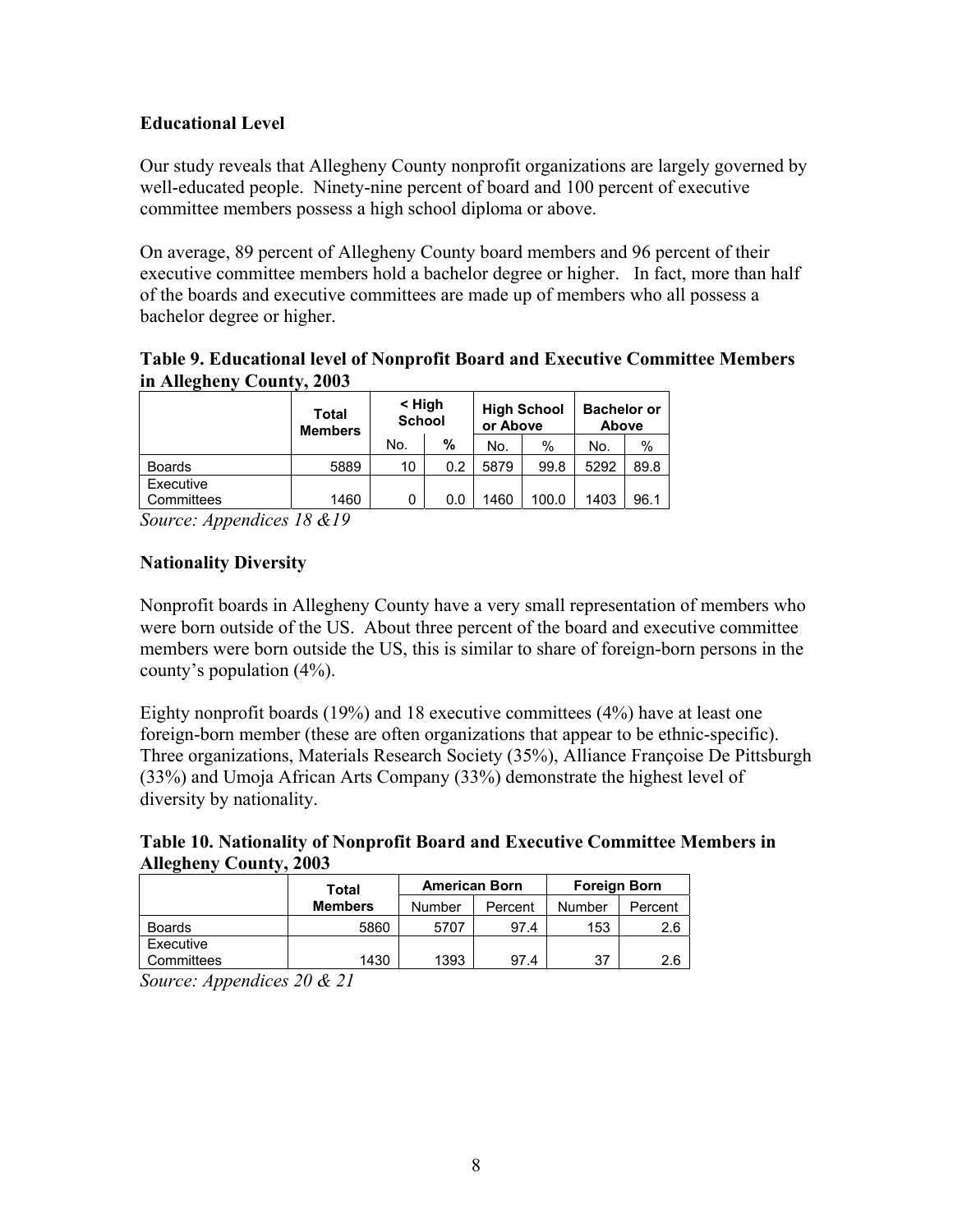### **Diversity of Professions**

The two most common professions on nonprofit boards are business executives (16.1% of board members) and business owners (11.6% of board members). These professions are also the most common among executive committee members. Business executives account for 18 percent and business owners account for 11 percent of the members on the executive committee (Tables 11 and 12).

Forty percent of organizations have at least one education professional, 31 percent have at least one retiree on board, 23 percent have at least one civic volunteer, and 12 percent have at least one public official on the board. Social workers and real estate and consulting professionals are least common on both the boards and executive committees.

|                         | <b>No. of Organizations</b><br><b>Surveyed with</b><br><b>Profession on Board</b> | % Organizations<br><b>Surveyed with</b><br><b>Profession on</b><br><b>Board</b> | <b>Total No. of</b><br><b>Professionals</b> | $%$ of<br><b>Professionals</b><br>on Board | Average number<br>of Professionals<br>Per Board |
|-------------------------|-----------------------------------------------------------------------------------|---------------------------------------------------------------------------------|---------------------------------------------|--------------------------------------------|-------------------------------------------------|
| Business Exec.          | 166                                                                               | 41.5                                                                            | 852                                         | 16.1                                       | 5.1                                             |
| Lawyer                  | 98                                                                                | 24.5                                                                            | 450                                         | 8.5                                        | 4.6                                             |
| Other                   | $\overline{157}$                                                                  | 39.3                                                                            | 628                                         | 11.8                                       | $\overline{\mathbf{4}}$                         |
| <b>Business Owner</b>   | 164                                                                               | 41                                                                              | 615                                         | 11.6                                       | 3.8                                             |
| Eng. & Constr.          | $\overline{55}$                                                                   | 13.8                                                                            | 195                                         | 3.7                                        | $\overline{3.5}$                                |
| Retirees                | 123                                                                               | 30.8                                                                            | 395                                         | 7.5                                        | 3.2                                             |
| Civic Volunteer         | 91                                                                                | 22.8                                                                            | 276                                         | 5.2                                        | $\overline{\mathbf{3}}$                         |
| Non-Profit Exec.        | $\overline{105}$                                                                  | 26.3                                                                            | 277                                         | 5.2                                        | 2.6                                             |
| <b>Public Officials</b> | $\overline{50}$                                                                   | 12.5                                                                            | 129                                         | 2.4                                        | 2.6                                             |
| MD/Dentist              | 102                                                                               | 25.5                                                                            | 254                                         | 4.8                                        | 2.5                                             |
| Education               | $\overline{162}$                                                                  | 40.5                                                                            | 366                                         | 6.9                                        | 2.3                                             |
| Health Care Prof.       | $\overline{58}$                                                                   | 14.5                                                                            | 130                                         | 2.5                                        | 2.2                                             |
| Banking/Finance         | 91                                                                                | 22.8                                                                            | 201                                         | 3.8                                        | 2.2                                             |
| Social Worker           | $\overline{42}$                                                                   | 10.5                                                                            | 89                                          | 1.7                                        | 2.1                                             |
| Consulting              | $\overline{31}$                                                                   | 7.8                                                                             | $\overline{63}$                             | $\overline{1.2}$                           | $\overline{2}$                                  |
| Sales & Marketing       | $\overline{59}$                                                                   | 14.8                                                                            | 115                                         | 2.2                                        | 1.9                                             |
| Religious Worker        | 53                                                                                | 13.3                                                                            | 96                                          | 1.8                                        | 1.8                                             |
| Real Estate             | 41                                                                                | 10.3                                                                            | 72                                          | 1.4                                        | 1.8                                             |
| CPA/Acctg               | $\overline{57}$                                                                   | 14.3                                                                            | 98                                          | 1.8                                        | 1.7                                             |

#### **Table 11. Professions of Nonprofit Board Members in Allegheny County, 2003**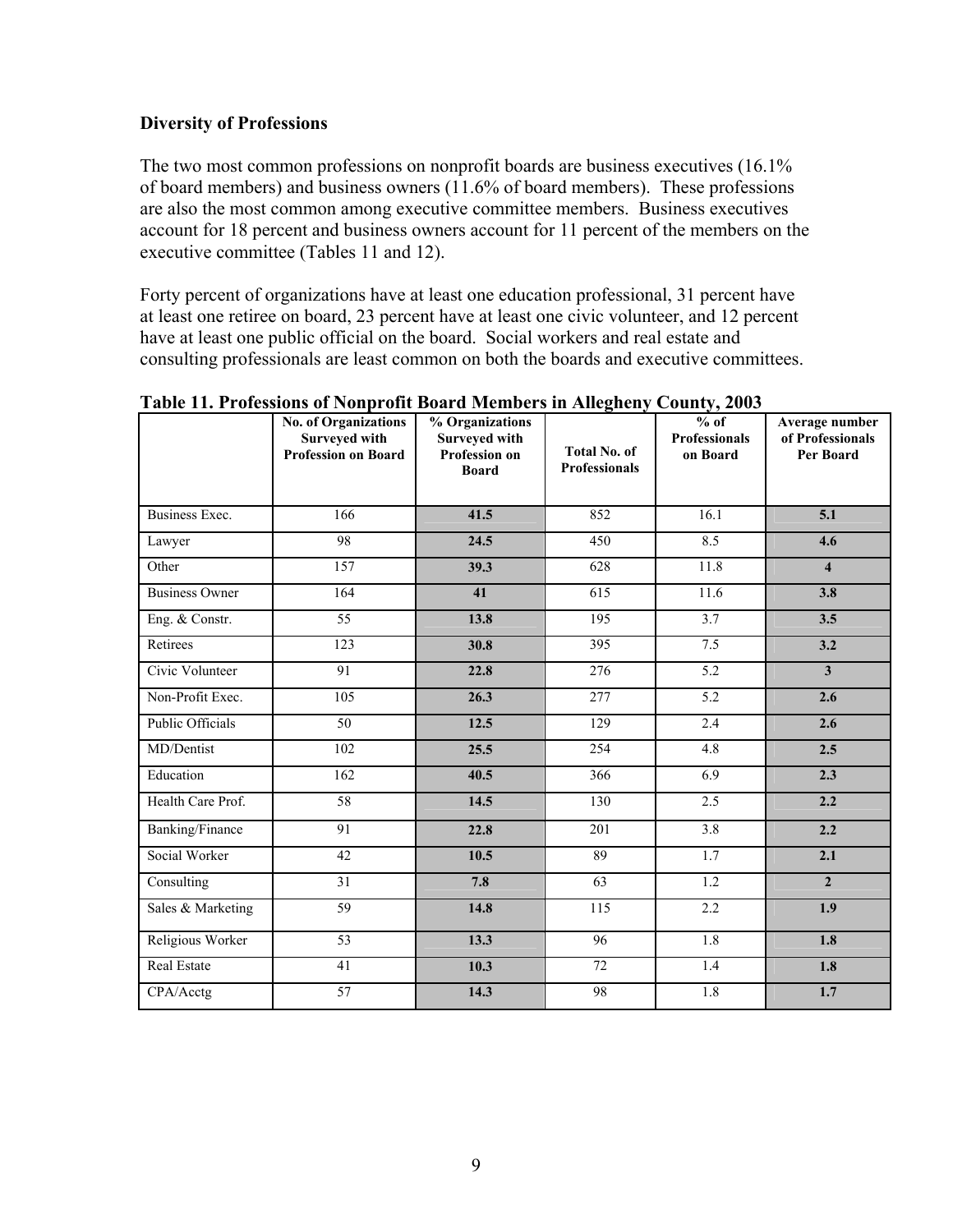|                             | No. of<br>Organizations<br><b>Surveyed</b><br>with<br><b>Profession on</b><br>Ex<br><b>Committee</b> | $\frac{0}{0}$<br><b>Organizations</b><br><b>Surveyed</b><br>with<br><b>Profession on</b><br>Ex committee | <b>Total No. of</b><br><b>Professionals</b> | $%$ of<br><b>Professionals</b><br>on Executive<br><b>Committee</b> | Average<br>number of<br><b>Professionals</b><br>Per Ex<br><b>Committee</b> |
|-----------------------------|------------------------------------------------------------------------------------------------------|----------------------------------------------------------------------------------------------------------|---------------------------------------------|--------------------------------------------------------------------|----------------------------------------------------------------------------|
| Business Exec.              | 95                                                                                                   | 23.6                                                                                                     | 254                                         | 18.5                                                               | 2.7                                                                        |
| <b>Business Owner</b>       | $\overline{66}$                                                                                      | 16.4                                                                                                     | $\overline{150}$                            | 10.9                                                               | 2.3                                                                        |
| Retirees                    | 64                                                                                                   | 15.9                                                                                                     | $\overline{136}$                            | 9.9                                                                | 2.1                                                                        |
| Lawyer                      | 85                                                                                                   | 21.1                                                                                                     | 119                                         | 8.7                                                                | 1.4                                                                        |
| Non-Profit Exec.            | $\overline{62}$                                                                                      | 15.4                                                                                                     | 105                                         | 7.7                                                                | 1.7                                                                        |
| Civic Volunteer             | $\overline{37}$                                                                                      | 9.2                                                                                                      | 101                                         | 7.4                                                                | 2.7                                                                        |
| Other                       | $\overline{45}$                                                                                      | 11.2                                                                                                     | 89                                          | 6.5                                                                | 2.0                                                                        |
| Education                   | 46                                                                                                   | 11.4                                                                                                     | $\overline{79}$                             | 5.8                                                                | 1.7                                                                        |
| Banking/Finance             | $\overline{43}$                                                                                      | 10.7                                                                                                     | 71                                          | 5.2                                                                | 1.7                                                                        |
| MD/Dentist                  | $\overline{31}$                                                                                      | 7.7                                                                                                      | 47                                          | $\overline{3.4}$                                                   | 1.5                                                                        |
| CPA/Acctg                   | $\overline{34}$                                                                                      | 8.4                                                                                                      | 40                                          | 2.9                                                                | 1.2                                                                        |
| Eng. & Constr.              | 22                                                                                                   | $\overline{5.5}$                                                                                         | 39                                          | 2.8                                                                | 1.8                                                                        |
| <b>Health Care</b><br>Prof. | 16                                                                                                   | 4.0                                                                                                      | $\overline{33}$                             | $\overline{2.4}$                                                   | 2.1                                                                        |
| Religious<br>Worker         | $\overline{19}$                                                                                      | 4.7                                                                                                      | $\overline{27}$                             | $\overline{2.0}$                                                   | 1.4                                                                        |
| <b>Real Estate</b>          | 20                                                                                                   | 5.0                                                                                                      | 23                                          | 1.7                                                                | $\overline{1.2}$                                                           |
| Sales &<br>Marketing        | 18                                                                                                   | 4.5                                                                                                      | $\overline{22}$                             | $\overline{1.6}$                                                   | $\overline{1.2}$                                                           |
| Social Worker               | $\overline{14}$                                                                                      | $\overline{3.5}$                                                                                         | $\overline{18}$                             | $\overline{1.3}$                                                   | 1.3                                                                        |
| <b>Public Officials</b>     | 9                                                                                                    | 2.2                                                                                                      | 10                                          | $\overline{0.7}$                                                   | 1.1                                                                        |
| Consulting                  | $\boldsymbol{7}$                                                                                     | 1.7                                                                                                      | $\overline{8}$                              | 0.6                                                                | 1.1                                                                        |

**Table 12**. **Professions of Executive Committee Members in Allegheny County, 2003**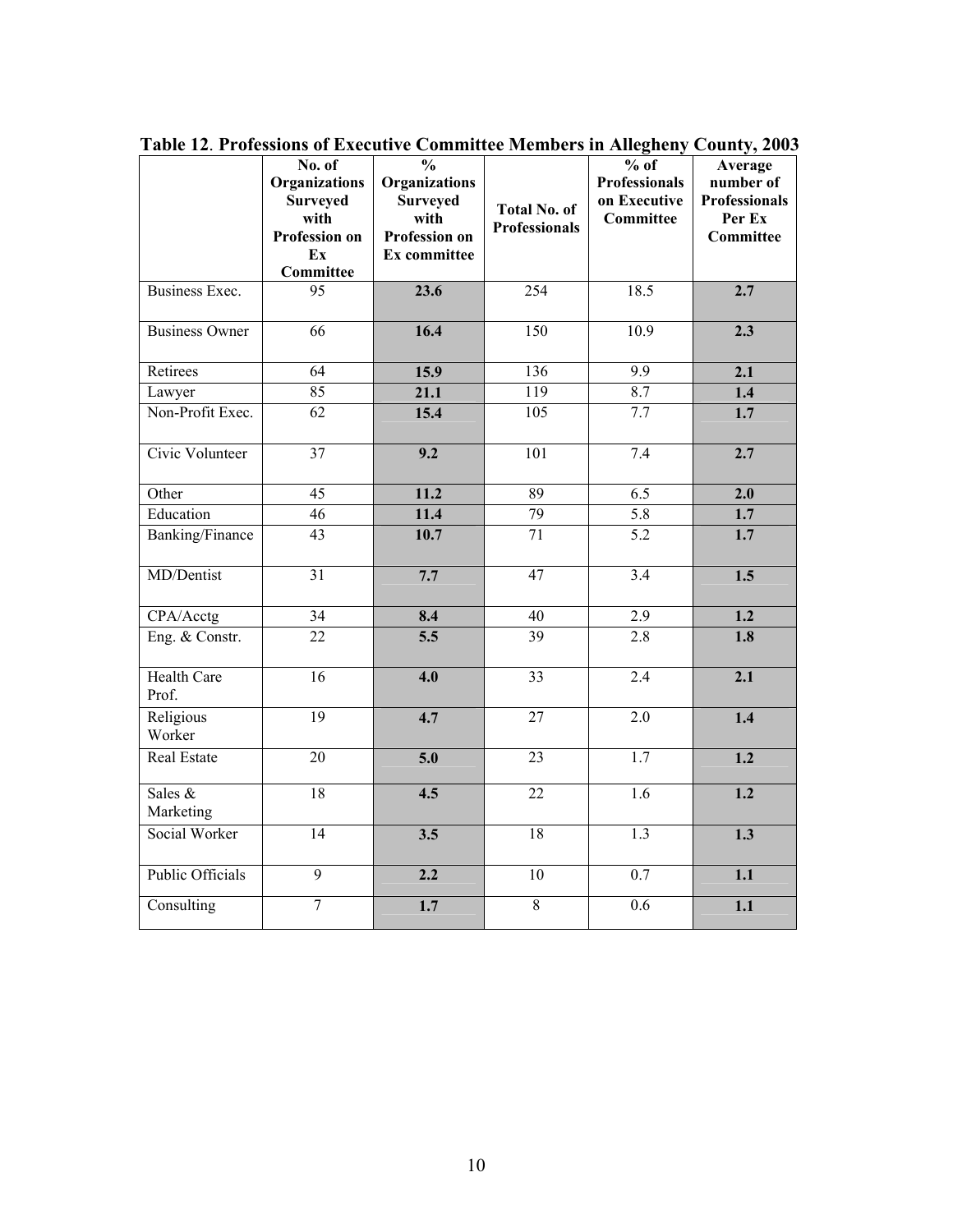### **FACTORS AFFECTING DIVERSITY ON NONPROFIT BOARDS**

Several factors that hinder diversity among nonprofit boards have been identified from our literature search of books, web sites and journal articles. The major factors found are: increase of women in the workforce, competition from other nonprofit issues, time demand, and comfort zone.

*Increase in Women in the workforce* The increase in women in the workforce has greatly reduced the number of women available for long-term volunteer board and community activity (Light 2002).

*Not priority* It is believed that nonprofit organizations tend not to focus as much on board diversity because of a plethora of other issues they deem to be more important. According to Allison (1999), diversity initiatives often fail to compete in importance with other budget priority.

*Time Demand* The accelerated pace of American living with increasing demands on time by employers and family has caused many qualified people of diverse backgrounds to restrict their volunteer activities.

*Increasing Competition* The growing number of nonprofit organizations has increased the competition for board members, which can limit the representation of members of diverse groups on each board.

*Comfort Zone* Board members generally like to surround themselves, albeit unconsciously, with people like themselves (i.e. the comfort zone). It is not unusual for people to want to clone themselves, that is, to invite people to sit on boards who are like them in style and substance (Allison, 1999). This type of behavior hinders diversity and limits the ability of the organization to become more inclusive.

#### **LOCAL PROGRAMS TO INCREASE NONPROFIT BOARD DIVERSITY**

We have identified some initiatives in Pittsburgh that are geared towards increasing the representation of diverse groups in the region. These initiatives are detailed below.

*African American Leadership Directory* The Directory which is an initiative of the Urban League of Pittsburgh, displays biographical sketches of African American professionals (currently 270) who are willing and able to serve on nonprofit and for-profit boards in the region. The goal of the Directory is to increase both the representation of African Americans on board as well as to increase the number of organizations for them to serve on. Once contacted the Urban League provides a short list of candidates and their contact information to the organization based on their criteria. The success of the Directory since its commencement in 1999 is evident in the addition of 80 African American professionals on 45 nonprofit and 6 for-profit boards in the region.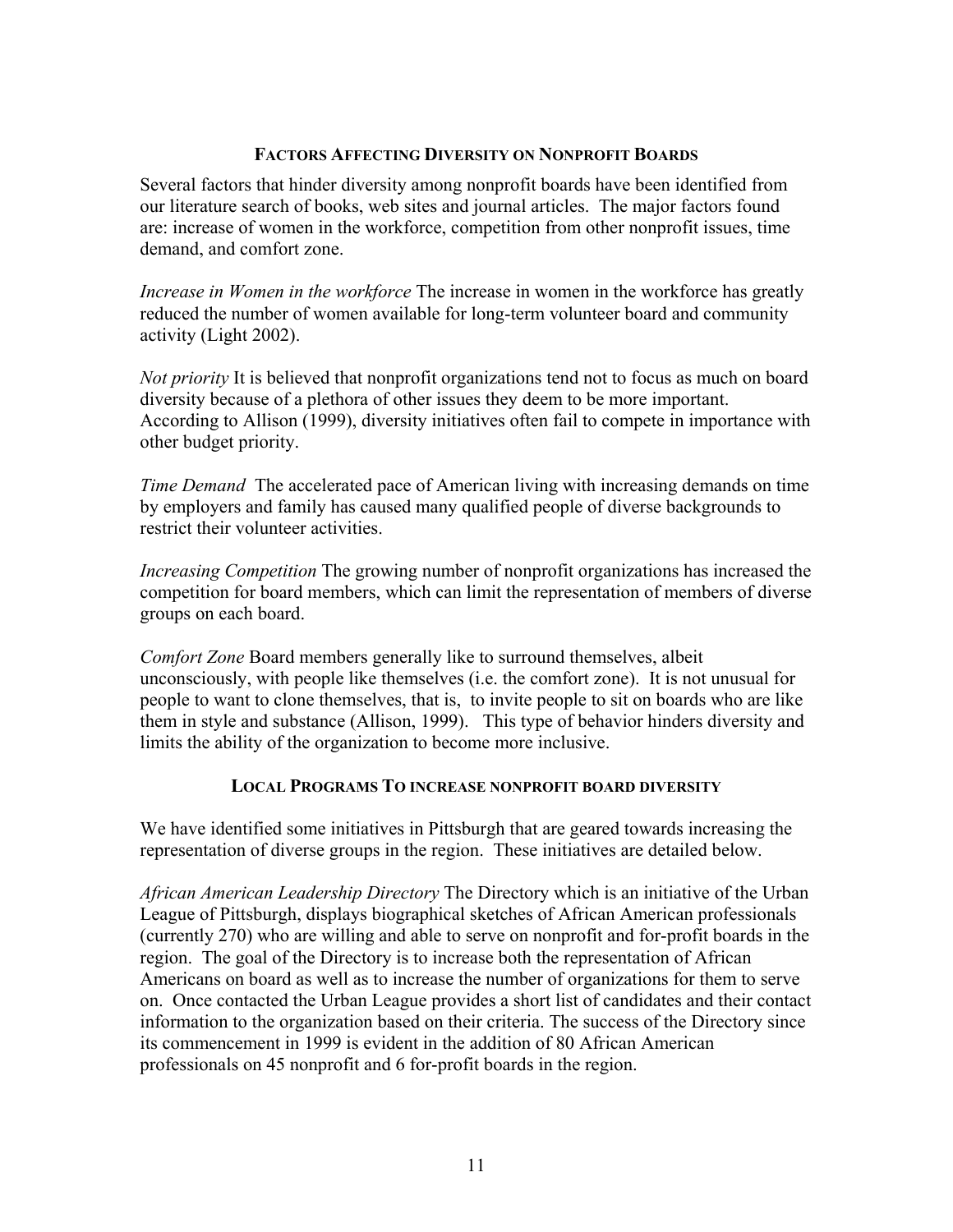*Boards-by-Design* It is a board matching program that is coordinated by Duquesne University's Nonprofit Leadership Institute to help nonprofits, for-profit and individuals. The program tries to link people with particular skills, interests, and diversity with the nonprofit who seeks them. The program identifies the needs of the organization – specific discipline, growth, diversity, transition- and then fits them with the qualified candidates. Candidates, which are drawn from the 6-county region of South Western Pennsylvania are interviewed, trained, and mentored to ensure there is an effective and rewarding board match. Board matching is also provided by **BoardNetUSA**, an on-line serviced offered by the Bayer Center for Nonprofit Management at Robert Morris University, and **Leadership OnBoard**, an internship-like experience offered to graduates of Leadership Pittsburgh, Inc.'s Leadership Development Initiative.

*New Trustees for a New Pittsburgh* This is a combined effort by the Bayer Center for Nonprofit Management at Robert Morris, The Nonprofit Leadership Institute at Duquesne University, Leadership Pittsburgh Inc., Dewey and Kaye, Inc., and the Pittsburgh Urban magnet Pump that focus on increasing the representation of youths on boards. Their overall goal is to place 100 young professionals on nonprofit boards. The initiative integrates the efforts of the organizations involved so that outreach, board training, and matching are coordinated for potential board members and nonprofit organizations alike. A series of civic leadership workshops are being held (July to September) as a first step in the initiative. The aim of the leadership workshops is to encourage young professionals to become an important part in shaping the future of Pittsburgh.

#### **RECOMMENDATIONS**

- All organizations including those that are ethnic-specific and gender-specific organizations should clarify and articulate their board diversity mission, policies and strategies. According to Allison (1999), an organization's commitment to diversity is reflected in the context to which diversity policies and procedures are mutually understood and communicated.
- Board recruitment and board matching endeavors should aim at increasing board diversity by race/ethnicity, gender, age, education, and profession by:
	- 1. Taking advantage of the local programs aimed at increasing board diversity such as the African American leadership Directory of the Urban League and the boards-by-design program, of Duquesne University's Nonprofit Leadership Institute. The Leadership Directory can be obtained at One Smithfield Street, 3rd Floor, Pittsburgh PA 15222 or by calling 412-227-4802. Also, it can be can be accessed on the United Way of Allegheny County website and referencing Directory II (http://www.unitedwaypittsburgh.org). The Nonprofit leadership Institute can be reached at 104 Rockwell Hall 600 Forbes Ave. Pittsburgh, PA 15282, by calling 412-396-6231 or (www.nli.duq.edu). The New Trustees for a New Pittsburgh, can be reached via PUMP at www.pump.org. Representatives of organizations with directories of minorities and other groups available for boards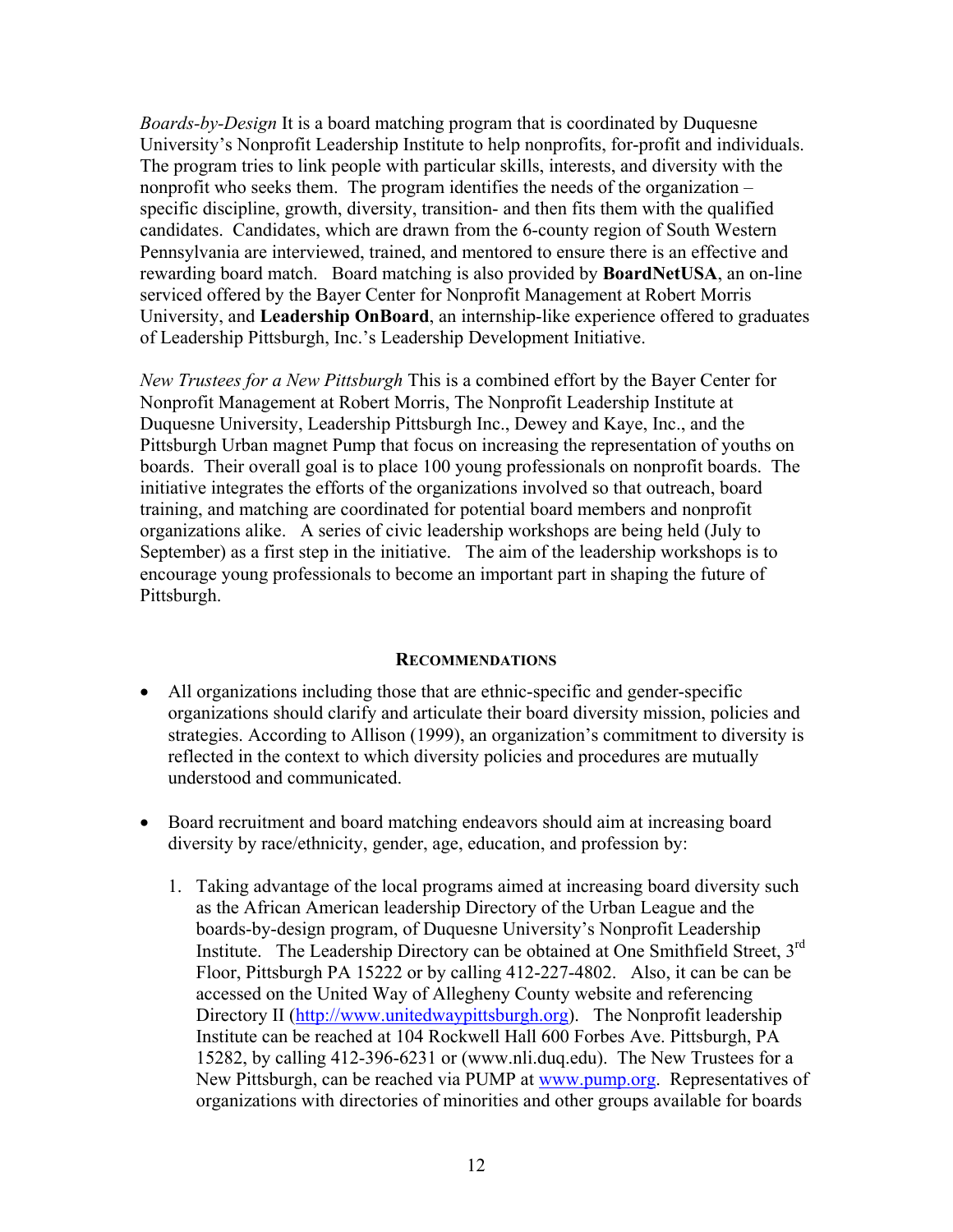should meet occasionally with nonprofit officials to discuss how to use the directories and recruit board members.

- 2. Maintaining their own database of potential board members of diverse groups. One way of building such a data base is to have board members and senior staff continually be on the look out for people of diverse groups who match the characteristics required on the board. As potential persons come to mind, members should submit their names and profile to the organization. Members however need to be constantly and forcefully reminded and encouraged to focus on diversity as they identify candidates. According to Swanson (1992), if an organization is to be guaranteed a strong board, all the board members must involved in a deliberate, ongoing effort to identify potential new members throughout the year. Eadie (2001) suggests that since board members are often well connected in their communities, industries, and professions, they are obviously a rich source of ideas.
- 3. Making board diversity an agenda item at every meeting where the ways for maintaining and increasing diversity at all levels of the organization is sought and members are encouraged to value diversity.
- For more information about tools and best practices, training, and leadership development for board members, nonprofit organizations should utilize the web site for BoardSource, a national organization dedicated to increasing the effectiveness of nonprofit organizations by strengthening their boards of directors: www.boardsource.org.
- Funding agencies should adopt policies that require their grantees to increase and/or maintain diversity by race, ethnicity, gender, age, nationality, and profession at all levels of the organization.
- Regular social gatherings should be organized that bring together both prospective board members from diverse backgrounds and organizations who are seeking new board members.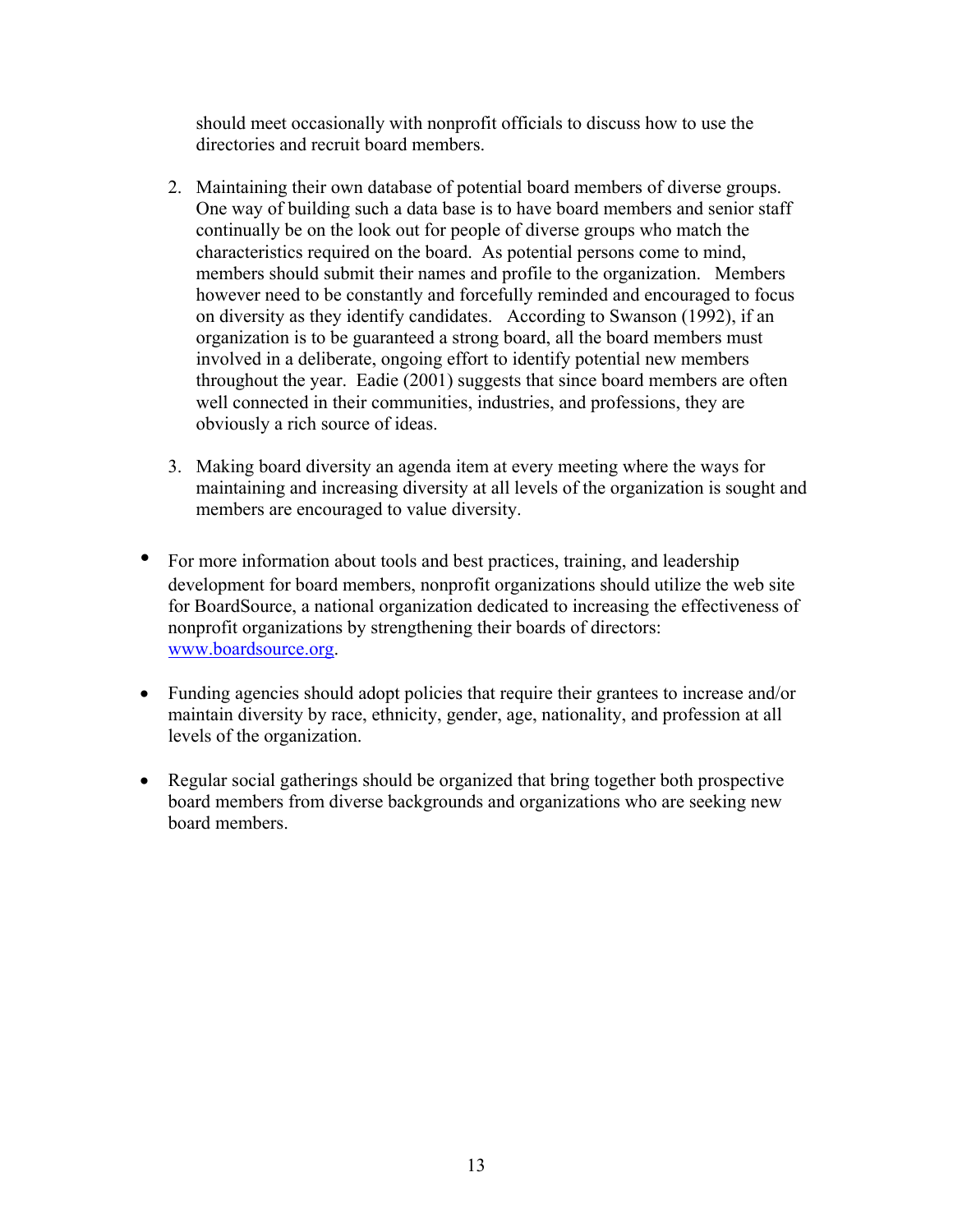#### **REFERENCES**

Allison, M. Organizational Barriers to diversity within nonprofit boards. Journal of Leisure Research, 31, (v) 78-101. 1999.

BoardSource http://www.boardsource.org/. Accessed August 20, 2003

Bullock, Charles and Susan Mac Manus. Municipal Electoral Structure and the Election of Council Women. "Journal of Politics. February 1991

Eadie, Doug (2001). Extraordinary Board leadership. The Seven Keys to High Impact Governance.

Light, Paul. Pathways to Nonprofit Excellence, Brookings. Institute Press 2002

Swanson, Andrew (1992). Building A Better Board. A Guide to Effective Leadership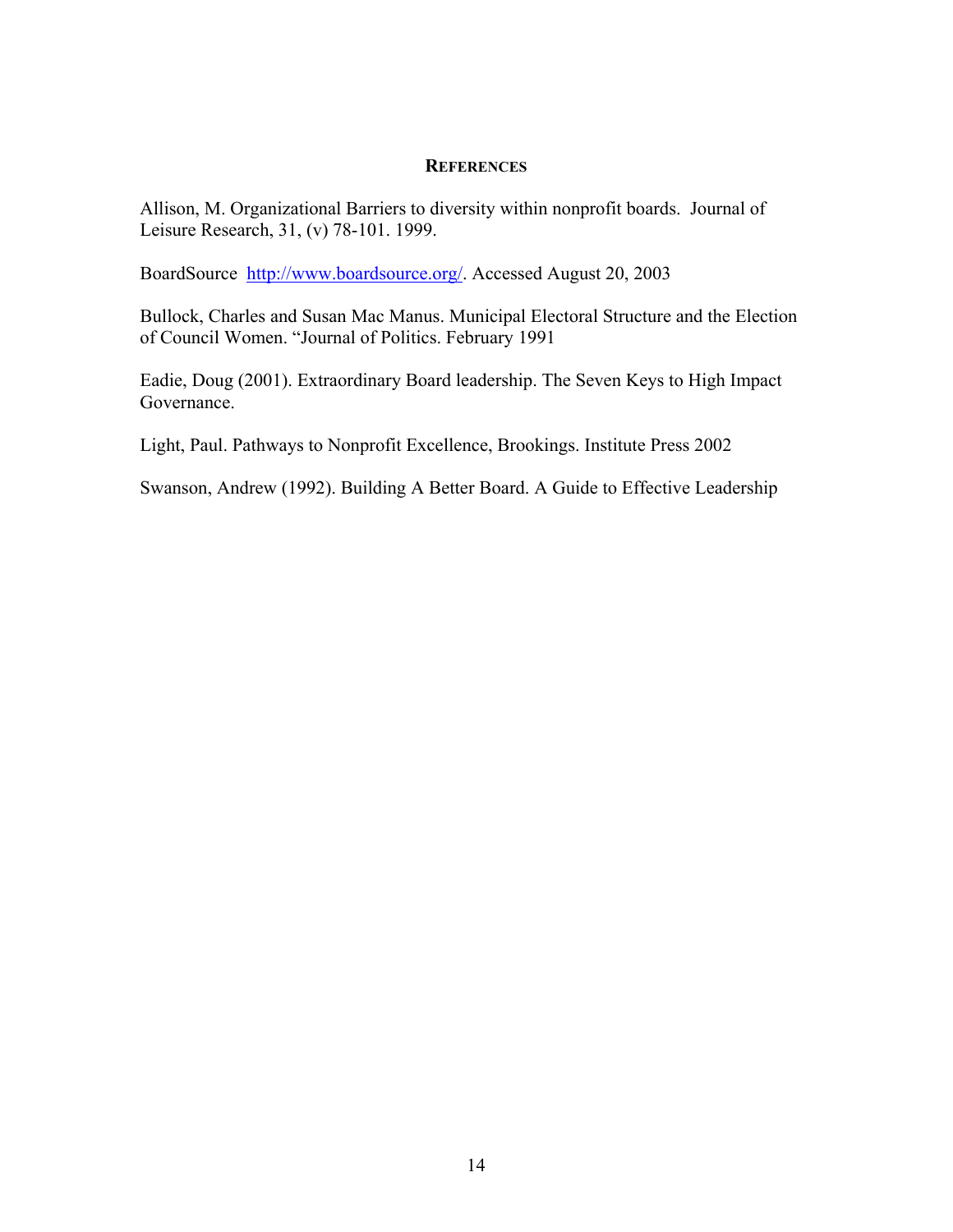#### **Appendix 1**

### **DIVERSITY IN NONPROFIT BOARDS IN ALLEGHENY COUNTY**

### FOR THE WILLIAM J. COPELAND FUND/THE ELMER J. TROPMAN APPLIED RESEARCH FUND

### Request for Board Member Information

July 30, 2003

Dear Board Representative:

We need your help! Our team of researchers at the University of Pittsburgh's Center for Social and Urban Research (Institutional Review Board approval # 0304144), with support from The William J. Copeland Fund, wants to learn more about the members of your board of directors. We are conducting a study of nonprofit boards in Allegheny County in order to better understand by whom they are managed.

This questionnaire will only take a few minutes of your time, and, as always, all of the information you provide to us concerning the composition of your board will be strictly confidential. There are no risks associated with this study.

If you are willing to assist us in this important research, please complete the attached questionnaire and fax it to one of our research associates, Monique Constance-Huggins, at 412-624-4810 or email her at huggins@ucsur.pitt.edu. If you would like to find out more about this project first, please direct your questions to the same email address or telephone number 412-624-5181. Rest assured that the information provided to us will not be shared with anyone not affiliated with this project for solicitation or any other purposes.

Thank you in advance for your help with this project. We hope that our results will be used to improve many kinds of diversity on nonprofit boards. Such diversity has the potential to also improve the efficiency of nonprofit boards and, ultimately, the success of nonprofit organizations in Allegheny County.

Sincerely,

Ralph L. Bangs, Ph.D. Monique Constance-Huggins, M.P.I.A. Christine M. Anthou, M.A., Ph.D. candidate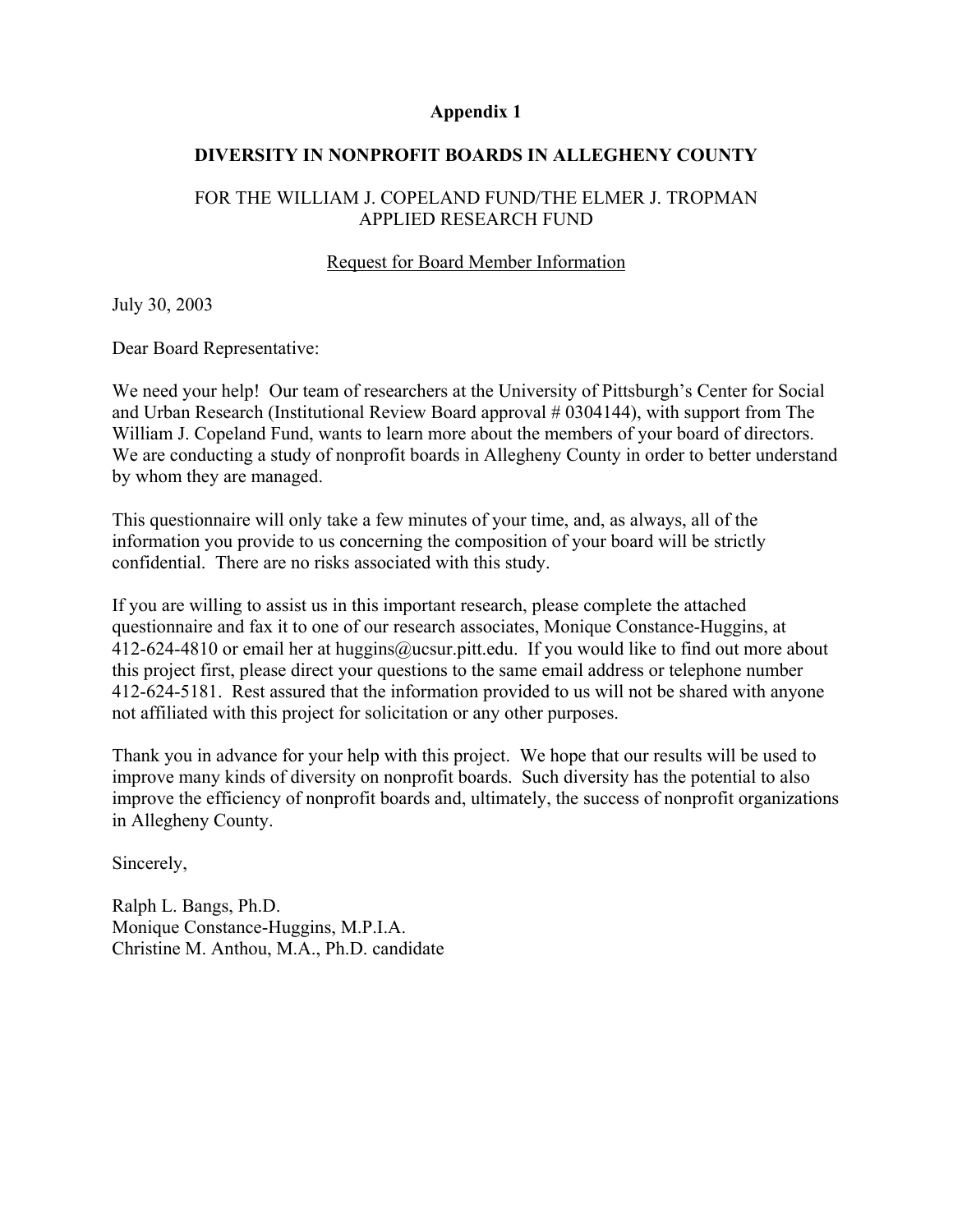| How many members on your board and executive committee are: |
|-------------------------------------------------------------|
| (Please do not include names, just a count is required)     |

|                  | <b>Board</b>          | <b>Executive Committee</b> |
|------------------|-----------------------|----------------------------|
| Race/Ethnicity*  |                       |                            |
| Caucasian        |                       |                            |
| African American |                       |                            |
| Hispanic         | -------------         |                            |
| Asian            |                       |                            |
| Other            | --------------------- |                            |
|                  |                       |                            |
| Gender           |                       |                            |
| Male             | ----------------      | -----------                |
| Female           |                       |                            |
|                  |                       |                            |
| <b>Age Range</b> |                       |                            |
| Age 19 and under |                       |                            |
| $20 - 29$        |                       |                            |
| 30-39            | ------------          |                            |
| 40-49            | --------------------  | ------------------         |
| 50-59            |                       |                            |
| 60-69            |                       |                            |
| $70+$            | -------------------   | -------------------------  |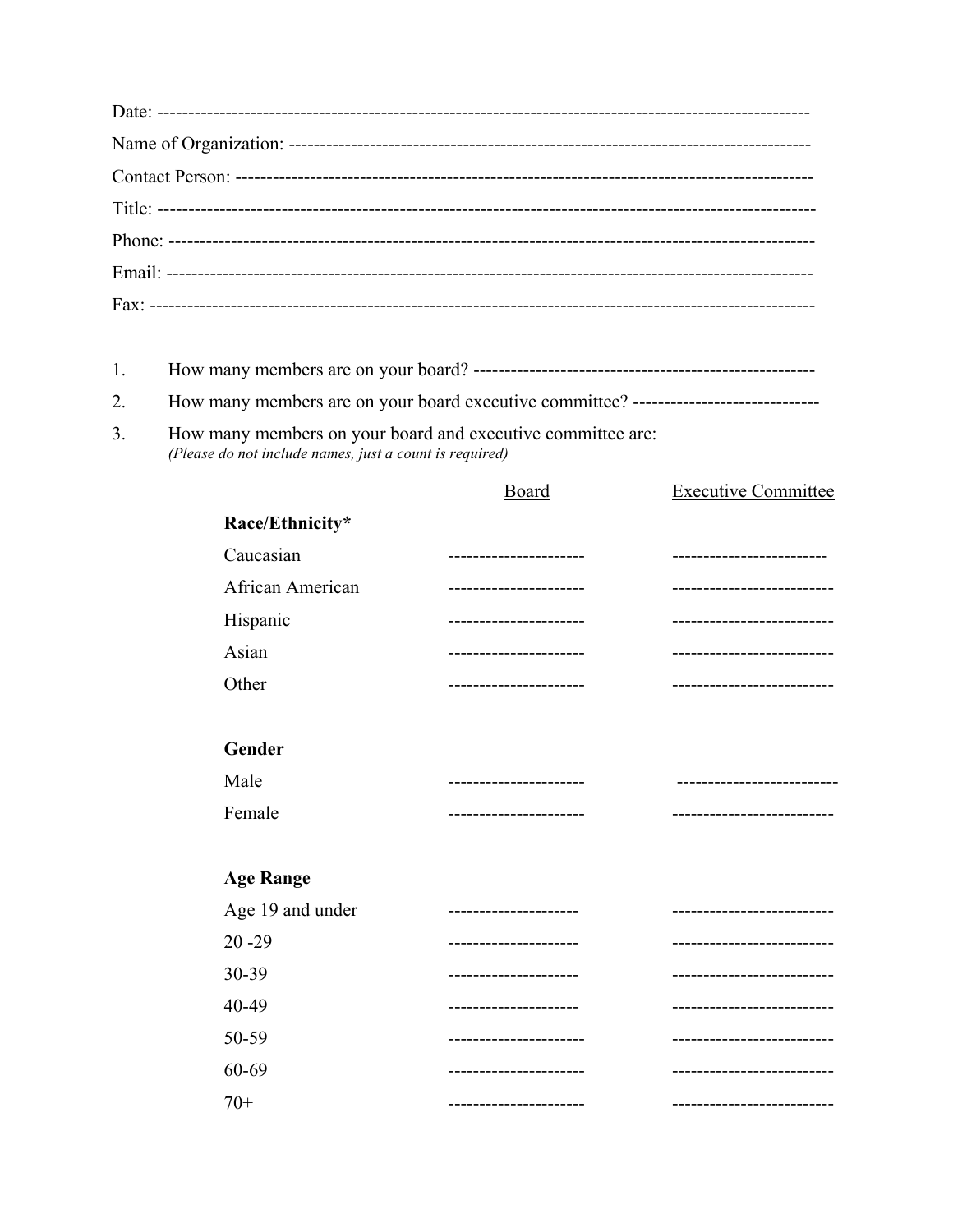# **Educational Level**

| High School Degree or higher ----------------- |                     |  |
|------------------------------------------------|---------------------|--|
| Bachelor Degree or higher                      | ------------------- |  |

**Profession** (Please provide a count of the members in the various professions that are represented on your board and executive committee)

|                         | ----------------          |                          |
|-------------------------|---------------------------|--------------------------|
|                         | --------------------      | ------------------------ |
|                         | --------------------      | ----------------         |
|                         |                           | ------------------------ |
|                         | ------------------        |                          |
| <b>Country of Birth</b> |                           |                          |
| American born           | ---------------------     | ----------------------   |
| Foreign born            | ------------------------- | ----------------------   |

*\* Persons were asked to check only one box*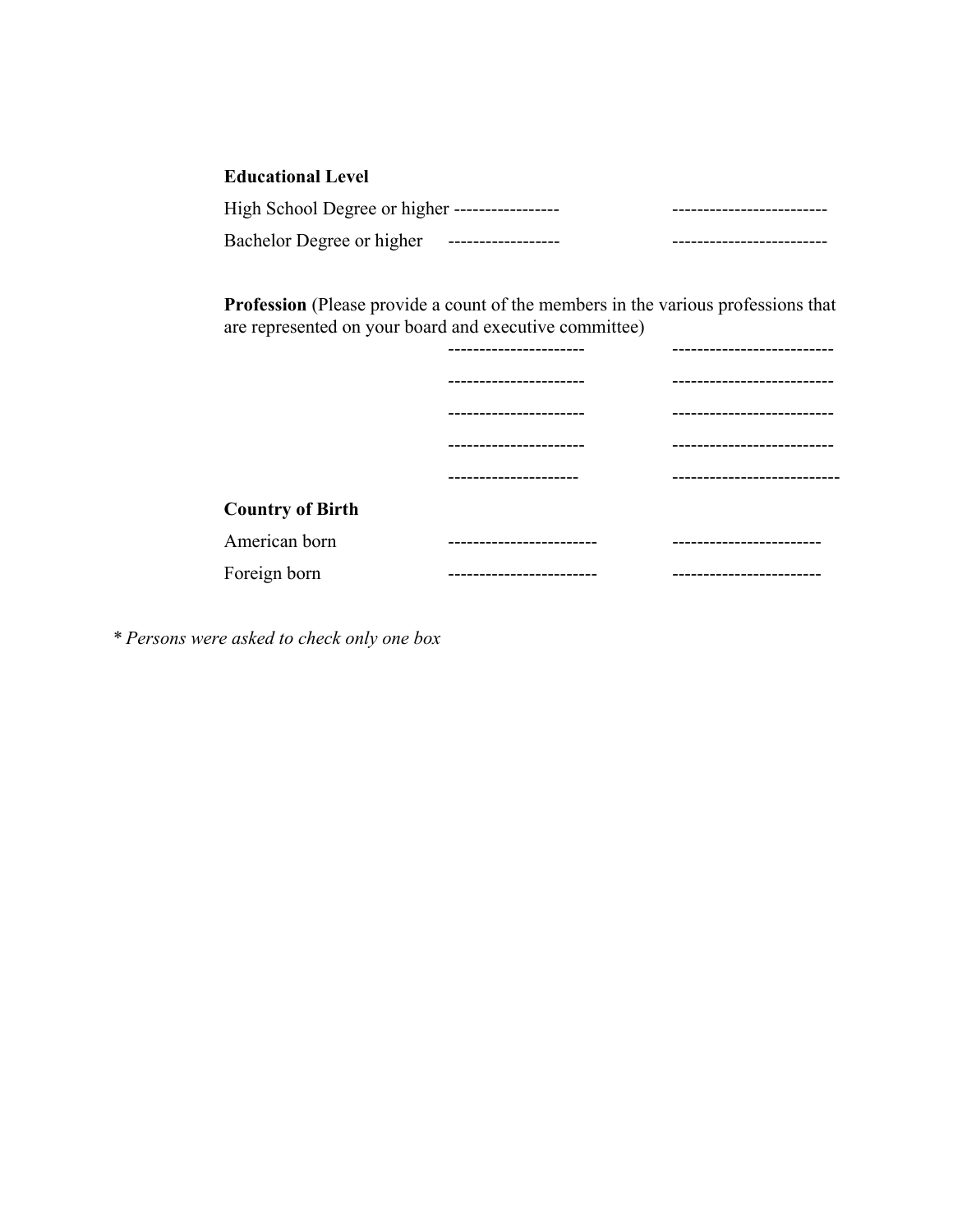#### **Appendix 2: National Taxonomy of Exempt Entities - Core Codes (NTEE-CC) Classification System**

- A Arts, Culture, & Humanities B Education C Environmental Quality, Protection, & Beautification D Animals E Health F Mental Health, Crisis Intervention G Diseases, Disorders, & Medical Disciplines H Medical Research I Crime, Legal J Employment K Food, Agriculture, & Nutrition L Housing, Shelter M Public Safety, Disaster Preparedness, & Relief N Recreation, Sports O Youth Development P Human Services Q International, Foreign Affairs, & National Secrurity R Civil Rights, Social Action, & Advocacy S Community Improvement, Capacity Building T Philanthropy, Voluntarism, & Grantmaking U Science & Technology Research V Social Science Research W Public, Society Benefit X Religion, Spiritual Development Y Mutual, Membership Benefit
- Z Unknown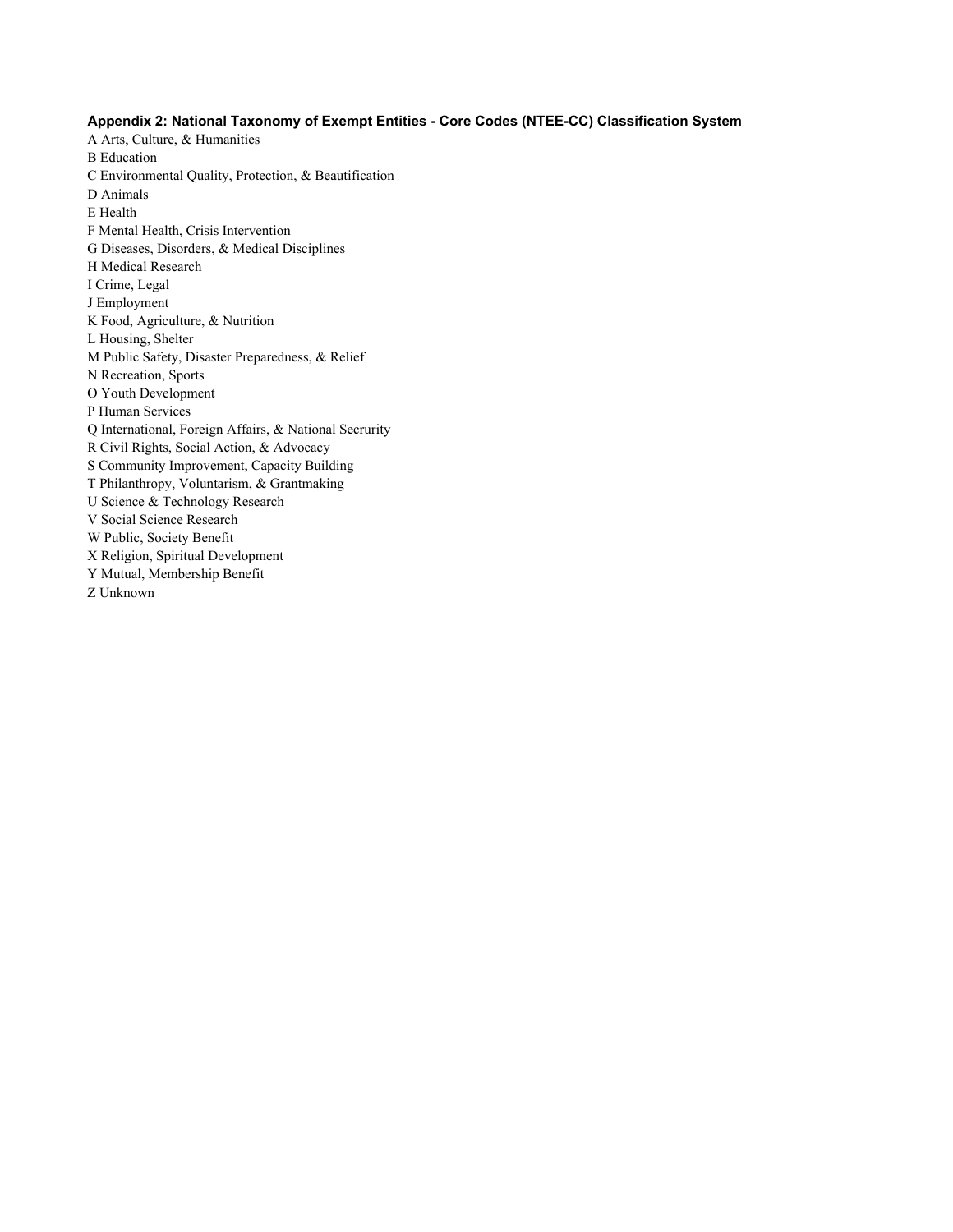| in Allegheny County and in the Survey |                  |                         |                |                  |  |  |  |  |
|---------------------------------------|------------------|-------------------------|----------------|------------------|--|--|--|--|
| <b>Classification*</b>                |                  | <b>Total Population</b> | <b>Survey</b>  |                  |  |  |  |  |
|                                       | <b>Number</b>    | <b>Percent</b>          | <b>Number</b>  | Percent          |  |  |  |  |
| A                                     | 142              | 8.9                     | 39             | 9.7              |  |  |  |  |
| B                                     | 248              | 15.6                    | 61             | 15.1             |  |  |  |  |
| C                                     | 25               | 1.6                     | 8              | 2.0              |  |  |  |  |
| D                                     | 12               | 0.8                     | 3              | 0.7              |  |  |  |  |
| E                                     | 218              | 13.7                    | 48             | 11.9             |  |  |  |  |
| F                                     | 35               | 2.2                     | 10             | $\overline{2.5}$ |  |  |  |  |
| G                                     | 45               | 2.8                     | 15             | 3.7              |  |  |  |  |
| Η                                     | 20               | 1.3                     | 6              | 1.5              |  |  |  |  |
| ı                                     | 25               | 1.6                     | 10             | 2.5              |  |  |  |  |
| J                                     | 28               | 1.8                     | 9              | $\overline{2.2}$ |  |  |  |  |
| Κ                                     | 8                | 0.5                     | $\overline{2}$ | 0.5              |  |  |  |  |
| L                                     | 104              | 6.5                     | 18             | 4.5              |  |  |  |  |
| M                                     | 23               | 1.4                     | 6              | 1.5              |  |  |  |  |
| N                                     | 91               | $\overline{5.7}$        | 15             | 3.7              |  |  |  |  |
| O                                     | 24               | 1.5                     | $\overline{7}$ | 1.7              |  |  |  |  |
| P                                     | 186              | 11.7                    | 62             | 15.4             |  |  |  |  |
| Q                                     | 15               | 0.9                     | 8              | 2.0              |  |  |  |  |
| R                                     | 14               | 0.9                     | 3              | 0.7              |  |  |  |  |
| S                                     | 92               | 5.8                     | 27             | 6.7              |  |  |  |  |
| T                                     | $\overline{113}$ | $\overline{7.1}$        | 18             | 4.5              |  |  |  |  |
| Ù                                     | 16               | 1.0                     | 7              | 1.7              |  |  |  |  |
| V                                     | $\overline{2}$   | $\overline{0.1}$        | $\overline{2}$ | 0.5              |  |  |  |  |
| W                                     | 17               | 1.1                     | 6              | 1.5              |  |  |  |  |
| X                                     | 63               | 4.0                     | 13             | $\overline{3.2}$ |  |  |  |  |
| Y                                     | 18               | 1.1                     | 0              | 0.0              |  |  |  |  |
| Z                                     | $\overline{7}$   | 0.4                     | 0              | 0.0              |  |  |  |  |
| <b>Total</b>                          | 1591             | 100.0                   | 403            | 100.0            |  |  |  |  |

**Appendix 3: Number and Percent of Nonprofit Organizations by Industry Classification** 

*\* See Appendix 2 for industry codes*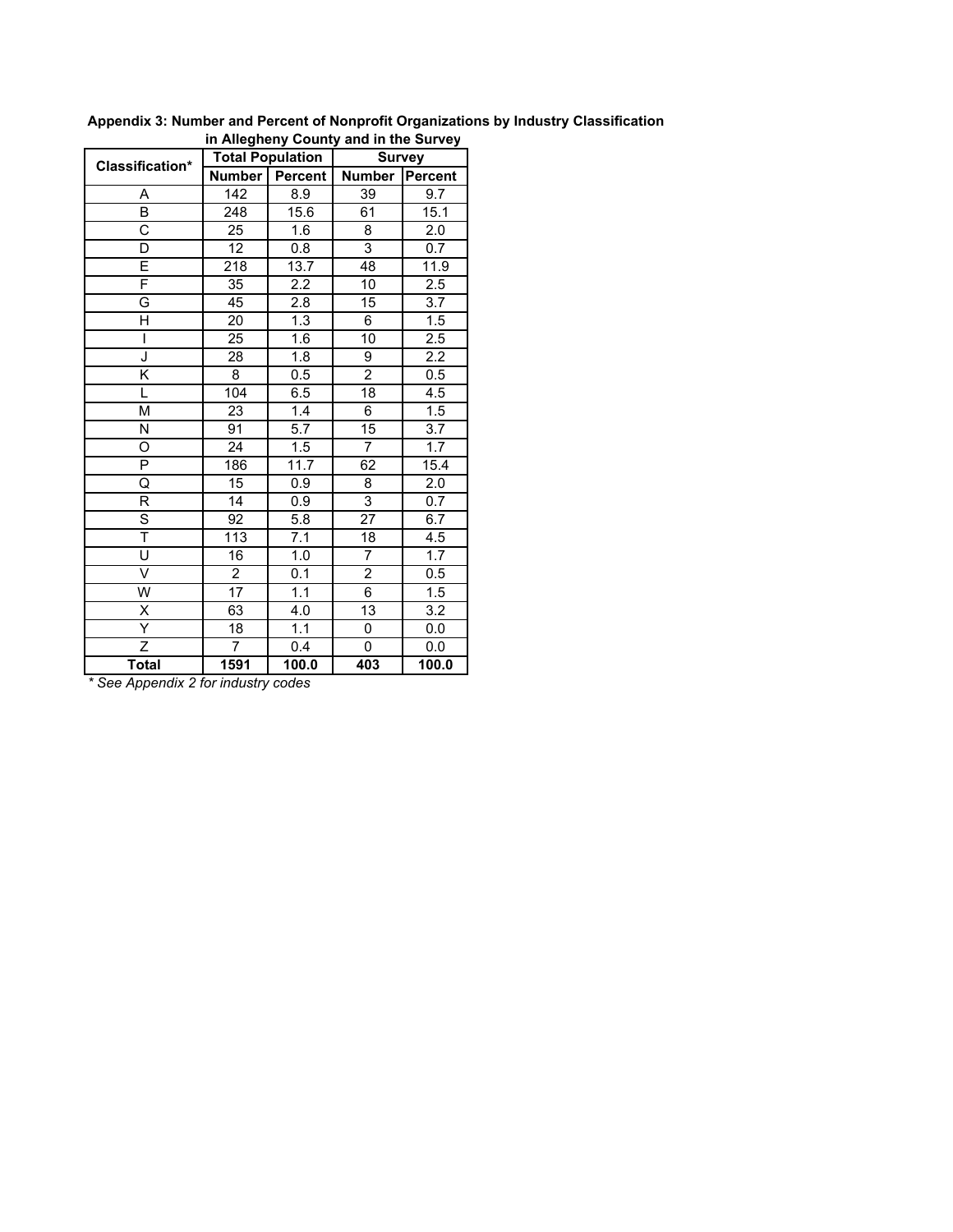#### **Appendix 4: Race of Nonprofit Board Members**

|                                                                        | Total          |                         |       | African                 |          |                |         |              |      |             |             |
|------------------------------------------------------------------------|----------------|-------------------------|-------|-------------------------|----------|----------------|---------|--------------|------|-------------|-------------|
| <b>Name of Organization</b>                                            | Mbrs           |                         | White |                         | American | Hispanic       |         | Asian        |      | Other       |             |
|                                                                        |                | No.                     | %     | No.                     | %        | No.            | %       | No.          | %    | No.         | %           |
| 100 BLACK MEN OF WPA<br><b>INC</b>                                     | 8              | 0                       | 0.0   | 8                       | 100.0    | 0              | 0.0     | 0            | 0.0  | 0           | 0.0         |
| 3 RIVERS WET WEATHER<br><b>INC</b>                                     | 5              | 5                       | 100.0 | 0                       | 0.0      | 0              | 0.0     | 0            | 0.0  | 0           | 0.0         |
| A SECOND CHANCE                                                        | $\overline{7}$ | 3                       | 42.9  | 4                       | 57.1     | 0              | 0.0     | $\Omega$     | 0.0  | 0           | 0.0         |
| <b>AC ACLD</b>                                                         | 15             | 13                      | 86.7  | 2                       | 13.3     | 0              | 0.0     | $\mathbf 0$  | 0.0  | 0           | 0.0         |
| <b>ACTION HOUSING INC</b>                                              | 20             | 12                      | 60.0  | 8                       | 40.0     | $\mathbf 0$    | 0.0     | $\Omega$     | 0.0  | 0           | 0.0         |
| ADULT RESOURCES INC                                                    | 11             | 11                      | 100.0 | 0                       | 0.0      | 0              | 0.0     | $\Omega$     | 0.0  | 0           | 0.0         |
| <b>AFRICAN AMERICAN</b><br>CHAMBER FDN OF WPA                          | 11             | 0                       | 0.0   | 11                      | 100.0    | 0              | 0.0     | $\Omega$     | 0.0  | 0           | 0.0         |
| AIR & WASTE<br>MANAGEMENT<br><b>ASSOCIATION</b>                        | 20             | 20                      | 100.0 | 0                       | 0.0      | 0              | 0.0     | 0            | 0.0  | 0           | 0.0         |
| <b>AIRPORT AREA</b><br>PREGNANCY CARE<br><b>CENTER</b>                 | 4              | 4                       | 100.0 | 0                       | 0.0      | 0              | 0.0     | 0            | 0.0  | 0           | 0.0         |
| ALCOHOLIC RECOVERY<br><b>CENTER</b>                                    | 10             | 10                      | 100.0 | 0                       | 0.0      | 0              | 0.0     | 0            | 0.0  | 0           | 0.0         |
| ALLEGHENY CHILDRENS<br><b>INITIATIVE INC</b>                           | 12             | 11                      | 91.7  | 1                       | 8.3      | 0              | 0.0     | $\Omega$     | 0.0  | 0           | 0.0         |
| <b>ALLEGHENY CONFERENCE</b><br><b>ON COMMUNITY</b><br>DEVELOPMENT      | 44             | 39                      | 88.6  | 4                       | 9.1      | 0              | 0.0     | 0            | 0.0  | 1           | 2.3         |
| ALLEGHENY COUNTY<br><b>COURT APPOINTED</b><br>SPECIAL ADVOCATE         | 13             | 10                      | 76.9  | 3                       | 23.1     | 0              | 0.0     | 0            | 0.0  | 0           | 0.0         |
| ALLEGHENY COUNTY FOR<br><b>VICTIMS OF VIOLENT</b><br><b>CRIMES INC</b> | 13             | 12                      | 92.3  | 1                       | 7.7      | 0              | 0.0     | 0            | 0.0  | 0           | 0.0         |
| <b>ALLEGHENY COUNTY</b><br><b>LITERACY COUNCIL</b>                     | 8              | 7                       | 87.5  | $\mathbf{1}$            | 12.5     | 0              | 0.0     | 0            | 0.0  | 0           | 0.0         |
| ALLEGHENY HEALTH<br><b>CHOICES</b>                                     | 20             | 15                      | 75.0  | 4                       | 20.0     | 0              | 0.0     | 1            | 5.0  | 0           | 0.0         |
| <b>ALLEGHENY HEART</b><br><b>INSTITUTE</b>                             | 12             | 12                      | 100.0 | 0                       | 0.0      | 0              | 0.0     | 0            | 0.0  | 0           | 0.0         |
| <b>ALLEGHENY HISTORIC</b><br>PRESERVATION SOCIETY<br><b>INC</b>        | 24             | 22                      | 91.7  | 2                       | 8.3      | 0              | 0.0     | $\mathbf 0$  | 0.0  | 0           | 0.0         |
| ALLEGHENY INSTITUTE<br>FOR PUBLIC POLICY                               | 12             | 12                      | 100.0 | 0                       | 0.0      | 0              | 0.0     | 0            | 0.0  | 0           | 0.0         |
| ALLEGHENY YOUTH<br><b>DEVELOPMENT</b>                                  | 8              | 6                       | 75.0  | 2                       | 25.0     | 0              | 0.0     | 0            | 0.0  | 0           | 0.0         |
| ALLE-KISKI AREA HOPE<br><b>CENTER</b>                                  | 12             | 11                      | 91.7  | 1                       | 8.3      | 0              | 0.0     | 0            | 0.0  | 0           | 0.0         |
| <b>ALLIANCE FOR</b>                                                    |                |                         |       |                         |          |                |         |              |      |             |             |
| PROGRESSIVE ACTION<br>ALLIANCE FRANCAISE DE                            | 6              | $\overline{4}$          | 66.7  | $\overline{\mathbf{c}}$ | 33.3     | $\overline{0}$ | $0.0\,$ | $\mathbf 0$  | 0.0  | $\mathbf 0$ | $0.0\,$     |
| PITTSBURGH<br>ALTERNATIVE PROGRAM                                      | 9              | 9                       | 100.0 | 0                       | 0.0      | 0              | 0.0     | $\mathbf{0}$ | 0.0  | 0           | 0.0         |
| <b>ASSOCIATES</b><br>ALZHEIMER CENTER OF                               | 15             | 11                      | 73.3  | 4                       | 26.7     | 0              | 0.0     | $\mathbf 0$  | 0.0  | 0           | 0.0         |
| PITTSBURGH INC                                                         | 8              | 5                       | 62.5  | 0                       | 0.0      | 1              | 12.5    | 2            | 25.0 | 0           | 0.0         |
| AMERICAN SOCIETY FOR<br>TRAINING & DEVELOPMENT<br>ANDREW CARNEGIE FREE | 5              | $\overline{\mathbf{4}}$ | 80.0  | 1                       | 20.0     | 0              | 0.0     | 0            | 0.0  | 0           | 0.0         |
| LIBRARY                                                                | 9              | 9                       | 100.0 | 0                       | 0.0      | 0              | 0.0     | 0            | 0.0  | 0           | 0.0         |
| ARC ALLEGHENY FDN                                                      | 24             | 23                      | 95.8  | $\mathbf{1}$            | 4.2      | 0              | 0.0     | 0            | 0.0  | 0           | 0.0         |
| ARTHRITIS FOUNDATION<br>INC                                            | 66             | 58                      | 87.9  | 4                       | 6.1      | 0              | 0.0     | 4            | 6.1  | 0           | 0.0         |
| ARTIST IMAGE RESOURCES                                                 | 9              | 9                       | 100.0 | 0                       | 0.0      | 0              | 0.0     | 0            | 0.0  | 0           | 0.0         |
| <b>ARTISTS AND</b><br>CRAFTSMENS GUILD INC                             | 8              | n/a                     | n/a   | n/a                     | n/a      | n/a            | n/a     | n/a          | n/a  |             | $n/a$ $n/a$ |
| ASBURY PLACE                                                           | 12             | 9                       | 75.0  | 3                       | 25.0     | 0              | 0.0     | 0            | 0.0  | 0           | 0.0         |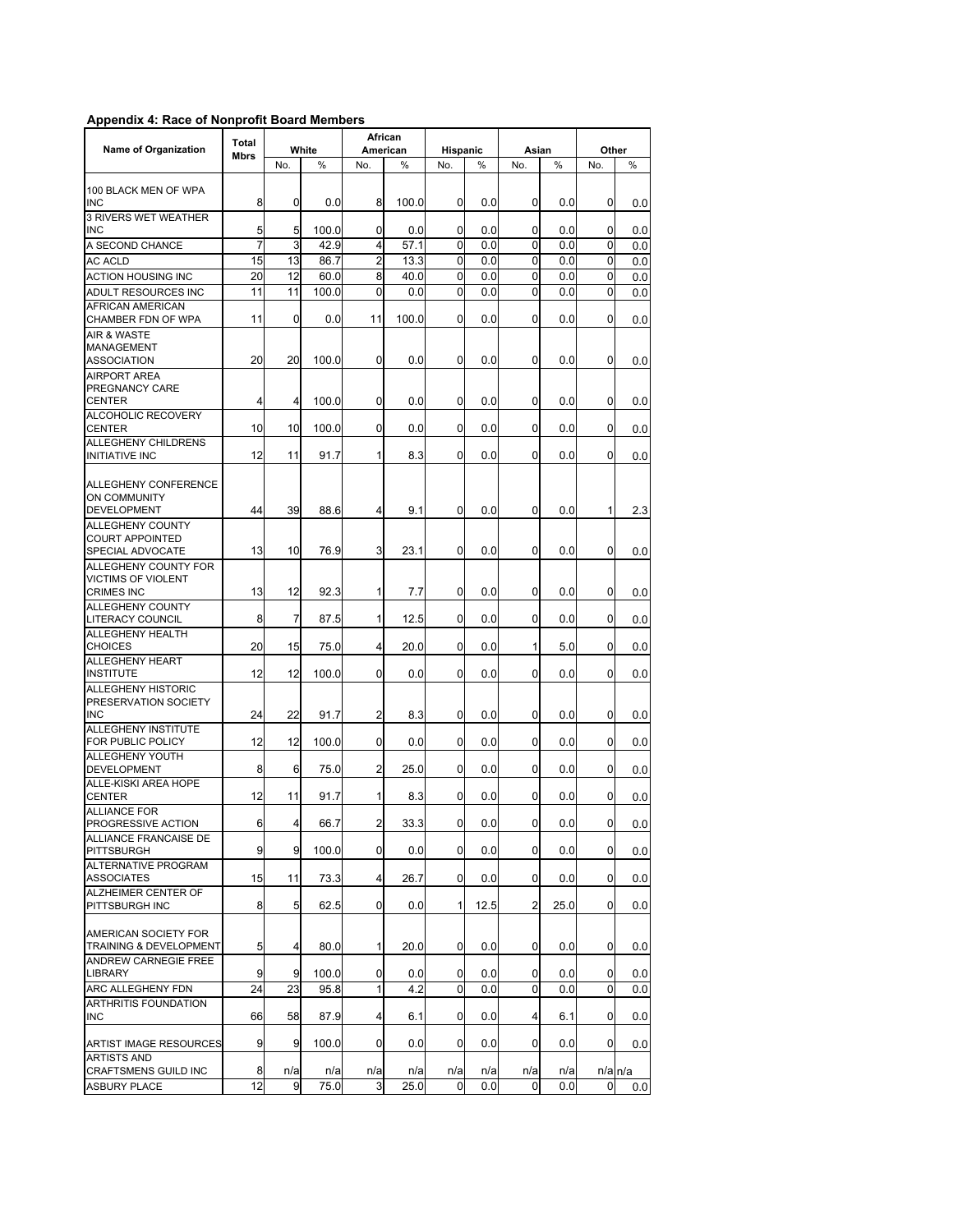| ASS'N OF THEOLOGICAL<br>SCHOOLS IN US & C'DA                        | 20  | 15              | 75.0  | 4              | 20.0 | 1              | 5.0  | 0              | 0.0 | 0        | 0.0 |
|---------------------------------------------------------------------|-----|-----------------|-------|----------------|------|----------------|------|----------------|-----|----------|-----|
| <b>BALDWIN HIGHLANDERS</b><br><b>BAND PATRONS</b>                   | 5   | 5               | 100.0 | 0              | 0.0  | 0              | 0.0  | 0              | 0.0 | $\Omega$ | 0.0 |
| <b>BAPTIST HOMES</b>                                                |     |                 |       |                |      |                |      |                |     |          |     |
| <b>RESIDENCE</b>                                                    | 14  | 14              | 100.0 | 0              | 0.0  | 0              | 0.0  | 0              | 0.0 | 0        | 0.0 |
| <b>BAPTIST MANOR INC</b><br><b>BEADLING SOCCER CLUB</b>             | 16  | 16              | 100.0 | 0              | 0.0  | 0              | 0.0  | 0              | 0.0 | 0        | 0.0 |
| <b>INC</b>                                                          | 5   | 5               | 100.0 | 0              | 0.0  | 0              | 0.0  | 0              | 0.0 | 0        | 0.0 |
| <b>BENEDICTINE CENTER</b>                                           | 12  | 12              | 100.0 | $\Omega$       | 0.0  | 0              | 0.0  | $\Omega$       | 0.0 | $\Omega$ | 0.0 |
| <b>BETHEL BASEBALL</b><br><b>ASSOCIATION</b>                        | 17  | 17              | 100.0 | 0              | 0.0  | 0              | 0.0  | 0              | 0.0 | $\Omega$ | 0.0 |
| <b>BETHEL PARK COMMUNITY</b><br><b>FDN</b>                          | 24  | 24              | 100.0 | 0              | 0.0  | 0              | 0.0  | 0              | 0.0 | 0        | 0.0 |
| <b>BETHLEHEM HAVEN</b>                                              | 20  | 17              | 85.0  | 3              | 15.0 | 0              | 0.0  | 0              | 0.0 | 0        | 0.0 |
| <b>BOYS &amp; GIRLS CLUB</b>                                        | 64  | 55              | 85.9  | 9              | 14.1 | 0              | 0.0  | 0              | 0.0 | 0        | 0.0 |
| BOYS SCOUT OF AMERICA                                               | 112 | 106             | 94.6  | 6              | 5.4  | 0              | 0.0  | 0              | 0.0 | 0        | 0.0 |
| <b>BRADLEY CENTER</b>                                               | 14  | 13              | 92.9  | 1              | 7.1  | 0              | 0.0  | $\Omega$       | 0.0 | 0        | 0.0 |
| <b>BROTHER'S BROTHER</b>                                            |     |                 |       |                |      |                |      |                |     |          |     |
| <b>FOUNDATION</b>                                                   | 24  | 22              | 91.7  | 2              | 8.3  | 0              | 0.0  | 0              | 0.0 | 0        | 0.0 |
| <b>BULGARIAN MACEDONIAN</b><br>NAT'L EDU'L & CULTURAL<br><b>CTR</b> | 17  | 16              | 94.1  | 0              | 0.0  | 0              | 0.0  | 1              | 5.9 | 0        | 0.0 |
| <b>BUSINESS &amp; INDUSTRIAL</b>                                    |     |                 |       |                |      |                |      |                |     |          |     |
| <b>DEV'MENT CORP</b>                                                | 31  | 21              | 67.7  | 10             | 32.3 | 0              | 0.0  | 0              | 0.0 | $\Omega$ | 0.0 |
| CALI OPHANGE<br><b>CHARITABLE FUND</b>                              | 6   | 4               | 66.7  | 1              | 16.7 | 1              | 16.7 | 0              | 0.0 | 0        | 0.0 |
| <b>CARNEGIE LIBRARY OF</b><br><b>HOMESTEAD</b>                      | 12  | 9               | 75.0  | 3              | 25.0 | 0              | 0.0  | 0              | 0.0 | 0        | 0.0 |
| <b>CARNEGIE LIBRARY OF</b><br><b>PITTSBURGH</b>                     | 33  | 25              | 75.8  | 8              | 24.2 | 0              | 0.0  | 0              | 0.0 | 0        | 0.0 |
| CARPATHO-RUSYN                                                      |     |                 |       |                |      |                |      |                |     |          |     |
| <b>SOCIETY</b><br><b>CARPENTERS TRAINING &amp;</b>                  | 14  | 14              | 100.0 | 0              | 0.0  | 0              | 0.0  | 0              | 0.0 | 0        | 0.0 |
| <b>EDUCATIONAL TRUST</b>                                            |     |                 |       |                |      |                |      |                |     |          |     |
| <b>FUND WPA</b>                                                     | 10  | 10              | 100.0 | 0              | 0.0  | $\Omega$       | 0.0  | 0              | 0.0 | 0        | 0.0 |
| <b>CATHOLIC YOUTH</b><br><b>ASSOCIATION</b>                         | 17  | 15              | 88.2  | 2              | 11.8 | 0              | 0.0  | 0              | 0.0 | $\Omega$ | 0.0 |
| CC MELLOR MEMORIAL                                                  |     |                 |       |                |      |                |      |                |     |          |     |
| LIBRARY & EDGEWOOD                                                  | 9   | 9               | 100.0 | 0              | 0.0  | 0              | 0.0  | 0              | 0.0 | $\Omega$ |     |
| COMMU. HOUSE<br>CENTER FOR CREATIVE                                 |     |                 |       |                |      |                |      |                |     |          | 0.0 |
| <b>PLAY</b>                                                         | 21  | 19              | 90.5  | 2              | 9.5  | 0              | 0.0  | 0              | 0.0 | 0        | 0.0 |
| <b>CENTER FOR SOCIAL</b><br><b>STUDIES EDUCATION</b>                | 6   | 5               | 83.3  | 1              | 16.7 | 0              | 0.0  | 0              | 0.0 | 0        | 0.0 |
| CENTRAL BLOOD BANK                                                  | 12  | 10              | 83.3  | $\overline{2}$ | 16.7 | $\Omega$       | 0.0  | 0              | 0.0 | $\Omega$ | 0.0 |
| <b>CENTRAL NORTHSIDE</b>                                            |     |                 |       |                |      |                |      |                |     |          |     |
| NEIGHBORHOOD COUNCIL<br><b>CHARTIERS NATURE</b>                     | 14  | 8               | 57.1  | 6              | 42.9 | 0              | 0.0  | 0              | 0.0 | 0        | 0.0 |
| CONSERVANCY                                                         | 15  | 15              | 100.0 | 0              | 0.0  | 0              | 0.0  | <sub>0</sub>   | 0.0 | 0        | 0.0 |
| CHATHAM COLLEGE                                                     | 28  | $\overline{25}$ | 89.3  | 3              | 10.7 | $\overline{0}$ | 0.0  | $\Omega$       | 0.0 | $\Omega$ | 0.0 |
| CHILD HEALTH<br><b>ASSOCIATION OF</b>                               |     |                 |       |                |      |                |      |                |     |          |     |
| <b>SEWICKLEY</b>                                                    | 13  | 13              | 100.0 | 0              | 0.0  | 0              | 0.0  | 0              | 0.0 | 0        | 0.0 |
| CHILDREN'S HOSPITAL                                                 | 23  | 22              | 95.7  | $\mathbf{1}$   | 4.3  | 0              | 0.0  | 0              | 0.0 | 0        | 0.0 |
| <b>CHILDS WAY</b>                                                   | 36  | 32              | 88.9  | 4              | 11.1 | 0              | 0.0  | 0              | 0.0 | 0        | 0.0 |
| CHRISTIAN LIFE SKILLS INC<br><b>CHRISTMAS IN APRIL</b>              | 13  | 3               | 23.1  | 10             | 76.9 | 0              | 0.0  | 0              | 0.0 | 0        | 0.0 |
| /REBUILDING TOGETHER                                                | 22  | 21              | 95.5  | 1              | 4.5  | 0              | 0.0  | 0              | 0.0 | 0        | 0.0 |
| <b>CITIZEN POWER</b>                                                | 7   | 6               | 85.7  | 1              | 14.3 | 0              | 0.0  | 0              | 0.0 | 0        | 0.0 |
| <b>CITIZENS VOLUNTEER</b><br>HOSE CO. NO 1 OF                       |     |                 |       |                |      |                |      |                |     |          |     |
| <b>BRIDGEVILLE</b>                                                  | 4   | 4               | 100.0 | 0              | 0.0  | 0              | 0.0  | 0              | 0.0 | 0        | 0.0 |
| <b>COAL COUNTRY</b><br><b>TRADITIONS</b>                            | 10  | 10              | 100.0 | 0              | 0.0  | 0              | 0.0  | 0              | 0.0 | 0        | 0.0 |
| COMMUNITIES IN SCHOOL                                               |     |                 |       |                |      |                |      |                |     |          |     |
| OF PITTSBURGH                                                       | 18  | 14              | 77.8  | 4              | 22.2 | 0              | 0.0  | $\overline{0}$ | 0.0 | 0        | 0.0 |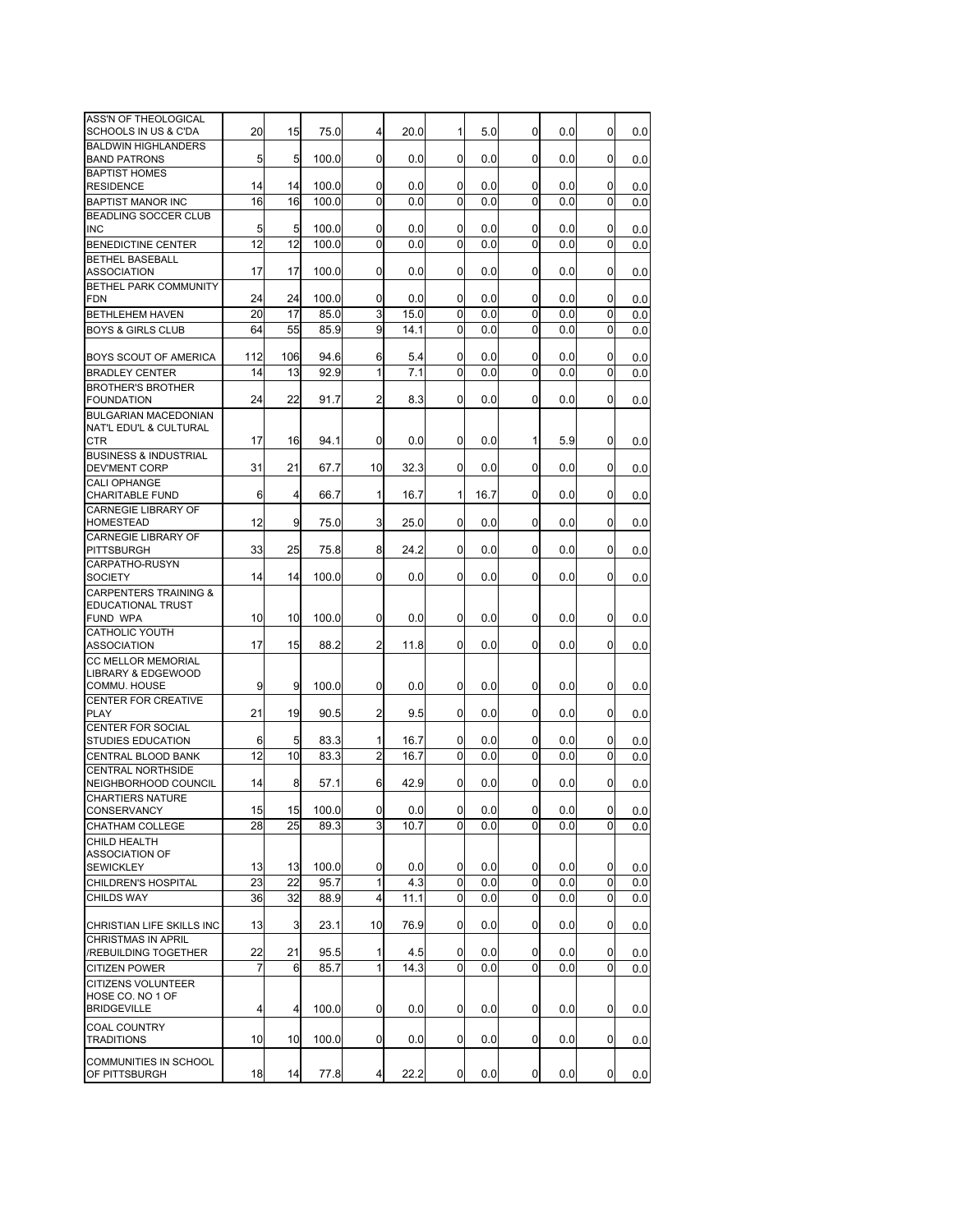| <b>COMMUNITIES IN SCHOOLS</b><br>OF PENNSYLVANIA                        | 10 | 9              | 90.0  | 0              | 0.0   | 1              | 10.0 | 0            | 0.0 | 0           | 0.0  |
|-------------------------------------------------------------------------|----|----------------|-------|----------------|-------|----------------|------|--------------|-----|-------------|------|
| <b>COMMUNITY DESIGN</b><br>CENTER OF PITTSBURGH                         |    |                |       |                |       |                |      |              |     |             |      |
| <b>INC</b><br><b>COMMUNITY HOUSE</b>                                    | 18 | 15             | 83.3  | 3              | 16.7  | $\Omega$       | 0.0  | $\Omega$     | 0.0 | $\Omega$    | 0.0  |
| <b>LEARNING CENTER</b><br><b>COMMUNITY HUMAN</b>                        | 8  | 7              | 87.5  | 1              | 12.5  | 0              | 0.0  | 0            | 0.0 | 0           | 0.0  |
| <b>SERVICES CORP</b>                                                    | 15 | 8              | 53.3  | 6              | 40.0  | 1              | 6.7  | 0            | 0.0 | 0           | 0.0  |
| <b>COMMUNITY LEADERSHIP</b><br>DEVELOPMENT INSTITUTE                    | 9  | $\Omega$       | 0.0   | 9              | 100.0 | $\Omega$       | 0.0  | $\Omega$     | 0.0 | 0           | 0.0  |
| <b>COMMUNITY LOAN FUND</b><br>OF SWPA INC                               | 9  | 7              | 77.8  | 2              | 22.2  | 0              | 0.0  | 0            | 0.0 | $\Omega$    |      |
| <b>COMMUNITY TECHNICAL</b>                                              |    |                |       |                |       |                |      |              |     |             | 0.0  |
| ASSISTANCE CENTER INC<br><b>COMMUNTIES IN SCHOOLS</b>                   | 16 | 11             | 68.8  | 5              | 31.3  | 0              | 0.0  | 0            | 0.0 | 0           | 0.0  |
| OF PITTSBURGH                                                           | 18 | 14             | 77.8  | 4              | 22.2  | $\Omega$       | 0.0  | 0            | 0.0 | $\Omega$    | 0.0  |
| <b>COMMUNTIY FOUNDATION</b><br>OF USC                                   | 20 | 19             | 95.0  | 0              | 0.0   | $\Omega$       | 0.0  | $\mathbf{1}$ | 5.0 | 0           | 0.0  |
| <b>COMMUNTIY THEATER</b><br><b>PROJECT / KELLY</b>                      |    |                |       |                |       |                |      |              |     |             |      |
| STAYHORN THEATER                                                        | 10 | 6              | 60.0  | 4              | 40.0  | 0              | 0.0  | 0            | 0.0 | 0           | 0.0  |
| CONSTRUCTION JUNCTION                                                   | 10 | 9              | 90.0  | $\Omega$       | 0.0   | $\mathbf 0$    | 0.0  | 0            | 0.0 | $\mathbf 0$ | 0.0  |
| <b>CONSUMER CREDIT</b>                                                  |    |                |       |                |       |                |      |              |     |             |      |
| <b>COUNSELLING SERVICE OF</b><br><b>WPA</b>                             | 21 | 21             | 100.0 | $\Omega$       | 0.0   | 0              | 0.0  | 0            | 0.0 | 0           | 0.0  |
| CORNERSTONE<br><b>TELEVISION INC</b>                                    | 9  | 7              | 77.8  | $\overline{2}$ | 22.2  | $\Omega$       | 0.0  | 0            | 0.0 | $\Omega$    | 0.0  |
| <b>CRAFTON CHILDRENS</b>                                                |    |                |       |                |       |                |      |              |     |             |      |
| CORNER                                                                  | 5  | 5              | 100.0 | $\Omega$       | 0.0   | 0              | 0.0  | 0            | 0.0 | $\Omega$    | 0.0  |
| <b>CRAFTON PUBLIC LIBRARY</b><br><b>CRIME PREVENTION</b>                | 9  | 9              | 100.0 | $\Omega$       | 0.0   | 0              | 0.0  | 0            | 0.0 | $\Omega$    | 0.0  |
| ASSOCIATION OF WPA                                                      | 7  | 7              | 100.0 | 0              | 0.0   | 0              | 0.0  | 0            | 0.0 | 0           | 0.0  |
| CRISIS CENTER NORTH                                                     | 12 | 10             | 83.3  | $\overline{2}$ | 16.7  | $\Omega$       | 0.0  | 0            | 0.0 | 0           | 0.0  |
| <b>DEHAVEN ATHLETIC</b><br><b>ASSOCIATION</b>                           | 12 | 12             | 100.0 | 0              | 0.0   | 0              | 0.0  | 0            | 0.0 | 0           | 0.0  |
| <b>DOMESTIC ABUSE</b><br><b>COUNSELLING CENTER</b>                      | 8  | 6              | 75.0  | 2              | 25.0  | 0              | 0.0  | 0            | 0.0 | 0           | 0.0  |
| DUQUESNE UNIVERSITY OF<br>THE HOLY GHOST                                | 41 | 39             | 95.1  | 2              | 4.9   | 0              | 0.0  | 0            | 0.0 | 0           | 0.0  |
| <b>EAST BOROS JWV</b>                                                   |    |                |       |                |       |                |      |              |     |             |      |
| <b>HOUSING</b><br><b>EAST LIBERTY</b>                                   | 10 | 10             | 100.0 | 0              | 0.0   | 0              | 0.0  | 0            | 0.0 | 0           | 0.0  |
| DEVELOPMENT INC                                                         | 8  | 3              | 37.5  | 5              | 62.5  | 0              | 0.0  | 0            | 0.0 | 0           | 0.0  |
| <b>EASTER SEAL</b>                                                      | 16 | 15             | 93.8  | 1              | 6.3   | $\mathbf 0$    | 0.0  | 0            | 0.0 | 0           | 0.0  |
| <b>EASTERN AREA ADULT</b><br><b>SERVICES</b>                            | 15 | 12             | 80.0  | 2              | 13.3  | 0              | 0.0  | 1            | 6.7 | 0           | 0.0  |
| <b>EASTSIDE NEIGHBORHOOD</b><br><b>EMPLOYMENT CENTER</b>                | 7  | 5              | 71.4  | $\overline{2}$ | 28.6  | $\overline{0}$ | 0.0  | 0            | 0.0 | 0           | 0.0  |
| ELIZABETH TWN AREA EMS                                                  |    |                |       |                |       |                |      |              |     |             |      |
| CORP<br>ELOISE & EDITH CHRISTIAN                                        | 9  | 9              | 100.0 | 0              | 0.0   | 0              | 0.0  | 0            | 0.0 | 0           | 0.0  |
| <b>DAYSCHOOL</b><br><b>EMERGENCY MEDICAL</b>                            | 10 | 10             | 100.0 | 0              | 0.0   | $\overline{0}$ | 0.0  | 0            | 0.0 | 0           | 0.0  |
| <b>INSTITUTE</b>                                                        | 33 | 33             | 100.0 | $\mathbf 0$    | 0.0   | 0              | 0.0  | 0            | 0.0 | 0           | 0.0  |
| <b>EMERGENCY MEDICINE</b><br><b>ASSOCIATION OF</b><br><b>PITTSBURGH</b> | 6  | 5              | 83.3  | 0              | 0.0   | $\mathbf{0}$   | 0.0  | 0            | 0.0 | 1           | 16.7 |
| <b>ENGINEERS SOCIETY OF</b><br><b>WPA</b>                               | 19 | 19             | 100.0 | 0              | 0.0   | 0              | 0.0  | 0            | 0.0 | 0           |      |
| <b>EUREKA COMMUNITY</b>                                                 |    |                |       |                |       |                |      |              |     |             | 0.0  |
| AMBULANCE                                                               | 13 | 12             | 92.3  | 1              | 7.7   | 0              | 0.0  | 0            | 0.0 | 0           | 0.0  |
| EVERY CHILD INC<br><b>EXECUTIVE SERVICE</b>                             | 16 | 10             | 62.5  | 6              | 37.5  | 0              | 0.0  | 0            | 0.0 | 2           | 12.5 |
| <b>CORPS</b>                                                            | 17 | 17             | 100.0 | 0              | 0.0   | 0              | 0.0  | 0            | 0.0 | 0           | 0.0  |
| FAMILY COMMUNICATION                                                    | 8  | $\overline{7}$ | 87.5  | 1              | 12.5  | 0              | 0.0  | 0            | 0.0 | 0           | 0.0  |
| <b>FAMILY GUIDANCE</b>                                                  | 16 | 12             | 75.0  | 4              | 25.0  | 0              | 0.0  | 0            | 0.0 | 0           | 0.0  |
| FAMILY HEALTH COUNCIL                                                   | 18 | 14             | 77.8  | 3              | 16.7  | 0              | 0.0  | 1            | 5.6 | 0           | 0.0  |
| <b>FAMILY HOUSE</b>                                                     | 40 | 39             | 97.5  | 1              | 2.5   | $\mathbf{0}$   | 0.0  | 0            | 0.0 | 0           | 0.0  |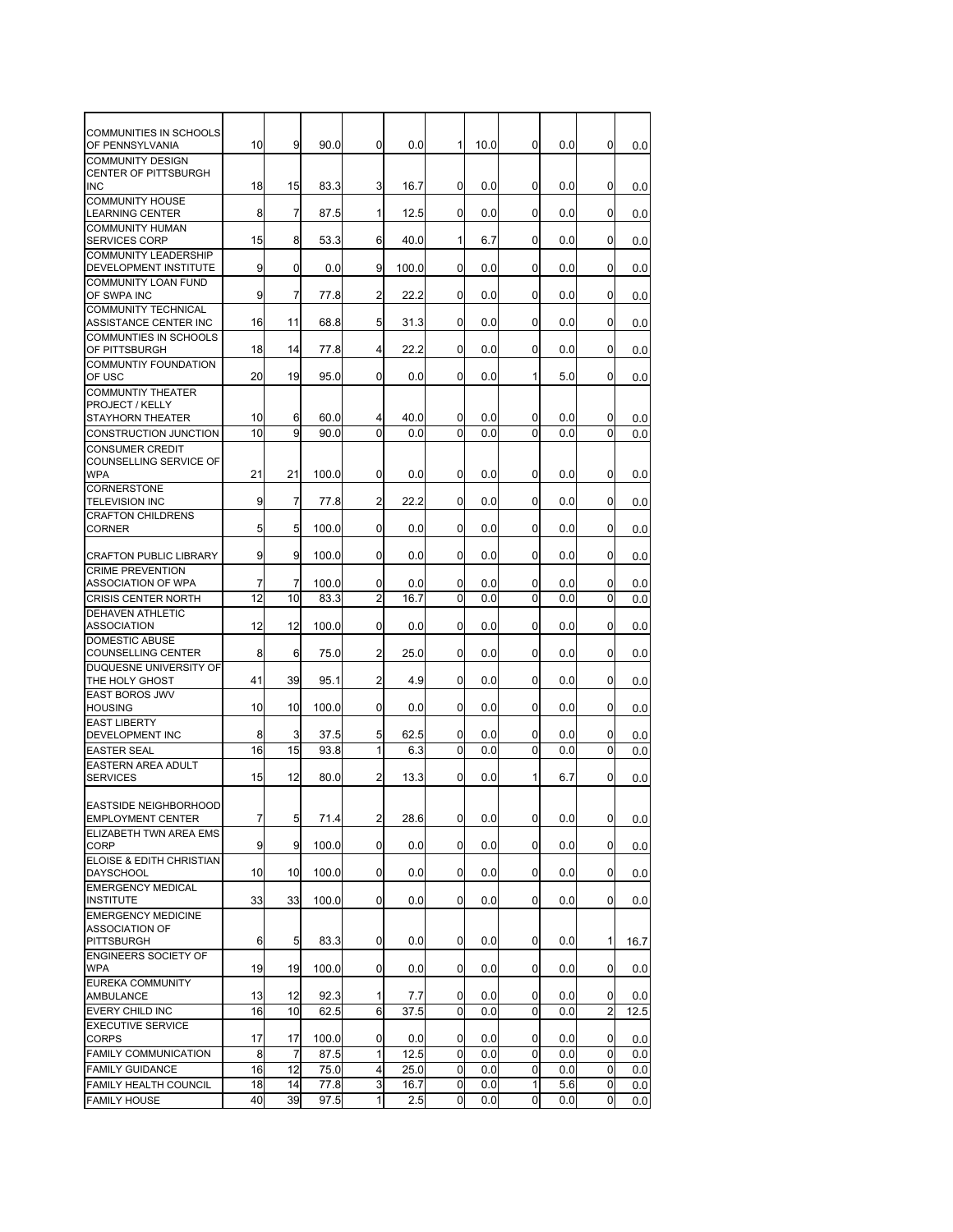| <b>FAMILY LINKS</b>                                 | 6  | 5              | 83.3  | 0              | 0.0   | 1            | 16.7 | 0              | 0.0  | 0              | 0.0 |
|-----------------------------------------------------|----|----------------|-------|----------------|-------|--------------|------|----------------|------|----------------|-----|
| <b>FAMILY TYES</b>                                  | 15 | 15             | 100.0 | 0              | 0.0   | 0            | 0.0  | 0              | 0.0  | 0              | 0.0 |
| FIRST STEP RECOVERY                                 |    |                |       |                |       |              |      |                |      |                |     |
| HOMES, INC                                          | 6  | 1              | 16.7  | 5              | 83.3  | $\mathbf{0}$ | 0.0  | 0              | 0.0  | 0              | 0.0 |
| <b>FOREST HILLS COMMUNITY</b><br><b>SERVICE</b>     | 8  | 8              | 100.0 | $\overline{0}$ | 0.0   | $\Omega$     | 0.0  | $\Omega$       | 0.0  | 0              | 0.0 |
| <b>FOREST WILDLIFE</b>                              |    |                |       |                |       |              |      |                |      |                |     |
| <b>FOUNDATION</b>                                   | 4  | 4              | 100.0 | 0              | 0.0   | $\mathbf 0$  | 0.0  | 0              | 0.0  | $\overline{0}$ | 0.0 |
| FORT COUCH PTA                                      | 5  | 5              | 100.0 | 0              | 0.0   | 0            | 0.0  | $\Omega$       | 0.0  | 0              | 0.0 |
| <b>FOUNDATION FOR</b>                               |    |                |       |                |       |              |      |                |      |                |     |
| <b>EXCELLENCE IN NORTH</b>                          | 15 | 15             | 100.0 | 0              | 0.0   | $\mathbf 0$  | 0.0  | $\mathbf 0$    | 0.0  | 0              |     |
| ALLEGHENY SCHOO<br>FOX CHAPEL AREA YOUTH            |    |                |       |                |       |              |      |                |      |                | 0.0 |
| <b>SOCCER</b>                                       | 17 | 17             | 100.0 | 0              | 0.0   | $\Omega$     | 0.0  | $\Omega$       | 0.0  | $\Omega$       | 0.0 |
| <b>FOX CHAPPEL</b>                                  |    |                |       |                |       |              |      |                |      |                |     |
| <b>EXCELLENCE FOR</b>                               |    |                |       |                |       |              |      |                |      |                |     |
| <b>EDUCATION FUND</b>                               | 11 | $\overline{7}$ | 63.6  | 4              | 36.4  | $\mathbf 0$  | 0.0  | $\mathbf 0$    | 0.0  | 0              | 0.0 |
| <b>FOXWALL EMERGENCY</b><br><b>MEDICAL SERVICES</b> | 9  | 9              | 100.0 | $\overline{0}$ | 0.0   | $\Omega$     | 0.0  | $\Omega$       | 0.0  | 0              | 0.0 |
|                                                     |    |                |       |                |       |              |      |                |      |                |     |
| FRIENDS OF HOSPITAL                                 |    |                |       |                |       |              |      |                |      |                |     |
| ALBERT SCHWEITZER HAITI                             | 7  | 7              | 100.0 | 0              | 0.0   | 0            | 0.0  | 0              | 0.0  | 0              | 0.0 |
| <b>FRIENDS OF SEWICKLEY</b>                         |    |                |       |                |       |              |      |                |      |                |     |
| PUBLIC LIBRARY                                      | 18 | 18             | 100.0 | 0              | 0.0   | $\mathbf 0$  | 0.0  | 0              | 0.0  | 0              | 0.0 |
| <b>FUND FOR CHARITABLE</b><br><b>GIVING</b>         | 3  | 0              | 0.0   | 0              | 0.0   | $\Omega$     | 0.0  | $\Omega$       | 0.0  | 0              | 0.0 |
| <b>GARDEN CLUB OF</b>                               |    |                |       |                |       |              |      |                |      |                |     |
| <b>OAKMONT</b>                                      | 8  | 8              | 100.0 | 0              | 0.0   | $\mathbf{0}$ | 0.0  | 0              | 0.0  | 0              | 0.0 |
| <b>GARFIELD JUBILEE ASS'N</b>                       | 6  | 1              | 16.7  | 5              | 83.3  | $\Omega$     | 0.0  | $\Omega$       | 0.0  | $\Omega$       | 0.0 |
| <b>GENESIS OF PITTSBURGH</b>                        |    |                |       |                |       |              |      |                |      |                |     |
| <b>INC</b>                                          | 13 | 13             | 100.0 | 0              | 0.0   | 0            | 0.0  | 0              | 0.0  | $\overline{0}$ | 0.0 |
| <b>GLOBAL LINKS</b>                                 | 13 | 12             | 92.3  | 0              | 0.0   | 1            | 7.7  | 0              | 0.0  | 0              | 0.0 |
| <b>GOOD SAMARITAN</b>                               | 3  | 3              | 100.0 | 0              | 0.0   | 0            | 0.0  | 0              | 0.0  | 0              | 0.0 |
| <b>GOODWILL INDUSTRIES</b>                          | 37 | 29             | 78.4  | $\overline{7}$ | 18.9  | $\Omega$     | 0.0  | 1              | 2.7  | $\Omega$       | 0.0 |
| <b>GRANDVUE STUDY</b><br><b>CENTER</b>              | 4  | 2              | 50.0  | 0              | 0.0   | 0            | 0.0  | $\overline{2}$ | 50.0 | 0              | 0.0 |
| <b>GRAPHIC ARTS TECHNICAL</b>                       |    |                |       |                |       |              |      |                |      |                |     |
| <b>FOUNDATION</b>                                   | 77 | 77             | 100.0 | 0              | 0.0   | 0            | 0.0  | $\Omega$       | 0.0  | 0              | 0.0 |
|                                                     |    |                |       |                |       |              |      |                |      |                |     |
| <b>GRAPHIC COMMUNICATION</b>                        | 12 | 12             | 100.0 | 0              | 0.0   | $\mathbf 0$  | 0.0  | $\mathbf{0}$   | 0.0  | 0              |     |
| INTER UNION & UNION EMP                             |    |                |       |                |       |              |      |                |      |                | 0.0 |
| <b>GREAT LAKES BEHAVIORAL</b>                       |    |                |       |                |       |              |      |                |      |                |     |
| RESEARCH INSTITUTE                                  | 3  | 3              | 100.0 | 0              | 0.0   | $\mathbf 0$  | 0.0  | 0              | 0.0  | 0              | 0.0 |
| <b>GREATER ALLEGHENY &amp;</b>                      |    |                |       |                |       |              |      |                |      |                |     |
| MONONGAHALA HOUSING                                 |    | 0              | 0.0   | 6              | 100.0 | 0            | 0.0  | $\mathbf 0$    |      |                |     |
| CORP<br><b>GREATER PITTSBURGH</b>                   | 6  |                |       |                |       |              |      |                | 0.0  | 0              | 0.0 |
| CHAMBER OF COMMERCE                                 | 9  | 9              | 100.0 | 0              | 0.0   | 0            | 0.0  | 0              | 0.0  | 0              | 0.0 |
| <b>GREATER PITTSBURGH</b>                           |    |                |       |                |       |              |      |                |      |                |     |
| <b>LITERACY COUNCIL</b>                             | 22 | 20             | 90.9  | $\mathbf{2}$   | 9.1   | 0            | 0.0  | $\overline{0}$ | 0.0  | 0              | 0.0 |
| <b>GREATER PITTSBURGH</b>                           |    |                |       |                |       |              |      |                |      |                |     |
| OFFICE OF PROMOTION /<br>PGH FILM                   | 18 | 16             | 88.9  | $\overline{2}$ | 11.1  | $\mathbf 0$  | 0.0  | $\mathbf{0}$   | 0.0  | 0              | 0.0 |
|                                                     |    |                |       |                |       |              |      |                |      |                |     |
| <b>GREEN BUILDING ALLIANCE</b>                      | 10 | 10             | 100.0 | 0              | 0.0   | $\mathbf{0}$ | 0.0  | 0              | 0.0  | 0              | 0.0 |
| <b>GROWING WITH TRUST</b>                           | 9  | 1              | 11.1  | 8              | 88.9  | 0            | 0.0  | 0              | 0.0  | 0              | 0.0 |
| <b>HAMPTON ALLIANCE FOR</b>                         |    |                |       |                |       |              |      |                |      |                |     |
| <b>EDUCATIONAL</b>                                  |    |                |       |                |       |              |      |                |      |                |     |
| <b>EXCELLENCE</b>                                   | 28 | 28             | 100.0 | 0              | 0.0   | 0            | 0.0  | 0              | 0.0  | 0              | 0.0 |
| <b>HAMPTON COMMUNITY</b><br><b>LIBRARY</b>          | 8  | 8              | 100.0 | 0              | 0.0   | $\mathbf 0$  | 0.0  | 0              | 0.0  | 0              | 0.0 |
| <b>HARMAR TOWNSHIP</b>                              |    |                |       |                |       |              |      |                |      |                |     |
| <b>VOLUNTEER FIRE</b>                               |    |                |       |                |       |              |      |                |      |                |     |
| <b>COMPANY</b>                                      | 20 | 20             | 100.0 | 0              | 0.0   | $\mathbf 0$  | 0.0  | 0              | 0.0  | 0              | 0.0 |
| <b>HEBREW FREE LOAN</b>                             |    |                |       |                |       |              |      |                |      |                |     |
| ASSOCIATION OF PGH PA<br>HEMOPHILIA CENTER OF       | 75 | 75             | 100.0 | 0              | 0.0   | $\mathbf 0$  | 0.0  | 0              | 0.0  | 0              | 0.0 |
| <b>WPA</b>                                          | 9  | 9              | 100.0 | 0              | 0.0   | $\mathbf 0$  | 0.0  | 0              | 0.0  | 0              | 0.0 |
| <b>HERITAGE HEALTH</b>                              |    |                |       |                |       |              |      |                |      |                |     |
| <b>FOUNDATION</b>                                   | 17 | 17             | 100.0 | 0              | 0.0   | 0            | 0.0  | $\mathbf 0$    | 0.0  | 0              | 0.0 |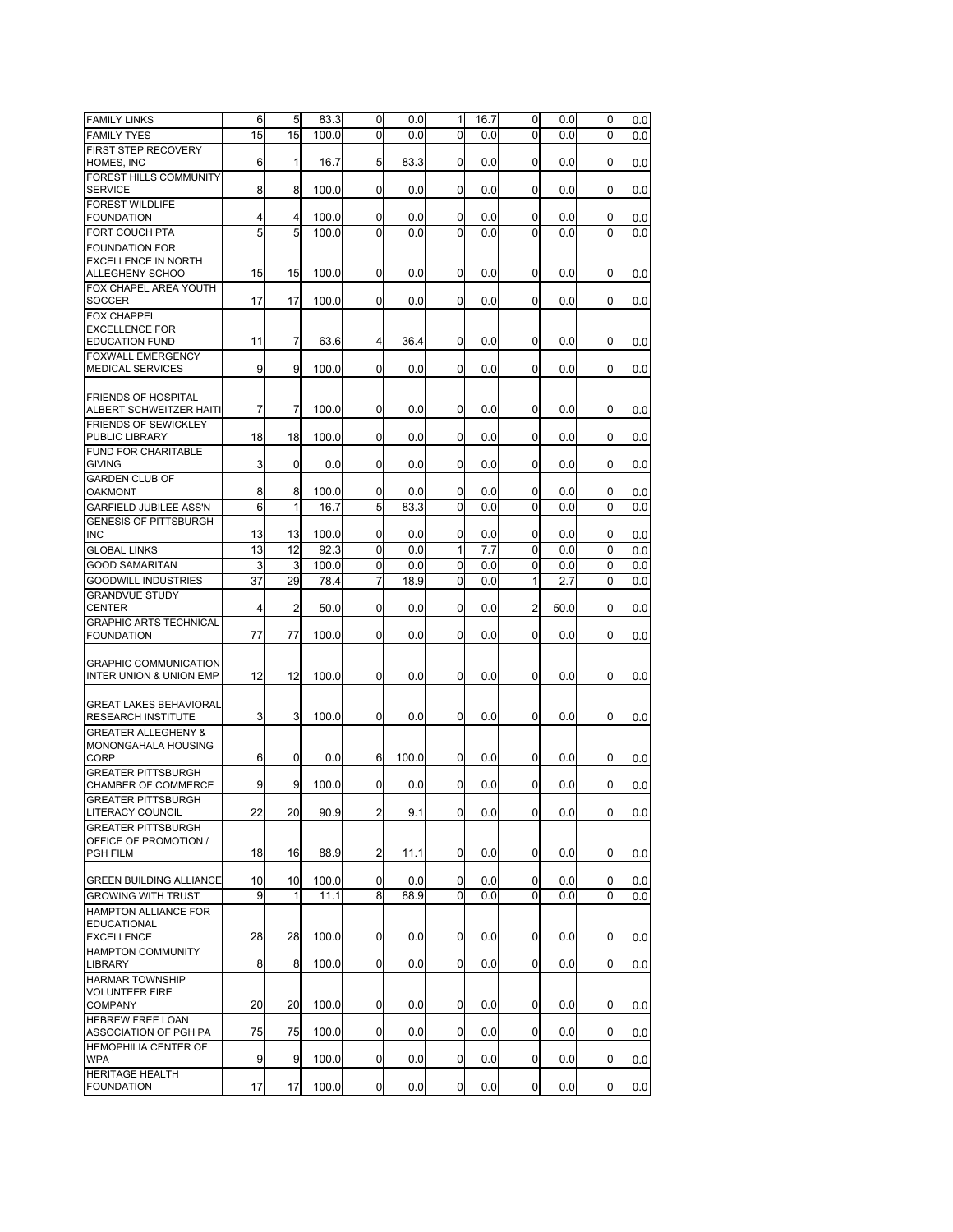| <b>HILL HOUSE ASSOCIATION</b>                           | 26             | 9              | 34.6         | 17                      | 65.4         | 0                           | 0.0        | 0                | 0.0        | 0      | 0.0              |
|---------------------------------------------------------|----------------|----------------|--------------|-------------------------|--------------|-----------------------------|------------|------------------|------------|--------|------------------|
| <b>HILL TOP COMMUNITY</b>                               |                |                |              |                         |              |                             |            |                  |            |        |                  |
| <b>CHILDREN CENTER</b><br><b>HISTORICAL SOCIETY OF</b>  | 6              | 4              | 66.7         | 2                       | 33.3         | 0                           | 0.0        | 0                | 0.0        | 0      | 0.0              |
| <b>CARNEGIE PA</b>                                      | 10             | 10             | 100.0        | 0                       | 0.0          | 0                           | 0.0        | 0                | 0.0        | 0      | 0.0              |
| HISTORICAL SOCIETY OF                                   |                |                |              |                         |              |                             |            |                  |            |        |                  |
| <b>WPA</b>                                              | 50             | 43             | 86.0         | 7                       | 14.0         | $\Omega$                    | 0.0        | $\Omega$         | 0.0        | 0      | 0.0              |
| HOLY FAMILY FOUNDATION                                  | 14             | 14             | 100.0        | 0                       | 0.0          | $\Omega$                    | 0.0        | 0                | 0.0        | 0      | 0.0              |
| <b>HOPE HOSPICE INC</b>                                 | 4              | 4              | 100.0        | 0                       | 0.0          | 0                           | 0.0        | $\Omega$         | 0.0        | 0      | 0.0              |
| <b>HOSANNA HOUSE</b>                                    | 8              | $\overline{2}$ | 25.0         | 6                       | 75.0         | 0                           | 0.0        | $\Omega$         | 0.0        | 0      | 0.0              |
| <b>HOSPITAL COUNCIL OF</b><br><b>WESTERN PA</b>         | 27             | 26             | 96.3         | 1                       | 3.7          | 0                           | 0.0        | 0                | 0.0        | 0      | 0.0              |
| HUMAN SERVICES OF WPA                                   |                |                |              |                         |              |                             |            |                  |            |        |                  |
| <b>INC</b><br><b>IMMACULATE HEART OF</b>                | 13             | 11             | 84.6         | 2                       | 15.4         | 0                           | 0.0        | 0                | 0.0        | 0      | 0.0              |
| <b>MARY INC</b>                                         | 7              | $\overline{7}$ | 100.0        | 0                       | 0.0          | $\Omega$                    | 0.0        | $\Omega$         | 0.0        | 0      | 0.0              |
| <b>INSTITUTE F/ RESEARCH</b>                            |                |                |              |                         |              |                             |            |                  |            |        |                  |
| EDU & TRAINING IN<br><b>ADDICTION</b>                   | 16             | 13             | 81.3         | 3                       | 18.8         | 0                           | 0.0        | 0                | 0.0        | 0      | 0.0              |
| INSTITUTE OF SHIPBOARD                                  |                |                |              |                         |              |                             |            |                  |            |        |                  |
| <b>EDUCATION</b>                                        | 4              | 3              | 75.0         | 0                       | 0.0          | 0                           | 0.0        | $\mathbf{1}$     | 25.0       | 0      | 0.0              |
| <b>INSTRUMENT SOCIETY OF</b><br><b>AMERICA</b>          | 22             | 22             | 100.0        | 0                       | 0.0          | 0                           | 0.0        | 0                | 0.0        | 0      | 0.0              |
|                                                         |                |                |              |                         |              |                             |            |                  |            |        |                  |
| <b>INTERFAITH HOSPITALITY</b>                           |                |                |              |                         |              |                             |            |                  |            |        |                  |
| NETWORK OF SOUTH HILLS<br><b>INTERFAITH VOLUNTEER</b>   | 12             | 12             | 100.0        | 0                       | 0.0          | $\Omega$                    | 0.0        | 0                | 0.0        | 0      | 0.0              |
| CAREGIVERS OF SW PA                                     | 12             | 10             | 83.3         | 2                       | 16.7         | $\mathbf 0$                 | 0.0        | 0                | 0.0        | 0      | 0.0              |
| <b>INTERNATIONAL</b>                                    |                |                |              |                         |              |                             |            |                  |            |        |                  |
| <b>ASSISTANCE GROUP</b><br>INTERNATIONAL POETRY         | 8              | 8              | 100.0        | 0                       | 0.0          | $\Omega$                    | 0.0        | 0                | 0.0        | 0      | 0.0              |
| <b>FORUM</b>                                            | 4              | $\overline{4}$ | 100.0        | 0                       | 0.0          | 0                           | 0.0        | 0                | 0.0        | 0      | 0.0              |
| INTESTINAL DISEASE                                      | 12             | 12             | 100.0        | 0                       | 0.0          | 0                           | 0.0        | $\Omega$         | 0.0        | 0      | 0.0              |
| IOTA PHI FOUNDATION OF                                  |                |                |              |                         |              |                             |            |                  |            |        |                  |
| PITTSBURGH INC<br><b>IRON AND STEEL SOCIETY</b>         | 10<br>22       | 0<br>22        | 0.0<br>100.0 | 10<br>0                 | 100.0<br>0.0 | 0<br>0                      | 0.0<br>0.0 | 0<br>$\mathbf 0$ | 0.0<br>0.0 | 0<br>0 | 0.0              |
| <b>ITXM</b>                                             | 5              | 4              | 80.0         | 1                       | 20.0         | 0                           | 0.0        | $\Omega$         | 0.0        | 0      | 0.0<br>0.0       |
| <b>JANE HOLMES</b>                                      |                |                |              |                         |              |                             |            |                  |            |        |                  |
| <b>RESIDENCES</b>                                       | 14             | 13             | 92.9         | $\mathbf{1}$            | 7.1          | 0                           | 0.0        | $\Omega$         | 0.0        | 0      | 0.0              |
| <b>JEFFREY PARENTS</b><br><b>ASSOCIATION</b>            | 5              | 5              | 100.0        | 0                       | 0.0          | 0                           | 0.0        | 0                | 0.0        | 0      | 0.0              |
| <b>JEWISH FAMILY &amp;</b>                              |                |                |              |                         |              |                             |            |                  |            |        |                  |
| CHILDRENS SERVICE                                       | 48             | 48             | 100.0        | 0                       | 0.0          | $\Omega$                    | 0.0        | $\Omega$         | 0.0        | 0      | 0.0              |
| <b>JEWISH RESIDENTIAL</b><br><b>SERVICES</b>            | 30             | 30             | 100.0        | 0                       | 0.0          | 0                           | 0.0        | 0                | 0.0        | 0      | 0.0              |
| <b>JOHN J GHAZANVI</b>                                  |                |                |              |                         |              |                             |            |                  |            |        |                  |
| <b>FOUNDATION</b>                                       | 4              | 4              | 100.0        | 0                       | 0.0          | 0                           | 0.0        | 0                | 0.0        | 0      | 0.0              |
| KATHRYN KUHLMAN                                         | 5              | 5              | 100.0        | 0                       | 0.0          | 0                           | 0.0        | 0                | 0.0        | 0      | 0.0              |
| KINSLEY ASSOCIATION                                     | 17<br>11       | 5<br>4         | 29.4<br>36.4 | 1<br>$\overline{7}$     | 5.9<br>63.6  | <sub>0</sub><br>$\mathbf 0$ | 0.0<br>0.0 | 0<br>0           | 0.0<br>0.0 | 0<br>0 | 0.0              |
| <b>KUMBA TRUST</b><br><b>LADIES HOSPITAL AID</b>        |                |                |              |                         |              |                             |            |                  |            |        | 0.0              |
| SOCIETY OF WPA                                          | 26             | 26             | 100.0        | 0                       | 0.0          | 0                           | 0.0        | 0                | 0.0        | 0      | 0.0              |
| <b>LATIN AMERICAN STUDIES</b>                           | $\overline{0}$ |                | n/a          | $\mathbf 0$             | n/a          | 0                           | n/a        | $\mathbf 0$      | n/a        |        | 0 <sub>n/a</sub> |
| <b>LAURENTIAN HALL</b><br><b>ASSOCIATES</b>             | 11             | 11             | 100.0        | 0                       | 0.0          | 0                           | 0.0        | 0                | 0.0        | 0      | 0.0              |
| <b>LAWRENVILLE BUSINESS</b>                             |                |                |              |                         |              |                             |            |                  |            |        |                  |
| <b>ASSOCIATION INC</b>                                  | 12             | 12             | 100.0        | 0                       | 0.0          | 0                           | 0.0        | 0                | 0.0        | 0      | 0.0              |
| LEADERSHIP PITTSBURGH                                   | 29             | 18             | 62.1         | 10                      | 34.5         | 0                           | 0.0        | $\mathbf{1}$     | 3.4        | 0      | 0.0              |
| <b>LEMINGTON ELDER CARE</b><br><b>SERVICES</b>          | 17             | 2              | 11.8         | 15                      | 88.2         | 0                           | 0.0        | 0                | 0.0        | 0      | 0.0              |
| LIBRARY BOARD OF THE                                    |                |                |              |                         |              |                             |            |                  |            |        |                  |
| BOROUGH OF OAKMONT                                      | $\overline{7}$ | $\overline{7}$ | 100.0        | 0                       | 0.0          | 0                           | 0.0        | 0                | 0.0        | 0      | 0.0              |
| LIFE LINE OF SW PA                                      | 13             | 13             | 100.0        | 0                       | 0.0          | 0                           | 0.0        | 0                | 0.0        | 0      | 0.0              |
| <b>LIGHT HOUSE PROPERTIES</b><br><b>LINCOLN LARIMER</b> | 6              | 5              | 83.3         | 1                       | 16.7         | 0                           | 0.0        | 0                | 0.0        | 0      | 0.0              |
| <b>LEMINGTON BELMAR</b>                                 |                |                |              |                         |              |                             |            |                  |            |        |                  |
| <b>CITIZEN REVITALIZ</b>                                | 15             | 0              | 0.0          | 15                      | 100.0        | 0                           | 0.0        | 0                | 0.0        | 0      | 0.0              |
| <b>LINCOLN PARK</b><br><b>COMMUNITY CENTER</b>          | 4              | $\mathbf 0$    | 0.0          | $\overline{\mathbf{4}}$ | 100.0        | $\overline{0}$              | 0.0        | 0                | 0.0        | 0      | 0.0              |
|                                                         |                |                |              |                         |              |                             |            |                  |            |        |                  |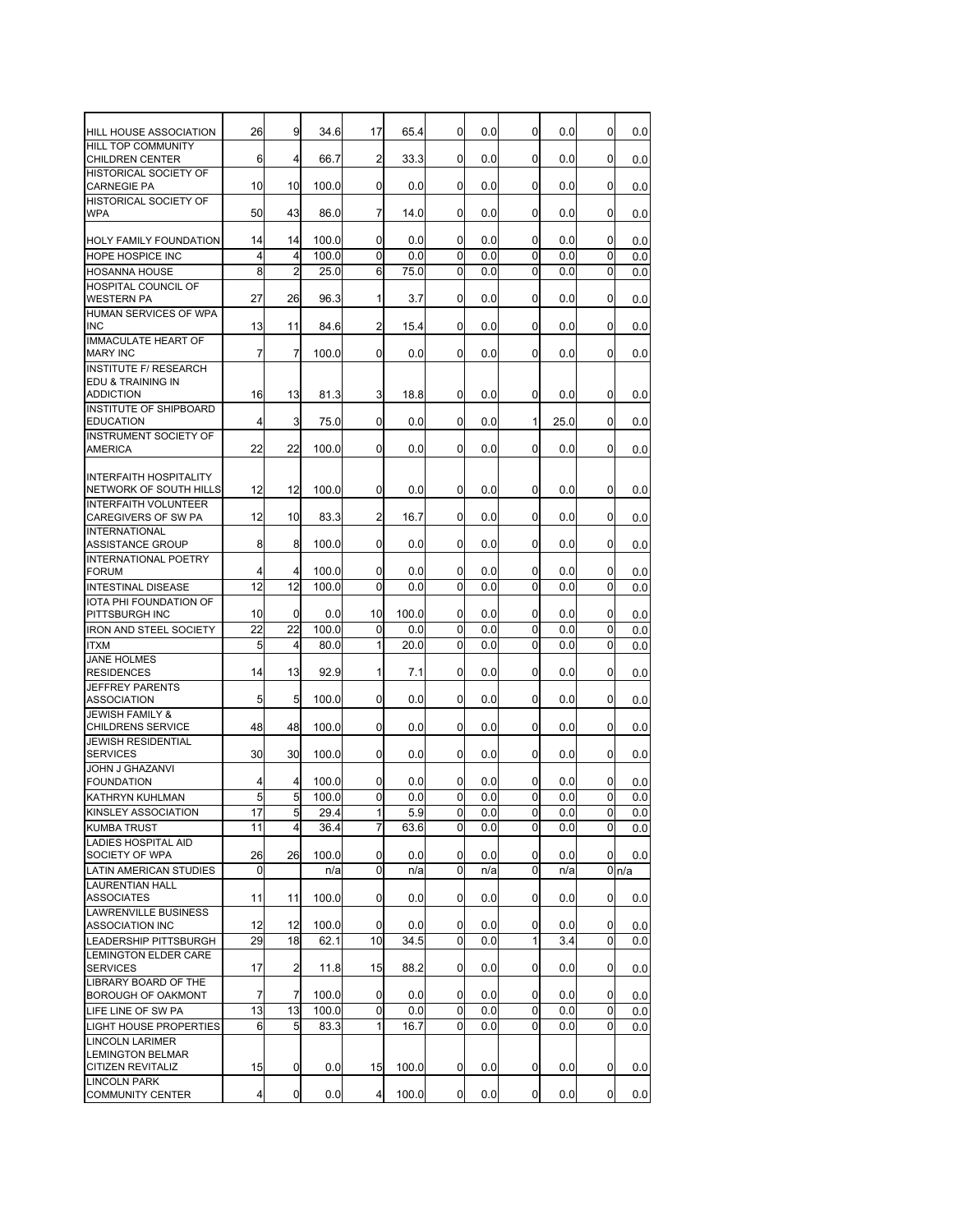| LINCOLN-LEMINGTON<br>ENHANCED HOUSING INC         | 6  | 0              | 0.0   | 6            | 100.0 | 0            | 0.0 | 0           | 0.0  | $\mathbf{0}$ | 0.0         |
|---------------------------------------------------|----|----------------|-------|--------------|-------|--------------|-----|-------------|------|--------------|-------------|
| LITTLE SISTERS OF THE                             |    |                |       |              |       |              |     |             |      |              |             |
| POOR OF THE STATE OF PA                           | 9  | 9              | 100.0 | 0            | 0.0   | 0            | 0.0 | 0           | 0.0  | 0            | 0.0         |
| LONG RUN CHILDREN                                 | 15 | 15             | 100.0 | 0            | 0.0   | 0            | 0.0 | $\mathbf 0$ | 0.0  | 0            | 0.0         |
| LONGWOOD AT OAKMONT                               | 12 | 11             | 91.7  | 1            | 8.3   | 0            | 0.0 | 0           | 0.0  | 0            | 0.0         |
| LUPUS FOUNDATION                                  | 16 | 15             | 93.8  | 1            | 6.3   | 0            | 0.0 | 0           | 0.0  | 0            | 0.0         |
| <b>LYDIA'S PLACE</b>                              | 15 | 10             | 66.7  | 5            | 33.3  | 0            | 0.0 | 0           | 0.0  | $\Omega$     | 0.0         |
| MAGEE WOMEN HOSPITAL                              | 18 | 18             | 100.0 | 0            | 0.0   | 0            | 0.0 | 0           | 0.0  | 0            | 0.0         |
| <b>MANCHESTER YOUTH</b>                           |    |                |       |              |       |              |     |             |      |              |             |
| DEVELOPMENT CENTER                                |    |                |       |              |       |              |     |             |      |              |             |
| <b>INC</b>                                        | 15 | 5              | 33.3  | 10           | 66.7  | $\mathbf{0}$ | 0.0 | 0           | 0.0  | 0            | 0.0         |
| MARSHALL ELEMENTARY<br><b>PFA</b>                 | 6  | 6              | 100.0 | 0            | 0.0   | 0            | 0.0 | 0           | 0.0  | 0            | 0.0         |
| <b>MARY &amp; ALEXANDER</b>                       |    |                |       |              |       |              |     |             |      |              |             |
| LAUGLINCHILDRENS                                  |    |                |       |              |       |              |     |             |      |              |             |
| <b>CENTER</b>                                     | 19 | 19             | 100.0 | 0            | 0.0   | 0            | 0.0 | 0           | 0.0  | 0            | 0.0         |
| <b>MARY MILLER DANCE</b><br><b>COMPANY</b>        | 6  | $\overline{4}$ | 66.7  | 0            | 0.0   | $\mathbf{0}$ | 0.0 | 1           | 16.7 | 1            | 16.7        |
| MATERIALS RESEARCH                                |    |                |       |              |       |              |     |             |      |              |             |
| <b>SOCIETY</b>                                    | 17 | 13             | 76.5  | 1            | 5.9   | 1            | 5.9 | 2           | 11.8 | 0            | 0.0         |
| MC KEESPORT HOSPITAL                              |    |                |       |              |       |              |     |             |      |              |             |
| (UPMC)<br>MC KEESPORT HOUSING                     | 15 | 12             | 80.0  | 3            | 20.0  | $\mathbf{0}$ | 0.0 | 0           | 0.0  | $\mathbf{0}$ | 0.0         |
| CORP                                              | 6  | 5              | 83.3  | 1            | 16.7  | $\mathbf{0}$ | 0.0 | 0           | 0.0  | 0            | 0.0         |
| <b>MC KNIGHT PARENT</b>                           |    |                |       |              |       |              |     |             |      |              |             |
| FACULTY ASSOCIATION<br>MENDELSSOHN CHOIR OF       | 5  | 5              | 100.0 | 0            | 0.0   | $\mathbf{0}$ | 0.0 | 0           | 0.0  | 0            | 0.0         |
| <b>PITTSBURGH</b>                                 | 30 | 29             | 96.7  | 1            | 3.3   | 0            | 0.0 | 0           | 0.0  | 0            | 0.0         |
| MENTAL HEALTH ASS'N OF                            |    |                |       |              |       |              |     |             |      |              |             |
| ALLEGHENY COUNTY                                  | 13 | 10             | 76.9  | 3            | 23.1  | $\mathbf{0}$ | 0.0 | 0           | 0.0  | $\mathbf{0}$ | 0.0         |
| <b>MERCY HOSPITAL OF</b><br><b>PITTSBURGH</b>     | 24 | 0              | 0.0   | 0            | 0.0   | 0            | 0.0 | 0           | 0.0  | 0            | 0.0         |
| <b>MERCY LIFE CENTER</b>                          | 24 | 22             | 91.7  | 2            | 8.3   | 0            | 0.0 | 0           | 0.0  | 0            | 0.0         |
| <b>METHOUSE</b>                                   | 13 | 13             | 100.0 | 0            | 0.0   | 0            | 0.0 | $\Omega$    | 0.0  | $\Omega$     | 0.0         |
| <b>MEYER &amp; MERLE BERGER</b>                   |    |                |       |              |       |              |     |             |      |              |             |
| <b>FAMILY FDN</b>                                 | 8  | 8              | 100.0 | 0            | 0.0   | 0            | 0.0 | 0           | 0.0  | 0            | 0.0         |
| MINADEO EXTENDED DAY                              | 7  | 7              |       |              |       |              |     |             |      |              |             |
| <b>PROGRAM</b><br>MOMS HOUSE INC OF               |    |                | 100.0 | 0            | 0.0   | $\mathbf{0}$ | 0.0 | 0           | 0.0  | 0            | 0.0         |
| PITTSBURGH                                        | 20 | 20             | 100.0 | 0            | 0.0   | 0            | 0.0 | 0           | 0.0  | 0            | 0.0         |
| <b>MON VALLEY EDUCATION</b>                       |    |                |       |              |       |              |     |             |      |              |             |
| <b>CONSORTIUM</b>                                 | 12 | 11             | 91.7  | 1            | 8.3   | 0            | 0.0 | 0           | 0.0  | 0            | 0.0         |
| MON YOUGH COMMUNITY<br><b>SERVICE</b>             | 9  | n/a            | n/a   | n/a          | n/a   | n/a          | n/a | n/a         | n/a  |              | $n/a$ $n/a$ |
|                                                   |    |                |       |              |       |              |     |             |      |              |             |
| <b>MON YOUGH RIVERFRONT</b>                       |    |                |       |              |       |              |     |             |      |              |             |
| <b>ENT. &amp; CULTURAL COUNCIL</b>                | 8  | $\overline{7}$ | 87.5  | 1            | 12.5  | 0            | 0.0 | 0           | 0.0  | 0            | 0.0         |
| MONROEVILLE CRISIS                                | 7  | $\overline{7}$ | 100.0 | 0            | 0.0   | 0            | 0.0 | 0           | 0.0  |              |             |
| PREGNANCY CENTER<br><b>MONTOUR HOCKEY</b>         |    |                |       |              |       |              |     |             |      | 0            | 0.0         |
| <b>ASSOCIATION INC</b>                            | 5  | 5              | 100.0 | 0            | 0.0   | 0            | 0.0 | 0           | 0.0  | 0            | 0.0         |
| <b>MOON TOWNSHIP PUBLIC</b>                       |    |                |       |              |       |              |     |             |      |              |             |
| <b>LIBRARY</b>                                    | 7  | $\overline{7}$ | 100.0 | 0            | 0.0   | 0            | 0.0 | 0           | 0.0  | $\mathbf{0}$ | 0.0         |
| <b>MPC CORPORATION</b><br><b>MT LEBANON GIRLS</b> | 10 | 10             | 100.0 | 0            | 0.0   | 0            | 0.0 | 0           | 0.0  | 0            | 0.0         |
| SOFTBALL ASSOCIATION                              | 5  | 5              | 100.0 | 0            | 0.0   | 0            | 0.0 | 0           | 0.0  | 0            | 0.0         |
| <b>MT LEBANON MONTESSORI</b>                      |    |                |       |              |       |              |     |             |      |              |             |
| SCHOOL INC                                        | 3  | 3              | 100.0 | 0            | 0.0   | <sub>0</sub> | 0.0 | 0           | 0.0  | $\mathbf{0}$ | 0.0         |
| MT. NAZARETH CENTER<br><b>INC</b>                 | 14 | 13             | 92.9  | $\mathbf{1}$ | 7.1   | 0            | 0.0 | 0           | 0.0  | $\mathbf{0}$ | 0.0         |
| MT. WASHINGTON                                    |    |                |       |              |       |              |     |             |      |              |             |
| <b>COMMUNITY</b>                                  |    |                |       |              |       |              |     |             |      |              |             |
| <b>DEVELOPMENT</b>                                |    |                |       |              |       |              |     |             |      |              |             |
| CORPORATION                                       | 15 | 15             | 100.0 | $\mathbf 0$  | 0.0   | <sub>0</sub> | 0.0 | $\mathbf 0$ | 0.0  | 0            | 0.0         |
| MUSHROOM LEARNING<br><b>CENTER</b>                | 12 | 11             | 91.7  | 1            | 8.3   | 0            | 0.0 | 0           | 0.0  | 0            | 0.0         |
| NAMI SOUTHWESTERN PA                              | 21 | 20             | 95.2  | $\mathbf{1}$ | 4.8   | 0            | 0.0 | 0           | 0.0  | 0            | 0.0         |
| NATIONAL AVIARY                                   |    |                |       |              |       |              |     |             |      |              |             |
| PITTSBURGH INC                                    | 29 | 26             | 89.7  | 3            | 10.3  | 0            | 0.0 | 0           | 0.0  | 0            | $0.0\,$     |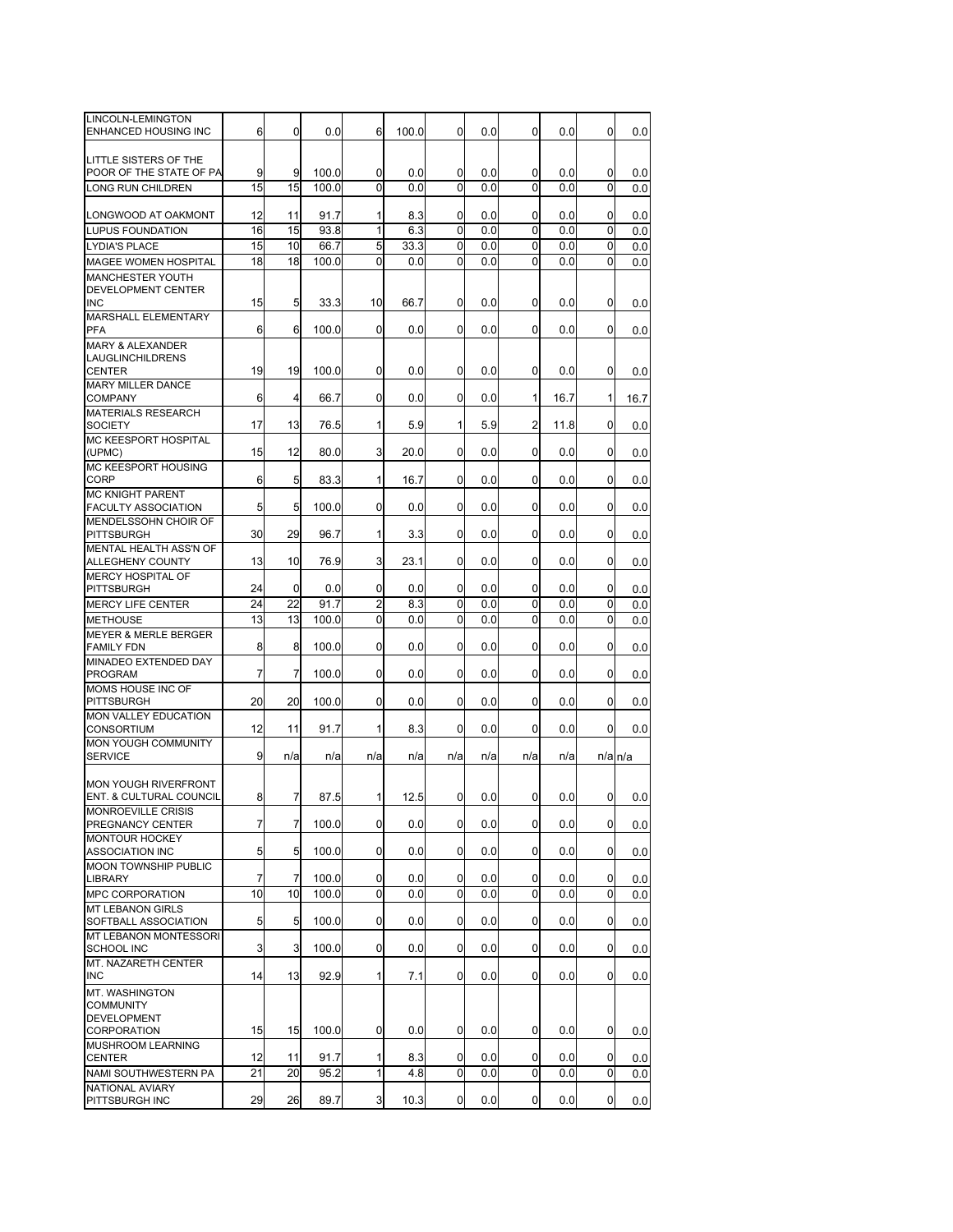| NATIONAL COMMITTEE ON<br>PLANNED GIVING           | 12             | 12             | 100.0         | 0      | 0.0          | 0             | 0.0        | 0                 | 0.0        | 0              | 0.0         |
|---------------------------------------------------|----------------|----------------|---------------|--------|--------------|---------------|------------|-------------------|------------|----------------|-------------|
| NATIONAL COUNCIL IF                               |                |                |               |        |              |               |            |                   |            |                |             |
| <b>JEWISH WOMEN,</b><br>PITTSBURGH SEC            | 59             | 59             | 100.0         | 0      | 0.0          | $\Omega$      | 0.0        | 0                 | 0.0        | 0              | 0.0         |
| NATIONAL COUNCIL OF                               |                |                |               |        |              |               |            |                   |            |                |             |
| <b>JEWISH WOMEN INC</b><br><b>NATIONAL FLAG</b>   | 60             | 60             | 100.0         | 0      | 0.0          | 0             | 0.0        | 0                 | 0.0        | 0              | 0.0         |
| <b>FOUNDATION</b>                                 | 14             | 14             | 100.0         | 0      | 0.0          | 0             | 0.0        | 0                 | 0.0        | 0              | 0.0         |
| NATIONAL MUTIPLE<br><b>SCLEROSIS SOCIETY</b>      | 25             | 23             | 92.0          | 2      | 8.0          | 0             | 0.0        | 0                 | 0.0        | $\Omega$       | 0.0         |
| NATIONAL PARKINSON<br><b>FOUNDATION</b>           |                | 15             | 100.0         | 0      |              | 0             |            |                   |            | 0              |             |
| NATIONAL REFORM                                   | 15             |                |               |        | 0.0          |               | 0.0        | 0                 | 0.0        |                | 0.0         |
| <b>ASSOCIATION</b>                                | 10             | 10             | 100.0         | 0      | 0.0          | 0             | 0.0        | 0                 | 0.0        | 0              | 0.0         |
| NEIGHBORHOOD CENTERS<br><b>ASSOCIATION</b>        | 9              | 5              | 55.6          | 4      | 44.4         | 0             | 0.0        | 0                 | 0.0        | 0              | 0.0         |
| <b>NEVILLE ISLAND</b>                             |                |                |               |        |              |               |            |                   |            |                |             |
| <b>DEVELOPMENT</b><br><b>NEW CENTURY CAREERS</b>  | 5<br>8         | 5<br>7         | 100.0<br>87.5 | 0<br>1 | 0.0<br>12.5  | 0<br>$\Omega$ | 0.0<br>0.0 | 0<br>$\Omega$     | 0.0<br>0.0 | 0<br>$\Omega$  | 0.0<br>0.0  |
| NORTH ALLEGHENY                                   |                |                |               |        |              |               |            |                   |            |                |             |
| ASSOCIATION FOR ADV OF                            |                |                |               |        |              |               |            |                   |            |                |             |
| <b>SPORTS</b>                                     | 5              | 5              | 100.0         | 0      | 0.0          | 0             | 0.0        | 0                 | 0.0        | 0              | 0.0         |
| <b>NORTH AMERICAN SERIALS</b>                     |                |                |               |        |              |               |            |                   |            |                |             |
| <b>INTEREST GROUP INC</b>                         | 11             | 11             | 100.0         | 0      | 0.0          | 0             | 0.0        | 0                 | 0.0        | 0              | 0.0         |
| NORTH HILLS FOOD BANK<br><b>NORTH HILLS YOUTH</b> | 8              | 8              | 100.0         | 0      | 0.0          | $\Omega$      | 0.0        | 0                 | 0.0        | 0              | 0.0         |
| <b>MINISTRIES</b>                                 | 17             | 17             | 100.0         | 0      | 0.0          | 0             | 0.0        | 0                 | 0.0        | 0              | 0.0         |
| NORTH SUBURBAN ADULT                              |                | 9              |               |        |              |               |            |                   |            |                |             |
| <b>SERVICES</b><br>NORTHERN ALLEGHENY             | 9              |                | 100.0         | 0      | 0.0          | 0             | 0.0        | 0                 | 0.0        | 0              | 0.0         |
| <b>COUNTY CHAMBER</b>                             |                |                |               |        |              |               |            |                   |            |                |             |
| <b>EDUCATION FDN</b>                              | 23             | 22             | 95.7          | 1      | 4.3          | 0             | 0.0        | 0                 | 0.0        | 0              | 0.0         |
| NORTHERN TIER LIBRARY<br><b>NORTHLAND PUBLIC</b>  | 15             | 14             | 93.3          | 0      | 0.0          | 0             | 0.0        | 0                 | 0.0        | 1              | 6.7         |
| <b>LIBRARY</b>                                    | 7              | 7              | 100.0         | 0      | 0.0          | 0             | 0.0        | 0                 | 0.0        | 0              | 0.0         |
| NORTHSIDE CIVIC                                   |                |                |               |        |              |               |            |                   |            |                |             |
| DEVELOPMENT COUNCIL<br><b>INC</b>                 | 9              | 6              | 66.7          | 3      | 33.3         | 0             | 0.0        | 0                 | 0.0        | 0              | 0.0         |
| NORTHSIDE URBAN                                   |                |                |               |        |              |               |            |                   |            |                |             |
| PATHWAYS A PUBLIC<br><b>CHARTER SCHOOL</b>        | 4              | 1              | 25.0          | 3      | 75.0         | 0             | 0.0        | 0                 | 0.0        | 0              | 0.0         |
| NORTHWEST REGIONAL                                |                |                |               |        |              |               |            |                   |            |                |             |
| <b>MANAGEMENT</b>                                 | 12             | n/a            | n/a           | n/a    | n/a          | n/a           | n/a        | n/a               | n/a        |                | $n/a$ $n/a$ |
| OAKLAND SCHOOL<br>OHIO VALLEY GENERAL             | $\overline{c}$ | 2              | 100.0         | 0      | 0.0          | 0             | 0.0        | 0                 | 0.0        | 0              | 0.0         |
| <b>HOSPITAL</b>                                   | 20             | 20             | 100.0         | 0      | 0.0          | 0             | 0.0        | 0                 | 0.0        | 0              | 0.0         |
| <b>OLD SEWICKLEY POST</b><br>OFFICE CORP          |                |                |               |        |              | 0             |            |                   |            | 0              |             |
| ONE TO ONE THE                                    | 13             | 13             | 100.0         | 0      | 0.0          |               | 0.0        | 0                 | 0.0        |                | 0.0         |
| <b>MENTORING PARTNERSHIP</b>                      |                |                |               |        |              |               |            |                   |            |                |             |
| OF SWPA<br>OPERATION BETTER                       | 26             | 21             | 80.8          | 5      | 19.2         | 0             | 0.0        | $\overline{0}$    | 0.0        | $\overline{0}$ | 0.0         |
| <b>BLOCK</b>                                      | 12             | 3              | 25.0          | 9      | 75.0         | 0             | 0.0        | 0                 | 0.0        | 0              | 0.0         |
| PA FEDERATION MUSIC<br><b>CLUBS</b>               | 35             | 35             | 100.0         | 0      | 0.0          | 0             | 0.0        | 0                 | 0.0        | 0              | 0.0         |
| PA ORGANIZATION FOR                               |                |                |               |        |              |               |            |                   |            |                |             |
| <b>WOMEN IN EARLY</b>                             |                |                |               |        |              |               |            |                   |            |                |             |
| <b>RECOVERY</b><br>PACE SCHOOL                    | 15<br>21       | 12<br>18       | 80.0<br>85.7  | 3<br>3 | 20.0<br>14.3 | 0<br>$\Omega$ | 0.0<br>0.0 | 0<br>$\mathbf{0}$ | 0.0<br>0.0 | 0<br>$\Omega$  | 0.0<br>0.0  |
| <b>PARENTAL STRESS</b>                            |                |                |               |        |              |               |            |                   |            |                |             |
| <b>CENTER</b>                                     | 25             | 19             | 76.0          | 6      | 24.0         | 0             | 0.0        | 0                 | 0.0        | 0              | 0.0         |
| PBA INC / THE SECOND<br><b>STEP</b>               | 9              | 1              | 11.1          | 8      | 88.9         | 0             | 0.0        | 0                 | 0.0        | $\Omega$       | 0.0         |
| PENN HILLS VOLUNTEER                              |                |                |               |        |              |               |            |                   |            |                |             |
| <b>FIREMENS RELIEF</b><br><b>ASSOCIATION I</b>    | 12             | 12             | 100.0         | 0      | 0.0          | 0             | 0.0        | $\mathbf{0}$      | 0.0        | 0              | 0.0         |
| PENNSYLVANIA PEACE                                |                |                |               |        |              |               |            |                   |            |                |             |
| <b>LINKS</b>                                      | 16             | 14             | 87.5          | 2      | 12.5         | 0             | 0.0        | 0                 | 0.0        | 0              | 0.0         |
| PEOPLE OF GOD                                     | 7              | $\overline{7}$ | 100.0         | 0      | 0.0          | 0             | 0.0        | 0                 | 0.0        | $\Omega$       | 0.0         |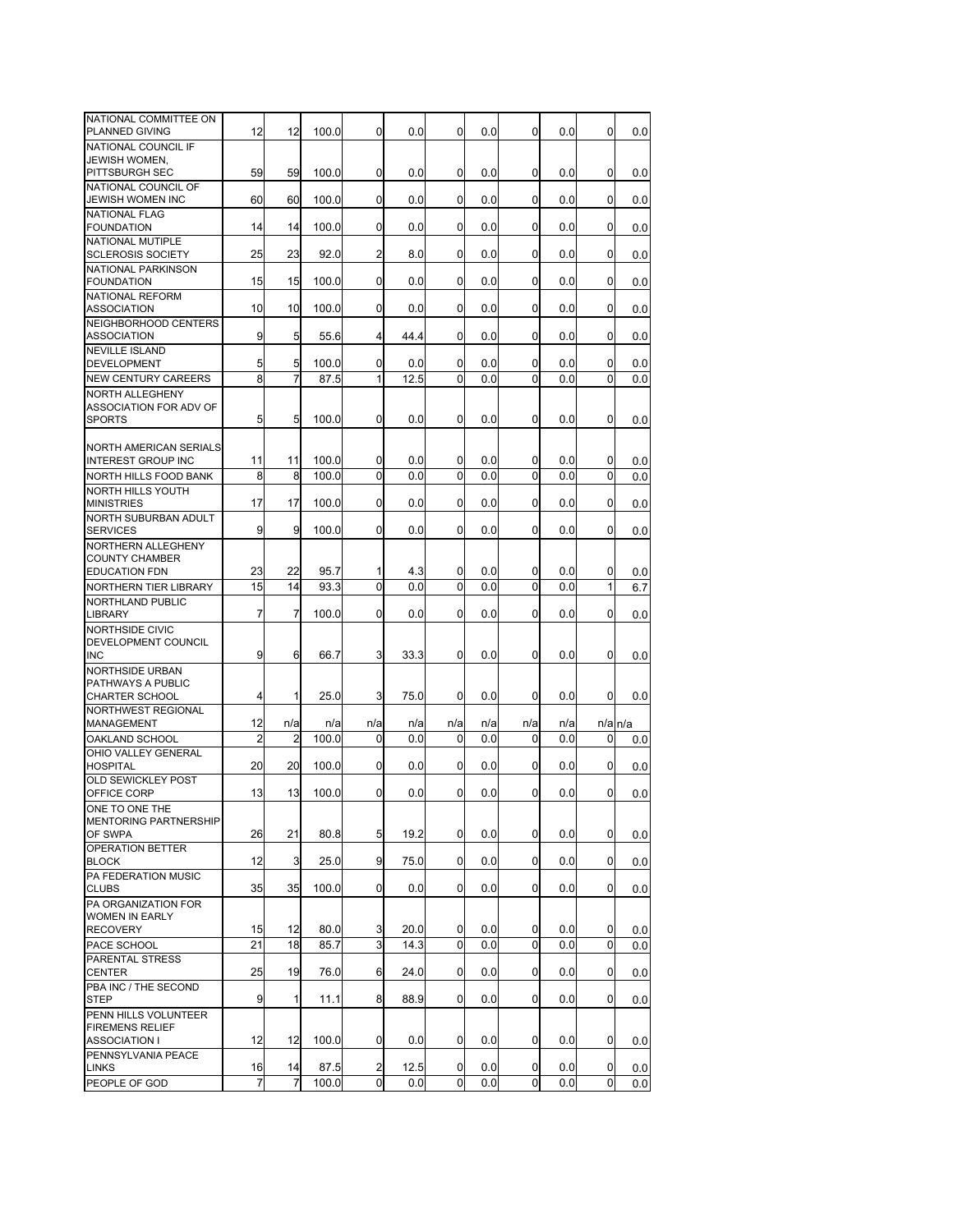| PGH C/RENCE ON<br>ANALYTIC CHEM & A/PLD                     | 10             | 8            |               | 0              | 0.0         | 0              | 0.0        | $\overline{2}$ |            | 0           |             |
|-------------------------------------------------------------|----------------|--------------|---------------|----------------|-------------|----------------|------------|----------------|------------|-------------|-------------|
| <b>SPECTROSCOPY</b><br>PITCAIRN CRABBE                      |                |              | 80.0          |                |             |                |            |                | 20.0       |             | 0.0         |
| <b>FOUNDATION</b><br>PITTBSBURGH BUSINESS                   | 12             | 12           | 100.0         | 0              | 0.0         | 0              | 0.0        | $\mathbf 0$    | 0.0        | 0           | 0.0         |
| <b>RESOURCES CENTER</b>                                     | 16             | 8            | 50.0          | 8              | 50.0        | 0              | 0.0        | $\mathbf 0$    | 0.0        | $\Omega$    | 0.0         |
| PITTSBURGH AIDS TASK<br><b>FORCE INC</b>                    | 19             | 15           | 78.9          | 3              | 15.8        | 0              | 0.0        | 1              | 5.3        | 0           | 0.0         |
| PITTSBURGH ARTS &<br>LECTURES INC                           | 7              | 7            | 100.0         | 0              | 0.0         | 0              | 0.0        | 0              | 0.0        | 0           | 0.0         |
| PITTSBURGH CARES                                            | 15             | 13           | 86.7          | 2              | 13.3        | 0              | 0.0        | $\Omega$       | 0.0        | $\Omega$    | 0.0         |
| PITTSBURGH CARES<br>PARTNERSHIP INC                         | 6              | 5            | 83.3          | 0              | 0.0         | 0              | 0.0        | 1              | 16.7       | 0           | 0.0         |
| PITTSBURGH CENTER FOR<br>THE ARTS                           | 24             | 21           | 87.5          | 3              | 12.5        | 0              | 0.0        | 0              | 0.0        | 0           | 0.0         |
| PITTSBURGH CHILDREN'S<br><b>MUSEUM</b>                      | 36             | 32           | 88.9          | 4              | 11.1        | $\mathbf 0$    | 0.0        | $\Omega$       | 0.0        | 0           | 0.0         |
| PITTSBURGH COALITION                                        |                |              |               |                |             |                |            |                |            |             |             |
| FOR DYNAMIC<br><b>PSYCHOTHERAPY</b><br>PITTSBURGH COMMUNITY | 12             | 12           | 100.0         | 0              | 0.0         | 0              | 0.0        | 0              | 0.0        | 0           | 0.0         |
| <b>REINVESTMENT</b>                                         | 39             | 20           | 51.3          | 19             | 48.7        | 0              | 0.0        | $\Omega$       | 0.0        | 0           | 0.0         |
| PITTSBURGH COUNCIL ON<br><b>HIGHER EDUCATION</b>            | 10             | 10           | 100.0         | 0              | 0.0         | 0              | 0.0        | 0              | 0.0        | 0           | 0.0         |
| PITTSBURGH DANCE                                            |                |              |               |                |             |                |            |                |            |             |             |
| ALLOY<br>PITTSBURGH EXPERIMENT                              | 22<br>12       | 18<br>12     | 81.8<br>100.0 | 4<br>0         | 18.2<br>0.0 | 0<br>0         | 0.0<br>0.0 | 0<br>0         | 0.0<br>0.0 | 0<br>0      | 0.0<br>0.0  |
|                                                             |                |              |               |                |             |                |            |                |            |             |             |
| PITTSBURGH FILM MAKERS                                      | 22             | 12           | 54.5          | 10             | 45.5        | 0              | 0.0        | 0              | 0.0        | 0           | 0.0         |
| PITTSBURGH INSTITUTE OF                                     | 13             | 12           |               | 1              | 7.7         | 0              | 0.0        | 0              |            | 0           |             |
| MORTUARY SCIENCE INC<br>PITTSBURGH ITALIAN                  |                |              | 92.3          |                |             |                |            |                | 0.0        |             | 0.0         |
| SCHOLARSHIP FUND                                            | 18             | 0            | 0.0           | 0              | 0.0         | $\Omega$       | 0.0        | $\Omega$       | 0.0        | $\Omega$    | 0.0         |
| PITTSBURGH LEADERSHIP<br><b>FOUNDATION</b>                  | 12             | 7            | 58.3          | 5              | 41.7        | 0              | 0.0        | 0              | 0.0        | 0           | 0.0         |
| PITTSBURGH MEDIATION<br><b>CENTER</b>                       | 17             | 12           | 70.6          | 5              | 29.4        | 0              | 0.0        | 0              | 0.0        | 0           | 0.0         |
| PITTSBURGH MUSICAL<br>THEATER                               | 37             | n/a          | n/a           | n/a            | n/a         | n/a            | n/a        | n/a            | n/a        |             | $n/a$ $n/a$ |
| PITTSBURGH OPERA<br><b>HOUSE INC</b>                        | 21             | 19           | 90.5          | 2              | 9.5         | 0              | 0.0        | $\mathbf 0$    | 0.0        | 0           | 0.0         |
| <b>PITTSBURGH PIRATES</b>                                   |                |              |               |                |             |                |            |                |            |             |             |
| ALUMNI ASSOCIATION INC<br>PITTSBURGH REGIONAL               | 6              | 6            | 100.0         | 0              | 0.0         | 0              | 0.0        | 0              | 0.0        | 0           | 0.0         |
| <b>ALLIANCE</b>                                             | 31             | 29           | 93.5          | 2              | 6.5         | $\Omega$       | 0.0        | 0              | 0.0        | $\Omega$    | 0.0         |
| PITTSBURGH TISSUE                                           |                |              |               |                |             |                |            |                |            |             |             |
| ENGINEERING SOCIETY INC<br>PITTSBURGH VINTAGE               | 21             | 21           | 100.0         | $\mathbf 0$    | 0.0         | 0              | 0.0        | 0              | 0.0        | 0           | 0.0         |
| <b>GRAND PRIX</b>                                           | 11             | 11           | 100.0         | 0              | 0.0         | $\overline{0}$ | 0.0        | $\mathbf 0$    | 0.0        | 0           | 0.0         |
| PITTSBURGH VOYAGER                                          | 13             | 12           | 92.3          | $\mathbf{1}$   | 7.7         | $\mathbf 0$    | 0.0        | $\mathbf 0$    | 0.0        | $\mathbf 0$ | 0.0         |
| PLANNED PARENTHOOD OF<br><b>WPA INC</b>                     | 42             | 38           | 90.5          | 4              | 9.5         | 0              | 0.0        | 0              | 0.0        | 0           | 0.0         |
| PLUM SENIOR CITIZEN<br><b>CLUB</b>                          | 11             | 11           | 100.0         | $\overline{0}$ | 0.0         | 0              | 0.0        | $\mathbf 0$    | 0.0        | 0           | 0.0         |
| PREGNANCY CARE<br><b>CENTERS</b>                            | $\overline{7}$ | 7            | 100.0         | $\overline{0}$ | 0.0         | 0              | 0.0        | 0              | 0.0        | 0           | 0.0         |
| PRESSLEY RIDGE                                              |                |              |               |                |             |                |            |                |            |             |             |
| <b>SCHOOLS FDN</b><br>PREVENTION POINT                      | 31             | 26           | 83.9          | 4              | 12.9        | 0              | 0.0        | 1              | 3.2        | 0           | 0.0         |
| PITTSBURGH<br>PROJECT HELP OUR                              | 6              | 6            | 100.0         | $\mathbf 0$    | 0.0         | 0              | 0.0        | 0              | 0.0        | 0           | 0.0         |
| PEOPLE EARN INC                                             | 5              | $\mathbf{0}$ | 0.0           | 5              | 100.0       | $\overline{0}$ | 0.0        | $\mathbf{0}$   | 0.0        | 0           | 0.0         |
| <b>PROVIDENCE</b><br><b>CONENCTIONS INC</b>                 | 15             | 13           | 86.7          | 2              | 13.3        | 0              | 0.0        | 0              | 0.0        | 0           | 0.0         |
| RAINBOW KITCHEN                                             | 11             | 10           | 90.9          | 1              | 9.1         | 0              | 0.0        | 0              | 0.0        | 0           | 0.0         |
| REGIONAL BUSINESS<br><b>ALLIANCE</b>                        | 15             | 15           | 100.0         | 0              | 0.0         | 0              | 0.0        | 0              | 0.0        | 0           | 0.0         |
| RESERVE PARENTS CLUB                                        | 8              | 8            | 100.0         | 0              | 0.0         | 0              | 0.0        | 0              | 0.0        | 0           | 0.0         |
| RESIDENTIAL RESOURCES                                       | 12             | 10           | 83.3          | $\overline{a}$ | 16.7        | 0              | 0.0        | $\overline{0}$ | 0.0        | 0           | 0.0         |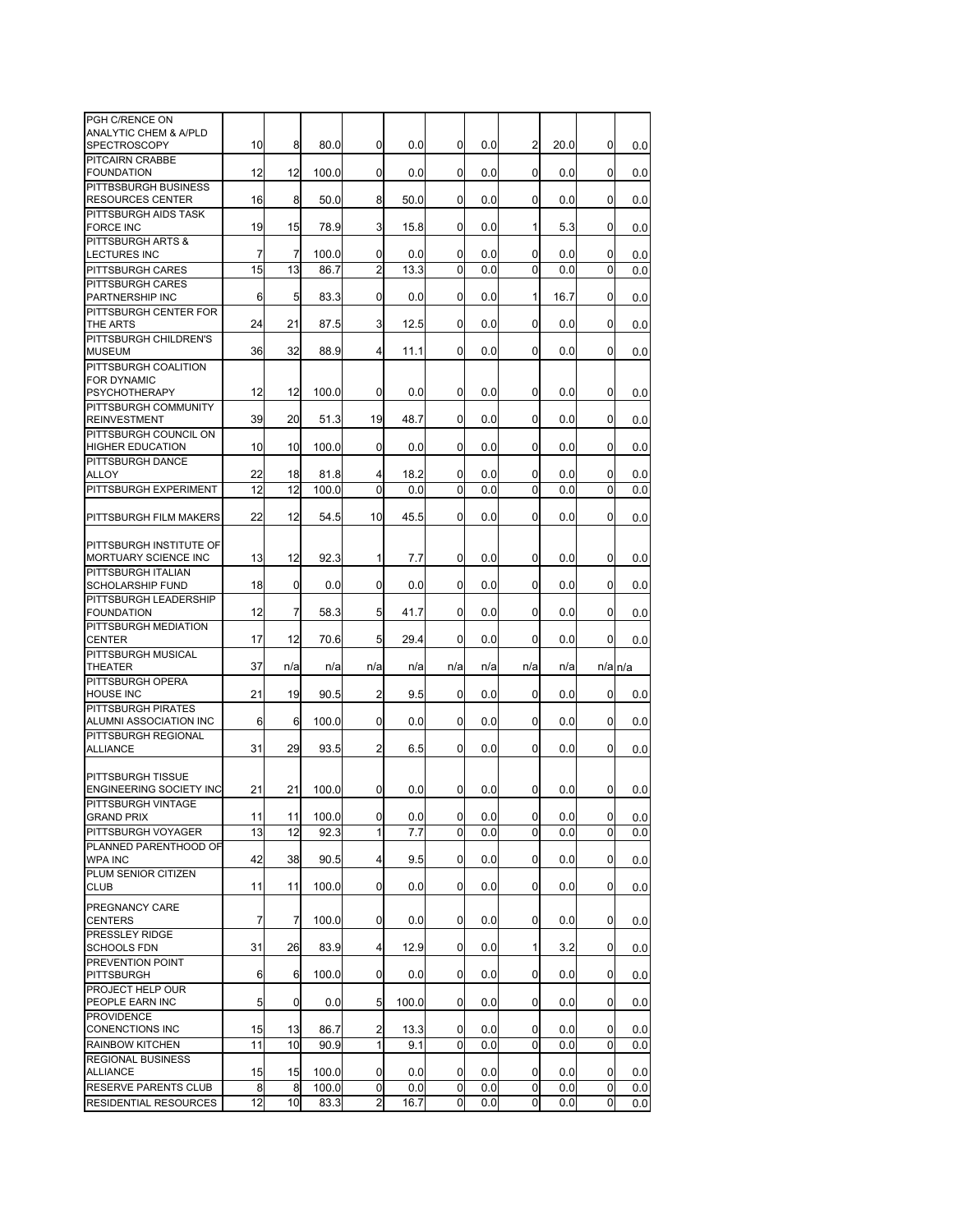| RICHARD TWN VOLUNTEER                             |          |                |              |                     |            |                |            |                |            |          |     |
|---------------------------------------------------|----------|----------------|--------------|---------------------|------------|----------------|------------|----------------|------------|----------|-----|
| FIRE DEP PF ALLEGHENY                             |          |                |              |                     |            |                |            |                |            |          |     |
| <b>COUNTY</b>                                     | 9        | 9<br>22        | 100.0        | 0<br>$\overline{3}$ | 0.0        | 0<br>$\Omega$  | 0.0        | 0              | 0.0        | 0        | 0.0 |
| <b>RIDC</b>                                       | 25       |                | 88.0         |                     | 12.0       |                | 0.0        | $\mathbf 0$    | 0.0        | 0        | 0.0 |
| RIVERVIEW APARTMENTS<br><b>ROBINSON EMERGENCY</b> | 21       | 21             | 100.0        | 0                   | 0.0        | 0              | 0.0        | 0              | 0.0        | 0        | 0.0 |
| MEDICAL SERVICE                                   | 11       | 11             | 100.0        | 0                   | 0.0        | 0              | 0.0        | 0              | 0.0        | 0        | 0.0 |
| ROBINSON TOWNSHIP                                 |          |                |              |                     |            |                |            |                |            |          |     |
| <b>CHRISTIAN SCHOOL</b>                           | 7        | $\overline{7}$ | 100.0        | 0                   | 0.0        | 0              | 0.0        | 0              | 0.0        | 0        | 0.0 |
| RONALD MC DONALD                                  |          |                |              |                     |            |                |            |                |            |          |     |
| <b>HOUSE</b>                                      | 20       | 18             | 90.0         | 2                   | 10.0       | $\Omega$       | 0.0        | $\Omega$       | 0.0        | 0        | 0.0 |
| ROSS-WEST VIEW                                    |          |                |              |                     |            |                |            |                |            |          |     |
| <b>EMERGENCY MEDICAL</b><br>SERVICES AUTH.        | 9        | 9              | 100.0        | 0                   | 0.0        | 0              | 0.0        | 0              | 0.0        | 0        | 0.0 |
|                                                   |          |                |              |                     |            |                |            |                |            |          |     |
| <b>RUGGED GROUSE SOCIETY</b>                      | 16       | 16             | 100.0        | 0                   | 0.0        | 0              | 0.0        | 0              | 0.0        | 0        | 0.0 |
| SAE INTERNATIONAL                                 | 27       | 23             | 85.2         | 1                   | 3.7        | 0              | 0.0        | $\overline{2}$ | 7.4        | 1        | 3.7 |
| SAMARITAN COUNSELLING                             |          |                |              |                     |            |                |            |                |            |          |     |
| <b>CENTER</b>                                     | 8        | 8              | 100.0        | 0                   | 0.0        | $\Omega$       | 0.0        | 0              | 0.0        | 0        | 0.0 |
|                                                   |          |                |              |                     |            |                |            |                |            |          |     |
| SAMARITAN COUNSELLING<br><b>CENTER OF WPA</b>     | 8        | 8              | 100.0        | 0                   | 0.0        | 0              | 0.0        | 0              | 0.0        | 0        | 0.0 |
| SANTA CRUZ INC                                    | 5        | 5              | 100.0        | $\Omega$            | 0.0        | 0              | 0.0        | $\mathbf 0$    | 0.0        | 0        | 0.0 |
| <b>SENECA AREA</b>                                |          |                |              |                     |            |                |            |                |            |          |     |
| <b>EMERGENCY SERVICES</b>                         | 10       | 9              | 90.0         | 0                   | 0.0        | 1              | 10.0       | 0              | 0.0        | 0        | 0.0 |
| <b>SEWICKLEY PUBLIC</b>                           |          |                |              |                     |            |                |            |                |            |          |     |
| <b>LIBRARY</b>                                    | 9        | 8              | 88.9         | 1                   | 11.1       | 0              | 0.0        | 0              | 0.0        | 0        | 0.0 |
| SHADY SIDE ACADEMY                                | 34       | 25             | 73.5         | 8                   | 23.5       | 0              | 0.0        | $\mathbf{1}$   | 2.9        | $\Omega$ | 0.0 |
| SHADYSIDE ACADEMY                                 |          |                |              |                     |            |                |            |                |            |          |     |
| <b>FOUNDATION</b>                                 | 44       | 22             | 50.0         | 20                  | 45.5       | 0              | 0.0        | 2              | 4.5        | 0        | 0.0 |
| SHALER AREA EMS INC                               | 6        | 6              | 100.0        | 0                   | 0.0        | 0              | 0.0        | 0              | 0.0        | 0        | 0.0 |
| SIDS ALLIANCE INC                                 | 27       | 20             | 74.1         | 5                   | 18.5       | 0              | 0.0        | $\overline{2}$ | 7.4        | 0        | 0.0 |
| SINGLE & CUSTODIAL<br><b>FATHERS NETWORK</b>      | 9        | 6              | 66.7         | 2                   | 22.2       | 0              | 0.0        | 1              | 11.1       | 0        | 0.0 |
| SOCIETY FOR ARTS                                  | 22       | 19             | 86.4         | $\overline{c}$      | 9.1        | 1              | 4.5        | 0              | 0.0        | 0        | 0.0 |
| SOUTH HILLS CHORALE                               | 12       | 12             | 100.0        | 0                   | 0.0        | 0              | 0.0        | $\mathbf 0$    | 0.0        | 0        | 0.0 |
| SOUTH HILLS HEALTH                                |          |                |              |                     |            |                |            |                |            |          |     |
| <b>SYSTEM FDN</b>                                 | 8        | 8              | 100.0        | 0                   | 0.0        | 0              | 0.0        | 0              | 0.0        | 0        | 0.0 |
| SOUTH HILLS MEDICAL                               |          |                |              |                     |            |                |            |                |            |          |     |
| <b>CENTER</b>                                     | 20       | 20             | 100.0        | 0                   | 0.0        | 0              | 0.0        | 0              | 0.0        | 0        | 0.0 |
| SOUTH SIDE LOCAL                                  |          |                |              |                     |            |                |            |                |            |          |     |
| DEVELOPMENT COMPANY<br>SOUTH WINDS INC            | 27<br>16 | 26<br>15       | 96.3<br>93.8 | 1<br>1              | 3.7<br>6.3 | 0<br>0         | 0.0<br>0.0 | 0<br>0         | 0.0<br>0.0 | 0<br>0   | 0.0 |
| SOUTHBRIDGE EMS INC                               | 8        | 8              | 100.0        | 0                   | 0.0        | 0              | 0.0        | $\mathbf 0$    | 0.0        | $\Omega$ | 0.0 |
| SOUTHEAST ASIA PRAYER                             |          |                |              |                     |            |                |            |                |            |          | 0.0 |
| <b>CENTER</b>                                     | 7        | 0              | 0.0          | 0                   | 0.0        | 0              | 0.0        | 0              | 0.0        | 0        | 0.0 |
| SOUTHWEST PA AREA                                 |          |                |              |                     |            |                |            |                |            |          |     |
| <b>HEALTH EDUCATION</b>                           |          |                |              |                     |            |                |            |                |            |          |     |
| <b>CENTER</b>                                     | 21       | 15             | 71.4         | 6                   | 28.6       | 0              | 0.0        | 0              | 0.0        | 0        | 0.0 |
| SOUTHWESTERN PA                                   |          |                |              |                     |            |                |            |                |            |          |     |
| CORPORATION<br>SPRINGDALE TOWNSHIP                | 14       | 14             | 100.0        | 0                   | 0.0        | $\overline{0}$ | 0.0        | 0              | 0.0        | 0        | 0.0 |
| <b>VOLUNTEER FIRE</b>                             | 5        | 5              | 100.0        | $\overline{0}$      | 0.0        | $\mathbf 0$    | 0.0        | 0              | 0.0        | 0        | 0.0 |
| SQUIRRELL HILL URBAN                              |          |                |              |                     |            |                |            |                |            |          |     |
| <b>COALITION INC</b>                              | 33       | 33             | 100.0        | 0                   | 0.0        | 0              | 0.0        | 0              | 0.0        | 0        | 0.0 |
|                                                   |          |                |              |                     |            |                |            |                |            |          |     |
| ST CLAIR CITIZEN COUNCIL                          | 5        | 0              | 0.0          | 5                   | 100.0      | 0              | 0.0        | 0              | 0.0        | 0        | 0.0 |
| ST. AMBROSE MANOR                                 | 10       | 9              | 90.0         | 1                   | 10.0       | 0              | 0.0        | 0              | 0.0        | 0        | 0.0 |
| ST. BARNABAS                                      |          |                |              |                     |            |                |            |                |            |          |     |
| RETIREMENT VILLAGE INC                            | 15       | 15             | 100.0        | 0                   | 0.0        | 0              | 0.0        | 0              | 0.0        | 0        | 0.0 |
| ST. CALIR HEALTH<br><b>VENTURES</b>               | 25       | 25             | 100.0        | 0                   | 0.0        | 0              | 0.0        | 0              | 0.0        | 0        | 0.0 |
| ST. VINCENT DE PAUL                               |          |                |              |                     |            |                |            |                |            |          |     |
| <b>SOCIETY</b>                                    | 18       | 17             | 94.4         | 1                   | 5.6        | 0              | 0.0        | 0              | 0.0        | 0        | 0.0 |
| STENGTH INCORPORATED                              | 10       | $\overline{4}$ | 40.0         | 6                   | 60.0       | 0              | 0.0        | 0              | 0.0        | 0        | 0.0 |
| STO-ROX BOOSTER CLUB                              | 6        | 6              | 100.0        | 0                   | 0.0        | 0              | 0.0        | 0              | 0.0        | 0        | 0.0 |
| TAMIL NADU FOUNDATION                             | 15       | $\mathbf 0$    | 0.0          | $\mathbf 0$         | 0.0        | 0              | 0.0        | 15             | 100.0      | 0        | 0.0 |
| TECH LINK PROGRAM OF                              |          |                |              |                     |            |                |            |                |            |          |     |
| PITTSBURGH                                        | 17       | 17             | 100.0        | 0                   | 0.0        | 0              | 0.0        | 0              | 0.0        | 0        | 0.0 |
| TEIN RIVERS COUNCIL OF                            |          |                |              |                     |            |                |            |                |            |          |     |
| <b>GOVERNMENT</b>                                 | 13       | 0              | 0.0          | 0                   | 0.0        | 0              | 0.0        | 0              | 0.0        | 0        | 0.0 |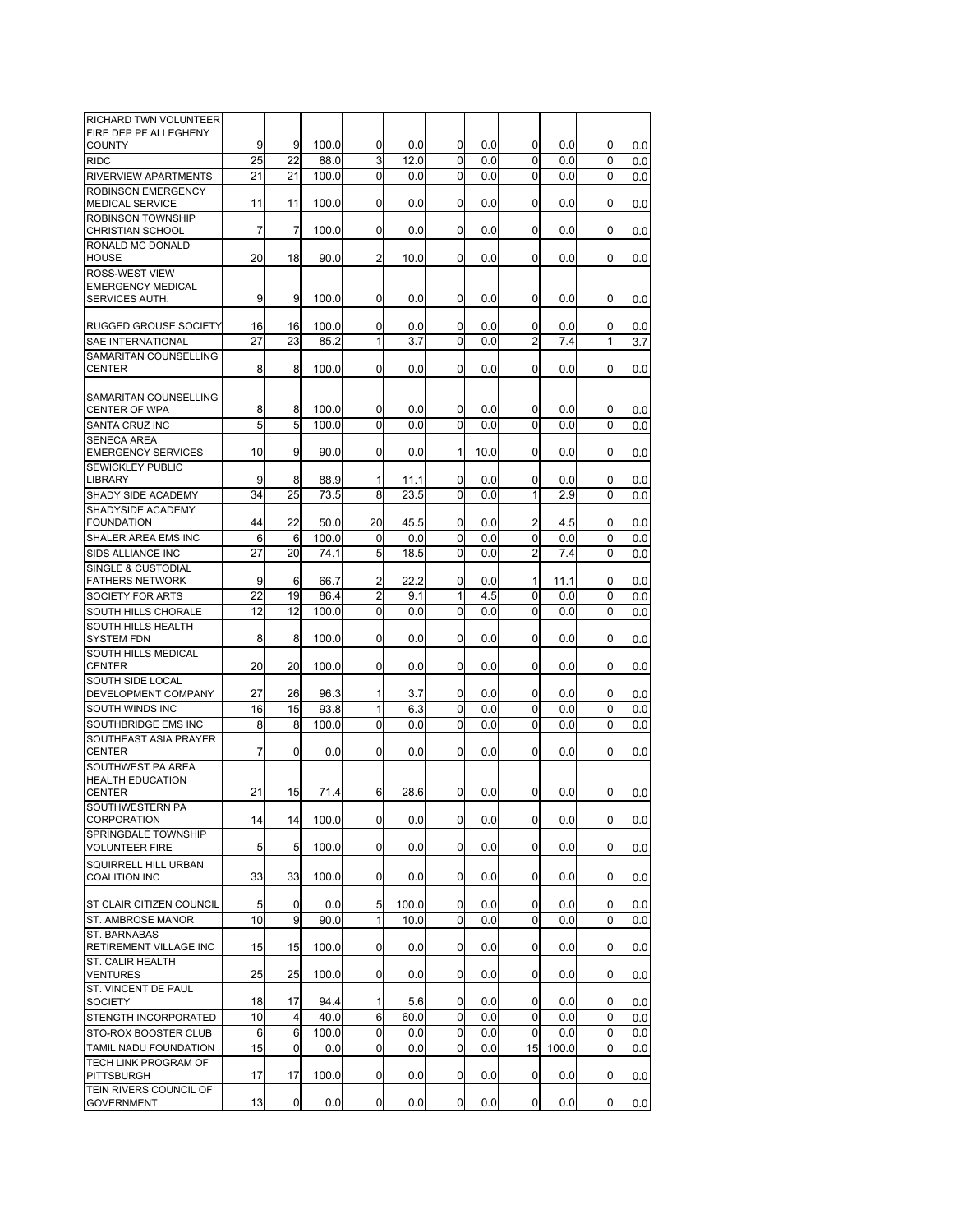| THE EARLY LEARNING<br><b>INSTITUTE</b>               | 19       | 17             | 89.5         | 2                   | 10.5        | 0            | 0.0        | 0            | 0.0        | 0            | 0.0        |
|------------------------------------------------------|----------|----------------|--------------|---------------------|-------------|--------------|------------|--------------|------------|--------------|------------|
| THE FOX CHAPEL AREA                                  |          |                |              |                     |             |              |            |              |            |              |            |
| <b>EDUCTAION FUND</b><br>THE HEARTWOOD               | 10       | 10             | 100.0        | 0                   | 0.0         | 0            | 0.0        | 0            | 0.0        | 0            | 0.0        |
| <b>INSTITUTE</b>                                     | 10       | 10             | 100.0        | 0                   | 0.0         | 0            | 0.0        | 0            | 0.0        | 0            | 0.0        |
| THE LIBRARY OF BALDWIN                               | 7        | 7              | 100.0        | 0                   | 0.0         | 0            | 0.0        | 0            | 0.0        | 0            | 0.0        |
| THE MATTRESS FACTORY                                 | 25       | 24             | 96.0         | $\Omega$            | 0.0         | $\Omega$     | 0.0        | 1            | 4.0        | $\Omega$     | 0.0        |
| THE MONROEVILLE                                      |          |                |              |                     |             |              |            |              |            |              |            |
| CHRISTIAN JUDEA<br><b>FOUNDATION</b>                 | 7        | 7              | 100.0        | 0                   | 0.0         | 0            | 0.0        | 0            | 0.0        | 0            | 0.0        |
| THE PITTSBURGH PARKS                                 |          |                |              |                     |             |              |            |              |            |              |            |
| CONSERVANCY                                          | 60       | 53             | 88.3         | 5                   | 8.3         | 0            | 0.0        | 2            | 3.3        | 0            | 0.0        |
| THE PITTSBURGH TRUST<br><b>FOR CULTURAL</b>          |          |                |              |                     |             |              |            |              |            |              |            |
| <b>RESOURCES</b>                                     | 48       | 44             | 91.7         | 4                   | 8.3         | 0            | 0.0        | 0            | 0.0        | 0            | 0.0        |
| THE SENIOR                                           |          |                |              |                     |             |              |            |              |            |              |            |
| <b>CARDIOVASCULAR</b><br>SURGEONS SOCIETY INC        | 12       | 12             | 100.0        | 0                   | 0.0         | 0            | 0.0        | 0            | 0.0        | $\mathbf 0$  | 0.0        |
| THE SWPA AIDS PLANNING                               |          |                |              |                     |             |              |            |              |            |              |            |
| <b>COALITION</b>                                     | 18       | 11             | 61.1         | 7                   | 38.9        | 0            | 0.0        | 0            | 0.0        | 0            | 0.0        |
| THE WATSON INSTITUTE<br>THE WESTLEY                  | 31       | 29             | 93.5         | 1                   | 3.2         | $\Omega$     | 0.0        | $\mathbf{1}$ | 3.2        | $\mathbf 0$  | 0.0        |
| <b>FOUNDATION</b>                                    | 9        | 9              | 100.0        | 0                   | 0.0         | 0            | 0.0        | 0            | 0.0        | 0            | 0.0        |
| THE WPA CHP OF THE                                   |          |                |              |                     |             |              |            |              |            |              |            |
| NAT'L HEMOPHILIA FDN<br>THOMAS MERTON CENTER         | 14<br>17 | 13<br>14       | 92.9<br>82.4 | 0<br>$\overline{2}$ | 0.0<br>11.8 | 0<br>0       | 0.0<br>0.0 | 1<br>1       | 7.1<br>5.9 | 0<br>0       | 0.0<br>0.0 |
| THREE RIVERS ADOPTION                                |          |                |              |                     |             |              |            |              |            |              |            |
| <b>COUNCIL</b>                                       | 19       | 14             | 73.7         | 5                   | 26.3        | 0            | 0.0        | 0            | 0.0        | 0            | 0.0        |
| THREE RIVERS AREA<br>LABOR MANAGEMENT                | 28       | 27             | 96.4         | 1                   | 3.6         | 0            | 0.0        | 0            | 0.0        | 0            | 0.0        |
| THREE RIVERS CENTER                                  |          |                |              |                     |             |              |            |              |            |              |            |
| FOR INDEPENDENT LIVING<br>THREE RIVERS RAVING        | 11       | 10             | 90.9         | 1                   | 9.1         | 0            | 0.0        | 0            | 0.0        | $\Omega$     | 0.0        |
| <b>ASSOCIATION</b>                                   | 15       | 14             | 93.3         | 1                   | 6.7         | 0            | 0.0        | 0            | 0.0        | 0            | 0.0        |
| TROY HILL CITIZEN                                    | 11       | 11             | 100.0        | 0                   | 0.0         | $\Omega$     | 0.0        | $\Omega$     | 0.0        | $\Omega$     | 0.0        |
| <b>TURTLE CREEK VALLEY</b><br><b>MHMR INC</b>        | 9        | 7              | 77.8         | 2                   | 22.2        | 0            | 0.0        | 0            | 0.0        | 0            | 0.0        |
| <b>UE RESEARCH &amp;</b><br><b>EDUCATION</b>         | 13       | 8              | 61.5         | 5                   | 38.5        | 0            | 0.0        | 0            | 0.0        | 0            | 0.0        |
| <b>UMOJA AFRICAN ARTS</b>                            |          |                |              |                     |             |              |            |              |            |              |            |
| <b>COMPANY</b>                                       | 9        | 1              | 11.1         | 7                   | 77.8        | 0            | 0.0        | 0            | 0.0        | 1            | 11.1       |
| <b>UNION AID</b><br><b>UNITED CEREBRAL PALSY</b>     | 22       | 19             | 86.4         | 3                   | 13.6        | $\Omega$     | 0.0        | $\Omega$     | 0.0        | $\Omega$     | 0.0        |
| <b>FDN</b>                                           | 41       | 34             | 82.9         | 7                   | 17.1        | 0            | 0.0        | 0            | 0.0        | 0            | 0.0        |
| UNITED JEWISH                                        |          |                |              |                     |             |              |            |              |            |              |            |
| <b>FEDERATION</b><br>UNITED MITOCHONDRIAL            | 58       | 58             | 100.0        | 0                   | 0.0         | 0            | 0.0        | 0            | 0.0        | 0            | 0.0        |
| <b>DISEASE FOUNDATION</b>                            | 9        | 9              | 100.0        | 0                   | 0.0         | 0            | 0.0        | 0            | 0.0        | $\Omega$     | 0.0        |
| UNITED WAY                                           | 65       | 56             | 86.2         | 8                   | 12.3        | 0            | 0.0        | $\mathbf{0}$ | 0.0        | $\mathbf{1}$ | 1.5        |
| <b>UNITY VOLUNTEER FIRE</b><br><b>DEPARTMENT</b>     | 5        | 5              | 100.0        | 0                   | 0.0         | 0            | 0.0        | 0            | 0.0        | 0            | 0.0        |
| <b>UPMC BRADDOCK</b>                                 | 8        | $\overline{7}$ | 87.5         | $\overline{1}$      | 12.5        | 0            | 0.0        | 0            | 0.0        | 0            | 0.0        |
| <b>UPMC HEALTH SYSTEM</b>                            | 61       | 55             | 90.2         | 5                   | 8.2         | $\mathbf{1}$ | 1.6        | 0            | 0.0        | 0            | 0.0        |
| UPMC SOUTH SIDE                                      | 9        | 8              | 88.9         | 0                   | 0.0         | 0            | 0.0        | 1            | 11.1       | 0            | 0.0        |
| UPMC ST. MARGARET                                    | 13       | 12             | 92.3         | $\overline{1}$      | 7.7         | 0            | 0.0        | 0            | 0.0        | 0            | 0.0        |
| UPPER ST CLAIR BAND<br>PARENTS ASSOCIATION           | 10       | 10             | 100.0        | 0                   | 0.0         | 0            | 0.0        | 0            | 0.0        | 0            | 0.0        |
| UPPER ST CLAIR FIRE                                  |          |                |              |                     |             |              |            |              |            |              |            |
| RELIEF ASSOCIATION INC<br><b>VALLEY CARE NURSING</b> | 5        | 5              | 100.0        | 0                   | 0.0         | 0            | 0.0        | 0            | 0.0        | $\mathbf{0}$ | 0.0        |
| HOME INC                                             | 16       | 14             | 87.5         | 2                   | 12.5        | 0            | 0.0        | 0            | 0.0        | $\mathbf{0}$ | 0.0        |
| <b>VALLEY MEDICAL</b>                                | 21       | 19             | 90.5         | 1                   | 4.8         | 0            | 0.0        | 1            | 4.8        | 0            |            |
| <b>FACILITIES</b><br><b>VARIETY THE CHILDREN'S</b>   |          |                |              |                     |             |              |            |              |            |              | 0.0        |
| <b>CHARITY</b>                                       | 28       | 27             | 96.4         | 1                   | 3.6         | 0            | 0.0        | 0            | 0.0        | 0            | 0.0        |
| <b>VERLAND</b>                                       | 6        | 5              | 83.3         | 0                   | 0.0         | 0            | 0.0        | 0            | 0.0        | 1            | 16.7       |
| <b>VETERANS PLACE OF</b><br>WASHINGTON BOULEVARD     |          |                |              |                     |             |              |            |              |            |              |            |
| <b>INC</b>                                           | 11       | 11             | 100.0        | 0                   | 0.0         | 0            | 0.0        | 0            | 0.0        | 0            | 0.0        |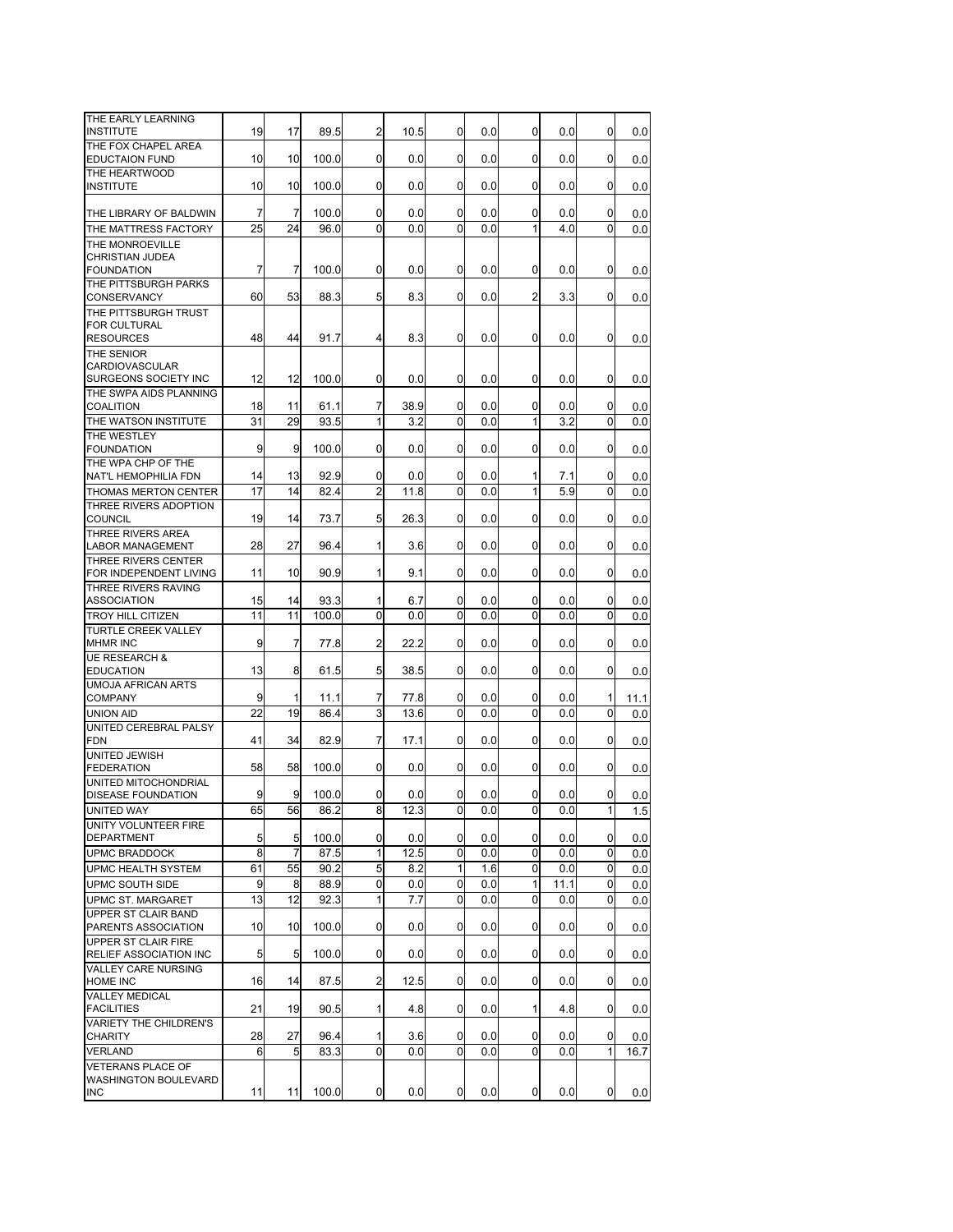| <b>VETERANS RESEARCH</b><br><b>FOUNDATION OF</b>          |                |             |       |                |       |               |     |                |      |              |     |
|-----------------------------------------------------------|----------------|-------------|-------|----------------|-------|---------------|-----|----------------|------|--------------|-----|
| <b>PITTSBURGH</b>                                         | 5              | 5           | 100.0 | 0              | 0.0   | 0             | 0.0 | 0              | 0.0  | 0            | 0.0 |
| <b>VICTORIOUS FAITH</b>                                   |                |             |       |                |       |               |     |                |      |              |     |
| <b>EVANGELISTIVE</b>                                      |                |             |       |                |       |               |     |                |      |              |     |
| <b>OUTREACH</b>                                           | 6<br>6         | 6           | 100.0 | 0              | 0.0   | 0<br>$\Omega$ | 0.0 | 0              | 0.0  | 0            | 0.0 |
| <b>VINCENTIAN CHILD</b><br><b>VISITING NURSE</b>          |                | 6           | 100.0 | $\Omega$       | 0.0   |               | 0.0 | 0              | 0.0  | 0            | 0.0 |
| FOUNDATION ALLEGHENY                                      |                |             |       |                |       |               |     |                |      |              |     |
| <b>COUNTY</b>                                             | 12             | 11          | 91.7  | 0              | 0.0   | 0             | 0.0 | 1              | 8.3  | 0            | 0.0 |
| <b>WESLEY INSTITUTE</b>                                   | 25             | 21          | 84.0  | 3              | 12.0  | $\Omega$      | 0.0 | 1              | 4.0  | $\Omega$     | 0.0 |
| WEST END-ELLIOT JOINT<br><b>PROJECT</b>                   | 18             | 16          | 88.9  | $\overline{2}$ | 11.1  | 0             | 0.0 | 0              | 0.0  | 0            | 0.0 |
| <b>WEST MIFFLIN BASEBALL</b>                              |                |             |       |                |       |               |     |                |      |              |     |
| LEAGUE                                                    | 23             | 23          | 100.0 | 0              | 0.0   | 0             | 0.0 | 0              | 0.0  | 0            | 0.0 |
| WEST PARK COMMONS                                         | 6              | 5           | 83.3  | 1              | 16.7  | 0             | 0.0 | $\Omega$       | 0.0  | 0            | 0.0 |
| <b>WEST PENN AMATEUR</b><br><b>TENNIS ASSOCIATION</b>     | 5              | 5           | 100.0 | 0              | 0.0   | 0             | 0.0 | 0              | 0.0  | 0            | 0.0 |
| <b>WESTERN ALEGHENY</b><br><b>COMMUNITY LIBRARY</b>       | 9              | 9           | 100.0 | 0              | 0.0   | 0             | 0.0 | 0              | 0.0  | 0            | 0.0 |
| <b>WESTERN PA</b><br>PROFESSIONAL FOR THE<br>ARTS         | 16             | 12          | 75.0  | 4              | 25.0  | 0             | 0.0 | 0              | 0.0  | 0            | 0.0 |
| WESTERN PA SCHOOL OF<br>THE DEAF                          | 23             | 20          | 87.0  | 3              | 13.0  | 0             | 0.0 | 0              | 0.0  | 0            | 0.0 |
| <b>WESTINGHOUSE SURE</b><br>SERVICE UNITING RET'D         |                |             |       |                |       |               |     |                |      |              |     |
| <b>EMPLOYEES</b>                                          | 10             | 10          | 100.0 | 0              | 0.0   | $\mathbf{0}$  | 0.0 | 0              | 0.0  | 0            | 0.0 |
| WINCHESTER-THURSTON<br><b>SCHOOL</b>                      | 24             | 22          | 91.7  | 0              | 0.0   | 0             | 0.0 | 0              | 0.0  | 0            | 0.0 |
| WOMANSPACE - EAST INC                                     | 13             | 1           | 7.7   | 12             | 92.3  | 0             | 0.0 | 0              | 0.0  | 0            | 0.0 |
| WOMANSPLACE                                               | 13             | 10          | 76.9  | 3              | 23.1  | 0             | 0.0 | 0              | 0.0  | 0            | 0.0 |
| WOMENS COMMITTEE OF<br><b>MUSEUM OF ART</b>               |                |             |       |                |       |               |     |                |      |              |     |
| <b>CARNEIGIE INSTIT</b>                                   | 60             | 52          | 86.7  | 8              | 13.3  | 0             | 0.0 | 0              | 0.0  | 0            | 0.0 |
| <b>WORKSMITH INSTITUTE</b>                                | 5              | 5           | 100.0 | 0              | 0.0   | 0             | 0.0 | 0              | 0.0  | 0            | 0.0 |
| <b>WORLD AFFAIRS COUNCIL</b>                              | 33             | 30          | 90.9  | 2              | 6.1   | 0             | 0.0 | 1              | 3.0  | 0            | 0.0 |
| <b>WORLD FEDERALIST ASS'N</b><br>OF PITTSBURGH            | 24             | 21          | 87.5  | 1              | 4.2   | 2             | 8.3 | 0              | 0.0  | 0            | 0.0 |
| <b>WORLD TRADE CENTER</b>                                 | $\overline{2}$ | 1           | 50.0  | 1              | 50.0  | $\Omega$      | 0.0 | $\Omega$       | 0.0  | $\Omega$     | 0.0 |
| WPA SCHOOL FOR THE                                        |                |             |       |                |       |               |     |                |      |              |     |
| <b>BLIND</b>                                              | 16             | 15          | 93.8  | 1              | 6.3   | 0             | 0.0 | 0              | 0.0  | 0            | 0.0 |
| <b>WQED PITTSBURGH</b>                                    | 31             | 22          | 71.0  | $\overline{7}$ | 22.6  | $\Omega$      | 0.0 | $\overline{2}$ | 6.5  | 0            | 0.0 |
| <b>XPRESSIONS</b><br>CONTEMPORARY DANCE<br><b>COMPANY</b> | 5              | 1           | 20.0  | 4              | 80.0  | 0             | 0.0 | 0              | 0.0  | 0            | 0.0 |
| YOUNG MEN & WOMEN                                         |                |             |       |                |       |               |     |                |      |              |     |
| AFRICAN HERITAGE ASS                                      |                |             |       |                |       |               |     |                |      |              |     |
| <b>INC</b>                                                | 8              | $\mathbf 0$ | 0.0   | 8 <sup>1</sup> | 100.0 | 0             | 0.0 | $\overline{0}$ | 0.0  | 0            | 0.0 |
| YOUNG MEN & WOMEN<br>HEBREW ASSO & IRENE                  |                |             |       |                |       |               |     |                |      |              |     |
| <b>KAUFMANN CTR</b>                                       | 42             | 42          | 100.0 | $\mathbf 0$    | 0.0   | $\mathbf{0}$  | 0.0 | $\mathbf{0}$   | 0.0  | 0            | 0.0 |
| YOUTH FOR CHRIST USA<br><b>INC METRO PGH</b>              | 11             | 11          | 100.0 | 0              | 0.0   | 0             | 0.0 | 0              | 0.0  | 0            | 0.0 |
| <b>YWCA</b>                                               | 18             | 11          | 61.1  | 5              | 27.8  | 0             | 0.0 | $\overline{c}$ | 11.1 | 0            | 0.0 |
| YWCA SEWICKLEY                                            | 20             | 18          | 90.0  | 1              | 5.0   | 0             | 0.0 | 1              | 5.0  | 0            | 0.0 |
| ZOAR HOME                                                 | 20             | 14          | 70.0  | 6              | 30.0  | 0             | 0.0 | 0              | 0.0  | 0            | 0.0 |
| ZOOLOGICAL SOCIETY OF<br><b>PITTSBURGH</b>                | 53             | 49          | 92.5  | 4              | 7.5   | $\mathbf{0}$  | 0.0 | 0              | 0.0  | $\mathbf{0}$ | 0.0 |
|                                                           |                |             |       |                |       |               |     |                |      |              |     |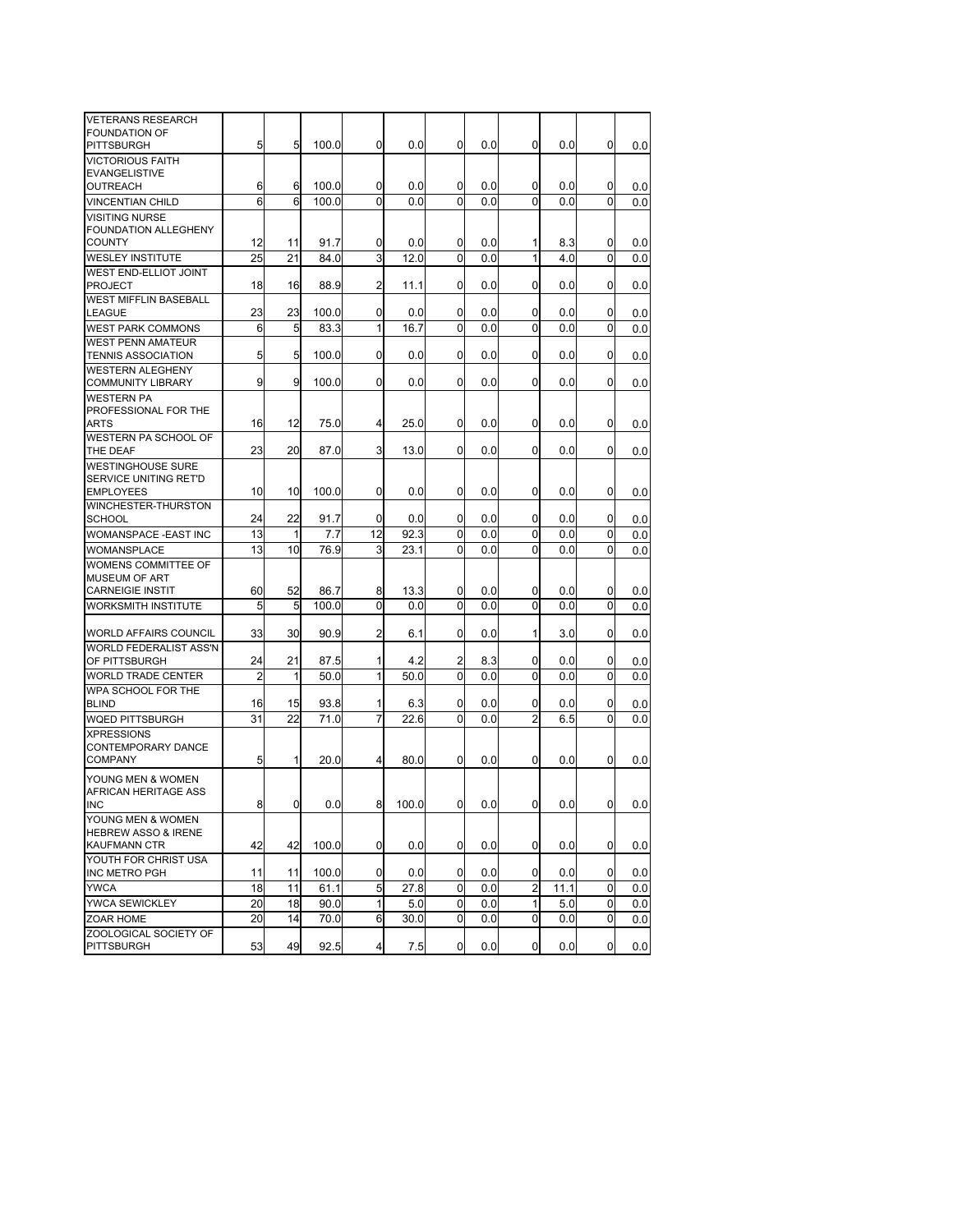## **Appendix 5: Percent of African American on Nonprofit Boards**   *(Sorted by % African American)*

| <b>Name of Organization</b>                          | <b>Total</b><br>Mbrs | African<br>American |       |
|------------------------------------------------------|----------------------|---------------------|-------|
|                                                      |                      | No.                 | $\%$  |
| 100 BLACK MEN OF WPA<br>INC                          | 8                    | 8                   | 100.0 |
| <b>AFRICAN AMERICAN</b><br>CHAMBER FDN OF WPA        | 11                   | 11                  | 100.0 |
| <b>COMMUNITY LEADERSHIP</b><br>DEVELOPMENT INSTITUTE | 9                    | 9                   | 100.0 |
| <b>GREATER ALLEGHENY &amp;</b>                       |                      |                     |       |
| <b>MONONGAHALA HOUSING</b><br><b>CORP</b>            | 6                    | 6                   | 100.0 |
| <b>IOTA PHI FOUNDATION OF</b><br>PITTSBURGH INC      | 10                   | 10                  | 100.0 |
| <b>LINCOLN LARIMER</b><br><b>LEMINGTON BELMAR</b>    |                      |                     |       |
| <b>CITIZEN REVITALIZ</b>                             | 15                   | 15                  | 100.0 |
| <b>LINCOLN PARK</b><br><b>COMMUNITY CENTER</b>       | 4                    | 4                   | 100.0 |
| LINCOLN-LEMINGTON<br>ENHANCED HOUSING INC            | 6                    | 6                   | 100.0 |
| PROJECT HELP OUR<br>PEOPLE EARN INC                  | 5                    | 5                   | 100.0 |
| ST CLAIR CITIZEN COUNCIL                             | 5                    | 5                   | 100.0 |
| YOUNG MEN & WOMEN<br>AFRICAN HERITAGE ASS            |                      |                     |       |
| <b>INC</b>                                           | 8                    | 8                   | 100.0 |
| WOMANSPACE - EAST INC                                | 13                   | 12                  | 92.3  |
| <b>GROWING WITH TRUST</b><br>PBA INC / THE SECOND    | 9                    | 8                   | 88.9  |
| STEP                                                 | 9                    | 8                   | 88.9  |
| <b>LEMINGTON ELDER CARE</b><br><b>SERVICES</b>       | 17                   | 15                  | 88.2  |
| <b>FIRST STEP RECOVERY</b><br>HOMES, INC             | 6                    | 5                   | 83.3  |
| <b>GARFIELD JUBILEE ASS'N</b>                        | 6                    | 5                   | 83.3  |
| <b>XPRESSIONS</b><br>CONTEMPORARY DANCE              |                      |                     |       |
| <b>COMPANY</b>                                       | 5                    | 4                   | 80.0  |
| <b>UMOJA AFRICAN ARTS</b><br><b>COMPANY</b>          | 9                    | 7                   | 77.8  |
| <b>CHRISTIAN LIFE SKILLS INC</b>                     | 13                   | 10                  | 76.9  |
| <b>HOSANNA HOUSE</b><br><b>NORTHSIDE URBAN</b>       | 8                    | 6                   | 75.0  |
| <b>PATHWAYS A PUBLIC</b><br><b>CHARTER SCHOOL</b>    | 4                    | 3                   | 75.0  |
| <b>OPERATION BETTER</b><br><b>BLOCK</b>              | 12                   | 9                   | 75.0  |
| MANCHESTER YOUTH<br>DEVELOPMENT CENTER               |                      |                     |       |
| <b>INC</b>                                           | 15                   | 10                  | 66.7  |
| HILL HOUSE ASSOCIATION                               | 26                   | 17                  | 65.4  |
| <b>KUMBA TRUST</b><br><b>EAST LIBERTY</b>            | 11                   | 7                   | 63.6  |
| DEVELOPMENT INC                                      | 8                    | 5                   | 62.5  |
| STENGTH INCORPORATED                                 | 10                   | 6                   | 60.0  |
| A SECOND CHANCE                                      | 7                    | 4                   | 57.1  |
| PITTBSBURGH BUSINESS<br><b>RESOURCES CENTER</b>      | 16                   | 8                   | 50.0  |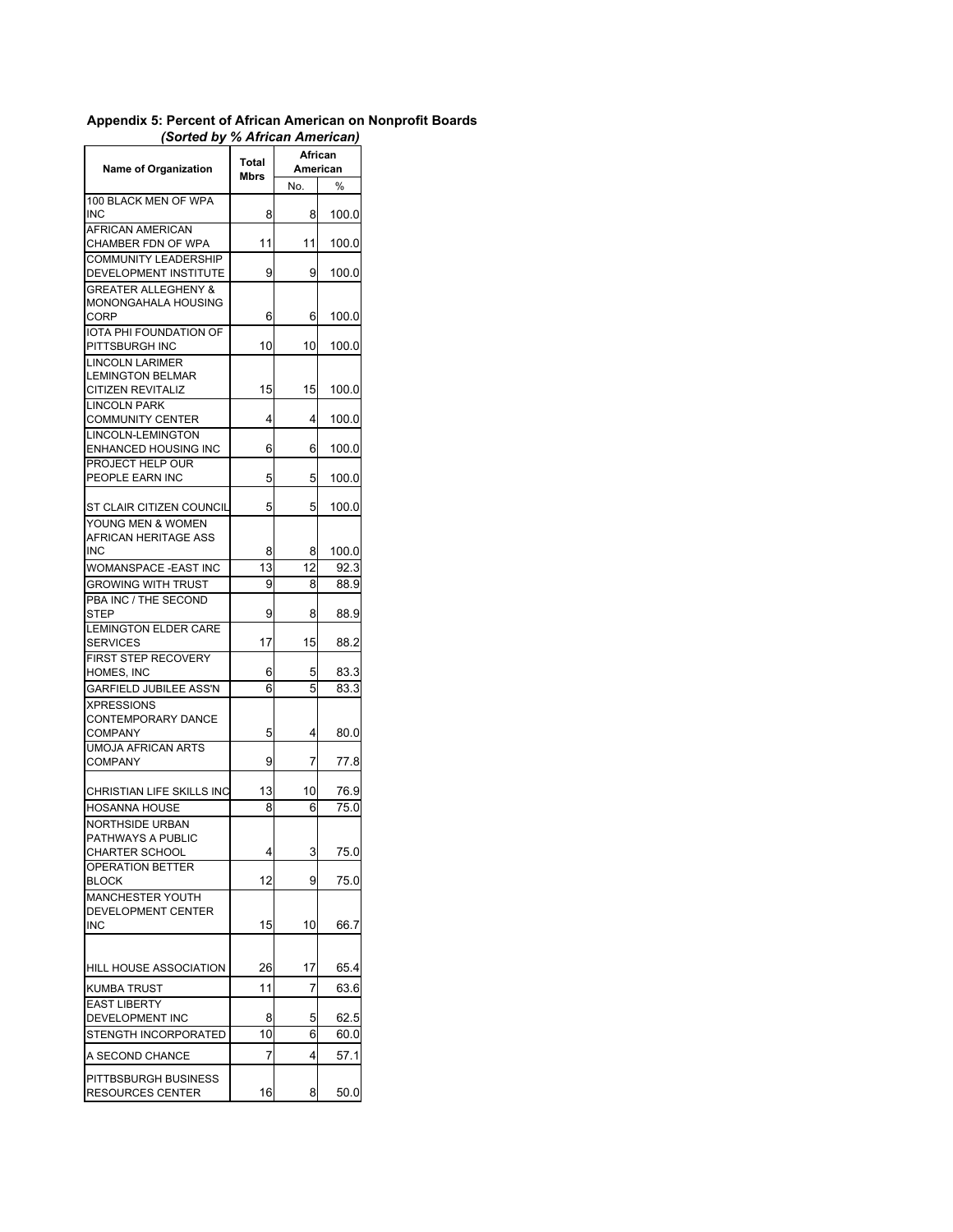| WORLD TRADE CENTER                               | 2  | 1  | 50.0 |
|--------------------------------------------------|----|----|------|
| PITTSBURGH COMMUNITY<br><b>REINVESTMENT</b>      | 39 | 19 | 48.7 |
| PITTSBURGH FILM<br><b>MAKERS</b>                 | 22 | 10 | 45.5 |
| SHADYSIDE ACADEMY<br><b>FOUNDATION</b>           | 44 | 20 | 45.5 |
| NEIGHBORHOOD CENTERS<br>ASSOCIATION              | 9  | 4  | 44.4 |
| <b>CENTRAL NORTHSIDE</b><br>NEIGHBORHOOD COUNCIL | 14 | 6  | 42.9 |
| PITTSBURGH LEADERSHIP<br><b>FOUNDATION</b>       | 12 | 5  | 41.7 |
| ACTION HOUSING INC                               | 20 | 8  | 40.0 |
| <b>COMMUNITY HUMAN</b><br><b>SERVICES CORP</b>   | 15 | 6  | 40.0 |
| <b>COMMUNTIY THEATER</b>                         |    |    |      |
| PROJECT / KELLY<br>STAYHORN THEATER              | 10 | 4  | 40.0 |
| THE SWPA AIDS PLANNING                           |    |    |      |
| <b>COALITION</b>                                 | 18 | 7  | 38.9 |
| <b>UE RESEARCH &amp;</b><br><b>EDUCATION</b>     | 13 | 5  | 38.5 |
| EVERY CHILD INC                                  | 16 | 6  | 37.5 |
| <b>FOX CHAPPEL</b>                               |    |    |      |
| <b>EXCELLENCE FOR</b>                            |    |    |      |
| <b>EDUCATION FUND</b>                            | 11 | 4  | 36.4 |
| <b>LEADERSHIP PITTSBURGH</b>                     | 29 | 10 | 34.5 |
| <b>ALLIANCE FOR</b><br>PROGRESSIVE ACTION        | 6  | 2  |      |
| <b>HILL TOP COMMUNITY</b>                        |    |    | 33.3 |
| <b>CHILDREN CENTER</b>                           | 6  | 2  | 33.3 |
| <b>LYDIA'S PLACE</b>                             | 15 | 5  | 33.3 |
| <b>NORTHSIDE CIVIC</b>                           |    |    |      |
| DEVELOPMENT COUNCIL                              |    |    |      |
| INC<br><b>BUSINESS &amp; INDUSTRIAL</b>          | 9  | 3  | 33.3 |
| DEV'MENT CORP                                    | 31 | 10 | 32.3 |
| <b>COMMUNITY TECHNICAL</b>                       |    |    |      |
| ASSISTANCE CENTER INC                            | 16 | 5  | 31.3 |
| ZOAR HOME                                        | 20 | 6  | 30.0 |
| PITTSBURGH MEDIATION                             | 17 | 5  | 29.4 |
| CENTER<br><b>EASTSIDE</b>                        |    |    |      |
| <b>NEIGHBORHOOD</b>                              |    |    |      |
| <b>EMPLOYMENT CENTER</b>                         | 7  | 2  | 28.6 |
| SOUTHWEST PA AREA                                |    |    |      |
| <b>HEALTH EDUCATION</b><br><b>CENTER</b>         | 21 | 6  | 28.6 |
| <b>YWCA</b>                                      | 18 | 5  | 27.8 |
| <b>ALTERNATIVE PROGRAM</b>                       |    |    |      |
| ASSOCIATES                                       | 15 | 4  | 26.7 |
| THREE RIVERS ADOPTION                            |    |    |      |
| <b>COUNCIL</b>                                   | 19 | 5  | 26.3 |
| ALLEGHENY YOUTH<br>DEVELOPMENT                   | 8  | 2  | 25.0 |
| <b>ASBURY PLACE</b>                              | 12 | 3  | 25.0 |
| <b>CARNEGIE LIBRARY OF</b>                       |    |    |      |
| <b>HOMESTEAD</b>                                 | 12 | 3  | 25.0 |
| <b>DOMESTIC ABUSE</b>                            |    |    |      |
| COUNSELLING CENTER                               | 8  | 2  | 25.0 |
| <b>FAMILY GUIDANCE</b>                           | 16 | 4  | 25.0 |
| <b>WESTERN PA</b><br>PROFESSIONAL FOR THE        |    |    |      |
| ARTS                                             | 16 | 4  | 25.0 |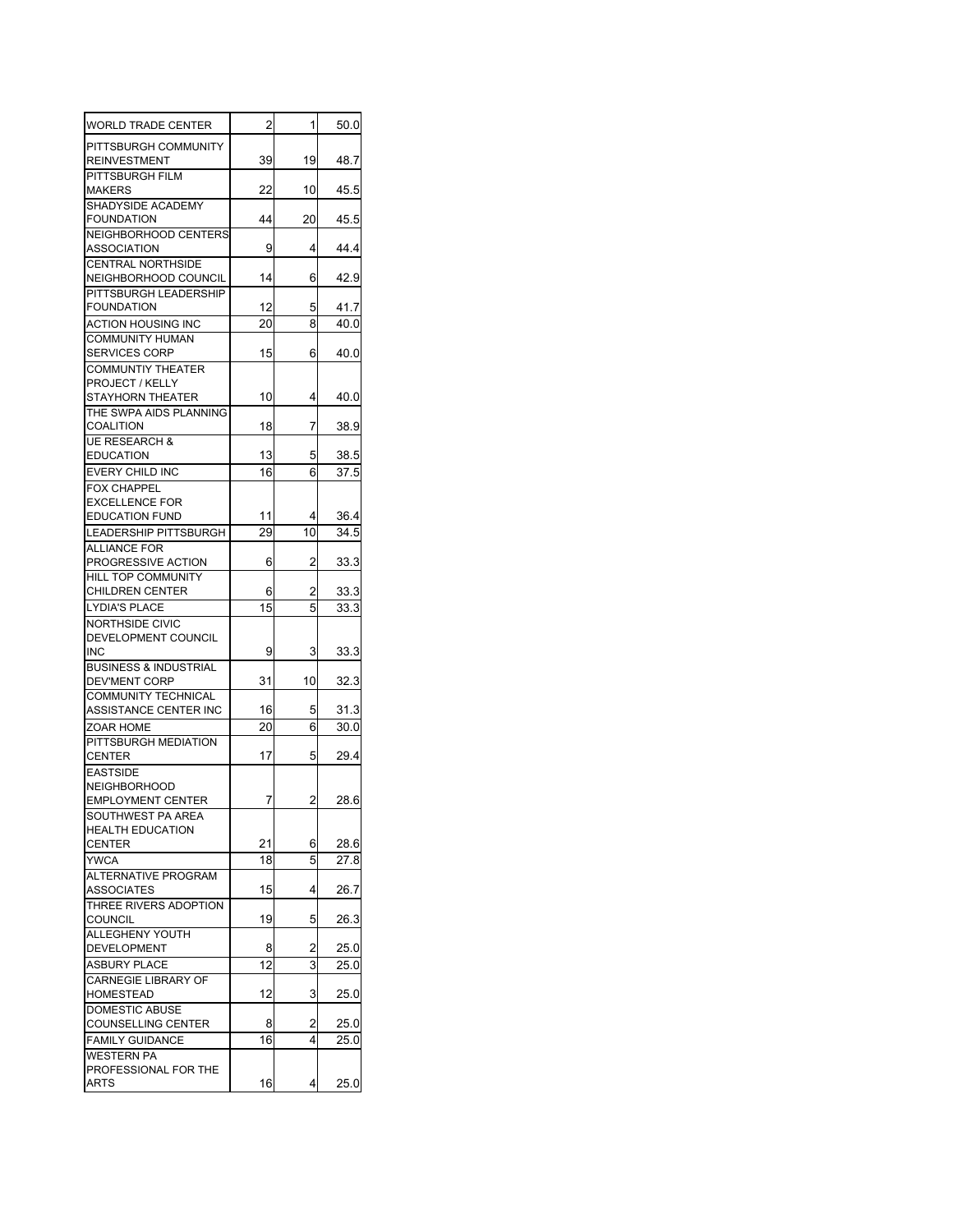| <b>CARNEGIE LIBRARY OF</b>    |    |                |      |
|-------------------------------|----|----------------|------|
| PITTSBURGH                    | 33 | 8              | 24.2 |
| PARENTAL STRESS               |    |                |      |
| <b>CENTER</b>                 | 25 | 6              | 24.0 |
|                               |    |                |      |
| SHADY SIDE ACADEMY            | 34 | 8              | 23.5 |
| ALLEGHEINT COUNTT             |    |                |      |
| <b>COURT APPOINTED</b>        |    |                |      |
| SPECIAL ADVOCATE              | 13 | 3              | 23.1 |
| <b>MENTAL HEALTH ASS'N OF</b> |    |                |      |
| ALLEGHENY COUNTY              | 13 | 3              | 23.1 |
| WOMANSPLACE                   | 13 | 3              | 23.1 |
| <b>WQED PITTSBURGH</b>        | 31 | 7              | 22.6 |
| <b>COMMUNITIES IN SCHOOL</b>  |    |                |      |
| OF PITTSBURGH                 | 18 | 4              | 22.2 |
| <b>COMMUNITY LOAN FUND</b>    |    |                |      |
| OF SWPA INC                   | 9  | 2              | 22.2 |
| COMMUNTIES IN SCHOOLS         |    |                |      |
| OF PITTSBURGH                 | 18 | 4              | 22.2 |
|                               |    |                |      |
| <b>CORNERSTONE</b>            |    |                |      |
| <b>TELEVISION INC</b>         | 9  | 2              | 22.2 |
| <b>SINGLE &amp; CUSTODIAL</b> |    |                |      |
| <b>FATHERS NETWORK</b>        | 9  | 2              | 22.2 |
| <b>TURTLE CREEK VALLEY</b>    |    |                |      |
| <b>MHMR INC</b>               | 9  | 2              | 22.2 |
| <b>ALLEGHENY HEALTH</b>       |    |                |      |
| <b>CHOICES</b>                | 20 | 4              | 20.0 |
| AMERICAN SOCIETY FOR          |    |                |      |
| <b>TRAINING &amp;</b>         |    |                |      |
| <b>DEVELOPMENT</b>            | 5  | 1              | 20.0 |
| ASS'N OF THEOLOGICAL          |    |                |      |
| SCHOOLS IN US & C'DA          | 20 | 4              | 20.0 |
| ITXM                          | 5  | 1              | 20.0 |
| MC KEESPORT HOSPITAL          |    |                |      |
|                               | 15 | 3              | 20.0 |
| (UPMC)                        |    |                |      |
| PA ORGANIZATION FOR           |    |                |      |
| WOMEN IN EARLY                |    |                |      |
| <b>RECOVERY</b>               | 15 | 3              | 20.0 |
| ONE TO ONE THE                |    |                |      |
| <b>MENTORING</b>              |    |                |      |
| PARTNERSHIP OF SWPA           | 26 | 5              | 19.2 |
| <b>GOODWILL INDUSTRIES</b>    | 37 | 7              | 18.9 |
| <b>INSTITUTE F/ RESEARCH</b>  |    |                |      |
| EDU & TRAINING IN             |    |                |      |
| <b>ADDICTION</b>              | 16 | 3              | 18.8 |
| SIDS ALLIANCE INC             | 27 | 5              | 18.5 |
| PITTSBURGH DANCE              |    |                |      |
|                               |    |                |      |
| ALLOY                         | 22 | 4              | 18.2 |
| UNITED CEREBRAL PALSY         |    |                |      |
| <b>FDN</b>                    | 41 | 7              | 17.1 |
| CALI OPHANGE                  |    |                |      |
| <b>CHARITABLE FUND</b>        | 6  | 1              | 16.7 |
| CENTER FOR SOCIAL             |    |                |      |
| <b>STUDIES EDUCATION</b>      | 6  | 1              | 16.7 |
| CENTRAL BLOOD BANK            | 12 | 2              | 16.7 |
| <b>COMMUNITY DESIGN</b>       |    |                |      |
| CENTER OF PITTSBURGH          |    |                |      |
| <b>INC</b>                    | 18 | 3              | 16.7 |
|                               |    |                |      |
| <b>CRISIS CENTER NORTH</b>    | 12 | 2              | 16.7 |
| FAMILY HEALTH COUNCIL         | 18 | 3              | 16.7 |
| <b>INTERFAITH VOLUNTEER</b>   |    |                |      |
| CAREGIVERS OF SW PA           | 12 | 2              | 16.7 |
| <b>PROPERTIES</b>             | 6  | 1              | 16.7 |
| MC KEESPORT HOUSING           |    |                |      |
| CORP                          | 6  | 1              | 16.7 |
| RESIDENTIAL RESOURCES         | 12 | $\overline{2}$ | 16.7 |
|                               |    |                |      |
| <b>WEST PARK COMMONS</b>      | 6  | 1              | 16.7 |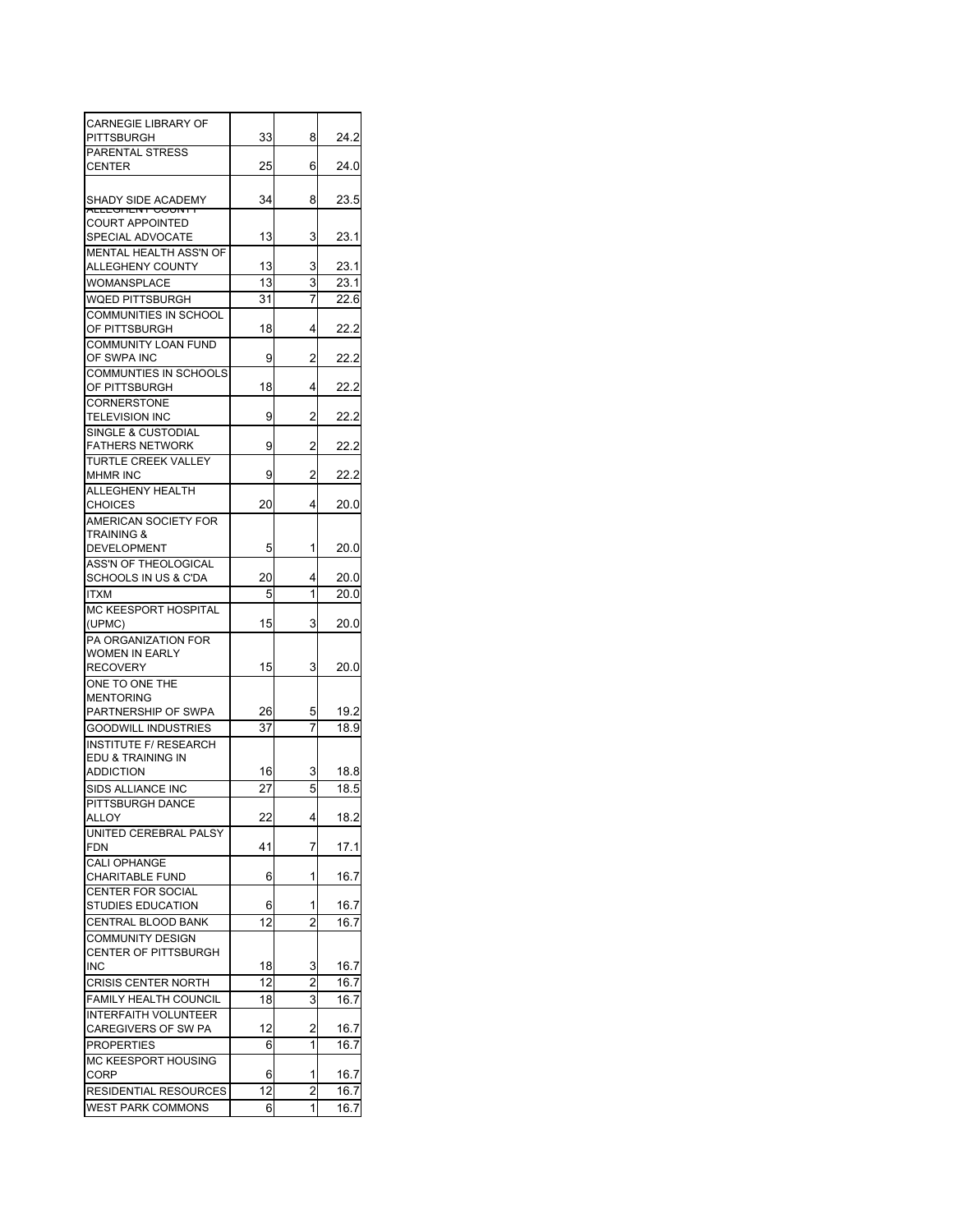| PITTSBURGH AIDS TASK         |    |                |      |
|------------------------------|----|----------------|------|
| <b>FORCE INC</b>             | 19 | 3              | 15.8 |
| HUMAN SERVICES OF WPA        |    |                |      |
| <b>INC</b>                   | 13 | 2              | 15.4 |
| <b>BETHLEHEM HAVEN</b>       | 20 | 3              | 15.0 |
| <b>CITIZEN POWER</b>         | 7  | 1              | 14.3 |
| PACE SCHOOL                  | 21 | 3              | 14.3 |
| <b>BOYS &amp; GIRLS CLUB</b> | 64 | 9              | 14.1 |
| HISTORICAL SOCIETY OF        |    |                |      |
| <b>WPA</b>                   | 50 | 7              | 14.0 |
| <b>UNION AID</b>             |    | 3              | 13.6 |
|                              | 22 |                |      |
| AC ACLD                      | 15 | $\overline{c}$ | 13.3 |
| EASTERN AREA ADULT           |    |                |      |
| <b>SERVICES</b>              | 15 | 2              | 13.3 |
| <b>PITTSBURGH CARES</b>      | 15 | $\overline{2}$ | 13.3 |
| <b>PROVIDENCE</b>            |    |                |      |
| <b>CONENCTIONS INC</b>       | 15 | 2              | 13.3 |
| WOMENS COMMITTEE OF          |    |                |      |
| <b>MUSEUM OF ART</b>         |    |                |      |
| <b>CARNEIGIE INSTIT</b>      | 60 | 8              | 13.3 |
| WESTERN PA SCHOOL OF         |    |                |      |
| THE DEAF                     | 23 | 3              | 13.0 |
| PRESSLEY RIDGE               |    |                |      |
| <b>SCHOOLS FDN</b>           | 31 | 4              | 12.9 |
| ALLEGHENY COUNTY             |    |                |      |
| LITERACY COUNCIL             | 8  | 1              | 12.5 |
| <b>COMMUNITY HOUSE</b>       |    |                |      |
| <b>LEARNING CENTER</b>       | 8  | 1              | 12.5 |
| <b>FAMILY COMMUNICATION</b>  | 8  | 1              | 12.5 |
| <b>MON YOUGH RIVERFRONT</b>  |    |                |      |
| <b>ENT. &amp; CULTURAL</b>   |    |                |      |
| <b>COUNCIL</b>               | 8  | 1              | 12.5 |
| <b>NEW CENTURY CAREERS</b>   | 8  | 1              | 12.5 |
| PENNSYLVANIA PEACE           |    |                |      |
| <b>LINKS</b>                 | 16 | 2              | 12.5 |
| PITTSBURGH CENTER FOR        |    |                |      |
| THE ARTS                     | 24 | 3              | 12.5 |
| UPMC BRADDOCK                | 8  | 1              | 12.5 |
| <b>VALLEY CARE NURSING</b>   |    |                |      |
| HOME INC                     | 16 | 2              | 12.5 |
| <b>UNITED WAY</b>            | 65 | 8              | 12.3 |
| <b>RIDC</b>                  | 25 | 3              | 12.0 |
| <b>WESLEY INSTITUTE</b>      | 25 | 3              | 12.0 |
| CATHOLIC YOUTH               |    |                |      |
| <b>ASSOCIATION</b>           | 17 | 2              | 11.8 |
| THOMAS MERTON CENTER         | 17 | $\overline{a}$ | 11.8 |
| <b>CHILDS WAY</b>            | 36 | 4              | 11.1 |
| <b>GREATER PITTSBURGH</b>    |    |                |      |
| OFFICE OF PROMOTION /        |    |                |      |
| <b>PGH FILM</b>              | 18 | 2              | 11.1 |
| PITTSBURGH CHILDREN'S        |    |                |      |
| <b>MUSEUM</b>                | 36 | 4              | 11.1 |
| SEWICKLEY PUBLIC             |    |                |      |
| <b>LIBRARY</b>               | 9  | 1              | 11.1 |
| <b>WEST END-ELLIOT JOINT</b> |    |                |      |
| <b>PROJECT</b>               | 18 | 2              | 11.1 |
| CHATHAM COLLEGE              | 28 | 3              | 10.7 |
| THE EARLY LEARNING           |    |                |      |
| <b>INSTITUTE</b>             | 19 | 2              | 10.5 |
|                              |    |                |      |
| NATIONAL AVIARY              |    |                |      |
| PITTSBURGH INC               | 29 | 3              | 10.3 |
| RONALD MC DONALD             |    |                |      |
| <b>HOUSE</b>                 | 20 | 2              | 10.0 |
| ST. AMBROSE MANOR            | 10 | 1              | 10.0 |
| <b>CENTER FOR CREATIVE</b>   |    |                |      |
| <b>PLAY</b>                  | 21 | 2              | 9.5  |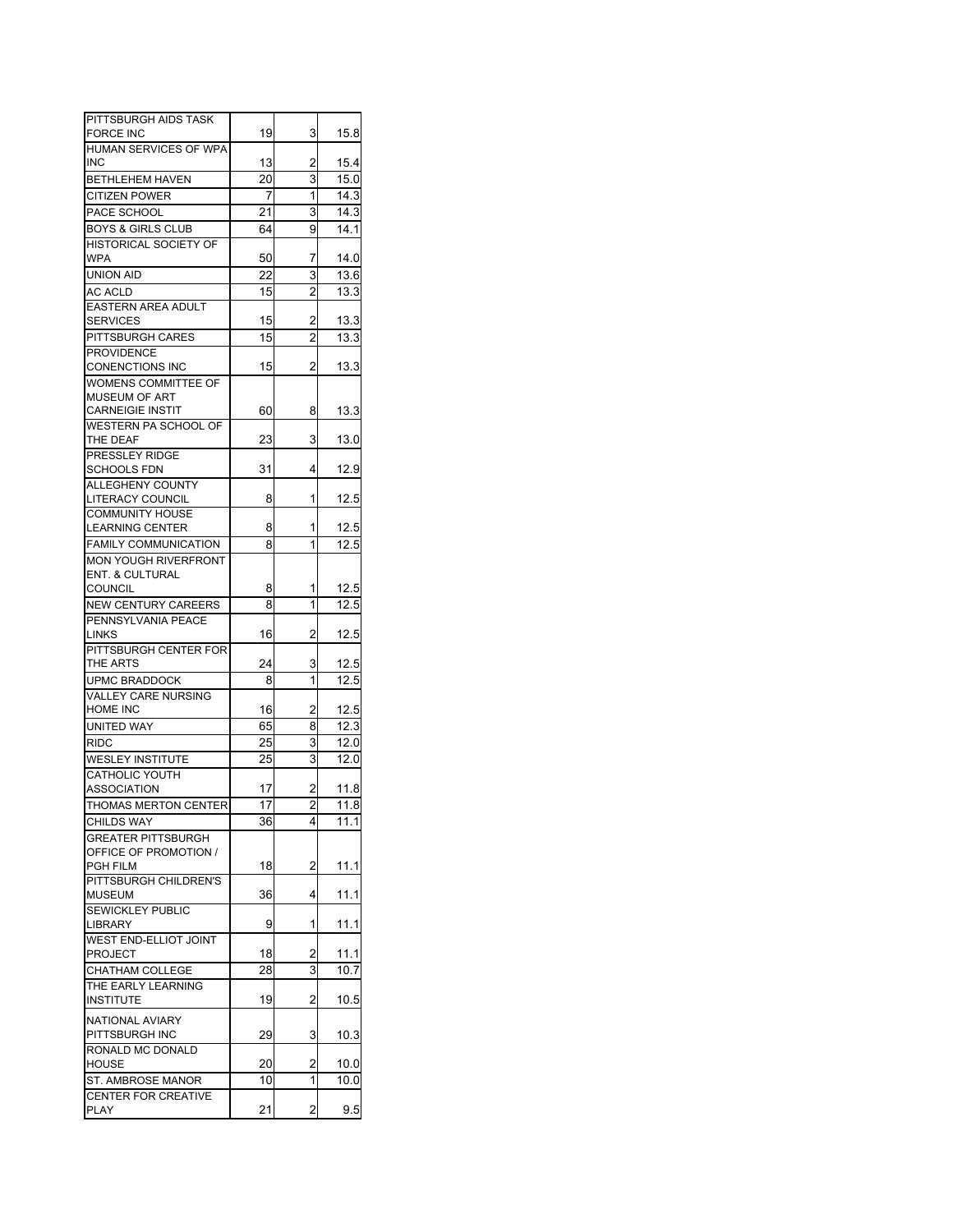| PITTSBURGH OPERA            |    | 2              |                  |
|-----------------------------|----|----------------|------------------|
| HOUSE INC                   | 21 |                | 9.5              |
| PLANNED PARENTHOOD          |    |                |                  |
| OF WPA INC                  | 42 | 4              | 9.5              |
|                             |    |                |                  |
| ALLEGHENY CONFERENCE        |    |                |                  |
| <b>ON COMMUNITY</b>         |    |                |                  |
| DEVELOPMENT                 | 44 | 4              | 9.1              |
| <b>GREATER PITTSBURGH</b>   |    |                |                  |
| LITERACY COUNCIL            | 22 | 2              | 9.1              |
| <b>RAINBOW KITCHEN</b>      | 11 | 1              | 9.1              |
| SOCIETY FOR ARTS            | 22 | $\overline{c}$ | 9.1              |
| THREE RIVERS CENTER         |    |                |                  |
| FOR INDEPENDENT LIVING      | 11 | 1              | 9.1              |
| ALLEGHENY HISTORIC          |    |                |                  |
| PRESERVATION SOCIETY        |    |                |                  |
| <b>INC</b>                  | 24 | 2              | 8.3              |
| ALLEGHENY CHILDRENS         |    |                |                  |
| <b>INITIATIVE INC</b>       | 12 | 1              | 8.3              |
| ALLE-KISKI AREA HOPE        |    |                |                  |
| <b>CENTER</b>               | 12 | 1              | 8.3              |
| <b>BROTHER'S BROTHER</b>    |    |                |                  |
| <b>FOUNDATION</b>           | 24 | 2              | 8.3              |
|                             |    |                |                  |
|                             | 12 | 1              | 8.3              |
| LONGWOOD AT OAKMONT         |    |                |                  |
| <b>MERCY LIFE CENTER</b>    | 24 | $\overline{c}$ | 8.3              |
| MON VALLEY EDUCATION        |    |                |                  |
| <b>CONSORTIUM</b>           | 12 | 1              | 8.3              |
| MUSHROOM LEARNING           |    |                |                  |
| <b>CENTER</b>               | 12 | 1              | 8.3              |
| THE PITTSBURGH PARKS        |    |                |                  |
| CONSERVANCY                 | 60 | 5              | 8.3              |
| THE PITTSBURGH TRUST        |    |                |                  |
| FOR CULTURAL                |    |                |                  |
| <b>RESOURCES</b>            | 48 | 4              | 8.3              |
| UPMC HEALTH SYSTEM          | 61 | 5              | 8.2              |
| <b>NATIONAL MUTIPLE</b>     |    |                |                  |
| <b>SCLEROSIS SOCIETY</b>    | 25 | 2              | 8.0              |
| ALLEGHENY COUNTY FOR        |    |                |                  |
| <b>VICTIMS OF VIOLENT</b>   |    |                |                  |
| <b>CRIMES INC</b>           | 13 | 1              | 7.7              |
| EUREKA COMMUNITY            |    |                |                  |
| AMBULANCE                   | 13 | 1              | 7.7              |
| PITTSBURGH INSTITUTE        |    |                |                  |
| OF MORTUARY SCIENCE         |    |                |                  |
| <b>INC</b>                  | 13 | 1              | 7.7              |
|                             |    | 1              | $\overline{7.7}$ |
| PITTSBURGH VOYAGER          | 13 |                |                  |
| UPMC ST. MARGARET           | 13 | 1              | 7.7              |
| ZOOLOGICAL SOCIETY OF       |    |                |                  |
| PITTSBURGH                  | 53 | 4              | 7.5              |
| <b>BRADLEY CENTER</b>       | 14 | 1              | 7.1              |
| <b>JANE HOLMES</b>          |    |                |                  |
| <b>RESIDENCES</b>           | 14 | 1              | 7.1              |
| MT. NAZARETH CENTER         |    |                |                  |
| <b>INC</b>                  | 14 | 1              | 7.1              |
| THREE RIVERS RAVING         |    |                |                  |
| <b>ASSOCIATION</b>          | 15 | 1              | 6.7              |
| PITTSBURGH REGIONAL         |    |                |                  |
| <b>ALLIANCE</b>             | 31 | 2              | 6.5              |
|                             | 16 | 1              | 6.3              |
| <b>EASTER SEAL</b>          |    |                |                  |
| <b>LUPUS FOUNDATION</b>     | 16 | 1              | 6.3              |
| SOUTH WINDS INC             | 16 | 1              | 6.3              |
| WPA SCHOOL FOR THE          |    |                |                  |
| <b>BLIND</b>                | 16 | 1              | 6.3              |
| <b>ARTHRITIS FOUNDATION</b> |    |                |                  |
|                             |    | 4              | 6.1              |
| <b>INC</b>                  | 66 |                |                  |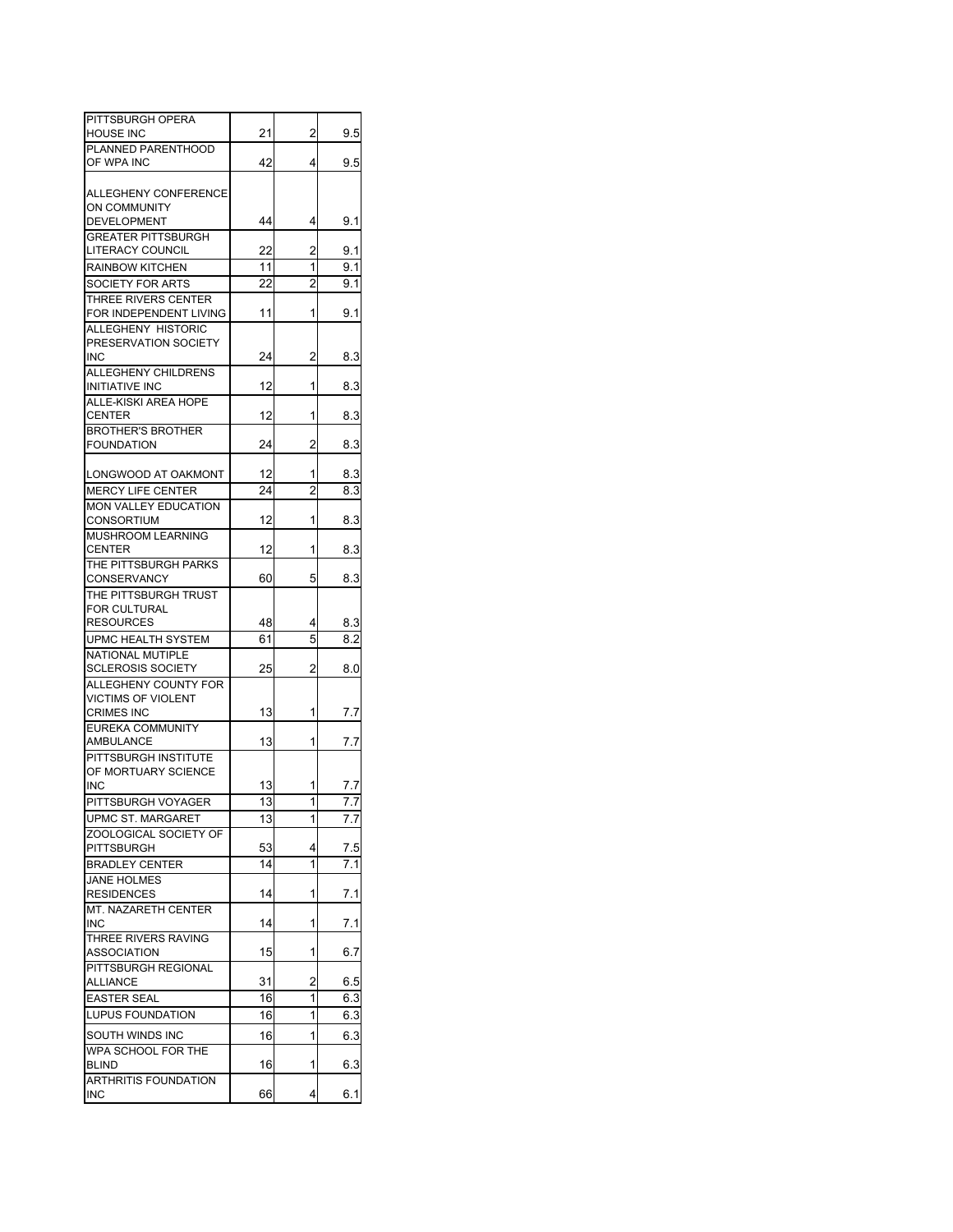| WORLD AFFAIRS COUNCIL                          | 33  | 2              | 6.1 |
|------------------------------------------------|-----|----------------|-----|
| KINSLEY ASSOCIATION                            | 17  | 1              | 5.9 |
| MATERIALS RESEARCH                             |     |                |     |
| <b>SOCIETY</b>                                 | 17  | 1              | 5.9 |
| ST. VINCENT DE PAUL<br><b>SOCIETY</b>          | 18  | 1              | 5.6 |
|                                                |     |                |     |
| BOY SCOUTS OF AMERICA                          | 112 | 6              | 5.4 |
| YWCA SEWICKLEY                                 | 20  | 1              | 5.0 |
| <b>DUQUESNE UNIVERSITY</b>                     |     |                |     |
| OF THE HOLY GHOST                              | 41  | 2              | 4.9 |
| NAMI SOUTHWESTERN PA                           | 21  | 1              | 4.8 |
| <b>VALLEY MEDICAL</b><br><b>FACILITIES</b>     | 21  | 1              | 4.8 |
| <b>CHRISTMAS IN APRIL</b>                      |     |                |     |
| /REBUILDING TOGETHER                           | 22  | 1              | 4.5 |
| CHILDREN'S HOSPITAL                            | 23  | 1              | 4.3 |
| NORTHERN ALLEGHENY                             |     |                |     |
| <b>COUNTY CHAMBER</b>                          |     |                |     |
| <b>EDUCATION FDN</b>                           | 23  | 1              | 4.3 |
| ARC ALLEGHENY FDN                              | 24  | 1              | 4.2 |
| <b>WORLD FEDERALIST ASS'N</b><br>OF PITTSBURGH | 24  | 1              | 4.2 |
| HOSPITAL COUNCIL OF                            |     |                |     |
| <b>WESTERN PA</b>                              | 27  | 1              | 3.7 |
| SAE INTERNATIONAL                              | 27  | 1              | 3.7 |
| SOUTH SIDE LOCAL                               |     |                |     |
| DEVELOPMENT COMPANY                            | 27  | 1              | 3.7 |
| THREE RIVERS AREA                              |     |                |     |
| <b>LABOR MANAGEMENT</b>                        | 28  | 1              | 3.6 |
| VARIETY THE CHILDREN'S                         |     | 1              |     |
| <b>CHARITY</b><br>MENDELSSOHN CHOIR OF         | 28  |                | 3.6 |
| PITTSBURGH                                     | 30  | 1              | 3.3 |
| THE WATSON INSTITUTE                           | 31  | 1              | 3.2 |
| <b>FAMILY HOUSE</b>                            | 40  | 1              | 2.5 |
| <b>3 RIVERS WET WEATHER</b>                    |     |                |     |
| INC                                            | 5   | 0              | 0.0 |
| ADULT RESOURCES INC                            | 11  | 0              | 0.0 |
| AIR & WASTE                                    |     |                |     |
| <b>MANAGEMENT</b>                              |     |                |     |
| <b>ASSOCIATION</b><br><b>AIRPORT AREA</b>      | 20  | 0              | 0.0 |
| PREGNANCY CARE                                 |     |                |     |
| CENTER                                         | 4   | $\overline{0}$ | 0.0 |
| ALCOHOLIC RECOVERY                             |     |                |     |
| <b>CENTER</b>                                  | 10  | 0              | 0.0 |
| <b>ALLEGHENY HEART</b>                         |     |                |     |
| <b>INSTITUTE</b>                               | 12  | 0              | 0.0 |
| ALLEGHENY INSTITUTE<br>FOR PUBLIC POLICY       | 12  |                |     |
| <b>ALLIANCE FRANCAISE DE</b>                   |     | 0              | 0.0 |
| PITTSBURGH                                     | 9   | 0              | 0.0 |
| ALZHEIMER CENTER OF                            |     |                |     |
| PITTSBURGH INC                                 | 8   | 0              | 0.0 |
| ANDREW CARNEGIE FREE                           |     |                |     |
| LIBRARY                                        | 9   | 0              | 0.0 |
| <b>ARTIST IMAGE</b>                            |     |                |     |
| <b>RESOURCES</b><br><b>ARTISTS AND</b>         | 9   | 0              | 0.0 |
| CRAFTSMENS GUILD INC                           | 8   | n/a            | n/a |
| <b>BALDWIN HIGHLANDERS</b>                     |     |                |     |
| <b>BAND PATRONS</b>                            | 5   | 0              | 0.0 |
| <b>BAPTIST HOMES</b>                           |     |                |     |
| <b>RESIDENCE</b>                               | 14  | 0              | 0.0 |
| <b>BAPTIST MANOR INC</b>                       | 16  | 0              | 0.0 |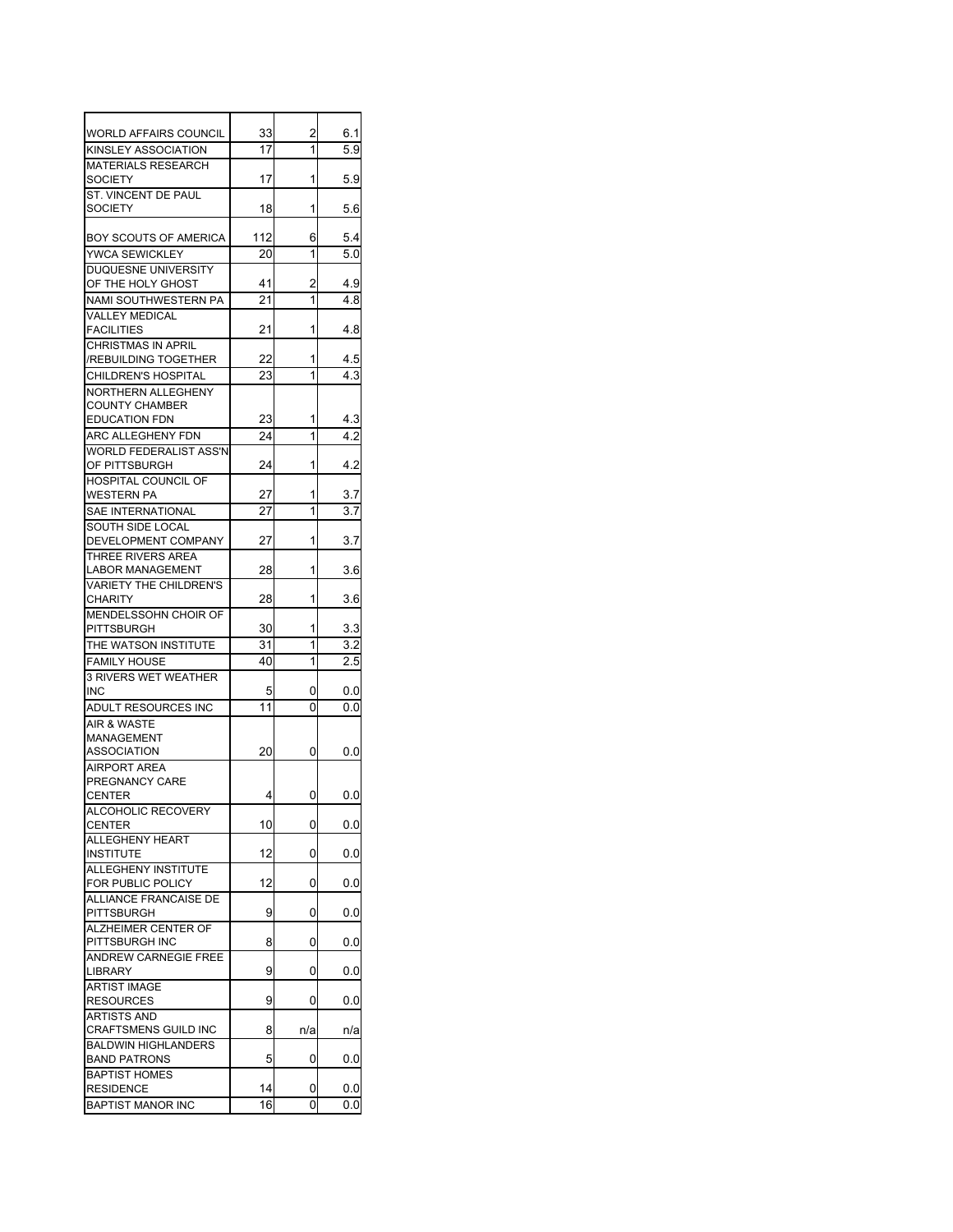| BEADLING SOCCER CLUB             |    |   |     |
|----------------------------------|----|---|-----|
| <b>INC</b>                       | 5  | 0 | 0.0 |
| <b>BENEDICTINE CENTER</b>        | 12 | 0 | 0.0 |
| <b>BETHEL BASEBALL</b>           |    |   |     |
| ASSOCIATION                      | 17 | 0 | 0.0 |
| <b>BETHEL PARK COMMUNITY</b>     |    |   |     |
| <b>FDN</b>                       | 24 | 0 | 0.0 |
| <b>BULGARIAN MACEDONIAN</b>      |    |   |     |
| NAT'L EDU'L & CULTURAL           |    |   |     |
| <b>CTR</b>                       | 17 | 0 | 0.0 |
| CARPATHO-RUSYN                   |    |   |     |
| <b>SOCIETY</b>                   | 14 | 0 | 0.0 |
| <b>CARPENTERS TRAINING &amp;</b> |    |   |     |
| <b>EDUCATIONAL TRUST</b>         |    |   |     |
| FUND WPA                         | 10 | 0 | 0.0 |
| CC MELLOR MEMORIAL               |    |   |     |
| LIBRARY & EDGEWOOD               |    |   |     |
| COMMU. HOUSE                     | 9  | 0 |     |
|                                  |    |   | 0.0 |
| <b>CHARTIERS NATURE</b>          |    |   |     |
| CONSERVANCY                      | 15 | 0 | 0.0 |
| CHILD HEALTH                     |    |   |     |
| ASSOCIATION OF                   |    |   |     |
| <b>SEWICKLEY</b>                 | 13 | 0 | 0.0 |
| <b>CITIZENS VOLUNTEER</b>        |    |   |     |
| HOSE CO. NO 1 OF                 |    |   |     |
| <b>BRIDGEVILLE</b>               | 4  | 0 | 0.0 |
| <b>COAL COUNTRY</b>              |    |   |     |
| TRADITIONS                       | 10 | 0 | 0.0 |
| COMMUNITIES IN                   |    |   |     |
| <b>SCHOOLS OF</b>                |    |   |     |
| PENNSYLVANIA                     | 10 | 0 | 0.0 |
| <b>COMMUNTIY FOUNDATION</b>      |    |   |     |
| OF USC                           | 20 | 0 | 0.0 |
| CONSTRUCTION JUNCTION            | 10 | 0 | 0.0 |
| <b>CONSUMER CREDIT</b>           |    |   |     |
| COUNSELLING SERVICE              |    |   |     |
| OF WPA                           | 21 | 0 | 0.0 |
| <b>CRAFTON CHILDRENS</b>         |    |   |     |
|                                  |    | 0 |     |
| <b>CORNER</b>                    | 5  |   | 0.0 |
|                                  | 9  | 0 |     |
| <b>CRAFTON PUBLIC LIBRARY</b>    |    |   | 0.0 |
| <b>CRIME PREVENTION</b>          |    |   |     |
| ASSOCIATION OF WPA               | 7  | 0 | 0.0 |
| <b>DEHAVEN ATHLETIC</b>          |    |   |     |
| <b>ASSOCIATION</b>               | 12 | 0 | 0.0 |
| <b>EAST BOROS JWV</b>            |    |   |     |
| <b>HOUSING</b>                   | 10 | 0 | 0.0 |
| ELIZABETH TWN ARI                |    |   |     |
| <b>EMS CORP</b>                  | 9  | 0 | 0.0 |
| ELOISE & EDITH                   |    |   |     |
| CHRISTIAN DAYSCHOOL              | 10 | 0 | 0.0 |
| <b>EMERGENCY MEDICAL</b>         |    |   |     |
| <b>INSTITUTE</b>                 | 33 | 0 | 0.0 |
|                                  |    |   |     |
| <b>EMERGENCY MEDICINE</b>        |    |   |     |
| <b>ASSOCIATION OF</b>            | 6  | 0 |     |
| PITTSBURGH                       |    |   | 0.0 |
| <b>ENGINEERS SOCIETY OF</b>      |    |   |     |
| <b>WPA</b>                       | 19 | 0 | 0.0 |
| <b>EXECUTIVE SERVICE</b>         |    |   |     |
| <b>CORPS</b>                     | 17 | 0 | 0.0 |
| <b>FAMILY LINKS</b>              | 6  | 0 | 0.0 |
| <b>FAMILY TYES</b>               | 15 | 0 | 0.0 |
| <b>FOREST HILLS</b>              |    |   |     |
| <b>COMMUNITY SERVICE</b>         | 8  | 0 | 0.0 |
| <b>FOREST WILDLIFE</b>           |    |   |     |
| <b>FOUNDATION</b>                | 4  | 0 | 0.0 |
| FORT COUCH PTA                   | 5  | 0 | 0.0 |
|                                  |    |   |     |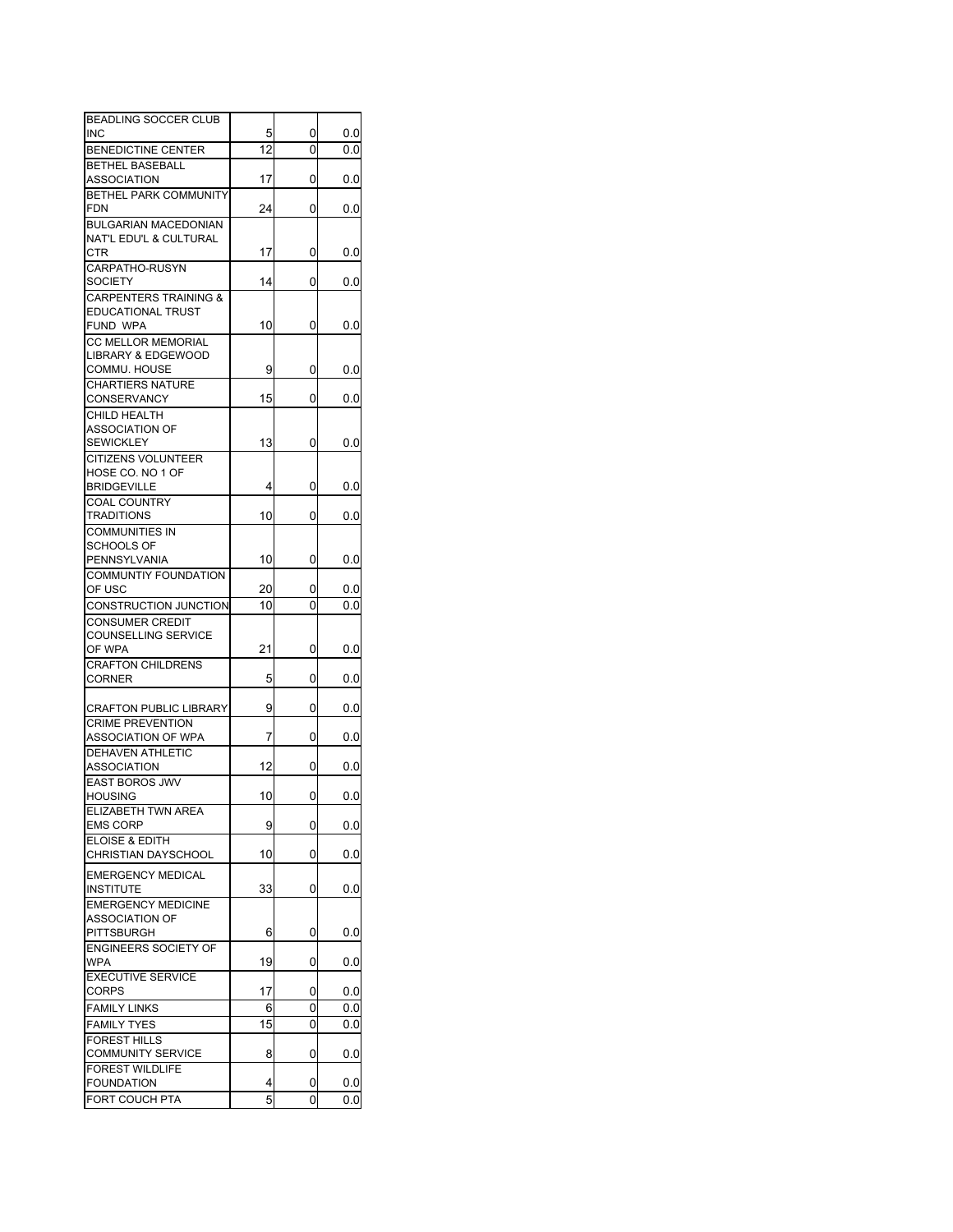| <b>EXCELLENCE IN NORTH</b><br>15<br>ALLEGHENY SCHOO<br>0<br>0.0<br>FOX CHAPEL AREA YOUTH<br>17<br><b>SOCCER</b><br>0<br>0.0<br><b>FOXWALL EMERGENCY</b><br>9<br>0<br>0.0<br><b>MEDICAL SERVICES</b><br><b>FRIENDS OF HOSPITAL</b><br><b>ALBERT SCHWEITZER</b><br>7<br>0<br>HAITI<br>0.0<br><b>FRIENDS OF SEWICKLEY</b><br>18<br>PUBLIC LIBRARY<br>0<br>0.0<br><b>FUND FOR CHARITABLE</b><br>3<br>0<br><b>GIVING</b><br>0.0<br><b>GARDEN CLUB OF</b><br>8<br>0<br>OAKMONT<br>0.0<br><b>GENESIS OF PITTSBURGH</b><br>13<br>0.0<br>INC<br>0<br>13<br>0<br><b>GLOBAL LINKS</b><br>0.0<br>3<br>0<br><b>GOOD SAMARITAN</b><br>0.0<br><b>GRANDVUE STUDY</b><br><b>CENTER</b><br>4<br>0<br>0.0<br><b>GRAPHIC ARTS</b><br>TECHNICAL FOUNDATION<br>77<br>0<br>0.0<br><b>GRAPHIC</b><br><b>COMMUNICATION INTER</b><br>12<br>0<br>0.0<br>UNION & UNION EMP<br><b>GREAT LAKES</b><br><b>BEHAVIORAL RESEARCH</b><br>3<br>0<br>0.0<br><b>INSTITUTE</b><br><b>GREATER PITTSBURGH</b><br><b>CHAMBER OF COMMERCE</b><br>9<br>0<br>0.0<br><b>GREEN BUILDING</b><br>10<br>ALLIANCE<br>0<br>0.0<br><b>HAMPTON ALLIANCE FOR</b><br><b>EDUCATIONAL</b><br>28<br>0<br><b>EXCELLENCE</b><br>0.0<br><b>HAMPTON COMMUNITY</b><br>8<br>0<br>0.0<br>LIBRARY<br><b>HARMAR TOWNSHIP</b><br><b>VOLUNTEER FIRE</b><br>20<br>0<br><b>COMPANY</b><br>0.0<br><b>HEBREW FREE LOAN</b><br>75<br>ASSOCIATION OF PGH PA<br>0<br>0.0<br>HEMOPHILIA CENTER OF<br><b>WPA</b><br>9<br>0<br>0.0<br><b>HERITAGE HEALTH</b><br>17<br>0.0<br>FOUNDATION<br>υ<br>HISTORICAL SOCIETY OF<br>10<br>0<br>0.0<br><b>CARNEGIE PA</b><br><b>FOUNDATION</b><br>14<br>0<br>0.0<br>HOPE HOSPICE INC<br>4<br>0<br>0.0<br><b>IMMACULATE HEART OF</b><br>7<br>0<br>0.0<br><b>MARY INC</b><br><b>INSTITUTE OF SHIPBOARD</b><br>0<br>4<br>0.0<br><b>EDUCATION</b><br><b>INSTRUMENT SOCIETY OF</b><br><b>AMERICA</b><br>22<br>0<br>0.0<br><b>INTERFAITH HOSPITALITY</b><br>NETWORK OF SOUTH<br>12<br>HILLS<br>0<br>0.0<br><b>INTERNATIONAL</b><br>8<br>ASSISTANCE GROUP<br>0<br>0.0<br><b>INTERNATIONAL POETRY</b><br>4<br>0<br>0.0 | <b>FOUNDATION FOR</b> |  |  |
|--------------------------------------------------------------------------------------------------------------------------------------------------------------------------------------------------------------------------------------------------------------------------------------------------------------------------------------------------------------------------------------------------------------------------------------------------------------------------------------------------------------------------------------------------------------------------------------------------------------------------------------------------------------------------------------------------------------------------------------------------------------------------------------------------------------------------------------------------------------------------------------------------------------------------------------------------------------------------------------------------------------------------------------------------------------------------------------------------------------------------------------------------------------------------------------------------------------------------------------------------------------------------------------------------------------------------------------------------------------------------------------------------------------------------------------------------------------------------------------------------------------------------------------------------------------------------------------------------------------------------------------------------------------------------------------------------------------------------------------------------------------------------------------------------------------------------------------------------------------------------------------------------------------------------------------------------------------------------------------------------------------------------------------------------------------------|-----------------------|--|--|
|                                                                                                                                                                                                                                                                                                                                                                                                                                                                                                                                                                                                                                                                                                                                                                                                                                                                                                                                                                                                                                                                                                                                                                                                                                                                                                                                                                                                                                                                                                                                                                                                                                                                                                                                                                                                                                                                                                                                                                                                                                                                    |                       |  |  |
|                                                                                                                                                                                                                                                                                                                                                                                                                                                                                                                                                                                                                                                                                                                                                                                                                                                                                                                                                                                                                                                                                                                                                                                                                                                                                                                                                                                                                                                                                                                                                                                                                                                                                                                                                                                                                                                                                                                                                                                                                                                                    |                       |  |  |
|                                                                                                                                                                                                                                                                                                                                                                                                                                                                                                                                                                                                                                                                                                                                                                                                                                                                                                                                                                                                                                                                                                                                                                                                                                                                                                                                                                                                                                                                                                                                                                                                                                                                                                                                                                                                                                                                                                                                                                                                                                                                    |                       |  |  |
|                                                                                                                                                                                                                                                                                                                                                                                                                                                                                                                                                                                                                                                                                                                                                                                                                                                                                                                                                                                                                                                                                                                                                                                                                                                                                                                                                                                                                                                                                                                                                                                                                                                                                                                                                                                                                                                                                                                                                                                                                                                                    |                       |  |  |
|                                                                                                                                                                                                                                                                                                                                                                                                                                                                                                                                                                                                                                                                                                                                                                                                                                                                                                                                                                                                                                                                                                                                                                                                                                                                                                                                                                                                                                                                                                                                                                                                                                                                                                                                                                                                                                                                                                                                                                                                                                                                    |                       |  |  |
|                                                                                                                                                                                                                                                                                                                                                                                                                                                                                                                                                                                                                                                                                                                                                                                                                                                                                                                                                                                                                                                                                                                                                                                                                                                                                                                                                                                                                                                                                                                                                                                                                                                                                                                                                                                                                                                                                                                                                                                                                                                                    |                       |  |  |
|                                                                                                                                                                                                                                                                                                                                                                                                                                                                                                                                                                                                                                                                                                                                                                                                                                                                                                                                                                                                                                                                                                                                                                                                                                                                                                                                                                                                                                                                                                                                                                                                                                                                                                                                                                                                                                                                                                                                                                                                                                                                    |                       |  |  |
|                                                                                                                                                                                                                                                                                                                                                                                                                                                                                                                                                                                                                                                                                                                                                                                                                                                                                                                                                                                                                                                                                                                                                                                                                                                                                                                                                                                                                                                                                                                                                                                                                                                                                                                                                                                                                                                                                                                                                                                                                                                                    |                       |  |  |
|                                                                                                                                                                                                                                                                                                                                                                                                                                                                                                                                                                                                                                                                                                                                                                                                                                                                                                                                                                                                                                                                                                                                                                                                                                                                                                                                                                                                                                                                                                                                                                                                                                                                                                                                                                                                                                                                                                                                                                                                                                                                    |                       |  |  |
|                                                                                                                                                                                                                                                                                                                                                                                                                                                                                                                                                                                                                                                                                                                                                                                                                                                                                                                                                                                                                                                                                                                                                                                                                                                                                                                                                                                                                                                                                                                                                                                                                                                                                                                                                                                                                                                                                                                                                                                                                                                                    |                       |  |  |
|                                                                                                                                                                                                                                                                                                                                                                                                                                                                                                                                                                                                                                                                                                                                                                                                                                                                                                                                                                                                                                                                                                                                                                                                                                                                                                                                                                                                                                                                                                                                                                                                                                                                                                                                                                                                                                                                                                                                                                                                                                                                    |                       |  |  |
|                                                                                                                                                                                                                                                                                                                                                                                                                                                                                                                                                                                                                                                                                                                                                                                                                                                                                                                                                                                                                                                                                                                                                                                                                                                                                                                                                                                                                                                                                                                                                                                                                                                                                                                                                                                                                                                                                                                                                                                                                                                                    |                       |  |  |
|                                                                                                                                                                                                                                                                                                                                                                                                                                                                                                                                                                                                                                                                                                                                                                                                                                                                                                                                                                                                                                                                                                                                                                                                                                                                                                                                                                                                                                                                                                                                                                                                                                                                                                                                                                                                                                                                                                                                                                                                                                                                    |                       |  |  |
|                                                                                                                                                                                                                                                                                                                                                                                                                                                                                                                                                                                                                                                                                                                                                                                                                                                                                                                                                                                                                                                                                                                                                                                                                                                                                                                                                                                                                                                                                                                                                                                                                                                                                                                                                                                                                                                                                                                                                                                                                                                                    |                       |  |  |
|                                                                                                                                                                                                                                                                                                                                                                                                                                                                                                                                                                                                                                                                                                                                                                                                                                                                                                                                                                                                                                                                                                                                                                                                                                                                                                                                                                                                                                                                                                                                                                                                                                                                                                                                                                                                                                                                                                                                                                                                                                                                    |                       |  |  |
|                                                                                                                                                                                                                                                                                                                                                                                                                                                                                                                                                                                                                                                                                                                                                                                                                                                                                                                                                                                                                                                                                                                                                                                                                                                                                                                                                                                                                                                                                                                                                                                                                                                                                                                                                                                                                                                                                                                                                                                                                                                                    |                       |  |  |
|                                                                                                                                                                                                                                                                                                                                                                                                                                                                                                                                                                                                                                                                                                                                                                                                                                                                                                                                                                                                                                                                                                                                                                                                                                                                                                                                                                                                                                                                                                                                                                                                                                                                                                                                                                                                                                                                                                                                                                                                                                                                    |                       |  |  |
|                                                                                                                                                                                                                                                                                                                                                                                                                                                                                                                                                                                                                                                                                                                                                                                                                                                                                                                                                                                                                                                                                                                                                                                                                                                                                                                                                                                                                                                                                                                                                                                                                                                                                                                                                                                                                                                                                                                                                                                                                                                                    |                       |  |  |
|                                                                                                                                                                                                                                                                                                                                                                                                                                                                                                                                                                                                                                                                                                                                                                                                                                                                                                                                                                                                                                                                                                                                                                                                                                                                                                                                                                                                                                                                                                                                                                                                                                                                                                                                                                                                                                                                                                                                                                                                                                                                    |                       |  |  |
|                                                                                                                                                                                                                                                                                                                                                                                                                                                                                                                                                                                                                                                                                                                                                                                                                                                                                                                                                                                                                                                                                                                                                                                                                                                                                                                                                                                                                                                                                                                                                                                                                                                                                                                                                                                                                                                                                                                                                                                                                                                                    |                       |  |  |
|                                                                                                                                                                                                                                                                                                                                                                                                                                                                                                                                                                                                                                                                                                                                                                                                                                                                                                                                                                                                                                                                                                                                                                                                                                                                                                                                                                                                                                                                                                                                                                                                                                                                                                                                                                                                                                                                                                                                                                                                                                                                    |                       |  |  |
|                                                                                                                                                                                                                                                                                                                                                                                                                                                                                                                                                                                                                                                                                                                                                                                                                                                                                                                                                                                                                                                                                                                                                                                                                                                                                                                                                                                                                                                                                                                                                                                                                                                                                                                                                                                                                                                                                                                                                                                                                                                                    |                       |  |  |
|                                                                                                                                                                                                                                                                                                                                                                                                                                                                                                                                                                                                                                                                                                                                                                                                                                                                                                                                                                                                                                                                                                                                                                                                                                                                                                                                                                                                                                                                                                                                                                                                                                                                                                                                                                                                                                                                                                                                                                                                                                                                    |                       |  |  |
|                                                                                                                                                                                                                                                                                                                                                                                                                                                                                                                                                                                                                                                                                                                                                                                                                                                                                                                                                                                                                                                                                                                                                                                                                                                                                                                                                                                                                                                                                                                                                                                                                                                                                                                                                                                                                                                                                                                                                                                                                                                                    |                       |  |  |
|                                                                                                                                                                                                                                                                                                                                                                                                                                                                                                                                                                                                                                                                                                                                                                                                                                                                                                                                                                                                                                                                                                                                                                                                                                                                                                                                                                                                                                                                                                                                                                                                                                                                                                                                                                                                                                                                                                                                                                                                                                                                    |                       |  |  |
|                                                                                                                                                                                                                                                                                                                                                                                                                                                                                                                                                                                                                                                                                                                                                                                                                                                                                                                                                                                                                                                                                                                                                                                                                                                                                                                                                                                                                                                                                                                                                                                                                                                                                                                                                                                                                                                                                                                                                                                                                                                                    |                       |  |  |
|                                                                                                                                                                                                                                                                                                                                                                                                                                                                                                                                                                                                                                                                                                                                                                                                                                                                                                                                                                                                                                                                                                                                                                                                                                                                                                                                                                                                                                                                                                                                                                                                                                                                                                                                                                                                                                                                                                                                                                                                                                                                    |                       |  |  |
|                                                                                                                                                                                                                                                                                                                                                                                                                                                                                                                                                                                                                                                                                                                                                                                                                                                                                                                                                                                                                                                                                                                                                                                                                                                                                                                                                                                                                                                                                                                                                                                                                                                                                                                                                                                                                                                                                                                                                                                                                                                                    |                       |  |  |
|                                                                                                                                                                                                                                                                                                                                                                                                                                                                                                                                                                                                                                                                                                                                                                                                                                                                                                                                                                                                                                                                                                                                                                                                                                                                                                                                                                                                                                                                                                                                                                                                                                                                                                                                                                                                                                                                                                                                                                                                                                                                    |                       |  |  |
|                                                                                                                                                                                                                                                                                                                                                                                                                                                                                                                                                                                                                                                                                                                                                                                                                                                                                                                                                                                                                                                                                                                                                                                                                                                                                                                                                                                                                                                                                                                                                                                                                                                                                                                                                                                                                                                                                                                                                                                                                                                                    |                       |  |  |
|                                                                                                                                                                                                                                                                                                                                                                                                                                                                                                                                                                                                                                                                                                                                                                                                                                                                                                                                                                                                                                                                                                                                                                                                                                                                                                                                                                                                                                                                                                                                                                                                                                                                                                                                                                                                                                                                                                                                                                                                                                                                    |                       |  |  |
|                                                                                                                                                                                                                                                                                                                                                                                                                                                                                                                                                                                                                                                                                                                                                                                                                                                                                                                                                                                                                                                                                                                                                                                                                                                                                                                                                                                                                                                                                                                                                                                                                                                                                                                                                                                                                                                                                                                                                                                                                                                                    |                       |  |  |
|                                                                                                                                                                                                                                                                                                                                                                                                                                                                                                                                                                                                                                                                                                                                                                                                                                                                                                                                                                                                                                                                                                                                                                                                                                                                                                                                                                                                                                                                                                                                                                                                                                                                                                                                                                                                                                                                                                                                                                                                                                                                    |                       |  |  |
|                                                                                                                                                                                                                                                                                                                                                                                                                                                                                                                                                                                                                                                                                                                                                                                                                                                                                                                                                                                                                                                                                                                                                                                                                                                                                                                                                                                                                                                                                                                                                                                                                                                                                                                                                                                                                                                                                                                                                                                                                                                                    |                       |  |  |
|                                                                                                                                                                                                                                                                                                                                                                                                                                                                                                                                                                                                                                                                                                                                                                                                                                                                                                                                                                                                                                                                                                                                                                                                                                                                                                                                                                                                                                                                                                                                                                                                                                                                                                                                                                                                                                                                                                                                                                                                                                                                    |                       |  |  |
|                                                                                                                                                                                                                                                                                                                                                                                                                                                                                                                                                                                                                                                                                                                                                                                                                                                                                                                                                                                                                                                                                                                                                                                                                                                                                                                                                                                                                                                                                                                                                                                                                                                                                                                                                                                                                                                                                                                                                                                                                                                                    |                       |  |  |
|                                                                                                                                                                                                                                                                                                                                                                                                                                                                                                                                                                                                                                                                                                                                                                                                                                                                                                                                                                                                                                                                                                                                                                                                                                                                                                                                                                                                                                                                                                                                                                                                                                                                                                                                                                                                                                                                                                                                                                                                                                                                    |                       |  |  |
|                                                                                                                                                                                                                                                                                                                                                                                                                                                                                                                                                                                                                                                                                                                                                                                                                                                                                                                                                                                                                                                                                                                                                                                                                                                                                                                                                                                                                                                                                                                                                                                                                                                                                                                                                                                                                                                                                                                                                                                                                                                                    |                       |  |  |
|                                                                                                                                                                                                                                                                                                                                                                                                                                                                                                                                                                                                                                                                                                                                                                                                                                                                                                                                                                                                                                                                                                                                                                                                                                                                                                                                                                                                                                                                                                                                                                                                                                                                                                                                                                                                                                                                                                                                                                                                                                                                    |                       |  |  |
|                                                                                                                                                                                                                                                                                                                                                                                                                                                                                                                                                                                                                                                                                                                                                                                                                                                                                                                                                                                                                                                                                                                                                                                                                                                                                                                                                                                                                                                                                                                                                                                                                                                                                                                                                                                                                                                                                                                                                                                                                                                                    |                       |  |  |
|                                                                                                                                                                                                                                                                                                                                                                                                                                                                                                                                                                                                                                                                                                                                                                                                                                                                                                                                                                                                                                                                                                                                                                                                                                                                                                                                                                                                                                                                                                                                                                                                                                                                                                                                                                                                                                                                                                                                                                                                                                                                    |                       |  |  |
|                                                                                                                                                                                                                                                                                                                                                                                                                                                                                                                                                                                                                                                                                                                                                                                                                                                                                                                                                                                                                                                                                                                                                                                                                                                                                                                                                                                                                                                                                                                                                                                                                                                                                                                                                                                                                                                                                                                                                                                                                                                                    |                       |  |  |
|                                                                                                                                                                                                                                                                                                                                                                                                                                                                                                                                                                                                                                                                                                                                                                                                                                                                                                                                                                                                                                                                                                                                                                                                                                                                                                                                                                                                                                                                                                                                                                                                                                                                                                                                                                                                                                                                                                                                                                                                                                                                    |                       |  |  |
|                                                                                                                                                                                                                                                                                                                                                                                                                                                                                                                                                                                                                                                                                                                                                                                                                                                                                                                                                                                                                                                                                                                                                                                                                                                                                                                                                                                                                                                                                                                                                                                                                                                                                                                                                                                                                                                                                                                                                                                                                                                                    |                       |  |  |
|                                                                                                                                                                                                                                                                                                                                                                                                                                                                                                                                                                                                                                                                                                                                                                                                                                                                                                                                                                                                                                                                                                                                                                                                                                                                                                                                                                                                                                                                                                                                                                                                                                                                                                                                                                                                                                                                                                                                                                                                                                                                    | <b>HOLY FAMILY</b>    |  |  |
|                                                                                                                                                                                                                                                                                                                                                                                                                                                                                                                                                                                                                                                                                                                                                                                                                                                                                                                                                                                                                                                                                                                                                                                                                                                                                                                                                                                                                                                                                                                                                                                                                                                                                                                                                                                                                                                                                                                                                                                                                                                                    |                       |  |  |
|                                                                                                                                                                                                                                                                                                                                                                                                                                                                                                                                                                                                                                                                                                                                                                                                                                                                                                                                                                                                                                                                                                                                                                                                                                                                                                                                                                                                                                                                                                                                                                                                                                                                                                                                                                                                                                                                                                                                                                                                                                                                    |                       |  |  |
|                                                                                                                                                                                                                                                                                                                                                                                                                                                                                                                                                                                                                                                                                                                                                                                                                                                                                                                                                                                                                                                                                                                                                                                                                                                                                                                                                                                                                                                                                                                                                                                                                                                                                                                                                                                                                                                                                                                                                                                                                                                                    |                       |  |  |
|                                                                                                                                                                                                                                                                                                                                                                                                                                                                                                                                                                                                                                                                                                                                                                                                                                                                                                                                                                                                                                                                                                                                                                                                                                                                                                                                                                                                                                                                                                                                                                                                                                                                                                                                                                                                                                                                                                                                                                                                                                                                    |                       |  |  |
|                                                                                                                                                                                                                                                                                                                                                                                                                                                                                                                                                                                                                                                                                                                                                                                                                                                                                                                                                                                                                                                                                                                                                                                                                                                                                                                                                                                                                                                                                                                                                                                                                                                                                                                                                                                                                                                                                                                                                                                                                                                                    |                       |  |  |
|                                                                                                                                                                                                                                                                                                                                                                                                                                                                                                                                                                                                                                                                                                                                                                                                                                                                                                                                                                                                                                                                                                                                                                                                                                                                                                                                                                                                                                                                                                                                                                                                                                                                                                                                                                                                                                                                                                                                                                                                                                                                    |                       |  |  |
|                                                                                                                                                                                                                                                                                                                                                                                                                                                                                                                                                                                                                                                                                                                                                                                                                                                                                                                                                                                                                                                                                                                                                                                                                                                                                                                                                                                                                                                                                                                                                                                                                                                                                                                                                                                                                                                                                                                                                                                                                                                                    |                       |  |  |
|                                                                                                                                                                                                                                                                                                                                                                                                                                                                                                                                                                                                                                                                                                                                                                                                                                                                                                                                                                                                                                                                                                                                                                                                                                                                                                                                                                                                                                                                                                                                                                                                                                                                                                                                                                                                                                                                                                                                                                                                                                                                    |                       |  |  |
|                                                                                                                                                                                                                                                                                                                                                                                                                                                                                                                                                                                                                                                                                                                                                                                                                                                                                                                                                                                                                                                                                                                                                                                                                                                                                                                                                                                                                                                                                                                                                                                                                                                                                                                                                                                                                                                                                                                                                                                                                                                                    |                       |  |  |
|                                                                                                                                                                                                                                                                                                                                                                                                                                                                                                                                                                                                                                                                                                                                                                                                                                                                                                                                                                                                                                                                                                                                                                                                                                                                                                                                                                                                                                                                                                                                                                                                                                                                                                                                                                                                                                                                                                                                                                                                                                                                    |                       |  |  |
|                                                                                                                                                                                                                                                                                                                                                                                                                                                                                                                                                                                                                                                                                                                                                                                                                                                                                                                                                                                                                                                                                                                                                                                                                                                                                                                                                                                                                                                                                                                                                                                                                                                                                                                                                                                                                                                                                                                                                                                                                                                                    |                       |  |  |
|                                                                                                                                                                                                                                                                                                                                                                                                                                                                                                                                                                                                                                                                                                                                                                                                                                                                                                                                                                                                                                                                                                                                                                                                                                                                                                                                                                                                                                                                                                                                                                                                                                                                                                                                                                                                                                                                                                                                                                                                                                                                    |                       |  |  |
|                                                                                                                                                                                                                                                                                                                                                                                                                                                                                                                                                                                                                                                                                                                                                                                                                                                                                                                                                                                                                                                                                                                                                                                                                                                                                                                                                                                                                                                                                                                                                                                                                                                                                                                                                                                                                                                                                                                                                                                                                                                                    |                       |  |  |
|                                                                                                                                                                                                                                                                                                                                                                                                                                                                                                                                                                                                                                                                                                                                                                                                                                                                                                                                                                                                                                                                                                                                                                                                                                                                                                                                                                                                                                                                                                                                                                                                                                                                                                                                                                                                                                                                                                                                                                                                                                                                    |                       |  |  |
|                                                                                                                                                                                                                                                                                                                                                                                                                                                                                                                                                                                                                                                                                                                                                                                                                                                                                                                                                                                                                                                                                                                                                                                                                                                                                                                                                                                                                                                                                                                                                                                                                                                                                                                                                                                                                                                                                                                                                                                                                                                                    | <b>FORUM</b>          |  |  |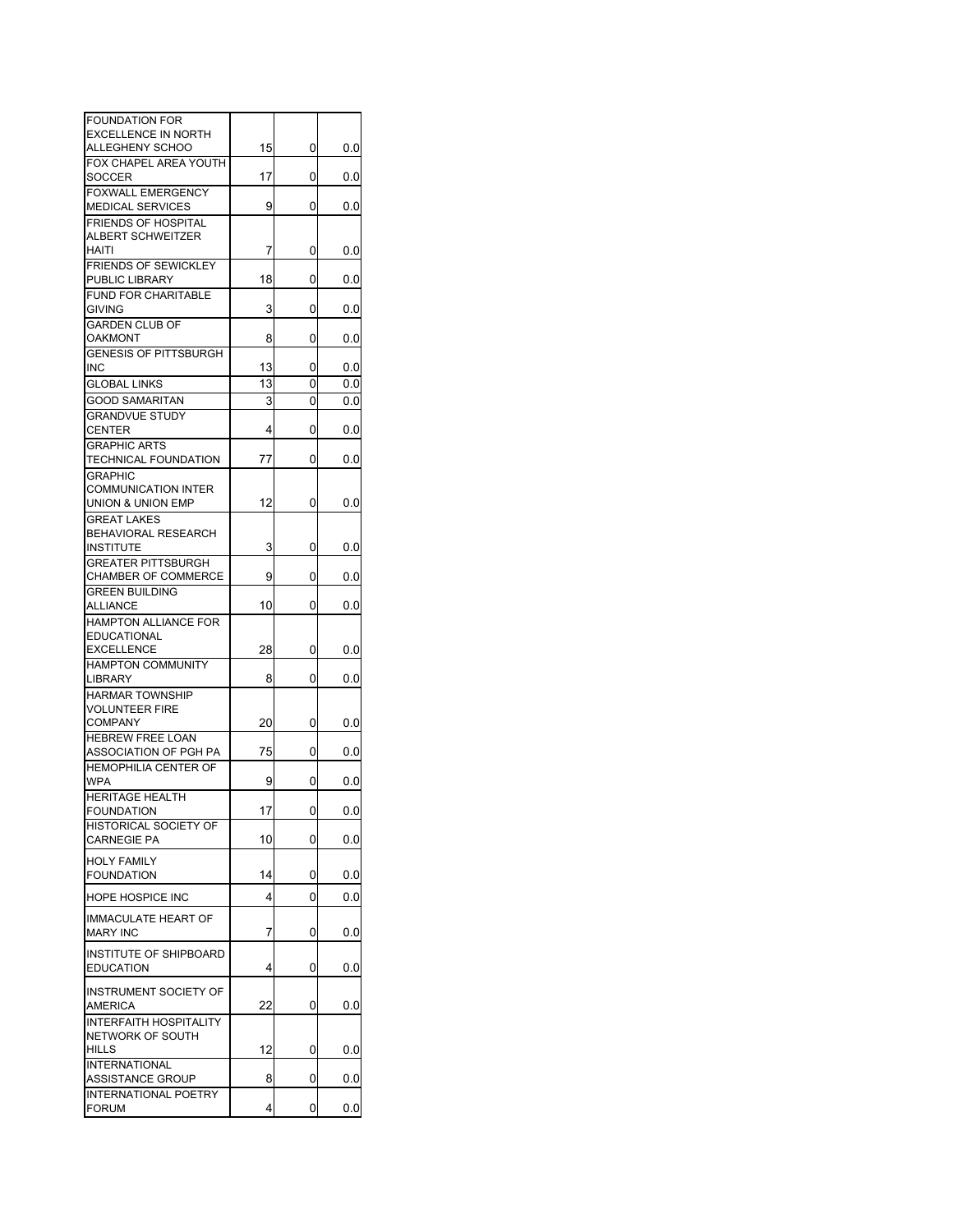| <b>INTESTINAL DISEASE</b>                            | 12 | 0   | 0.0 |
|------------------------------------------------------|----|-----|-----|
| <b>IRON AND STEEL SOCIETY</b>                        | 22 | 0   | 0.0 |
| <b>JEFFREY PARENTS</b>                               |    |     |     |
| <b>ASSOCIATION</b>                                   | 5  | 0   | 0.0 |
| <b>JEWISH FAMILY &amp;</b>                           |    |     |     |
| <b>CHILDRENS SERVICE</b>                             | 48 | 0   | 0.0 |
| <b>JEWISH RESIDENTIAL</b>                            |    |     |     |
| <b>SERVICES</b>                                      | 30 | 0   |     |
|                                                      |    |     | 0.0 |
| JOHN J GHAZANVI                                      |    |     |     |
| <b>FOUNDATION</b>                                    | 4  | 0   | 0.0 |
| KATHRYN KUHLMAN                                      | 5  | 0   | 0.0 |
| LADIES HOSPITAL AID                                  |    |     |     |
| SOCIETY OF WPA                                       | 26 | 0   | 0.0 |
| <b>LAURENTIAN HALL</b>                               |    |     |     |
| <b>ASSOCIATES</b>                                    | 11 | 0   | 0.0 |
| <b>LAWRENVILLE BUSINESS</b>                          |    |     |     |
| <b>ASSOCIATION INC</b>                               | 12 | 0   | 0.0 |
| LIBRARY BOARD OF THE                                 |    |     |     |
| <b>BOROUGH OF OAKMONT</b>                            | 7  | 0   | 0.0 |
| LIFE LINE OF SW PA                                   | 13 | 0   | 0.0 |
| LITTLE SISTERS OF THE                                |    |     |     |
| POOR OF THE STATE OF                                 |    |     |     |
| PA                                                   | 9  | 0   | 0.0 |
| LONG RUN CHILDREN                                    | 15 | 0   | 0.0 |
| MAGEE WOMEN HOSPITAL                                 | 18 | 0   | 0.0 |
| <b>MARSHALL ELEMENTARY</b>                           |    |     |     |
| PFA                                                  | 6  | 0   | 0.0 |
| <b>MARY &amp; ALEXANDER</b>                          |    |     |     |
| <b>LAUGLINCHILDRENS</b>                              |    |     |     |
| <b>CENTER</b>                                        | 19 | 0   | 0.0 |
| <b>MARY MILLER DANCE</b>                             |    |     |     |
| <b>COMPANY</b>                                       | 6  | 0   | 0.0 |
| MC KNIGHT PARENT                                     |    |     |     |
| <b>FACULTY ASSOCIATION</b>                           | 5  | 0   | 0.0 |
| <b>MERCY HOSPITAL OF</b>                             |    |     |     |
| <b>PITTSBURGH</b>                                    | 24 | 0   | 0.0 |
| <b>METHOUSE</b>                                      | 13 | 0   |     |
|                                                      |    |     | 0.0 |
| <b>MEYER &amp; MERLE BERGER</b><br><b>FAMILY FDN</b> | 8  | 0   | 0.0 |
|                                                      |    |     |     |
| MINADEO EXTENDED DAY<br><b>PROGRAM</b>               | 7  | 0   | 0.0 |
| MOMS HOUSE INC OF                                    |    |     |     |
| <b>PITTSBURGH</b>                                    | 20 | 0   | 0.0 |
| <b>MON YOUGH COMMUNITY</b>                           |    |     |     |
|                                                      |    |     |     |
| <b>SERVICE</b>                                       | 9  | n/a | n/a |
| MONROEVILLE CRISIS                                   |    |     |     |
| PREGNANCY CENTER                                     | 7  | 0   | 0.0 |
| <b>MONTOUR HOCKEY</b>                                |    |     |     |
| <b>ASSOCIATION INC</b>                               | 5  | 0   | 0.0 |
| <b>MOON TOWNSHIP PUBLIC</b>                          |    |     |     |
| <b>LIBRARY</b>                                       | 7  | 0   | 0.0 |
| MPC CORPORATION                                      | 10 |     |     |
|                                                      |    | 0   | 0.0 |
| <b>MT LEBANON GIRLS</b>                              |    |     |     |
| SOFTBALL ASSOCIATION                                 | 5  | 0   | 0.0 |
|                                                      |    |     |     |
| <b>MT LEBANON</b>                                    |    |     |     |
| MONTESSORI SCHOOL INC                                | 3  | 0   | 0.0 |
| <b>MT. WASHINGTON</b>                                |    |     |     |
| <b>COMMUNITY</b>                                     |    |     |     |
| <b>DEVELOPMENT</b>                                   |    |     |     |
| <b>CORPORATION</b>                                   | 15 | 0   | 0.0 |
| NATIONAL COMMITTEE ON                                |    |     |     |
| PLANNED GIVING                                       | 12 | 0   | 0.0 |
| NATIONAL COUNCIL IF                                  |    |     |     |
| JEWISH WOMEN,                                        |    |     |     |
| PITTSBURGH SEC                                       | 59 | 0   | 0.0 |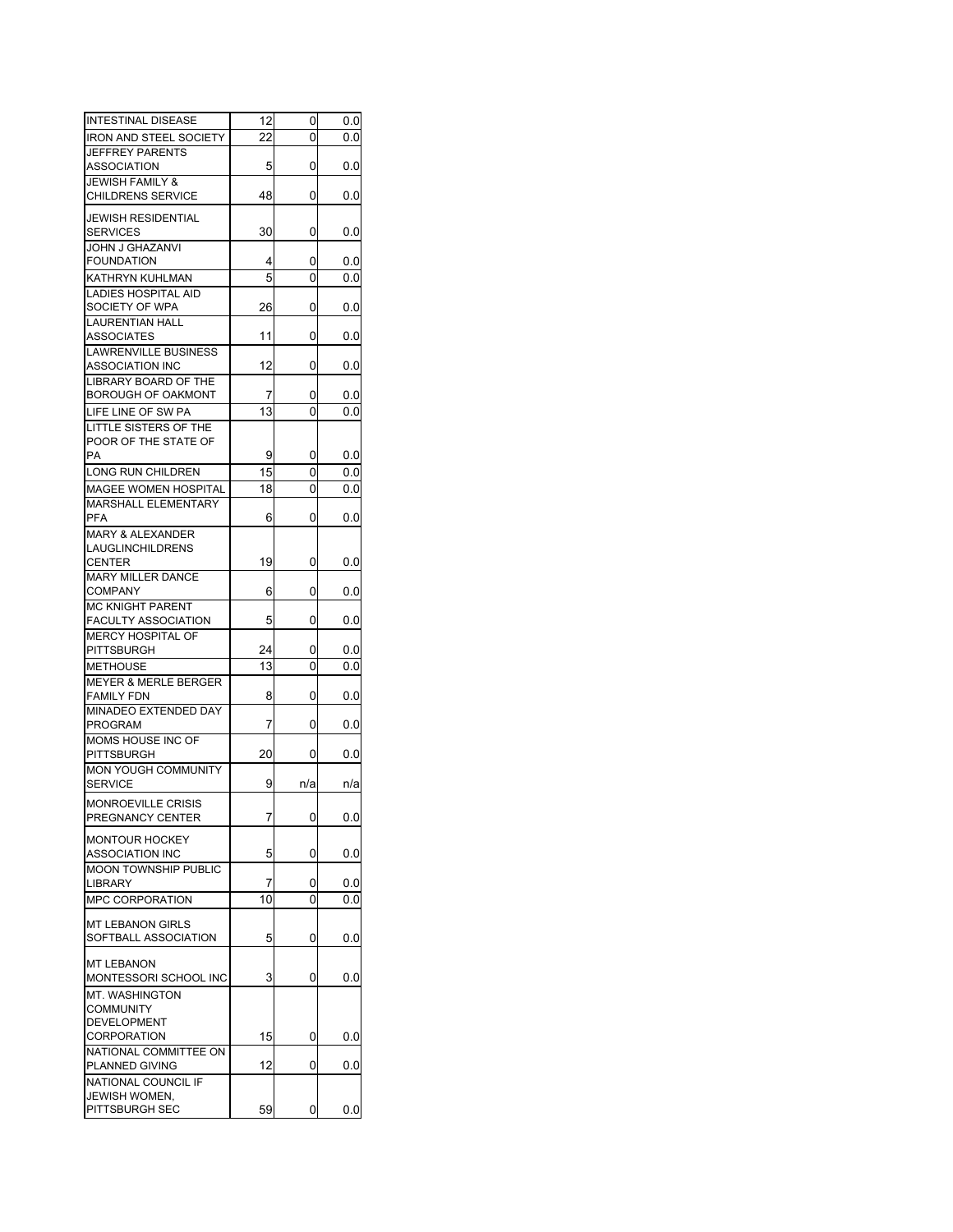| NATIONAL COUNCIL OF           |                |     |     |
|-------------------------------|----------------|-----|-----|
| JEWISH WOMEN INC              | 60             | 0   | 0.0 |
| <b>NATIONAL FLAG</b>          |                |     |     |
| <b>FOUNDATION</b>             | 14             | 0   | 0.0 |
| NATIONAL PARKINSON            |                |     |     |
| <b>FOUNDATION</b>             | 15             | 0   | 0.0 |
| NATIONAL REFORM               |                |     |     |
| <b>ASSOCIATION</b>            | 10             | 0   | 0.0 |
| <b>NEVILLE ISLAND</b>         |                |     |     |
| DEVELOPMENT                   | 5              | 0   | 0.0 |
| <b>NORTH ALLEGHENY</b>        |                |     |     |
| ASSOCIATION FOR ADV OF        |                |     |     |
| <b>SPORTS</b>                 | 5              | 0   | 0.0 |
| <b>NORTH AMERICAN</b>         |                |     |     |
| <b>SERIALS INTEREST GROUP</b> |                |     |     |
| <b>INC</b>                    | 11             | 0   | 0.0 |
| NORTH HILLS FOOD BANK         | 8              | 0   | 0.0 |
| NORTH HILLS YOUTH             |                |     |     |
| <b>MINISTRIES</b>             | 17             | 0   | 0.0 |
| NORTH SUBURBAN ADULT          |                |     |     |
| <b>SERVICES</b>               | 9              | 0   | 0.0 |
| NORTHERN TIER LIBRARY         | 15             | 0   | 0.0 |
| <b>NORTHLAND PUBLIC</b>       |                |     |     |
| <b>LIBRARY</b>                | 7              | 0   | 0.0 |
| NORTHWEST REGIONAL            |                |     |     |
| MANAGEMENT                    | 12             | n/a | n/a |
| OAKLAND SCHOOL                | $\overline{c}$ | 0   | 0.0 |
| OHIO VALLEY GENERAL           |                |     |     |
| <b>HOSPITAL</b>               | 20             | 0   | 0.0 |
| OLD SEWICKLEY POST            |                |     |     |
| OFFICE CORP                   | 13             | 0   | 0.0 |
| PA FEDERATION MUSIC           |                |     |     |
| <b>CLUBS</b>                  | 35             | 0   | 0.0 |
| PENN HILLS VOLUNTEER          |                |     |     |
| <b>FIREMENS RELIEF</b>        |                |     |     |
| ASSOCIATION I                 | 12             | 0   | 0.0 |
| PEOPLE OF GOD                 | 7              | 0   | 0.0 |
| PGH C/RENCE ON                |                |     |     |
| ANALYTIC CHEM & A/PLD         |                |     |     |
| <b>SPECTROSCOPY</b>           | 10             | 0   | 0.0 |
| PITCAIRN CRABBE               |                |     |     |
| <b>FOUNDATION</b>             | 12             | 0   | 0.0 |
|                               |                |     |     |
| PITTSBURGH ARTS &             |                |     |     |
| <b>LECTURES INC</b>           | 7              | 0   | 0.0 |
| PITTSBURGH CARES              |                |     |     |
| PARTNERSHIP INC               | 6              |     | 0.0 |
| PITTSBURGH COALITION          |                |     |     |
| <b>FOR DYNAMIC</b>            |                |     |     |
| <b>PSYCHOTHERAPY</b>          | 12             | 0   | 0.0 |
| PITTSBURGH COUNCIL ON         |                |     |     |
| <b>HIGHER EDUCATION</b>       | 10             | 0   | 0.0 |
| PITTSBURGH EXPERIMENT         | 12             | 0   | 0.0 |
| PITTSBURGH ITALIAN            |                |     |     |
| <b>SCHOLARSHIP FUND</b>       | 18             | 0   | 0.0 |
| PITTSBURGH MUSICAL            |                |     |     |
| <b>THEATER</b>                | 37             | n/a | n/a |
| PITTSBURGH PIRATES            |                |     |     |
| ALUMNI ASSOCIATION INC        | 6              | 0   | 0.0 |
| <b>PITTSBURGH TISSUE</b>      |                |     |     |
| <b>ENGINEERING SOCIETY</b>    |                |     |     |
| INC                           | 21             | 0   | 0.0 |
| PITTSBURGH VINTAGE            |                |     |     |
| <b>GRAND PRIX</b>             | 11             | 0   | 0.0 |
| PLUM SENIOR CITIZEN           |                |     |     |
| <b>CLUB</b>                   | 11             | 0   | 0.0 |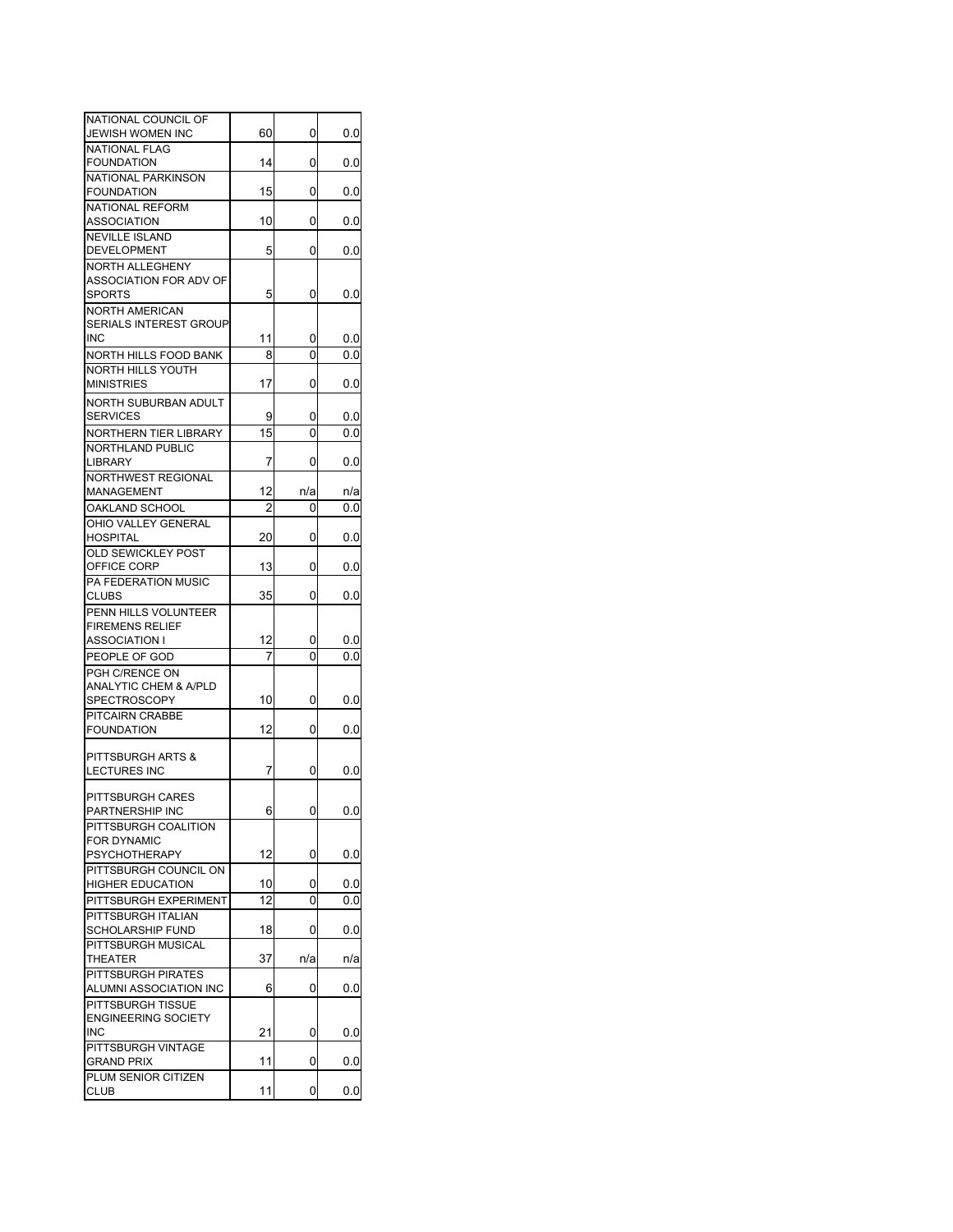| PREGNANCY CARE                         |    |   |     |
|----------------------------------------|----|---|-----|
| <b>CENTERS</b>                         | 7  | 0 | 0.0 |
| PREVENTION POINT                       |    |   |     |
| <b>PITTSBURGH</b>                      | 6  | 0 | 0.0 |
| <b>REGIONAL BUSINESS</b>               |    |   |     |
| ALLIANCE                               | 15 | 0 | 0.0 |
| RESERVE PARENTS CLUB                   | 8  | 0 | 0.0 |
| <b>RICHARD TWN</b>                     |    |   |     |
| <b>VOLUNTEER FIRE DEP PF</b>           |    |   |     |
| ALLEGHENY COUNTY                       | 9  | 0 | 0.0 |
| RIVERVIEW APARTMENTS                   | 21 | 0 | 0.0 |
| <b>ROBINSON EMERGENCY</b>              |    |   |     |
| <b>MEDICAL SERVICE</b>                 | 11 | 0 | 0.0 |
| ROBINSON TOWNSHIP                      |    |   |     |
| CHRISTIAN SCHOOL                       | 7  | 0 | 0.0 |
| <b>ROSS-WEST VIEW</b>                  |    |   |     |
| <b>EMERGENCY MEDICAL</b>               |    |   |     |
| SERVICES AUTH.                         | 9  | 0 | 0.0 |
| <b>RUGGED GROUSE</b>                   |    |   |     |
|                                        |    | 0 |     |
| <b>SOCIETY</b>                         | 16 |   | 0.0 |
| SAMARITAN COUNSELLING                  |    |   |     |
| <b>CENTER</b>                          | 8  | 0 | 0.0 |
|                                        |    |   |     |
| SAMARITAN COUNSELLING                  |    |   |     |
| CENTER OF WPA                          | 8  | 0 | 0.0 |
| SANTA CRUZ INC                         | 5  | 0 | 0.0 |
| <b>SENECA AREA</b>                     |    |   |     |
| <b>EMERGENCY SERVICES</b>              | 10 | 0 | 0.0 |
| SHALER AREA EMS INC                    | 6  | 0 | 0.0 |
| SOUTH HILLS CHORALE                    | 12 | 0 | 0.0 |
| SOUTH HILLS HEALTH                     |    |   |     |
| SYSTEM FDN                             | 8  | 0 | 0.0 |
| SOUTH HILLS MEDICAL                    |    |   |     |
| CENTER                                 | 20 | 0 | 0.0 |
|                                        |    |   |     |
| SOUTHBRIDGE EMS INC                    | 8  | 0 | 0.0 |
| SOUTHEAST ASIA PRAYER                  |    |   |     |
| <b>CENTER</b>                          | 7  | 0 | 0.0 |
| SOUTHWESTERN PA                        |    |   |     |
| CORPORATION                            | 14 | 0 | 0.0 |
| SPRINGDALE TOWNSHIP                    |    |   |     |
| <b>VOLUNTEER FIRE</b>                  | 5  | 0 | 0.0 |
| SQUIRRELL HILL URBAN                   |    |   |     |
| <b>COALITION INC</b>                   | 33 | 0 | 0.0 |
|                                        |    |   |     |
| <b>ST. BARNABAS</b>                    | 15 |   |     |
| RETIREMENT VILLAGE INC                 |    | 0 | 0.0 |
| ST. CALIR HEALTH                       |    |   |     |
| <b>VENTURES</b>                        | 25 | 0 | 0.0 |
| STO-ROX BOOSTER CLUB                   | 6  | 0 | 0.0 |
| TAMIL NADU FOUNDATION                  | 15 | 0 | 0.0 |
| TECH LINK PROGRAM OF                   |    |   |     |
| <b>PITTSBURGH</b>                      | 17 | 0 | 0.0 |
| TEIN RIVERS COUNCIL OF                 |    |   |     |
| <b>GOVERNMENT</b>                      | 13 | 0 | 0.0 |
|                                        |    |   |     |
| THE FOX CHAPEL AREA                    |    |   |     |
| <b>EDUCTAION FUND</b>                  | 10 | 0 | 0.0 |
| THE HEARTWOOD                          |    |   |     |
| <b>INSTITUTE</b>                       | 10 | 0 | 0.0 |
|                                        |    |   |     |
| THE LIBRARY OF BALDWIN                 | 7  | 0 | 0.0 |
| THE MATTRESS FACTORY                   | 25 | 0 | 0.0 |
| THE MONROEVILLE                        |    |   |     |
| CHRISTIAN JUDEA                        |    |   |     |
| <b>FOUNDATION</b>                      | 7  | 0 | 0.0 |
| THE SENIOR                             |    |   |     |
|                                        |    |   |     |
|                                        |    |   |     |
| CARDIOVASCULAR<br>SURGEONS SOCIETY INC | 12 | 0 | 0.0 |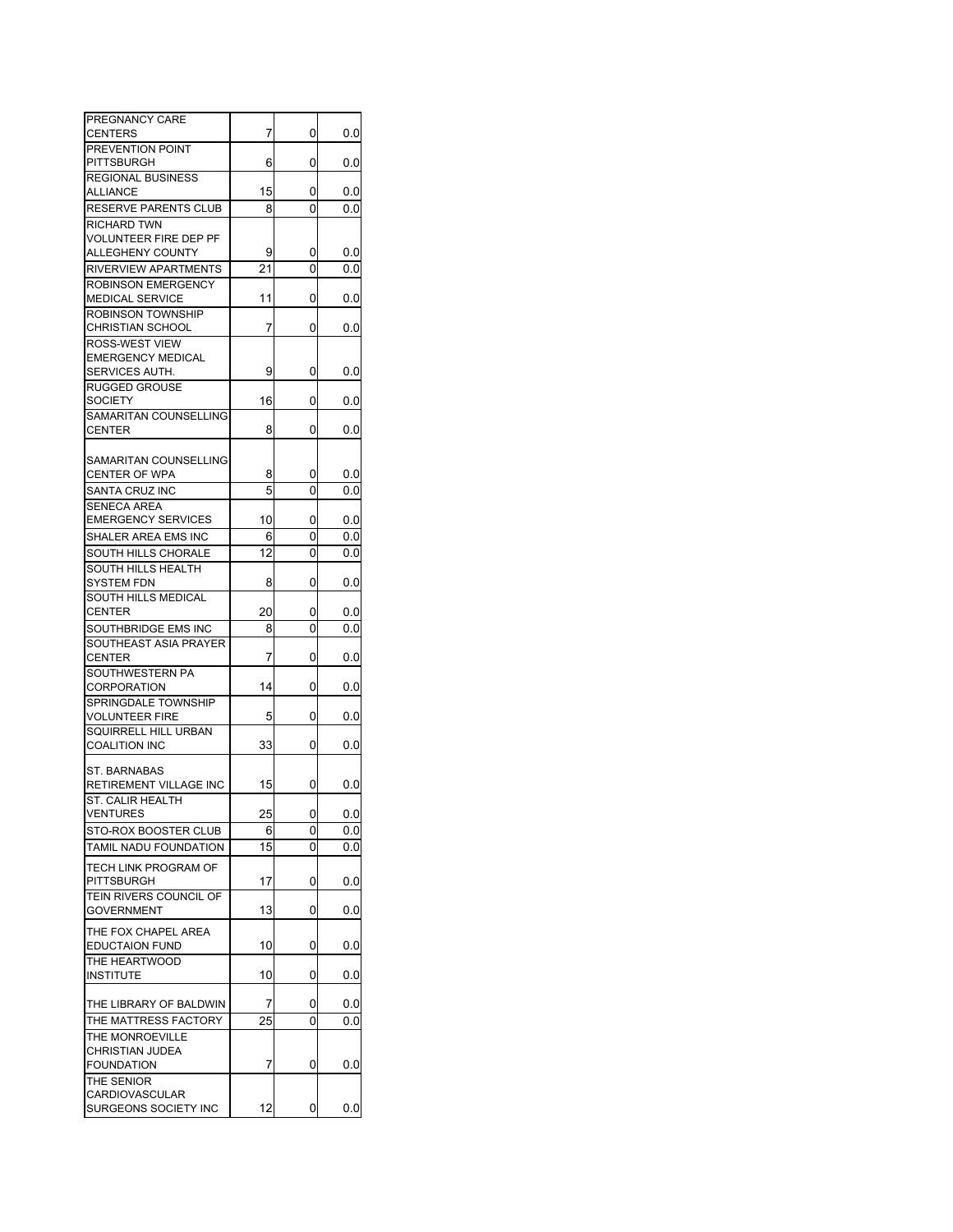| THE WESTLEY                    |    |                |          |
|--------------------------------|----|----------------|----------|
| <b>FOUNDATION</b>              | 9  | 0              | 0.0      |
| THE WPA CHP OF THE             |    |                |          |
| NAT'L HEMOPHILIA FDN           | 14 | 0              | 0.0      |
| <b>TROY HILL CITIZEN</b>       | 11 | 0              | 0.0      |
| UNITED JEWISH                  |    |                |          |
| <b>FEDERATION</b>              | 57 | 0              | 0.0      |
| UNITED MITOCHONDRIAL           |    |                |          |
| <b>DISEASE FOUNDATION</b>      | 9  | 0              | 0.0      |
| UNITY VOLUNTEER FIRE           |    |                |          |
| DEPARTMENT                     | 5  | 0              | 0.0      |
| UPMC SOUTH SIDE                | 9  | 0              | 0.0      |
| UPPER ST CLAIR BAND            |    |                |          |
| PARENTS ASSOCIATION            | 10 | 0              | 0.0      |
| UPPER ST CLAIR FIRE            |    |                |          |
| <b>RELIEF ASSOCIATION INC</b>  | 5  | 0              | 0.0      |
| <b>VERLAND</b>                 | 6  | 0              | 0.0      |
| <b>VETERANS PLACE OF</b>       |    |                |          |
| <b>WASHINGTON BOULEVARD</b>    |    |                |          |
| <b>INC</b>                     | 11 | 0              | 0.0      |
| <b>VETERANS RESEARCH</b>       |    |                |          |
| <b>FOUNDATION OF</b>           |    |                |          |
| <b>PITTSBURGH</b>              | 5  | 0              | 0.0      |
| <b>VICTORIOUS FAITH</b>        |    |                |          |
| <b>EVANGELISTIVE</b>           |    |                |          |
| OUTREACH                       | 6  | 0              | 0.0      |
| <b>VINCENTIAN CHILD</b>        | 6  | 0              | 0.0      |
| <b>VISITING NURSE</b>          |    |                |          |
| <b>FOUNDATION ALLEGHENY</b>    |    |                |          |
| <b>COUNTY</b>                  | 12 | 0              | $_{0.0}$ |
| <b>WEST MIFFLIN BASEBALL</b>   |    | 0              |          |
| <b>LEAGUE</b>                  | 23 |                | 0.0      |
|                                |    |                |          |
| <b>WEST PENN AMATEUR</b>       |    |                |          |
| <b>TENNIS ASSOCIATION</b>      | 5  | 0              | 0.0      |
| <b>WESTERN ALEGHENY</b>        |    |                |          |
| <b>COMMUNITY LIBRARY</b>       | 9  | 0              | 0.0      |
| <b>WESTINGHOUSE SURE</b>       |    |                |          |
| SERVICE UNITING RET'D          |    |                |          |
| <b>EMPLOYEES</b>               | 10 | 0              | $_{0.0}$ |
| WINCHESTER-THURSTON            |    |                |          |
| <b>SCHOOL</b>                  | 24 | 0              | 0.0      |
| <b>WORKSMITH INSTITUTE</b>     | 5  | $\overline{0}$ | 0.0      |
| YOUNG MEN & WOMEN              |    |                |          |
| <b>HEBREW ASSO &amp; IRENE</b> |    |                |          |
| KAUFMANN CTR                   | 42 | 0              | 0.0      |
| YOUTH FOR CHRIST USA           |    |                |          |
| INC METRO PGH                  | 11 | 0              | 0.0      |
| <b>LATIN AMERICAN STUDIES</b>  | 0  | 0              | n/a      |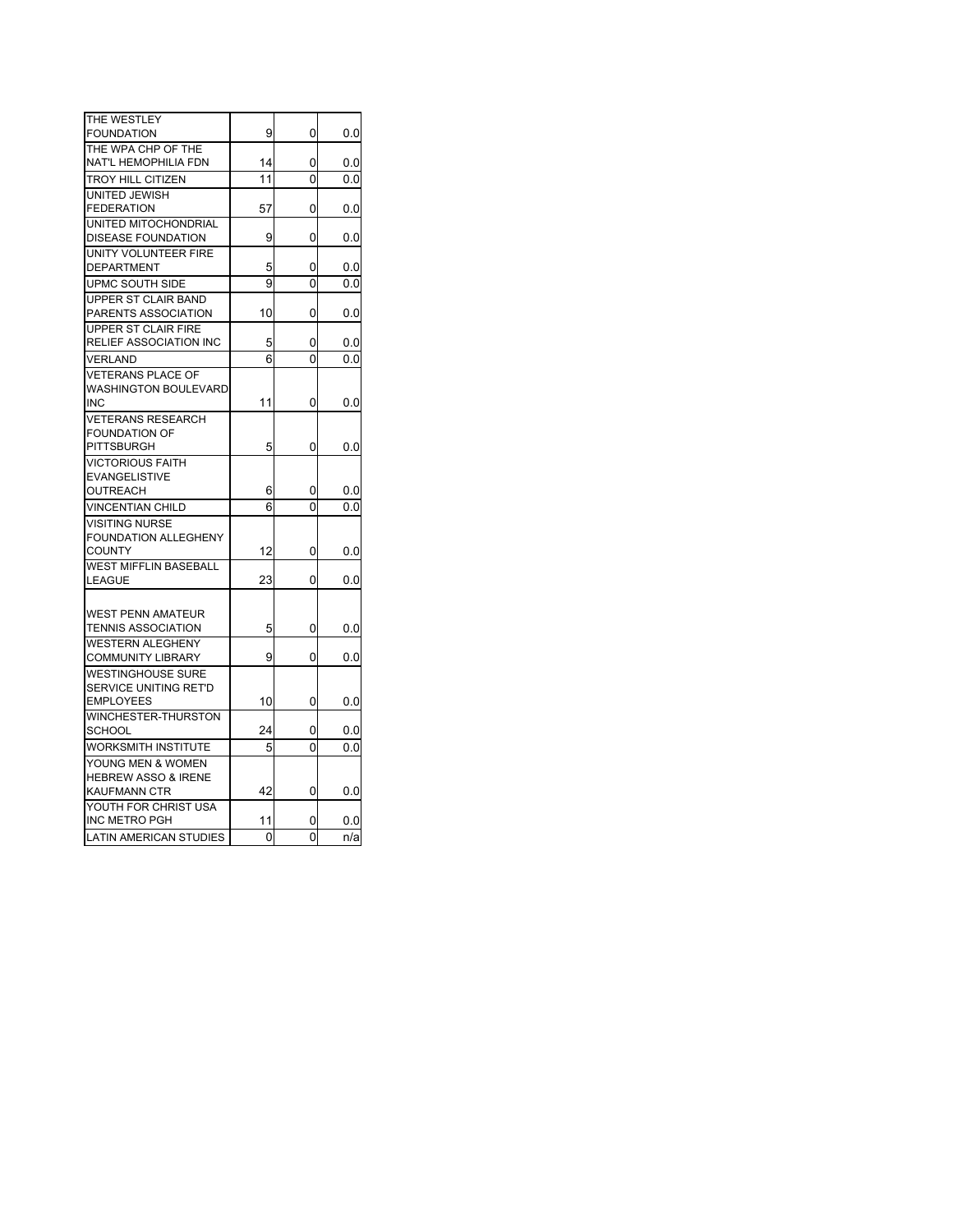## **Appendix 6: Race of Executive Committee Members**

|                                                                        | Total<br><b>Mbrs</b> |                | White |                | <b>African American</b> |                | Hispanic |                | Asian |     | Other |
|------------------------------------------------------------------------|----------------------|----------------|-------|----------------|-------------------------|----------------|----------|----------------|-------|-----|-------|
| <b>Name of Organization</b>                                            |                      | No.            | %     | No.            | %                       | No.            | %        | No.            | %     | No. | %     |
| 100 BLACK MEN OF WPA<br><b>INC</b>                                     | $\mathbf 0$          | 0              | n/a   | 0              | n/a                     | 0              | n/a      | 0              | n/a   | 0   | n/a   |
| 3 RIVERS WET WEATHER<br><b>INC</b>                                     | $\overline{0}$       | 0              | n/a   | 0              | n/a                     | 0              | n/a      | 0              | n/a   | 0   | n/a   |
| A SECOND CHANCE                                                        | $\overline{4}$       | $\overline{2}$ | 50.0  | $\overline{2}$ | 50.0                    | 0              | 0.0      | $\Omega$       | 0.0   | 0   | 0.0   |
| <b>AC ACLD</b>                                                         | $\overline{4}$       | 4              | 100.0 | 0              | 0.0                     | 0              | 0.0      | 0              | 0.0   | 0   | 0.0   |
| <b>ACTION HOUSING INC</b>                                              | 7                    | 4              | 57.1  | 3              | 42.9                    | $\overline{0}$ | 0.0      | $\Omega$       | 0.0   | 0   | 0.0   |
| ADULT RESOURCES INC                                                    | 5                    | 5              | 100.0 | 0              | 0.0                     | 0              | 0.0      | 0              | 0.0   | 0   | 0.0   |
| <b>AFRICAN AMERICAN</b><br>CHAMBER FDN OF WPA                          | $\overline{7}$       | 0              | 0.0   | 7              | 100.0                   | 0              | 0.0      | 0              | 0.0   | 0   | 0.0   |
| <b>AIR &amp; WASTE</b><br><b>MANAGEMENT</b><br><b>ASSOCIATION</b>      | 8                    | 8              | 100.0 | 0              | 0.0                     | 0              | 0.0      | 0              | 0.0   | 0   | 0.0   |
| <b>AIRPORT AREA</b><br>PREGNANCY CARE<br><b>CENTER</b>                 | 0                    | 0              | n/a   | 0              | n/a                     | 0              | n/a      | 0              | n/a   | 0   | n/a   |
| ALCOHOLIC RECOVERY<br><b>CENTER</b>                                    | 5                    | 5              | 100.0 | $\Omega$       | 0.0                     | 0              | 0.0      | $\Omega$       | 0.0   | 0   | 0.0   |
| ALLEGHENY CHILDRENS                                                    |                      |                |       |                |                         |                |          |                |       |     |       |
| <b>INITIATIVE INC</b><br><b>ALLEGHENY</b><br><b>CONFERENCE ON</b>      | 5                    | 5              | 100.0 | $\Omega$       | 0.0                     | 0              | 0.0      | 0              | 0.0   | 0   | 0.0   |
| <b>COMMUNITY</b><br><b>DEVELOPMENT</b>                                 | 16                   | 14             | 87.5  | $\mathbf{0}$   | 0.0                     | 0              | 0.0      | $\overline{0}$ | 0.0   | 1   | 6.3   |
| <b>ALLEGHENY COUNTY</b><br><b>COURT APPOINTED</b><br>SPECIAL ADVOCATE  | 4                    | 4              | 100.0 | 0              | 0.0                     | 0              | 0.0      | $\overline{0}$ | 0.0   | 0   | 0.0   |
| ALLEGHENY COUNTY FOR<br><b>VICTIMS OF VIOLENT</b><br><b>CRIMES INC</b> | 3                    | 3              | 100.0 | 0              | 0.0                     | 0              | 0.0      | 0              | 0.0   | 0   | 0.0   |
| <b>ALLEGHENY COUNTY</b><br><b>LITERACY COUNCIL</b>                     | 0                    | 0              | n/a   | 0              | n/a                     | 0              | n/a      | 0              | n/a   | 0   | n/a   |
| <b>ALLEGHENY HEALTH</b><br><b>CHOICES</b>                              | 9                    | 8              | 88.9  | 1              | 11.1                    | 0              | 0.0      | 0              | 0.0   | 0   | 0.0   |
| <b>ALLEGHENY HEART</b><br><b>INSTITUTE</b>                             | 4                    | 4              | 100.0 | 0              | 0.0                     | 0              | 0.0      | 0              | 0.0   | 0   | 0.0   |
| <b>ALLEGHENY HISTORIC</b><br>PRESERVATION SOCIETY<br><b>INC</b>        | 6                    | 6              | 100.0 | 0              | 0.0                     | 0              | 0.0      | 0              | 0.0   | 0   | 0.0   |
| <b>ALLEGHENY INSTITUTE</b><br>FOR PUBLIC POLICY                        | $\overline{0}$       | 0              | n/a   | 0              | n/a                     | 0              | n/a      | 0              | n/a   | 0   | n/a   |
| <b>ALLEGHENY YOUTH</b><br><b>DEVELOPMENT</b>                           | 3                    | $\overline{2}$ | 66.7  | 1              | 33.3                    | 0              | 0.0      | 0              | 0.0   | 0   | 0.0   |
| ALLE-KISKI AREA HOPE<br><b>CENTER</b>                                  | 4                    | 3              | 75.0  | 1              | 25.0                    | 0              | 0.0      | 0              | 0.0   | 0   | 0.0   |
| <b>ALLIANCE FOR</b><br><b>PROGRESSIVE ACTION</b>                       | $\overline{4}$       | 3              | 75.0  | $\mathbf{1}$   | 25.0                    | 0              | 0.0      | 0              | 0.0   | 0   | 0.0   |
| ALLIANCE FRANCAISE DE<br><b>PITTSBURGH</b>                             | $\mathbf 0$          | 0              | n/a   | 0              | n/a                     | 0              | n/a      | $\mathbf 0$    | n/a   | 0   | n/a   |
| <b>ALTERNATIVE PROGRAM</b><br><b>ASSOCIATES</b>                        | 3                    | $\overline{2}$ | 66.7  | 1              | 33.3                    | $\mathbf 0$    | 0.0      | $\overline{0}$ | 0.0   | 0   | 0.0   |
| ALZHEIMER CENTER OF<br>PITTSBURGH INC                                  | $\mathbf 0$          | 0              | n/a   | $\mathbf{0}$   | n/a                     | 0              | n/a      | 0              | n/a   | 0   | n/a   |
| AMERICAN SOCIETY FOR<br><b>TRAINING &amp;</b><br><b>DEVELOPMENT</b>    | 0                    | 0              | n/a   | 0              | n/a                     | 0              | n/a      | 0              | n/a   | 0   | n/a   |
| ANDREW CARNEGIE FREE<br><b>LIBRARY</b>                                 | 5                    | 5              | 100.0 | 0              | 0.0                     | 0              | 0.0      | 0              | 0.0   | 0   | 0.0   |
| <b>ARC ALLEGHENY FDN</b>                                               | 5                    | 5              | 100.0 | 0              | 0.0                     | $\mathbf 0$    | 0.0      | $\overline{0}$ | 0.0   | 0   | 0.0   |
| <b>ARTHRITIS FOUNDATION</b><br><b>INC</b>                              | 22                   | 19             | 86.4  | 2              | 9.1                     | 0              | 0.0      | 1              | 4.5   | 0   | 0.0   |
| <b>ARTIST IMAGE</b><br><b>RESOURCES</b>                                | 4                    | n/a            | n/a   | n/a            | n/a                     | n/a            | n/a      | n/a            | n/a   | n/a | n/a   |
| <b>ARTISTS AND</b><br>CRAFTSMENS GUILD INC                             | $\mathbf 0$          | 0              | n/a   | 0              | n/a                     | 0              | n/a      | $\mathbf 0$    | n/a   | 0   | n/a   |
| <b>ASBURY PLACE</b>                                                    | $\mathsf{O}\xspace$  | $\overline{0}$ | n/a   | 0              | n/a                     | $\mathbf 0$    | n/a      | $\overline{0}$ | n/a   | 0   | n/a   |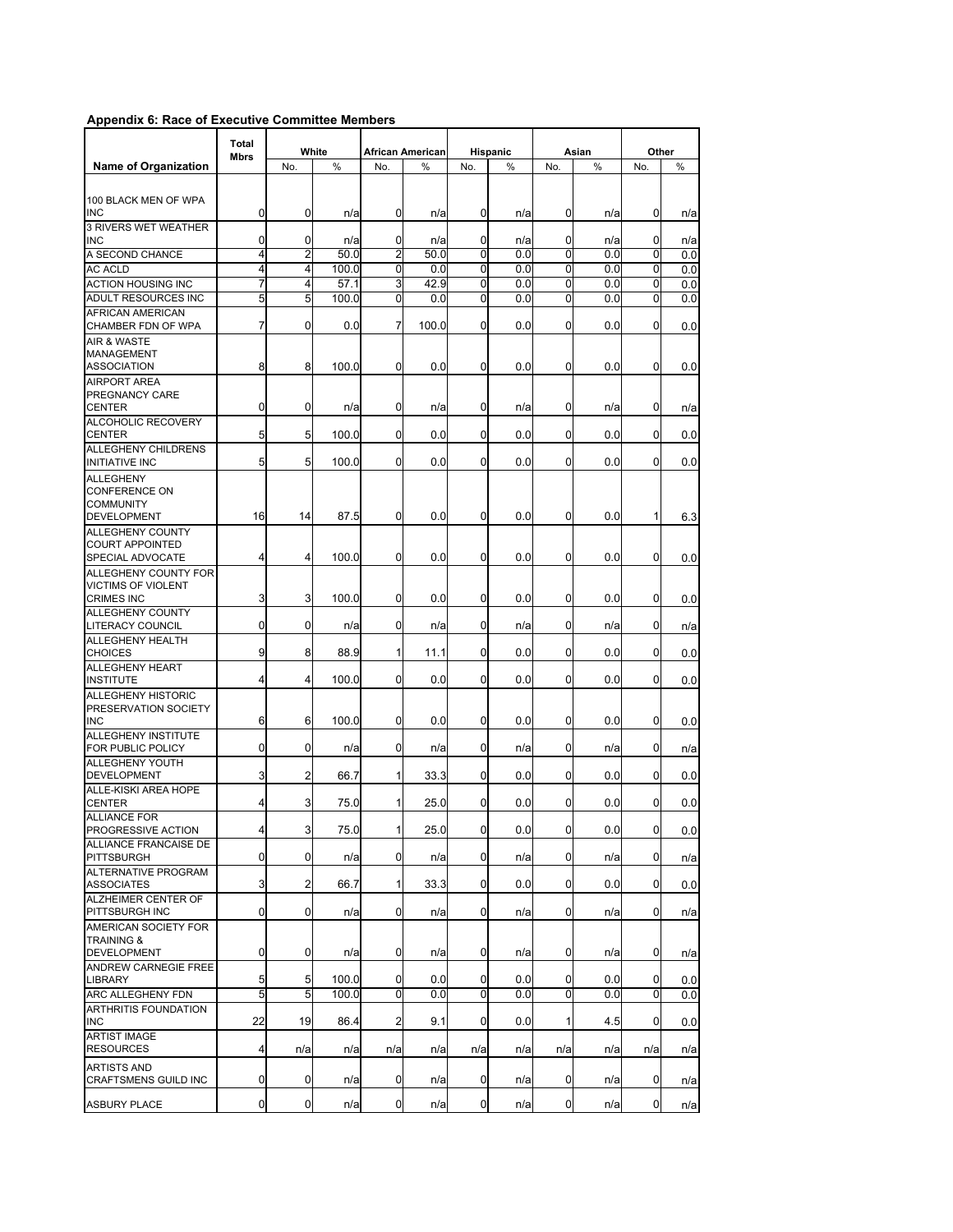| ASS'N OF THEOLOGICAL<br><b>SCHOOLS IN US &amp; C'DA</b>      | 5      | 4              | 80.0       | $\mathbf{1}$   | 20.0       | 0                | 0.0        | 0           | 0.0        | 0              | 0.0        |
|--------------------------------------------------------------|--------|----------------|------------|----------------|------------|------------------|------------|-------------|------------|----------------|------------|
| <b>BALDWIN HIGHLANDERS</b>                                   |        |                |            |                |            |                  |            |             |            |                |            |
| <b>BAND PATRONS</b><br><b>BAPTIST HOMES</b>                  | 0      | $\overline{0}$ | n/a        | $\mathbf 0$    | n/a        | 0                | n/a        | 0           | n/a        | 0              | n/a        |
| <b>RESIDENCE</b>                                             | 0      | 0              | n/a        | 0              | n/a        | $\mathbf 0$      | n/a        | 0           | n/a        | 0              | n/a        |
| <b>BAPTIST MANOR INC</b>                                     | 6      | 6              | 100.0      | 0              | 0.0        | 0                | 0.0        | 0           | 0.0        | 0              | 0.0        |
| <b>BEADLING SOCCER CLUB</b>                                  |        |                |            |                |            |                  |            |             |            |                |            |
| <b>INC</b><br><b>BENEDICTINE CENTER</b>                      | 0<br>3 | 0<br>0         | n/a<br>0.0 | 0<br>0         | n/a<br>0.0 | 0<br>$\mathbf 0$ | n/a<br>0.0 | 0<br>0      | n/a<br>0.0 | 0<br>0         | n/a<br>0.0 |
| <b>BETHEL BASEBALL</b>                                       |        |                |            |                |            |                  |            |             |            |                |            |
| <b>ASSOCIATION</b>                                           | 4      | 4              | 100.0      | 0              | 0.0        | $\overline{0}$   | 0.0        | 0           | 0.0        | 0              | 0.0        |
| <b>BETHEL PARK</b>                                           |        |                |            |                |            |                  |            |             |            |                |            |
| COMMUNITY FOUNDATION                                         | 5      | 5              | 100.0      | 0              | n/a        | 0                | n/a        | 0           | n/a        | 0              | n/a        |
| <b>BETHLEHEM HAVEN</b>                                       | 4      | 4              | 100.0      | 0              | 0.0        | 0                | 0.0        | 0           | 0.0        | 0              | 0.0        |
| <b>BOYS &amp; GIRLS CLUB</b>                                 | 24     | 22             | 91.7       | 2              | 8.3        | 0                | 0.0        | $\Omega$    | 0.0        | 0              | 0.0        |
| BOYS SCOUT OF AMERICA                                        | 4      | 4              | 100.0      | 0              | 0.0        | 0                | 0.0        | 0           | 0.0        | 0              | 0.0        |
| <b>BRADLEY CENTER</b>                                        | 5      | 5              | 100.0      | 0              | 0.0        | 0                | 0.0        | 0           | 0.0        | 0              | 0.0        |
| <b>BROTHER'S BROTHER</b>                                     |        |                |            |                |            |                  |            |             |            |                |            |
| <b>FOUNDATION</b>                                            | 5      | 5              | 100.0      | 0              | 0.0        | $\overline{0}$   | 0.0        | 0           | 0.0        | 0              | 0.0        |
| <b>BULGARIAN MACEDONIAN</b><br>NAT'L EDU'L & CULTURAL        |        |                |            |                |            |                  |            |             |            |                |            |
| <b>CTR</b>                                                   | 5      | 0              | 0.0        | 0              | 0.0        | $\mathbf 0$      | 0.0        | 0           | 0.0        | 0              | 0.0        |
| <b>BUSINESS &amp; INDUSTRIAL</b>                             |        |                |            |                |            |                  |            |             |            |                |            |
| <b>DEV'MENT CORP</b>                                         | 11     | 8              | 72.7       | 3              | 27.3       | 0                | 0.0        | 0           | 0.0        | 0              | 0.0        |
| <b>CALI OPHANGE</b><br><b>CHARITABLE FUND</b>                | 1      | $\overline{0}$ | 0.0        | 0              | 0.0        | $\mathbf 0$      | 0.0        | 0           | 0.0        | 0              | 0.0        |
| <b>CARNEGIE LIBRARY OF</b>                                   |        |                |            |                |            |                  |            |             |            |                |            |
| <b>HOMESTEAD</b>                                             | 4      | 3              | 75.0       | 1              | 25.0       | $\mathbf 0$      | 0.0        | 0           | 0.0        | 0              | 0.0        |
| <b>CARNEGIE LIBRARY OF</b><br><b>PITTSBURGH</b>              | 7      | 5              | 71.4       | $\overline{a}$ | 28.6       | 0                | 0.0        | 0           | 0.0        | 0              | 0.0        |
| <b>CARPATHO-RUSYN</b>                                        |        |                |            |                |            |                  |            |             |            |                |            |
| <b>SOCIETY</b>                                               | 5      | 5              | 100.0      | 0              | 0.0        | 0                | 0.0        | 0           | 0.0        | 0              | 0.0        |
| <b>CARPENTERS TRAINING &amp;</b><br><b>EDUCATIONAL TRUST</b> |        |                |            |                |            |                  |            |             |            |                |            |
| <b>FUND WPA</b>                                              | 0      | 0              | n/a        | 0              | n/a        | 0                | n/a        | 0           | n/a        | 0              | n/a        |
| <b>CATHOLIC YOUTH</b>                                        |        |                |            |                |            |                  |            |             |            |                |            |
| <b>ASSOCIATION</b>                                           | 11     | 10             | 90.9       | 1              | 9.1        | 0                | 0.0        | 0           | 0.0        | 0              | 0.0        |
| <b>CC MELLOR MEMORIAL</b><br><b>LIBRARY &amp; EDGEWOOD</b>   |        |                |            |                |            |                  |            |             |            |                |            |
| COMMU. HOUSE                                                 | 0      | 0              | n/a        | 0              | n/a        | 0                | n/a        | 0           | n/a        | 0              | n/a        |
| <b>CENTER FOR CREATIVE</b>                                   |        |                |            |                |            |                  |            |             |            |                |            |
| <b>PLAY</b>                                                  | 4      | 4              | 100.0      | 0              | 0.0        | 0                | 0.0        | 0           | 0.0        | 0              | 0.0        |
| <b>CENTER FOR SOCIAL</b><br><b>STUDIES EDUCATION</b>         | 0      | 0              | n/a        | 0              | n/a        | 0                | n/a        | 0           | n/a        | 0              | n/a        |
| CENTRAL BLOOD BANK                                           | 6      | 5              | 83.3       | 1              | 16.7       | 0                | 0.0        | $\Omega$    | 0.0        | 0              | 0.0        |
|                                                              |        |                |            |                |            |                  |            |             |            |                |            |
| <b>CENTRAL NORTHSIDE</b>                                     |        | 4              |            | $\mathbf 0$    | 0.0        | $\overline{0}$   | 0.0        | 0           | 0.0        | $\overline{0}$ |            |
| NEIGHBORHOOD COUNCIL<br><b>CHARTIERS NATURE</b>              |        |                | 100.0      |                |            |                  |            |             |            |                | 0.0        |
| <b>CONSERVANCY</b>                                           | 4      | 4              | 100.0      | 0              | 0.0        | 0                | 0.0        | 0           | 0.0        | $\mathbf{0}$   | 0.0        |
| CHATHAM COLLEGE                                              | 12     | 12             | 100.0      | $\mathbf 0$    | 0.0        | 0                | 0.0        | 0           | 0.0        | 0              | 0.0        |
| CHILD HEALTH                                                 |        |                |            |                |            |                  |            |             |            |                |            |
| <b>ASSOCIATION OF</b><br><b>SEWICKLEY</b>                    | 0      | 0              | n/a        | 0              | n/a        | $\mathbf 0$      | n/a        | 0           | n/a        | 0              | n/a        |
| CHILDREN'S HOSPITAL                                          | 11     | 11             | 100.0      | 0              | 0.0        | 0                | 0.0        | 0           | 0.0        | $\overline{0}$ | 0.0        |
| <b>CHILDS WAY</b>                                            | 5      | 5              | 100.0      | $\mathbf 0$    | 0.0        | $\overline{0}$   | 0.0        | 0           | 0.0        | 0              | 0.0        |
| <b>CHRISTIAN LIFE SKILLS</b>                                 |        |                |            |                |            | $\overline{0}$   |            | 0           |            |                |            |
| <b>INC</b><br><b>CHRISTMAS IN APRIL</b>                      | 4      | $\overline{0}$ | 0.0        | 0              | 0.0        |                  | 0.0        |             | 0.0        | $\mathbf{0}$   | 0.0        |
| /REBUILDING TOGETHER                                         | 4      | 4              | 100.0      | 0              | 0.0        | 0                | 0.0        | 0           | 0.0        | 0              | 0.0        |
| <b>CITIZEN POWER</b>                                         | 3      | 2              | 66.7       | 1              | 33.3       | $\overline{0}$   | 0.0        | 0           | 0.0        | 0              | 0.0        |
| <b>CITIZENS VOLUNTEER</b>                                    |        |                |            |                |            |                  |            |             |            |                |            |
| HOSE CO. NO 1 OF<br><b>BRIDGEVILLE</b>                       | 0      | $\mathbf 0$    | n/a        | 0              | n/a        | $\overline{0}$   | n/a        | $\mathbf 0$ | n/a        | 0              | n/a        |
|                                                              |        |                |            |                |            |                  |            |             |            |                |            |
| <b>COAL COUNTRY</b><br><b>TRADITIONS</b>                     | 0      | $\overline{0}$ | n/a        | 0              | n/a        | 0                | n/a        | 0           | n/a        | 0              | n/a        |
|                                                              |        |                |            |                |            |                  |            |             |            |                |            |
| COMMUNITIES IN SCHOOL                                        |        |                |            |                |            |                  |            |             |            |                |            |
| OF PITTSBURGH                                                | 13     | 0              | 0.0        | 0              | 0.0        | 0                | 0.0        | 0           | 0.0        | 0              | 0.0        |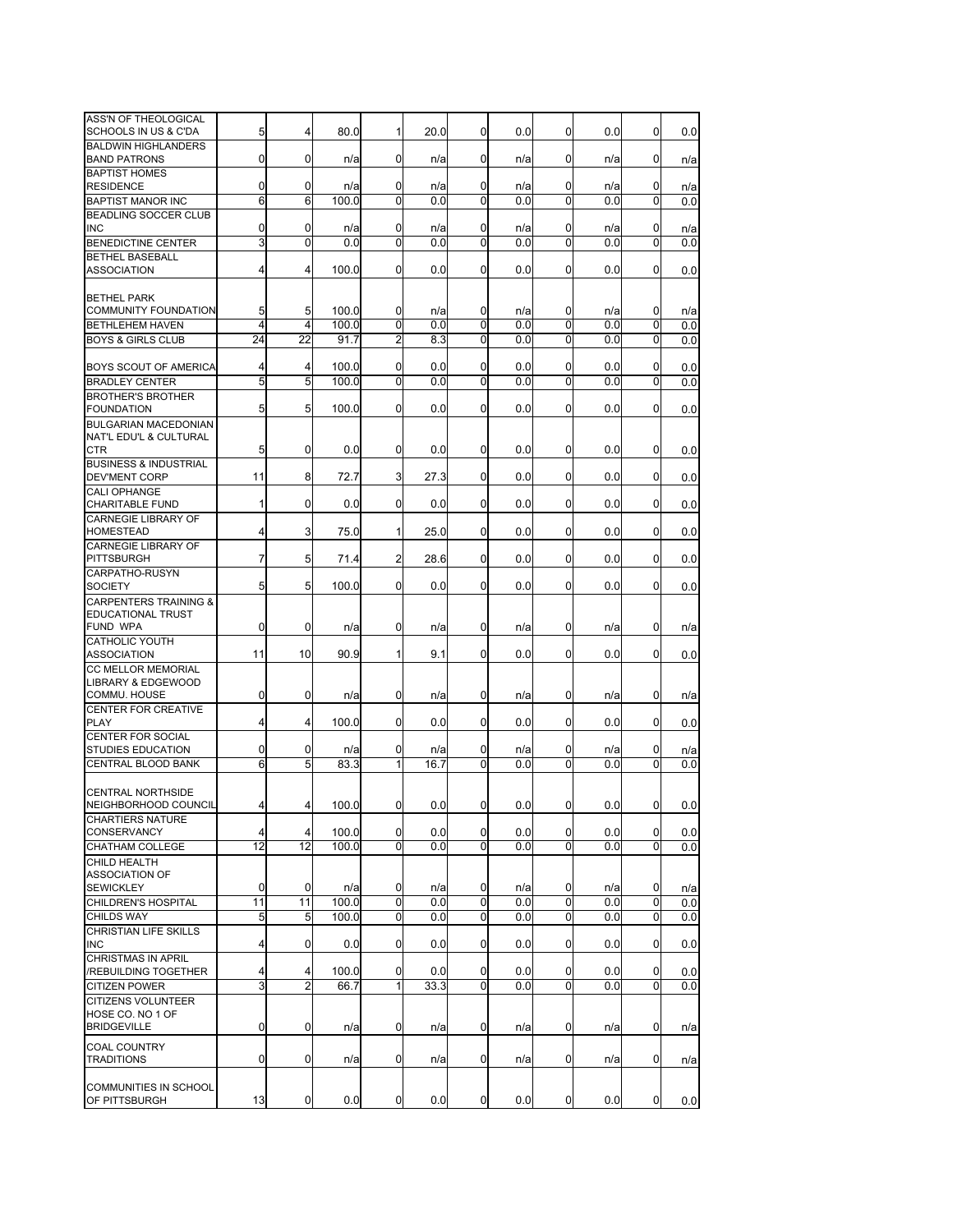| <b>COMMUNITIES IN</b><br>SCHOOLS OF                  |    |                |       |                |       |                |     |                |      |             |      |
|------------------------------------------------------|----|----------------|-------|----------------|-------|----------------|-----|----------------|------|-------------|------|
| PENNSYLVANIA                                         | 0  | 0              | n/a   | 0              | n/a   | 0              | n/a | 0              | n/a  | 0           | n/a  |
| <b>COMMUNITY CARE</b><br>PREGNANCY CENTER            | 0  | 0              | n/a   | 0              | n/a   | $\mathbf 0$    | n/a | 0              | n/a  | 0           | n/a  |
| <b>COMMUNITY DESIGN</b>                              |    |                |       |                |       |                |     |                |      |             |      |
| <b>CENTER OF PITTSBURGH</b><br><b>INC</b>            | 5  | 5              | 100.0 | 0              | 0.0   | $\overline{0}$ | 0.0 | 0              | 0.0  | 0           | 0.0  |
| <b>COMMUNITY HOUSE</b>                               |    |                |       |                |       |                |     |                |      |             |      |
| <b>LEARNING CENTER</b>                               | 0  | 0              | n/a   | 0              | n/a   | 0              | n/a | 0              | n/a  | 0           | n/a  |
| <b>COMMUNITY HUMAN</b>                               |    |                |       |                |       |                |     |                |      |             |      |
| <b>SERVICES CORP</b>                                 | 4  | 4              | 100.0 | 0              | 0.0   | 0              | 0.0 | $\overline{0}$ | 0.0  | 0           | 0.0  |
| <b>COMMUNITY LEADERSHIP</b><br>DEVELOPMENT INSTITUTE | 4  | 0              | 0.0   | $\overline{4}$ | 100.0 | 0              | 0.0 | 0              | 0.0  | 0           | 0.0  |
| <b>COMMUNITY LOAN FUND</b>                           |    |                |       |                |       |                |     |                |      |             |      |
| OF SWPA INC                                          | 4  | 3              | 75.0  | $\mathbf{1}$   | 25.0  | $\Omega$       | 0.0 | $\mathbf 0$    | 0.0  | $\Omega$    | 0.0  |
|                                                      |    |                |       |                |       |                |     |                |      |             |      |
| <b>COMMUNITY TECHNICAL</b>                           |    |                |       |                |       |                |     |                |      |             |      |
| ASSISTANCE CENTER INC                                | 6  | 5              | 83.3  | 1              | 16.7  | $\overline{0}$ | 0.0 | $\overline{0}$ | 0.0  | 0           | 0.0  |
| <b>COMMUNTIES IN</b>                                 |    |                |       |                |       |                |     |                |      |             |      |
| <b>SCHOOLS OF</b>                                    |    |                |       |                |       |                |     |                |      |             |      |
| <b>PITTSBURGH</b>                                    | 13 | 11             | 84.6  | 2              | 15.4  | 0              | 0.0 | 0              | 0.0  | 0           | 0.0  |
| <b>COMMUNTIY FOUNDATION</b>                          |    |                |       |                |       |                |     |                |      |             |      |
| OF USC                                               | 9  | 8              | 88.9  | $\mathbf 0$    | 0.0   | $\overline{0}$ | 0.0 | 1              | 11.1 | $\Omega$    | 0.0  |
|                                                      |    |                |       |                |       |                |     |                |      |             |      |
| <b>COMMUNTIY THEATER</b><br><b>PROJECT / KELLY</b>   |    |                |       |                |       |                |     |                |      |             |      |
| <b>STAYHORN THEATER</b>                              | 0  | 0              | n/a   | $\mathbf 0$    | n/a   | 0              | n/a | 0              | n/a  | 0           | n/a  |
| <b>CONSTRUCTION</b>                                  |    |                |       |                |       |                |     |                |      |             |      |
| <b>JUNCTION</b>                                      | 4  | 3              | 75.0  | 0              | 0.0   | 0              | 0.0 | $\overline{0}$ | 0.0  | 1           | 25.0 |
| <b>CONSUMER CREDIT</b>                               |    |                |       |                |       |                |     |                |      |             |      |
| <b>COUNSELLING SERVICE</b>                           |    |                |       |                |       |                |     |                |      |             |      |
| OF WPA                                               | 11 | 11             | 100.0 | $\overline{0}$ | 0.0   | 0              | 0.0 | 0              | 0.0  | 0           | 0.0  |
| <b>CORNERSTONE</b>                                   |    |                |       |                |       |                |     |                |      |             |      |
| <b>TELEVISION INC</b>                                | 4  | 2              | 50.0  | $\overline{a}$ | 50.0  | 0              | 0.0 | $\overline{0}$ | 0.0  | $\Omega$    | 0.0  |
| <b>CRAFTON CHILDRENS</b>                             |    |                |       |                |       |                |     |                |      |             |      |
| <b>CORNER</b>                                        | 3  | 3              | 100.0 | $\overline{0}$ | 0.0   | 0              | 0.0 | 0              | 0.0  | 0           | 0.0  |
| <b>CRAFTON PUBLIC</b>                                |    |                |       |                |       |                |     |                |      |             |      |
| <b>LIBRARY</b>                                       | 4  | 4              | 100.0 | 0              | 0.0   | 0              | 0.0 | $\overline{0}$ | 0.0  | 0           | 0.0  |
| <b>CRIME PREVENTION</b>                              |    |                |       |                |       |                |     |                |      |             |      |
| ASSOCIATION OF WPA                                   | 0  | 0              | n/a   | 0              | n/a   | 0              | n/a | 0              | n/a  | 0           | n/a  |
| <b>CRISIS CENTER NORTH</b>                           | 4  | 4              | 100.0 | 0              | 0.0   | 0              | 0.0 | 0              | 0.0  | 0           | 0.0  |
| <b>DEHAVEN ATHLETIC</b>                              |    |                |       |                |       |                |     |                |      |             |      |
| <b>ASSOCIATION</b>                                   | 0  | 0              | n/a   | 0              | n/a   | 0              | n/a | 0              | n/a  | 0           | n/a  |
| <b>DOMESTIC ABUSE</b>                                |    |                |       |                |       |                |     |                |      |             |      |
| <b>COUNSELLING CENTER</b>                            | 3  | 3              | 100.0 | 0              | 0.0   | 0              | 0.0 | 0              | 0.0  | 0           | 0.0  |
| <b>DUQUESNE UNIVERSITY</b>                           |    |                |       |                |       |                |     |                |      |             |      |
| OF THE HOLY GHOST                                    | 17 | 15             | 88.2  | 2              | 11.8  | 0              | 0.0 | 0              | 0.0  | 0           | 0.0  |
| <b>EAST BOROS JWV</b>                                |    |                |       |                |       |                |     |                |      |             |      |
| <b>HOUSING</b>                                       | 0  | 0              | n/a   | 0              | n/a   | $\mathbf 0$    | n/a | 0              | n/a  | 0           | n/a  |
| <b>EAST LIBERTY</b>                                  |    |                |       |                |       |                |     |                |      |             |      |
| DEVELOPMENT INC                                      | 3  | $\overline{a}$ | 66.7  | $\mathbf{1}$   | 33.3  | 0              | 0.0 | 0              | 0.0  | 0           | 0.0  |
| <b>EASTER SEAL</b>                                   | 6  | 6              | 100.0 | 0              | 0.0   | $\mathbf 0$    | 0.0 | 0              | 0.0  | $\mathbf 0$ | 0.0  |
| <b>EASTERN AREA ADULT</b>                            |    |                |       |                |       |                |     |                |      |             |      |
| <b>SERVICES</b>                                      | 5  | 5              | 100.0 | $\mathbf{1}$   | 20.0  | $\overline{0}$ | 0.0 | 0              | 0.0  | 0           | 0.0  |
| <b>EASTSIDE</b>                                      |    |                |       |                |       |                |     |                |      |             |      |
| <b>NEIGHBORHOOD</b>                                  |    |                |       |                |       |                |     |                |      |             |      |
| <b>EMPLOYMENT CENTER</b>                             | 4  | 3              | 75.0  | 1              | 25.0  | $\mathbf 0$    | 0.0 | $\overline{0}$ | 0.0  | $\mathbf 0$ | 0.0  |
| ELIZABETH TWN AREA                                   |    | 4              |       | $\overline{0}$ |       | $\mathbf 0$    |     | $\mathbf 0$    |      | 0           |      |
| <b>EMS CORP</b>                                      | 4  |                | 100.0 |                | 0.0   |                | 0.0 |                | 0.0  |             | 0.0  |
| ELOISE & EDITH<br>CHRISTIAN DAYSCHOOL                | 0  | 0              | n/a   | 0              | n/a   | 0              | n/a | 0              | n/a  | 0           |      |
| <b>EMERGENCY MEDICAL</b>                             |    |                |       |                |       |                |     |                |      |             | n/a  |
| <b>INSTITUTE</b>                                     | 10 | 10             | 100.0 | 0              | 0.0   | $\overline{0}$ | 0.0 | $\overline{0}$ | 0.0  | 0           | 0.0  |
| <b>EMERGENCY MEDICINE</b>                            |    |                |       |                |       |                |     |                |      |             |      |
| <b>ASSOCIATION OF</b>                                |    |                |       |                |       |                |     |                |      |             |      |
| <b>PITTSBURGH</b>                                    | 0  | 0              | n/a   | 0              | n/a   | 0              | n/a | 0              | n/a  | 0           | n/a  |
| <b>ENGINEERS SOCIETY OF</b>                          |    |                |       |                |       |                |     |                |      |             |      |
| <b>WPA</b>                                           | 6  | 6              | 100.0 | $\overline{0}$ | 0.0   | 0              | 0.0 | $\overline{0}$ | 0.0  | 0           | 0.0  |
| EUREKA COMMUNITY                                     |    |                |       |                |       |                |     |                |      |             |      |
| <b>AMBULANCE</b>                                     | 0  | 0              | n/a   | 0              | n/a   | 0              | n/a | $\mathbf 0$    | n/a  | 0           | n/a  |
| EVERY CHILD INC                                      | 4  | 3              | 75.0  | $\mathbf{1}$   | 25.0  | 0              | 0.0 | 0              | 0.0  | 0           | 0.0  |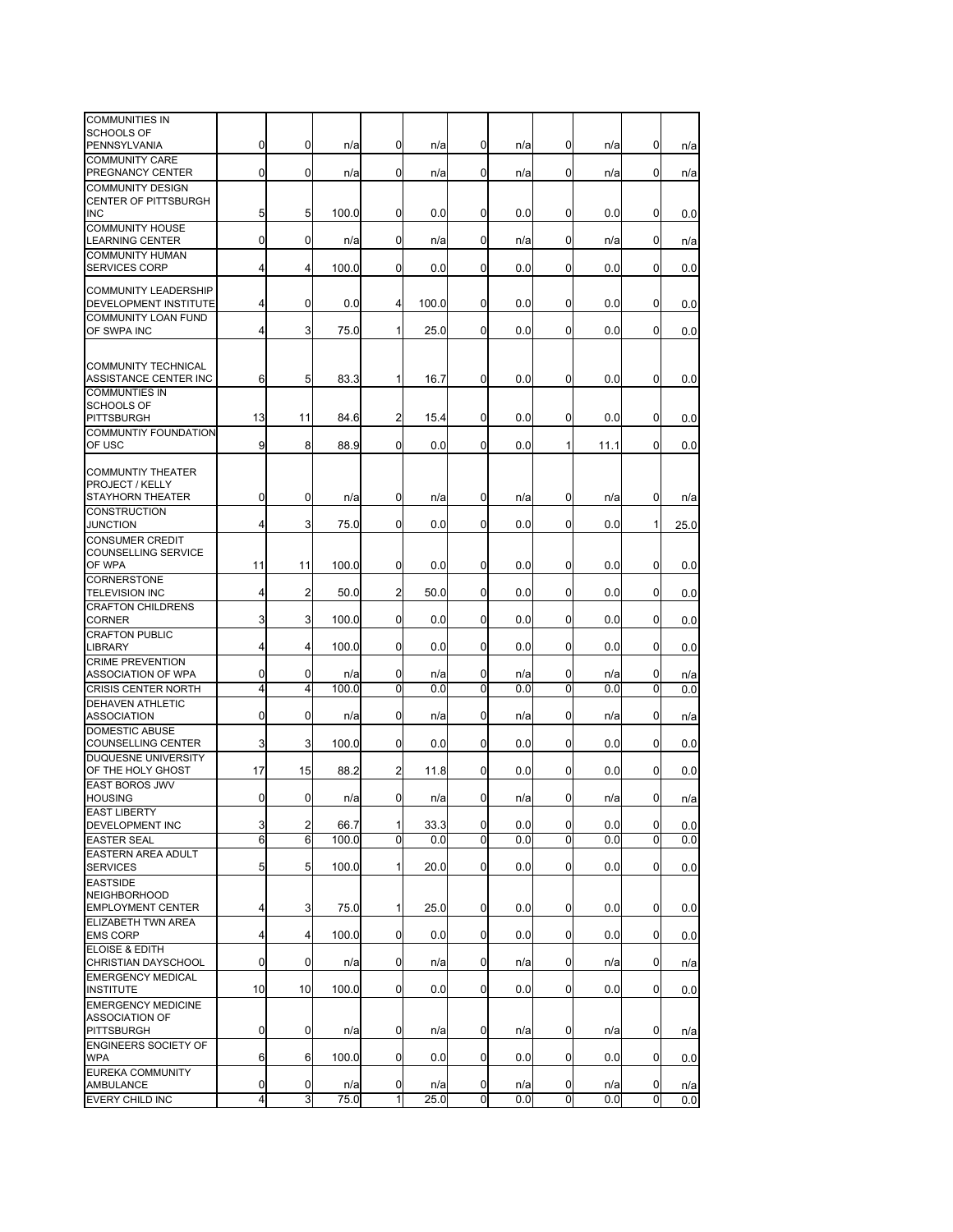| <b>EXECUTIVE SERVICE</b><br><b>CORPS</b>           | 4           | 4              | 100.0        | 0      | 0.0        | 0      | 0.0        | 0                | 0.0        | 0      | 0.0        |
|----------------------------------------------------|-------------|----------------|--------------|--------|------------|--------|------------|------------------|------------|--------|------------|
|                                                    |             |                |              |        |            |        |            |                  |            |        |            |
| <b>FAMILY COMMUNICATION</b>                        | 4           | 4              | 100.0        | 0      | 0.0        | 0      | 0.0        | 0                | 0.0        | 0      | 0.0        |
| <b>FAMILY GUIDANCE</b>                             | 4           | $\overline{4}$ | 100.0        | 0      | 0.0        | 0      | 0.0        | 0                | 0.0        | 0      | 0.0        |
|                                                    |             |                |              |        |            |        |            |                  |            |        |            |
| <b>FAMILY HEALTH COUNCIL</b>                       | 0           | 0              | n/a          | 0      | n/a        | 0      | n/a        | 0                | n/a        | 0      | n/a        |
| <b>FAMILY HOUSE</b>                                | 20          | 20             | 100.0        | 0      | 0.0        | 0      | 0.0        | 0                | 0.0        | 0      | 0.0        |
| <b>FAMILY LINKS</b><br><b>FAMILY TYES</b>          | 0<br>5      | 0<br>5         | n/a<br>100.0 | 0<br>0 | n/a<br>0.0 | 0<br>0 | n/a<br>0.0 | $\mathbf 0$<br>0 | n/a<br>0.0 | 0<br>0 | n/a        |
| FIRST STEP RECOVERY                                |             |                |              |        |            |        |            |                  |            |        | 0.0        |
| HOMES, INC                                         | 0           | 0              | n/a          | 0      | n/a        | 0      | n/a        | 0                | n/a        | 0      | n/a        |
| <b>FOREST HILLS</b><br><b>COMMUNITY SERVICE</b>    | 0           | 0              | n/a          | 0      | n/a        | 0      | n/a        | 0                | n/a        | 0      | n/a        |
| <b>FOREST WILDLIFE</b><br><b>FOUNDATION</b>        | 0           | 0              |              | 0      |            |        |            | 0                |            | 0      |            |
| FORT COUCH PTA                                     | 0           | $\overline{0}$ | n/a<br>n/a   | 0      | n/a<br>n/a | 0<br>0 | n/a<br>n/a | $\Omega$         | n/a<br>n/a | 0      | n/a<br>n/a |
| <b>FOUNDATION FOR</b>                              |             |                |              |        |            |        |            |                  |            |        |            |
| <b>EXCELLENCE IN NORTH</b>                         | 0           | 0              |              | 0      |            | 0      |            | 0                |            |        |            |
| <b>ALLEGHENY SCHOO</b>                             |             |                | n/a          |        | n/a        |        | n/a        |                  | n/a        | 0      | n/a        |
| FOX CHAPEL AREA YOUTH<br><b>SOCCER</b>             | 0           | 0              | n/a          | 0      | n/a        | 0      | n/a        | 0                | n/a        | 0      | n/a        |
| <b>FOX CHAPPEL</b>                                 |             |                |              |        |            |        |            |                  |            |        |            |
| <b>EXCELLENCE FOR</b>                              |             |                |              |        |            |        |            |                  |            |        |            |
| <b>EDUCATION FUND</b><br><b>FOXWALL EMERGENCY</b>  | 5           | 3              | 60.0         | 0      | 0.0        | 0      | 0.0        | 0                | 0.0        | 0      | 0.0        |
| <b>MEDICAL SERVICES</b>                            | 0           | 0              | n/a          | 0      | n/a        | 0      | n/a        | 0                | n/a        | 0      | n/a        |
| FRIENDS OF HOSPITAL                                |             |                |              |        |            |        |            |                  |            |        |            |
| <b>ALBERT SCHWEITZER</b>                           |             |                |              |        |            |        |            | 0                |            |        |            |
| <b>HAITI</b><br><b>FRIENDS OF SEWICKLEY</b>        | 0           | 0              | n/a          | 0      | n/a        | 0      | n/a        |                  | n/a        | 0      | n/a        |
| PUBLIC LIBRARY                                     | 4           | 4              | 100.0        | 0      | 0.0        | 0      | 0.0        | $\mathbf 0$      | 0.0        | 0      | 0.0        |
| <b>FUND FOR CHARITABLE</b>                         |             |                |              |        |            |        |            |                  |            |        |            |
| <b>GIVING</b>                                      | 0           | 0              | n/a          | 0      | n/a        | 0      | n/a        | 0                | n/a        | 0      | n/a        |
| <b>GARDEN CLUB OF</b><br><b>OAKMONT</b>            | 0           | 0              | n/a          | 0      | n/a        | 0      | n/a        | 0                | n/a        | 0      | n/a        |
| <b>GARFIELD JUBILEE ASS'N</b>                      | 5           | 1              | 20.0         | 4      | 80.0       | 0      | 0.0        | 0                | 0.0        | 0      | 0.0        |
| <b>GENESIS OF PITTSBURGH</b>                       |             |                |              |        |            |        |            |                  |            |        |            |
| <b>INC</b>                                         | 4           | 4              | 100.0        | 0      | 0.0        | 0      | 0.0        | 0                | 0.0        | 0      | 0.0        |
| <b>GLOBAL LINKS</b>                                | 4           | 4              | 100.0        | 0      | 0.0        | 0      | 0.0        | 0                | 0.0        | 0      | 0.0        |
| <b>GOOD SAMARITAN</b>                              | 0           | 0              | n/a          | 0      | n/a        | 0      | n/a        | $\mathbf 0$      | n/a        | 0      | n/a        |
| <b>GOODWILL INDUSTRIES</b>                         | 6           | 6              | 100.0        | 0      | 0.0        | 0      | 0.0        | 0                | 0.0        | 0      | 0.0        |
| <b>GRANDVUE STUDY</b><br><b>CENTER</b>             | 0           | 0              | n/a          | 0      | n/a        | 0      | n/a        | 0                | n/a        | 0      | n/a        |
| <b>GRAPHIC ARTS</b>                                |             |                |              |        |            |        |            |                  |            |        |            |
| TECHNICAL FOUNDATION                               | 18          | 18             | 100.0        | 0      | 0.0        | 0      | 0.0        | 0                | 0.0        | 0      | 0.0        |
| <b>GRAPHIC</b><br><b>COMMUNICATION INTER</b>       |             |                |              |        |            |        |            |                  |            |        |            |
| UNION & UNION EMP                                  | 0           | 0              | n/a          | 0      | n/a        | 0      | n/a        | 0                | n/a        | 0      | n/a        |
| <b>GREAT LAKES</b>                                 |             |                |              |        |            |        |            |                  |            |        |            |
| <b>BEHAVIORAL RESEARCH</b>                         |             |                |              |        |            |        |            |                  |            |        |            |
| <b>INSTITUTE</b>                                   | $\mathbf 0$ | 0              | n/a          | 0      | n/a        | 0      | n/a        | $\mathbf 0$      | n/a        | 0      | n/a        |
| <b>GREATER ALLEGHENY &amp;</b>                     |             |                |              |        |            |        |            |                  |            |        |            |
| MONONGAHALA HOUSING<br><b>CORP</b>                 | 0           | 0              | n/a          | 0      | n/a        | 0      | n/a        | 0                | n/a        | 0      | n/a        |
|                                                    |             |                |              |        |            |        |            |                  |            |        |            |
| <b>GREATER PITTSBURGH</b>                          |             |                |              |        |            |        |            |                  |            |        |            |
| CHAMBER OF COMMERCE                                | 0           | 0              | n/a          | 0      | n/a        | 0      | n/a        | 0                | n/a        | 0      | n/a        |
| <b>GREATER PITTSBURGH</b>                          |             |                |              |        |            |        |            |                  |            |        |            |
| <b>LITERACY COUNCIL</b>                            | 4           | 4              | 100.0        | 0      | 0.0        | 0      | 0.0        | 0                | 0.0        | 0      | 0.0        |
| <b>GREATER PITTSBURGH</b><br>OFFICE OF PROMOTION / |             |                |              |        |            |        |            |                  |            |        |            |
| <b>PGH FILM</b>                                    | 4           | 4              | 100.0        | 0      | 0.0        | 0      | 0.0        | $\mathbf 0$      | 0.0        | 0      | 0.0        |
| <b>GREEN BUILDING</b>                              |             |                |              |        |            |        |            |                  |            |        |            |
| <b>ALLIANCE</b>                                    | 4           | 4              | 100.0        | 0      | 0.0        | 0      | 0.0        | 0                | 0.0        | 0      | 0.0        |
| <b>GROWING WITH TRUST</b>                          | 4           | $\mathbf{1}$   | 25.0         | 3      | 75.0       | 0      | 0.0        | $\overline{0}$   | 0.0        | 0      | 0.0        |
| HAMPTON ALLIANCE FOR<br><b>EDUCATIONAL</b>         |             |                |              |        |            |        |            |                  |            |        |            |
| <b>EXCELLENCE</b>                                  | 0           | 0              | n/a          | 0      | n/a        | 0      | n/a        | 0                | n/a        | 0      | n/a        |
| <b>HAMPTON COMMUNITY</b>                           |             |                |              |        |            |        |            |                  |            |        |            |
| <b>LIBRARY</b>                                     | 4           | 4              | 100.0        | 0      | 0.0        | 0      | 0.0        | $\mathbf 0$      | 0.0        | 0      | 0.0        |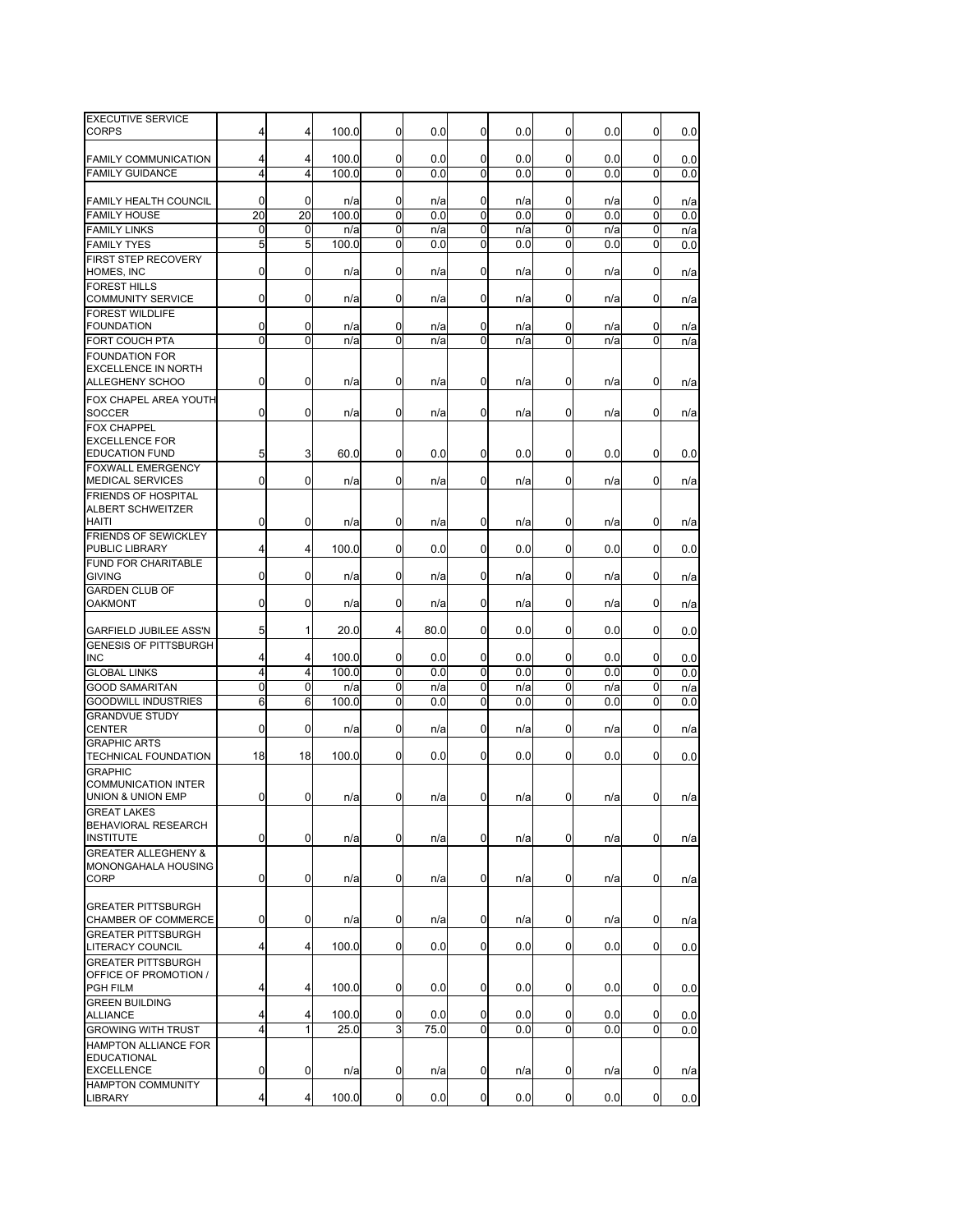| <b>HARMAR TOWNSHIP</b><br><b>VOLUNTEER FIRE</b>    | 0  | 0              |       | 0              |       | 0           |      | 0           |      | $\mathbf{0}$ |     |
|----------------------------------------------------|----|----------------|-------|----------------|-------|-------------|------|-------------|------|--------------|-----|
| <b>COMPANY</b>                                     |    |                | n/a   |                | n/a   |             | n/a  |             | n/a  |              | n/a |
| <b>HEBREW FREE LOAN</b><br>ASSOCIATION OF PGH PA   | 15 | 15             | 100.0 | 0              | 0.0   | 0           | 0.0  | 0           | 0.0  | 0            | 0.0 |
| <b>HEMOPHILIA CENTER OF</b><br><b>WPA</b>          | 0  | 0              | n/a   | 0              | n/a   | 0           | n/a  | 0           | n/a  | 0            | n/a |
| <b>HERITAGE HEALTH</b><br><b>FOUNDATION</b>        | 5  | 5              | 100.0 | 0              | 0.0   | 0           | 0.0  | 0           | 0.0  | 0            | 0.0 |
| <b>HILL HOUSE ASSOCIATION</b>                      | 8  | 2              | 25.0  | 6              | 75.0  | 0           | 0.0  | 0           | 0.0  | $\mathbf{0}$ | 0.0 |
| HILL TOP COMMUNITY<br><b>CHILDREN CENTER</b>       | 4  | 2              | 50.0  | 2              | 50.0  | 0           | 0.0  | 0           | 0.0  | 0            |     |
| HISTORICAL SOCIETY OF                              |    |                |       |                |       |             |      |             |      |              | 0.0 |
| <b>CARNEGIE PA</b><br><b>HISTORICAL SOCIETY OF</b> | 0  | 0              | n/a   | 0              | n/a   | 0           | n/a  | 0           | n/a  | $\mathbf{0}$ | n/a |
| <b>WPA</b><br><b>HOLY FAMILY</b>                   | 12 | 12             | 100.0 | 0              | 0.0   | 0           | 0.0  | 0           | 0.0  | $\Omega$     | 0.0 |
| <b>FOUNDATION</b>                                  | 5  | 5              | 100.0 | 0              | 0.0   | 0           | 0.0  | 0           | 0.0  | 0            | 0.0 |
| HOPE HOSPICE INC                                   | 0  | 0              | n/a   | 0              | n/a   | 0           | n/a  | $\Omega$    | n/a  | 0            | n/a |
| <b>HOSANNA HOUSE</b>                               | 0  | 0              | n/a   | 0              | n/a   | 0           | n/a  | 0           | n/a  | 0            | n/a |
| HOSPITAL COUNCIL OF<br><b>WESTERN PA</b>           | 8  | 8              | 100.0 | 0              | 0.0   | 0           | 0.0  | 0           | 0.0  | 0            | 0.0 |
| <b>HUMAN SERVICES OF</b>                           |    |                |       |                |       |             |      |             |      |              |     |
| <b>WPA INC</b><br><b>IMMACULATE HEART OF</b>       | 4  | 3              | 75.0  | 1              | 25.0  | 0           | 0.0  | 0           | 0.0  | 0            | 0.0 |
| <b>MARY INC</b>                                    | 0  | 0              | n/a   | $\mathbf{0}$   | n/a   | 0           | n/a  | 0           | n/a  | $\mathbf{0}$ | n/a |
| <b>INSTITUTE F/ RESEARCH</b>                       |    |                |       |                |       |             |      |             |      |              |     |
| EDU & TRAINING IN<br><b>ADDICTION</b>              | 4  | 3              | 75.0  | 1              | 25.0  | 0           | 0.0  | 0           | 0.0  | $\mathbf{0}$ | 0.0 |
| INSTITUTE OF SHIPBOARD<br><b>EDUCATION</b>         | 3  | 2              | 66.7  | 0              | 0.0   | 0           | 0.0  | 1           | 33.3 | 0            | 0.0 |
| <b>INSTRUMENT SOCIETY OF</b><br><b>AMERICA</b>     | 5  | 5              | 100.0 | $\overline{0}$ | 0.0   | 0           | 0.0  | 0           | 0.0  | 0            | 0.0 |
| <b>INTERFAITH HOSPITALITY</b>                      |    |                |       |                |       |             |      |             |      |              |     |
| NETWORK OF SOUTH<br><b>HILLS</b>                   | 0  | 0              | n/a   | 0              | n/a   | 0           | n/a  | 0           | n/a  | 0            | n/a |
| <b>INTERFAITH VOLUNTEER</b><br>CAREGIVERS OF SW PA | 5  | 4              | 80.0  | 1              | 20.0  | 0           | 0.0  | $\Omega$    | 0.0  | 0            | 0.0 |
| <b>INTERNATIONAL</b><br>ASSISTANCE GROUP           | 0  | 0              | n/a   | 0              | n/a   | 0           | n/a  | 0           | n/a  | 0            | n/a |
| <b>INTERNATIONAL POETRY</b>                        |    |                |       |                |       |             |      |             |      |              |     |
| <b>FORUM</b>                                       | 0  | 0              | n/a   | 0              | n/a   | 0           | n/a  | 0           | n/a  | 0            | n/a |
| <b>INTESTINAL DISEASE</b>                          | 6  | 6              | 100.0 | $\mathbf 0$    | 0.0   | $\mathbf 0$ | 0.0  | $\Omega$    | 0.0  | $\mathbf 0$  | 0.0 |
| IOTA PHI FOUNDATION OF<br>PITTSBURGH INC           | 0  | 0              | n/a   | 0              | n/a   | 0           | n/a  | 0           | n/a  | 0            | n/a |
| <b>IRON AND STEEL SOCIETY</b>                      | 6  | 6              | 100.0 | 0              | 0.0   | 0           | 0.0  | 0           | 0.0  | 0            | 0.0 |
| <b>ITXM</b>                                        | 6  | 6              | 100.0 | 0              | 0.0   | 0           | 0.0  | $\Omega$    | 0.0  | 0            | 0.0 |
| <b>JANE HOLMES</b><br><b>RESIDENCES</b>            | 9  | 9              | 100.0 | $\overline{0}$ | 0.0   | $\mathbf 0$ | 0.0  | $\mathbf 0$ | 0.0  | 0            | 0.0 |
| <b>JEFFREY PARENTS</b>                             | 0  | 0              |       | $\overline{0}$ |       |             |      | $\mathbf 0$ |      |              |     |
| <b>ASSOCIATION</b><br><b>JEWISH FAMILY &amp;</b>   |    |                | n/a   |                | n/a   | 0           | n/a  |             | n/a  | 0            | n/a |
| CHILDRENS SERVICE                                  | 8  | 8              | 100.0 | $\overline{0}$ | 0.0   | 0           | 0.0  | $\mathbf 0$ | 0.0  | 0            | 0.0 |
| <b>JEWISH RESIDENTIAL</b><br><b>SERVICES</b>       | 13 | 13             | 100.0 | 0              | 0.0   | 0           | 0.0  | $\mathbf 0$ | 0.0  | $\mathbf{0}$ | 0.0 |
| JOHN J GHAZANVI<br><b>FOUNDATION</b>               | 0  | $\overline{0}$ | n/a   | 0              | n/a   | 0           | n/a  | $\mathbf 0$ | n/a  | 0            | n/a |
| KATHRYN KUHLMAN                                    | 0  | 0              | n/a   | 0              | n/a   | 0           | n/a  | 0           | n/a  | 0            | n/a |
| KINSLEY ASSOCIATION                                | 7  | 3              | 42.9  | 4              | 57.1  | 0           | 0.0  | 0           | 0.0  | 0            | 0.0 |
| <b>KUMBA TRUST</b>                                 | 3  | 0              | 0.0   | 3              | 100.0 | 0           | 0.0  | 0           | 0.0  | 0            | 0.0 |
| <b>LADIES HOSPITAL AID</b><br>SOCIETY OF WPA       | 12 | 12             | 100.0 | 0              | 0.0   | 0           | 0.0  | 0           | 0.0  | 0            | 0.0 |
|                                                    |    |                |       |                |       |             |      |             |      |              |     |
| LATIN AMERICAN STUDIES<br>LAURENTIAN HALL          | 12 | 6              | 50.0  | $\overline{0}$ | 0.0   | 6           | 50.0 | $\mathbf 0$ | 0.0  | 0            | 0.0 |
| <b>ASSOCIATES</b><br><b>LAWRENVILLE BUSINESS</b>   | 0  | $\overline{0}$ | n/a   | 0              | n/a   | 0           | n/a  | $\mathbf 0$ | n/a  | 0            | n/a |
| <b>ASSOCIATION INC</b>                             | 4  | 4              | 100.0 | 0              | 0.0   | 0           | 0.0  | $\mathbf 0$ | 0.0  | 0            | 0.0 |
| LEADERSHIP PITTSBURGH                              | 4  | $\overline{3}$ | 75.0  | 1              | 25.0  | $\mathbf 0$ | 0.0  | $\mathbf 0$ | 0.0  | 0            | 0.0 |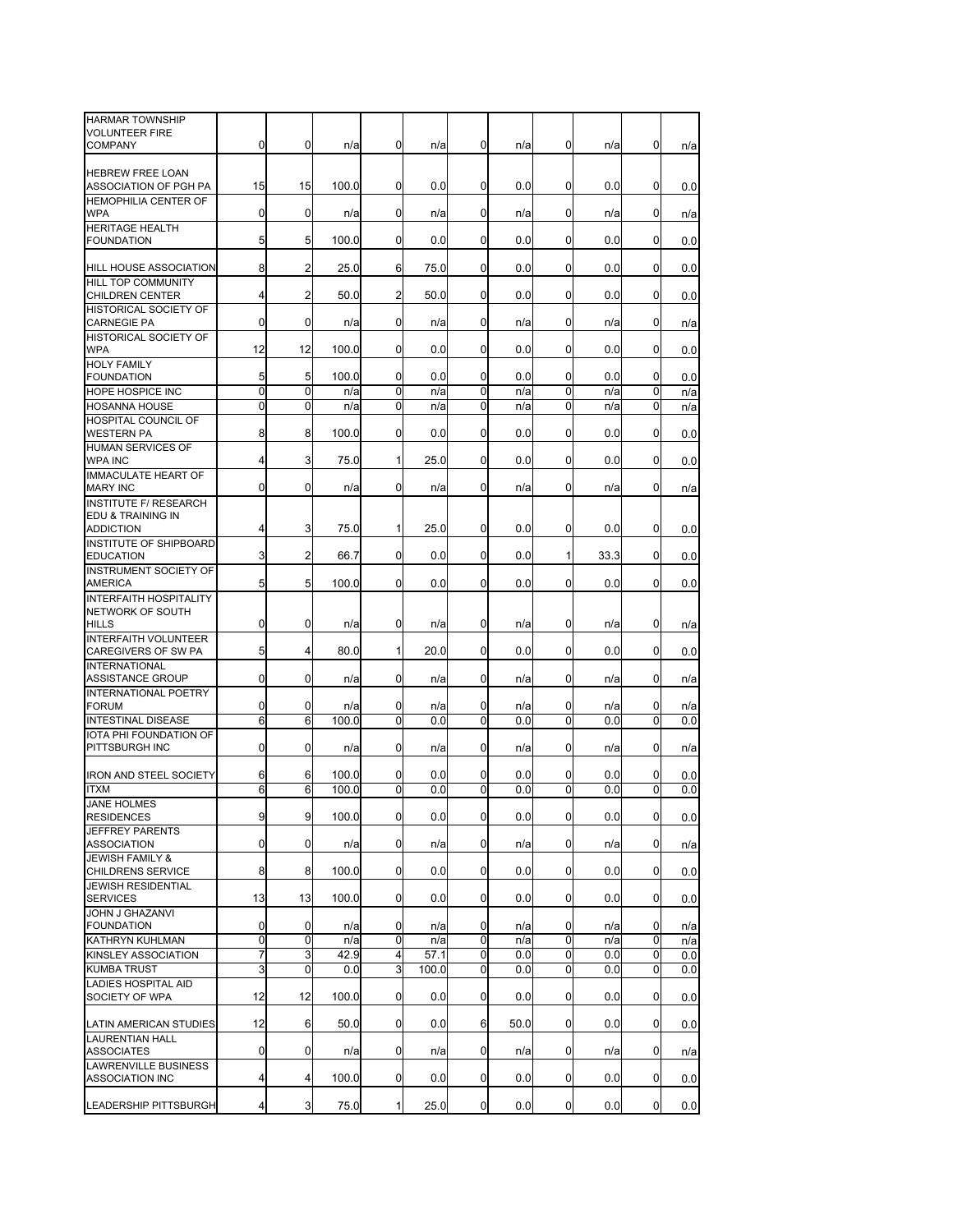| LEMINGTON ELDER CARE<br><b>SERVICES</b>         | 5            | 0              | 0.0         | 5              | 100.0       | 0            | 0.0        | 0              | 0.0        | 0            | 0.0        |
|-------------------------------------------------|--------------|----------------|-------------|----------------|-------------|--------------|------------|----------------|------------|--------------|------------|
| <b>LIBRARY BOARD OF THE</b>                     |              |                |             |                |             |              |            |                |            |              |            |
| <b>BOROUGH OF OAKMONT</b>                       | 0            | 0              | n/a         | 0              | n/a         | 0            | n/a        | 0              | n/a        | 0            | n/a        |
| LIFE LINE OF SW PA<br><b>LIGHT HOUSE</b>        | 4            | 0              | 0.0         | 0              | 0.0         | 0            | 0.0        | 0              | 0.0        | 0            | 0.0        |
| <b>PROPERTIES</b>                               | 0            | 0              | n/a         | 0              | n/a         | 0            | n/a        | 0              | n/a        | 0            | n/a        |
| <b>LINCOLN LARIMER</b>                          |              |                |             |                |             |              |            |                |            |              |            |
| <b>LEMINGTON BELMAR</b>                         | 5            | 0              | 0.0         | 5              | 100.0       | 0            | 0.0        | 0              | 0.0        | 0            |            |
| <b>CITIZEN REVITALIZ</b><br><b>LINCOLN PARK</b> |              |                |             |                |             |              |            |                |            |              | 0.0        |
| <b>COMMUNITY CENTER</b>                         | 3            | 0              | 0.0         | 3              | 100.0       | 0            | 0.0        | 0              | 0.0        | 0            | 0.0        |
| LINCOLN-LEMINGTON                               |              |                |             |                |             |              |            |                |            |              |            |
| ENHANCED HOUSING INC<br>LITTLE SISTERS OF THE   | 0            | 0              | n/a         | $\overline{0}$ | n/a         | 0            | n/a        | 0              | n/a        | 0            | n/a        |
| POOR OF THE STATE OF                            |              |                |             |                |             |              |            |                |            |              |            |
| PA                                              | 0            | 0              | n/a         | 0              | n/a         | 0            | n/a        | 0              | n/a        | $\mathbf{0}$ | n/a        |
| <b>LONG RUN CHILDREN</b>                        | 4            | 4              | 100.0       | $\mathbf 0$    | 0.0         | 0            | 0.0        | $\mathbf 0$    | 0.0        | $\mathbf 0$  | 0.0        |
| LONGWOOD AT OAKMONT                             | 17           | 16             | 94.1        | 1              | 5.9         | 0            | 0.0        | 0              | 0.0        | 0            | 0.0        |
| <b>LUPUS FOUNDATION</b>                         | 6            | 6              | 100.0       | 0              | 0.0         | 0            | 0.0        | 0              | 0.0        | 0            | 0.0        |
| <b>LYDIA'S PLACE</b>                            | 5            | 5              | 100.0       | $\mathbf 0$    | 0.0         | 0            | 0.0        | 0              | 0.0        | 0            | 0.0        |
| MAGEE WOMEN HOSPITAL                            | 7            | 7              | 100.0       | 0              | 0.0         | 0            | 0.0        | 0              | 0.0        | 0            | 0.0        |
| MANCHESTER YOUTH                                |              |                |             |                |             |              |            |                |            |              |            |
| <b>DEVELOPMENT CENTER</b>                       |              |                |             |                |             |              |            |                |            |              |            |
| <b>INC</b><br>MARSHALL ELEMENTARY               | 4            | 1              | 25.0        | 3              | 75.0        | 0            | 0.0        | 0              | 0.0        | 0            | 0.0        |
| PFA                                             | 0            | 0              | n/a         | $\overline{0}$ | n/a         | 0            | n/a        | 0              | n/a        | 0            | n/a        |
|                                                 |              |                |             |                |             |              |            |                |            |              |            |
| <b>MARY &amp; ALEXANDER</b>                     |              |                |             |                |             |              |            |                |            |              |            |
| LAUGLINCHILDRENS<br><b>CENTER</b>               | 6            | 6              | 100.0       | 0              | 0.0         | 0            | 0.0        | 0              | 0.0        | $\mathbf{0}$ | 0.0        |
| <b>MARY MILLER DANCE</b>                        |              |                |             |                |             |              |            |                |            |              |            |
| <b>COMPANY</b>                                  | 0            | 0              | n/a         | 0              | n/a         | 0            | n/a        | 0              | n/a        | 0            | n/a        |
| <b>MATERIALS RESEARCH</b>                       | 0            | 0              |             | $\overline{0}$ |             | 0            |            | 0              |            | 0            |            |
| <b>SOCIETY</b><br>MC KEESPORT HOSPITAL          |              |                | n/a         |                | n/a         |              | n/a        |                | n/a        |              | n/a        |
| (UPMC)                                          | 0            | 0              | n/a         | 0              | n/a         | 0            | n/a        | 0              | n/a        | 0            | n/a        |
| MC KEESPORT HOUSING                             |              |                |             |                |             |              |            |                |            |              |            |
| <b>CORP</b><br><b>MC KNIGHT PARENT</b>          | 0            | 0              | n/a         | 0              | n/a         | 0            | n/a        | 0              | n/a        | 0            | n/a        |
| <b>FACULTY ASSOCIATION</b>                      | 0            | 0              | n/a         | 0              | n/a         | 0            | n/a        | 0              | n/a        | 0            | n/a        |
| MENDELSSOHN CHOIR OF                            |              |                |             |                |             |              |            |                |            |              |            |
| <b>PITTSBURGH</b><br><b>MENTAL HEALTH ASS'N</b> | 8            | 8              | 100.0       | 0              | 0.0         | 0            | 0.0        | $\mathbf 0$    | 0.0        | 0            | 0.0        |
| OF ALLEGHENY COUNTY                             | 4            | 4              | 100.0       | 0              | 0.0         | 0            | 0.0        | 0              | 0.0        | 0            | 0.0        |
| <b>MERCY HOSPITAL OF</b>                        |              |                |             |                |             |              |            |                |            |              |            |
| <b>PITTSBURGH</b><br><b>MERCY LIFE CENTER</b>   | 10<br>6      | 0<br>5         | 0.0<br>83.3 | 0<br>1         | 0.0<br>16.7 | 0<br>0       | 0.0<br>0.0 | 0<br>$\Omega$  | 0.0<br>0.0 | 0<br>0       | 0.0        |
| <b>METHOUSE</b>                                 | <sub>0</sub> | <sub>0</sub>   | n/a         | <sub>0</sub>   | n/a         | <sub>0</sub> | n/a        | $\mathbf{0}$   | n/a        | <sub>0</sub> | 0.0<br>n/a |
| <b>MEYER &amp; MERLE BERGER</b>                 |              |                |             |                |             |              |            |                |            |              |            |
| <b>FAMILY FDN</b>                               | 0            | 0              | n/a         | 0              | n/a         | 0            | n/a        | 0              | n/a        | 0            | n/a        |
| MINADEO EXTENDED DAY<br><b>PROGRAM</b>          | 0            | 0              | n/a         | 0              | n/a         | 0            | n/a        | 0              | n/a        | 0            | n/a        |
| MOMS HOUSE INC OF                               |              |                |             |                |             |              |            |                |            |              |            |
| <b>PITTSBURGH</b>                               | 5            | 5              | 100.0       | 0              | 0.0         | 0            | 0.0        | 0              | 0.0        | 0            | 0.0        |
|                                                 |              |                |             |                |             |              |            |                |            |              |            |
| MON VALLEY EDUCATION<br><b>CONSORTIUM</b>       | 0            | $\overline{0}$ | n/a         | 0              | n/a         | 0            | n/a        | 0              | n/a        | 0            | n/a        |
| MON YOUGH COMMUNITY                             |              |                |             |                |             |              |            |                |            |              |            |
| <b>SERVICE</b>                                  | 0            | 0              | n/a         | 0              | n/a         | 0            | n/a        | $\overline{0}$ | n/a        | 0            | n/a        |
| <b>MON YOUGH RIVERFRONT</b>                     |              |                |             |                |             |              |            |                |            |              |            |
| <b>ENT. &amp; CULTURAL</b><br><b>COUNCIL</b>    | 3            | 3              | 100.0       | 0              | 0.0         | 0            | 0.0        | $\mathbf 0$    | 0.0        | 0            | 0.0        |
| <b>MONROEVILLE CRISIS</b>                       |              |                |             |                |             |              |            |                |            |              |            |
| PREGNANCY CENTER                                | 4            | $\overline{4}$ | 100.0       | 0              | 0.0         | 0            | 0.0        | 0              | 0.0        | 0            | 0.0        |
| <b>MONTOUR HOCKEY</b><br><b>ASSOCIATION INC</b> | 0            | 0              | n/a         | 0              | n/a         | 0            | n/a        | 0              | n/a        | 0            | n/a        |
| MOON TOWNSHIP PUBLIC                            |              |                |             |                |             |              |            |                |            |              |            |
| <b>LIBRARY</b>                                  | 0            | 0              | n/a         | 0              | n/a         | 0            | n/a        | 0              | n/a        | 0            | n/a        |
| MPC CORPORATION                                 | 6            | $\overline{6}$ | 100.0       | $\mathbf 0$    | 0.0         | 0            | 0.0        | 0              | 0.0        | 0            | 0.0        |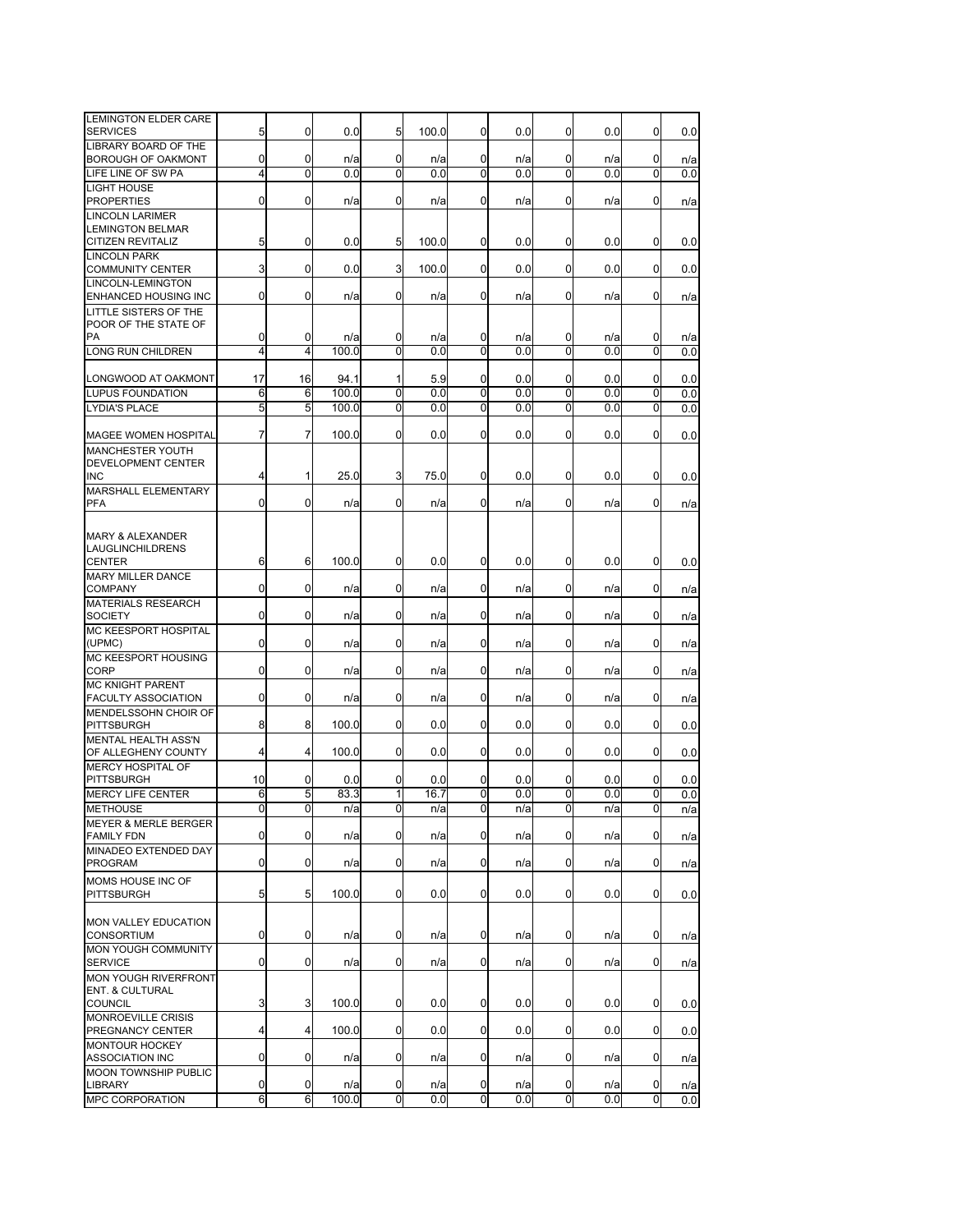| <b>MT LEBANON GIRLS</b>                   |    |                |       |                |      |             |     |                |     |              |     |
|-------------------------------------------|----|----------------|-------|----------------|------|-------------|-----|----------------|-----|--------------|-----|
| SOFTBALL ASSOCIATION                      | 0  | 0              | n/a   | 0              | n/a  | 0           | n/a | 0              | n/a | 0            | n/a |
| <b>MT LEBANON</b>                         |    |                |       |                |      |             |     |                |     |              |     |
| MONTESSORI SCHOOL                         |    |                |       |                |      |             |     |                |     |              |     |
| <b>INC</b>                                | 0  | 0              | n/a   | 0              | n/a  | $\mathbf 0$ | n/a | 0              | n/a | 0            | n/a |
| MT. NAZARETH CENTER                       |    |                |       |                |      |             |     |                |     |              |     |
| <b>INC</b>                                | 5  | 5              | 100.0 | 0              | 0.0  | 0           | 0.0 | 0              | 0.0 | 0            | 0.0 |
| MT. WASHINGTON                            |    |                |       |                |      |             |     |                |     |              |     |
| <b>COMMUNITY</b>                          |    |                |       |                |      |             |     |                |     |              |     |
| <b>DEVELOPMENT</b>                        |    |                |       |                |      |             |     |                |     |              |     |
| <b>CORPORATION</b>                        | 5  | 5              | 100.0 | 0              | 0.0  | 0           | 0.0 | 0              | 0.0 | $\mathbf{0}$ | 0.0 |
|                                           |    |                |       |                |      |             |     |                |     |              |     |
| <b>MUSHROOM LEARNING</b><br><b>CENTER</b> | 0  |                |       | 0              |      |             |     |                |     |              |     |
|                                           |    | 0              | n/a   |                | n/a  | 0           | n/a | 0              | n/a | 0            | n/a |
|                                           | 5  | 5              | 100.0 | 0              | 0.0  | 0           | 0.0 | 0              | 0.0 | $\mathbf{0}$ |     |
| NAMI SOUTHWESTERN PA                      |    |                |       |                |      |             |     |                |     |              | 0.0 |
| NATIONAL AVIARY                           |    |                |       |                |      |             |     |                |     |              |     |
| PITTSBURGH INC                            | 14 | 13             | 92.9  | 1              | 7.1  | 0           | 0.0 | 0              | 0.0 | 0            | 0.0 |
| NATIONAL COMMITTEE ON                     |    |                |       |                |      |             |     |                |     |              |     |
| PLANNED GIVING                            | 0  | 0              | n/a   | 0              | n/a  | $\mathbf 0$ | n/a | 0              | n/a | 0            | n/a |
| NATIONAL COUNCIL IF                       |    |                |       |                |      |             |     |                |     |              |     |
| JEWISH WOMEN,                             |    |                |       |                |      |             |     |                |     |              |     |
| <b>PITTSBURGH SEC</b>                     | 22 | 0              | 0.0   | 0              | 0.0  | 0           | 0.0 | 0              | 0.0 | $\mathbf{0}$ | 0.0 |
| NATIONAL COUNCIL OF                       |    |                |       |                |      |             |     |                |     |              |     |
| JEWISH WOMEN INC                          | 16 | 0              | 0.0   | 0              | 0.0  | 0           | 0.0 | 0              | 0.0 | 0            | 0.0 |
| <b>NATIONAL FLAG</b>                      |    |                |       |                |      |             |     |                |     |              |     |
| <b>FOUNDATION</b>                         | 6  | 6              | 100.0 | 0              | 0.0  | 0           | 0.0 | 0              | 0.0 | 0            | 0.0 |
| NATIONAL MUTIPLE                          |    |                |       |                |      |             |     |                |     |              |     |
| <b>SCLEROSIS SOCIETY</b>                  | 5  | 4              | 80.0  | $\mathbf{1}$   | 20.0 | 0           | 0.0 | 0              | 0.0 | $\mathbf{0}$ | 0.0 |
| NATIONAL PARKINSON                        |    |                |       |                |      |             |     |                |     |              |     |
| <b>FOUNDATION</b>                         | 7  | 7              | 100.0 | 0              | 0.0  | 0           | 0.0 | 0              | 0.0 | 0            | 0.0 |
| <b>NATIONAL REFORM</b>                    |    |                |       |                |      |             |     |                |     |              |     |
| <b>ASSOCIATION</b>                        | 4  | 4              | 100.0 | 0              | 0.0  | 0           | 0.0 | 0              | 0.0 | 0            | 0.0 |
| <b>NEIGHBORHOOD</b>                       |    |                |       |                |      |             |     |                |     |              |     |
| <b>CENTERS ASSOCIATION</b>                | 4  | 2              | 50.0  | $\overline{a}$ | 50.0 | 0           | 0.0 | 0              | 0.0 | $\mathbf{0}$ | 0.0 |
| <b>NEVILLE ISLAND</b>                     |    |                |       |                |      |             |     |                |     |              |     |
| <b>DEVELOPMENT</b>                        | 0  | 0              | n/a   | 0              | n/a  | $\mathbf 0$ | n/a | 0              | n/a | 0            | n/a |
| <b>NEW CENTURY CAREERS</b>                | 3  | 3              | 100.0 | 0              | 0.0  | 0           | 0.0 | 0              | 0.0 | 0            | 0.0 |
| <b>NORTH ALLEGHENY</b>                    |    |                |       |                |      |             |     |                |     |              |     |
| <b>ASSOCIATION FOR ADV</b>                |    |                |       |                |      |             |     |                |     |              |     |
| OF SPORTS                                 | 0  | 0              | n/a   | 0              | n/a  | 0           | n/a | 0              | n/a | 0            | n/a |
| <b>NORTH AMERICAN</b>                     |    |                |       |                |      |             |     |                |     |              |     |
| <b>SERIALS INTEREST</b>                   |    |                |       |                |      |             |     |                |     |              |     |
| <b>GROUP INC</b>                          | 5  | 5              | 100.0 | 0              | 0.0  | 0           | 0.0 | 0              | 0.0 | 0            | 0.0 |
|                                           |    |                |       |                |      |             |     |                |     |              |     |
| NORTH HILLS FOOD BANK                     | 0  | 0              | n/a   | 0              | n/a  | 0           | n/a | 0              | n/a | 0            | n/a |
| <b>NORTH HILLS YOUTH</b>                  |    |                |       |                |      |             |     |                |     |              |     |
| <b>MINISTRIES</b>                         | 5  | 5              | 100.0 | 0              | 0.0  | 0           | 0.0 | 0              | 0.0 | 0            | 0.0 |
| <b>NORTH SUBURBAN ADULT</b>               |    |                |       |                |      |             |     |                |     |              |     |
| <b>SERVICES</b>                           | 0  | 0              | n/a   | 0              | n/a  | 0           | n/a | 0              | n/a | $\mathbf{0}$ | n/a |
| NORTHERN ALLEGHENY                        |    |                |       |                |      |             |     |                |     |              |     |
| <b>COUNTY CHAMBER</b>                     |    |                |       |                |      |             |     |                |     |              |     |
| <b>EDUCATION FDN</b>                      | 7  | 7              | 100.0 | 0              | 0.0  | 0           | 0.0 | 0              | 0.0 | 0            | 0.0 |
|                                           |    |                |       |                |      |             |     |                |     |              |     |
| NORTHERN TIER LIBRARY                     | 0  | 0              | n/a   | 0              | n/a  | 0           | n/a | 0              | n/a | 0            | n/a |
| NORTHLAND PUBLIC                          |    |                |       |                |      |             |     |                |     |              |     |
| <b>LIBRARY</b>                            | 4  | $\overline{4}$ | 100.0 | 0              | 0.0  | 0           | 0.0 | $\overline{0}$ | 0.0 | $\mathbf{0}$ |     |
|                                           |    |                |       |                |      |             |     |                |     |              | 0.0 |
| NORTHSIDE CIVIC                           |    |                |       |                |      |             |     |                |     |              |     |
| DEVELOPMENT COUNCIL                       | 4  | $\overline{a}$ | 50.0  | $\overline{a}$ | 50.0 | 0           |     | $\mathbf 0$    | 0.0 | $\mathbf{0}$ |     |
| <b>INC</b>                                |    |                |       |                |      |             | 0.0 |                |     |              | 0.0 |
| <b>NORTHSIDE URBAN</b>                    |    |                |       |                |      |             |     |                |     |              |     |
| PATHWAYS A PUBLIC                         |    |                |       |                |      |             |     |                |     |              |     |
| <b>CHARTER SCHOOL</b>                     | 0  | 0              | n/a   | 0              | n/a  | 0           | n/a | 0              | n/a | 0            | n/a |
| NORTHWEST REGIONAL                        |    |                |       |                |      |             |     |                |     |              |     |
| MANAGEMENT                                | 0  | 0              | n/a   | 0              | n/a  | 0           | n/a | 0              | n/a | $\mathbf{0}$ | n/a |
| OAKLAND SCHOOL                            | 0  | 0              | n/a   | 0              | n/a  | 0           | n/a | 0              | n/a | 0            | n/a |
| OHIO VALLEY GENERAL                       |    |                |       |                |      |             |     |                |     |              |     |
| <b>HOSPITAL</b>                           | 0  | 0              | n/a   | 0              | n/a  | 0           | n/a | 0              | n/a | 0            | n/a |
| <b>OLD SEWICKLEY POST</b>                 |    |                |       |                |      |             |     |                |     |              |     |
| OFFICE CORP                               | 0  | 0              | n/a   | 0              | n/a  | 0           | n/a | 0              | n/a | $\mathbf{0}$ | n/a |
| ONE TO ONE THE                            |    |                |       |                |      |             |     |                |     |              |     |
| <b>MENTORING</b>                          |    |                |       |                |      |             |     |                |     |              |     |
| PARTNERSHIP OF SWPA                       | 9  | 8              | 88.9  | 1              | 11.1 | 0           | 0.0 | $\mathbf 0$    | 0.0 | 0            | 0.0 |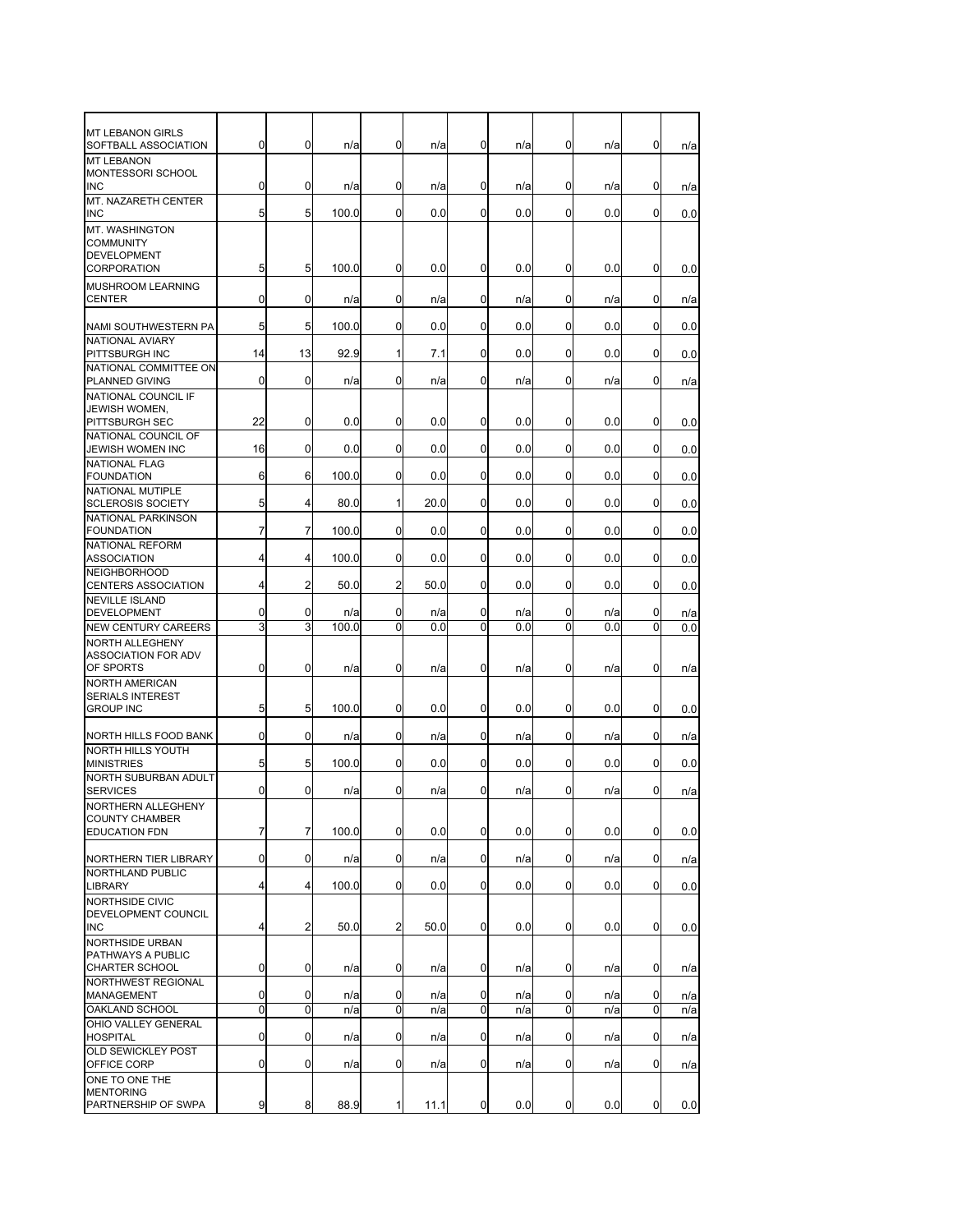| OPERATION BETTER<br><b>BLOCK</b>                   | 4  | $\overline{a}$ | 50.0  | $\overline{a}$ | 50.0 | 0           | 0.0  | 0              | 0.0  | $\mathbf{0}$ | 0.0 |
|----------------------------------------------------|----|----------------|-------|----------------|------|-------------|------|----------------|------|--------------|-----|
| PA FEDERATION MUSIC                                |    |                |       |                |      |             |      |                |      |              |     |
| <b>CLUBS</b>                                       | 10 | 10             | 100.0 | 0              | 0.0  | 0           | 0.0  | 0              | 0.0  | 0            | 0.0 |
| PA ORGANIZATION FOR<br><b>WOMEN IN EARLY</b>       |    |                |       |                |      |             |      |                |      |              |     |
| <b>RECOVERY</b>                                    | 4  | 4              | 100.0 | 0              | 0.0  | 0           | 0.0  | 0              | 0.0  | $\mathbf{0}$ | 0.0 |
| PACE SCHOOL                                        | 5  | 5              | 100.0 | $\mathbf 0$    | 0.0  | $\mathbf 0$ | 0.0  | 0              | 0.0  | $\Omega$     | 0.0 |
| <b>PARENTAL STRESS</b><br><b>CENTER</b>            | 8  | 6              | 75.0  | 2              | 25.0 | 0           | 0.0  | 0              | 0.0  | 0            | 0.0 |
| PBA INC / THE SECOND<br><b>STEP</b>                | 4  | $\mathbf{1}$   | 25.0  | 3              | 75.0 | 0           | 0.0  | 0              | 0.0  | 0            | 0.0 |
| PENN HILLS VOLUNTEER                               |    |                |       |                |      |             |      |                |      |              |     |
| <b>FIREMENS RELIEF</b>                             |    |                |       |                |      |             |      |                |      |              |     |
| <b>ASSOCIATION I</b><br>PENNSYLVANIA PEACE         | 0  | 0              | n/a   | 0              | n/a  | 0           | n/a  | 0              | n/a  | 0            | n/a |
| <b>LINKS</b>                                       | 4  | 4              | 100.0 | 0              | 0.0  | 0           | 0.0  | 0              | 0.0  | $\Omega$     | 0.0 |
| PGH C/RENCE ON<br><b>ANALYTIC CHEM &amp; A/PLD</b> |    |                |       |                |      |             |      |                |      |              |     |
| <b>SPECTROSCOPY</b>                                | 0  | 0              | n/a   | 0              | n/a  | 0           | n/a  | 0              | n/a  | 0            | n/a |
|                                                    |    |                |       |                |      |             |      |                |      |              |     |
| PHIPPS CONSERVATORY<br>AND BOTANICAL GARDEN        | 19 | 18             | 94.7  | 1              | 5.3  | 0           | 0.0  | 0              | 0.0  | 0            | 0.0 |
| PITCAIRN CRABBE                                    |    |                |       |                |      |             |      |                |      |              |     |
| <b>FOUNDATION</b><br>PITTBSBURGH BUSINESS          | 0  | 0              | n/a   | 0              | n/a  | 0           | n/a  | 0              | n/a  | 0            | n/a |
| <b>RESOURCES CENTER</b>                            | 6  | 6              | 100.0 | 0              | 0.0  | 0           | 0.0  | 0              | 0.0  | 0            | 0.0 |
| PITTSBURGH AIDS TASK<br><b>FORCE INC</b>           | 6  | 5              | 83.3  | 1              | 16.7 | 0           | 0.0  | 0              | 0.0  | $\mathbf{0}$ | 0.0 |
| PITTSBURGH ARTS &                                  |    |                |       |                |      |             |      |                |      |              |     |
| <b>LECTURES INC</b>                                | 0  | 0              | n/a   | 0              | n/a  | 0           | n/a  | 0              | n/a  | 0            | n/a |
| PITTSBURGH CARES<br>PITTSBURGH CARES               | 4  | 3              | 75.0  | 1              | 25.0 | 0           | 0.0  | 0              | 0.0  | $\Omega$     | 0.0 |
| PARTNERSHIP INC                                    | 3  | 2              | 66.7  | 0              | 0.0  | 0           | 0.0  | 1              | 33.3 | 0            | 0.0 |
| PITTSBURGH CENTER<br>FOR THE ARTS                  | 8  | 8              | 100.0 | $\overline{0}$ | 0.0  | 0           | 0.0  | 0              | 0.0  | 0            | 0.0 |
| PITTSBURGH CHILDREN'S                              |    |                |       |                |      |             |      |                |      |              |     |
| <b>MUSEUM</b>                                      | 5  | 3              | 60.0  | 2              | 40.0 | 0           | 0.0  | 0              | 0.0  | 0            | 0.0 |
| PITTSBURGH COALITION<br><b>FOR DYNAMIC</b>         |    |                |       |                |      |             |      |                |      |              |     |
| <b>PSYCHOTHERAPY</b>                               | 0  | 0              | n/a   | 0              | n/a  | 0           | n/a  | 0              | n/a  | 0            | n/a |
| PITTSBURGH COMMUNITY                               |    |                |       |                |      |             |      |                |      |              |     |
| <b>REINVESTMENT</b>                                | 4  | 3              | 75.0  | 1              | 25.0 | 0           | 0.0  | 0              | 0.0  | 0            | 0.0 |
| PITTSBURGH COUNCIL ON<br><b>HIGHER EDUCATION</b>   | 2  | 2              | 100.0 | 0              | 0.0  | 0           | 0.0  | 0              | 0.0  | 0            | 0.0 |
| PITTSBURGH DANCE                                   |    |                |       |                |      |             |      |                |      |              |     |
| <b>ALLOY</b><br><b>PITTSBURGH</b>                  | 5  | 5              | 100.0 | 0              | 0.0  | 0           | 0.0  | 0              | 0.0  | 0            | 0.0 |
| <b>EXPERIMENT</b>                                  | 4  | 4              | 100.0 | 0              | 0.0  | 0           | 0.0  | 0              | 0.0  | 0            | 0.0 |
| PITTSBURGH FILM<br><b>MAKERS</b>                   | 4  | 4              | 100.0 | 3              | 75.0 | 1           | 25.0 | $\overline{0}$ | 0.0  | 0            | 0.0 |
| PITTSBURGH INSTITUTE                               |    |                |       |                |      |             |      |                |      |              |     |
| OF MORTUARY SCIENCE                                |    | 5              | 100.0 | 0              |      | 0           |      | $\mathbf 0$    |      | $\mathbf{0}$ |     |
| <b>INC</b>                                         | 5  |                |       |                | 0.0  |             | 0.0  |                | 0.0  |              | 0.0 |
| PITTSBURGH ITALIAN                                 |    |                |       |                |      |             |      |                |      |              |     |
| <b>SCHOLARSHIP FUND</b>                            | 0  | $\overline{0}$ | n/a   | 0              | n/a  | 0           | n/a  | 0              | n/a  | 0            | n/a |
|                                                    |    |                |       |                |      |             |      |                |      |              |     |
| PITTSBURGH LEADERSHIP<br><b>FOUNDATION</b>         | 4  | 3              | 75.0  | 1              | 25.0 | 0           | 0.0  | $\mathbf 0$    | 0.0  | $\mathbf{0}$ | 0.0 |
| PITTSBURGH MEDIATION                               |    |                |       |                |      |             |      |                |      |              |     |
| <b>CENTER</b><br>PITTSBURGH MUSICAL                | 4  | 3              | 75.0  | 1              | 25.0 | 0           | 0.0  | $\mathbf 0$    | 0.0  | 0            | 0.0 |
| <b>THEATER</b>                                     | 5  | n/a            | n/a   | n/a            | n/a  | n/a         | n/a  | n/a            | n/a  | n/a          | n/a |
| PITTSBURGH OPERA<br><b>HOUSE INC</b>               | 7  | 7              | 100.0 | 0              | 0.0  | 0           | 0.0  | $\mathbf 0$    | 0.0  | 0            | 0.0 |
|                                                    |    |                |       |                |      |             |      |                |      |              |     |
| PITTSBURGH PIRATES                                 |    |                |       |                |      |             |      |                |      |              |     |
| ALUMNI ASSOCIATION INC<br>PITTSBURGH REGIONAL      | 0  | $\mathbf 0$    | n/a   | 0              | n/a  | 0           | n/a  | 0              | n/a  | 0            | n/a |
| <b>ALLIANCE</b>                                    | 6  | 5 <sub>5</sub> | 83.3  | $\mathbf{1}$   | 16.7 | $\mathbf 0$ | 0.0  | $\mathbf 0$    | 0.0  | 0            | 0.0 |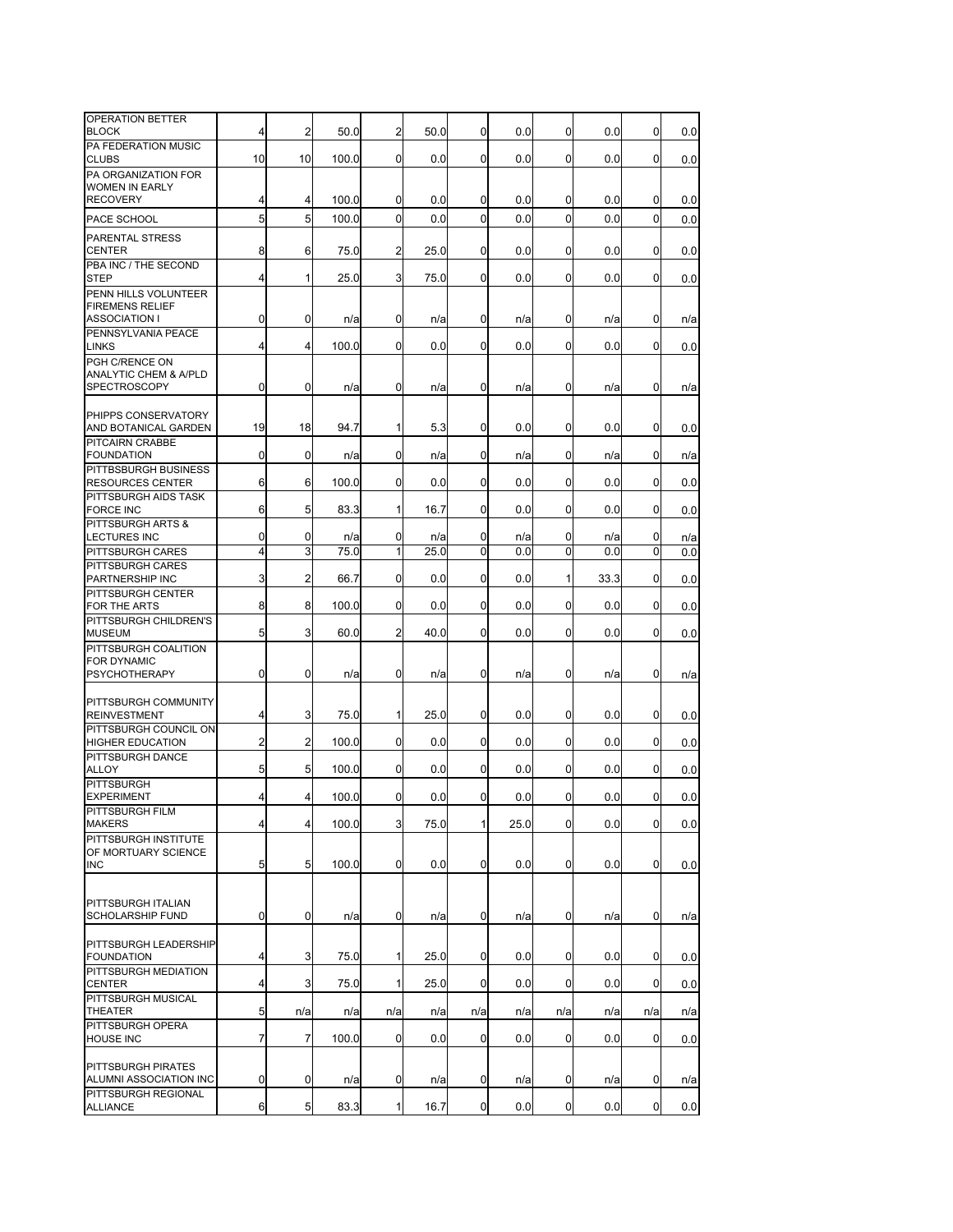| PITTSBURGH TISSUE<br><b>ENGINEERING SOCIETY</b> |                |                |       |                |       |             |     |                |     |   |     |
|-------------------------------------------------|----------------|----------------|-------|----------------|-------|-------------|-----|----------------|-----|---|-----|
| <b>INC</b>                                      | 5              | 5              | 100.0 | 0              | 0.0   | 0           | 0.0 | 0              | 0.0 | 0 | 0.0 |
| PITTSBURGH VINTAGE                              |                |                |       |                |       |             |     |                |     |   |     |
| <b>GRAND PRIX</b>                               | 14             | 14             | 100.0 | 0              | 0.0   | 0           | 0.0 | 0              | 0.0 | 0 | 0.0 |
| PITTSBURGH VOYAGER                              | 0              | 0              | n/a   | $\mathbf 0$    | n/a   | 0           | n/a | $\Omega$       | n/a | 0 | n/a |
| PLANNED PARENTHOOD                              |                |                |       |                |       |             |     |                |     |   |     |
| OF WPA INC                                      | 10             | 10             | 100.0 | 0              | 0.0   | 0           | 0.0 | 0              | 0.0 | 0 | 0.0 |
| PLUM BOROUGH                                    |                |                |       |                |       |             |     |                |     |   |     |
| ATHLETIC ASSOCIATION                            | 0              | 0              | n/a   | 0              | n/a   | 0           | n/a | 0              | n/a | 0 | n/a |
| PLUM SENIOR CITIZEN                             |                |                |       |                |       |             |     |                |     |   |     |
| <b>CLUB</b>                                     | 4              | 4              | 100.0 | 0              | 0.0   | 0           | 0.0 | 0              | 0.0 | 0 | 0.0 |
| <b>PREGNANCY CARE</b><br><b>CENTERS</b>         |                |                |       |                |       |             |     |                |     |   |     |
| <b>PRESSLEY RIDGE</b>                           | 0              | 0              | n/a   | 0              | n/a   | 0           | n/a | 0              | n/a | 0 | n/a |
| <b>SCHOOLS FDN</b>                              | 6              | 6              | 100.0 | 0              | 0.0   | 0           | 0.0 | 0              | 0.0 | 0 | 0.0 |
| PREVENTION POINT                                |                |                |       |                |       |             |     |                |     |   |     |
| <b>PITTSBURGH</b>                               | 3              | 3              | 100.0 | 0              | 0.0   | 0           | 0.0 | 0              | 0.0 | 0 | 0.0 |
| <b>PROJECT HELP OUR</b>                         |                |                |       |                |       |             |     |                |     |   |     |
| PEOPLE EARN INC                                 | 4              | 0              | 0.0   | 4              | 100.0 | 0           | 0.0 | 0              | 0.0 | 0 | 0.0 |
| <b>PROVIDENCE</b>                               |                |                |       |                |       |             |     |                |     |   |     |
| <b>CONENCTIONS INC</b>                          | 6              | 6              | 100.0 | 0              | 0.0   | 0           | 0.0 | 0              | 0.0 | 0 | 0.0 |
| <b>RAINBOW KITCHEN</b>                          | $\overline{4}$ | 4              | 100.0 | 0              | 0.0   | 0           | 0.0 | $\Omega$       | 0.0 | 0 | 0.0 |
| <b>REGIONAL BUSINESS</b>                        |                |                |       |                |       |             |     |                |     |   |     |
| <b>ALLIANCE</b>                                 | 9              | 9              | 100.0 | 0              | 0.0   | 0           | 0.0 | 0              | 0.0 | 0 | 0.0 |
| <b>RESERVE PARENTS CLUB</b>                     | 0              | 0              | n/a   | 0              | n/a   | 0           | n/a | 0              | n/a | 0 |     |
| <b>RESIDENTIAL</b>                              |                |                |       |                |       |             |     |                |     |   | n/a |
| <b>RESOURCES</b>                                | 4              | 4              | 100.0 | 0              | 0.0   | 0           | 0.0 | 0              | 0.0 | 0 | 0.0 |
| <b>RICHARD TWN</b>                              |                |                |       |                |       |             |     |                |     |   |     |
| <b>VOLUNTEER FIRE DEP PF</b>                    |                |                |       |                |       |             |     |                |     |   |     |
| <b>ALLEGHENY COUNTY</b>                         | 0              | 0              | n/a   | 0              | n/a   | 0           | n/a | 0              | n/a | 0 | n/a |
| <b>RIDC</b>                                     | $\mathbf 0$    | 0              | n/a   | $\mathbf 0$    | n/a   | 0           | n/a | $\Omega$       | n/a | 0 | n/a |
|                                                 |                |                |       |                |       |             |     |                |     |   |     |
| RIVERVIEW APARTMENTS                            | 8              | 8              | 100.0 | 0              | 0.0   | 0           | 0.0 | 0              | 0.0 | 0 | 0.0 |
| <b>ROBINSON EMERGENCY</b>                       |                |                |       |                |       |             |     |                |     |   |     |
| <b>MEDICAL SERVICE</b>                          | 4              | 4              | 100.0 | 0              | 0.0   | 0           | 0.0 | 0              | 0.0 | 0 | 0.0 |
| <b>ROBINSON TOWNSHIP</b>                        |                |                |       |                |       |             |     |                |     |   |     |
| <b>CHRISTIAN SCHOOL</b>                         | 0              | 0              | n/a   | 0              | n/a   | 0           | n/a | 0              | n/a | 0 | n/a |
|                                                 |                |                |       |                |       |             |     |                |     |   |     |
| RONALD MC DONALD<br><b>HOUSE</b>                | 5              | 5              | 100.0 | 0              | 0.0   | 0           | 0.0 | 0              | 0.0 | 0 | 0.0 |
| <b>ROSS-WEST VIEW</b>                           |                |                |       |                |       |             |     |                |     |   |     |
| <b>EMERGENCY MEDICAL</b>                        |                |                |       |                |       |             |     |                |     |   |     |
| SERVICES AUTH.                                  | 5              | 5              | 100.0 | 0              | 0.0   | 0           | 0.0 | 0              | 0.0 | 0 | 0.0 |
| <b>RUGGED GROUSE</b>                            |                |                |       |                |       |             |     |                |     |   |     |
| <b>SOCIETY</b>                                  | 6              | 6              | 100.0 | 0              | 0.0   | 0           | 0.0 | 0              | 0.0 | 0 | 0.0 |
| SAE INTERNATIONAL                               | $\mathbf 0$    | 0              | n/a   | 0              | n/a   | 0           | n/a | $\Omega$       | n/a | 0 | n/a |
| <b>SAMARITAN</b>                                |                |                |       |                |       |             |     |                |     |   |     |
| <b>COUNSELLING CENTER</b>                       | 4              | 4              | 100.0 | 0              | 0.0   | 0           | 0.0 | 0              | 0.0 | 0 | 0.0 |
| <b>SAMARITAN</b>                                |                |                |       |                |       |             |     |                |     |   |     |
| <b>COUNSELLING CENTER</b>                       |                |                |       |                |       |             |     |                |     |   |     |
| OF WPA                                          | 4              | 4              | 100.0 | 0              | 0.0   | $\mathbf 0$ | 0.0 | $\mathbf 0$    | 0.0 | 0 | 0.0 |
| SANTA CRUZ INC                                  | $\mathbf 0$    | 0              | n/a   | $\overline{0}$ | n/a   | 0           | n/a | $\overline{0}$ | n/a | 0 | n/a |
| <b>SENECA AREA</b><br><b>EMERGENCY SERVICES</b> | 0              | 0              | n/a   | 0              | n/a   | 0           | n/a | 0              | n/a | 0 |     |
| SEWICKLEY PUBLIC                                |                |                |       |                |       |             |     |                |     |   | n/a |
| LIBRARY                                         | 4              | $\overline{4}$ | 100.0 | $\overline{0}$ | 0.0   | 0           | 0.0 | 0              | 0.0 | 0 | 0.0 |
| SHADY SIDE ACADEMY                              | 12             | 11             | 91.7  | 1              | 8.3   | $\mathbf 0$ | 0.0 | 0              | 0.0 | 0 | 0.0 |
| SHADYSIDE ACADEMY                               |                |                |       |                |       |             |     |                |     |   |     |
| <b>FOUNDATION</b>                               | 8              | 8              | 100.0 | 0              | 0.0   | 0           | 0.0 | 0              | 0.0 | 0 | 0.0 |
| SHALER AREA EMS INC                             | 0              | 0              | n/a   | 0              | n/a   | 0           | n/a | 0              | n/a | 0 | n/a |
| SIDS ALLIANCE INC                               | $\overline{4}$ | 3              | 75.0  | 1              | 25.0  | $\mathbf 0$ | 0.0 | 0              | 0.0 | 0 | 0.0 |
| SINGLE & CUSTODIAL                              |                |                |       |                |       |             |     |                |     |   |     |
| <b>FATHERS NETWORK</b>                          | 3              | 0              | 0.0   | 0              | 0.0   | 0           | 0.0 | 0              | 0.0 | 0 | 0.0 |
| SOCIETY FOR ARTS                                | 10             | 10             | 100.0 | 0              | 0.0   | 0           | 0.0 | 0              | 0.0 | 0 | 0.0 |
| SOUTH HILLS CHORALE                             | 7              | 7              | 100.0 | 0              | 0.0   | 0           | 0.0 | 0              | 0.0 | 0 | 0.0 |
| SOUTH HILLS HEALTH                              |                |                |       |                |       |             |     |                |     |   |     |
| <b>SYSTEM FDN</b>                               | 7              | 7              | 100.0 | 0              | 0.0   | 0           | 0.0 | 0              | 0.0 | 0 | 0.0 |
| SOUTH HILLS MEDICAL                             | 5              | 5 <sub>l</sub> | 100.0 | $\overline{0}$ | 0.0   | $\mathbf 0$ | 0.0 | $\overline{0}$ | 0.0 | 0 |     |
| <b>CENTER</b>                                   |                |                |       |                |       |             |     |                |     |   | 0.0 |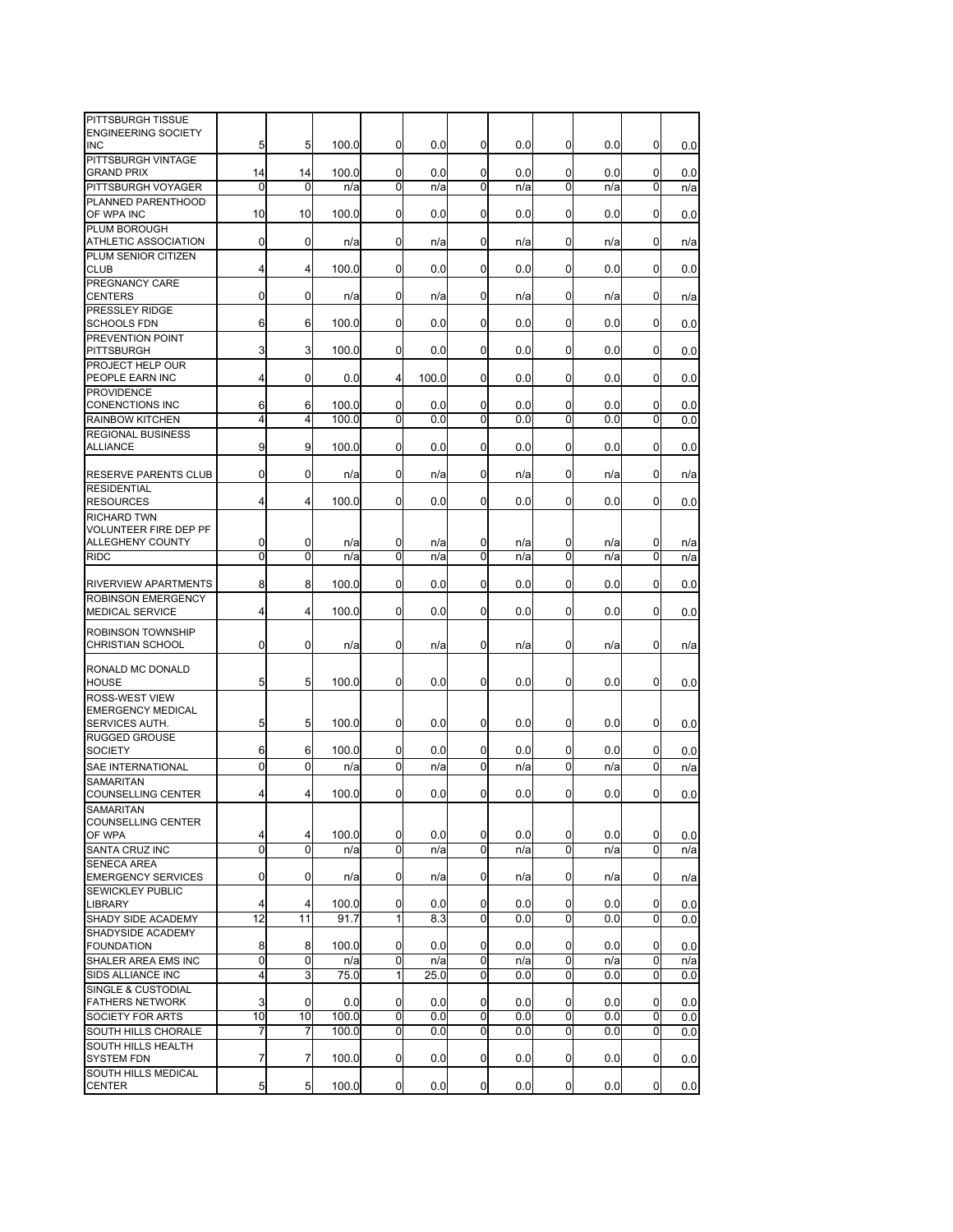| SOUTH SIDE LOCAL<br>DEVELOPMENT COMPANY                        | 9           | 9            | 100.0 | 0              | 0.0   | 0              | 0.0 | 0              | 0.0  | 0           | 0.0 |
|----------------------------------------------------------------|-------------|--------------|-------|----------------|-------|----------------|-----|----------------|------|-------------|-----|
| SOUTH WINDS INC                                                | 4           | 4            | 100.0 | $\mathbf 0$    | 0.0   | $\mathbf 0$    | 0.0 | 0              | 0.0  | $\mathbf 0$ | 0.0 |
| <b>SOUTHBRIDGE EMS INC</b>                                     | 3           | 3            | 100.0 | $\mathbf{0}$   | 0.0   | 0              | 0.0 | 0              | 0.0  | 0           | 0.0 |
| SOUTHEAST ASIA PRAYER<br><b>CENTER</b>                         | $\mathbf 0$ | 0            | n/a   | $\mathbf{0}$   | n/a   | 0              | n/a | $\Omega$       | n/a  | $\Omega$    | n/a |
| SOUTHWEST PA AREA<br><b>HEALTH EDUCATION</b>                   |             |              |       |                |       |                |     |                |      |             |     |
| <b>CENTER</b><br>SOUTHWESTERN PA                               | 4           | 4            | 100.0 | $\mathbf{0}$   | 0.0   | 0              | 0.0 | 0              | 0.0  | 0           | 0.0 |
| CORPORATION                                                    | 0           | 0            | n/a   | $\mathbf{0}$   | n/a   | 0              | n/a | 0              | n/a  | 0           | n/a |
| SPRINGDALE TOWNSHIP<br><b>VOLUNTEER FIRE</b>                   | 0           | 0            | n/a   | $\mathbf{0}$   | n/a   | $\mathbf 0$    | n/a | 0              | n/a  | 0           | n/a |
| <b>SQUIRRELL HILL URBAN</b><br><b>COALITION INC</b>            | 6           | 6            | 100.0 | $\mathbf{0}$   | 0.0   | 0              | 0.0 | 0              | 0.0  | 0           | 0.0 |
| <b>ST CLAIR CITIZEN</b><br><b>COUNCIL</b>                      | 3           | 1            | 33.3  | $\overline{2}$ | 66.7  | 0              | 0.0 | 0              | 0.0  | 0           | 0.0 |
| ST. AMBROSE MANOR                                              | 4           | 4            | 100.0 | $\mathbf{0}$   | 0.0   | 0              | 0.0 | 0              | 0.0  | $\Omega$    | 0.0 |
|                                                                |             |              |       |                |       |                |     |                |      |             |     |
| <b>ST. BARNABAS</b><br>RETIREMENT VILLAGE INC                  | 0           | 0            | n/a   | 0              | n/a   | 0              | n/a | 0              | n/a  | 0           | n/a |
| <b>ST. CALIR HEALTH</b><br><b>VENTURES</b>                     | 12          | 12           | 100.0 | $\mathbf{0}$   | 0.0   | 0              | 0.0 | 0              | 0.0  | 0           | 0.0 |
| <b>ST. VINCENT DE PAUL</b><br><b>SOCIETY</b>                   | 4           | 3            | 75.0  | $\mathbf{1}$   | 25.0  | 0              | 0.0 | 0              | 0.0  | 0           | 0.0 |
| <b>STENGTH</b><br><b>INCORPORATED</b>                          | 4           | 0            | 0.0   | $\overline{4}$ | 100.0 | 0              | 0.0 | $\Omega$       | 0.0  | $\Omega$    | 0.0 |
| STO-ROX BOOSTER CLUB                                           | 0           | 0            | n/a   | 0              | n/a   | 0              | n/a | 0              | n/a  | 0           | n/a |
| TAMIL NADU FOUNDATION                                          | 0           | 0            | n/a   | 0              | n/a   | 0              | n/a | 0              | n/a  | 0           | n/a |
| TECH LINK PROGRAM OF<br><b>PITTSBURGH</b>                      | 4           | 4            | 100.0 | $\mathbf{0}$   | 0.0   | 0              | 0.0 | 0              | 0.0  | 0           | 0.0 |
| TEIN RIVERS COUNCIL OF<br><b>GOVERNMENT</b>                    | 0           | 0            | n/a   | $\mathbf{0}$   | n/a   | $\mathbf 0$    | n/a | 0              | n/a  | 0           | n/a |
| THE EARLY LEARNING<br><b>INSTITUTE</b>                         | 6           | 5            | 83.3  | $\mathbf{1}$   | 16.7  | 0              | 0.0 | 0              | 0.0  | 0           | 0.0 |
| THE FOX CHAPEL AREA<br><b>EDUCTAION FUND</b>                   | 3           | 3            | 100.0 | $\mathbf{0}$   | 0.0   | 0              | 0.0 | 0              | 0.0  | 0           | 0.0 |
| THE HEARTWOOD<br><b>INSTITUTE</b>                              | 4           | 4            | 100.0 | $\mathbf{0}$   | 0.0   | 0              | 0.0 | 0              | 0.0  | 0           | 0.0 |
| THE LIBRARY OF BALDWIN                                         | 0           | 0            | n/a   | $\mathbf{0}$   | n/a   | $\mathbf 0$    | n/a | 0              | n/a  | 0           | n/a |
| THE MATTRESS FACTORY                                           | 2           | 2            | 100.0 | $\mathbf{0}$   | 0.0   | 0              | 0.0 | 0              | 0.0  | 0           | 0.0 |
| THE MONROEVILLE<br><b>CHRISTIAN JUDEA</b><br><b>FOUNDATION</b> | 3           | 3            | 100.0 | <sub>0</sub>   | U.U   | U              | V.V | <sub>U</sub>   | U.U  | U           | 0.0 |
| THE PITTSBURGH PARKS<br><b>CONSERVANCY</b>                     | 0           | 0            | n/a   | 0              | n/a   | 0              | n/a | 0              | n/a  | 0           | n/a |
| THE PITTSBURGH TRUST<br><b>FOR CULTURAL</b>                    |             |              |       |                |       |                |     |                |      |             |     |
| <b>RESOURCES</b><br>THE SENIOR                                 | 12          | 11           | 91.7  | 1              | 8.3   | $\mathbf 0$    | 0.0 | $\mathbf 0$    | 0.0  | 0           | 0.0 |
| <b>CARDIOVASCULAR</b><br>SURGEONS SOCIETY INC                  | 4           | 4            | 100.0 | 0              | 0.0   | 0              | 0.0 | $\mathbf 0$    | 0.0  | 0           | 0.0 |
| THE SWPA AIDS<br>PLANNING COALITION                            | 4           | 3            | 75.0  | 1              | 25.0  | 0              | 0.0 | $\overline{0}$ | 0.0  | 0           | 0.0 |
| THE WATSON INSTITUTE                                           | 8           | 8            | 100.0 | 0              | 0.0   | $\mathbf 0$    | 0.0 | $\mathbf 0$    | 0.0  | 0           | 0.0 |
| THE WESTLEY<br><b>FOUNDATION</b>                               | 3           | 3            | 100.0 | 0              | 0.0   | $\mathbf 0$    | 0.0 | $\overline{0}$ | 0.0  | 0           | 0.0 |
| THE WPA CHP OF THE<br>NAT'L HEMOPHILIA FDN                     | 4           | 4            | 100.0 | 0              | 0.0   | $\overline{0}$ | 0.0 | $\mathbf{0}$   | 0.0  | 0           | 0.0 |
| THOMAS MERTON<br><b>CENTER</b>                                 | 3           | $\mathbf{2}$ | 66.7  | 0              | 0.0   | $\overline{0}$ | 0.0 | 1              | 33.3 | 0           | 0.0 |
| THREE RIVERS ADOPTION<br><b>COUNCIL</b>                        | 9           | 5            | 55.6  | $\overline{4}$ | 44.4  | $\mathbf 0$    | 0.0 | $\overline{0}$ | 0.0  | 0           | 0.0 |
| THREE RIVERS AREA<br><b>LABOR MANAGEMENT</b>                   | 0           | 0            | n/a   | 0              | n/a   | 0              | n/a | $\overline{0}$ | n/a  | 0           | n/a |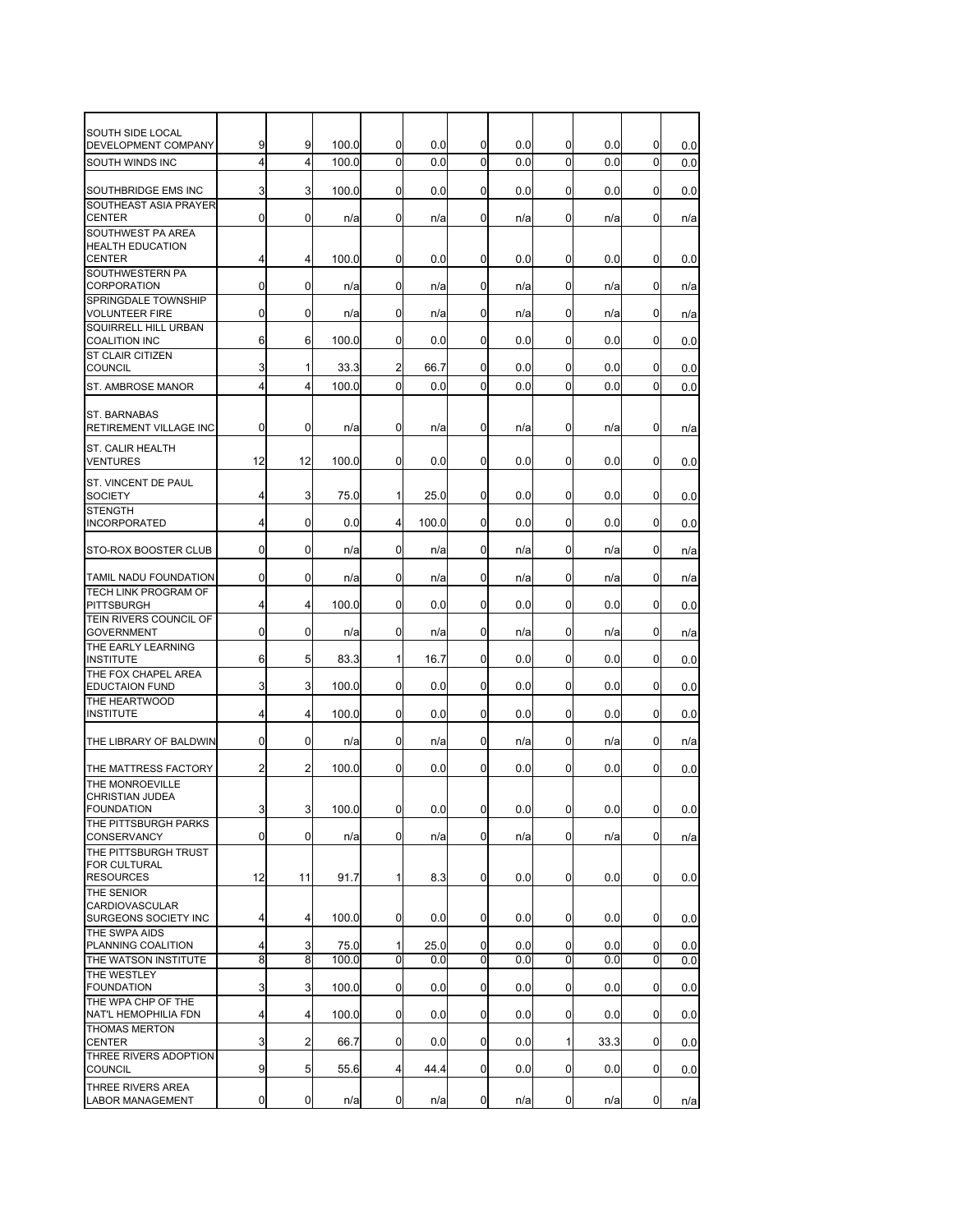| THREE RIVERS CENTER                                  |                     |                |       |                |      |             |     |                |     |              |      |
|------------------------------------------------------|---------------------|----------------|-------|----------------|------|-------------|-----|----------------|-----|--------------|------|
| <b>FOR INDEPENDENT</b>                               |                     |                |       |                |      |             |     |                |     |              |      |
| <b>LIVING</b>                                        | 5                   | 4              | 80.0  | 1              | 20.0 | 0           | 0.0 | 0              | 0.0 | 0            | 0.0  |
| THREE RIVERS RAVING                                  |                     |                |       |                |      |             |     |                |     |              |      |
| <b>ASSOCIATION</b>                                   | 5                   | 5              | 100.0 | 0              | 0.0  | 0           | 0.0 | 0              | 0.0 | 0            | 0.0  |
| <b>TROY HILL CITIZEN</b>                             | 4                   | 4              | 100.0 | 0              | 0.0  | 0           | 0.0 | 0              | 0.0 | 0            | 0.0  |
| <b>TURTLE CREEK VALLEY</b>                           |                     |                |       |                |      |             |     |                |     |              |      |
| <b>MHMR INC</b>                                      | 4                   | 4              | 100.0 | 0              | 0.0  | 0           | 0.0 | 0              | 0.0 | 0            | 0.0  |
| <b>UE RESEARCH &amp;</b><br><b>EDUCATION</b>         | 0                   | 0              | n/a   | 0              | n/a  | 0           | n/a | 0              | n/a | 0            | n/a  |
| <b>UMOJA AFRICAN ARTS</b>                            |                     |                |       |                |      |             |     |                |     |              |      |
| <b>COMPANY</b>                                       | 3                   | 1              | 33.3  | 2              | 66.7 | 0           | 0.0 | 0              | 0.0 | 0            | 0.0  |
| <b>UNION AID</b>                                     | 8                   | 8              | 100.0 | 0              | 0.0  | 0           | 0.0 | $\Omega$       | 0.0 | 0            | 0.0  |
| UNITED CEREBRAL PALSY                                |                     |                |       |                |      |             |     |                |     |              |      |
| <b>FDN</b>                                           | 6                   | 4              | 66.7  | 2              | 33.3 | 0           | 0.0 | 0              | 0.0 | 0            | 0.0  |
| <b>UNITED JEWISH</b>                                 |                     |                |       |                |      |             |     |                |     |              |      |
| <b>FEDERATION</b>                                    | 9                   | 9              | 100.0 | $\mathbf{0}$   | 0.0  | 0           | 0.0 | 0              | 0.0 | 0            | 0.0  |
| UNITED MITOCHONDRIAL                                 |                     |                |       |                |      |             |     |                |     |              |      |
| <b>DISEASE FOUNDATION</b>                            | 5                   | 5              | 100.0 | 0              | 0.0  | 0           | 0.0 | 0              | 0.0 | 0            | 0.0  |
| <b>UNITED WAY</b>                                    | 17                  | 15             | 88.2  | $\overline{2}$ | 11.8 | 0           | 0.0 | 0              | 0.0 | 0            | 0.0  |
| UNITY VOLUNTEER FIRE                                 |                     |                |       |                |      |             |     |                |     |              |      |
| <b>DEPARTMENT</b>                                    | 0                   | 0              | n/a   | 0              | n/a  | 0           | n/a | 0              | n/a | 0            | n/a  |
| <b>UPMC BRADDOCK</b>                                 | 0                   | $\overline{0}$ | n/a   | 0              | n/a  | 0           | n/a | 0              | n/a | 0            | n/a  |
| <b>UPMC HEALTH SYSTEM</b>                            | 31                  | 29             | 93.5  | $\overline{2}$ | 6.5  | 0           | 0.0 | 0              | 0.0 | 0            | 0.0  |
| UPMC SOUTH SIDE                                      | 0<br>$\overline{0}$ | 0<br>Ō         | n/a   | 0<br>0         | n/a  | 0           | n/a | 0              | n/a | 0            | n/a  |
| <b>UPMC ST. MARGARET</b>                             |                     |                | n/a   |                | n/a  | 0           | n/a | $\Omega$       | n/a | 0            | n/a  |
| UPPER ST CLAIR BAND<br>PARENTS ASSOCIATION           | 0                   | 0              | n/a   | 0              | n/a  | 0           | n/a | 0              | n/a | 0            |      |
| <b>UPPER ST CLAIR FIRE</b>                           |                     |                |       |                |      |             |     |                |     |              | n/a  |
| <b>RELIEF ASSOCIATION INC</b>                        | 0                   | 0              | n/a   | 0              | n/a  | 0           | n/a | 0              | n/a | 0            | n/a  |
| <b>VALLEY CARE NURSING</b>                           |                     |                |       |                |      |             |     |                |     |              |      |
| <b>HOME INC</b>                                      | 3                   | 3              | 100.0 | 0              | 0.0  | 0           | 0.0 | 0              | 0.0 | 0            | 0.0  |
| <b>VALLEY MEDICAL</b>                                |                     |                |       |                |      |             |     |                |     |              |      |
| <b>FACILITIES</b>                                    | 11                  | 11             | 100.0 | 0              | 0.0  | 0           | 0.0 | 0              | 0.0 | 0            | 0.0  |
| <b>VARIETY THE CHILDREN'S</b>                        |                     |                |       |                |      |             |     |                |     |              |      |
| CHARITY                                              | 5                   | 5              | 100.0 | 0              | 0.0  | 0           | 0.0 | 0              | 0.0 | 0            | 0.0  |
| <b>VERLAND</b>                                       | 4                   | 3              | 75.0  | 0              | 0.0  | 0           | 0.0 | $\Omega$       | 0.0 | 1            | 25.0 |
| <b>VETERANS PLACE OF</b>                             |                     |                |       |                |      |             |     |                |     |              |      |
| <b>WASHINGTON</b>                                    |                     |                |       |                |      |             |     |                |     |              |      |
| <b>BOULEVARD INC</b>                                 | 0                   | 0              | n/a   | 0              | n/a  | 0           | n/a | 0              | n/a | 0            | n/a  |
| <b>VETERANS RESEARCH</b><br><b>FOUNDATION OF</b>     |                     |                |       |                |      |             |     |                |     |              |      |
| PITTSBURGH                                           | 0                   | 0              | n/a   | 0              | n/a  | 0           | n/a | 0              | n/a | 0            | n/a  |
| <b>VICTORIOUS FAITH</b>                              |                     |                |       |                |      |             |     |                |     |              |      |
| <b>EVANGELISTIVE</b>                                 |                     |                |       |                |      |             |     |                |     |              |      |
| <b>OUTREACH</b>                                      | 0                   | 0              | n/a   | 0              | n/a  | 0           | n/a | 0              | n/a | 0            | n/a  |
| <b>VINCENTIAN CHILD</b>                              | 5                   | 5              | 100.0 | 0              | 0.0  | 0           | 0.0 | 0              | 0.0 | 0            | 0.0  |
| <b>VISITING NURSE</b>                                |                     |                |       |                |      |             |     |                |     |              |      |
| <b>FOUNDATION ALLEGHENY</b>                          |                     |                |       |                |      |             |     |                |     |              |      |
| <b>COUNTY</b>                                        | 4                   | 4              | 100.0 | 0              | 0.0  | 0           | 0.0 | 0              | 0.0 | 0            | 0.0  |
| <b>WESLEY INSTITUTE</b>                              | 6                   | $\overline{4}$ | 66.7  | $\overline{2}$ | 33.3 | 0           | 0.0 | $\overline{0}$ | 0.0 | 0            | 0.0  |
| WEST END-ELLIOT JOINT                                |                     |                |       |                |      |             |     |                |     |              |      |
| <b>PROJECT</b>                                       | 3                   | 3              | 100.0 | $\overline{0}$ | 0.0  | 0           | 0.0 | $\mathbf 0$    | 0.0 | 0            | 0.0  |
| <b>WEST MIFFLIN BASEBALL</b>                         |                     |                |       |                |      |             |     |                |     |              |      |
| <b>LEAGUE</b>                                        | 0                   | 0              | n/a   | 0              | n/a  | 0           | n/a | 0              | n/a | 0            | n/a  |
| <b>WEST PARK COMMONS</b>                             | 0                   | 0              | n/a   | $\overline{0}$ | n/a  | 0           | n/a | 0              | n/a | 0            | n/a  |
| <b>WEST PENN AMATEUR</b>                             | 0                   | 0              |       | 0              |      | 0           |     | $\mathbf 0$    |     | 0            |      |
| <b>TENNIS ASSOCIATION</b><br><b>WESTERN ALEGHENY</b> |                     |                | n/a   |                | n/a  |             | n/a |                | n/a |              | n/a  |
| <b>COMMUNITY LIBRARY</b>                             | 0                   | 0              | n/a   | 0              | n/a  | 0           | n/a | $\mathbf 0$    | n/a | 0            | n/a  |
| <b>WESTERN PA</b>                                    |                     |                |       |                |      |             |     |                |     |              |      |
| PROFESSIONAL FOR THE                                 |                     |                |       |                |      |             |     |                |     |              |      |
| <b>ARTS</b>                                          | 5                   | 4              | 80.0  | 1              | 20.0 | 0           | 0.0 | $\mathbf 0$    | 0.0 | 0            | 0.0  |
| WESTERN PA SCHOOL OF                                 |                     |                |       |                |      |             |     |                |     |              |      |
| THE DEAF                                             | 4                   | 3              | 75.0  | 1              | 25.0 | 0           | 0.0 | 0              | 0.0 | $\mathbf{0}$ | 0.0  |
|                                                      |                     |                |       |                |      |             |     |                |     |              |      |
| <b>WESTINGHOUSE SURE</b>                             |                     |                |       |                |      |             |     |                |     |              |      |
| SERVICE UNITING RET'D                                |                     |                |       |                |      |             |     |                |     |              |      |
| <b>EMPLOYEES</b>                                     | 0                   | $\overline{0}$ | n/a   | 0              | n/a  | 0           | n/a | 0              | n/a | 0            | n/a  |
| WINCHESTER-THURSTON<br><b>SCHOOL</b>                 | 10                  | 10             | 100.0 | 0              | 0.0  | $\mathbf 0$ | 0.0 | $\overline{0}$ | 0.0 | 0            | 0.0  |
|                                                      |                     |                |       |                |      |             |     |                |     |              |      |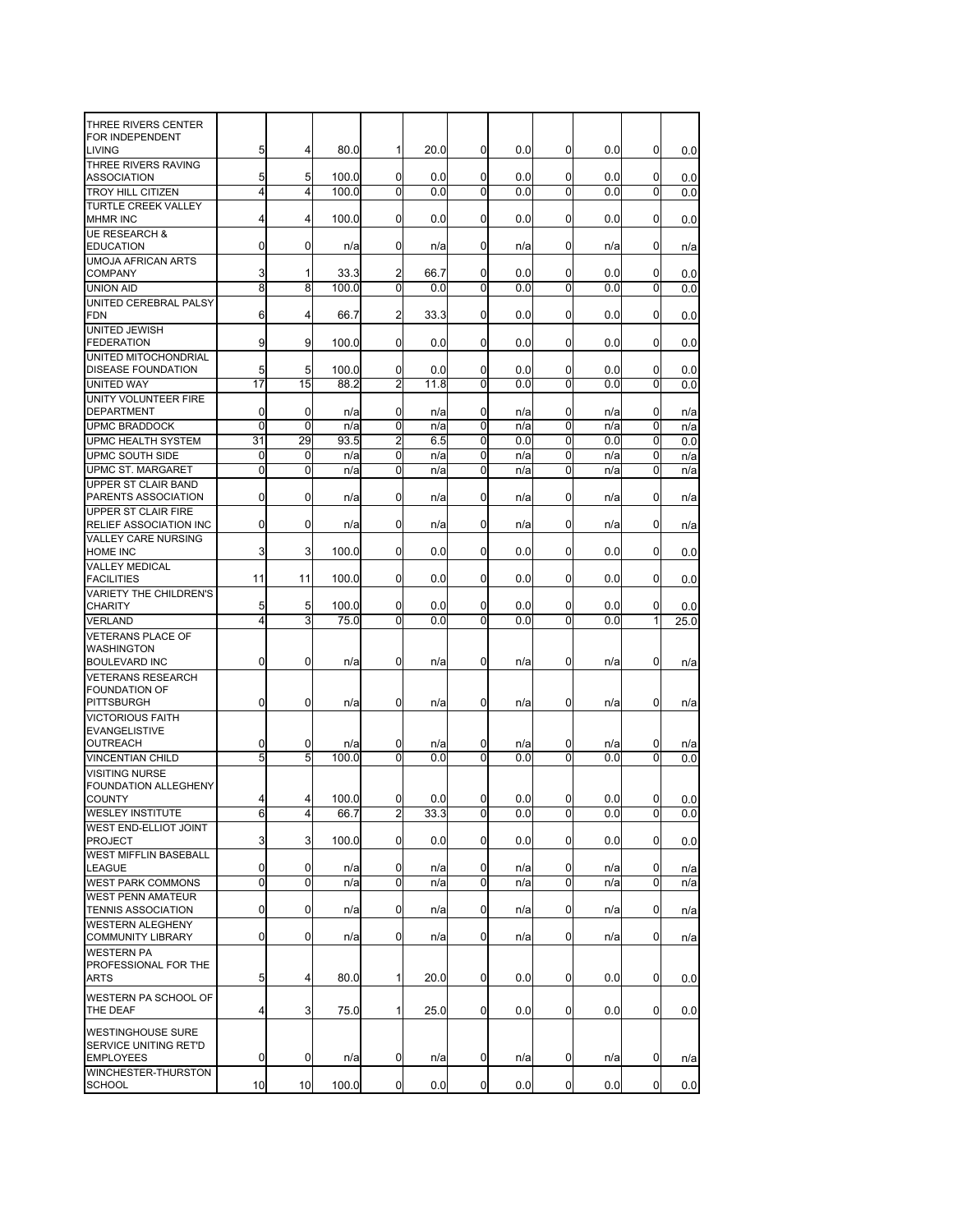| <b>WOMANSPACE -EAST INC</b>                                                | 7              |                | 14.3  | $6 \,$         | 85.7 | $\overline{0}$ | 0.0 | 0        | 0.0  | $\mathbf 0$ | 0.0 |
|----------------------------------------------------------------------------|----------------|----------------|-------|----------------|------|----------------|-----|----------|------|-------------|-----|
| <b>WOMANSPLACE</b>                                                         | 4              | 4              | 100.0 | 0              | 0.0  | $\overline{0}$ | 0.0 | $\Omega$ | 0.0  | U           | 0.0 |
| WOMENS COMMITTEE OF<br><b>MUSEUM OF ART</b>                                |                |                |       |                |      |                |     |          |      |             |     |
| <b>CARNEIGIE INSTIT</b>                                                    | 10             | 10             | 100.0 | 0              | 0.0  | 0              | 0.0 | 0        | 0.0  | $\Omega$    | 0.0 |
| <b>WORKSMITH INSTITUTE</b>                                                 | $\overline{2}$ | $\overline{2}$ | 100.0 | 0              | 0.0  | $\overline{0}$ | 0.0 | $\Omega$ | 0.0  | U           | 0.0 |
| <b>WORLD AFFAIRS COUNCIL</b>                                               | 14             | 14             | 100.0 | $\mathbf{0}$   | 0.0  | 0              | 0.0 | 0        | 0.0  | $\Omega$    | 0.0 |
| <b>WORLD FEDERALIST</b>                                                    |                |                |       |                |      |                |     |          |      |             |     |
| <b>ASS'N OF PITTSBURGH</b>                                                 | 8              | 8              | 100.0 | $\mathbf{0}$   | 0.0  | 0              | 0.0 | 0        | 0.0  | $\Omega$    | 0.0 |
| <b>WORLD TRADE CENTER</b>                                                  | 0              | 0              | n/a   | 0              | n/a  | $\Omega$       | n/a | 0        | n/a  | $\Omega$    | n/a |
| WPA SCHOOL FOR THE<br><b>BLIND</b>                                         | 6              | 6              | 100.0 | $\mathbf{0}$   | 0.0  | $\mathbf 0$    | 0.0 | 0        | 0.0  | $\mathbf 0$ | 0.0 |
| <b>WOED PITTSBURGH</b>                                                     | 16             | 12             | 75.0  | 4              | 25.0 | 0              | 0.0 | $\Omega$ | 0.0  |             | 0.0 |
| <b>XPRESSIONS</b><br><b>CONTEMPORARY DANCE</b><br><b>COMPANY</b>           | 3              |                | 33.3  | $\overline{2}$ | 66.7 | $\mathbf 0$    | 0.0 | 0        | 0.0  | $\Omega$    | 0.0 |
| YOUNG MEN & WOMEN<br><b>AFRICAN HERITAGE ASS</b><br><b>INC</b>             | 0              | 0              | n/a   | $\Omega$       | n/a  | $\Omega$       | n/a | 0        | n/a  | $\Omega$    | n/a |
| YOUNG MEN & WOMEN<br><b>HEBREW ASSO &amp; IRENE</b><br><b>KAUFMANN CTR</b> | 16             | 16             | 100.0 | $\overline{0}$ | 0.0  | <sub>0</sub>   | 0.0 | 0        | 0.0  | $\Omega$    | 0.0 |
| YOUTH FOR CHRIST USA<br><b>INC METRO PGH</b>                               | 4              | 4              | 100.0 | 0              | 0.0  | 0              | 0.0 | 0        | 0.0  | $\Omega$    | 0.0 |
| <b>YWCA</b>                                                                | 4              | $\overline{2}$ | 50.0  | 1              | 25.0 | $\Omega$       | 0.0 |          | 25.0 | $\Omega$    | 0.0 |
| YWCA SEWICKLEY                                                             | 6              | 5              | 83.3  | 0              | 0.0  | 0              | 0.0 |          | 16.7 | 0           | 0.0 |
| <b>ZOAR HOME</b>                                                           | 5              | 5              | 100.0 | 0              | 0.0  | 0              | 0.0 | $\Omega$ | 0.0  | $\Omega$    | 0.0 |
| <b>ZOOLOGICAL SOCIETY OF</b><br>PITTSBURGH                                 | 7              | 7              | 100.0 | $\mathbf{0}$   | 0.0  | 0              | 0.0 | 0        | 0.0  | $\Omega$    | 0.0 |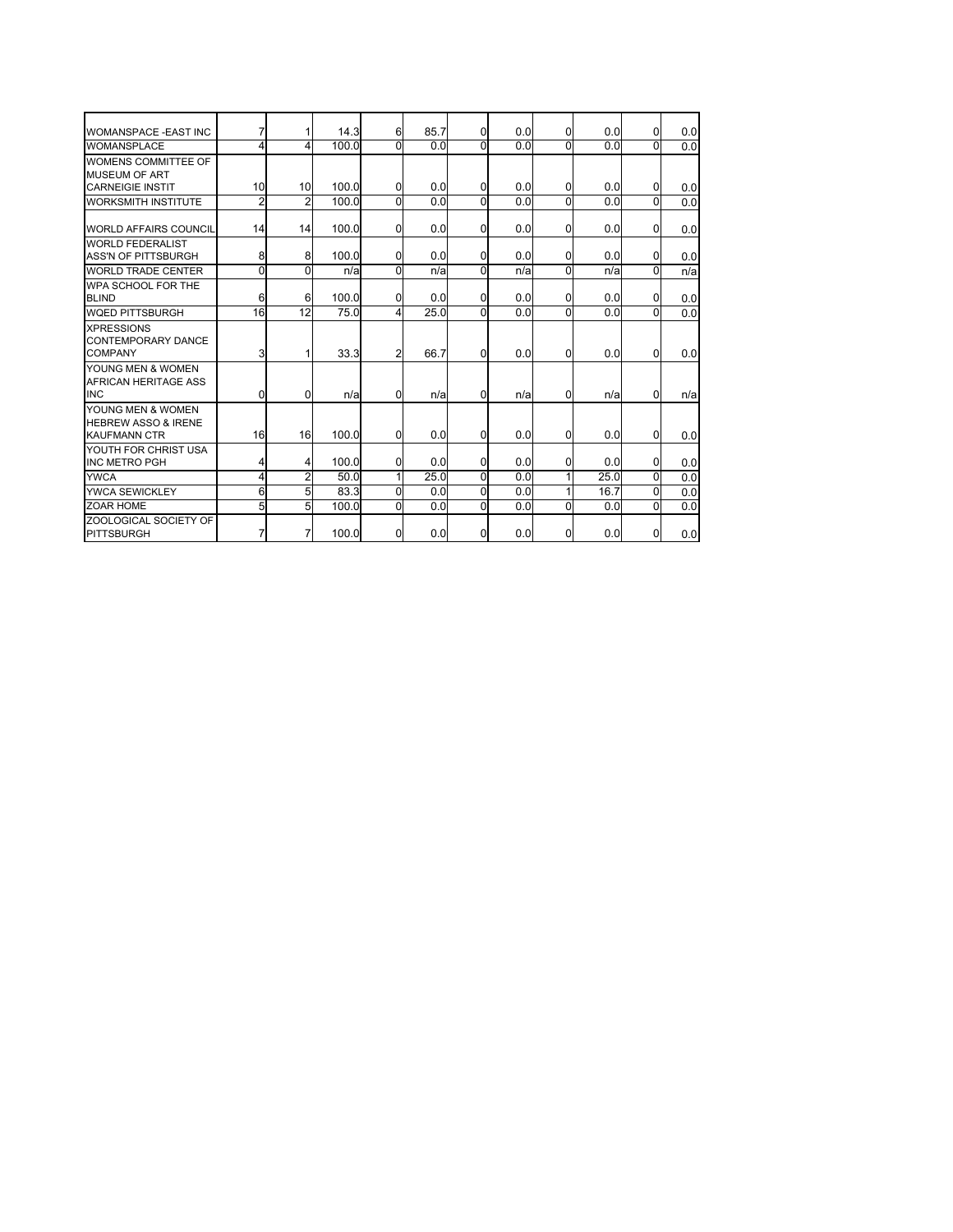## **Appendix 7: Percent of African American on Executive Committees**  *(Sorted by % African American)*

| <b>Name of Organization</b>                   | Total<br>Mbrs | No.            | African American<br>% |
|-----------------------------------------------|---------------|----------------|-----------------------|
| <b>STENGTH</b>                                |               |                |                       |
| INCORPORATED                                  | 4             | 4              | 100.0                 |
| PROJECT HELP OUR<br>PEOPLE EARN INC           |               |                |                       |
| <b>LINCOLN PARK</b>                           | 4             | 4              | 100.0                 |
| <b>COMMUNITY CENTER</b>                       | 3             | 3              | 100.0                 |
| <b>LINCOLN LARIMER</b>                        |               |                |                       |
| <b>LEMINGTON BELMAR</b>                       |               |                |                       |
| <b>CITIZEN REVITALIZ</b>                      | 5             | 5              | 100.0                 |
| <b>LEMINGTON ELDER CARE</b>                   |               |                |                       |
| <b>SERVICES</b>                               | 5             | 5<br>3         | 100.0                 |
| <b>KUMBA TRUST</b>                            | 3             |                | 100.0                 |
| <b>DEVELOPMENT</b>                            |               |                |                       |
| <b>INSTITUTE</b>                              | 4             | 4              | 100.0                 |
| AFRICAN AMERICAN                              |               |                | 100.0                 |
| CHAMBER FDN OF WPA                            | 7             | 7              |                       |
| WOMANSPACE -EAST INC                          | 7             | 6              | 85.7                  |
| <b>GARFIELD JUBILEE ASS'N</b>                 | 5             | 4              | 80.0                  |
| PITTSBURGH FILM                               |               |                |                       |
| <b>MAKERS</b>                                 | 4             | 3              | 75.0                  |
| PBA INC / THE SECOND<br><b>STEP</b>           | 4             | 3              | 75.0                  |
| <b>MANCHESTER YOUTH</b>                       |               |                |                       |
| <b>DEVELOPMENT CENTER</b>                     |               |                |                       |
| <b>INC</b>                                    | 4             | 3              | 75.0                  |
| <b>HILL HOUSE</b>                             |               |                |                       |
| ASSOCIATION                                   | 8             | 6              | 75.0                  |
| <b>GROWING WITH TRUST</b>                     | 4             | 3              | 75.0                  |
| <b>XPRESSIONS</b>                             |               |                |                       |
| CONTEMPORARY DANCE<br><b>COMPANY</b>          | 3             | 2              | 66.7                  |
| <b>UMOJA AFRICAN ARTS</b>                     |               |                |                       |
| <b>COMPANY</b>                                | 3             | 2              | 66.7                  |
| <b>ST CLAIR CITIZEN</b>                       |               |                |                       |
| <b>COUNCIL</b>                                | 3             | 2              | 66.7                  |
| KINSLEY ASSOCIATION                           | 7             | 4              | 57.1                  |
| <b>OPERATION BETTER</b>                       |               |                |                       |
| <b>BLOCK</b>                                  | 4             | 2              | 50.0                  |
| <b>NORTHSIDE CIVIC</b><br>DEVELOPMENT COUNCIL |               |                |                       |
| <b>INC</b>                                    | 4             | 2              | 50.0                  |
| <b>NEIGHBORHOOD</b>                           |               |                |                       |
| CENTERS ASSOCIATION                           | 4             | 2              | 50.0                  |
| HILL TOP COMMUNITY                            |               |                |                       |
| <b>CHILDREN CENTER</b>                        | 4             | $\overline{a}$ | 50.0                  |
| <b>CORNERSTONE</b>                            |               |                |                       |
| <b>TELEVISION INC</b>                         | 4<br>4        | 2<br>2         | 50.0                  |
| A SECOND CHANCE<br>THREE RIVERS               |               |                | 50.0                  |
| <b>ADOPTION COUNCIL</b>                       | 9             | 4              | 44.4                  |
| ACTION HOUSING INC                            | 7             | 3              | 42.9                  |
| PITTSBURGH CHILDREN'S                         |               |                |                       |
| <b>MUSEUM</b>                                 | 5             | 2              | 40.0                  |
| <b>WESLEY INSTITUTE</b>                       | 6             | 2              | 33.3                  |
| UNITED CEREBRAL                               |               |                |                       |
| PALSY FDN                                     | 6             | 2              | 33.3                  |
| <b>EAST LIBERTY</b>                           |               |                |                       |
| DEVELOPMENT INC                               | 3             | 1              | 33.3                  |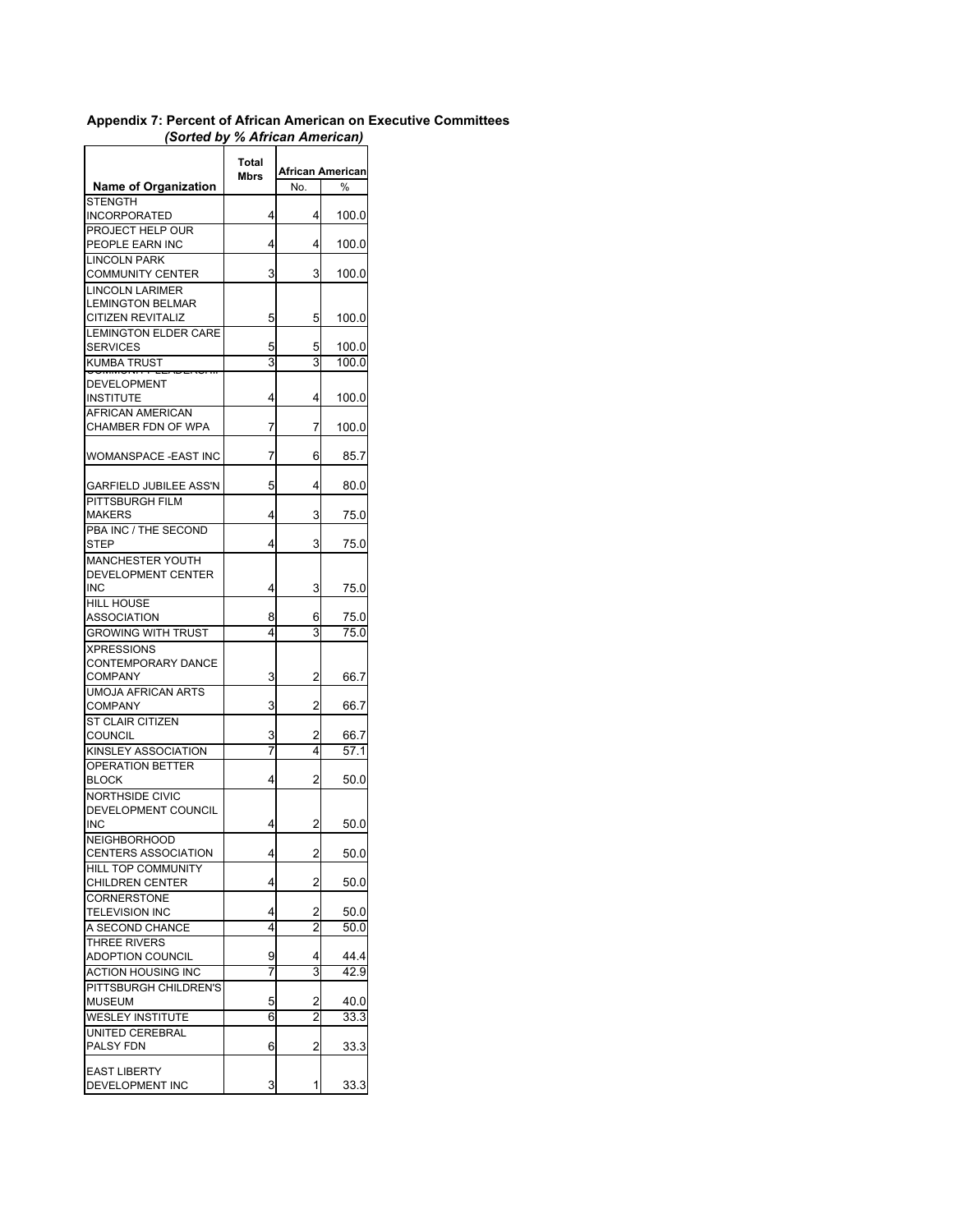| <b>CITIZEN POWER</b>                              | 3      | 1              | 33.3         |
|---------------------------------------------------|--------|----------------|--------------|
| ALTERNATIVE PROGRAM<br><b>ASSOCIATES</b>          | 3      | 1              | 33.3         |
| ALLEGHENY YOUTH<br>DEVELOPMENT                    | 3      | 1              | 33.3         |
| <b>CARNEGIE LIBRARY OF</b>                        |        |                |              |
| <b>PITTSBURGH</b>                                 | 7      | 2              | 28.6         |
| <b>BUSINESS &amp; INDUSTRIAL</b><br>DEV'MENT CORP | 11     | 3              | 27.3         |
| <b>YWCA</b>                                       | 4      | 1              | 25.0         |
| WQED PITTSBURGH                                   | 16     | 4              | 25.0         |
| <b>WESTERN PA SCHOOL OF</b><br>THE DEAF           | 4      | 1              | 25.0         |
| THE SWPA AIDS                                     |        |                |              |
| PLANNING COALITION                                | 4      | 1              | 25.0         |
| ST. VINCENT DE PAUL                               |        |                |              |
| <b>SOCIETY</b><br>SIDS ALLIANCE INC               | 4<br>4 | 1<br>1         | 25.0<br>25.0 |
| PITTSBURGH MEDIATION                              |        |                |              |
| <b>CENTER</b>                                     | 4      | 1              | 25.0         |
| <b>PITTSBURGH</b>                                 |        |                |              |
| <b>LEADERSHIP</b><br><b>FOUNDATION</b>            | 4      | 1              | 25.0         |
|                                                   |        |                |              |
| PITTSBURGH COMMUNITY                              |        |                |              |
| <b>REINVESTMENT</b><br>PITTSBURGH CARES           | 4<br>4 | 1<br>1         | 25.0<br>25.0 |
| PARENTAL STRESS                                   |        |                |              |
| <b>CENTER</b>                                     | 8      | $\overline{c}$ | 25.0         |
| <b>LEADERSHIP</b>                                 |        |                |              |
| PITTSBURGH<br><b>INSTITUTE F/ RESEARCH</b>        | 4      | 1              | 25.0         |
| EDU & TRAINING IN                                 |        |                |              |
| <b>ADDICTION</b>                                  | 4      | 1              | 25.0         |
| HUMAN SERVICES OF<br><b>WPA INC</b>               |        | 1              | 25.0         |
| EVERY CHILD INC                                   | 4<br>4 | 1              | 25.0         |
| <b>EASTSIDE</b>                                   |        |                |              |
| <b>NEIGHBORHOOD</b>                               |        |                |              |
| <b>EMPLOYMENT CENTER</b>                          | 4      | 1              | 25.0         |
| <b>COMMUNITY LOAN FUND</b><br>OF SWPA INC         | 4      | 1              | 25.0         |
| <b>CARNEGIE LIBRARY OF</b><br><b>HOMES I EAD</b>  | 4      |                | 25.0         |
| <b>ALLIANCE FOR</b>                               |        |                |              |
| PROGRESSIVE ACTION<br>ALLE-KISKI AREA HOPE        | 4      | 1              | 25.0         |
| <b>CENTER</b>                                     | 4      | 1              | 25.0         |
| <b>WESTERN PA</b>                                 |        |                |              |
| PROFESSIONAL FOR THE<br>ARTS                      | 5      | 1              | 20.0         |
| THREE RIVERS CENTER                               |        |                |              |
| FOR INDEPENDENT                                   |        |                |              |
| <b>LIVING</b>                                     | 5      | 1              | 20.0         |
| NATIONAL MUTIPLE<br><b>SCLEROSIS SOCIETY</b>      | 5      | 1              | 20.0         |
| <b>INTERFAITH VOLUNTEER</b>                       |        |                |              |
| CAREGIVERS OF SW PA                               | 5      | 1              | 20.0         |
| EASTERN AREA ADULT<br><b>SERVICES</b>             | 5      | 1              | 20.0         |
| ASS'N OF THEOLOGICAL                              |        |                |              |
| SCHOOLS IN US & C'DA                              | 5      | 1              | 20.0         |
| THE EARLY LEARNING                                | 6      | 1              |              |
| <b>INSTITUTE</b>                                  |        |                | 16.7         |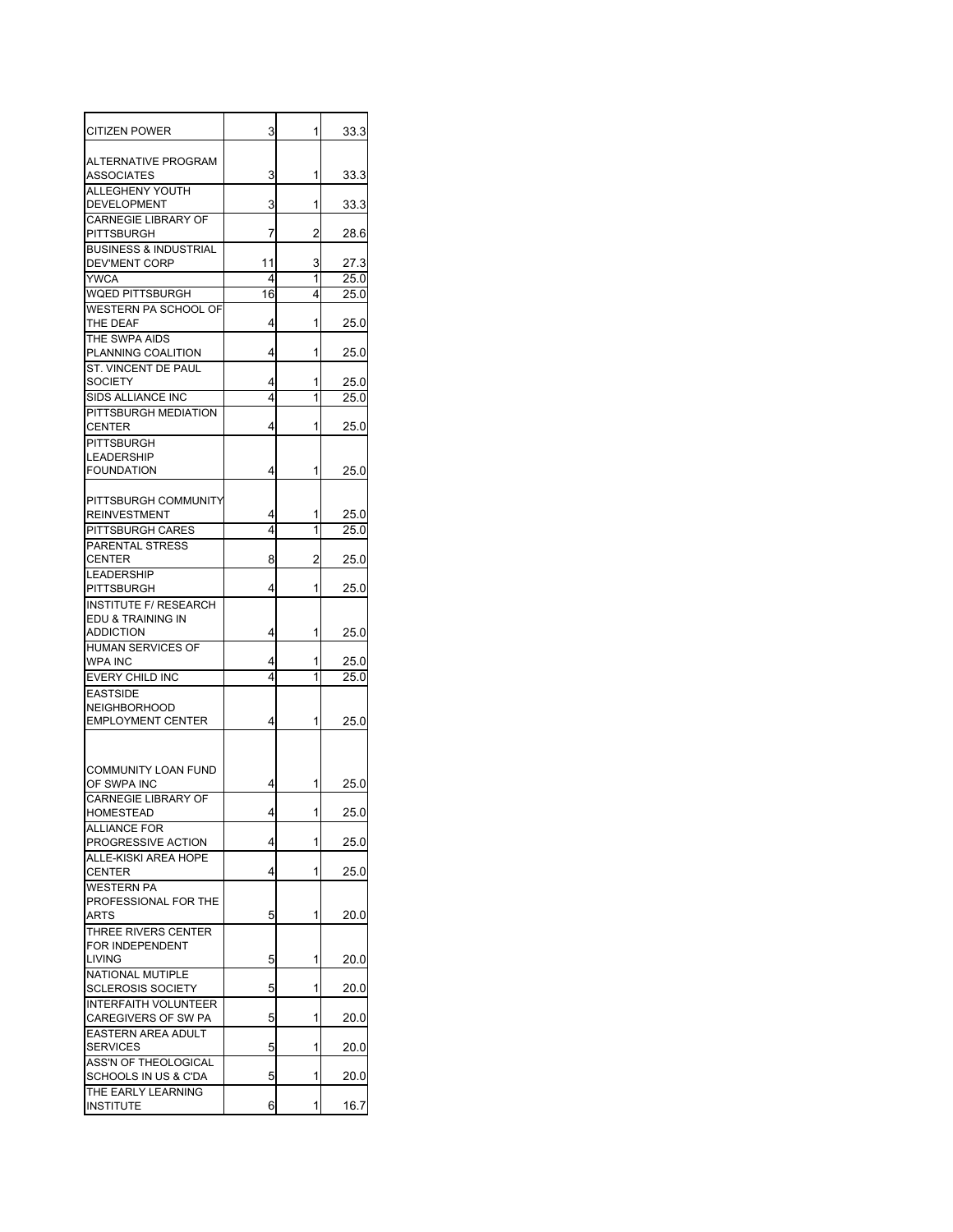| PITTSBURGH REGIONAL            |                |                |      |
|--------------------------------|----------------|----------------|------|
| ALLIANCE                       | 6              | 1              | 16.7 |
| PITTSBURGH AIDS TASK           |                |                |      |
| FORCE INC                      | 6              | 1              | 16.7 |
| <b>MERCY LIFE CENTER</b>       | 6              | 1              | 16.7 |
|                                |                |                |      |
| <b>COMMUNITY TECHNICAL</b>     |                |                |      |
| ASSISTANCE CENTER INC          | 6              | 1              | 16.7 |
| CENTRAL BLOOD BANK             | 6              | 1              | 16.7 |
|                                |                |                |      |
| <b>COMMUNTIES IN</b>           |                |                |      |
| <b>SCHOOLS OF</b>              |                |                |      |
| PITTSBURGH                     | 13             | 2              | 15.4 |
| UNITED WAY                     | 17             | $\overline{2}$ | 11.8 |
| DUQUESNE UNIVERSITY            |                |                |      |
| OF THE HOLY GHOST              | 17             | 2              | 11.8 |
| ONE TO ONE THE                 |                |                |      |
| <b>MENTORING</b>               |                |                |      |
| PARTNERSHIP OF SWPA            | 9              | 1              | 11.1 |
| ALLEGHENY HEALTH               |                |                |      |
| <b>CHOICES</b>                 | 9              | 1              | 11.1 |
| <b>CATHOLIC YOUTH</b>          |                |                |      |
| ASSOCIATION                    | 11             | 1              | 9.1  |
| <b>ARTHRITIS FOUNDATION</b>    |                |                |      |
| INC                            | 22             | 2              | 9.1  |
| THE PITTSBURGH TRUST           |                |                |      |
| <b>FOR CULTURAL</b>            |                |                |      |
| <b>RESOURCES</b>               | 12             | 1              | 8.3  |
| SHADY SIDE ACADEMY             | 12             | 1              | 8.3  |
| <b>BOYS &amp; GIRLS CLUB</b>   | 24             | 2              | 8.3  |
| <b>NATIONAL AVIARY</b>         |                |                |      |
| PITTSBURGH INC                 | 14             | 1              | 7.1  |
| <b>UPMC HEALTH SYSTEM</b>      | 31             | $\overline{c}$ | 6.5  |
| LONGWOOD AT                    |                |                |      |
|                                |                | 1              |      |
| <b>OAKMONT</b>                 | 17             |                | 5.9  |
|                                |                |                |      |
| PHIPPS CONSERVATORY            |                |                |      |
| AND BOTANICAL GARDEN           | 19             | 1              | 5.3  |
| <b>ZOOLOGICAL SOCIETY OF</b>   |                |                |      |
| <b>PITTSBURGH</b>              | 7              | 0              | 0.0  |
| ZOAR HOME                      | 5              | 0              | 0.0  |
| YWCA SEWICKLEY                 | 6              | 0              | 0.0  |
| YOUTH FOR CHRIST USA           |                |                |      |
| INC METRO PGH                  | 4              | 0              | 0.0  |
| YOUNG MEN & WOMEN              |                |                |      |
| <b>HEBREW ASSO &amp; IRENE</b> |                |                |      |
| KAUFMANN CTR                   | 16             | 0              | 0.0  |
| WPA SCHOOL FOR THE             |                |                |      |
| <b>BLIND</b>                   | 6              | 0              | 0.0  |
| <b>WORLD FEDERALIST</b>        |                |                |      |
| ASS'N OF PITTSBURGH            | 8              | 0              | 0.0  |
| <b>WORLD AFFAIRS</b>           |                |                |      |
| <b>COUNCIL</b>                 | 14             | 0              | 0.0  |
| WORKSMITH INSTITUTE            | $\overline{2}$ | 0              | 0.0  |
| <b>WOMENS COMMITTEE OF</b>     |                |                |      |
| <b>MUSEUM OF ART</b>           |                |                |      |
| <b>CARNEIGIE INSTIT</b>        | 10             | 0              | 0.0  |
| WOMANSPLACE                    | 4              | 0              | 0.0  |
| WINCHESTER-THURSTON            |                |                |      |
| <b>SCHOOL</b>                  | 10             | 0              | 0.0  |
|                                |                |                |      |
| WEST END-ELLIOT JOINT          |                |                |      |
| PROJECT                        | 3              | 0              | 0.0  |
|                                |                |                |      |
| <b>VISITING NURSE</b>          |                |                |      |
| <b>FOUNDATION</b>              |                |                |      |
| ALLEGHENY COUNTY               | 4              | 0              | 0.0  |
|                                | 5              | 0              |      |
| <b>VINCENTIAN CHILD</b>        |                |                | 0.0  |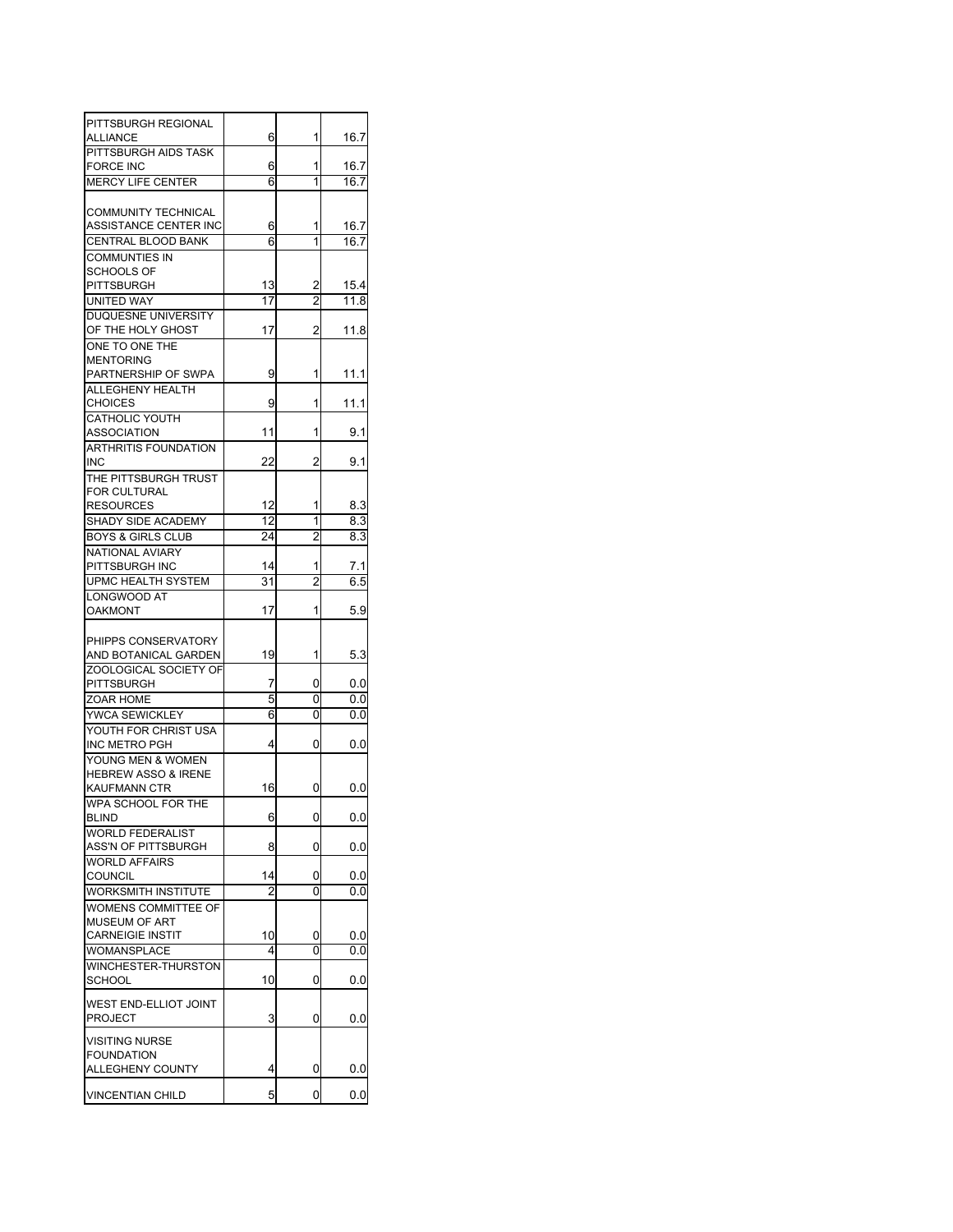| VERLAND                         | 4                       | 0 | 0.0 |
|---------------------------------|-------------------------|---|-----|
| <b>VARIETY THE CHILDREN'S</b>   |                         |   |     |
| CHARITY                         | 5                       | 0 | 0.0 |
| VALLEY MEDICAL                  |                         |   |     |
| <b>FACILITIES</b>               | 11                      | 0 | 0.0 |
| VALLEY CARE NURSING<br>HOME INC | 3                       | 0 | 0.0 |
| UNITED MITOCHONDRIAL            |                         |   |     |
| DISEASE FOUNDATION              | 5                       | 0 | 0.0 |
| UNITED JEWISH                   |                         |   |     |
| <b>FEDERATION</b>               | 9                       | 0 | 0.0 |
| <b>UNION AID</b>                | 8                       | 0 | 0.0 |
| <b>TURTLE CREEK VALLEY</b>      |                         |   |     |
| <b>MHMR INC</b>                 | 4                       | 0 | 0.0 |
| <b>TROY HILL CITIZEN</b>        | 4                       | 0 | 0.0 |
| THREE RIVERS RAVING             |                         |   |     |
| ASSOCIATION                     | 5                       | 0 | 0.0 |
| <b>THOMAS MERTON</b>            |                         |   |     |
| <b>CENTER</b>                   | 3                       | 0 | 0.0 |
| THE WPA CHP OF THE              |                         |   |     |
| NAT'L HEMOPHILIA FDN            | 4                       | 0 | 0.0 |
| THE WESTLEY                     |                         |   |     |
| <b>FOUNDATION</b>               | 3                       | 0 | 0.0 |
| THE WATSON INSTITUTE            | 8                       | 0 | 0.0 |
| THE SENIOR                      |                         |   |     |
| CARDIOVASCULAR                  |                         |   |     |
| SURGEONS SOCIETY INC            | 4                       | 0 | 0.0 |
| THE MONROEVILLE                 |                         |   |     |
| CHRISTIAN JUDEA                 |                         |   |     |
| <b>FOUNDATION</b>               | 3                       | 0 | 0.0 |
|                                 |                         |   |     |
| THE MATTRESS FACTORY            | $\overline{\mathbf{c}}$ | 0 | 0.0 |
| THE HEARTWOOD                   |                         |   |     |
| <b>INSTITUTE</b>                | 4                       | 0 | 0.0 |
| THE FOX CHAPEL AREA             |                         |   |     |
| <b>EDUCTAION FUND</b>           | 3                       | 0 | 0.0 |
| <b>TECH LINK PROGRAM OF</b>     |                         |   |     |
| PITTSBURGH                      | 4                       | 0 | 0.0 |
| ST. CALIR HEALTH                |                         |   |     |
| VENTURES                        | 12                      | 0 | 0.0 |
| ST. AMBROSE MANOR               | 4                       | 0 | 0.0 |
| SQUIRRELL HILL URBAN            |                         |   |     |
| <b>COALITION INC</b>            | 6                       | 0 | 0.0 |
| SOUTHWEST PA AREA               |                         |   |     |
| <b>HEALTH EDUCATION</b>         |                         |   |     |
| <b>CENTER</b>                   | 4                       | 0 | 0.0 |
| SOUTHBRIDGE EMS INC             | 3                       | 0 | 0.0 |
| SOUTH WINDS INC                 | 4                       | 0 | 0.0 |
| SOUTH SIDE LOCAL                |                         |   |     |
| DEVELOPMENT                     |                         |   |     |
| COMPANY                         | 9                       | 0 | 0.0 |
| SOUTH HILLS MEDICAL             |                         |   |     |
| CENTER                          | 5                       | 0 | 0.0 |
| SOUTH HILLS HEALTH              |                         |   |     |
| <b>SYSTEM FDN</b>               | 7                       | 0 | 0.0 |
| SOUTH HILLS CHORALE             | 7                       | 0 | 0.0 |
| SOCIETY FOR ARTS                | 10                      | 0 | 0.0 |
| SINGLE & CUSTODIAL              |                         |   |     |
| <b>FATHERS NETWORK</b>          | 3                       | 0 | 0.0 |
| SHADYSIDE ACADEMY               |                         |   |     |
| <b>FOUNDATION</b>               | 8                       | 0 | 0.0 |
|                                 |                         |   |     |
| SEWICKLEY PUBLIC                |                         |   |     |
| LIBRARY                         | 4                       | 0 | 0.0 |
| <b>SAMARITAN</b>                |                         |   |     |
| COUNSELLING CENTER<br>OF WPA    | 4                       | 0 | 0.0 |
|                                 |                         |   |     |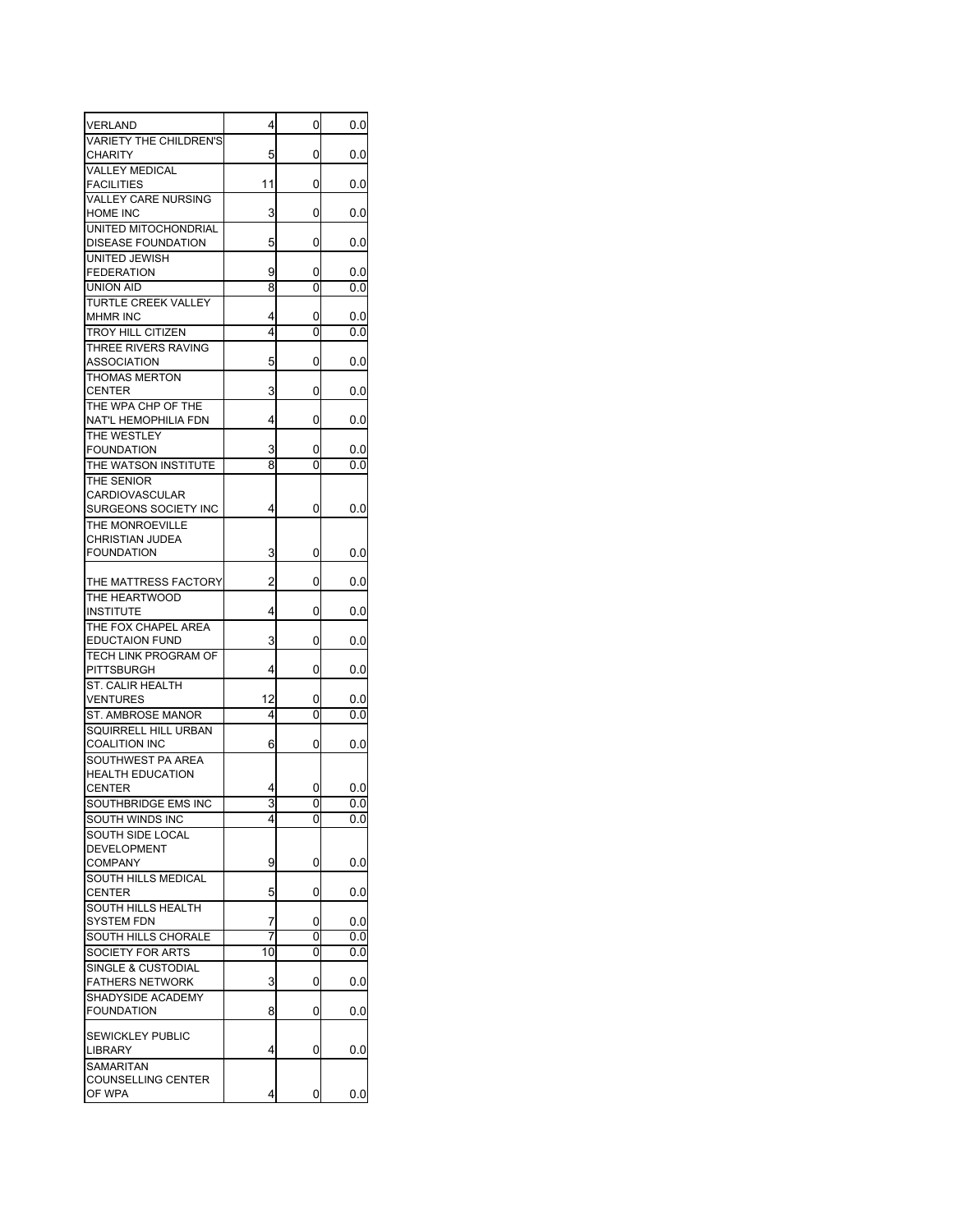| SAMARITAN                  |    |     |     |
|----------------------------|----|-----|-----|
| <b>COUNSELLING CENTER</b>  | 4  | 0   | 0.0 |
| <b>RUGGED GROUSE</b>       |    |     |     |
| <b>SOCIETY</b>             | 6  | 0   | 0.0 |
| ROSS-WEST VIEW             |    |     |     |
| <b>EMERGENCY MEDICAL</b>   |    |     |     |
| SERVICES AUTH.             | 5  | 0   | 0.0 |
| RONALD MC DONALD           |    |     |     |
| <b>HOUSE</b>               | 5  | 0   | 0.0 |
| <b>ROBINSON EMERGENCY</b>  |    |     |     |
| <b>MEDICAL SERVICE</b>     | 4  | 0   | 0.0 |
|                            |    |     |     |
| RIVERVIEW APARTMENTS       | 8  | 0   | 0.0 |
| <b>RESIDENTIAL</b>         |    |     |     |
| <b>RESOURCES</b>           | 4  | 0   | 0.0 |
| <b>REGIONAL BUSINESS</b>   |    |     |     |
| <b>ALLIANCE</b>            | 9  | 0   | 0.0 |
| <b>RAINBOW KITCHEN</b>     | 4  | 0   | 0.0 |
| <b>PROVIDENCE</b>          |    |     |     |
| <b>CONENCTIONS INC</b>     | 6  | 0   | 0.0 |
| PREVENTION POINT           |    |     |     |
| <b>PITTSBURGH</b>          | 3  | 0   | 0.0 |
| PRESSLEY RIDGE             |    |     |     |
| <b>SCHOOLS FDN</b>         | 6  | 0   | 0.0 |
| PLUM SENIOR CITIZEN        |    |     |     |
| <b>CLUB</b>                | 4  | 0   | 0.0 |
| PLANNED PARENTHOOD         |    |     |     |
| OF WPA INC                 | 10 | 0   | 0.0 |
| PITTSBURGH VINTAGE         |    |     |     |
| <b>GRAND PRIX</b>          | 14 | 0   | 0.0 |
| PITTSBURGH TISSUE          |    |     |     |
| <b>ENGINEERING SOCIETY</b> |    |     |     |
| <b>INC</b>                 | 5  | 0   | 0.0 |
| PITTSBURGH OPERA           |    |     |     |
| <b>HOUSE INC</b>           | 7  | 0   | 0.0 |
| PITTSBURGH MUSICAL         |    |     |     |
| THEATER                    | 5  | n/a | n/a |
| PITTSBURGH INSTITUTE       |    |     |     |
| OF MORTUARY SCIENCE        |    |     |     |
| <b>INC</b>                 | 5  | 0   | 0.0 |
| <b>PITTSBURGH</b>          |    |     |     |
| <b>EXPERIMENT</b>          | 4  | 0   | 0.0 |
| PITTSBURGH DANCE           |    |     |     |
| ALLOY                      | 5  | 0   | 0.0 |
| PITTSBURGH COUNCIL         |    |     |     |
| ON HIGHER EDUCATION        | 2  | 0   | 0.0 |
| PITTSBURGH CENTER          |    |     |     |
| FOR THE ARTS               | 8  | 0   | 0.0 |
| PITTSBURGH CARES           |    |     |     |
| PARTNERSHIP INC            | 3  | 0   | 0.0 |
| PITTBSBURGH BUSINESS       |    |     |     |
| <b>RESOURCES CENTER</b>    | 6  | 0   | 0.0 |
|                            |    |     |     |
| PENNSYLVANIA PEACE         |    |     |     |
| <b>LINKS</b>               | 4  | 0   | 0.0 |
| PACE SCHOOL                | 5  | 0   | 0.0 |
| PA ORGANIZATION FOR        |    |     |     |
| <b>WOMEN IN EARLY</b>      |    |     |     |
| <b>RECOVERY</b>            | 4  | 0   | 0.0 |
| PA FEDERATION MUSIC        |    |     |     |
| <b>CLUBS</b>               | 10 | 0   | 0.0 |
| NORTHLAND PUBLIC           |    |     |     |
| <b>LIBRARY</b>             | 4  | 0   | 0.0 |
| NORTHERN ALLEGHENY         |    |     |     |
| <b>COUNTY CHAMBER</b>      |    |     |     |
| <b>EDUCATION FDN</b>       | 7  | 0   | 0.0 |
| NORTH HILLS YOUTH          |    |     |     |
| <b>MINISTRIES</b>          | 5  | 0   | 0.0 |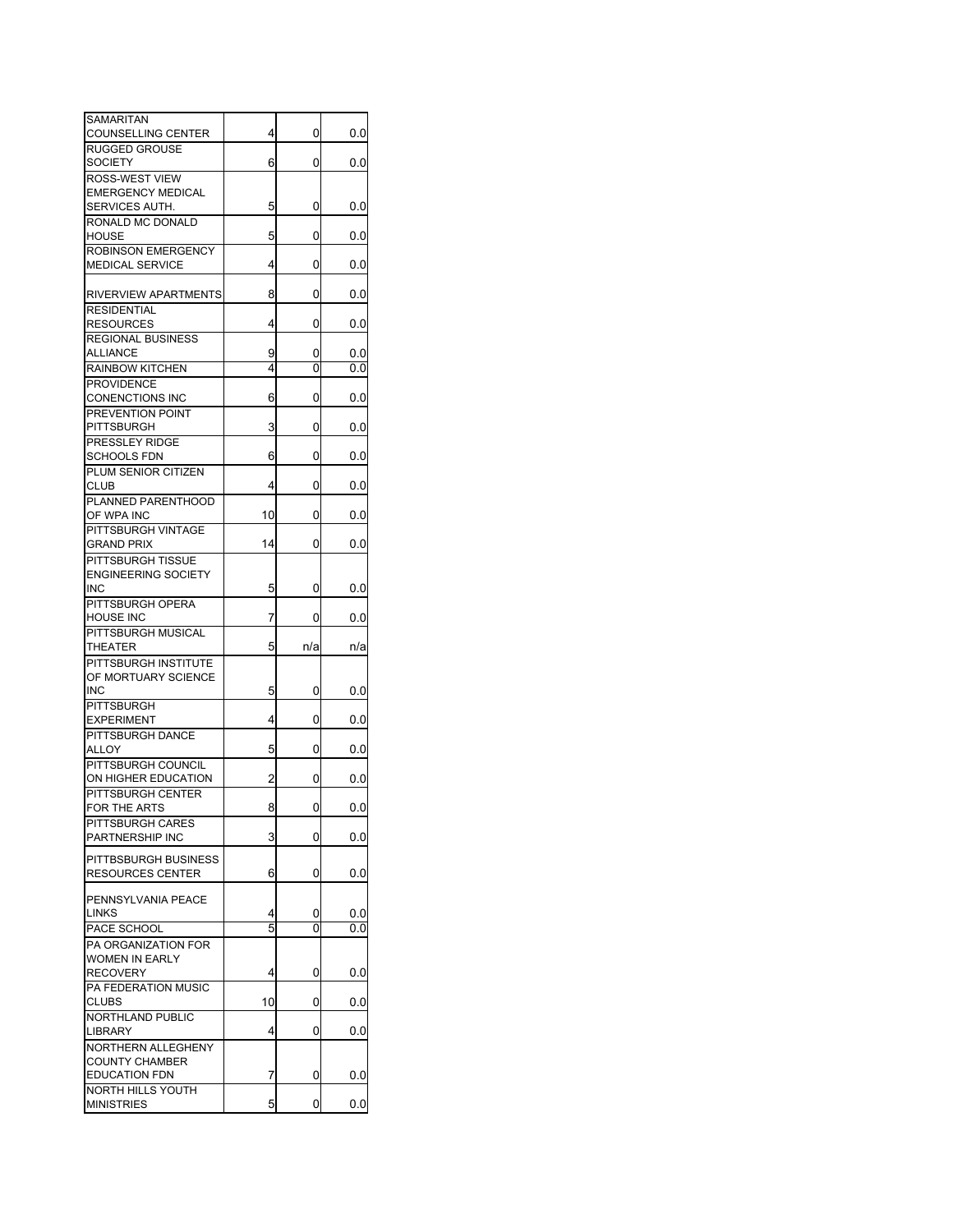| NORTH AMERICAN               |    |             |     |
|------------------------------|----|-------------|-----|
| <b>SERIALS INTEREST</b>      |    |             |     |
| <b>GROUP INC</b>             | 5  | 0           | 0.0 |
| <b>NEW CENTURY CAREERS</b>   | 3  | 0           | 0.0 |
| NATIONAL REFORM              |    |             |     |
| <b>ASSOCIATION</b>           | 4  | 0           | 0.0 |
| NATIONAL PARKINSON           |    |             |     |
| <b>FOUNDATION</b>            | 7  | 0           | 0.0 |
| <b>NATIONAL FLAG</b>         |    |             |     |
| <b>FOUNDATION</b>            | 6  | 0           | 0.0 |
| NATIONAL COUNCIL OF          |    |             |     |
| <b>JEWISH WOMEN INC</b>      | 16 | 0           | 0.0 |
| NATIONAL COUNCIL IF          |    |             |     |
| <b>JEWISH WOMEN.</b>         |    |             |     |
| PITTSBURGH SEC               | 22 | 0           | 0.0 |
| NAMI SOUTHWESTERN            |    |             |     |
| PA                           | 5  | 0           | 0.0 |
| MT. WASHINGTON               |    |             |     |
| <b>COMMUNITY</b>             |    |             |     |
| <b>DEVELOPMENT</b>           |    |             |     |
| <b>CORPORATION</b>           | 5  | 0           | 0.0 |
| MT. NAZARETH CENTER          |    |             |     |
| <b>INC</b>                   | 5  | 0           | 0.0 |
| <b>MPC CORPORATION</b>       | 6  | 0           | 0.0 |
| <b>MONROEVILLE CRISIS</b>    |    |             |     |
| PREGNANCY CENTER             | 4  | 0           | 0.0 |
| <b>MON YOUGH</b>             |    |             |     |
| <b>RIVERFRONT ENT. &amp;</b> |    |             |     |
| <b>CULTURAL COUNCIL</b>      | 3  | 0           | 0.0 |
| MOMS HOUSE INC OF            |    |             |     |
| <b>PITTSBURGH</b>            | 5  | 0           | 0.0 |
| MERCY HOSPITAL OF            |    |             |     |
| <b>PITTSBURGH</b>            | 10 | 0           | 0.0 |
| MENTAL HEALTH ASS'N          |    |             |     |
| OF ALLEGHENY COUNTY          | 4  | 0           | 0.0 |
| <b>MENDELSSOHN CHOIR</b>     |    |             |     |
| OF PITTSBURGH                | 8  | 0           | 0.0 |
| <b>MARY &amp; ALEXANDER</b>  |    |             |     |
| LAUGLINCHILDRENS             |    |             |     |
| <b>CENTER</b>                | 6  | 0           | 0.0 |
| <b>MAGEE WOMEN</b>           |    |             |     |
| <b>HOSPITAL</b>              | 7  | 0           | 0.0 |
| <b>LYDIA'S PLACE</b>         | 5  | Ō           | 0.0 |
|                              |    |             |     |
| LUPUS FOUNDATION             | 6  | 0           | 0.0 |
| LONG RUN CHILDREN            | 4  | 0           | 0.0 |
|                              |    |             |     |
| LIFE LINE OF SW PA           | 4  | $\mathbf 0$ | 0.0 |
|                              |    |             |     |
| <b>LAWRENVILLE BUSINESS</b>  |    |             |     |
| <b>ASSOCIATION INC</b>       | 4  | 0           | 0.0 |
| <b>LATIN AMERICAN</b>        |    |             |     |
| <b>STUDIES</b>               | 12 | 0           | 0.0 |
| <b>LADIES HOSPITAL AID</b>   |    |             |     |
| SOCIETY OF WPA               | 12 | 0           | 0.0 |
| <b>JEWISH RESIDENTIAL</b>    |    |             |     |
| <b>SERVICES</b>              | 13 | 0           | 0.0 |
| <b>JEWISH FAMILY &amp;</b>   |    |             |     |
| CHILDRENS SERVICE            | 8  | 0           | 0.0 |
| <b>JANE HOLMES</b>           |    |             |     |
| <b>RESIDENCES</b>            | 9  | 0           | 0.0 |
| <b>ITXM</b>                  | 6  | 0           | 0.0 |
| <b>IRON AND STEEL</b>        |    |             |     |
| <b>SOCIETY</b>               | 6  | 0           | 0.0 |
| <b>INTESTINAL DISEASE</b>    | 6  | 0           | 0.0 |
| <b>INSTRUMENT SOCIETY</b>    |    |             |     |
| OF AMERICA                   | 5  | 0           | 0.0 |
|                              |    |             |     |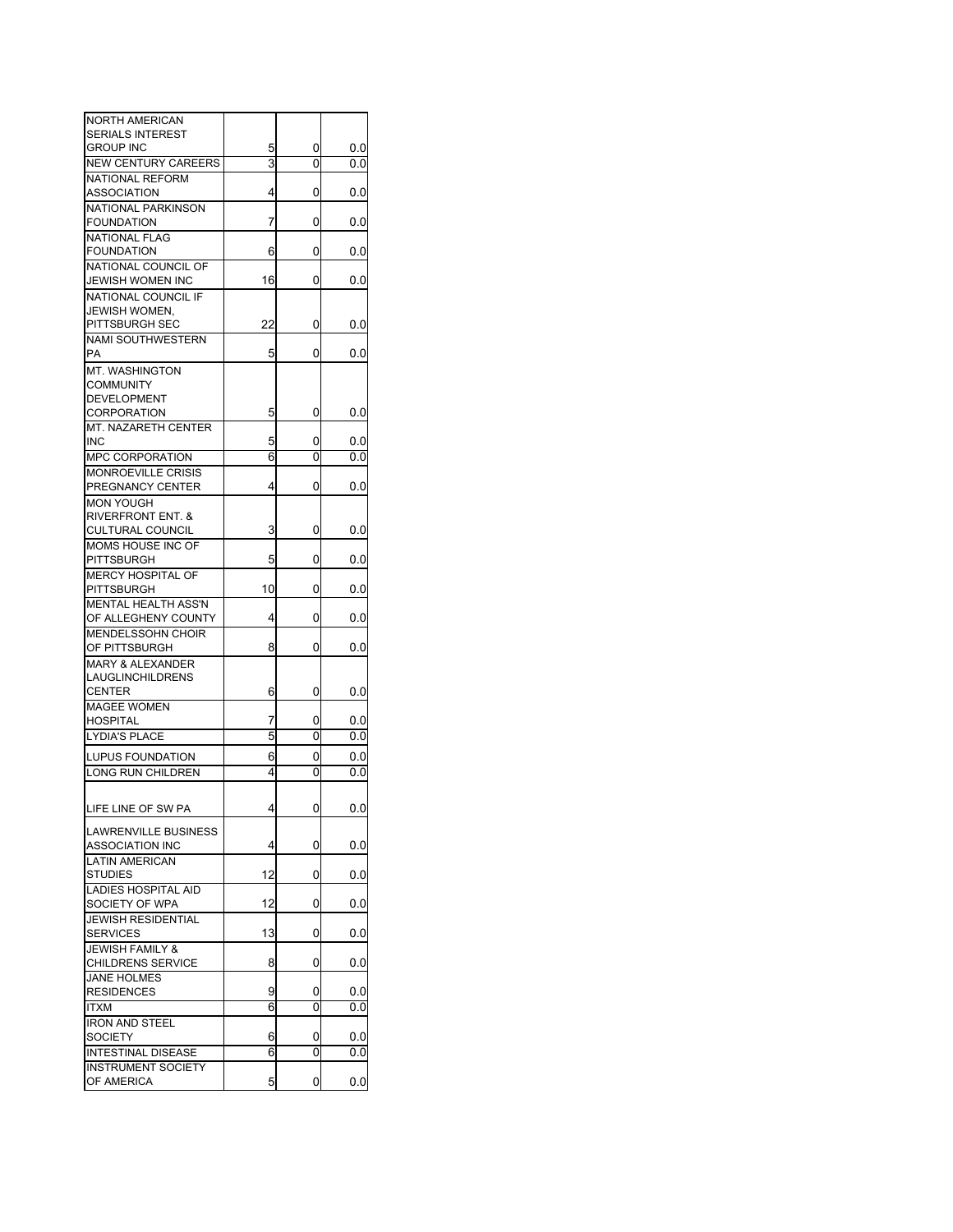| <b>INSTITUTE OF</b>          |    |   |     |
|------------------------------|----|---|-----|
| SHIPBOARD EDUCATION          | 3  | 0 | 0.0 |
| <b>HOSPITAL COUNCIL OF</b>   |    |   |     |
| WESTERN PA                   | 8  | 0 | 0.0 |
| <b>HOLY FAMILY</b>           |    |   |     |
| <b>FOUNDATION</b>            | 5  | 0 | 0.0 |
| HISTORICAL SOCIETY OF        |    |   |     |
| <b>WPA</b>                   | 12 | 0 | 0.0 |
| <b>HERITAGE HEALTH</b>       |    |   |     |
| <b>FOUNDATION</b>            | 5  | 0 | 0.0 |
|                              |    |   |     |
|                              |    |   |     |
| <b>HEBREW FREE LOAN</b>      |    |   |     |
| ASSOCIATION OF PGH PA        | 15 | 0 | 0.0 |
| <b>HAMPTON COMMUNITY</b>     |    |   |     |
| LIBRARY                      | 4  | 0 | 0.0 |
| <b>GREEN BUILDING</b>        |    |   |     |
| ALLIANCE                     | 4  | 0 | 0.0 |
| <b>GREATER PITTSBURGH</b>    |    |   |     |
| OFFICE OF PROMOTION /        |    |   |     |
|                              |    |   |     |
| <b>PGH FILM</b>              | 4  | 0 | 0.0 |
| <b>GREATER PITTSBURGH</b>    |    |   |     |
| LITERACY COUNCIL             | 4  | 0 | 0.0 |
| <b>GRAPHIC ARTS</b>          |    |   |     |
| TECHNICAL FOUNDATION         | 18 | 0 | 0.0 |
| <b>GOODWILL INDUSTRIES</b>   | 6  | 0 | 0.0 |
| <b>GLOBAL LINKS</b>          | 4  | 0 | 0.0 |
|                              |    |   |     |
| <b>GENESIS OF PITTSBURGH</b> |    |   |     |
| INC                          | 4  | 0 | 0.0 |
| <b>FRIENDS OF SEWICKLEY</b>  |    |   |     |
| PUBLIC LIBRARY               | 4  | 0 | 0.0 |
| <b>FOX CHAPPEL</b>           |    |   |     |
| <b>EXCELLENCE FOR</b>        |    |   |     |
| <b>EDUCATION FUND</b>        | 5  | 0 | 0.0 |
| <b>FAMILY TYES</b>           | 5  | 0 |     |
|                              |    |   | 0.0 |
| <b>FAMILY HOUSE</b>          | 20 | 0 | 0.0 |
| <b>FAMILY GUIDANCE</b>       | 4  | 0 | 0.0 |
|                              |    |   |     |
| <b>FAMILY COMMUNICATION</b>  | 4  | 0 | 0.0 |
| <b>EXECUTIVE SERVICE</b>     |    |   |     |
| <b>CORPS</b>                 | 4  | 0 | 0.0 |
| <b>ENGINEERS SOCIETY OF</b>  |    |   |     |
| <b>WPA</b>                   | 6  | 0 | 0.0 |
|                              |    |   |     |
| <b>EMERGENCY MEDICAL</b>     |    |   |     |
| <b>INSTITUTE</b>             | 10 | 0 | 0.0 |
| <b>ELIZABETH TWN AREA</b>    |    |   |     |
| <b>EMS CORP</b>              | 4  | 0 | 0.0 |
| <b>EASTER SEAL</b>           | 6  | 0 | 0.0 |
| DOMESTIC ABUSE               |    |   |     |
| <b>COUNSELLING CENTER</b>    | 3  | 0 | 0.0 |
| CRISIS CENTER NORTH          | 4  | O | 0.0 |
|                              |    |   |     |
| <b>CRAFTON PUBLIC</b>        |    |   |     |
| LIBRARY                      | 4  | 0 | 0.0 |
| <b>CRAFTON CHILDRENS</b>     |    |   |     |
| <b>CORNER</b>                | 3  | 0 | 0.0 |
| <b>CONSUMER CREDIT</b>       |    |   |     |
| COUNSELLING SERVICE          |    |   |     |
| OF WPA                       | 11 | 0 | 0.0 |
| <b>CONSTRUCTION</b>          |    |   |     |
|                              |    |   |     |
| JUNCTION                     | 4  | 0 | 0.0 |
| <b>COMMUNTIY</b>             |    |   |     |
| FOUNDATION OF USC            | 9  | 0 | 0.0 |
| <b>COMMUNITY HUMAN</b>       |    |   |     |
| <b>SERVICES CORP</b>         | 4  | 0 | 0.0 |
| <b>COMMUNITY DESIGN</b>      |    |   |     |
| <b>CENTER OF PITTSBURGH</b>  |    |   |     |
| <b>INC</b>                   | 5  | 0 | 0.0 |
|                              |    |   |     |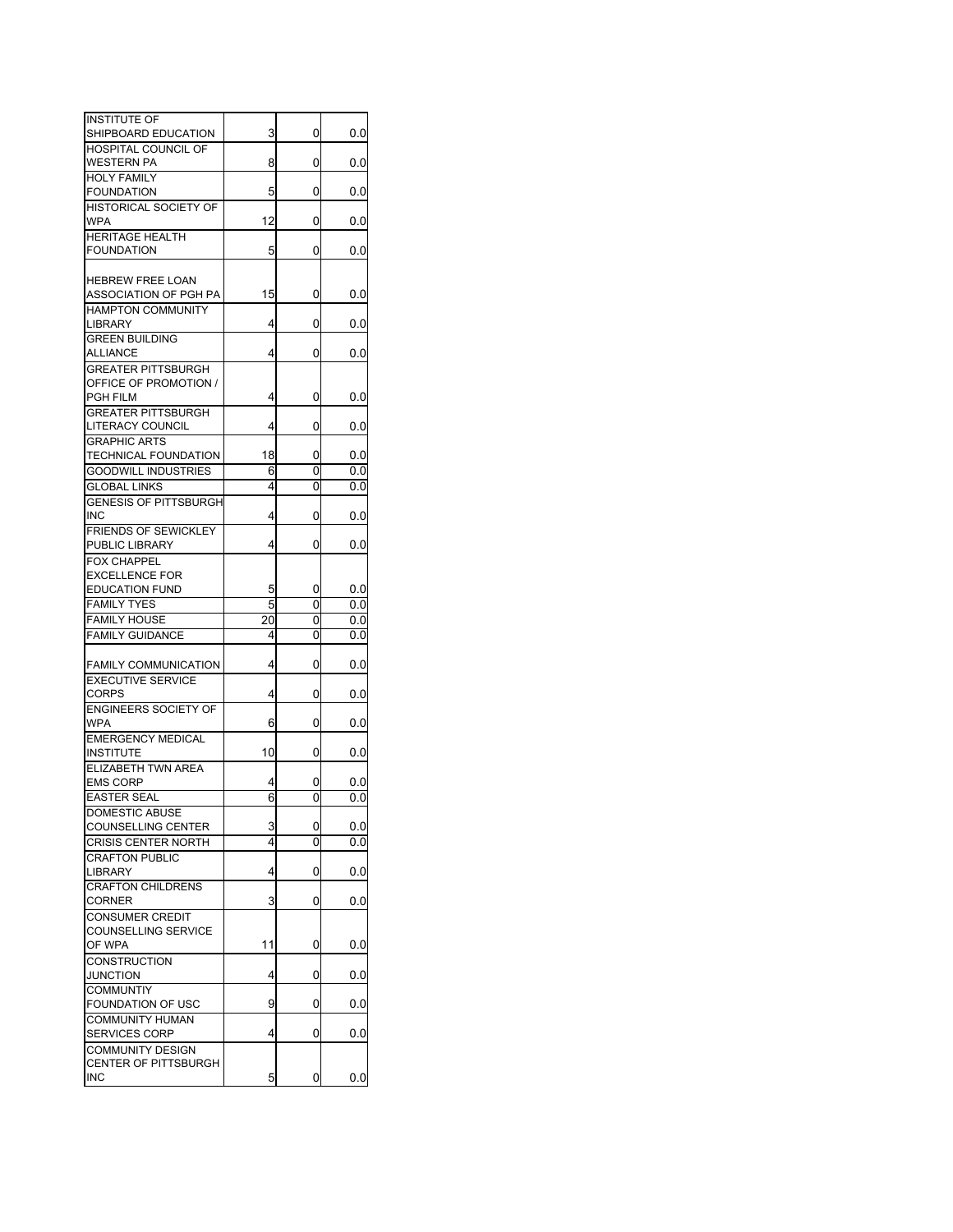| <b>COMMUNITIES IN SCHOOL</b>               |        |        |            |
|--------------------------------------------|--------|--------|------------|
| OF PITTSBURGH                              | 13     | 0      | 0.0        |
| <b>CHRISTMAS IN APRIL</b>                  |        |        |            |
| /REBUILDING TOGETHER                       | 4      | 0      | 0.0        |
| <b>CHRISTIAN LIFE SKILLS</b>               |        |        |            |
| INC                                        | 4      | 0      | 0.0        |
| <b>CHILDS WAY</b>                          | 5      | 0      | 0.0        |
| CHILDREN'S HOSPITAL                        | 11     | 0      | 0.0        |
|                                            | 12     |        |            |
| <b>CHATHAM COLLEGE</b>                     |        | 0      | 0.0        |
| <b>CHARTIERS NATURE</b>                    |        |        |            |
| <b>CONSERVANCY</b>                         | 4      | 0      | 0.0        |
| <b>CENTRAL NORTHSIDE</b>                   |        |        |            |
| <b>NEIGHBORHOOD</b>                        |        |        |            |
| <b>COUNCIL</b>                             | 4      | 0      | 0.0        |
| <b>CENTER FOR CREATIVE</b>                 |        |        |            |
| PLAY                                       | 4      | 0      | 0.0        |
| CARPATHO-RUSYN                             |        |        |            |
| <b>SOCIETY</b>                             | 5      | 0      | 0.0        |
| <b>CALI OPHANGE</b>                        |        |        |            |
| <b>CHARITABLE FUND</b>                     | 1      | 0      | 0.0        |
| <b>BULGARIAN MACEDONIAN</b>                |        |        |            |
| NAT'L EDU'L & CULTURAL                     |        |        |            |
| CTR                                        | 5      | 0      | 0.0        |
| <b>BROTHER'S BROTHER</b>                   |        |        |            |
| <b>FOUNDATION</b>                          | 5      | 0      | 0.0        |
|                                            |        |        |            |
|                                            |        |        |            |
|                                            |        |        |            |
| <b>BRADLEY CENTER</b>                      | 5      | 0      | 0.0        |
| BOYS SCOUT OF                              |        |        |            |
| AMERICA                                    | 4      | 0      | 0.0        |
| BETHLEHEM HAVEN                            | 4      | 0      | 0.0        |
| <b>BETHEL BASEBALL</b>                     |        |        |            |
|                                            |        |        |            |
| ASSOCIATION                                | 4      | 0      | 0.0        |
| <b>BENEDICTINE CENTER</b>                  | 3      | 0      | 0.0        |
| <b>BAPTIST MANOR INC</b>                   | 6      | 0      | 0.0        |
| <b>ARTIST IMAGE</b>                        |        |        |            |
| <b>RESOURCES</b>                           | 4      | 0      | 0.0        |
| ARC ALLEGHENY FDN                          | 5      | 0      | 0.0        |
| <b>ANDREW CARNEGIE</b>                     |        |        |            |
| <b>FREE LIBRARY</b>                        | 5      | 0      | 0.0        |
| <b>ALLEGHENY HEART</b>                     |        |        |            |
| <b>INSTITUTE</b>                           | 4      | 0      | 0.0        |
| <b>ALLEGHENY COUNTY</b>                    |        |        |            |
| FOR VICTIMS OF VIOLENT                     |        |        |            |
| <b>CRIMES INC</b>                          | 3      | 0      | 0.0        |
|                                            |        |        |            |
| ALLEGHENY COUNTY<br><b>COURT APPOINTED</b> |        |        |            |
| SPECIAL ADVOCATE                           | 4      | 0      | 0.0        |
|                                            |        |        |            |
| <b>ALLEGHENY</b>                           |        |        |            |
| CONFERENCE ON                              |        |        |            |
| <b>COMMUNITY</b>                           |        |        |            |
| <b>DEVELOPMENT</b>                         | 16     | 0      | 0.0        |
| ALLEGHENY CHILDRENS                        |        |        |            |
| <b>INITIATIVE INC</b>                      | 5      | 0      | 0.0        |
| ALLEGHENY HISTORIC                         |        |        |            |
| PRESERVATION SOCIETY                       |        |        |            |
| INC                                        | 6      | 0      | 0.0        |
| ALCOHOLIC RECOVERY                         |        |        |            |
| <b>CENTER</b>                              | 5      | 0      | 0.0        |
| AIR & WASTE                                |        |        |            |
| MANAGEMENT                                 |        |        |            |
| ASSOCIATION                                | 8      | 0      | 0.0        |
| ADULT RESOURCES INC<br><b>AC ACLD</b>      | 5<br>4 | 0<br>0 | 0.0<br>0.0 |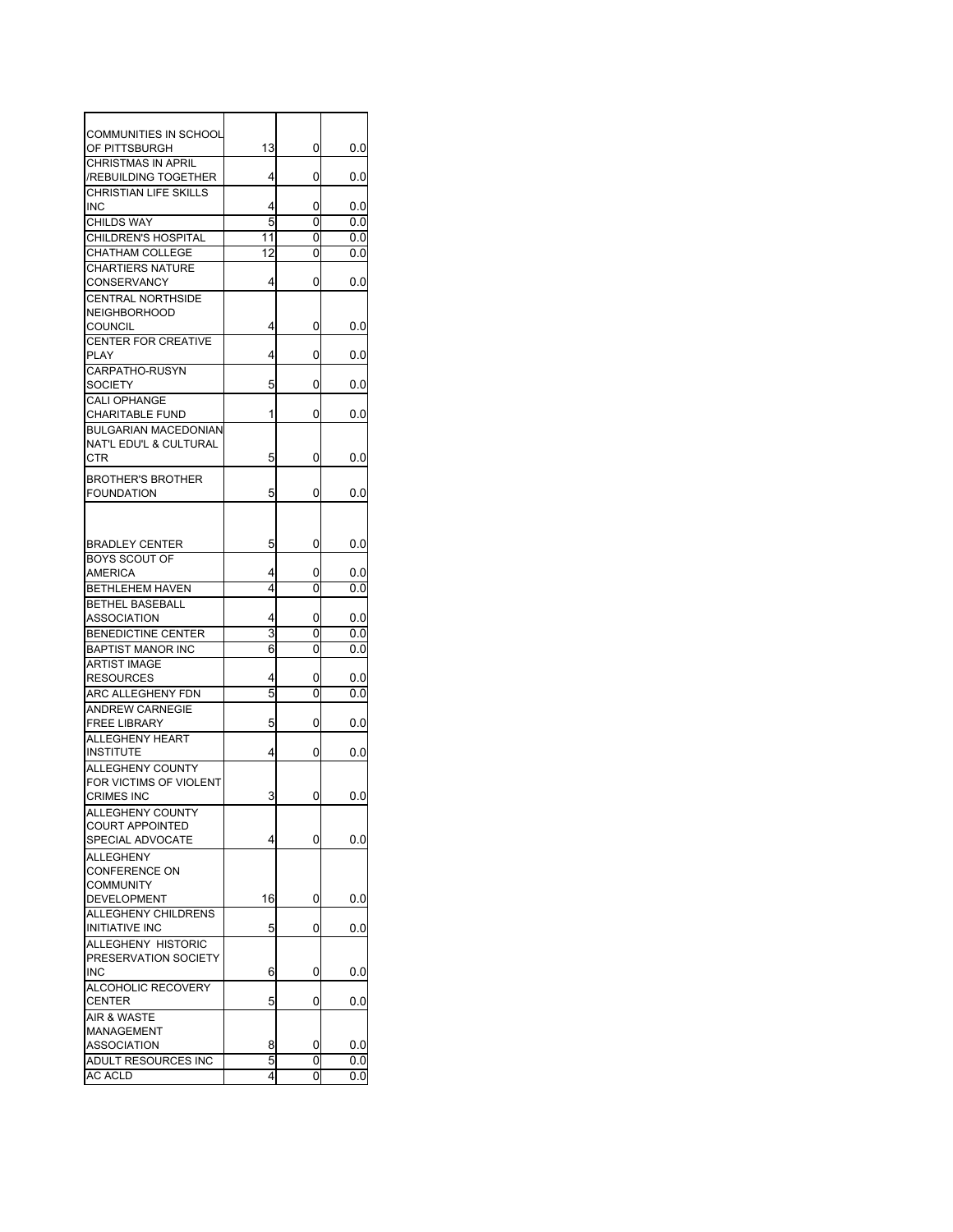| YOUNG MEN & WOMEN<br>AFRICAN HERITAGE ASS<br><b>INC</b> | 0 | 0 | n/a |
|---------------------------------------------------------|---|---|-----|
| <b>WORLD TRADE CENTER</b>                               | 0 | 0 | n/a |
| <b>WESTINGHOUSE SURE</b><br>SERVICE UNITING RET'D       |   |   |     |
| <b>EMPLOYEES</b>                                        | 0 | 0 | n/a |
| <b>WESTERN ALEGHENY</b><br><b>COMMUNITY LIBRARY</b>     | 0 | 0 | n/a |
| <b>WEST PENN AMATEUR</b>                                |   |   |     |
| <b>TENNIS ASSOCIATION</b>                               | 0 | 0 | n/a |
| <b>WEST PARK COMMONS</b>                                | 0 | 0 | n/a |
| <b>WEST MIFFLIN BASEBALL</b><br>LEAGUE                  | 0 | 0 | n/a |
| <b>VICTORIOUS FAITH</b>                                 |   |   |     |
| <b>EVANGELISTIVE</b>                                    |   |   |     |
| OUTREACH                                                | 0 | 0 | n/a |
| <b>VETERANS RESEARCH</b>                                |   |   |     |
| <b>FOUNDATION OF</b>                                    |   |   |     |
| <b>PITTSBURGH</b>                                       | 0 | 0 | n/a |
| <b>VETERANS PLACE OF</b><br>WASHINGTON                  |   |   |     |
| <b>BOULEVARD INC</b>                                    | 0 | 0 | n/a |
| UPPER ST CLAIR FIRE                                     |   |   |     |
| <b>RELIEF ASSOCIATION INC</b>                           | 0 | 0 | n/a |
| UPPER ST CLAIR BAND                                     |   |   |     |
| PARENTS ASSOCIATION                                     | 0 | 0 | n/a |
| <b>UPMC ST. MARGARET</b>                                | 0 | 0 | n/a |
| UPMC SOUTH SIDE                                         | 0 | 0 | n/a |
| <b>UPMC BRADDOCK</b>                                    | 0 | 0 | n/a |
| UNITY VOLUNTEER FIRE<br><b>DEPARTMENT</b>               | 0 | 0 | n/a |
| <b>UE RESEARCH &amp;</b>                                |   |   |     |
| <b>EDUCATION</b>                                        | 0 | 0 | n/a |
| THREE RIVERS AREA                                       |   |   |     |
| <b>LABOR MANAGEMENT</b>                                 | 0 | 0 | n/a |
| THE PITTSBURGH PARKS<br><b>CONSERVANCY</b>              | 0 | 0 | n/a |
| THE LIBRARY OF                                          |   |   |     |
| <b>BALDWIN</b>                                          | 0 | 0 | n/a |
| <b>TEIN RIVERS COUNCIL OF</b>                           |   |   |     |
| <b>GOVERNMENT</b>                                       | 0 | 0 | n/a |
| <b>TAMIL NADU</b>                                       |   |   |     |
| <b>FOUNDATION</b>                                       | 0 | 0 | n/a |
| STO-ROX BOOSTER CLUB                                    | 0 | 0 | n/a |
| <b>ST. BARNABAS</b>                                     |   |   |     |
| RETIREMENT VILLAGE                                      |   |   |     |
| <b>INC</b>                                              | 0 | 0 | n/a |
| SPRINGDALE TOWNSHIP<br><b>VOLUNTEER FIRE</b>            | 0 | 0 | n/a |
| SOUTHWESTERN PA                                         |   |   |     |
| <b>CORPORATION</b>                                      | 0 | 0 | n/a |
| SOUTHEAST ASIA                                          |   |   |     |
| PRAYER CENTER                                           | 0 | 0 | n/a |
| SHALER AREA EMS INC                                     | 0 | 0 | n/a |
| <b>SENECA AREA</b>                                      |   |   |     |
| <b>EMERGENCY SERVICES</b>                               | 0 | 0 | n/a |
| SANTA CRUZ INC                                          | 0 | 0 | n/a |
| <b>SAE INTERNATIONAL</b>                                | 0 | 0 | n/a |
| <b>ROBINSON TOWNSHIP</b>                                |   |   |     |
| <b>CHRISTIAN SCHOOL</b>                                 | 0 | 0 | n/a |
| <b>RIDC</b>                                             | 0 | 0 | n/a |
| RICHARD TWN                                             |   |   |     |
| VOLUNTEER FIRE DEP PF                                   |   |   |     |
| ALLEGHENY COUNTY                                        | 0 | 0 | n/a |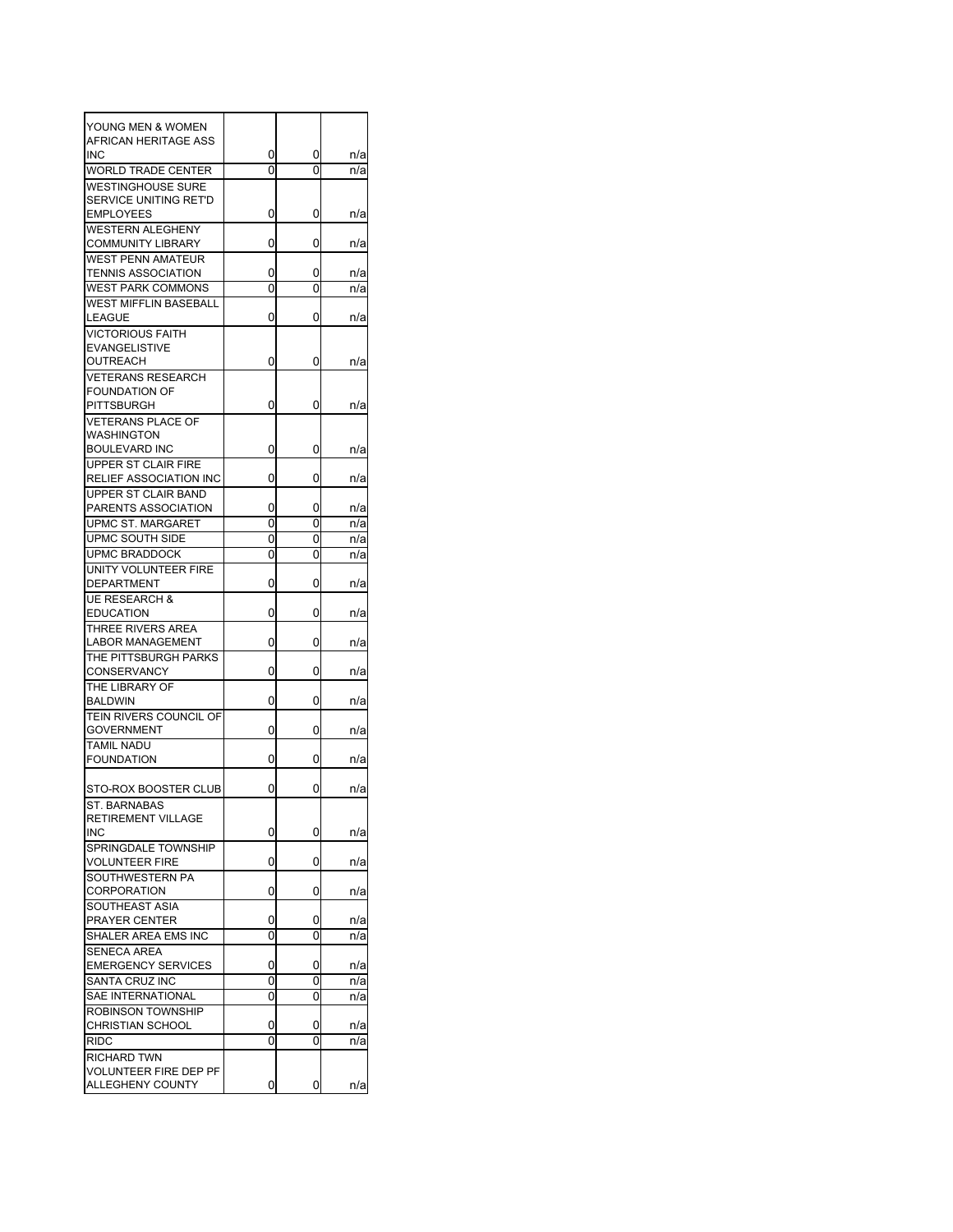| RESERVE PARENTS CLUB                            | 0 | 0 | n/a |
|-------------------------------------------------|---|---|-----|
| PREGNANCY CARE                                  |   |   |     |
| <b>CENTERS</b>                                  | 0 | 0 | n/a |
| PLUM BOROUGH                                    |   |   |     |
| ATHLETIC ASSOCIATION                            | 0 | 0 | n/a |
| PITTSBURGH VOYAGER                              | 0 | 0 | n/a |
|                                                 |   |   |     |
| PITTSBURGH PIRATES                              |   |   |     |
| ALUMNI ASSOCIATION INC                          | 0 | 0 | n/a |
| PITTSBURGH ITALIAN<br><b>SCHOLARSHIP FUND</b>   | 0 | 0 | n/a |
|                                                 |   |   |     |
| PITTSBURGH COALITION<br><b>FOR DYNAMIC</b>      |   |   |     |
| <b>PSYCHOTHERAPY</b>                            | 0 | 0 | n/a |
| PITTSBURGH ARTS &                               |   |   |     |
| <b>LECTURES INC</b>                             | 0 | 0 | n/a |
| PITCAIRN CRABBE                                 |   |   |     |
| <b>FOUNDATION</b>                               | 0 | 0 | n/a |
| PGH C/RENCE ON                                  |   |   |     |
| ANALYTIC CHEM & A/PLD                           |   |   |     |
| <b>SPECTROSCOPY</b>                             | 0 | 0 | n/a |
| PENN HILLS VOLUNTEER                            |   |   |     |
| <b>FIREMENS RELIEF</b>                          |   |   |     |
| <b>ASSOCIATION I</b>                            | 0 | 0 | n/a |
| <b>OLD SEWICKLEY POST</b><br>OFFICE CORP        | 0 | 0 |     |
| OHIO VALLEY GENERAL                             |   |   | n/a |
| HOSPITAL                                        | 0 | 0 | n/a |
| OAKLAND SCHOOL                                  | 0 | 0 | n/a |
| <b>NORTHWEST REGIONAL</b>                       |   |   |     |
| MANAGEMENT                                      | 0 | 0 | n/a |
| <b>NORTHSIDE URBAN</b>                          |   |   |     |
| PATHWAYS A PUBLIC                               |   |   |     |
| <b>CHARTER SCHOOL</b>                           | 0 | 0 | n/a |
|                                                 |   |   |     |
| NORTHERN TIER LIBRARY                           | 0 | 0 | n/a |
| <b>NORTH SUBURBAN</b>                           |   |   |     |
| <b>ADULT SERVICES</b>                           | 0 | 0 | n/a |
|                                                 | 0 |   |     |
| NORTH HILLS FOOD BANK<br><b>NORTH ALLEGHENY</b> |   | 0 | n/a |
| <b>ASSOCIATION FOR ADV</b>                      |   |   |     |
| OF SPORTS                                       | 0 | 0 | n/a |
| <b>NEVILLE ISLAND</b>                           |   |   |     |
| DEVELOPMENT                                     | 0 | 0 | n/a |
| NATIONAL COMMITTEE                              |   |   |     |
| ON PLANNED GIVING                               | 0 | 0 | n/a |
| MUSHROOM LEARNING                               |   |   |     |
| <b>CENTER</b>                                   | 0 | 0 | n/a |
| <b>MT LEBANON</b>                               |   |   |     |
| MONTESSORI SCHOOL                               |   |   |     |
| INC                                             | 0 | 0 | n/a |
|                                                 |   |   |     |
| <b>MT LEBANON GIRLS</b><br>SOFTBALL ASSOCIATION | 0 | 0 | n/a |
| <b>MOON TOWNSHIP PUBLIC</b>                     |   |   |     |
| LIBRARY                                         | 0 | 0 | n/a |
| <b>MONTOUR HOCKEY</b>                           |   |   |     |
| <b>ASSOCIATION INC</b>                          | 0 | 0 | n/a |
| <b>MON YOUGH COMMUNITY</b>                      |   |   |     |
| <b>SERVICE</b>                                  | 0 | 0 | n/a |
|                                                 |   |   |     |
| MON VALLEY EDUCATION                            |   |   |     |
| <b>CONSORTIUM</b>                               | 0 | 0 | n/a |
| MINADEO EXTENDED DAY                            |   |   |     |
| PROGRAM                                         | 0 | 0 | n/a |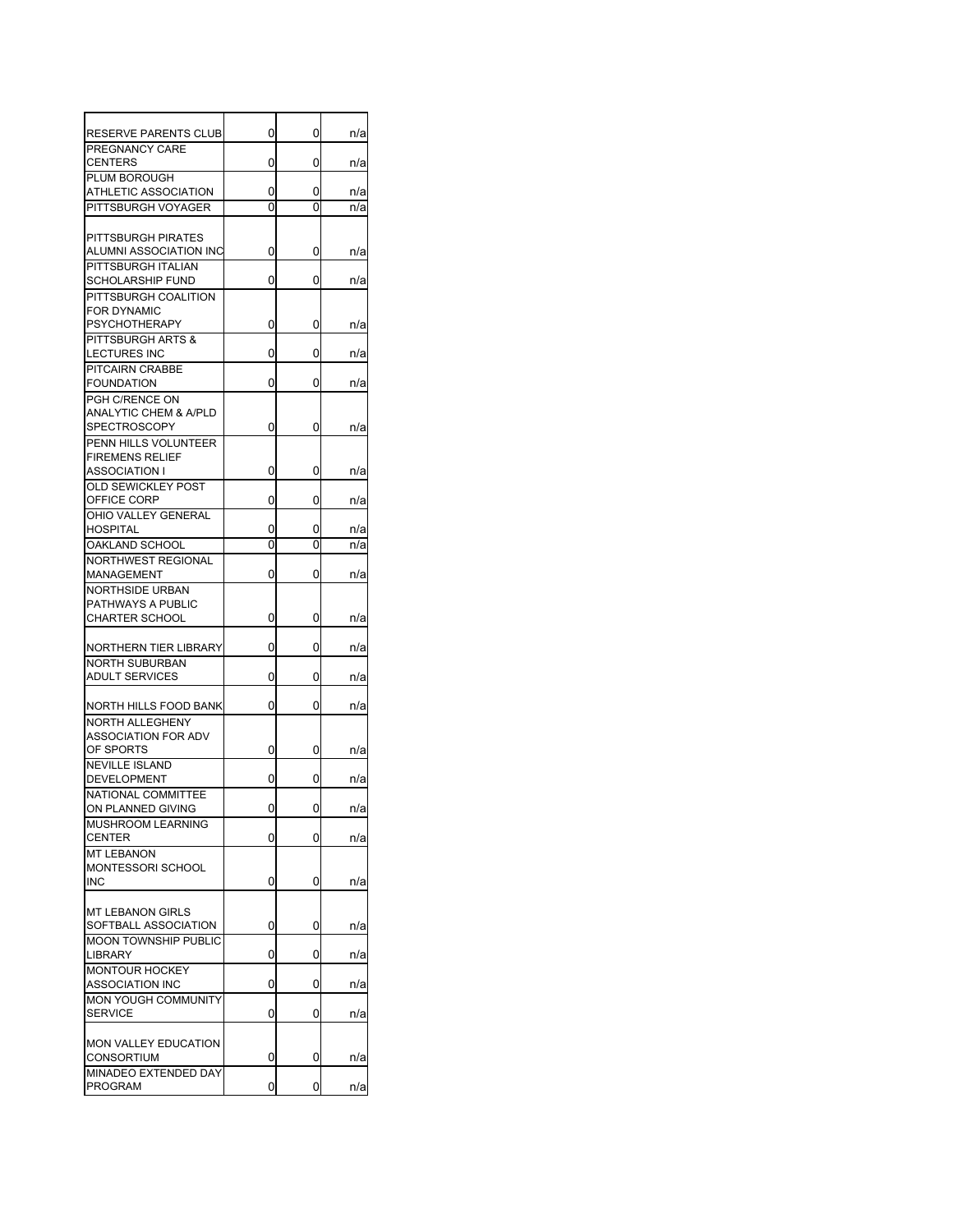| <b>MEYER &amp; MERLE BERGER</b>                   |   |   |     |
|---------------------------------------------------|---|---|-----|
| <b>FAMILY FDN</b>                                 | 0 | 0 | n/a |
| <b>METHOUSE</b>                                   | 0 | 0 | n/a |
| <b>MC KNIGHT PARENT</b>                           |   |   |     |
| <b>FACULTY ASSOCIATION</b>                        | 0 | 0 | n/a |
| MC KEESPORT HOUSING                               |   |   |     |
| CORP                                              | 0 | 0 | n/a |
| MC KEESPORT HOSPITAL                              |   |   |     |
| (UPMC)                                            | 0 | 0 | n/a |
| <b>MATERIALS RESEARCH</b>                         |   |   |     |
| <b>SOCIETY</b>                                    | 0 | 0 | n/a |
| <b>MARY MILLER DANCE</b>                          |   |   |     |
| COMPANY<br><b>MARSHALL ELEMENTARY</b>             | 0 | 0 | n/a |
| PFA                                               | 0 | 0 | n/a |
| LITTLE SISTERS OF THE                             |   |   |     |
| POOR OF THE STATE OF                              |   |   |     |
| PA                                                | 0 | 0 | n/a |
| LINCOLN-LEMINGTON                                 |   |   |     |
| ENHANCED HOUSING INC                              | 0 | 0 | n/a |
|                                                   |   |   |     |
| LIGHT HOUSE<br>PROPERTIES                         | 0 | 0 |     |
| <b>LIBRARY BOARD OF THE</b>                       |   |   | n/a |
| BOROUGH OF OAKMONT                                | 0 | 0 | n/a |
|                                                   |   |   |     |
|                                                   |   |   |     |
| LAURENTIAN HALL                                   |   |   |     |
| ASSOCIATES                                        | 0 | 0 | n/a |
|                                                   |   |   |     |
| KATHRYN KUHLMAN                                   | 0 | 0 | n/a |
| <b>JOHN J GHAZANVI</b>                            |   |   |     |
| <b>FOUNDATION</b>                                 | 0 | 0 | n/a |
|                                                   |   |   |     |
|                                                   |   |   |     |
| JEFFREY PARENTS                                   |   |   |     |
| ASSOCIATION                                       | 0 | 0 | n/a |
| <b>IOTA PHI FOUNDATION OF</b>                     |   |   |     |
| PITTSBURGH INC                                    | 0 | 0 | n/a |
| <b>INTERNATIONAL POETRY</b><br><b>FORUM</b>       | 0 | 0 | n/a |
| <b>INTERNATIONAL</b>                              |   |   |     |
| ASSISTANCE GROUP                                  | 0 | 0 | n/a |
| <b>INTERFAITH HOSPITALITY</b>                     |   |   |     |
| NETWORK OF SOUTH                                  |   |   |     |
| <b>HILLS</b>                                      | 0 | 0 | n/a |
| <b>IMMACULATE HEART OF</b>                        |   |   |     |
| <b>MARY INC</b>                                   | 0 | 0 | n/a |
| <b>HOSANNA HOUSE</b>                              | 0 | 0 | n/a |
| HOPE HOSPICE INC                                  | 0 | 0 | n/a |
| HISTORICAL SOCIETY OF                             |   |   |     |
| <b>CARNEGIE PA</b>                                | 0 | 0 | n/a |
| <b>HEMOPHILIA CENTER OF</b>                       |   |   |     |
| WPA                                               | 0 | 0 | n/a |
| <b>HARMAR TOWNSHIP</b>                            |   |   |     |
| <b>VOLUNTEER FIRE</b>                             |   |   |     |
| <b>COMPANY</b>                                    | 0 | 0 | n/a |
| <b>HAMPTON ALLIANCE FOR</b><br><b>EDUCATIONAL</b> |   |   |     |
| <b>EXCELLENCE</b>                                 | 0 | 0 | n/a |
| <b>GREATER PITTSBURGH</b>                         |   |   |     |
| <b>CHAMBER OF</b>                                 |   |   |     |
| COMMERCE                                          | 0 | 0 | n/a |
| <b>GREATER ALLEGHENY &amp;</b>                    |   |   |     |
| MONONGAHALA HOUSING                               |   |   |     |
| CORP                                              | 0 | 0 | n/a |
|                                                   |   |   |     |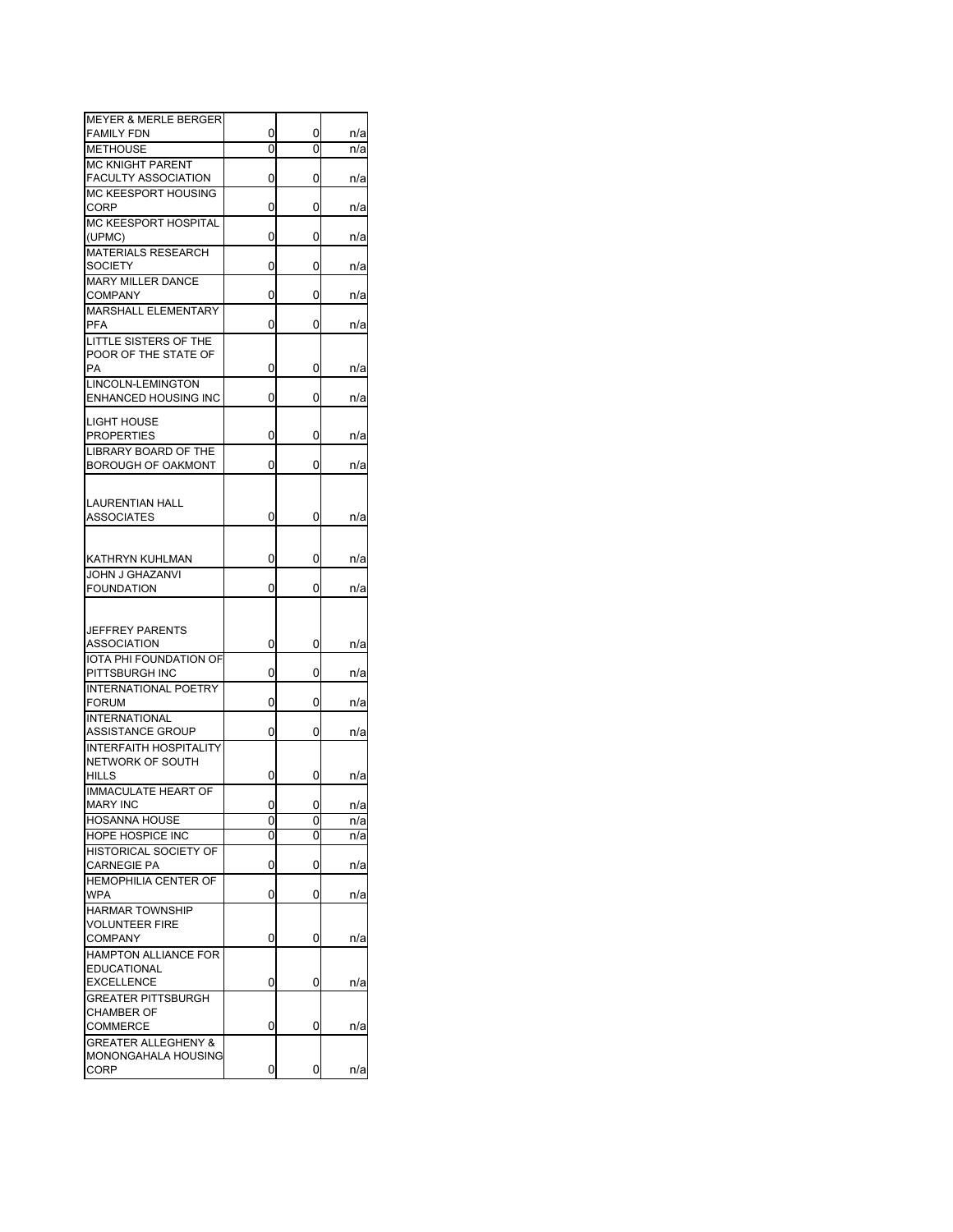| <b>GREAT LAKES</b>                              |   |   |     |
|-------------------------------------------------|---|---|-----|
| BEHAVIORAL RESEARCH                             |   |   |     |
| <b>INSTITUTE</b>                                | 0 | 0 | n/a |
| <b>GRAPHIC</b>                                  |   |   |     |
| <b>COMMUNICATION INTER</b>                      |   |   |     |
| UNION & UNION EMP                               | 0 | 0 | n/a |
| <b>GRANDVUE STUDY</b>                           |   |   |     |
| <b>CENTER</b>                                   | 0 | 0 | n/a |
| <b>GOOD SAMARITAN</b>                           | 0 | 0 | n/a |
| <b>GARDEN CLUB OF</b>                           |   |   |     |
| <b>OAKMONT</b>                                  | 0 | 0 | n/a |
| <b>FUND FOR CHARITABLE</b>                      |   |   |     |
| <b>GIVING</b>                                   | 0 | 0 | n/a |
|                                                 |   |   |     |
| <b>FRIENDS OF HOSPITAL</b><br>ALBERT SCHWEITZER |   |   |     |
| <b>HAITI</b>                                    | 0 | 0 |     |
|                                                 |   |   | n/a |
| <b>FOXWALL EMERGENCY</b>                        |   |   |     |
| <b>MEDICAL SERVICES</b>                         | 0 | 0 | n/a |
| <b>FOX CHAPEL AREA</b>                          |   |   |     |
| YOUTH SOCCER                                    | 0 | 0 | n/a |
| <b>FOUNDATION FOR</b>                           |   |   |     |
| <b>EXCELLENCE IN NORTH</b>                      |   |   |     |
| ALLEGHENY SCHOO                                 | 0 | 0 | n/a |
| FORT COUCH PTA                                  | 0 | 0 | n/a |
| <b>FOREST WILDLIFE</b>                          |   |   |     |
| <b>FOUNDATION</b>                               | 0 | 0 | n/a |
| <b>FOREST HILLS</b>                             |   |   |     |
| <b>COMMUNITY SERVICE</b>                        | 0 | 0 | n/a |
| <b>FIRST STEP RECOVERY</b>                      |   |   |     |
| HOMES, INC                                      | 0 | 0 | n/a |
| <b>FAMILY LINKS</b>                             | 0 | 0 | n/a |
|                                                 |   |   |     |
| <b>FAMILY HEALTH COUNCIL</b>                    | 0 | 0 | n/a |
| EUREKA COMMUNITY                                |   |   |     |
| AMBULANCE                                       | 0 | 0 | n/a |
| <b>EMERGENCY MEDICINE</b>                       |   |   |     |
| <b>ASSOCIATION OF</b>                           |   |   |     |
| PITTSBURGH                                      | 0 | 0 | n/a |
|                                                 |   |   |     |
| ELOISE & EDITH                                  | 0 | 0 |     |
| <b>CHRISTIAN DAYSCHOOL</b>                      |   |   | n/a |
| <b>EAST BOROS JWV</b>                           |   |   |     |
| <b>HOUSING</b>                                  | 0 | 0 | n/a |
| <b>DEHAVEN ATHLETIC</b>                         |   |   |     |
| ASSOCIATION                                     | 0 | 0 | n/a |
| <b>CRIME PREVENTION</b>                         |   |   |     |
| ASSOCIATION OF WPA                              | 0 | 0 | n/a |
| <b>COMMUNTIY THEATER</b>                        |   |   |     |
| PROJECT / KELLY                                 |   |   |     |
| STAYHORN THEATER                                | 0 | 0 | n/a |
| <b>COMMUNITY HOUSE</b>                          |   |   |     |
| <b>LEARNING CENTER</b>                          | 0 | 0 | n/a |
| <b>COMMUNITY CARE</b>                           |   |   |     |
| PREGNANCY CENTER                                | 0 | 0 | n/a |
|                                                 |   |   |     |
| <b>COMMUNITIES IN</b>                           |   |   |     |
| <b>SCHOOLS OF</b>                               |   |   |     |
| PENNSYLVANIA                                    | 0 | 0 | n/a |
| <b>COAL COUNTRY</b>                             |   |   |     |
| <b>TRADITIONS</b>                               | 0 | 0 | n/a |
| <b>CITIZENS VOLUNTEER</b>                       |   |   |     |
| HOSE CO. NO 1 OF                                |   |   |     |
| <b>BRIDGEVILLE</b>                              | 0 | 0 | n/a |
| CHILD HEALTH                                    |   |   |     |
| <b>ASSOCIATION OF</b>                           |   |   |     |
| <b>SEWICKLEY</b>                                | 0 | 0 | n/a |
| CENTER FOR SOCIAL                               |   |   |     |
| <b>STUDIES EDUCATION</b>                        | 0 | 0 | n/a |
|                                                 |   |   |     |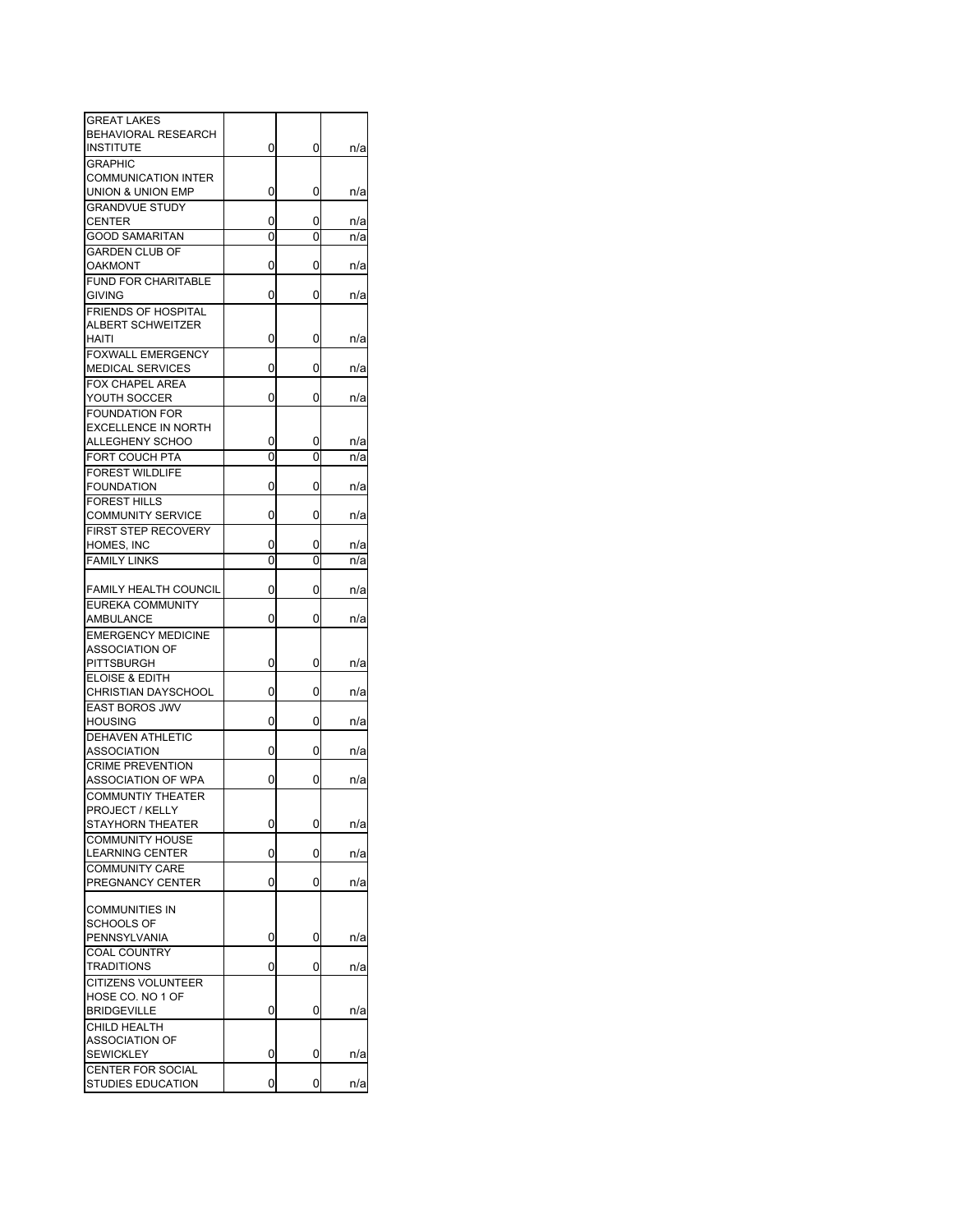| <b>CC MELLOR MEMORIAL</b><br><b>LIBRARY &amp; EDGEWOOD</b> |                |   |     |
|------------------------------------------------------------|----------------|---|-----|
| COMMU. HOUSE                                               | 0              | 0 | n/a |
| <b>CARPENTERS TRAINING &amp;</b>                           |                |   |     |
| <b>EDUCATIONAL TRUST</b>                                   |                |   |     |
| FUND WPA                                                   | 0              | 0 | n/a |
| <b>BETHEL PARK</b>                                         |                |   |     |
| <b>COMMUNITY</b>                                           |                |   |     |
| <b>FOUNDATION</b>                                          | 5              | 0 | n/a |
| <b>BEADLING SOCCER CLUB</b>                                |                |   |     |
| <b>INC</b>                                                 | 0              | 0 | n/a |
| <b>BAPTIST HOMES</b>                                       |                |   |     |
| <b>RESIDENCE</b>                                           | 0              | 0 | n/a |
| <b>BALDWIN HIGHLANDERS</b>                                 |                |   |     |
| <b>BAND PATRONS</b>                                        | 0              | 0 | n/a |
| <b>ASBURY PLACE</b>                                        | 0              | 0 | n/a |
| <b>ARTISTS AND</b>                                         |                |   |     |
| <b>CRAFTSMENS GUILD INC</b>                                | 0              | 0 | n/a |
| AMERICAN SOCIETY FOR                                       |                |   |     |
| <b>TRAINING &amp;</b>                                      |                |   |     |
| <b>DEVELOPMENT</b>                                         | 0              | 0 | n/a |
| <b>ALZHEIMER CENTER OF</b>                                 |                |   |     |
| PITTSBURGH INC                                             | 0              | 0 | n/a |
| ALLIANCE FRANCAISE DE                                      |                |   |     |
| PITTSBURGH                                                 | 0              | 0 | n/a |
| ALLEGHENY INSTITUTE                                        |                |   |     |
| FOR PUBLIC POLICY                                          | 0              | 0 | n/a |
| ALLEGHENY COUNTY                                           |                |   |     |
| LITERACY COUNCIL                                           | 0              | 0 | n/a |
| AIRPORT AREA                                               |                |   |     |
| PREGNANCY CARE                                             |                |   |     |
| <b>CENTER</b>                                              | 0              | 0 | n/a |
| <b>3 RIVERS WET WEATHER</b>                                |                |   |     |
| <b>INC</b>                                                 | 0              | 0 | n/a |
| 100 BLACK MEN OF WPA                                       |                |   |     |
| <b>INC</b>                                                 | $\overline{0}$ | 0 | n/a |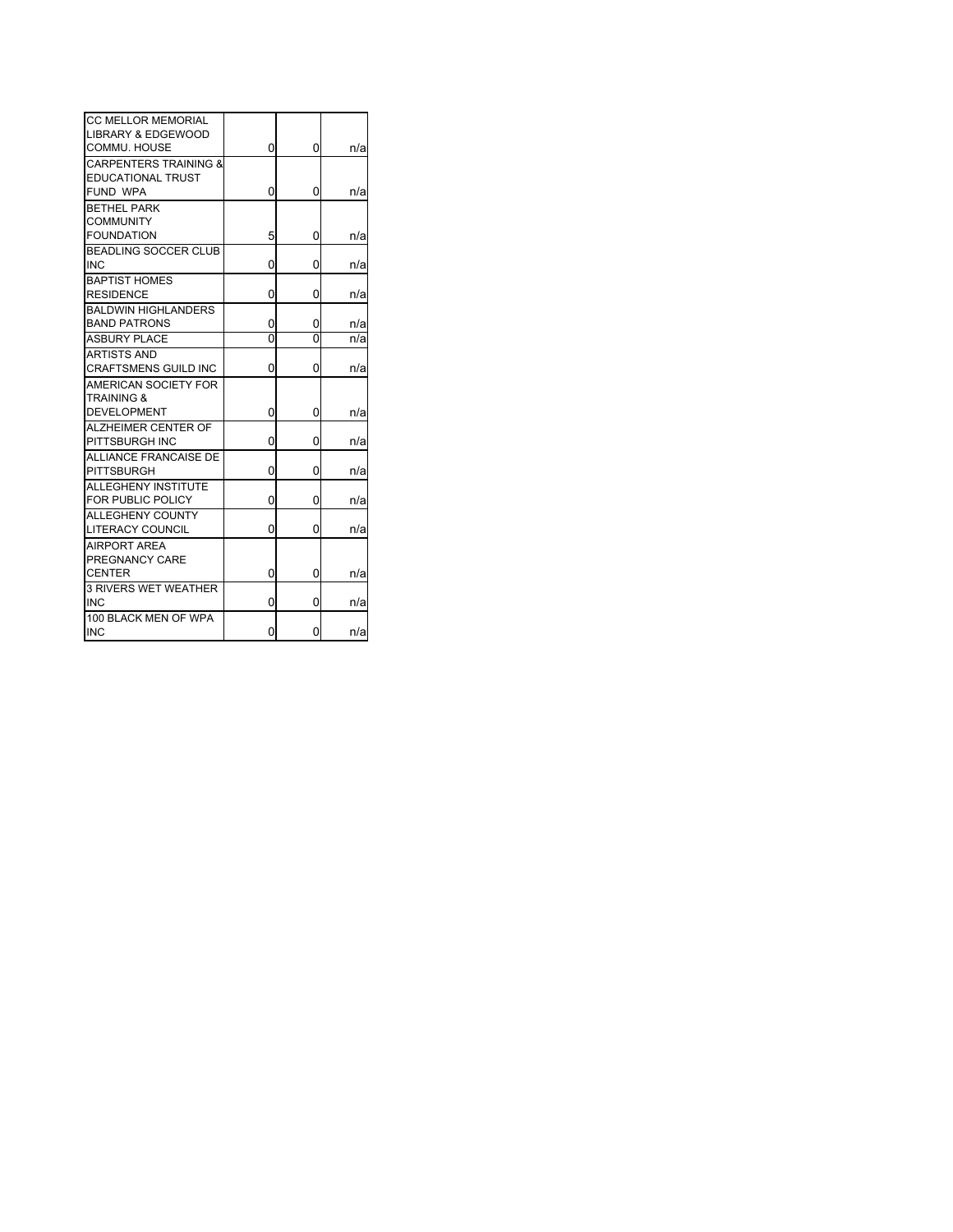## **Appendix 8: Gender of Nonprofit Board Members**

| <b>Name of Organization</b>                                                       | Male<br><b>Total Mbrs</b> |     |       | Female |      |
|-----------------------------------------------------------------------------------|---------------------------|-----|-------|--------|------|
|                                                                                   |                           | No. | %     | No.    | %    |
| 100 BLACK MEN OF WPA INC                                                          | 8                         | 8   | 100.0 | 0      | 0.0  |
| 3 RIVERS WET WEATHER INC                                                          | 5                         | 4   | 80.0  | 1      | 20.0 |
| A SECOND CHANCE                                                                   | 7                         | 4   | 57.1  | 3      | 42.9 |
| AC ACLD                                                                           | 15                        | 10  | 66.7  | 5      | 33.3 |
| <b>ACTION HOUSING INC</b>                                                         | 20                        | 8   | 40.0  | 12     | 60.0 |
| ADULT RESOURCES INC                                                               | 11                        | 6   | 54.5  | 5      | 45.5 |
| AFRICAN AMERICAN<br>CHAMBER FDN OF WPA                                            | 11                        | 6   | 54.5  | 5      | 45.5 |
| AIR & WASTE MANAGEMENT<br><b>ASSOCIATION</b>                                      | 20                        | 11  | 55.0  | 9      | 45.0 |
| AIRPORT AREA PREGNANCY<br><b>CARE CENTER</b>                                      | 4                         | 1   | 25.0  | 3      | 75.0 |
| ALCOHOLIC RECOVERY<br><b>CENTER</b>                                               | 10                        | 2   | 20.0  | 8      | 80.0 |
| ALLEGHENY CHILDRENS<br><b>INITIATIVE INC</b>                                      | 12                        | 9   | 75.0  | 3      | 25.0 |
| ALLEGHENY CONFERENCE ON<br><b>COMMUNITY DEVELOPMENT</b><br>ALLEGHENY COUNTY COURT | 44                        | 42  | 95.5  | 2      | 4.5  |
| APPOINTED SPECIAL<br><b>ADVOCATE</b>                                              | 13                        | 6   | 46.2  | 7      | 53.8 |
| ALLEGHENY COUNTY FOR<br>VICTIMS OF VIOLENT CRIMES<br><b>INC</b>                   | 13                        | 3   | 23.1  | 10     | 76.9 |
| <b>ALLEGHENY COUNTY</b><br><b>LITERACY COUNCIL</b>                                | 8                         | 1   | 12.5  | 7      | 87.5 |
| ALLEGHENY HEALTH CHOICES                                                          | 20                        | 10  | 50.0  | 10     | 50.0 |
| ALLEGHENY HEART INSTITUTE                                                         | 12                        | 11  | 91.7  | 1      | 8.3  |
| <b>ALLEGHENY HISTORIC</b><br>PRESERVATION SOCIETY INC                             | 24                        | 12  | 50.0  | 12     | 50.0 |
| ALLEGHENY INSTITUTE FOR<br>PUBLIC POLICY                                          | 12                        | 11  | 91.7  | 1      | 8.3  |
| ALLEGHENY YOUTH<br>DEVELOPMENT                                                    | 8                         | 8   | 100.0 | 0      | 0.0  |
| ALLE-KISKI AREA HOPE<br><b>CENTER</b>                                             | 12                        | 2   | 16.7  | 10     | 83.3 |
| ALLIANCE FOR PROGRESSIVE<br><b>ACTION</b>                                         | 6                         | 2   | 33.3  | 2      | 33.3 |
| <b>ALLIANCE FRANCAISE DE</b><br><b>PITTSBURGH</b>                                 | 9                         | 7   | 77.8  | 2      | 22.2 |
| ALTERNATIVE PROGRAM<br><b>ASSOCIATES</b>                                          | 15                        | 8   | 53.3  | 7      | 46.7 |
| ALZHEIMER CENTER OF<br>PITTSBURGH INC                                             | 8                         | 4   | 50.0  | 4      | 50.0 |
| AMERICAN SOCIETY FOR<br>TRAINING & DEVELOPMENT                                    | 5                         | 2   | 40.0  | 3      | 60.0 |
| <b>ANDREW CARNEGIE FREE</b><br><b>LIBRARY</b>                                     | 9                         | 5   | 55.6  | 4      | 44.4 |
| ARC ALLEGHENY FDN                                                                 | 24                        | 17  | 70.8  | 7      | 29.2 |
| ARTHRITIS FOUNDATION INC                                                          | 66                        | 53  | 80.3  | 13     | 19.7 |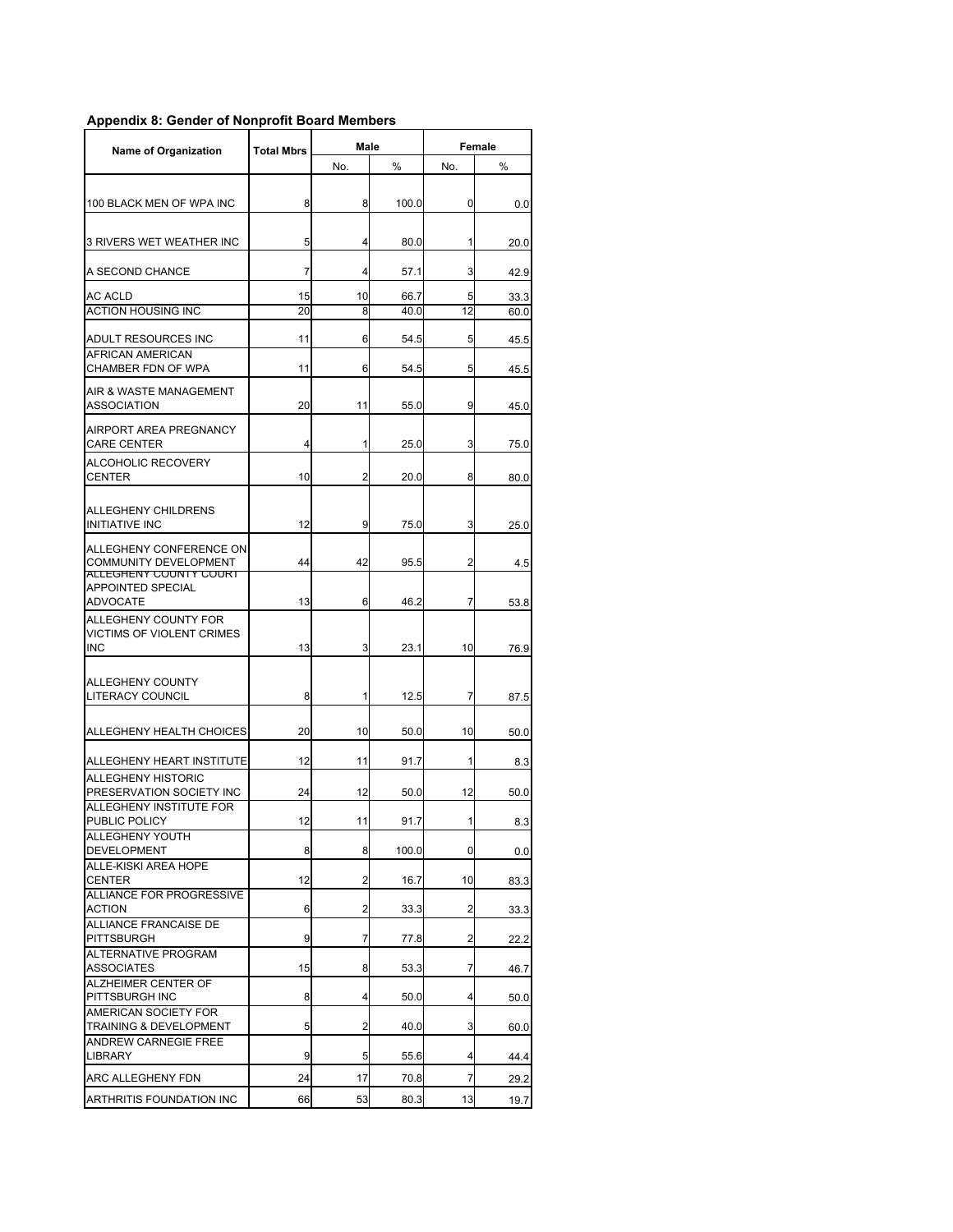| ARTIST IMAGE RESOURCES                             | 9        | 6       | 66.7          | 3              | 33.3         |
|----------------------------------------------------|----------|---------|---------------|----------------|--------------|
| ARTISTS AND CRAFTSMENS                             |          |         |               |                |              |
| <b>GUILD INC</b>                                   | 8        | 3       | 37.5          | 5              | 62.5         |
| <b>ASBURY PLACE</b>                                | 12       | 10      | 83.3          | $\overline{2}$ | 16.7         |
| ASS'N OF THEOLOGICAL                               |          |         |               |                |              |
| SCHOOLS IN US & C'DA                               | 20       | 12      | 60.0          | 8              | 40.0         |
| <b>BALDWIN HIGHLANDERS BAND</b>                    |          |         |               |                |              |
| <b>PATRONS</b>                                     | 5        | 2       | 40.0          | 3              | 60.0         |
| <b>BAPTIST HOMES RESIDENCE</b>                     | 14       | 11      | 78.6          | 3              | 21.4         |
| <b>BAPTIST MANOR INC</b>                           | 16       | 12      | 75.0          | 4              | 25.0         |
| BEADLING SOCCER CLUB INC<br>BENEDICTINE CENTER     | 5<br>12  | 5<br>4  | 100.0<br>33.3 | 0<br>8         | 0.0          |
|                                                    |          |         |               |                | 66.7         |
| <b>BETHEL BASEBALL</b><br>ASSOCIATION              | 17       | 17      | 100.0         | 1              |              |
| BETHEL PARK COMMUNITY                              |          |         |               |                | 5.9          |
| <b>FDN</b>                                         | 24       | 17      | 70.8          | 7              | 29.2         |
| <b>BETHLEHEM HAVEN</b>                             | 20       | 7       | 35.0          | 13             | 65.0         |
| <b>BOYS &amp; GIRLS CLUB</b>                       | 64       | 44      | 68.8          | 20             | 31.3         |
| BOYS SCOUT OF AMERICA                              | 112      | 110     | 98.2          | 2              | 1.8          |
| <b>BRADLEY CENTER</b>                              | 14       | 10      | 71.4          | 4              | 28.6         |
| <b>BROTHER'S BROTHER</b>                           |          |         |               |                |              |
| <b>FOUNDATION</b>                                  | 24       | 22      | 91.7          | 2              | 8.3          |
|                                                    |          |         |               |                |              |
| <b>BULGARIAN MACEDONIAN</b>                        |          |         |               |                |              |
| NAT'L EDU'L & CULTURAL CTR                         | 17       | 9       | 52.9          | 8              | 47.1         |
| <b>BUSINESS &amp; INDUSTRIAL</b>                   |          |         |               |                |              |
| <b>DEV'MENT CORP</b>                               | 31       | 22      | 71.0          | 9              | 29.0         |
| CALI OPHANGE CHARITABLE                            |          |         |               |                |              |
| <b>FUND</b>                                        | 6        | 1       | 16.7          | 5              | 83.3         |
| <b>CARNEGIE LIBRARY OF</b>                         |          |         |               |                |              |
| <b>HOMESTEAD</b>                                   | 12       | 5       | 41.7          | 7              | 58.3         |
| <b>CARNEGIE LIBRARY OF</b>                         |          |         |               |                |              |
| PITTSBURGH                                         | 33       | 21      | 63.6          | 12             | 36.4         |
| CARPATHO-RUSYN SOCIETY                             | 14       | 9       | 64.3          | 5              | 35.7         |
| <b>CARPENTERS TRAINING &amp;</b>                   |          |         |               |                |              |
| EDUCATIONAL TRUST FUND                             |          |         |               |                |              |
| <b>WPA</b>                                         | 10       | 10      | 100.0         | 0              | 0.0          |
| <b>CATHOLIC YOUTH</b>                              |          |         |               |                |              |
| <b>ASSOCIATION</b>                                 | 17       | 15      | 88.2          | 2              | 11.8         |
| CC MELLOR MEMORIAL                                 |          |         |               |                |              |
| LIBRARY & EDGEWOOD                                 |          |         |               |                |              |
| COMMU. HOUSE                                       | 9        | 6       | 66.7          | 3              | 33.3         |
| CENTER FOR CREATIVE PLAY                           | 21       | 8       | 38.1          | 13             | 61.9         |
| <b>CENTER FOR SOCIAL STUDIES</b>                   |          |         |               |                |              |
| <b>EDUCATION</b>                                   | 6        | 5       | 83.3          | 1              | 16.7         |
| <b>CENTRAL BLOOD BANK</b>                          | 12       | 8       | 66.7          | 4              | 33.3         |
| <b>CENTRAL NORTHSIDE</b>                           |          |         |               |                |              |
| NEIGHBORHOOD COUNCIL                               | 14       | 4       | 28.6          | 10             | 71.4         |
| <b>CHARTIERS NATURE</b>                            |          |         |               |                |              |
| <b>CONSERVANCY</b>                                 | 15       | 10      | 66.7          | 5              | 33.3         |
| CHATHAM COLLEGE                                    | 28       | 8       | 28.6          | 20             | 71.4         |
| CHILD HEALTH ASSOCIATION                           |          |         |               |                |              |
| OF SEWICKLEY<br><b>CHILDREN'S HOSPITAL</b>         | 13<br>23 | 0<br>20 | 0.0           | 13<br>3        | 100.0        |
| <b>CHILDS WAY</b>                                  |          | 14      | 87.0<br>38.9  | 22             | 13.0         |
| CHRISTIAN LIFE SKILLS INC                          | 36<br>13 | 7       | 53.8          | 6              | 61.1<br>46.2 |
| <b>CHRISTMAS IN APRIL</b>                          |          |         |               |                |              |
| /REBUILDING TOGETHER                               | 22       | 18      | 81.8          | 4              |              |
| <b>CITIZEN POWER</b>                               | 7        | 5       | 71.4          | $\overline{c}$ | 18.2         |
|                                                    |          |         |               |                | 28.6         |
| CITIZENS VOLUNTEER HOSE<br>CO. NO 1 OF BRIDGEVILLE | 4        | 3       | 75.0          | 1              |              |
| COAL COUNTRY TRADITIONS                            | 10       | 5       | 50.0          | 5              | 25.0<br>50.0 |
|                                                    |          |         |               |                |              |
| COMMUNITIES IN SCHOOL OF                           |          |         |               |                |              |
| PITTSBURGH                                         | 18       | 16      | 88.9          | 2              | 11.1         |
|                                                    |          |         |               |                |              |
| COMMUNITIES IN SCHOOLS OF<br>PENNSYLVANIA          | 10       |         |               |                |              |
|                                                    |          | 7       | 70.0          | 3              | 30.0         |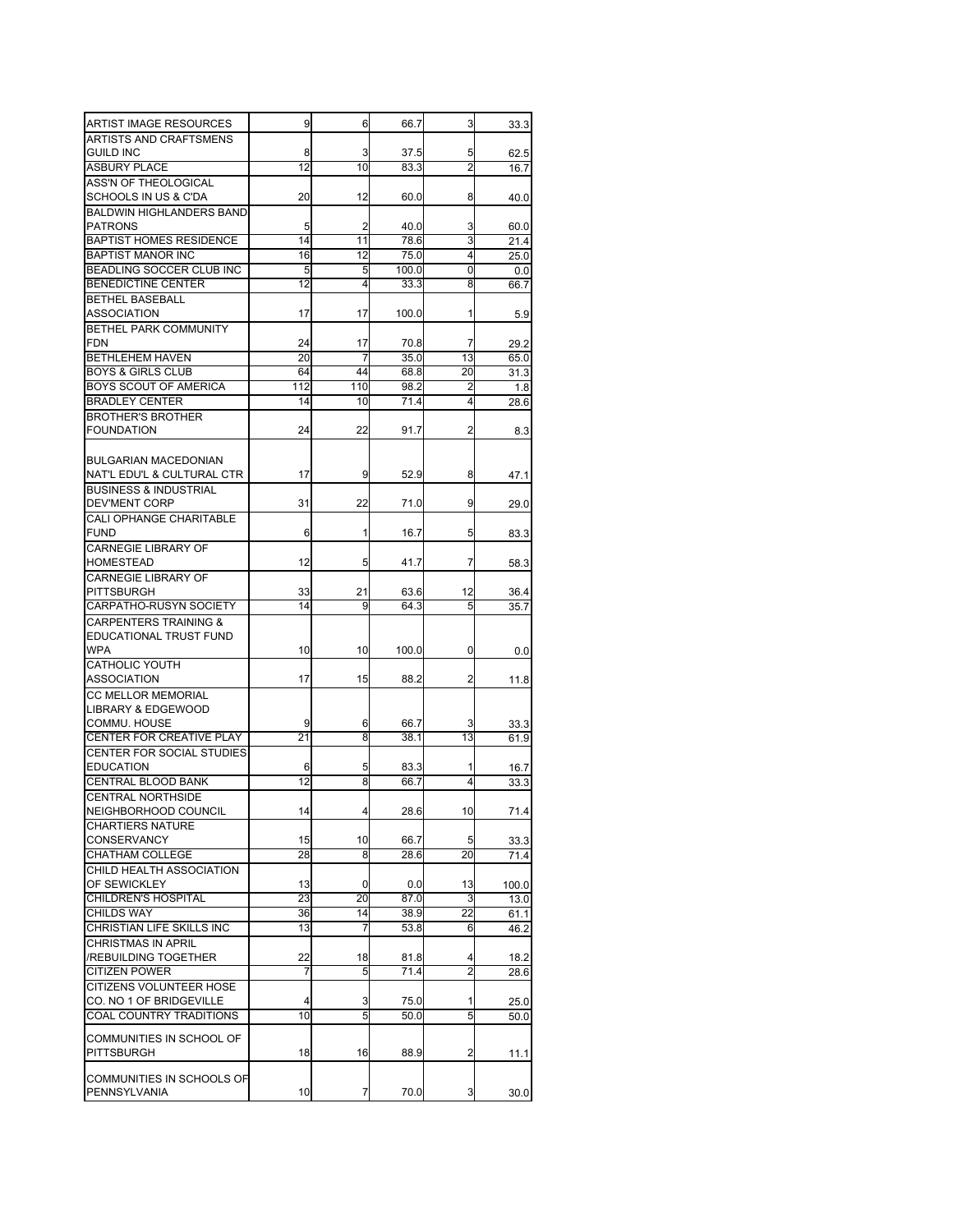| COMMUNITY DESIGN CENTER        |    |    |      |                 |              |
|--------------------------------|----|----|------|-----------------|--------------|
| OF PITTSBURGH INC              | 18 | 7  | 38.9 | 11              | 61.1         |
| <b>COMMUNITY HOUSE</b>         |    |    |      |                 |              |
| <b>LEARNING CENTER</b>         | 8  | 2  | 25.0 | 6               | 75.0         |
| <b>COMMUNITY HUMAN</b>         |    |    |      |                 |              |
| <b>SERVICES CORP</b>           | 15 | 6  | 40.0 | 9               | 60.0         |
| <b>COMMUNITY LEADERSHIP</b>    |    |    |      |                 |              |
| DEVELOPMENT INSTITUTE          | 9  | 1  | 11.1 | 8               | 88.9         |
| COMMUNITY LOAN FUND OF         |    |    |      |                 |              |
| <b>SWPA INC</b>                | 9  | 5  | 55.6 | 4               | 44.4         |
| <b>COMMUNITY TECHNICAL</b>     |    |    |      |                 |              |
| ASSISTANCE CENTER INC          | 16 | 9  | 56.3 | 7               | 43.8         |
| COMMUNTIES IN SCHOOLS OF       |    |    |      |                 |              |
| <b>PITTSBURGH</b>              | 18 | 16 | 88.9 | 2               | 11.1         |
| COMMUNTIY FOUNDATION OF        |    |    |      |                 |              |
| <b>USC</b>                     | 20 | 10 | 50.0 | 10              | 50.0         |
| <b>COMMUNTIY THEATER</b>       |    |    |      |                 |              |
| PROJECT / KELLY STAYHORN       |    |    |      |                 |              |
| THEATER                        | 10 | 6  | 60.0 | 4               | 40.0         |
| CONSTRUCTION JUNCTION          | 10 | 5  | 50.0 | 5               | 50.0         |
| <b>CONSUMER CREDIT</b>         |    |    |      |                 |              |
| COUNSELLING SERVICE OF         |    |    |      |                 |              |
| <b>WPA</b>                     | 21 | 16 | 76.2 | 5               | 23.8         |
| <b>CORNERSTONE TELEVISION</b>  |    |    |      |                 |              |
| INC                            | 9  | 5  | 55.6 | 4               | 44.4         |
| <b>CRAFTON CHILDRENS</b>       |    |    |      |                 |              |
| <b>CORNER</b>                  | 5  | 1  | 20.0 | 4               | 80.0         |
| <b>CRAFTON PUBLIC LIBRARY</b>  | 9  | 1  | 11.1 | 8               | 88.9         |
| <b>CRIME PREVENTION</b>        |    |    |      |                 |              |
| <b>ASSOCIATION OF WPA</b>      | 7  | 5  | 71.4 | 2               | 28.6         |
| <b>CRISIS CENTER NORTH</b>     | 12 | 4  | 33.3 | 8               | 66.7         |
| DEHAVEN ATHLETIC               |    |    |      |                 |              |
| <b>ASSOCIATION</b>             | 12 | 11 | 91.7 | 1               | 8.3          |
| <b>DOMESTIC ABUSE</b>          |    |    |      |                 |              |
| <b>COUNSELLING CENTER</b>      | 8  | 4  | 50.0 | 4               | 50.0         |
| DUQUESNE UNIVERSITY OF         |    |    |      |                 |              |
| THE HOLY GHOST                 | 41 | 28 | 68.3 | 13              | 31.7         |
| EAST BOROS JWV HOUSING         | 10 | 8  | 80.0 | $\overline{c}$  | 20.0         |
| EAST LIBERTY DEVELOPMENT       |    |    |      |                 |              |
| <b>INC</b>                     | 8  | 5  | 62.5 | 3               |              |
| <b>EASTER SEAL</b>             | 16 | 11 | 68.8 | 5               | 37.5<br>31.3 |
| <b>EASTERN AREA ADULT</b>      |    |    |      |                 |              |
| <b>SERVICES</b>                | 15 |    |      | 7               |              |
|                                |    | 8  | 53.3 |                 | 46.7         |
| <b>EASTSIDE NEIGHBORHOOD</b>   |    |    |      |                 |              |
| <b>EMPLOYMENT CENTER</b>       | 7  | 3  | 42.9 | 4               | 57.1         |
| ELIZABETH TWN AREA EMS         |    |    |      |                 |              |
| CORP                           | 9  | 3  | 33.3 | 6               | 66.7         |
| ELOISE & EDITH CHRISTIAN       |    |    |      |                 |              |
| DAYSCHOOL                      | 10 | 0  | 0.0  | 10              | 100.0        |
| <b>EMERGENCY MEDICAL</b>       |    |    |      |                 |              |
| <b>INSTITUTE</b>               | 33 | 29 | 87.9 | 4               | 12.1         |
| <b>EMERGENCY MEDICINE</b>      |    |    |      |                 |              |
| <b>ASSOCIATION OF</b>          |    |    |      |                 |              |
| <b>PITTSBURGH</b>              | 6  | 5  | 83.3 | 1               | 16.7         |
| ENGINEERS SOCIETY OF WPA       | 19 | 18 | 94.7 | 1               | 5.3          |
| <b>EUREKA COMMUNITY</b>        |    |    |      |                 |              |
| <b>AMBULANCE</b>               | 13 | 12 | 92.3 | 1               | 7.7          |
| <b>EVERY CHILD INC</b>         | 16 | 8  | 50.0 | 8               | 50.0         |
| <b>EXECUTIVE SERVICE CORPS</b> | 17 | 13 | 76.5 | 4               | 23.5         |
| <b>FAMILY COMMUNICATION</b>    | 8  | 5  | 62.5 | 3               | 37.5         |
| <b>FAMILY GUIDANCE</b>         | 16 | 13 | 81.3 | 3               | 18.8         |
| <b>FAMILY HEALTH COUNCIL</b>   | 18 | 6  | 33.3 | $\overline{12}$ | 66.7         |
| <b>FAMILY HOUSE</b>            | 40 | 25 | 62.5 | 15              | 37.5         |
|                                |    |    |      |                 |              |
| <b>FAMILY LINKS</b>            | 6  | 5  | 83.3 | 1               | 16.7         |
| <b>FAMILY TYES</b>             | 15 | 12 | 80.0 | 3               | 20.0         |
| FIRST STEP RECOVERY            |    |    |      |                 |              |
| HOMES, INC                     | 6  | 5  | 83.3 | 1               |              |
|                                |    |    |      |                 | 16.7         |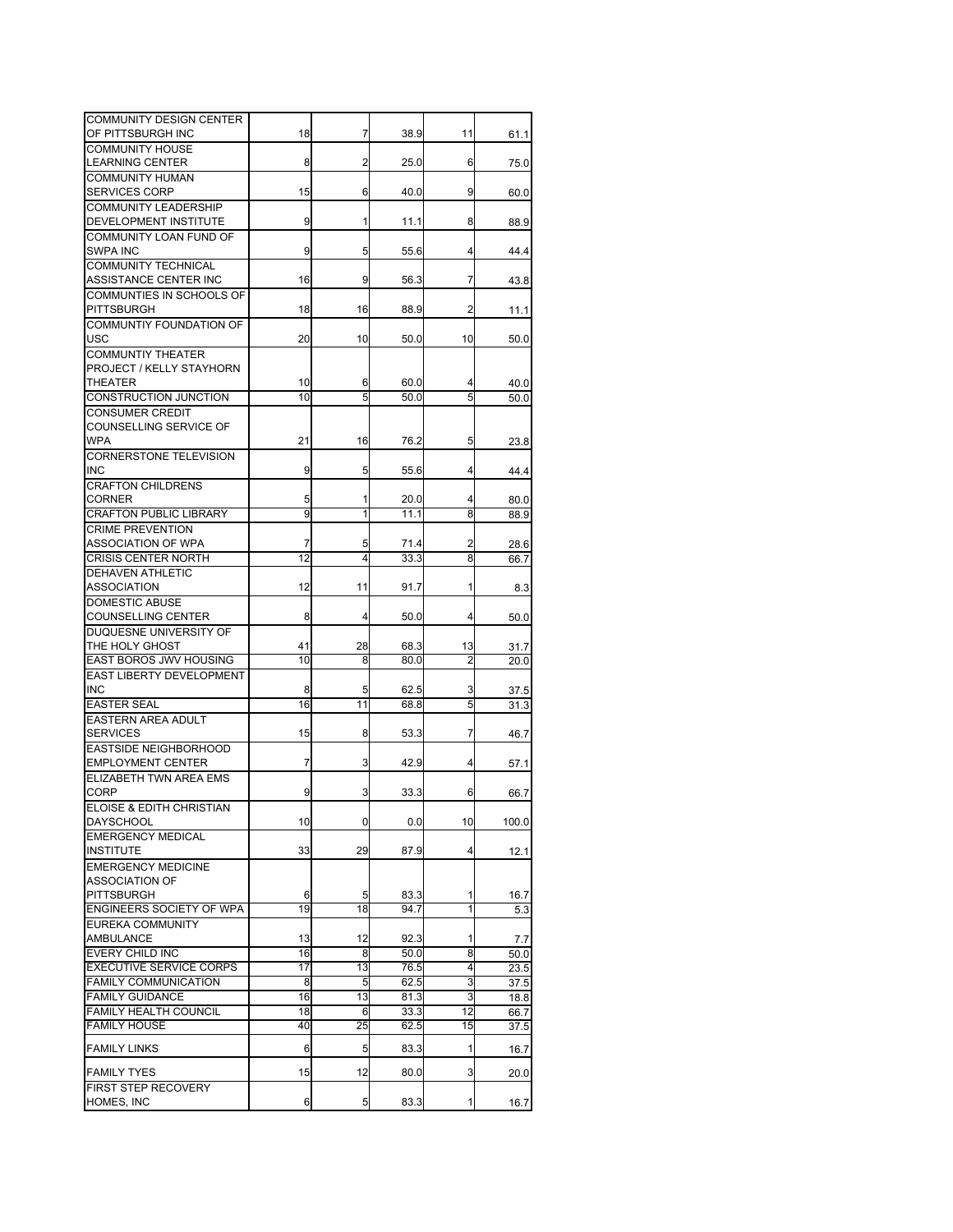| FOREST HILLS COMMUNITY             |    |    |       |    |       |
|------------------------------------|----|----|-------|----|-------|
| <b>SERVICE</b>                     | 8  | 6  | 75.0  | 2  | 25.0  |
| <b>FOREST WILDLIFE</b>             |    |    |       |    |       |
| <b>FOUNDATION</b>                  | 4  | 4  | 100.0 | 0  |       |
|                                    |    |    |       |    | 0.0   |
| <b>FORT COUCH PTA</b>              | 5  | 1  | 20.0  | 4  | 80.0  |
| <b>FOUNDATION FOR</b>              |    |    |       |    |       |
| <b>EXCELLENCE IN NORTH</b>         |    |    |       |    |       |
| ALLEGHENY SCHOO                    | 15 | 1  | 6.7   | 14 | 93.3  |
| FOX CHAPEL AREA YOUTH              |    |    |       |    |       |
| <b>SOCCER</b>                      | 17 | 8  | 47.1  | 7  | 41.2  |
| FOX CHAPPEL EXCELLENCE             |    |    |       |    |       |
| FOR EDUCATION FUND                 | 11 | 4  | 36.4  | 7  | 63.6  |
| <b>FOXWALL EMERGENCY</b>           |    |    |       |    |       |
| <b>MEDICAL SERVICES</b>            | 9  | 7  | 77.8  | 2  | 22.2  |
| <b>FRIENDS OF HOSPITAL</b>         |    |    |       |    |       |
| ALBERT SCHWEITZER HAITI            | 7  | 4  | 57.1  | 3  | 42.9  |
| <b>FRIENDS OF SEWICKLEY</b>        |    |    |       |    |       |
| PUBLIC LIBRARY                     | 18 | 4  | 22.2  | 14 | 77.8  |
| <b>FUND FOR CHARITABLE</b>         |    |    |       |    |       |
| <b>GIVING</b>                      | 3  | 2  | 66.7  | 1  |       |
|                                    |    |    |       |    | 33.3  |
| <b>GARDEN CLUB OF OAKMONT</b>      | 8  | 0  | 0.0   | 8  | 100.0 |
| <b>GARFIELD JUBILEE ASS'N</b>      | 6  | 4  | 66.7  | 2  | 33.3  |
| GENESIS OF PITTSBURGH INC          | 13 | 4  | 30.8  | 9  | 69.2  |
| <b>GLOBAL LINKS</b>                | 13 | 11 | 84.6  | 2  | 15.4  |
| <b>GOOD SAMARITAN</b>              | 3  | 1  | 33.3  | 2  | 66.7  |
| <b>GOODWILL INDUSTRIES</b>         | 37 | 28 | 75.7  | 9  | 24.3  |
| <b>GRANDVUE STUDY CENTER</b>       | 4  | 0  | 0.0   | 4  | 100.0 |
| <b>GRAPHIC ARTS TECHNICAL</b>      |    |    |       |    |       |
| <b>FOUNDATION</b>                  | 77 | 68 | 88.3  | 9  | 11.7  |
| <b>GRAPHIC COMMUNICATION</b>       |    |    |       |    |       |
| <b>INTER UNION &amp; UNION EMP</b> | 12 | 11 | 91.7  | 1  | 8.3   |
| <b>GREAT LAKES BEHAVIORAL</b>      |    |    |       |    |       |
| <b>RESEARCH INSTITUTE</b>          | 3  | 1  | 33.3  | 2  | 66.7  |
| <b>GREATER ALLEGHENY &amp;</b>     |    |    |       |    |       |
|                                    |    |    |       |    |       |
| MONONGAHALA HOUSING                |    |    |       |    |       |
| CORP                               | 6  | 3  | 50.0  | 3  | 50.0  |
| <b>GREATER PITTSBURGH</b>          |    |    |       |    |       |
| CHAMBER OF COMMERCE                | 9  | 6  | 66.7  | 3  | 33.3  |
| <b>GREATER PITTSBURGH</b>          |    |    |       |    |       |
| LITERACY COUNCIL                   | 22 | 10 | 45.5  | 12 | 54.5  |
| <b>GREATER PITTSBURGH</b>          |    |    |       |    |       |
| OFFICE OF PROMOTION / PGH          |    |    |       |    |       |
| <b>FILM</b>                        | 18 | 13 | 72.2  | 5  | 27.8  |
| <b>GREEN BUILDING ALLIANCE</b>     | 10 | 8  | 80.0  | 2  | 20.0  |
| <b>GROWING WITH TRUST</b>          | 9  | 5  | 55.6  | 3  | 33.3  |
| <b>HAMPTON ALLIANCE FOR</b>        |    |    |       |    |       |
| EDUCATIONAL EXCELLENCE             | 28 | 11 | 39.3  | 17 | 60.7  |
| <b>HAMPTON COMMUNITY</b>           |    |    |       |    |       |
| LIBRARY                            | 8  | 4  | 50.0  | 4  | 50.0  |
| <b>HARMAR TOWNSHIP</b>             |    |    |       |    |       |
|                                    |    |    |       |    |       |
| <b>VOLUNTEER FIRE COMPANY</b>      | 20 | 19 | 95.0  | 1  | 5.0   |
| HEBREW FREE LOAN                   |    |    |       |    |       |
| ASSOCIATION OF PGH PA              | 75 | 60 | 80.0  | 15 | 20.0  |
| HEMOPHILIA CENTER OF WPA           | 9  | 5  | 55.6  | 4  | 44.4  |
| <b>HERITAGE HEALTH</b>             |    |    |       |    |       |
| <b>FOUNDATION</b>                  | 17 | 14 | 82.4  | 3  | 17.6  |
| HILL HOUSE ASSOCIATION             | 26 | 16 | 61.5  | 10 | 38.5  |
| <b>HILL TOP COMMUNITY</b>          |    |    |       |    |       |
| <b>CHILDREN CENTER</b>             | 6  | 1  | 16.7  | 5  | 83.3  |
| HISTORICAL SOCIETY OF              |    |    |       |    |       |
| <b>CARNEGIE PA</b>                 | 10 | 3  | 30.0  | 7  | 70.0  |
|                                    |    |    |       |    |       |
| HISTORICAL SOCIETY OF WPA          | 50 | 40 | 80.0  | 10 |       |
| HOLY FAMILY FOUNDATION             | 14 |    | 42.9  | 8  | 20.0  |
|                                    |    | 6  |       |    | 57.1  |
| HOPE HOSPICE INC                   | 4  | 4  | 100.0 | 0  | 0.0   |
| <b>HOSANNA HOUSE</b>               | 8  | 7  | 87.5  | 1  | 12.5  |
| HOSPITAL COUNCIL OF                |    |    |       |    |       |
| <b>WESTERN PA</b>                  | 27 | 21 | 77.8  | 5  | 18.5  |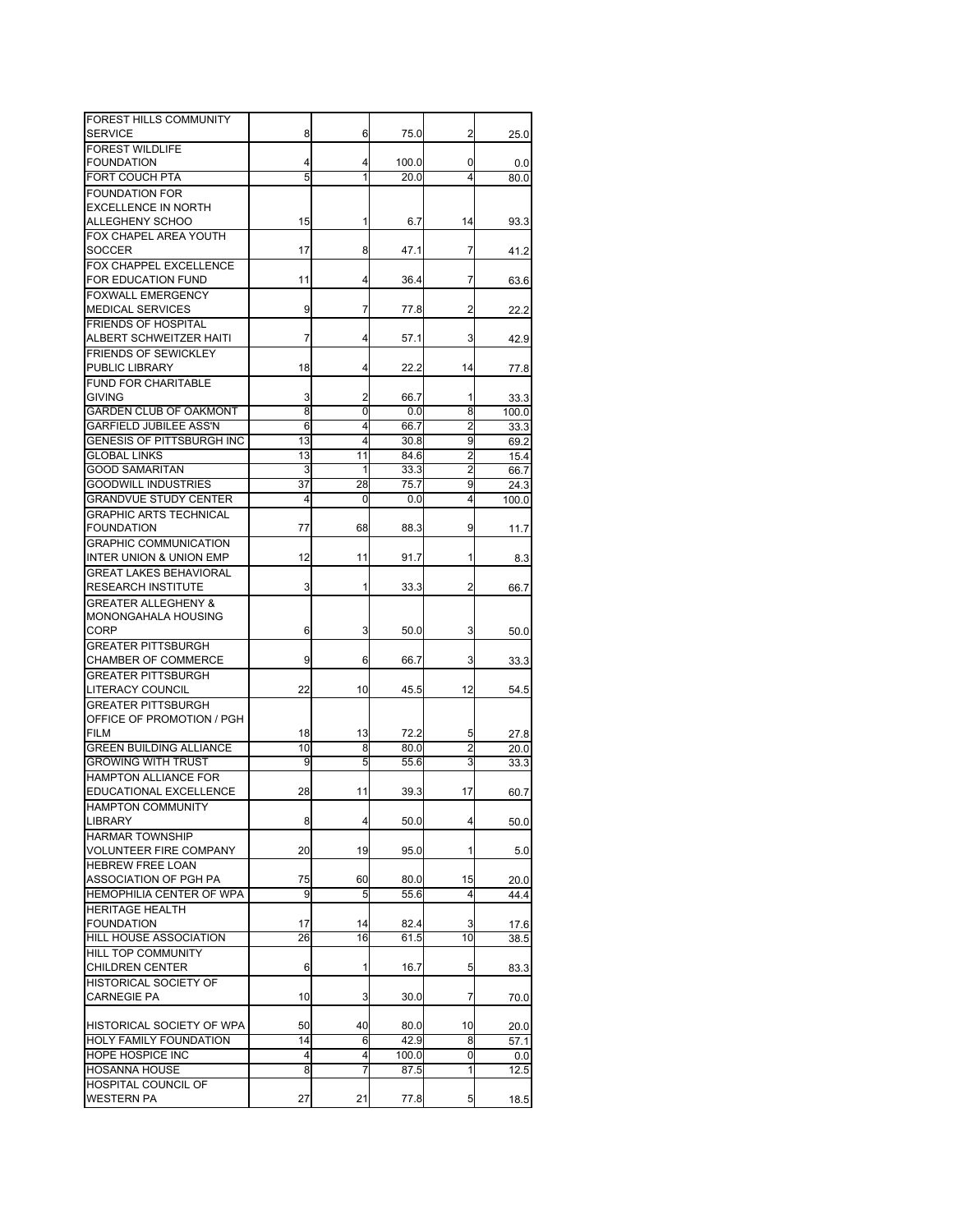| HUMAN SERVICES OF WPA                   |        |                |              |        |              |
|-----------------------------------------|--------|----------------|--------------|--------|--------------|
| <b>INC</b>                              | 13     | 8              | 61.5         | 5      | 38.5         |
| <b>IMMACULATE HEART OF MARY</b>         |        |                |              |        |              |
| INC<br><b>INSTITUTE F/ RESEARCH EDU</b> | 7      | 4              | 57.1         | 3      | 42.9         |
| & TRAINING IN ADDICTION                 | 16     | 11             | 68.8         | 5      | 31.3         |
| <b>INSTITUTE OF SHIPBOARD</b>           |        |                |              |        |              |
| <b>EDUCATION</b>                        | 4      | 4              | 100.0        | 0      | 0.0          |
| <b>INSTRUMENT SOCIETY OF</b>            |        |                |              |        |              |
| <b>AMERICA</b>                          | 22     | 19             | 86.4         | 3      | 13.6         |
| <b>INTERFAITH HOSPITALITY</b>           |        |                |              |        |              |
| NETWORK OF SOUTH HILLS                  | 12     | 6              | 50.0         | 6      | 50.0         |
|                                         |        |                |              |        |              |
| <b>INTERFAITH VOLUNTEER</b>             |        |                |              |        |              |
| CAREGIVERS OF SW PA                     | 12     | 6              | 50.0         | 6      | 50.0         |
| INTERNATIONAL ASSISTANCE                |        |                |              |        |              |
| <b>GROUP</b>                            | 8      | 5              | 62.5         | 3      | 37.5         |
| <b>INTERNATIONAL POETRY</b>             |        |                |              |        |              |
| <b>FORUM</b>                            | 4      | 3              | 75.0         | 1      | 25.0         |
| <b>INTESTINAL DISEASE</b>               | 12     | 4              | 33.3         | 8      | 66.7         |
| IOTA PHI FOUNDATION OF                  |        |                |              |        |              |
| PITTSBURGH INC                          | 10     | 10             | 100.0        | 0      | 0.0          |
| <b>IRON AND STEEL SOCIETY</b>           | 22     | 22             | 100.0        | 0      | 0.0          |
| <b>ITXM</b>                             | 5      | 5              | 100.0        | 0      | 0.0          |
| JANE HOLMES RESIDENCES                  | 14     | 0              | 0.0          | 14     | 100.0        |
| JEFFREY PARENTS                         |        |                |              |        |              |
| <b>ASSOCIATION</b>                      | 5      | 2              | 40.0         | 3      | 60.0         |
| <b>JEWISH FAMILY &amp; CHILDRENS</b>    |        |                |              |        |              |
| <b>SERVICE</b>                          | 48     | 29             | 60.4         | 19     | 39.6         |
| <b>JEWISH RESIDENTIAL</b>               |        |                |              |        |              |
| <b>SERVICES</b>                         | 30     | 11             | 36.7         | 19     | 63.3         |
| <b>JOHN J GHAZANVI</b>                  |        |                |              |        |              |
| <b>FOUNDATION</b><br>KATHRYN KUHLMAN    | 4<br>5 | 4<br>2         | 100.0        | 0<br>3 | 0.0          |
| KINSLEY ASSOCIATION                     | 17     | 13             | 40.0<br>76.5 | 4      | 60.0         |
| <b>KUMBA TRUST</b>                      | 11     | 7              | 63.6         | 4      | 23.5<br>36.4 |
| <b>LADIES HOSPITAL AID</b>              |        |                |              |        |              |
| SOCIETY OF WPA                          | 26     | 0              | 0.0          | 26     | 100.0        |
| <b>LATIN AMERICAN STUDIES</b>           | 0      | 0              | n/a          |        | 0n/a         |
| <b>LAURENTIAN HALL</b>                  |        |                |              |        |              |
| <b>ASSOCIATES</b>                       | 11     | 4              | 36.4         | 7      | 63.6         |
| <b>LAWRENVILLE BUSINESS</b>             |        |                |              |        |              |
| <b>ASSOCIATION INC</b>                  | 12     | 11             | 91.7         | 1      | 8.3          |
| LEADERSHIP PITTSBURGH                   | 29     | 18             | 62.1         | 11     | 37.9         |
| <b>LEMINGTON ELDER CARE</b>             |        |                |              |        |              |
| <b>SERVICES</b>                         | 17     | 10             | 58.8         | 7      | 41.2         |
| LIBRARY BOARD OF THE                    |        |                |              |        |              |
| <b>BOROUGH OF OAKMONT</b>               | 7      | 3              | 42.9         | 4      | 57.1         |
| LIFE LINE OF SW PA                      | 13     | 5              | 38.5         | 8      | 61.5         |
| <b>LIGHT HOUSE PROPERTIES</b>           | 6      | 0              | 0.0          | 6      | 100.0        |
| <b>LINCOLN LARIMER</b>                  |        |                |              |        |              |
| LEMINGTON BELMAR CITIZEN                |        |                |              |        |              |
| <b>REVITALIZ</b>                        | 15     | 8              | 53.3         | 7      | 46.7         |
| <b>LINCOLN PARK COMMUNITY</b>           |        |                |              |        |              |
| CENTER                                  | 4      | 0              | 0.0          | 4      | 100.0        |
| LINCOLN-LEMINGTON                       |        |                |              |        |              |
| ENHANCED HOUSING INC                    | 6      | 1              | 16.7         | 5      | 83.3         |
| LITTLE SISTERS OF THE POOR              |        |                |              |        |              |
| OF THE STATE OF PA                      | 9      | 8              | 88.9         | 1      | 11.1         |
| LONG RUN CHILDREN                       | 15     | 9              | 60.0         | 0      | 0.0          |
| LONGWOOD AT OAKMONT                     | 12     | 10             | 83.3         | 1      | 8.3          |
| <b>LUPUS FOUNDATION</b>                 | 16     | 7              | 43.8         | 9      | 56.3         |
| <b>LYDIA'S PLACE</b>                    | 15     | $\overline{2}$ | 13.3         | 13     | 86.7         |
| MAGEE WOMEN HOSPITAL                    | 18     | 10             | 55.6         | 8      | 44.4         |
| <b>MANCHESTER YOUTH</b>                 |        |                |              |        |              |
|                                         |        |                |              |        |              |
| DEVELOPMENT CENTER INC                  | 15     | 12             | 80.0         | 3      | 20.0         |
|                                         |        |                |              |        |              |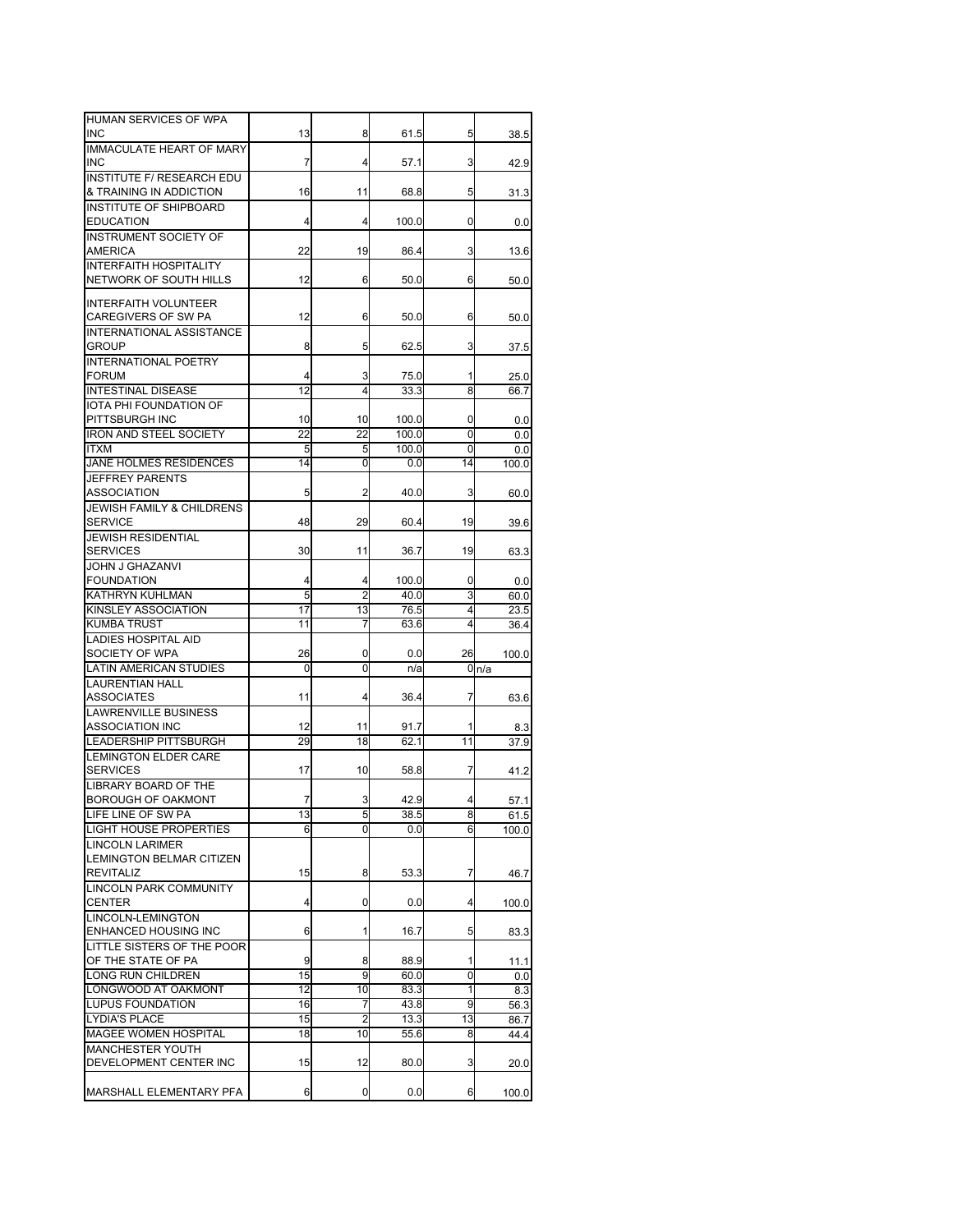| <b>MARY &amp; ALEXANDER</b>     |    |                |       |    |       |
|---------------------------------|----|----------------|-------|----|-------|
| LAUGLINCHILDRENS CENTER         | 19 | 1              | 5.3   | 18 | 94.7  |
| <b>MARY MILLER DANCE</b>        |    |                |       |    |       |
| COMPANY                         | 6  | 0              | 0.0   | 6  | 100.0 |
| <b>MATERIALS RESEARCH</b>       |    |                |       |    |       |
| SOCIETY                         | 17 | 10             | 58.8  | 7  | 41.2  |
| <b>MC KEESPORT HOSPITAL</b>     |    |                |       |    |       |
| (UPMC)                          | 15 | 11             | 73.3  | 4  | 26.7  |
| <b>MC KEESPORT HOUSING</b>      |    |                |       |    |       |
| CORP                            | 6  | 4              | 66.7  | 2  | 33.3  |
| <b>MC KNIGHT PARENT FACULTY</b> |    |                |       |    |       |
| <b>ASSOCIATION</b>              | 5  | 0              | 0.0   | 5  | 100.0 |
| MENDELSSOHN CHOIR OF            |    |                |       |    |       |
| <b>PITTSBURGH</b>               | 30 | 16             | 53.3  | 14 | 46.7  |
| MENTAL HEALTH ASS'N OF          |    |                |       |    |       |
| ALLEGHENY COUNTY                | 13 | 5              | 38.5  | 8  | 61.5  |
| <b>MERCY HOSPITAL OF</b>        |    |                |       |    |       |
| <b>PITTSBURGH</b>               | 24 | 14             | 58.3  | 10 | 41.7  |
| <b>MERCY LIFE CENTER</b>        | 24 | 14             | 58.3  | 10 |       |
|                                 |    |                |       | 4  | 41.7  |
| <b>METHOUSE</b>                 | 13 | 9              | 69.2  |    | 30.8  |
| <b>MEYER &amp; MERLE BERGER</b> |    |                |       |    |       |
| <b>FAMILY FDN</b>               | 8  | 5              | 62.5  | 3  | 37.5  |
| MINADEO EXTENDED DAY            |    |                |       |    |       |
| <b>PROGRAM</b>                  | 7  | 0              | 0.0   | 7  | 100.0 |
| <b>MOMS HOUSE INC OF</b>        |    |                |       |    |       |
| <b>PITTSBURGH</b>               | 20 | 6              | 30.0  | 14 | 70.0  |
| <b>MON VALLEY EDUCATION</b>     |    |                |       |    |       |
| <b>CONSORTIUM</b>               | 12 | 6              | 50.0  | 6  | 50.0  |
| MON YOUGH COMMUNITY             |    |                |       |    |       |
| SERVICE                         | 9  | 4              | 44.4  | 5  | 55.6  |
| <b>MON YOUGH RIVERFRONT</b>     |    |                |       |    |       |
| ENT. & CULTURAL COUNCIL         | 8  | 4              | 50.0  | 4  | 50.0  |
| <b>MONROEVILLE CRISIS</b>       |    |                |       |    |       |
| PREGNANCY CENTER                | 7  | 2              | 28.6  | 5  | 71.4  |
| <b>MONTOUR HOCKEY</b>           |    |                |       |    |       |
| <b>ASSOCIATION INC</b>          | 5  | 5              | 100.0 | 0  | 0.0   |
| <b>MOON TOWNSHIP PUBLIC</b>     |    |                |       |    |       |
| LIBRARY                         | 7  | 4              | 57.1  | 3  | 42.9  |
| <b>MPC CORPORATION</b>          | 10 | 9              | 90.0  | 1  | 10.0  |
| <b>MT LEBANON GIRLS</b>         |    |                |       |    |       |
| SOFTBALL ASSOCIATION            | 5  | 4              | 80.0  | 1  | 20.0  |
| <b>MT LEBANON MONTESSORI</b>    |    |                |       |    |       |
| <b>SCHOOL INC</b>               | 3  | 1              | 33.3  | 2  | 66.7  |
| MT. NAZARETH CENTER INC         | 14 | 5              | 35.7  | 9  | 64.3  |
| MT. WASHINGTON                  |    |                |       |    |       |
| COMMUNITY DEVELOPMENT           |    |                |       |    |       |
| CORPORATION                     | 15 | 6              | 40.0  | 9  | 60.0  |
| <b>MUSHROOM LEARNING</b>        |    |                |       |    |       |
| CENTER                          | 12 | 2              | 16.7  | 1  | 8.3   |
| NAMI SOUTHWESTERN PA            | 21 | 10             | 47.6  | 11 | 52.4  |
| NATIONAL AVIARY                 |    |                |       |    |       |
|                                 |    |                |       |    |       |
| PITTSBURGH INC                  | 29 | 24             | 82.8  | 5  | 17.2  |
| NATIONAL COMMITTEE ON           |    |                |       |    |       |
| PLANNED GIVING                  | 12 | $\overline{4}$ | 33.3  | 8  | 66.7  |
|                                 |    |                |       |    |       |
| NATIONAL COUNCIL IF JEWISH      |    |                |       |    |       |
| WOMEN, PITTSBURGH SEC           | 59 | 0              | 0.0   | 59 | 100.0 |
|                                 |    |                |       |    |       |
| NATIONAL COUNCIL OF             |    |                |       |    |       |
| <b>JEWISH WOMEN INC</b>         | 60 | 0              | 0.0   | 60 | 100.0 |
|                                 |    |                |       |    |       |
| NATIONAL FLAG FOUNDATION        | 14 | 11             | 78.6  | 3  | 21.4  |
| NATIONAL MUTIPLE                |    |                |       |    |       |
| SCLEROSIS SOCIETY               | 25 | 20             | 80.0  | 5  | 20.0  |
| NATIONAL PARKINSON              |    |                |       |    |       |
| <b>FOUNDATION</b>               | 15 | 13             | 86.7  | 2  | 13.3  |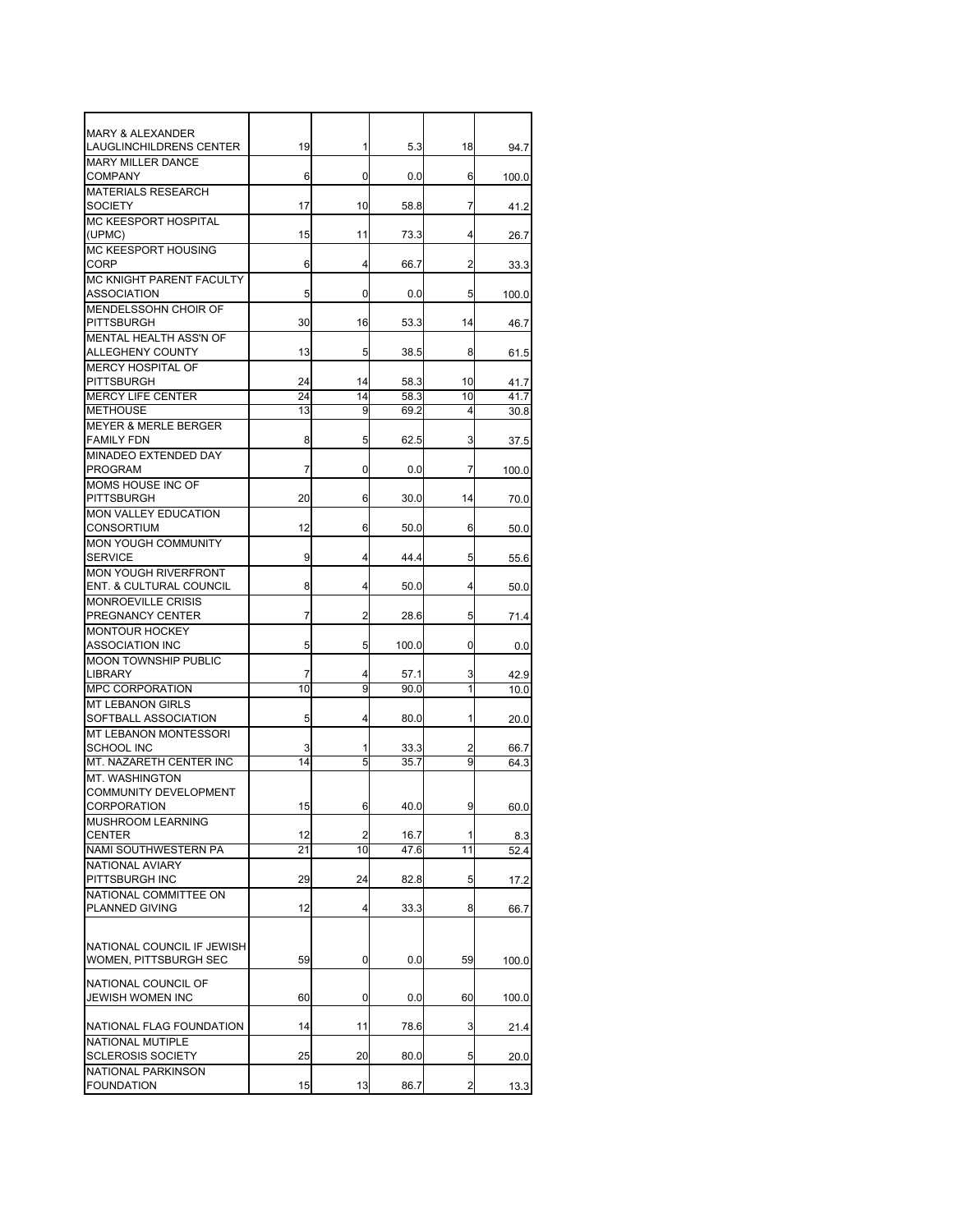| NATIONAL REFORM                                     |    |    |       |                |              |
|-----------------------------------------------------|----|----|-------|----------------|--------------|
| ASSOCIATION<br>NEIGHBORHOOD CENTERS                 | 10 | 10 | 100.0 | 0              | 0.0          |
| <b>ASSOCIATION</b>                                  | 9  | 7  | 77.8  | 2              | 22.2         |
| <b>NEVILLE ISLAND</b>                               |    |    |       |                |              |
| <b>DEVELOPMENT</b>                                  | 5  | 4  | 80.0  | 1              | 20.0         |
| <b>NEW CENTURY CAREERS</b>                          | 8  | 7  | 87.5  | 1              | 12.5         |
| NORTH ALLEGHENY                                     |    |    |       |                |              |
| ASSOCIATION FOR ADV OF                              |    |    |       |                |              |
| <b>SPORTS</b>                                       | 5  | 3  | 60.0  | 2              | 40.0         |
| NORTH AMERICAN SERIALS<br><b>INTEREST GROUP INC</b> | 11 | 3  | 27.3  | 8              |              |
| <b>NORTH HILLS FOOD BANK</b>                        | 8  | 5  | 62.5  | 3              | 72.7<br>37.5 |
| NORTH HILLS YOUTH                                   |    |    |       |                |              |
| <b>MINISTRIES</b>                                   | 17 | 12 | 70.6  | 5              | 29.4         |
| NORTH SUBURBAN ADULT                                |    |    |       |                |              |
| <b>SERVICES</b>                                     | 9  | 4  | 44.4  | 5              | 55.6         |
| NORTHERN ALLEGHENY                                  |    |    |       |                |              |
| <b>COUNTY CHAMBER</b>                               |    |    |       |                |              |
| <b>EDUCATION FDN</b>                                | 23 | 16 | 69.6  | 7              | 30.4         |
| NORTHERN TIER LIBRARY                               | 15 | 4  | 26.7  | 11             | 73.3         |
| NORTHLAND PUBLIC LIBRARY                            | 7  | 4  | 57.1  | 3              |              |
| <b>NORTHSIDE CIVIC</b>                              |    |    |       |                | 42.9         |
| DEVELOPMENT COUNCIL INC                             | 9  | 6  | 66.7  | 0              | 0.0          |
| <b>NORTHSIDE URBAN</b>                              |    |    |       |                |              |
| PATHWAYS A PUBLIC                                   |    |    |       |                |              |
| <b>CHARTER SCHOOL</b>                               | 4  | 2  | 50.0  | 2              | 50.0         |
| NORTHWEST REGIONAL                                  |    |    |       |                |              |
| MANAGEMENT                                          | 12 | 11 | 91.7  | 1              | 8.3          |
| OAKLAND SCHOOL                                      | 2  | 1  | 50.0  | 1              | 50.0         |
| <b>OHIO VALLEY GENERAL</b>                          |    |    |       |                |              |
| <b>HOSPITAL</b><br>OLD SEWICKLEY POST OFFICE        | 20 | 17 | 85.0  | 3              | 15.0         |
| <b>CORP</b>                                         | 13 | 9  | 69.2  | 4              | 30.8         |
| ONE TO ONE THE MENTORING                            |    |    |       |                |              |
| PARTNERSHIP OF SWPA                                 | 26 | 20 | 76.9  | 6              | 23.1         |
| OPERATION BETTER BLOCK                              | 12 | 8  | 66.7  | 4              | 33.3         |
|                                                     |    |    |       |                |              |
| PA FEDERATION MUSIC CLUBS                           | 35 | 3  | 8.6   | 3              | 8.6          |
|                                                     |    |    |       |                |              |
| PA ORGANIZATION FOR                                 | 15 |    |       |                |              |
| WOMEN IN EARLY RECOVERY                             |    | 2  | 13.3  | 13             | 86.7         |
| PACE SCHOOL                                         | 21 | 12 | 57.1  | 9              | 42.9         |
| PARENTAL STRESS CENTER                              | 25 | 14 | 56.0  | 11             | 44.0         |
|                                                     |    |    |       |                |              |
| PBA INC / THE SECOND STEP                           | 9  | 7  | 77.8  | $\mathfrak{p}$ | 22.2         |
| PENN HILLS VOLUNTEER                                |    |    |       |                |              |
| <b>FIREMENS RELIEF</b><br>ASSOCIATION I             | 12 | 12 | 100.0 | 0              | 0.0          |
| PENNSYLVANIA PEACE LINKS                            | 16 | 1  | 6.3   | 15             | 93.8         |
| PEOPLE OF GOD                                       | 7  | 7  | 100.0 | 0              | 0.0          |
| PGH C/RENCE ON ANALYTIC                             |    |    |       |                |              |
| CHEM & A/PLD                                        |    |    |       |                |              |
| <b>SPECTROSCOPY</b>                                 | 10 | 7  | 70.0  | 3              | 30.0         |
| PITCAIRN CRABBE                                     |    |    |       |                |              |
| <b>FOUNDATION</b>                                   | 12 | 8  | 66.7  | 4              | 33.3         |
| PITTBSBURGH BUSINESS                                |    |    |       |                |              |
| <b>RESOURCES CENTER</b>                             | 16 | 11 | 68.8  | 5              | 31.3         |
| PITTSBURGH AIDS TASK<br><b>FORCE INC</b>            | 19 | 12 | 63.2  | 7              | 36.8         |
| PITTSBURGH ARTS &                                   |    |    |       |                |              |
| <b>LECTURES INC</b>                                 | 7  | 4  | 57.1  | 3              | 42.9         |
| PITTSBURGH CARES                                    | 15 | 6  | 40.0  | 9              | 60.0         |
| PITTSBURGH CARES                                    |    |    |       |                |              |
| PARTNERSHIP INC                                     | 6  | 3  | 50.0  | 3              | 50.0         |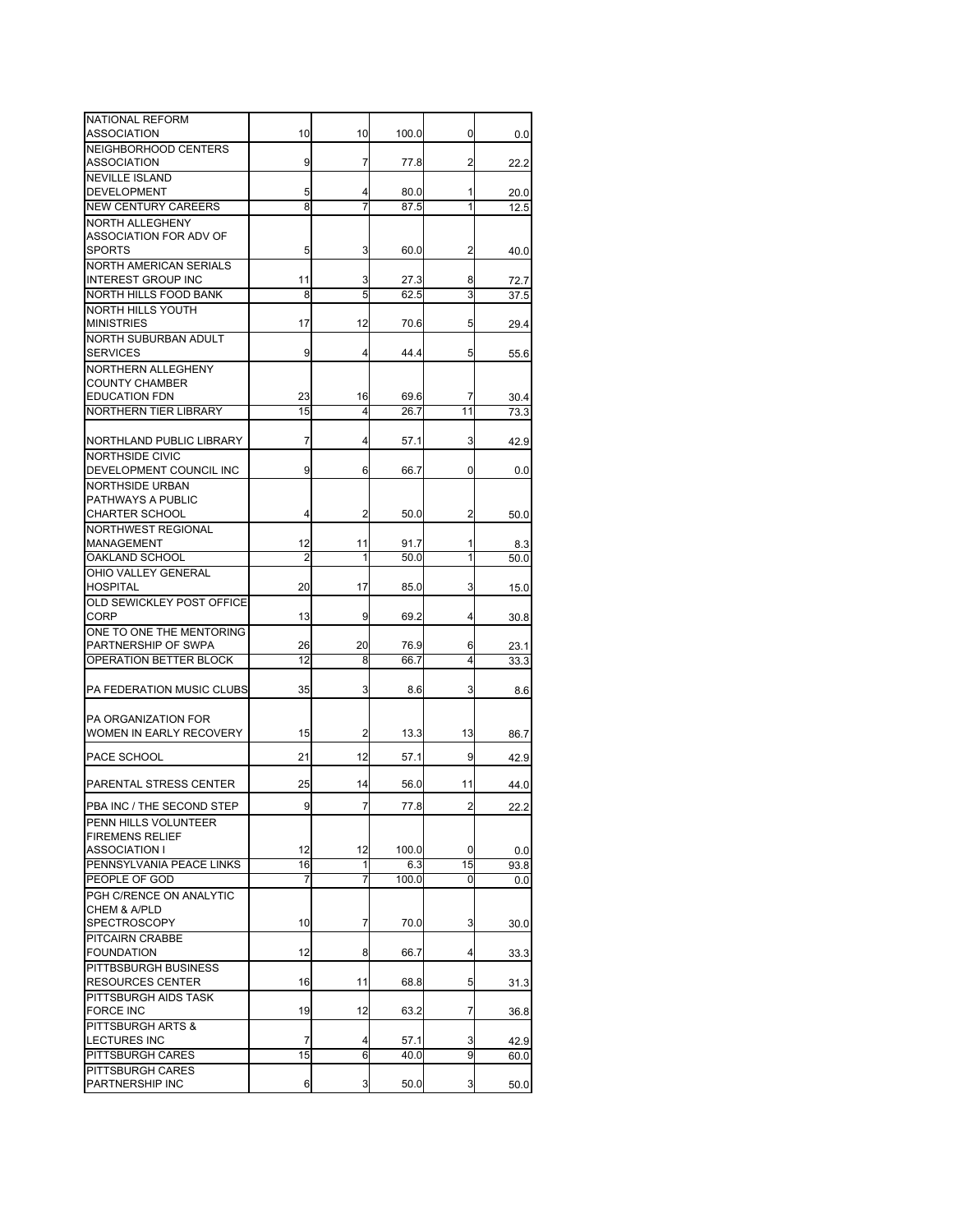| PITTSBURGH CENTER FOR                          |         |         |              |                     |                     |
|------------------------------------------------|---------|---------|--------------|---------------------|---------------------|
| THE ARTS                                       | 24      | 8       | 33.3         | 13                  | 54.2                |
| PITTSBURGH CHILDREN'S                          |         |         |              |                     |                     |
| MUSEUM                                         | 36      | 19      | 52.8         | 1                   | 2.8                 |
| PITTSBURGH COALITION FOR                       |         |         |              |                     |                     |
| DYNAMIC PSYCHOTHERAPY                          | 12      | 8       | 66.7         | 4                   | 33.3                |
| PITTSBURGH COMMUNITY                           |         |         |              |                     |                     |
| REINVESTMENT                                   | 39      | 9       | 23.1         | 3                   | 7.7                 |
| PITTSBURGH COUNCIL ON<br>HIGHER EDUCATION      | 10      | 7       | 70.0         | 3                   |                     |
| PITTSBURGH DANCE ALLOY                         | 22      | 9       | 40.9         | 13                  | 30.0<br>59.1        |
| PITTSBURGH EXPERIMENT                          | 12      | 10      | 83.3         | 2                   | 16.7                |
| PITTSBURGH FILM MAKERS                         | 22      | 15      | 68.2         | 7                   | 31.8                |
| PITTSBURGH INSTITUTE OF                        |         |         |              |                     |                     |
| MORTUARY SCIENCE INC                           | 13      | 10      | 76.9         | 3                   | 23.1                |
| PITTSBURGH ITALIAN                             |         |         |              |                     |                     |
| SCHOLARSHIP FUND                               | 18      | 18      | 100.0        | 0                   | 0.0                 |
| PITTSBURGH LEADERSHIP                          |         |         |              |                     |                     |
| FOUNDATION                                     | 12      | 8       | 66.7         | 4                   | 33.3                |
| PITTSBURGH MEDIATION<br>CENTER                 | 17      | 6       | 35.3         | 11                  |                     |
| PITTSBURGH MUSICAL                             |         |         |              |                     | 64.7                |
| THEATER                                        | 37      | 21      | 56.8         | 6                   | 16.2                |
| PITTSBURGH OPERA HOUSE                         |         |         |              |                     |                     |
| <b>INC</b>                                     | 21      | 13      | 61.9         | 8                   | 38.1                |
| PITTSBURGH PIRATES ALUMNI                      |         |         |              |                     |                     |
| ASSOCIATION INC                                | 6       | 6       | 100.0        | 0                   | 0.0                 |
| PITTSBURGH REGIONAL                            |         |         |              |                     |                     |
| ALLIANCE                                       | 31      | 29      | 93.5         | 2                   | 6.5                 |
| PITTSBURGH TISSUE                              |         |         |              |                     |                     |
| ENGINEERING SOCIETY INC                        | 21      | 18      | 85.7         | 3                   | 14.3                |
| PITTSBURGH VINTAGE GRAND<br><b>PRIX</b>        | 11      | 8       | 72.7         |                     |                     |
| PITTSBURGH VOYAGER                             | 13      | 11      | 84.6         | 3<br>$\overline{2}$ | 27.3<br>15.4        |
| PLANNED PARENTHOOD OF                          |         |         |              |                     |                     |
| WPA INC                                        | 42      | 7       | 16.7         | 35                  | 83.3                |
| PLUM SENIOR CITIZEN CLUB                       | 11      | 2       | 18.2         | 9                   | 81.8                |
| PREGNANCY CARE CENTERS                         | 7       | 4       | 57.1         | 3                   | 42.9                |
| PRESSLEY RIDGE SCHOOLS                         |         |         |              |                     |                     |
| <b>FDN</b>                                     | 31      | 16      | 51.6         | 15                  | 48.4                |
| PREVENTION POINT<br>PITTSBURGH                 | 6       | 2       | 33.3         | 4                   |                     |
| PROJECT HELP OUR PEOPLE                        |         |         |              |                     | 66.7                |
| <b>EARN INC</b>                                | 5       | 0       | 0.0          | 5                   | 100.0               |
| PROVIDENCE CONENCTIONS                         |         |         |              |                     |                     |
| <b>INC</b>                                     | 15      | 3       | 20.0         | 12                  | 80.0                |
| <b>RAINBOW KITCHEN</b>                         | 11      | 5       | 45.5         | 6                   | 54.5                |
| <b>REGIONAL BUSINESS</b>                       |         |         |              |                     |                     |
| <b>ALLIANCE</b>                                | 15      | 8       | 53.3         | 7                   | 46.7                |
| RESERVE PARENTS CLUB                           | 8       | 1       | 12.5         | 7                   | 87.5                |
| RESIDENTIAL RESOURCES                          | 12      | 9       | 75.0         | ω                   | 25.0                |
| RICHARD TWN VOLUNTEER                          |         |         |              |                     |                     |
| FIRE DEP PF ALLEGHENY<br>COUNTY                | 9       | 8       | 88.9         | 1                   | 11.1                |
| <b>RIDC</b>                                    | 25      | 20      | 80.0         | 5                   | 20.0                |
|                                                |         |         |              |                     |                     |
| RIVERVIEW APARTMENTS                           | 21      | 11      | 52.4         | 10                  | 47.6                |
| ROBINSON EMERGENCY                             |         |         |              |                     |                     |
| MEDICAL SERVICE                                | 11      | 10      | 90.9         | 1                   | 9.1                 |
| ROBINSON TOWNSHIP                              |         |         |              |                     |                     |
|                                                |         | 6       | 85.7         | 1                   | 14.3                |
|                                                | 7       |         |              |                     |                     |
| CHRISTIAN SCHOOL<br>RONALD MC DONALD HOUSE     | 20      | 17      | 85.0         | 3                   |                     |
| ROSS-WEST VIEW                                 |         |         |              |                     |                     |
| <b>EMERGENCY MEDICAL</b>                       |         |         |              |                     |                     |
| SERVICES AUTH.<br><b>RUGGED GROUSE SOCIETY</b> | 9<br>16 | 7<br>15 | 77.8<br>93.8 | 2<br>1              | 15.0<br>22.2<br>6.3 |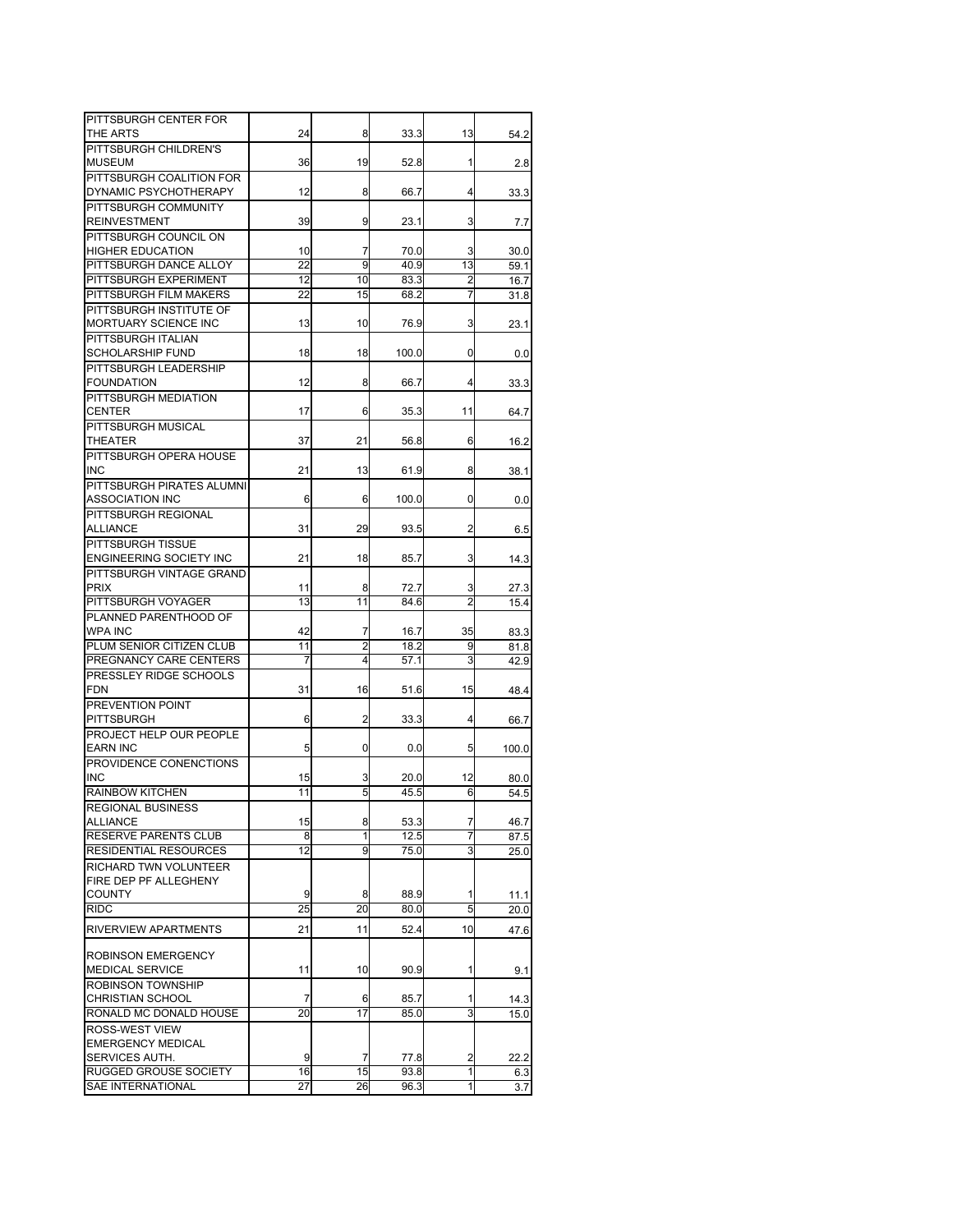| SAMARITAN COUNSELLING          |    |                |       |                |       |
|--------------------------------|----|----------------|-------|----------------|-------|
| <b>CENTER</b>                  | 8  | 4              | 50.0  | 4              | 50.0  |
| SAMARITAN COUNSELLING          |    |                |       |                |       |
| <b>CENTER OF WPA</b>           | 8  | 4              | 50.0  | 4              | 50.0  |
| SANTA CRUZ INC                 | 5  | $\overline{2}$ | 40.0  | 3              | 60.0  |
| SENECA AREA EMERGENCY          |    |                |       |                |       |
| <b>SERVICES</b>                | 10 | 8              | 80.0  | 2              | 20.0  |
| SEWICKLEY PUBLIC LIBRARY       | 9  | 3              | 33.3  | 6              | 66.7  |
| SHADY SIDE ACADEMY             | 34 | 23             | 67.6  | 11             | 32.4  |
| SHADYSIDE ACADEMY              |    |                |       |                |       |
| <b>FOUNDATION</b>              | 44 | 23             | 52.3  | 21             | 47.7  |
| <b>SHALER AREA EMS INC</b>     |    |                |       |                |       |
|                                | 6  | 6              | 100.0 | 0              | 0.0   |
| SIDS ALLIANCE INC              | 27 | 16             | 59.3  | 11             | 40.7  |
| SINGLE & CUSTODIAL             |    |                |       |                |       |
| <b>FATHERS NETWORK</b>         | 9  | 8              | 88.9  | 1              | 11.1  |
| <b>SOCIETY FOR ARTS</b>        | 22 | 9              | 40.9  | 13             | 59.1  |
| SOUTH HILLS CHORALE            | 12 | 5              | 41.7  | 7              | 58.3  |
| SOUTH HILLS HEALTH SYSTEM      |    |                |       |                |       |
| <b>FDN</b>                     | 8  | 6              | 75.0  | 2              | 25.0  |
| SOUTH HILLS MEDICAL            |    |                |       |                |       |
| <b>CENTER</b>                  | 20 | 15             | 75.0  | 5              |       |
|                                |    |                |       |                | 25.0  |
| SOUTH SIDE LOCAL               |    |                |       |                |       |
| DEVELOPMENT COMPANY            | 27 | 13             | 48.1  | 14             | 51.9  |
| SOUTH WINDS INC                | 16 | 9              | 56.3  | 7              | 43.8  |
| SOUTHBRIDGE EMS INC            | 8  | 8              | 100.0 | 0              | 0.0   |
| SOUTHEAST ASIA PRAYER          |    |                |       |                |       |
| <b>CENTER</b>                  | 7  | 6              | 85.7  | 1              | 14.3  |
| SOUTHWEST PA AREA              |    |                |       |                |       |
| <b>HEALTH EDUCATION CENTER</b> | 21 | 13             | 61.9  | 8              | 38.1  |
| SOUTHWESTERN PA                |    |                |       |                |       |
| <b>CORPORATION</b>             | 14 |                |       | 2              |       |
|                                |    | 12             | 85.7  |                | 14.3  |
| SPRINGDALE TOWNSHIP            |    |                |       |                |       |
| <b>VOLUNTEER FIRE</b>          | 5  | 0              | 0.0   | 5              | 100.0 |
| SQUIRRELL HILL URBAN           |    |                |       |                |       |
| <b>COALITION INC</b>           | 33 | 22             | 66.7  | 11             | 33.3  |
| ST CLAIR CITIZEN COUNCIL       | 5  | 0              | 0.0   | 5              | 100.0 |
| ST. AMBROSE MANOR              | 10 | 6              | 60.0  | 4              | 40.0  |
| ST. BARNABAS RETIREMENT        |    |                |       |                |       |
| <b>VILLAGE INC</b>             | 15 | 9              | 60.0  | 6              | 40.0  |
|                                |    |                |       |                |       |
| ST. CALIR HEALTH VENTURES      | 25 | 21             | 84.0  | 4              |       |
|                                |    |                |       |                | 16.0  |
| ST. VINCENT DE PAUL            |    |                |       |                |       |
| <b>SOCIETY</b>                 | 18 | 15             | 83.3  | 3              | 16.7  |
| STENGTH INCORPORATED           | 10 | 8              | 80.0  | 2              | 20.0  |
| STO-ROX BOOSTER CLUB           | 6  | 6              | 100.0 | 0              | 0.0   |
| TAMIL NADU FOUNDATION          | 15 | 13             | 86.7  | $\overline{2}$ | 13.3  |
| <b>TECH LINK PROGRAM OF</b>    |    |                |       |                |       |
| PITTSBURGH                     | 17 | 11             | 64.7  | 6              | 35.3  |
| TEIN RIVERS COUNCIL OF         |    |                |       |                |       |
| GOVERNMENT                     | 13 | 12             | 92.3  | 1              | 7.7   |
| THE EARLY LEARNING             |    |                |       |                |       |
| <b>INSTITUTE</b>               | 19 | 15             | 78.9  | 4              |       |
|                                |    |                |       |                | 21.1  |
| THE FOX CHAPEL AREA            |    |                |       |                |       |
| <b>EDUCTAION FUND</b>          | 10 | 2              | 20.0  | 8              | 80.0  |
| THE HEARTWOOD INSTITUTE        | 10 | 3              | 30.0  | 7              | 70.0  |
| THE LIBRARY OF BALDWIN         | 7  | 2              | 28.6  | 5              | 71.4  |
|                                |    |                |       |                |       |
|                                |    |                |       |                |       |
| THE MATTRESS FACTORY           | 25 | 12             | 48.0  | 13             | 52.0  |
|                                |    |                |       |                |       |
| THE MONROEVILLE CHRISTIAN      |    |                |       |                |       |
| <b>JUDEA FOUNDATION</b>        | 7  | 6              | 85.7  | 1              | 14.3  |
| THE PITTSBURGH PARKS           |    |                |       |                |       |
| CONSERVANCY                    | 60 | 33             | 55.0  | 27             | 45.0  |
| THE PITTSBURGH TRUST FOR       |    |                |       |                |       |
| <b>CULTURAL RESOURCES</b>      | 48 | 36             | 75.0  | 12             | 25.0  |
| THE SENIOR                     |    |                |       |                |       |
| CARDIOVASCULAR                 |    |                |       |                |       |
| SURGEONS SOCIETY INC           | 12 | 12             | 100.0 |                |       |
|                                |    |                |       | 0              | 0.0   |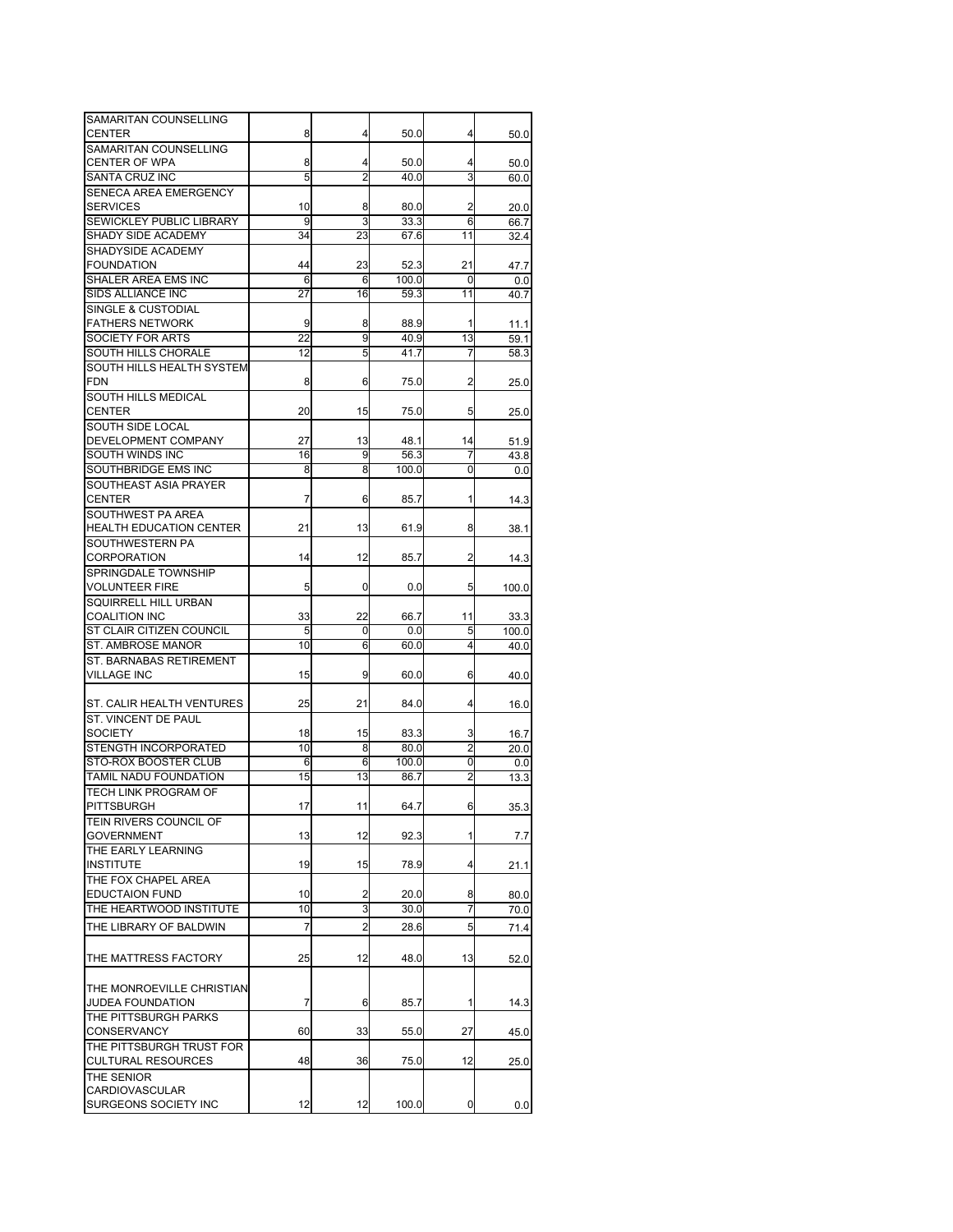| THE SWPA AIDS PLANNING             |    |    |       |                 |       |
|------------------------------------|----|----|-------|-----------------|-------|
|                                    |    |    |       |                 |       |
| COALITION                          | 18 | 10 | 55.6  | 8               | 44.4  |
| THE WATSON INSTITUTE               | 31 | 25 | 80.6  | 6               | 19.4  |
| THE WESTLEY FOUNDATION             | 9  | 6  | 66.7  | 3               | 33.3  |
| THE WPA CHP OF THE NAT'L           |    |    |       |                 |       |
| <b>HEMOPHILIA FDN</b>              | 14 | 5  | 35.7  | 9               | 64.3  |
| <b>THOMAS MERTON CENTER</b>        | 17 | 9  | 52.9  | 8               | 47.1  |
| THREE RIVERS ADOPTION              |    |    |       |                 |       |
| COUNCIL                            | 19 | 10 | 52.6  | 9               |       |
|                                    |    |    |       |                 | 47.4  |
| THREE RIVERS AREA LABOR            |    |    |       |                 |       |
| MANAGEMENT                         | 28 | 25 | 89.3  | 3               | 10.7  |
| THREE RIVERS CENTER FOR            |    |    |       |                 |       |
| <b>INDEPENDENT LIVING</b>          | 11 | 9  | 81.8  | 2               | 18.2  |
| <b>THREE RIVERS RAVING</b>         |    |    |       |                 |       |
| <b>ASSOCIATION</b>                 | 15 | 11 | 73.3  | 4               | 26.7  |
| <b>TROY HILL CITIZEN</b>           | 11 | 8  | 72.7  | 4               | 36.4  |
| TURTLE CREEK VALLEY MHMR           |    |    |       |                 |       |
|                                    |    |    |       |                 |       |
| <b>INC</b>                         | 9  | 4  | 44.4  | 5               | 55.6  |
| <b>UE RESEARCH &amp; EDUCATION</b> | 13 | 7  | 53.8  | 6               | 46.2  |
| <b>UMOJA AFRICAN ARTS</b>          |    |    |       |                 |       |
| <b>COMPANY</b>                     | 9  | 6  | 66.7  | 3               | 33.3  |
| <b>UNION AID</b>                   | 22 | 0  | 0.0   | $\overline{22}$ | 100.0 |
| UNITED CEREBRAL PALSY              |    |    |       |                 |       |
| <b>FDN</b>                         | 41 | 26 | 63.4  | 15              | 36.6  |
| UNITED JEWISH FEDERATION           | 58 | 40 | 69.0  | 18              | 31.0  |
|                                    |    |    |       |                 |       |
| UNITED MITOCHONDRIAL               |    |    |       |                 |       |
| <b>DISEASE FOUNDATION</b>          | 9  | 9  | 100.0 | 0               | 0.0   |
| <b>UNITED WAY</b>                  | 65 | 50 | 76.9  | 15              | 23.1  |
| UNITY VOLUNTEER FIRE               |    |    |       |                 |       |
| <b>DEPARTMENT</b>                  | 5  | 4  | 80.0  | 1               | 20.0  |
| <b>UPMC BRADDOCK</b>               | 8  | 7  | 87.5  | 1               | 12.5  |
| <b>UPMC HEALTH SYSTEM</b>          | 61 | 52 | 85.2  | 9               | 14.8  |
| UPMC SOUTH SIDE                    |    |    |       |                 |       |
|                                    | 9  | 7  | 77.8  | 2               | 22.2  |
| <b>UPMC ST. MARGARET</b>           | 13 | 12 | 92.3  | 1               | 7.7   |
| <b>UPPER ST CLAIR BAND</b>         |    |    |       |                 |       |
| PARENTS ASSOCIATION                | 10 | 5  | 50.0  | 5               | 50.0  |
| <b>UPPER ST CLAIR FIRE RELIEF</b>  |    |    |       |                 |       |
| ASSOCIATION INC                    | 5  | 5  | 100.0 | 0               | 0.0   |
| VALLEY CARE NURSING HOME           |    |    |       |                 |       |
| INC                                | 16 | 8  | 50.0  | 8               | 50.0  |
| <b>VALLEY MEDICAL FACILITIES</b>   | 21 | 18 | 85.7  | 3               |       |
|                                    |    |    |       |                 | 14.3  |
| <b>VARIETY THE CHILDREN'S</b>      |    |    |       |                 |       |
| CHARITY                            | 28 | 21 | 75.0  | 7               | 25.0  |
| <b>VERLAND</b>                     | 6  | 0  | 0.0   | 0               | 0.0   |
| <b>VETERANS PLACE OF</b>           |    |    |       |                 |       |
| <b>WASHINGTON BOULEVARD</b>        |    |    |       |                 |       |
| INC                                | 11 | 9  | 81.8  | 2               | 18.2  |
|                                    |    |    |       |                 |       |
|                                    |    |    |       |                 |       |
| <b>VETERANS RESEARCH</b>           |    |    |       |                 |       |
| FOUNDATION OF PITTSBURGH           | 5  | 5  | 100.0 | 0               | 0.0   |
| <b>VICTORIOUS FAITH</b>            |    |    |       |                 |       |
| EVANGELISTIVE OUTREACH             | 6  | 2  | 33.3  | 4               | 66.7  |
| <b>VINCENTIAN CHILD</b>            | 6  | 1  | 16.7  | 5               | 83.3  |
| <b>VISITING NURSE FOUNDATION</b>   |    |    |       |                 |       |
| ALLEGHENY COUNTY                   | 12 | 7  | 58.3  | 5               | 41.7  |
| <b>WESLEY INSTITUTE</b>            | 25 | 13 | 52.0  | 12              | 48.0  |
|                                    |    |    |       |                 |       |
| <b>WEST END-ELLIOT JOINT</b>       |    |    |       |                 |       |
| <b>PROJECT</b>                     | 18 | 15 | 83.3  | 3               | 16.7  |
| <b>WEST MIFFLIN BASEBALL</b>       |    |    |       |                 |       |
| <b>LEAGUE</b>                      | 23 | 18 | 78.3  | 5               | 21.7  |
| <b>WEST PARK COMMONS</b>           | 6  | 3  | 50.0  | 3               | 50.0  |
| <b>WEST PENN AMATEUR TENNIS</b>    |    |    |       |                 |       |
| ASSOCIATION                        | 5  | 5  | 100.0 | 0               | 0.0   |
| <b>WESTERN ALEGHENY</b>            |    |    |       |                 |       |
|                                    | 9  | 1  |       |                 |       |
| COMMUNITY LIBRARY                  |    |    | 11.1  | 8               | 88.9  |
| <b>WESTERN PA PROFESSIONAL</b>     |    |    |       |                 |       |
| FOR THE ARTS                       | 16 | 8  | 50.0  | 8               | 50.0  |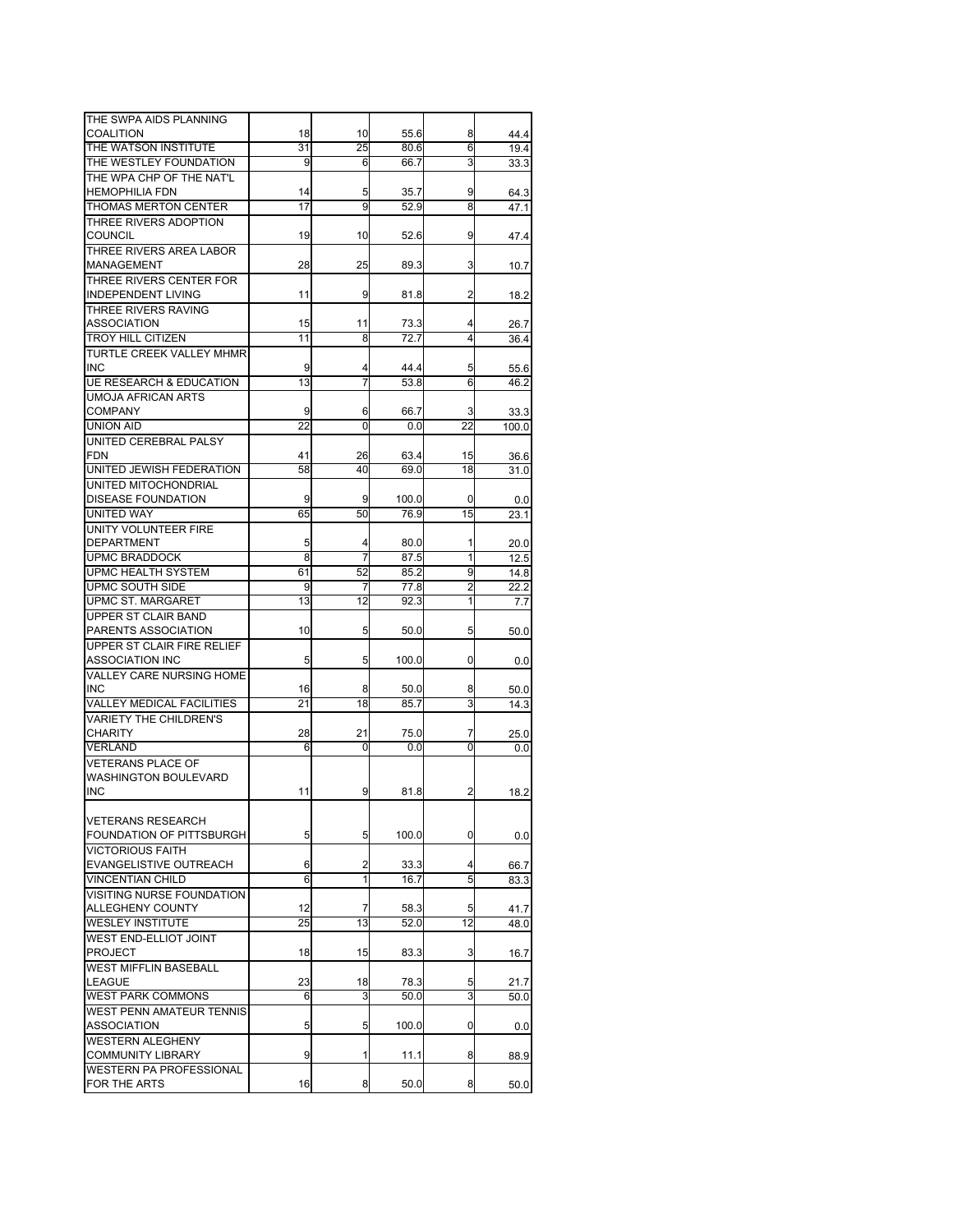| WESTERN PA SCHOOL OF THE       |                 |                |       |                |       |
|--------------------------------|-----------------|----------------|-------|----------------|-------|
| <b>DEAF</b>                    | 23              | 18             | 78.3  | 5              | 21.7  |
| <b>WESTINGHOUSE SURE</b>       |                 |                |       |                |       |
| <b>SERVICE UNITING RET'D</b>   |                 |                |       |                |       |
| <b>EMPLOYEES</b>               | 10              | 10             | 100.0 | 0              | 0.0   |
| WINCHESTER-THURSTON            |                 |                |       |                |       |
| <b>SCHOOL</b>                  | 24              | 14             | 58.3  | 10             | 41.7  |
| WOMANSPACE - EAST INC          | 13              | $\overline{2}$ | 15.4  | 1              | 7.7   |
| WOMANSPLACE                    | 13              | 6              | 46.2  | 7              | 53.8  |
| WOMENS COMMITTEE OF            |                 |                |       |                |       |
| <b>MUSEUM OF ART CARNEIGIE</b> |                 |                |       |                |       |
| <b>INSTIT</b>                  | 60              | 0              | 0.0   | 60             | 100.0 |
| <b>WORKSMITH INSTITUTE</b>     | 5               | 2              | 40.0  | 3              | 60.0  |
| <b>WORLD AFFAIRS COUNCIL</b>   | 33              | 29             | 87.9  | $\overline{4}$ | 12.1  |
| WORLD FEDERALIST ASS'N OF      |                 |                |       |                |       |
| <b>PITTSBURGH</b>              | 24              | 16             | 66.7  | 8              | 33.3  |
| <b>WORLD TRADE CENTER</b>      | $\overline{2}$  | $\overline{2}$ | 100.0 | $\overline{0}$ | 0.0   |
| WPA SCHOOL FOR THE BLIND       | 16              | 11             | 68.8  | 5              | 31.3  |
| <b>WQED PITTSBURGH</b>         | 31              | 23             | 74.2  | 8              | 25.8  |
| <b>XPRESSIONS</b>              |                 |                |       |                |       |
| <b>CONTEMPORARY DANCE</b>      |                 |                |       |                |       |
| <b>COMPANY</b>                 | 5               | 0              | 0.0   | 5              | 100.0 |
| YOUNG MEN & WOMEN              |                 |                |       |                |       |
| AFRICAN HERITAGE ASS INC       | 8               | 5              | 62.5  | 3              | 37.5  |
| YOUNG MEN & WOMEN              |                 |                |       |                |       |
| <b>HEBREW ASSO &amp; IRENE</b> |                 |                |       |                |       |
| <b>KAUFMANN CTR</b>            | 42              | 25             | 59.5  | 17             | 40.5  |
| YOUTH FOR CHRIST USA INC       |                 |                |       |                |       |
| <b>METRO PGH</b>               | 11              | 8              | 72.7  | 3              | 27.3  |
| <b>YWCA</b>                    | 18              | $\Omega$       | 0.0   | 18             | 100.0 |
| YWCA SEWICKLEY                 | $\overline{20}$ | 15             | 75.0  | 5              | 25.0  |
| <b>ZOAR HOME</b>               | 20              | 9              | 45.0  | 11             | 55.0  |
| ZOOLOGICAL SOCIETY OF          |                 |                |       |                |       |
| <b>PITTSBURGH</b>              | 53              | 26             | 49.1  | 27             | 50.9  |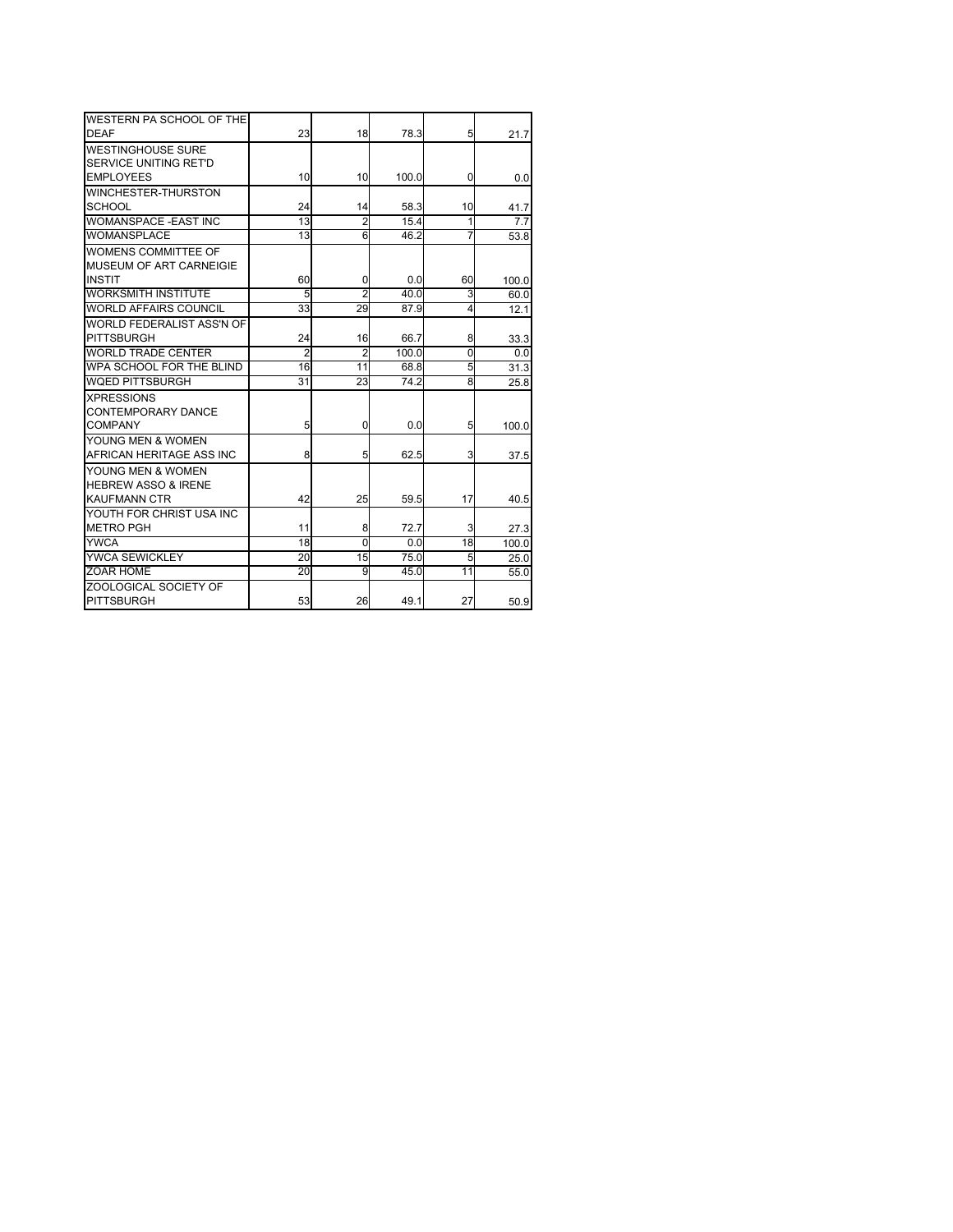| <b>Name of Organization</b>                                             | <b>Total Mbrs</b> | Female  |                |  |
|-------------------------------------------------------------------------|-------------------|---------|----------------|--|
|                                                                         |                   | No.     | %              |  |
| CHILD HEALTH ASSOCIATION<br>OF SEWICKLEY                                | 13                | 13      | 100.0          |  |
| ELOISE & EDITH CHRISTIAN<br><b>DAYSCHOOL</b>                            | 10                | 10      | 100.0          |  |
| <b>GARDEN CLUB OF OAKMONT</b><br><b>GRANDVUE STUDY CENTER</b>           | 8<br>4            | 8<br>4  | 100.0<br>100.0 |  |
| JANE HOLMES RESIDENCES<br><b>LADIES HOSPITAL AID</b>                    | 14                | 14      | 100.0          |  |
| SOCIETY OF WPA                                                          | 26                | 26      | 100.0          |  |
| LIGHT HOUSE PROPERTIES                                                  | 6                 | 6       | 100.0          |  |
| LINCOLN PARK COMMUNITY<br><b>CENTER</b>                                 | 4                 | 4       | 100.0          |  |
| MARSHALL ELEMENTARY PFA                                                 | 6                 | 6       | 100.0          |  |
| <b>MARY MILLER DANCE</b><br><b>COMPANY</b>                              | 6                 | 6       | 100.0          |  |
| MC KNIGHT PARENT FACULTY<br><b>ASSOCIATION</b>                          | 5                 | 5       | 100.0          |  |
| MINADEO EXTENDED DAY<br>PROGRAM                                         | 7                 | 7       | 100.0          |  |
| NATIONAL COUNCIL IF JEWISH<br>WOMEN, PITTSBURGH SEC                     | 59                | 59      | 100.0          |  |
| NATIONAL COUNCIL OF<br>JEWISH WOMEN INC                                 | 60                | 60      | 100.0          |  |
| PROJECT HELP OUR PEOPLE<br>EARN INC                                     | 5                 | 5       | 100.0          |  |
| SPRINGDALE TOWNSHIP<br><b>VOLUNTEER FIRE</b>                            | 5                 | 5       | 100.0          |  |
| ST CLAIR CITIZEN COUNCIL<br><b>UNION AID</b>                            | 5<br>22           | 5<br>22 | 100.0<br>100.0 |  |
| WOMENS COMMITTEE OF<br>MUSEUM OF ART CARNEIGIE<br>INSTIT                | 60                | 60      | 100.0          |  |
| <b>XPRESSIONS</b><br>CONTEMPORARY DANCE<br><b>COMPANY</b>               | 5                 | 5       | 100.0          |  |
| <b>YWCA</b>                                                             | 18                | 18      | 100.0          |  |
| MARY & ALEXANDER<br>LAUGLINCHILDRENS CENTER                             | 19                | 18      | 94.7           |  |
| PENNSYLVANIA PEACE LINKS                                                | 16                | 15      | 93.8           |  |
| <b>FOUNDATION FOR</b><br><b>EXCELLENCE IN NORTH</b><br>ALLEGHENY SCHOO  | 15                | 14      | 93.3           |  |
| <b>COMMUNITY LEADERSHIP</b><br>DEVELOPMENT INSTITUTE                    | 9                 | 8       | 88.9           |  |
| <b>CRAFTON PUBLIC LIBRARY</b>                                           | 9                 | 8       | 88.9           |  |
| <b>WESTERN ALEGHENY</b><br><b>COMMUNITY LIBRARY</b><br>ALLEGHENY COUNTY | 9                 | 8       | 88.9           |  |
| LITERACY COUNCIL                                                        | 8                 | 7       | 87.5           |  |
| <b>RESERVE PARENTS CLUB</b>                                             | 8                 | 7       | 87.5           |  |

## **Appendix 9: Percent of Female on Nonprofit Boards (Sorted by % Female)**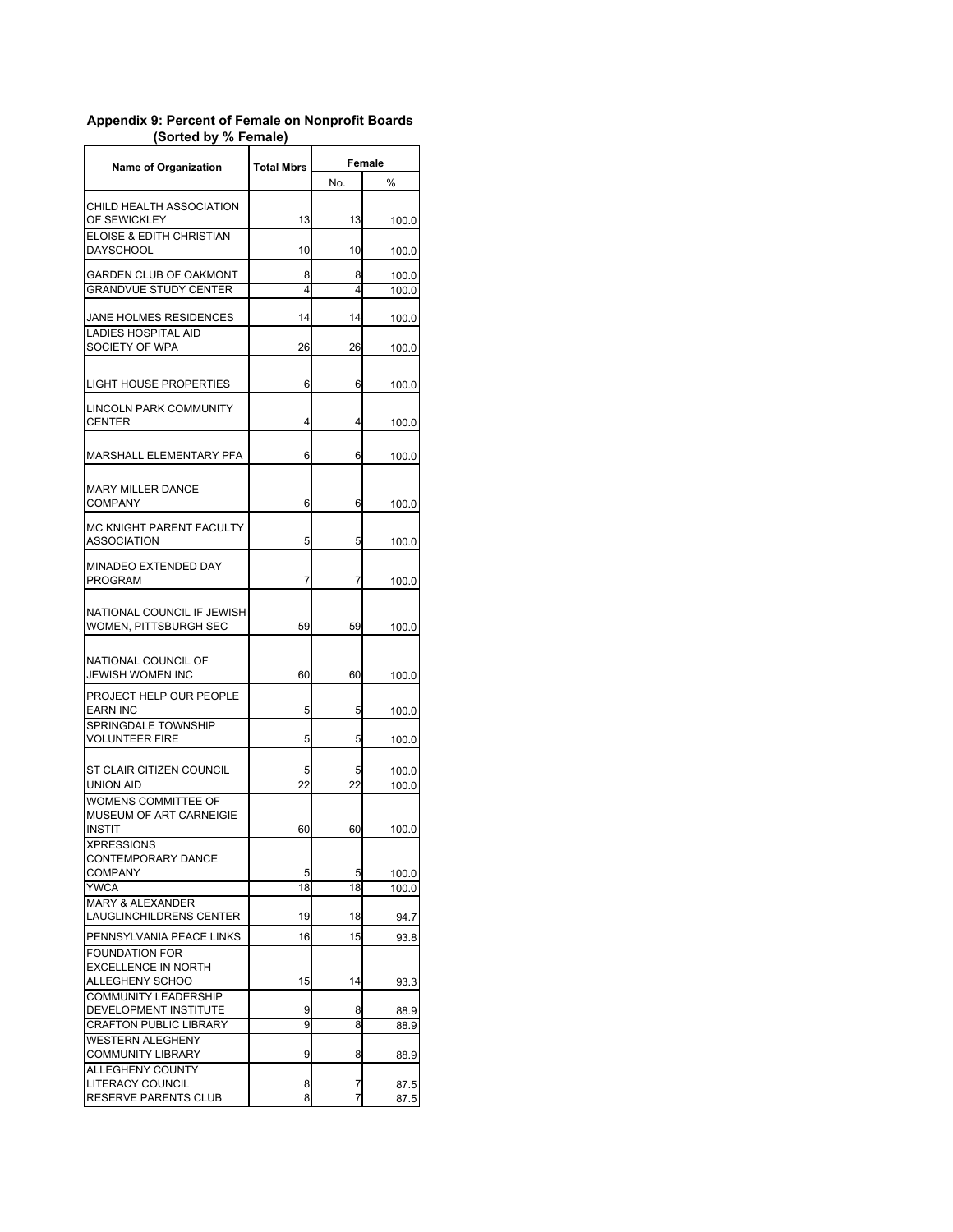| <b>LYDIA'S PLACE</b>            | 15 | 13 | 86.7 |
|---------------------------------|----|----|------|
|                                 |    |    |      |
| PA ORGANIZATION FOR             |    |    |      |
| WOMEN IN EARLY RECOVERY         | 15 | 13 | 86.7 |
| ALLE-KISKI AREA HOPE            |    |    |      |
| <b>CENTER</b>                   | 12 | 10 | 83.3 |
| <b>CALI OPHANGE CHARITABLE</b>  |    |    |      |
| <b>FUND</b>                     | 6  | 5  | 83.3 |
| HILL TOP COMMUNITY              |    |    |      |
| <b>CHILDREN CENTER</b>          | 6  | 5  | 83.3 |
| LINCOLN-LEMINGTON               |    |    |      |
| ENHANCED HOUSING INC            | 6  | 5  |      |
| PLANNED PARENTHOOD OF           |    |    | 83.3 |
|                                 |    |    |      |
| <b>WPA INC</b>                  | 42 | 35 | 83.3 |
| <b>VINCENTIAN CHILD</b>         | 6  | 5  | 83.3 |
| PLUM SENIOR CITIZEN CLUB        | 11 | 9  | 81.8 |
| ALCOHOLIC RECOVERY              |    |    |      |
| <b>CENTER</b>                   | 10 | 8  | 80.0 |
| <b>CRAFTON CHILDRENS</b>        |    |    |      |
| <b>CORNER</b>                   | 5  | 4  | 80.0 |
| <b>FORT COUCH PTA</b>           | 5  | 4  | 80.0 |
| PROVIDENCE CONENCTIONS          |    |    |      |
| <b>INC</b>                      | 15 | 12 | 80.0 |
| THE FOX CHAPEL AREA             |    |    |      |
| <b>EDUCTAION FUND</b>           | 10 | 8  | 80.0 |
| <b>FRIENDS OF SEWICKLEY</b>     |    |    |      |
| PUBLIC LIBRARY                  | 18 | 14 | 77.8 |
| ALLEGHENY COUNTY FOR            |    |    |      |
| VICTIMS OF VIOLENT CRIMES       |    |    |      |
| INC                             | 13 | 10 |      |
|                                 |    |    | 76.9 |
| AIRPORT AREA PREGNANCY          |    |    |      |
| <b>CARE CENTER</b>              | 4  | 3  | 75.0 |
| COMMUNITY HOUSE                 |    |    |      |
| <b>LEARNING CENTER</b>          | 8  | 6  | 75.0 |
| <b>NORTHERN TIER LIBRARY</b>    | 15 | 11 | 73.3 |
| <b>NORTH AMERICAN SERIALS</b>   |    |    |      |
| <b>INTEREST GROUP INC</b>       | 11 | 8  | 72.7 |
| <b>CENTRAL NORTHSIDE</b>        |    |    |      |
| NEIGHBORHOOD COUNCIL            | 14 | 10 | 71.4 |
| <b>CHATHAM COLLEGE</b>          | 28 | 20 | 71.4 |
| <b>MONROEVILLE CRISIS</b>       |    |    |      |
| PREGNANCY CENTER                | 7  | 5  | 71.4 |
| THE LIBRARY OF BALDWIN          | 7  | 5  | 71.4 |
| HISTORICAL SOCIETY OF           |    |    |      |
| CARNEGIE PA                     | 10 | 7  | 70.0 |
| MOMS HOUSE INC OF               |    |    |      |
| PITTSBURGH                      | 20 | 14 | 70.0 |
| THE HEARTWOOD INSTITUTE         | 10 |    | 70.0 |
| GENESIS OF PITTSBURGH INC       | 13 | 9  | 69.2 |
| <b>BENEDICTINE CENTER</b>       | 12 | 8  | 66.7 |
| <b>CRISIS CENTER NORTH</b>      | 12 | 8  | 66.7 |
| ELIZABETH TWN AREA EMS          |    |    |      |
|                                 |    |    |      |
| CORP                            | 9  | 6  | 66.7 |
| <b>FAMILY HEALTH COUNCIL</b>    | 18 | 12 | 66.7 |
| <b>GOOD SAMARITAN</b>           | 3  | 2  | 66.7 |
| <b>GREAT LAKES BEHAVIORAL</b>   |    |    |      |
| <b>RESEARCH INSTITUTE</b>       | 3  | 2  | 66.7 |
| <b>INTESTINAL DISEASE</b>       | 12 | 8  | 66.7 |
| <b>MT LEBANON MONTESSORI</b>    |    |    |      |
| SCHOOL INC                      | 3  | 2  | 66.7 |
| NATIONAL COMMITTEE ON           |    |    |      |
| PLANNED GIVING                  | 12 | 8  | 66.7 |
| PREVENTION POINT                |    |    |      |
| PITTSBURGH                      | 6  | 4  | 66.7 |
| <b>SEWICKLEY PUBLIC LIBRARY</b> | 9  | 6  | 66.7 |
| <b>VICTORIOUS FAITH</b>         |    |    |      |
| EVANGELISTIVE OUTREACH          | 6  | 4  | 66.7 |
| BETHLEHEM HAVEN                 | 20 | 13 | 65.0 |
|                                 |    |    |      |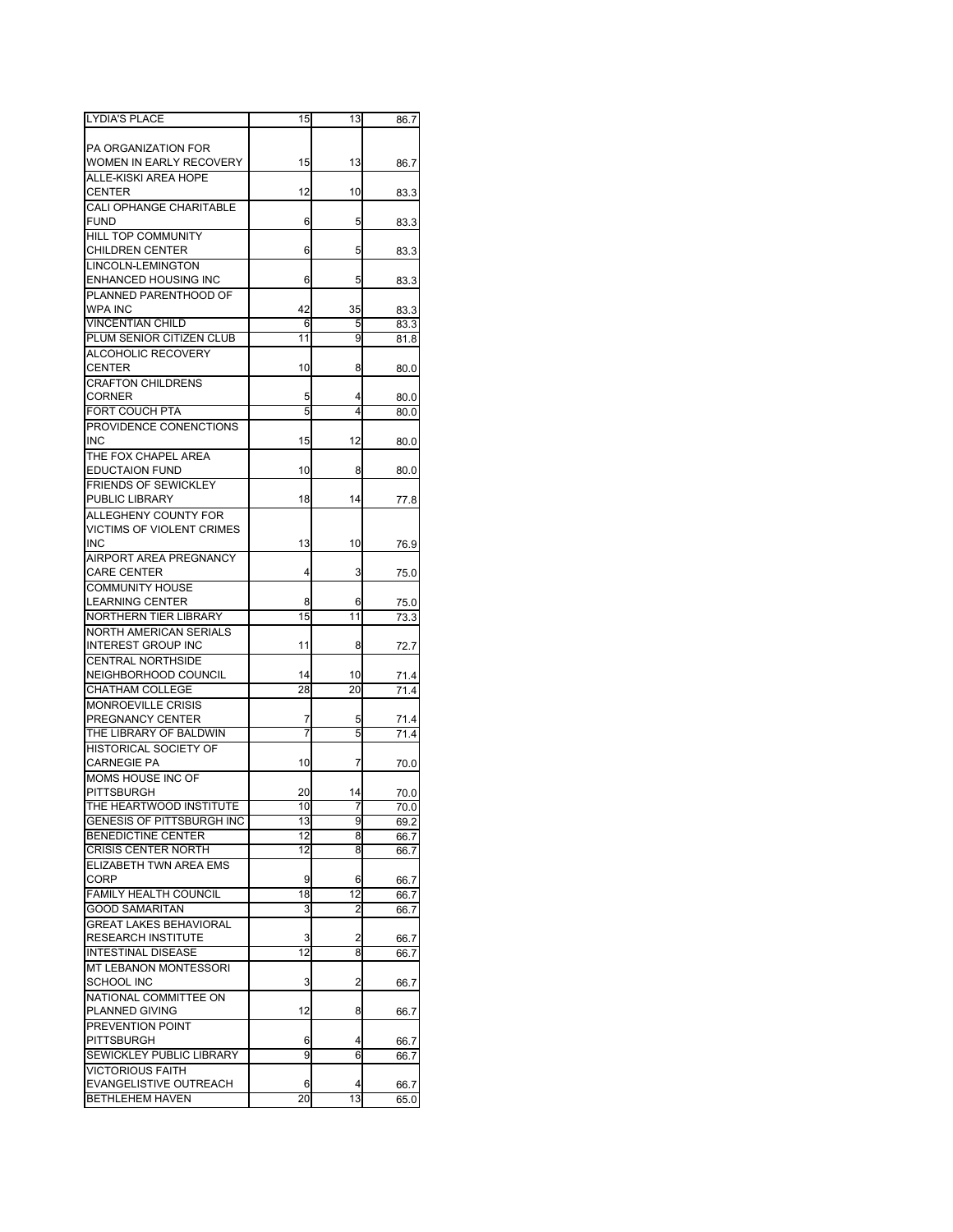| PITTSBURGH MEDIATION              |    |    |      |
|-----------------------------------|----|----|------|
| <b>CENTER</b>                     | 17 | 11 | 64.7 |
| MT. NAZARETH CENTER INC           | 14 | 9  |      |
|                                   |    |    | 64.3 |
| THE WPA CHP OF THE NAT'L          |    |    |      |
| <b>HEMOPHILIA FDN</b>             | 14 | 9  | 64.3 |
|                                   |    |    |      |
| FOX CHAPPEL EXCELLENCE            |    |    |      |
| FOR EDUCATION FUND                | 11 | 7  | 63.6 |
|                                   |    |    |      |
| <b>LAURENTIAN HALL</b>            |    |    |      |
| ASSOCIATES                        | 11 | 7  | 63.6 |
|                                   |    |    |      |
| <b>JEWISH RESIDENTIAL</b>         |    |    |      |
| <b>SERVICES</b>                   | 30 | 19 | 63.3 |
|                                   |    |    |      |
| ARTISTS AND CRAFTSMENS            |    |    |      |
| <b>GUILD INC</b>                  | 8  | 5  | 62.5 |
|                                   |    |    |      |
| CENTER FOR CREATIVE PLAY          | 21 | 13 | 61.9 |
| LIFE LINE OF SW PA                | 13 | 8  | 61.5 |
|                                   |    |    |      |
| <b>MENTAL HEALTH ASS'N OF</b>     |    |    |      |
| ALLEGHENY COUNTY                  | 13 | 8  | 61.5 |
|                                   |    |    |      |
| CHILDS WAY                        | 36 | 22 | 61.1 |
| <b>COMMUNITY DESIGN CENTER</b>    |    |    |      |
|                                   |    |    |      |
| OF PITTSBURGH INC                 | 18 | 11 | 61.1 |
| HAMPTON ALLIANCE FOR              |    |    |      |
|                                   |    |    |      |
| EDUCATIONAL EXCELLENCE            | 28 | 17 | 60.7 |
| <b>ACTION HOUSING INC</b>         | 20 | 12 | 60.0 |
|                                   |    |    |      |
| AMERICAN SOCIETY FOR              |    |    |      |
| <b>TRAINING &amp; DEVELOPMENT</b> | 5  | 3  | 60.0 |
|                                   |    |    |      |
| <b>BALDWIN HIGHLANDERS BAND</b>   |    |    |      |
| <b>PATRONS</b>                    | 5  | 3  | 60.0 |
|                                   |    |    |      |
| <b>COMMUNITY HUMAN</b>            |    |    |      |
| SERVICES CORP                     | 15 | 9  | 60.0 |
|                                   |    |    |      |
| <b>JEFFREY PARENTS</b>            |    |    |      |
| <b>ASSOCIATION</b>                | 5  | 3  | 60.0 |
|                                   |    |    |      |
| KATHRYN KUHLMAN                   | 5  | 3  | 60.0 |
| MT. WASHINGTON                    |    |    |      |
|                                   |    |    |      |
| <b>COMMUNITY DEVELOPMENT</b>      |    |    |      |
| <b>CORPORATION</b>                | 15 | 9  | 60.0 |
|                                   |    |    |      |
| <b>PITTSBURGH CARES</b>           | 15 | 9  | 60.0 |
| SANTA CRUZ INC                    | 5  | 3  | 60.0 |
|                                   |    |    |      |
| WORKSMITH INSTITUTE               | 5  | 3  | 60.0 |
| PITTSBURGH DANCE ALLOY            | 22 | 13 | 59.1 |
|                                   |    |    |      |
| SOCIETY FOR ARTS                  | 22 | 13 | 59.1 |
| <b>CARNEGIE LIBRARY OF</b>        |    |    |      |
|                                   |    |    |      |
| HOMESTEAD                         | 12 | 7  | 58.3 |
| SOUTH HILLS CHORALE               | 12 | 7  | 58.3 |
|                                   |    |    |      |
| EASTSIDE NEIGHBORHOOD             |    |    |      |
| <b>EMPLOYMENT CENTER</b>          | 7  | 4  | 57.1 |
|                                   |    |    |      |
| HOLY FAMILY FOUNDATION            | 14 | 8  | 57.1 |
| LIBRARY BOARD OF THE              |    |    |      |
|                                   |    |    |      |
| BOROUGH OF OAKMONT                |    |    | 57.1 |
| LUPUS FOUNDATION                  | 16 | 9  | 56.3 |
|                                   |    |    |      |
| <b>MON YOUGH COMMUNITY</b>        |    |    |      |
| <b>SERVICE</b>                    | 9  | 5  | 55.6 |
|                                   |    |    |      |
| <b>NORTH SUBURBAN ADULT</b>       |    |    |      |
| <b>SERVICES</b>                   | 9  | 5  | 55.6 |
|                                   |    |    |      |
| TURTLE CREEK VALLEY MHMR          |    |    |      |
| <b>INC</b>                        | 9  | 5  | 55.6 |
|                                   |    |    |      |
| ZOAR HOME                         | 20 | 11 | 55.0 |
| <b>GREATER PITTSBURGH</b>         |    |    |      |
|                                   |    |    |      |
| LITERACY COUNCIL                  | 22 | 12 | 54.5 |
|                                   |    |    |      |
| <b>RAINBOW KITCHEN</b>            | 11 | 6  |      |
|                                   |    |    | 54.5 |
|                                   |    |    |      |
| PITTSBURGH CENTER FOR             |    |    |      |
|                                   |    |    |      |
| THE ARTS                          | 24 | 13 | 54.2 |
| ALLEGHENY COUNTY COURT            |    |    |      |
|                                   |    |    |      |
| APPOINTED SPECIAL                 |    |    |      |
| <b>ADVOCATE</b>                   | 13 | 7  | 53.8 |
| WOMANSPLACE                       | 13 | 7  |      |
|                                   |    |    | 53.8 |
| NAMI SOUTHWESTERN PA              |    |    |      |
|                                   | 21 | 11 | 52.4 |
| THE MATTRESS FACTORY              | 25 | 13 | 52.0 |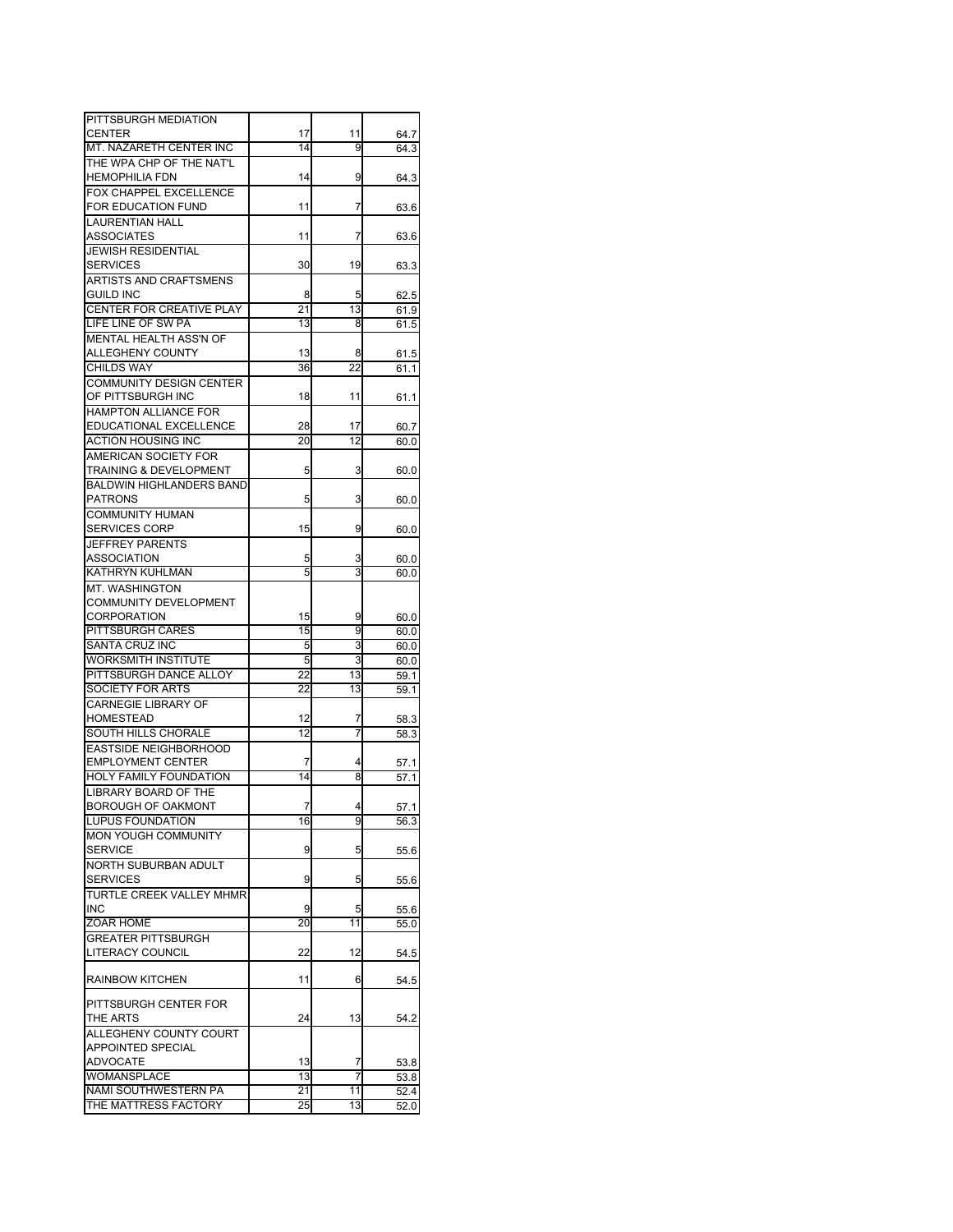| SOUTH SIDE LOCAL<br>DEVELOPMENT COMPANY    | 27      | 14     | 51.9 |
|--------------------------------------------|---------|--------|------|
| ZOOLOGICAL SOCIETY OF                      |         |        |      |
| <b>PITTSBURGH</b>                          | 53      | 27     | 50.9 |
| <b>ALLEGHENY HISTORIC</b>                  |         |        |      |
| PRESERVATION SOCIETY INC                   | 24      | 12     | 50.0 |
|                                            |         |        |      |
| ALLEGHENY HEALTH CHOICES                   | 20      | 10     | 50.0 |
| ALZHEIMER CENTER OF                        |         |        |      |
| PITTSBURGH INC                             | 8       | 4      | 50.0 |
| <b>COAL COUNTRY TRADITIONS</b>             | 10      | 5      | 50.0 |
| COMMUNTIY FOUNDATION OF                    |         |        |      |
| USC                                        | 20      | 10     | 50.0 |
| CONSTRUCTION JUNCTION                      | 10      | 5      | 50.0 |
| DOMESTIC ABUSE                             |         |        |      |
| <b>COUNSELLING CENTER</b>                  | 8       | 4      | 50.0 |
| EVERY CHILD INC                            | 16      | 8      | 50.0 |
| <b>GREATER ALLEGHENY &amp;</b>             |         |        |      |
| MONONGAHALA HOUSING<br>CORP                |         | 3      |      |
|                                            | 6       |        | 50.0 |
| <b>HAMPTON COMMUNITY</b><br><b>LIBRARY</b> | 8       | 4      |      |
| <b>INTERFAITH HOSPITALITY</b>              |         |        | 50.0 |
| NETWORK OF SOUTH HILLS                     | 12      | 6      | 50.0 |
| <b>INTERFAITH VOLUNTEER</b>                |         |        |      |
| CAREGIVERS OF SW PA                        | 12      | 6      | 50.0 |
| MON VALLEY EDUCATION                       |         |        |      |
| <b>CONSORTIUM</b>                          | 12      | 6      | 50.0 |
| <b>MON YOUGH RIVERFRONT</b>                |         |        |      |
| <b>ENT. &amp; CULTURAL COUNCIL</b>         | 8       | 4      | 50.0 |
| <b>NORTHSIDE URBAN</b>                     |         |        |      |
| PATHWAYS A PUBLIC                          |         |        |      |
| <b>CHARTER SCHOOL</b>                      | 4       | 2      | 50.0 |
| OAKLAND SCHOOL                             | 2       | 1      | 50.0 |
| PITTSBURGH CARES                           |         |        |      |
| PARTNERSHIP INC                            | 6       | 3      | 50.0 |
| SAMARITAN COUNSELLING                      |         |        |      |
| <b>CENTER</b>                              | 8       | 4      | 50.0 |
| SAMARITAN COUNSELLING                      |         |        |      |
| <b>CENTER OF WPA</b>                       | 8       | 4      | 50.0 |
| UPPER ST CLAIR BAND                        |         |        |      |
| PARENTS ASSOCIATION                        | 10      | 5      | 50.0 |
| VALLEY CARE NURSING HOME                   |         |        |      |
| <b>INC</b><br><b>WEST PARK COMMONS</b>     | 16<br>6 | 8<br>3 | 50.0 |
| <b>WESTERN PA PROFESSIONAL</b>             |         |        | 50.0 |
| <b>FOR THE ARTS</b>                        | 16      | 8      | 50.0 |
| PRESSLEY RIDGE SCHOOLS                     |         |        |      |
| <b>FDN</b>                                 | 31      | 15     | 48.4 |
| <b>WESLEY INSTITUTE</b>                    | 25      | 12     | 48.0 |
| SHADYSIDE ACADEMY                          |         |        |      |
| <b>FOUNDATION</b>                          | 44      | 21     | 47.7 |
| <b>RIVERVIEW APARTMENTS</b>                | 21      | 10     | 47.6 |
| THREE RIVERS ADOPTION                      |         |        |      |
| <b>COUNCIL</b>                             | 19      | 9      | 47.4 |
|                                            |         |        |      |
| <b>BULGARIAN MACEDONIAN</b>                |         |        |      |
| NAT'L EDU'L & CULTURAL CTR                 | 17      | 8      | 47.1 |
|                                            |         |        |      |
| THOMAS MERTON CENTER                       | 17      | 8      | 47.1 |
| ALTERNATIVE PROGRAM                        |         |        |      |
| <b>ASSOCIATES</b>                          | 15      | 7      | 46.7 |
| EASTERN AREA ADULT                         |         |        |      |
| <b>SERVICES</b>                            | 15      | 7      | 46.7 |
| <b>LINCOLN LARIMER</b>                     |         |        |      |
| LEMINGTON BELMAR CITIZEN                   |         |        |      |
| <b>REVITALIZ</b>                           | 15      | 7      | 46.7 |
|                                            |         |        |      |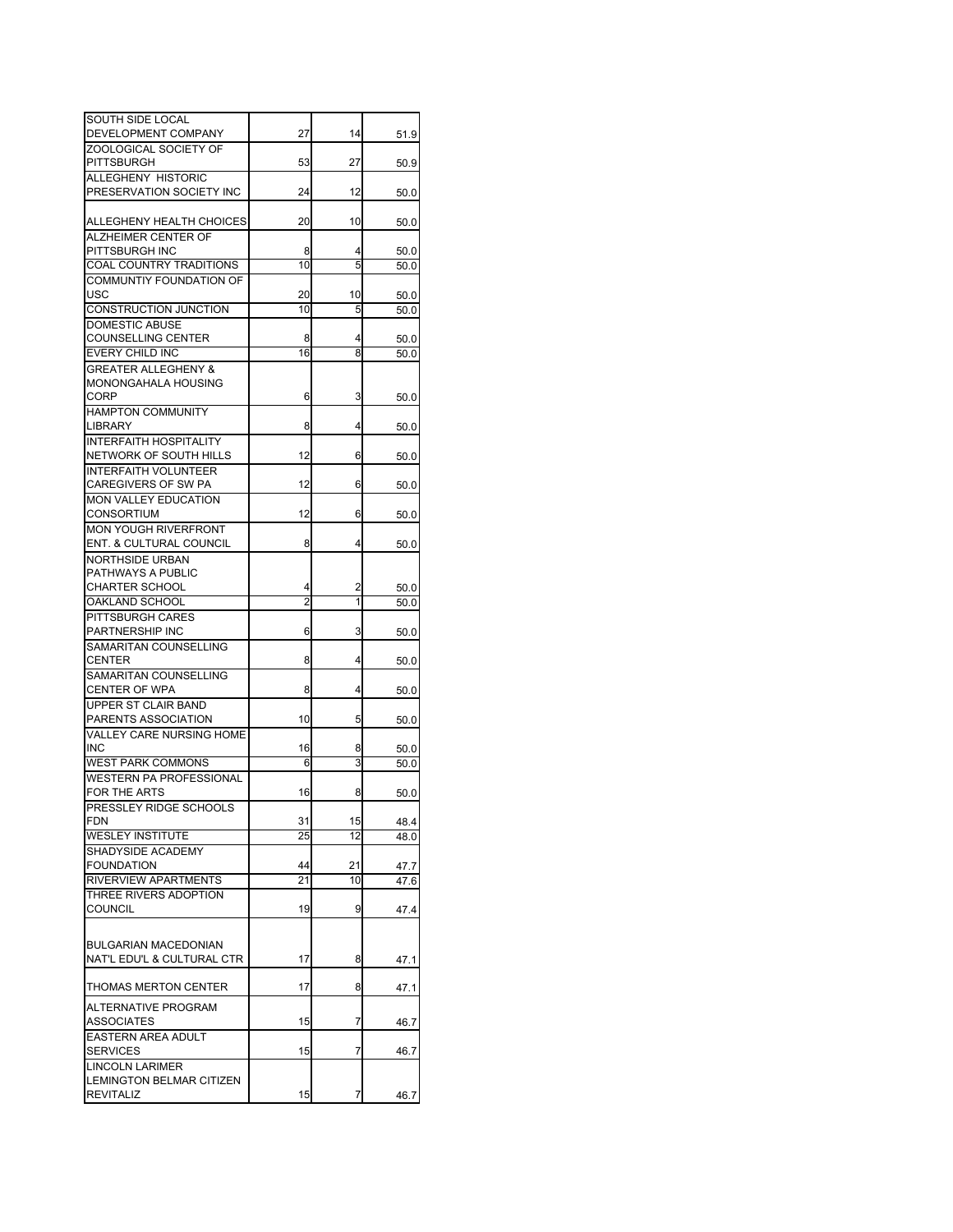| MENDELSSOHN CHOIR OF               |    |                 |      |
|------------------------------------|----|-----------------|------|
| PITTSBURGH                         | 30 | 14              | 46.7 |
| <b>REGIONAL BUSINESS</b>           |    |                 |      |
| <b>ALLIANCE</b>                    | 15 | 7               | 46.7 |
| CHRISTIAN LIFE SKILLS INC          | 13 | 6               | 46.2 |
| <b>UE RESEARCH &amp; EDUCATION</b> | 13 | 6               | 46.2 |
| ADULT RESOURCES INC                | 11 | 5               | 45.5 |
| AFRICAN AMERICAN                   |    |                 |      |
| CHAMBER FDN OF WPA                 | 11 | 5               | 45.5 |
| AIR & WASTE MANAGEMENT             |    |                 |      |
| <b>ASSOCIATION</b>                 | 20 | 9               | 45.0 |
| THE PITTSBURGH PARKS               |    |                 |      |
| CONSERVANCY                        | 60 | 27              | 45.0 |
| ANDREW CARNEGIE FREE               |    |                 |      |
| LIBRARY                            | 9  | 4               | 44.4 |
| COMMUNITY LOAN FUND OF             |    |                 |      |
| <b>SWPA INC</b>                    | 9  | 4               | 44.4 |
| <b>CORNERSTONE TELEVISION</b>      |    |                 |      |
| INC                                | 9  | 4               | 44.4 |
| <b>HEMOPHILIA CENTER OF WPA</b>    | 9  | 4               | 44.4 |
| <b>MAGEE WOMEN HOSPITAL</b>        | 18 | 8               | 44.4 |
| THE SWPA AIDS PLANNING             |    |                 |      |
| <b>COALITION</b>                   | 18 | 8               | 44.4 |
| PARENTAL STRESS CENTER             | 25 | 11              | 44.0 |
| <b>COMMUNITY TECHNICAL</b>         |    |                 |      |
| ASSISTANCE CENTER INC              | 16 | 7               | 43.8 |
| SOUTH WINDS INC                    | 16 | 7               | 43.8 |
| A SECOND CHANCE                    | 7  | 3               | 42.9 |
| <b>FRIENDS OF HOSPITAL</b>         |    |                 |      |
| ALBERT SCHWEITZER HAITI            | 7  | 3               | 42.9 |
| <b>IMMACULATE HEART OF MARY</b>    |    |                 |      |
| INC                                | 7  | 3               | 42.9 |
| <b>MOON TOWNSHIP PUBLIC</b>        |    |                 |      |
| <b>LIBRARY</b>                     | 7  | 3               | 42.9 |
|                                    |    |                 |      |
| NORTHLAND PUBLIC LIBRARY           | 7  | 3               | 42.9 |
| PACE SCHOOL                        | 21 | 9               | 42.9 |
| PITTSBURGH ARTS &                  |    |                 |      |
| <b>LECTURES INC</b>                | I  | 3               | 42.9 |
| PREGNANCY CARE CENTERS             | 7  | 3               | 42.9 |
| <b>MERCY HOSPITAL OF</b>           |    |                 |      |
| <b>PITTSBURGH</b>                  | 24 | 10              | 41.7 |
| <b>MERCY LIFE CENTER</b>           | 24 | 10              | 41.7 |
| VISITING NURSE FOUNDATION          |    |                 |      |
| ALLEGHENY COUNTY                   | 12 | 5               | 41.7 |
| WINCHESTER-THURSTON                |    |                 |      |
| <b>SCHOOL</b>                      | 24 | 10              | 41.7 |
| FOX CHAPEL AREA YOUTH              |    |                 |      |
| <b>SOCCER</b>                      | 17 | 7               | 41.2 |
| <b>LEMINGTON ELDER CARE</b>        |    |                 |      |
| <b>SERVICES</b>                    | 17 | 7               | 41.2 |
| <b>MATERIALS RESEARCH</b>          |    |                 |      |
| <b>SOCIETY</b>                     | 17 | 7               | 41.2 |
| SIDS ALLIANCE INC                  | 27 | $\overline{11}$ | 40.7 |
| YOUNG MEN & WOMEN                  |    |                 |      |
| <b>HEBREW ASSO &amp; IRENE</b>     |    |                 |      |
| <b>KAUFMANN CTR</b>                | 42 | 17              | 40.5 |
|                                    |    |                 |      |
| ASS'N OF THEOLOGICAL               |    |                 |      |
| SCHOOLS IN US & C'DA               | 20 | 8               | 40.0 |
| COMMUNTIY THEATER                  |    |                 |      |
| PROJECT / KELLY STAYHORN           |    |                 |      |
| THEATER                            | 10 | 4               | 40.0 |
| NORTH ALLEGHENY                    |    |                 |      |
| ASSOCIATION FOR ADV OF             |    |                 |      |
| <b>SPORTS</b>                      | 5  | 2               | 40.0 |
| ST. AMBROSE MANOR                  | 10 | 4               | 40.0 |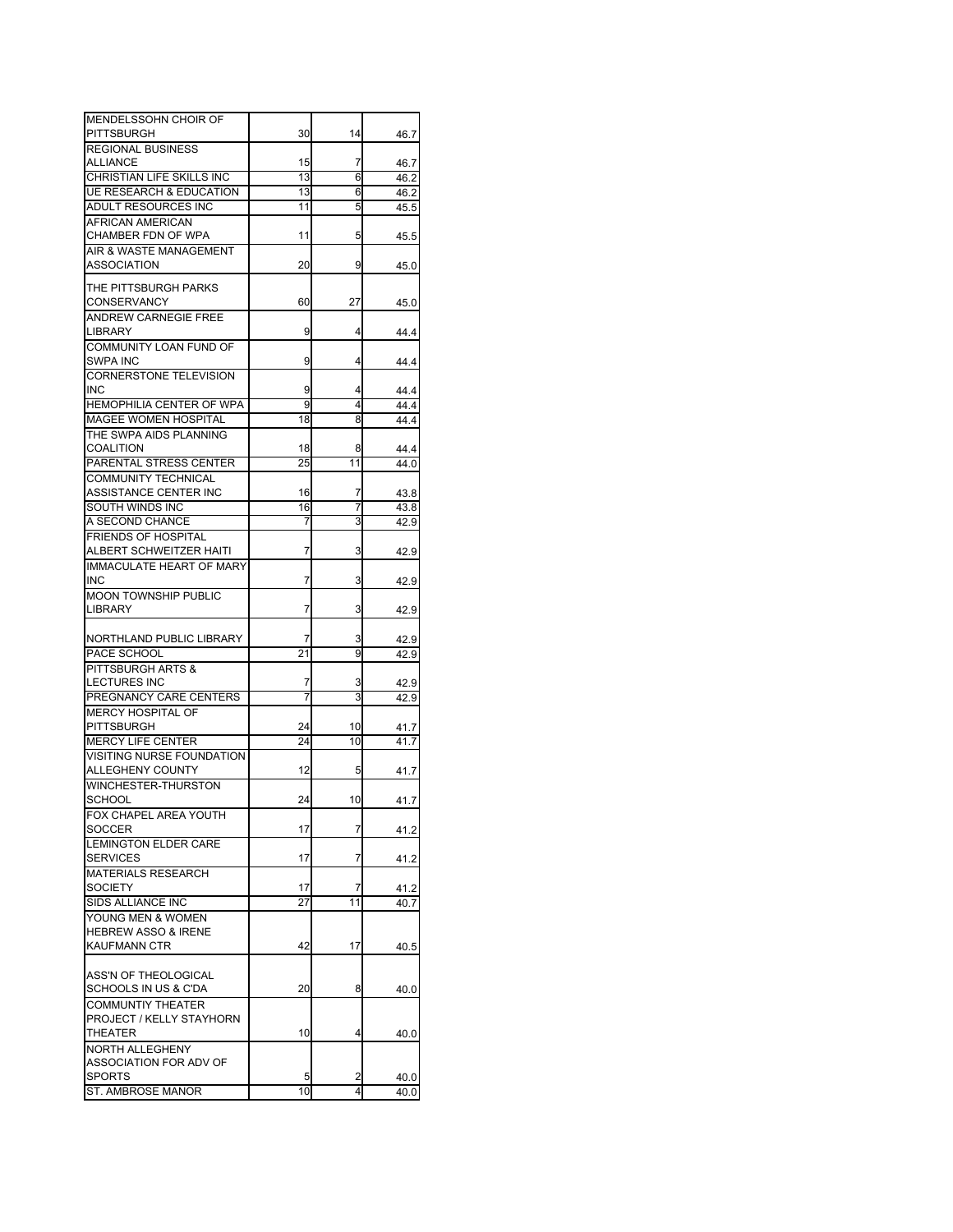| ST. BARNABAS RETIREMENT<br><b>VILLAGE INC</b>         | 15              | 6  | 40.0         |
|-------------------------------------------------------|-----------------|----|--------------|
| <b>JEWISH FAMILY &amp; CHILDRENS</b>                  |                 |    |              |
| <b>SERVICE</b>                                        | 48              | 19 | 39.6         |
| HILL HOUSE ASSOCIATION                                | 26              | 10 | 38.5         |
| <b>HUMAN SERVICES OF WPA</b><br><b>INC</b>            | 13              | 5  | 38.5         |
|                                                       |                 |    |              |
| PITTSBURGH OPERA HOUSE<br><b>INC</b>                  |                 | 8  |              |
| SOUTHWEST PA AREA                                     | 21              |    | 38.1         |
| <b>HEALTH EDUCATION CENTER</b>                        | 21              | 8  | 38.1         |
| <b>LEADERSHIP PITTSBURGH</b>                          | 29              | 11 | 37.9         |
| <b>EAST LIBERTY DEVELOPMENT</b>                       |                 |    |              |
| <b>INC</b>                                            | 8               | 3  | 37.5         |
| <b>FAMILY COMMUNICATION</b>                           | 8               | 3  | 37.5         |
| <b>FAMILY HOUSE</b>                                   | 40              | 15 | 37.5         |
| <b>INTERNATIONAL ASSISTANCE</b>                       |                 |    |              |
| <b>GROUP</b>                                          | 8               | 3  | 37.5         |
| <b>MEYER &amp; MERLE BERGER</b><br><b>FAMILY FDN</b>  | 8               | 3  |              |
| NORTH HILLS FOOD BANK                                 | 8               | 3  | 37.5<br>37.5 |
| YOUNG MEN & WOMEN                                     |                 |    |              |
| AFRICAN HERITAGE ASS INC                              | 8               | 3  | 37.5         |
| PITTSBURGH AIDS TASK                                  |                 |    |              |
| <b>FORCE INC</b>                                      | 19              | 7  | 36.8         |
| UNITED CEREBRAL PALSY                                 |                 |    |              |
| <b>FDN</b>                                            | 41              | 15 | 36.6         |
| <b>CARNEGIE LIBRARY OF</b>                            |                 |    |              |
| PITTSBURGH                                            | 33              | 12 | 36.4         |
| <b>KUMBA TRUST</b>                                    | 11              | 4  | 36.4         |
| <b>TROY HILL CITIZEN</b>                              | 11              | 4  | 36.4         |
| CARPATHO-RUSYN SOCIETY<br><b>TECH LINK PROGRAM OF</b> | 14              | 5  | 35.7         |
| <b>PITTSBURGH</b>                                     | 17              | 6  | 35.3         |
| <b>AC ACLD</b>                                        | 15              | 5  | 33.3         |
| <b>ALLIANCE FOR PROGRESSIVE</b>                       |                 |    |              |
| <b>ACTION</b>                                         | 6               | 2  | 33.3         |
| <b>ARTIST IMAGE RESOURCES</b>                         | 9               | 3  | 33.3         |
| <b>CC MELLOR MEMORIAL</b>                             |                 |    |              |
| <b>LIBRARY &amp; EDGEWOOD</b>                         |                 |    |              |
| COMMU. HOUSE                                          | 9               | 3  | 33.3         |
| <b>CENTRAL BLOOD BANK</b>                             | $\overline{12}$ | 4  | 33.3         |
| <b>CHARTIERS NATURE</b>                               | 15              |    |              |
| <b>CONSERVANCY</b><br>FUND FOR CHARITABLE             |                 | 5  | 33.3         |
| <b>GIVING</b>                                         | 3               | 1  | 33.3         |
| <b>GARFIELD JUBILEE ASS'N</b>                         | 6               | 2  | 33.3         |
| <b>GREATER PITTSBURGH</b>                             |                 |    |              |
| CHAMBER OF COMMERCE                                   | 9               | 3  | 33.3         |
| <b>GROWING WITH TRUST</b>                             | 9               | 3  | 33.3         |
| MC KEESPORT HOUSING                                   |                 |    |              |
| <b>CORP</b>                                           | 6               | 2  | 33.3         |
|                                                       |                 |    |              |
| OPERATION BETTER BLOCK                                | 12              | 4  | 33.3         |
|                                                       |                 |    |              |
| PITCAIRN CRABBE                                       |                 |    |              |
| <b>FOUNDATION</b>                                     | 12              | 4  | 33.3         |
| PITTSBURGH COALITION FOR                              |                 |    |              |
| DYNAMIC PSYCHOTHERAPY<br>PITTSBURGH LEADERSHIP        | 12              | 4  | 33.3         |
| <b>FOUNDATION</b>                                     | 12              | 4  | 33.3         |
| SQUIRRELL HILL URBAN                                  |                 |    |              |
| <b>COALITION INC</b>                                  | 33              | 11 | 33.3         |
| THE WESTLEY FOUNDATION                                | 9               | 3  | 33.3         |
| <b>UMOJA AFRICAN ARTS</b>                             |                 |    |              |
| <b>COMPANY</b>                                        | 9               | 3  | 33.3         |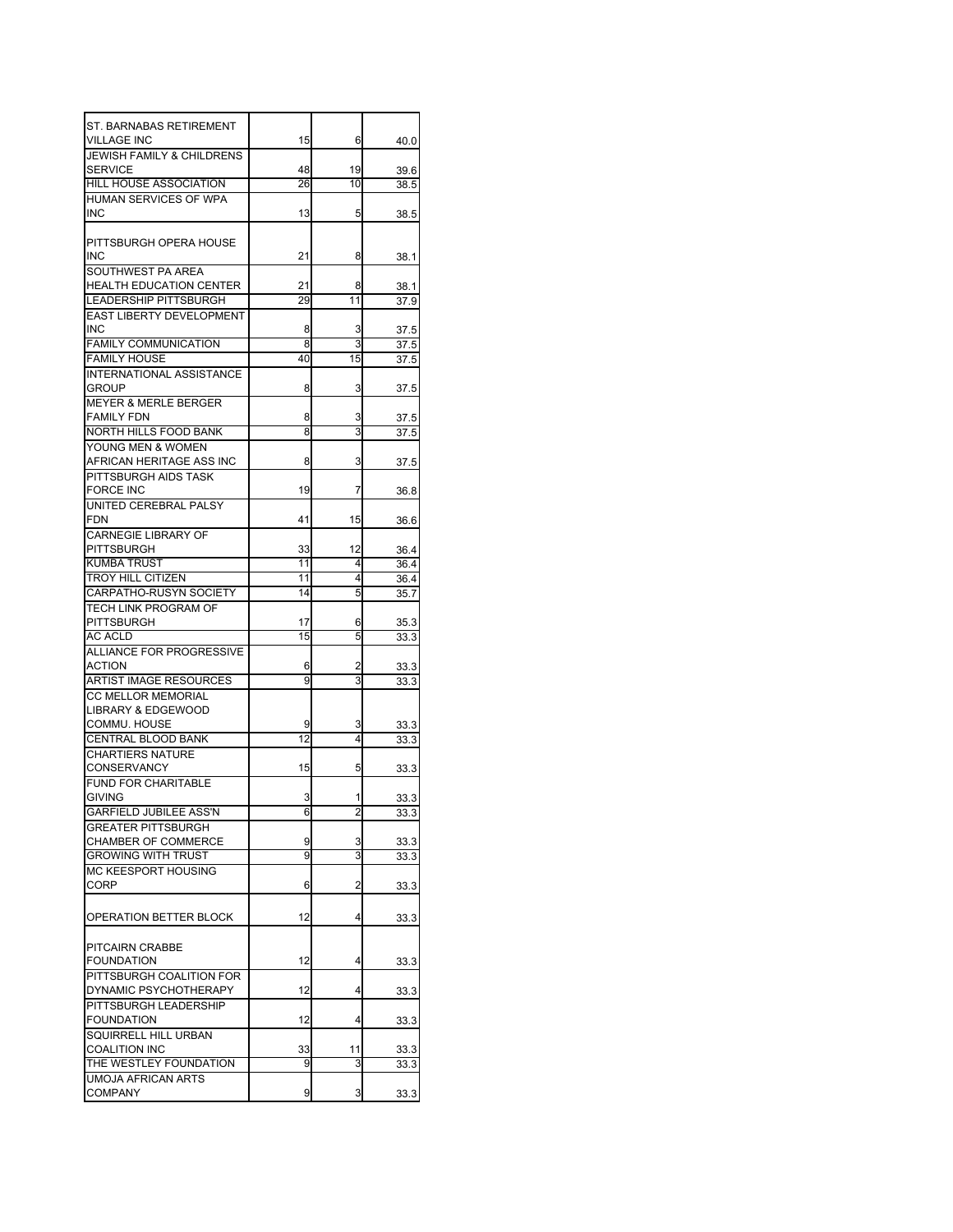| WORLD FEDERALIST ASS'N OF        |    |                |      |
|----------------------------------|----|----------------|------|
| <b>PITTSBURGH</b>                | 24 | 8              | 33.3 |
| <b>SHADY SIDE ACADEMY</b>        | 34 | 11             | 32.4 |
| PITTSBURGH FILM MAKERS           | 22 | 7              | 31.8 |
| DUQUESNE UNIVERSITY OF           |    |                |      |
| THE HOLY GHOST                   | 41 | 13             | 31.7 |
| UNITED JEWISH FEDERATION         | 57 | 18             | 31.6 |
| <b>BOYS &amp; GIRLS CLUB</b>     | 64 | 20             | 31.3 |
| <b>EASTER SEAL</b>               | 16 | 5              | 31.3 |
| <b>INSTITUTE F/ RESEARCH EDU</b> |    |                |      |
| & TRAINING IN ADDICTION          | 16 | 5              | 31.3 |
| PITTBSBURGH BUSINESS             |    |                |      |
| <b>RESOURCES CENTER</b>          | 16 | 5              | 31.3 |
| WPA SCHOOL FOR THE BLIND         | 16 | 5              | 31.3 |
| <b>METHOUSE</b>                  | 13 | 4              | 30.8 |
| OLD SEWICKLEY POST OFFICE        |    |                |      |
| CORP                             | 13 | 4              | 30.8 |
| NORTHERN ALLEGHENY               |    |                |      |
| <b>COUNTY CHAMBER</b>            |    |                |      |
| <b>EDUCATION FDN</b>             | 23 | 7              | 30.4 |
| <b>COMMUNITIES IN SCHOOLS OF</b> |    |                |      |
| PENNSYLVANIA                     | 10 | 3              | 30.0 |
| PGH C/RENCE ON ANALYTIC          |    |                |      |
| CHEM & A/PLD                     |    |                |      |
| <b>SPECTROSCOPY</b>              | 10 | 3              | 30.0 |
| PITTSBURGH COUNCIL ON            |    |                |      |
| <b>HIGHER EDUCATION</b>          | 10 | 3              | 30.0 |
| NORTH HILLS YOUTH                |    |                |      |
| <b>MINISTRIES</b>                | 17 | 5              |      |
| <b>ARC ALLEGHENY FDN</b>         | 24 | 7              | 29.4 |
| BETHEL PARK COMMUNITY            |    |                | 29.2 |
| <b>FDN</b>                       | 24 |                |      |
|                                  |    | 7              | 29.2 |
| <b>BUSINESS &amp; INDUSTRIAL</b> |    |                |      |
| <b>DEV'MENT CORP</b>             | 31 | 9              | 29.0 |
| <b>BRADLEY CENTER</b>            | 14 | 4              | 28.6 |
| <b>CITIZEN POWER</b>             | 7  | 2              | 28.6 |
| <b>CRIME PREVENTION</b>          |    |                |      |
| ASSOCIATION OF WPA               | 7  | 2              | 28.6 |
| חסטסטטרו חברה השטח               |    |                |      |
| OFFICE OF PROMOTION / PGH        | 18 | 5              | 27.8 |
| PITTSBURGH VINTAGE GRAND         |    |                |      |
| <b>PRIX</b>                      | 11 | 3              | 27.3 |
| YOUTH FOR CHRIST USA INC         |    |                |      |
| <b>METRO PGH</b>                 | 11 | 3              | 27.3 |
|                                  |    |                |      |
| MC KEESPORT HOSPITAL             | 15 |                |      |
| (UPMC)                           |    | 4              | 26.7 |
| THREE RIVERS RAVING              |    |                |      |
| ASSOCIATION                      | 15 | 4              | 26.7 |
| WQED PITTSBURGH                  | 31 | 8              | 25.8 |
| ALLEGHENY CHILDRENS              |    |                |      |
| <b>INITIATIVE INC</b>            | 12 | 3              | 25.0 |
| <b>BAPTIST MANOR INC</b>         | 16 | $\overline{4}$ | 25.0 |
| CITIZENS VOLUNTEER HOSE          |    |                |      |
| CO. NO 1 OF BRIDGEVILLE          | 4  | 1              | 25.0 |
| <b>FOREST HILLS COMMUNITY</b>    |    |                |      |
| <b>SERVICE</b>                   | 8  | 2              | 25.0 |
| <b>INTERNATIONAL POETRY</b>      |    |                |      |
| <b>FORUM</b>                     | 4  | 1              | 25.0 |
| RESIDENTIAL RESOURCES            | 12 | 3              | 25.0 |
| SOUTH HILLS HEALTH SYSTEM        |    |                |      |
| FDN                              | 8  | 2              | 25.0 |
| SOUTH HILLS MEDICAL              |    |                |      |
| <b>CENTER</b>                    | 20 | 5              | 25.0 |
| THE PITTSBURGH TRUST FOR         |    |                |      |
| <b>CULTURAL RESOURCES</b>        | 48 | 12             | 25.0 |
| <b>VARIETY THE CHILDREN'S</b>    |    |                |      |
| <b>CHARITY</b>                   | 28 | 7              | 25.0 |
|                                  |    |                |      |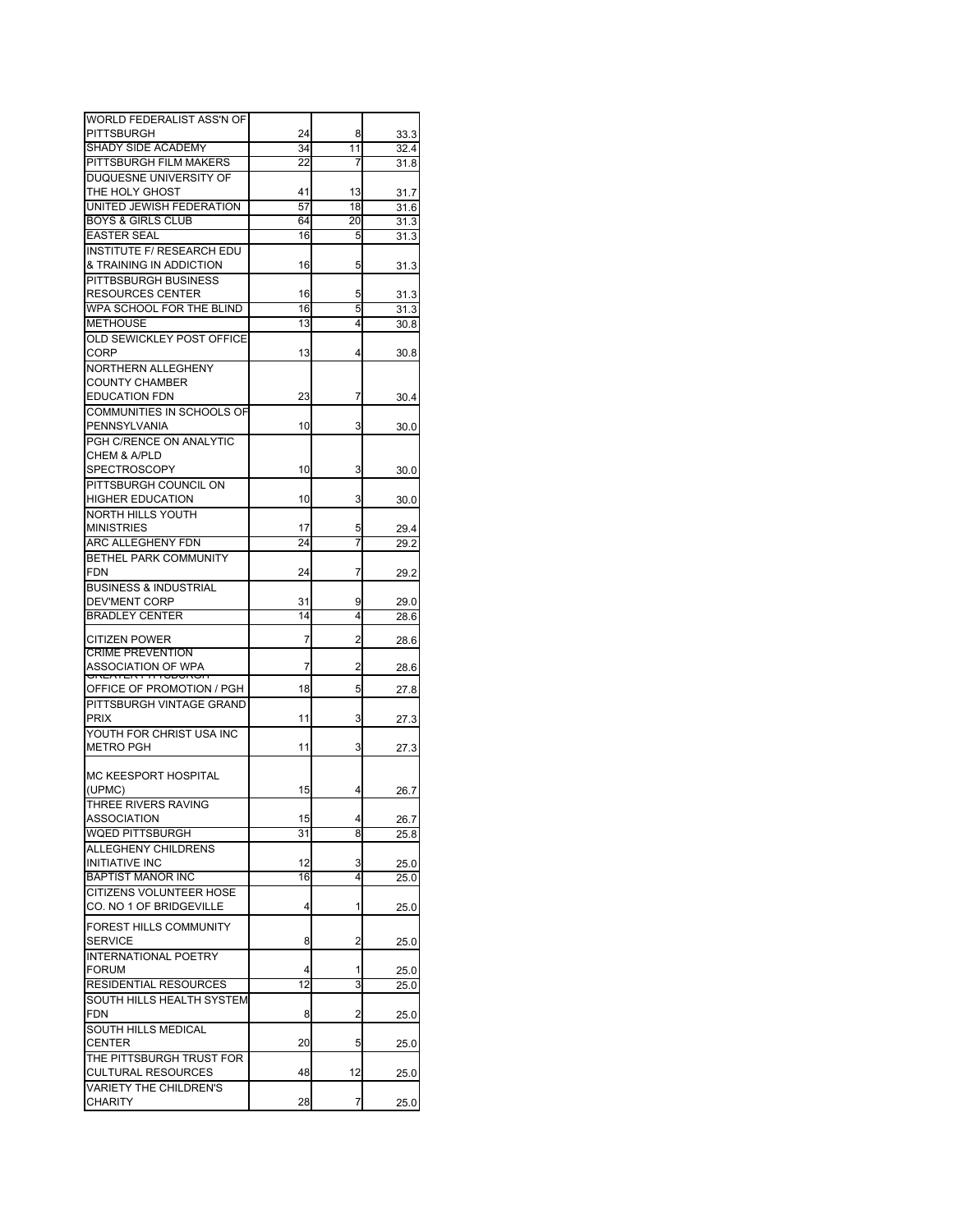| YWCA SEWICKLEY                              | 20 | 5              | 25.0 |
|---------------------------------------------|----|----------------|------|
| <b>GOODWILL INDUSTRIES</b>                  | 37 | 9              | 24.3 |
| <b>CONSUMER CREDIT</b>                      |    |                |      |
| COUNSELLING SERVICE OF                      |    |                |      |
| <b>WPA</b>                                  | 21 | 5              | 23.8 |
| <b>EXECUTIVE SERVICE CORPS</b>              | 17 | 4              | 23.5 |
| KINSLEY ASSOCIATION                         | 17 | 4              | 23.5 |
| ONE TO ONE THE MENTORING                    |    |                |      |
| PARTNERSHIP OF SWPA                         | 26 | 6              | 23.1 |
| PITTSBURGH INSTITUTE OF                     |    |                |      |
| <b>MORTUARY SCIENCE INC</b>                 | 13 | 3              | 23.1 |
| UNITED WAY                                  | 65 | 15             | 23.1 |
| ALLIANCE FRANCAISE DE                       |    |                |      |
| <b>PITTSBURGH</b>                           |    | 2              |      |
|                                             | 9  |                | 22.2 |
| <b>FOXWALL EMERGENCY</b>                    |    |                |      |
| <b>MEDICAL SERVICES</b>                     | 9  | 2              | 22.2 |
| NEIGHBORHOOD CENTERS                        |    |                |      |
| ASSOCIATION                                 | 9  | 2              | 22.2 |
| PBA INC / THE SECOND STEP                   | 9  | 2              | 22.2 |
| ROSS-WEST VIEW                              |    |                |      |
| <b>EMERGENCY MEDICAL</b>                    |    |                |      |
| SERVICES AUTH.                              | 9  | 2              | 22.2 |
| UPMC SOUTH SIDE                             | 9  | $\overline{2}$ | 22.2 |
| <b>WEST MIFFLIN BASEBALL</b>                |    |                |      |
| <b>LEAGUE</b>                               | 23 | 5              | 21.7 |
| WESTERN PA SCHOOL OF THE                    |    |                |      |
| <b>DEAF</b>                                 | 23 | 5              | 21.7 |
| <b>BAPTIST HOMES RESIDENCE</b>              | 14 | 3              | 21.4 |
|                                             |    |                |      |
| NATIONAL FLAG FOUNDATION                    | 14 | 3              | 21.4 |
| THE EARLY LEARNING                          |    |                |      |
| <b>INSTITUTE</b>                            | 19 | 4              | 21.1 |
| <b>3 RIVERS WET WEATHER INC</b>             | 5  | 1              | 20.0 |
| EAST BOROS JWV HOUSING                      | 10 | 2              | 20.0 |
|                                             |    |                |      |
|                                             |    |                |      |
| <b>FAMILY TYES</b>                          | 15 | 3              | 20.0 |
| <b>GREEN BUILDING ALLIANCE</b>              | 10 | 2              | 20.0 |
| <b>HEBREW FREE LOAN</b>                     |    |                |      |
| ASSOCIATION OF PGH PA                       | 75 | 15             | 20.0 |
|                                             |    |                |      |
| HISTORICAL SOCIETY OF WPA                   | 50 | 10             | 20.0 |
| <b>MANCHESTER YOUTH</b>                     |    |                |      |
| DEVELOPMENT CENTER INC                      | 15 | 3              | 20.0 |
| <b>MT LEBANON GIRLS</b>                     |    |                |      |
| SOFTBALL ASSOCIATION                        | 5  | 1              | 20.0 |
| NATIONAL MUTIPLE                            |    |                |      |
| <b>SCLEROSIS SOCIETY</b>                    | 25 | 5              | 20.0 |
| <b>NEVILLE ISLAND</b>                       |    |                |      |
| DEVELOPMENT                                 | 5  | 1              | 20.0 |
| <b>RIDC</b>                                 | 25 | 5              | 20.0 |
| SENECA AREA EMERGENCY                       |    |                |      |
| <b>SERVICES</b>                             | 10 | 2              | 20.0 |
| STENGTH INCORPORATED                        | 10 | $\overline{2}$ | 20.0 |
| UNITY VOLUNTEER FIRE                        |    |                |      |
| <b>DEPARTMENT</b>                           | 5  | 1              | 20.0 |
| <b>ARTHRITIS FOUNDATION INC</b>             | 66 | 13             | 19.7 |
| THE WATSON INSTITUTE                        | 31 | 6              | 19.4 |
| <b>FAMILY GUIDANCE</b>                      | 16 | 3              | 18.8 |
|                                             |    |                |      |
| HOSPITAL COUNCIL OF<br>WESTERN PA           | 27 | 5              | 18.5 |
|                                             |    |                |      |
| <b>CHRISTMAS IN APRIL</b>                   |    |                |      |
| /REBUILDING TOGETHER                        | 22 | 4              | 18.2 |
| THREE RIVERS CENTER FOR                     |    |                |      |
| <b>INDEPENDENT LIVING</b>                   | 11 | 2              | 18.2 |
| <b>VETERANS PLACE OF</b>                    |    |                |      |
| <b>WASHINGTON BOULEVARD</b>                 |    |                |      |
| <b>INC</b>                                  | 11 | 2              | 18.2 |
| <b>HERITAGE HEALTH</b><br><b>FOUNDATION</b> | 17 | 3              | 17.6 |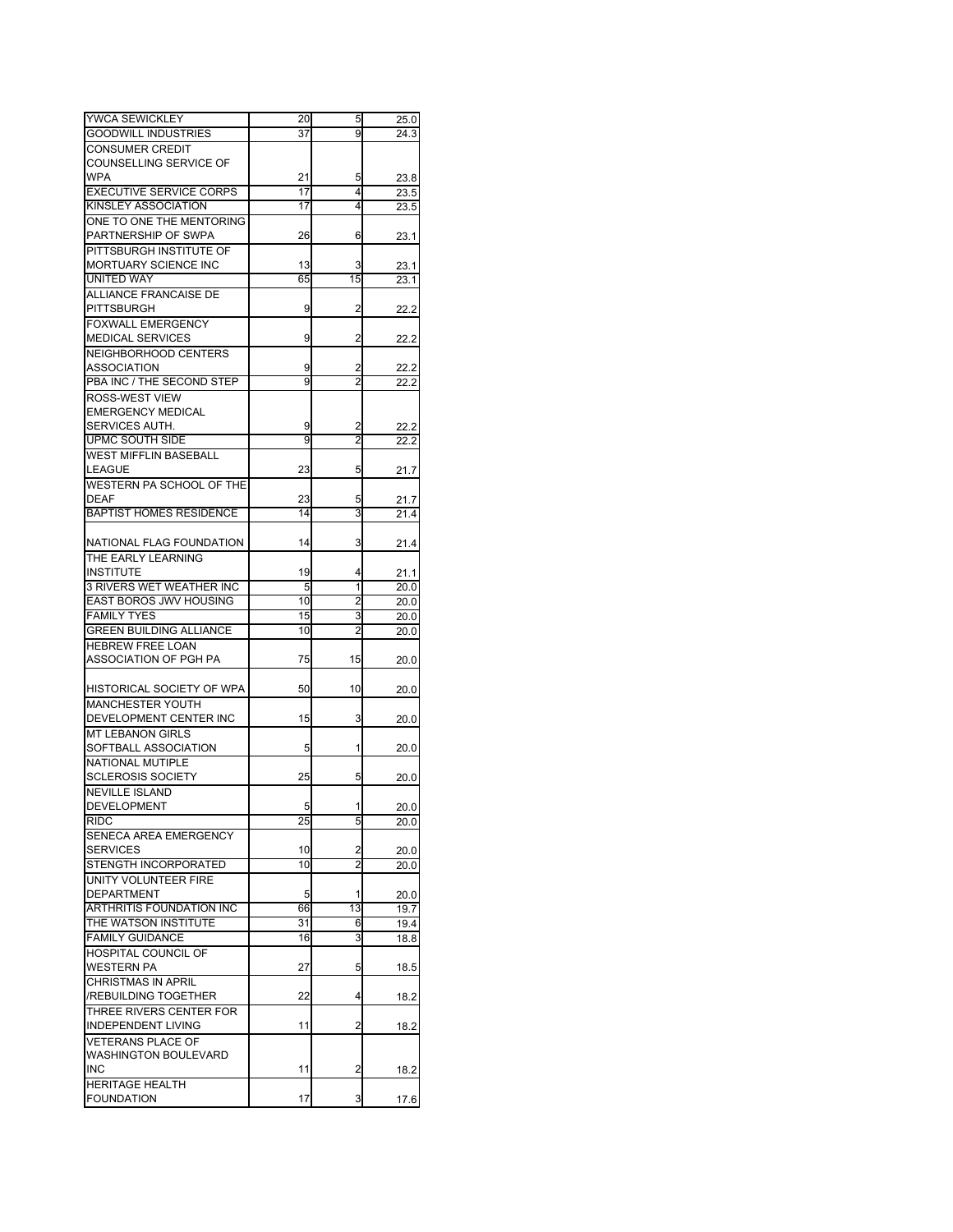| NATIONAL AVIARY                  |          |                |      |
|----------------------------------|----------|----------------|------|
| PITTSBURGH INC                   | 29       | 5              | 17.2 |
| <b>ASBURY PLACE</b>              | 12       | 2              | 16.7 |
|                                  |          |                |      |
| CENTER FOR SOCIAL STUDIES        |          |                |      |
| EDUCATION                        | 6        | 1              | 16.7 |
| <b>EMERGENCY MEDICINE</b>        |          |                |      |
|                                  |          |                |      |
| <b>ASSOCIATION OF</b>            |          |                |      |
| PITTSBURGH                       | 6        | 1              | 16.7 |
| <b>FAMILY LINKS</b>              | 6        | 1              | 16.7 |
|                                  |          |                |      |
| <b>FIRST STEP RECOVERY</b>       |          |                |      |
| HOMES, INC                       | 6        | 1              | 16.7 |
| PITTSBURGH EXPERIMENT            | 12       | 2              | 16.7 |
|                                  |          |                |      |
| ST. VINCENT DE PAUL              |          |                |      |
| <b>SOCIETY</b>                   | 18       | 3              | 16.7 |
| WEST END-ELLIOT JOINT            |          |                |      |
| <b>PROJECT</b>                   | 18       | 3              | 16.7 |
|                                  |          |                |      |
| PITTSBURGH MUSICAL               |          |                |      |
| THEATER                          | 37       | 6              | 16.2 |
|                                  |          |                |      |
|                                  |          |                |      |
| ST. CALIR HEALTH VENTURES        | 25       | 4              | 16.0 |
| <b>GLOBAL LINKS</b>              | 13       | 2              | 15.4 |
| PITTSBURGH VOYAGER               | 13       | $\overline{2}$ | 15.4 |
|                                  |          |                |      |
| <b>OHIO VALLEY GENERAL</b>       |          |                |      |
| <b>HOSPITAL</b>                  | 20       | 3              | 15.0 |
| RONALD MC DONALD HOUSE           | 20       | 3              | 15.0 |
|                                  |          |                |      |
| UPMC HEALTH SYSTEM               | 61       | 9              | 14.8 |
| PITTSBURGH TISSUE                |          |                |      |
| <b>ENGINEERING SOCIETY INC</b>   | 21       | 3              | 14.3 |
|                                  |          |                |      |
| ROBINSON TOWNSHIP                |          |                |      |
| <b>CHRISTIAN SCHOOL</b>          | 7        | 1              | 14.3 |
| SOUTHEAST ASIA PRAYER            |          |                |      |
|                                  |          |                |      |
| <b>CENTER</b>                    | 7        | 1              | 14.3 |
| SOUTHWESTERN PA                  |          |                |      |
| CORPORATION                      | 14       | 2              | 14.3 |
|                                  |          |                |      |
|                                  |          |                |      |
|                                  |          |                |      |
| THE MONROEVILLE CHRISTIAN        |          |                |      |
|                                  | $\prime$ | 1              |      |
| <b>JUDEA FOUNDATION</b>          |          |                | 14.3 |
| <b>VALLEY MEDICAL FACILITIES</b> | 21       | 3              | 14.3 |
| <b>INSTRUMENT SOCIETY OF</b>     |          |                |      |
| <b>AMERICA</b>                   | 22       |                |      |
|                                  |          | 3              | 13.6 |
| NATIONAL PARKINSON               |          |                |      |
| <b>FOUNDATION</b>                | 15       | 2              | 13.3 |
| TAMIL NADU FOUNDATION            | 15       | $\overline{2}$ | 13.3 |
|                                  |          |                |      |
| CHILDREN'S HOSPITAL              | 23       | 3              | 13.0 |
| <b>HOSANNA HOUSE</b>             | 8        | 1              | 12.5 |
| <b>NEW CENTURY CAREERS</b>       | 8        | 1              | 12.5 |
|                                  |          |                |      |
| <b>UPMC BRADDOCK</b>             | 8        | 1              | 12.5 |
| <b>EMERGENCY MEDICAL</b>         |          |                |      |
| <b>INSTITUTE</b>                 | 33       | 4              | 12.1 |
|                                  |          |                |      |
| WORLD AFFAIRS COUNCIL            | 33       | 4              | 12.1 |
|                                  |          |                |      |
|                                  |          |                |      |
| CATHOLIC YOUTH                   |          |                |      |
| ASSOCIATION                      | 17       | 2              | 11.8 |
| <b>GRAPHIC ARTS TECHNICAL</b>    |          |                |      |
|                                  |          |                |      |
| <b>FOUNDATION</b>                | 77       | 9              | 11.7 |
| COMMUNITIES IN SCHOOL OF         |          |                |      |
| <b>PITTSBURGH</b>                | 18       | 2              | 11.1 |
| COMMUNTIES IN SCHOOLS OF         |          |                |      |
|                                  |          |                |      |
| PITTSBURGH                       | 18       | 2              | 11.1 |
| LITTLE SISTERS OF THE POOR       |          |                |      |
| OF THE STATE OF PA               | 9        | 1              | 11.1 |
|                                  |          |                |      |
| RICHARD TWN VOLUNTEER            |          |                |      |
| FIRE DEP PF ALLEGHENY            |          |                |      |
| <b>COUNTY</b>                    | 9        | 1              | 11.1 |
|                                  |          |                |      |
| SINGLE & CUSTODIAL               |          |                |      |
| <b>FATHERS NETWORK</b>           | 9        | 1              | 11.1 |
| THREE RIVERS AREA LABOR          |          |                |      |
| MANAGEMENT                       | 28       | 3              | 10.7 |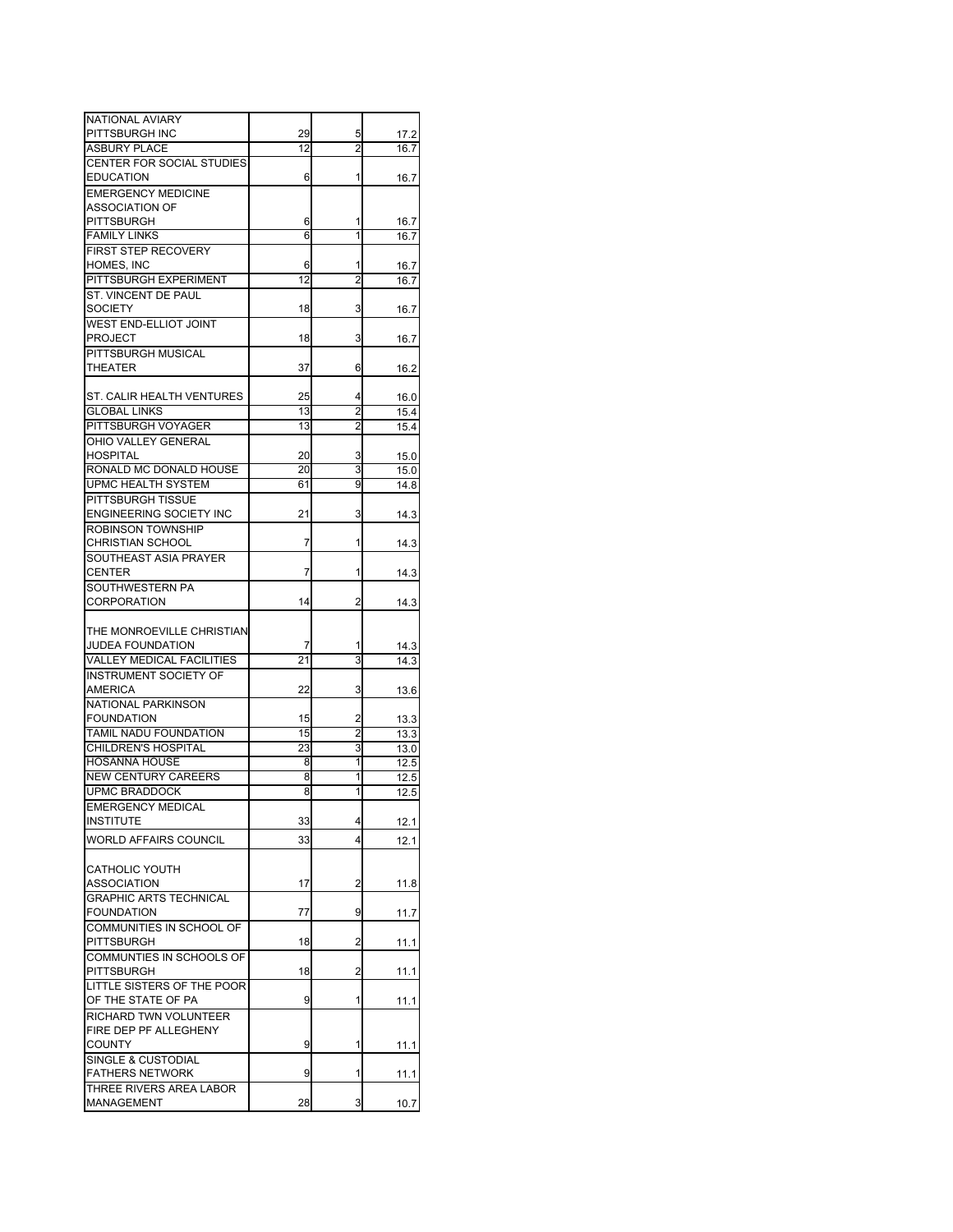| <b>MPC CORPORATION</b>                        | 10       | 1      | 10.0       |
|-----------------------------------------------|----------|--------|------------|
| <b>ROBINSON EMERGENCY</b>                     |          |        |            |
| <b>MEDICAL SERVICE</b>                        | 11       | 1      | 9.1        |
|                                               |          |        |            |
| PA FEDERATION MUSIC CLUBS                     | 35       | 3      | 8.6        |
|                                               |          |        |            |
| ALLEGHENY HEART INSTITUTE                     | 12       | 1      | 8.3        |
| ALLEGHENY INSTITUTE FOR                       |          |        |            |
| PUBLIC POLICY                                 | 12       | 1      | 8.3        |
| <b>BROTHER'S BROTHER</b>                      |          |        |            |
| <b>FOUNDATION</b>                             | 24       | 2      | 8.3        |
| <b>DEHAVEN ATHLETIC</b>                       |          |        |            |
| ASSOCIATION                                   | 12       | 1      | 8.3        |
| <b>GRAPHIC COMMUNICATION</b>                  |          |        |            |
| <b>INTER UNION &amp; UNION EMP</b>            | 12       | 1      | 8.3        |
| <b>LAWRENVILLE BUSINESS</b>                   |          |        |            |
| <b>ASSOCIATION INC</b><br>LONGWOOD AT OAKMONT | 12<br>12 | 1<br>1 | 8.3        |
|                                               |          |        | 8.3        |
| MUSHROOM LEARNING<br><b>CENTER</b>            | 12       | 1      |            |
| <b>NORTHWEST REGIONAL</b>                     |          |        | 8.3        |
| MANAGEMENT                                    | 12       | 1      | 8.3        |
| <b>EUREKA COMMUNITY</b>                       |          |        |            |
| AMBULANCE                                     | 13       | 1      | 7.7        |
| PITTSBURGH COMMUNITY                          |          |        |            |
| <b>REINVESTMENT</b>                           | 39       | 3      | 7.7        |
| TEIN RIVERS COUNCIL OF                        |          |        |            |
| <b>GOVERNMENT</b>                             | 13       | 1      | 7.7        |
| <b>UPMC ST. MARGARET</b>                      | 13       | 1      | 7.7        |
| WOMANSPACE - EAST INC                         | 13       | 1      | 7.7        |
| PITTSBURGH REGIONAL                           |          |        |            |
| ALLIANCE                                      | 31       | 2      | 6.5        |
| <b>RUGGED GROUSE SOCIETY</b>                  | 16       | 1      | 6.3        |
| <b>BETHEL BASEBALL</b>                        |          |        |            |
| <b>ASSOCIATION</b>                            | 17       | 1      | 5.9        |
| <b>ENGINEERS SOCIETY OF WPA</b>               | 19       | 1      | 5.3        |
| <b>HARMAR TOWNSHIP</b>                        |          |        |            |
| VOLUNTEER FIRE COMPANY                        | 20       | 1      | 5.0        |
|                                               |          |        |            |
| ALLEGHENY CONFERENCE ON                       |          |        |            |
| COMMUNITY DEVELOPMENT                         | 44       | 2      | 4.5        |
| <b>SAE INTERNATIONAL</b>                      | 27       | 1      | 3.7        |
| PITTSBURGH CHILDREN'S<br><b>MUSEUM</b>        | 36       | 1      |            |
| <b>BOYS SCOUT OF AMERICA</b>                  | 112      | 2      | 2.8        |
| 100 BLACK MEN OF WPA INC                      | 8        | 0      | 1.8<br>0.0 |
|                                               |          |        |            |
| ALLEGHENY YOUTH                               |          |        |            |
| DEVELOPMENT                                   | 8        | 0      | 0.0        |
|                                               |          |        |            |
| BEADLING SOCCER CLUB INC                      | 5        | 0      | 0.0        |
| <b>CARPENTERS TRAINING &amp;</b>              |          |        |            |
| EDUCATIONAL TRUST FUND                        |          |        |            |
| <b>WPA</b>                                    | 10       | 0      | 0.0        |
| <b>FOREST WILDLIFE</b>                        |          |        |            |
| <b>FOUNDATION</b>                             | 4        | 0      | 0.0        |
| <b>HOPE HOSPICE INC</b>                       | 4        | 0      | 0.0        |
| <b>INSTITUTE OF SHIPBOARD</b>                 |          |        |            |
| <b>EDUCATION</b>                              | 4        | 0      | 0.0        |
| IOTA PHI FOUNDATION OF                        |          |        |            |
| PITTSBURGH INC                                | 10       | 0      | 0.0        |
| <b>IRON AND STEEL SOCIETY</b>                 | 22       | 0      | 0.0        |
| <b>ITXM</b>                                   | 5        | 0      | 0.0        |
| <b>JOHN J GHAZANVI</b>                        |          |        |            |
| <b>FOUNDATION</b>                             | 4        | 0      | 0.0        |
| LONG RUN CHILDREN                             | 15       | 0      | 0.0        |
| <b>MONTOUR HOCKEY</b>                         |          |        |            |
| ASSOCIATION INC                               | 5        | 0      | 0.0        |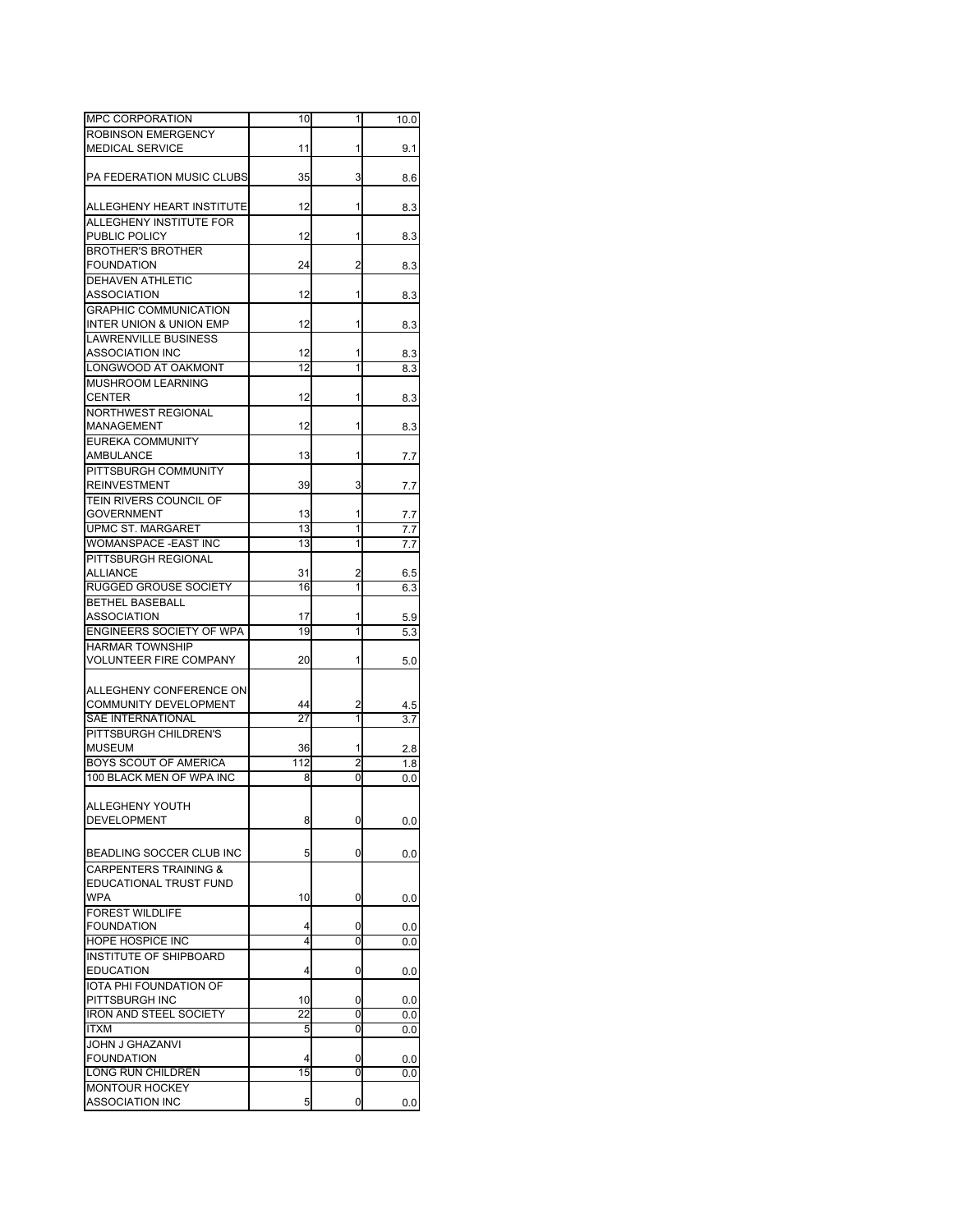| NATIONAL REFORM                 |                |          |      |
|---------------------------------|----------------|----------|------|
| <b>ASSOCIATION</b>              | 10             | 0        | 0.0  |
| NORTHSIDE CIVIC                 |                |          |      |
| DEVELOPMENT COUNCIL INC         | 9              | 0        | 0.0  |
| PENN HILLS VOLUNTEER            |                |          |      |
| <b>FIREMENS RELIEF</b>          |                |          |      |
| <b>ASSOCIATION I</b>            | 12             | 0        | 0.0  |
| PEOPLE OF GOD                   |                | O        | 0.0  |
| PITTSBURGH ITALIAN              |                |          |      |
| <b>SCHOLARSHIP FUND</b>         | 18             | 0        | 0.0  |
| PITTSBURGH PIRATES ALUMNI       |                |          |      |
| <b>ASSOCIATION INC</b>          | 6              | 0        | 0.0  |
| SHALER AREA EMS INC             | 6              | 0        | 0.0  |
| SOUTHBRIDGE EMS INC             | 8              | 0        | 0.0  |
| <b>STO-ROX BOOSTER CLUB</b>     | 6              | 0        | 0.0  |
| THE SENIOR                      |                |          |      |
| CARDIOVASCULAR                  |                |          |      |
| <b>SURGEONS SOCIETY INC</b>     | 12             | 0        | 0.0  |
| UNITED MITOCHONDRIAL            |                |          |      |
| <b>DISEASE FOUNDATION</b>       | 9              | 0        | 0.0  |
| UPPER ST CLAIR FIRE RELIEF      |                |          |      |
| <b>ASSOCIATION INC</b>          | 5              | 0        | 0.0  |
| <b>VERLAND</b>                  | 6              | $\Omega$ | 0.0  |
|                                 |                |          |      |
| <b>VETERANS RESEARCH</b>        |                |          |      |
| FOUNDATION OF PITTSBURGH        | 5              | 0        | 0.0  |
| <b>WEST PENN AMATEUR TENNIS</b> |                |          |      |
| <b>ASSOCIATION</b>              | 5              | 0        | 0.0  |
| <b>WESTINGHOUSE SURE</b>        |                |          |      |
| <b>SERVICE UNITING RET'D</b>    |                |          |      |
| <b>EMPLOYEES</b>                | 10             | 0        | 0.0  |
| <b>WORLD TRADE CENTER</b>       | $\overline{2}$ | 0        | 0.0  |
|                                 |                |          |      |
|                                 |                |          |      |
| LATIN AMERICAN STUDIES          | 0              |          | 0n/a |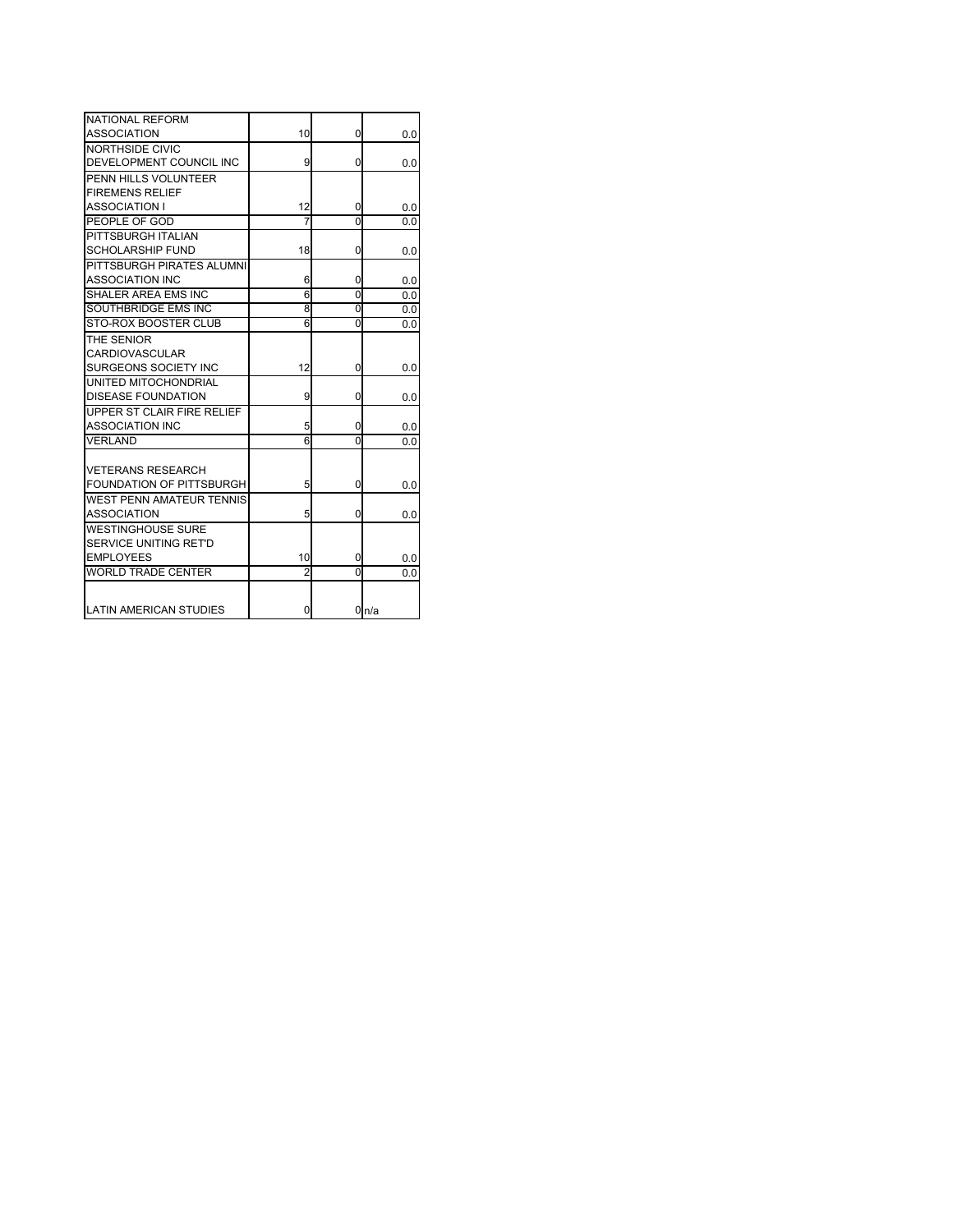|                                                   | Male              |                     | Female       |                |      |
|---------------------------------------------------|-------------------|---------------------|--------------|----------------|------|
| <b>Name of Organization</b>                       | <b>Total Mbrs</b> | No.                 | %            | No.            | %    |
|                                                   |                   |                     |              |                |      |
| 100 BLACK MEN OF WPA<br>INC                       | 0                 | 0                   | n/a          | 0              | n/a  |
| <b>3 RIVERS WET WEATHER</b>                       |                   |                     |              |                |      |
| <b>INC</b>                                        | 0                 | 0                   | n/a          | 0              | n/a  |
| A SECOND CHANCE                                   | 4                 | $\overline{2}$      | 50.0         | $\overline{2}$ | 50.0 |
| AC ACLD                                           | 4                 | 4                   | 100.0        | 0              | 0.0  |
| <b>ACTION HOUSING INC</b><br>ADULT RESOURCES INC  | 7<br>5            | 3<br>$\overline{2}$ | 42.9<br>40.0 | 4<br>3         | 57.1 |
| <b>AFRICAN AMERICAN</b>                           |                   |                     |              |                | 60.0 |
| CHAMBER FDN OF WPA                                | 7                 | 4                   | 57.1         | 3              | 42.9 |
| AIR & WASTE                                       |                   |                     |              |                |      |
| MANAGEMENT                                        |                   |                     |              |                |      |
| ASSOCIATION<br>AIRPURT AREA                       | 8                 | 6                   | 75.0         | 2              | 25.0 |
| PREGNANCY CARE                                    |                   |                     |              |                |      |
| <b>CENTER</b><br><b>ALCOHOLIC RECOVERY</b>        | 0                 | 0                   | n/a          | 0              | n/a  |
| <b>CENTER</b>                                     | 5                 | 2                   | 40.0         | 3              | 60.0 |
| ALLEGHENY CHILDRENS                               |                   |                     |              |                |      |
| <b>INITIATIVE INC</b>                             | 5                 | 3                   | 60.0         | 2              | 40.0 |
| <b>ALLEGHENY CONFERENCE</b>                       |                   |                     |              |                |      |
| <b>ON COMMUNITY</b><br>DEVELOPMENT                | 16                | 15                  | 93.8         | 1              | 6.3  |
| ALLEGHENY COUNTY                                  |                   |                     |              |                |      |
| <b>COURT APPOINTED</b>                            |                   |                     |              |                |      |
| SPECIAL ADVOCATE                                  | 4                 | $\overline{2}$      | 50.0         | 2              | 50.0 |
| ALLEGHENY COUNTY FOR<br><b>VICTIMS OF VIOLENT</b> |                   |                     |              |                |      |
| <b>CRIMES INC</b>                                 | 3                 | 1                   | 33.3         | 2              | 66.7 |
| <b>ALLEGHENY COUNTY</b>                           |                   |                     |              |                |      |
| <b>LITERACY COUNCIL</b>                           | 0                 | 0                   | n/a          | 0              | n/a  |
| <b>ALLEGHENY HEALTH</b><br><b>CHOICES</b>         | 9                 | 4                   | 44.4         | 5              | 55.6 |
| <b>ALLEGHENY HEART</b>                            |                   |                     |              |                |      |
| <b>INSTITUTE</b>                                  | 4                 | 4                   | 100.0        | 0              | 0.0  |
| ALLEGHENY HISTORIC                                |                   |                     |              |                |      |
| PRESERVATION SOCIETY<br><b>INC</b>                | 6                 | 3                   | 50.0         | 3              | 50.0 |
| ALLEGHENY INSTITUTE                               |                   |                     |              |                |      |
| FOR PUBLIC POLICY                                 | 0                 | 0                   | n/a          | 0              | n/a  |
| ALLEGHENY YOUTH                                   |                   |                     |              |                |      |
| DEVELOPMENT<br>ALLE-KISKI AREA HOPE               | 3                 | 3                   | 100.0        | 0              | 0.0  |
| CENTER                                            |                   | 1                   | 25.0         | 3              | 75.0 |
| <b>ALLIANCE FOR</b>                               |                   |                     |              |                |      |
| PROGRESSIVE ACTION                                | 4                 | 3                   | 75.0         | 1              | 25.0 |
| ALLIANCE FRANCAISE DE<br>PITTSBURGH               | 0                 | 0                   |              | 0              |      |
| <b>ALTERNATIVE PROGRAM</b>                        |                   |                     | n/a          |                | n/a  |
| ASSOCIATES                                        | 3                 | 1                   | 33.3         | 2              | 66.7 |
| ALZHEIMER CENTER OF                               |                   |                     |              |                |      |
| PITTSBURGH INC                                    | 0                 | 0                   | n/a          | 0              | n/a  |
| AMERICAN SOCIETY FOR                              |                   |                     |              |                |      |
| <b>TRAINING &amp; DEVELOPMENT</b>                 | 0                 | 0                   | n/a          | 0              | n/a  |
| <b>ANDREW CARNEGIE FREE</b>                       |                   |                     |              |                |      |
| LIBRARY                                           | 5                 | 2                   | 40.0         | 3              | 60.0 |
| ARC ALLEGHENY FDN                                 | 5                 | 3                   | 60.0         | 2              | 40.0 |
| ARTHRITIS FOUNDATION<br><b>INC</b>                | 22                | 15                  | 68.2         | 7              | 31.8 |
| <b>ARTIST IMAGE</b>                               |                   |                     |              |                |      |
| <b>RESOURCES</b>                                  | 4                 | 0                   | 0.0          | 0              | 0.0  |

## **Appendix 10: Gender of Nonprofit Executive Committee Members**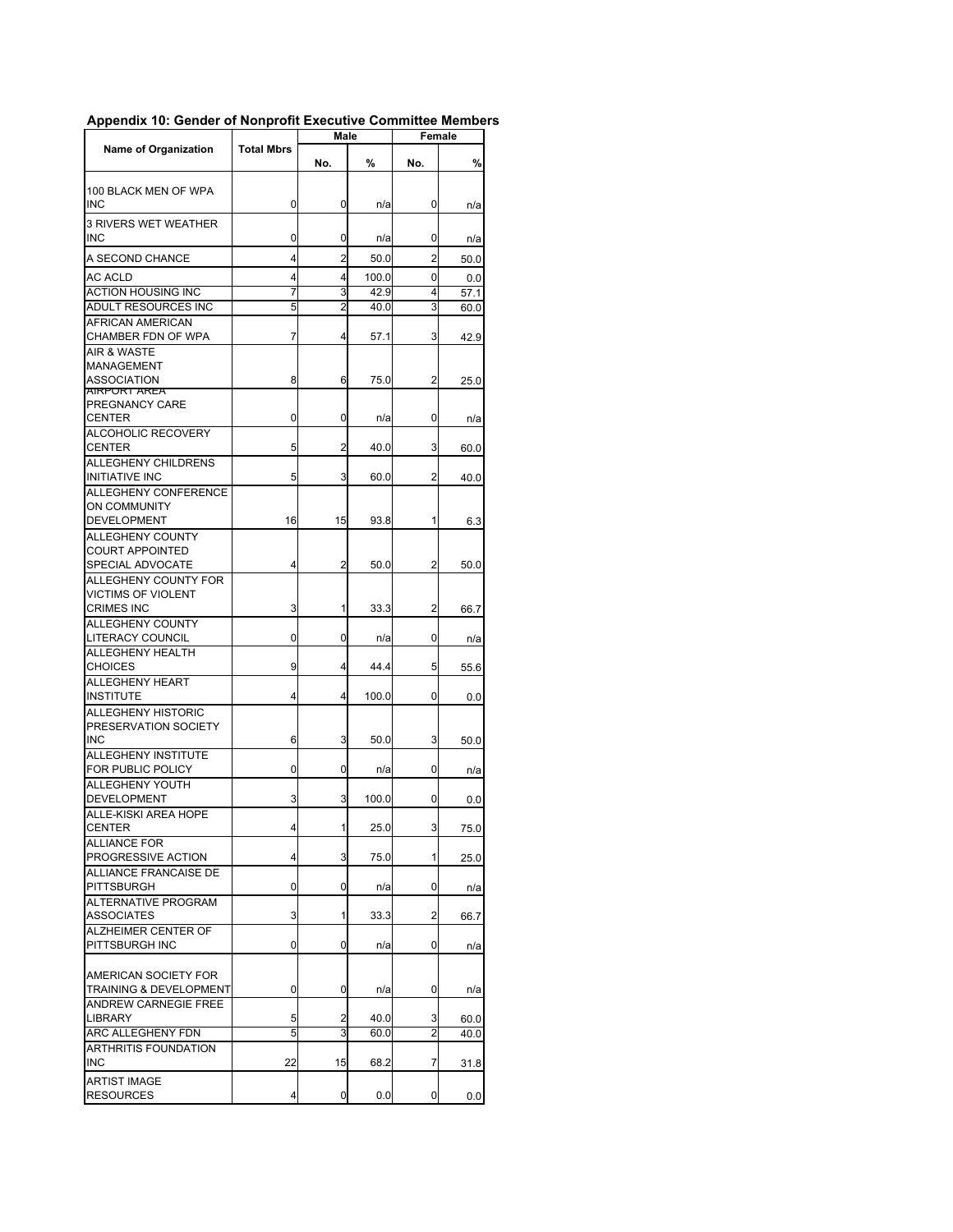| ARTISTS AND                      |    |    |       |                |       |
|----------------------------------|----|----|-------|----------------|-------|
| <b>CRAFTSMENS GUILD INC</b>      | 0  | 0  | n/a   | 0              | n/a   |
| <b>ASBURY PLACE</b>              | 0  | 0  | n/a   | 0              | n/a   |
| ASS'N OF THEOLOGICAL             |    |    |       |                |       |
| SCHOOLS IN US & C'DA             | 5  | 3  | 60.0  | 2              | 40.0  |
| <b>BALDWIN HIGHLANDERS</b>       |    |    |       |                |       |
|                                  |    |    |       |                |       |
| <b>BAND PATRONS</b>              | 0  | 0  | n/a   | 0              | n/a   |
| <b>BAPTIST HOMES</b>             |    |    |       |                |       |
| <b>RESIDENCE</b>                 | 0  | 0  | n/a   | 0              | n/a   |
| <b>BAPTIST MANOR INC</b>         | 6  | 4  | 66.7  | 2              | 33.3  |
| <b>BEADLING SOCCER CLUB</b>      |    |    |       |                |       |
| <b>INC</b>                       | 0  | 0  | n/a   | 0              | n/a   |
| <b>BENEDICTINE CENTER</b>        | 3  | 0  | 0.0   | Ō              | 0.0   |
|                                  |    |    |       |                |       |
| <b>BETHEL BASEBALL</b>           |    |    |       |                |       |
| ASSOCIATION                      | 4  | 4  | 100.0 | 0              | 0.0   |
| BETHEL PARK COMMUNITY            |    |    |       |                |       |
| <b>FOUNDATION</b>                | 5  | 3  | 60.0  | 2              | 40.0  |
| BETHLEHEM HAVEN                  | 4  | 3  | 75.0  | 1              | 25.0  |
| <b>BOYS &amp; GIRLS CLUB</b>     | 24 | 18 | 75.0  | 6              | 25.0  |
|                                  |    |    |       |                |       |
| BOYS SCOUT OF AMERICA            | 4  | 4  | 100.0 | 0              | 0.0   |
| <b>BRADLEY CENTER</b>            | 5  | 3  | 60.0  | $\overline{2}$ | 40.0  |
|                                  |    |    |       |                |       |
| <b>BROTHER'S BROTHER</b>         |    |    |       |                |       |
| <b>FOUNDATION</b>                | 5  | 4  | 80.0  | 1              | 20.0  |
| <b>BULGARIAN MACEDONIAN</b>      |    |    |       |                |       |
| NAT'L EDU'L & CULTURAL           |    |    |       |                |       |
| CTR                              | 5  | 0  | 0.0   | 0              | 0.0   |
| <b>BUSINESS &amp; INDUSTRIAL</b> |    |    |       |                |       |
| <b>DEV'MENT CORP</b>             | 11 | 9  | 81.8  | 2              | 18.2  |
| <b>CALI OPHANGE</b>              |    |    |       |                |       |
|                                  |    |    |       |                |       |
| <b>CHARITABLE FUND</b>           | 1  | 0  | 0.0   | 0              | 0.0   |
| CARNEGIE LIBRARY OF              |    |    |       |                |       |
| HOMESTEAD                        | 4  | 0  | 0.0   | 4              | 100.0 |
| <b>CARNEGIE LIBRARY OF</b>       |    |    |       |                |       |
| <b>PITTSBURGH</b>                | 7  | 4  | 57.1  | 3              | 42.9  |
| CARPATHO-RUSYN                   |    |    |       |                |       |
| <b>SOCIETY</b>                   | 5  | 4  | 80.0  | 1              | 20.0  |
|                                  |    |    |       |                |       |
| <b>CARPENTERS TRAINING &amp;</b> |    |    |       |                |       |
| EDUCATIONAL TRUST                |    |    |       |                |       |
| FUND WPA                         | 0  | 0  | n/a   | 0              | n/a   |
| CATHOLIC YOUTH                   |    |    |       |                |       |
| ASSOCIATION                      | 11 | 9  | 81.8  | 2              | 18.2  |
| <b>CC MELLOR MEMORIAL</b>        |    |    |       |                |       |
| <b>LIBRARY &amp; EDGEWOOD</b>    |    |    |       |                |       |
| COMMU. HOUSE                     | 0  | 0  | n/a   | 0              |       |
|                                  |    |    |       |                | n/a   |
| CENTER FOR CREATIVE              |    |    |       |                |       |
| PLAY                             | 4  | 2  | 50.0  | 2              | 50.0  |
| <b>CENTER FOR SOCIAL</b>         |    |    |       |                |       |
| STUDIES EDUCATION                | 0  | 0  | n/a   | 0              | n/a   |
| CENTRAL BLOOD BANK               | 6  | 4  | 66.7  | $\overline{2}$ | 33.3  |
| <b>CENTRAL NORTHSIDE</b>         |    |    |       |                |       |
| NEIGHBORHOOD COUNCIL             | 4  | 1  | 25.0  | 3              | 75.0  |
| <b>CHARTIERS NATURE</b>          |    |    |       |                |       |
|                                  |    |    |       |                |       |
| <b>CONSERVANCY</b>               | 4  | 3  | 75.0  | 1              | 25.0  |
| CHATHAM COLLEGE                  | 12 | 5  | 41.7  | 7              | 58.3  |
| CHILD HEALTH                     |    |    |       |                |       |
| <b>ASSOCIATION OF</b>            |    |    |       |                |       |
| <b>SEWICKLEY</b>                 | 0  | 0  | n/a   | 0              | n/a   |
| CHILDREN'S HOSPITAL              | 11 | 10 | 90.9  | 1              | 9.1   |
| <b>CHILDS WAY</b>                | 5  | 3  | 60.0  | 2              | 40.0  |
| CHRISTIAN LIFE SKILLS INC        | 4  | 0  | 0.0   | 0              | 0.0   |
| <b>CHRISTMAS IN APRIL</b>        |    |    |       |                |       |
|                                  |    |    |       |                |       |
| /REBUILDING TOGETHER             | 4  | 4  | 100.0 | 0              | 0.0   |
|                                  |    |    |       |                |       |
| <b>CITIZEN POWER</b>             | 3  | 3  | 100.0 | 0              | 0.0   |
| CITIZENS VOLUNTEER               |    |    |       |                |       |
| HOSE CO. NO 1 OF                 |    |    |       |                |       |
| <b>BRIDGEVILLE</b>               | 0  | 0  | n/a   | 0              |       |
|                                  |    |    |       |                | n/a   |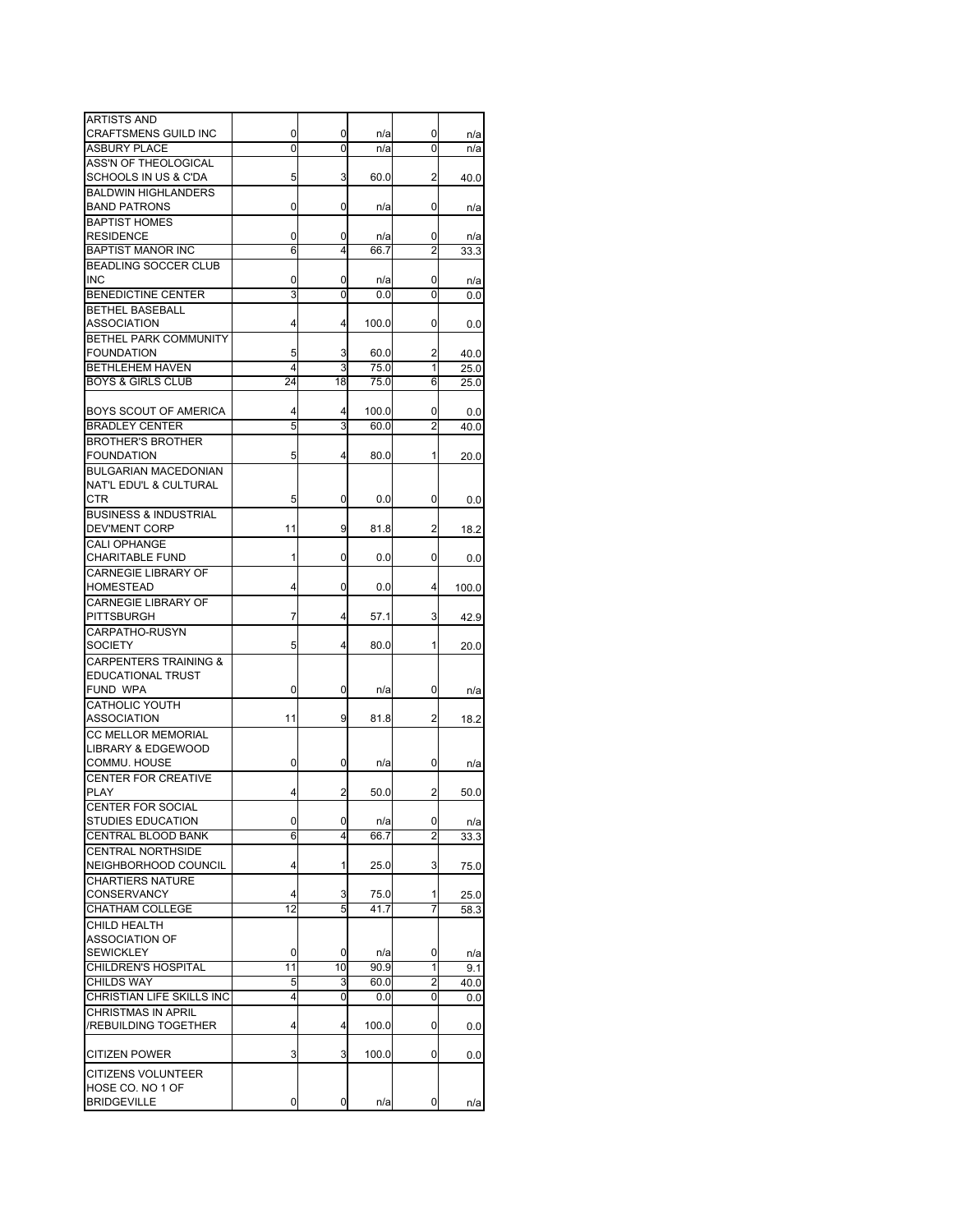| <b>COAL COUNTRY</b>                                |    |                |       |   |              |
|----------------------------------------------------|----|----------------|-------|---|--------------|
| TRADITIONS<br><b>COMMUNITIES IN SCHOOL</b>         | 0  | 0              | n/a   | 0 | n/a          |
| OF PITTSBURGH                                      | 13 | 0              | 0.0   | 0 | 0.0          |
| COMMUNITIES IN SCHOOLS                             |    |                |       |   |              |
| OF PENNSYLVANIA                                    | 0  | 0              | n/a   | 0 | n/a          |
| <b>COMMUNITY CARE</b>                              |    |                |       |   |              |
| PREGNANCY CENTER                                   | 0  | 0              | n/a   | 0 | n/a          |
| <b>COMMUNITY DESIGN</b>                            |    |                |       |   |              |
| <b>CENTER OF PITTSBURGH</b>                        |    |                |       |   |              |
| INC                                                | 5  | 1              | 20.0  | 4 | 80.0         |
| <b>COMMUNITY HOUSE</b>                             |    |                |       |   |              |
| <b>LEARNING CENTER</b>                             | 0  | 0              | n/a   | 0 | n/a          |
| <b>COMMUNITY HUMAN</b>                             |    |                |       |   |              |
| <b>SERVICES CORP</b>                               | 4  | 3              | 75.0  | 1 | 25.0         |
| <b>COMMUNITY LEADERSHIP</b>                        |    |                |       |   |              |
| DEVELOPMENT INSTITUTE                              | 4  | 1              | 25.0  | 3 | 75.0         |
| <b>COMMUNITY LOAN FUND</b><br>OF SWPA INC          | 4  | 2              | 50.0  | 2 |              |
| <b>COMMUNITY TECHNICAL</b>                         |    |                |       |   | 50.0         |
| ASSISTANCE CENTER INC                              | 6  | $\overline{c}$ | 33.3  | 4 | 66.7         |
| COMMUNTIES IN SCHOOLS                              |    |                |       |   |              |
| OF PITTSBURGH                                      | 13 | 12             | 92.3  | 1 | 7.7          |
| <b>COMMUNTIY FOUNDATION</b>                        |    |                |       |   |              |
| OF USC                                             | 9  | 4              | 44.4  | 5 | 55.6         |
| <b>COMMUNTIY THEATER</b>                           |    |                |       |   |              |
| PROJECT / KELLY                                    |    |                |       |   |              |
| STAYHORN THEATER                                   | 0  | 0              | n/a   | 0 | n/a          |
| CONSTRUCTION JUNCTION                              | 4  | 1              | 25.0  | 3 | 75.0         |
| <b>CONSUMER CREDIT</b>                             |    |                |       |   |              |
| COUNSELLING SERVICE OF                             |    |                |       |   |              |
| WPA                                                | 11 | 9              | 81.8  | 2 | 18.2         |
| <b>CORNERSTONE</b>                                 |    |                |       |   |              |
| <b>TELEVISION INC</b>                              | 4  | 3              | 75.0  | 1 | 25.0         |
| <b>CRAFTON CHILDRENS</b>                           |    |                |       |   |              |
| <b>CORNER</b>                                      | 3  | 1              | 33.3  | 2 | 66.7         |
|                                                    |    |                |       |   |              |
| <b>CRAFTON PUBLIC LIBRARY</b>                      | 4  | 1              | 25.0  | 3 | 75.0         |
| <b>CRIME PREVENTION</b>                            |    |                |       |   |              |
| ASSOCIATION OF WPA                                 | 0  | 0              | n/a   | 0 | n/a          |
| <b>CRISIS CENTER NORTH</b>                         | 4  | 1              | 25.0  | 3 | 75.0         |
| <b>DEHAVEN ATHLETIC</b>                            |    |                |       |   |              |
| ASSOCIATION                                        | 0  | 0              | n/a   | 0 | n/a          |
| <b>DOMESTIC ABUSE</b>                              |    |                |       |   |              |
| <b>COUNSELLING CENTER</b>                          | 3  | 2              | 66.7  | 1 | 33.3         |
| DUQUESNE UNIVERSITY OF                             |    |                |       |   |              |
| THE HOLY GHOST                                     | 17 | 14             | 82.4  | 3 | 17.6         |
| EAST BOROS JWV                                     |    |                |       |   |              |
| <b>HOUSING</b>                                     | 0  | 0              | n/a   | 0 | n/a          |
| <b>EAST LIBERTY</b><br>DEVELOPMENT INC             | 3  | 1              | 33.3  | 2 |              |
| <b>EASTER SEAL</b>                                 | 6  | 4              | 66.7  | 2 | 66.7<br>33.3 |
| EASTERN AREA ADULT                                 |    |                |       |   |              |
| <b>SERVICES</b>                                    | 5  | 0              | 0.0   | 0 | 0.0          |
|                                                    |    |                |       |   |              |
| EASTSIDE NEIGHBORHOOD                              |    |                |       |   |              |
| <b>EMPLOYMENT CENTER</b>                           | 4  | 0              | 0.0   | 0 | 0.0          |
| ELIZABETH TWN AREA EMS                             |    |                |       |   |              |
| <b>CORP</b>                                        | 4  | 3              | 75.0  | 1 | 25.0         |
|                                                    |    |                |       |   |              |
| ELOISE & EDITH CHRISTIAN                           |    |                |       |   |              |
| DAYSCHOOL                                          | 0  | 0              | n/a   | 0 | n/a          |
| <b>EMERGENCY MEDICAL</b>                           | 10 | 8              |       |   |              |
| <b>INSTITUTE</b>                                   |    |                | 80.0  | 2 | 20.0         |
| <b>EMERGENCY MEDICINE</b><br><b>ASSOCIATION OF</b> |    |                |       |   |              |
| <b>PITTSBURGH</b>                                  | 0  | 0              | n/a   | 0 | n/a          |
| <b>ENGINEERS SOCIETY OF</b>                        |    |                |       |   |              |
| <b>WPA</b>                                         | 6  | 6              | 100.0 | 0 | 0.0          |
|                                                    |    |                |       |   |              |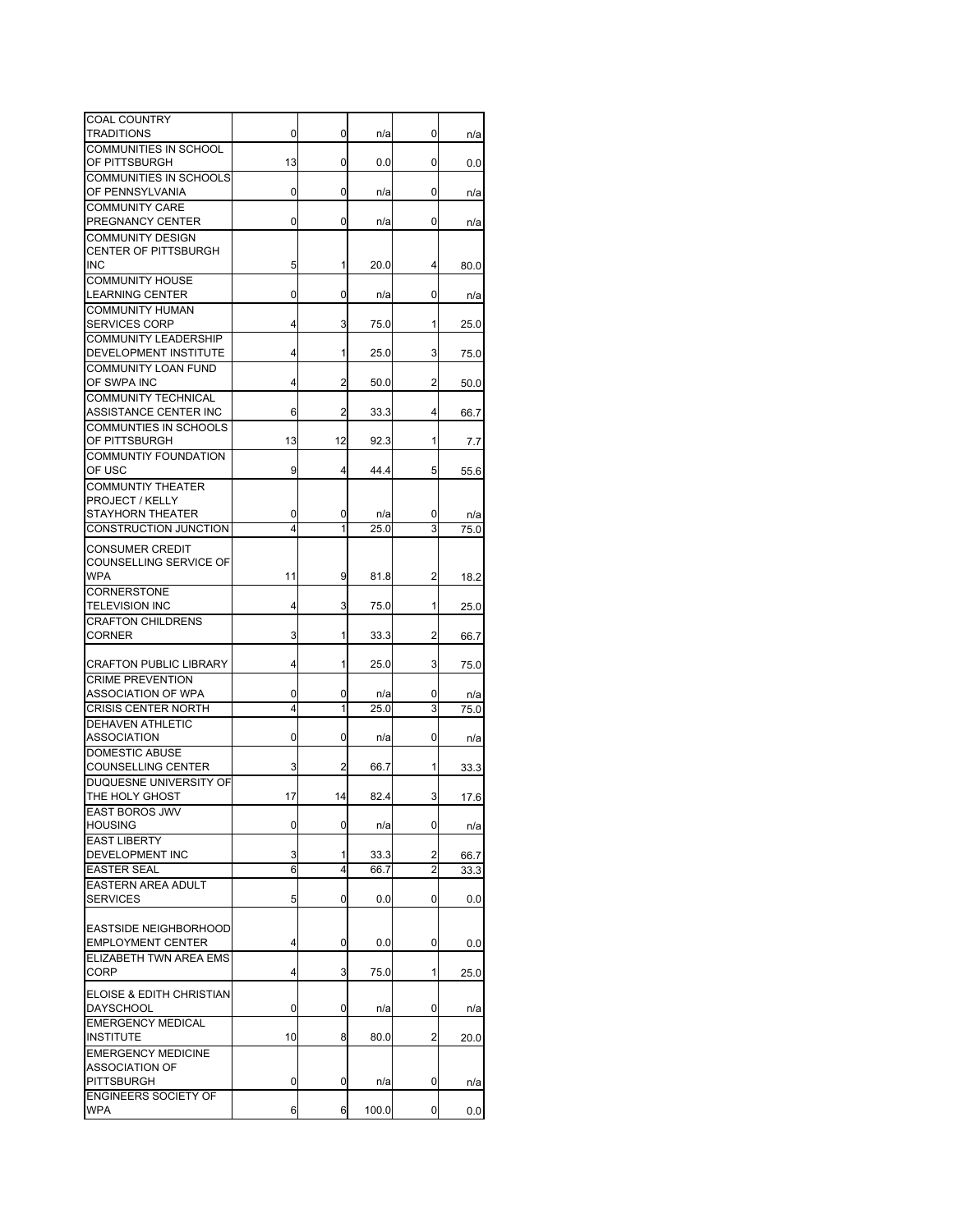| EUREKA COMMUNITY                   |    |    |       |   |       |
|------------------------------------|----|----|-------|---|-------|
| AMBULANCE                          | 0  | 0  | n/a   | 0 | n/a   |
| EVERY CHILD INC                    | 4  | 3  | 75.0  | 1 | 25.0  |
| <b>EXECUTIVE SERVICE</b>           |    |    |       |   |       |
| <b>CORPS</b>                       | 4  | 3  | 75.0  | 1 | 25.0  |
| <b>FAMILY COMMUNICATION</b>        | 4  | 3  | 75.0  | 0 | 0.0   |
| <b>FAMILY GUIDANCE</b>             | 4  | 0  | 0.0   | 0 |       |
|                                    |    |    |       |   | 0.0   |
| <b>FAMILY HEALTH COUNCIL</b>       | 0  | 0  | n/a   | 0 | n/a   |
| <b>FAMILY HOUSE</b>                | 20 | 16 | 80.0  | 4 | 20.0  |
| <b>FAMILY LINKS</b>                | 0  | 0  | n/a   | 0 | n/a   |
| <b>FAMILY TYES</b>                 | 5  | 5  | 100.0 | 0 | 0.0   |
| FIRST STEP RECOVERY                |    |    |       |   |       |
| HOMES, INC                         | 0  | 0  | n/a   | 0 | n/a   |
| FOREST HILLS COMMUNITY             |    |    |       |   |       |
| <b>SERVICE</b>                     | 0  | 0  | n/a   | 0 | n/a   |
|                                    |    |    |       |   |       |
| <b>FOREST WILDLIFE</b>             |    |    |       |   |       |
| <b>FOUNDATION</b>                  | 0  | 0  | n/a   | 0 | n/a   |
|                                    |    |    |       |   |       |
| FORT COUCH PTA                     | 0  | 0  | n/a   | 0 | n/a   |
| <b>FOUNDATION FOR</b>              |    |    |       |   |       |
| <b>EXCELLENCE IN NORTH</b>         |    |    |       |   |       |
| ALLEGHENY SCHOO                    | 0  | 0  | n/a   | 0 | n/a   |
| FOX CHAPEL AREA YOUTH              |    |    |       |   |       |
| <b>SOCCER</b>                      | 0  | 0  | n/a   | 0 | n/a   |
| <b>FOX CHAPPEL</b>                 |    |    |       |   |       |
| <b>EXCELLENCE FOR</b>              |    |    |       |   |       |
| <b>EDUCATION FUND</b>              | 5  | 2  | 40.0  |   |       |
|                                    |    |    |       | 3 | 60.0  |
| <b>FOXWALL EMERGENCY</b>           |    |    |       |   |       |
| <b>MEDICAL SERVICES</b>            | 0  | 0  | n/a   | 0 | n/a   |
| <b>FRIENDS OF HOSPITAL</b>         |    |    |       |   |       |
| ALBERT SCHWEITZER                  |    |    |       |   |       |
| HAITI                              | 0  | 0  | n/a   | 0 | n/a   |
| <b>FRIENDS OF SEWICKLEY</b>        |    |    |       |   |       |
| PUBLIC LIBRARY                     | 4  | 1  | 25.0  | 3 | 75.0  |
| <b>FUND FOR CHARITABLE</b>         |    |    |       |   |       |
| <b>GIVING</b>                      | 0  | 0  | n/a   | 0 |       |
|                                    |    |    |       |   | n/a   |
| <b>GARDEN CLUB OF</b>              |    |    |       |   |       |
| OAKMONT                            | 0  | 0  | n/a   | 0 | n/a   |
| <b>GARFIELD JUBILEE ASS'N</b>      | 5  | 3  | 60.0  | 2 | 40.0  |
| <b>GENESIS OF PITTSBURGH</b>       |    |    |       |   |       |
| INC                                | 4  | 0  | 0.0   | 4 | 100.0 |
| <b>GLOBAL LINKS</b>                | 4  | 4  | 100.0 | 0 | 0.0   |
| <b>GOOD SAMARITAN</b>              | 0  | 0  | n/a   | 0 | n/a   |
| <b>GOODWILL INDUSTRIES</b>         | 6  | 5  | 83.3  | 1 | 16.7  |
| <b>GRANDVUE STUDY</b>              |    |    |       |   |       |
| <b>CENTER</b>                      | 0  | 0  | n/a   | 0 | n/a   |
|                                    |    |    |       |   |       |
| <b>GRAPHIC ARTS TECHNICAL</b>      |    |    |       |   |       |
| <b>FOUNDATION</b>                  | 18 | 17 | 94.4  |   | 5.6   |
| <b>GRAPHIC COMMUNICATION</b>       |    |    |       |   |       |
| <b>INTER UNION &amp; UNION EMP</b> | 0  | 0  | n/a   | 0 | n/a   |
| <b>GREAT LAKES</b>                 |    |    |       |   |       |
| BEHAVIORAL RESEARCH                |    |    |       |   |       |
| <b>INSTITUTE</b>                   | 0  | 0  | n/a   | 0 | n/a   |
| <b>GREATER ALLEGHENY &amp;</b>     |    |    |       |   |       |
| MONONGAHALA HOUSING                |    |    |       |   |       |
| <b>CORP</b>                        | 0  | 0  | n/a   | 0 |       |
|                                    |    |    |       |   | n/a   |
| <b>GREATER PITTSBURGH</b>          |    |    |       |   |       |
| CHAMBER OF COMMERCE                | 0  | 0  | n/a   | 0 | n/a   |
| <b>GREATER PITTSBURGH</b>          |    |    |       |   |       |
| LITERACY COUNCIL                   | 4  | 3  | 75.0  | 1 | 25.0  |
| <b>GREATER PITTSBURGH</b>          |    |    |       |   |       |
| OFFICE OF PROMOTION /              |    |    |       |   |       |
| PGH FILM                           | 4  | 3  | 75.0  | 1 | 25.0  |
| <b>GREEN BUILDING</b>              |    |    |       |   |       |
| <b>ALLIANCE</b>                    | 4  | 4  | 100.0 | 0 | 0.0   |
|                                    |    |    |       |   |       |
| <b>GROWING WITH TRUST</b>          | 4  | 2  | 50.0  | 2 | 50.0  |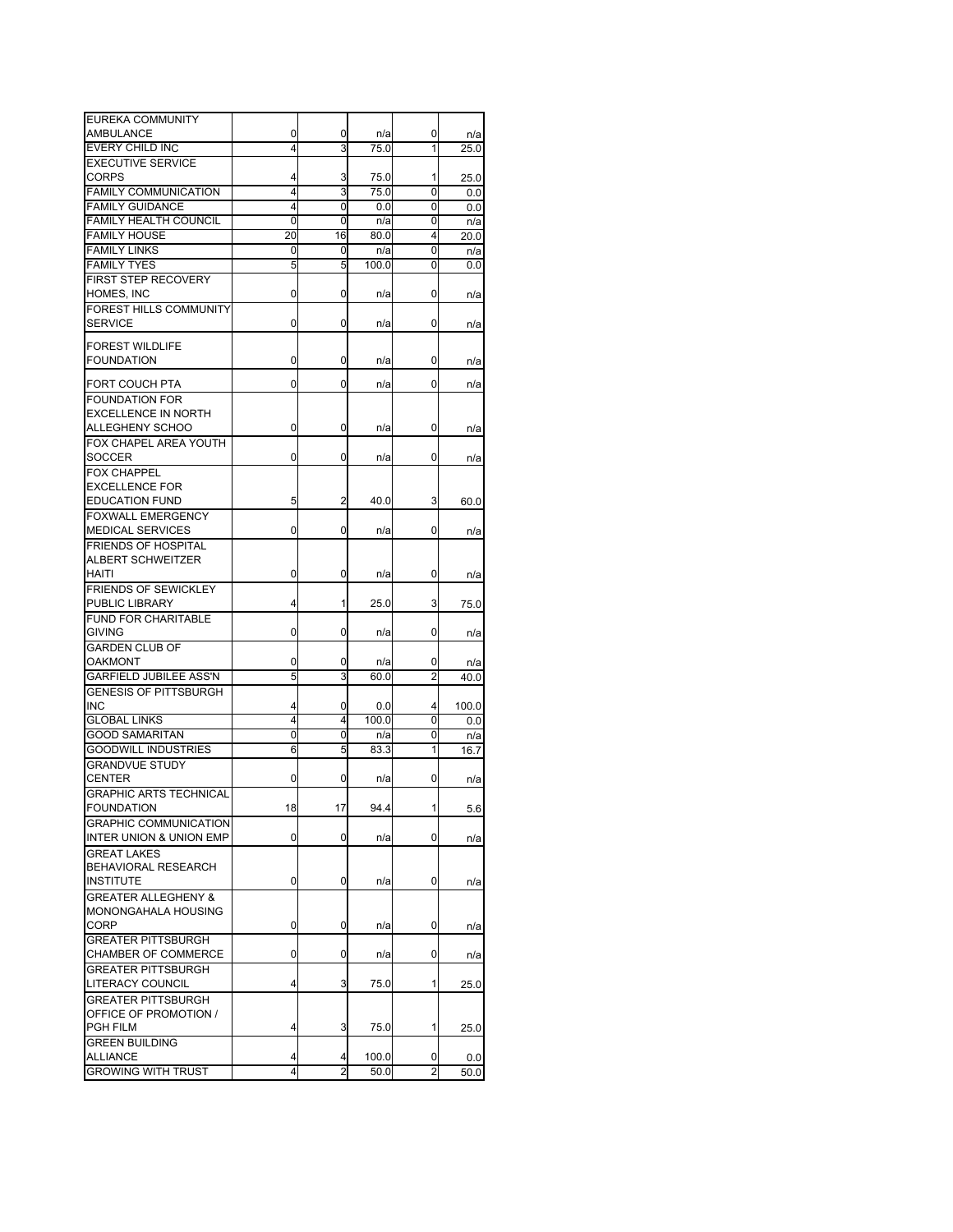| <b>HAMPTON ALLIANCE FOR</b>   |    |    |       |    |       |
|-------------------------------|----|----|-------|----|-------|
| <b>EDUCATIONAL</b>            |    |    |       |    |       |
| <b>EXCELLENCE</b>             | 0  | 0  | n/a   | 0  | n/a   |
| <b>HAMPTON COMMUNITY</b>      |    |    |       |    |       |
| <b>LIBRARY</b>                | 4  | 3  | 75.0  | 1  | 25.0  |
| <b>HARMAR TOWNSHIP</b>        |    |    |       |    |       |
|                               |    |    |       |    |       |
| <b>VOLUNTEER FIRE</b>         |    |    |       |    |       |
| <b>COMPANY</b>                | 0  | 0  | n/a   | 0  | n/a   |
| <b>HEBREW FREE LOAN</b>       |    |    |       |    |       |
| ASSOCIATION OF PGH PA         | 15 | 10 | 66.7  | 5  | 33.3  |
| <b>HEMOPHILIA CENTER OF</b>   |    |    |       |    |       |
| <b>WPA</b>                    | 0  | 0  | n/a   | 0  | n/a   |
| <b>HERITAGE HEALTH</b>        |    |    |       |    |       |
|                               |    |    |       |    |       |
| <b>FOUNDATION</b>             | 5  | 5  | 100.0 | 0  | 0.0   |
| HILL HOUSE ASSOCIATION        | 8  | 3  | 37.5  | 5  | 62.5  |
| <b>HILL TOP COMMUNITY</b>     |    |    |       |    |       |
| <b>CHILDREN CENTER</b>        | 4  | 2  | 50.0  | 3  | 75.0  |
| HISTORICAL SOCIETY OF         |    |    |       |    |       |
|                               |    |    |       |    |       |
| CARNEGIE PA                   | 0  | 0  | n/a   | 0  | n/a   |
| HISTORICAL SOCIETY OF         |    |    |       |    |       |
| <b>WPA</b>                    | 12 | 9  | 75.0  | 3  | 25.0  |
|                               |    |    |       |    |       |
| <b>HOLY FAMILY FOUNDATION</b> |    | 1  | 20.0  |    |       |
|                               | 5  |    |       | 4  | 80.0  |
| <b>HOPE HOSPICE INC</b>       | 0  | 0  | n/a   | 0  | n/a   |
| <b>HOSANNA HOUSE</b>          | 0  | 0  | n/a   | 0  | n/a   |
| HOSPITAL COUNCIL OF           |    |    |       |    |       |
| <b>WESTERN PA</b>             | 8  | 7  | 87.5  | 1  | 12.5  |
| HUMAN SERVICES OF WPA         |    |    |       |    |       |
|                               |    |    |       |    |       |
| INC                           | 4  | 2  | 50.0  | 2  | 50.0  |
| <b>IMMACULATE HEART OF</b>    |    |    |       |    |       |
| <b>MARY INC</b>               | 0  | 0  | n/a   | 0  | n/a   |
| <b>INSTITUTE F/ RESEARCH</b>  |    |    |       |    |       |
|                               |    |    |       |    |       |
| EDU & TRAINING IN             |    |    |       |    |       |
| <b>ADDICTION</b>              | 4  | 2  | 50.0  | 2  | 50.0  |
| <b>INSTITUTE OF SHIPBOARD</b> |    |    |       |    |       |
| <b>EDUCATION</b>              | 3  | 3  | 100.0 | 0  | 0.0   |
| <b>INSTRUMENT SOCIETY OF</b>  |    |    |       |    |       |
|                               |    |    |       |    |       |
| <b>AMERICA</b>                | 5  | 4  | 80.0  | 1  | 20.0  |
| <b>INTERFAITH HOSPITALITY</b> |    |    |       |    |       |
| NETWORK OF SOUTH              |    |    |       |    |       |
| <b>HILLS</b>                  | 0  | 0  | n/a   | 0  | n/a   |
| <b>INTERFAITH VOLUNTEER</b>   |    |    |       |    |       |
|                               | 5  |    | 40.0  |    |       |
| CAREGIVERS OF SW PA           |    | 2  |       | 3  | 60.0  |
| <b>INTERNATIONAL</b>          |    |    |       |    |       |
| <b>ASSISTANCE GROUP</b>       | 0  | 0  | n/a   | 0  | n/a   |
| <b>INTERNATIONAL POETRY</b>   |    |    |       |    |       |
| <b>FORUM</b>                  | 0  | 0  | n/a   | 0  | n/a   |
| <b>INTESTINAL DISEASE</b>     |    |    |       |    |       |
|                               |    | J  | 50.0  | J  | 50.0  |
| IOTA PHI FOUNDATION OF        |    |    |       |    |       |
| PITTSBURGH INC                | 0  | 0  | n/a   | 0  | n/a   |
| <b>IRON AND STEEL SOCIETY</b> | 6  | 6  | 100.0 | 0  | 0.0   |
| ITXM                          | 6  | 5  | 83.3  | 1  | 16.7  |
|                               |    |    |       |    |       |
| <b>JANE HOLMES</b>            |    |    |       |    |       |
| <b>RESIDENCES</b>             | 9  | 0  | 0.0   | 9  | 100.0 |
|                               |    |    |       |    |       |
| <b>JEFFREY PARENTS</b>        |    |    |       |    |       |
| ASSOCIATION                   | 0  | 0  | n/a   | 0  | n/a   |
| <b>JEWISH FAMILY &amp;</b>    |    |    |       |    |       |
| <b>CHILDRENS SERVICE</b>      | 8  |    |       |    |       |
|                               |    | 5  | 62.5  | 3  | 37.5  |
| <b>JEWISH RESIDENTIAL</b>     |    |    |       |    |       |
| <b>SERVICES</b>               | 13 | 3  | 23.1  | 10 | 76.9  |
| <b>JOHN J GHAZANVI</b>        |    |    |       |    |       |
| <b>FOUNDATION</b>             | 0  | 0  | n/a   | 0  | n/a   |
| KATHRYN KUHLMAN               | 0  |    |       | 0  |       |
|                               |    | 0  | n/a   |    | n/a   |
| KINSLEY ASSOCIATION           | 7  | 7  | 100.0 | 0  | 0.0   |
| <b>KUMBA TRUST</b>            | 3  | 2  | 66.7  | 1  | 33.3  |
| LADIES HOSPITAL AID           |    |    |       |    |       |
| SOCIETY OF WPA                | 12 | 0  | 0.0   | 12 | 100.0 |
|                               |    |    |       |    |       |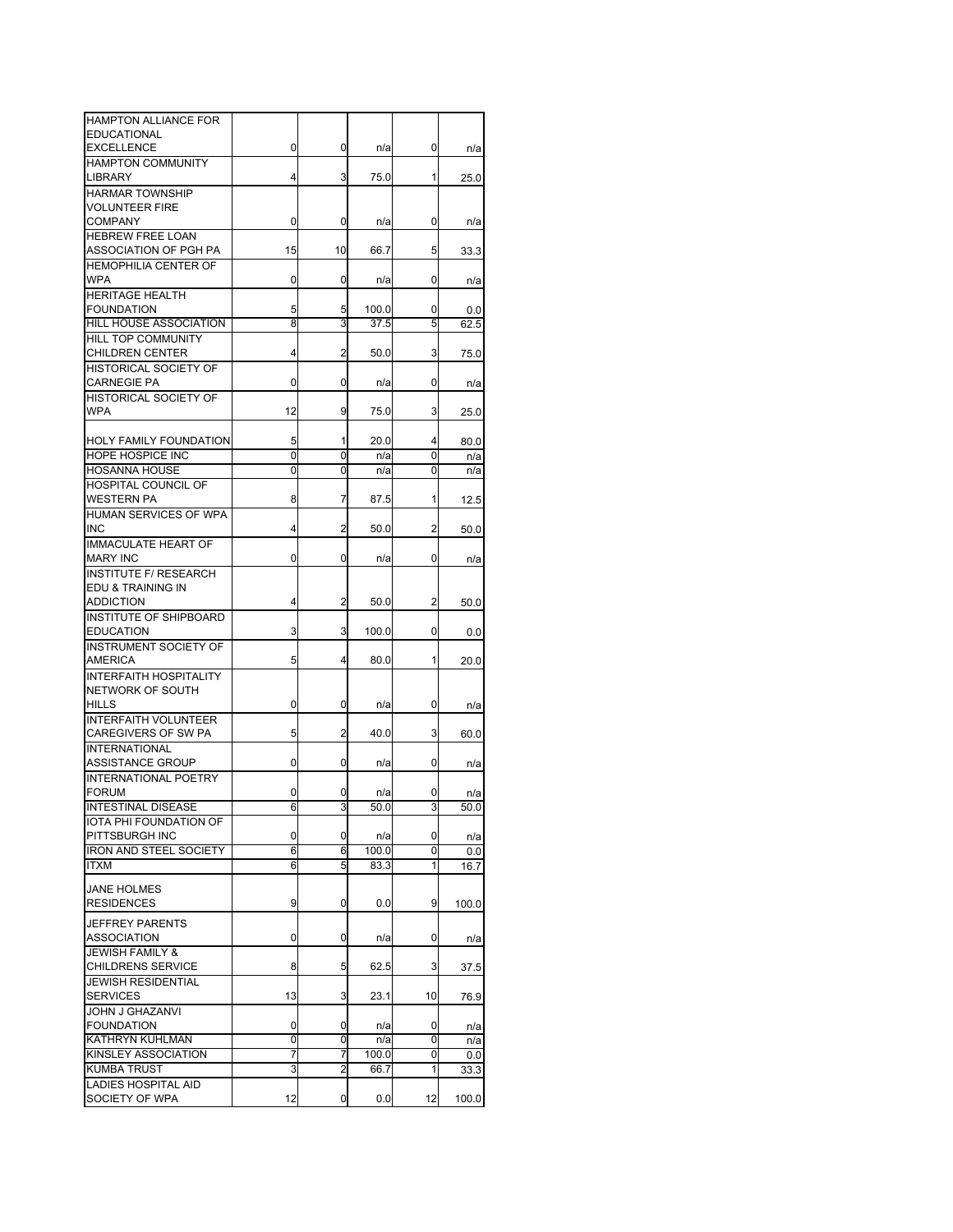| <b>LAURENTIAN HALL</b><br><b>ASSOCIATES</b><br>0<br>0<br>n/a<br>0<br>n/a<br><b>LAWRENVILLE BUSINESS</b><br><b>ASSOCIATION INC</b><br>100.0<br>4<br>4<br>0<br>0.0<br>$\overline{2}$<br>$\overline{2}$<br>LEADERSHIP PITTSBURGH<br>4<br>50.0<br>50.0<br><b>LEMINGTON ELDER CARE</b><br><b>SERVICES</b><br>2<br>40.0<br>5<br>3<br>60.0<br>LIBRARY BOARD OF THE<br>BOROUGH OF OAKMONT<br>0<br>0<br>n/a<br>0<br>n/a<br>LIFE LINE OF SW PA<br>4<br>0<br>0.0<br>0<br>0.0<br>0<br>LIGHT HOUSE PROPERTIES<br>0<br>0<br>n/a<br>n/a<br><b>LINCOLN LARIMER</b><br><b>LEMINGTON BELMAR</b><br>2<br>CITIZEN REVITALIZ<br>5<br>40.0<br>3<br>60.0<br><b>LINCOLN PARK</b><br><b>COMMUNITY CENTER</b><br>3<br>0<br>3<br>0.0<br>100.0<br>LINCOLN-LEMINGTON<br>ENHANCED HOUSING INC<br>0<br>0<br>n/a<br>0<br>n/a<br>LITTLE SISTERS OF THE<br>POOR OF THE STATE OF<br>РA<br>0<br>0<br>n/a<br>0<br>n/a<br><b>LONG RUN CHILDREN</b><br>$\overline{c}$<br>$\overline{c}$<br>4<br>50.0<br>50.0<br>LONGWOOD AT OAKMONT<br>17<br>4<br>23.5<br>12<br>70.6<br><b>LUPUS FOUNDATION</b><br>6<br>2<br>33.3<br>4<br>66.7<br><b>LYDIA'S PLACE</b><br>5<br>0<br>0.0<br>5<br>100.0<br><b>MAGEE WOMEN HOSPITAL</b><br>7<br>5<br>71.4<br>2<br>28.6<br><b>MANCHESTER YOUTH</b><br>DEVELOPMENT CENTER<br><b>INC</b><br>4<br>4<br>100.0<br>0<br>0.0<br>MARSHALL ELEMENTARY<br>PFA<br>0<br>0<br>n/a<br>0<br>n/a<br><b>MARY &amp; ALEXANDER</b><br><b>LAUGLINCHILDRENS</b><br>CENTER<br>0<br>6<br>0.0<br>6<br>100.0<br>MARY MILLER DANCE<br>COMPANY<br>0<br>0<br>n/a<br>0<br>n/a<br>MATERIALS RESEARCH<br><b>SOCIETY</b><br>0<br>0<br>n/a<br>0<br>n/a<br>MC KEESPORT HOSPITAL<br>(UPMC)<br>0<br>0<br>n/a<br>0<br>n/a<br>MC KEESPORT HOUSING<br><b>CORP</b><br>0<br>0<br>n/a<br>0<br>n/a<br><b>MC KNIGHT PARENT</b><br><b>FACULTY ASSOCIATION</b><br>0<br>0<br>0<br>n/a<br>n/a<br>MENDELSSOHN CHOIR OF<br>5<br>62.5<br>3<br>8<br>37.5<br>PITTSBURGH<br>MENTAL HEALTH ASS'N OF<br>ALLEGHENY COUNTY<br>4<br>2<br>50.0<br>2<br>50.0<br>MERCY HOSPITAL OF<br>10<br>7<br>3<br>PITTSBURGH<br>70.0<br>30.0<br>6<br>5<br>1<br><b>MERCY LIFE CENTER</b><br>83.3<br>16.7<br>0<br>0<br>0<br><b>METHOUSE</b><br>n/a<br>n/a<br><b>MEYER &amp; MERLE BERGER</b><br><b>FAMILY FDN</b><br>0<br>0<br>0<br>n/a<br>n/a<br>MINADEO EXTENDED DAY<br>PROGRAM<br>0<br>0<br>n/a<br>0<br>n/a<br>MOMS HOUSE INC OF<br><b>PITTSBURGH</b><br>5<br>$\overline{c}$<br>40.0<br>3<br>60.0<br>MON VALLEY EDUCATION<br><b>CONSORTIUM</b><br>0<br>0<br>n/a<br>0<br>n/a<br>MON YOUGH COMMUNITY<br><b>SERVICE</b><br>0<br>0<br>0<br>n/a<br>n/a | LATIN AMERICAN STUDIES | 12 | 5 | 41.7 | 7 | 58.3 |
|---------------------------------------------------------------------------------------------------------------------------------------------------------------------------------------------------------------------------------------------------------------------------------------------------------------------------------------------------------------------------------------------------------------------------------------------------------------------------------------------------------------------------------------------------------------------------------------------------------------------------------------------------------------------------------------------------------------------------------------------------------------------------------------------------------------------------------------------------------------------------------------------------------------------------------------------------------------------------------------------------------------------------------------------------------------------------------------------------------------------------------------------------------------------------------------------------------------------------------------------------------------------------------------------------------------------------------------------------------------------------------------------------------------------------------------------------------------------------------------------------------------------------------------------------------------------------------------------------------------------------------------------------------------------------------------------------------------------------------------------------------------------------------------------------------------------------------------------------------------------------------------------------------------------------------------------------------------------------------------------------------------------------------------------------------------------------------------------------------------------------------------------------------------------------------------------------------------------------------------------------------------------------------------------------------------------------------------------------------------------------------------------------------------------------------------------------------------------------------------------------------------------------------------------------------------|------------------------|----|---|------|---|------|
|                                                                                                                                                                                                                                                                                                                                                                                                                                                                                                                                                                                                                                                                                                                                                                                                                                                                                                                                                                                                                                                                                                                                                                                                                                                                                                                                                                                                                                                                                                                                                                                                                                                                                                                                                                                                                                                                                                                                                                                                                                                                                                                                                                                                                                                                                                                                                                                                                                                                                                                                                               |                        |    |   |      |   |      |
|                                                                                                                                                                                                                                                                                                                                                                                                                                                                                                                                                                                                                                                                                                                                                                                                                                                                                                                                                                                                                                                                                                                                                                                                                                                                                                                                                                                                                                                                                                                                                                                                                                                                                                                                                                                                                                                                                                                                                                                                                                                                                                                                                                                                                                                                                                                                                                                                                                                                                                                                                               |                        |    |   |      |   |      |
|                                                                                                                                                                                                                                                                                                                                                                                                                                                                                                                                                                                                                                                                                                                                                                                                                                                                                                                                                                                                                                                                                                                                                                                                                                                                                                                                                                                                                                                                                                                                                                                                                                                                                                                                                                                                                                                                                                                                                                                                                                                                                                                                                                                                                                                                                                                                                                                                                                                                                                                                                               |                        |    |   |      |   |      |
|                                                                                                                                                                                                                                                                                                                                                                                                                                                                                                                                                                                                                                                                                                                                                                                                                                                                                                                                                                                                                                                                                                                                                                                                                                                                                                                                                                                                                                                                                                                                                                                                                                                                                                                                                                                                                                                                                                                                                                                                                                                                                                                                                                                                                                                                                                                                                                                                                                                                                                                                                               |                        |    |   |      |   |      |
|                                                                                                                                                                                                                                                                                                                                                                                                                                                                                                                                                                                                                                                                                                                                                                                                                                                                                                                                                                                                                                                                                                                                                                                                                                                                                                                                                                                                                                                                                                                                                                                                                                                                                                                                                                                                                                                                                                                                                                                                                                                                                                                                                                                                                                                                                                                                                                                                                                                                                                                                                               |                        |    |   |      |   |      |
|                                                                                                                                                                                                                                                                                                                                                                                                                                                                                                                                                                                                                                                                                                                                                                                                                                                                                                                                                                                                                                                                                                                                                                                                                                                                                                                                                                                                                                                                                                                                                                                                                                                                                                                                                                                                                                                                                                                                                                                                                                                                                                                                                                                                                                                                                                                                                                                                                                                                                                                                                               |                        |    |   |      |   |      |
|                                                                                                                                                                                                                                                                                                                                                                                                                                                                                                                                                                                                                                                                                                                                                                                                                                                                                                                                                                                                                                                                                                                                                                                                                                                                                                                                                                                                                                                                                                                                                                                                                                                                                                                                                                                                                                                                                                                                                                                                                                                                                                                                                                                                                                                                                                                                                                                                                                                                                                                                                               |                        |    |   |      |   |      |
|                                                                                                                                                                                                                                                                                                                                                                                                                                                                                                                                                                                                                                                                                                                                                                                                                                                                                                                                                                                                                                                                                                                                                                                                                                                                                                                                                                                                                                                                                                                                                                                                                                                                                                                                                                                                                                                                                                                                                                                                                                                                                                                                                                                                                                                                                                                                                                                                                                                                                                                                                               |                        |    |   |      |   |      |
|                                                                                                                                                                                                                                                                                                                                                                                                                                                                                                                                                                                                                                                                                                                                                                                                                                                                                                                                                                                                                                                                                                                                                                                                                                                                                                                                                                                                                                                                                                                                                                                                                                                                                                                                                                                                                                                                                                                                                                                                                                                                                                                                                                                                                                                                                                                                                                                                                                                                                                                                                               |                        |    |   |      |   |      |
|                                                                                                                                                                                                                                                                                                                                                                                                                                                                                                                                                                                                                                                                                                                                                                                                                                                                                                                                                                                                                                                                                                                                                                                                                                                                                                                                                                                                                                                                                                                                                                                                                                                                                                                                                                                                                                                                                                                                                                                                                                                                                                                                                                                                                                                                                                                                                                                                                                                                                                                                                               |                        |    |   |      |   |      |
|                                                                                                                                                                                                                                                                                                                                                                                                                                                                                                                                                                                                                                                                                                                                                                                                                                                                                                                                                                                                                                                                                                                                                                                                                                                                                                                                                                                                                                                                                                                                                                                                                                                                                                                                                                                                                                                                                                                                                                                                                                                                                                                                                                                                                                                                                                                                                                                                                                                                                                                                                               |                        |    |   |      |   |      |
|                                                                                                                                                                                                                                                                                                                                                                                                                                                                                                                                                                                                                                                                                                                                                                                                                                                                                                                                                                                                                                                                                                                                                                                                                                                                                                                                                                                                                                                                                                                                                                                                                                                                                                                                                                                                                                                                                                                                                                                                                                                                                                                                                                                                                                                                                                                                                                                                                                                                                                                                                               |                        |    |   |      |   |      |
|                                                                                                                                                                                                                                                                                                                                                                                                                                                                                                                                                                                                                                                                                                                                                                                                                                                                                                                                                                                                                                                                                                                                                                                                                                                                                                                                                                                                                                                                                                                                                                                                                                                                                                                                                                                                                                                                                                                                                                                                                                                                                                                                                                                                                                                                                                                                                                                                                                                                                                                                                               |                        |    |   |      |   |      |
|                                                                                                                                                                                                                                                                                                                                                                                                                                                                                                                                                                                                                                                                                                                                                                                                                                                                                                                                                                                                                                                                                                                                                                                                                                                                                                                                                                                                                                                                                                                                                                                                                                                                                                                                                                                                                                                                                                                                                                                                                                                                                                                                                                                                                                                                                                                                                                                                                                                                                                                                                               |                        |    |   |      |   |      |
|                                                                                                                                                                                                                                                                                                                                                                                                                                                                                                                                                                                                                                                                                                                                                                                                                                                                                                                                                                                                                                                                                                                                                                                                                                                                                                                                                                                                                                                                                                                                                                                                                                                                                                                                                                                                                                                                                                                                                                                                                                                                                                                                                                                                                                                                                                                                                                                                                                                                                                                                                               |                        |    |   |      |   |      |
|                                                                                                                                                                                                                                                                                                                                                                                                                                                                                                                                                                                                                                                                                                                                                                                                                                                                                                                                                                                                                                                                                                                                                                                                                                                                                                                                                                                                                                                                                                                                                                                                                                                                                                                                                                                                                                                                                                                                                                                                                                                                                                                                                                                                                                                                                                                                                                                                                                                                                                                                                               |                        |    |   |      |   |      |
|                                                                                                                                                                                                                                                                                                                                                                                                                                                                                                                                                                                                                                                                                                                                                                                                                                                                                                                                                                                                                                                                                                                                                                                                                                                                                                                                                                                                                                                                                                                                                                                                                                                                                                                                                                                                                                                                                                                                                                                                                                                                                                                                                                                                                                                                                                                                                                                                                                                                                                                                                               |                        |    |   |      |   |      |
|                                                                                                                                                                                                                                                                                                                                                                                                                                                                                                                                                                                                                                                                                                                                                                                                                                                                                                                                                                                                                                                                                                                                                                                                                                                                                                                                                                                                                                                                                                                                                                                                                                                                                                                                                                                                                                                                                                                                                                                                                                                                                                                                                                                                                                                                                                                                                                                                                                                                                                                                                               |                        |    |   |      |   |      |
|                                                                                                                                                                                                                                                                                                                                                                                                                                                                                                                                                                                                                                                                                                                                                                                                                                                                                                                                                                                                                                                                                                                                                                                                                                                                                                                                                                                                                                                                                                                                                                                                                                                                                                                                                                                                                                                                                                                                                                                                                                                                                                                                                                                                                                                                                                                                                                                                                                                                                                                                                               |                        |    |   |      |   |      |
|                                                                                                                                                                                                                                                                                                                                                                                                                                                                                                                                                                                                                                                                                                                                                                                                                                                                                                                                                                                                                                                                                                                                                                                                                                                                                                                                                                                                                                                                                                                                                                                                                                                                                                                                                                                                                                                                                                                                                                                                                                                                                                                                                                                                                                                                                                                                                                                                                                                                                                                                                               |                        |    |   |      |   |      |
|                                                                                                                                                                                                                                                                                                                                                                                                                                                                                                                                                                                                                                                                                                                                                                                                                                                                                                                                                                                                                                                                                                                                                                                                                                                                                                                                                                                                                                                                                                                                                                                                                                                                                                                                                                                                                                                                                                                                                                                                                                                                                                                                                                                                                                                                                                                                                                                                                                                                                                                                                               |                        |    |   |      |   |      |
|                                                                                                                                                                                                                                                                                                                                                                                                                                                                                                                                                                                                                                                                                                                                                                                                                                                                                                                                                                                                                                                                                                                                                                                                                                                                                                                                                                                                                                                                                                                                                                                                                                                                                                                                                                                                                                                                                                                                                                                                                                                                                                                                                                                                                                                                                                                                                                                                                                                                                                                                                               |                        |    |   |      |   |      |
|                                                                                                                                                                                                                                                                                                                                                                                                                                                                                                                                                                                                                                                                                                                                                                                                                                                                                                                                                                                                                                                                                                                                                                                                                                                                                                                                                                                                                                                                                                                                                                                                                                                                                                                                                                                                                                                                                                                                                                                                                                                                                                                                                                                                                                                                                                                                                                                                                                                                                                                                                               |                        |    |   |      |   |      |
|                                                                                                                                                                                                                                                                                                                                                                                                                                                                                                                                                                                                                                                                                                                                                                                                                                                                                                                                                                                                                                                                                                                                                                                                                                                                                                                                                                                                                                                                                                                                                                                                                                                                                                                                                                                                                                                                                                                                                                                                                                                                                                                                                                                                                                                                                                                                                                                                                                                                                                                                                               |                        |    |   |      |   |      |
|                                                                                                                                                                                                                                                                                                                                                                                                                                                                                                                                                                                                                                                                                                                                                                                                                                                                                                                                                                                                                                                                                                                                                                                                                                                                                                                                                                                                                                                                                                                                                                                                                                                                                                                                                                                                                                                                                                                                                                                                                                                                                                                                                                                                                                                                                                                                                                                                                                                                                                                                                               |                        |    |   |      |   |      |
|                                                                                                                                                                                                                                                                                                                                                                                                                                                                                                                                                                                                                                                                                                                                                                                                                                                                                                                                                                                                                                                                                                                                                                                                                                                                                                                                                                                                                                                                                                                                                                                                                                                                                                                                                                                                                                                                                                                                                                                                                                                                                                                                                                                                                                                                                                                                                                                                                                                                                                                                                               |                        |    |   |      |   |      |
|                                                                                                                                                                                                                                                                                                                                                                                                                                                                                                                                                                                                                                                                                                                                                                                                                                                                                                                                                                                                                                                                                                                                                                                                                                                                                                                                                                                                                                                                                                                                                                                                                                                                                                                                                                                                                                                                                                                                                                                                                                                                                                                                                                                                                                                                                                                                                                                                                                                                                                                                                               |                        |    |   |      |   |      |
|                                                                                                                                                                                                                                                                                                                                                                                                                                                                                                                                                                                                                                                                                                                                                                                                                                                                                                                                                                                                                                                                                                                                                                                                                                                                                                                                                                                                                                                                                                                                                                                                                                                                                                                                                                                                                                                                                                                                                                                                                                                                                                                                                                                                                                                                                                                                                                                                                                                                                                                                                               |                        |    |   |      |   |      |
|                                                                                                                                                                                                                                                                                                                                                                                                                                                                                                                                                                                                                                                                                                                                                                                                                                                                                                                                                                                                                                                                                                                                                                                                                                                                                                                                                                                                                                                                                                                                                                                                                                                                                                                                                                                                                                                                                                                                                                                                                                                                                                                                                                                                                                                                                                                                                                                                                                                                                                                                                               |                        |    |   |      |   |      |
|                                                                                                                                                                                                                                                                                                                                                                                                                                                                                                                                                                                                                                                                                                                                                                                                                                                                                                                                                                                                                                                                                                                                                                                                                                                                                                                                                                                                                                                                                                                                                                                                                                                                                                                                                                                                                                                                                                                                                                                                                                                                                                                                                                                                                                                                                                                                                                                                                                                                                                                                                               |                        |    |   |      |   |      |
|                                                                                                                                                                                                                                                                                                                                                                                                                                                                                                                                                                                                                                                                                                                                                                                                                                                                                                                                                                                                                                                                                                                                                                                                                                                                                                                                                                                                                                                                                                                                                                                                                                                                                                                                                                                                                                                                                                                                                                                                                                                                                                                                                                                                                                                                                                                                                                                                                                                                                                                                                               |                        |    |   |      |   |      |
|                                                                                                                                                                                                                                                                                                                                                                                                                                                                                                                                                                                                                                                                                                                                                                                                                                                                                                                                                                                                                                                                                                                                                                                                                                                                                                                                                                                                                                                                                                                                                                                                                                                                                                                                                                                                                                                                                                                                                                                                                                                                                                                                                                                                                                                                                                                                                                                                                                                                                                                                                               |                        |    |   |      |   |      |
|                                                                                                                                                                                                                                                                                                                                                                                                                                                                                                                                                                                                                                                                                                                                                                                                                                                                                                                                                                                                                                                                                                                                                                                                                                                                                                                                                                                                                                                                                                                                                                                                                                                                                                                                                                                                                                                                                                                                                                                                                                                                                                                                                                                                                                                                                                                                                                                                                                                                                                                                                               |                        |    |   |      |   |      |
|                                                                                                                                                                                                                                                                                                                                                                                                                                                                                                                                                                                                                                                                                                                                                                                                                                                                                                                                                                                                                                                                                                                                                                                                                                                                                                                                                                                                                                                                                                                                                                                                                                                                                                                                                                                                                                                                                                                                                                                                                                                                                                                                                                                                                                                                                                                                                                                                                                                                                                                                                               |                        |    |   |      |   |      |
|                                                                                                                                                                                                                                                                                                                                                                                                                                                                                                                                                                                                                                                                                                                                                                                                                                                                                                                                                                                                                                                                                                                                                                                                                                                                                                                                                                                                                                                                                                                                                                                                                                                                                                                                                                                                                                                                                                                                                                                                                                                                                                                                                                                                                                                                                                                                                                                                                                                                                                                                                               |                        |    |   |      |   |      |
|                                                                                                                                                                                                                                                                                                                                                                                                                                                                                                                                                                                                                                                                                                                                                                                                                                                                                                                                                                                                                                                                                                                                                                                                                                                                                                                                                                                                                                                                                                                                                                                                                                                                                                                                                                                                                                                                                                                                                                                                                                                                                                                                                                                                                                                                                                                                                                                                                                                                                                                                                               |                        |    |   |      |   |      |
|                                                                                                                                                                                                                                                                                                                                                                                                                                                                                                                                                                                                                                                                                                                                                                                                                                                                                                                                                                                                                                                                                                                                                                                                                                                                                                                                                                                                                                                                                                                                                                                                                                                                                                                                                                                                                                                                                                                                                                                                                                                                                                                                                                                                                                                                                                                                                                                                                                                                                                                                                               |                        |    |   |      |   |      |
|                                                                                                                                                                                                                                                                                                                                                                                                                                                                                                                                                                                                                                                                                                                                                                                                                                                                                                                                                                                                                                                                                                                                                                                                                                                                                                                                                                                                                                                                                                                                                                                                                                                                                                                                                                                                                                                                                                                                                                                                                                                                                                                                                                                                                                                                                                                                                                                                                                                                                                                                                               |                        |    |   |      |   |      |
|                                                                                                                                                                                                                                                                                                                                                                                                                                                                                                                                                                                                                                                                                                                                                                                                                                                                                                                                                                                                                                                                                                                                                                                                                                                                                                                                                                                                                                                                                                                                                                                                                                                                                                                                                                                                                                                                                                                                                                                                                                                                                                                                                                                                                                                                                                                                                                                                                                                                                                                                                               |                        |    |   |      |   |      |
|                                                                                                                                                                                                                                                                                                                                                                                                                                                                                                                                                                                                                                                                                                                                                                                                                                                                                                                                                                                                                                                                                                                                                                                                                                                                                                                                                                                                                                                                                                                                                                                                                                                                                                                                                                                                                                                                                                                                                                                                                                                                                                                                                                                                                                                                                                                                                                                                                                                                                                                                                               |                        |    |   |      |   |      |
|                                                                                                                                                                                                                                                                                                                                                                                                                                                                                                                                                                                                                                                                                                                                                                                                                                                                                                                                                                                                                                                                                                                                                                                                                                                                                                                                                                                                                                                                                                                                                                                                                                                                                                                                                                                                                                                                                                                                                                                                                                                                                                                                                                                                                                                                                                                                                                                                                                                                                                                                                               |                        |    |   |      |   |      |
|                                                                                                                                                                                                                                                                                                                                                                                                                                                                                                                                                                                                                                                                                                                                                                                                                                                                                                                                                                                                                                                                                                                                                                                                                                                                                                                                                                                                                                                                                                                                                                                                                                                                                                                                                                                                                                                                                                                                                                                                                                                                                                                                                                                                                                                                                                                                                                                                                                                                                                                                                               |                        |    |   |      |   |      |
|                                                                                                                                                                                                                                                                                                                                                                                                                                                                                                                                                                                                                                                                                                                                                                                                                                                                                                                                                                                                                                                                                                                                                                                                                                                                                                                                                                                                                                                                                                                                                                                                                                                                                                                                                                                                                                                                                                                                                                                                                                                                                                                                                                                                                                                                                                                                                                                                                                                                                                                                                               |                        |    |   |      |   |      |
|                                                                                                                                                                                                                                                                                                                                                                                                                                                                                                                                                                                                                                                                                                                                                                                                                                                                                                                                                                                                                                                                                                                                                                                                                                                                                                                                                                                                                                                                                                                                                                                                                                                                                                                                                                                                                                                                                                                                                                                                                                                                                                                                                                                                                                                                                                                                                                                                                                                                                                                                                               |                        |    |   |      |   |      |
|                                                                                                                                                                                                                                                                                                                                                                                                                                                                                                                                                                                                                                                                                                                                                                                                                                                                                                                                                                                                                                                                                                                                                                                                                                                                                                                                                                                                                                                                                                                                                                                                                                                                                                                                                                                                                                                                                                                                                                                                                                                                                                                                                                                                                                                                                                                                                                                                                                                                                                                                                               |                        |    |   |      |   |      |
|                                                                                                                                                                                                                                                                                                                                                                                                                                                                                                                                                                                                                                                                                                                                                                                                                                                                                                                                                                                                                                                                                                                                                                                                                                                                                                                                                                                                                                                                                                                                                                                                                                                                                                                                                                                                                                                                                                                                                                                                                                                                                                                                                                                                                                                                                                                                                                                                                                                                                                                                                               |                        |    |   |      |   |      |
|                                                                                                                                                                                                                                                                                                                                                                                                                                                                                                                                                                                                                                                                                                                                                                                                                                                                                                                                                                                                                                                                                                                                                                                                                                                                                                                                                                                                                                                                                                                                                                                                                                                                                                                                                                                                                                                                                                                                                                                                                                                                                                                                                                                                                                                                                                                                                                                                                                                                                                                                                               |                        |    |   |      |   |      |
|                                                                                                                                                                                                                                                                                                                                                                                                                                                                                                                                                                                                                                                                                                                                                                                                                                                                                                                                                                                                                                                                                                                                                                                                                                                                                                                                                                                                                                                                                                                                                                                                                                                                                                                                                                                                                                                                                                                                                                                                                                                                                                                                                                                                                                                                                                                                                                                                                                                                                                                                                               |                        |    |   |      |   |      |
|                                                                                                                                                                                                                                                                                                                                                                                                                                                                                                                                                                                                                                                                                                                                                                                                                                                                                                                                                                                                                                                                                                                                                                                                                                                                                                                                                                                                                                                                                                                                                                                                                                                                                                                                                                                                                                                                                                                                                                                                                                                                                                                                                                                                                                                                                                                                                                                                                                                                                                                                                               |                        |    |   |      |   |      |
|                                                                                                                                                                                                                                                                                                                                                                                                                                                                                                                                                                                                                                                                                                                                                                                                                                                                                                                                                                                                                                                                                                                                                                                                                                                                                                                                                                                                                                                                                                                                                                                                                                                                                                                                                                                                                                                                                                                                                                                                                                                                                                                                                                                                                                                                                                                                                                                                                                                                                                                                                               |                        |    |   |      |   |      |
|                                                                                                                                                                                                                                                                                                                                                                                                                                                                                                                                                                                                                                                                                                                                                                                                                                                                                                                                                                                                                                                                                                                                                                                                                                                                                                                                                                                                                                                                                                                                                                                                                                                                                                                                                                                                                                                                                                                                                                                                                                                                                                                                                                                                                                                                                                                                                                                                                                                                                                                                                               |                        |    |   |      |   |      |
|                                                                                                                                                                                                                                                                                                                                                                                                                                                                                                                                                                                                                                                                                                                                                                                                                                                                                                                                                                                                                                                                                                                                                                                                                                                                                                                                                                                                                                                                                                                                                                                                                                                                                                                                                                                                                                                                                                                                                                                                                                                                                                                                                                                                                                                                                                                                                                                                                                                                                                                                                               |                        |    |   |      |   |      |
|                                                                                                                                                                                                                                                                                                                                                                                                                                                                                                                                                                                                                                                                                                                                                                                                                                                                                                                                                                                                                                                                                                                                                                                                                                                                                                                                                                                                                                                                                                                                                                                                                                                                                                                                                                                                                                                                                                                                                                                                                                                                                                                                                                                                                                                                                                                                                                                                                                                                                                                                                               |                        |    |   |      |   |      |
|                                                                                                                                                                                                                                                                                                                                                                                                                                                                                                                                                                                                                                                                                                                                                                                                                                                                                                                                                                                                                                                                                                                                                                                                                                                                                                                                                                                                                                                                                                                                                                                                                                                                                                                                                                                                                                                                                                                                                                                                                                                                                                                                                                                                                                                                                                                                                                                                                                                                                                                                                               |                        |    |   |      |   |      |
|                                                                                                                                                                                                                                                                                                                                                                                                                                                                                                                                                                                                                                                                                                                                                                                                                                                                                                                                                                                                                                                                                                                                                                                                                                                                                                                                                                                                                                                                                                                                                                                                                                                                                                                                                                                                                                                                                                                                                                                                                                                                                                                                                                                                                                                                                                                                                                                                                                                                                                                                                               |                        |    |   |      |   |      |
|                                                                                                                                                                                                                                                                                                                                                                                                                                                                                                                                                                                                                                                                                                                                                                                                                                                                                                                                                                                                                                                                                                                                                                                                                                                                                                                                                                                                                                                                                                                                                                                                                                                                                                                                                                                                                                                                                                                                                                                                                                                                                                                                                                                                                                                                                                                                                                                                                                                                                                                                                               |                        |    |   |      |   |      |
|                                                                                                                                                                                                                                                                                                                                                                                                                                                                                                                                                                                                                                                                                                                                                                                                                                                                                                                                                                                                                                                                                                                                                                                                                                                                                                                                                                                                                                                                                                                                                                                                                                                                                                                                                                                                                                                                                                                                                                                                                                                                                                                                                                                                                                                                                                                                                                                                                                                                                                                                                               |                        |    |   |      |   |      |
|                                                                                                                                                                                                                                                                                                                                                                                                                                                                                                                                                                                                                                                                                                                                                                                                                                                                                                                                                                                                                                                                                                                                                                                                                                                                                                                                                                                                                                                                                                                                                                                                                                                                                                                                                                                                                                                                                                                                                                                                                                                                                                                                                                                                                                                                                                                                                                                                                                                                                                                                                               |                        |    |   |      |   |      |
|                                                                                                                                                                                                                                                                                                                                                                                                                                                                                                                                                                                                                                                                                                                                                                                                                                                                                                                                                                                                                                                                                                                                                                                                                                                                                                                                                                                                                                                                                                                                                                                                                                                                                                                                                                                                                                                                                                                                                                                                                                                                                                                                                                                                                                                                                                                                                                                                                                                                                                                                                               |                        |    |   |      |   |      |
|                                                                                                                                                                                                                                                                                                                                                                                                                                                                                                                                                                                                                                                                                                                                                                                                                                                                                                                                                                                                                                                                                                                                                                                                                                                                                                                                                                                                                                                                                                                                                                                                                                                                                                                                                                                                                                                                                                                                                                                                                                                                                                                                                                                                                                                                                                                                                                                                                                                                                                                                                               |                        |    |   |      |   |      |
|                                                                                                                                                                                                                                                                                                                                                                                                                                                                                                                                                                                                                                                                                                                                                                                                                                                                                                                                                                                                                                                                                                                                                                                                                                                                                                                                                                                                                                                                                                                                                                                                                                                                                                                                                                                                                                                                                                                                                                                                                                                                                                                                                                                                                                                                                                                                                                                                                                                                                                                                                               |                        |    |   |      |   |      |
|                                                                                                                                                                                                                                                                                                                                                                                                                                                                                                                                                                                                                                                                                                                                                                                                                                                                                                                                                                                                                                                                                                                                                                                                                                                                                                                                                                                                                                                                                                                                                                                                                                                                                                                                                                                                                                                                                                                                                                                                                                                                                                                                                                                                                                                                                                                                                                                                                                                                                                                                                               |                        |    |   |      |   |      |
|                                                                                                                                                                                                                                                                                                                                                                                                                                                                                                                                                                                                                                                                                                                                                                                                                                                                                                                                                                                                                                                                                                                                                                                                                                                                                                                                                                                                                                                                                                                                                                                                                                                                                                                                                                                                                                                                                                                                                                                                                                                                                                                                                                                                                                                                                                                                                                                                                                                                                                                                                               |                        |    |   |      |   |      |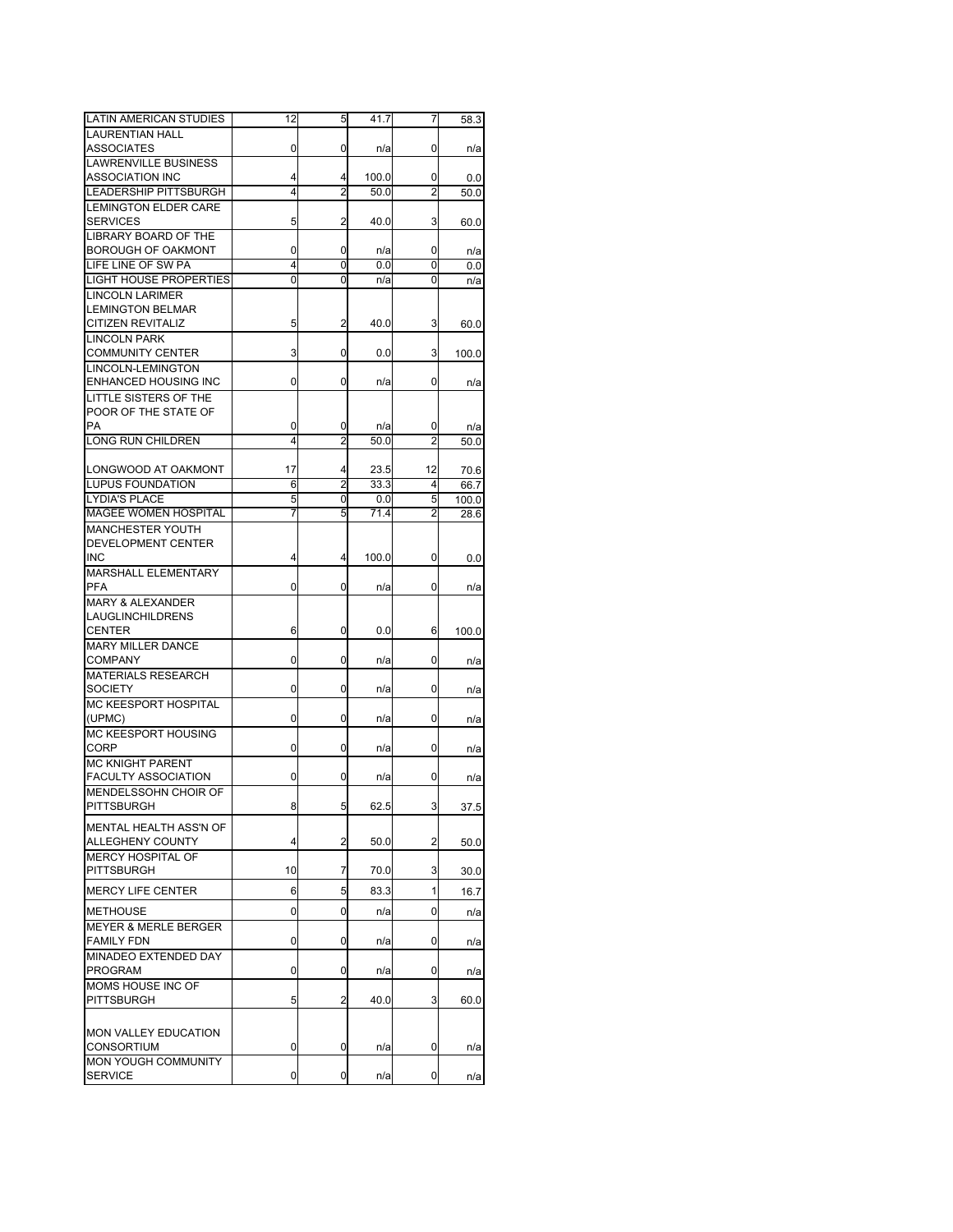| <b>MON YOUGH RIVERFRONT</b>   |    |    |       |   |       |
|-------------------------------|----|----|-------|---|-------|
| ENT. & CULTURAL COUNCIL       | 3  | 2  | 66.7  | 1 | 33.3  |
| <b>MONROEVILLE CRISIS</b>     |    |    |       |   |       |
|                               |    | 1  |       |   |       |
| PREGNANCY CENTER              | 4  |    | 25.0  | 3 | 75.0  |
| <b>MONTOUR HOCKEY</b>         |    |    |       |   |       |
| ASSOCIATION INC               | 0  | 0  | n/a   | 0 | n/a   |
| <b>MOON TOWNSHIP PUBLIC</b>   |    |    |       |   |       |
| <b>LIBRARY</b>                | 0  | 0  | n/a   | 0 | n/a   |
| <b>MPC CORPORATION</b>        | 6  | 4  | 66.7  | 2 | 33.3  |
| <b>MT LEBANON GIRLS</b>       |    |    |       |   |       |
| SOFTBALL ASSOCIATION          | 0  | 0  | n/a   | 0 | n/a   |
| <b>MT LEBANON MONTESSORI</b>  |    |    |       |   |       |
|                               |    |    |       |   |       |
| <b>SCHOOL INC</b>             | 0  | 0  | n/a   | 0 | n/a   |
| <b>MT. NAZARETH CENTER</b>    |    |    |       |   |       |
| <b>INC</b>                    | 5  | 2  | 40.0  | 3 | 60.0  |
| MT. WASHINGTON                |    |    |       |   |       |
| <b>COMMUNITY</b>              |    |    |       |   |       |
| <b>DEVELOPMENT</b>            |    |    |       |   |       |
| <b>CORPORATION</b>            | 5  | 3  | 60.0  | 2 | 40.0  |
| MUSHROOM LEARNING             |    |    |       |   |       |
|                               |    |    |       |   |       |
| <b>CENTER</b>                 | 0  | 0  | n/a   | 0 | n/a   |
| <b>NAMI SOUTHWESTERN PA</b>   | 5  | 3  | 60.0  | 2 | 40.0  |
| NATIONAL AVIARY               |    |    |       |   |       |
| PITTSBURGH INC                | 14 | 11 | 78.6  | 3 | 21.4  |
| NATIONAL COMMITTEE ON         |    |    |       |   |       |
| PLANNED GIVING                | 0  | 0  | n/a   | 0 | n/a   |
|                               |    |    |       |   |       |
| NATIONAL COUNCIL IF           |    |    |       |   |       |
| JEWISH WOMEN,                 |    |    |       |   |       |
| PITTSBURGH SEC                | 22 | 0  | 0.0   | 0 | 0.0   |
| NATIONAL COUNCIL OF           |    |    |       |   |       |
| JEWISH WOMEN INC              | 16 | 0  | 0.0   | 0 | 0.0   |
| <b>NATIONAL FLAG</b>          |    |    |       |   |       |
| <b>FOUNDATION</b>             | 6  | 5  | 83.3  | 1 | 16.7  |
| NATIONAL MUTIPLE              |    |    |       |   |       |
| <b>SCLEROSIS SOCIETY</b>      | 5  | 3  | 60.0  | 2 | 40.0  |
|                               |    |    |       |   |       |
| NATIONAL PARKINSON            |    |    |       |   |       |
| <b>FOUNDATION</b>             | 7  | 6  | 85.7  | 1 | 14.3  |
| NATIONAL REFORM               |    |    |       |   |       |
| ASSOCIATION                   | 4  | 4  | 100.0 | 0 | 0.0   |
| NEIGHBORHOOD CENTERS          |    |    |       |   |       |
| <b>ASSOCIATION</b>            | 4  | 3  | 75.0  | 1 | 25.0  |
| <b>NEVILLE ISLAND</b>         |    |    |       |   |       |
| DEVELOPMENT                   | 0  | 0  | n/a   | 0 |       |
|                               |    |    |       |   | n/a   |
| <b>NEW CENTURY CAREERS</b>    | 3  | 3  | 100.0 | 0 | 0.0   |
| NORTH ALLEGHENY               |    |    |       |   |       |
| ASSOCIATION FOR ADV OF        |    |    |       |   |       |
| <b>SPORTS</b>                 | 0  | 0  | n/a   | 0 | n/a   |
|                               |    |    |       |   |       |
| <b>NORTH AMERICAN SERIALS</b> |    |    |       |   |       |
| <b>INTEREST GROUP INC</b>     | 5  | 0  | 0.0   | 5 | 100.0 |
| NORTH HILLS FOOD BANK         | 0  | Ō  | n/a   | 0 |       |
|                               |    |    |       |   | n/a   |
| NORTH HILLS YOUTH             |    |    |       |   |       |
| <b>MINISTRIES</b>             | 5  | 4  | 80.0  | 1 | 20.0  |
| NORTH SUBURBAN ADULT          |    |    |       |   |       |
| <b>SERVICES</b>               | 0  | 0  | n/a   | 0 | n/a   |
| NORTHERN ALLEGHENY            |    |    |       |   |       |
| <b>COUNTY CHAMBER</b>         |    |    |       |   |       |
| <b>EDUCATION FDN</b>          | 7  | 6  | 85.7  | 1 | 14.3  |
| NORTHERN TIER LIBRARY         | 0  | 0  |       | 0 |       |
|                               |    |    | n/a   |   | n/a   |
| NORTHLAND PUBLIC              |    |    |       |   |       |
| LIBRARY                       | 4  | 4  | 100.0 | 0 | 0.0   |
| NORTHSIDE CIVIC               |    |    |       |   |       |
| DEVELOPMENT COUNCIL           |    |    |       |   |       |
| INC                           | 4  | 4  | 100.0 | 0 | 0.0   |
| NORTHSIDE URBAN               |    |    |       |   |       |
| PATHWAYS A PUBLIC             |    |    |       |   |       |
| <b>CHARTER SCHOOL</b>         |    | 0  |       |   |       |
|                               | 0  |    | n/a   | 0 | n/a   |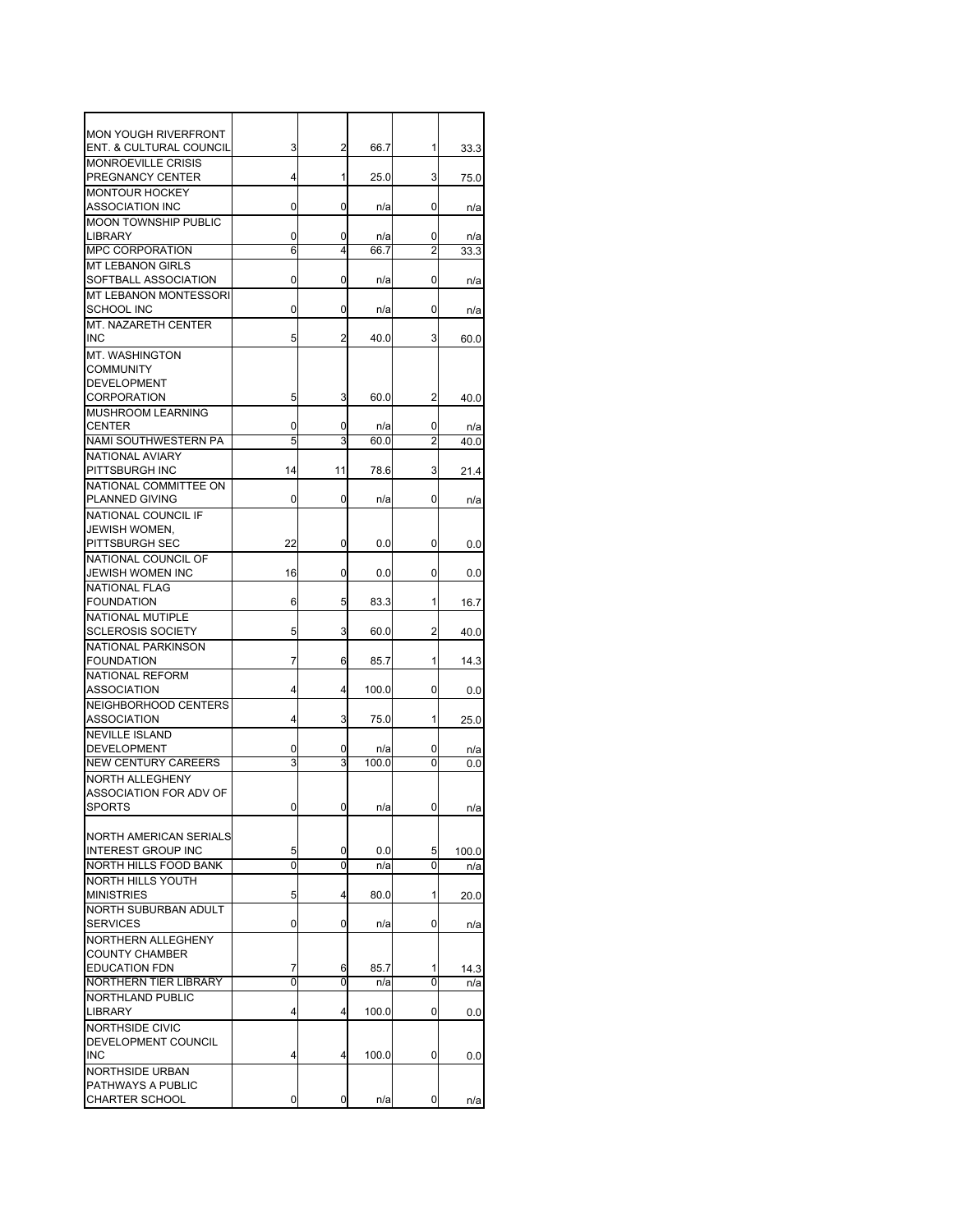| NORTHWEST REGIONAL                         |    |                |       |                |       |
|--------------------------------------------|----|----------------|-------|----------------|-------|
| <b>MANAGEMENT</b>                          | 0  | 0              | n/a   | 0              | n/a   |
| OAKLAND SCHOOL                             | 0  | 0              | n/a   | 0              | n/a   |
| OHIO VALLEY GENERAL                        |    |                |       |                |       |
| HOSPITAL                                   | 0  | 0              | n/a   | 0              | n/a   |
| <b>OLD SEWICKLEY POST</b>                  |    |                |       |                |       |
| OFFICE CORP                                | 0  | 0              | n/a   | 0              | n/a   |
| ONE TO ONE THE                             |    |                |       |                |       |
| <b>MENTORING PARTNERSHIP</b>               |    |                |       |                |       |
| OF SWPA                                    | 9  | 6              | 66.7  | 3              | 33.3  |
| <b>OPERATION BETTER</b>                    |    |                |       |                |       |
| <b>BLOCK</b>                               | 4  | 4              | 100.0 | 0              | 0.0   |
| PA FEDERATION MUSIC                        |    |                |       |                |       |
| <b>CLUBS</b>                               | 10 | 3              | 30.0  | 7              | 70.0  |
| PA ORGANIZATION FOR                        |    |                |       |                |       |
| <b>WOMEN IN EARLY</b>                      |    |                |       |                |       |
| <b>RECOVERY</b>                            | 4  | 2              | 50.0  | 2              | 50.0  |
| PACE SCHOOL                                | 5  | 4              | 80.0  | 1              | 20.0  |
| PARENTAL STRESS                            |    |                |       |                |       |
| CENTER                                     | 8  | 6              | 75.0  | 2              | 25.0  |
| PBA INC / THE SECOND                       |    |                |       |                |       |
| STEP                                       | 4  | 3              | 75.0  | 1              | 25.0  |
| PENN HILLS VOLUNTEER                       |    |                |       |                |       |
| <b>FIREMENS RELIEF</b>                     |    |                |       |                |       |
| ASSOCIATION I                              | 0  | 0              | n/a   | 0              | n/a   |
| PENNSYLVANIA PEACE                         |    |                |       |                |       |
| <b>LINKS</b>                               | 4  | 0              | 0.0   | 4              | 100.0 |
| PGH C/RENCE ON                             |    |                |       |                |       |
| <b>ANALYTIC CHEM &amp; A/PLD</b>           |    |                |       |                |       |
| <b>SPECTROSCOPY</b>                        | 0  | 0              | n/a   | 0              | n/a   |
| PHIPPS CONSERVATORY                        |    |                |       |                |       |
| AND BOTANICAL GARDEN                       | 19 | 11             | 57.9  | 8              | 42.1  |
| PITCAIRN CRABBE                            |    |                |       |                |       |
| <b>FOUNDATION</b>                          | 0  | 0              | n/a   | 0              | n/a   |
| PITTBSBURGH BUSINESS                       |    |                |       |                |       |
| <b>RESOURCES CENTER</b>                    | 6  | 4              | 66.7  | 2              | 33.3  |
| PITTSBURGH AIDS TASK                       |    |                |       |                |       |
| <b>FORCE INC</b>                           | 6  | 4              | 66.7  | 2              | 33.3  |
| PITTSBURGH ARTS &                          |    |                |       |                |       |
| <b>LECTURES INC</b>                        | 0  | 0              | n/a   | 0              | n/a   |
| PITTSBURGH CARES                           | 4  | $\overline{2}$ | 50.0  | $\overline{c}$ | 50.0  |
| PITTSBURGH CARES                           |    |                |       |                |       |
| PARTNERSHIP INC                            | 3  | 1              | 33.3  | 2              | 66.7  |
| PITTSBURGH CENTER FOR                      |    |                |       |                |       |
| THE ARTS                                   | 8  | 3              | 37.5  | 5              | 62.5  |
| PITTSBURGH CHILDREN'S                      |    |                |       |                |       |
| <b>MUSEUM</b>                              | 5  | 1              | 20.0  | 4              | 80.0  |
| PITTSBURGH COALITION                       |    |                |       |                |       |
| FOR DYNAMIC                                |    |                |       |                |       |
| <b>PSYCHOTHERAPY</b>                       | 0  | 0              | n/a   | 0              | n/a   |
| PITTSBURGH COMMUNITY                       |    |                |       |                |       |
| <b>REINVESTMENT</b>                        | 4  | 3              | 75.0  | 1              | 25.0  |
| PITTSBURGH COUNCIL ON                      |    |                |       |                |       |
| <b>HIGHER EDUCATION</b>                    | 2  | 1              | 50.0  | 1              | 50.0  |
| PITTSBURGH DANCE                           |    |                |       |                |       |
| ALLOY                                      | 5  | 2              | 40.0  | 3              | 60.0  |
| PITTSBURGH EXPERIMENT                      | 4  | 4              | 100.0 | 0              | 0.0   |
|                                            |    |                |       |                |       |
| PITTSBURGH FILM MAKERS                     | 4  | 3              | 75.0  | 1              | 25.0  |
| PITTSBURGH INSTITUTE OF                    |    |                |       |                |       |
| MORTUARY SCIENCE INC                       | 5  | 5              | 100.0 | 0              | 0.0   |
| PITTSBURGH ITALIAN                         |    |                |       |                |       |
| SCHOLARSHIP FUND                           | 0  | 0              | n/a   |                |       |
|                                            |    |                |       | 0              | n/a   |
| PITTSBURGH LEADERSHIP<br><b>FOUNDATION</b> | 4  | 4              | 100.0 | 0              |       |
| PITTSBURGH MEDIATION                       |    |                |       |                | 0.0   |
| CENTER                                     | 4  | 1              | 25.0  | 3              | 75.0  |
|                                            |    |                |       |                |       |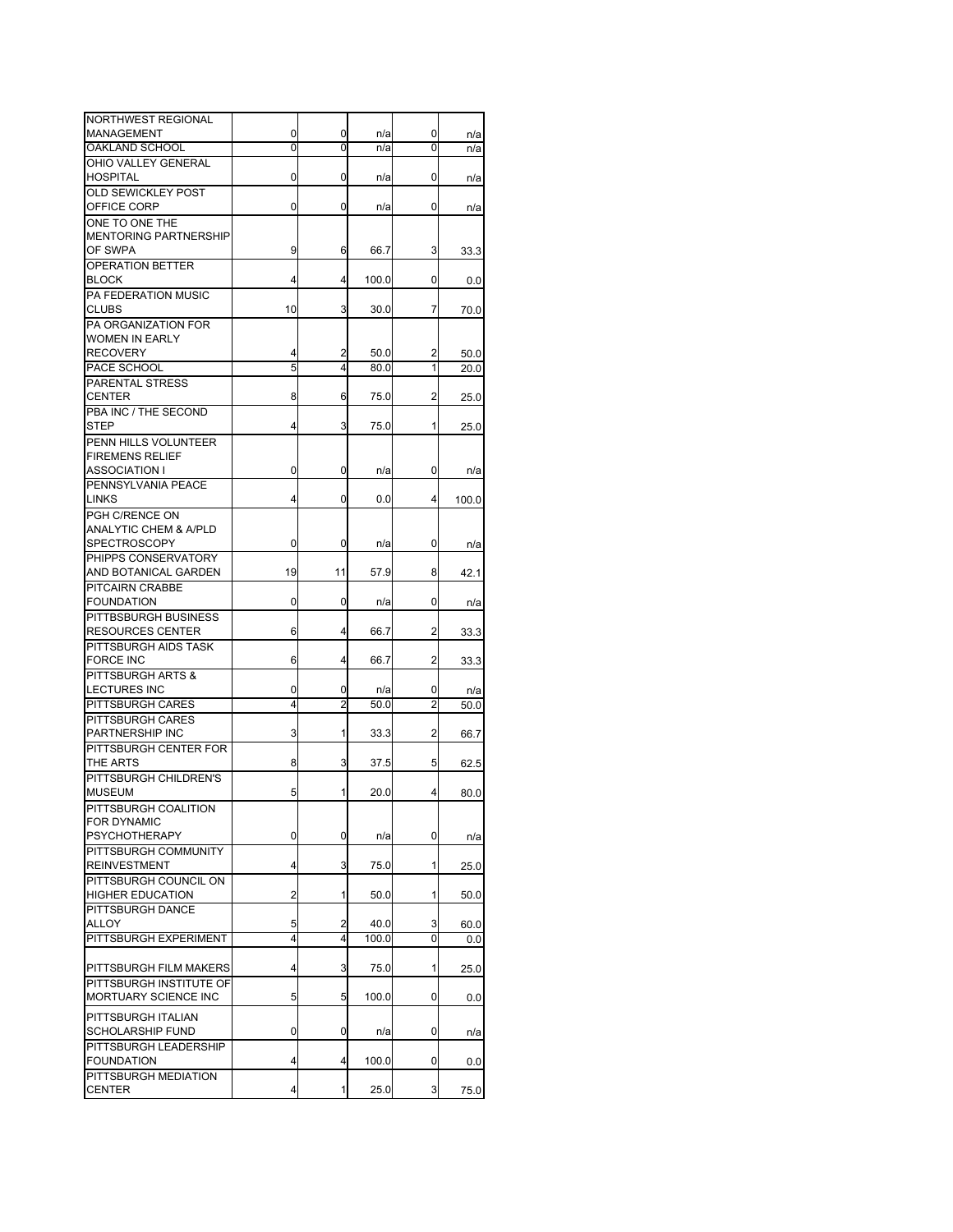| PITTSBURGH MUSICAL<br>THEATER                       | 5  | 3  | 60.0  | 2                       | 40.0 |
|-----------------------------------------------------|----|----|-------|-------------------------|------|
| PITTSBURGH OPERA                                    |    |    |       |                         |      |
| <b>HOUSE INC</b>                                    | 7  | 5  | 71.4  | $\overline{\mathbf{c}}$ | 28.6 |
| PITTSBURGH PIRATES                                  |    |    |       |                         |      |
| ALUMNI ASSOCIATION INC                              | 0  | 0  | n/a   | 0                       | n/a  |
| PITTSBURGH REGIONAL<br>ALLIANCE                     | 6  | 6  | 100.0 | 0                       | 0.0  |
| PITTSBURGH TISSUE<br><b>ENGINEERING SOCIETY INC</b> | 5  | 0  | 0.0   | 0                       | 0.0  |
|                                                     |    |    |       |                         |      |
| PITTSBURGH VINTAGE<br><b>GRAND PRIX</b>             | 14 | 9  | 64.3  | 5                       | 35.7 |
| PITTSBURGH VOYAGER                                  | 0  | 0  | n/a   | 0                       | n/a  |
| PLANNED PARENTHOOD<br>OF WPA INC                    | 10 | 1  | 10.0  | 9                       | 90.0 |
| PLUM BOROUGH ATHLETIC<br>ASSOCIATION                | 0  | 0  | n/a   | 0                       | n/a  |
| PLUM SENIOR CITIZEN<br>CLUB                         | 4  | 1  | 25.0  | 3                       | 75.0 |
| PREGNANCY CARE                                      |    |    |       |                         |      |
| <b>CENTERS</b>                                      | 0  | 0  | n/a   | 0                       | n/a  |
| PRESSLEY RIDGE                                      |    |    |       |                         |      |
| <b>SCHOOLS FDN</b><br>PREVENTION POINT              | 6  | 3  | 50.0  | 3                       | 50.0 |
| PITTSBURGH                                          | 3  | 1  | 33.3  | 2                       | 66.7 |
| PROJECT HELP OUR                                    |    |    |       |                         |      |
| PEOPLE EARN INC                                     | 4  | 1  | 25.0  | 3                       | 75.0 |
| <b>PROVIDENCE</b>                                   |    |    |       |                         |      |
| <b>CONENCTIONS INC</b>                              | 6  | 3  | 50.0  | 3                       | 50.0 |
| <b>RAINBOW KITCHEN</b><br><b>REGIONAL BUSINESS</b>  | 4  | 2  | 50.0  | 2                       | 50.0 |
| <b>ALLIANCE</b>                                     | 9  | 7  | 77.8  | 2                       | 22.2 |
| <b>RESERVE PARENTS CLUB</b>                         | 0  | 0  | n/a   | 0                       | n/a  |
| RESIDENTIAL RESOURCES                               | 4  | 4  | 100.0 | 0                       | 0.0  |
| RICHARD TWN VOLUNTEER                               |    |    |       |                         |      |
| FIRE DEP PF ALLEGHENY                               |    |    |       |                         |      |
| <b>COUNTY</b>                                       | 0  | 0  | n/a   | 0                       | n/a  |
| <b>RIDC</b>                                         | 0  | 0  | n/a   | 0<br>$\overline{2}$     | n/a  |
| RIVERVIEW APARTMENTS<br>ROBINSON EMERGENCY          | 8  | 6  | 75.0  |                         | 25.0 |
| <b>MEDICAL SERVICE</b>                              | 4  | 3  | 75.0  | 1                       | 25.0 |
| ROBINSON TOWNSHIP                                   |    |    |       |                         |      |
| CHRISTIAN SCHOOL                                    | 0  | 0  | n/a   | 0                       | n/a  |
| RONALD MC DONALD                                    |    |    |       |                         |      |
| HOUSE                                               | 5  | 5  | 100.0 | 0                       | 0.0  |
| ROSS-WEST VIEW<br>EMERGENCY MEDICAL                 |    |    |       |                         |      |
| SERVICES AUTH.                                      | 5  | 3  | 60.0  | 2                       | 40.0 |
| <b>RUGGED GROUSE</b>                                |    |    |       |                         |      |
| <b>SOCIETY</b>                                      | 6  | 6  | 100.0 | 0                       | 0.0  |
| <b>SAE INTERNATIONAL</b>                            | 0  | 0  | n/a   | 0                       | n/a  |
| SAMARITAN COUNSELLING                               |    |    |       |                         |      |
| <b>CENTER</b>                                       | 4  | 1  | 25.0  | 3                       | 75.0 |
| SAMARITAN COUNSELLING                               |    |    |       |                         |      |
| CENTER OF WPA                                       | 4  | 1  | 25.0  | 3                       | 75.0 |
| SANTA CRUZ INC                                      | 0  | 0  | n/a   | 0                       | n/a  |
|                                                     |    |    |       |                         |      |
| SENECA AREA                                         |    |    |       |                         |      |
| <b>EMERGENCY SERVICES</b>                           | 0  | 0  | n/a   | 0                       | n/a  |
| SEWICKLEY PUBLIC<br>LIBRARY                         | 4  | 1  | 25.0  | 3                       | 75.0 |
| SHADY SIDE ACADEMY                                  | 12 | 10 | 83.3  | 2                       | 16.7 |
| SHADYSIDE ACADEMY                                   |    |    |       |                         |      |
| <b>FOUNDATION</b>                                   | 8  | 4  | 50.0  | 4                       | 50.0 |
| SHALER AREA EMS INC                                 | 0  | 0  | n/a   | Ō                       | n/a  |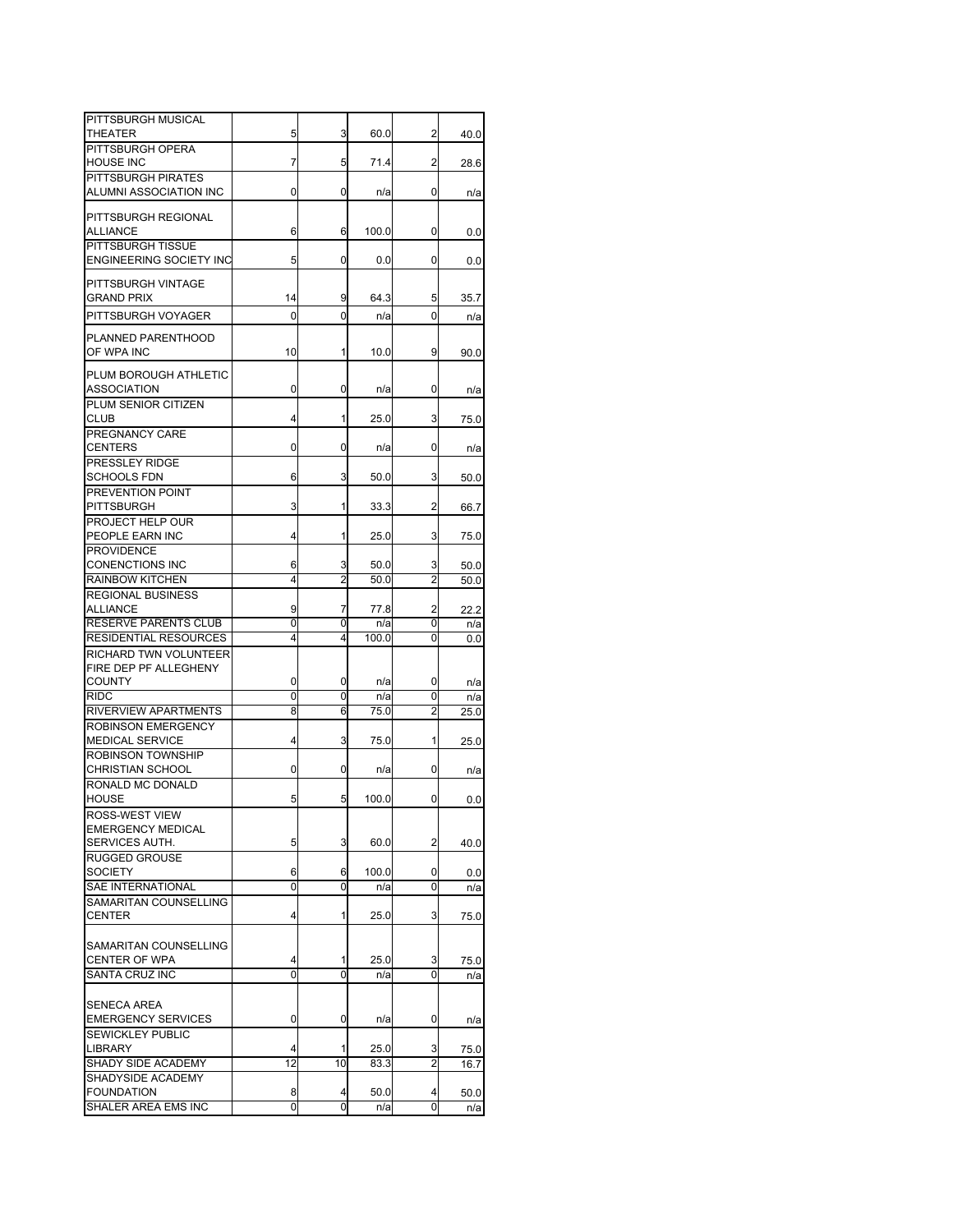| SIDS ALLIANCE INC                                          | 4  | $\overline{2}$ | 50.0  | 2 | 50.0  |
|------------------------------------------------------------|----|----------------|-------|---|-------|
| <b>SINGLE &amp; CUSTODIAL</b>                              |    |                |       |   |       |
| <b>FATHERS NETWORK</b>                                     | 3  | 0              | 0.0   | 0 | 0.0   |
| SOCIETY FOR ARTS                                           | 10 | 6              | 60.0  | 4 | 40.0  |
| SOUTH HILLS CHORALE                                        | 7  | 3              | 42.9  | 4 | 57.1  |
| <b>SOUTH HILLS HEALTH</b><br>SYSTEM FDN                    | 7  | 6              | 85.7  | 1 | 14.3  |
| SOUTH HILLS MEDICAL                                        |    |                |       |   |       |
| CENTER                                                     | 5  | 5              | 100.0 | 0 | 0.0   |
| SOUTH SIDE LOCAL                                           |    |                |       |   |       |
| DEVELOPMENT COMPANY                                        | 9  | 5              | 55.6  | 4 | 44.4  |
| SOUTH WINDS INC                                            | 4  | 3              | 75.0  | 1 | 25.0  |
| SOUTHBRIDGE EMS INC                                        | 3  | 3              | 100.0 | 0 | 0.0   |
| SOUTHEAST ASIA PRAYER                                      |    |                |       |   |       |
| CENTER                                                     | 0  | 0              | n/a   | 0 | n/a   |
| SOUTHWEST PA AREA                                          |    |                |       |   |       |
| <b>HEALTH EDUCATION</b>                                    |    |                |       |   |       |
| <b>CENTER</b>                                              | 4  | 2              | 50.0  | 2 | 50.0  |
| SOUTHWESTERN PA                                            |    |                |       |   |       |
| <b>CORPORATION</b>                                         | 0  | 0              | n/a   | 0 | n/a   |
| SPRINGDALE TOWNSHIP                                        |    |                |       |   |       |
| <b>VOLUNTEER FIRE</b>                                      | 0  | 0              | n/a   | 0 | n/a   |
| SQUIRRELL HILL URBAN                                       |    |                |       |   |       |
| <b>COALITION INC</b>                                       | 6  | 4              | 66.7  | 2 | 33.3  |
| ST CLAIR CITIZEN COUNCIL                                   | 3  | 0              | 0.0   | 3 | 100.0 |
| <b>ST. AMBROSE MANOR</b>                                   | 4  | 3              | 75.0  | 1 | 25.0  |
| ST. BARNABAS                                               |    |                |       |   |       |
| RETIREMENT VILLAGE INC                                     | 0  | 0              | n/a   | 0 | n/a   |
| ST. CALIR HEALTH                                           |    |                |       |   |       |
| VENTURES                                                   | 12 | 11             | 91.7  | 1 | 8.3   |
| <b>ST. VINCENT DE PAUL</b>                                 |    |                |       |   |       |
| <b>SOCIETY</b>                                             | 4  | 2              | 50.0  | 2 | 50.0  |
| STENGTH INCORPORATED                                       | 4  | 4              | 100.0 | 0 | 0.0   |
|                                                            |    |                |       |   |       |
| STO-ROX BOOSTER CLUB                                       | 0  | 0              | n/a   | 0 | n/a   |
| TAMIL NADU FOUNDATION                                      | 0  | 0              | n/a   | 0 | n/a   |
| TECH LINK PROGRAM OF<br>PITTSBURGH                         | 4  | 3              | 75.0  | 1 |       |
| TEIN RIVERS COUNCIL OF                                     |    |                |       |   | 25.0  |
|                                                            | 0  | 0              |       | 0 |       |
| GOVERNMENT                                                 |    |                | n/a   |   | n/a   |
| THE EARLY LEARNING<br><b>INSTITUTE</b>                     | 6  |                | 83.3  |   |       |
| THE FOX CHAPEL AREA                                        |    | 5              |       | 1 | 16.7  |
|                                                            |    |                |       |   |       |
| <b>EDUCTAION FUND</b>                                      | 3  | 1              | 33.3  | 2 | 66.7  |
| THE HEARTWOOD<br><b>INSTITUTE</b>                          | 4  | 2              | 50.0  | 2 | 50.0  |
|                                                            |    |                |       |   |       |
| THE LIBRARY OF BALDWIN                                     | 0  | 0              | n/a   | 0 | n/a   |
|                                                            |    |                |       |   |       |
| THE MATTRESS FACTORY                                       | 2  | 0              | 0.0   | 2 | 100.0 |
| THE MONROEVILLE                                            |    |                |       |   |       |
| CHRISTIAN JUDEA                                            |    |                |       |   |       |
| FOUNDATION                                                 | 3  | 2              | 66.7  | 1 | 33.3  |
| THE PITTSBURGH PARKS                                       |    |                |       |   |       |
| <b>CONSERVANCY</b>                                         | 0  | 0              | n/a   | 0 | n/a   |
| THE PITTSBURGH TRUST                                       |    |                |       |   |       |
| FOR CULTURAL                                               |    |                |       |   |       |
| <b>RESOURCES</b>                                           | 12 | 9              | 75.0  | 3 | 25.0  |
| THE SENIOR                                                 |    |                |       |   |       |
| CARDIOVASCULAR                                             |    |                |       |   |       |
| SURGEONS SOCIETY INC                                       | 4  | 4              | 100.0 | 0 | 0.0   |
|                                                            |    |                |       |   |       |
| <b>COALITION</b>                                           | 4  | 4              | 100.0 | 0 | 0.0   |
| THE WATSON INSTITUTE                                       | 8  | 7              | 87.5  | 1 | 12.5  |
| THE SWPA AIDS PLANNING<br>THE WESTLEY<br><b>FOUNDATION</b> |    | 1              | 33.3  |   |       |
|                                                            | 3  |                |       | 2 | 66.7  |
| THE WPA CHP OF THE<br>NAT'L HEMOPHILIA FDN                 | 4  | 0              | 0.0   | 4 | 100.0 |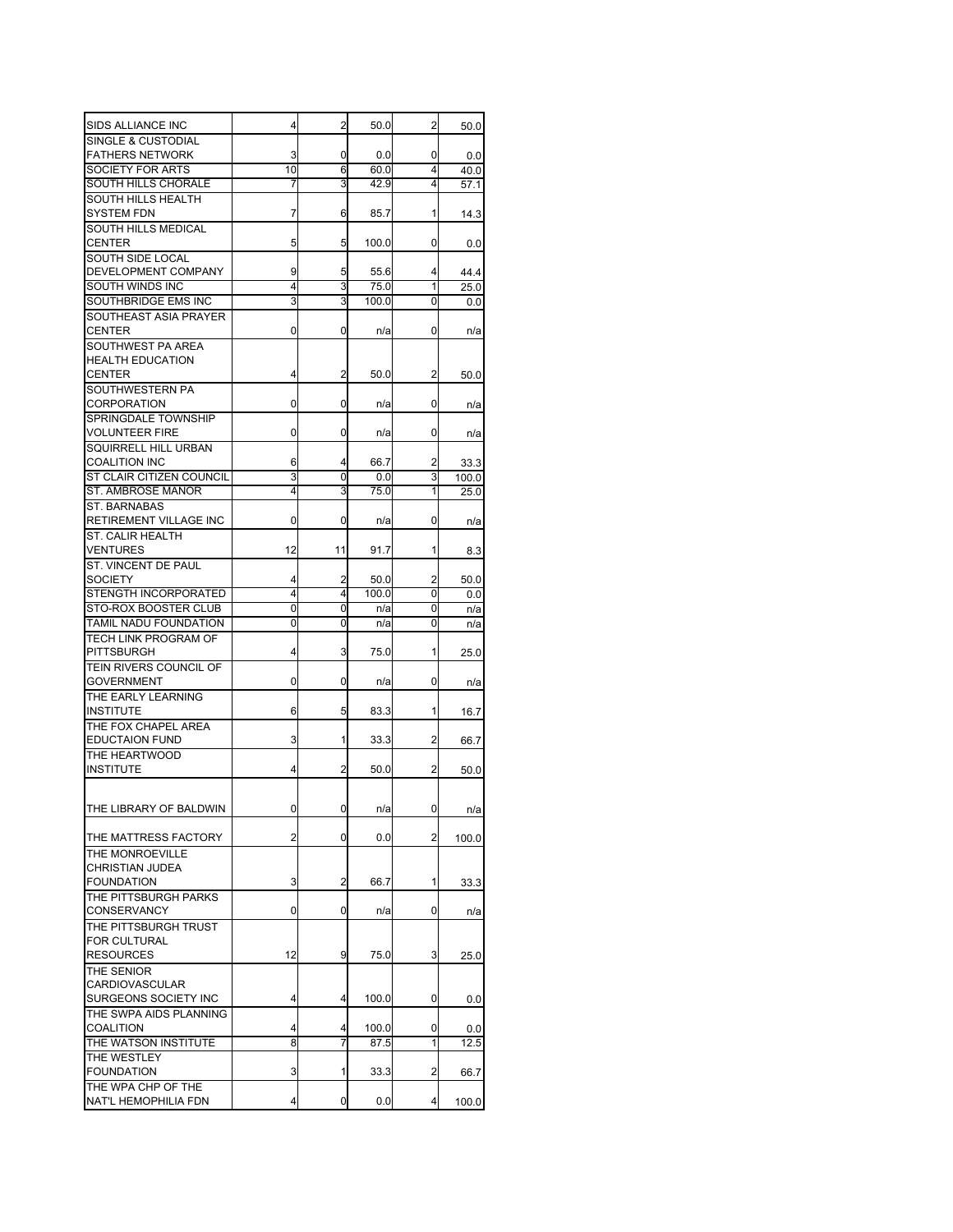| THOMAS MERTON CENTER                                  | 3       | 0       | 0.0           | 0              | 0.0          |
|-------------------------------------------------------|---------|---------|---------------|----------------|--------------|
| THREE RIVERS ADOPTION<br><b>COUNCIL</b>               | 9       | 6       | 66.7          | 3              | 33.3         |
| THREE RIVERS AREA<br><b>LABOR MANAGEMENT</b>          | 0       | 0       | n/a           | 0              | n/a          |
| THREE RIVERS CENTER<br>FOR INDEPENDENT LIVING         | 5       | 4       | 80.0          | 1              | 20.0         |
| THREE RIVERS RAVING                                   |         |         |               |                |              |
| ASSOCIATION<br><b>TROY HILL CITIZEN</b>               | 5<br>4  | 3<br>2  | 60.0<br>50.0  | 2<br>2         | 40.0<br>50.0 |
| <b>TURTLE CREEK VALLEY</b>                            |         |         |               |                |              |
| <b>MHMR INC</b>                                       | 4       | 2       | 50.0          | 2              | 50.0         |
| <b>UE RESEARCH &amp;</b><br><b>EDUCATION</b>          | 0       | 0       | n/a           | 0              | n/a          |
| <b>UMOJA AFRICAN ARTS</b>                             |         |         |               |                |              |
| <b>COMPANY</b>                                        | 3       | 3       | 100.0         | 0              | 0.0          |
| UNION AID<br>UNITED CEREBRAL PALSY                    | 8       | 0       | 0.0           | 8              | 100.0        |
| <b>FDN</b>                                            | 6       | 3       | 50.0          | 3              | 50.0         |
| UNITED JEWISH                                         |         |         |               |                |              |
| <b>FEDERATION</b>                                     | 9       | 6       | 66.7          | 3              | 33.3         |
| UNITED MITOCHONDRIAL                                  |         |         |               |                |              |
| <b>DISEASE FOUNDATION</b><br><b>UNITED WAY</b>        | 5<br>17 | 5<br>14 | 100.0<br>82.4 | 0<br>3         | 0.0          |
| UNITY VOLUNTEER FIRE                                  |         |         |               |                | 17.6         |
| <b>DEPARTMENT</b>                                     | 0       | 0       | n/a           | 0              | n/a          |
| <b>UPMC BRADDOCK</b>                                  | 0       | 0       | n/a           | 0              | n/a          |
| UPMC HEALTH SYSTEM                                    | 31      | 26      | 83.9          | 5              | 16.1         |
| UPMC SOUTH SIDE                                       | 0       | 0       | n/a           | 0              | n/a          |
| <b>UPMC ST. MARGARET</b>                              | 0       | 0       | n/a           | 0              | n/a          |
| UPPER ST CLAIR BAND<br>PARENTS ASSOCIATION            | 0       | 0       | n/a           | 0              |              |
| UPPER ST CLAIR FIRE                                   |         |         |               |                | n/a          |
| <b>RELIEF ASSOCIATION INC</b>                         | 0       | 0       | n/a           | 0              | n/a          |
| <b>VALLEY CARE NURSING</b><br>HOME INC                | 3       | 1       | 33.3          | $\overline{a}$ | 66.7         |
| <b>VALLEY MEDICAL</b>                                 |         |         |               |                |              |
| <b>FACILITIES</b>                                     | 11      | 9       | 81.8          | 2              | 18.2         |
| <b>VARIETY THE CHILDREN'S</b><br><b>CHARITY</b>       | 5       | 4       | 80.0          | 1              | 20.0         |
| VERLAND                                               | 4       | 0       | 0.0           | 0              | 0.0          |
| <b>VETERANS PLACE OF</b>                              |         |         |               |                |              |
| WASHINGTON BOULEVARD<br>INC                           | 0       | 0       | n/a           | 0              | n/a          |
| <b>VETERANS RESEARCH</b>                              |         |         |               |                |              |
| <b>FOUNDATION OF</b>                                  |         |         |               |                |              |
| <b>PITTSBURGH</b>                                     | 0       | U       | n/a           | U              | n/a          |
| <b>VICTORIOUS FAITH</b><br><b>EVANGELISTIVE</b>       |         |         |               |                |              |
| OUTREACH                                              | 0       | 0       | n/a           | 0              | n/a          |
| <b>VINCENTIAN CHILD</b>                               | 5       | 0       | 0.0           | 5              |              |
| <b>VISITING NURSE</b>                                 |         |         |               |                | 100.0        |
| FOUNDATION ALLEGHENY                                  |         |         |               |                |              |
| <b>COUNTY</b>                                         | 4       | 1       | 25.0          | 3              | 75.0         |
| <b>WESLEY INSTITUTE</b>                               | 6       | 1       | 16.7          | 5              | 83.3         |
| WEST END-ELLIOT JOINT                                 |         |         |               |                |              |
| <b>PROJECT</b>                                        | 3       | 3       | 100.0         | 0              | 0.0          |
| <b>WEST MIFFLIN BASEBALL</b>                          |         |         |               |                |              |
| LEAGUE                                                | 0       | 0       | n/a           | 0              | n/a          |
| <b>WEST PARK COMMONS</b>                              | 0       | 0       | n/a           | 0              | n/a          |
| <b>WEST PENN AMATEUR</b><br><b>TENNIS ASSOCIATION</b> | 0       | 0       | n/a           | 0              | n/a          |
| <b>WESTERN ALEGHENY</b>                               |         |         |               |                |              |
| <b>COMMUNITY LIBRARY</b>                              | 0       | 0       | n/a           | 0              | n/a          |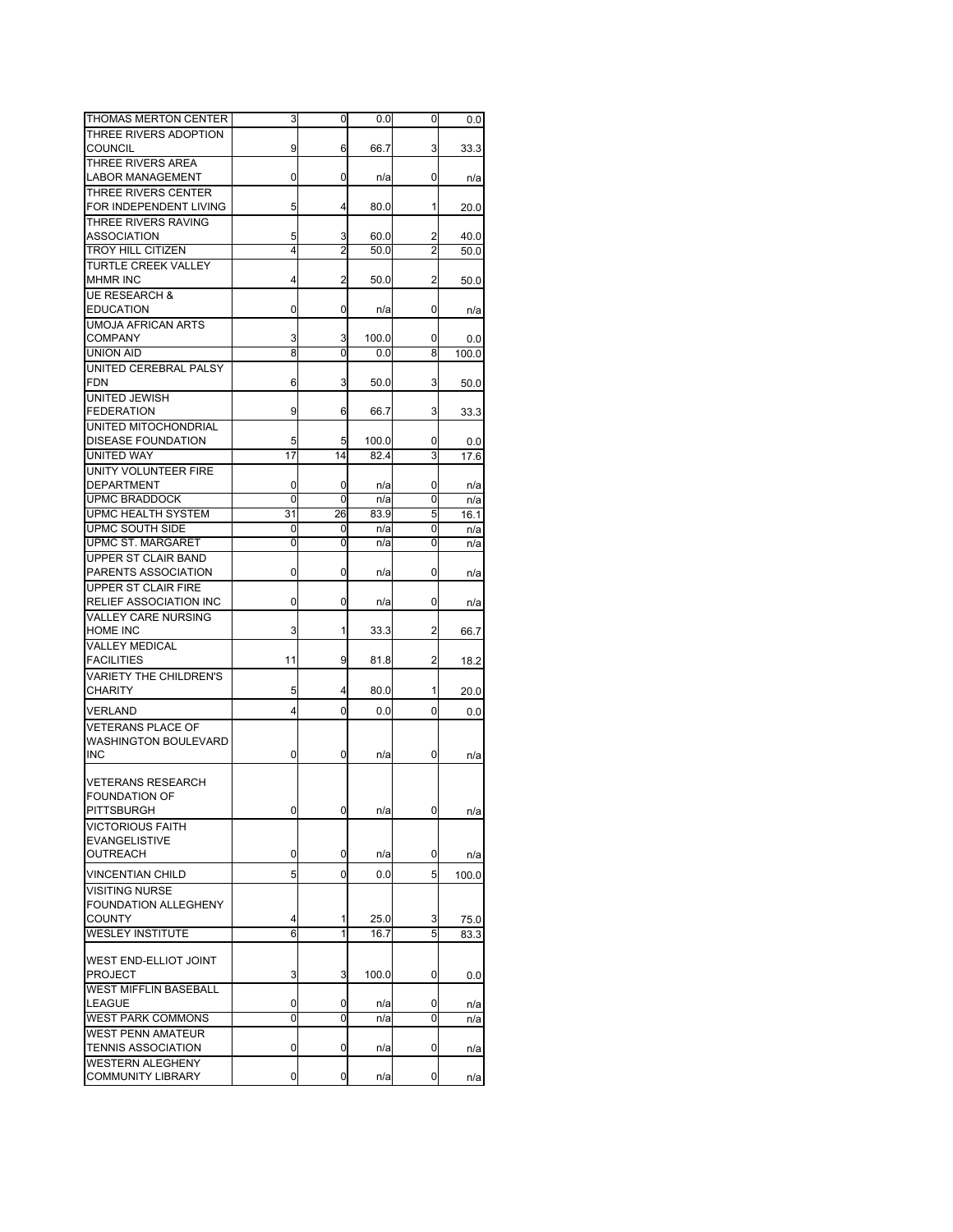| <b>WESTERN PA</b>              |                 |                 |      |                |       |
|--------------------------------|-----------------|-----------------|------|----------------|-------|
| PROFESSIONAL FOR THE           |                 |                 |      |                |       |
| <b>ARTS</b>                    | 5               | 3               | 60.0 | 2              | 40.0  |
| WESTERN PA SCHOOL OF           |                 |                 |      |                |       |
| THE DEAF                       | 4               | 3               | 75.0 | 1              | 25.0  |
| WESTINGHOUSE SURE              |                 |                 |      |                |       |
| SERVICE UNITING RET'D          |                 |                 |      |                |       |
| <b>EMPLOYEES</b>               | 0               | 0               | n/a  | 0              | n/a   |
| WINCHESTER-THURSTON            |                 |                 |      |                |       |
| <b>SCHOOL</b>                  | 10              | 6               | 60.0 | 4              | 40.0  |
| WOMANSPACE - EAST INC          | 7               | $\overline{2}$  | 28.6 | 5              | 71.4  |
| <b>WOMANSPLACE</b>             | 4               | 3               | 75.0 | 1              | 25.0  |
| WOMENS COMMITTEE OF            |                 |                 |      |                |       |
| MUSEUM OF ART                  |                 |                 |      |                |       |
| <b>CARNEIGIE INSTIT</b>        | 10              | 0               | 0.0  | 10             | 100.0 |
| <b>WORKSMITH INSTITUTE</b>     | 2               | 1               | 50.0 | 1              | 50.0  |
| WORLD AFFAIRS COUNCIL          | $\overline{14}$ | $\overline{12}$ | 85.7 | $\overline{2}$ | 14.3  |
| WORLD FEDERALIST ASS'N         |                 |                 |      |                |       |
| OF PITTSBURGH                  | 8               | 6               | 75.0 | 2              | 25.0  |
| <b>WORLD TRADE CENTER</b>      | $\overline{0}$  | $\overline{0}$  | n/a  | $\overline{0}$ | n/a   |
| WPA SCHOOL FOR THE             |                 |                 |      |                |       |
| <b>BLIND</b>                   | 6               | 3               | 50.0 | 3              | 50.0  |
| <b>WOED PITTSBURGH</b>         | 16              | $\overline{12}$ | 75.0 | 4              | 25.0  |
| <b>XPRESSIONS</b>              |                 |                 |      |                |       |
| CONTEMPORARY DANCE             |                 |                 |      |                |       |
| COMPANY                        | 3               | 0               | 0.0  | 3              | 100.0 |
| YOUNG MEN & WOMEN              |                 |                 |      |                |       |
| AFRICAN HERITAGE ASS           |                 |                 |      |                |       |
| <b>INC</b>                     | 0               | 0               | n/a  | 0              | n/a   |
| YOUNG MEN & WOMEN              |                 |                 |      |                |       |
| <b>HEBREW ASSO &amp; IRENE</b> |                 |                 |      |                |       |
| <b>KAUFMANN CTR</b>            | 16              | 13              | 81.3 | 3              | 18.8  |
| YOUTH FOR CHRIST USA           |                 |                 |      |                |       |
| <b>INC METRO PGH</b>           | 4               | $\overline{c}$  | 50.0 | $\overline{2}$ | 50.0  |
| <b>YWCA</b>                    | 4               | 0               | 0.0  | 4              | 100.0 |
| <b>YWCA SEWICKLEY</b>          | 6               | 4               | 66.7 | 2              | 33.3  |
| <b>ZOAR HOME</b>               | 5               | 4               | 80.0 | 1              | 20.0  |
| ZOOLOGICAL SOCIETY OF          |                 |                 |      |                |       |
| <b>PITTSBURGH</b>              | 7               | 5               | 71.4 | $\overline{2}$ | 28.6  |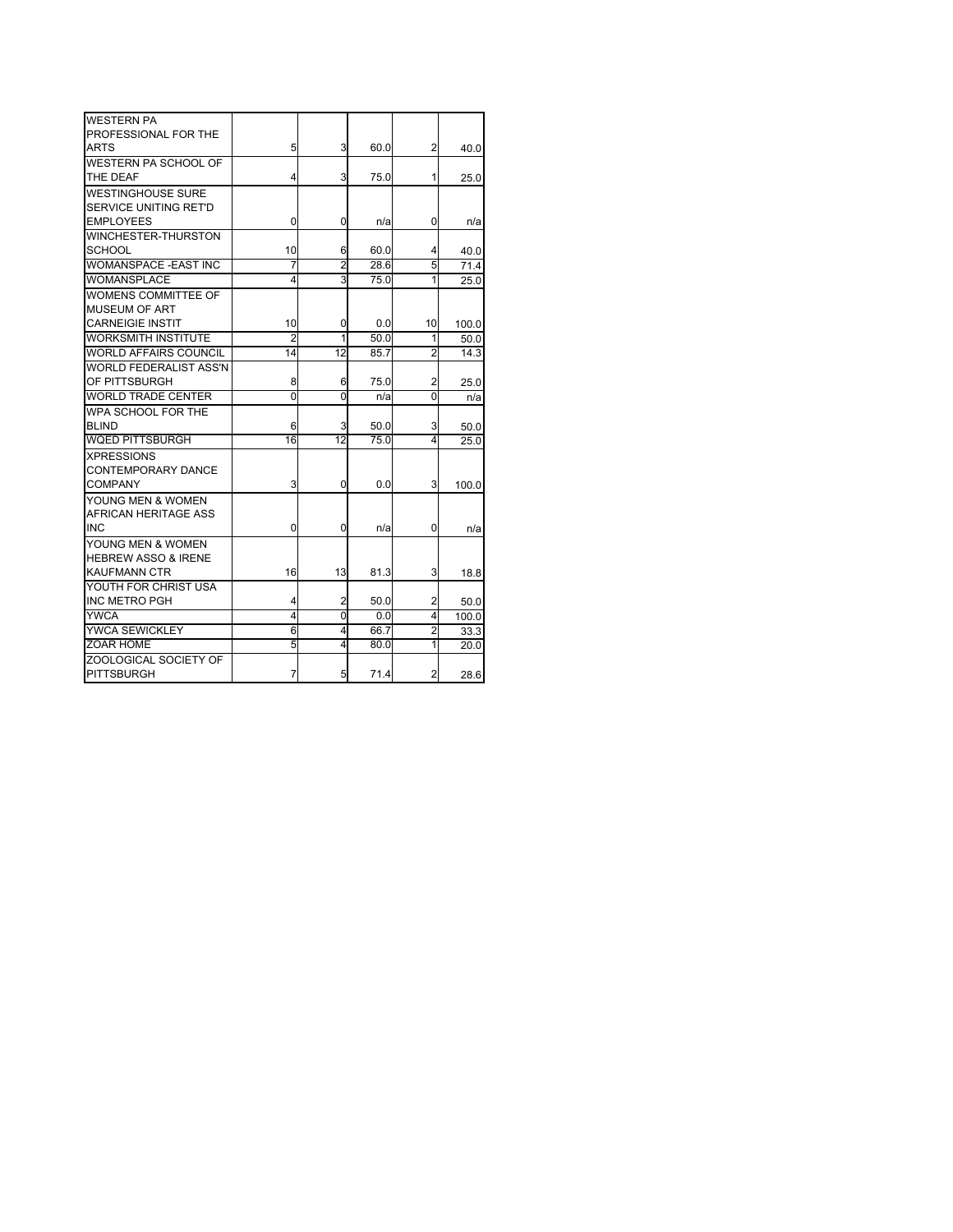## **Appendix 11: Percent of Female on Nonprofit Executive Committees**  *(Sorted by % Female)*

|                                                        |                   | Female |       |  |
|--------------------------------------------------------|-------------------|--------|-------|--|
| <b>Name of Organization</b>                            | <b>Total Mbrs</b> | No.    | %     |  |
| CARNEGIE LIBRARY OF<br>HOMESTEAD                       | 4                 | 4      | 100.0 |  |
| <b>GENESIS OF PITTSBURGH</b><br>INC                    | 4                 | 4      | 100.0 |  |
| <b>JANE HOLMES</b><br><b>RESIDENCES</b>                | 9                 | 9      | 100.0 |  |
| LADIES HOSPITAL AID<br>SOCIETY OF WPA                  | 12                | 12     | 100.0 |  |
| <b>LINCOLN PARK</b><br><b>COMMUNITY CENTER</b>         | 3                 | 3      | 100.0 |  |
| LYDIA'S PLACE<br><b>MARY &amp; ALEXANDER</b>           | 5                 | 5      | 100.0 |  |
| LAUGLINCHILDRENS<br>CENTER                             | 6                 | 6      | 100.0 |  |
| NORTH AMERICAN SERIALS<br><b>INTEREST GROUP INC</b>    | 5                 | 5      | 100.0 |  |
| PENNSYLVANIA PEACE<br><b>LINKS</b>                     | 4                 | 4      | 100.0 |  |
| ST CLAIR CITIZEN COUNCIL                               | 3                 | 3      | 100.0 |  |
| THE MATTRESS FACTORY<br>THE WPA CHP OF THE             | $\overline{2}$    | 2      | 100.0 |  |
| NAT'L HEMOPHILIA FDN                                   | 4                 | 4      | 100.0 |  |
| <b>UNION AID</b>                                       | 8                 | 8      | 100.0 |  |
| VINCENTIAN CHILD<br>WOMENS COMMITTEE OF                | 5                 | 5      | 100.0 |  |
| MUSEUM OF ART                                          |                   |        |       |  |
| CARNEIGIE INSTIT<br><b>XPRESSIONS</b>                  | 10                | 10     | 100.0 |  |
| CONTEMPORARY DANCE                                     |                   |        |       |  |
| COMPANY                                                | 3                 | 3      | 100.0 |  |
| YWCA                                                   | 4                 | 4      | 100.0 |  |
| PLANNED PARENTHOOD<br>OF WPA INC                       | 10                | 9      | 90.0  |  |
| <b>WESLEY INSTITUTE</b>                                | 6                 | 5      | 83.3  |  |
| <b>COMMUNITY DESIGN</b><br>CENTER OF PITTSBURGH<br>INC | 5                 | 4      | 80.0  |  |
| HOLY FAMILY FOUNDATION                                 | 5                 | 4      | 80.0  |  |
| PITTSBURGH CHILDREN'S<br>MUSEUM                        | 5                 | 4      | 80.0  |  |
| <b>JEWISH RESIDENTIAL</b><br><b>SERVICES</b>           | 13                | 10     | 76.9  |  |
| ALLE-KISKI AREA HOPE<br><b>CENTER</b>                  | 4                 | 3      | 75.0  |  |
| CENTRAL NORTHSIDE<br>NEIGHBORHOOD COUNCIL              | 4                 | 3      | 75.0  |  |
| COMMUNITY LEADERSHIP<br>DEVELOPMENT INSTITUTE          | 4                 | 3      | 75.0  |  |
| CONSTRUCTION JUNCTION                                  | 4                 | 3      | 75.0  |  |
| CRAFTON PUBLIC LIBRARY                                 | 4                 | 3      | 75.0  |  |
| <b>CRISIS CENTER NORTH</b>                             | 4                 | 3      | 75.0  |  |
| FRIENDS OF SEWICKLEY<br>PUBLIC LIBRARY                 | 4                 | 3      | 75.0  |  |
| HILL TOP COMMUNITY<br><b>CHILDREN CENTER</b>           | 4                 | 3      | 75.0  |  |
| MONROEVILLE CRISIS<br>PREGNANCY CENTER                 | 4                 | 3      | 75.0  |  |
| PITTSBURGH MEDIATION<br>CENTER                         | 4                 | 3      | 75.0  |  |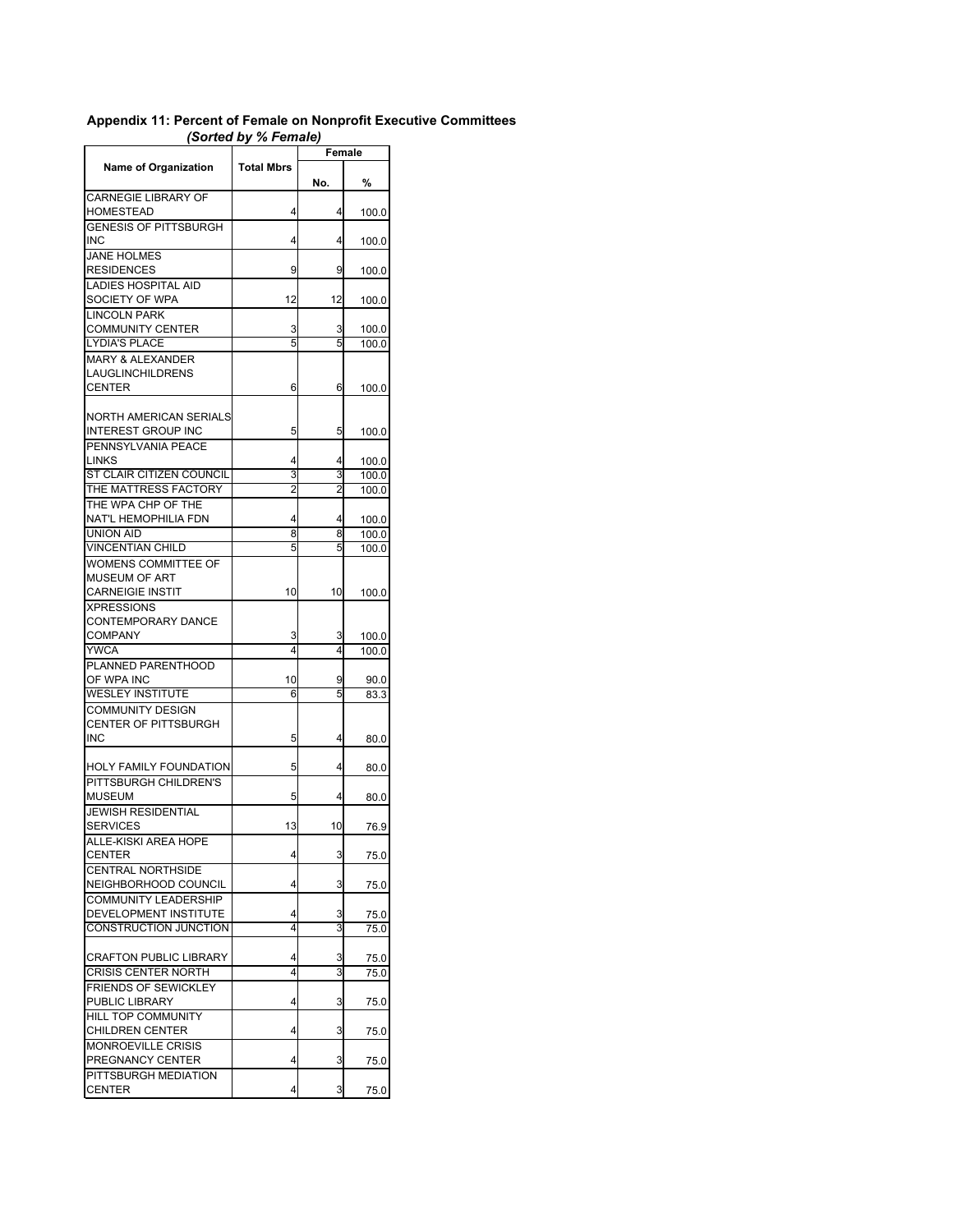| PLUM SENIOR CITIZEN           |    |                         |      |
|-------------------------------|----|-------------------------|------|
| CLUB                          | 4  | 3                       | 75.0 |
| PROJECT HELP OUR              |    |                         |      |
|                               |    |                         |      |
| PEOPLE EARN INC               | 4  | 3                       | 75.0 |
| SAMARITAN COUNSELLING         |    |                         |      |
| <b>CENTER</b>                 | 4  | 3                       | 75.0 |
|                               |    |                         |      |
| SAMARITAN COUNSELLING         |    |                         |      |
| <b>CENTER OF WPA</b>          | 4  | 3                       | 75.0 |
|                               |    |                         |      |
| SEWICKLEY PUBLIC              |    |                         |      |
| LIBRARY                       | 4  | 3                       | 75.0 |
| <b>VISITING NURSE</b>         |    |                         |      |
| FOUNDATION ALLEGHENY          |    |                         |      |
| COUNTY                        | 4  | 3                       | 75.0 |
| WOMANSPACE -EAST INC          | 7  | 5                       | 71.4 |
|                               |    |                         |      |
|                               |    |                         |      |
| LONGWOOD AT OAKMONT           | 17 | 12                      | 70.6 |
| PA FEDERATION MUSIC           |    |                         |      |
| CLUBS                         | 10 | 7                       | 70.0 |
| ALLEGHENY COUNTY FOR          |    |                         |      |
| VICTIMS OF VIOLENT            |    |                         |      |
|                               |    |                         |      |
| CRIMES INC                    | 3  | 2                       | 66.7 |
| ALTERNATIVE PROGRAM           |    |                         |      |
| ASSOCIATES                    | 3  | 2                       | 66.7 |
| COMMUNITY TECHNICAL           |    |                         |      |
| ASSISTANCE CENTER INC         |    |                         |      |
|                               | 6  | 4                       | 66.7 |
| <b>CRAFTON CHILDRENS</b>      |    |                         |      |
| <b>CORNER</b>                 | 3  | 2                       | 66.7 |
| <b>EAST LIBERTY</b>           |    |                         |      |
| DEVELOPMENT INC               | 3  | 2                       | 66.7 |
| LUPUS FOUNDATION              | 6  | 4                       | 66.7 |
|                               |    |                         |      |
| PITTSBURGH CARES              |    |                         |      |
| PARTNERSHIP INC               | 3  | 2                       | 66.7 |
| PREVENTION POINT              |    |                         |      |
| PITTSBURGH                    | 3  | $\overline{\mathbf{c}}$ | 66.7 |
| THE FOX CHAPEL AREA           |    |                         |      |
|                               |    |                         |      |
| <b>EDUCTAION FUND</b>         | 3  | 2                       | 66.7 |
| THE WESTLEY                   |    |                         |      |
| FOUNDATION                    | 3  | 2                       | 66.7 |
| VALLEY CARE NURSING           |    |                         |      |
| <b>HOME INC</b>               | 3  | 2                       | 66.7 |
| <b>HILL HOUSE ASSOCIATION</b> | 8  | 5                       | 62.5 |
|                               |    |                         |      |
| PITTSBURGH CENTER FOR         |    |                         |      |
| THE ARTS                      | 8  | 5                       | 62.5 |
| ADULT RESOURCES INC           | 5  | 3                       | 60.0 |
| ALCOHOLIC RECOVERY            |    |                         |      |
| CENTER                        | 5  | 3                       | 60.0 |
| <b>ANDREW CARNEGIE FRFF</b>   |    |                         |      |
|                               |    |                         |      |
| LIBRARY                       | 5  | 3                       | 60.0 |
| <b>FOX CHAPPEL</b>            |    |                         |      |
| <b>EXCELLENCE FOR</b>         |    |                         |      |
| EDUCATION FUND                | 5  | 3                       | 60.0 |
| <b>INTERFAITH VOLUNTEER</b>   |    |                         |      |
|                               |    |                         |      |
| CAREGIVERS OF SW PA           | 5  | 3                       | 60.0 |
| <b>LEMINGTON ELDER CARE</b>   |    |                         |      |
| <b>SERVICES</b>               | 5  | 3                       |      |
|                               |    |                         | 60.0 |
| <b>LINCOLN LARIMER</b>        |    |                         |      |
| <b>LEMINGTON BELMAR</b>       |    |                         |      |
| <b>CITIZEN REVITALIZ</b>      | 5  | 3                       | 60.0 |
| MOMS HOUSE INC OF             |    |                         |      |
| PITTSBURGH                    | 5  | 3                       | 60.0 |
|                               |    |                         |      |
| INC                           | 5  | 3                       | 60.0 |
| PITTSBURGH DANCE              |    |                         |      |
| ALLOY                         | 5  | 3                       | 60.0 |
|                               |    |                         |      |
| CHATHAM COLLEGE               | 12 | 7                       | 58.3 |
| LATIN AMERICAN STUDIES        | 12 | 7                       | 58.3 |
| <b>ACTION HOUSING INC</b>     | 7  | 4                       | 57.1 |
| SOUTH HILLS CHORALE           | 7  | 4                       | 57.1 |
|                               |    |                         |      |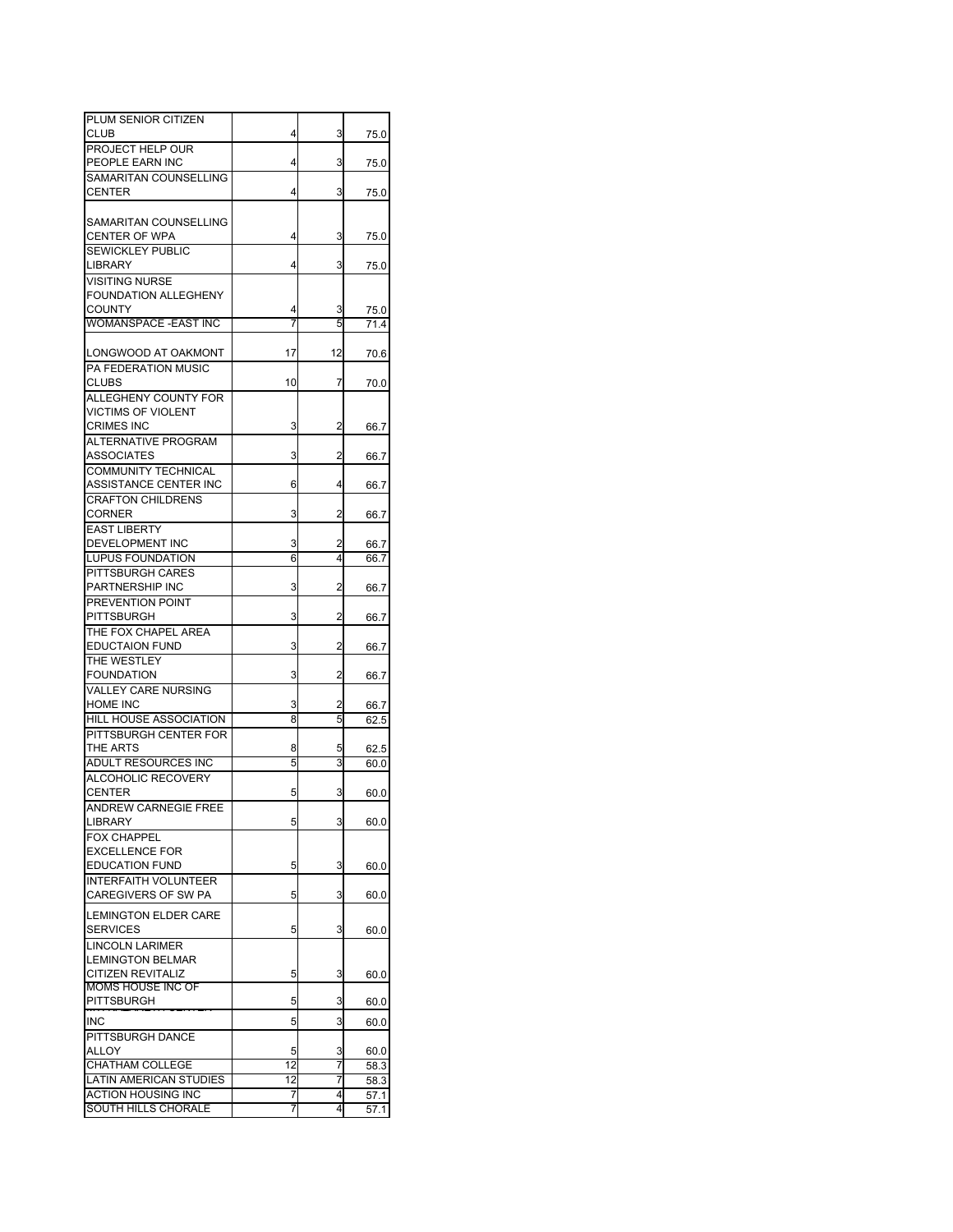| ALLEGHENY HEALTH             |    |                         |      |
|------------------------------|----|-------------------------|------|
| CHOICES                      | 9  | 5                       | 55.6 |
| COMMUNTIY FOUNDATION         |    |                         |      |
| OF USC                       | 9  | 5                       | 55.6 |
| A SECOND CHANCE              | 4  | $\overline{c}$          | 50.0 |
| ALLEGHENY HISTORIC           |    |                         |      |
| PRESERVATION SOCIETY         |    |                         |      |
| INC                          | 6  | 3                       | 50.0 |
| ALLEGHENY COUNTY             |    |                         |      |
| COURT APPOINTED              |    |                         |      |
| SPECIAL ADVOCATE             | 4  | $\overline{a}$          | 50.0 |
| <b>CENTER FOR CREATIVE</b>   |    |                         |      |
| PLAY                         | 4  | 2                       | 50.0 |
| <b>COMMUNITY LOAN FUND</b>   |    |                         |      |
| OF SWPA INC                  | 4  | 2                       | 50.0 |
| <b>GROWING WITH TRUST</b>    | 4  | 2                       | 50.0 |
| HUMAN SERVICES OF WPA        |    |                         |      |
| INC                          | 4  | 2                       | 50.0 |
| <b>INSTITUTE F/ RESEARCH</b> |    |                         |      |
| EDU & TRAINING IN            |    |                         |      |
| <b>ADDICTION</b>             | 4  |                         |      |
| <b>INTESTINAL DISEASE</b>    | 6  | 2<br>3                  | 50.0 |
|                              |    | $\overline{2}$          | 50.0 |
| <b>LEADERSHIP PITTSBURGH</b> | 4  |                         | 50.0 |
| LONG RUN CHILDREN            | 4  | $\overline{c}$          | 50.0 |
| MENTAL HEALTH ASS'N OF       |    |                         |      |
| ALLEGHENY COUNTY             | 4  | 2                       | 50.0 |
| PA ORGANIZATION FOR          |    |                         |      |
| <b>WOMEN IN EARLY</b>        |    |                         |      |
| <b>RECOVERY</b>              | 4  | 2                       | 50.0 |
| PITTSBURGH CARES             | 4  | 2                       | 50.0 |
| PITTSBURGH COUNCIL ON        |    |                         |      |
| <b>HIGHER EDUCATION</b>      | 2  | 1                       | 50.0 |
| PRESSLEY RIDGE               |    |                         |      |
| SCHOOLS FDN                  | 6  | 3                       | 50.0 |
| <b>PROVIDENCE</b>            |    |                         |      |
| <b>CONENCTIONS INC</b>       | 6  | 3                       | 50.0 |
| <b>RAINBOW KITCHEN</b>       | 4  | 2                       | 50.0 |
| SHADYSIDE ACADEMY            |    |                         |      |
| <b>FOUNDATION</b>            | 8  | 4                       | 50.0 |
| SIDS ALLIANCE INC            | 4  | 2                       | 50.0 |
| SOUTHWEST PA AREA            |    |                         |      |
| <b>HEALTH EDUCATION</b>      |    |                         |      |
| <b>CENTER</b>                | 4  | 2                       |      |
|                              |    |                         | 50.0 |
| ST. VINCENT DE PAUL          |    |                         |      |
| SOCIETY                      | 4  | 2                       | 50.0 |
| THE HEARTWOOD                |    |                         |      |
| <b>INSTITUTE</b>             | 4  | 2                       | 50.0 |
| <b>TROY HILL CITIZEN</b>     | 4  | $\overline{2}$          | 50.0 |
| <b>TURTLE CREEK VALLEY</b>   |    |                         |      |
| <b>MHMR INC</b>              | 4  | 2                       | 50.0 |
| UNITED CEREBRAL PALSY        |    |                         |      |
| FDN                          | 6  | 3                       | 50.0 |
| <b>WORKSMITH INSTITUTE</b>   | 2  | 1                       | 50.0 |
| WPA SCHOOL FOR THE           |    |                         |      |
| <b>BLIND</b>                 | 6  | 3                       | 50.0 |
| YOUTH FOR CHRIST USA         |    |                         |      |
| INC METRO PGH                | 4  | $\overline{\mathbf{c}}$ | 50.0 |
| SOUTH SIDE LOCAL             |    |                         |      |
| DEVELOPMENT COMPANY          | 9  | 4                       | 44.4 |
| AFRICAN AMERICAN             |    |                         |      |
| CHAMBER FDN OF WPA           | 7  | 3                       | 42.9 |
| <b>CARNEGIE LIBRARY OF</b>   |    |                         |      |
| PITTSBURGH                   | 7  |                         |      |
|                              |    | 3                       | 42.9 |
|                              |    |                         |      |
| PHIPPS CONSERVATORY          |    |                         |      |
| AND BOTANICAL GARDEN         | 19 | 8                       | 42.1 |
| ALLEGHENY CHILDRENS          |    |                         |      |
| <b>INITIATIVE INC</b>        | 5  | 2                       | 40.0 |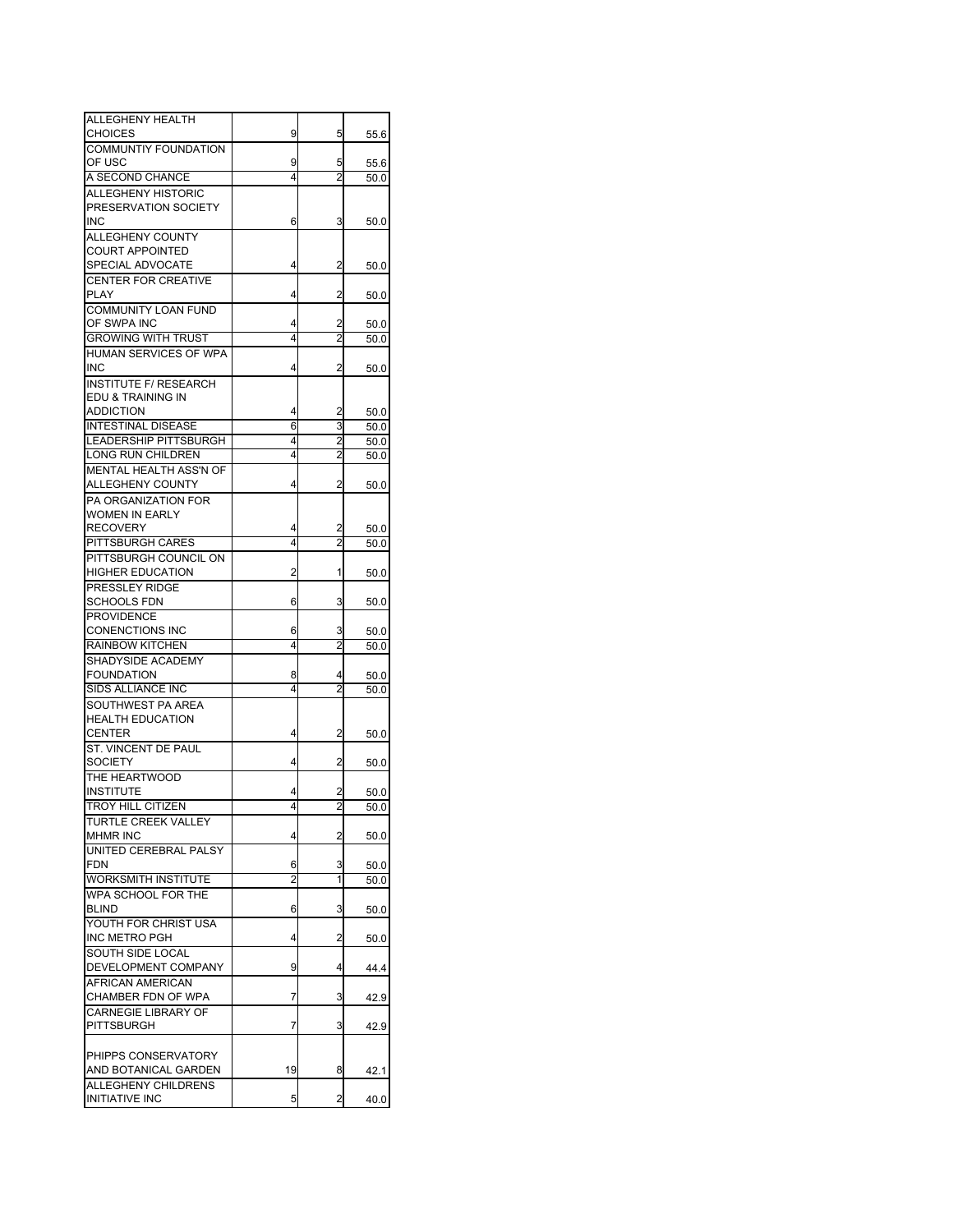| <b>ARC ALLEGHENY FDN</b>           | 5  | $\overline{c}$ | 40.0 |
|------------------------------------|----|----------------|------|
| <b>ASS'N OF THEOLOGICAL</b>        |    |                |      |
| SCHOOLS IN US & C'DA               | 5  | 2              | 40.0 |
| BETHEL PARK COMMUNITY              |    |                |      |
| <b>FOUNDATION</b>                  | 5  | 2              | 40.0 |
| <b>BRADLEY CENTER</b>              | 5  | 2              | 40.0 |
| <b>CHILDS WAY</b>                  | 5  | 2              | 40.0 |
| <b>GARFIELD JUBILEE ASS'N</b>      | 5  | 2              | 40.0 |
| MT. WASHINGTON                     |    |                |      |
| <b>COMMUNITY</b>                   |    |                |      |
| <b>DEVELOPMENT</b>                 |    |                |      |
| <b>CORPORATION</b>                 | 5  | 2              | 40.0 |
| NAMI SOUTHWESTERN PA               | 5  | 2              | 40.0 |
| NATIONAL MUTIPLE                   |    |                |      |
| <b>SCLEROSIS SOCIETY</b>           | 5  | 2              | 40.0 |
| PITTSBURGH MUSICAL                 |    |                |      |
| <b>THEATER</b>                     | 5  | 2              | 40.0 |
| <b>ROSS-WEST VIEW</b>              |    |                |      |
| <b>EMERGENCY MEDICAL</b>           |    |                |      |
| SERVICES AUTH.                     | 5  | 2              | 40.0 |
| SOCIETY FOR ARTS                   | 10 | $\overline{4}$ | 40.0 |
| THREE RIVERS RAVING                |    |                |      |
| ASSOCIATION                        | 5  | 2              | 40.0 |
| <b>WESTERN PA</b>                  |    |                |      |
| PROFESSIONAL FOR THE               |    |                |      |
| ARTS                               | 5  | $\overline{a}$ | 40.0 |
| WINCHESTER-THURSTON                |    |                |      |
| <b>SCHOOL</b>                      | 10 | 4              | 40.0 |
| <b>JEWISH FAMILY &amp;</b>         |    |                |      |
| <b>CHILDRENS SERVICE</b>           | 8  | 3              | 37.5 |
| MENDELSSOHN CHOIR OF               |    |                |      |
| <b>PITTSBURGH</b>                  | 8  | 3              | 37.5 |
| PITTSBURGH VINTAGE                 |    |                |      |
| <b>GRAND PRIX</b>                  | 14 | 5              | 35.7 |
| <b>BAPTIST MANOR INC</b>           | 6  | 2              | 33.3 |
| CENTRAL BLOOD BANK                 | 6  | 2              | 33.3 |
| <b>DOMESTIC ABUSE</b>              |    |                |      |
| <b>COUNSELLING CENTER</b>          | 3  | 1              | 33.3 |
| <b>EASTER SEAL</b>                 | 6  | 2              | 33.3 |
| <b>HEBREW FREE LOAN</b>            |    |                |      |
| ASSOCIATION OF PGH PA              | 15 | 5              | 33.3 |
| <b>KUMBA TRUST</b>                 | 3  | 1              | 33.3 |
|                                    |    |                |      |
| <b>MON YOUGH RIVERFRONT</b>        |    |                |      |
| ENT. & CULTURAL COUNCIL            | 3  |                | 33.3 |
| MPC CORPORATION                    | 6  | $\overline{2}$ | 33.3 |
| ONE TO ONE THE                     |    |                |      |
| <b>MENTORING PARTNERSHIP</b>       |    |                |      |
| OF SWPA                            | 9  | 3              | 33.3 |
| PITTBSBURGH BUSINESS               |    |                |      |
| <b>RESOURCES CENTER</b>            | 6  | 2              | 33.3 |
| PITTSBURGH AIDS TASK               |    |                |      |
| <b>FORCE INC</b>                   | 6  | 2              | 33.3 |
| SQUIRRELL HILL URBAN               |    |                |      |
| <b>COALITION INC</b>               | 6  | 2              | 33.3 |
| THE MONROEVILLE                    |    |                |      |
| <b>CHRISTIAN JUDEA</b>             |    |                |      |
| <b>FOUNDATION</b>                  | 3  | 1              | 33.3 |
| THREE RIVERS ADOPTION              |    |                |      |
| <b>COUNCIL</b>                     | 9  | 3              | 33.3 |
|                                    |    |                |      |
| UNITED JEWISH<br><b>FEDERATION</b> | 9  |                |      |
|                                    |    | 3              | 33.3 |
| <b>YWCA SEWICKLEY</b>              | 6  | 2              | 33.3 |
|                                    |    |                |      |
| ARTHRITIS FOUNDATION<br>INC        | 22 | 7              |      |
|                                    |    |                | 31.8 |
| <b>PITTSBURGH</b>                  | 10 | 3              | 30.0 |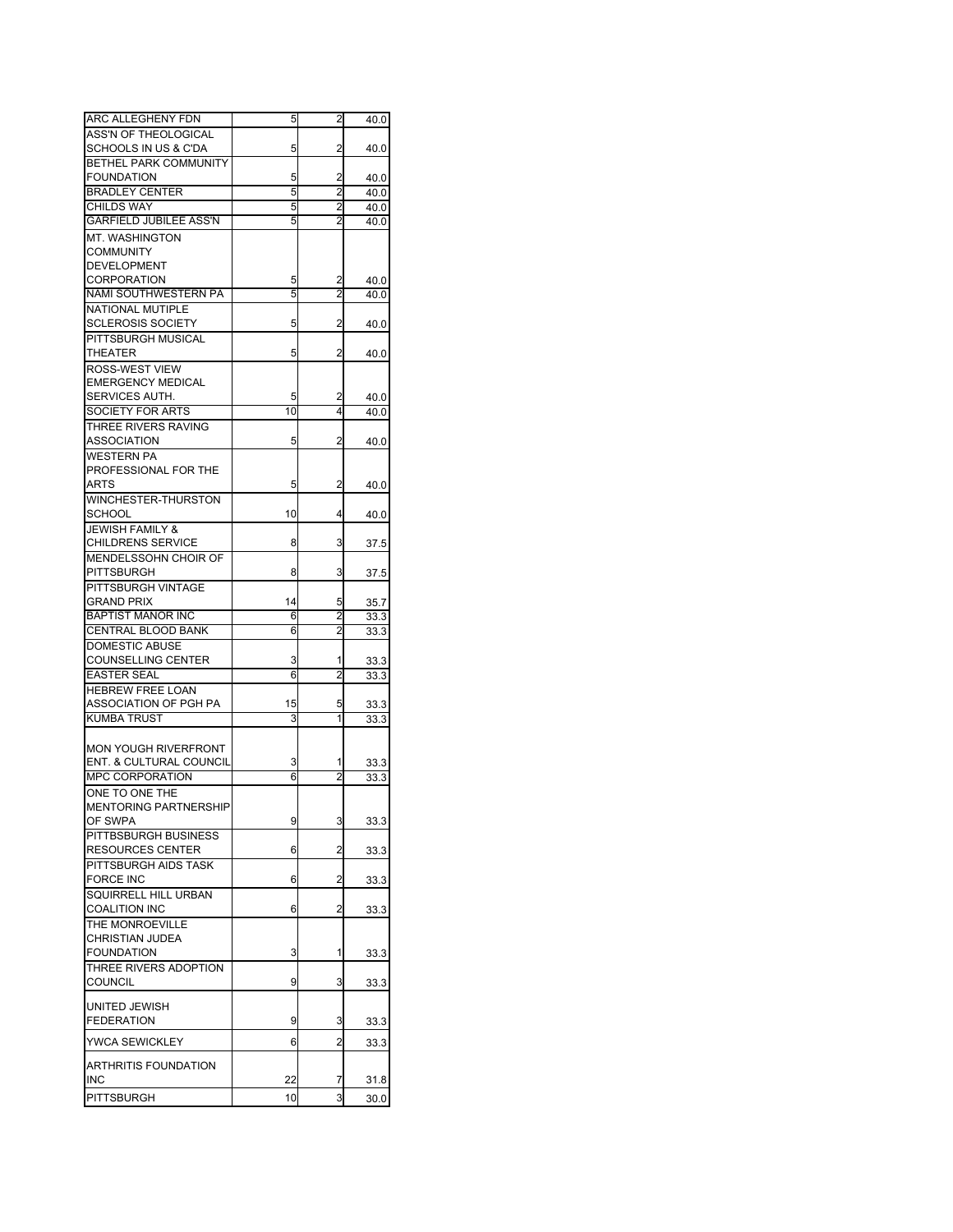| <b>MAGEE WOMEN HOSPITAL</b>                     | 7      | 2              | 28.6         |
|-------------------------------------------------|--------|----------------|--------------|
| PITTSBURGH OPERA                                |        |                |              |
| HOUSE INC                                       | 7      | 2              | 28.6         |
| ZOOLOGICAL SOCIETY OF<br><b>PITTSBURGH</b>      | 7      | 2              |              |
| AIR & WASTE                                     |        |                | 28.6         |
| MANAGEMENT                                      |        |                |              |
| ASSOCIATION                                     | 8      | 2              | 25.0         |
| <b>ALLIANCE FOR</b>                             |        |                |              |
| PROGRESSIVE ACTION<br><b>BETHLEHEM HAVEN</b>    | 4<br>4 | 1<br>1         | 25.0         |
| <b>BOYS &amp; GIRLS CLUB</b>                    | 24     | 6              | 25.0<br>25.0 |
| <b>CHARTIERS NATURE</b>                         |        |                |              |
| <b>CONSERVANCY</b>                              | 4      | 1              | 25.0         |
| <b>COMMUNITY HUMAN</b>                          |        |                |              |
| SERVICES CORP                                   | 4      | 1              | 25.0         |
| CORNERSTONE                                     |        |                |              |
| <b>TELEVISION INC</b><br>ELIZABETH TWN AREA EMS | 4      | 1              | 25.0         |
| CORP                                            | 4      | 1              | 25.0         |
| EVERY CHILD INC                                 | 4      | 1              | 25.0         |
| <b>EXECUTIVE SERVICE</b>                        |        |                |              |
| <b>CORPS</b>                                    | 4      | 1              | 25.0         |
| <b>GREATER PITTSBURGH</b>                       |        |                |              |
| LITERACY COUNCIL                                | 4      | 1              | 25.0         |
| GREATER PITTSBURGH<br>OFFICE OF PROMOTION /     |        |                |              |
| <b>PGH FILM</b>                                 | 4      | 1              | 25.0         |
| <b>HAMPTON COMMUNITY</b>                        |        |                |              |
| <b>LIBRARY</b>                                  | 4      | 1              | 25.0         |
| HISTORICAL SOCIETY OF                           |        |                |              |
| <b>WPA</b>                                      | 12     | 3              | 25.0         |
| NEIGHBORHOOD CENTERS                            |        |                |              |
| ASSOCIATION<br><b>PARENTAL STRESS</b>           | 4      | 1              | 25.0         |
| <b>CENTER</b>                                   | 8      | 2              | 25.0         |
| PBA INC / THE SECOND                            |        |                |              |
| STEP                                            | 4      | 1              | 25.0         |
| PITTSBURGH COMMUNITY                            |        |                |              |
| <b>REINVESTMENT</b>                             | 4      | 1              | 25.0         |
| PITTSBURGH FILM MAKERS                          | 4      | 1              | 25.0         |
| <b>RIVERVIEW APARTMENTS</b>                     | 8      | 2              | 25.0         |
| <b>ROBINSON EMERGENCY</b>                       |        |                |              |
| <b>MEDICAL SERVICE</b>                          | 4      | 1              | 25.0         |
| SOUTH WINDS INC                                 | 4      | 1              | 25.0         |
| ST. AMBROSE MANOR                               | 4      | 1              | 25.0         |
| TECH LINK PROGRAM OF<br><b>PITTSBURGH</b>       | 4      | 1              | 25.0         |
| THE PITTSBURGH TRUST                            |        |                |              |
| FOR CULTURAL                                    |        |                |              |
| <b>RESOURCES</b>                                | 12     | 3              | 25.0         |
| WESTERN PA SCHOOL OF                            |        |                |              |
| THE DEAF                                        | 4      | 1              | 25.0         |
| WOMANSPLACE                                     | 4      | 1              | 25.0         |
| <b>WORLD FEDERALIST ASS'N</b>                   |        |                |              |
| OF PITTSBURGH                                   | 8      | 2              | 25.0         |
| WQED PITTSBURGH                                 | 16     | 4              | 25.0         |
| <b>REGIONAL BUSINESS</b><br><b>ALLIANCE</b>     | 9      | $\overline{a}$ |              |
| NATIONAL AVIARY                                 |        |                | 22.2         |
| PITTSBURGH INC                                  | 14     | 3              | 21.4         |
| <b>BROTHER'S BROTHER</b>                        |        |                |              |
| <b>FOUNDATION</b>                               | 5      | 1              | 20.0         |
| CARPATHO-RUSYN                                  |        |                |              |
| SOCIETY                                         | 5      | 1              | 20.0         |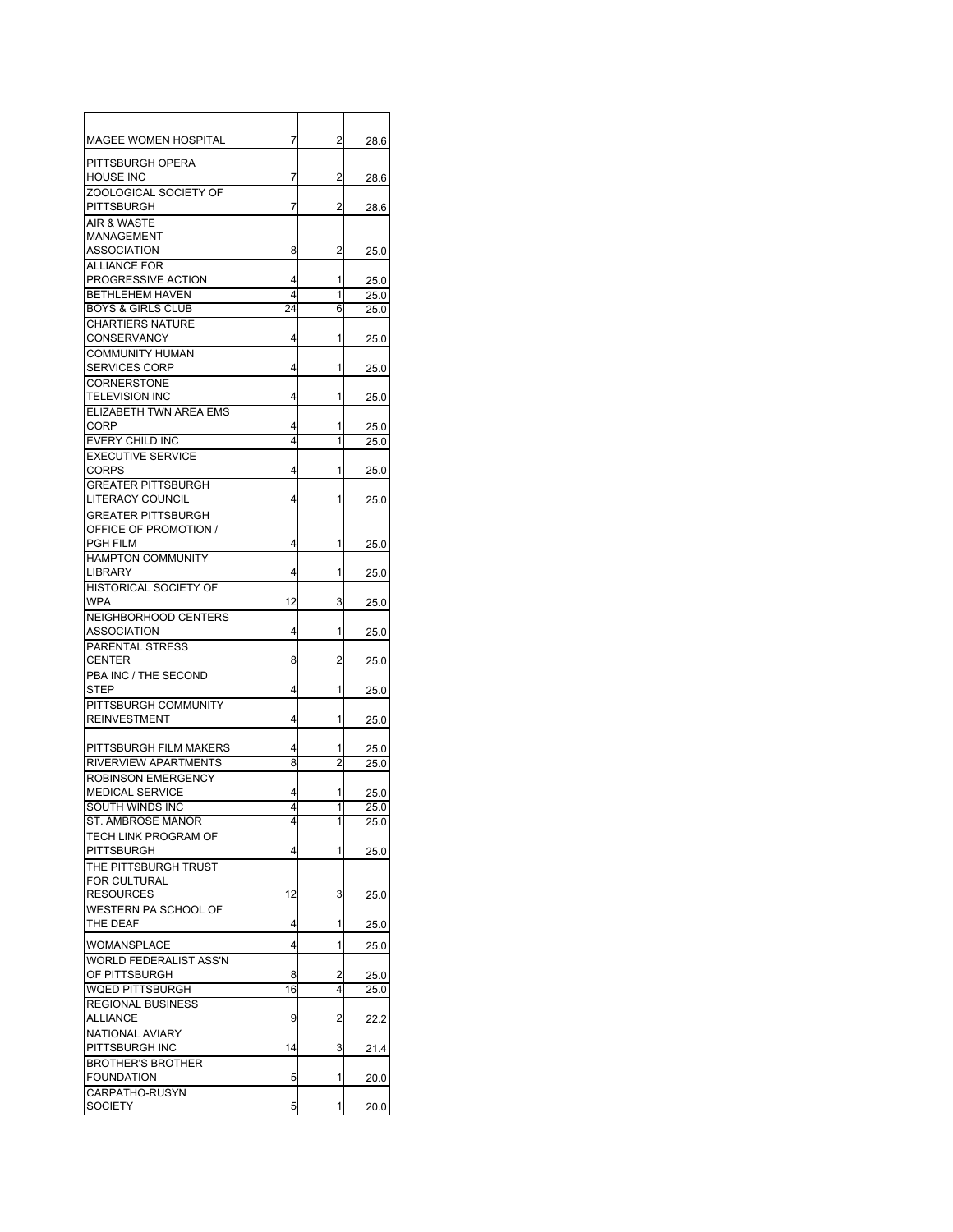| <b>EMERGENCY MEDICAL</b>         |    |                |          |
|----------------------------------|----|----------------|----------|
| <b>INSTITUTE</b>                 | 10 | 2              | 20.0     |
| <b>FAMILY HOUSE</b>              | 20 | 4              | 20.0     |
| <b>INSTRUMENT SOCIETY OF</b>     |    |                |          |
|                                  |    |                |          |
| AMERICA                          | 5  | 1              | 20.0     |
| NORTH HILLS YOUTH                |    |                |          |
| <b>MINISTRIES</b>                | 5  | 1              |          |
|                                  |    |                | 20.0     |
| PACE SCHOOL                      | 5  | 1              | 20.0     |
| THREE RIVERS CENTER              |    |                |          |
| FOR INDEPENDENT LIVING           | 5  | 1              |          |
|                                  |    |                | 20.0     |
| <b>VARIETY THE CHILDREN'S</b>    |    |                |          |
| <b>CHARITY</b>                   | 5  | 1              | 20.0     |
| <b>ZOAR HOME</b>                 | 5  | 1              |          |
|                                  |    |                | 20.0     |
| YOUNG MEN & WOMEN                |    |                |          |
| <b>HEBREW ASSO &amp; IRENE</b>   |    |                |          |
| <b>KAUFMANN CTR</b>              | 16 | 3              |          |
|                                  |    |                | 18.8     |
| <b>BUSINESS &amp; INDUSTRIAL</b> |    |                |          |
| DEV'MENT CORP                    | 11 | 2              | 18.2     |
|                                  |    |                |          |
| <b>CATHOLIC YOUTH</b>            |    |                |          |
| ASSOCIATION                      | 11 | 2              | 18.2     |
| <b>CONSUMER CREDIT</b>           |    |                |          |
|                                  |    |                |          |
| COUNSELLING SERVICE OF           |    |                |          |
| WPA                              | 11 | 2              | 18.2     |
| VALLEY MEDICAL                   |    |                |          |
|                                  |    |                |          |
| <b>FACILITIES</b>                | 11 | 2              | 18.2     |
| DUQUESNE UNIVERSITY OF           |    |                |          |
| THE HOLY GHOST                   | 17 | 3              | 17.6     |
|                                  |    |                |          |
| <b>UNITED WAY</b>                | 17 | 3              | 17.6     |
| <b>GOODWILL INDUSTRIES</b>       | 6  | 1              | 16.7     |
| <b>ITXM</b>                      | 6  | 1              | 16.7     |
|                                  |    |                |          |
| <b>MERCY LIFE CENTER</b>         | 6  | 1              | 16.7     |
| <b>NATIONAL FLAG</b>             |    |                |          |
| <b>FOUNDATION</b>                | 6  | 1              | 16.7     |
|                                  |    |                |          |
| SHADY SIDE ACADEMY               | 12 | $\overline{a}$ | 16.7     |
| THE EARLY LEARNING               |    |                |          |
| INSTITUTE                        | 6  | 1              | 16.7     |
|                                  |    |                |          |
| UPMC HEALTH SYSTEM               | 31 | 5              | 16.1     |
| <b>NATIONAL PARKINSON</b>        |    |                |          |
| <b>FOUNDATION</b>                | 7  | 1              | 14.3     |
|                                  |    |                |          |
| NORTHERN ALLEGHENY               |    |                |          |
| <b>COUNTY CHAMBER</b>            |    |                |          |
| <b>EDUCATION FDN</b>             | 7  | 1              | 14.3     |
|                                  |    |                |          |
| SOUTH HILLS HEALTH               |    |                |          |
| <b>SYSTEM FDN</b>                | 7  | 1              | 14.3     |
| <b>WORLD AFFAIRS COUNCIL</b>     | 14 | $\overline{2}$ | 14.3     |
|                                  |    |                |          |
| HOSPITAL COUNCIL OF              |    |                |          |
| <b>WESTERN PA</b>                | 8  | 1              | 12.5     |
| THE WATSON INSTITUTE             | 8  | 1              | 12.5     |
|                                  |    |                |          |
| CHILDREN'S HOSPITAL              | 11 | 1              | 9.1      |
| ST. CALIR HEALTH                 |    |                |          |
| VENTURES                         | 12 | 1              | 8.3      |
|                                  |    |                |          |
| COMMUNTIES IN SCHOOLS            |    |                |          |
| OF PITTSBURGH                    | 13 | 1              | 7.7      |
| ALLEGHENY CONFERENCE             |    |                |          |
|                                  |    |                |          |
| ON COMMUNITY                     |    |                |          |
| DEVELOPMENT                      | 16 | 1              | 6.3      |
| <b>GRAPHIC ARTS TECHNICAL</b>    |    |                |          |
| <b>FOUNDATION</b>                |    |                |          |
|                                  | 18 | 1              | 5.6      |
|                                  |    |                |          |
|                                  |    |                |          |
| AC ACLD                          | 4  | 0              | $_{0.0}$ |
| <b>ALLEGHENY HEART</b>           |    |                |          |
| <b>INSTITUTE</b>                 | 4  | 0              | 0.0      |
|                                  |    |                |          |
| ALLEGHENY YOUTH                  |    |                |          |
| <b>DEVELOPMENT</b>               | 3  | 0              | 0.0      |
| <b>ARTIST IMAGE</b>              |    |                |          |
|                                  |    |                |          |
| <b>RESOURCES</b>                 | 4  | 0              | $_{0.0}$ |
| <b>BENEDICTINE CENTER</b>        | 3  | 0              | 0.0      |
|                                  |    |                |          |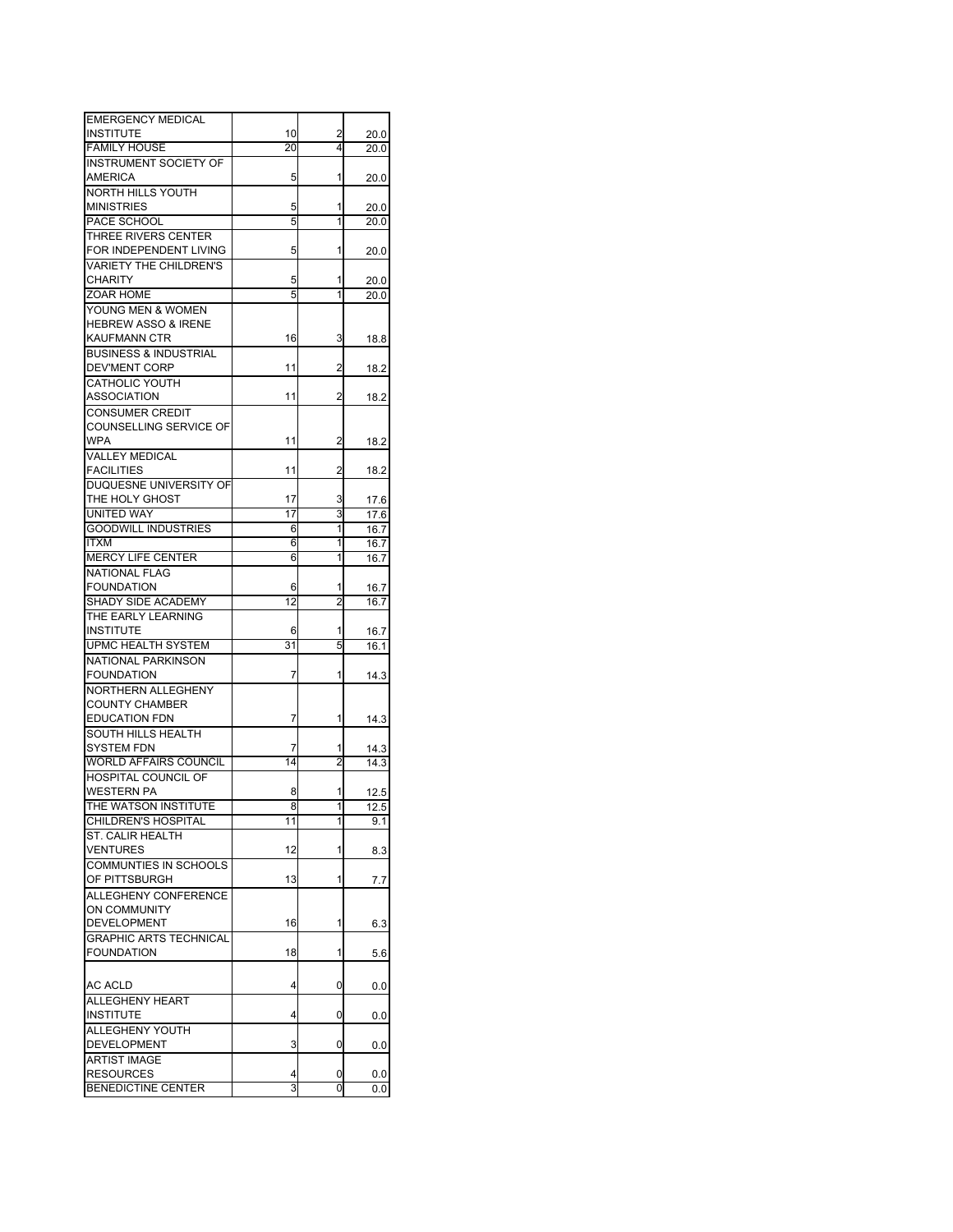| <b>BETHEL BASEBALL</b>         |    |   |          |
|--------------------------------|----|---|----------|
|                                |    |   |          |
| ASSOCIATION                    | 4  | 0 | 0.0      |
|                                |    |   |          |
| BOYS SCOUT OF AMERICA          | 4  | 0 | 0.0      |
| <b>BULGARIAN MACEDONIAN</b>    |    |   |          |
| NAT'L EDU'L & CULTURAL         |    |   |          |
| CTR                            | 5  | 0 | 0.0      |
| CALI OPHANGE                   |    |   |          |
| <b>CHARITABLE FUND</b>         | 1  | 0 | 0.0      |
|                                |    |   |          |
| CHRISTIAN LIFE SKILLS INC      | 4  | 0 | 0.0      |
| <b>CHRISTMAS IN APRIL</b>      |    |   |          |
| /REBUILDING TOGETHER           | 4  | 0 | 0.0      |
| <b>CITIZEN POWER</b>           | 3  | 0 | 0.0      |
| COMMUNITIES IN SCHOOL          |    |   |          |
| OF PITTSBURGH                  | 13 | 0 | $_{0.0}$ |
| <b>EASTERN AREA ADULT</b>      |    |   |          |
|                                |    |   |          |
| <b>SERVICES</b>                | 5  | 0 | $_{0.0}$ |
|                                |    |   |          |
| <b>EASTSIDE NEIGHBORHOOD</b>   |    |   |          |
| <b>EMPLOYMENT CENTER</b>       | 4  | 0 | 0.0      |
| <b>ENGINEERS SOCIETY OF</b>    |    |   |          |
| WPA                            | 6  | 0 | $_{0.0}$ |
| <b>FAMILY COMMUNICATION</b>    | 4  | 0 | 0.0      |
|                                |    |   |          |
| <b>FAMILY GUIDANCE</b>         | 4  | 0 | 0.0      |
| <b>FAMILY TYES</b>             | 5  | 0 | 0.0      |
| <b>GLOBAL LINKS</b>            | 4  | 0 | 0.0      |
| <b>GREEN BUILDING</b>          |    |   |          |
| ALLIANCE                       | 4  | 0 | 0.0      |
|                                |    |   |          |
| <b>FOUNDATION</b>              | 5  | 0 | 0.0      |
| <b>INSTITUTE OF SHIPBOARD</b>  |    |   |          |
| <b>EDUCATION</b>               | 3  | 0 | 0.0      |
|                                |    |   |          |
|                                |    |   |          |
| <b>IRON AND STEEL SOCIETY</b>  | 6  | 0 | 0.0      |
| KINSLEY ASSOCIATION            | 7  | 0 | 0.0      |
| <b>LAWRENVILLE BUSINESS</b>    |    |   |          |
| <b>ASSOCIATION INC</b>         | 4  | 0 | $_{0.0}$ |
| LIFE LINE OF SW PA             | 4  | 0 | 0.0      |
|                                |    |   |          |
| MANCHESTER YOUTH               |    |   |          |
| DEVELOPMENT CENTER             |    |   |          |
| INC                            | 4  | 0 | $_{0.0}$ |
| NATIONAL COUNCIL IF            |    |   |          |
| JEWISH WOMEN.                  |    |   |          |
| PITTSBURGH SEC                 | 22 | 0 | 0.0      |
| NATIONAL COUNCIL OF            |    |   |          |
|                                |    |   |          |
| JEWISH WOMEN INC               | 16 | 0 | $_{0.0}$ |
| <b>NATIONAL REFORM</b>         |    |   |          |
| <b>ASSOCIATION</b>             | 4  | 0 | 0.0      |
| <b>NEW CENTURY CAREERS</b>     | 3  | 0 | 0.0      |
| NORTHLAND PUBLIC               |    |   |          |
| <b>LIBRARY</b>                 | 4  | 0 | $_{0.0}$ |
|                                |    |   |          |
| NORTHSIDE CIVIC                |    |   |          |
| DEVELOPMENT COUNCIL            |    |   |          |
| <b>INC</b>                     | 4  | 0 | $_{0.0}$ |
| <b>OPERATION BETTER</b>        |    |   |          |
| BLOCK                          | 4  | 0 | 0.0      |
| PITTSBURGH EXPERIMENT          | 4  | 0 | 0.0      |
|                                |    |   |          |
| PITTSBURGH INSTITUTE OF        |    |   |          |
| MORTUARY SCIENCE INC           | 5  | 0 | $_{0.0}$ |
| PITTSBURGH LEADERSHIP          |    |   |          |
| <b>FOUNDATION</b>              | 4  | 0 | $_{0.0}$ |
| PITTSBURGH REGIONAL            |    |   |          |
|                                |    |   |          |
| ALLIANCE                       | 6  | 0 | 0.0      |
| PITTSBURGH TISSUE              |    |   |          |
| <b>ENGINEERING SOCIETY INC</b> | 5  | 0 | 0.0      |
| RESIDENTIAL RESOURCES          | 4  | 0 | $_{0.0}$ |
| RONALD MC DONALD               |    |   |          |
| <b>HOUSE</b>                   | 5  | 0 | $_{0.0}$ |
|                                |    |   |          |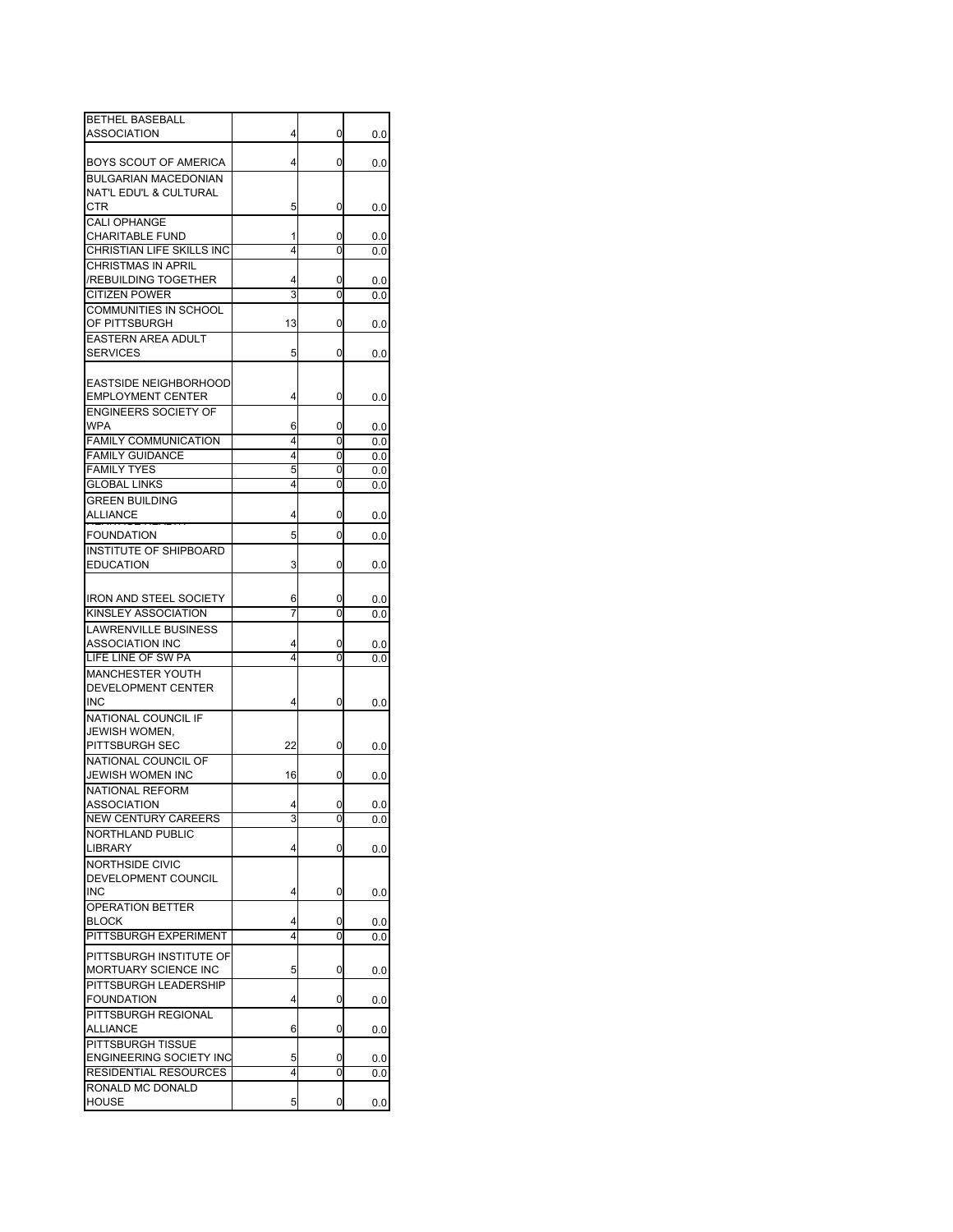| <b>RUGGED GROUSE</b>             |   |   |                  |
|----------------------------------|---|---|------------------|
| SOCIETY                          | 6 | 0 | 0.0              |
| <b>SINGLE &amp; CUSTODIAL</b>    |   |   |                  |
| <b>FATHERS NETWORK</b>           | 3 | 0 | 0.0              |
| <b>SOUTH HILLS MEDICAL</b>       |   |   |                  |
| CENTER                           | 5 | 0 | 0.0              |
| SOUTHBRIDGE EMS INC              | 3 | 0 | 0.0              |
| STENGTH INCORPORATED             | 4 | 0 | 0.0              |
| THE SENIOR                       |   |   |                  |
| <b>CARDIOVASCULAR</b>            |   |   |                  |
| SURGEONS SOCIETY INC             | 4 | 0 | 0.0              |
| THE SWPA AIDS PLANNING           |   |   |                  |
| COALITION                        | 4 | 0 | 0.0              |
| THOMAS MERTON CENTER             | 3 | 0 | 0.0              |
| UMOJA AFRICAN ARTS               |   |   |                  |
| COMPANY                          | 3 | 0 | 0.0              |
| UNITED MITOCHONDRIAL             |   |   |                  |
| DISEASE FOUNDATION               | 5 | 0 | 0.0              |
| VERLAND                          | 4 | 0 | 0.0              |
| WEST END-ELLIOT JOINT            |   |   |                  |
| <b>PROJECT</b>                   | 3 | 0 | 0.0              |
|                                  |   |   |                  |
| 100 BLACK MEN OF WPA             |   |   |                  |
| INC                              | 0 |   | 0 n/a            |
| 3 RIVERS WET WEATHER             |   |   |                  |
| INC                              | 0 |   | 0n/a             |
| PREGNANCY CARE                   |   |   |                  |
| <b>CENTER</b>                    | 0 |   | 0 <sub>n/a</sub> |
| <b>ALLEGHENY COUNTY</b>          |   |   |                  |
| LITERACY COUNCIL                 | 0 |   | 0n/a             |
| ALLEGHENY INSTITUTE              |   |   |                  |
| FOR PUBLIC POLICY                | 0 |   | 0 <sub>n/a</sub> |
| <b>ALLIANCE FRANCAISE DE</b>     |   |   |                  |
| PITTSBURGH                       | 0 |   | 0 <sub>n/a</sub> |
| ALZHEIMER CENTER OF              |   |   |                  |
| PITTSBURGH INC                   | 0 |   | 0n/a             |
|                                  |   |   |                  |
| AMERICAN SOCIETY FOR             |   |   |                  |
| TRAINING & DEVELOPMENT           | 0 |   | 0n/a             |
|                                  |   |   |                  |
| ARTISTS AND                      |   |   |                  |
| CRAFTSMENS GUILD INC             | 0 |   | 0n/a             |
| ASBURY PLACE                     | 0 |   | 0n/a             |
| <b>BALDWIN HIGHLANDERS</b>       |   |   |                  |
| <b>BAND PATRONS</b>              | 0 |   | 0 n/a            |
| <b>BAPTIST HOMES</b>             |   |   |                  |
| <b>RESIDENCE</b>                 | 0 |   | 0 <sub>n/a</sub> |
| BEADLING SOCCER CLUB             |   |   |                  |
| <b>INC</b>                       | 0 |   | 0 <sub>n/a</sub> |
| <b>CARPENTERS TRAINING &amp;</b> |   |   |                  |
| <b>EDUCATIONAL TRUST</b>         |   |   |                  |
| FUND WPA                         | 0 |   | 0 <sub>n/a</sub> |
| <b>CC MELLOR MEMORIAL</b>        |   |   |                  |
| <b>LIBRARY &amp; EDGEWOOD</b>    |   |   |                  |
| COMMU. HOUSE                     | 0 |   | 0n/a             |
|                                  |   |   |                  |
| <b>CENTER FOR SOCIAL</b>         |   |   |                  |
| STUDIES EDUCATION                | 0 |   | 0 <sub>n/a</sub> |
| CHILD HEALTH                     |   |   |                  |
| ASSOCIATION OF                   |   |   |                  |
| <b>SEWICKLEY</b>                 | 0 |   | 0n/a             |
| <b>CITIZENS VOLUNTEER</b>        |   |   |                  |
| HOSE CO. NO 1 OF                 |   |   |                  |
| <b>BRIDGEVILLE</b>               | 0 |   | 0n/a             |
| COAL COUNTRY                     |   |   |                  |
| TRADITIONS                       | 0 |   | 0 <sub>n/a</sub> |
| COMMUNITIES IN SCHOOLS           |   |   |                  |
| OF PENNSYLVANIA                  | 0 |   | 0n/a             |
|                                  |   |   |                  |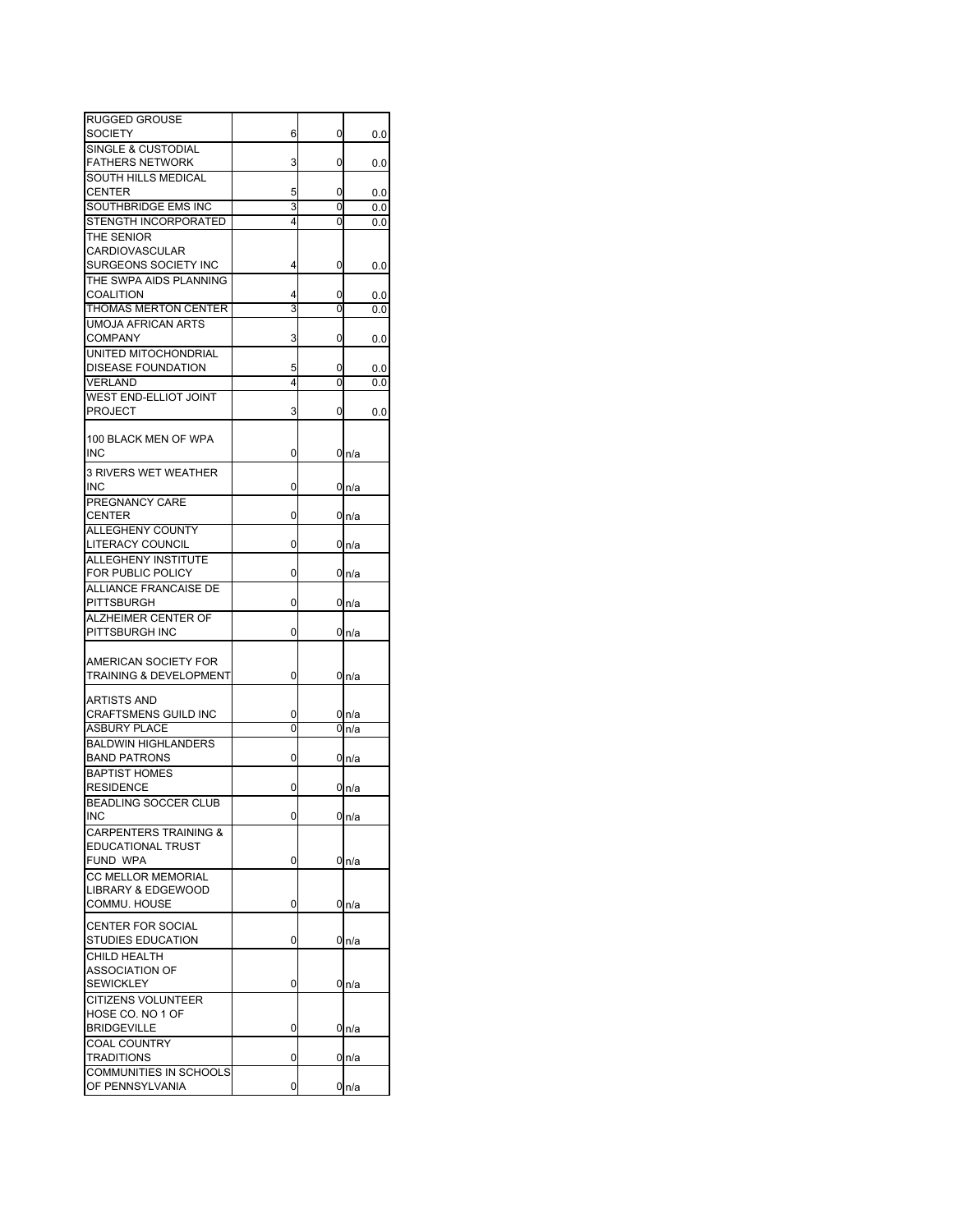| <b>COMMUNITY CARE</b>          |   |                  |
|--------------------------------|---|------------------|
| PREGNANCY CENTER               | 0 | 0 n/a            |
| COMMUNITY HOUSE                |   |                  |
| <b>LEARNING CENTER</b>         | 0 | 0n/a             |
| COMMUNTIY THEATER              |   |                  |
| PROJECT / KELLY                |   |                  |
|                                |   |                  |
| STAYHORN THEATER               | 0 | 0 <sub>n/a</sub> |
| <b>CRIME PREVENTION</b>        |   |                  |
| ASSOCIATION OF WPA             | 0 | 0n/a             |
| DEHAVEN ATHLETIC               |   |                  |
| ASSOCIATION                    | 0 | 0n/a             |
| <b>EAST BOROS JWV</b>          |   |                  |
| <b>HOUSING</b>                 | 0 | 0 <sub>n/a</sub> |
| ELOISE & EDITH CHRISTIAN       |   |                  |
| DAYSCHOOL                      | 0 | 0 <sub>n/a</sub> |
| <b>EMERGENCY MEDICINE</b>      |   |                  |
| ASSOCIATION OF                 |   |                  |
| PITTSBURGH                     | 0 | 0n/a             |
| EUREKA COMMUNITY               |   |                  |
| AMBULANCE                      | 0 | 0 <sub>n/a</sub> |
| <b>FAMILY HEALTH COUNCIL</b>   | 0 | 0n/a             |
| <b>FAMILY LINKS</b>            | 0 | 0 <sub>n/a</sub> |
| FIRST STEP RECOVERY            |   |                  |
|                                |   |                  |
| HOMES, INC                     | 0 | 0 <sub>n/a</sub> |
| FOREST HILLS COMMUNITY         |   |                  |
| <b>SERVICE</b>                 | 0 | 0n/a             |
| <b>FOREST WILDLIFE</b>         |   |                  |
| <b>FOUNDATION</b>              | 0 | 0 <sub>n/a</sub> |
| FORT COUCH PTA                 | 0 | 0n/a             |
| <b>FOUNDATION FOR</b>          |   |                  |
| <b>EXCELLENCE IN NORTH</b>     |   |                  |
| ALLEGHENY SCHOO                | 0 | 0 n/a            |
| FOX CHAPEL AREA YOUTH          |   |                  |
| SOCCER                         | 0 | 0n/a             |
| <b>FOXWALL EMERGENCY</b>       |   |                  |
| MEDICAL SERVICES               | 0 | 0 <sub>n/a</sub> |
| FRIENDS OF HOSPITAL            |   |                  |
| ALBERT SCHWEITZER              |   |                  |
| HAITI                          | 0 |                  |
| FUND FOR CHARITABLE            |   | 0 n/a            |
|                                |   |                  |
| <b>GIVING</b>                  | 0 | 0 <sub>n/a</sub> |
| <b>GARDEN CLUB OF</b>          |   |                  |
| <b>OAKMONT</b>                 | 0 | 0n/a             |
| <b>GOOD SAMARITAN</b>          | 0 | 0n/a             |
| <b>GRANDVUE STUDY</b>          |   |                  |
| <b>CENTER</b>                  | 0 | 0n/a             |
| <b>GRAPHIC COMMUNICATION</b>   |   |                  |
| INTER UNION & UNION EMP        | O | 0n/a             |
| <b>GREAT LAKES</b>             |   |                  |
| BEHAVIORAL RESEARCH            |   |                  |
| <b>INSTITUTE</b>               | 0 | 0 <sub>n/a</sub> |
| <b>GREATER ALLEGHENY &amp;</b> |   |                  |
| MONONGAHALA HOUSING            |   |                  |
| CORP                           | 0 | 0 <sub>n/a</sub> |
| <b>GREATER PITTSBURGH</b>      |   |                  |
| CHAMBER OF COMMERCE            | 0 |                  |
|                                |   | 0 <sub>n/a</sub> |
| <b>HAMPTON ALLIANCE FOR</b>    |   |                  |
| EDUCATIONAL                    |   |                  |
| <b>EXCELLENCE</b>              | 0 | 0n/a             |
| <b>HARMAR TOWNSHIP</b>         |   |                  |
| VOLUNTEER FIRE                 |   |                  |
| <b>COMPANY</b>                 | 0 | 0 n/a            |
| <b>HEMOPHILIA CENTER OF</b>    |   |                  |
| WPA                            | 0 | 0 <sub>n/a</sub> |
| <b>HISTORICAL SOCIETY OF</b>   |   |                  |
| CARNEGIE PA                    | 0 | 0n/a             |
| HOPE HOSPICE INC               | 0 | 0 <sub>n/a</sub> |
| <b>HOSANNA HOUSE</b>           | 0 | 0 n/a            |
|                                |   |                  |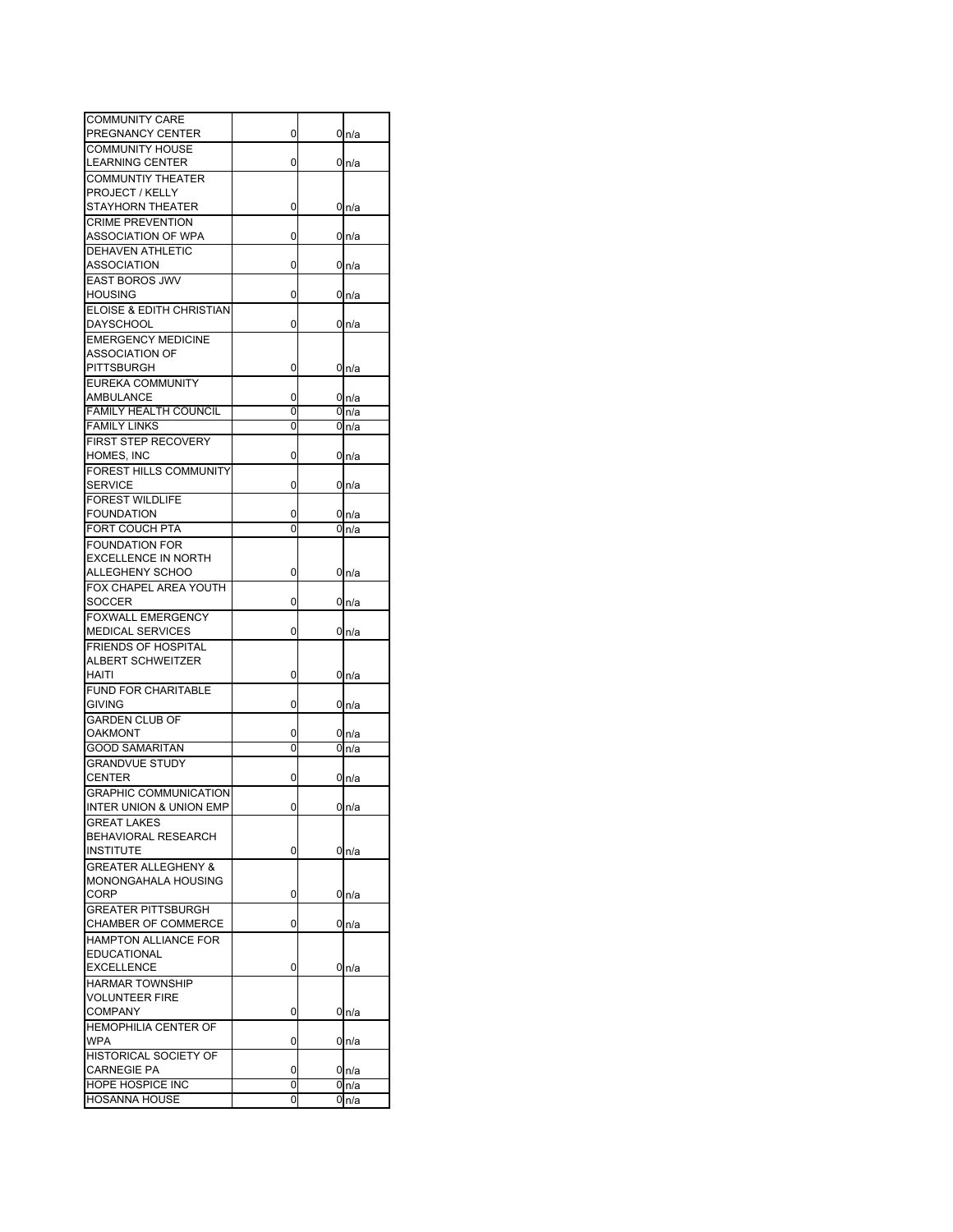| <b>IMMACULATE HEART OF</b>      |   |                  |
|---------------------------------|---|------------------|
| <b>MARY INC</b>                 | 0 | 0n/a             |
|                                 |   |                  |
| <b>INTERFAITH HOSPITALITY</b>   |   |                  |
| NETWORK OF SOUTH                |   |                  |
| HILLS                           | 0 | 0n/a             |
| <b>INTERNATIONAL</b>            |   |                  |
| ASSISTANCE GROUP                | 0 | 0 <sub>n/a</sub> |
| <b>INTERNATIONAL POETRY</b>     |   |                  |
| <b>FORUM</b>                    | 0 | 0 n/a            |
|                                 |   |                  |
| <b>IOTA PHI FOUNDATION OF</b>   |   |                  |
| PITTSBURGH INC                  | 0 | 0n/a             |
| JEFFREY PARENTS                 |   |                  |
| ASSOCIATION                     | 0 | 0 <sub>n/a</sub> |
| JOHN J GHAZANVI                 |   |                  |
| FOUNDATION                      | 0 | 0 n/a            |
| KATHRYN KUHLMAN                 | 0 |                  |
|                                 |   | 0n/a             |
| LAURENTIAN HALL                 |   |                  |
| ASSOCIATES                      | 0 | 0n/a             |
| LIBRARY BOARD OF THE            |   |                  |
| BOROUGH OF OAKMONT              | 0 | 0n/a             |
| <b>LIGHT HOUSE PROPERTIES</b>   | 0 | 0n/a             |
|                                 |   |                  |
| LINCOLN-LEMINGTON               |   |                  |
| <b>ENHANCED HOUSING INC</b>     | 0 | 0n/a             |
| LITTLE SISTERS OF THE           |   |                  |
| POOR OF THE STATE OF            |   |                  |
| PA                              | 0 | 0 <sub>n/a</sub> |
| <b>MARSHALL ELEMENTARY</b>      |   |                  |
| PFA                             | 0 |                  |
|                                 |   | 0 n/a            |
| MARY MILLER DANCE               |   |                  |
| COMPANY                         | 0 | 0n/a             |
| MATERIALS RESEARCH              |   |                  |
| SOCIETY                         | 0 | 0n/a             |
| <b>MC KEESPORT HOSPITAL</b>     |   |                  |
| (UPMC)                          | 0 | 0n/a             |
|                                 |   |                  |
| MC KEESPORT HOUSING             |   |                  |
| CORP                            | 0 | 0n/a             |
| MC KNIGHT PARENT                |   |                  |
| <b>FACULTY ASSOCIATION</b>      | 0 | 0 n/a            |
| <b>METHOUSE</b>                 | 0 | 0n/a             |
| <b>MEYER &amp; MERLE BERGER</b> |   |                  |
| <b>FAMILY FDN</b>               | 0 | 0 <sub>n/a</sub> |
|                                 |   |                  |
| MINADEO EXTENDED DAY            |   |                  |
| PROGRAM                         | 0 | 0n/a             |
| MON VALLEY EDUCATION            |   |                  |
| CONSORTIUM                      | 0 | 0n/a             |
| <b>MON YOUGH COMMUNITY</b>      |   |                  |
| SERVICE                         | 0 | 0 <sub>n/a</sub> |
|                                 |   |                  |
| MONTOUR HOCKEY                  |   |                  |
| <b>ASSOCIATION INC</b>          | 0 | 0 <sub>n/a</sub> |
| <b>MOON TOWNSHIP PUBLIC</b>     |   |                  |
| LIBRARY                         | 0 | 0 <sub>n/a</sub> |
|                                 |   |                  |
|                                 |   |                  |
| <b>MT LEBANON GIRLS</b>         |   |                  |
| SOFTBALL ASSOCIATION            | 0 | 0n/a             |
| MT LEBANON MONTESSORI           |   |                  |
| SCHOOL INC                      | 0 | 0n/a             |
|                                 |   |                  |
|                                 |   |                  |
| <b>MUSHROOM LEARNING</b>        |   |                  |
| <b>CENTER</b>                   | 0 | 0n/a             |
| NATIONAL COMMITTEE ON           |   |                  |
| PLANNED GIVING                  | 0 | 0n/a             |
| <b>NEVILLE ISLAND</b>           |   |                  |
|                                 |   |                  |
| <b>DEVELOPMENT</b>              | 0 | 0 n/a            |
| <b>NORTH ALLEGHENY</b>          |   |                  |
| ASSOCIATION FOR ADV OF          |   |                  |
| SPORTS                          | 0 | 0 <sub>n/a</sub> |
|                                 | 0 | 0n/a             |
| NORTH HILLS FOOD BANK           |   |                  |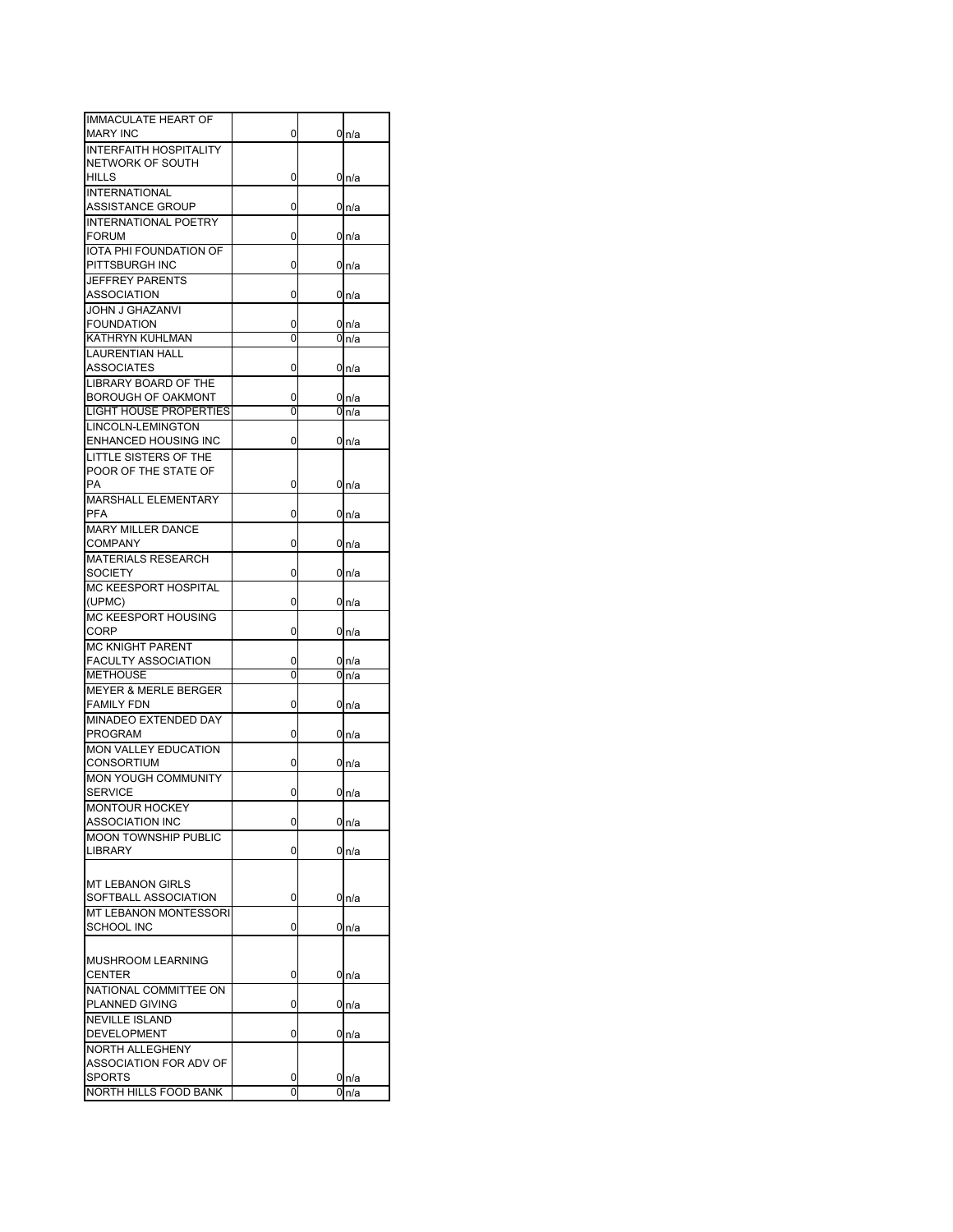| NORTH SUBURBAN ADULT      |   |   |                  |
|---------------------------|---|---|------------------|
|                           |   |   |                  |
| SERVICES                  | 0 |   | 0 n/a            |
| NORTHERN TIER LIBRARY     | 0 | 0 | n/a              |
| NORTHSIDE URBAN           |   |   |                  |
| PATHWAYS A PUBLIC         |   |   |                  |
| <b>CHARTER SCHOOL</b>     | 0 |   | 0 n/a            |
|                           |   |   |                  |
| NORTHWEST REGIONAL        |   |   |                  |
| MANAGEMENT                | 0 |   | 0 n/a            |
| OAKLAND SCHOOL            | 0 |   | 0 n/a            |
| OHIO VALLEY GENERAL       |   |   |                  |
| HOSPITAL                  | 0 |   | 0 <sub>n/a</sub> |
| <b>OLD SEWICKLEY POST</b> |   |   |                  |
|                           |   |   |                  |
| OFFICE CORP               | 0 |   | 0 n/a            |
| PENN HILLS VOLUNTEER      |   |   |                  |
| <b>FIREMENS RELIEF</b>    |   |   |                  |
| ASSOCIATION I             | 0 |   | 0 n/a            |
| PGH C/RENCE ON            |   |   |                  |
|                           |   |   |                  |
| ANALYTIC CHEM & A/PLD     |   |   |                  |
| SPECTROSCOPY              | 0 |   | 0 n/a            |
| PITCAIRN CRABBE           |   |   |                  |
| <b>FOUNDATION</b>         | 0 |   | 0 <sub>n/a</sub> |
| PITTSBURGH ARTS &         |   |   |                  |
|                           |   |   |                  |
| LECTURES INC              | 0 |   | 0n/a             |
| PITTSBURGH COALITION      |   |   |                  |
| <b>FOR DYNAMIC</b>        |   |   |                  |
| <b>PSYCHOTHERAPY</b>      | 0 |   | 0 n/a            |
| PITTSBURGH ITALIAN        |   |   |                  |
|                           |   |   |                  |
| SCHOLARSHIP FUND          | 0 |   | 0 <sub>n/a</sub> |
| PITTSBURGH PIRATES        |   |   |                  |
| ALUMNI ASSOCIATION INC    | 0 |   | 0 n/a            |
| PITTSBURGH VOYAGER        | 0 | 0 | n/a              |
| PLUM BOROUGH ATHLETIC     |   |   |                  |
|                           |   |   |                  |
| ASSOCIATION               | 0 |   | 0 n/a            |
| PREGNANCY CARE            |   |   |                  |
| <b>CENTERS</b>            | 0 |   | 0n/a             |
| RESERVE PARENTS CLUB      | 0 | 0 | n/a              |
| RICHARD TWN VOLUNTEER     |   |   |                  |
| FIRE DEP PF ALLEGHENY     |   |   |                  |
|                           |   |   |                  |
| COUNTY                    | 0 |   | 0n/a             |
| RIDC                      | 0 |   | 0n/a             |
| ROBINSON TOWNSHIP         |   |   |                  |
| <b>CHRISTIAN SCHOOL</b>   | 0 |   | 0 n/a            |
|                           |   |   |                  |
|                           |   |   |                  |
| SAE INTERNATIONAL         | 0 |   | 0 <sub>n/a</sub> |
| SANTA CRUZ INC            | 0 |   | 0 n/a            |
| SENECA AREA               |   |   |                  |
| <b>EMERGENCY SERVICES</b> | 0 |   | 0 n/a            |
| SHALER AREA EMS INC       | 0 |   |                  |
|                           |   |   | 0 <sub>n/a</sub> |
| SOUTHEAST ASIA PRAYER     |   |   |                  |
| CENTER                    | 0 |   |                  |
| <b>IVVESIERIV FA</b>      |   |   | 0 <sub>n/a</sub> |
| <b>CORPORATION</b>        | 0 |   |                  |
|                           |   |   | 0n/a             |
| SPRINGDALE TOWNSHIP       |   |   |                  |
| <b>VOLUNTEER FIRE</b>     | 0 |   | 0n/a             |
| ST. BARNABAS              |   |   |                  |
| RETIREMENT VILLAGE INC    | 0 |   | 0 <sub>n/a</sub> |
| STO-ROX BOOSTER CLUB      | 0 |   | 0 n/a            |
| TAMIL NADU FOUNDATION     | 0 |   |                  |
|                           |   |   | 0n/a             |
| TEIN RIVERS COUNCIL OF    |   |   |                  |
| <b>GOVERNMENT</b>         | 0 |   | 0 <sub>n/a</sub> |
|                           |   |   |                  |
| THE LIBRARY OF BALDWIN    | 0 |   | 0 n/a            |
| THE PITTSBURGH PARKS      |   |   |                  |
|                           |   |   |                  |
| CONSERVANCY               | 0 |   | 0 n/a            |
| THREE RIVERS AREA         |   |   |                  |
| LABOR MANAGEMENT          | 0 |   | 0 n/a            |
| <b>UE RESEARCH &amp;</b>  |   |   |                  |
| <b>EDUCATION</b>          | 0 |   | 0 <sub>n/a</sub> |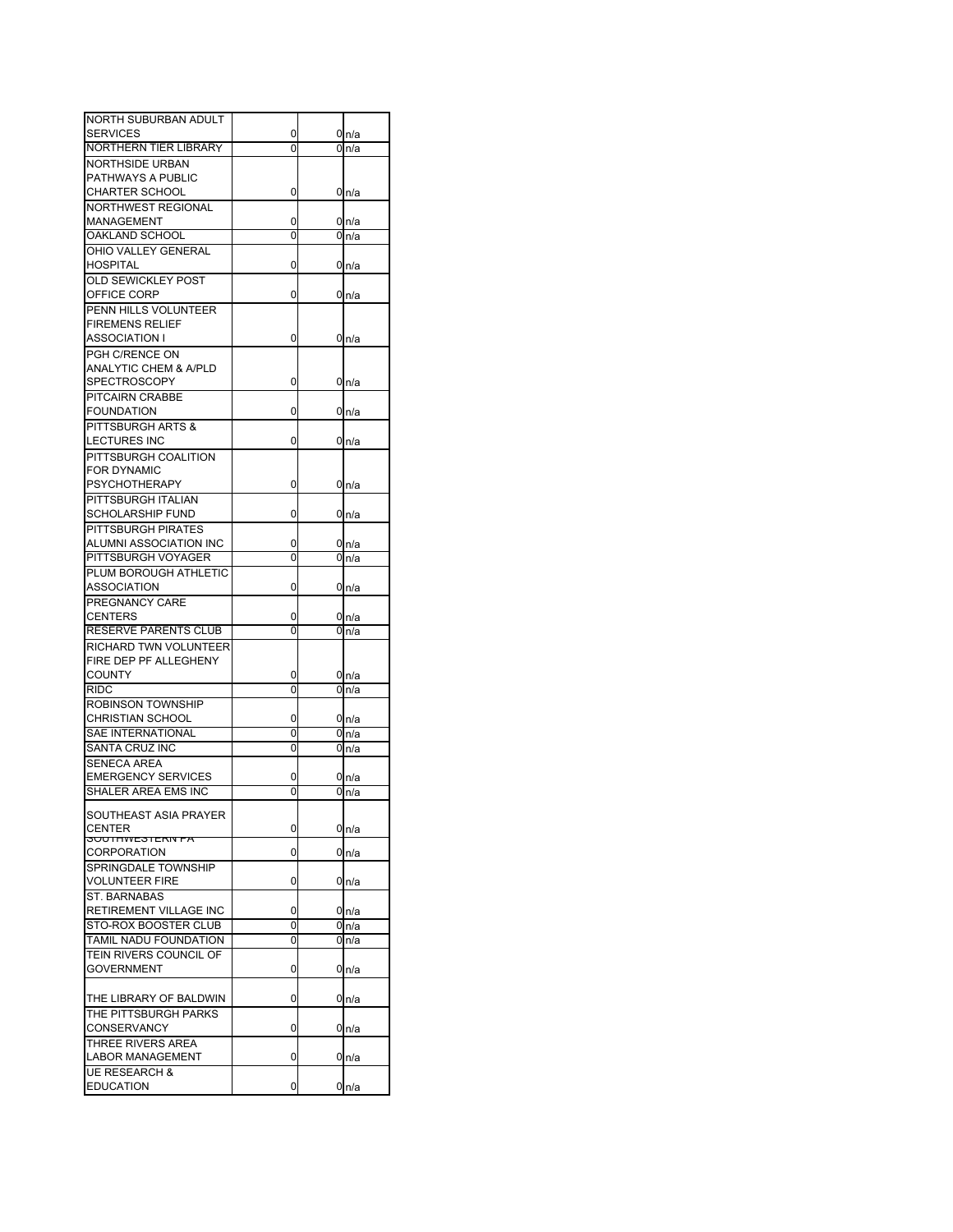| UNITY VOLUNTEER FIRE          |   |                  |
|-------------------------------|---|------------------|
| <b>DEPARTMENT</b>             | 0 | 0n/a             |
| <b>UPMC BRADDOCK</b>          | 0 | 0 <sub>n/a</sub> |
| UPMC SOUTH SIDE               | 0 | 0 <sub>n/a</sub> |
| <b>UPMC ST. MARGARET</b>      | 0 | 0n/a             |
| UPPER ST CLAIR BAND           |   |                  |
| PARENTS ASSOCIATION           | 0 | 0n/a             |
| UPPER ST CLAIR FIRE           |   |                  |
| <b>RELIEF ASSOCIATION INC</b> | 0 | 0n/a             |
| <b>VETERANS PLACE OF</b>      |   |                  |
| <b>WASHINGTON BOULEVARD</b>   |   |                  |
| <b>INC</b>                    | 0 | 0n/a             |
| <b>VETERANS RESEARCH</b>      |   |                  |
| <b>FOUNDATION OF</b>          |   |                  |
| <b>PITTSBURGH</b>             | 0 | 0n/a             |
| <b>VICTORIOUS FAITH</b>       |   |                  |
| <b>EVANGELISTIVE</b>          |   |                  |
| OUTREACH                      | 0 | 0n/a             |
| <b>WEST MIFFLIN BASEBALL</b>  |   |                  |
| LEAGUE                        | 0 | 0n/a             |
| <b>WEST PARK COMMONS</b>      | 0 | 0n/a             |
| <b>WEST PENN AMATEUR</b>      |   |                  |
| <b>TENNIS ASSOCIATION</b>     | 0 | 0n/a             |
| <b>WESTERN ALEGHENY</b>       |   |                  |
| <b>COMMUNITY LIBRARY</b>      | 0 | 0n/a             |
| <b>WESTINGHOUSE SURE</b>      |   |                  |
| <b>SERVICE UNITING RET'D</b>  |   |                  |
| <b>EMPLOYEES</b>              | 0 | 0 <sub>n/a</sub> |
| <b>WORLD TRADE CENTER</b>     | O | 0n/a             |
| YOUNG MEN & WOMEN             |   |                  |
| AFRICAN HERITAGE ASS          |   |                  |
| <b>INC</b>                    | 0 | 0n/a             |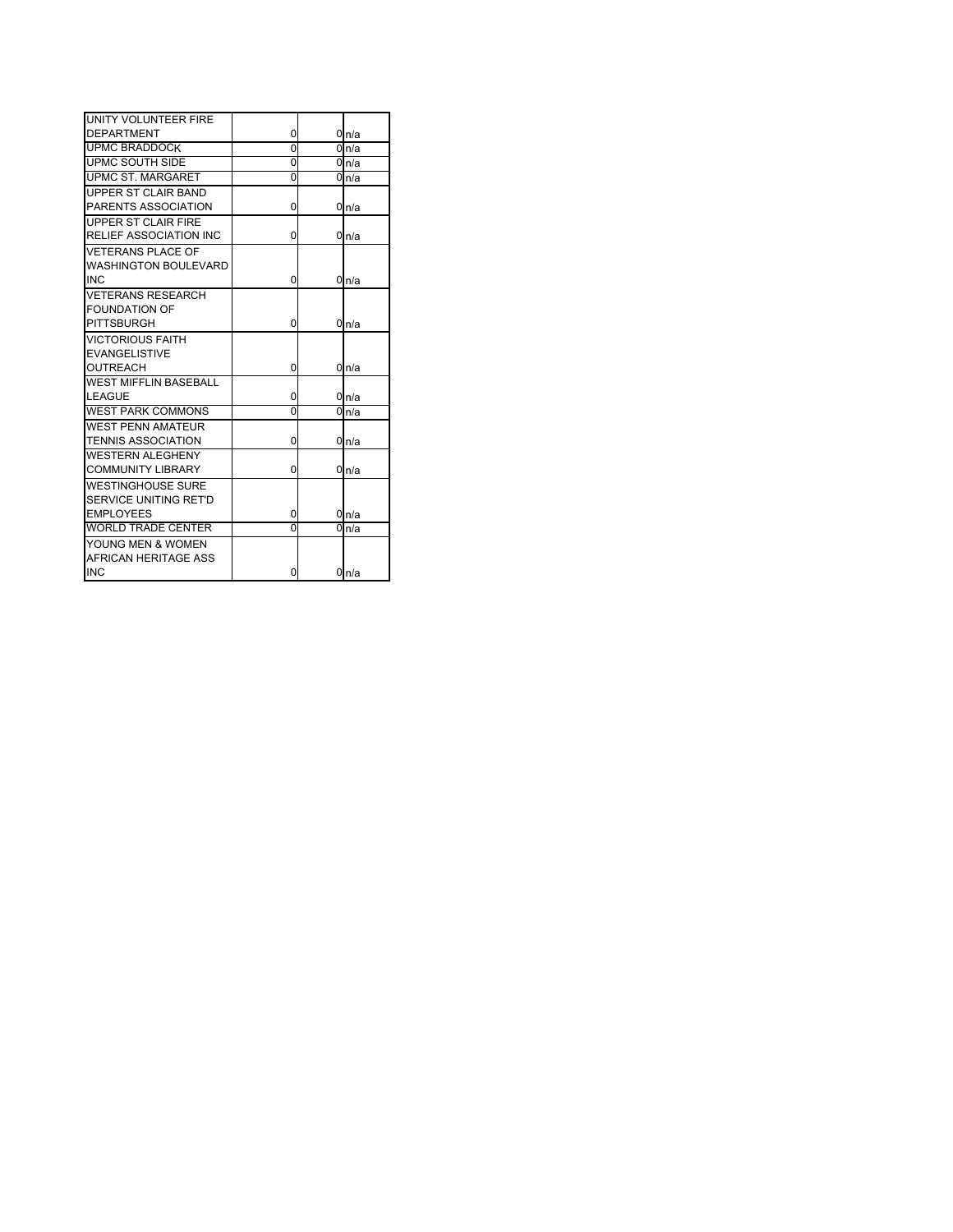## **Appendix 12: Age Range of Nonprofit Board Members**

| <b>Name of Organization</b>                                           | <b>Total Mbrs</b> |                     | 19 and under | 20-29          |      | 30-39          |      |                | 40-49 |                | 50-59 | 60-69          |      |                | 70 and over |
|-----------------------------------------------------------------------|-------------------|---------------------|--------------|----------------|------|----------------|------|----------------|-------|----------------|-------|----------------|------|----------------|-------------|
|                                                                       |                   | No.                 | %            | No.            | %    | No.            | %    | No.            | %     | No.            | %     | No.            | %    | no.            | %           |
|                                                                       |                   |                     |              |                |      |                |      |                |       |                |       |                |      |                |             |
| 100 BLACK MEN OF WPA<br><b>INC</b>                                    | 8                 | 0                   | 0.0          | $\mathbf 0$    | 0.0  | $\overline{c}$ | 25.0 | 5              | 62.5  | 1              | 12.5  | 0              | 0.0  | $\mathbf 0$    | 0.0         |
| 3 RIVERS WET WEATHER<br><b>INC</b>                                    | 5                 | 0                   | 0.0          | $\mathbf 0$    | 0.0  | $\mathbf 0$    | 0.0  | $\overline{c}$ | 40.0  | $\overline{a}$ | 40.0  | $\mathbf{1}$   | 20.0 | $\overline{0}$ | 0.0         |
| A SECOND CHANCE                                                       | 7                 | 0                   | 0.0          | ō              | 0.0  | 1              | 14.3 | 5              | 71.4  | 1              | 14.3  | $\mathbf 0$    | 0.0  | $\mathbf 0$    | 0.0         |
| <b>AC ACLD</b>                                                        | 15                | $\mathbf 0$         | 0.0          | O              | 0.0  | 1              | 6.7  | 4              | 26.7  | 8              | 53.3  | $\overline{c}$ | 13.3 | $\mathbf 0$    | 0.0         |
| <b>ACTION HOUSING INC</b>                                             | 20                | 0                   | 0.0          | $\mathbf 0$    | 0.0  |                | 5.0  | 6              | 30.0  | 12             | 60.0  | $\mathbf{1}$   | 5.0  | 0              | 0.0         |
| ADULT RESOURCES INC                                                   | 11                | 0                   | 0.0          | 0              | 0.0  |                | 9.1  | 1              | 9.1   | $\overline{2}$ | 18.2  | $\overline{2}$ | 18.2 | 5              | 45.5        |
| <b>AFRICAN AMERICAN</b>                                               |                   |                     |              |                |      |                |      |                |       |                |       |                |      |                |             |
| CHAMBER FDN OF WPA                                                    | 11                | 0                   | 0.0          | $\mathbf 0$    | 0.0  | 0              | 0.0  | 0              | 0.0   | 11             | 100.0 | 0              | 0.0  | 0              | 0.0         |
| <b>AIR &amp; WASTE</b><br><b>MANAGEMENT</b><br><b>ASSOCIATION</b>     | 20                | 0                   | 0.0          | $\mathbf 0$    | 0.0  |                | 5.0  | 10             | 50.0  | 9              | 45.0  | $\mathbf 0$    | 0.0  | 0              |             |
| <b>AIRPORT AREA</b>                                                   |                   |                     |              |                |      |                |      |                |       |                |       |                |      |                | 0.0         |
| <b>PREGNANCY CARE</b><br><b>CENTER</b>                                | 4                 | 0                   | 0.0          | 0              | 0.0  | $\mathbf 0$    | 0.0  | $\overline{c}$ | 50.0  | $\overline{c}$ | 50.0  | 0              | 0.0  | 0              | 0.0         |
| <b>ALCOHOLIC RECOVERY</b><br><b>CENTER</b>                            | 10                | 0                   | 0.0          | 0              | 0.0  | $\mathbf 0$    | 0.0  | 4              | 40.0  | $\overline{c}$ | 20.0  | 0              | 0.0  | 2              | 20.0        |
| ALLEGHENY CHILDRENS<br><b>INITIATIVE INC</b>                          | 12                | n/a                 | n/a          | n/a            | n/a  | n/a            | n/a  | n/a            | n/a   | n/a            | n/a   | n/a            | n/a  | $n/a$ $n/a$    |             |
| <b>ALLEGHENY</b><br><b>CONFERENCE ON</b><br><b>COMMUNITY</b>          |                   |                     |              |                |      |                |      |                |       |                |       |                |      |                |             |
| <b>DEVELOPMENT</b>                                                    | 44                | $\mathbf 0$         | 0.0          | $\mathbf 0$    | 0.0  | 1              | 2.3  | 4              | 9.1   | 23             | 52.3  | 15             | 34.1 | 1              | 2.3         |
| <b>ALLEGHENY COUNTY</b><br><b>COURT APPOINTED</b><br>SPECIAL ADVOCATE | 13                | 0                   | 0.0          | $\mathbf 0$    | 0.0  | $\overline{2}$ | 15.4 | $\overline{7}$ | 53.8  | 4              | 30.8  | $\mathbf 0$    | 0.0  | 0              | 0.0         |
| <b>ALLEGHENY COUNTY</b>                                               |                   |                     |              |                |      |                |      |                |       |                |       |                |      |                |             |
| FOR VICTIMS OF VIOLENT<br><b>CRIMES INC</b>                           | 13                | 0                   | 0.0          | $\mathbf{1}$   | 7.7  | 4              | 30.8 | 4              | 30.8  | 4              | 30.8  | 0              | 0.0  | 0              | 0.0         |
| <b>ALLEGHENY COUNTY</b>                                               |                   |                     |              |                |      |                |      |                |       |                |       |                |      |                |             |
| <b>LITERACY COUNCIL</b><br><b>ALLEGHENY HEALTH</b>                    | 8                 | 0                   | 0.0          | $\mathbf 0$    | 0.0  | $\mathbf{1}$   | 12.5 | 1              | 12.5  | $\overline{0}$ | 0.0   | $\mathbf{1}$   | 12.5 | 4              | 50.0        |
| <b>CHOICES</b>                                                        | 20                | n/a                 | n/a          | n/a            | n/a  | n/a            | n/a  | n/a            | n/a   | n/a            | n/a   | n/a            | n/a  | $n/a$ $n/a$    |             |
| <b>ALLEGHENY HEART</b><br><b>INSTITUTE</b>                            | 12                | 0                   | 0.0          | 0              | 0.0  | $\mathbf 0$    | 0.0  | $\mathbf 1$    | 8.3   | 5              | 41.7  | 4              | 33.3 | $\overline{2}$ | 16.7        |
| <b>ALLEGHENY HISTORIC</b><br>PRESERVATION SOCIETY                     |                   |                     |              |                |      |                |      |                |       |                |       |                |      |                |             |
| <b>INC</b>                                                            | 24                | n/a                 | n/a          | n/a            | n/a  | n/a            | n/a  | n/a            | n/a   | n/a            | n/a   | n/a            | n/a  | $n/a$ $n/a$    |             |
| ALLEGHENY INSTITUTE                                                   |                   |                     |              |                |      |                |      |                |       |                |       |                |      |                |             |
| FOR PUBLIC POLICY                                                     | 12                | 0                   | 0.0          | 0              | 0.0  | $\mathbf 0$    | 0.0  | $\overline{2}$ | 16.7  | 6              | 50.0  | 4              | 33.3 | 0              | 0.0         |
| <b>ALLEGHENY YOUTH</b><br><b>DEVELOPMENT</b>                          | 8                 | 0                   | 0.0          | 0              | 0.0  | $\mathbf 0$    | 0.0  | 4              | 50.0  | 4              | 50.0  | 0              | 0.0  | 0              | 0.0         |
| ALLE-KISKI AREA HOPE                                                  |                   |                     |              |                |      |                |      |                |       |                |       |                |      |                |             |
| <b>CENTER</b>                                                         | 12                | 0                   | 0.0          | $\mathbf 0$    | 0.0  | $\overline{0}$ | 0.0  | 3              | 25.0  | 4              | 33.3  | 4              | 33.3 | 1              | 8.3         |
| ALLIANCE FOR                                                          |                   |                     |              |                |      |                |      |                |       |                |       |                |      |                |             |
| PROGRESSIVE ACTION                                                    | 6                 | $\mathbf 0$         | 0.0          | $\mathbf{1}$   | 16.7 | $\overline{a}$ | 33.3 | $\overline{2}$ | 33.3  | $\mathbf{1}$   | 16.7  | $\mathbf 0$    | 0.0  | $\overline{0}$ | 0.0         |
| ALLIANCE FRANCAISE DE                                                 |                   |                     |              |                |      |                |      |                |       |                |       |                |      |                |             |
| <b>PITTSBURGH</b>                                                     | 9                 | $\mathbf 0$         | 0.0          | $\mathbf 0$    | 0.0  | $\overline{0}$ | 0.0  | 3              | 33.3  | $\overline{a}$ | 22.2  | $\overline{2}$ | 22.2 | $\overline{2}$ | 22.2        |
| ALTERNATIVE PROGRAM<br><b>ASSOCIATES</b>                              | 15                | 0                   | 0.0          | $\mathbf 0$    | 0.0  | $\overline{0}$ | 0.0  | $\overline{4}$ | 26.7  | 5              | 33.3  | 6              | 40.0 | $\overline{0}$ | 0.0         |
| ALZHEIMER CENTER OF                                                   |                   |                     |              |                |      |                |      |                |       |                |       |                |      |                |             |
| PITTSBURGH INC                                                        | 8                 | $\mathbf 0$         | 0.0          | $\mathbf 0$    | 0.0  | $\overline{0}$ | 0.0  | 3              | 37.5  | 5              | 62.5  | $\mathbf 0$    | 0.0  | $\overline{0}$ | 0.0         |
| AMERICAN SOCIETY FOR<br><b>TRAINING &amp;</b>                         |                   |                     |              |                |      |                |      |                |       |                |       |                |      |                |             |
| <b>DEVELOPMENT</b>                                                    | 5                 | $\mathbf 0$         | 0.0          | $\overline{0}$ | 0.0  | $\mathbf{1}$   | 20.0 | 3              | 60.0  | 1              | 20.0  | $\mathbf 0$    | 0.0  | $\mathbf 0$    | 0.0         |
| <b>ANDREW CARNEGIE</b><br><b>FREE LIBRARY</b>                         | 9                 | 0                   | 0.0          | 0              | 0.0  | $\overline{0}$ | 0.0  | 4              | 44.4  | 3              | 33.3  | 1              | 11.1 | 1              |             |
| ARC ALLEGHENY FDN                                                     | 24                | ō                   | 0.0          | O              | 0.0  | 5              | 20.8 | 6              | 25.0  | 8              | 33.3  | 3              | 12.5 | $\overline{2}$ | 11.1<br>8.3 |
| ARTHRITIS FOUNDATION                                                  |                   |                     |              |                |      |                |      |                |       |                |       |                |      |                |             |
| <b>INC</b>                                                            | 66                | $\mathbf 0$         | 0.0          | 0              | 0.0  | $\mathbf 0$    | 0.0  | 20             | 30.3  | 30             | 45.5  | 16             | 24.2 | 0              | 0.0         |
| <b>ARTIST IMAGE</b>                                                   |                   |                     |              |                |      |                |      |                |       |                |       |                |      |                |             |
| <b>RESOURCES</b>                                                      | 9                 | $\overline{0}$      | 0.0          | $\overline{a}$ | 22.2 | 1              | 11.1 | 3              | 33.3  | $\overline{c}$ | 22.2  | 1              | 11.1 | 0              | 0.0         |
| <b>ARTISTS AND</b><br>CRAFTSMENS GUILD INC                            | 8                 | 0                   | 0.0          | 1              | 12.5 | 1              | 12.5 | 3              | 37.5  | 1              | 12.5  | $\mathbf 0$    | 0.0  | 2              | 25.0        |
| <b>ASBURY PLACE</b>                                                   | 12                | $\mathsf{O}\xspace$ | 0.0          | $\mathbf 0$    | 0.0  | $\mathbf{1}$   | 8.3  | 5              | 41.7  | 4              | 33.3  | $\overline{2}$ | 16.7 | $\mathbf 0$    | 0.0         |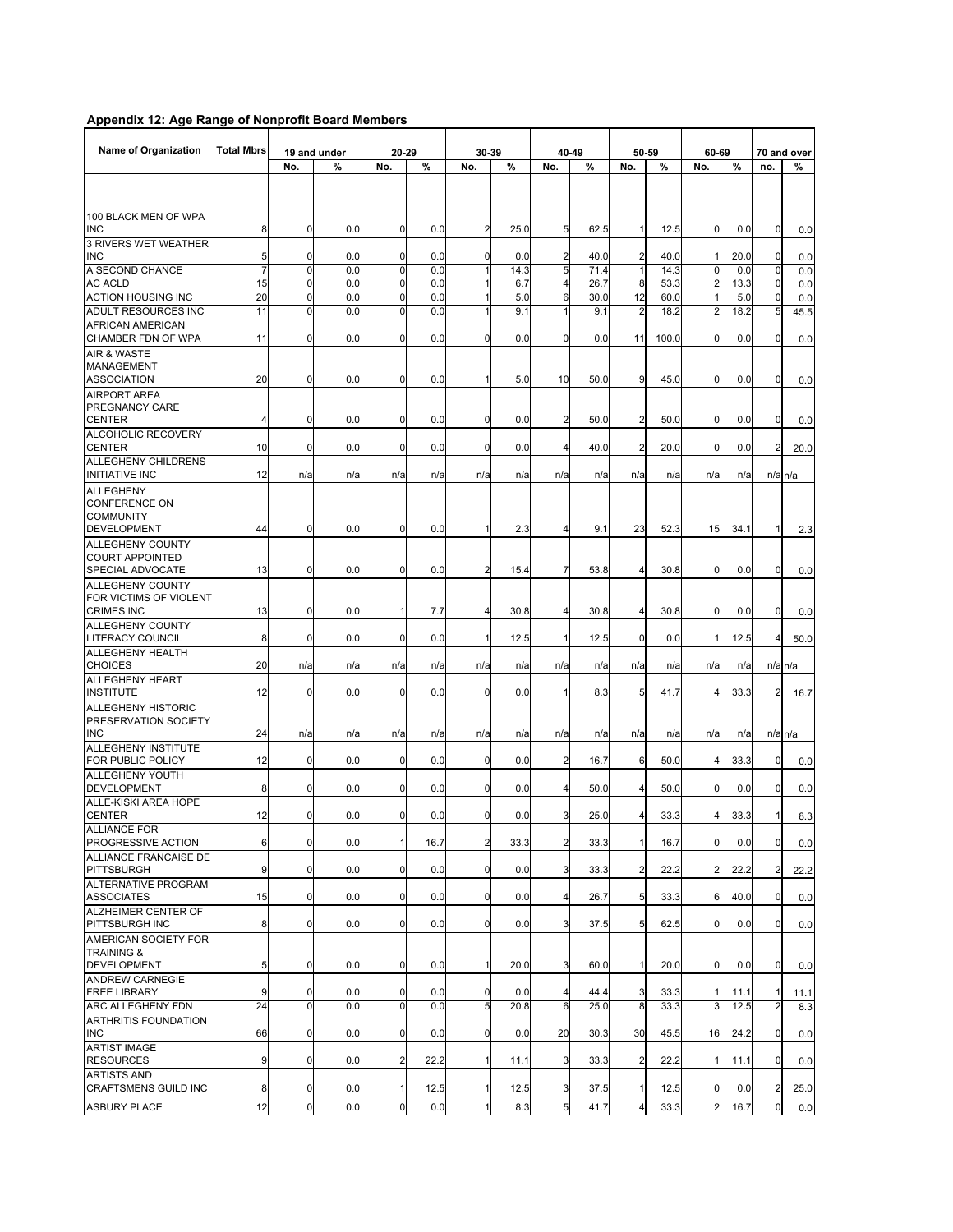| ASS'N OF THEOLOGICAL                   |                |             |     |                |      |                |      |                |       |                |       |                |      |                         |             |
|----------------------------------------|----------------|-------------|-----|----------------|------|----------------|------|----------------|-------|----------------|-------|----------------|------|-------------------------|-------------|
| SCHOOLS IN US & C'DA                   | 20             | $\mathbf 0$ | 0.0 | 0              | 0.0  | 0              | 0.0  | 0              | 0.0   | 10             | 50.0  | 8              | 40.0 | $\overline{2}$          |             |
|                                        |                |             |     |                |      |                |      |                |       |                |       |                |      |                         | 10.0        |
| <b>BALDWIN HIGHLANDERS</b>             |                |             |     |                |      |                |      |                |       |                |       |                |      |                         |             |
| <b>BAND PATRONS</b>                    | 5              | $\mathbf 0$ | 0.0 | $\mathbf 0$    | 0.0  | 1              | 20.0 | 4              | 80.0  | $\overline{0}$ | 0.0   | $\mathbf 0$    | 0.0  | $\mathbf 0$             | 0.0         |
| <b>BAPTIST HOMES</b>                   |                |             |     |                |      |                |      |                |       |                |       |                |      |                         |             |
| <b>RESIDENCE</b>                       | 14             | n/a         | n/a | n/a            | n/a  | n/a            | n/a  | n/a            | n/a   | n/a            | n/a   | n/a            | n/a  |                         | $n/a$ $n/a$ |
| <b>BAPTIST MANOR INC</b>               | 16             | $\Omega$    | 0.0 | $\mathbf 0$    | 0.0  | $\overline{2}$ | 12.5 | 5              | 31.3  | 7              | 43.8  |                | 6.3  |                         | 6.3         |
| <b>BEADLING SOCCER CLUB</b>            |                |             |     |                |      |                |      |                |       |                |       |                |      |                         |             |
|                                        |                |             |     |                |      |                |      |                |       |                |       |                |      |                         |             |
| <b>INC</b>                             | 5              | $\mathbf 0$ | 0.0 | $\mathbf 0$    | 0.0  | 0              | 0.0  | $\overline{2}$ | 40.0  | 3              | 60.0  | $\mathbf 0$    | 0.0  | 0                       | 0.0         |
| <b>BENEDICTINE CENTER</b>              | 12             | $\mathbf 0$ | 0.0 | O              | 0.0  | 1              | 8.3  | $\overline{2}$ | 16.7  | 16             | 133.3 | $\overline{2}$ | 16.7 | $\mathbf 0$             | 0.0         |
| <b>BETHEL BASEBALL</b>                 |                |             |     |                |      |                |      |                |       |                |       |                |      |                         |             |
| <b>ASSOCIATION</b>                     | 17             | $\mathbf 0$ | 0.0 | $\mathbf 0$    | 0.0  | 4              | 23.5 | 12             | 70.6  | 1              | 5.9   | 0              | 0.0  | $\mathbf 0$             | 0.0         |
| <b>BETHEL PARK</b>                     |                |             |     |                |      |                |      |                |       |                |       |                |      |                         |             |
| <b>COMMUNITY FDN</b>                   | 24             | $\mathbf 0$ | 0.0 | 0              | 0.0  | 3              | 12.5 | 9              | 37.5  | 5              | 20.8  | 6              | 25.0 | 1                       | 4.2         |
| <b>BETHLEHEM HAVEN</b>                 | 20             | ō           | 0.0 | ō              | 0.0  | 4              | 20.0 | $\overline{4}$ | 20.0  | 8              | 40.0  | $\overline{2}$ | 10.0 |                         |             |
|                                        |                |             |     |                |      |                |      |                |       |                |       |                |      | $\overline{c}$          | 10.0        |
| <b>BOYS &amp; GIRLS CLUB</b>           | 64             | $\mathbf 0$ | 0.0 | ω              | 4.7  | 12             | 18.8 | 18             | 28.1  | 19             | 29.7  | 9              | 14.1 | 3                       | 4.7         |
| <b>BOYS SCOUT OF</b>                   |                |             |     |                |      |                |      |                |       |                |       |                |      |                         |             |
| <b>AMERICA</b>                         | 112            | n/a         | n/a | n/a            | n/a  | n/a            | n/a  | n/a            | n/a   | n/a            | n/a   | n/a            | n/a  | $n/a$ <sub>n/a</sub>    |             |
| <b>BRADLEY CENTER</b>                  | 14             | $\mathbf 0$ | 0.0 | $\mathbf 0$    | 0.0  | 1              | 7.1  | 28             | 200.0 | 3              | 21.4  | 0              | 0.0  | $\mathbf 0$             | 0.0         |
| <b>BROTHER'S BROTHER</b>               |                |             |     |                |      |                |      |                |       |                |       |                |      |                         |             |
|                                        |                |             | 0.0 |                |      |                | 0.0  |                |       |                |       | 16             |      |                         |             |
| <b>FOUNDATION</b>                      | 24             | 0           |     | $\mathbf 0$    | 0.0  | 0              |      | 3              | 12.5  | 3              | 12.5  |                | 66.7 | $\overline{2}$          | 8.3         |
| <b>BULGARIAN MACEDONIAN</b>            |                |             |     |                |      |                |      |                |       |                |       |                |      |                         |             |
| NAT'L EDU'L & CULTURAL                 |                |             |     |                |      |                |      |                |       |                |       |                |      |                         |             |
| <b>CTR</b>                             | 17             | 0           | 0.0 | 0              | 0.0  | 4              | 23.5 | 6              | 35.3  | 3              | 17.6  | 1              | 5.9  | 3                       | 17.6        |
| <b>BUSINESS &amp; INDUSTRIAL</b>       |                |             |     |                |      |                |      |                |       |                |       |                |      |                         |             |
| <b>DEV'MENT CORP</b>                   | 31             | $\mathbf 0$ | 0.0 | 0              | 0.0  | 0              | 0.0  | 0              | 0.0   | 16             | 51.6  | 7              | 22.6 | 1                       | 3.2         |
| <b>CALI OPHANGE</b>                    |                |             |     |                |      |                |      |                |       |                |       |                |      |                         |             |
|                                        |                |             |     |                |      |                |      |                |       |                |       |                |      |                         |             |
| <b>CHARITABLE FUND</b>                 | 6              | $\mathbf 0$ | 0.0 | 0              | 0.0  | 1              | 16.7 | 1              | 16.7  | $\overline{4}$ | 66.7  | $\mathbf 0$    | 0.0  | $\mathbf 0$             | 0.0         |
| <b>CARNEGIE LIBRARY OF</b>             |                |             |     |                |      |                |      |                |       |                |       |                |      |                         |             |
| <b>HOMESTEAD</b>                       | 12             | $\mathbf 0$ | 0.0 | $\mathbf 0$    | 0.0  | 0              | 0.0  | 4              | 33.3  | $\overline{4}$ | 33.3  | 4              | 33.3 | $\mathbf 0$             | 0.0         |
| <b>CARNEGIE LIBRARY OF</b>             |                |             |     |                |      |                |      |                |       |                |       |                |      |                         |             |
| <b>PITTSBURGH</b>                      | 33             | $\mathbf 0$ | 0.0 | $\mathbf 0$    | 0.0  | 5              | 15.2 | 12             | 36.4  | 10             | 30.3  | 6              | 18.2 | $\mathbf 0$             | 0.0         |
|                                        |                |             |     |                |      |                |      |                |       |                |       |                |      |                         |             |
| CARPATHO-RUSYN                         |                |             |     |                |      |                |      |                |       |                |       |                |      |                         |             |
| <b>SOCIETY</b>                         | 14             | $\mathbf 0$ | 0.0 | $\mathbf 0$    | 0.0  | 4              | 28.6 | 4              | 28.6  | $\overline{2}$ | 14.3  | 3              | 21.4 | $\mathbf{1}$            | 7.1         |
| <b>CARPENTERS TRAINING</b>             |                |             |     |                |      |                |      |                |       |                |       |                |      |                         |             |
| & EDUCATIONAL TRUST                    |                |             |     |                |      |                |      |                |       |                |       |                |      |                         |             |
| FUND WPA                               | 10             | $\mathbf 0$ | 0.0 | $\mathbf 0$    | 0.0  | 0              | 0.0  | 3              | 30.0  | 7              | 70.0  | 0              | 0.0  | 0                       | 0.0         |
| CATHOLIC YOUTH                         |                |             |     |                |      |                |      |                |       |                |       |                |      |                         |             |
|                                        |                |             |     |                |      |                |      |                |       | $\overline{0}$ |       |                |      |                         |             |
| <b>ASSOCIATION</b>                     | 17             | $\mathbf 0$ | 0.0 | $\mathbf 0$    | 0.0  | 0              | 0.0  | $\overline{2}$ | 11.8  |                | 0.0   | 5              | 29.4 | 10                      | 58.8        |
| <b>CC MELLOR MEMORIAL</b>              |                |             |     |                |      |                |      |                |       |                |       |                |      |                         |             |
| LIBRARY & EDGEWOOD                     |                |             |     |                |      |                |      |                |       |                |       |                |      |                         |             |
| COMMU. HOUSE                           | 9              | $\mathbf 0$ | 0.0 | $\mathbf 0$    | 0.0  | 0              | 0.0  | $\overline{2}$ | 22.2  | 7              | 77.8  | $\mathbf 0$    | 0.0  | $\mathbf 0$             | 0.0         |
| CENTER FOR CREATIVE                    |                |             |     |                |      |                |      |                |       |                |       |                |      |                         |             |
| <b>PLAY</b>                            | 21             | $\mathbf 0$ | 0.0 | $\mathbf{1}$   | 4.8  | 14             | 66.7 | 5 <sub>l</sub> | 23.8  | 1              | 4.8   | 0              | 0.0  | $\mathbf 0$             | 0.0         |
|                                        |                |             |     |                |      |                |      |                |       |                |       |                |      |                         |             |
| CENTER FOR SOCIAL                      |                |             |     |                |      |                |      |                |       |                |       |                |      |                         |             |
| STUDIES EDUCATION                      | 6              | $\mathbf 0$ | 0.0 | 0              | 0.0  | 0              | 0.0  | $\mathbf 0$    | 0.0   | 3              | 50.0  | 3              | 50.0 | 0                       | 0.0         |
| <b>CENTRAL BLOOD BANK</b>              | 12             | $\mathbf 0$ | 0.0 | O              | 0.0  | 1              | 8.3  | 5              | 41.7  | G,             | 41.7  |                | 8.3  | 0                       | 0.0         |
| <b>CENTRAL NORTHSIDE</b>               |                |             |     |                |      |                |      |                |       |                |       |                |      |                         |             |
| <b>NEIGHBORHOOD</b>                    |                |             |     |                |      |                |      |                |       |                |       |                |      |                         |             |
| COUNCIL                                | 14             | $\mathbf 0$ | 0.0 | 1              | 7.1  | 3              | 21.4 | 4              | 28.6  | 6              | 42.9  | 0              | 0.0  | $\mathbf 0$             | 0.0         |
| <b>CHARTIERS NATURE</b>                |                |             |     |                |      |                |      |                |       |                |       |                |      |                         |             |
|                                        |                | 0           |     |                |      |                |      |                |       |                |       |                | 0.0  | $\mathbf 0$             |             |
| CONSERVANCY                            | 15             |             | 0.0 | $5 \,$         | 33.3 | 7              | 46.7 | $\overline{c}$ | 13.3  | $\overline{c}$ | 13.3  | 0              |      |                         | 0.0         |
| <b>CHATHAM COLLEGE</b>                 | 28             | $\mathbf 0$ | 0.0 | $\overline{0}$ | 0.0  | 2              | 7.1  | 3              | 10.7  | 16             | 57.1  | $\overline{6}$ | 21.4 |                         | 3.6         |
| CHILD HEALTH                           |                |             |     |                |      |                |      |                |       |                |       |                |      |                         |             |
| <b>ASSOCIATION OF</b>                  |                |             |     |                |      |                |      |                |       |                |       |                |      |                         |             |
| <b>SEWICKLEY</b>                       | 13             | $\mathbf 0$ | 0.0 | $\mathbf 0$    | 0.0  | 3              | 23.1 | 9              | 69.2  | $\mathbf 1$    | 7.7   | 0              | 0.0  | $\mathbf 0$             | 0.0         |
| CHILDREN'S HOSPITAL                    | 23             | n/a         | n/a | n/a            | n/a  | n/a            | n/a  | n/a            | n/a   | n/a            | n/a   | n/a            | n/a  |                         | $n/a$ $n/a$ |
| <b>CHILDS WAY</b>                      | 36             | $\mathbf 0$ | 0.0 | $\mathbf 0$    | 0.0  | 5              | 13.9 | 12             | 33.3  | 10             | 27.8  | 9              | 25.0 | $\overline{0}$          |             |
|                                        |                |             |     |                |      |                |      |                |       |                |       |                |      |                         | 0.0         |
| <b>CHRISTIAN LIFE SKILLS</b>           |                |             |     |                |      |                |      |                |       |                |       |                |      |                         |             |
| <b>INC</b>                             | 13             | $\mathbf 0$ | 0.0 | $\mathbf 0$    | 0.0  | 1              | 7.7  | $\overline{a}$ | 15.4  | 10             | 76.9  | 0              | 0.0  | $\mathbf 0$             | 0.0         |
| CHRISTMAS IN APRIL                     |                |             |     |                |      |                |      |                |       |                |       |                |      |                         |             |
| /REBUILDING TOGETHER                   | 22             | $\mathbf 0$ | 0.0 | $\mathbf{1}$   | 4.5  | 7              | 31.8 | 7              | 31.8  | $\overline{0}$ | 0.0   | 1              | 4.5  | $\overline{\mathbf{c}}$ | 9.1         |
| <b>CITIZEN POWER</b>                   | $\overline{7}$ | $\mathbf 0$ | 0.0 | $\mathbf 0$    | 0.0  | $\overline{2}$ | 28.6 | $\mathbf 0$    | 0.0   | 3              | 42.9  | $\overline{2}$ | 28.6 | $\mathbf 0$             | 0.0         |
|                                        |                |             |     |                |      |                |      |                |       |                |       |                |      |                         |             |
| CITIZENS VOLUNTEER<br>HOSE CO. NO 1 OF |                |             |     |                |      |                |      |                |       |                |       |                |      |                         |             |
|                                        |                |             |     |                |      |                |      |                |       |                |       |                |      |                         |             |
| <b>BRIDGEVILLE</b>                     | 4              | 0           | 0.0 | $\mathbf 0$    | 0.0  | $\mathbf 0$    | 0.0  | 4              | 100.0 | $\overline{0}$ | 0.0   | $\mathbf 0$    | 0.0  | $\mathbf 0$             | 0.0         |
|                                        |                |             |     |                |      |                |      |                |       |                |       |                |      |                         |             |
| <b>COAL COUNTRY</b>                    |                |             |     |                |      |                |      |                |       |                |       |                |      |                         |             |
| <b>TRADITIONS</b>                      | 10             | n/a         | n/a | n/a            | n/a  | n/a            | n/a  | n/a            | n/a   | n/a            | n/a   | n/a            | n/a  |                         | $n/a$ $n/a$ |
|                                        |                |             |     |                |      |                |      |                |       |                |       |                |      |                         |             |
|                                        |                |             |     |                |      |                |      |                |       |                |       |                |      |                         |             |
| <b>COMMUNITIES IN</b>                  |                |             |     |                |      |                |      |                |       |                |       |                |      |                         |             |
| SCHOOL OF PITTSBURGH                   | 18             | 0           | 0.0 | $\mathbf 0$    | 0.0  | 0              | 0.0  | 6              | 33.3  | 3              | 16.7  | 4              | 22.2 | 5                       | 27.8        |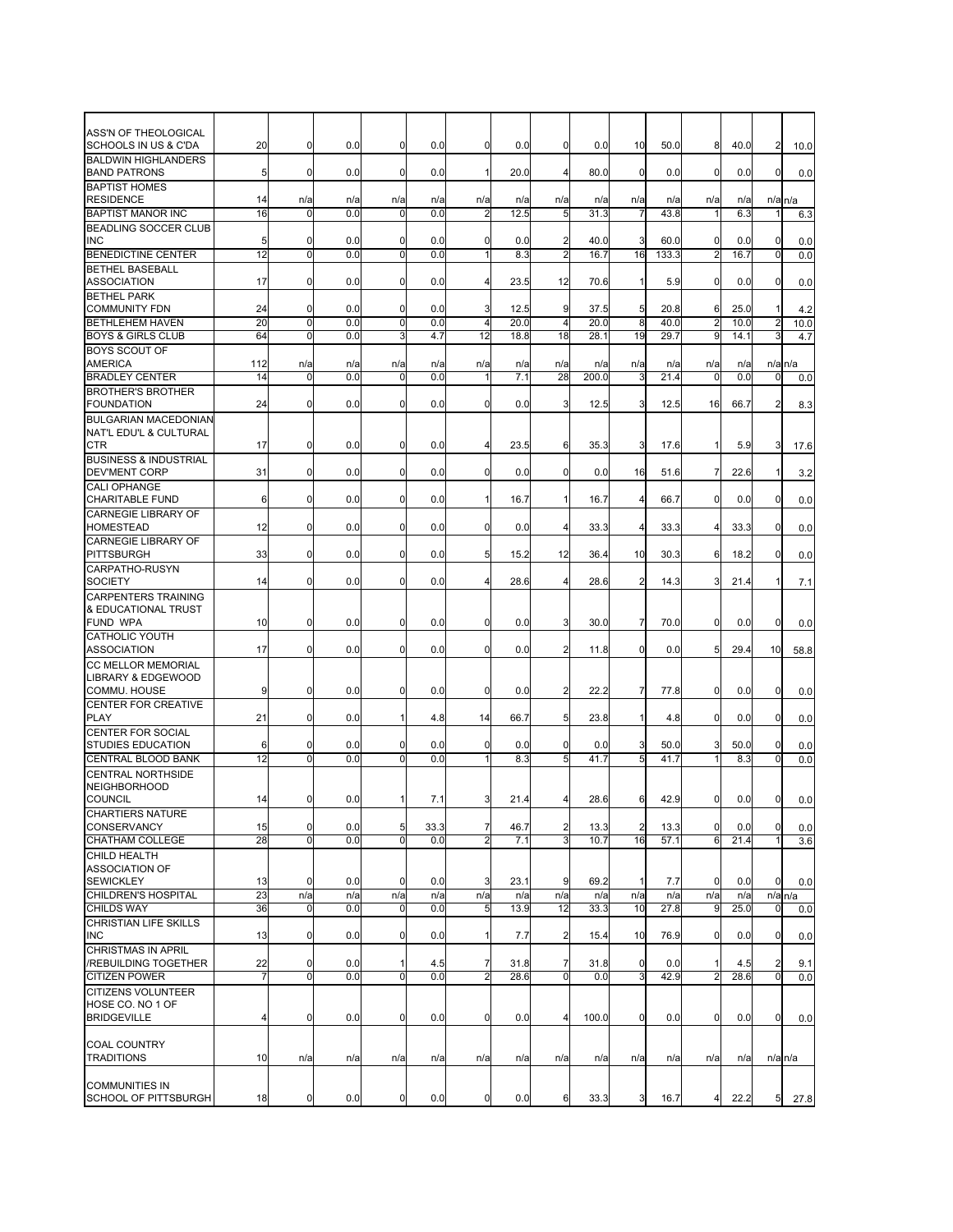| <b>COMMUNITIES IN</b><br><b>SCHOOLS OF</b>                       |    |                |     |                |      |                         |      |                         |      |                |      |                         |      |                |       |
|------------------------------------------------------------------|----|----------------|-----|----------------|------|-------------------------|------|-------------------------|------|----------------|------|-------------------------|------|----------------|-------|
| PENNSYLVANIA                                                     | 10 | $\mathbf 0$    | 0.0 | $\mathbf 0$    | 0.0  | 0                       | 0.0  | 4                       | 40.0 | 1              | 10.0 | 5                       | 50.0 | 0              | 0.0   |
| COMMUNITY DESIGN<br>CENTER OF PITTSBURGH                         |    |                |     |                |      |                         |      |                         |      |                |      |                         |      |                |       |
| <b>INC</b>                                                       | 18 | $\mathbf 0$    | 0.0 | $\mathbf 0$    | 0.0  | 8                       | 44.4 | 6                       | 33.3 | $\overline{4}$ | 22.2 | 0                       | 0.0  | $\mathbf 0$    | 0.0   |
| <b>COMMUNITY HOUSE</b><br>LEARNING CENTER                        | 8  | $\mathbf 0$    | 0.0 | $\mathbf 0$    | 0.0  | $\mathbf 0$             | 0.0  | 3                       | 37.5 | $\overline{4}$ | 50.0 | $\mathbf{1}$            | 12.5 | $\mathbf 0$    | 0.0   |
| COMMUNITY HUMAN                                                  |    |                |     |                |      |                         |      |                         |      |                |      |                         |      |                |       |
| <b>SERVICES CORP</b>                                             | 15 | $\mathbf 0$    | 0.0 | $\mathbf 0$    | 0.0  | 2                       | 13.3 | 6                       | 40.0 | 3              | 20.0 | 3                       | 20.0 |                | 6.7   |
| <b>COMMUNITY LEADERSHIP</b><br><b>DEVELOPMENT</b>                |    |                |     |                |      |                         |      |                         |      |                |      |                         |      |                |       |
| <b>INSTITUTE</b>                                                 | 9  | $\mathbf 0$    | 0.0 | $\mathbf 0$    | 0.0  | 2                       | 22.2 | 3                       | 33.3 | 4              | 44.4 | 0                       | 0.0  | $\mathbf 0$    | 0.0   |
| <b>COMMUNITY LOAN FUND</b>                                       |    |                |     |                |      |                         |      |                         |      |                |      |                         |      |                |       |
| OF SWPA INC                                                      | 9  | $\mathbf 0$    | 0.0 | $\mathbf 0$    | 0.0  | $\mathbf 0$             | 0.0  | 6                       | 66.7 | $\mathbf{1}$   | 11.1 | 1                       | 11.1 | -1             | 11.1  |
| COMMUNITY TECHNICAL                                              |    |                |     |                |      |                         |      |                         |      |                |      |                         |      |                |       |
| ASSISTANCE CENTER INC                                            | 16 | $\mathbf 0$    | 0.0 | $\mathbf 0$    | 0.0  | 2                       | 12.5 | 3                       | 18.8 | 10             | 62.5 | 1                       | 6.3  | 16             | 100.0 |
| <b>COMMUNTIES IN</b><br><b>SCHOOLS OF</b>                        |    |                |     |                |      |                         |      |                         |      |                |      |                         |      |                |       |
| PITTSBURGH                                                       | 18 | $\mathbf 0$    | 0.0 | $\mathbf 0$    | 0.0  | 0                       | 0.0  | 6                       | 33.3 | 3              | 16.7 | 4                       | 22.2 | 5              | 27.8  |
| <b>COMMUNTIY</b>                                                 |    |                |     |                |      |                         |      |                         |      |                |      |                         |      |                |       |
| FOUNDATION OF USC                                                | 20 | $\mathbf 0$    | 0.0 | $\mathbf 0$    | 0.0  | 2                       | 10.0 | 8                       | 40.0 | 8              | 40.0 | $\overline{2}$          | 10.0 | $\mathbf 0$    | 0.0   |
| <b>COMMUNTIY THEATER</b><br>PROJECT / KELLY                      |    |                |     |                |      |                         |      |                         |      |                |      |                         |      |                |       |
| STAYHORN THEATER                                                 | 10 | $\mathbf 0$    | 0.0 | $\mathbf 0$    | 0.0  | 0                       | 0.0  | 5                       | 50.0 | 4              | 40.0 | 1                       | 10.0 | $\mathbf 0$    | 0.0   |
| <b>CONSTRUCTION</b><br>JUNCTION                                  | 10 | $\mathbf 0$    | 0.0 | $\mathbf 0$    | 0.0  | 3                       | 30.0 | $\overline{7}$          | 70.0 | $\overline{0}$ | 0.0  | $\mathbf 0$             | 0.0  | 0              | 0.0   |
| <b>CONSUMER CREDIT</b>                                           |    |                |     |                |      |                         |      |                         |      |                |      |                         |      |                |       |
| COUNSELLING SERVICE<br>OF WPA                                    | 21 | $\mathbf 0$    | 0.0 | $\mathbf 0$    | 0.0  | $\overline{c}$          | 9.5  | 6                       | 28.6 | $\overline{7}$ | 33.3 | 5                       | 23.8 | 1              | 4.8   |
| <b>CORNERSTONE</b>                                               |    |                |     |                |      |                         |      |                         |      |                |      |                         |      |                |       |
| <b>TELEVISION INC</b>                                            | 9  | $\mathbf 0$    | 0.0 | $\overline{0}$ | 0.0  | 1                       | 11.1 | 1                       | 11.1 | $\overline{2}$ | 22.2 | $\overline{4}$          | 44.4 | 1              | 11.1  |
| <b>CRAFTON CHILDRENS</b><br><b>CORNER</b>                        | 5  | $\mathbf 0$    | 0.0 | $\overline{0}$ | 0.0  | 1                       | 20.0 | 1                       | 20.0 | $\overline{c}$ | 40.0 | 1                       | 20.0 | 0              | 0.0   |
| <b>CRAFTON PUBLIC</b><br>LIBRARY                                 | 9  | $\mathbf 0$    | 0.0 | $\overline{0}$ | 0.0  | 4                       | 44.4 | 3                       | 33.3 | $\overline{2}$ | 22.2 | $\mathbf 0$             | 0.0  | $\mathbf 0$    | 0.0   |
| <b>CRIME PREVENTION</b>                                          |    |                |     |                |      |                         |      |                         |      |                |      |                         |      |                |       |
| ASSOCIATION OF WPA                                               | 7  | $\mathbf 0$    | 0.0 | $\mathbf 0$    | 0.0  | 2                       | 28.6 | 1                       | 14.3 | 3              | 42.9 | 1                       | 14.3 | 0              | 0.0   |
| <b>CRISIS CENTER NORTH</b>                                       | 12 | $\mathbf 0$    | 0.0 | 1              | 8.3  | 2                       | 16.7 | 5                       | 41.7 | 3              | 25.0 | $\overline{1}$          | 8.3  | $\mathbf 0$    | 0.0   |
| <b>DEHAVEN ATHLETIC</b>                                          |    |                |     |                |      |                         |      |                         |      |                |      |                         |      |                |       |
| <b>ASSOCIATION</b>                                               | 12 | $\mathbf 0$    | 0.0 | $\overline{0}$ | 0.0  | 0                       | 0.0  | 1                       | 8.3  | $\mathbf 0$    | 0.0  | 0                       | 0.0  | 0              | 0.0   |
| <b>DOMESTIC ABUSE</b>                                            |    |                |     |                |      |                         |      |                         |      |                |      |                         |      |                |       |
| COUNSELLING CENTER                                               | 8  | $\mathbf 0$    | 0.0 | $\overline{0}$ | 0.0  | 0                       | 0.0  | 3                       | 37.5 | 3              | 37.5 | $\overline{\mathbf{c}}$ | 25.0 | 0              | 0.0   |
| DUQUESNE UNIVERSITY<br>OF THE HOLY GHOST                         | 41 | $\mathbf 0$    | 0.0 | $\mathbf 0$    | 0.0  | 0                       | 0.0  | 10                      | 24.4 | 15             | 36.6 | 14                      | 34.1 | $\overline{2}$ | 4.9   |
| EAST BOROS JWV                                                   |    |                |     |                |      |                         |      |                         |      |                |      |                         |      |                |       |
| <b>HOUSING</b>                                                   | 10 | 0              | 0.0 | $\mathbf 0$    | 0.0  | 1                       | 10.0 | 1                       | 10.0 | $\mathbf 0$    | 0.0  | 2                       | 20.0 | 6              | 60.0  |
| <b>EAST LIBERTY</b><br><b>DEVELOPMENT INC</b>                    | 8  | $\mathbf 0$    | 0.0 | 1              | 12.5 | $\overline{\mathbf{c}}$ | 25.0 | $\overline{4}$          | 50.0 | 1              | 12.5 | $\mathbf 0$             | 0.0  | $\overline{0}$ | 0.0   |
| <b>EASTER SEAL</b>                                               | 16 | $\overline{0}$ | 0.0 | $\overline{0}$ | 0.0  | 1                       | 6.3  | 6                       | 37.5 | 9              | 56.3 | 0                       | 0.0  | $\overline{0}$ | 0.0   |
| EASTERN AREA ADULT                                               |    |                |     |                |      |                         |      |                         |      |                |      |                         |      |                |       |
| <b>SERVICES</b>                                                  | 15 | $\mathbf 0$    | 0.0 | 1              | 6.7  | 3                       | 20.0 | $\overline{a}$          | 13.3 | 6              | 40.0 | $\overline{\mathbf{c}}$ | 13.3 | $\mathbf{1}$   | 6.7   |
| <b>EASTSIDE</b>                                                  |    |                |     |                |      |                         |      |                         |      |                |      |                         |      |                |       |
| <b>NEIGHBORHOOD</b>                                              |    |                |     |                |      |                         |      |                         |      |                |      |                         |      |                |       |
| <b>EMPLOYMENT CENTER</b>                                         | 7  | $\mathbf 0$    | 0.0 | $\overline{0}$ | 0.0  | $\mathbf 0$             | 0.0  | $\mathbf{1}$            | 14.3 | $\overline{4}$ | 57.1 | 1                       | 14.3 | 1              | 14.3  |
| ELIZABETH TWN AREA<br><b>EMS CORP</b>                            | 9  | $\mathbf 0$    | 0.0 | $\overline{0}$ | 0.0  | $\mathbf 0$             | 0.0  | $\mathbf 0$             | 0.0  | $\overline{2}$ | 22.2 | 7                       | 77.8 | $\overline{0}$ | 0.0   |
| ELOISE & EDITH                                                   |    |                |     |                |      |                         |      |                         |      |                |      |                         |      |                |       |
| CHRISTIAN DAYSCHOOL                                              | 10 | $\mathbf 0$    | 0.0 | 11             | 10.0 | $\mathbf 0$             | 0.0  | $\mathbf{1}$            | 10.0 | $\overline{2}$ | 20.0 | 6                       | 60.0 | $\mathbf 0$    | 0.0   |
| <b>EMERGENCY MEDICAL</b><br><b>INSTITUTE</b>                     | 33 | $\mathbf 0$    | 0.0 | $\overline{0}$ | 0.0  | 1                       | 3.0  | 11                      | 33.3 | 12             | 36.4 | 8                       | 24.2 | $\mathbf{1}$   | 3.0   |
|                                                                  |    |                |     |                |      |                         |      |                         |      |                |      |                         |      |                |       |
| <b>EMERGENCY MEDICINE</b><br>ASSOCIATION OF<br><b>PITTSBURGH</b> | 6  | $\mathbf 0$    | 0.0 | $\mathbf 0$    | 0.0  | $\mathbf 0$             | 0.0  | $\overline{4}$          | 66.7 | $\overline{2}$ | 33.3 | 0                       | 0.0  | $\mathbf 0$    | 0.0   |
| ENGINEERS SOCIETY OF                                             |    |                |     |                |      |                         |      |                         |      |                |      |                         |      |                |       |
| <b>WPA</b>                                                       | 19 | n/a            | n/a | n/a            | n/a  | n/a                     | n/a  | n/a                     | n/a  | n/a            | n/a  | n/a                     | n/a  | $n/a$ $n/a$    |       |
| EUREKA COMMUNITY<br>AMBULANCE                                    | 13 | $\mathbf 0$    | 0.0 | $\overline{a}$ | 15.4 | 2                       | 15.4 | 3                       | 23.1 | $\overline{4}$ | 30.8 | 2                       | 15.4 | 0              | 0.0   |
| EVERY CHILD INC                                                  | 16 | $\overline{0}$ | 0.0 | $\overline{0}$ | 0.0  | 7                       | 43.8 | $\overline{\mathbf{r}}$ | 25.0 | 5              | 31.3 | 0                       | 0.0  | $\overline{0}$ | 0.0   |
|                                                                  |    |                |     |                |      |                         |      |                         |      |                |      |                         |      |                |       |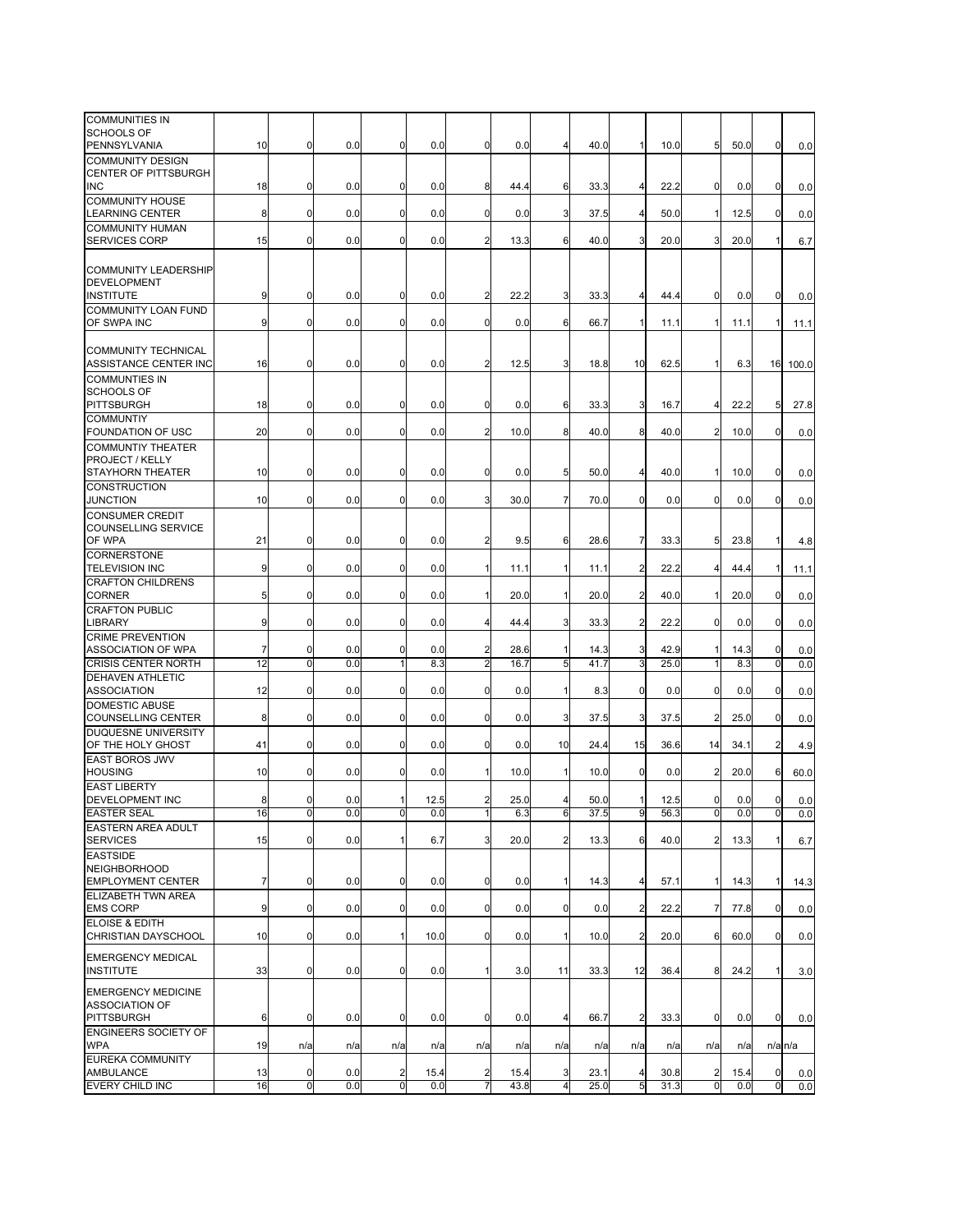| <b>EXECUTIVE SERVICE</b>       |                |                |     |                |      |                |      |                |       |                |      |                |      |                |             |
|--------------------------------|----------------|----------------|-----|----------------|------|----------------|------|----------------|-------|----------------|------|----------------|------|----------------|-------------|
| CORPS                          | 17             | $\mathbf 0$    | 0.0 | $\mathbf 0$    | 0.0  | 0              | 0.0  | 3              | 17.6  | 6              | 35.3 | 6              | 35.3 | 2              | 11.8        |
|                                |                |                |     |                |      |                |      |                |       |                |      |                |      |                |             |
|                                |                |                |     |                |      |                |      |                |       |                |      |                |      |                |             |
| <b>FAMILY COMMUNICATION</b>    | 8              | n/a            | n/a | n/a            | n/a  | n/a            | n/a  | n/a            | n/a   | n/a            | n/a  | n/a            | n/a  |                | $n/a$ $n/a$ |
| <b>FAMILY GUIDANCE</b>         | 16             | $\mathbf 0$    | 0.0 | $\mathbf 0$    | 0.0  | 1              | 6.3  | 6              | 37.5  | 6              | 37.5 | 3              | 18.8 | 0              | 0.0         |
|                                |                |                |     |                |      |                |      |                |       |                |      |                |      |                |             |
| FAMILY HEALTH COUNCIL          | 18             | 0              | 0.0 | 0              | 0.0  | 4              | 22.2 | 9              | 50.0  | 5              | 27.8 | $\mathbf 0$    | 0.0  | 0              | 0.0         |
| <b>FAMILY HOUSE</b>            | 40             | $\mathbf 0$    | 0.0 | 0              | 0.0  | 1              | 2.5  | 5              | 12.5  | 10             | 25.0 | 15             | 37.5 | 4              | 10.0        |
|                                |                |                |     |                |      |                |      |                |       |                |      |                |      |                |             |
| <b>FAMILY LINKS</b>            | 6              | 0              | 0.0 | 0              | 0.0  | 0              | 0.0  | 4              | 66.7  | 1              | 16.7 | $\mathbf 1$    | 16.7 | 0              | 0.0         |
| <b>FAMILY TYES</b>             | 15             | $\mathbf 0$    | 0.0 | $\mathbf 0$    | 0.0  | $\overline{2}$ | 13.3 | 3              | 20.0  |                | 46.7 | 3              | 20.0 | 0              | 0.0         |
| FIRST STEP RECOVERY            |                |                |     |                |      |                |      |                |       |                |      |                |      |                |             |
| HOMES, INC                     | 6              | 0              | 0.0 | 0              | 0.0  | 0              | 0.0  | $\overline{c}$ | 33.3  | 2              | 33.3 | $\overline{a}$ | 33.3 | 0              | 0.0         |
| <b>FOREST HILLS</b>            |                |                |     |                |      |                |      |                |       |                |      |                |      |                |             |
| <b>COMMUNITY SERVICE</b>       | 8              | 0              |     |                |      |                |      |                |       | 0              |      |                |      |                |             |
|                                |                |                | 0.0 | $\mathbf 0$    | 0.0  | 0              | 0.0  | 0              | 0.0   |                | 0.0  | 3              | 37.5 | 5              | 62.5        |
| <b>FOREST WILDLIFE</b>         |                |                |     |                |      |                |      |                |       |                |      |                |      |                |             |
| <b>FOUNDATION</b>              | 4              | 0              | 0.0 | $\mathbf 0$    | 0.0  | 0              | 0.0  | 0              | 0.0   | 1              | 25.0 | 3              | 75.0 | 0              | 0.0         |
| FORT COUCH PTA                 | 5              | $\mathbf 0$    | 0.0 | ō              | 0.0  | $\overline{0}$ | 0.0  | 5              | 100.0 | 0              | 0.0  | $\mathbf 0$    | 0.0  | $\mathbf 0$    | 0.0         |
| <b>FOUNDATION FOR</b>          |                |                |     |                |      |                |      |                |       |                |      |                |      |                |             |
|                                |                |                |     |                |      |                |      |                |       |                |      |                |      |                |             |
| <b>EXCELLENCE IN NORTH</b>     |                |                |     |                |      |                |      |                |       |                |      |                |      |                |             |
| ALLEGHENY SCHOO                | 15             | n/a            | n/a | n/a            | n/a  | n/a            | n/a  | n/a            | n/a   | n/a            | n/a  | n/a            | n/a  |                | n/a n/a     |
| <b>FOX CHAPEL AREA</b>         |                |                |     |                |      |                |      |                |       |                |      |                |      |                |             |
| YOUTH SOCCER                   | 17             | $\mathbf 0$    | 0.0 | $\mathbf 0$    | 0.0  | 12             | 70.6 | 4              | 23.5  | 0              | 0.0  | $\mathbf 1$    | 5.9  | 0              | 0.0         |
|                                |                |                |     |                |      |                |      |                |       |                |      |                |      |                |             |
| <b>FOX CHAPPEL</b>             |                |                |     |                |      |                |      |                |       |                |      |                |      |                |             |
| <b>EXCELLENCE FOR</b>          |                |                |     |                |      |                |      |                |       |                |      |                |      |                |             |
| <b>EDUCATION FUND</b>          | 11             | 0              | 0.0 | $\mathbf 0$    | 0.0  |                | 9.1  | 8              | 72.7  | 2              | 18.2 | $\overline{0}$ | 0.0  | 0              | 0.0         |
| <b>FOXWALL EMERGENCY</b>       |                |                |     |                |      |                |      |                |       |                |      |                |      |                |             |
| <b>MEDICAL SERVICES</b>        | 9              | $\mathbf 0$    | 0.0 | $\overline{0}$ | 0.0  | 2              | 22.2 | 7              | 77.8  | 0              | 0.0  | $\overline{0}$ | 0.0  | 0              | 0.0         |
| FRIENDS OF HOSPITAL            |                |                |     |                |      |                |      |                |       |                |      |                |      |                |             |
|                                |                |                |     |                |      |                |      |                |       |                |      |                |      |                |             |
| <b>ALBERT SCHWEITZER</b>       |                |                |     |                |      |                |      |                |       |                |      |                |      |                |             |
| HAITI                          | 7              | 0              | 0.0 | 0              | 0.0  | $\overline{2}$ | 28.6 | 0              | 0.0   | 1              | 14.3 | $\overline{2}$ | 28.6 | 2              | 28.6        |
| <b>FRIENDS OF SEWICKLEY</b>    |                |                |     |                |      |                |      |                |       |                |      |                |      |                |             |
| PUBLIC LIBRARY                 | 18             | 0              | 0.0 | $\mathbf 0$    | 0.0  | 2              | 11.1 | 7              | 38.9  | 7              | 38.9 | $\overline{2}$ | 11.1 | 0              | 0.0         |
| <b>FUND FOR CHARITABLE</b>     |                |                |     |                |      |                |      |                |       |                |      |                |      |                |             |
|                                |                |                |     |                |      |                |      |                |       |                |      |                |      |                |             |
| <b>GIVING</b>                  | 3              | 0              | 0.0 | 0              | 0.0  | $\mathbf 0$    | 0.0  | 1              | 33.3  | 2              | 66.7 | $\overline{0}$ | 0.0  | 0              | 0.0         |
| <b>GARDEN CLUB OF</b>          |                |                |     |                |      |                |      |                |       |                |      |                |      |                |             |
| OAKMONT                        | 8              | 0              | 0.0 | 0              | 0.0  | 0              | 0.0  | 3              | 37.5  | 5              | 62.5 | $\overline{0}$ | 0.0  | 0              | 0.0         |
|                                |                |                |     |                |      |                |      |                |       |                |      |                |      |                |             |
|                                | 6              |                |     |                |      | 0              |      |                |       |                |      |                |      |                |             |
| <b>GARFIELD JUBILEE ASS'N</b>  |                | 0              | 0.0 | $\mathbf 0$    | 0.0  |                | 0.0  | 1              | 16.7  | 4              | 66.7 | $\mathbf 0$    | 0.0  | 1              | 16.7        |
| <b>GENESIS OF</b>              |                |                |     |                |      |                |      |                |       |                |      |                |      |                |             |
| PITTSBURGH INC                 | 13             | $\mathbf 0$    | 0.0 | $\mathbf 0$    | 0.0  | 3              | 23.1 | 6              | 46.2  | 4              | 30.8 | $\mathbf 0$    | 0.0  | 0              | 0.0         |
| <b>GLOBAL LINKS</b>            | 13             | 0              | 0.0 | O              | 0.0  | 0              | 0.0  | 10             | 76.9  | 1              | 7.7  | $\overline{2}$ | 15.4 | 0              | 0.0         |
| <b>GOOD SAMARITAN</b>          | 3              | $\mathbf 0$    | 0.0 | ō              | 0.0  | $\mathbf 0$    | 0.0  | 0              | 0.0   | 2              | 66.7 |                | 33.3 | 0              | 0.0         |
|                                |                |                |     |                |      |                |      |                |       |                |      |                |      |                |             |
| <b>GOODWILL INDUSTRIES</b>     | 37             | 0              | 0.0 | 1              | 2.7  | 10             | 27.0 | 10             | 27.0  | 10             | 27.0 | 6              | 16.2 | 0              | 0.0         |
| <b>GRANDVUE STUDY</b>          |                |                |     |                |      |                |      |                |       |                |      |                |      |                |             |
| <b>CENTER</b>                  | $\overline{4}$ | 0              | 0.0 | 1              | 25.0 | 2              | 50.0 | 0              | 0.0   | 1              | 25.0 | $\overline{0}$ | 0.0  | 0              | 0.0         |
|                                |                |                |     |                |      |                |      |                |       |                |      |                |      |                |             |
|                                |                |                |     |                |      |                |      |                |       |                |      |                |      |                |             |
| <b>GRAPHIC ARTS</b>            |                |                |     |                |      |                |      |                |       |                |      |                |      |                |             |
| TECHNICAL FOUNDATION           | 77             | n/a            | n/a | n/a            | n/a  | n/a            | n/a  | n/a            | n/a   | n/a            | n/a  | n/a            | n/a  |                | n/a n/a     |
| <b>GRAPHIC</b>                 |                |                |     |                |      |                |      |                |       |                |      |                |      |                |             |
| COMMUNICATION INTER            |                |                |     |                |      |                |      |                |       |                |      |                |      |                |             |
| UNION & UNION EMP              | 12             | 0              | 0.0 | 1              | 8.3  | 3              | 25.0 |                | 8.3   | 2              | 16.7 | $\overline{a}$ | 16.7 | 3              | 25.0        |
|                                |                |                |     |                |      |                |      |                |       |                |      |                |      |                |             |
| <b>GREAT LAKES</b>             |                |                |     |                |      |                |      |                |       |                |      |                |      |                |             |
| BEHAVIORAL RESEARCH            |                |                |     |                |      |                |      |                |       |                |      |                |      |                |             |
| <b>INSTITUTE</b>               | 3              | 0              | 0.0 | 0              | 0.0  | $\overline{0}$ | 0.0  | $\overline{2}$ | 66.7  | $\overline{0}$ | 0.0  | $\mathbf{1}$   | 33.3 | $\mathbf 0$    | 0.0         |
| <b>GREATER ALLEGHENY &amp;</b> |                |                |     |                |      |                |      |                |       |                |      |                |      |                |             |
| MONONGAHALA HOUSING            |                |                |     |                |      |                |      |                |       |                |      |                |      |                |             |
| CORP                           |                | $\mathbf 0$    |     | $\overline{0}$ |      | $\mathbf{1}$   |      | $\mathbf 0$    |       | 0              | 0.0  |                |      |                |             |
|                                | 6              |                | 0.0 |                | 0.0  |                | 16.7 |                | 0.0   |                |      | 3              | 50.0 | $\overline{a}$ | 33.3        |
| <b>GREATER PITTSBURGH</b>      |                |                |     |                |      |                |      |                |       |                |      |                |      |                |             |
| <b>CHAMBER OF</b>              |                |                |     |                |      |                |      |                |       |                |      |                |      |                |             |
| <b>COMMERCE</b>                | 9              | n/a            | n/a | n/a            | n/a  | n/a            | n/a  | n/a            | n/a   | n/a            | n/a  | n/a            | n/a  |                | $n/a$ $n/a$ |
| <b>GREATER PITTSBURGH</b>      |                |                |     |                |      |                |      |                |       |                |      |                |      |                |             |
| <b>LITERACY COUNCIL</b>        | 22             | 0              | 0.0 | 0              | 0.0  | 5              | 22.7 | 6              | 27.3  | 8              | 36.4 | $\overline{a}$ | 9.1  |                |             |
|                                |                |                |     |                |      |                |      |                |       |                |      |                |      |                | 4.5         |
| <b>GREATER PITTSBURGH</b>      |                |                |     |                |      |                |      |                |       |                |      |                |      |                |             |
| OFFICE OF PROMOTION /          |                |                |     |                |      |                |      |                |       |                |      |                |      |                |             |
| PGH FILM                       | 18             | n/a            | n/a | n/a            | n/a  | n/a            | n/a  | n/a            | n/a   | n/a            | n/a  | n/a            | n/a  |                | $n/a$ $n/a$ |
| <b>GREEN BUILDING</b>          |                |                |     |                |      |                |      |                |       |                |      |                |      |                |             |
|                                |                |                |     |                |      |                |      |                |       |                |      |                |      |                |             |
| <b>ALLIANCE</b>                | 10             | $\mathbf 0$    | 0.0 | $\mathbf 0$    | 0.0  | 1              | 10.0 | 6              | 60.0  | 3              | 30.0 | $\mathbf 0$    | 0.0  | 0              | 0.0         |
| <b>GROWING WITH TRUST</b>      | 9              | $\overline{0}$ | 0.0 | $\overline{1}$ | 11.1 | $\overline{2}$ | 22.2 | $\Omega$       | 0.0   | 6              | 66.7 | $\mathbf 0$    | 0.0  | 0              | 0.0         |
| HAMPTON ALLIANCE FOR           |                |                |     |                |      |                |      |                |       |                |      |                |      |                |             |
| <b>EDUCATIONAL</b>             |                |                |     |                |      |                |      |                |       |                |      |                |      |                |             |
| <b>EXCELLENCE</b>              | 28             | $\mathbf 0$    | 0.0 | $\overline{0}$ | 0.0  | $\overline{4}$ | 14.3 | 24             | 85.7  | 0              | 0.0  | $\mathbf 0$    | 0.0  | 0              | 0.0         |
|                                |                |                |     |                |      |                |      |                |       |                |      |                |      |                |             |
| <b>HAMPTON COMMUNITY</b>       |                |                |     |                |      |                |      |                |       |                |      |                |      |                |             |
| LIBRARY                        | 8 <sub>l</sub> | $\overline{0}$ | 0.0 | $\overline{0}$ | 0.0  | $\mathbf 0$    | 0.0  | 3              | 37.5  | $\overline{2}$ | 25.0 | $\overline{2}$ | 25.0 | 1              | 12.5        |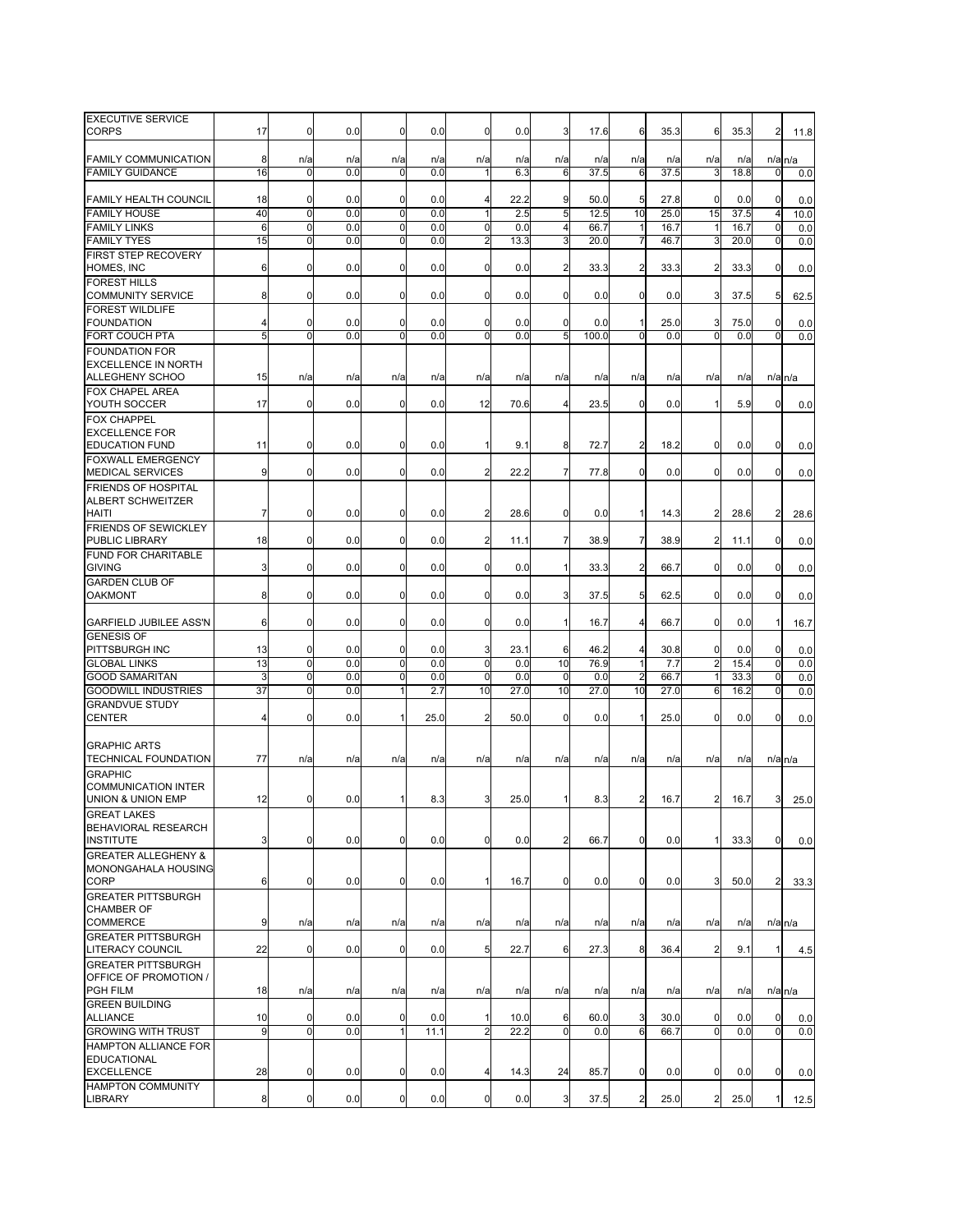| <b>HARMAR TOWNSHIP</b><br><b>VOLUNTEER FIRE</b><br>COMPANY | 20             | $\overline{2}$             | 10.0       | 5                  | 25.0       | 6                              | 30.0        | 6              | 30.0         | 1              | 5.0          | 0                | 0.0        | $\mathbf 0$             | 0.0                  |
|------------------------------------------------------------|----------------|----------------------------|------------|--------------------|------------|--------------------------------|-------------|----------------|--------------|----------------|--------------|------------------|------------|-------------------------|----------------------|
|                                                            |                |                            |            |                    |            |                                |             |                |              |                |              |                  |            |                         |                      |
| <b>HEBREW FREE LOAN</b><br><b>ASSOCIATION OF PGH PA</b>    | 75             | $\mathbf 0$                | 0.0        | $\mathbf 0$        | 0.0        | 4                              | 5.3         | 15             | 20.0         | 30             | 40.0         | 6                | 8.0        | 20                      | 26.7                 |
| <b>HEMOPHILIA CENTER OF</b><br><b>WPA</b>                  | 9              | $\mathbf 0$                | 0.0        | $\mathbf 0$        | 0.0        | $\overline{0}$                 | 0.0         | 3              | 33.3         | 6              | 66.7         | $\overline{0}$   | 0.0        | $\mathbf 0$             | 0.0                  |
| <b>HERITAGE HEALTH</b><br><b>FOUNDATION</b>                | 17             | $\mathbf 0$                | 0.0        | $\mathbf 0$        | 0.0        | 0                              | 0.0         | 3              | 17.6         | 10             | 58.8         | 2                | 11.8       | $\overline{2}$          | 11.8                 |
| <b>HILL HOUSE</b><br><b>ASSOCIATION</b>                    | 26             | $\mathbf 0$                | 0.0        | $\mathbf 0$        | 0.0        | 0                              | 0.0         | 0              | 0.0          | $\mathbf 0$    | 0.0          | $\mathbf 0$      | 0.0        | $\mathbf 0$             | 0.0                  |
| HILL TOP COMMUNITY<br><b>CHILDREN CENTER</b>               | 6              | $\mathbf 0$                | 0.0        | $\mathbf 0$        | 0.0        | 3                              | 50.0        | 1              | 16.7         | $\overline{c}$ | 33.3         | $\mathbf 0$      | 0.0        | $\mathbf 0$             | 0.0                  |
| <b>HISTORICAL SOCIETY OF</b><br><b>CARNEGIE PA</b>         | 10             | $\mathbf 0$                | 0.0        | 0                  | 0.0        | 0                              | 0.0         | 2              | 20.0         | 5              | 50.0         | 1                | 10.0       | $\overline{2}$          | 20.0                 |
| HISTORICAL SOCIETY OF<br>WPA                               | 50             | $\mathbf 0$                | 0.0        | $\mathbf 0$        | 0.0        | 5                              | 10.0        | 10             | 20.0         | 20             | 40.0         | 15               | 30.0       | 0                       | 0.0                  |
| <b>HOLY FAMILY</b><br><b>FOUNDATION</b>                    | 14             | $\mathbf 0$                | 0.0        | $\mathbf 0$        | 0.0        | $\mathbf 0$                    | 0.0         | $\mathbf 0$    | 0.0          | $\mathbf 0$    | 0.0          | $\mathbf 0$      | 0.0        | 0                       | 0.0                  |
| HOPE HOSPICE INC                                           | $\overline{4}$ | $\mathbf 0$                | 0.0        | $\mathbf 0$        | 0.0        | $\mathbf{1}$                   | 25.0        | 3              | 75.0         | 0              | 0.0          | 0                | 0.0        | 0                       | 0.0                  |
| <b>HOSANNA HOUSE</b>                                       | 8              | $\mathbf 0$                | 0.0        | ō                  | 0.0        | 0                              | 0.0         | $\Omega$       | 0.0          | 0              | 0.0          | 0                | 0.0        | 0                       | 0.0                  |
| HOSPITAL COUNCIL OF<br><b>WESTERN PA</b>                   | 27             | n/a                        | n/a        | n/a                | n/a        | n/a                            | n/a         | n/a            | n/a          | n/a            | n/a          | n/a              | n/a        | $n/a$ <sub>n/a</sub>    |                      |
| <b>HUMAN SERVICES OF</b><br><b>WPA INC</b>                 | 13             | $\mathbf 0$                | 0.0        | $\mathbf 0$        | 0.0        | 0                              | 0.0         | $\overline{2}$ | 15.4         | 4              | 30.8         | 5                | 38.5       | $\overline{2}$          | 15.4                 |
| <b>IMMACULATE HEART OF</b><br><b>MARY INC</b>              | $\overline{7}$ | n/a                        | n/a        | n/a                | n/a        | n/a                            | n/a         | n/a            | n/a          | n/a            | n/a          | n/a              | n/a        | $n/a$ $n/a$             |                      |
| <b>INSTITUTE F/ RESEARCH</b><br>EDU & TRAINING IN          |                |                            |            |                    |            |                                |             |                |              |                |              |                  |            |                         |                      |
| ADDICTION                                                  | 16             | $\mathbf 0$                | 0.0        | $\mathbf 0$        | 0.0        | 0                              | 0.0         | $\overline{7}$ | 43.8         | 6              | 37.5         | 3                | 18.8       | 0                       | 0.0                  |
| <b>INSTITUTE OF</b><br>SHIPBOARD EDUCATION                 | 4              | 0                          | 0.0        | $\mathbf 0$        | 0.0        | 0                              | 0.0         | $\Omega$       | 0.0          | 1              | 25.0         | 3                | 75.0       | $\mathbf 0$             | 0.0                  |
| <b>INSTRUMENT SOCIETY</b><br>OF AMERICA                    | 22             | $\mathbf 0$                | 0.0        | $\mathbf 0$        | 0.0        | $\mathbf{0}$                   | 0.0         | 20             | 90.9         | $\overline{2}$ | 9.1          | 0                | 0.0        | $\mathbf 0$             | 0.0                  |
| <b>INTERFAITH HOSPITALITY</b>                              |                |                            |            |                    |            |                                |             |                |              |                |              |                  |            |                         |                      |
| NETWORK OF SOUTH<br><b>HILLS</b>                           | 12             | $\mathbf 0$                | 0.0        | $\mathbf{1}$       | 8.3        | $\overline{c}$                 | 16.7        | $\overline{c}$ | 16.7         | 4              | 33.3         | 3                | 25.0       | $\mathbf 0$             | 0.0                  |
| <b>INTERFAITH VOLUNTEER</b><br>CAREGIVERS OF SW PA         | 12             | 0                          | 0.0        | $\mathbf 0$        | 0.0        | 1                              | 8.3         | 4              | 33.3         | 5              | 41.7         | $\overline{2}$   | 16.7       | 0                       | 0.0                  |
| <b>INTERNATIONAL</b><br>ASSISTANCE GROUP                   | 8              | n/a                        | n/a        | n/a                | n/a        | n/a                            | n/a         | n/a            | n/a          | n/a            | n/a          | n/a              | n/a        |                         | $n/a$ $n/a$          |
| INTERNATIONAL POETRY<br><b>FORUM</b>                       | 4              | 0                          | 0.0        | 0                  | 0.0        | 0                              | 0.0         |                | 25.0         | $\mathbf 0$    | 0.0          | $\overline{2}$   | 50.0       |                         | 25.0                 |
| <b>INTESTINAL DISEASE</b>                                  | 12             | $\mathbf 0$                | 0.0        | $\mathbf 0$        | 0.0        | 1                              | 8.3         | $\overline{2}$ | 16.7         | 8              | 66.7         | 1                | 8.3        | 0                       | 0.0                  |
| IOTA PHI FOUNDATION<br>OF PITTSBURGH INC                   | 10             | $\mathbf 0$                | 0.0        | $\overline{2}$     | 20.0       | $\overline{2}$                 | 20.0        | 6              | 60.0         | $\overline{0}$ | 0.0          | 0                | 0.0        | $\mathbf 0$             | 0.0                  |
| <b>IRON AND STEEL</b>                                      |                |                            |            |                    |            |                                |             |                |              |                |              |                  |            |                         |                      |
| <b>SOCIETY</b><br><b>ITXM</b>                              | 22<br>5        | $\mathbf 0$<br>$\mathbf 0$ | 0.0<br>0.0 | 1<br>$\mathbf 0$   | 4.5<br>0.0 | 1<br>1                         | 4.5<br>20.0 | 10<br>1        | 45.5<br>20.0 | 10<br>3        | 45.5<br>60.0 | 0<br>$\mathbf 0$ | 0.0<br>0.0 | $\mathbf 0$<br>$\Omega$ | 0.0<br>0.0           |
| <b>JANE HOLMES</b>                                         |                |                            |            |                    |            |                                |             |                |              |                |              |                  |            |                         |                      |
| <b>RESIDENCES</b><br><b>JEFFREY PARENTS</b>                | 14             | 0                          | 0.0        | $\overline{0}$     | 0.0        | $\overline{2}$                 | 14.3        | $\overline{0}$ | 0.0          | 6              | 42.9         | 3                | 21.4       | 3                       | 21.4                 |
| <b>ASSOCIATION</b>                                         | 5              | 0                          | 0.0        | $\mathbf 0$        | 0.0        | 4                              | 80.0        | $\mathbf{1}$   | 20.0         | $\overline{0}$ | 0.0          | $\overline{0}$   | 0.0        | $\mathbf 0$             | 0.0                  |
| <b>JEWISH FAMILY &amp;</b><br>CHILDRENS SERVICE            | 48             | $\mathbf 0$                | 0.0        | $\mathbf 0$        | 0.0        | 3                              | 6.3         | 10             | 20.8         | 20             | 41.7         | 10               | 20.8       | 5 <sub>l</sub>          | 10.4                 |
| <b>JEWISH RESIDENTIAL</b><br><b>SERVICES</b>               | 30             | n/a                        | n/a        | n/a                | n/a        | n/a                            | n/a         | n/a            | n/a          | n/a            | n/a          | n/a              | n/a        |                         | $n/a$ <sub>n/a</sub> |
| JOHN J GHAZANVI<br><b>FOUNDATION</b>                       | 4              | 0                          | 0.0        | 0                  | 0.0        | 0                              | 0.0         | 1              | 25.0         | $\mathbf{1}$   | 25.0         | 1                | 25.0       | 11                      | 25.0                 |
| KATHRYN KUHLMAN                                            | 5              | ō                          | 0.0        | ō                  | 0.0        | $\overline{\mathbf{0}}$        | 0.0         | 1              | 20.0         | $\mathbf{1}$   | 20.0         | 3                | 60.0       | $\mathbf 0$             | 0.0                  |
| KINSLEY ASSOCIATION<br><b>KUMBA TRUST</b>                  | 17<br>11       | $\mathbf 0$<br>n/a         | 0.0<br>n/a | $\mathbf 0$<br>n/a | 0.0<br>n/a | $\overline{\mathbf{c}}$<br>n/a | 11.8<br>n/a | 4<br>n/a       | 23.5<br>n/a  | 5<br>n/a       | 29.4<br>n/a  | 6<br>n/a         | 35.3       | $\mathbf 0$             | 0.0                  |
| LADIES HOSPITAL AID                                        |                |                            |            |                    |            |                                |             |                |              |                |              |                  | n/a        |                         | $n/a$ <sub>n/a</sub> |
| SOCIETY OF WPA<br><b>LATIN AMERICAN</b>                    | 26             | 0                          | 0.0        | $\mathbf 0$        | 0.0        | $\overline{0}$                 | 0.0         | 6              | 23.1         | 10             | 38.5         | 10               | 38.5       | $\mathbf 0$             | 0.0                  |
| <b>STUDIES</b>                                             | $\mathbf 0$    | $\mathbf 0$                | n/a        | $\mathbf 0$        | n/a        | $\overline{0}$                 | n/a         | $\mathbf 0$    | n/a          | $\overline{0}$ | n/a          | $\mathbf 0$      | n/a        |                         | 0 <sub>n/a</sub>     |
| <b>LAURENTIAN HALL</b><br><b>ASSOCIATES</b>                | 11             | $\mathbf 0$                | 0.0        | $\mathbf 0$        | 0.0        | $\mathbf{0}$                   | 0.0         | $\overline{2}$ | 18.2         | 5 <sub>l</sub> | 45.5         | 4                | 36.4       | $\overline{0}$          | 0.0                  |
| LAWRENVILLE BUSINESS                                       |                |                            |            |                    |            |                                |             |                |              |                |              |                  |            |                         |                      |
| <b>ASSOCIATION INC</b>                                     | 12             | $\mathbf 0$                | 0.0        | $\mathbf 0$        | 0.0        | $\mathbf{1}$                   | 8.3         | $\mathbf{1}$   | 8.3          | $\overline{7}$ | 58.3         | 3                | 25.0       | $\overline{0}$          | 0.0                  |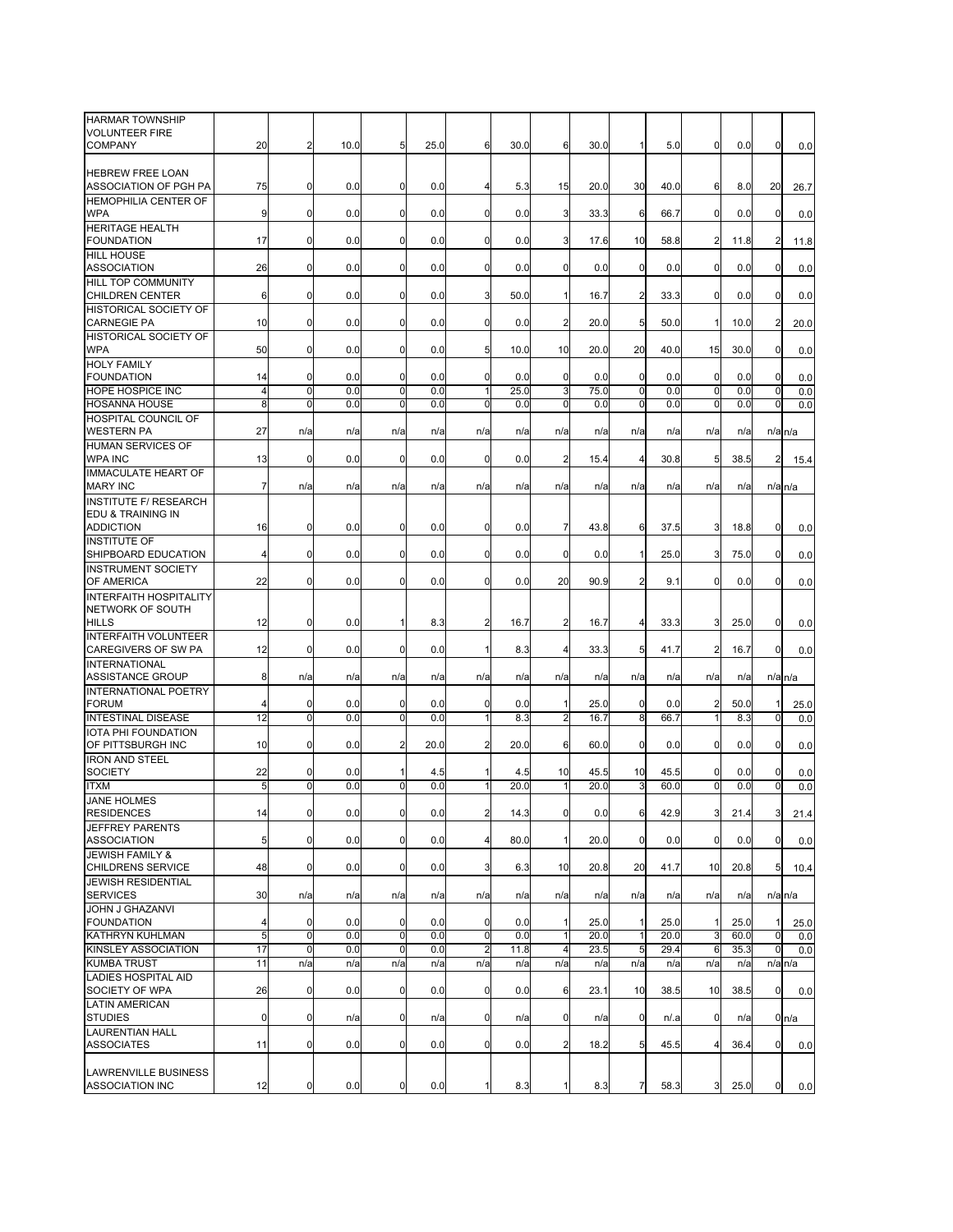| <b>LEADERSHIP</b><br><b>PITTSBURGH</b>               | 29                   | 0           | 0.0        | 0                   | 0.0        | 8              | 27.6        | 9              | 31.0         | 12             | 41.4         | 0                   | 0.0          | $\mathbf 0$    | 0.0         |
|------------------------------------------------------|----------------------|-------------|------------|---------------------|------------|----------------|-------------|----------------|--------------|----------------|--------------|---------------------|--------------|----------------|-------------|
| <b>LEMINGTON ELDER CARE</b>                          |                      |             |            |                     |            |                |             |                |              |                |              |                     |              |                |             |
| <b>SERVICES</b>                                      | 17                   | n/a         | n/a        | n/a                 | n/a        | n/a            | n/a         | n/a            | n/a          | n/a            | n/a          | n/a                 | n/a          | $n/a$ $n/a$    |             |
|                                                      |                      |             |            |                     |            |                |             |                |              |                |              |                     |              |                |             |
| LIBRARY BOARD OF THE                                 |                      |             |            |                     |            |                |             |                |              |                |              |                     |              |                |             |
| <b>BOROUGH OF OAKMONT</b><br>LIFE LINE OF SW PA      | $\overline{7}$<br>13 | 0<br>0      | 0.0<br>0.0 | 0<br>$\overline{0}$ | 0.0<br>0.0 | $\mathbf 0$    | 14.3<br>0.0 | 3<br>3         | 42.9<br>23.1 | 1<br>6         | 14.3<br>46.2 | 1<br>$\overline{4}$ | 14.3<br>30.8 | 0              | 14.3<br>0.0 |
| <b>LIGHT HOUSE</b>                                   |                      |             |            |                     |            |                |             |                |              |                |              |                     |              |                |             |
| <b>PROPERTIES</b>                                    | 6                    | 0           | 0.0        | 0                   | 0.0        | $\mathbf{1}$   | 16.7        | $\overline{4}$ | 66.7         | $\mathbf{1}$   | 16.7         | 0                   | 0.0          | $\mathbf 0$    | 0.0         |
| <b>LINCOLN LARIMER</b>                               |                      |             |            |                     |            |                |             |                |              |                |              |                     |              |                |             |
| <b>LEMINGTON BELMAR</b>                              |                      |             |            |                     |            |                |             |                |              |                |              |                     |              |                |             |
| <b>CITIZEN REVITALIZ</b>                             | 15                   | 0           | 0.0        | 0                   | 0.0        | $\overline{c}$ | 13.3        | 3              | 20.0         | 4              | 26.7         | 4                   | 26.7         | $\overline{2}$ | 13.3        |
| <b>LINCOLN PARK</b>                                  |                      |             |            |                     |            |                |             |                |              |                |              |                     |              |                |             |
| <b>COMMUNITY CENTER</b>                              | 4                    | 0           | 0.0        | $\mathbf 0$         | 0.0        | $\mathbf 0$    | 0.0         | $3 \mid$       | 75.0         | $\overline{0}$ | 0.0          | 1                   | 25.0         | $\mathbf 0$    | 0.0         |
| LINCOLN-LEMINGTON                                    |                      |             |            |                     |            |                |             |                |              |                |              |                     |              |                |             |
| <b>ENHANCED HOUSING INC</b>                          | 6                    | 0           | 0.0        | 0                   | 0.0        | 0              | 0.0         | 3              | 50.0         | $\overline{0}$ | 0.0          | 3                   | 50.0         | $\mathbf 0$    | 0.0         |
| LITTLE SISTERS OF THE                                |                      |             |            |                     |            |                |             |                |              |                |              |                     |              |                |             |
| POOR OF THE STATE OF                                 |                      |             |            |                     |            |                |             |                |              |                |              |                     |              |                |             |
| PA                                                   | 9                    | 0           | 0.0        | 0                   | 0.0        | 0              | 0.0         | 1              | 11.1         | 3              | 33.3         | 2                   | 22.2         | 3              | 33.3        |
| LONG RUN CHILDREN                                    | 15                   | 0           | 0.0        | 0                   | 0.0        | $\overline{2}$ | 13.3        | 3              | 20.0         | 5              | 33.3         | 5                   | 33.3         | $\mathbf 0$    | 0.0         |
| LONGWOOD AT<br><b>OAKMONT</b>                        |                      | 0           | 0.0        | 0                   | 0.0        | 0              | 0.0         | $\overline{c}$ |              | $\overline{4}$ | 33.3         | 6                   | 50.0         | 0              |             |
| <b>LUPUS FOUNDATION</b>                              | 12<br>16             | 0           | 0.0        | O                   | 0.0        | $\mathbf 0$    | 0.0         | $\mathbf 0$    | 16.7<br>0.0  | $\mathbf 0$    | 0.0          | $\mathbf 0$         | 0.0          | $\mathbf 0$    | 0.0<br>0.0  |
| <b>LYDIA'S PLACE</b>                                 | 15                   | 0           | 0.0        | 0                   | 0.0        | $\mathbf 0$    | 0.0         | $\mathbf 0$    | 0.0          | 0              | 0.0          | $\mathbf 0$         | 0.0          | $\mathbf 0$    | 0.0         |
| <b>MAGEE WOMEN</b>                                   |                      |             |            |                     |            |                |             |                |              |                |              |                     |              |                |             |
| <b>HOSPITAL</b>                                      | 18                   | n/a         | n/a        | n/a                 | n/a        | n/a            | n/a         | n/a            | n/a          | n/a            | n/a          | n/a                 | n/a          | $n/a$ $n/a$    |             |
| <b>MANCHESTER YOUTH</b>                              |                      |             |            |                     |            |                |             |                |              |                |              |                     |              |                |             |
| <b>DEVELOPMENT CENTER</b>                            |                      |             |            |                     |            |                |             |                |              |                |              |                     |              |                |             |
| <b>INC</b>                                           | 15                   | 0           | 0.0        | 0                   | 0.0        |                | 6.7         | 4              | 26.7         | 3              | 20.0         | 0                   | 0.0          | 3              | 20.0        |
| MARSHALL ELEMENTARY<br><b>PFA</b>                    | 6                    | 0           | 0.0        | 0                   | 0.0        | 2              | 33.3        | 4              | 66.7         | $\mathbf 0$    | 0.0          | 0                   | 0.0          | 0              | 0.0         |
| <b>MARY &amp; ALEXANDER</b>                          |                      |             |            |                     |            |                |             |                |              |                |              |                     |              |                |             |
| LAUGLINCHILDRENS                                     |                      |             |            |                     |            |                |             |                |              |                |              |                     |              |                |             |
| <b>CENTER</b>                                        | 19                   | n/a         | n/a        | n/a                 | n/a        | n/a            | n/a         | n/a            | n/a          | n/a            | n/a          | n/a                 | n/a          | $n/a$ $n/a$    |             |
| <b>MARY MILLER DANCE</b>                             |                      |             |            |                     |            |                |             |                |              |                |              |                     |              |                |             |
| <b>COMPANY</b>                                       | 6                    | 0           | 0.0        | 0                   | 0.0        | $\overline{c}$ | 33.3        | $\overline{2}$ | 33.3         | 1              | 16.7         | 0                   | 0.0          | 11             | 16.7        |
| <b>MATERIALS RESEARCH</b>                            |                      |             |            |                     |            |                |             |                |              |                |              |                     |              |                |             |
| <b>SOCIETY</b><br><b>MC KEESPORT HOSPITAL</b>        | 17                   | 0           | 0.0        | 2                   | 11.8       | 5              | 29.4        | 6              | 35.3         | 3              | 17.6         | 0                   | 0.0          | 1              | 5.9         |
| (UPMC)                                               | 15                   | n/a         | n/a        | n/a                 | n/a        | n/a            | n/a         | n/a            | n/a          | n/a            | n/a          | n/a                 | n/a          | $n/a$ $n/a$    |             |
| MC KEESPORT HOUSING                                  |                      |             |            |                     |            |                |             |                |              |                |              |                     |              |                |             |
| <b>CORP</b>                                          | 6                    | 0           | 0.0        | 0                   | 0.0        | 0              | 0.0         | 1              | 16.7         | $\overline{c}$ | 33.3         | 1                   | 16.7         |                | 16.7        |
| <b>MC KNIGHT PARENT</b>                              |                      |             |            |                     |            |                |             |                |              |                |              |                     |              |                |             |
| <b>FACULTY ASSOCIATION</b>                           | 5                    | 0           | 0.0        | 0                   | 0.0        | $\overline{c}$ | 40.0        | $3 \mid$       | 60.0         | $\mathbf 0$    | 0.0          | 0                   | 0.0          | $\mathbf 0$    | 0.0         |
| <b>MENDELSSOHN CHOIR</b>                             |                      |             |            |                     |            |                |             |                |              |                |              |                     |              |                |             |
| OF PITTSBURGH                                        | 30                   | 0           | 0.0        | 1                   | 3.3        | 2              | 6.7         | 8              | 26.7         | 15             | 50.0         | 2                   | 6.7          | $\mathbf 0$    | 0.0         |
| <b>MENTAL HEALTH ASS'N</b>                           |                      |             |            |                     |            |                |             |                |              |                |              |                     |              |                |             |
| OF ALLEGHENY COUNTY                                  | 13                   | n/a         | n/a        | n/a                 | n/a        | n/a            | n/a         | n/a            | n/a          | n/a            | n/a          | n/a                 | n/a          | $n/a$ $n/a$    |             |
| MERCY HOSPITAL OF                                    |                      |             |            |                     |            |                |             |                |              |                |              |                     |              |                |             |
| <b>PITTSBURGH</b>                                    | 24                   | n/a         | n/a        | n/a                 | n/a        | n/a            | n/a         | n/a            | n/a          | n/a            | n/a          | n/a                 | n/a          | $n/a$ $n/a$    |             |
| <b>MERCY LIFE CENTER</b>                             | 24                   | n/a         | n/a        | n/a                 | n/a        | n/a            | n/a         | n/a            | n/a          | n/a            | n/a          | n/a                 | n/a          |                | $n/a$ $n/a$ |
| <b>METHOUSE</b>                                      | 13                   | 0           | 0.0        | $\mathbf 0$         | 0.0        | $\mathbf{1}$   | 7.7         | $\mathbf 0$    | 0.0          | $\overline{7}$ | 53.8         | $\overline{2}$      | 15.4         | 3              | 23.1        |
| <b>MEYER &amp; MERLE BERGER</b><br><b>FAMILY FDN</b> | 8                    |             |            | n/a                 |            |                |             |                |              |                |              |                     |              |                |             |
|                                                      |                      | n/a         | n/a        |                     | n/a        | n/a            | n/a         | n/a            | n/a          | n/a            | n/a          | n/a                 | n/a          |                | $n/a$ $n/a$ |
| MINADEO EXTENDED DAY                                 |                      |             |            |                     |            |                |             |                |              |                |              |                     |              |                |             |
| <b>PROGRAM</b>                                       | $\overline{7}$       | n/a         | n/a        | n/a                 | n/a        | n/a            | n/a         | n/a            | n/a          | n/a            | n/a          | n/a                 | n/a          |                | $n/a$ $n/a$ |
| MOMS HOUSE INC OF                                    |                      |             |            |                     |            |                |             |                |              |                |              |                     |              |                |             |
| <b>PITTSBURGH</b>                                    | 20                   | 0           | 0.0        | 0                   | 0.0        | 1              | 5.0         | 6              | 30.0         | 8              | 40.0         | 5                   | 25.0         | $\mathbf 0$    | 0.0         |
|                                                      |                      |             |            |                     |            |                |             |                |              |                |              |                     |              |                |             |
| <b>MON VALLEY EDUCATION</b>                          |                      |             |            |                     |            |                |             |                |              |                |              |                     |              |                |             |
| <b>CONSORTIUM</b>                                    | 12                   | 0           | 0.0        | 0                   | 0.0        | $\mathbf 0$    | 0.0         | 6              | 50.0         | 6              | 50.0         | 0                   | 0.0          | $\mathbf 0$    | 0.0         |
| <b>MON YOUGH COMMUNITY</b><br><b>SERVICE</b>         | 9                    | n/a         | n/a        | n/a                 | n/a        | n/a            | n/a         | n/a            | n/a          | n/a            | n/a          | n/a                 | n/a          |                |             |
| <b>MON YOUGH</b>                                     |                      |             |            |                     |            |                |             |                |              |                |              |                     |              |                | $n/a$ $n/a$ |
| <b>RIVERFRONT ENT. &amp;</b>                         |                      |             |            |                     |            |                |             |                |              |                |              |                     |              |                |             |
| <b>CULTURAL COUNCIL</b>                              | 8                    | $\mathbf 0$ | 0.0        | 0                   | 0.0        | $\mathbf 0$    | 0.0         | $\overline{2}$ | 25.0         | 3              | 37.5         | $\overline{c}$      | 25.0         | 1              | 12.5        |
| MONROEVILLE CRISIS                                   |                      |             |            |                     |            |                |             |                |              |                |              |                     |              |                |             |
| PREGNANCY CENTER                                     | $\overline{7}$       | 0           | 0.0        | 0                   | 0.0        | $\overline{c}$ | 28.6        | $3 \mid$       | 42.9         | $\overline{a}$ | 28.6         | 0                   | 0.0          | $\overline{0}$ | 0.0         |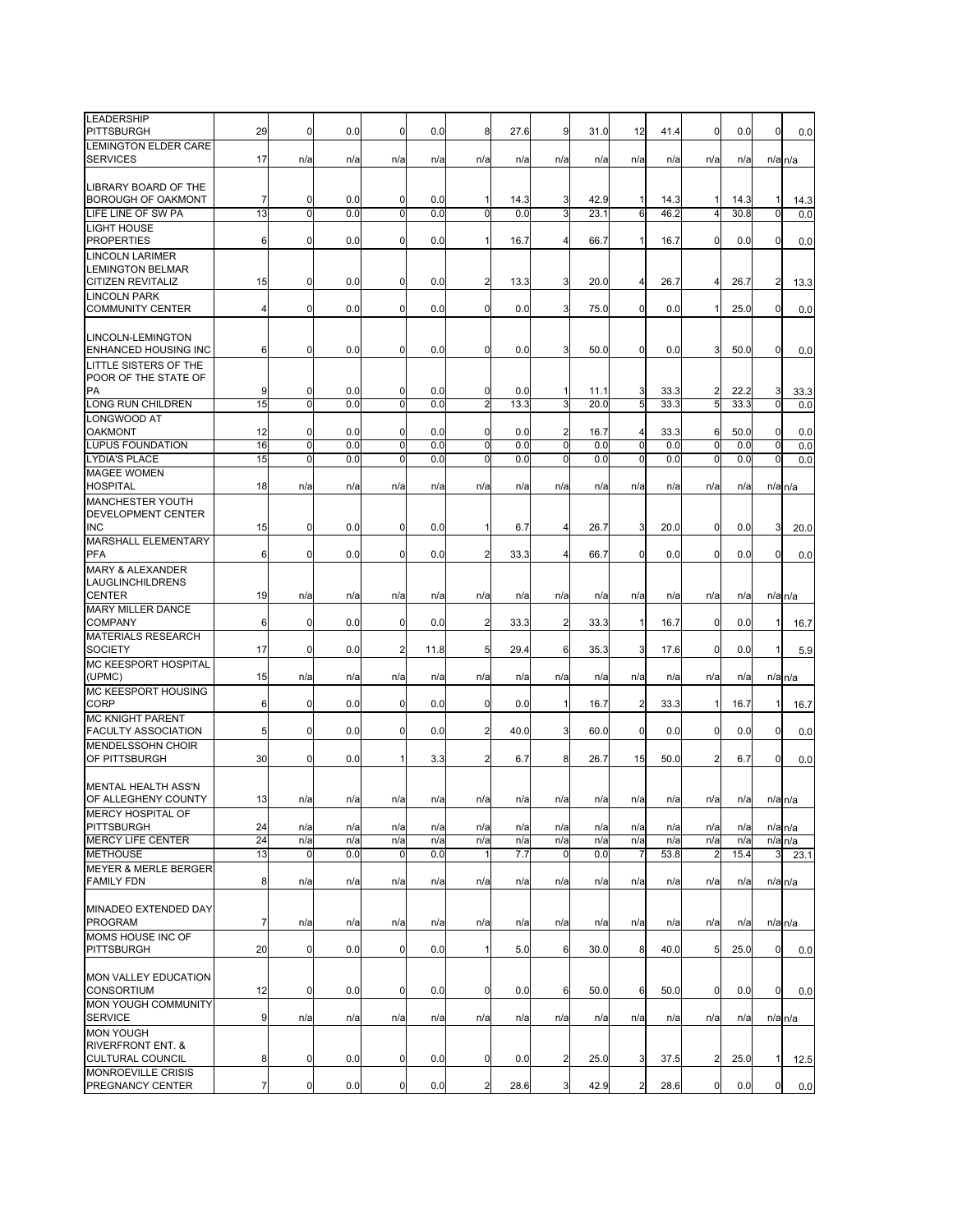| MONTOUR HOCKEY<br><b>ASSOCIATION INC</b>                            | 5                    | 0                  | 0.0        | 0                | 0.0        | 0                     | 0.0        | 5                     | 100.0      | 0           | 0.0         | $\mathbf{0}$    | 0.0         | 0              | 0.0                         |
|---------------------------------------------------------------------|----------------------|--------------------|------------|------------------|------------|-----------------------|------------|-----------------------|------------|-------------|-------------|-----------------|-------------|----------------|-----------------------------|
| MOON TOWNSHIP PUBLIC                                                |                      |                    |            |                  |            |                       |            |                       |            |             |             |                 |             |                |                             |
| <b>LIBRARY</b>                                                      | $\overline{7}$       | 0                  | 0.0        | $\overline{0}$   | 0.0        | $\overline{2}$        | 28.6       | $\overline{2}$        | 28.6       | 1           | 14.3        | 1               | 14.3        | 1              | 14.3                        |
| <b>MPC CORPORATION</b>                                              | 10                   | O                  | 0.0        | ō                | 0.0        | $\Omega$              | 0.0        |                       | 40.0       | 6           | 60.0        | $\Omega$        | 0.0         |                | 0.0                         |
| <b>MT LEBANON GIRLS</b><br>SOFTBALL ASSOCIATION                     | 5                    | 0                  | 0.0        | $\pmb{0}$        | 0.0        | 1                     | 20.0       | $\overline{2}$        | 40.0       | 1           | 20.0        | $\mathbf{1}$    | 20.0        | 0              | 0.0                         |
| <b>MT LEBANON</b><br>MONTESSORI SCHOOL<br><b>INC</b>                | 3                    | n/a                | n/a        | n/a              | n/a        | n/a                   | n/a        | n/a                   | n/a        | n/a         | n/a         | n/a             | n/a         |                | $n/a$ $n/a$                 |
| <b>MT. NAZARETH CENTER</b>                                          |                      |                    |            |                  |            |                       |            |                       |            |             |             |                 |             |                |                             |
| <b>INC</b><br>MT. WASHINGTON                                        | 14                   | 0                  | 0.0        | $\overline{0}$   | 0.0        | 3                     | 21.4       | $\overline{7}$        | 50.0       | 2           | 14.3        | $\overline{2}$  | 14.3        | 0              | 0.0                         |
| <b>COMMUNITY</b><br><b>DEVELOPMENT</b><br><b>CORPORATION</b>        | 15                   | 0                  | 0.0        | $\overline{0}$   | 0.0        | $\overline{2}$        | 13.3       | 4                     | 26.7       | 1           | 6.7         | 10 <sup>1</sup> | 66.7        | $\mathbf 0$    | 0.0                         |
| MUSHROOM LEARNING                                                   |                      |                    |            |                  |            |                       |            |                       |            |             |             |                 |             |                |                             |
| <b>CENTER</b><br><b>NAMI SOUTHWESTERN</b>                           | 12                   | 0                  | 0.0        | $\overline{0}$   | 0.0        | 12                    | 100.0      | $\overline{0}$        | 0.0        | 0           | 0.0         | $\overline{0}$  | 0.0         | 0              | 0.0                         |
| PA<br><b>NATIONAL AVIARY</b>                                        | 21                   | 0                  | 0.0        | $\overline{0}$   | 0.0        | $\overline{2}$        | 9.5        | $\overline{2}$        | 9.5        | 4           | 19.0        | 8               | 38.1        | 5              | 23.8                        |
| PITTSBURGH INC                                                      | 29                   | 0                  | 0.0        | $\overline{0}$   | 0.0        | 0                     | 0.0        | 8                     | 27.6       | 16          | 55.2        | $\overline{4}$  | 13.8        | 1              | 3.4                         |
| NATIONAL COMMITTEE<br>ON PLANNED GIVING                             | 12                   | 0                  | 0.0        | $\overline{0}$   | 0.0        | $\mathbf 0$           | 0.0        | 8                     | 66.7       | 3           | 25.0        | $\mathbf{0}$    | 0.0         | 0              | 0.0                         |
| NATIONAL COUNCIL IF<br>JEWISH WOMEN.<br>PITTSBURGH SEC              | 59                   | 0                  | 0.0        | $\mathbf 0$      | 0.0        | 7                     | 11.9       | 13                    | 22.0       | 17          | 28.8        | 12              | 20.3        | 10             | 16.9                        |
| NATIONAL COUNCIL OF<br>JEWISH WOMEN INC                             | 60                   | n/a                | n/a        | n/a              | n/a        | n/a                   | n/a        | n/a                   | n/a        | n/a         | n/a         | n/a             | n/a         |                | $n/a$ <sub>n/a</sub>        |
| NATIONAL FLAG<br><b>FOUNDATION</b>                                  | 14                   | 0                  | 0.0        | $\mathbf 0$      | 0.0        | 0                     | 0.0        | 1                     | 7.1        | 4           | 28.6        | $\overline{2}$  | 14.3        | 7              | 50.0                        |
| <b>NATIONAL MUTIPLE</b>                                             |                      |                    |            |                  |            |                       |            |                       |            |             |             |                 |             |                |                             |
| <b>SCLEROSIS SOCIETY</b><br>NATIONAL PARKINSON                      | 25                   | 0                  | 0.0        | $\overline{0}$   | 0.0        | $\overline{c}$        | 8.0        | 8                     | 32.0       | 1           | 4.0         | 5               | 20.0        | 0              | 0.0                         |
| <b>FOUNDATION</b><br>NATIONAL REFORM                                | 15                   | 0                  | 0.0        | $\overline{0}$   | 0.0        | $\overline{2}$        | 13.3       | $\overline{2}$        | 13.3       | 2           | 13.3        | 6               | 40.0        | 3              | 20.0                        |
| <b>ASSOCIATION</b>                                                  | 10                   | 0                  | 0.0        | $\overline{0}$   | 0.0        | $\mathbf 0$           | 0.0        | $\overline{4}$        | 40.0       | 3           | 30.0        | $\overline{2}$  | 20.0        | 1              | 10.0                        |
| <b>NEIGHBORHOOD</b><br>CENTERS ASSOCIATION                          | 9                    | 0                  | 0.0        | $\mathbf 0$      | 0.0        | 0                     | 0.0        | 5                     | 55.6       | 4           | 44.4        | $\overline{0}$  | 0.0         | 0              | 0.0                         |
| <b>NEVILLE ISLAND</b><br><b>DEVELOPMENT</b>                         | 5 <sub>5</sub>       | 0                  | 0.0        | $\overline{0}$   | 0.0        | $\mathbf{1}$          | 20.0       | $\overline{3}$        | 60.0       | 0           | 0.0         | $\mathbf{1}$    | 20.0        | 0              | 0.0                         |
| <b>NEW CENTURY CAREERS</b>                                          | 8                    | n/a                | n/a        | n/a              | n/a        | n/a                   | n/a        | n/a                   | n/a        | n/a         | n/a         | n/a             | n/a         |                | $n/a$ $n/a$                 |
| NORTH ALLEGHENY<br>ASSOCIATION FOR ADV                              |                      |                    |            |                  |            |                       |            |                       |            |             |             |                 |             |                |                             |
| OF SPORTS<br>NORTH AMERICAN                                         | 5                    | $\mathbf 0$        | 0.0        | $\mathbf 0$      | 0.0        | 0                     | 0.0        | $\mathbf 0$           | 0.0        | 5           | 100.0       | $\overline{0}$  | 0.0         | 0              | 0.0                         |
| <b>SERIALS INTEREST</b><br><b>GROUP INC</b>                         | 11                   | n/a                | n/a        | n/a              | n/a        | n/a                   | n/a        | n/a                   | n/a        | n/a         | n/a         | n/a             | n/a         |                | $n/a$ $n/a$                 |
| NORTH HILLS FOOD BANK                                               | 8 <sub>l</sub>       | n/a                | n/a        | n/a              | n/a        | n/a                   | n/a        | n/a                   | n/a        | n/a         | n/a         | n/a             | n/a         |                | $n/a$ $n/a$                 |
| NORTH HILLS YOUTH<br><b>MINISTRIES</b>                              | 17                   | 0                  | 0.0        | $\overline{0}$   | 0.0        | 5                     | 29.4       | 5 <sub>5</sub>        | 29.4       | 4           | 23.5        | 3 <sup>1</sup>  | 17.6        | $\mathbf 0$    | 0.0                         |
| NORTH SUBURBAN<br><b>ADULT SERVICES</b>                             | 9                    | 0                  | 0.0        | $\mathbf 0$      | 0.0        | $\mathbf 0$           | 0.0        | $\overline{0}$        | 0.0        | $\mathbf 0$ | 0.0         | 6               | 66.7        | 3              | 33.3                        |
| NORTHERN ALLEGHENY<br><b>COUNTY CHAMBER</b><br><b>EDUCATION FDN</b> | 23                   | 0                  | 0.0        |                  | 4.3        | 7                     | 30.4       | 7                     | 30.4       | 3           | 13.0        | 3               | 13.0        | $\overline{a}$ |                             |
|                                                                     |                      |                    |            | $\mathbf{1}$     |            |                       |            |                       |            |             |             |                 |             |                | 8.7                         |
| NORTHERN TIER LIBRARY<br>NORTHLAND PUBLIC                           | 15                   | 0                  | 0.0        | $\overline{0}$   | 0.0        | $\mathbf 0$           | 0.0        | 5                     | 33.3       | 5           | 33.3        | $5 \mid$        | 33.3        | $\mathbf 0$    | 0.0                         |
| <b>LIBRARY</b>                                                      | $\overline{7}$       | 0                  | 0.0        | $\pmb{0}$        | 0.0        | $\mathbf 0$           | 0.0        | 1                     | 14.3       | 1           | 14.3        | 3 <sup>1</sup>  | 42.9        | $\overline{2}$ | 28.6                        |
| NORTHSIDE CIVIC<br>DEVELOPMENT COUNCIL<br><b>INC</b>                | 9                    | 0                  | 0.0        | $\overline{0}$   | 0.0        | $\mathbf{3}$          | 33.3       | $3 \mid$              | 33.3       | 2           | 22.2        | $\mathbf{1}$    | 11.1        | 0              | 0.0                         |
| NORTHSIDE URBAN<br>PATHWAYS A PUBLIC<br>CHARTER SCHOOL              | $\overline{4}$       | $\mathbf 0$        | 0.0        | $\overline{0}$   | 0.0        | $\mathbf 1$           | 25.0       | $\overline{2}$        | 50.0       | 1           | 25.0        | $\mathbf 0$     | 0.0         | $\mathbf 0$    | 0.0                         |
| NORTHWEST REGIONAL                                                  |                      |                    |            |                  |            |                       |            |                       |            |             |             |                 |             |                |                             |
| MANAGEMENT<br><b>OAKLAND SCHOOL</b>                                 | 12<br>$\overline{2}$ | n/a<br>$\mathbf 0$ | n/a<br>0.0 | n/a<br>$\pmb{0}$ | n/a<br>0.0 | n/a<br>$\overline{0}$ | n/a<br>0.0 | n/a<br>$\overline{0}$ | n/a<br>0.0 | n/a<br>1    | n/a<br>50.0 | n/a             | n/a<br>50.0 | $\overline{0}$ | $n/a$ <sub>n/a</sub><br>0.0 |
|                                                                     |                      |                    |            |                  |            |                       |            |                       |            |             |             |                 |             |                |                             |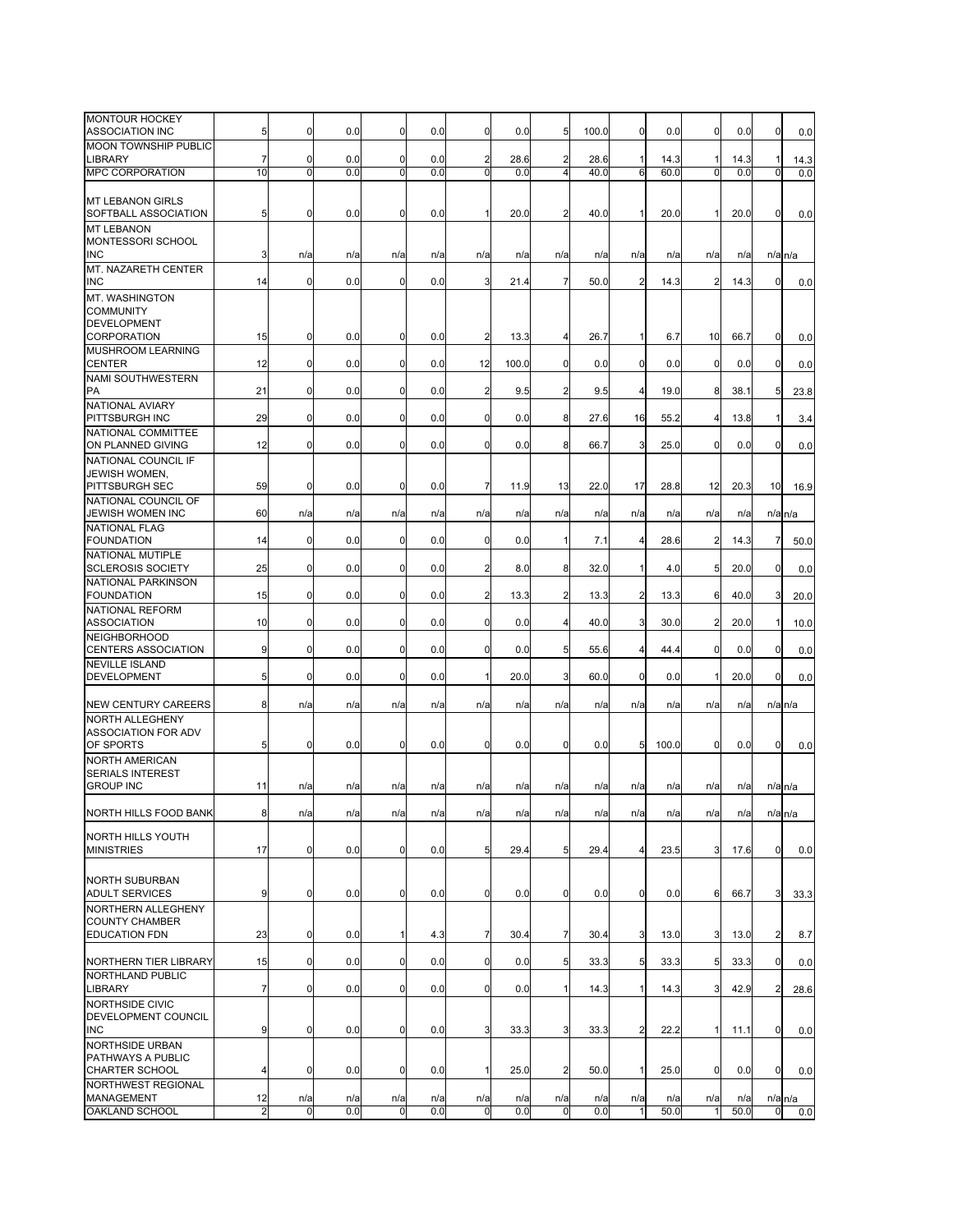| OHIO VALLEY GENERAL<br><b>HOSPITAL</b>                  | 20       | n/a                        | n/a        | n/a                 | n/a        | n/a              | n/a         | n/a                     | n/a          | n/a                 | n/a          | n/a                 | n/a          |                               | $n/a$ <sub>n/a</sub> |
|---------------------------------------------------------|----------|----------------------------|------------|---------------------|------------|------------------|-------------|-------------------------|--------------|---------------------|--------------|---------------------|--------------|-------------------------------|----------------------|
| <b>OLD SEWICKLEY POST</b>                               |          |                            |            |                     |            |                  |             |                         |              |                     |              |                     |              |                               |                      |
| OFFICE CORP<br>ONE TO ONE THE                           | 13       | $\mathbf 0$                | 0.0        | $\mathbf 0$         | 0.0        | 0                | 0.0         | 5                       | 38.5         | 3                   | 23.1         | 5                   | 38.5         | $\mathbf 0$                   | 0.0                  |
| <b>MENTORING</b>                                        |          |                            |            |                     |            |                  |             |                         |              |                     |              |                     |              |                               |                      |
| PARTNERSHIP OF SWPA<br><b>OPERATION BETTER</b>          | 26       | 0                          | 0.0        | $\mathbf{1}$        | 3.8        | 3                | 11.5        | 16                      | 61.5         | 3                   | 11.5         | 3                   | 11.5         | $\mathbf 0$                   | 0.0                  |
| <b>BLOCK</b>                                            | 12       | $\mathbf 0$                | 0.0        | $\overline{0}$      | 0.0        | 0                | 0.0         | 3                       | 25.0         | $3 \mid$            | 25.0         | 6                   | 50.0         | $\mathbf 0$                   | 0.0                  |
| PA FEDERATION MUSIC                                     |          | $\mathbf 0$                | 0.0        | $\mathbf 0$         | 0.0        |                  |             | $\overline{\mathbf{4}}$ |              | 5                   |              | 9                   |              |                               |                      |
| <b>CLUBS</b><br>PA ORGANIZATION FOR                     | 35       |                            |            |                     |            | $\overline{2}$   | 5.7         |                         | 11.4         |                     | 14.3         |                     | 25.7         | 15                            | 42.9                 |
| <b>WOMEN IN EARLY</b>                                   |          |                            |            |                     |            |                  |             |                         |              |                     |              |                     |              |                               |                      |
| <b>RECOVERY</b><br>PACE SCHOOL                          | 15<br>21 | $\mathbf 0$<br>0           | 0.0<br>0.0 | 0<br>$\mathbf 0$    | 0.0<br>0.0 | 0<br>3           | 0.0<br>14.3 | 7<br>6                  | 46.7<br>28.6 | 5<br>6              | 33.3<br>28.6 | 3<br>$\overline{4}$ | 20.0<br>19.0 | $\mathbf 0$<br>$\overline{2}$ | 0.0<br>9.5           |
| PARENTAL STRESS                                         |          |                            |            |                     |            |                  |             |                         |              |                     |              |                     |              |                               |                      |
| <b>CENTER</b><br>PBA INC / THE SECOND                   | 25       | n/a                        | n/a        | n/a                 | n/a        | n/a              | n/a         | n/a                     | n/a          | n/a                 | n/a          | n/a                 | n/a          |                               | $n/a$ $n/a$          |
| <b>STEP</b>                                             | 9        | $\mathbf 0$                | 0.0        | $\mathbf 0$         | 0.0        | $\mathbf 0$      | 0.0         | $\overline{2}$          | 22.2         | $\overline{2}$      | 22.2         | 3                   | 33.3         | $\overline{2}$                | 22.2                 |
| PENN HILLS VOLUNTEER<br><b>FIREMENS RELIEF</b>          |          |                            |            |                     |            |                  |             |                         |              |                     |              |                     |              |                               |                      |
| <b>ASSOCIATION I</b>                                    | 12       | $\mathbf 0$                | 0.0        | 3                   | 25.0       | 1                | 8.3         | 7                       | 58.3         | 1                   | 8.3          | $\mathbf 0$         | 0.0          | $\mathbf 0$                   | 0.0                  |
| PENNSYLVANIA PEACE                                      |          |                            |            |                     |            |                  |             |                         |              |                     |              |                     |              |                               |                      |
| <b>LINKS</b><br>PEOPLE OF GOD                           | 16<br>7  | 0<br>$\mathbf 0$           | 0.0<br>0.0 | $\mathbf 0$<br>ō    | 0.0<br>0.0 | 1<br>1           | 6.3<br>14.3 | 0<br>$\mathbf{1}$       | 0.0<br>14.3  | $\overline{2}$<br>ō | 12.5<br>0.0  | $\overline{2}$<br>5 | 12.5<br>71.4 | 11<br>0                       | 68.8<br>0.0          |
| PGH C/RENCE ON                                          |          |                            |            |                     |            |                  |             |                         |              |                     |              |                     |              |                               |                      |
| <b>ANALYTIC CHEM &amp; A/PLD</b><br><b>SPECTROSCOPY</b> | 10       | $\mathbf 0$                | 0.0        | $\mathbf 0$         | 0.0        | $\mathbf 0$      | 0.0         | $\overline{4}$          | 40.0         | 5                   | 50.0         | $\mathbf{1}$        | 10.0         | $\mathbf 0$                   | 0.0                  |
| PITCAIRN CRABBE                                         |          |                            |            |                     |            |                  |             |                         |              |                     |              |                     |              |                               |                      |
| <b>FOUNDATION</b>                                       | 12       | $\mathbf 0$                | 0.0        | $\mathbf 0$         | 0.0        | 0                | 0.0         | $\overline{2}$          | 16.7         | 5                   | 41.7         | $\overline{a}$      | 16.7         | 3                             | 25.0                 |
| PITTBSBURGH BUSINESS                                    |          |                            |            |                     |            |                  |             |                         |              |                     |              |                     |              |                               |                      |
| <b>RESOURCES CENTER</b>                                 | 16       | $\Omega$                   | 0.0        | $\mathbf 0$         | 0.0        | $\mathbf{1}$     | 6.3         | 11                      | 68.8         | $\overline{4}$      | 25.0         | $\mathbf 0$         | 0.0          | $\mathbf 0$                   | 0.0                  |
| PITTSBURGH AIDS TASK<br><b>FORCE INC</b>                | 19       | $\mathbf 0$                | 0.0        | $\mathbf{1}$        | 5.3        | $\overline{2}$   | 10.5        | $\overline{\mathbf{4}}$ | 21.1         | 10                  | 52.6         | $\overline{2}$      | 10.5         | $\mathbf 0$                   | 0.0                  |
| PITTSBURGH ARTS &                                       |          |                            |            |                     |            |                  |             |                         |              |                     |              |                     |              |                               |                      |
| <b>LECTURES INC</b><br>PITTSBURGH CARES                 | 7<br>15  | $\mathbf 0$<br>$\mathbf 0$ | 0.0<br>0.0 | 0<br>$\overline{0}$ | 0.0<br>0.0 | $\mathbf 0$<br>7 | 0.0<br>46.7 | $\overline{2}$<br>8     | 28.6<br>53.3 | 3<br>$\mathbf 0$    | 42.9<br>0.0  | 2<br>O              | 28.6<br>0.0  | $\mathbf 0$<br>$\mathbf 0$    | 0.0<br>0.0           |
| PITTSBURGH CARES                                        |          |                            |            |                     |            |                  |             |                         |              |                     |              |                     |              |                               |                      |
| PARTNERSHIP INC<br>PITTSBURGH CENTER                    | 6        | $\mathbf 0$                | 0.0        | $\mathbf 0$         | 0.0        | 0                | 0.0         | 4                       | 66.7         | 2                   | 33.3         | 0                   | 0.0          | 0                             | 0.0                  |
| FOR THE ARTS                                            | 24       | $\mathbf 0$                | 0.0        | $\mathbf{1}$        | 4.2        | 2                | 8.3         | 10                      | 41.7         | 8                   | 33.3         | 3                   | 12.5         | $\mathbf 0$                   | 0.0                  |
| PITTSBURGH CHILDREN'S<br><b>MUSEUM</b>                  | 36       | $\mathbf 0$                | 0.0        | $\mathbf{1}$        | 2.8        | 9                | 25.0        | 10                      | 27.8         | 12                  | 33.3         | 4                   | 11.1         | $\mathbf 0$                   | 0.0                  |
| PITTSBURGH COALITION                                    |          |                            |            |                     |            |                  |             |                         |              |                     |              |                     |              |                               |                      |
| <b>FOR DYNAMIC</b><br><b>PSYCHOTHERAPY</b>              |          |                            |            |                     |            |                  |             |                         |              |                     |              |                     |              |                               |                      |
| PITTSBURGH                                              | 12       | n/a                        | n/a        | n/a                 | n/a        | n/a              | n/a         | n/a                     | n/a          | n/a                 | n/a          | n/a                 | n/a          |                               | $n/a$ $n/a$          |
| <b>COMMUNITY</b>                                        |          |                            |            |                     |            |                  |             |                         |              |                     |              |                     |              |                               |                      |
| <b>REINVESTMENT</b><br>PITTSBURGH COUNCIL               | 39       | n/a                        | n/a        | n/a                 | n/a        | n/a              | n/a         | n/a                     | n/a          | n/a                 | n/a          | n/a                 | n/a          |                               | $n/a$ $n/a$          |
| ON HIGHER EDUCATION                                     | 10       | $\mathbf 0$                | 0.0        | $\mathbf 0$         | 0.0        | $\overline{0}$   | 0.0         | $\mathbf 0$             | 0.0          | $\overline{0}$      | 0.0          | 9                   | 90.0         | 1                             | 10.0                 |
| PITTSBURGH DANCE<br>ALLOY                               | 22       | $\mathbf 0$                | 0.0        | $\mathbf{1}$        | 4.5        | 3                | 13.6        | 10                      | 45.5         | 5                   | 22.7         | 3                   | 13.6         | $\mathbf 0$                   | 0.0                  |
| <b>PITTSBURGH</b>                                       |          |                            |            |                     |            |                  |             |                         |              |                     |              |                     |              |                               |                      |
| <b>EXPERIMENT</b><br>PITTSBURGH FILM                    | 12       | $\mathbf 0$                | 0.0        | $\mathbf 0$         | 0.0        | $\mathbf 0$      | 0.0         | 5                       | 41.7         | $\overline{7}$      | 58.3         | $\mathbf 0$         | 0.0          | $\overline{0}$                | 0.0                  |
| <b>MAKERS</b>                                           | 22       | $\mathbf 0$                | 0.0        | 1                   | 4.5        | $\overline{4}$   | 18.2        | 13                      | 59.1         | 4                   | 18.2         | $\mathbf 0$         | 0.0          | 0                             | 0.0                  |
| PITTSBURGH INSTITUTE                                    |          |                            |            |                     |            |                  |             |                         |              |                     |              |                     |              |                               |                      |
| OF MORTUARY SCIENCE<br><b>INC</b>                       | 13       | 0                          | 0.0        | 0                   | 0.0        | 0                | 0.0         | 3                       | 23.1         | $\overline{4}$      | 30.8         | $\overline{c}$      | 15.4         | 4                             | 30.8                 |
| PITTSBURGH ITALIAN                                      |          |                            |            |                     |            |                  |             |                         |              |                     |              |                     |              |                               |                      |
| SCHOLARSHIP FUND<br><b>PITTSBURGH</b>                   | 18       | n/a                        | n/a        | n/a                 | n/a        | n/a              | n/a         | n/a                     | n/a          | n/a                 | n/a          | n/a                 | n/a          |                               | $n/a$ $n/a$          |
| LEADERSHIP                                              |          |                            |            |                     |            |                  |             |                         |              |                     |              |                     |              |                               |                      |
| <b>FOUNDATION</b><br>PITTSBURGH MEDIATION               | 12       | $\mathbf 0$                | 0.0        | $\mathbf 0$         | 0.0        | 0                | 0.0         | $\overline{2}$          | 16.7         | 7                   | 58.3         | 1                   | 8.3          | $\overline{\mathbf{c}}$       | 16.7                 |
| <b>CENTER</b>                                           | 17       | $\mathbf 0$                | 0.0        | $\mathbf 0$         | 0.0        | 5                | 29.4        | 4                       | 23.5         | 5                   | 29.4         | 3                   | 17.6         | 0                             | 0.0                  |
| PITTSBURGH MUSICAL<br><b>THEATER</b>                    | 37       | n/a                        | n/a        | n/a                 | n/a        | n/a              | n/a         | n/a                     | n/a          | n/a                 | n/a          | n/a                 | n/a          |                               | $n/a$ $n/a$          |
| PITTSBURGH OPERA                                        |          |                            |            |                     |            |                  |             |                         |              |                     |              |                     |              |                               |                      |
| HOUSE INC                                               | 21       | $\overline{0}$             | 0.0        | $\overline{0}$      | 0.0        | $\pmb{0}$        | 0.0         | $\mathbf{1}$            | 4.8          | $\overline{4}$      | 19.0         | $\mathbf 0$         | 0.0          | $\overline{0}$                | 0.0                  |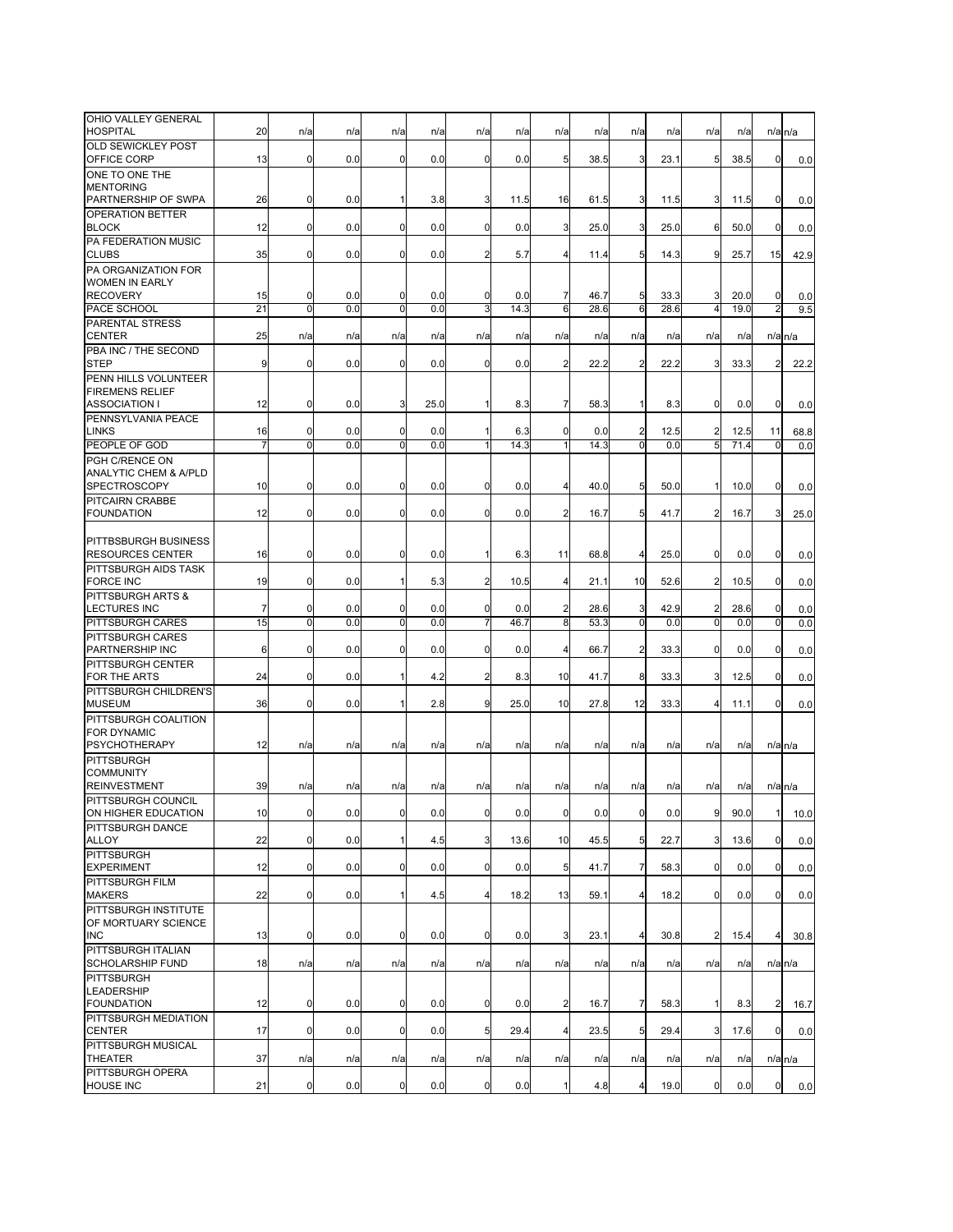| PITTSBURGH PIRATES           |                 |                |     |                |      |                |      |                         |      |                         |       |                |      |                      |      |
|------------------------------|-----------------|----------------|-----|----------------|------|----------------|------|-------------------------|------|-------------------------|-------|----------------|------|----------------------|------|
| ALUMNI ASSOCIATION           |                 |                |     |                |      |                |      |                         |      |                         |       |                |      |                      |      |
| <b>INC</b>                   | 6               | 0              | 0.0 | 0              | 0.0  | 0              | 0.0  |                         | 16.7 | 3                       | 50.0  | 1              | 16.7 |                      | 16.7 |
| PITTSBURGH REGIONAL          |                 |                |     |                |      |                |      |                         |      |                         |       |                |      |                      |      |
|                              | 31              |                |     |                |      |                |      |                         |      |                         |       |                |      |                      |      |
| <b>ALLIANCE</b>              |                 | n/a            | n/a | n/a            | n/a  | n/a            | n/a  | n/a                     | n/a  | n/a                     | n/a   | n/a            | n/a  | $n/a$ <sub>n/a</sub> |      |
| PITTSBURGH TISSUE            |                 |                |     |                |      |                |      |                         |      |                         |       |                |      |                      |      |
| <b>ENGINEERING SOCIETY</b>   |                 |                |     |                |      |                |      |                         |      |                         |       |                |      |                      |      |
| <b>INC</b>                   | 21              | n/a            | n/a | n/a            | n/a  | n/a            | n/a  | n/a                     | n/a  | n/a                     | n/a   | n/a            | n/a  | $n/a$ <sub>n/a</sub> |      |
|                              |                 |                |     |                |      |                |      |                         |      |                         |       |                |      |                      |      |
| PITTSBURGH VINTAGE           |                 |                |     |                |      |                |      |                         |      |                         |       |                |      |                      |      |
| <b>GRAND PRIX</b>            | 11              | 0              | 0.0 | $\mathbf 0$    | 0.0  | 0              | 0.0  | 4                       | 36.4 | 4                       | 36.4  | 3              | 27.3 | $\mathbf 0$          | 0.0  |
| PITTSBURGH VOYAGER           | 13              | $\mathbf 0$    | 0.0 | ō              | 0.0  | $\overline{2}$ | 15.4 | 5                       | 38.5 | 6                       | 46.2  | $\overline{0}$ | 0.0  | $\mathbf 0$          | 0.0  |
|                              |                 |                |     |                |      |                |      |                         |      |                         |       |                |      |                      |      |
| PLANNED PARENTHOOD           |                 |                |     |                |      |                |      |                         |      |                         |       |                |      |                      |      |
| OF WPA INC                   | 42              | 0              | 0.0 | $\mathbf 0$    | 0.0  | 10             | 23.8 | 12                      | 28.6 | 15                      | 35.7  | 4              | 9.5  | 0                    | 0.0  |
| PLUM SENIOR CITIZEN          |                 |                |     |                |      |                |      |                         |      |                         |       |                |      |                      |      |
| <b>CLUB</b>                  | 11              | $\mathbf 0$    | 0.0 | $\mathbf 0$    | 0.0  | 1              | 9.1  | 1                       | 9.1  | 3                       | 27.3  | 4              | 36.4 | $\overline{2}$       | 18.2 |
|                              |                 |                |     |                |      |                |      |                         |      |                         |       |                |      |                      |      |
| PREGNANCY CARE               |                 |                |     |                |      |                |      |                         |      |                         |       |                |      |                      |      |
| <b>CENTERS</b>               | $\overline{7}$  | 0              | 0.0 | $\mathbf 0$    | 0.0  | $\mathbf{1}$   | 14.3 | 3                       | 42.9 | 4                       | 57.1  | 0              | 0.0  | $\mathbf 0$          | 0.0  |
| PRESSLEY RIDGE               |                 |                |     |                |      |                |      |                         |      |                         |       |                |      |                      |      |
| <b>SCHOOLS FDN</b>           | 31              | 0              | 0.0 | $\mathbf{1}$   | 3.2  | 3              | 9.7  | 3                       | 9.7  | 18                      | 58.1  | 5              | 16.1 | $\mathbf{1}$         |      |
|                              |                 |                |     |                |      |                |      |                         |      |                         |       |                |      |                      | 3.2  |
| <b>PREVENTION POINT</b>      |                 |                |     |                |      |                |      |                         |      |                         |       |                |      |                      |      |
| <b>PITTSBURGH</b>            | 6               | $\Omega$       | 0.0 | $\overline{a}$ | 33.3 | $\mathbf{1}$   | 16.7 | 1                       | 16.7 | $\overline{2}$          | 33.3  | 0              | 0.0  | 0                    | 0.0  |
| PROJECT HELP OUR             |                 |                |     |                |      |                |      |                         |      |                         |       |                |      |                      |      |
|                              |                 |                |     |                |      |                |      |                         |      |                         |       |                |      |                      |      |
| PEOPLE EARN INC              | 5               | 0              | 0.0 | $\mathbf{1}$   | 20.0 | $\overline{2}$ | 40.0 | $\overline{2}$          | 40.0 | $\overline{0}$          | 0.0   | $\mathbf 0$    | 0.0  | 0                    | 0.0  |
| PROVIDENCE                   |                 |                |     |                |      |                |      |                         |      |                         |       |                |      |                      |      |
| <b>CONENCTIONS INC</b>       | 15              | $\mathbf 0$    | 0.0 | $\mathbf 0$    | 0.0  | 1              | 6.7  | 6                       | 40.0 | 8                       | 53.3  | 0              | 0.0  | 0                    | 0.0  |
| <b>RAINBOW KITCHEN</b>       | 11              | $\mathbf 0$    | 0.0 | $\mathbf 0$    | 0.0  | 7              | 63.6 | $\overline{2}$          | 18.2 |                         | 9.1   | 1              | 9.1  | $\mathbf 0$          | 0.0  |
|                              |                 |                |     |                |      |                |      |                         |      |                         |       |                |      |                      |      |
| <b>REGIONAL BUSINESS</b>     |                 |                |     |                |      |                |      |                         |      |                         |       |                |      |                      |      |
| <b>ALLIANCE</b>              | 15              | 0              | 0.0 | $\mathbf 0$    | 0.0  | 0              | 0.0  | 7                       | 46.7 | 7                       | 46.7  | 1              | 6.7  | 0                    | 0.0  |
|                              |                 |                |     |                |      |                |      |                         |      |                         |       |                |      |                      |      |
| <b>RESERVE PARENTS CLUB</b>  | 8               | 0              | 0.0 | 1              | 12.5 | 3              | 37.5 | 4                       | 50.0 | $\overline{0}$          | 0.0   | 0              | 0.0  | $\mathbf 0$          | 0.0  |
|                              |                 |                |     |                |      |                |      |                         |      |                         |       |                |      |                      |      |
| <b>RESIDENTIAL</b>           |                 |                |     |                |      |                |      |                         |      |                         |       |                |      |                      |      |
| <b>RESOURCES</b>             | 12              | $\mathbf 0$    | 0.0 | 1              | 8.3  | $\overline{0}$ | 0.0  | 1                       | 8.3  | $\overline{4}$          | 33.3  | 6              | 50.0 | $\overline{0}$       | 0.0  |
| <b>RICHARD TWN</b>           |                 |                |     |                |      |                |      |                         |      |                         |       |                |      |                      |      |
| <b>VOLUNTEER FIRE DEP PF</b> |                 |                |     |                |      |                |      |                         |      |                         |       |                |      |                      |      |
|                              |                 |                |     |                |      |                |      |                         |      |                         |       |                |      |                      |      |
| ALLEGHENY COUNTY             | 9               | 0              | 0.0 | $\mathbf 0$    | 0.0  | 1              | 11.1 | 5                       | 55.6 | $\overline{2}$          | 22.2  | 0              | 0.0  | $\mathbf 0$          | 0.0  |
| <b>RIDC</b>                  | 25              | n/a            | n/a | n/a            | n/a  | n/a            | n/a  | n/a                     | n/a  | n/a                     | n/a   | n/a            | n/a  | $n/a$ $n/a$          |      |
|                              |                 |                |     |                |      |                |      |                         |      |                         |       |                |      |                      |      |
| RIVERVIEW APARTMENTS         | 21              | $\mathbf 0$    | 0.0 | $\mathbf 0$    | 0.0  | 2              | 9.5  | 0                       | 0.0  | 2                       | 9.5   | 14             | 66.7 | 3                    |      |
|                              |                 |                |     |                |      |                |      |                         |      |                         |       |                |      |                      | 14.3 |
| <b>ROBINSON EMERGENCY</b>    |                 |                |     |                |      |                |      |                         |      |                         |       |                |      |                      |      |
| <b>MEDICAL SERVICE</b>       | 11              | $\mathbf 0$    | 0.0 | $\mathbf 0$    | 0.0  | 0              | 0.0  | 5                       | 45.5 | 6                       | 54.5  | 0              | 0.0  | 0                    | 0.0  |
| <b>ROBINSON TOWNSHIP</b>     |                 |                |     |                |      |                |      |                         |      |                         |       |                |      |                      |      |
|                              |                 |                |     | $\mathbf 0$    |      | $\overline{2}$ |      | 3                       |      | $\overline{2}$          |       | $\mathbf 0$    |      |                      |      |
| <b>CHRISTIAN SCHOOL</b>      | 7               | 0              | 0.0 |                | 0.0  |                | 28.6 |                         | 42.9 |                         | 28.6  |                | 0.0  | 0                    | 0.0  |
| RONALD MC DONALD             |                 |                |     |                |      |                |      |                         |      |                         |       |                |      |                      |      |
| <b>HOUSE</b>                 | 20              | n/a            | n/a | n/a            | n/a  | n/a            | n/a  | n/a                     | n/a  | n/a                     | n/a   | n/a            | n/a  | $n/a$ <sub>n/a</sub> |      |
| ROSS-WEST VIEW               |                 |                |     |                |      |                |      |                         |      |                         |       |                |      |                      |      |
|                              |                 |                |     |                |      |                |      |                         |      |                         |       |                |      |                      |      |
| <b>EMERGENCY MEDICAL</b>     |                 |                |     |                |      |                |      |                         |      |                         |       |                |      |                      |      |
| SERVICES AUTH.               | 9               | 0              | 0.0 | $\mathbf 0$    | 0.0  | 0              | 0.0  | 3                       | 33.3 | 2                       | 22.2  | 4              | 44.4 | $\mathbf 0$          | 0.0  |
| <b>RUGGED GROUSE</b>         |                 |                |     |                |      |                |      |                         |      |                         |       |                |      |                      |      |
| <b>SOCIETY</b>               | 16              | 0              | 0.0 | 0              | 0.0  | 0              | 0.0  |                         | 6.3  | 4                       | 25.0  | 11             | 68.8 | 0                    |      |
|                              |                 |                |     |                |      |                |      |                         |      |                         |       |                |      |                      | 0.0  |
| SAE INTERNATIONAL            | 27              | $\Omega$       | 0.0 | 0              | 0.0  | 0              | 0.0  | 11                      | 40.7 | 16                      | 59.3  | 0              | 0.0  | $\Omega$             | 0.0  |
| SAMARITAN                    |                 |                |     |                |      |                |      |                         |      |                         |       |                |      |                      |      |
| COUNSELLING CENTER           | 8               | $\overline{0}$ | 0.0 | $\overline{0}$ | 0.0  | $\overline{2}$ | 25.0 | $\overline{2}$          | 25.0 | $\overline{\mathbf{3}}$ | 37.5  | 1              | 12.5 | $\overline{0}$       | 0.0  |
| <b>SAMARITAN</b>             |                 |                |     |                |      |                |      |                         |      |                         |       |                |      |                      |      |
|                              |                 |                |     |                |      |                |      |                         |      |                         |       |                |      |                      |      |
| COUNSELLING CENTER           |                 |                |     |                |      |                |      |                         |      |                         |       |                |      |                      |      |
| OF WPA                       | 8               | $\mathbf 0$    | 0.0 | 0              | 0.0  | 1              | 12.5 | 6                       | 75.0 | 3                       | 37.5  | 1              | 12.5 | 0                    | 0.0  |
| SANTA CRUZ INC               | 5               | $\mathbf 0$    | 0.0 | $\mathbf 0$    | 0.0  | $\mathbf 0$    | 0.0  | $\mathbf 0$             | 0.0  |                         | 20.0  | 3              | 60.0 |                      | 20.0 |
| <b>SENECA AREA</b>           |                 |                |     |                |      |                |      |                         |      |                         |       |                |      |                      |      |
|                              |                 |                |     |                |      |                |      |                         |      |                         |       |                |      |                      |      |
| <b>EMERGENCY SERVICES</b>    | 10              | 0              | 0.0 | 0              | 0.0  | 0              | 0.0  | 3                       | 30.0 | 6                       | 60.0  | 1              | 10.0 | 0                    | 0.0  |
| <b>SEWICKLEY PUBLIC</b>      |                 |                |     |                |      |                |      |                         |      |                         |       |                |      |                      |      |
| <b>LIBRARY</b>               | 9               | $\mathbf 0$    | 0.0 | $\mathbf 0$    | 0.0  | 1              | 11.1 | $\overline{c}$          | 22.2 | 3                       | 33.3  | 3              | 33.3 | 0                    | 0.0  |
| <b>SHADY SIDE ACADEMY</b>    | 34              | $\mathbf 0$    | 0.0 | ō              | 0.0  | 10             | 29.4 | 10                      | 29.4 | 8                       | 23.5  | $\overline{6}$ | 17.6 | $\overline{0}$       | 0.0  |
|                              |                 |                |     |                |      |                |      |                         |      |                         |       |                |      |                      |      |
| SHADYSIDE ACADEMY            |                 |                |     |                |      |                |      |                         |      |                         |       |                |      |                      |      |
| <b>FOUNDATION</b>            | 44              | 0              | 0.0 | 0              | 0.0  | 8              | 18.2 | 19                      | 43.2 | 2                       | 4.5   | 12             | 27.3 | 3                    | 6.8  |
| SHALER AREA EMS INC          | 6               | 0              | 0.0 | $\mathbf 0$    | 0.0  | $\mathbf{0}$   | 0.0  | $\mathbf 0$             | 0.0  | 6                       | 100.0 | 0              | 0.0  | $\mathbf 0$          | 0.0  |
| SIDS ALLIANCE INC            | $\overline{27}$ | $\mathbf 0$    | 0.0 | 0              | 0.0  | 3              | 11.1 | 8                       | 29.6 | 13                      | 48.1  | 3              | 11.1 | $\mathbf 0$          | 0.0  |
|                              |                 |                |     |                |      |                |      |                         |      |                         |       |                |      |                      |      |
| SINGLE & CUSTODIAL           |                 |                |     |                |      |                |      |                         |      |                         |       |                |      |                      |      |
| <b>FATHERS NETWORK</b>       | 9               | 0              | 0.0 | 0              | 0.0  | 7              | 77.8 | $\overline{c}$          | 22.2 | $\mathbf 0$             | 0.0   | 0              | 0.0  | 0                    | 0.0  |
| SOCIETY FOR ARTS             | 22              | $\mathbf 0$    | 0.0 | $\mathbf 0$    | 0.0  | $\mathbf{1}$   | 4.5  | $\overline{4}$          | 18.2 |                         | 31.8  | 9              | 40.9 |                      | 4.5  |
| SOUTH HILLS CHORALE          | 12              | $\mathbf 0$    | 0.0 | $\mathbf 0$    | 0.0  | 3              | 25.0 | $\overline{\mathbf{4}}$ | 33.3 | 3                       | 25.0  | $\overline{c}$ | 16.7 | 0                    |      |
|                              |                 |                |     |                |      |                |      |                         |      |                         |       |                |      |                      | 0.0  |
| SOUTH HILLS HEALTH           |                 |                |     |                |      |                |      |                         |      |                         |       |                |      |                      |      |
| <b>SYSTEM FDN</b>            | 8               | $\mathbf 0$    | 0.0 | $\mathbf 0$    | 0.0  | $\mathbf{1}$   | 12.5 | $\mathbf{1}$            | 12.5 | $\overline{2}$          | 25.0  | 2              | 25.0 | $\overline{2}$       | 25.0 |
| SOUTH HILLS MEDICAL          |                 |                |     |                |      |                |      |                         |      |                         |       |                |      |                      |      |
| <b>CENTER</b>                | 20              | $\overline{0}$ | 0.0 | 0              | 0.0  | 3              | 15.0 | 10                      | 50.0 | 4                       | 20.0  | 3              | 15.0 | $\mathbf 0$          | 0.0  |
|                              |                 |                |     |                |      |                |      |                         |      |                         |       |                |      |                      |      |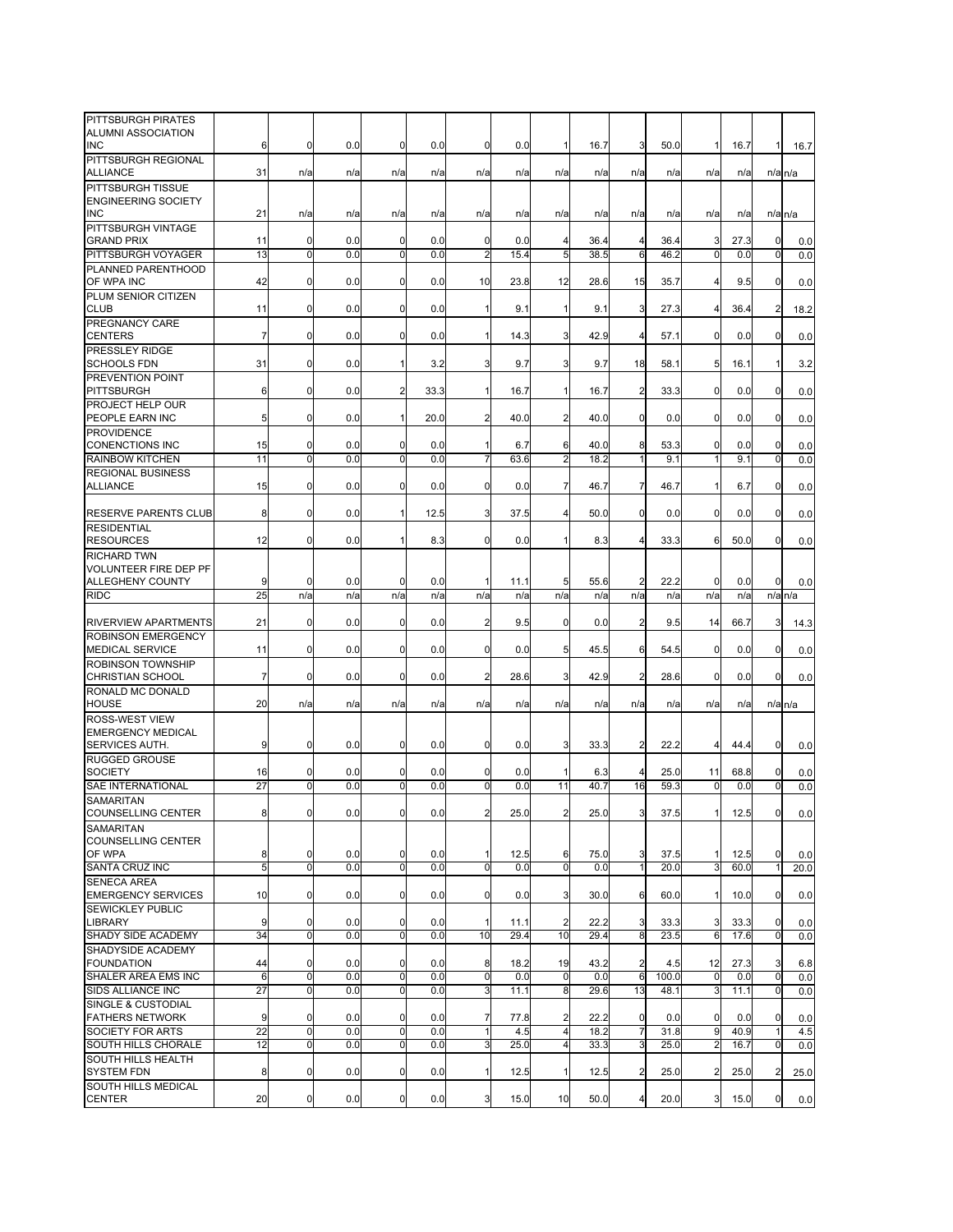| SOUTH SIDE LOCAL                      |                |             |     |                         |      |                |      |                |      |                         |      |                |              |                |                      |
|---------------------------------------|----------------|-------------|-----|-------------------------|------|----------------|------|----------------|------|-------------------------|------|----------------|--------------|----------------|----------------------|
|                                       |                |             |     |                         |      |                |      |                |      |                         |      |                |              |                |                      |
| <b>DEVELOPMENT</b><br><b>COMPANY</b>  |                | $\mathbf 0$ | 0.0 |                         |      |                |      |                | 29.6 |                         | 29.6 |                |              |                |                      |
|                                       | 27             |             | 0.0 | $\overline{\mathbf{c}}$ | 7.4  | 3              | 11.1 | 8              |      | 8                       |      | 5<br>4         | 18.5<br>25.0 |                | 3.7                  |
| <b>SOUTH WINDS INC</b>                | 16             | 0           |     | O                       | 0.0  | 0              | 0.0  | 5              | 31.3 | 6                       | 37.5 |                |              |                | 6.3                  |
| SOUTHBRIDGE EMS INC                   | 8              | $\mathbf 0$ | 0.0 | $\mathbf 0$             | 0.0  | 0              | 0.0  | $\overline{2}$ | 25.0 | 3                       | 37.5 | 3              | 37.5         | 0              | 0.0                  |
| SOUTHEAST ASIA                        |                |             |     |                         |      |                |      |                |      |                         |      |                |              |                |                      |
| PRAYER CENTER                         | $\overline{7}$ | n/a         | n/a | n/a                     | n/a  | n/a            | n/a  | n/a            | n/a  | n/a                     | n/a  | n/a            | n/a          |                | $n/a$ $n/a$          |
| SOUTHWEST PA AREA                     |                |             |     |                         |      |                |      |                |      |                         |      |                |              |                |                      |
| <b>HEALTH EDUCATION</b>               |                |             |     |                         |      |                |      |                |      |                         |      |                |              |                |                      |
| <b>CENTER</b>                         | 21             | 0           | 0.0 | $\mathbf 0$             | 0.0  | 2              | 9.5  | 10             | 47.6 | 8                       | 38.1 | 1              | 4.8          | 0              | 0.0                  |
| SOUTHWESTERN PA                       |                |             |     |                         |      |                |      |                |      |                         |      |                |              |                |                      |
| CORPORATION                           | 14             | n/a         | n/a | n/a                     | n/a  | n/a            | n/a  | n/a            | n/a  | n/a                     | n/a  | n/a            | n/a          |                | $n/a$ $n/a$          |
| SPRINGDALE TOWNSHIP                   |                |             |     |                         |      |                |      |                |      |                         |      |                |              |                |                      |
| <b>VOLUNTEER FIRE</b>                 | 5              | n/a         | n/a | n/a                     | n/a  | n/a            | n/a  | n/a            | n/a  | n/a                     | n/a  | n/a            | n/a          |                | $n/a$ $n/a$          |
| <b>SQUIRRELL HILL URBAN</b>           |                |             |     |                         |      |                |      |                |      |                         |      |                |              |                |                      |
| <b>COALITION INC</b>                  | 33             | 0           | 0.0 | $\mathbf 0$             | 0.0  | 5              | 15.2 | 9              | 27.3 | 7                       | 21.2 | 8              | 24.2         | 4              | 12.1                 |
| <b>ST CLAIR CITIZEN</b>               |                |             |     |                         |      |                |      |                |      |                         |      |                |              |                |                      |
| <b>COUNCIL</b>                        | 5              | $\mathbf 0$ | 0.0 | 0                       | 0.0  | 3              | 60.0 | $\mathbf 0$    | 0.0  | $\overline{\mathbf{c}}$ | 40.0 | $\mathbf 0$    | 0.0          | 0              | 0.0                  |
| ST. AMBROSE MANOR                     | 10             | $\mathbf 0$ | 0.0 | $\mathbf 0$             | 0.0  | 1              | 10.0 | 3              | 30.0 | 3                       | 30.0 | $\overline{2}$ | 20.0         |                | 10.0                 |
| ST. BARNABAS                          |                |             |     |                         |      |                |      |                |      |                         |      |                |              |                |                      |
| RETIREMENT VILLAGE                    |                |             |     |                         |      |                |      |                |      |                         |      |                |              |                |                      |
| <b>INC</b>                            | 15             | 0           | 0.0 | 0                       | 0.0  | 1              | 6.7  | $\overline{4}$ | 26.7 | 6                       | 40.0 | 3              | 20.0         | 1              | 6.7                  |
| ST. CALIR HEALTH                      |                |             |     |                         |      |                |      |                |      |                         |      |                |              |                |                      |
| <b>VENTURES</b>                       | 25             | $\mathbf 0$ | 0.0 | $\mathbf 0$             | 0.0  | 15             | 60.0 | 10             | 40.0 | $\overline{0}$          | 0.0  | $\mathbf 0$    | 0.0          | $\mathbf 0$    | 0.0                  |
| ST. VINCENT DE PAUL                   |                |             |     |                         |      |                |      |                |      |                         |      |                |              |                |                      |
| <b>SOCIETY</b>                        | 18             | $\mathbf 0$ | 0.0 | $\mathbf 0$             | 0.0  | 0              | 0.0  | $\mathbf 0$    | 0.0  | 6                       | 33.3 | 6              | 33.3         | 6              | 33.3                 |
| <b>STENGTH</b>                        |                |             |     |                         |      |                |      |                |      |                         |      |                |              |                |                      |
| <b>INCORPORATED</b>                   | 10             | 0           | 0.0 | $\mathbf 0$             | 0.0  | 1              | 10.0 | 7              | 70.0 | $\overline{2}$          | 20.0 | 0              | 0.0          | $\mathbf 0$    | 0.0                  |
|                                       |                |             |     |                         |      |                |      |                |      |                         |      |                |              |                |                      |
| STO-ROX BOOSTER CLUB                  | 6              | $\mathbf 0$ | 0.0 | $\mathbf 0$             | 0.0  | $\mathbf 0$    | 0.0  | $\mathbf 0$    | 0.0  | $\mathbf 0$             | 0.0  | $\mathbf 0$    | 0.0          | 6              | 100.0                |
| <b>TAMIL NADU</b>                     |                |             |     |                         |      |                |      |                |      |                         |      |                |              |                |                      |
| <b>FOUNDATION</b>                     | 15             | $\mathbf 0$ | 0.0 | 1                       | 6.7  | 1              | 6.7  | 4              | 26.7 | $\overline{7}$          | 46.7 | $\overline{2}$ | 13.3         | $\mathbf 0$    | 0.0                  |
| TECH LINK PROGRAM OF                  |                |             |     |                         |      |                |      |                |      |                         |      |                |              |                |                      |
| <b>PITTSBURGH</b>                     | 17             | 0           | 0.0 | 0                       | 0.0  | 0              | 0.0  | 5              | 29.4 | 8                       | 47.1 | 4              | 23.5         | $\mathbf 0$    | 0.0                  |
| TWIN RIVERS COUNCIL                   |                |             |     |                         |      |                |      |                |      |                         |      |                |              |                |                      |
| OF GOVERNMENT                         | 13             | n/a         | n/a | n/a                     | n/a  | n/a            | n/a  | n/a            | n/a  | n/a                     | n/a  | n/a            | n/a          |                | $n/a$ $n/a$          |
| THE EARLY LEARNING                    |                |             |     |                         |      |                |      |                |      |                         |      |                |              |                |                      |
| <b>INSTITUTE</b>                      | 19             | $\mathbf 0$ | 0.0 | 0                       | 0.0  | 0              | 0.0  | 3              | 15.8 | 11                      | 57.9 | 2              | 10.5         | 1              | 5.3                  |
| THE FOX CHAPEL AREA                   |                |             |     |                         |      |                |      |                |      |                         |      |                |              |                |                      |
| <b>EDUCTAION FUND</b>                 | 10             | $\mathbf 0$ | 0.0 | 0                       | 0.0  | 3              | 30.0 | $\overline{c}$ | 20.0 | 5                       | 50.0 | 0              | 0.0          | $\mathbf 0$    | 0.0                  |
| THE HEARTWOOD                         |                |             |     |                         |      |                |      |                |      |                         |      |                |              |                |                      |
| <b>INSTITUTE</b>                      | 10             | 0           | 0.0 | 0                       | 0.0  | 0              | 0.0  | 3              | 30.0 | $\overline{2}$          | 20.0 | 5              | 50.0         | 0              | 0.0                  |
| THE LIBRARY OF                        |                |             |     |                         |      |                |      |                |      |                         |      |                |              |                |                      |
| <b>BALDWIN</b>                        | 7              | $\mathbf 0$ | 0.0 | $\mathbf 0$             | 0.0  | 0              | 0.0  | 4              | 57.1 | 1                       | 14.3 | 0              | 0.0          | 2              | 28.6                 |
|                                       |                |             |     |                         |      |                |      |                |      |                         |      |                |              |                |                      |
| THE MATTRESS FACTORY                  | 25             | n/a         | n/a | n/a                     | n/a  | n/a            | n/a  | n/a            | n/a  | n/a                     | n/a  | n/a            | n/a          |                | $n/a$ $n/a$          |
| THE MONROEVILLE                       |                |             |     |                         |      |                |      |                |      |                         |      |                |              |                |                      |
| <b>CHRISTIAN JUDEA</b>                |                |             |     |                         |      |                |      |                |      |                         |      |                |              |                |                      |
| <b>FOUNDATION</b>                     | 7              | 0           | 0.0 | $\mathbf 0$             | 0.0  | 1              | 14.3 | 3              | 42.9 | 1                       | 14.3 | 0              | 0.0          | $\overline{c}$ | 28.6                 |
| THE PITTSBURGH PARKS                  |                |             |     |                         |      |                |      |                |      |                         |      |                |              |                |                      |
| CONSERVANCY                           | 60             | n/a         | n/a | n/a                     | n/a  | n/a            | n/a  | n/a            | n/a  | n/a                     | n/a  | n/a            | n/a          |                | $n/a$ $n/a$          |
| THE PITTSBURGH TRUST                  |                |             |     |                         |      |                |      |                |      |                         |      |                |              |                |                      |
| FOR CULTURAL                          |                |             |     |                         |      |                |      |                |      |                         |      |                |              |                |                      |
| <b>RESOURCES</b>                      | 48             | $\mathbf 0$ | 0.0 | $\pmb{0}$               | 0.0  | $\mathbf 0$    | 0.0  | 9              | 18.8 | 19                      | 39.6 | 15             | 31.3         | 5              | 10.4                 |
| THE SENIOR                            |                |             |     |                         |      |                |      |                |      |                         |      |                |              |                |                      |
| CARDIOVASCULAR                        |                |             |     |                         |      |                |      |                |      |                         |      |                |              |                |                      |
| SURGEONS SOCIETY INC                  | 12             | $\mathbf 0$ | 0.0 | $\mathbf 0$             | 0.0  | 0              | 0.0  | $\mathbf 0$    | 0.0  | $\overline{0}$          | 0.0  | 6              | 50.0         | 6              | 50.0                 |
| THE SWPA AIDS                         |                |             |     |                         |      |                |      |                |      |                         |      |                |              |                |                      |
| PLANNING COALITION                    | 18             | n/a         | n/a | n/a                     | n/a  | n/a            | n/a  | n/a            | n/a  | n/a                     | n/a  | n/a            | n/a          |                | $n/a$ <sub>n/a</sub> |
| THE WATSON INSTITUTE                  | 31             | $\mathbf 0$ | 0.0 | $\mathbf 0$             | 0.0  | 4              | 12.9 | 8              | 25.8 | 13                      | 41.9 | $\overline{2}$ | 6.5          | 4              | 12.9                 |
| THE WESTLEY                           |                |             |     |                         |      |                |      |                |      |                         |      |                |              |                |                      |
| <b>FOUNDATION</b>                     |                | 0           |     | 0                       | 0.0  | 0              | 0.0  | $\overline{3}$ | 33.3 |                         | 66.7 | 0              |              | $\mathbf 0$    |                      |
| THE WPA CHP OF THE                    | 9              |             | 0.0 |                         |      |                |      |                |      | 6                       |      |                | 0.0          |                | 0.0                  |
| NAT'L HEMOPHILIA FDN                  | 14             | 0           | 0.0 | $\overline{0}$          | 0.0  | 4              | 28.6 | $\overline{4}$ | 28.6 | $\overline{2}$          | 14.3 | 4              | 28.6         | $\overline{0}$ |                      |
| <b>THOMAS MERTON</b>                  |                |             |     |                         |      |                |      |                |      |                         |      |                |              |                | 0.0                  |
|                                       |                | 0           | 0.0 | $\overline{4}$          |      | $\overline{a}$ |      | $\overline{2}$ |      | $\overline{2}$          |      |                | 29.4         | $\overline{2}$ |                      |
| <b>CENTER</b>                         | 17             |             |     |                         | 23.5 |                | 11.8 |                | 11.8 |                         | 11.8 | 5              |              |                | 11.8                 |
| THREE RIVERS<br>ADOPTION COUNCIL      |                | 0           | 0.0 | $\mathbf 0$             | 0.0  |                | 21.1 | 11             |      | $\overline{4}$          |      | $\mathbf 0$    |              | $\mathbf 0$    |                      |
|                                       | 19             |             |     |                         |      | 4              |      |                | 57.9 |                         | 21.1 |                | 0.0          |                | 0.0                  |
| THREE RIVERS AREA<br>LABOR MANAGEMENT | 28             | $\mathbf 0$ | 0.0 | $\overline{0}$          | 0.0  | $\mathbf 0$    | 0.0  | 3              | 10.7 | 23                      | 82.1 | $\overline{a}$ | 7.1          | $\overline{0}$ |                      |
|                                       |                |             |     |                         |      |                |      |                |      |                         |      |                |              |                | 0.0                  |
| THREE RIVERS CENTER                   |                |             |     |                         |      |                |      |                |      |                         |      |                |              |                |                      |
| FOR INDEPENDENT                       |                |             |     |                         |      |                |      |                |      |                         |      |                |              |                |                      |
| <b>LIVING</b>                         | 11             | 0           | 0.0 | $\overline{0}$          | 0.0  | 1              | 9.1  | 4              | 36.4 | 3 <sup>1</sup>          | 27.3 | 3              | 27.3         | $\overline{0}$ | 0.0                  |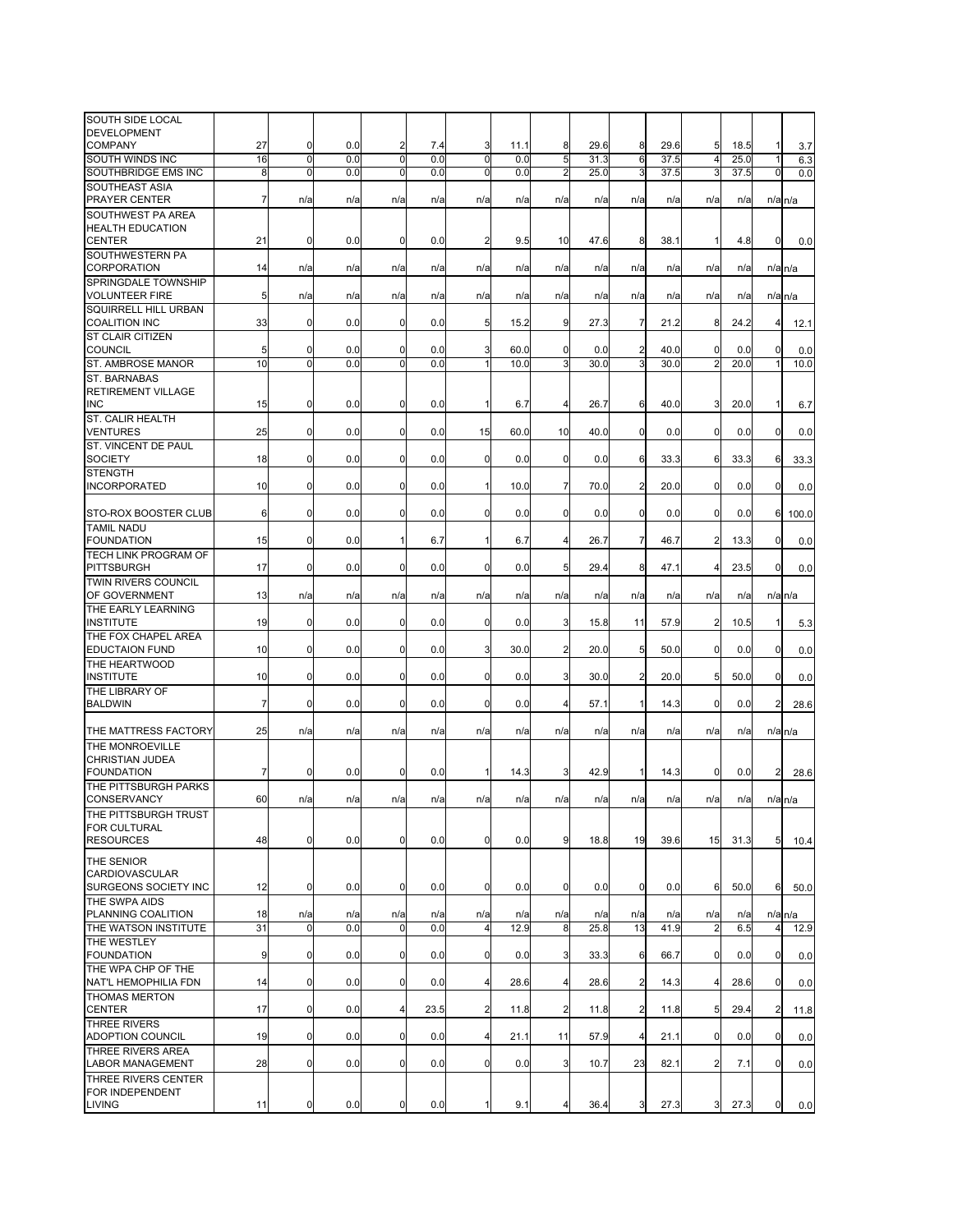| THREE RIVERS RAVING          |                 |             |     |                         |      |                |      |                |      |                         |      |                |      |                      |      |
|------------------------------|-----------------|-------------|-----|-------------------------|------|----------------|------|----------------|------|-------------------------|------|----------------|------|----------------------|------|
| <b>ASSOCIATION</b>           | 15              | 0           | 0.0 | $\mathbf{1}$            | 6.7  | 2              | 13.3 | 6              | 40.0 | 3                       | 20.0 | 3              | 20.0 | $\mathbf 0$          | 0.0  |
| TROY HILL CITIZEN            | 11              | $\mathbf 0$ | 0.0 | $\mathbf 0$             | 0.0  | 0              | 0.0  | $\overline{4}$ | 36.4 | 2                       | 18.2 | $\overline{4}$ | 36.4 |                      | 9.1  |
| <b>TURTLE CREEK VALLEY</b>   |                 |             |     |                         |      |                |      |                |      |                         |      |                |      |                      |      |
| <b>MHMR INC</b>              | 9               | n/a         | n/a | n/a                     | n/a  | n/a            | n/a  | n/a            | n/a  | n/a                     | n/a  | n/a            | n/a  | $n/a$ $n/a$          |      |
| <b>UE RESEARCH &amp;</b>     |                 |             |     |                         |      |                |      |                |      |                         |      |                |      |                      |      |
| <b>EDUCATION</b>             | 13              | $\mathbf 0$ | 0.0 | 1                       | 7.7  | 1              | 7.7  | 0              | 0.0  | 8                       | 61.5 | $\mathbf 0$    | 0.0  | 0                    |      |
|                              |                 |             |     |                         |      |                |      |                |      |                         |      |                |      |                      | 0.0  |
| <b>UMOJA AFRICAN ARTS</b>    |                 |             |     |                         |      |                |      |                |      |                         |      |                |      |                      |      |
| <b>COMPANY</b>               | 9               | 0           | 0.0 | 0                       | 0.0  | 4              | 44.4 | 4              | 44.4 | $\mathbf{1}$            | 11.1 | 0              | 0.0  | 0                    | 0.0  |
| <b>UNION AID</b>             | 22              | $\mathbf 0$ | 0.0 | ō                       | 0.0  | ō              | 0.0  | $\mathbf 0$    | 0.0  | g                       | 40.9 | 8              | 36.4 | 5                    | 22.7 |
| <b>UNITED CEREBRAL</b>       |                 |             |     |                         |      |                |      |                |      |                         |      |                |      |                      |      |
| PALSY FDN                    | 41              | $\mathbf 0$ | 0.0 | $\mathbf{1}$            | 2.4  | 3              | 7.3  | 8              | 19.5 | 12                      | 29.3 | 11             | 26.8 | $\overline{2}$       | 4.9  |
|                              |                 |             |     |                         |      |                |      |                |      |                         |      |                |      |                      |      |
| <b>UNITED JEWISH</b>         |                 |             |     |                         |      |                |      |                |      |                         |      |                |      |                      |      |
| <b>FEDERATION</b>            | 57              | $\mathbf 0$ | 0.0 | 0                       | 0.0  | 4              | 7.0  | 10             | 17.5 | 20                      | 35.1 | 13             | 22.8 | 10                   | 17.5 |
| UNITED MITOCHONDRIAL         |                 |             |     |                         |      |                |      |                |      |                         |      |                |      |                      |      |
| <b>DISEASE FOUNDATION</b>    | 9               | 0           | 0.0 | 0                       | 0.0  | 0              | 0.0  | $\overline{c}$ | 22.2 | 5                       | 55.6 | $\overline{2}$ | 22.2 | 0                    | 0.0  |
| <b>UNITED WAY</b>            | 65              | n/a         | n/a | n/a                     | n/a  | n/a            | n/a  | n/a            | n/a  | n/a                     | n/a  | n/a            | n/a  | $n/a$ $n/a$          |      |
| UNITY VOLUNTEER FIRE         |                 |             |     |                         |      |                |      |                |      |                         |      |                |      |                      |      |
| <b>DEPARTMENT</b>            | 5               | $\mathbf 0$ | 0.0 | 1                       | 20.0 | 3              | 60.0 | 0              | 0.0  | 0                       | 0.0  | 1              | 20.0 | $\mathbf 0$          | 0.0  |
|                              |                 |             |     |                         |      |                |      |                |      |                         |      |                |      |                      |      |
| <b>UPMC BRADDOCK</b>         | 8               | $\Omega$    | 0.0 | $\Omega$                | 0.0  | 0              | 0.0  | $\mathbf{1}$   | 12.5 | $\overline{2}$          | 25.0 | 5              | 62.5 | 0                    | 0.0  |
| <b>UPMC HEALTH SYSTEM</b>    | 61              | n/a         | n/a | n/a                     | n/a  | n/a            | n/a  | n/a            | n/a  | n/a                     | n/a  | n/a            | n/a  | $n/a$ <sub>n/a</sub> |      |
| UPMC SOUTH SIDE              | 9               | $\mathbf 0$ | 0.0 | $\mathbf 0$             | 0.0  | 0              | 0.0  | $\overline{4}$ | 44.4 | 4                       | 44.4 |                | 11.1 | 0                    | 0.0  |
| <b>UPMC ST. MARGARET</b>     | 13              | 0           | 0.0 | $\mathbf 0$             | 0.0  | 0              | 0.0  | $\overline{4}$ | 30.8 | 6                       | 46.2 | 3              | 23.1 | 0                    | 0.0  |
| UPPER ST CLAIR BAND          |                 |             |     |                         |      |                |      |                |      |                         |      |                |      |                      |      |
| PARENTS ASSOCIATION          | 10              | $\mathbf 0$ | 0.0 | $\mathbf 0$             | 0.0  | 0              | 0.0  | 5              | 50.0 | 5                       | 50.0 | $\mathbf 0$    | 0.0  | $\mathbf 0$          | 0.0  |
|                              |                 |             |     |                         |      |                |      |                |      |                         |      |                |      |                      |      |
|                              |                 |             |     |                         |      |                |      |                |      |                         |      |                |      |                      |      |
| UPPER ST CLAIR FIRE          |                 |             |     |                         |      |                |      |                |      |                         |      |                |      |                      |      |
| RELIEF ASSOCIATION INC       | 5               | $\Omega$    | 0.0 | 0                       | 0.0  | 3              | 60.0 | $\mathbf 1$    | 20.0 | 1                       | 20.0 | 0              | 0.0  | $\mathbf 0$          | 0.0  |
| VALLEY CARE NURSING          |                 |             |     |                         |      |                |      |                |      |                         |      |                |      |                      |      |
| HOME INC                     | 16              | $\mathbf 0$ | 0.0 | $\mathbf 0$             | 0.0  | $\overline{2}$ | 12.5 | 1              | 6.3  | 6                       | 37.5 | $\mathbf{1}$   | 6.3  | 6                    | 37.5 |
| <b>VALLEY MEDICAL</b>        |                 |             |     |                         |      |                |      |                |      |                         |      |                |      |                      |      |
|                              |                 |             |     |                         |      |                |      |                |      |                         |      |                |      |                      |      |
| <b>FACILITIES</b>            | 21              | n/a         | n/a | n/a                     | n/a  | n/a            | n/a  | n/a            | n/a  | n/a                     | n/a  | n/a            | n/a  | $n/a$ <sub>n/a</sub> |      |
| <b>VARIETY THE</b>           |                 |             |     |                         |      |                |      |                |      |                         |      |                |      |                      |      |
| CHILDREN'S CHARITY           | 28              | 0           | 0.0 | $\mathbf 0$             | 0.0  | 11             | 39.3 | 7              | 25.0 | 6                       | 21.4 | 4              | 14.3 | $\mathbf 0$          | 0.0  |
| <b>VERLAND</b>               | $\overline{6}$  | Ō           | 0.0 | Ō                       | 0.0  | $\overline{0}$ | 0.0  | $\overline{2}$ | 33.3 | 3                       | 50.0 |                | 16.7 | $\Omega$             | 0.0  |
| <b>VETERANS PLACE OF</b>     |                 |             |     |                         |      |                |      |                |      |                         |      |                |      |                      |      |
| <b>WASHINGTON</b>            |                 |             |     |                         |      |                |      |                |      |                         |      |                |      |                      |      |
|                              |                 |             |     |                         |      |                |      |                |      |                         |      |                |      |                      |      |
| <b>BOULEVARD INC</b>         | 11              | $\mathbf 0$ | 0.0 | $\mathbf 0$             | 0.0  | 0              | 0.0  | $\overline{c}$ | 18.2 | $\overline{c}$          | 18.2 | 5              | 45.5 | $\overline{a}$       | 18.2 |
| <b>VETERANS RESEARCH</b>     |                 |             |     |                         |      |                |      |                |      |                         |      |                |      |                      |      |
| <b>FOUNDATION OF</b>         |                 |             |     |                         |      |                |      |                |      |                         |      |                |      |                      |      |
| <b>PITTSBURGH</b>            | 5               | $\mathbf 0$ | 0.0 | $\mathbf 0$             | 0.0  | 1              | 20.0 | $\overline{2}$ | 40.0 | $\overline{2}$          | 40.0 | $\mathbf 0$    | 0.0  | $\mathbf 0$          | 0.0  |
| <b>VICTORIOUS FAITH</b>      |                 |             |     |                         |      |                |      |                |      |                         |      |                |      |                      |      |
|                              |                 |             |     |                         |      |                |      |                |      |                         |      |                |      |                      |      |
| <b>EVANGELISTIVE</b>         |                 |             |     |                         |      |                |      |                |      |                         |      |                |      |                      |      |
| <b>OUTREACH</b>              | 6               | $\Omega$    | 0.0 | $\mathbf 0$             | 0.0  | 0              | 0.0  | 3              | 50.0 | $\overline{2}$          | 33.3 | 1              | 16.7 | 0                    | 0.0  |
| <b>VINCENTIAN CHILD</b>      | 6               | $\mathbf 0$ | 0.0 | $\mathbf 0$             | 0.0  | 0              | 0.0  | 3              | 50.0 |                         |      | 1              | 16.7 | $\mathbf 0$          |      |
|                              |                 |             |     |                         |      |                |      |                |      | $\overline{\mathbf{c}}$ | 33.3 |                |      |                      | 0.0  |
| <b>VISITING NURSE</b>        |                 |             |     |                         |      |                |      |                |      |                         |      |                |      |                      |      |
| <b>FOUNDATION</b>            |                 |             |     |                         |      |                |      |                |      |                         |      |                |      |                      |      |
| ALLEGHENY COUNTY             | 12              | 0           | 0.0 | $\mathbf 0$             | 0.0  | 3              | 25.0 | 2              | 16.7 | 2                       | 16.7 | 3              | 25.0 | 2                    | 16.7 |
| <b>WESLEY INSTITUTE</b>      | 25              | $\mathbf 0$ | 0.0 | ō                       | 0.0  |                | 4.0  | 8              | 32.0 | 10                      | 40.0 | 6              | 24.0 | 0                    | 0.0  |
| <b>WEST END-ELLIOT JOINT</b> |                 |             |     |                         |      |                |      |                |      |                         |      |                |      |                      |      |
| <b>PROJECT</b>               | 18              |             |     |                         |      |                |      |                |      |                         |      | n/a            | n/a  |                      |      |
|                              |                 | n/a         | n/a | n/a                     | n/a  | n/a            | n/a  | n/a            | n/a  | n/a                     | n/a  |                |      | n/a n/a              |      |
| WEST MIFFLIN BASEBALL        |                 |             |     |                         |      |                |      |                |      |                         |      |                |      |                      |      |
| <b>LEAGUE</b>                | 23              | 0           | 0.0 | $\overline{\mathbf{c}}$ | 8.7  | 5              | 21.7 |                | 4.3  | 3                       | 13.0 | 1              | 4.3  | $\overline{c}$       | 8.7  |
| <b>WEST PARK COMMONS</b>     | $6\phantom{1}6$ | $\mathbf 0$ | 0.0 | $\overline{0}$          | 0.0  | $\overline{a}$ | 33.3 | 1              | 16.7 | 2                       | 33.3 | 1              | 16.7 | $\mathbf 0$          | 0.0  |
| <b>WEST PENN AMATEUR</b>     |                 |             |     |                         |      |                |      |                |      |                         |      |                |      |                      |      |
| <b>TENNIS ASSOCIATION</b>    | 5               | 0           | 0.0 | 0                       | 0.0  | 1              | 20.0 | 3              | 60.0 | 1                       | 20.0 | 0              | 0.0  | $\mathbf 0$          | 0.0  |
| <b>WESTERN ALEGHENY</b>      |                 |             |     |                         |      |                |      |                |      |                         |      |                |      |                      |      |
|                              |                 |             |     |                         |      |                |      |                |      |                         |      |                |      |                      |      |
| COMMUNITY LIBRARY            | 9               | n/a         | n/a | n/a                     | n/a  | n/a            | n/a  | n/a            | n/a  | n/a                     | n/a  | n/a            | n/a  | $n/a$ $n/a$          |      |
| <b>WESTERN PA</b>            |                 |             |     |                         |      |                |      |                |      |                         |      |                |      |                      |      |
| PROFESSIONAL FOR THE         |                 |             |     |                         |      |                |      |                |      |                         |      |                |      |                      |      |
| <b>ARTS</b>                  | 16              | 0           | 0.0 | $\mathbf{1}$            | 6.3  | 3              | 18.8 | 12             | 75.0 | $\overline{0}$          | 0.0  | $\mathbf 0$    | 0.0  | $\mathbf 0$          | 0.0  |
| WESTERN PA SCHOOL            |                 |             |     |                         |      |                |      |                |      |                         |      |                |      |                      |      |
| OF THE DEAF                  | 23              | $\mathbf 0$ | 0.0 | $\mathbf 0$             | 0.0  | $\mathbf 0$    | 0.0  | $\mathbf 0$    | 0.0  | 11                      | 47.8 | 12             | 52.2 | $\overline{0}$       |      |
|                              |                 |             |     |                         |      |                |      |                |      |                         |      |                |      |                      | 0.0  |
| <b>WESTINGHOUSE SURE</b>     |                 |             |     |                         |      |                |      |                |      |                         |      |                |      |                      |      |
| SERVICE UNITING RET'D        |                 |             |     |                         |      |                |      |                |      |                         |      |                |      |                      |      |
| <b>EMPLOYEES</b>             | 10              | 0           | 0.0 | $\overline{0}$          | 0.0  | 0              | 0.0  | $\overline{0}$ | 0.0  | 1                       | 10.0 | $\overline{c}$ | 20.0 | 7                    | 70.0 |
| WINCHESTER-THURSTON          |                 |             |     |                         |      |                |      |                |      |                         |      |                |      |                      |      |
| <b>SCHOOL</b>                | 24              | $\mathbf 0$ | 0.0 | $\overline{0}$          | 0.0  | $\mathbf 0$    | 0.0  | 11             | 45.8 | 10                      | 41.7 | 3              | 12.5 | $\mathbf 0$          | 0.0  |
|                              |                 |             |     |                         |      |                |      |                |      |                         |      |                |      |                      |      |
|                              |                 |             |     |                         |      |                |      |                |      |                         |      |                |      |                      |      |
| WOMANSPACE - EAST INC        | 13              | 0           | 0.0 | $\overline{0}$          | 0.0  | 0              | 0.0  | 1              | 7.7  | $\overline{a}$          | 15.4 | 10             | 76.9 | $\mathbf 0$          | 0.0  |
| WOMANSPLACE                  | 13              | $\mathbf 0$ | 0.0 | $\overline{0}$          | 0.0  | 1              | 7.7  | 7              | 53.8 | 5                       | 38.5 | $\mathbf 0$    | 0.0  | $\mathbf 0$          | 0.0  |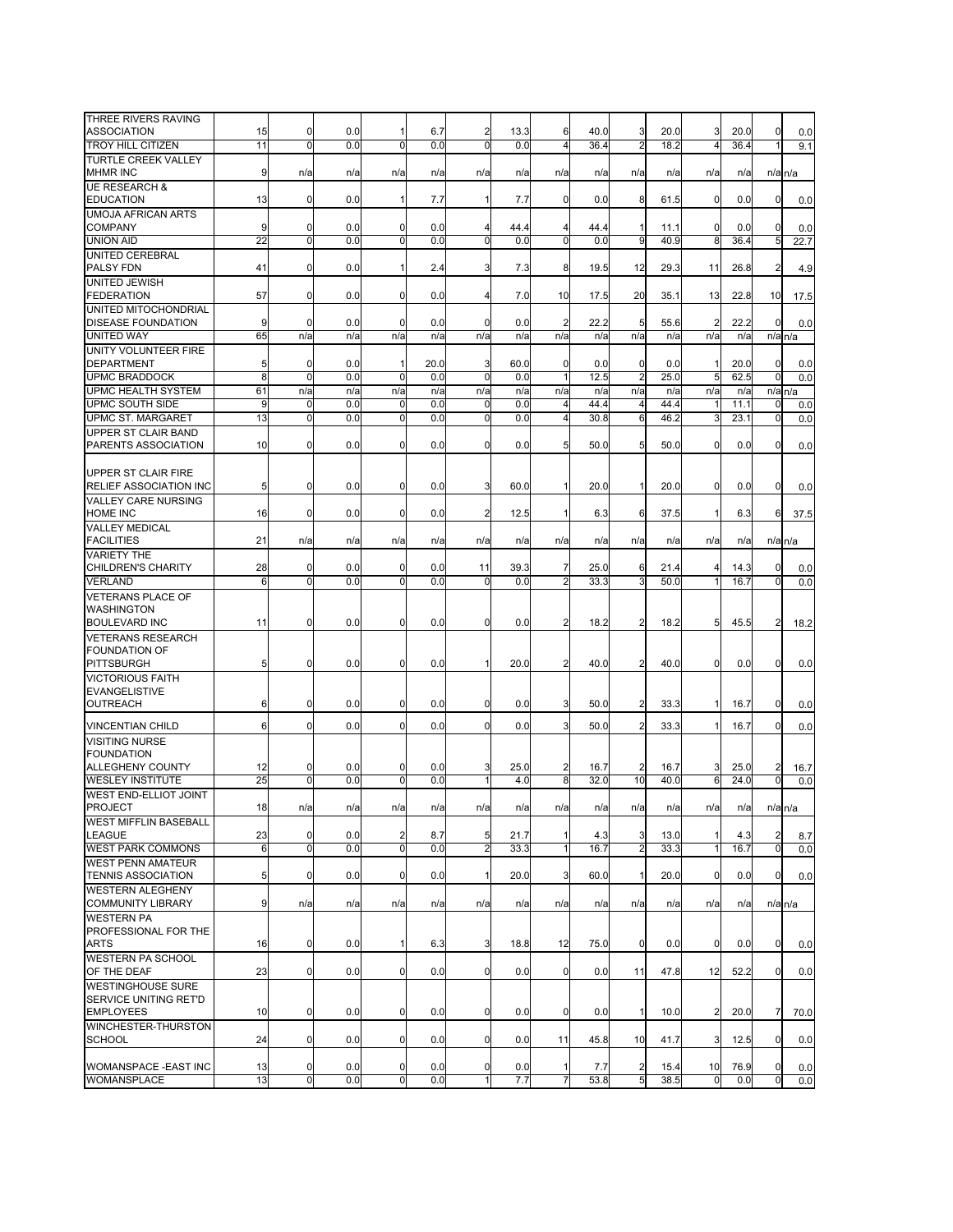|    |          |                                                                          |                               |                                                                                                                 | $\Omega$                                                                                                              |                                                                                                         |                |                                                                                                            |                                                                       |                                                                                                                               |                                                                                 |                                                               |                                                       | 6.1                                      |
|----|----------|--------------------------------------------------------------------------|-------------------------------|-----------------------------------------------------------------------------------------------------------------|-----------------------------------------------------------------------------------------------------------------------|---------------------------------------------------------------------------------------------------------|----------------|------------------------------------------------------------------------------------------------------------|-----------------------------------------------------------------------|-------------------------------------------------------------------------------------------------------------------------------|---------------------------------------------------------------------------------|---------------------------------------------------------------|-------------------------------------------------------|------------------------------------------|
|    |          |                                                                          |                               |                                                                                                                 |                                                                                                                       |                                                                                                         |                |                                                                                                            |                                                                       |                                                                                                                               |                                                                                 |                                                               |                                                       |                                          |
| 24 |          |                                                                          |                               |                                                                                                                 | 2                                                                                                                     |                                                                                                         |                |                                                                                                            | 5                                                                     |                                                                                                                               | $\overline{4}$                                                                  | 16.7                                                          | 8                                                     | 33.3                                     |
|    | U        |                                                                          |                               |                                                                                                                 | $\Omega$                                                                                                              |                                                                                                         |                |                                                                                                            | $\overline{a}$                                                        |                                                                                                                               | $\Omega$                                                                        | 0.0                                                           |                                                       | 0.0                                      |
|    |          |                                                                          |                               |                                                                                                                 |                                                                                                                       |                                                                                                         |                |                                                                                                            |                                                                       |                                                                                                                               |                                                                                 |                                                               |                                                       |                                          |
|    |          |                                                                          |                               |                                                                                                                 | <sup>0</sup>                                                                                                          |                                                                                                         |                |                                                                                                            | 3                                                                     |                                                                                                                               | 12                                                                              | 75.0                                                          |                                                       | 6.3                                      |
| 31 | $\Omega$ |                                                                          |                               |                                                                                                                 | 3                                                                                                                     | 9.7                                                                                                     |                |                                                                                                            | 10                                                                    |                                                                                                                               | 10                                                                              | 32.3                                                          |                                                       | 0.0                                      |
|    |          |                                                                          |                               |                                                                                                                 |                                                                                                                       |                                                                                                         |                |                                                                                                            |                                                                       |                                                                                                                               |                                                                                 |                                                               |                                                       |                                          |
|    |          |                                                                          |                               |                                                                                                                 |                                                                                                                       |                                                                                                         |                |                                                                                                            |                                                                       |                                                                                                                               |                                                                                 |                                                               |                                                       |                                          |
|    |          |                                                                          |                               |                                                                                                                 |                                                                                                                       |                                                                                                         |                |                                                                                                            | $\Omega$                                                              |                                                                                                                               | $\overline{0}$                                                                  |                                                               | $\Omega$                                              | 0.0                                      |
|    |          |                                                                          |                               |                                                                                                                 |                                                                                                                       |                                                                                                         |                |                                                                                                            |                                                                       |                                                                                                                               |                                                                                 |                                                               |                                                       |                                          |
|    |          |                                                                          |                               |                                                                                                                 |                                                                                                                       |                                                                                                         |                |                                                                                                            |                                                                       |                                                                                                                               |                                                                                 |                                                               |                                                       |                                          |
|    |          |                                                                          |                               |                                                                                                                 | 2                                                                                                                     |                                                                                                         |                |                                                                                                            | 6                                                                     |                                                                                                                               | $\Omega$                                                                        |                                                               | $\Omega$                                              | 0.0                                      |
|    |          |                                                                          |                               |                                                                                                                 |                                                                                                                       |                                                                                                         |                |                                                                                                            |                                                                       |                                                                                                                               |                                                                                 |                                                               |                                                       |                                          |
|    |          |                                                                          |                               |                                                                                                                 |                                                                                                                       |                                                                                                         |                |                                                                                                            |                                                                       |                                                                                                                               |                                                                                 |                                                               |                                                       |                                          |
|    |          |                                                                          |                               |                                                                                                                 | 6                                                                                                                     |                                                                                                         |                |                                                                                                            | 12                                                                    |                                                                                                                               | $\overline{4}$                                                                  |                                                               | 0                                                     | 0.0                                      |
|    |          |                                                                          |                               |                                                                                                                 |                                                                                                                       |                                                                                                         |                |                                                                                                            |                                                                       |                                                                                                                               |                                                                                 |                                                               |                                                       |                                          |
| 11 |          |                                                                          |                               |                                                                                                                 |                                                                                                                       |                                                                                                         | $\overline{2}$ |                                                                                                            | 7                                                                     |                                                                                                                               | $\Omega$                                                                        |                                                               | $\Omega$                                              | 0.0                                      |
|    |          |                                                                          |                               |                                                                                                                 | n/a                                                                                                                   |                                                                                                         |                |                                                                                                            | n/a                                                                   |                                                                                                                               | n/a                                                                             |                                                               |                                                       | $n/a$ <sub>n/a</sub>                     |
| 20 | n        |                                                                          |                               |                                                                                                                 | 2                                                                                                                     |                                                                                                         |                |                                                                                                            | 6                                                                     |                                                                                                                               | $\overline{2}$                                                                  | 10.0                                                          |                                                       | 5.0                                      |
|    |          |                                                                          |                               |                                                                                                                 | 4                                                                                                                     |                                                                                                         |                |                                                                                                            |                                                                       |                                                                                                                               | $\Omega$                                                                        | 0.0                                                           |                                                       | 0.0                                      |
|    |          |                                                                          |                               |                                                                                                                 |                                                                                                                       |                                                                                                         |                |                                                                                                            |                                                                       |                                                                                                                               |                                                                                 |                                                               |                                                       |                                          |
|    |          |                                                                          |                               |                                                                                                                 | 7                                                                                                                     |                                                                                                         |                |                                                                                                            |                                                                       |                                                                                                                               | 8                                                                               | 15.1                                                          | 0                                                     | 0.0                                      |
|    |          | 60<br>5<br>33<br>2 <sub>l</sub><br>16<br>51<br>8<br>42<br>18<br>20<br>53 | n/a<br>n/a<br>n/a<br>$\Omega$ | n/a<br>n/a<br>0.0<br>0.0<br>0.0<br>0.0<br>0<br>0.0<br>0.0<br>0.0<br>0.0<br>0.0<br>0<br>n/a<br>0.0<br>0.0<br>0.0 | n/a<br>n/a<br>$\Omega$<br>3<br>$\overline{0}$<br>$\Omega$<br>$\Omega$<br>0<br>n/a<br>0.0<br>$\Omega$<br>$\Omega$<br>0 | n/a<br>n/a<br>n/a<br>0.0<br>12.5<br>0.0<br>0.0<br>0.0<br>20.0<br>0.0<br>0.0<br>0.0<br>n/a<br>0.0<br>0.0 | n/a            | n/a<br>n/a<br>0.0<br>8.3<br>0.0<br>0.0<br>21<br>20.0<br>25.0<br>14.3<br>9.1<br>n/a<br>10.0<br>20.0<br>13.2 | n/a<br>n/a<br>$\Omega$<br>8<br>$\Omega$<br>20<br>n/a<br>9<br>12<br>19 | n/a<br>n/a<br>n/a<br>n/a<br>21.2<br>8.3<br>0.0<br>12.5<br>25.8<br>420.0<br>0.0<br>47.6<br>18.2<br>n/a<br>45.0<br>60.0<br>35.8 | n/a<br>15<br>45.5<br>20.8<br>100.0<br>18.8<br>32.3<br>n/a<br>30.0<br>20.0<br>19 | n/a<br>n/a<br>n/a<br>9<br>0.0<br>75.0<br>28.6<br>63.6<br>35.8 | n/a<br>n/a<br>27.3<br>0.0<br>0.0<br>9.5<br>0.0<br>n/a | $n/a$ $n/a$<br>$n/a$ <sub>n/a</sub><br>2 |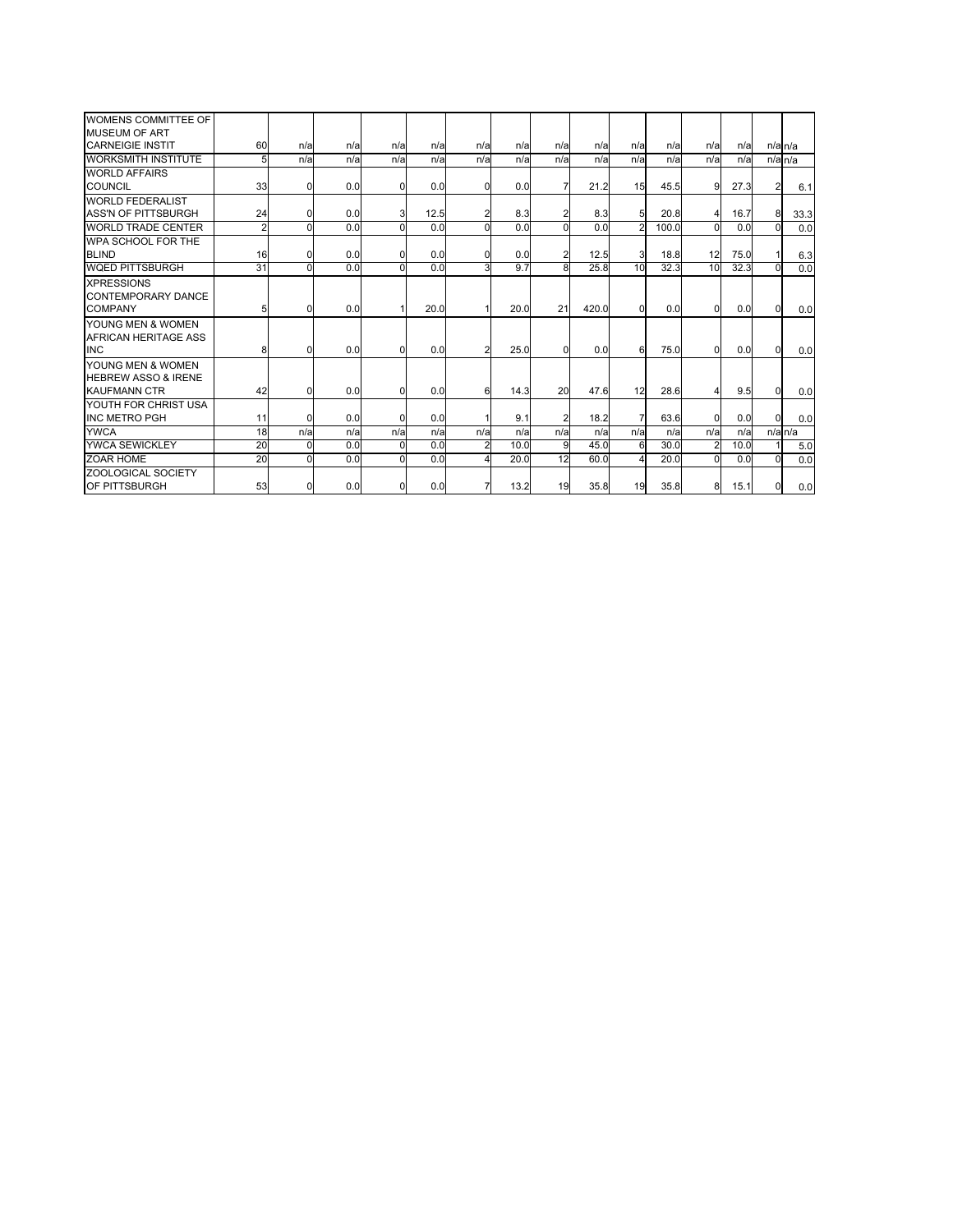## **Appendix 13: Nonprofit Board Members Under Age 30**

## **(Sorted by % Under Age 30)**

| <b>Name of Organization</b>                               | <b>Total</b> |                | Under Age 30 |  |  |
|-----------------------------------------------------------|--------------|----------------|--------------|--|--|
|                                                           | <b>Mbrs</b>  | No.            | %            |  |  |
| HARMAR TOWNSHIP VOLUNTEER FIRE<br>COMPANY                 |              |                |              |  |  |
| CHARTIERS NATURE CONSERVANCY                              | 20           | 7              | 35.0         |  |  |
| PREVENTION POINT PITTSBURGH                               | 15           | 5              | 33.3         |  |  |
|                                                           | 6            | 2              | 33.3         |  |  |
| <b>GRANDVUE STUDY CENTER</b>                              | 4            | 1              | 25.0         |  |  |
| PENN HILLS VOLUNTEER FIREMENS                             |              |                |              |  |  |
| <b>RELIEF ASSOCIATION I</b>                               | 12           | 3              | 25.0         |  |  |
| <b>THOMAS MERTON CENTER</b>                               | 17           | 4              | 23.5         |  |  |
| <b>ARTIST IMAGE RESOURCES</b>                             | 9            | $\overline{2}$ | 22.2         |  |  |
| <b>IOTA PHI FOUNDATION OF</b>                             |              |                |              |  |  |
| PITTSBURGH INC                                            | 10           | 2              | 20.0         |  |  |
| <b>INC</b>                                                | 5            | 1              | 20.0         |  |  |
| UNITY VOLUNTEER FIRE DEPARTMENT                           | 5            | 1              | 20.0         |  |  |
| <b>XPRESSIONS CONTEMPORARY DANCE</b>                      |              |                |              |  |  |
| <b>COMPANY</b>                                            | 5            | 1              | 20.0         |  |  |
| ALLIANCE FOR PROGRESSIVE ACTION                           | 6            | 1              | 16.7         |  |  |
| EUREKA COMMUNITY AMBULANCE                                | 13           | $\overline{2}$ | 15.4         |  |  |
|                                                           |              |                |              |  |  |
| ARTISTS AND CRAFTSMENS GUILD INC                          | 8            | 1              | 12.5         |  |  |
| EAST LIBERTY DEVELOPMENT INC                              | 8            | 1              | 12.5         |  |  |
| RESERVE PARENTS CLUB                                      | 8            | 1              | 12.5         |  |  |
| WORLD FEDERALIST ASS'N OF                                 |              |                |              |  |  |
| PITTSBURGH                                                | 24           | 3              | 12.5         |  |  |
| MATERIALS RESEARCH SOCIETY                                | 17           | $\overline{2}$ | 11.8         |  |  |
| <b>GROWING WITH TRUST</b>                                 | 9            | 1              | 11.1         |  |  |
| ELOISE & EDITH CHRISTIAN                                  |              |                |              |  |  |
| <b>DAYSCHOOL</b>                                          | 10           | 1              | 10.0         |  |  |
| WEST MIFFLIN BASEBALL LEAGUE                              | 23           | 2              | 8.7          |  |  |
| <b>CRISIS CENTER NORTH</b>                                | 12           | 1              | 8.3          |  |  |
| <b>GRAPHIC COMMUNICATION INTER</b>                        |              |                |              |  |  |
| UNION & UNION EMP                                         | 12           | 1              | 8.3          |  |  |
| <b>INTERFAITH HOSPITALITY NETWORK</b>                     |              |                |              |  |  |
| OF SOUTH HILLS                                            | 12           | 1              | 8.3          |  |  |
| <b>RESIDENTIAL RESOURCES</b>                              | 12           | 1              | 8.3          |  |  |
| ALLEGHENY COUNTY FOR VICTIMS OF                           |              |                |              |  |  |
| VIOLENT CRIMES INC                                        | 13           | 1              | 7.7          |  |  |
| <b>UE RESEARCH &amp; EDUCATION</b>                        | 13           | 1              | 7.7          |  |  |
| SOUTH SIDE LOCAL DEVELOPMENT                              |              |                |              |  |  |
| <b>COMPANY</b>                                            | 27           | 2              | 7.4          |  |  |
| <b>CENTRAL NORTHSIDE</b>                                  |              |                |              |  |  |
| NEIGHBORHOOD COUNCIL                                      | 14           | 1              | 7.1          |  |  |
| EASTERN AREA ADULT SERVICES                               | 15           | 1              | 6.7          |  |  |
| TAMIL NADU FOUNDATION                                     | 15           | 1              | 6.7          |  |  |
| THREE RIVERS RAVING ASSOCIATION                           | 15           | 1              | 6.7          |  |  |
| WESTERN PA PROFESSIONAL FOR THE                           |              |                |              |  |  |
| ARTS                                                      | 16           | 1              | 6.3          |  |  |
| PITTSBURGH AIDS TASK FORCE INC                            | 19           | 1              | 5.3          |  |  |
| <b>CENTER FOR CREATIVE PLAY</b>                           | 21           | 1              | 4.8          |  |  |
| <b>BOYS &amp; GIRLS CLUB</b>                              | 64           | 3              | 4.7          |  |  |
| CHRISTMAS IN APRIL /REBUILDING                            |              |                |              |  |  |
| TOGETHER                                                  |              |                |              |  |  |
| <b>IRON AND STEEL SOCIETY</b>                             | 22<br>22     | 1<br>1         | 4.5          |  |  |
| PITTSBURGH DANCE ALLOY                                    |              |                | 4.5          |  |  |
| PITTSBURGH FILM MAKERS                                    | 22           | 1              | 4.5          |  |  |
|                                                           | 22           | 1              | 4.5          |  |  |
| NORTHERN ALLEGHENY COUNTY<br><b>CHAMBER EDUCATION FDN</b> |              |                |              |  |  |
|                                                           | 23           | 1              | 4.3          |  |  |
| PITTSBURGH CENTER FOR THE ARTS                            | 24           | 1              | 4.2          |  |  |
| ONE TO ONE THE MENTORING                                  |              |                |              |  |  |
| PARTNERSHIP OF SWPA                                       | 26           | 1              | 3.8          |  |  |
| MENDELSSOHN CHOIR OF                                      |              |                |              |  |  |
| PITTSBURGH                                                | 30           | 1              | 3.3          |  |  |
| PRESSLEY RIDGE SCHOOLS FDN                                | 31           | 1              | 3.2          |  |  |
| PITTSBURGH CHILDREN'S MUSEUM                              | 36           | 1              | 2.8          |  |  |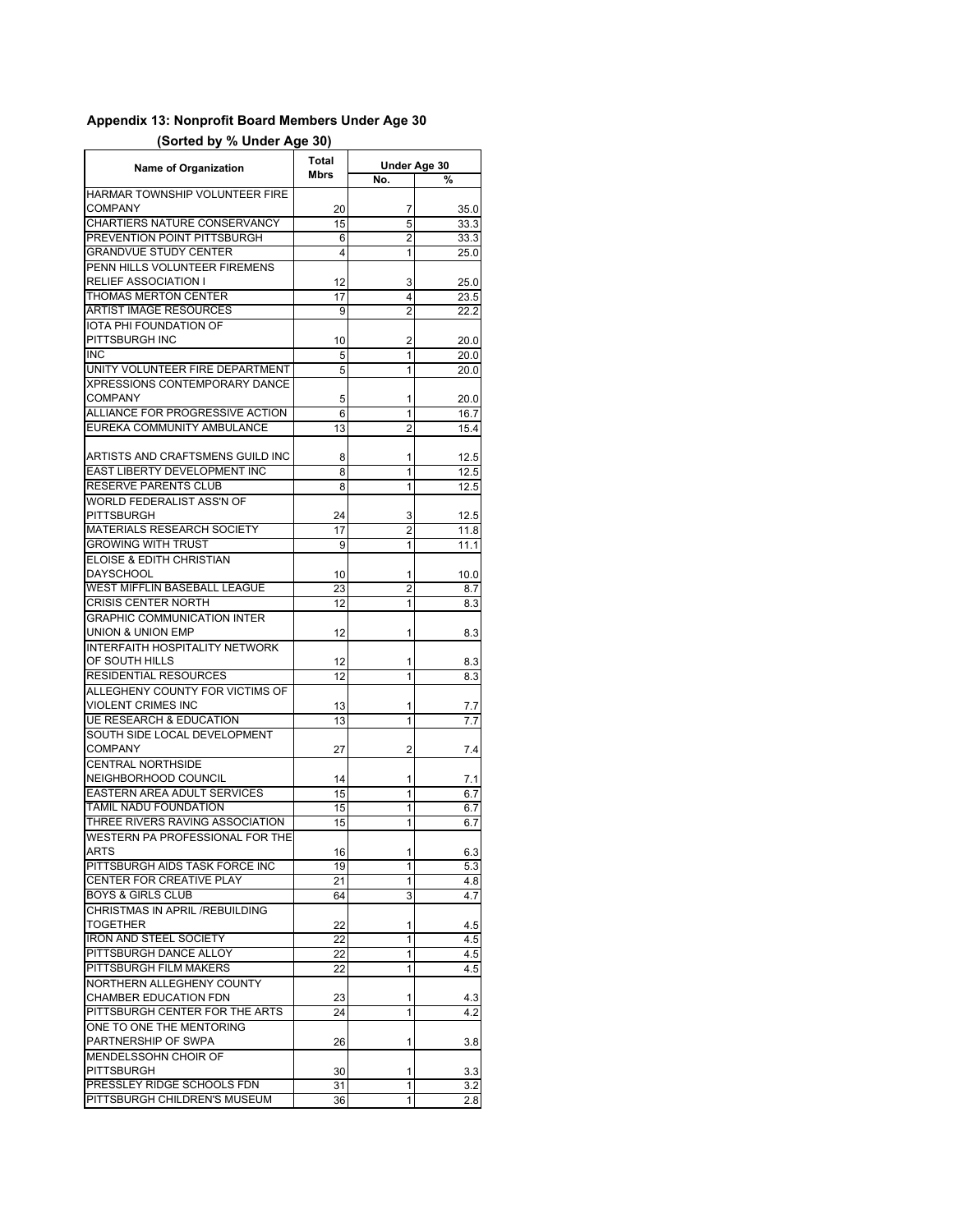| <b>GOODWILL INDUSTRIES</b>                | 37 | 1 | 2.7 |
|-------------------------------------------|----|---|-----|
|                                           |    |   |     |
| UNITED CEREBRAL PALSY FDN                 | 41 | 1 | 2.4 |
| <b>INSTITUTE F/ RESEARCH EDU &amp;</b>    |    |   |     |
| <b>TRAINING IN ADDICTION</b>              | 16 | 0 | 0.0 |
| 100 BLACK MEN OF WPA INC                  | 8  | 0 | 0.0 |
|                                           |    |   |     |
|                                           |    |   |     |
| 3 RIVERS WET WEATHER INC                  | 5  | 0 | 0.0 |
|                                           |    |   |     |
|                                           |    |   |     |
| A SECOND CHANCE                           | 7  | 0 | 0.0 |
| <b>AC ACLD</b>                            | 15 | 0 | 0.0 |
| <b>ACTION HOUSING INC</b>                 | 20 | 0 | 0.0 |
| ADULT RESOURCES INC                       |    |   |     |
|                                           | 11 | 0 | 0.0 |
| AFRICAN AMERICAN CHAMBER FDN OF           |    |   |     |
| <b>WPA</b>                                | 11 | 0 | 0.0 |
| AIR & WASTE MANAGEMENT                    |    |   |     |
| <b>ASSOCIATION</b>                        | 20 | 0 | 0.0 |
| AIRPORT AREA PREGNANCY CARE               |    |   |     |
|                                           |    |   |     |
| <b>CENTER</b>                             | 4  | 0 | 0.0 |
| ALCOHOLIC RECOVERY CENTER                 | 10 | 0 | 0.0 |
| ALLEGHENY CONFERENCE ON                   |    |   |     |
| <b>COMMUNITY DEVELOPMENT</b>              | 44 | 0 | 0.0 |
| ALLEGHENY COUNTY COURT                    |    |   |     |
|                                           |    |   |     |
| APPOINTED SPECIAL ADVOCATE                | 13 | 0 | 0.0 |
| ALLEGHENY COUNTY LITERACY                 |    |   |     |
| <b>COUNCIL</b>                            | 8  | 0 | 0.0 |
| ALLEGHENY HEART INSTITUTE                 | 12 | 0 | 0.0 |
|                                           |    |   |     |
| ALLEGHENY INSTITUTE FOR PUBLIC            |    |   |     |
| <b>POLICY</b>                             | 12 | 0 | 0.0 |
| ALLEGHENY YOUTH DEVELOPMENT               | 8  | 0 | 0.0 |
| ALLE-KISKI AREA HOPE CENTER               | 12 | 0 | 0.0 |
|                                           |    |   |     |
|                                           |    |   |     |
| ALLIANCE FRANCAISE DE PITTSBURGH          | 9  | 0 | 0.0 |
|                                           |    |   |     |
| ALTERNATIVE PROGRAM ASSOCIATES            | 15 | 0 | 0.0 |
| ALZHEIMER CENTER OF PITTSBURGH            |    |   |     |
| <b>INC</b>                                | 8  | 0 | 0.0 |
|                                           |    |   |     |
| AMERICAN SOCIETY FOR TRAINING &           |    |   |     |
| <b>DEVELOPMENT</b>                        | 5  | 0 | 0.0 |
| ANDREW CARNEGIE FREE LIBRARY              | 9  | 0 | 0.0 |
| ARC ALLEGHENY FDN                         | 24 | 0 | 0.0 |
| <b>ARTHRITIS FOUNDATION INC</b>           | 66 | 0 | 0.0 |
| <b>ASBURY PLACE</b>                       |    |   |     |
|                                           | 12 | 0 | 0.0 |
| ASS'N OF THEOLOGICAL SCHOOLS IN           |    |   |     |
| US & C'DA                                 | 20 | 0 | 0.0 |
| <b>BALDWIN HIGHLANDERS BAND</b>           |    |   |     |
| <b>PATRONS</b>                            | 5  | 0 | 0.0 |
| <b>BAPTIST MANOR INC</b>                  |    |   |     |
|                                           | 16 | 0 | 0.0 |
| BEADLING SOCCER CLUB INC                  | 5  | 0 | 0.0 |
| <b>BENEDICTINE CENTER</b>                 | 12 | 0 | 0.0 |
| BETHEL BASEBALL ASSOCIATION               | 17 | 0 | 0.0 |
| BETHEL PARK COMMUNITY FDN                 | 24 | 0 | 0.0 |
| <b>BETHLEHEM HAVEN</b>                    | 20 | 0 |     |
|                                           |    |   | 0.0 |
| <b>BRADLEY CENTER</b>                     | 14 | 0 | 0.0 |
| BROTHER'S BROTHER FOUNDATION              | 24 | 0 | 0.0 |
| BULGARIAN MACEDONIAN NAT'L EDU'L          |    |   |     |
| & CULTURAL CTR                            | 17 | 0 | 0.0 |
| <b>BUSINESS &amp; INDUSTRIAL DEV'MENT</b> |    |   |     |
|                                           |    |   |     |
| <b>CORP</b>                               | 31 | 0 | 0.0 |
| <b>CALI OPHANGE CHARITABLE FUND</b>       | 6  | 0 | 0.0 |
| CARNEGIE LIBRARY OF HOMESTEAD             | 12 | 0 | 0.0 |
| CARNEGIE LIBRARY OF PITTSBURGH            | 33 | 0 | 0.0 |
| <b>CARPATHO-RUSYN SOCIETY</b>             | 14 | 0 | 0.0 |
|                                           |    |   |     |
| <b>CARPENTERS TRAINING &amp;</b>          |    |   |     |
| EDUCATIONAL TRUST FUND WPA                | 10 | 0 | 0.0 |
| CATHOLIC YOUTH ASSOCIATION                | 17 | 0 | 0.0 |
| CC MELLOR MEMORIAL LIBRARY &              |    |   |     |
| EDGEWOOD COMMU. HOUSE                     | 9  | 0 | 0.0 |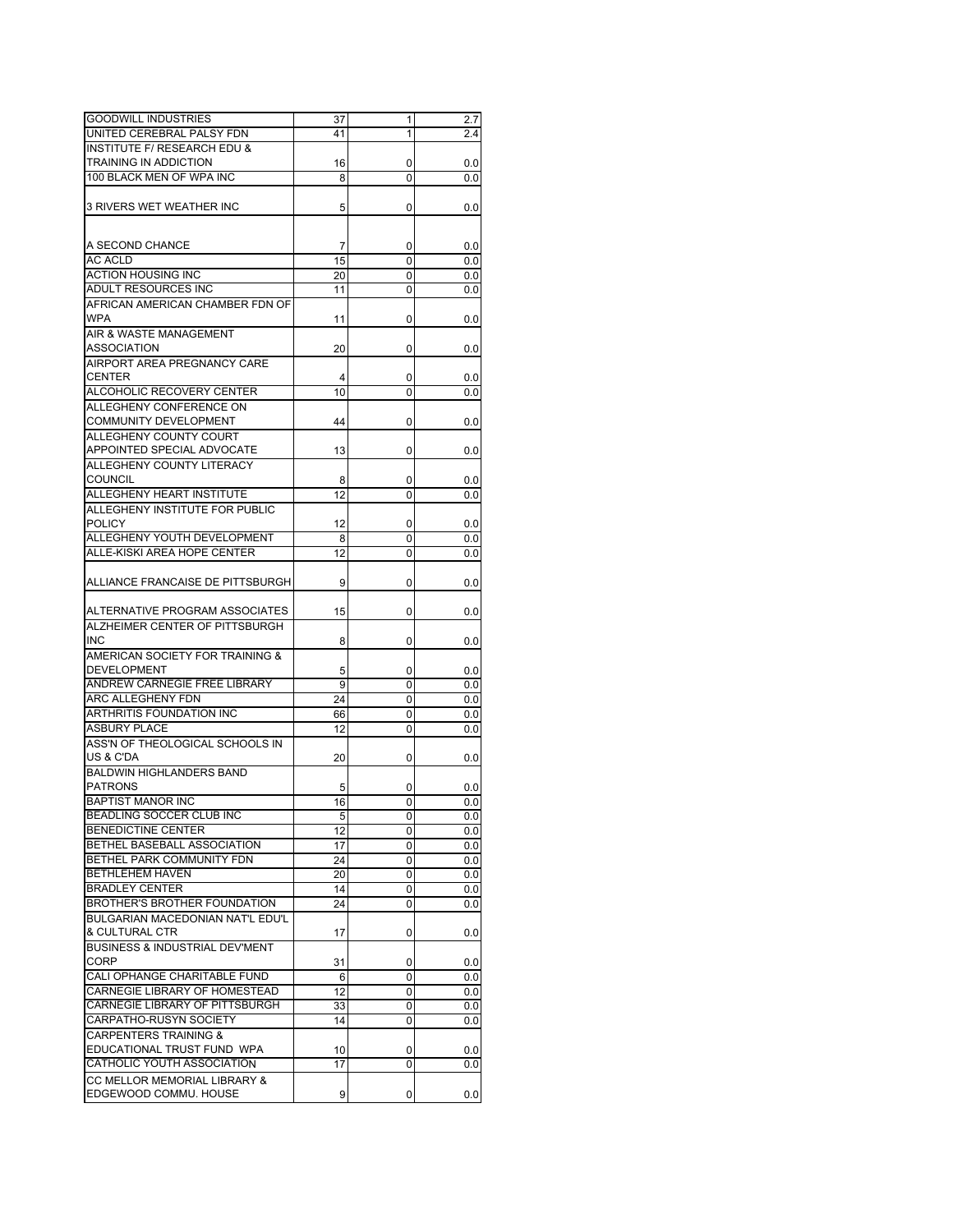| CENTER FOR SOCIAL STUDIES             |    |        |     |
|---------------------------------------|----|--------|-----|
| <b>EDUCATION</b>                      | 6  | 0      | 0.0 |
| <b>CENTRAL BLOOD BANK</b>             | 12 | 0      | 0.0 |
| <b>CHATHAM COLLEGE</b>                | 28 | 0      | 0.0 |
| CHILD HEALTH ASSOCIATION OF           |    |        |     |
| <b>SEWICKLEY</b>                      | 13 |        |     |
| <b>CHILDS WAY</b>                     |    | 0      | 0.0 |
|                                       | 36 | 0      | 0.0 |
| CHRISTIAN LIFE SKILLS INC             | 13 | 0      | 0.0 |
| <b>CITIZEN POWER</b>                  | 7  | 0      | 0.0 |
| CITIZENS VOLUNTEER HOSE CO. NO 1      |    |        |     |
| OF BRIDGEVILLE                        | 4  | 0      | 0.0 |
| COMMUNITIES IN SCHOOL OF              |    |        |     |
| <b>PITTSBURGH</b>                     | 18 | 0      | 0.0 |
| COMMUNITIES IN SCHOOLS OF             |    |        |     |
| PENNSYLVANIA                          | 10 | 0      | 0.0 |
| COMMUNITY DESIGN CENTER OF            |    |        |     |
| PITTSBURGH INC                        | 18 | 0      | 0.0 |
| <b>COMMUNITY HOUSE LEARNING</b>       |    |        |     |
| <b>CENTER</b>                         |    |        |     |
|                                       | 8  | 0      | 0.0 |
| COMMUNITY HUMAN SERVICES CORP         | 15 | 0      | 0.0 |
| <b>COMMUNITY LEADERSHIP</b>           |    |        |     |
| DEVELOPMENT INSTITUTE                 | 9  | 0      | 0.0 |
|                                       |    |        |     |
| COMMUNITY LOAN FUND OF SWPA INC       | 9  | 0      | 0.0 |
| COMMUNITY TECHNICAL ASSISTANCE        |    |        |     |
| <b>CENTER INC</b>                     | 16 | 0      | 0.0 |
| COMMUNTIES IN SCHOOLS OF              |    |        |     |
| <b>PITTSBURGH</b>                     | 18 |        | 0.0 |
| COMMUNTIY FOUNDATION OF USC           |    | 0<br>0 |     |
|                                       | 20 |        | 0.0 |
| COMMUNTIY THEATER PROJECT /           |    |        |     |
| KELLY STAYHORN THEATER                | 10 | 0      | 0.0 |
| <b>CONSTRUCTION JUNCTION</b>          | 10 | 0      | 0.0 |
| CONSUMER CREDIT COUNSELLING           |    |        |     |
| SERVICE OF WPA                        | 21 | 0      | 0.0 |
| CORNERSTONE TELEVISION INC            | 9  | 0      | 0.0 |
| <b>CRAFTON CHILDRENS CORNER</b>       | 5  | 0      | 0.0 |
| <b>CRAFTON PUBLIC LIBRARY</b>         | 9  | 0      | 0.0 |
| CRIME PREVENTION ASSOCIATION OF       |    |        |     |
| <b>WPA</b>                            | 7  | 0      | 0.0 |
|                                       | 12 |        |     |
| DEHAVEN ATHLETIC ASSOCIATION          |    | 0      | 0.0 |
| DOMESTIC ABUSE COUNSELLING            |    |        |     |
| <b>CENTER</b>                         | 8  | 0      | 0.0 |
| DUQUESNE UNIVERSITY OF THE HOLY       |    |        |     |
| <b>GHOST</b>                          | 41 | 0      | 0.0 |
| EAST BOROS JWV HOUSING                | 10 | 0      | 0.0 |
| <b>EASTER SEAL</b>                    | 16 | 0      | 0.0 |
| EASTSIDE NEIGHBORHOOD                 |    |        |     |
| <b>EMPLOYMENT CENTER</b>              | 7  | 0      | 0.0 |
| ELIZABETH TWN AREA EMS CORP           | 9  | 0      | 0.0 |
| <b>EMERGENCY MEDICAL INSTITUTE</b>    | 33 | 0      | 0.0 |
| <b>EMERGENCY MEDICINE ASSOCIATION</b> |    |        |     |
| OF PITTSBURGH                         |    |        |     |
|                                       | 6  | 0      | 0.0 |
| <b>EVERY CHILD INC</b>                | 16 | 0      | 0.0 |
| <b>EXECUTIVE SERVICE CORPS</b>        | 17 | 0      | 0.0 |
| <b>FAMILY GUIDANCE</b>                | 16 | 0      | 0.0 |
| <b>FAMILY HEALTH COUNCIL</b>          | 18 | 0      | 0.0 |
| <b>FAMILY HOUSE</b>                   | 40 | 0      | 0.0 |
| <b>FAMILY LINKS</b>                   | 6  | 0      | 0.0 |
| <b>FAMILY TYES</b>                    | 15 | 0      | 0.0 |
| FIRST STEP RECOVERY HOMES, INC        | 6  | 0      | 0.0 |
| FOREST HILLS COMMUNITY SERVICE        | 8  | 0      | 0.0 |
| FOREST WILDLIFE FOUNDATION            | 4  | 0      | 0.0 |
| FORT COUCH PTA                        | 5  | 0      | 0.0 |
| FOX CHAPEL AREA YOUTH SOCCER          | 17 |        |     |
|                                       |    | 0      | 0.0 |
| FOX CHAPPEL EXCELLENCE FOR            |    |        |     |
| <b>EDUCATION FUND</b>                 | 11 | 0      | 0.0 |
| FOXWALL EMERGENCY MEDICAL             |    |        |     |
| <b>SERVICES</b>                       | 9  | 0      | 0.0 |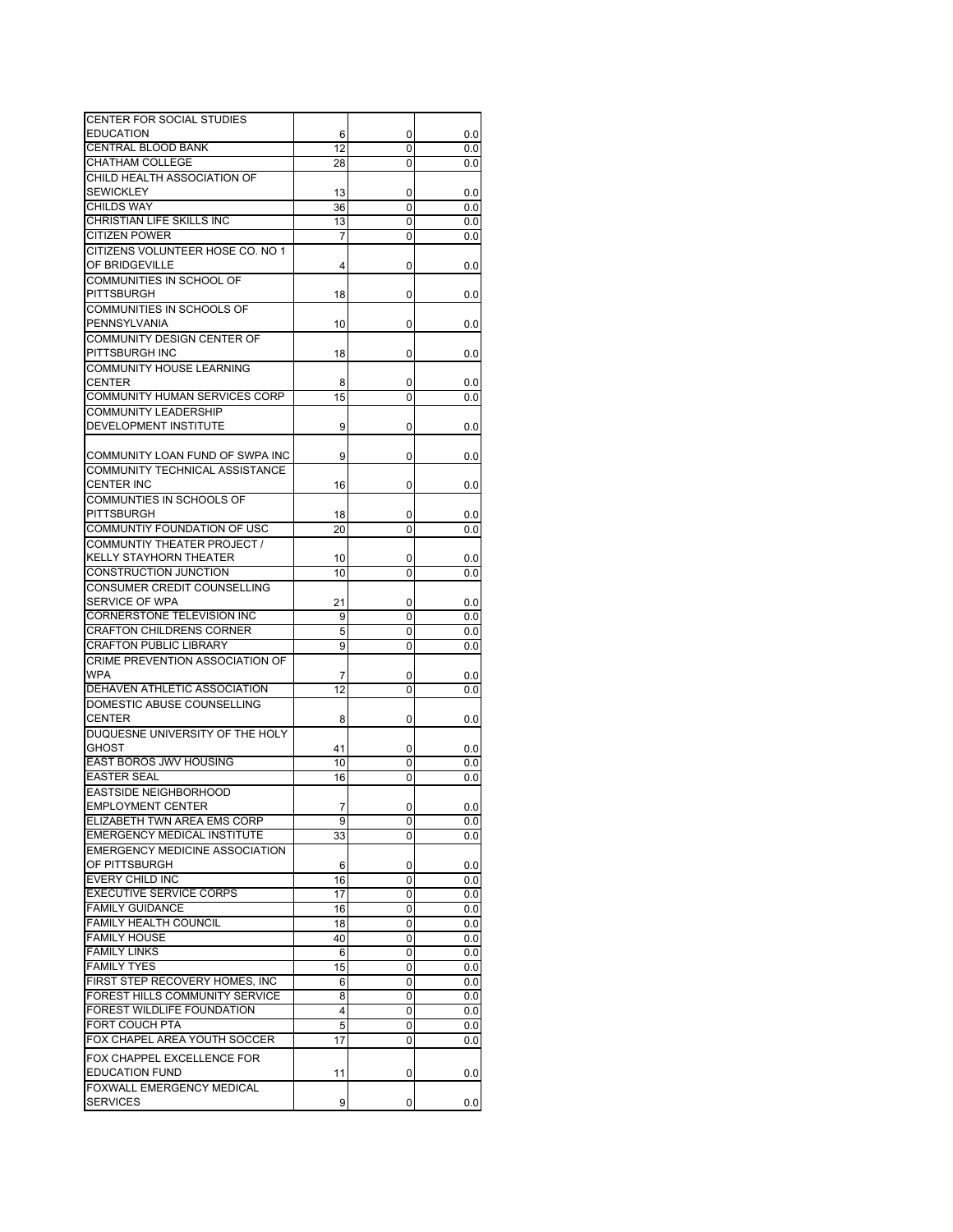| FRIENDS OF HOSPITAL ALBERT                                                                                                 |         |        |            |
|----------------------------------------------------------------------------------------------------------------------------|---------|--------|------------|
| <b>SCHWEITZER HAITI</b>                                                                                                    | 7       | 0      | 0.0        |
| FRIENDS OF SEWICKLEY PUBLIC                                                                                                |         |        |            |
| LIBRARY                                                                                                                    | 18      | 0      | 0.0        |
| <b>FUND FOR CHARITABLE GIVING</b>                                                                                          | 3       | 0      | 0.0        |
| <b>GARDEN CLUB OF OAKMONT</b>                                                                                              | 8       | 0      | 0.0        |
| <b>GARFIELD JUBILEE ASS'N</b>                                                                                              | 6       | 0      | 0.0        |
| GENESIS OF PITTSBURGH INC                                                                                                  | 13      | 0      | 0.0        |
| <b>GLOBAL LINKS</b>                                                                                                        | 13      | 0      | 0.0        |
| <b>GOOD SAMARITAN</b>                                                                                                      | 3       | 0      | 0.0        |
| <b>GREAT LAKES BEHAVIORAL</b>                                                                                              |         |        |            |
| <b>RESEARCH INSTITUTE</b>                                                                                                  | 3       | 0      | 0.0        |
| <b>GREATER ALLEGHENY &amp;</b>                                                                                             |         |        |            |
| MONONGAHALA HOUSING CORP                                                                                                   |         |        |            |
|                                                                                                                            | 6       | 0      | 0.0        |
| GREATER PITTSBURGH CHAMBER OF                                                                                              |         |        |            |
| COMMERCE                                                                                                                   | 9       | 0      | 0.0        |
| <b>GREATER PITTSBURGH LITERACY</b>                                                                                         |         |        |            |
| <b>COUNCIL</b>                                                                                                             | 22      | 0      | 0.0        |
| <b>GREEN BUILDING ALLIANCE</b>                                                                                             | 10      | 0      | 0.0        |
| <b>HAMPTON ALLIANCE FOR</b>                                                                                                |         |        |            |
| <b>EDUCATIONAL EXCELLENCE</b>                                                                                              | 28      | 0      | 0.0        |
| HAMPTON COMMUNITY LIBRARY                                                                                                  | 8       | 0      | 0.0        |
| HEBREW FREE LOAN ASSOCIATION OF                                                                                            |         |        |            |
| PGH PA                                                                                                                     | 75      | 0      | 0.0        |
| <b>HEMOPHILIA CENTER OF WPA</b>                                                                                            | 9       | 0      | 0.0        |
| HERITAGE HEALTH FOUNDATION                                                                                                 | 17      | 0      | 0.0        |
| <b>HILL HOUSE ASSOCIATION</b>                                                                                              | 26      | 0      | 0.0        |
| <b>HILL TOP COMMUNITY CHILDREN</b>                                                                                         |         |        |            |
| <b>CENTER</b>                                                                                                              | 6       | 0      | 0.0        |
|                                                                                                                            |         |        |            |
|                                                                                                                            |         |        |            |
| HISTORICAL SOCIETY OF CARNEGIE PA                                                                                          | 10      | 0      | 0.0        |
| HISTORICAL SOCIETY OF WPA                                                                                                  | 50      | 0      | 0.0        |
| <b>HOLY FAMILY FOUNDATION</b>                                                                                              | 14      | 0      | 0.0        |
| <b>HOPE HOSPICE INC</b>                                                                                                    | 4       | 0      | 0.0        |
| <b>HOSANNA HOUSE</b>                                                                                                       | 8       | 0      | 0.0        |
| HUMAN SERVICES OF WPA INC                                                                                                  | 13      | 0      | 0.0        |
| INSTITUTE OF SHIPBOARD EDUCATION                                                                                           | 4       | 0      | 0.0        |
| INSTRUMENT SOCIETY OF AMERICA                                                                                              | 22      | 0      | 0.0        |
| INTERFAITH VOLUNTEER CAREGIVERS                                                                                            |         |        |            |
|                                                                                                                            |         |        |            |
| OF SW PA                                                                                                                   | 12      | 0      | 0.0        |
| <b>INTERNATIONAL POETRY FORUM</b>                                                                                          | 4       | 0      | 0.0        |
| <b>INTESTINAL DISEASE</b>                                                                                                  | 12      | 0      | 0.0        |
|                                                                                                                            |         | 0      | 0.0        |
| <b>ITXM</b><br><b>JANE HOLMES RESIDENCES</b>                                                                               | 5       |        |            |
|                                                                                                                            | 14      | 0      | 0.0        |
| JEFFREY PARENTS ASSOCIATION                                                                                                | 5       | 0      | 0.0        |
|                                                                                                                            |         |        |            |
| JEWISH FAMILY & CHILDRENS SERVICE                                                                                          | 48      | 0      | 0.0        |
| JOHN J GHAZANVI FOUNDATION                                                                                                 | 4       | 0      | 0.0        |
| KATHRYN KUHLMAN                                                                                                            | 5       | 0      | 0.0        |
| <b>KINSLEY ASSOCIATION</b>                                                                                                 | 17      | 0      | 0.0        |
| LADIES HOSPITAL AID SOCIETY OF                                                                                             |         |        |            |
| <b>WPA</b>                                                                                                                 | 26      | 0      | 0.0        |
|                                                                                                                            | 11      | 0      | 0.0        |
|                                                                                                                            |         |        |            |
|                                                                                                                            | 12      | 0      | 0.0        |
| <b>LAURENTIAN HALL ASSOCIATES</b><br><b>LAWRENVILLE BUSINESS</b><br><b>ASSOCIATION INC</b><br><b>LEADERSHIP PITTSBURGH</b> | 29      | 0      | 0.0        |
|                                                                                                                            |         |        |            |
|                                                                                                                            |         |        |            |
| LIBRARY BOARD OF THE BOROUGH OF<br><b>OAKMONT</b>                                                                          | 7       | 0      | 0.0        |
|                                                                                                                            | 13      | 0      | 0.0        |
|                                                                                                                            | 6       | 0      | 0.0        |
| LINCOLN LARIMER LEMINGTON                                                                                                  |         |        |            |
|                                                                                                                            | 15      | 0      | 0.0        |
| LIFE LINE OF SW PA<br><b>LIGHT HOUSE PROPERTIES</b><br>BELMAR CITIZEN REVITALIZ<br>LINCOLN PARK COMMUNITY CENTER           | 4       | 0      | 0.0        |
| <b>LINCOLN-LEMINGTON ENHANCED</b>                                                                                          |         |        |            |
| <b>HOUSING INC</b>                                                                                                         | 6       | 0      | 0.0        |
| LITTLE SISTERS OF THE POOR OF THE                                                                                          |         |        |            |
| STATE OF PA<br>LONG RUN CHILDREN                                                                                           | 9<br>15 | 0<br>0 | 0.0<br>0.0 |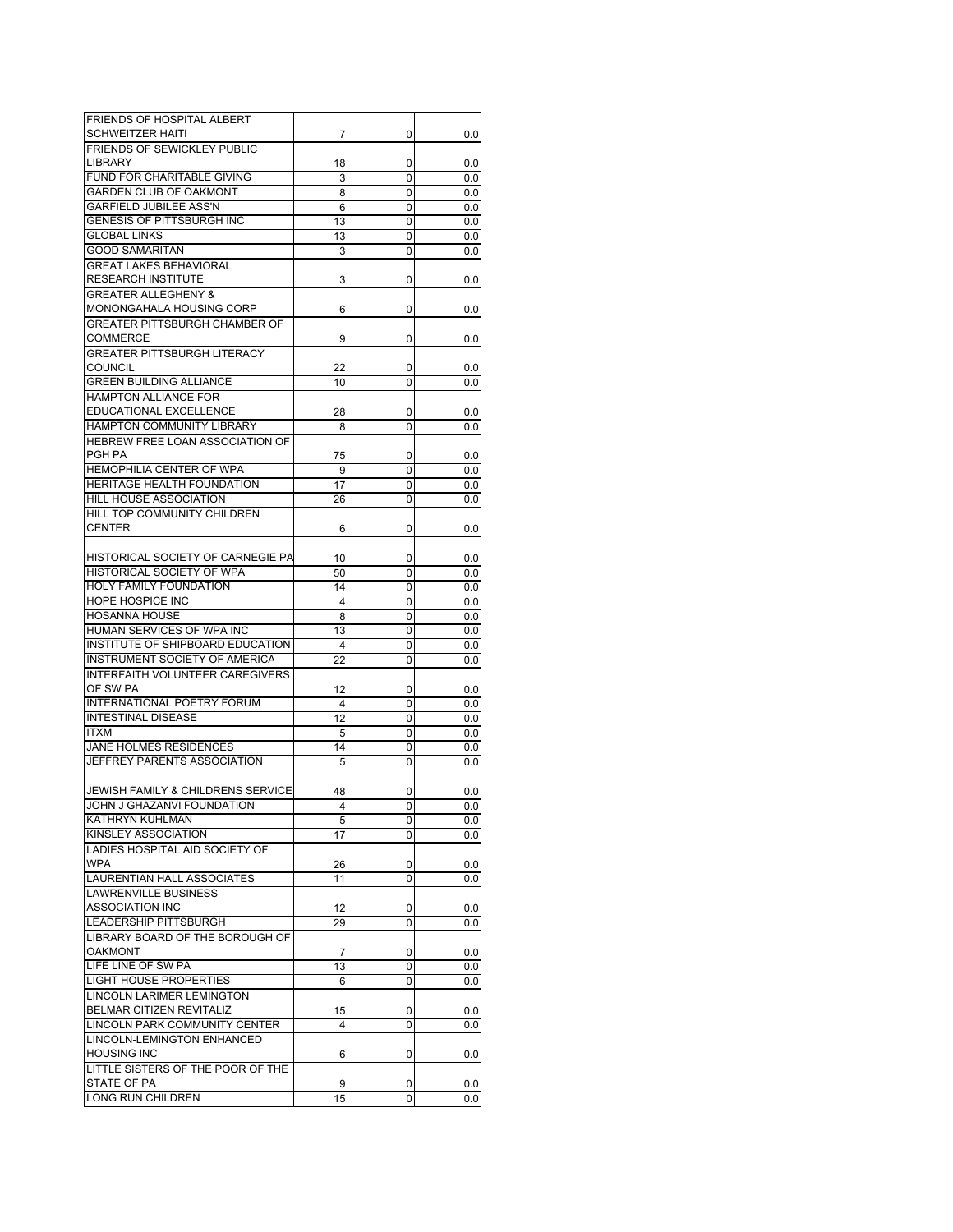| LONGWOOD AT OAKMONT                    | 12             | 0 | 0.0 |
|----------------------------------------|----------------|---|-----|
| <b>LUPUS FOUNDATION</b>                | 16             | 0 | 0.0 |
| <b>LYDIA'S PLACE</b>                   | 15             | 0 | 0.0 |
| MANCHESTER YOUTH DEVELOPMENT           |                |   |     |
| <b>CENTER INC</b>                      |                |   |     |
| MARSHALL ELEMENTARY PFA                | 15             | 0 | 0.0 |
|                                        | 6              | 0 | 0.0 |
| <b>MARY MILLER DANCE COMPANY</b>       | 6              | 0 | 0.0 |
| MC KEESPORT HOUSING CORP               | 6              | 0 | 0.0 |
| MC KNIGHT PARENT FACULTY               |                |   |     |
| <b>ASSOCIATION</b>                     | 5              | 0 | 0.0 |
| <b>METHOUSE</b>                        | 13             | 0 | 0.0 |
| MOMS HOUSE INC OF PITTSBURGH           | 20             | 0 | 0.0 |
| <b>MON VALLEY EDUCATION</b>            |                |   |     |
| <b>CONSORTIUM</b>                      | 12             | 0 | 0.0 |
| <b>MON YOUGH RIVERFRONT ENT. &amp;</b> |                |   |     |
|                                        |                |   |     |
| <b>CULTURAL COUNCIL</b>                | 8              | 0 | 0.0 |
| MONROEVILLE CRISIS PREGNANCY           |                |   |     |
| <b>CENTER</b>                          | 7              | 0 | 0.0 |
| MONTOUR HOCKEY ASSOCIATION INC         | 5              | 0 | 0.0 |
| <b>MOON TOWNSHIP PUBLIC LIBRARY</b>    | 7              | 0 | 0.0 |
| <b>MPC CORPORATION</b>                 | 10             | 0 | 0.0 |
| MT LEBANON GIRLS SOFTBALL              |                |   |     |
| <b>ASSOCIATION</b>                     | 5              | 0 | 0.0 |
| MT. NAZARETH CENTER INC                | 14             | 0 |     |
|                                        |                |   | 0.0 |
| MT. WASHINGTON COMMUNITY               |                |   |     |
| DEVELOPMENT CORPORATION                | 15             | 0 | 0.0 |
| MUSHROOM LEARNING CENTER               | 12             | 0 | 0.0 |
| <b>NAMI SOUTHWESTERN PA</b>            | 21             | 0 | 0.0 |
| NATIONAL AVIARY PITTSBURGH INC         | 29             | 0 | 0.0 |
| NATIONAL COMMITTEE ON PLANNED          |                |   |     |
| <b>GIVING</b>                          | 12             | 0 | 0.0 |
| NATIONAL COUNCIL OF JEWISH             |                |   |     |
| WOMEN INC                              |                | 0 |     |
|                                        | 60             |   | 0.0 |
| NATIONAL FLAG FOUNDATION               | 14             | 0 | 0.0 |
| NATIONAL MUTIPLE SCLEROSIS             |                |   |     |
| <b>SOCIETY</b>                         | 25             | 0 | 0.0 |
| NATIONAL PARKINSON FOUNDATION          | 15             | 0 | 0.0 |
| NATIONAL REFORM ASSOCIATION            | 10             | 0 | 0.0 |
| NEIGHBORHOOD CENTERS                   |                |   |     |
| ASSOCIATION                            | 9              | 0 | 0.0 |
| NEVILLE ISLAND DEVELOPMENT             | 5              | 0 | 0.0 |
| NORTH ALLEGHENY ASSOCIATION FOR        |                |   |     |
| ADV OF SPORTS                          | 5              | 0 | 0.0 |
| NORTH HILLS YOUTH MINISTRIES           |                | 0 |     |
| <b>NORTH SUBURBAN ADULT SERVICES</b>   | 17             |   | 0.0 |
|                                        | 9              | 0 | 0.0 |
| <b>NORTHERN TIER LIBRARY</b>           | 15             | 0 | 0.0 |
| NORTHLAND PUBLIC LIBRARY               | 7              | 0 | 0.0 |
| NORTHSIDE CIVIC DEVELOPMENT            |                |   |     |
| COUNCIL INC                            | 9              | 0 | 0.0 |
| NORTHSIDE URBAN PATHWAYS A             |                |   |     |
| PUBLIC CHARTER SCHOOL                  | 4              | 0 | 0.0 |
| OAKLAND SCHOOL                         | $\overline{2}$ | 0 | 0.0 |
| OLD SEWICKLEY POST OFFICE CORP         | 13             | 0 | 0.0 |
| OPERATION BETTER BLOCK                 | 12             | 0 | 0.0 |
|                                        |                |   |     |
| PA FEDERATION MUSIC CLUBS              | 35             | 0 | 0.0 |
| PA ORGANIZATION FOR WOMEN IN           |                |   |     |
| <b>EARLY RECOVERY</b>                  | 15             | 0 | 0.0 |
| PACE SCHOOL                            | 21             | 0 | 0.0 |
| PBA INC / THE SECOND STEP              | 9              | 0 | 0.0 |
| PENNSYLVANIA PEACE LINKS               |                | 0 |     |
|                                        | 16             |   | 0.0 |
| PEOPLE OF GOD                          | 7              | 0 | 0.0 |
| PGH C/RENCE ON ANALYTIC CHEM &         |                |   |     |
| A/PLD SPECTROSCOPY                     | 10             | 0 | 0.0 |
| PITCAIRN CRABBE FOUNDATION             | 12             | 0 | 0.0 |
| PITTBSBURGH BUSINESS RESOURCES         |                |   |     |
| <b>CENTER</b>                          | 16             | 0 | 0.0 |
| PITTSBURGH ARTS & LECTURES INC         | 7              | 0 | 0.0 |
| PITTSBURGH CARES                       | 15             | 0 | 0.0 |
|                                        |                |   |     |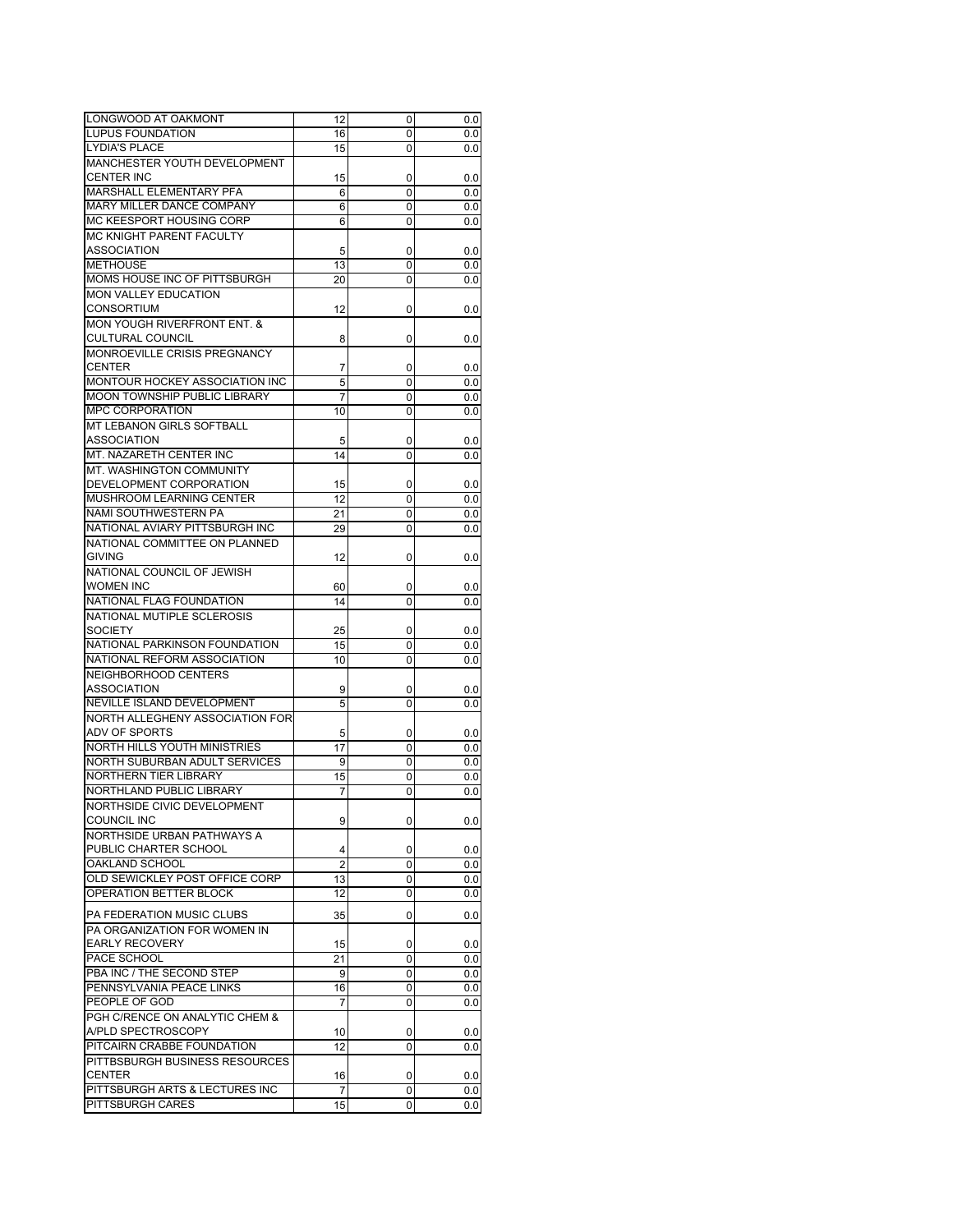| PITTSBURGH CARES PARTNERSHIP               |          |        |            |
|--------------------------------------------|----------|--------|------------|
| <b>INC</b>                                 | 6        | 0      | 0.0        |
| PITTSBURGH COUNCIL ON HIGHER               |          |        |            |
| <b>EDUCATION</b><br>PITTSBURGH EXPERIMENT  | 10       | 0      | 0.0        |
| PITTSBURGH INSTITUTE OF                    | 12       | 0      | 0.0        |
| MORTUARY SCIENCE INC                       |          |        |            |
|                                            | 13       | 0      | 0.0        |
| PITTSBURGH LEADERSHIP<br><b>FOUNDATION</b> |          |        |            |
| PITTSBURGH MEDIATION CENTER                | 12<br>17 | 0<br>0 | 0.0<br>0.0 |
| PITTSBURGH OPERA HOUSE INC                 | 21       | 0      | 0.0        |
| PITTSBURGH PIRATES ALUMNI                  |          |        |            |
| <b>ASSOCIATION INC</b>                     | 6        | 0      | 0.0        |
| PITTSBURGH VINTAGE GRAND PRIX              | 11       | 0      | 0.0        |
| PITTSBURGH VOYAGER                         | 13       | 0      | 0.0        |
| PLANNED PARENTHOOD OF WPA INC              | 42       | 0      | 0.0        |
|                                            |          |        |            |
| PLUM SENIOR CITIZEN CLUB                   | 11       | 0      | 0.0        |
| PREGNANCY CARE CENTERS                     | 7        | 0      | 0.0        |
| PROVIDENCE CONENCTIONS INC                 | 15       | 0      | 0.0        |
| <b>RAINBOW KITCHEN</b>                     | 11       | 0      | 0.0        |
| REGIONAL BUSINESS ALLIANCE                 | 15       | 0      | 0.0        |
| RICHARD TWN VOLUNTEER FIRE DEP             |          |        |            |
| PF ALLEGHENY COUNTY                        | 9        | 0      | 0.0        |
| <b>RIVERVIEW APARTMENTS</b>                | 21       | 0      | 0.0        |
| ROBINSON EMERGENCY MEDICAL                 |          |        |            |
| <b>SERVICE</b>                             | 11       | 0      | 0.0        |
| ROBINSON TOWNSHIP CHRISTIAN                |          |        |            |
| <b>SCHOOL</b>                              | 7        | 0      | 0.0        |
| ROSS-WEST VIEW EMERGENCY                   |          |        |            |
| MEDICAL SERVICES AUTH.                     | 9        | 0      | 0.0        |
| <b>RUGGED GROUSE SOCIETY</b>               | 16       | 0      | 0.0        |
| SAE INTERNATIONAL                          | 27       | 0      | 0.0        |
| SAMARITAN COUNSELLING CENTER               | 8        | 0      | 0.0        |
| SAMARITAN COUNSELLING CENTER OF            |          |        |            |
| <b>WPA</b>                                 | 8        | 0      | 0.0        |
| SANTA CRUZ INC                             | 5        | 0      | 0.0        |
|                                            |          |        |            |
| SENECA AREA EMERGENCY SERVICES             |          |        |            |
|                                            | 10       | 0      | 0.0        |
| <b>SEWICKLEY PUBLIC LIBRARY</b>            | 9        | 0      | 0.0        |
| SHADY SIDE ACADEMY                         | 34       | 0      | 0.0        |
| SHADYSIDE ACADEMY FOUNDATION               | 44       | 0      | 0.0        |
| SHALER AREA EMS INC                        | 6        | 0      | 0.0        |
| SIDS ALLIANCE INC                          | 27       | 0      | 0.0        |
| SINGLE & CUSTODIAL FATHERS                 |          |        |            |
| <b>NETWORK</b>                             | 9        | 0      | 0.0        |
| <b>SOCIETY FOR ARTS</b>                    | 22       | 0      | 0.0        |
| <b>SOUTH HILLS CHORALE</b>                 | 12       | 0      | 0.0        |
| SOUTH HILLS HEALTH SYSTEM FDN              | 8        | 0      | 0.0        |
| SOUTH HILLS MEDICAL CENTER                 | 20       | 0      | 0.0        |
| SOUTH WINDS INC                            | 16       | 0      | 0.0        |
| SOUTHBRIDGE EMS INC                        | 8        | 0      | 0.0        |
| SOUTHWEST PA AREA HEALTH                   |          |        |            |
| <b>EDUCATION CENTER</b>                    | 21       | 0      | 0.0        |
| SQUIRRELL HILL URBAN COALITION             |          |        |            |
| <b>INC</b>                                 | 33       | 0      | 0.0        |
| ST CLAIR CITIZEN COUNCIL                   | 5        | 0      | 0.0        |
| ST. AMBROSE MANOR                          | 10       | 0      | 0.0        |
| ST. BARNABAS RETIREMENT VILLAGE            |          |        |            |
| <b>INC</b>                                 | 15       | 0      | 0.0        |
| ST. CALIR HEALTH VENTURES                  | 25       | 0      | 0.0        |
| ST. VINCENT DE PAUL SOCIETY                | 18       | 0      | 0.0        |
| STENGTH INCORPORATED                       | 10       | 0      | 0.0        |
| STO-ROX BOOSTER CLUB                       | 6        | 0      | 0.0        |
| TECH LINK PROGRAM OF PITTSBURGH            | 17       | 0      | 0.0        |
| THE EARLY LEARNING INSTITUTE               | 19       | 0      | 0.0        |
| THE FOX CHAPEL AREA EDUCTAION              |          |        |            |
| <b>FUND</b><br>THE HEARTWOOD INSTITUTE     | 10<br>10 | 0<br>0 | 0.0<br>0.0 |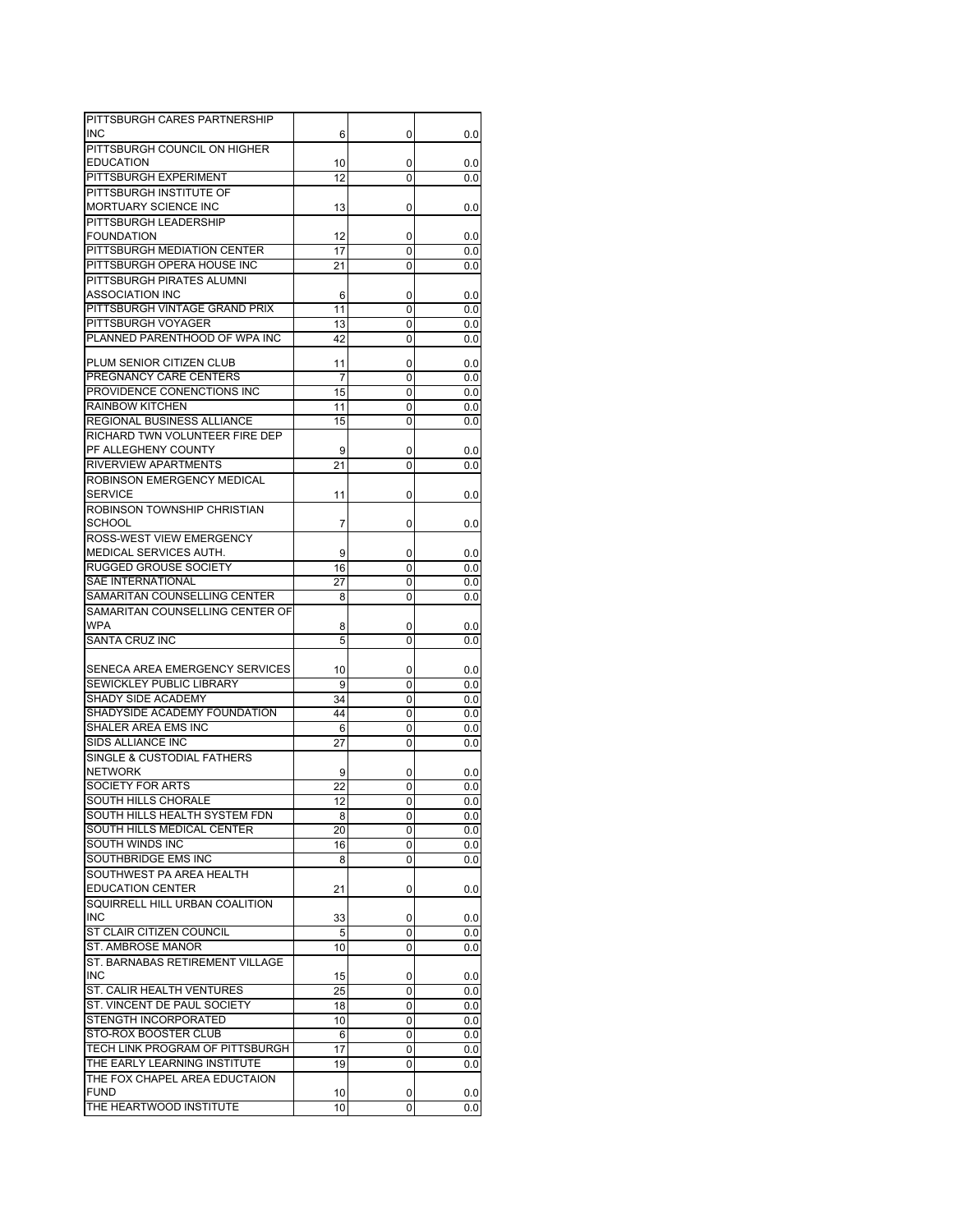| THE LIBRARY OF BALDWIN                | 7  | 0   | 0.0 |
|---------------------------------------|----|-----|-----|
| THE MONROEVILLE CHRISTIAN JUDEA       |    |     |     |
| <b>FOUNDATION</b>                     | 7  | 0   | 0.0 |
| THE PITTSBURGH TRUST FOR              |    |     |     |
| <b>CULTURAL RESOURCES</b>             | 48 | 0   | 0.0 |
| THE SENIOR CARDIOVASCULAR             |    |     |     |
| <b>SURGEONS SOCIETY INC</b>           | 12 | 0   | 0.0 |
| THE WATSON INSTITUTE                  | 31 | 0   | 0.0 |
| THE WESTLEY FOUNDATION                | 9  | 0   | 0.0 |
| THE WPA CHP OF THE NAT'L              |    |     |     |
| <b>HEMOPHILIA FDN</b>                 | 14 | 0   | 0.0 |
| THREE RIVERS ADOPTION COUNCIL         | 19 | 0   | 0.0 |
| THREE RIVERS AREA LABOR               |    |     |     |
| <b>MANAGEMENT</b>                     |    |     |     |
|                                       | 28 | 0   | 0.0 |
| THREE RIVERS CENTER FOR               |    |     |     |
| <b>INDEPENDENT LIVING</b>             | 11 | 0   | 0.0 |
| <b>TROY HILL CITIZEN</b>              | 11 | 0   | 0.0 |
| UMOJA AFRICAN ARTS COMPANY            | 9  | 0   | 0.0 |
| <b>UNION AID</b>                      | 22 | 0   | 0.0 |
| UNITED JEWISH FEDERATION              | 57 | 0   | 0.0 |
| UNITED MITOCHONDRIAL DISEASE          |    |     |     |
| <b>FOUNDATION</b>                     | 9  | 0   | 0.0 |
| <b>UPMC BRADDOCK</b>                  | 8  | 0   | 0.0 |
| <b>UPMC HEALTH SYSTEM</b>             | 61 | n/a | n/a |
| UPMC SOUTH SIDE                       | 9  | 0   | 0.0 |
| <b>UPMC ST. MARGARET</b>              | 13 | 0   | 0.0 |
| UPPER ST CLAIR BAND PARENTS           |    |     |     |
| <b>ASSOCIATION</b>                    |    |     |     |
|                                       | 10 | 0   | 0.0 |
| UPPER ST CLAIR FIRE RELIEF            |    |     |     |
| <b>ASSOCIATION INC</b>                | 5  | 0   | 0.0 |
| VALLEY CARE NURSING HOME INC          | 16 | 0   | 0.0 |
| VARIETY THE CHILDREN'S CHARITY        | 28 | 0   | 0.0 |
| <b>VERLAND</b>                        | 6  | 0   | 0.0 |
| <b>VETERANS PLACE OF WASHINGTON</b>   |    |     |     |
| <b>BOULEVARD INC</b>                  | 11 | 0   | 0.0 |
| <b>VETERANS RESEARCH FOUNDATION</b>   |    |     |     |
| OF PITTSBURGH                         | 5  | 0   | 0.0 |
| <b>VICTORIOUS FAITH EVANGELISTIVE</b> |    |     |     |
| <b>OUTREACH</b>                       | 6  | 0   | 0.0 |
| VINCENTIAN CHILD                      | 6  | 0   | 0.0 |
| VISITING NURSE FOUNDATION             |    |     |     |
| ALLEGHENY COUNTY                      | 12 | 0   | 0.0 |
| <b>WESLEY INSTITUTE</b>               | 25 | 0   | 0.0 |
| WEST END-ELLIOT JOINT PROJECT         |    |     | n/a |
|                                       | 18 | n/a |     |
| <b>WEST PARK COMMONS</b>              | 6  | 0   | 0.0 |
| WEST PENN AMATEUR TENNIS              |    |     |     |
| <b>ASSOCIATION</b>                    | 5  | 0   | 0.0 |
| WESTERN PA SCHOOL OF THE DEAF         | 23 | 0   | 0.0 |
| <b>WESTINGHOUSE SURE SERVICE</b>      |    |     |     |
| UNITING RET'D EMPLOYEES               | 10 | 0   | 0.0 |
| WINCHESTER-THURSTON SCHOOL            | 24 | 0   | 0.0 |
| WOMANSPACE - EAST INC                 | 13 | 0   | 0.0 |
| WOMANSPLACE                           | 13 | 0   | 0.0 |
| <b>WORLD AFFAIRS COUNCIL</b>          | 33 | 0   | 0.0 |
| <b>WORLD TRADE CENTER</b>             | 2  | 0   | 0.0 |
| WPA SCHOOL FOR THE BLIND              | 16 | 0   | 0.0 |
| <b>WOED PITTSBURGH</b>                | 31 | 0   | 0.0 |
|                                       |    |     |     |
| YOUNG MEN & WOMEN AFRICAN             |    |     |     |
| HERITAGE ASS INC                      | 8  | 0   | 0.0 |
| YOUNG MEN & WOMEN HEBREW ASSO         |    |     |     |
| & IRENE KAUFMANN CTR                  | 42 | 0   | 0.0 |
| YOUTH FOR CHRIST USA INC METRO        |    |     |     |
| <b>PGH</b>                            | 11 | 0   | 0.0 |
| YWCA SEWICKLEY                        | 20 | 0   | 0.0 |
| ZOAR HOME                             | 20 | 0   | 0.0 |
| ZOOLOGICAL SOCIETY OF                 |    |     |     |
| <b>PITTSBURGH</b>                     | 53 | 0   | 0.0 |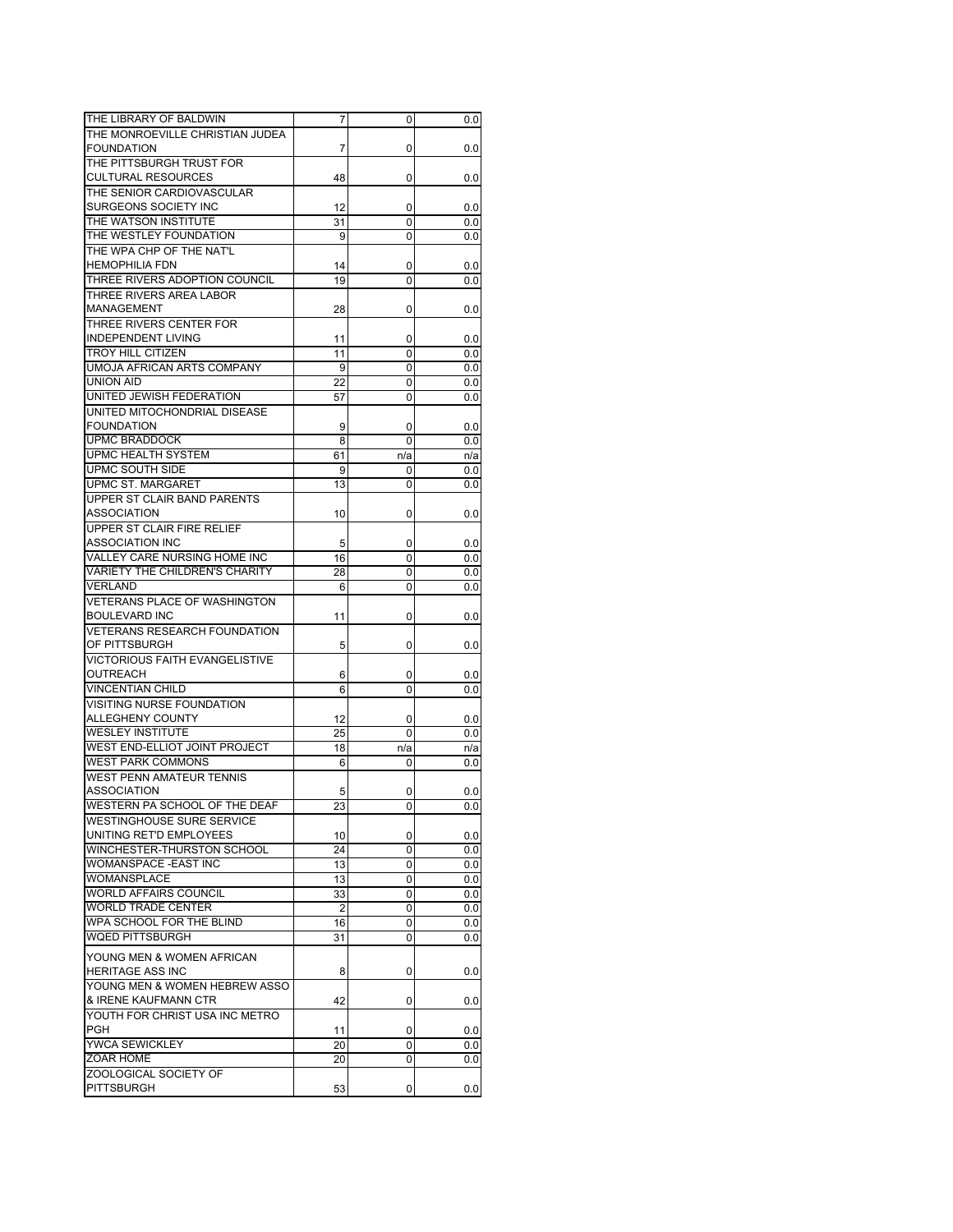| ALLEGHENY HISTORIC PRESERVATION                                |          |            |            |
|----------------------------------------------------------------|----------|------------|------------|
| SOCIETY INC                                                    | 24       | n/a        | n/a        |
|                                                                |          |            |            |
| ALLEGHENY CHILDRENS INITIATIVE INC<br>ALLEGHENY HEALTH CHOICES | 12<br>20 | n/a        | n/a        |
| <b>BAPTIST HOMES RESIDENCE</b>                                 | 14       | n/a        | n/a        |
| <b>BOYS SCOUT OF AMERICA</b>                                   | 112      | n/a        | n/a        |
| CHILDREN'S HOSPITAL                                            | 23       | n/a<br>n/a | n/a        |
| <b>COAL COUNTRY TRADITIONS</b>                                 | 10       | n/a        | n/a<br>n/a |
| ENGINEERS SOCIETY OF WPA                                       | 19       | n/a        |            |
| <b>FAMILY COMMUNICATION</b>                                    | 8        | n/a        | n/a<br>n/a |
| FOUNDATION FOR EXCELLENCE IN                                   |          |            |            |
| NORTH ALLEGHENY SCHOO                                          | 15       | n/a        | n/a        |
| <b>GRAPHIC ARTS TECHNICAL</b>                                  |          |            |            |
| <b>FOUNDATION</b>                                              | 77       | n/a        | n/a        |
| <b>GREATER PITTSBURGH OFFICE OF</b>                            |          |            |            |
| PROMOTION / PGH FILM                                           | 18       | n/a        | n/a        |
| HOSPITAL COUNCIL OF WESTERN PA                                 | 27       | n/a        | n/a        |
| <b>IMMACULATE HEART OF MARY INC</b>                            | 7        | n/a        | n/a        |
| INTERNATIONAL ASSISTANCE GROUP                                 | 8        | n/a        | n/a        |
| <b>JEWISH RESIDENTIAL SERVICES</b>                             | 30       | n/a        | n/a        |
| <b>KUMBA TRUST</b>                                             | 11       | n/a        | n/a        |
| LEMINGTON ELDER CARE SERVICES                                  | 17       | n/a        | n/a        |
| <b>MAGEE WOMEN HOSPITAL</b>                                    | 18       | n/a        | n/a        |
| <b>MARY &amp; ALEXANDER</b>                                    |          |            |            |
| <b>LAUGLINCHILDRENS CENTER</b>                                 | 19       | n/a        | n/a        |
| MC KEESPORT HOSPITAL (UPMC)                                    | 15       | n/a        | n/a        |
| MENTAL HEALTH ASS'N OF                                         |          |            |            |
| ALLEGHENY COUNTY                                               | 13       | n/a        | n/a        |
| <b>MERCY HOSPITAL OF PITTSBURGH</b>                            | 24       | n/a        | n/a        |
| <b>MERCY LIFE CENTER</b>                                       | 24       | n/a        | n/a        |
| MEYER & MERLE BERGER FAMILY FDN                                | 8        | n/a        | n/a        |
| MINADEO EXTENDED DAY PROGRAM                                   | 7        | n/a        | n/a        |
| MON YOUGH COMMUNITY SERVICE                                    | 9        | n/a        | n/a        |
| MT LEBANON MONTESSORI SCHOOL                                   |          |            |            |
| <b>INC</b>                                                     | 3        | n/a        | n/a        |
| NATIONAL COUNCIL IF JEWISH                                     |          |            |            |
| WOMEN, PITTSBURGH SEC                                          | 59       | n/a        | n/a        |
| <b>NEW CENTURY CAREERS</b>                                     | 8        | n/a        | n/a        |
| NORTH AMERICAN SERIALS INTEREST                                |          |            |            |
| <b>GROUP INC</b>                                               | 11       | n/a        | n/a        |
| <b>NORTH HILLS FOOD BANK</b>                                   | 8        | n/a        | n/a        |
|                                                                |          |            |            |
| NORTHWEST REGIONAL MANAGEMENT                                  | 12       | n/a        | n/a        |
| OHIO VALLEY GENERAL HOSPITAL                                   | 20       | n/a        | n/a        |
| PARENTAL STRESS CENTER                                         | 25       | n/a        | n/a        |
| PITTSBURGH COALITION FOR DYNAMIC                               |          |            |            |
| <b>PSYCHOTHERAPY</b>                                           | 12       | n/a        | n/a        |
| PITTSBURGH COMMUNITY<br><b>REINVESTMENT</b>                    |          |            |            |
| PITTSBURGH ITALIAN SCHOLARSHIP                                 | 39       | n/a        | n/a        |
| <b>FUND</b>                                                    |          |            |            |
| PITTSBURGH MUSICAL THEATER                                     | 18<br>37 | n/a        | n/a        |
| PITTSBURGH REGIONAL ALLIANCE                                   | 31       | n/a<br>n/a | n/a        |
| PITTSBURGH TISSUE ENGINEERING                                  |          |            | n/a        |
| SOCIETY INC                                                    | 21       | n/a        | n/a        |
| <b>RIDC</b>                                                    | 25       | n/a        | n/a        |
| RONALD MC DONALD HOUSE                                         | 20       | n/a        | n/a        |
| SOUTHEAST ASIA PRAYER CENTER                                   | 7        | n/a        | n/a        |
| SOUTHWESTERN PA CORPORATION                                    | 14       | n/a        | n/a        |
| SPRINGDALE TOWNSHIP VOLUNTEER                                  |          |            |            |
| <b>FIRE</b>                                                    | 5        | n/a        | n/a        |
| TWIN RIVERS COUNCIL OF                                         |          |            |            |
| <b>GOVERNMENT</b>                                              | 13       | n/a        | n/a        |
| THE MATTRESS FACTORY                                           | 25       | n/a        | n/a        |
| THE PITTSBURGH PARKS                                           |          |            |            |
| <b>CONSERVANCY</b>                                             | 60       | n/a        | n/a        |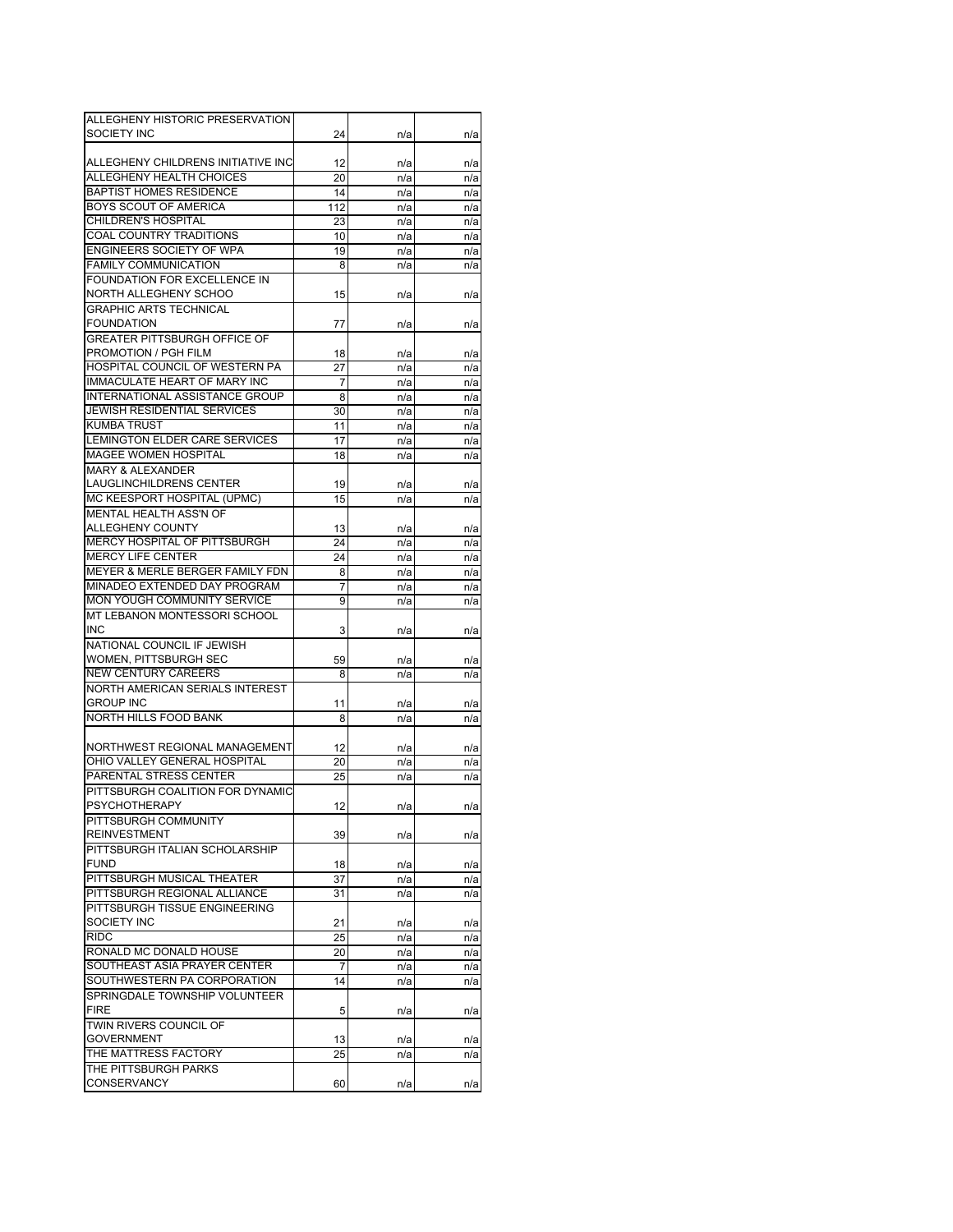| THE SWPA AIDS PLANNING COALITION  | 18 | n/a | n/a |
|-----------------------------------|----|-----|-----|
| TURTLE CREEK VALLEY MHMR INC      | 9  | n/a | n/a |
| UNITED WAY                        | 65 | n/a | n/a |
| <b>VALLEY MEDICAL FACILITIES</b>  | 21 | n/a | n/a |
| <b>WESTERN ALEGHENY COMMUNITY</b> |    |     |     |
| LIBRARY                           | 9  | n/a | n/a |
| WOMENS COMMITTEE OF MUSEUM OF     |    |     |     |
| <b>ART CARNEIGIE INSTIT</b>       | 60 | n/a | n/a |
| <b>WORKSMITH INSTITUTE</b>        | 5  | n/a | n/a |
| <b>YWCA</b>                       | 18 | n/a | n/a |
| <b>LATIN AMERICAN STUDIES</b>     |    | n/a | n/a |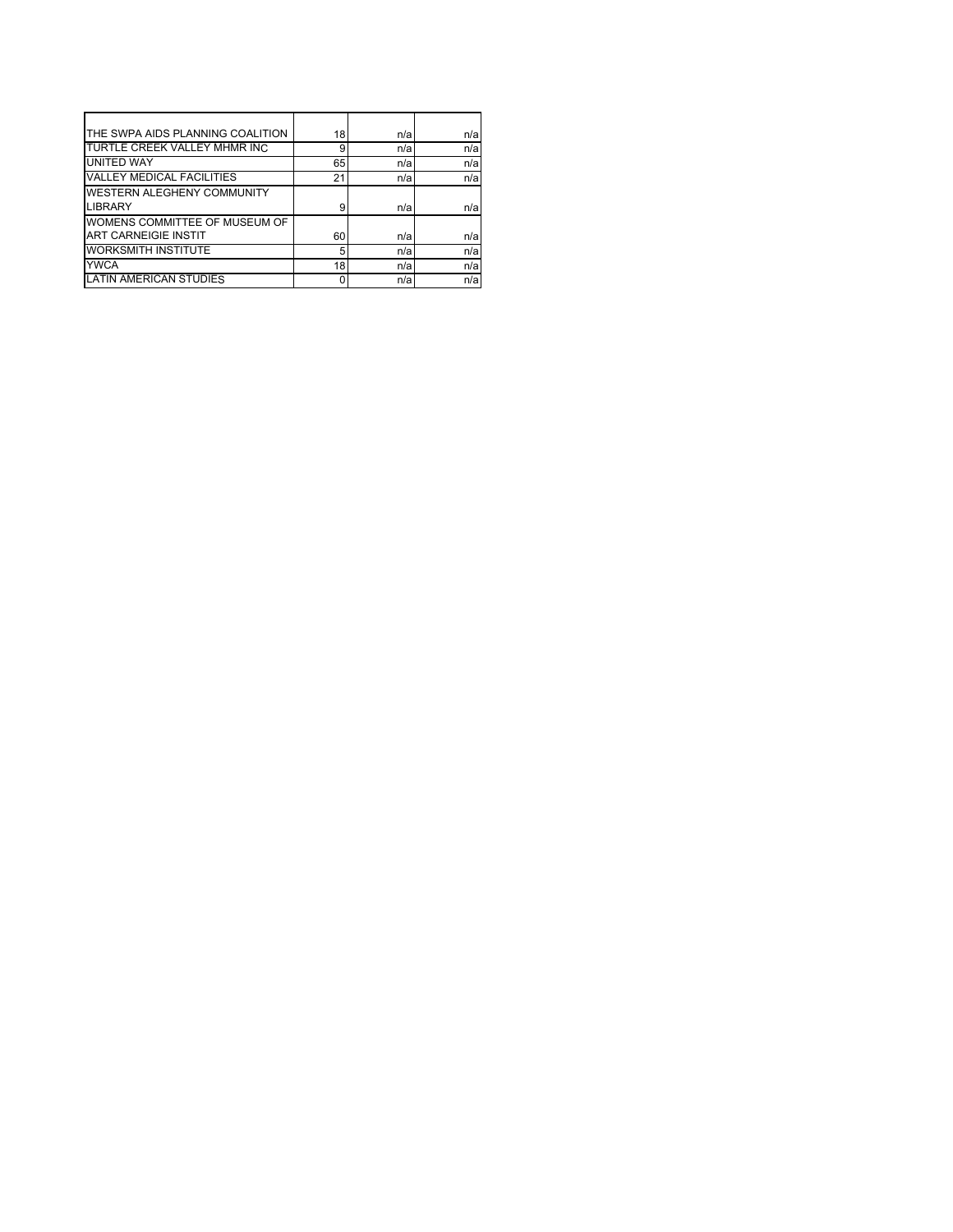|                                 |                   |     | Age 50 and Above |
|---------------------------------|-------------------|-----|------------------|
| <b>Name of Organization</b>     | <b>Total Mbrs</b> | No. | %                |
| <b>INSTITUTE OF SHIPBOARD</b>   |                   |     |                  |
| <b>EDUCATION</b>                | 4                 | 4   | 100.0            |
| AFRICAN AMERICAN                |                   |     |                  |
| CHAMBER FDN OF WPA              | 11                | 11  | 100.0            |
| ASS'N OF THEOLOGICAL            |                   |     |                  |
| SCHOOLS IN US & C'DA            | 20                | 20  | 100.0            |
| CENTER FOR SOCIAL               |                   |     |                  |
| <b>STUDIES EDUCATION</b>        | 6                 | 6   | 100.0            |
| ELIZABETH TWN AREA EMS          |                   |     |                  |
| CORP                            | 9                 | 9   | 100.0            |
| FOREST HILLS COMMUNITY          |                   |     |                  |
| <b>SERVICE</b>                  | 8                 | 8   | 100.0            |
| <b>FOREST WILDLIFE</b>          |                   |     |                  |
| <b>FOUNDATION</b>               | 4                 | 4   | 100.0            |
| <b>GOOD SAMARITAN</b>           | 3                 | 3   | 100.0            |
| <b>MEYER &amp; MERLE BERGER</b> |                   |     |                  |
| <b>FAMILY FDN</b>               | 8                 | 8   | 100.0            |
| <b>NORTH ALLEGHENY</b>          |                   |     |                  |
| ASSOCIATION FOR ADV OF          |                   |     |                  |
| <b>SPORTS</b>                   | 5                 | 5   | 100.0            |
| NORTH SUBURBAN ADULT            |                   |     |                  |
| <b>SERVICES</b>                 | 9                 | 9   | 100.0            |
| OAKLAND SCHOOL                  | 2                 | 2   | 100.0            |
| PITTSBURGH COUNCIL ON           |                   |     |                  |
| <b>HIGHER EDUCATION</b>         | 10                | 10  | 100.0            |
| <b>SANTA CRUZ INC</b>           | 5                 | 5   | 100.0            |
| SHALER AREA EMS INC             | 6                 | 6   | 100.0            |
| ST. VINCENT DE PAUL             |                   |     |                  |
| SOCIETY                         | 18                | 18  | 100.0            |
| STO-ROX BOOSTER CLUB            | 6                 | 6   | 100.0            |
| THE SENIOR                      |                   |     |                  |
| CARDIOVASCULAR                  |                   |     |                  |
| SURGEONS SOCIETY INC            | 12                | 12  | 100.0            |
| UNION AID                       | 22                | 22  | 100.0            |
| WESTERN PA SCHOOL OF            |                   |     |                  |
| THE DEAF                        | 23                | 23  | 100.0            |
| <b>WESTINGHOUSE SURE</b>        |                   |     |                  |
| SERVICE UNITING RET'D           |                   |     |                  |
| <b>EMPLOYEES</b>                | 10                | 10  | 100.0            |
| <b>WORLD TRADE CENTER</b>       | 2                 | 2   | 100.0            |
| WPA SCHOOL FOR THE              |                   |     |                  |
| <b>BLIND</b>                    | 16                | 16  | 100.0            |
|                                 |                   |     |                  |
| PENNSYLVANIA PEACE LINKS        | 16                | 15  | 93.8             |
| <b>RUGGED GROUSE SOCIETY</b>    | 16                | 15  | 93.8             |
| NATIONAL FLAG                   |                   |     |                  |
| <b>FOUNDATION</b>               | 14                | 13  | 92.9             |
| <b>METHOUSE</b>                 | 13                | 12  | 92.3             |
| WOMANSPACE -EAST INC            | 13                | 12  | 92.3             |
| ALLEGHENY HEART                 |                   |     |                  |
| <b>INSTITUTE</b>                | 12                | 11  | 91.7             |
| <b>RIVERVIEW APARTMENTS</b>     | 21                | 19  | 90.5             |
| THREE RIVERS AREA LABOR         |                   |     |                  |
| MANAGEMENT                      | 28                | 25  | 89.3             |
| LITTLE SISTERS OF THE           |                   |     |                  |
| POOR OF THE STATE OF PA         | 9                 | 8   | 88.9             |
| ALLEGHENY CONFERENCE            |                   |     |                  |
| <b>ON COMMUNITY</b>             |                   |     |                  |
| DEVELOPMENT                     | 44                | 39  | 88.6             |
| CATHOLIC YOUTH                  |                   |     |                  |
| ASSOCIATION                     | 17                | 15  | 88.2             |
| <b>BROTHER'S BROTHER</b>        |                   |     |                  |
| <b>FOUNDATION</b>               | 24                | 21  | 87.5             |

## **Appendix 14: Nonprofit Board Members Over Age 50 (Sorted by % Over Age 50)**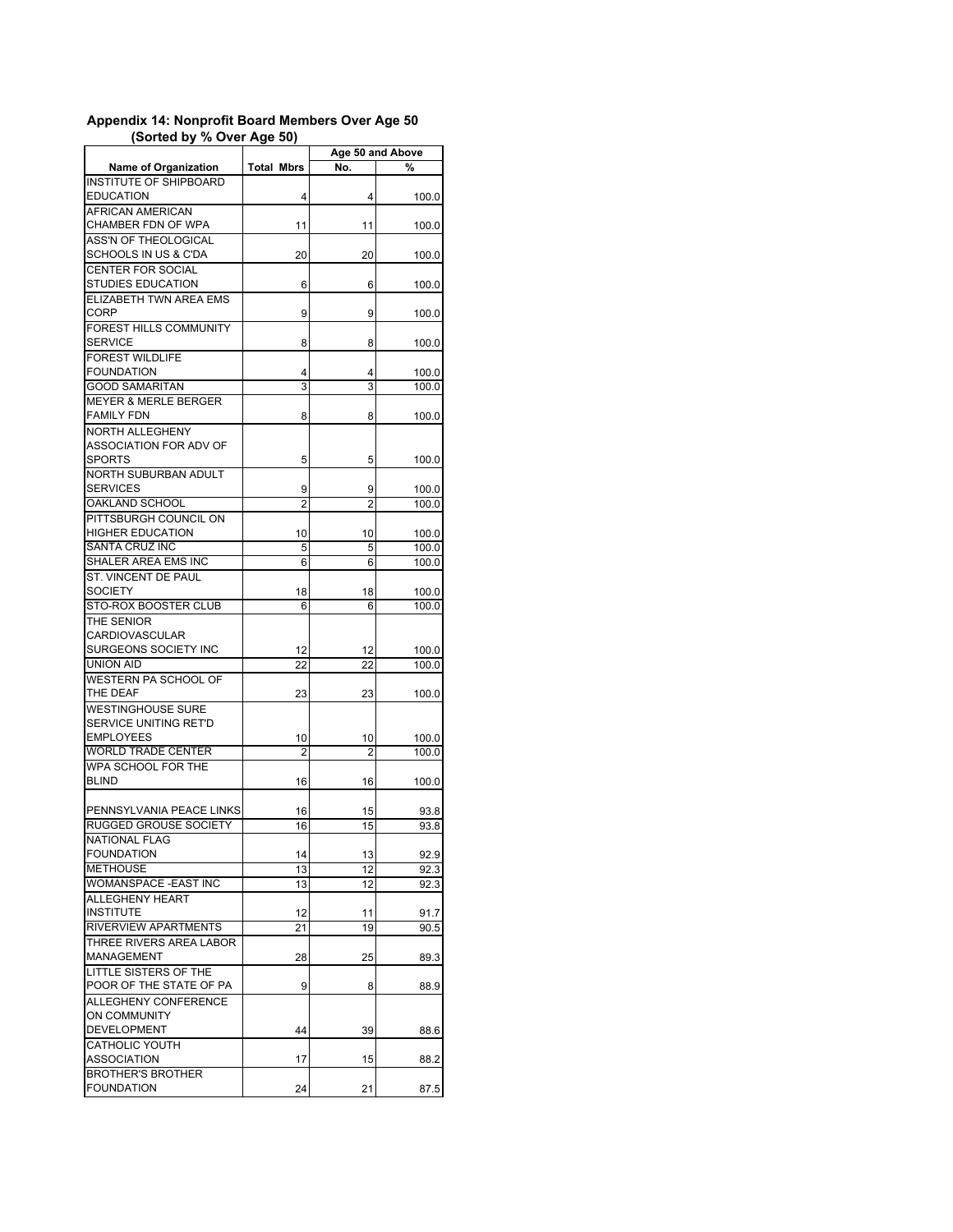| UPMC BRADDOCK                    | 8  | 7              | 87.5 |
|----------------------------------|----|----------------|------|
| <b>EASTSIDE NEIGHBORHOOD</b>     |    |                |      |
| <b>EMPLOYMENT CENTER</b>         | 7  | 6              | 85.7 |
| JANE HOLMES RESIDENCES           | 14 | 12             | 85.7 |
| <b>NORTHLAND PUBLIC</b>          |    |                |      |
| LIBRARY                          | 7  | 6              | 85.7 |
| HUMAN SERVICES OF WPA            |    |                |      |
| <b>INC</b>                       | 13 | 11             | 84.6 |
| ALLEGHENY INSTITUTE FOR          |    |                |      |
| PUBLIC POLICY                    | 12 | 10             | 83.3 |
| <b>GARFIELD JUBILEE ASS'N</b>    | 6  | 5              | 83.3 |
| <b>GREATER ALLEGHENY &amp;</b>   |    |                |      |
| MONONGAHALA HOUSING              |    |                |      |
| CORP                             | 6  | 5              | 83.3 |
| LAWRENVILLE BUSINESS             |    |                |      |
| ASSOCIATION INC                  | 12 | 10             | 83.3 |
|                                  |    |                |      |
|                                  |    |                |      |
|                                  |    |                |      |
| LONGWOOD AT OAKMONT              | 12 | 10             | 83.3 |
| PITCAIRN CRABBE                  |    |                |      |
| <b>FOUNDATION</b>                | 12 | 10             | 83.3 |
| PITTSBURGH LEADERSHIP            |    |                |      |
| FOUNDATION                       | 12 | 10             | 83.3 |
| PITTSBURGH PIRATES               |    |                |      |
| ALUMNI ASSOCIATION INC           | 6  | 5              | 83.3 |
| RESIDENTIAL RESOURCES            | 12 | 10             | 83.3 |
| PA FEDERATION MUSIC              |    |                |      |
| CLUBS                            | 35 | 29             | 82.9 |
| <b>EXECUTIVE SERVICE CORPS</b>   | 17 | 14             | 82.4 |
| <b>HERITAGE HEALTH</b>           |    |                |      |
| <b>FOUNDATION</b>                | 17 | 14             | 82.4 |
| <b>CHATHAM COLLEGE</b>           | 28 | 23             | 82.1 |
| ADULT RESOURCES INC              | 11 | 9              | 81.8 |
| <b>LAURENTIAN HALL</b>           |    |                |      |
| ASSOCIATES                       | 11 | 9              | 81.8 |
| PLUM SENIOR CITIZEN CLUB         | 11 | 9              | 81.8 |
| VETERANS PLACE OF                |    |                |      |
| WASHINGTON BOULEVARD             |    |                |      |
| INC                              | 11 | 9              | 81.8 |
|                                  |    |                |      |
| THE PITTSBURGH TRUST             |    |                |      |
| FOR CULTURAL RESOURCES           | 48 | 39             | 81.3 |
| <b>VALLEY CARE NURSING</b>       |    |                |      |
| HOME INC                         | 16 | 13             | 81.3 |
| NAMI SOUTHWESTERN PA             | 21 | 17             | 81.0 |
| <b>EAST BOROS JWV HOUSING</b>    | 10 | 8              | 80.0 |
| ELOISE & EDITH CHRISTIAN         |    |                |      |
| <b>DAYSCHOOL</b>                 | 10 | 8              | 80.0 |
| <b>HISTORICAL SOCIETY OF</b>     |    |                |      |
| <b>CARNEGIE PA</b>               | 10 | 8              | 80.0 |
| KATHRYN KUHLMAN                  | 5  | $\overline{4}$ | 80.0 |
| <b>WORLD AFFAIRS COUNCIL</b>     | 33 | 26             | 78.8 |
| CC MELLOR MEMORIAL               |    |                |      |
| LIBRARY & EDGEWOOD               |    |                |      |
| COMMU. HOUSE                     | 9  | 7              | 77.8 |
| <b>CORNERSTONE TELEVISION</b>    |    |                |      |
| <b>INC</b>                       | 9  | 7              | 77.8 |
| PBA INC / THE SECOND STEP        | 9  | 7              | 77.8 |
| UNITED MITOCHONDRIAL             |    |                |      |
| DISEASE FOUNDATION               | 9  | 7              | 77.8 |
| <b>BUSINESS &amp; INDUSTRIAL</b> |    |                |      |
| DEV'MENT CORP                    | 31 | 24             | 77.4 |
| PRESSLEY RIDGE SCHOOLS           |    |                |      |
| <b>FDN</b>                       | 31 | 24             | 77.4 |
| SOCIETY FOR ARTS                 |    |                |      |
|                                  | 22 | 17             | 77.3 |
| CHRISTIAN LIFE SKILLS INC        | 13 | 10             |      |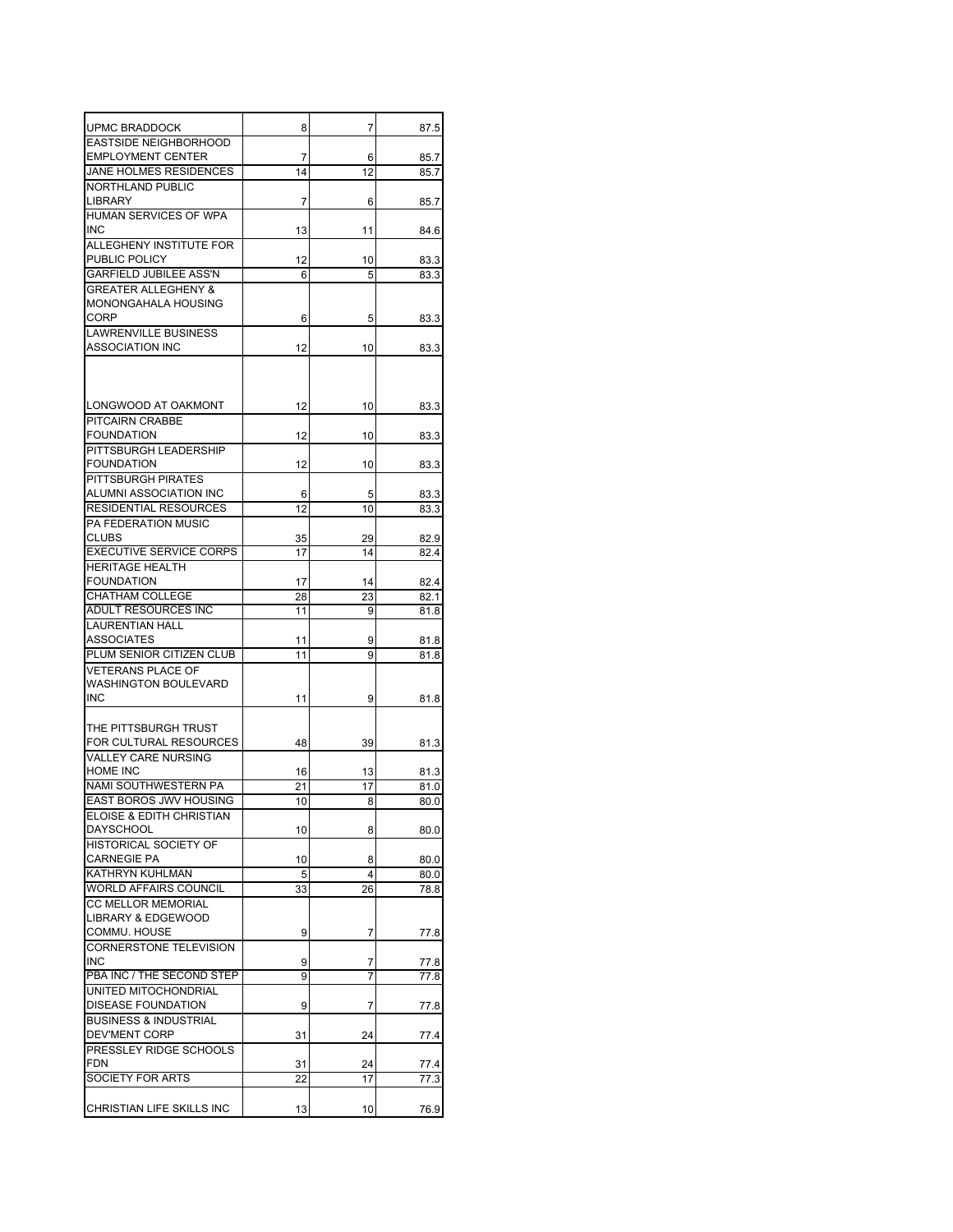| <b>LADIES HOSPITAL AID</b>         |    |    |      |
|------------------------------------|----|----|------|
| SOCIETY OF WPA                     | 26 | 20 | 76.9 |
| LIFE LINE OF SW PA                 | 13 | 10 | 76.9 |
| PITTSBURGH INSTITUTE OF            |    |    |      |
| MORTUARY SCIENCE INC               | 13 | 10 | 76.9 |
| DUQUESNE UNIVERSITY OF             |    |    |      |
| THE HOLY GHOST                     | 41 | 31 | 75.6 |
| UNITED JEWISH FEDERATION           | 57 | 43 | 75.4 |
| BENEDICTINE CENTER                 | 12 | 9  | 75.0 |
| ALLE-KISKI AREA HOPE               |    |    |      |
| <b>CENTER</b>                      | 12 | 9  | 75.0 |
| <b>INTERNATIONAL POETRY</b>        |    |    |      |
| <b>FORUM</b>                       | 4  | 3  | 75.0 |
| <b>INTESTINAL DISEASE</b>          | 12 | 9  | 75.0 |
| JOHN J GHAZANVI                    |    |    |      |
| <b>FOUNDATION</b>                  | 4  | 3  | 75.0 |
| <b>MON YOUGH RIVERFRONT</b>        |    |    |      |
| <b>ENT. &amp; CULTURAL COUNCIL</b> | 8  | 6  | 75.0 |
| OPERATION BETTER BLOCK             | 12 | 9  | 75.0 |
| SOUTH HILLS HEALTH                 |    |    |      |
| <b>SYSTEM FDN</b>                  | 8  | 6  | 75.0 |
| SOUTHBRIDGE EMS INC                | 8  | 6  | 75.0 |
| YOUNG MEN & WOMEN                  |    |    |      |
| AFRICAN HERITAGE ASS INC           | 8  | 6  | 75.0 |
| <b>HEBREW FREE LOAN</b>            |    |    |      |
| ASSOCIATION OF PGH PA              | 75 | 56 | 74.7 |
| THE EARLY LEARNING                 |    |    |      |
| <b>INSTITUTE</b>                   | 19 | 14 | 73.7 |
| <b>ALTERNATIVE PROGRAM</b>         |    |    |      |
| <b>ASSOCIATES</b>                  | 15 | 11 | 73.3 |
| <b>MT. WASHINGTON</b>              |    |    |      |
| <b>COMMUNITY DEVELOPMENT</b>       |    |    |      |
| <b>CORPORATION</b>                 | 15 | 11 | 73.3 |
| <b>NATIONAL PARKINSON</b>          |    |    |      |
| <b>FOUNDATION</b>                  | 15 | 11 | 73.3 |
| <b>JEWISH FAMILY &amp;</b>         |    |    |      |
| <b>CHILDRENS SERVICE</b>           | 48 | 35 | 72.9 |
| <b>FAMILY HOUSE</b>                | 40 | 29 | 72.5 |
| NATIONAL AVIARY                    |    |    |      |
| PITTSBURGH INC                     | 29 | 21 | 72.4 |
| <b>CITIZEN POWER</b>               | 7  | 5  | 71.4 |
| <b>FRIENDS OF HOSPITAL</b>         |    |    |      |
| ALBERT SCHWEITZER HAITI            | 7  | 5  | 71.4 |
| PEOPLE OF GOD                      | 7  | 5  | 71.4 |
| PITTSBURGH ARTS &                  |    |    |      |
| <b>LECTURES INC</b>                | 7  | 5  | 71.4 |
| <b>WORLD FEDERALIST ASS'N</b>      |    |    |      |
| OF PITTSBURGH                      | 24 | 17 | 70.8 |
| TECH LINK PROGRAM OF               |    |    |      |
| <b>PITTSBURGH</b>                  | 17 | 12 | 70.6 |
| <b>CARPENTERS TRAINING &amp;</b>   |    |    |      |
| EDUCATIONAL TRUST FUND             |    |    |      |
| <b>WPA</b>                         | 10 | 7  | 70.0 |
| <b>HISTORICAL SOCIETY OF</b>       |    |    |      |
| <b>WPA</b>                         | 50 | 35 | 70.0 |
| SENECA AREA EMERGENCY              |    |    |      |
| <b>SERVICES</b>                    | 10 | 7  | 70.0 |
| THE HEARTWOOD INSTITUTE            | 10 | 7  | 70.0 |
| ARTHRITIS FOUNDATION INC           | 66 | 46 | 69.7 |
| UPMC ST. MARGARET                  | 13 | 9  | 69.2 |
| <b>COMMUNITY TECHNICAL</b>         |    |    |      |
| ASSISTANCE CENTER INC              | 16 | 11 | 68.8 |
| SOUTH WINDS INC                    | 16 | 11 | 68.8 |
| AC ACLD                            | 15 | 10 | 66.7 |
| ALLIANCE FRANCAISE DE              |    |    |      |
| <b>PITTSBURGH</b>                  | 9  | 6  | 66.7 |
| CALI OPHANGE CHARITABLE            |    |    |      |
| <b>FUND</b>                        | 6  | 4  | 66.7 |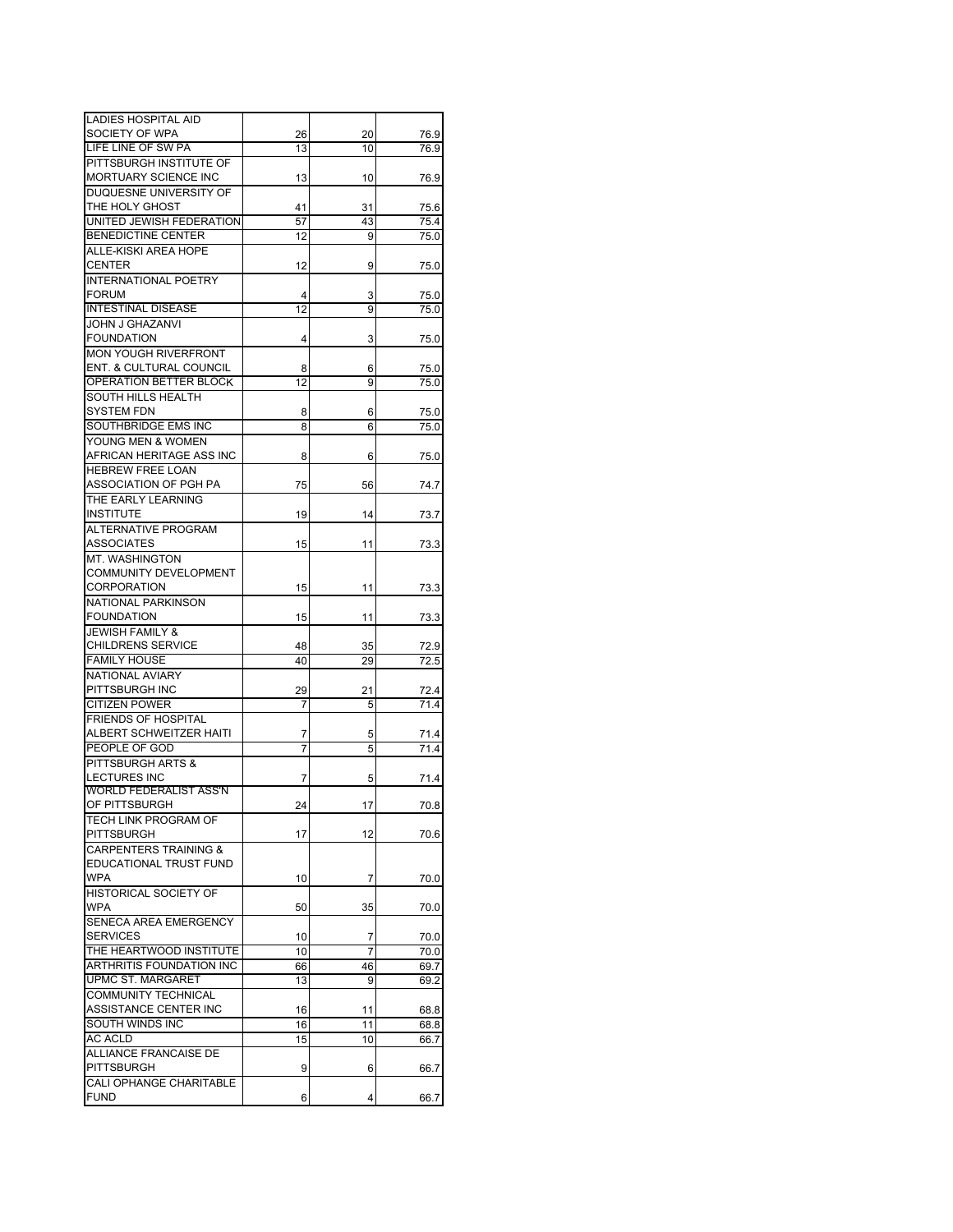| <b>CARNEGIE LIBRARY OF</b>                       |    |    |              |
|--------------------------------------------------|----|----|--------------|
| <b>HOMESTEAD</b>                                 | 12 | 8  | 66.7         |
| COMMUNITIES IN SCHOOL OF                         |    |    |              |
| <b>PITTSBURGH</b>                                | 18 | 12 | 66.7         |
| <b>COMMUNTIES IN SCHOOLS</b>                     |    |    |              |
| OF PITTSBURGH                                    | 18 | 12 | 66.7         |
| <b>FAMILY TYES</b>                               | 15 | 10 | 66.7         |
| FIRST STEP RECOVERY                              |    |    |              |
| HOMES, INC                                       | 6  | 4  | 66.7         |
| <b>FUND FOR CHARITABLE</b>                       |    |    |              |
| <b>GIVING</b>                                    | 3  | 2  | 66.7         |
| <b>GROWING WITH TRUST</b>                        | 9  | 6  | 66.7         |
| HEMOPHILIA CENTER OF                             |    |    |              |
| <b>WPA</b>                                       | 9  | 6  | 66.7         |
| LINCOLN LARIMER                                  |    |    |              |
| LEMINGTON BELMAR CITIZEN<br><b>REVITALIZ</b>     | 15 | 10 |              |
| LONG RUN CHILDREN                                | 15 | 10 | 66.7<br>66.7 |
| MC KEESPORT HOUSING                              |    |    |              |
| CORP                                             | 6  | 4  | 66.7         |
| NORTHERN TIER LIBRARY                            | 15 | 10 | 66.7         |
| <b>ROSS-WEST VIEW</b>                            |    |    |              |
| <b>EMERGENCY MEDICAL</b>                         |    |    |              |
| SERVICES AUTH.                                   | 9  | 6  | 66.7         |
|                                                  |    |    |              |
| <b>SEWICKLEY PUBLIC LIBRARY</b>                  | 9  | 6  | 66.7         |
|                                                  |    |    |              |
| ST. BARNABAS RETIREMENT                          |    |    |              |
| VILLAGE INC                                      | 15 | 10 | 66.7         |
|                                                  |    |    |              |
|                                                  |    |    |              |
|                                                  |    |    |              |
| THE WESTLEY FOUNDATION                           | 9  | 6  | 66.7         |
| <b>VERLAND</b>                                   | 6  | 4  | 66.7         |
| NATIONAL COUNCIL IF                              |    |    |              |
| JEWISH WOMEN,                                    |    |    |              |
| PITTSBURGH SEC                                   | 59 | 39 | 66.1         |
| <b>ACTION HOUSING INC</b>                        | 20 | 13 | 65.0         |
| MOMS HOUSE INC OF                                |    |    |              |
| <b>PITTSBURGH</b>                                | 20 | 13 | 65.0         |
| KINSLEY ASSOCIATION                              | 17 | 11 | 64.7         |
| <b>WQED PITTSBURGH</b>                           | 31 | 20 | 64.5         |
| <b>WESLEY INSTITUTE</b>                          | 25 | 16 | 64.0         |
| <b>EMERGENCY MEDICAL</b>                         |    |    |              |
| <b>INSTITUTE</b>                                 | 33 | 21 | 63.6         |
| PITTSBURGH VINTAGE                               |    |    |              |
| <b>GRAND PRIX</b>                                | 11 | 7  | 63.6         |
| <b>TROY HILL CITIZEN</b>                         | 11 | 7  | 63.6         |
| YOUTH FOR CHRIST USA INC                         |    |    |              |
| <b>METRO PGH</b>                                 | 11 | 7  | 63.6         |
| PITTSBURGH AIDS TASK<br>FORCE INC                |    |    |              |
|                                                  | 19 | 12 | 63.2         |
| ALLEGHENY COUNTY<br>LITERACY COUNCIL             |    |    |              |
|                                                  | 8  | 5  | 62.5         |
| ALZHEIMER CENTER OF<br>PITTSBURGH INC            | 8  | 5  |              |
|                                                  |    |    | 62.5         |
| <b>COMMUNITY HOUSE</b><br><b>LEARNING CENTER</b> | 8  | 5  | 62.5         |
| <b>DOMESTIC ABUSE</b>                            |    |    |              |
| COUNSELLING CENTER                               | 8  | 5  |              |
|                                                  |    |    | 62.5         |
| <b>GARDEN CLUB OF OAKMONT</b>                    | 8  | 5  | 62.5         |
| <b>HAMPTON COMMUNITY</b>                         |    |    |              |
| LIBRARY                                          |    |    |              |
|                                                  | 8  | 5  | 62.5         |
| <b>CONSUMER CREDIT</b><br>COUNSELLING SERVICE OF |    |    |              |
| <b>WPA</b>                                       | 21 | 13 | 61.9         |
| <b>OLD SEWICKLEY POST</b>                        |    |    |              |
| OFFICE CORP                                      | 13 | 8  | 61.5         |
|                                                  |    |    |              |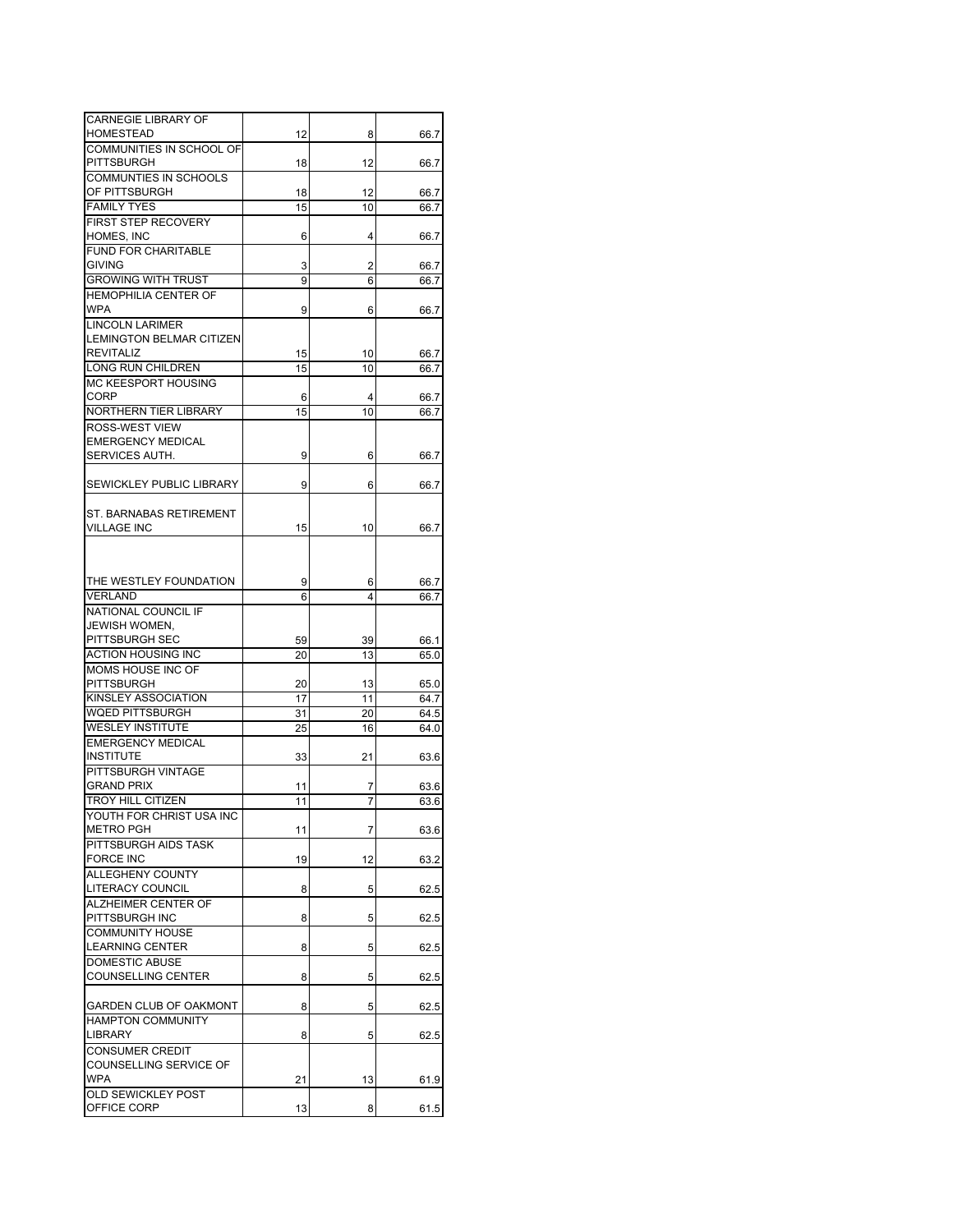| <b>UE RESEARCH &amp; EDUCATION</b> | 13 | 8  | 61.5 |
|------------------------------------|----|----|------|
| THE WATSON INSTITUTE               | 31 | 19 | 61.3 |
| UNITED CEREBRAL PALSY              |    |    |      |
| <b>FDN</b>                         | 41 | 25 | 61.0 |
|                                    |    |    |      |
|                                    |    |    |      |
| 3 RIVERS WET WEATHER INC           | 5  | 3  | 60.0 |
|                                    |    |    |      |
| BEADLING SOCCER CLUB INC           | 5  | 3  | 60.0 |
| BETHLEHEM HAVEN                    | 20 | 12 | 60.0 |
| COMMUNITIES IN SCHOOLS             |    |    |      |
| OF PENNSYLVANIA                    | 10 | 6  | 60.0 |
| <b>CRAFTON CHILDRENS</b>           |    |    |      |
| <b>CORNER</b>                      | 5  | 3  | 60.0 |
|                                    |    |    |      |
| <b>EASTERN AREA ADULT</b>          |    |    |      |
| <b>SERVICES</b>                    | 15 | 9  | 60.0 |
| <b>ITXM</b>                        | 5  | 3  | 60.0 |
| <b>MPC CORPORATION</b>             | 10 | 6  | 60.0 |
| <b>NATIONAL REFORM</b>             |    |    |      |
| <b>ASSOCIATION</b>                 | 10 | 6  | 60.0 |
| PGH C/RENCE ON ANALYTIC            |    |    |      |
| <b>CHEM &amp; A/PLD</b>            |    |    |      |
| <b>SPECTROSCOPY</b>                |    |    |      |
|                                    | 10 | 6  | 60.0 |
| ST. AMBROSE MANOR                  | 10 | 6  | 60.0 |
| TAMIL NADU FOUNDATION              | 15 | 9  | 60.0 |
| SAE INTERNATIONAL                  | 27 | 16 | 59.3 |
| SIDS ALLIANCE INC                  | 27 | 16 | 59.3 |
| <b>GRAPHIC COMMUNICATION</b>       |    |    |      |
| INTER UNION & UNION EMP            | 12 | 7  | 58.3 |
|                                    |    |    |      |
| <b>INTERFAITH HOSPITALITY</b>      |    |    |      |
| NETWORK OF SOUTH HILLS             | 12 | 7  | 58.3 |
| <b>INTERFAITH VOLUNTEER</b>        |    |    |      |
| CAREGIVERS OF SW PA                | 12 | 7  | 58.3 |
|                                    |    |    |      |
|                                    |    |    |      |
|                                    |    |    |      |
| PITTSBURGH EXPERIMENT              | 12 | 7  | 58.3 |
| <b>VISITING NURSE</b>              |    |    |      |
| <b>FOUNDATION ALLEGHENY</b>        |    |    |      |
| <b>COUNTY</b>                      | 12 | 7  | 58.3 |
| SQUIRRELL HILL URBAN               |    |    |      |
| <b>COALITION INC</b>               | 33 | 19 | 57.6 |
| <b>CRIME PREVENTION</b>            |    |    |      |
| <b>ASSOCIATION OF WPA</b>          |    |    |      |
|                                    | 7  | 4  | 57.1 |
| PACE SCHOOL                        | 21 | 12 | 57.1 |
|                                    |    |    |      |
| PREGNANCY CARE CENTERS             | 7  | 4  | 57.1 |
| MENDELSSOHN CHOIR OF               |    |    |      |
| PITTSBURGH                         | 30 | 17 | 56.7 |
| INSTITUTE F/ RESEARCH EDU          |    |    |      |
| & TRAINING IN ADDICTION            | 16 | 9  | 56.3 |
|                                    |    |    |      |
|                                    |    |    |      |
| <b>BAPTIST MANOR INC</b>           | 16 | 9  | 56.3 |
|                                    |    |    |      |
|                                    |    |    |      |
|                                    |    |    |      |
| <b>EASTER SEAL</b>                 | 16 | 9  | 56.3 |
| <b>FAMILY GUIDANCE</b>             | 16 | 9  | 56.3 |
| ANDREW CARNEGIE FREE               |    |    |      |
| <b>LIBRARY</b>                     | 9  | 5  | 55.6 |
| <b>UPMC SOUTH SIDE</b>             | 9  | 5  | 55.6 |
| <b>ROBINSON EMERGENCY</b>          |    |    |      |
| <b>MEDICAL SERVICE</b>             | 11 | 6  | 54.5 |
|                                    |    |    |      |
| THREE RIVERS CENTER FOR            |    |    |      |
| <b>INDEPENDENT LIVING</b>          | 11 | 6  | 54.5 |
| ARC ALLEGHENY FDN                  | 24 | 13 | 54.2 |
| WINCHESTER-THURSTON                |    |    |      |
| <b>SCHOOL</b>                      | 24 | 13 | 54.2 |
| <b>PA ORGANIZATION FOR</b>         |    |    |      |
| <b>WOMEN IN EARLY</b>              |    |    |      |
|                                    |    |    |      |
| <b>RECOVERY</b>                    | 15 | 8  | 53.3 |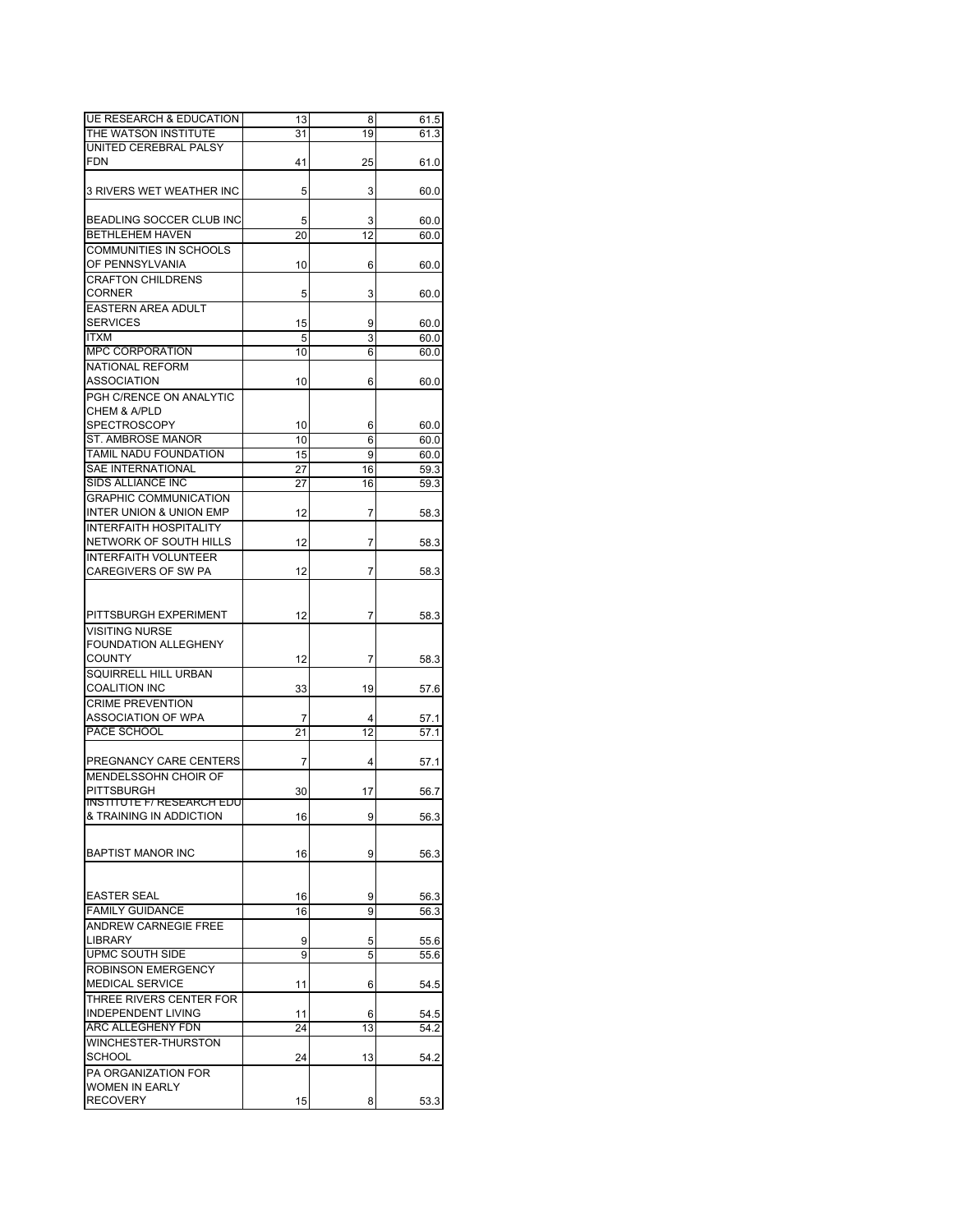| PROVIDENCE CONENCTIONS        |    |    |      |
|-------------------------------|----|----|------|
| <b>INC</b>                    | 15 | 8  |      |
|                               |    |    | 53.3 |
| <b>REGIONAL BUSINESS</b>      |    |    |      |
| <b>ALLIANCE</b>               | 15 | 8  | 53.3 |
| <b>THOMAS MERTON CENTER</b>   | 17 | 9  | 52.9 |
| <b>CHILDS WAY</b>             | 36 | 19 | 52.8 |
| SOUTH SIDE LOCAL              |    |    |      |
| DEVELOPMENT COMPANY           | 27 | 14 | 51.9 |
| ZOOLOGICAL SOCIETY OF         |    |    |      |
| <b>PITTSBURGH</b>             | 53 | 27 |      |
|                               |    |    | 50.9 |
| AIRPORT AREA PREGNANCY        |    |    |      |
| <b>CARE CENTER</b>            | 4  | 2  | 50.0 |
|                               |    |    |      |
| ALLEGHENY YOUTH               |    |    |      |
| <b>DEVELOPMENT</b>            | 8  | 4  | 50.0 |
| <b>ASBURY PLACE</b>           | 12 | 6  | 50.0 |
|                               |    |    |      |
| BETHEL PARK COMMUNITY         |    |    |      |
| <b>FDN</b>                    | 24 | 12 | 50.0 |
| <b>CENTRAL BLOOD BANK</b>     | 12 | 6  | 50.0 |
|                               |    |    |      |
| <b>COMMUNTIY FOUNDATION</b>   |    |    |      |
|                               |    |    |      |
| OF USC                        | 20 | 10 | 50.0 |
| COMMUNTIY THEATER             |    |    |      |
| PROJECT / KELLY STAYHORN      |    |    |      |
| <b>THEATER</b>                | 10 | 5  | 50.0 |
|                               |    |    |      |
| <b>FRIENDS OF SEWICKLEY</b>   |    |    |      |
| PUBLIC LIBRARY                | 18 | 9  | 50.0 |
|                               |    |    |      |
| <b>GREATER PITTSBURGH</b>     |    |    |      |
| <b>LITERACY COUNCIL</b>       | 22 | 11 | 50.0 |
|                               |    |    |      |
| LINCOLN-LEMINGTON             |    |    |      |
| ENHANCED HOUSING INC          | 6  | 3  | 50.0 |
| MON VALLEY EDUCATION          |    |    |      |
| <b>CONSORTIUM</b>             |    |    |      |
|                               | 12 | 6  | 50.0 |
| SAMARITAN COUNSELLING         |    |    |      |
| <b>CENTER</b>                 | 8  | 4  | 50.0 |
| SAMARITAN COUNSELLING         |    |    |      |
| <b>CENTER OF WPA</b>          | 8  | 4  | 50.0 |
| THE FOX CHAPEL AREA           |    |    |      |
| <b>EDUCTAION FUND</b>         | 10 | 5  | 50.0 |
| UPPER ST CLAIR BAND           |    |    |      |
| PARENTS ASSOCIATION           |    |    |      |
|                               | 10 | 5  | 50.0 |
| <b>VICTORIOUS FAITH</b>       |    |    |      |
| EVANGELISTIVE OUTREACH        | 6  | 3  | 50.0 |
| <b>VINCENTIAN CHILD</b>       | 6  | 3  | 50.0 |
| <b>WEST PARK COMMONS</b>      | 6  | 3  | 50.0 |
| <b>CARNEGIE LIBRARY OF</b>    |    |    |      |
| <b>PITTSBURGH</b>             | 33 | 16 | 48.5 |
| <b>BOYS &amp; GIRLS CLUB</b>  | 64 | 31 | 48.4 |
|                               |    |    |      |
| PITTSBURGH MEDIATION          |    |    |      |
| <b>CENTER</b>                 | 17 | 8  | 47.1 |
| <b>COMMUNITY HUMAN</b>        |    |    |      |
| SERVICES CORP                 | 15 | 7  | 46.7 |
| EUREKA COMMUNITY              |    |    |      |
| <b>AMBULANCE</b>              | 13 | 6  | 46.2 |
| PITTSBURGH VOYAGER            | 13 | 6  | 46.2 |
|                               |    |    |      |
| PITTSBURGH CENTER FOR         |    |    |      |
| THE ARTS                      | 24 | 11 | 45.8 |
| <b>IRON AND STEEL SOCIETY</b> | 22 | 10 | 45.5 |
| PLANNED PARENTHOOD OF         |    |    |      |
| <b>WPA INC</b>                | 42 | 19 | 45.2 |
| AIR & WASTE MANAGEMENT        |    |    |      |
| <b>ASSOCIATION</b>            |    |    |      |
|                               | 20 | 9  | 45.0 |
| <b>YWCA SEWICKLEY</b>         | 20 | 9  | 45.0 |
| <b>COMMUNITY LEADERSHIP</b>   |    |    |      |
| DEVELOPMENT INSTITUTE         | 9  | 4  | 44.4 |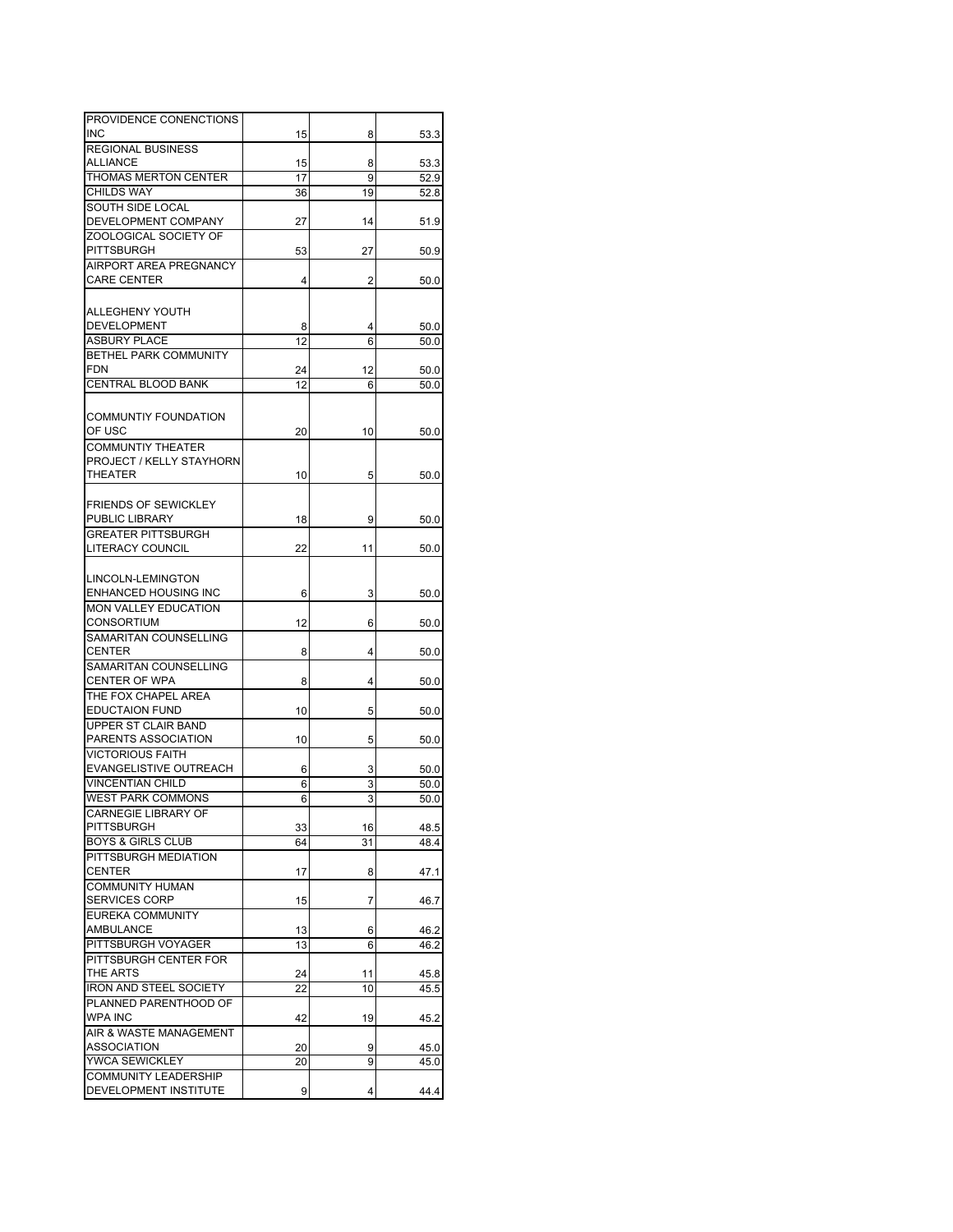| NEIGHBORHOOD CENTERS                               |    |                         |              |
|----------------------------------------------------|----|-------------------------|--------------|
| <b>ASSOCIATION</b>                                 | 9  | 4                       | 44.4         |
| PITTSBURGH CHILDREN'S                              |    |                         |              |
| <b>MUSEUM</b>                                      | 36 | 16                      | 44.4         |
| <b>GOODWILL INDUSTRIES</b>                         | 37 | 16                      | 43.2         |
|                                                    |    |                         |              |
| CARPATHO-RUSYN SOCIETY<br><b>CENTRAL NORTHSIDE</b> | 14 | 6                       | 42.9         |
| NEIGHBORHOOD COUNCIL                               | 14 |                         |              |
| LIBRARY BOARD OF THE                               |    | 6                       | 42.9         |
| <b>BOROUGH OF OAKMONT</b>                          |    |                         |              |
| <b>MOON TOWNSHIP PUBLIC</b>                        | 7  | 3                       | 42.9         |
| <b>LIBRARY</b>                                     |    | 3                       |              |
|                                                    | 7  |                         | 42.9         |
| SOUTHWEST PA AREA                                  |    |                         |              |
| <b>HEALTH EDUCATION CENTER</b>                     | 21 | 9                       | 42.9         |
| THE LIBRARY OF BALDWIN                             | 7  | 3                       | 42.9         |
|                                                    |    |                         |              |
| THE MONROEVILLE                                    |    |                         |              |
| CHRISTIAN JUDEA                                    |    |                         |              |
| <b>FOUNDATION</b>                                  | 7  | 3                       | 42.9         |
| THE WPA CHP OF THE NAT'L                           |    |                         |              |
| <b>HEMOPHILIA FDN</b>                              | 14 | 6                       | 42.9         |
| SOUTH HILLS CHORALE                                | 12 | 5                       | 41.7         |
| LEADERSHIP PITTSBURGH                              | 29 | 12                      | 41.4         |
| <b>BULGARIAN MACEDONIAN</b>                        |    |                         |              |
| NAT'L EDU'L & CULTURAL                             |    |                         |              |
| CTR                                                | 17 | 7                       | 41.2         |
| NORTH HILLS YOUTH                                  |    |                         |              |
| <b>MINISTRIES</b>                                  | 17 | 7                       | 41.2         |
| SHADY SIDE ACADEMY                                 | 34 | 14                      | 41.2         |
| THREE RIVERS RAVING                                |    |                         |              |
| <b>ASSOCIATION</b>                                 | 15 | 6                       | 40.0         |
| ALCOHOLIC RECOVERY                                 |    |                         |              |
| <b>CENTER</b>                                      | 10 | 4                       | 40.0         |
| <b>MANCHESTER YOUTH</b>                            |    |                         |              |
| DEVELOPMENT CENTER INC                             | 15 | 6                       | 40.0         |
| <b>MT LEBANON GIRLS</b>                            |    |                         |              |
| SOFTBALL ASSOCIATION                               | 5  | 2                       | 40.0         |
| ST CLAIR CITIZEN COUNCIL                           | 5  | 2                       | 40.0         |
| <b>VETERANS RESEARCH</b>                           |    |                         |              |
| <b>FOUNDATION OF</b>                               |    |                         |              |
| PITTSBURGH                                         | 5  | 2                       | 40.0         |
| SHADYSIDE ACADEMY                                  |    |                         |              |
| <b>FOUNDATION</b>                                  | 44 | 17                      | 38.6         |
| <b>WOMANSPLACE</b>                                 | 13 | 5                       | 38.5         |
| YOUNG MEN & WOMEN                                  |    |                         |              |
| <b>HEBREW ASSO &amp; IRENE</b>                     |    |                         |              |
| KAUFMANN CTR                                       | 42 | 16                      | 38.1         |
| ARTISTS AND CRAFTSMENS                             |    |                         |              |
| <b>GUILD INC</b>                                   | 8  | 3                       |              |
| PITTSBURGH DANCE ALLOY                             | 22 |                         | 37.5<br>36.4 |
|                                                    |    | 8                       |              |
| <b>VARIETY THE CHILDREN'S</b>                      |    |                         |              |
| <b>CHARITY</b>                                     | 28 | 10                      | 35.7         |
| <b>SOUTH HILLS MEDICAL</b>                         |    |                         |              |
| <b>CENTER</b>                                      | 20 | 7                       | 35.0         |
| NORTHERN ALLEGHENY                                 |    |                         |              |
| <b>COUNTY CHAMBER</b>                              |    |                         |              |
| <b>EDUCATION FDN</b>                               | 23 | 8                       | 34.8         |
| <b>ARTIST IMAGE RESOURCES</b>                      | 9  | 3                       | 33.3         |
| COMMUNITY LOAN FUND OF                             |    |                         |              |
| <b>SWPA INC</b>                                    | 9  | 3                       | 33.3         |
| <b>CRISIS CENTER NORTH</b>                         | 12 | 4                       | 33.3         |
| <b>EMERGENCY MEDICINE</b>                          |    |                         |              |
| <b>ASSOCIATION OF</b>                              |    |                         |              |
| <b>PITTSBURGH</b>                                  | 6  | 2                       | 33.3         |
| <b>FAMILY LINKS</b>                                | 6  | $\overline{\mathbf{c}}$ | 33.3         |
|                                                    |    |                         |              |
| <b>GREAT LAKES BEHAVIORAL</b>                      |    |                         |              |
| <b>RESEARCH INSTITUTE</b>                          | 3  | 1                       | 33.3         |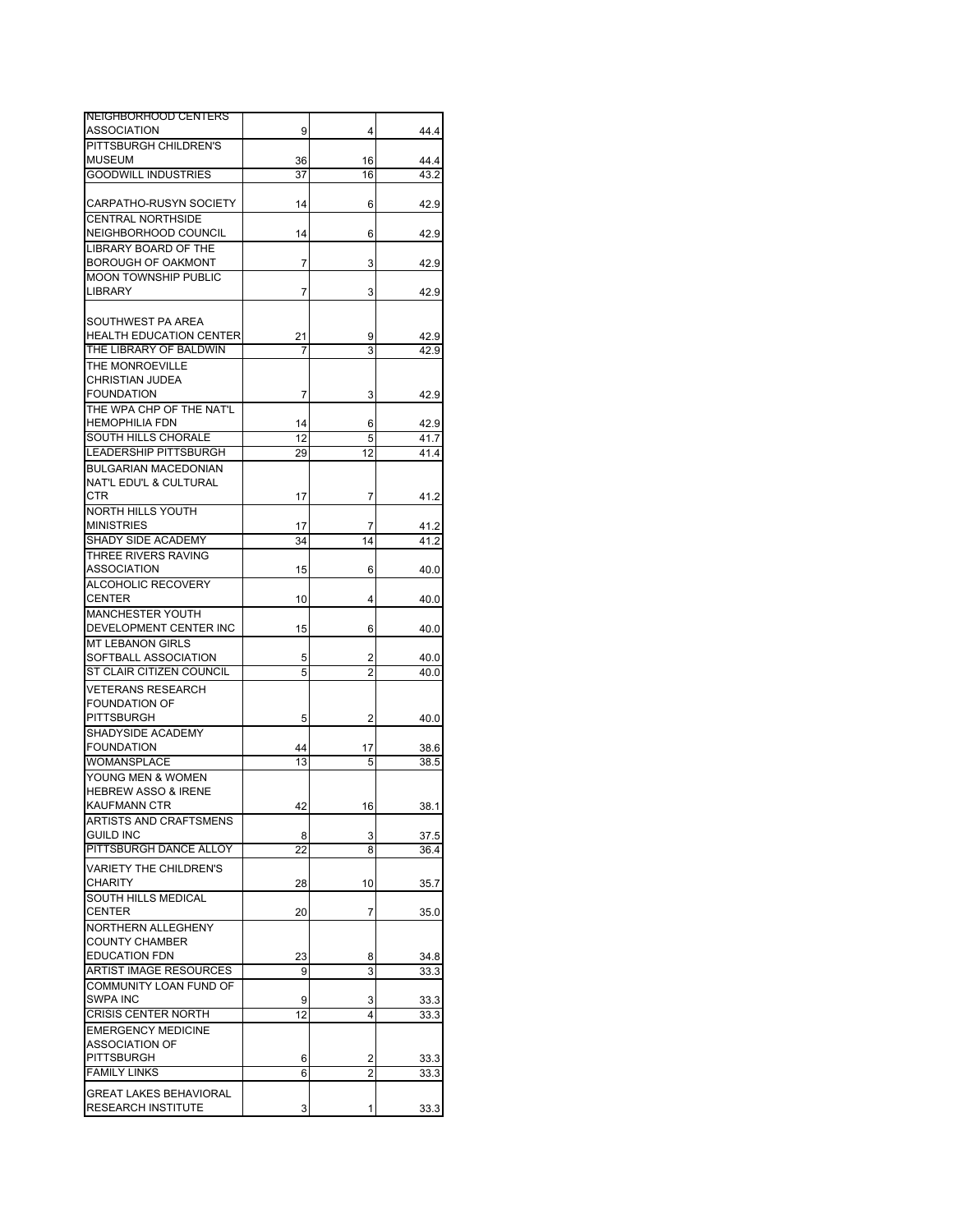| <b>HILL TOP COMMUNITY</b><br><b>CHILDREN CENTER</b> |    | 2 |      |
|-----------------------------------------------------|----|---|------|
| <b>MARY MILLER DANCE</b>                            | 6  |   | 33.3 |
| <b>COMPANY</b>                                      | 6  | 2 | 33.3 |
| <b>NORTHSIDE CIVIC</b>                              |    |   |      |
| DEVELOPMENT COUNCIL INC                             | 9  | 3 | 33.3 |
| PITTSBURGH CARES                                    |    |   |      |
| PARTNERSHIP INC                                     | 6  | 2 | 33.3 |
| PREVENTION POINT                                    |    |   |      |
| <b>PITTSBURGH</b>                                   | 6  | 2 | 33.3 |
| <b>EVERY CHILD INC</b>                              | 16 | 5 | 31.3 |
| ALLEGHENY COUNTY COURT                              |    |   |      |
| <b>APPOINTED SPECIAL</b>                            |    |   |      |
| <b>ADVOCATE</b>                                     | 13 | 4 | 30.8 |
| ALLEGHENY COUNTY FOR                                |    |   |      |
| VICTIMS OF VIOLENT CRIMES                           |    |   |      |
| <b>INC</b>                                          | 13 | 4 | 30.8 |
| <b>GENESIS OF PITTSBURGH</b>                        |    |   |      |
| <b>INC</b>                                          | 13 | 4 | 30.8 |
| <b>GREEN BUILDING ALLIANCE</b>                      | 10 | 3 | 30.0 |
| <b>MONROEVILLE CRISIS</b>                           |    |   |      |
| PREGNANCY CENTER                                    | 7  | 2 | 28.6 |
| MT. NAZARETH CENTER INC                             | 14 | 4 | 28.6 |
|                                                     |    |   |      |
| ROBINSON TOWNSHIP                                   |    |   |      |
| <b>CHRISTIAN SCHOOL</b>                             | 7  | 2 | 28.6 |
| <b>FAMILY HEALTH COUNCIL</b>                        | 18 | 5 | 27.8 |
| <b>WEST MIFFLIN BASEBALL</b>                        |    |   |      |
| <b>LEAGUE</b>                                       | 23 | 6 | 26.1 |
|                                                     |    |   |      |
|                                                     |    |   |      |
| <b>GRANDVUE STUDY CENTER</b>                        | 4  | 1 | 25.0 |
|                                                     |    |   |      |
| <b>LINCOLN PARK COMMUNITY</b>                       |    |   |      |
| <b>CENTER</b>                                       | 4  | 1 | 25.0 |
| NATIONAL COMMITTEE ON                               |    |   |      |
| PLANNED GIVING                                      | 12 | 3 | 25.0 |
| <b>NORTHSIDE URBAN</b>                              |    |   |      |
| PATHWAYS A PUBLIC                                   |    |   |      |
| <b>CHARTER SCHOOL</b>                               | 4  | 1 | 25.0 |
| PITTBSBURGH BUSINESS                                |    |   |      |
| <b>RESOURCES CENTER</b>                             | 16 | 4 | 25.0 |
| NATIONAL MUTIPLE                                    |    |   |      |
| <b>SCLEROSIS SOCIETY</b>                            | 25 | 6 | 24.0 |
| <b>MATERIALS RESEARCH</b>                           |    |   |      |
| <b>SOCIETY</b><br><b>GLOBAL LINKS</b>               | 17 | 4 | 23.5 |
|                                                     | 13 | 3 | 23.1 |
| ONE TO ONE THE                                      |    |   |      |
| <b>MENTORING PARTNERSHIP</b><br>OF SWPA             |    |   |      |
| <b>COMMUNITY DESIGN</b>                             | 26 | 6 | 23.1 |
| CENTER OF PITTSBURGH INC                            | 18 | 4 | 22.2 |
| <b>CRAFTON PUBLIC LIBRARY</b>                       | 9  | 2 | 22.2 |
|                                                     |    |   |      |
| RICHARD TWN VOLUNTEER<br>FIRE DEP PF ALLEGHENY      |    |   |      |
| <b>COUNTY</b>                                       | 9  | 2 | 22.2 |
| <b>BRADLEY CENTER</b>                               | 14 | 3 | 21.4 |
| THREE RIVERS ADOPTION                               |    |   |      |
| <b>COUNCIL</b>                                      | 19 | 4 | 21.1 |
| AMERICAN SOCIETY FOR                                |    |   |      |
| TRAINING & DEVELOPMENT                              | 5  | 1 | 20.0 |
| <b>NEVILLE ISLAND</b>                               |    |   |      |
| <b>DEVELOPMENT</b>                                  | 5  | 1 | 20.0 |
| STENGTH INCORPORATED                                | 10 | 2 | 20.0 |
| UNITY VOLUNTEER FIRE                                |    |   |      |
| <b>DEPARTMENT</b>                                   | 5  | 1 | 20.0 |
| UPPER ST CLAIR FIRE RELIEF                          |    |   |      |
| <b>ASSOCIATION INC</b>                              | 5  | 1 | 20.0 |
|                                                     |    |   |      |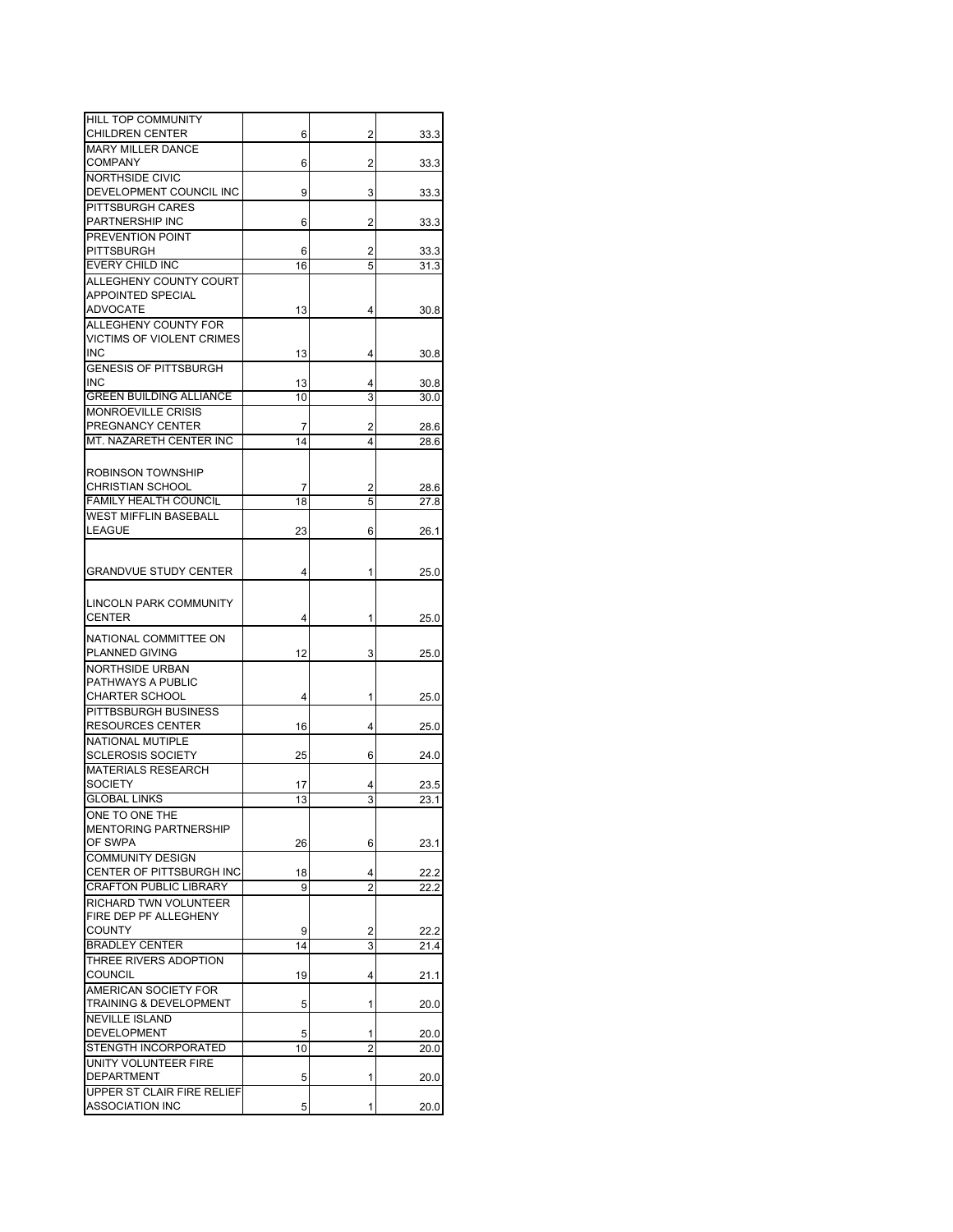| WEST PENN AMATEUR              |    |   |      |
|--------------------------------|----|---|------|
| <b>TENNIS ASSOCIATION</b>      | 5  | 1 | 20.0 |
| ZOAR HOME                      | 20 | 4 | 20.0 |
|                                |    |   |      |
| PITTSBURGH OPERA HOUSE         |    |   |      |
| INC.                           | 21 | 4 | 19.0 |
| FOX CHAPPEL EXCELLENCE         |    |   |      |
|                                |    |   |      |
| FOR EDUCATION FUND             | 11 | 2 | 18.2 |
| PITTSBURGH FILM MAKERS         | 22 | 4 | 18.2 |
| <b>RAINBOW KITCHEN</b>         | 11 | 2 | 18.2 |
|                                |    |   |      |
| <b>ALLIANCE FOR</b>            |    |   |      |
| PROGRESSIVE ACTION             | 6  | 1 | 16.7 |
| <b>LIGHT HOUSE PROPERTIES</b>  | 6  | 1 | 16.7 |
| A SECOND CHANCE                | 7  | 1 | 14.3 |
| <b>CHRISTMAS IN APRIL</b>      |    |   |      |
|                                |    |   |      |
| /REBUILDING TOGETHER           | 22 | 3 | 13.6 |
|                                |    |   |      |
| CHARTIERS NATURE               |    |   |      |
| <b>CONSERVANCY</b>             | 15 | 2 | 13.3 |
|                                |    |   |      |
|                                |    |   |      |
| 100 BLACK MEN OF WPA INC       | 8  | 1 | 12.5 |
| <b>EAST LIBERTY</b>            |    |   |      |
| DEVELOPMENT INC                | 8  | 1 | 12.5 |
| <b>UMOJA AFRICAN ARTS</b>      |    |   |      |
|                                |    |   |      |
| <b>COMPANY</b>                 | 9  | 1 | 11.1 |
| INSTRUMENT SOCIETY OF          |    |   |      |
| AMERICA                        | 22 | 2 | 9.1  |
|                                |    |   |      |
| CHILDREN'S HOSPITAL            | 23 | 2 | 8.7  |
| PENN HILLS VOLUNTEER           |    |   |      |
| <b>FIREMENS RELIEF</b>         |    |   |      |
| ASSOCIATION I                  | 12 | 1 | 8.3  |
|                                |    |   |      |
|                                |    |   |      |
| CHILD HEALTH ASSOCIATION       |    |   |      |
| OF SEWICKLEY                   | 13 | 1 | 7.7  |
| <b>BETHEL BASEBALL</b>         |    |   |      |
| ASSOCIATION                    |    |   |      |
|                                | 17 | 1 | 5.9  |
| FOX CHAPEL AREA YOUTH          |    |   |      |
| SOCCER                         | 17 | 1 | 5.9  |
| <b>HARMAR TOWNSHIP</b>         |    |   |      |
|                                |    |   |      |
| VOLUNTEER FIRE COMPANY         | 20 | 1 | 5.0  |
| <b>CENTER FOR CREATIVE</b>     |    |   |      |
| PLAY                           | 21 | 1 | 4.8  |
| JEFFREY PARENTS                |    |   |      |
|                                |    |   |      |
| ASSOCIATION                    | 5  | 0 | 0.0  |
|                                |    |   |      |
| <b>BALDWIN HIGHLANDERS</b>     |    |   |      |
| <b>BAND PATRONS</b>            | 5  | 0 | 0.0  |
|                                |    |   |      |
| CITIZENS VOLUNTEER HOSE        |    |   |      |
| <b>CO. NO 1 OF BRIDGEVILLE</b> | 4  | 0 | 0.0  |
| CONSTRUCTION JUNCTION          | 10 | 0 | 0.0  |
| <b>DEHAVEN ATHLETIC</b>        |    |   |      |
|                                |    |   |      |
| <b>ASSOCIATION</b>             | 12 | 0 | 0.0  |
| FORT COUCH PTA                 | 5  | 0 | 0.0  |
|                                |    |   |      |
| <b>FOXWALL EMERGENCY</b>       |    |   |      |
| MEDICAL SERVICES               | 9  | 0 | 0.0  |
|                                |    |   |      |
| <b>GREATER PITTSBURGH</b>      |    |   |      |
| CHAMBER OF COMMERCE            | 9  | 0 | 0.0  |
| <b>HAMPTON ALLIANCE FOR</b>    |    |   |      |
| EDUCATIONAL EXCELLENCE         | 28 | 0 | 0.0  |
|                                |    |   |      |
| HILL HOUSE ASSOCIATION         | 26 | 0 | 0.0  |
| HOLY FAMILY FOUNDATION         | 14 | 0 | 0.0  |
| <b>HOPE HOSPICE INC</b>        | 4  | 0 | 0.0  |
|                                |    |   |      |
| <b>HOSANNA HOUSE</b>           | 8  | 0 | 0.0  |
| IOTA PHI FOUNDATION OF         |    |   |      |
| PITTSBURGH INC                 | 10 | 0 | 0.0  |
|                                |    |   |      |
| LUPUS FOUNDATION               | 16 | 0 | 0.0  |
| LYDIA'S PLACE                  | 15 | 0 | 0.0  |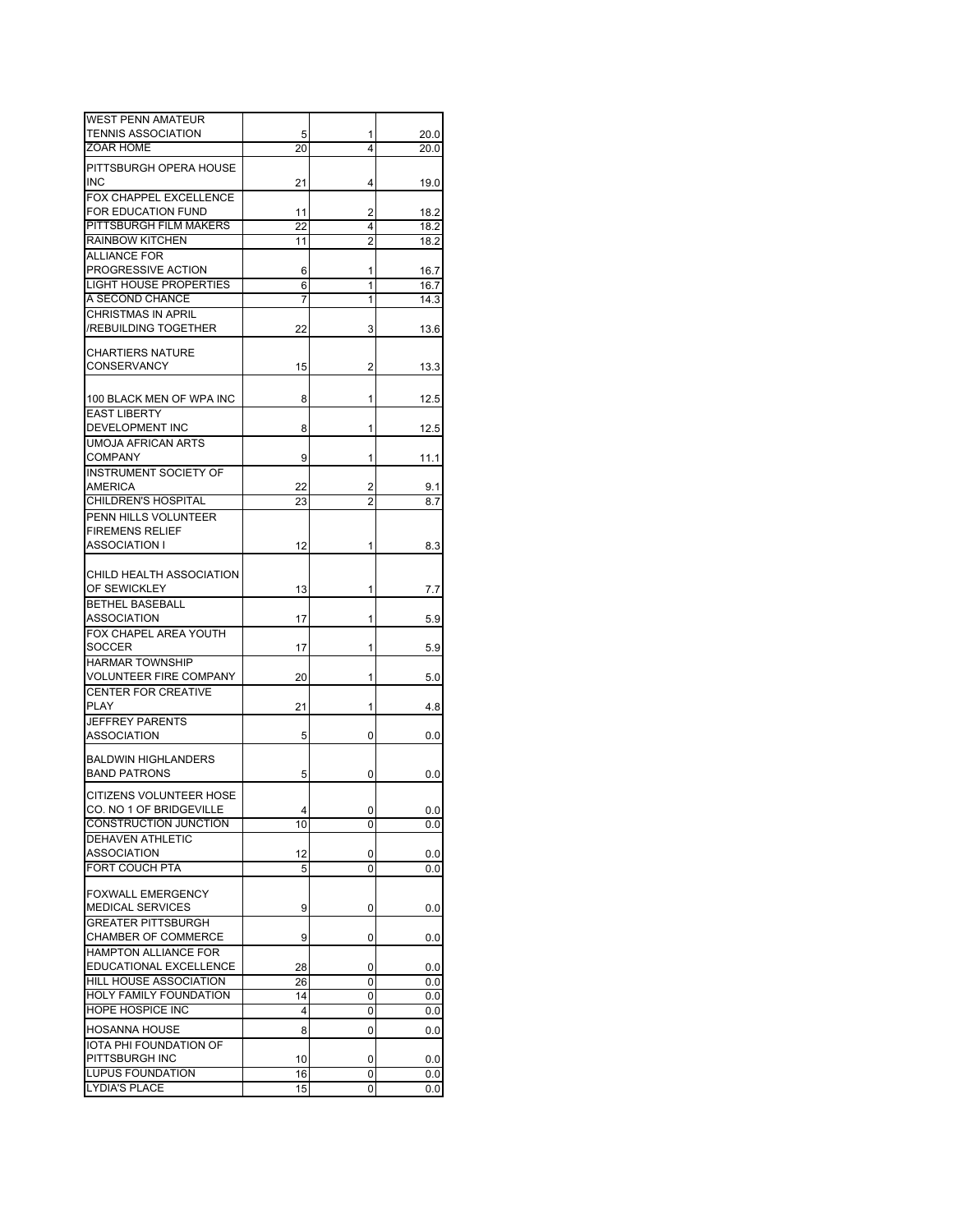| IVIAROHALL ELEIVIEIVI ART                     |     |     |          |
|-----------------------------------------------|-----|-----|----------|
| PFA                                           | 6   | 0   | $_{0.0}$ |
| N                                             |     |     |          |
| FACULTY ASSOCIATION                           | 5   | 0   | $_{0.0}$ |
| <b>MONTOUR HOCKEY</b>                         |     |     |          |
| ASSOCIATION INC                               | 5   | 0   | $_{0.0}$ |
| MUSHROOM LEARNING                             |     |     |          |
| CENTER                                        | 12  | 0   | 0.0      |
| <b>PITTSBURGH CARES</b>                       | 15  | 0   | 0.0      |
| PROJECT HELP OUR PEOPLE                       |     |     |          |
| <b>EARN INC</b>                               | 5   | 0   | 0.0      |
| <b>RESERVE PARENTS CLUB</b>                   | 8   | 0   | 0.0      |
| SINGLE & CUSTODIAL                            |     |     |          |
| FATHERS NETWORK                               | 9   | 0   | 0.0      |
| ST. CALIR HEALTH                              |     |     |          |
| VENTURES                                      | 25  | 0   | 0.0      |
| WESTERN PA                                    |     |     |          |
| PROFESSIONAL FOR THE                          |     |     |          |
| ARTS                                          | 16  | 0   | 0.0      |
| <b>XPRESSIONS</b>                             |     |     |          |
| CONTEMPORARY DANCE                            |     |     |          |
| <b>COMPANY</b>                                | 5   | 0   | 0.0      |
|                                               |     |     |          |
| ALLEGHENY HISTORIC                            |     |     |          |
| PRESERVATION SOCIETY INC                      |     |     |          |
|                                               | 24  | n/a | n/a      |
| ALLEGHENY CHILDRENS                           |     |     |          |
| INITIATIVE INC                                | 12  | n/a | n/a      |
| ALLEGHENY HEALTH                              |     |     |          |
| CHOICES                                       | 20  | n/a | n/a      |
| <b>BAPTIST HOMES RESIDENCE</b>                | 14  | n/a | n/a      |
| BOYS SCOUT OF AMERICA                         | 112 | n/a | n/a      |
|                                               |     |     |          |
| COAL COUNTRY TRADITIONS                       | 10  | n/a | n/a      |
| <b>ENGINEERS SOCIETY OF</b>                   |     |     |          |
| WPA                                           | 19  | n/a | n/a      |
| <b>FAMILY COMMUNICATION</b>                   | 8   | n/a | n/a      |
| <b>FOUNDATION FOR</b>                         |     |     |          |
| <b>EXCELLENCE IN NORTH</b>                    |     |     |          |
| ALLEGHENY SCHOO                               |     |     |          |
|                                               | 15  | n/a | n/a      |
| <b>GRAPHIC ARTS TECHNICAL</b>                 |     |     |          |
| <b>FOUNDATION</b>                             | 77  | n/a | n/a      |
| <b>GREATER PITTSBURGH</b>                     |     |     |          |
| OFFICE OF PROMOTION /                         |     |     |          |
| PGH FILM                                      | 18  | n/a | n/a      |
| <b>HOSPITAL COUNCIL OF</b>                    |     |     |          |
| WESTERN PA                                    | 27  | n/a |          |
|                                               |     |     | n/a      |
| <b>IMMACULATE HEART OF</b><br><b>MARY INC</b> |     |     |          |
|                                               | 7   | n/a | n/a      |
| <b>INTERNATIONAL ASSISTANC</b>                |     |     |          |
| GROUP                                         | 8   | n/a | n/a      |
| <b>JEWISH RESIDENTIAL</b>                     |     |     |          |
| <b>SERVICES</b>                               | 30  | n/a | n/a      |
| <b>KUMBA TRUST</b>                            | 11  | n/a | n/a      |
| <b>LEMINGTON ELDER CARE</b>                   |     |     |          |
| <b>SERVICES</b>                               | 17  | n/a | n/a      |
| MAGEE WOMEN HOSPITAL                          | 18  | n/a | n/a      |
| <b>MARY &amp; ALEXANDER</b>                   |     |     |          |
| LAUGLINCHILDRENS CENTER                       | 19  | n/a | n/a      |
| MC KEESPORT HOSPITAL                          |     |     |          |
| (UPMC)                                        | 15  | n/a | n/a      |
| MENTAL HEALTH ASS'N OF                        |     |     |          |
| ALLEGHENY COUNTY                              | 13  | n/a | n/a      |
| <b>MERCY HOSPITAL OF</b>                      |     |     |          |
| <b>PITTSBURGH</b>                             | 24  | n/a | n/a      |
| <b>MERCY LIFE CENTER</b>                      | 24  | n/a | n/a      |
| MINADEO EXTENDED DAY                          |     |     |          |
| PROGRAM                                       | 7   | n/a | n/a      |
| MON YOUGH COMMUNITY                           |     |     |          |
| <b>SERVICE</b>                                | 9   | n/a | n/a      |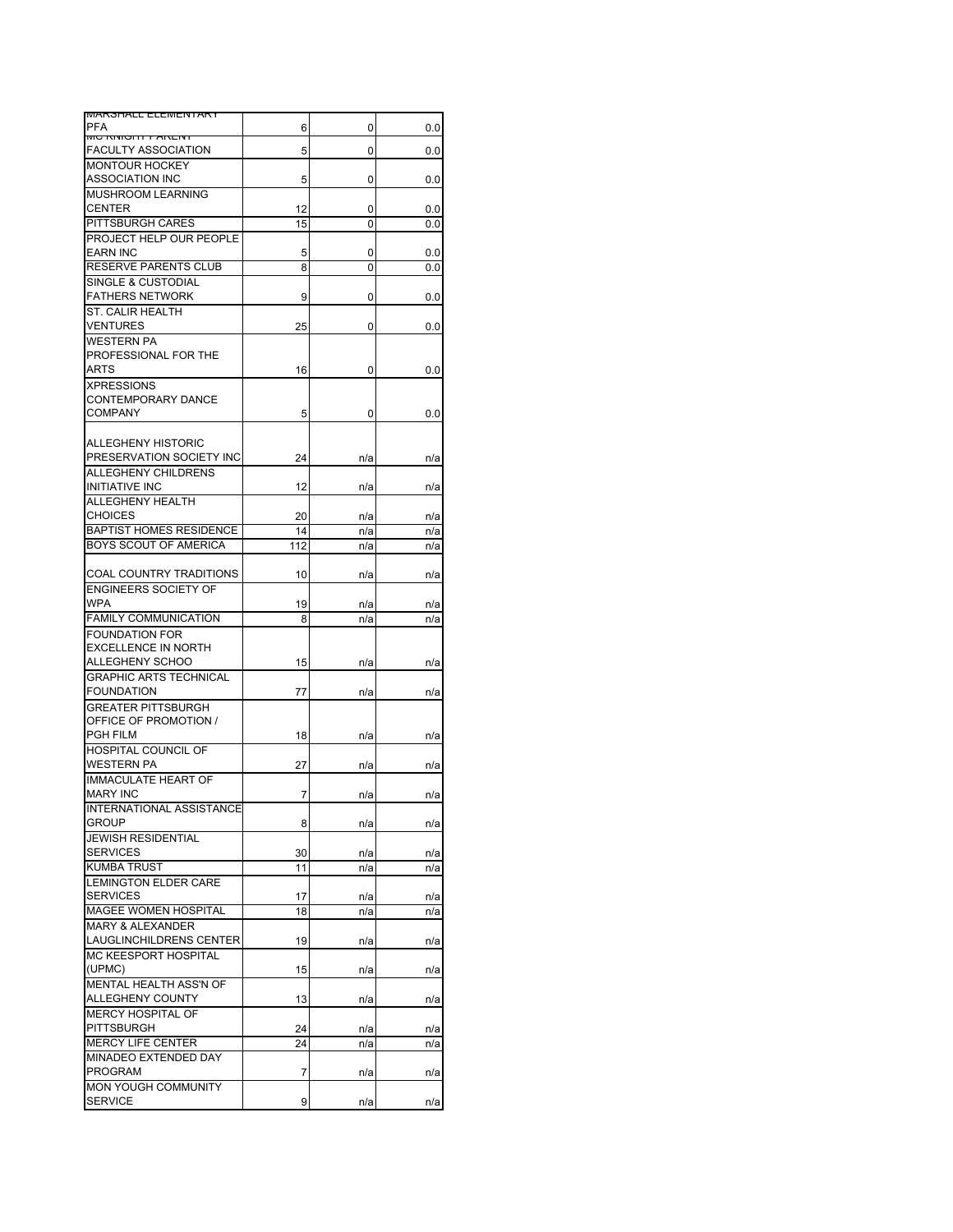| n/a<br>n/a<br>n/a<br>n/a<br>n/a<br>n/a<br>n/a<br>n/a<br>n/a<br>n/a<br>n/a<br>n/a<br>n/a<br>n/a<br>n/a<br>n/a<br>n/a<br>n/a<br>n/a<br>n/a<br>n/a<br>n/a<br>n/a<br>n/a |
|----------------------------------------------------------------------------------------------------------------------------------------------------------------------|
|                                                                                                                                                                      |
|                                                                                                                                                                      |
|                                                                                                                                                                      |
|                                                                                                                                                                      |
|                                                                                                                                                                      |
|                                                                                                                                                                      |
|                                                                                                                                                                      |
|                                                                                                                                                                      |
|                                                                                                                                                                      |
|                                                                                                                                                                      |
|                                                                                                                                                                      |
|                                                                                                                                                                      |
|                                                                                                                                                                      |
|                                                                                                                                                                      |
|                                                                                                                                                                      |
|                                                                                                                                                                      |
|                                                                                                                                                                      |
|                                                                                                                                                                      |
|                                                                                                                                                                      |
|                                                                                                                                                                      |
|                                                                                                                                                                      |
|                                                                                                                                                                      |
|                                                                                                                                                                      |
| n/a<br>n/a                                                                                                                                                           |
|                                                                                                                                                                      |
| n/a<br>n/a                                                                                                                                                           |
| n/a                                                                                                                                                                  |
| n/a                                                                                                                                                                  |
| n/a<br>n/a                                                                                                                                                           |
|                                                                                                                                                                      |
| n/a<br>n/a                                                                                                                                                           |
|                                                                                                                                                                      |
|                                                                                                                                                                      |
| n/a<br>n/a                                                                                                                                                           |
|                                                                                                                                                                      |
| n/a<br>n/a                                                                                                                                                           |
|                                                                                                                                                                      |
| n/a<br>n/a                                                                                                                                                           |
| n/a<br>n/a                                                                                                                                                           |
|                                                                                                                                                                      |
| n/a<br>n/a                                                                                                                                                           |
|                                                                                                                                                                      |
| n/a<br>n/a                                                                                                                                                           |
|                                                                                                                                                                      |
| n/a<br>n/a                                                                                                                                                           |
| n/a<br>n/a                                                                                                                                                           |
| n/a<br>n/a                                                                                                                                                           |
|                                                                                                                                                                      |
|                                                                                                                                                                      |
| n/a<br>n/a                                                                                                                                                           |
|                                                                                                                                                                      |
| n/a<br>n/a                                                                                                                                                           |
|                                                                                                                                                                      |
| n/a<br>n/a                                                                                                                                                           |
|                                                                                                                                                                      |
|                                                                                                                                                                      |
| n/a                                                                                                                                                                  |
| n/a                                                                                                                                                                  |
| n/a<br>n/a<br>n/a<br>n/a                                                                                                                                             |
|                                                                                                                                                                      |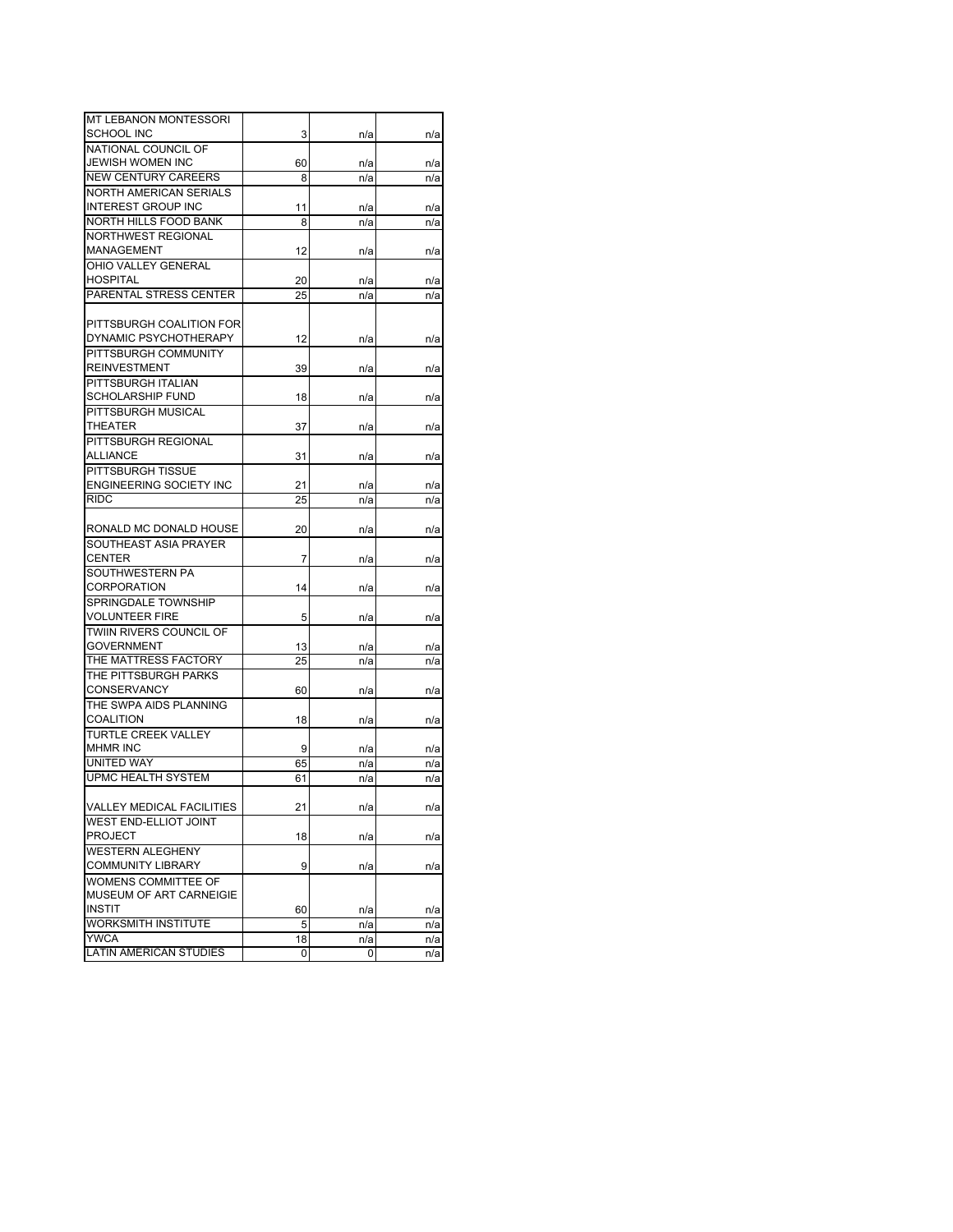|                                                                        | <b>Executive</b>            | 19 and Under |     |             | 20-29 |             | 30-39 | 40-49                   |       | 50-59          |       |                         | 60-69 |                | 70 and over |
|------------------------------------------------------------------------|-----------------------------|--------------|-----|-------------|-------|-------------|-------|-------------------------|-------|----------------|-------|-------------------------|-------|----------------|-------------|
| Name of<br>Organization                                                | Committee<br><b>Members</b> | No.          | %   | No.         | %     | No.         | %     | No.                     | $\%$  | No.            | %     | No.                     | %     | No.            | %           |
|                                                                        |                             |              |     |             |       |             |       |                         |       |                |       |                         |       |                |             |
| 100 BLACK MEN                                                          |                             |              |     |             |       |             |       |                         |       |                |       |                         |       |                |             |
| OF WPA INC                                                             | $\Omega$                    | 0            | n/a | $\mathbf 0$ | n/a   | 0           | n/a   | 0                       | n/a   | 0              | n/a   | $\mathbf 0$             | n/a   | 0              | n/a         |
| 3 RIVERS WET<br><b>WEATHER INC</b>                                     | O                           | 0            | n/a | 0           | n/a   | 0           | n/a   | 0                       | n/a   | 0              | n/a   | $\mathbf 0$             | n/a   | $\mathbf 0$    | n/a         |
| A SECOND<br><b>CHANCE</b>                                              |                             | 0            | 0.0 | 0           | 0.0   |             | 25.0  | 3                       | 75.0  | 0              | 0.0   | 0                       | 0.0   | 0              | 0.0         |
| <b>AC ACLD</b>                                                         | 4                           | $\mathbf 0$  | 0.0 | $\mathbf 0$ | 0.0   | 1           | 25.0  | O                       | 0.0   | $\mathbf 0$    | 0.0   | $\overline{2}$          | 50.0  | 1              | 25.0        |
| <b>ACTION</b><br><b>HOUSING INC</b>                                    |                             | $\mathbf 0$  | 0.0 | $\mathbf 0$ | 0.0   | $\mathbf 0$ | 0.0   | $\overline{a}$          | 28.6  | 4              | 57.1  | $\mathbf{1}$            | 14.3  | $\overline{0}$ | 0.0         |
| <b>ADULT</b><br><b>RESOURCES</b><br><b>INC</b>                         | 5                           | 0            | 0.0 | $\mathbf 0$ | 0.0   | 0           | 0.0   | 0                       | 0.0   | 1              | 20.0  | $\overline{a}$          | 40.0  | $\overline{2}$ | 40.0        |
| <b>AFRICAN</b><br><b>AMERICAN</b><br><b>CHAMBER FDN</b>                |                             |              |     |             |       |             |       |                         |       |                |       |                         |       |                |             |
| OF WPA                                                                 | 7                           | $\mathbf 0$  | 0.0 | $\mathbf 0$ | 0.0   | 0           | 0.0   | 0                       | 0.0   | 7              | 100.0 | $\mathbf 0$             | 0.0   | $\overline{0}$ | 0.0         |
| AIR & WASTE<br><b>MANAGEMENT</b><br><b>ASSOCIATION</b>                 | 8                           | $\mathbf 0$  | 0.0 | 0           | 0.0   | 0           | 0.0   | 8                       | 100.0 | 0              | 0.0   | $\mathbf 0$             | 0.0   | $\mathbf 0$    | 0.0         |
| <b>AIRPORT AREA</b><br>PREGNANCY                                       |                             |              |     |             |       |             |       |                         |       |                |       |                         |       |                |             |
| <b>CARE CENTER</b><br><b>ALCOHOLIC</b>                                 | $\mathbf 0$                 | $\mathbf 0$  | n/a | 0           | n/a   | 0           | n/a   | 0                       | n/a   | 0              | n/a   | $\mathbf 0$             | n/a   | $\mathbf 0$    | n/a         |
| <b>RECOVERY</b><br><b>CENTER</b>                                       | 5                           | 0            | 0.0 | 0           | 0.0   | $\mathbf 0$ | 0.0   | 2                       | 40.0  | 1              | 20.0  | $\mathbf 0$             | 0.0   | $\overline{2}$ | 40.0        |
| <b>ALLEGHENY</b><br><b>CHILDRENS</b><br><b>INITIATIVE INC</b>          | 5                           | n/a          | n/a | n/a         | n/a   | n/a         | n/a   | n/a                     | n/a   | n/a            | n/a   | n/a                     | n/a   | n/a            | n/a         |
| <b>ALLEGHENY</b><br><b>CONFERENCE</b><br>ON                            |                             |              |     |             |       |             |       |                         |       |                |       |                         |       |                |             |
| <b>COMMUNITY</b><br><b>DEVELOPMENT</b>                                 | 16                          | $\mathbf 0$  | 0.0 | 0           | 0.0   | $\mathbf 0$ | 0.0   | $\mathbf 0$             | 0.0   | 11             | 68.8  | $\overline{4}$          | 25.0  | $\mathbf{1}$   | 6.3         |
| <b>ALLEGHENY</b>                                                       |                             |              |     |             |       |             |       |                         |       |                |       |                         |       |                |             |
| <b>COUNTY</b><br><b>COURT</b><br><b>APPOINTED</b><br>SPECIAL           |                             |              |     |             |       |             |       |                         |       | 1              |       |                         |       |                |             |
| <b>ADVOCATE</b><br>ALLEGHENY                                           |                             | 0            | 0.0 | $\mathbf 0$ | 0.0   |             | 25.0  | $\overline{\mathbf{c}}$ | 50.0  |                | 25.0  | $\mathbf 0$             | 0.0   | $\mathbf 0$    | 0.0         |
| <b>COUNTY FOR</b><br><b>VICTIMS OF</b><br><b>VIOLENT</b><br>CRIMES INC | 3                           | $\mathbf 0$  | 0.0 | $\mathbf 0$ | 0.0   | 1           | 33.3  | $\mathbf{1}$            | 33.3  | 1              | 33.3  | $\overline{0}$          | 0.0   | $\pmb{0}$      | 0.0         |
| <b>ALLEGHENY</b><br><b>COUNTY</b>                                      |                             |              |     |             |       |             |       |                         |       |                |       |                         |       |                |             |
| LITERACY<br><b>COUNCIL</b>                                             | $\mathbf 0$                 | $\mathbf 0$  | n/a | $\mathbf 0$ | n/a   | 0           | n/a   | 0                       | n/a   | $\mathbf 0$    | n/a   | $\overline{0}$          | n/a   | $\overline{0}$ | n/a         |
| <b>ALLEGHENY</b><br><b>HEALTH</b>                                      |                             |              |     |             |       |             |       |                         |       |                |       |                         |       |                |             |
| <b>CHOICES</b><br><b>ALLEGHENY</b>                                     | 9                           | n/a          | n/a | n/a         | n/a   | n/a         | n/a   | n/a                     | n/a   | n/a            | n/a   | n/a                     | n/a   | n/a            | n/a         |
| <b>HEART</b><br><b>INSTITUTE</b>                                       |                             | $\mathbf 0$  | 0.0 | 0           | 0.0   | 0           | 0.0   | 1                       | 25.0  | 0              | 0.0   | $\overline{\mathbf{c}}$ | 50.0  | $\mathbf{1}$   | 25.0        |
| <b>ALLEGHENY</b><br><b>HISTORIC</b>                                    |                             |              |     |             |       |             |       |                         |       |                |       |                         |       |                |             |
| <b>PRESERVATIO</b><br>N SOCIETY INC                                    | 6                           | n/a          | n/a | n/a         | n/a   | n/a         | n/a   | n/a                     | n/a   | n/a            | n/a   | n/a                     | n/a   | n/a            | n/a         |
|                                                                        |                             |              |     |             |       |             |       |                         |       |                |       |                         |       |                |             |
| <b>ALLEGHENY</b><br><b>INSTITUTE FOR</b><br>PUBLIC POLICY              | $\mathbf 0$                 | $\mathbf 0$  | n/a | $\mathbf 0$ | n/a   | 0           | n/a   | 0                       | n/a   | $\overline{0}$ | n/a   | $\overline{0}$          | n/a   | $\overline{0}$ | n/a         |
| <b>ALLEGHENY</b>                                                       |                             |              |     |             |       |             |       |                         |       |                |       |                         |       |                |             |
| YOUTH<br><b>DEVELOPMENT</b>                                            |                             | 0            | 0.0 | $\mathbf 0$ | 0.0   | 0           | 0.0   | 2                       | 66.7  | 0              | 0.0   | $\mathbf{1}$            | 33.3  | $\overline{0}$ | 0.0         |

## **Appendix 15: Age Range of Nonprofit Executive Committee Members**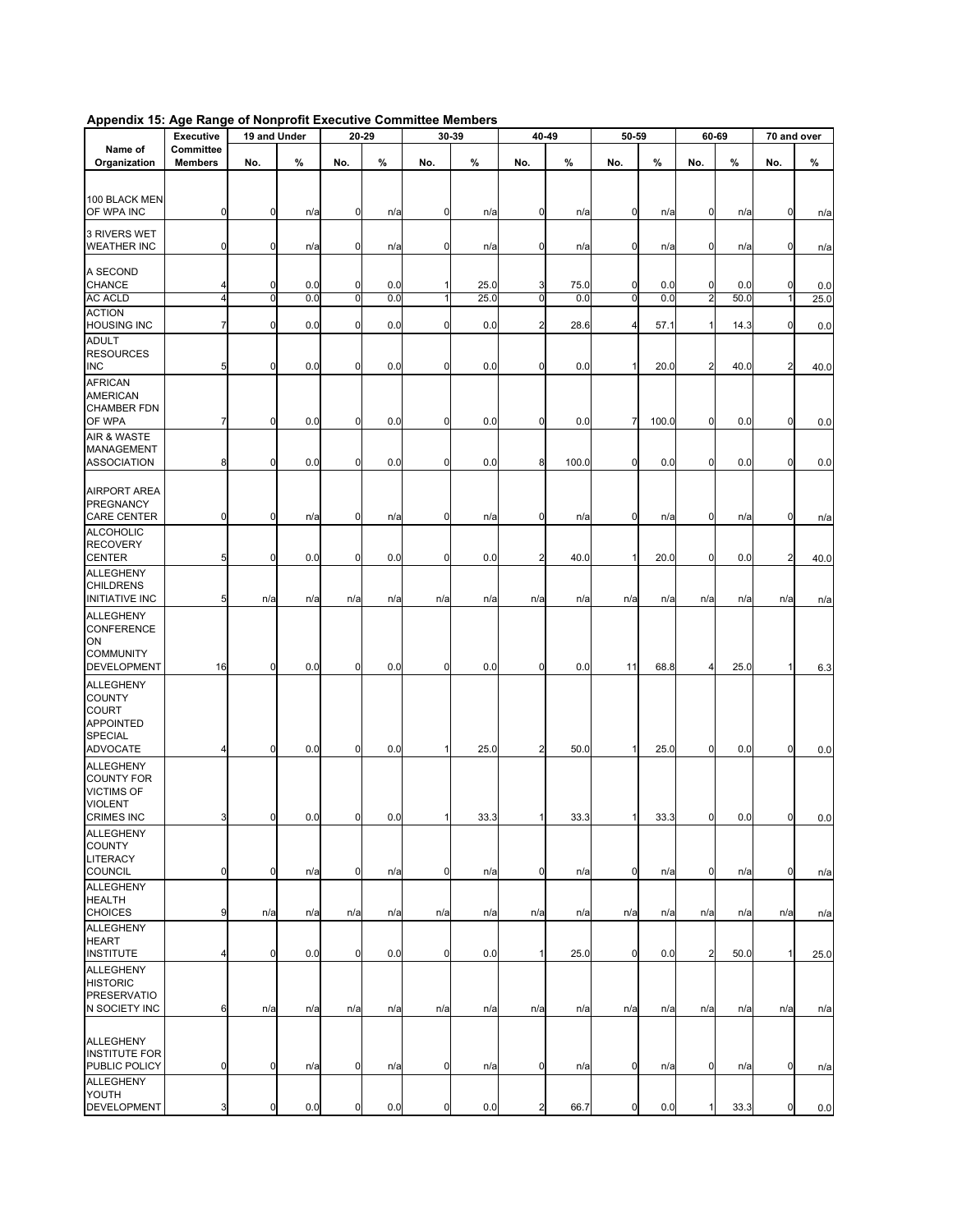| ALLE-KISKI<br><b>AREA HOPE</b><br><b>CENTER</b>            | 4              | $\mathbf 0$      | 0.0 | 0              | 0.0  | 0              | 0.0  | 11             | 25.0  | 3              | 75.0  | $\overline{0}$ | 0.0  | $\mathbf 0$    | 0.0  |
|------------------------------------------------------------|----------------|------------------|-----|----------------|------|----------------|------|----------------|-------|----------------|-------|----------------|------|----------------|------|
| <b>ALLIANCE FOR</b><br><b>PROGRESSIVE</b><br><b>ACTION</b> | 4              | 0                | 0.0 | 1              | 25.0 |                | 25.0 | 1              | 25.0  | $\mathbf{1}$   | 25.0  | $\mathbf 0$    |      | $\mathbf 0$    |      |
| <b>ALLIANCE</b>                                            |                |                  |     |                |      | 1              |      |                |       |                |       |                | 0.0  |                | 0.0  |
| <b>FRANCAISE DE</b><br>PITTSBURGH                          | 0              | $\boldsymbol{0}$ | n/a | 0              | n/a  | $\mathbf 0$    | n/a  | $\mathbf 0$    | n/a   | $\mathbf 0$    | n/a   | $\mathbf 0$    | n/a  | $\mathbf 0$    | n/a  |
| <b>ALTERNATIVE</b><br><b>PROGRAM</b><br><b>ASSOCIATES</b>  | 3              | $\mathbf 0$      | 0.0 | $\mathbf 0$    | 0.0  | 0              | 0.0  | $\overline{2}$ | 66.7  | $\overline{0}$ | 0.0   | 1              | 33.3 | $\mathbf 0$    | 0.0  |
| <b>ALZHEIMER</b><br><b>CENTER OF</b>                       |                |                  |     |                |      |                |      |                |       |                |       |                |      |                |      |
| <b>PITTSBURGH</b><br>INC                                   | $\mathbf 0$    | $\mathbf 0$      | n/a | 0              | n/a  | $\mathbf 0$    | n/a  | 0              | n/a   | $\mathbf 0$    | n/a   | $\overline{0}$ | n/a  | $\mathbf 0$    | n/a  |
| AMERICAN                                                   |                |                  |     |                |      |                |      |                |       |                |       |                |      |                |      |
| SOCIETY FOR<br><b>TRAINING &amp;</b>                       |                |                  |     |                |      |                |      |                |       |                |       |                |      |                |      |
| DEVELOPMENT                                                | $\mathbf 0$    | $\overline{0}$   | n/a | 0              | n/a  | $\mathbf 0$    | n/a  | $\mathbf 0$    | n/a   | $\overline{0}$ | n/a   | $\mathbf 0$    | n/a  | $\mathbf 0$    | n/a  |
| <b>ANDREW</b><br>CARNEGIE<br><b>FREE LIBRARY</b>           | 5              | $\boldsymbol{0}$ | 0.0 | 0              | 0.0  | $\mathbf 0$    | 0.0  | $\overline{2}$ | 40.0  | $\mathbf{1}$   | 20.0  |                | 20.0 | 1              | 20.0 |
| <b>ARC</b>                                                 |                |                  |     |                |      |                |      |                |       |                |       |                |      |                |      |
| <b>ALLEGHENY</b><br><b>FDN</b>                             | 5              | $\mathbf 0$      | 0.0 | 0              | 0.0  | 1              | 20.0 | 1              | 20.0  | 1              | 20.0  |                | 20.0 | 1              | 20.0 |
| <b>ARTHRITIS</b>                                           |                |                  |     |                |      |                |      |                |       |                |       |                |      |                |      |
| <b>FOUNDATION</b><br>INC                                   | 22             | $\mathbf 0$      | 0.0 | 0              | 0.0  | 0              | 0.0  | 6              | 27.3  | 12             | 54.5  | 4              | 18.2 | 0              | 0.0  |
| <b>ARTIST IMAGE</b><br><b>RESOURCES</b>                    | 4              | $\mathbf 0$      | 0.0 | $\mathbf 0$    | 0.0  | $\mathbf 0$    | 0.0  | $\mathbf 0$    | 0.0   | $\mathbf 0$    | 0.0   | $\mathbf 0$    | 0.0  | $\mathbf 0$    | 0.0  |
| <b>ARTISTS AND</b>                                         |                |                  |     |                |      |                |      |                |       |                |       |                |      |                |      |
| <b>CRAFTSMENS</b><br><b>GUILD INC</b>                      | 0              | $\boldsymbol{0}$ | n/a | 0              | n/a  | $\mathbf 0$    | n/a  | $\overline{0}$ | n/a   | 0              | n/a   | $\mathbf 0$    | n/a  | 0              | n/a  |
| <b>ASBURY PLACE</b>                                        | $\mathbf 0$    | $\mathbf 0$      | n/a | 0              | n/a  | $\mathbf 0$    | n/a  | 0              | n/a   | $\mathbf 0$    | n/a   | $\mathbf 0$    | n/a  | $\mathbf 0$    | n/a  |
| ASS'N OF<br>THEOLOGICAL                                    |                |                  |     |                |      |                |      |                |       |                |       |                |      |                |      |
| <b>SCHOOLS IN</b><br>US & C'DA                             | 5              | $\overline{0}$   | 0.0 | $\mathbf 0$    | 0.0  | $\mathbf 0$    | 0.0  | $\mathbf 0$    | 0.0   | 5              | 100.0 | $\mathbf 0$    | 0.0  | $\mathbf 0$    | 0.0  |
| <b>BALDWIN</b><br><b>HIGHLANDERS</b><br><b>BAND</b>        |                |                  |     |                |      |                |      |                |       |                |       |                |      |                |      |
| PATRONS                                                    | 0              | $\mathbf 0$      | n/a | $\mathbf 0$    | n/a  | 0              | n/a  | $\mathbf 0$    | n/a   | $\mathbf 0$    | n/a   | 0              | n/a  | $\mathbf 0$    | n/a  |
| <b>BAPTIST</b>                                             |                |                  |     |                |      |                |      |                |       |                |       |                |      |                |      |
| <b>HOMES</b><br><b>RESIDENCE</b>                           | 0              | $\mathbf 0$      | n/a | 0              | n/a  | $\mathbf 0$    | n/a  | 0              | n/a   | $\mathbf 0$    | n/a   | $\mathbf 0$    | n/a  | $\mathbf 0$    | n/a  |
| <b>BAPTIST</b>                                             |                |                  |     |                |      |                |      |                |       |                |       |                |      |                |      |
| <b>MANOR INC</b><br><b>BEADLING</b>                        | 6              | $\bf{0}$         | 0.0 | 0              | 0.0  |                | 16.7 | $\overline{2}$ | 33.3  | $\overline{c}$ | 33.3  |                | 16.7 | $\mathbf 0$    | 0.0  |
| SOCCER CLUB<br><b>INC</b>                                  | $\overline{0}$ | $\overline{0}$   | n/a | $\overline{0}$ | n/a  | $\mathbf 0$    | n/a  | $\overline{0}$ | n/a   | $\overline{0}$ | n/a   | $\mathbf 0$    | n/a  | $\overline{0}$ | n/a  |
| <b>BENEDICTINE</b><br><b>CENTER</b>                        | 3              | $\overline{0}$   | 0.0 | $\overline{0}$ | 0.0  | $\mathbf 0$    | 0.0  | $\overline{0}$ | 0.0   | $\overline{0}$ | 0.0   | $\overline{0}$ | 0.0  | $\mathbf 0$    | 0.0  |
| <b>BETHEL</b>                                              |                |                  |     |                |      |                |      |                |       |                |       |                |      |                |      |
| <b>BASEBALL</b><br><b>ASSOCIATION</b>                      | 4              | $\overline{0}$   | 0.0 | $\mathbf 0$    | 0.0  | 0              | 0.0  | $\overline{4}$ | 100.0 | $\overline{0}$ | 0.0   | $\overline{0}$ | 0.0  | $\mathbf 0$    | 0.0  |
| <b>BETHEL PARK</b>                                         |                |                  |     |                |      |                |      |                |       |                |       |                |      |                |      |
| <b>COMMUNITY</b><br><b>FOUNDATION</b>                      | 5              | $\overline{0}$   | 0.0 | $\mathbf 0$    | 0.0  | $\overline{2}$ | 40.0 | $\overline{0}$ | 0.0   | $\mathbf{1}$   | 20.0  | $\overline{a}$ | 40.0 | 0              | 0.0  |
| <b>BETHLEHEM</b><br><b>HAVEN</b>                           | 4              | $\mathbf 0$      | 0.0 | $\mathbf 0$    | 0.0  | $\mathbf 0$    | 0.0  | $\mathbf{1}$   | 25.0  | 3              | 75.0  | $\mathbf 0$    | 0.0  | $\mathbf 0$    | 0.0  |
| <b>BOYS &amp; GIRLS</b><br><b>CLUB</b>                     | 24             | $\mathbf 0$      | 0.0 | $\mathbf 0$    | 0.0  | 1              | 4.2  | 12             | 50.0  | 8              | 33.3  | $\overline{a}$ | 8.3  | 1              | 4.2  |
| <b>BOYS SCOUT</b><br>OF AMERICA                            | 4              | n/a              | n/a | n/a            | n/a  | n/a            | n/a  | n/a            | n/a   | n/a            | n/a   | n/a            | n/a  | n/a            | n/a  |
| <b>BRADLEY</b><br><b>CENTER</b>                            | 5              | $\bf{0}$         | 0.0 | $\mathbf 0$    | 0.0  | $\mathbf 0$    | 0.0  | 1              | 20.0  | 4              | 80.0  | $\overline{0}$ | 0.0  | $\mathbf 0$    | 0.0  |
| <b>BROTHER'S</b>                                           |                |                  |     |                |      |                |      |                |       |                |       |                |      |                |      |
| <b>BROTHER</b><br><b>FOUNDATION</b>                        | 5              | $\overline{0}$   | 0.0 | $\mathbf 0$    | 0.0  | $\mathbf 0$    | 0.0  | $\overline{0}$ | 0.0   | 1              | 20.0  | 2              | 40.0 | $\overline{2}$ | 40.0 |
|                                                            |                |                  |     |                |      |                |      |                |       |                |       |                |      |                |      |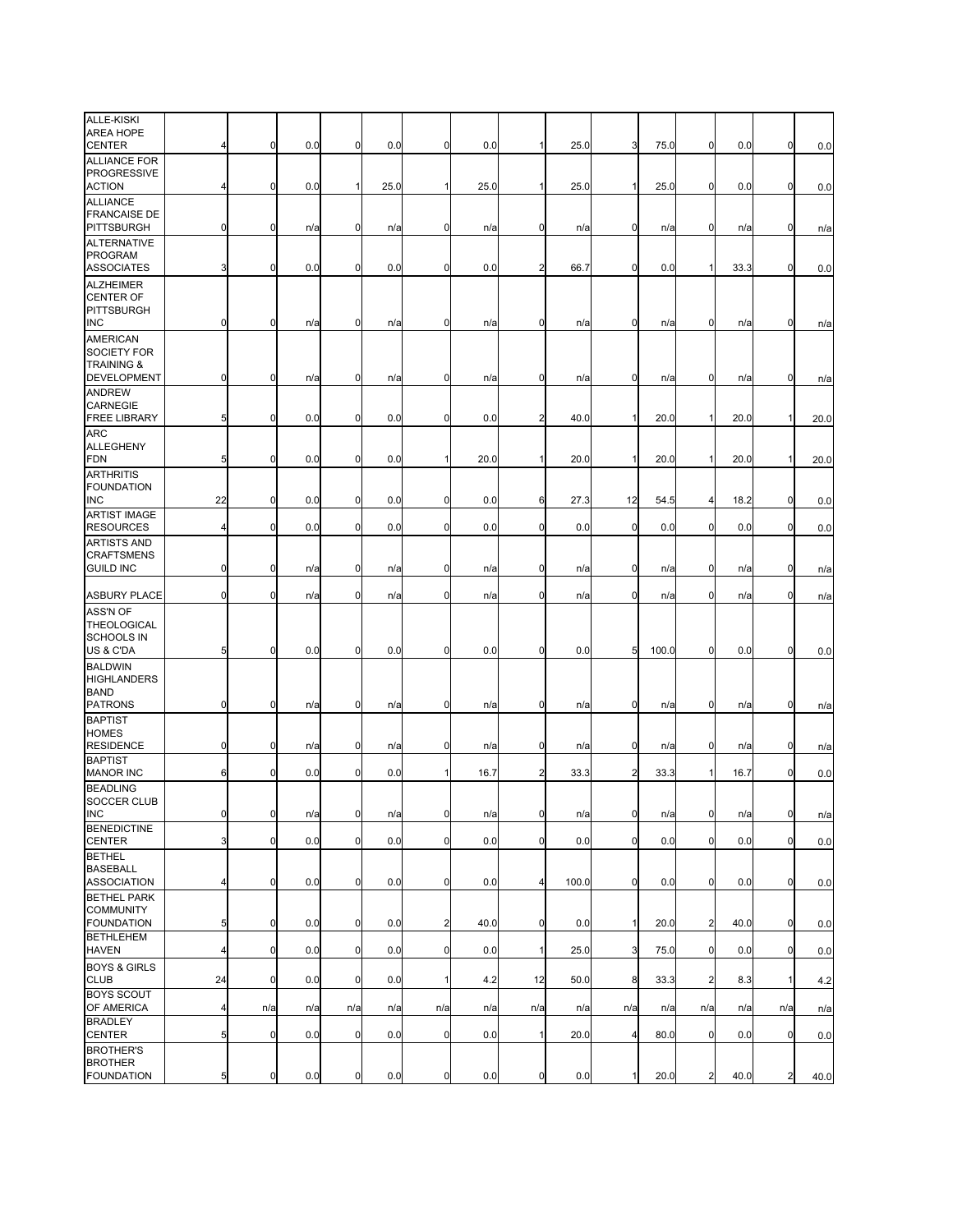| <b>BULGARIAN</b>                                |                |                |     |                |      |                |      |                |       |                |      |                |      |              |      |
|-------------------------------------------------|----------------|----------------|-----|----------------|------|----------------|------|----------------|-------|----------------|------|----------------|------|--------------|------|
| <b>MACEDONIAN</b>                               |                |                |     |                |      |                |      |                |       |                |      |                |      |              |      |
| <b>NAT'L EDU'L &amp;</b><br><b>CULTURAL CTR</b> | 5              | $\overline{0}$ | 0.0 | $\mathbf 0$    | 0.0  | $\mathbf 0$    | 0.0  | $\mathbf 0$    | 0.0   | $\overline{0}$ | 0.0  | 0              | 0.0  | $\mathbf 0$  | 0.0  |
| <b>BUSINESS &amp;</b>                           |                |                |     |                |      |                |      |                |       |                |      |                |      |              |      |
| <b>INDUSTRIAL</b>                               |                |                |     |                |      |                |      |                |       |                |      |                |      |              |      |
| <b>DEV'MENT</b><br><b>CORP</b>                  | 11             | $\mathbf 0$    | 0.0 | $\mathbf 0$    | 0.0  | $\mathbf 0$    | 0.0  | 5              | 45.5  | 5              | 45.5 |                | 9.1  | $\mathbf 0$  | 0.0  |
|                                                 |                |                |     |                |      |                |      |                |       |                |      |                |      |              |      |
| CALI OPHANGE<br>CHARITABLE                      |                |                |     |                |      |                |      |                |       |                |      |                |      |              |      |
| <b>FUND</b>                                     | 1              | $\mathbf 0$    | 0.0 | $\mathbf 0$    | 0.0  | 0              | 0.0  | $\mathbf 0$    | 0.0   | $\mathbf 0$    | 0.0  | 0              | 0.0  | $\mathbf 0$  | 0.0  |
| CARNEGIE                                        |                |                |     |                |      |                |      |                |       |                |      |                |      |              |      |
| <b>LIBRARY OF</b><br><b>HOMESTEAD</b>           | 4              | $\mathbf 0$    | 0.0 | $\mathbf 0$    | 0.0  | $\mathbf 0$    | 0.0  | $\mathbf{1}$   | 25.0  | $\overline{2}$ | 50.0 |                | 25.0 | $\mathbf 0$  |      |
| CARNEGIE                                        |                |                |     |                |      |                |      |                |       |                |      |                |      |              | 0.0  |
| <b>LIBRARY OF</b>                               |                |                |     |                |      |                |      |                |       |                |      |                |      |              |      |
| <b>PITTSBURGH</b>                               | 7              | $\overline{0}$ | 0.0 | 0              | 0.0  | 1              | 14.3 | $\overline{a}$ | 28.6  | $\overline{a}$ | 28.6 | $\overline{c}$ | 28.6 | $\mathbf 0$  | 0.0  |
| CARPATHO-<br><b>RUSYN</b>                       |                |                |     |                |      |                |      |                |       |                |      |                |      |              |      |
| <b>SOCIETY</b>                                  | 5              | $\overline{0}$ | 0.0 | $\mathbf 0$    | 0.0  | 1              | 20.0 | 11             | 20.0  | $\mathbf{1}$   | 20.0 |                | 20.0 | $\mathbf{1}$ | 20.0 |
| <b>CARPENTERS</b>                               |                |                |     |                |      |                |      |                |       |                |      |                |      |              |      |
| <b>TRAINING &amp;</b><br>EDUCATIONAL            |                |                |     |                |      |                |      |                |       |                |      |                |      |              |      |
| <b>TRUST FUND</b>                               |                |                |     |                |      |                |      |                |       |                |      |                |      |              |      |
| <b>WPA</b>                                      | 0              | $\overline{0}$ | n/a | $\mathbf 0$    | n/a  | $\mathbf 0$    | n/a  | $\overline{0}$ | n/a   | $\overline{0}$ | n/a  | $\overline{0}$ | n/a  | $\mathbf 0$  | n/a  |
| CATHOLIC<br>YOUTH                               |                |                |     |                |      |                |      |                |       |                |      |                |      |              |      |
| <b>ASSOCIATION</b>                              | 11             | $\mathbf 0$    | 0.0 | $\mathbf 0$    | 0.0  | $\mathbf 0$    | 0.0  | 1              | 9.1   | $\overline{0}$ | 0.0  | 10             | 90.9 | $\mathbf 0$  | 0.0  |
| <b>CC MELLOR</b>                                |                |                |     |                |      |                |      |                |       |                |      |                |      |              |      |
| <b>MEMORIAL</b><br>LIBRARY &                    |                |                |     |                |      |                |      |                |       |                |      |                |      |              |      |
| <b>EDGEWOOD</b>                                 |                |                |     |                |      |                |      |                |       |                |      |                |      |              |      |
| COMMU.                                          |                |                |     |                |      |                |      |                |       |                |      |                |      |              |      |
| <b>HOUSE</b><br><b>CENTER FOR</b>               | $\overline{0}$ | $\overline{0}$ | n/a | $\mathbf 0$    | n/a  | $\mathbf 0$    | n/a  | $\overline{0}$ | n/a   | $\overline{0}$ | n/a  | $\overline{0}$ | n/a  | $\mathbf 0$  | n/a  |
| <b>CREATIVE</b>                                 |                |                |     |                |      |                |      |                |       |                |      |                |      |              |      |
| <b>PLAY</b>                                     | 4              | $\mathbf 0$    | 0.0 | 1              | 25.0 | 1              | 25.0 | 1              | 25.0  | $\mathbf{1}$   | 25.0 | 0              | 0.0  | $\mathbf 0$  | 0.0  |
| <b>CENTER FOR</b><br><b>SOCIAL</b>              |                |                |     |                |      |                |      |                |       |                |      |                |      |              |      |
| <b>STUDIES</b>                                  |                |                |     |                |      |                |      |                |       |                |      |                |      |              |      |
| <b>EDUCATION</b>                                | $\mathbf 0$    | $\mathbf 0$    | n/a | 0              | n/a  | $\mathbf 0$    | n/a  | $\mathbf 0$    | n/a   | $\mathbf 0$    | n/a  | $\mathbf 0$    | n/a  | $\mathbf 0$  | n/a  |
| <b>CENTRAL</b><br><b>BLOOD BANK</b>             | 6              | $\overline{0}$ | 0.0 | $\overline{0}$ | 0.0  | $\mathbf 0$    | 0.0  | 5              | 83.3  | $\overline{0}$ | 0.0  | 1              | 16.7 | $\mathbf 0$  | 0.0  |
| CENTRAL                                         |                |                |     |                |      |                |      |                |       |                |      |                |      |              |      |
| <b>NORTHSIDE</b>                                |                |                |     |                |      |                |      |                |       |                |      |                |      |              |      |
| <b>NEIGHBORHOO</b><br><b>D COUNCIL</b>          | 4              | $\overline{0}$ | 0.0 | $\overline{0}$ | 0.0  | 0              | 0.0  | 4              | 100.0 | $\overline{0}$ | 0.0  | $\overline{0}$ | 0.0  | $\mathbf 0$  | 0.0  |
|                                                 |                |                |     |                |      |                |      |                |       |                |      |                |      |              |      |
| <b>CHARTIERS</b>                                |                |                |     |                |      |                |      |                |       |                |      |                |      |              |      |
| <b>NATURE</b><br>CONSERVANCY                    | 4              | $\overline{0}$ | 0.0 | $\mathbf 0$    | 0.0  | $\overline{a}$ | 50.0 | 1              | 25.0  | $\mathbf 0$    | 0.0  | $\mathbf{1}$   | 25.0 | $\mathbf 0$  | 0.0  |
| CHATHAM                                         |                |                |     |                |      |                |      |                |       |                |      |                |      |              |      |
| COLLEGE                                         | 12             | $\overline{0}$ | 0.0 | $\mathbf 0$    | 0.0  | $\mathbf 0$    | 0.0  | $\mathbf{1}$   | 8.3   | 8              | 66.7 | 3              | 25.0 | $\mathbf 0$  | 0.0  |
|                                                 |                |                |     |                |      |                |      |                |       |                |      |                |      |              |      |
| CHILD HEALTH<br><b>ASSOCIATION</b>              |                |                |     |                |      |                |      |                |       |                |      |                |      |              |      |
| OF SEWICKLEY                                    | $\mathbf 0$    | $\overline{0}$ | n/a | $\mathbf 0$    | n/a  | $\mathbf 0$    | n/a  | $\overline{0}$ | n/a   | $\mathbf 0$    | n/a  | $\overline{0}$ | n/a  | $\mathbf 0$  | n/a  |
|                                                 |                |                |     |                |      |                |      |                |       |                |      |                |      |              |      |
| CHILDREN'S<br><b>HOSPITAL</b>                   | 11             | n/a            | n/a | n/a            | n/a  | n/a            | n/a  | n/a            | n/a   | n/a            | n/a  | n/a            | n/a  | n/a          | n/a  |
| <b>CHILDS WAY</b>                               |                |                |     | $\mathbf 0$    |      | $\mathbf 0$    |      |                |       |                |      | $\overline{2}$ |      | $\mathbf 0$  |      |
|                                                 | 5              | $\overline{0}$ | 0.0 |                | 0.0  |                | 0.0  | 1              | 20.0  | $\overline{a}$ | 40.0 |                | 40.0 |              | 0.0  |
| CHRISTIAN LIFE                                  |                |                |     |                |      |                |      |                |       |                |      |                |      |              |      |
| <b>SKILLS INC</b>                               | 4              | $\overline{0}$ | 0.0 | $\mathbf 0$    | 0.0  | $\mathbf 0$    | 0.0  | $\overline{0}$ | 0.0   | $\mathbf 0$    | 0.0  | $\mathbf 0$    | 0.0  | $\mathbf 0$  | 0.0  |
| <b>CHRISTMAS IN</b><br><b>APRIL</b>             |                |                |     |                |      |                |      |                |       |                |      |                |      |              |      |
| /REBUILDING                                     |                |                |     |                |      |                |      |                |       |                |      |                |      |              |      |
| <b>TOGETHER</b>                                 | 4              | $\overline{0}$ | 0.0 | 1              | 25.0 | $\overline{2}$ | 50.0 | $\mathbf{1}$   | 25.0  | $\mathbf 0$    | 0.0  | $\mathbf 0$    | 0.0  | $\mathbf 0$  | 0.0  |
| <b>CITIZEN</b><br>POWER                         | 3              | $\overline{0}$ | 0.0 | $\mathbf 0$    | 0.0  | $\mathbf 0$    | 0.0  | 1              | 33.3  | $\mathbf{1}$   | 33.3 |                | 33.3 | $\mathbf 0$  | 0.0  |
|                                                 |                |                |     |                |      |                |      |                |       |                |      |                |      |              |      |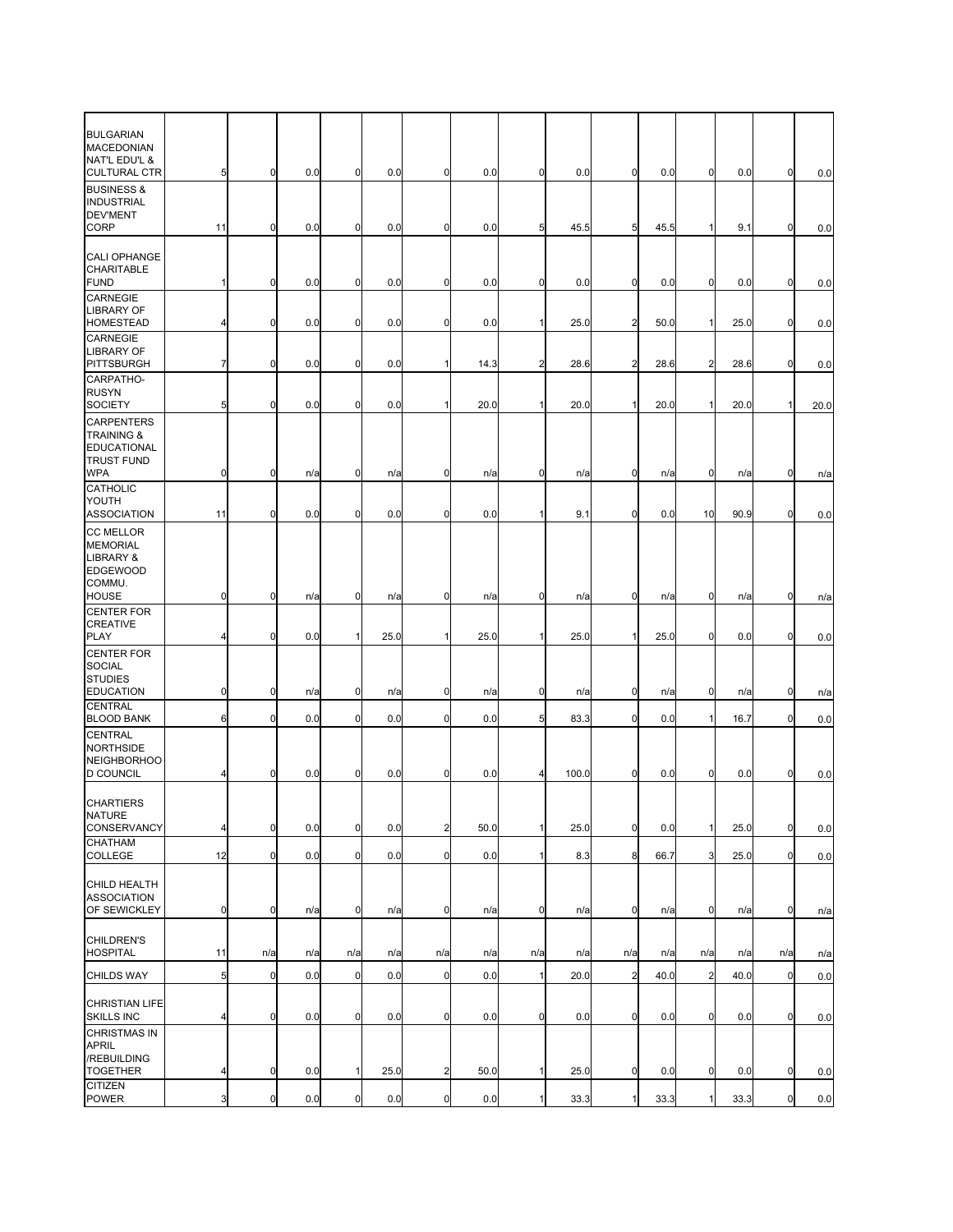| <b>CITIZENS</b><br>VOLUNTEER<br>HOSE CO. NO 1                                  |             |             |     |             |     |              |      |                |      |                |      |                |      |                 |      |
|--------------------------------------------------------------------------------|-------------|-------------|-----|-------------|-----|--------------|------|----------------|------|----------------|------|----------------|------|-----------------|------|
| OF<br><b>BRIDGEVILLE</b>                                                       | $\mathbf 0$ | $\mathbf 0$ | n/a | 0           | n/a | 0            | n/a  | $\mathbf 0$    | n/a  | $\mathbf 0$    | n/a  | $\mathbf 0$    | n/a  | 0               | n/a  |
| COAL<br><b>COUNTRY</b><br><b>TRADITIONS</b>                                    | 0           | 0           | n/a | 0           | n/a | $\mathbf 0$  | n/a  | $\mathbf 0$    | n/a  | 0              | n/a  | $\mathbf 0$    | n/a  | $\mathbf 0$     | n/a  |
| <b>COMMUNITIES</b><br>IN SCHOOL OF<br><b>PITTSBURGH</b>                        | 13          | $\mathbf 0$ | 0.0 | 0           | 0.0 | $\mathbf 0$  | 0.0  | $\mathbf 0$    | 0.0  | $\mathbf 0$    | 0.0  | $\overline{0}$ | 0.0  | $\mathbf 0$     | 0.0  |
| <b>COMMUNITIES</b><br>IN SCHOOLS<br>OF                                         |             |             |     |             |     |              |      |                |      |                |      |                |      |                 |      |
| PENNSYLVANIA<br><b>COMMUNITY</b>                                               | $\mathbf 0$ | $\mathbf 0$ | n/a | 0           | n/a | 0            | n/a  | $\mathbf 0$    | n/a  | $\mathbf 0$    | n/a  | $\mathbf 0$    | n/a  | 0               | n/a  |
| CARE<br>PREGNANCY<br><b>CENTER</b>                                             | 0           | $\mathbf 0$ | n/a | 0           | n/a | $\mathbf 0$  | n/a  | $\mathbf 0$    | n/a  | $\mathbf 0$    | n/a  | $\mathbf 0$    | n/a  | $\mathbf 0$     | n/a  |
| <b>COMMUNITY</b><br><b>DESIGN</b><br><b>CENTER OF</b><br>PITTSBURGH            |             |             |     |             |     |              |      |                |      |                |      |                |      |                 |      |
| <b>INC</b><br><b>COMMUNITY</b><br><b>HOUSE</b><br><b>LEARNING</b>              | 5           | $\mathbf 0$ | 0.0 | 0           | 0.0 | $\mathbf 0$  | 0.0  | 3              | 60.0 | $\overline{a}$ | 40.0 | $\mathbf 0$    | 0.0  | $\mathbf 0$     | 0.0  |
| <b>CENTER</b>                                                                  | $\mathbf 0$ | 0           | n/a | 0           | n/a | 0            | n/a  | 0              | n/a  | $\mathbf 0$    | n/a  | $\mathbf 0$    | n/a  | $\mathbf 0$     | n/a  |
| <b>COMMUNITY</b><br><b>HUMAN</b><br><b>SERVICES</b><br>CORP                    | 4           | $\mathbf 0$ | 0.0 | 0           | 0.0 | 0            | 0.0  | 1              | 25.0 | $\mathbf 0$    | 0.0  | $\overline{2}$ | 50.0 |                 | 25.0 |
| <b>COMMUNITY</b><br>LEADERSHIP<br>DEVELOPMENT                                  |             |             |     |             |     |              |      |                |      |                |      |                |      |                 |      |
| <b>INSTITUTE</b><br><b>COMMUNITY</b>                                           | 4           | 0           | 0.0 | 0           | 0.0 | $\mathbf{1}$ | 25.0 | 0              | 0.0  | 3              | 75.0 | $\mathbf 0$    | 0.0  | $\mathbf 0$     | 0.0  |
| LOAN FUND OF<br>SWPA INC                                                       | 4           | $\mathbf 0$ | 0.0 | 0           | 0.0 | $\mathbf 0$  | 0.0  | 3              | 75.0 | $\mathbf 0$    | 0.0  | $\mathbf 0$    | 0.0  |                 | 25.0 |
| <b>COMMUNITY</b><br><b>TECHNICAL</b><br><b>ASSISTANCE</b><br><b>CENTER INC</b> | 6           | $\mathbf 0$ | 0.0 | 0           | 0.0 | $\mathbf 0$  | 0.0  | 0              | 0.0  | 5              | 83.3 |                | 16.7 | 0               | 0.0  |
| <b>COMMUNTIES</b><br>IN SCHOOLS<br>OF                                          |             |             |     |             |     |              |      |                |      |                |      |                |      |                 |      |
| PITTSBURGH                                                                     | 13          | $\mathbf 0$ | 0.0 | 0           | 0.0 | 0            | 0.0  | 5              | 38.5 | $\overline{2}$ | 15.4 |                | 7.7  | $5\overline{)}$ | 38.5 |
| <b>COMMUNTIY</b><br><b>FOUNDATION</b><br>OF USC                                | 9           | 0           | 0.0 | $\mathbf 0$ | 0.0 | $\mathbf{1}$ | 11.1 | 4              | 44.4 | 3              | 33.3 | 1              | 11.1 | $\mathbf 0$     | 0.0  |
| <b>COMMUNTIY</b><br>THEATER<br>PROJECT /<br><b>KELLY</b><br><b>STAYHORN</b>    |             |             |     |             |     |              |      |                |      |                |      |                |      |                 |      |
| THEATER                                                                        | $\mathbf 0$ | $\mathbf 0$ | n/a | $\mathbf 0$ | n/a | $\mathbf 0$  | n/a  | $\mathbf 0$    | n/a  | $\mathbf 0$    | n/a  | $\mathbf 0$    | n/a  | $\mathbf 0$     | n/a  |
| <b>CONSTRUCTIO</b><br>N JUNCTION                                               | 4           | $\mathbf 0$ | 0.0 | $\mathbf 0$ | 0.0 | $\mathbf{1}$ | 25.0 | 3              | 75.0 | $\mathbf 0$    | 0.0  | $\overline{0}$ | 0.0  | $\overline{0}$  | 0.0  |
| <b>CONSUMER</b><br><b>CREDIT</b><br><b>COUNSELLING</b><br>SERVICE OF           |             |             |     |             |     |              |      |                |      |                |      |                |      |                 |      |
| <b>WPA</b><br>CORNERSTONE                                                      | 11          | $\pmb{0}$   | 0.0 | $\mathbf 0$ | 0.0 | $\mathbf 0$  | 0.0  | $\overline{a}$ | 18.2 | 5              | 45.5 | 4              | 36.4 | $\overline{0}$  | 0.0  |
| <b>TELEVISION</b><br>INC                                                       | 4           | $\mathbf 0$ | 0.0 | $\mathbf 0$ | 0.0 | 1            | 25.0 | 1              | 25.0 | $\mathbf{1}$   | 25.0 |                | 25.0 | $\overline{0}$  | 0.0  |
| CRAFTON<br><b>CHILDRENS</b><br>CORNER                                          | 3           | $\mathbf 0$ | 0.0 | 0           | 0.0 | 0            | 0.0  | $\mathbf 0$    | 0.0  | $\overline{a}$ | 66.7 |                | 33.3 | $\mathbf 0$     | 0.0  |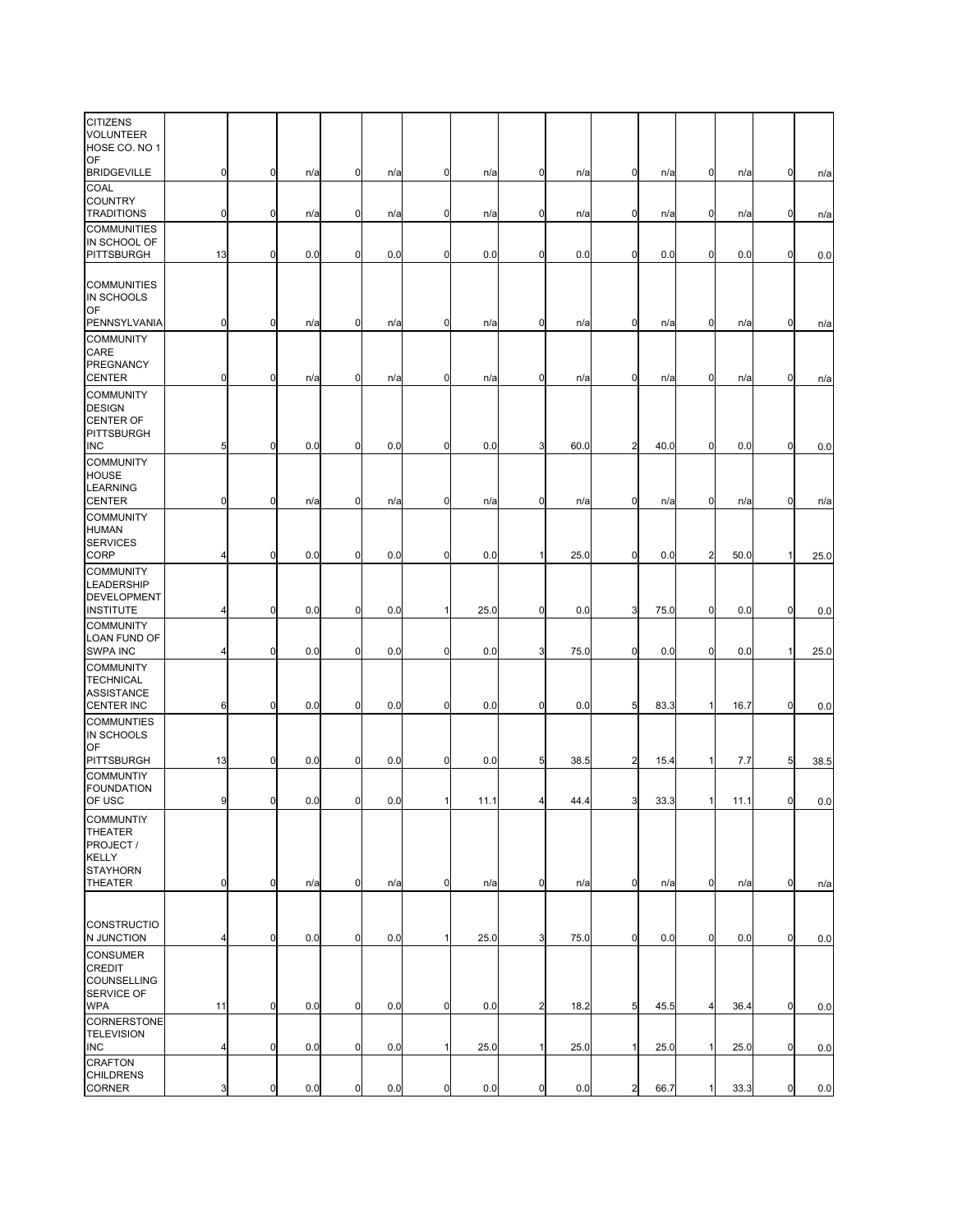| CRAFTON<br><b>PUBLIC</b><br>LIBRARY                          | 4               | $\mathbf 0$    | 0.0 | 0              | 0.0 | $\overline{2}$ | 50.0 | 1              | 25.0  | $\mathbf{1}$            | 25.0 | $\overline{0}$ | 0.0  | $\overline{0}$ | 0.0  |
|--------------------------------------------------------------|-----------------|----------------|-----|----------------|-----|----------------|------|----------------|-------|-------------------------|------|----------------|------|----------------|------|
| CRIME<br><b>PREVENTION</b>                                   |                 |                |     |                |     |                |      |                |       |                         |      |                |      |                |      |
| <b>ASSOCIATION</b><br>OF WPA                                 | 0               | $\mathbf 0$    | n/a | 0              | n/a | 0              | n/a  | 0              | n/a   | $\mathbf 0$             | n/a  | $\mathbf 0$    | n/a  | 0              | n/a  |
| <b>CRISIS CENTER</b><br><b>NORTH</b>                         | 4               | $\mathbf 0$    | 0.0 | $\mathbf 0$    | 0.0 | $\mathbf 0$    | 0.0  | $\overline{2}$ | 50.0  | $\overline{2}$          | 50.0 | $\overline{0}$ | 0.0  | $\mathbf 0$    | 0.0  |
| <b>DEHAVEN</b><br><b>ATHLETIC</b><br><b>ASSOCIATION</b>      |                 |                |     |                |     |                |      |                |       |                         |      |                |      |                |      |
| <b>DOMESTIC</b><br><b>ABUSE</b>                              | $\mathbf 0$     | $\mathbf 0$    | n/a | 0              | n/a | $\mathbf 0$    | n/a  | $\mathbf 0$    | n/a   | $\mathbf 0$             | n/a  | $\mathbf 0$    | n/a  | $\mathbf 0$    | n/a  |
| COUNSELLING<br><b>CENTER</b>                                 | 3               | $\mathbf 0$    | 0.0 | 0              | 0.0 | $\mathbf 0$    | 0.0  | 1              | 33.3  | $\overline{0}$          | 0.0  | $\overline{2}$ | 66.7 | $\overline{0}$ | 0.0  |
| <b>DUQUESNE</b><br>UNIVERSITY OF<br>THE HOLY<br><b>GHOST</b> | 17              | $\mathbf 0$    | 0.0 | $\mathbf 0$    | 0.0 |                | 5.9  | $\overline{a}$ | 11.8  | 11                      | 64.7 | $\mathbf 0$    | 0.0  | $\mathbf 0$    | 0.0  |
| <b>EAST BOROS</b><br><b>JWV HOUSING</b>                      | $\mathbf 0$     | $\mathbf 0$    | n/a | $\mathbf 0$    | n/a | $\mathbf 0$    | n/a  | $\mathbf 0$    | n/a   | $\mathbf 0$             | n/a  | $\overline{0}$ | n/a  | $\mathbf 0$    | n/a  |
| <b>EAST LIBERTY</b><br><b>DEVELOPMENT</b><br><b>INC</b>      | 3               | 0              | 0.0 | 0              | 0.0 | $\mathbf 0$    | 0.0  | 3              | 100.0 | 0                       | 0.0  | $\mathbf 0$    | 0.0  | 0              | 0.0  |
| <b>EASTER SEAL</b>                                           | 6               | $\overline{0}$ | 0.0 | $\overline{0}$ | 0.0 | $\overline{0}$ | 0.0  | 6              | 100.0 | $\overline{0}$          | 0.0  | $\overline{0}$ | 0.0  | ō              | 0.0  |
| <b>EASTERN AREA</b><br><b>ADULT</b><br><b>SERVICES</b>       | 5               | $\mathbf 0$    | 0.0 | 0              | 0.0 | $\mathbf 0$    | 0.0  | 0              | 0.0   | $\mathbf 0$             | 0.0  | $\mathbf 0$    | 0.0  | $\overline{0}$ | 0.0  |
| <b>EASTSIDE</b><br><b>NEIGHBORHOO</b><br>D                   |                 |                |     |                |     |                |      |                |       |                         |      |                |      |                |      |
| <b>EMPLOYMENT</b><br><b>CENTER</b>                           | 4               | $\mathbf 0$    | 0.0 | 0              | 0.0 | $\mathbf 0$    | 0.0  | $\overline{0}$ | 0.0   | $\overline{2}$          | 50.0 |                | 25.0 |                | 25.0 |
| <b>ELIZABETH</b><br>TWN AREA EMS<br>CORP                     | 4               | $\mathbf 0$    | 0.0 | $\mathbf 0$    | 0.0 | $\mathbf 0$    | 0.0  | 0              | 0.0   | $\mathbf{1}$            | 25.0 | 3              | 75.0 | $\mathbf 0$    | 0.0  |
| ELOISE &<br><b>EDITH</b><br><b>CHRISTIAN</b>                 |                 |                |     |                |     |                |      |                |       |                         |      |                |      |                |      |
| <b>DAYSCHOOL</b><br><b>EMERGENCY</b>                         | $\mathbf 0$     | $\mathbf 0$    | n/a | 0              | n/a | $\mathbf 0$    | n/a  | $\mathbf 0$    | n/a   | $\mathbf 0$             | n/a  | $\mathbf 0$    | n/a  | $\mathbf 0$    | n/a  |
| <b>MEDICAL</b><br><b>INSTITUTE</b>                           | 10              | $\mathbf 0$    | 0.0 | 0              | 0.0 | $\mathbf 0$    | 0.0  | 4              | 40.0  | 5                       | 50.0 |                | 10.0 | $\Omega$       | 0.0  |
| <b>EMERGENCY</b><br><b>MEDICINE</b>                          |                 |                |     |                |     |                |      |                |       |                         |      |                |      |                |      |
| <b>ASSOCIATION</b><br>OF.<br>PITTSBURGH                      | 0               | $\mathbf 0$    | n/a | 0              | n/a | $\mathbf 0$    | n/a  | $\mathbf 0$    | n/a   | $\mathbf 0$             | n/a  | $\mathbf 0$    | n/a  | $\mathbf 0$    | n/a  |
| <b>ENGINEERS</b><br>SOCIETY OF                               |                 |                |     |                |     |                |      |                |       |                         |      |                |      |                |      |
| <b>WPA</b><br><b>EUREKA</b>                                  | $6\phantom{.}6$ | n/a            | n/a | n/a            | n/a | n/a            | n/a  | n/a            | n/a   | n/a                     | n/a  | n/a            | n/a  | n/a            | n/a  |
| <b>COMMUNITY</b><br>AMBULANCE                                | $\mathbf 0$     | $\mathbf 0$    | n/a | $\pmb{0}$      | n/a | $\mathbf 0$    | n/a  | $\mathbf 0$    | n/a   | $\mathbf 0$             | n/a  | $\overline{0}$ | n/a  | $\overline{0}$ | n/a  |
| <b>EVERY CHILD</b><br>INC                                    | 4               | $\mathbf 0$    | 0.0 | $\pmb{0}$      | 0.0 | $\overline{a}$ | 50.0 | $\mathbf{1}$   | 25.0  | $\mathbf{1}$            | 25.0 | $\overline{0}$ | 0.0  | $\overline{0}$ | 0.0  |
| <b>EXECUTIVE</b><br><b>SERVICE</b><br><b>CORPS</b>           | 4               | $\mathbf 0$    | 0.0 | $\pmb{0}$      | 0.0 | $\overline{0}$ | 0.0  | $\mathbf 0$    | 0.0   | $\overline{\mathbf{c}}$ | 50.0 | $\overline{a}$ | 50.0 | $\overline{0}$ | 0.0  |
| <b>FAMILY</b><br><b>COMMUNICATI</b><br>ON                    | 4               | n/a            | n/a | n/a            | n/a | n/a            | n/a  | n/a            | n/a   | n/a                     | n/a  | n/a            | n/a  | n/a            | n/a  |
| <b>FAMILY</b>                                                |                 |                |     |                |     |                |      |                |       |                         |      |                |      |                |      |
| <b>GUIDANCE</b><br><b>FAMILY</b>                             | 4               | $\mathbf 0$    | 0.0 | $\mathbf 0$    | 0.0 | $\mathbf 0$    | 0.0  | $\overline{0}$ | 0.0   | $\mathbf 0$             | 0.0  | $\overline{0}$ | 0.0  | $\mathbf 0$    | 0.0  |
| <b>HEALTH</b><br>COUNCIL                                     | 0               | $\mathbf 0$    | n/a | 0              | n/a | $\mathbf 0$    | n/a  | 0              | n/a   | $\mathbf 0$             | n/a  | $\overline{0}$ | n/a  | $\mathbf 0$    | n/a  |
| <b>FAMILY HOUSE</b>                                          | 20              | 0              | 0.0 | $\pmb{0}$      | 0.0 | 0              | 0.0  | 6              | 30.0  | 3                       | 15.0 | 3              | 15.0 | 8              | 40.0 |
| <b>FAMILY LINKS</b>                                          | $\overline{0}$  | $\overline{0}$ | n/a | $\overline{0}$ | n/a | $\overline{0}$ | n/a  | $\mathbf 0$    | n/a   | $\mathbf 0$             | n/a  | $\overline{0}$ | n/a  | $\overline{0}$ | n/a  |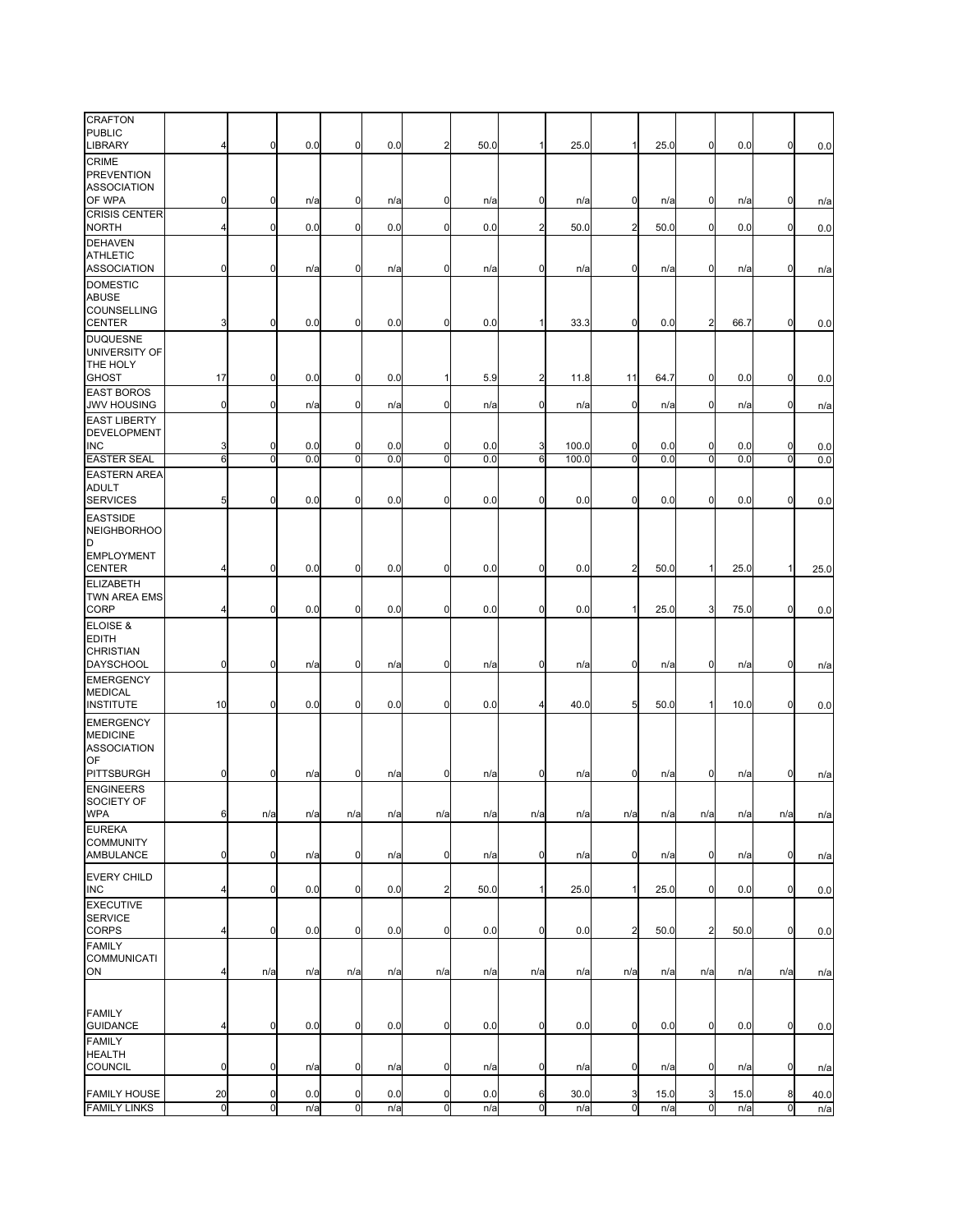| <b>FAMILY TYES</b>                                                                       | 5              | $\mathbf 0$      | 0.0 | $\pmb{0}$   | 0.0 | $\mathbf 0$ | 0.0  | $\overline{0}$ | 0.0  | 3              | 60.0 | $\mathbf{^{2}}$ | 40.0 | O            | 0.0        |
|------------------------------------------------------------------------------------------|----------------|------------------|-----|-------------|-----|-------------|------|----------------|------|----------------|------|-----------------|------|--------------|------------|
| <b>FIRST STEP</b><br><b>RECOVERY</b>                                                     |                |                  |     |             |     |             |      |                |      |                |      |                 |      |              |            |
| HOMES, INC                                                                               | 0              | $\pmb{0}$        | n/a | 0           | n/a | $\mathbf 0$ | n/a  | $\overline{0}$ | n/a  | 0              | n/a  | $\mathbf 0$     | n/a  | 0            | n/a        |
| <b>FOREST HILLS</b>                                                                      |                |                  |     |             |     |             |      |                |      |                |      |                 |      |              |            |
| <b>COMMUNITY</b>                                                                         |                |                  |     |             |     |             |      |                |      |                |      |                 |      |              |            |
| <b>SERVICE</b><br><b>FOREST</b>                                                          | 0              | $\boldsymbol{0}$ | n/a | 0           | n/a | 0           | n/a  | 0              | n/a  | 0              | n/a  | 0               | n/a  | $\mathbf 0$  | n/a        |
| <b>WILDLIFE</b>                                                                          |                |                  |     |             |     |             |      |                |      |                |      |                 |      |              |            |
| <b>FOUNDATION</b>                                                                        | $\mathbf 0$    | $\mathbf 0$      | n/a | 0           | n/a | $\mathbf 0$ | n/a  | $\mathbf 0$    | n/a  | $\overline{0}$ | n/a  | $\mathbf 0$     | n/a  | $\mathbf 0$  | n/a        |
| FORT COUCH<br><b>PTA</b>                                                                 | $\mathbf 0$    | $\boldsymbol{0}$ | n/a | 0           | n/a | $\mathbf 0$ | n/a  | 0              | n/a  | $\mathbf 0$    | n/a  | $\overline{0}$  | n/a  | $\mathbf 0$  | n/a        |
| <b>FOUNDATION</b><br><b>FOR</b><br><b>EXCELLENCE</b><br>IN NORTH<br><b>ALLEGHENY</b>     |                |                  |     |             |     |             |      |                |      |                |      |                 |      |              |            |
| <b>SCHOO</b><br><b>FOX CHAPEL</b>                                                        | $\mathbf 0$    | $\overline{0}$   | n/a | 0           | n/a | $\mathbf 0$ | n/a  | $\overline{0}$ | n/a  | $\overline{0}$ | n/a  | $\mathbf 0$     | n/a  | $\mathbf 0$  | n/a        |
| AREA YOUTH<br><b>SOCCER</b>                                                              | $\mathbf 0$    | $\boldsymbol{0}$ | n/a | 0           | n/a | $\mathbf 0$ | n/a  | 0              | n/a  | 0              | n/a  | 0               | n/a  | $\mathbf 0$  | n/a        |
| <b>FOX CHAPPEL</b><br><b>EXCELLENCE</b><br><b>FOR</b><br><b>EDUCATION</b><br><b>FUND</b> | 5              | $\mathbf 0$      | 0.0 | 0           | 0.0 | 1           | 20.0 | 4              | 80.0 | $\mathbf 0$    | 0.0  | $\mathbf 0$     | 0.0  | 0            | 0.0        |
| <b>FOXWALL</b><br><b>EMERGENCY</b><br><b>MEDICAL</b><br><b>SERVICES</b>                  | $\mathbf 0$    | $\overline{0}$   | n/a | 0           | n/a | $\mathbf 0$ | n/a  | 0              | n/a  | $\mathbf 0$    | n/a  | $\mathbf 0$     | n/a  | 0            | n/a        |
| <b>FRIENDS OF</b><br><b>HOSPITAL</b><br><b>ALBERT</b><br><b>SCHWEITZER</b><br>HAITI      | $\mathbf 0$    | $\overline{0}$   | n/a | $\mathbf 0$ | n/a | $\mathbf 0$ | n/a  | $\mathbf 0$    | n/a  | $\overline{0}$ | n/a  | $\overline{0}$  | n/a  | $\mathbf 0$  | n/a        |
| <b>FRIENDS OF</b><br><b>SEWICKLEY</b><br><b>PUBLIC</b><br>LIBRARY                        | $\overline{4}$ | $\overline{0}$   | 0.0 | $\mathbf 0$ | 0.0 | $\mathbf 0$ | 0.0  | $\overline{a}$ | 50.0 | $\overline{0}$ | 0.0  | $\overline{2}$  | 50.0 | $\mathbf 0$  | 0.0        |
| <b>FUND FOR</b><br>CHARITABLE                                                            |                |                  |     |             |     |             |      |                |      |                |      |                 |      |              |            |
| <b>GIVING</b><br><b>GARDEN CLUB</b>                                                      | 0              | $\mathbf 0$      | n/a | 0           | n/a | $\mathbf 0$ | n/a  | $\mathbf 0$    | n/a  | $\mathbf 0$    | n/a  | $\mathbf 0$     | n/a  | $\mathbf 0$  | n/a        |
| OF OAKMONT                                                                               | $\mathbf 0$    | $\overline{0}$   | n/a | 0           | n/a | $\mathbf 0$ | n/a  | $\overline{0}$ | n/a  | $\overline{0}$ | n/a  | $\mathbf 0$     | n/a  | $\mathbf 0$  | n/a        |
| <b>GARFIELD</b><br>JUBILEE ASS'N                                                         | 5              | $\boldsymbol{0}$ | 0.0 | 0           | 0.0 | $\mathbf 0$ | 0.0  | $\mathbf 0$    | 0.0  | 4              | 80.0 | $\mathbf 0$     | 0.0  | $\mathbf{1}$ | 20.0       |
| <b>GENESIS OF</b>                                                                        |                |                  |     |             |     |             |      |                |      |                |      |                 |      |              |            |
| PITTSBURGH                                                                               |                |                  |     |             |     |             |      |                |      |                |      |                 |      |              |            |
| <b>INC</b>                                                                               | 4              | $\mathbf 0$      | 0.0 | 0           | 0.0 | 1           | 25.0 | $\overline{2}$ | 50.0 | 1              | 25.0 | $\mathbf 0$     | 0.0  | 0            | 0.0        |
| <b>GLOBAL LINKS</b>                                                                      | 4              | $\overline{0}$   | 0.0 | $\mathbf 0$ | 0.0 | $\mathbf 0$ | 0.0  | 3 <sup>1</sup> | 75.0 | $\mathbf 0$    | 0.0  | 1               | 25.0 | $\mathbf 0$  | 0.0        |
| GOOD<br>SAMARITAN                                                                        | $\mathbf 0$    | $\overline{0}$   | n/a | $\pmb{0}$   | n/a | $\mathbf 0$ | n/a  | $\overline{0}$ | n/a  | $\mathbf 0$    | n/a  | $\mathbf 0$     | n/a  | $\mathbf 0$  | n/a        |
| <b>GOODWILL</b><br><b>INDUSTRIES</b>                                                     | 6              | $\boldsymbol{0}$ | 0.0 | $\mathbf 0$ | 0.0 | $\mathbf 0$ | 0.0  | $\overline{a}$ | 33.3 | 4              | 66.7 | $\mathbf 0$     | 0.0  | $\mathbf 0$  | 0.0        |
| <b>GRANDVUE</b><br><b>STUDY CENTER</b>                                                   | $\mathbf 0$    | $\overline{0}$   | n/a | $\mathbf 0$ | n/a | 0           | n/a  | $\overline{0}$ | n/a  | $\overline{0}$ | n/a  | $\overline{0}$  | n/a  | $\mathbf 0$  | n/a        |
| <b>GRAPHIC ARTS</b><br><b>TECHNICAL</b><br><b>FOUNDATION</b>                             | 18             | n/a              | n/a | n/a         | n/a | n/a         | n/a  | n/a            | n/a  | n/a            | n/a  | n/a             | n/a  | n/a          |            |
| <b>GRAPHIC</b><br>COMMUNICATI<br>ON INTER<br>UNION & UNION<br><b>EMP</b>                 | $\mathbf 0$    | $\overline{0}$   | n/a | $\mathbf 0$ | n/a | $\mathbf 0$ | n/a  | $\overline{0}$ | n/a  | $\mathbf 0$    | n/a  | $\mathbf 0$     | n/a  | $\mathbf 0$  | n/a<br>n/a |
| <b>GREAT LAKES</b><br><b>BEHAVIORAL</b><br><b>RESEARCH</b><br><b>INSTITUTE</b>           | $\mathbf 0$    | $\overline{0}$   | n/a | $\pmb{0}$   | n/a | $\mathbf 0$ | n/a  | $\overline{0}$ | n/a  | $\mathbf 0$    | n/a  | $\mathbf 0$     | n/a  | $\mathbf 0$  | n/a        |
|                                                                                          |                |                  |     |             |     |             |      |                |      |                |      |                 |      |              |            |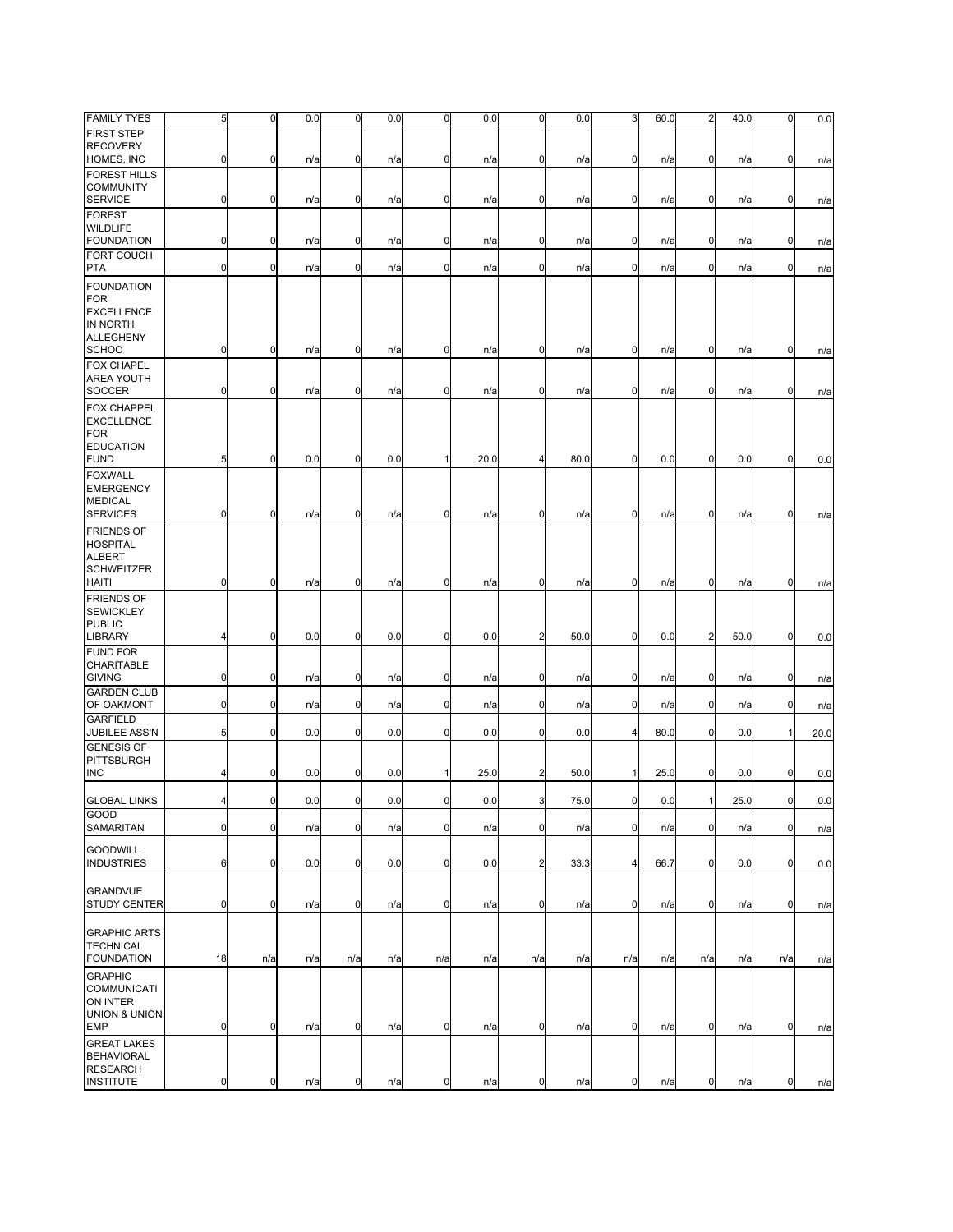| <b>GREATER</b><br>ALLEGHENY &<br>MONONGAHAL<br>A HOUSING                    |                |                  |     |             |     |                |      |              |      |                |      |                |      |                |      |
|-----------------------------------------------------------------------------|----------------|------------------|-----|-------------|-----|----------------|------|--------------|------|----------------|------|----------------|------|----------------|------|
| CORP<br><b>GREATER</b><br>PITTSBURGH<br><b>CHAMBER OF</b>                   | 0              | 0                | n/a | 0           | n/a | $\mathbf 0$    | n/a  | $\mathbf 0$  | n/a  | $\mathbf 0$    | n/a  | $\mathbf 0$    | n/a  | $\mathbf 0$    | n/a  |
| COMMERCE<br><b>GREATER</b><br>PITTSBURGH                                    | 0              | 0                | n/a | 0           | n/a | $\mathbf 0$    | n/a  | 0            | n/a  | 0              | n/a  | 0              | n/a  | 0              | n/a  |
| LITERACY<br>COUNCIL                                                         | $\overline{4}$ | 0                | 0.0 | 0           | 0.0 | 1              | 25.0 |              | 25.0 | $\mathbf{1}$   | 25.0 | 1              | 25.0 | $\mathbf 0$    | 0.0  |
| <b>GREATER</b><br>PITTSBURGH<br>OFFICE OF<br>PROMOTION /                    |                |                  |     |             |     |                |      |              |      |                |      |                |      |                |      |
| <b>PGH FILM</b>                                                             | 4              | n/a              | n/a | n/a         | n/a | n/a            | n/a  | n/a          | n/a  | n/a            | n/a  | n/a            | n/a  | n/a            | n/a  |
| <b>GREEN</b><br><b>BUILDING</b><br><b>ALLIANCE</b>                          | 4              | 0                | 0.0 | 0           | 0.0 | $\mathbf 0$    | 0.0  | 3            | 75.0 | 1              | 25.0 | $\mathbf 0$    | 0.0  | $\overline{0}$ | 0.0  |
| <b>GROWING</b><br><b>WITH TRUST</b>                                         | 4              | 0                | 0.0 | $\mathbf 0$ | 0.0 | $1\vert$       | 25.0 | $\mathbf 0$  | 0.0  | 3              | 75.0 | $\mathbf 0$    | 0.0  | 0              | 0.0  |
| HAMPTON<br><b>ALLIANCE FOR</b><br><b>EDUCATIONAL</b>                        |                |                  |     |             |     |                |      |              |      |                |      |                |      |                |      |
| <b>EXCELLENCE</b><br><b>HAMPTON</b>                                         | 0              | 0                | n/a | 0           | n/a | $\mathbf 0$    | n/a  | $\mathbf 0$  | n/a  | 0              | n/a  | $\mathbf 0$    | n/a  | 0              | n/a  |
| <b>COMMUNITY</b><br><b>LIBRARY</b>                                          | 4              | 0                | 0.0 | 0           | 0.0 | $\mathbf 0$    | 0.0  | $\mathbf 0$  | 0.0  | $\overline{2}$ | 50.0 | $\overline{2}$ | 50.0 | $\mathbf 0$    | 0.0  |
| <b>HARMAR</b><br><b>TOWNSHIP</b><br><b>VOLUNTEER</b><br><b>FIRE COMPANY</b> | 0              | $\boldsymbol{0}$ | n/a | 0           | n/a | $\mathbf 0$    | n/a  | $\mathbf 0$  | n/a  | 0              | n/a  | $\mathbf 0$    | n/a  | 0              | n/a  |
| <b>HEBREW FREE</b><br>LOAN<br><b>ASSOCIATION</b>                            |                |                  |     |             |     |                |      |              |      |                |      |                |      |                |      |
| OF PGH PA<br><b>HEMOPHILIA</b>                                              | 15             | 0                | 0.0 | $\mathbf 0$ | 0.0 | $\mathbf 0$    | 0.0  | 5            | 33.3 | 5              | 33.3 | 5              | 33.3 | $\mathbf 0$    | 0.0  |
| <b>CENTER OF</b><br><b>WPA</b>                                              | 0              | 0                | n/a | 0           | n/a | $\mathbf 0$    | n/a  | 0            | n/a  | $\mathbf 0$    | n/a  | $\overline{0}$ | n/a  | 0              | n/a  |
| <b>HERITAGE</b><br><b>HEALTH</b><br><b>FOUNDATION</b>                       | 5              | 0                | 0.0 | 0           | 0.0 | $\mathbf 0$    | 0.0  |              | 20.0 | 4              | 80.0 | $\mathbf 0$    | 0.0  | $\mathbf 0$    | 0.0  |
| <b>HILL HOUSE</b><br><b>ASSOCIATION</b>                                     | 8              | 0                | 0.0 | 0           | 0.0 | 1              | 12.5 | $\mathbf 0$  | 0.0  | 3              | 37.5 | $\mathbf{1}$   | 12.5 | 3              | 37.5 |
| <b>HILL TOP</b><br><b>COMMUNITY</b><br>CHILDREN<br><b>CENTER</b>            | 4              | $\mathbf 0$      | 0.0 | 0           | 0.0 | $\overline{2}$ | 50.0 | $\mathbf{1}$ | 25.0 | $\mathbf{1}$   | 25.0 | 0              | 0.0  | $\mathbf 0$    | 0.0  |
| <b>HISTORICAL</b><br>SOCIETY OF                                             |                |                  |     |             |     |                |      |              |      |                |      |                |      |                |      |
| <b>CARNEGIE PA</b><br><b>HISTORICAL</b>                                     | 0              | 0                | n/a | 0           | n/a | $\mathbf 0$    | n/a  | $\mathbf 0$  | n/a  | $\mathbf 0$    | n/a  | $\mathbf 0$    | n/a  | 0              | n/a  |
| SOCIETY OF<br><b>WPA</b>                                                    | 12             | 0                | 0.0 | $\mathbf 0$ | 0.0 | 1              | 8.3  | 3            | 25.0 | 5              | 41.7 | 3              | 25.0 | $\mathbf 0$    | 0.0  |
| <b>HOLY FAMILY</b><br><b>FOUNDATION</b>                                     | 5              | 0                | 0.0 | $\mathbf 0$ | 0.0 | $\mathbf 0$    | 0.0  | $\mathbf 0$  | 0.0  | $\mathbf 0$    | 0.0  | $\mathbf 0$    | 0.0  | $\mathbf 0$    | 0.0  |
| <b>HOPE HOSPICE</b><br>INC                                                  | 0              | 0                | n/a | $\pmb{0}$   | n/a | 0              | n/a  | $\mathbf 0$  | n/a  | 0              | n/a  | $\mathbf 0$    | n/a  | $\mathbf 0$    | n/a  |
| <b>HOSANNA</b><br><b>HOUSE</b>                                              | 0              | 0                | n/a | $\mathbf 0$ | n/a | $\mathbf 0$    | n/a  | $\mathbf 0$  | n/a  | $\mathbf 0$    | n/a  | $\mathbf 0$    | n/a  | $\mathbf 0$    | n/a  |
| <b>HOSPITAL</b><br><b>COUNCIL OF</b>                                        |                |                  |     |             |     |                |      |              |      |                |      |                |      |                |      |
| <b>WESTERN PA</b><br><b>HUMAN</b><br>SERVICES OF                            | 8              | 0                | 0.0 | $\mathbf 0$ | 0.0 | $\mathbf 0$    | 0.0  | 3            | 37.5 | $\mathbf 0$    | 0.0  | $5 \mid$       | 62.5 | 0              | 0.0  |
| <b>WPA INC</b><br><b>IMMACULATE</b>                                         | 4              | 0                | 0.0 | $\mathbf 0$ | 0.0 | $\mathbf 0$    | 0.0  |              | 25.0 | $\mathbf 0$    | 0.0  | 1              | 25.0 | $\overline{a}$ | 50.0 |
| <b>HEART OF</b><br><b>MARY INC</b>                                          | 0              | 0                | n/a | 0           | n/a | 0              | n/a  | $\mathbf 0$  | n/a  | 0              | n/a  | 0              | n/a  | $\overline{0}$ | n/a  |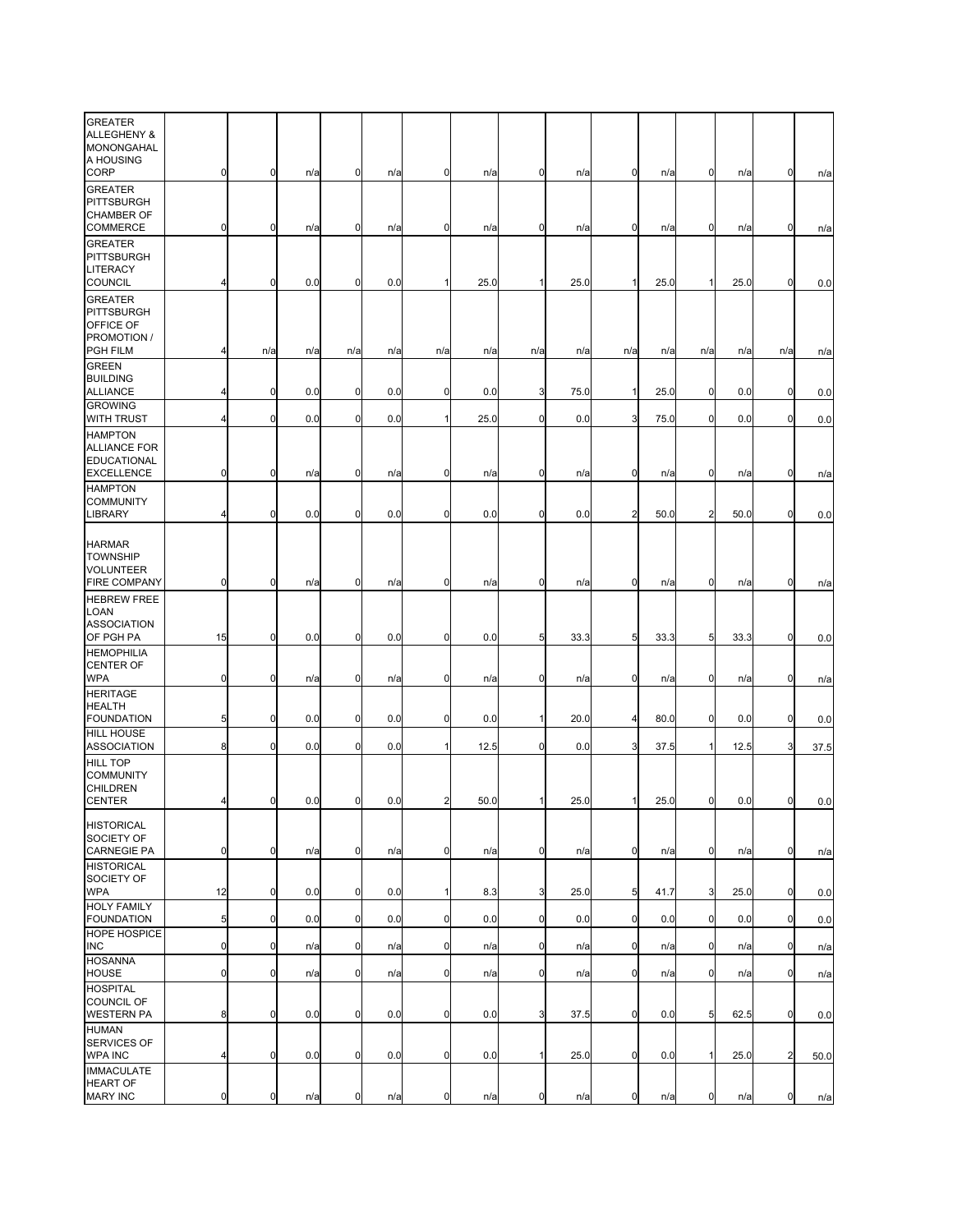| <b>INSTITUTE F/</b><br><b>RESEARCH</b><br>EDU &                           |             |                |     |                |     |                |       |                |       |                |      |                |       |                |      |
|---------------------------------------------------------------------------|-------------|----------------|-----|----------------|-----|----------------|-------|----------------|-------|----------------|------|----------------|-------|----------------|------|
| <b>TRAINING IN</b><br><b>ADDICTION</b>                                    | 4           | 0              | 0.0 | 0              | 0.0 | $\mathbf 0$    | 0.0   |                | 25.0  | $\mathbf{1}$   | 25.0 | $\overline{2}$ | 50.0  | $\mathbf 0$    | 0.0  |
| <b>INSTITUTE OF</b><br>SHIPBOARD<br><b>EDUCATION</b>                      | 3           | 0              | 0.0 | 0              | 0.0 | $\mathbf 0$    | 0.0   | $\mathbf 0$    | 0.0   | 0              | 0.0  | 3              | 100.0 | 0              | 0.0  |
| <b>INSTRUMENT</b><br>SOCIETY OF<br><b>AMERICA</b>                         | 5           | 0              | 0.0 | 0              | 0.0 | 5              | 100.0 | 0              | 0.0   | $\mathbf 0$    | 0.0  | $\mathbf 0$    | 0.0   | $\mathbf 0$    | 0.0  |
| <b>INTERFAITH</b><br><b>HOSPITALITY</b><br><b>NETWORK OF</b>              |             |                |     |                |     |                |       |                |       |                |      |                |       |                |      |
| SOUTH HILLS<br><b>INTERFAITH</b><br><b>VOLUNTEER</b><br><b>CAREGIVERS</b> | 0           | 0              | n/a | 0              | n/a | $\mathbf 0$    | n/a   | 0              | n/a   | 0              | n/a  | $\mathbf 0$    | n/a   | 0              | n/a  |
| OF SW PA                                                                  | 5           | 0              | 0.0 | 0              | 0.0 | $\mathbf 0$    | 0.0   | $\mathbf 0$    | 0.0   | 4              | 80.0 | 1              | 20.0  | 0              | 0.0  |
| <b>INTERNATIONA</b><br>L ASSISTANCE<br><b>GROUP</b>                       | 0           | 0              | n/a | 0              | n/a | $\mathbf 0$    | n/a   | $\mathbf 0$    | n/a   | 0              | n/a  | 0              | n/a   | 0              | n/a  |
| <b>INTERNATIONA</b><br>L POETRY<br><b>FORUM</b>                           | 0           | 0              | n/a | 0              | n/a | $\mathbf 0$    | n/a   | 0              | n/a   | 0              | n/a  | $\mathbf 0$    | n/a   | 0              | n/a  |
| <b>INTESTINAL</b><br><b>DISEASE</b>                                       | 6           | 0              | 0.0 | 0              | 0.0 | $\mathbf 0$    | 0.0   |                | 16.7  | 4              | 66.7 | 1              | 16.7  | 0              | 0.0  |
| <b>IOTA PHI</b><br><b>FOUNDATION</b><br>OF                                |             |                |     |                |     |                |       |                |       |                |      |                |       |                |      |
| PITTSBURGH<br><b>INC</b>                                                  | 0           | 0              | n/a | 0              | n/a | $\mathbf 0$    | n/a   | $\mathbf 0$    | n/a   | $\mathbf 0$    | n/a  | 0              | n/a   | $\mathbf 0$    | n/a  |
| <b>IRON AND</b>                                                           |             |                |     |                |     |                |       |                |       |                |      |                |       |                |      |
| <b>STEEL</b><br><b>SOCIETY</b>                                            | 6           | 0              | 0.0 | 0              | 0.0 | $\mathbf 0$    | 0.0   | 6              | 100.0 | $\mathbf 0$    | 0.0  | $\mathbf 0$    | 0.0   | 0              | 0.0  |
| <b>ITXM</b>                                                               | 6           | $\overline{0}$ | 0.0 | $\overline{0}$ | 0.0 | $\mathbf 0$    | 0.0   | $\overline{a}$ | 33.3  | $\overline{4}$ | 66.7 | $\overline{0}$ | 0.0   | $\overline{0}$ | 0.0  |
| <b>JANE HOLMES</b><br><b>RESIDENCES</b>                                   | 9           | 0              | 0.0 | $\mathbf 0$    | 0.0 | $\mathbf 0$    | 0.0   |                | 11.1  | 7              | 77.8 | $\mathbf 0$    | 0.0   | 1              | 11.1 |
| JEFFREY<br><b>PARENTS</b>                                                 |             |                |     |                |     |                |       |                |       |                |      |                |       |                |      |
| <b>ASSOCIATION</b>                                                        | 0           | 0              | n/a | 0              | n/a | $\mathbf 0$    | n/a   | 0              | n/a   | $\mathbf 0$    | n/a  | $\mathbf 0$    | n/a   | 0              | n/a  |
| <b>JEWISH FAMILY</b><br>& CHILDRENS<br><b>SERVICE</b>                     | 8           | 0              | 0.0 | 0              | 0.0 | 0              | 0.0   | 5              | 62.5  | 3              | 37.5 | $\mathbf 0$    | 0.0   | 0              | 0.0  |
| <b>JEWISH</b><br><b>RESIDENTIAL</b><br><b>SERVICES</b>                    | 13          | n/a            | n/a | n/a            | n/a | n/a            | n/a   | n/a            | n/a   | n/a            | n/a  | n/a            | n/a   | n/a            | n/a  |
| <b>JOHN J</b><br>GHAZANVI<br><b>FOUNDATION</b>                            | $\mathbf 0$ | 0              | n/a | $\pmb{0}$      | n/a | $\mathbf 0$    | n/a   | $\overline{0}$ | n/a   | $\mathbf 0$    | n/a  | $\mathbf 0$    | n/a   | $\mathbf 0$    | n/a  |
| <b>KATHRYN</b><br><b>KUHLMAN</b>                                          | 0           | 0              | n/a | $\mathbf 0$    | n/a | 0              | n/a   | $\mathbf 0$    | n/a   | $\mathbf 0$    | n/a  | $\overline{0}$ | n/a   | $\mathbf 0$    | n/a  |
| <b>KINSLEY</b><br><b>ASSOCIATION</b>                                      | 7           | 0              | 0.0 | 0              | 0.0 | 1              | 14.3  | 2              | 28.6  | 2              | 28.6 | $\overline{c}$ | 28.6  | 0              | 0.0  |
| <b>KUMBA TRUST</b>                                                        | 3           | $\overline{0}$ | 0.0 | ō              | 0.0 | $\mathbf 0$    | 0.0   | 3              | 100.0 | $\overline{0}$ | 0.0  | $\mathbf 0$    | 0.0   | $\overline{0}$ | 0.0  |
| <b>LADIES</b><br><b>HOSPITAL AID</b><br>SOCIETY OF<br>WPA                 | 12          | 0              | 0.0 | 0              | 0.0 | $\mathbf 0$    | 0.0   | 3              | 25.0  | 4              | 33.3 | 5              | 41.7  | $\mathbf 0$    | 0.0  |
| LATIN<br><b>AMERICAN</b><br><b>STUDIES</b>                                | 12          | 0              | 0.0 | $\mathbf 0$    | 0.0 | 1              | 8.3   | $\overline{a}$ | 16.7  | 8              | 66.7 | $\mathbf{1}$   | 8.3   | $\mathbf 0$    | 0.0  |
| LAURENTIAN<br><b>HALL</b><br><b>ASSOCIATES</b>                            | 0           | 0              | n/a | 0              | n/a | $\mathbf 0$    | n/a   | $\mathbf 0$    | n/a   | $\mathbf 0$    | n/a  | $\overline{0}$ | n/a   | $\mathbf 0$    | n/a  |
| LAWRENVILLE<br><b>BUSINESS</b><br><b>ASSOCIATION</b>                      |             |                |     |                |     |                |       |                |       |                |      |                |       |                |      |
| INC.                                                                      | 4           | $\pmb{0}$      | 0.0 | $\pmb{0}$      | 0.0 | $\overline{0}$ | 0.0   | 1              | 25.0  | 3              | 75.0 | $\overline{0}$ | 0.0   | $\mathbf 0$    | 0.0  |
| LEADERSHIP<br>PITTSBURGH                                                  | 4           | $\pmb{0}$      | 0.0 | $\mathbf 0$    | 0.0 | $\pmb{0}$      | 0.0   |                | 25.0  | 3              | 75.0 | $\overline{0}$ | 0.0   | $\overline{0}$ | 0.0  |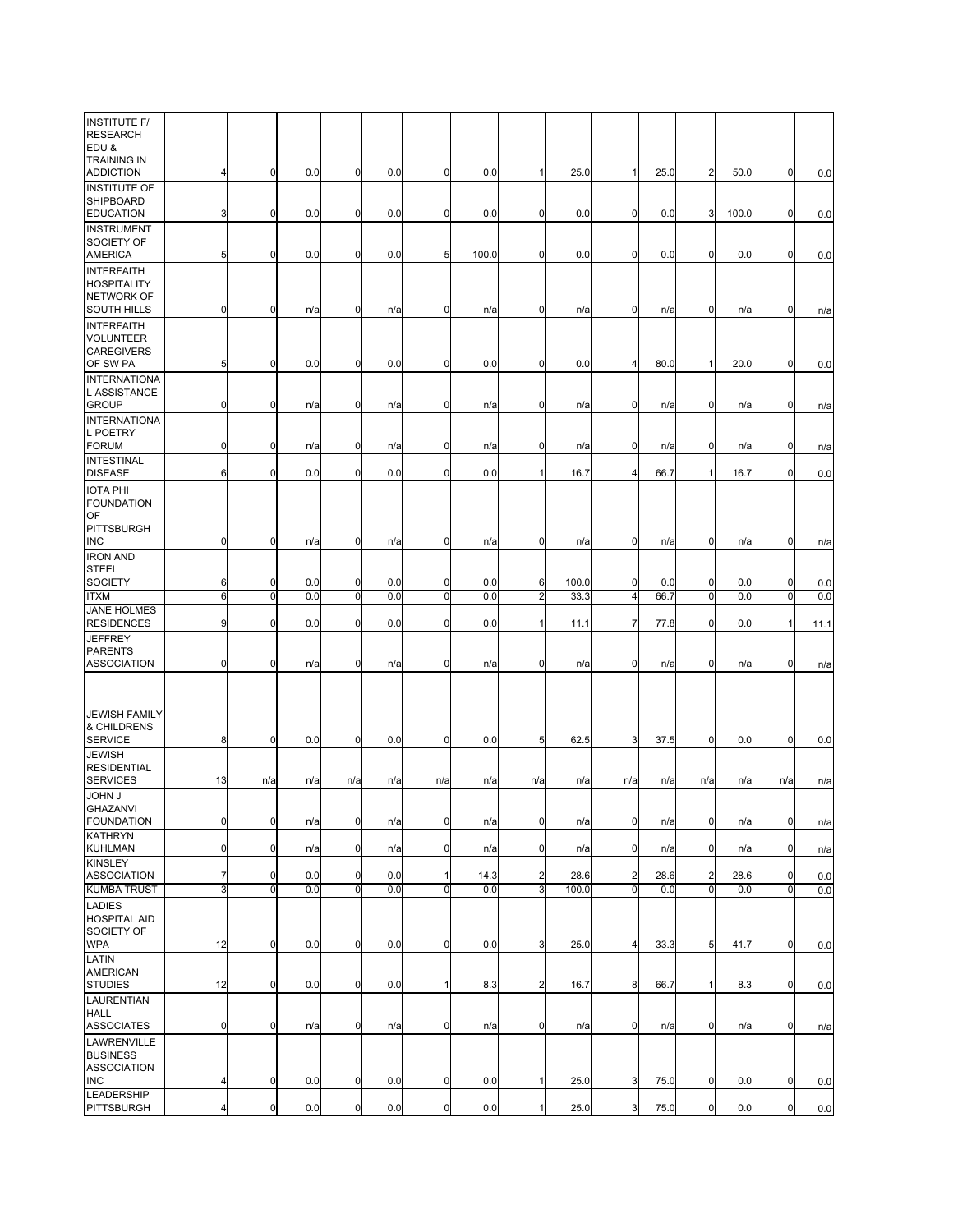| LEMINGTON<br><b>ELDER CARE</b><br><b>SERVICES</b>                                                    | 5           | n/a            | n/a | n/a         | n/a | n/a         | n/a  | n/a            | n/a  | n/a            | n/a  | n/a            | n/a  | n/a         | n/a |
|------------------------------------------------------------------------------------------------------|-------------|----------------|-----|-------------|-----|-------------|------|----------------|------|----------------|------|----------------|------|-------------|-----|
| <b>LIBRARY</b><br><b>BOARD OF THE</b><br><b>BOROUGH OF</b>                                           |             |                |     |             |     |             |      |                |      |                |      |                |      |             |     |
| <b>OAKMONT</b><br>LIFE LINE OF                                                                       | 0           | $\mathbf 0$    | n/a | 0           | n/a | 0           | n/a  | 0              | n/a  | $\mathbf 0$    | n/a  | $\mathbf 0$    | n/a  | $\mathbf 0$ | n/a |
| SW PA<br>LIGHT HOUSE                                                                                 | 4           | $\overline{0}$ | 0.0 | $\mathbf 0$ | 0.0 | $\mathbf 0$ | 0.0  | $\overline{0}$ | 0.0  | $\overline{0}$ | 0.0  | $\mathbf 0$    | 0.0  | $\mathbf 0$ | 0.0 |
| <b>PROPERTIES</b>                                                                                    | $\mathbf 0$ | $\mathbf 0$    | n/a | $\mathbf 0$ | n/a | $\mathbf 0$ | n/a  | $\mathbf 0$    | n/a  | $\overline{0}$ | n/a  | $\mathbf 0$    | n/a  | $\mathbf 0$ | n/a |
| <b>LINCOLN</b><br>LARIMER<br><b>LEMINGTON</b><br><b>BELMAR</b><br><b>CITIZEN</b><br><b>REVITALIZ</b> | 5           | $\mathbf 0$    | 0.0 | $\mathbf 0$ | 0.0 | 0           | 0.0  | $\mathbf 0$    | 0.0  | 3              | 60.0 | $\overline{2}$ | 40.0 | $\mathbf 0$ | 0.0 |
| <b>LINCOLN PARK</b><br><b>COMMUNITY</b><br><b>CENTER</b>                                             | 3           | $\mathbf 0$    | 0.0 | $\mathbf 0$ | 0.0 | $\mathbf 0$ | 0.0  | $\overline{2}$ | 66.7 | $\overline{0}$ | 0.0  |                | 33.3 | $\mathbf 0$ | 0.0 |
| LINCOLN-<br><b>LEMINGTON</b><br><b>ENHANCED</b><br><b>HOUSING INC</b>                                | 0           | $\overline{0}$ | n/a | $\mathbf 0$ | n/a | $\mathbf 0$ | n/a  | $\overline{0}$ | n/a  | $\overline{0}$ | n/a  | $\mathbf 0$    | n/a  | $\mathbf 0$ | n/a |
| LITTLE<br>SISTERS OF<br>THE POOR OF<br>THE STATE OF<br>PA                                            | $\mathbf 0$ | $\mathbf 0$    | n/a | 0           | n/a | $\mathbf 0$ | n/a  | $\overline{0}$ | n/a  | $\mathbf 0$    | n/a  | $\mathbf 0$    | n/a  | $\mathbf 0$ | n/a |
| LONG RUN<br><b>CHILDREN</b>                                                                          | 4           | $\mathbf 0$    | 0.0 | $\mathbf 0$ | 0.0 | 1           | 25.0 | 0              | 0.0  | 3              | 75.0 | $\overline{0}$ | 0.0  | $\mathbf 0$ | 0.0 |
|                                                                                                      |             |                |     |             |     |             |      |                |      |                |      |                |      |             |     |
| LONGWOOD AT<br><b>OAKMONT</b>                                                                        | 17          | $\overline{0}$ | 0.0 | $\mathbf 0$ | 0.0 | 3           | 17.6 | 6              | 35.3 | $\mathbf 0$    | 0.0  | $\mathbf 0$    | 0.0  | $\mathbf 0$ | 0.0 |
| <b>LUPUS</b><br><b>FOUNDATION</b>                                                                    | 6           | $\overline{0}$ | 0.0 | $\mathbf 0$ | 0.0 | $\mathbf 0$ | 0.0  | $\mathbf 0$    | 0.0  | $\overline{0}$ | 0.0  | $\overline{0}$ | 0.0  | $\mathbf 0$ | 0.0 |
| LYDIA'S PLACE                                                                                        | 5           | $\mathbf 0$    | 0.0 | $\mathbf 0$ | 0.0 | $\mathbf 0$ | 0.0  | 0              | 0.0  | $\mathbf 0$    | 0.0  | $\mathbf 0$    | 0.0  | $\mathbf 0$ | 0.0 |
| MAGEE<br><b>WOMEN</b><br><b>HOSPITAL</b>                                                             | 7           | n/a            | n/a | n/a         | n/a | n/a         | n/a  | n/a            | n/a  | n/a            | n/a  | n/a            | n/a  | n/a         | n/a |
| <b>MANCHESTER</b><br>YOUTH<br><b>DEVELOPMENT</b><br><b>CENTER INC</b>                                | 4           | $\overline{0}$ | 0.0 | 0           | 0.0 | $\mathbf 0$ | 0.0  | $\mathbf{1}$   | 25.0 | $\overline{a}$ | 50.0 | 1              | 25.0 | $\mathbf 0$ | 0.0 |
| <b>MARSHALL</b><br><b>ELEMENTARY</b><br><b>PFA</b>                                                   | $\mathbf 0$ | $\mathbf 0$    | n/a | 0           | n/a | $\mathbf 0$ | n/a  | $\mathbf 0$    | n/a  | $\mathbf 0$    | n/a  | $\mathbf 0$    | n/a  | $\mathbf 0$ | n/a |
| <b>MARY &amp;</b><br><b>ALEXANDER</b><br>LAUGLINCHILD<br><b>RENS CENTER</b>                          | 6           | n/a            | n/a | n/a         | n/a | n/a         | n/a  | n/a            | n/a  | n/a            | n/a  | n/a            | n/a  | n/a         | n/a |
| <b>MARY MILLER</b><br><b>DANCE</b><br>COMPANY                                                        | $\mathbf 0$ | $\mathbf 0$    | n/a | 0           | n/a | $\mathbf 0$ | n/a  | $\overline{0}$ | n/a  | $\mathbf 0$    | n/a  | $\mathbf 0$    | n/a  | $\mathbf 0$ | n/a |
| <b>MATERIALS</b><br><b>RESEARCH</b><br><b>SOCIETY</b>                                                | 0           | $\pmb{0}$      | n/a | $\mathbf 0$ | n/a | $\mathbf 0$ | n/a  | $\overline{0}$ | n/a  | $\overline{0}$ | n/a  | $\mathbf 0$    | n/a  | $\mathbf 0$ | n/a |
| <b>MC KEESPORT</b><br><b>HOSPITAL</b><br>(UPMC)                                                      | $\mathbf 0$ | $\mathbf 0$    | n/a | $\mathbf 0$ | n/a | $\mathbf 0$ | n/a  | $\overline{0}$ | n/a  | $\overline{0}$ | n/a  | $\overline{0}$ | n/a  | $\mathbf 0$ | n/a |
| <b>MC KEESPORT</b><br><b>HOUSING</b><br>CORP                                                         | $\mathbf 0$ | $\mathbf 0$    | n/a | $\mathbf 0$ | n/a | $\mathbf 0$ | n/a  | $\overline{0}$ | n/a  | $\overline{0}$ | n/a  | $\overline{0}$ | n/a  | $\mathbf 0$ | n/a |
| <b>MC KNIGHT</b><br><b>PARENT</b><br><b>FACULTY</b>                                                  |             |                |     |             |     |             |      |                |      |                |      |                |      |             |     |
| <b>ASSOCIATION</b>                                                                                   | $\mathbf 0$ | $\mathbf 0$    | n/a | $\mathbf 0$ | n/a | $\mathbf 0$ | n/a  | $\overline{0}$ | n/a  | $\overline{0}$ | n/a  | $\overline{0}$ | n/a  | $\mathbf 0$ | n/a |
| <b>MENDELSSOHN</b><br>CHOIR OF<br>PITTSBURGH                                                         | 8           | $\overline{0}$ | 0.0 | $\mathbf 0$ | 0.0 | 1           | 12.5 | $\overline{0}$ | 0.0  | $\mathbf 0$    | 0.0  | $\overline{7}$ | 87.5 | $\mathbf 0$ | 0.0 |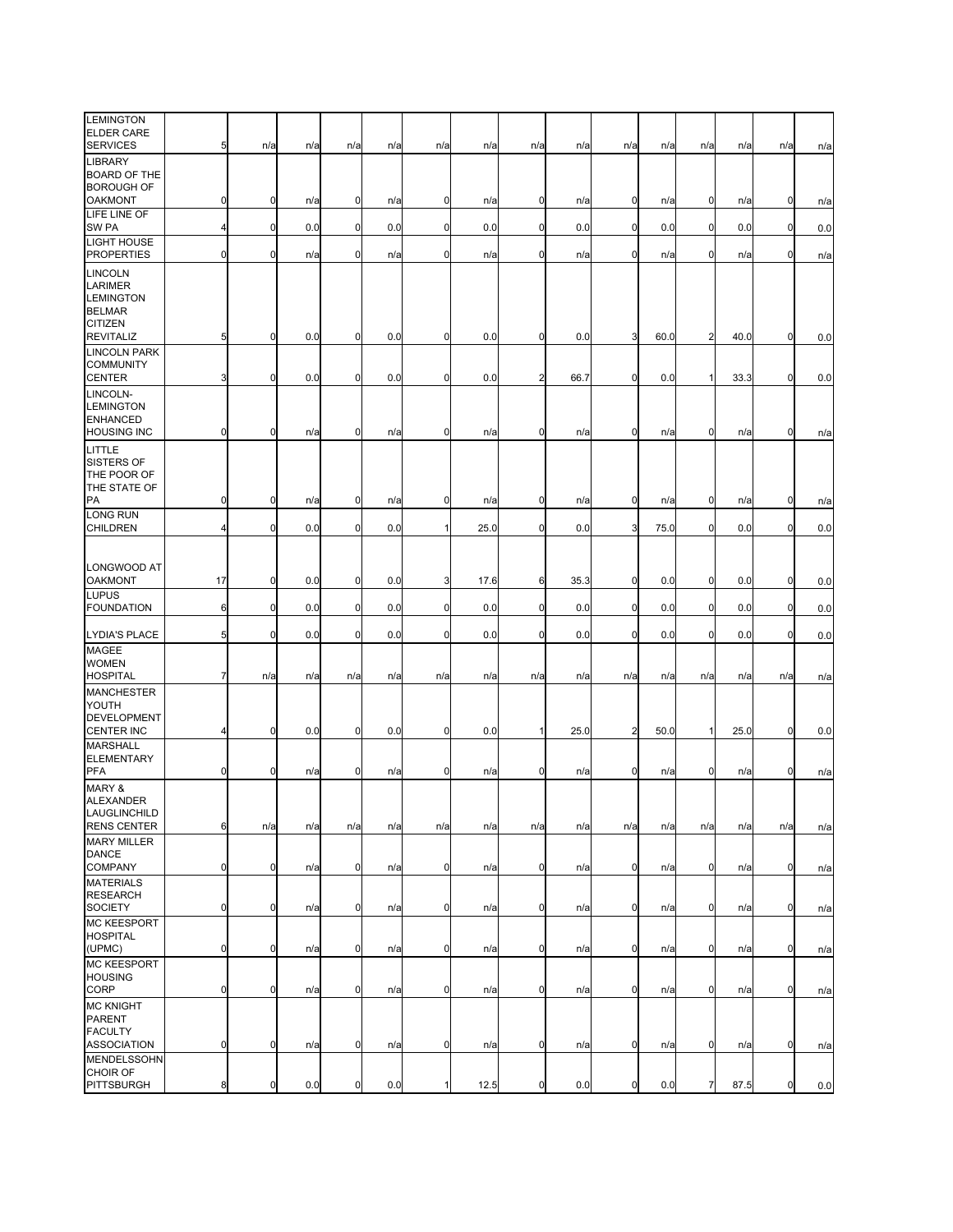| <b>MENTAL</b><br><b>HEALTH ASS'N</b>                                                            |             |                  |     |             |     |                |      |                |      |                |      |                |      |             |     |
|-------------------------------------------------------------------------------------------------|-------------|------------------|-----|-------------|-----|----------------|------|----------------|------|----------------|------|----------------|------|-------------|-----|
| OF ALLEGHENY<br><b>COUNTY</b>                                                                   | 4           | n/a              | n/a | n/a         | n/a | n/a            | n/a  | n/a            | n/a  | n/a            | n/a  | n/a            | n/a  | n/a         | n/a |
| <b>MERCY</b><br><b>HOSPITAL OF</b><br><b>PITTSBURGH</b>                                         | 10          | n/a              | n/a | n/a         | n/a | n/a            | n/a  | n/a            | n/a  | n/a            | n/a  | n/a            | n/a  | n/a         | n/a |
| <b>MERCY LIFE</b><br><b>CENTER</b>                                                              | 6           | n/a              | n/a | n/a         | n/a | n/a            | n/a  | n/a            | n/a  | n/a            | n/a  | n/a            | n/a  | n/a         | n/a |
| <b>METHOUSE</b>                                                                                 | 0           | 0                | n/a | $\mathbf 0$ | n/a | 0              | n/a  | $\mathbf 0$    | n/a  | 0              | n/a  | 0              | n/a  | $\mathbf 0$ | n/a |
| <b>MEYER &amp;</b><br><b>MERLE</b><br><b>BERGER</b><br><b>FAMILY FDN</b>                        | $\mathbf 0$ | $\mathbf 0$      | n/a | 0           | n/a | $\mathbf 0$    | n/a  | 0              | n/a  | $\mathbf 0$    | n/a  | 0              | n/a  | $\mathbf 0$ | n/a |
| <b>MINADEO</b><br><b>EXTENDED DAY</b><br><b>PROGRAM</b>                                         | $\mathbf 0$ | $\boldsymbol{0}$ | n/a | 0           | n/a | $\overline{0}$ | n/a  | $\mathbf 0$    | n/a  | $\mathbf 0$    | n/a  | $\mathbf 0$    | n/a  | 0           | n/a |
| <b>MOMS HOUSE</b>                                                                               |             |                  |     |             |     |                |      |                |      |                |      |                |      |             |     |
| <b>INC OF</b><br><b>PITTSBURGH</b>                                                              | 5           | $\mathbf 0$      | 0.0 | 0           | 0.0 | $\mathbf 0$    | 0.0  |                | 20.0 | $\overline{c}$ | 40.0 | 2              | 40.0 | $\mathbf 0$ | 0.0 |
| <b>MON VALLEY</b><br><b>EDUCATION</b><br><b>CONSORTIUM</b>                                      | $\mathbf 0$ | $\mathbf 0$      | n/a | $\mathbf 0$ | n/a | $\mathbf 0$    | n/a  | 0              | n/a  | $\mathbf 0$    | n/a  | $\mathbf 0$    | n/a  | $\mathbf 0$ | n/a |
| <b>MON YOUGH</b><br><b>COMMUNITY</b><br><b>SERVICE</b>                                          | $\mathbf 0$ | $\mathbf 0$      | n/a | 0           | n/a | $\mathbf 0$    | n/a  | 0              | n/a  | $\mathbf 0$    | n/a  | 0              | n/a  | $\mathbf 0$ | n/a |
| <b>MON YOUGH</b><br><b>RIVERFRONT</b><br><b>ENT. &amp;</b><br><b>CULTURAL</b><br><b>COUNCIL</b> | 3           | $\mathbf 0$      | 0.0 | 0           | 0.0 | 0              | 0.0  | 1              | 33.3 | $\mathbf{1}$   | 33.3 | 1              | 33.3 | $\mathbf 0$ | 0.0 |
| <b>MONROEVILLE</b><br><b>CRISIS</b>                                                             |             |                  |     |             |     |                |      |                |      |                |      |                |      |             |     |
| <b>PREGNANCY</b><br><b>CENTER</b>                                                               | 4           | $\mathbf 0$      | 0.0 | 0           | 0.0 | 1              | 25.0 | $\overline{2}$ | 50.0 | $\mathbf{1}$   | 25.0 | $\mathbf 0$    | 0.0  | $\mathbf 0$ | 0.0 |
| <b>MONTOUR</b><br><b>HOCKEY</b><br><b>ASSOCIATION</b>                                           |             |                  |     |             |     |                |      |                |      |                |      |                |      |             |     |
| <b>INC</b><br><b>MOON</b>                                                                       | $\mathbf 0$ | $\mathbf 0$      | n/a | 0           | n/a | 0              | n/a  | $\mathbf 0$    | n/a  | $\mathbf 0$    | n/a  | $\mathbf 0$    | n/a  | $\mathbf 0$ | n/a |
| <b>TOWNSHIP</b><br><b>PUBLIC</b><br><b>LIBRARY</b>                                              | $\mathbf 0$ | $\mathbf 0$      | n/a | 0           | n/a | 0              | n/a  | $\mathbf 0$    | n/a  | $\mathbf 0$    | n/a  | $\mathbf 0$    | n/a  | $\mathbf 0$ | n/a |
| <b>MPC</b><br>CORPORATION                                                                       | 6           | $\mathbf 0$      | 0.0 | 0           | 0.0 | $\overline{a}$ | 33.3 | $\mathbf 0$    | 0.0  | 4              | 66.7 | $\overline{0}$ | 0.0  | $\mathbf 0$ | 0.0 |
| <b>MT LEBANON</b><br><b>GIRLS</b><br>SOFTBALL                                                   |             |                  |     |             |     |                |      |                |      |                |      |                |      |             |     |
| <b>ASSOCIATION</b><br><b>MT LEBANON</b>                                                         |             | $\overline{0}$   | n/a | 0           | n/a | 0              | n/a  | $\pmb{0}$      | n/a  | $\mathbf 0$    | n/a  | 0              | n/a  | 0           | n/a |
| <b>MONTESSORI</b><br>SCHOOL INC                                                                 | $\mathbf 0$ | $\mathbf 0$      | n/a | 0           | n/a | 0              | n/a  | $\mathbf 0$    | n/a  | $\mathbf 0$    | n/a  | $\mathbf 0$    | n/a  | 0           | n/a |
| MT. NAZARETH<br><b>CENTER INC</b>                                                               | 5           | $\overline{0}$   | 0.0 | $\mathbf 0$ | 0.0 | $\mathbf 0$    | 0.0  | $\overline{a}$ | 40.0 | 3              | 60.0 | $\overline{0}$ | 0.0  | $\mathbf 0$ | 0.0 |
| MT.<br><b>WASHINGTON</b><br><b>COMMUNITY</b><br><b>DEVELOPMENT</b><br>CORPORATION               |             | $\pmb{0}$        | 0.0 | 0           | 0.0 | $\overline{a}$ | 40.0 | $\overline{c}$ | 40.0 | 1              | 20.0 | $\mathbf 0$    | 0.0  | $\mathbf 0$ |     |
| <b>MUSHROOM</b>                                                                                 | 5           |                  |     |             |     |                |      |                |      |                |      |                |      |             | 0.0 |
| <b>LEARNING</b><br><b>CENTER</b>                                                                | $\mathbf 0$ | $\overline{0}$   | n/a | 0           | n/a | $\mathbf 0$    | n/a  | $\mathbf 0$    | n/a  | $\mathbf 0$    | n/a  | $\overline{0}$ | n/a  | $\mathbf 0$ | n/a |
| <b>NAMI</b><br>SOUTHWESTE<br>RN PA                                                              | 5           | $\mathbf 0$      | 0.0 | $\mathbf 0$ | 0.0 | $\mathbf 0$    | 0.0  | $\mathbf 0$    | 0.0  | $\overline{a}$ | 40.0 | 3              | 60.0 | $\mathbf 0$ | 0.0 |
| <b>NATIONAL</b><br><b>AVIARY</b><br><b>PITTSBURGH</b>                                           |             |                  |     |             |     |                |      |                |      |                |      |                |      |             |     |
| <b>INC</b>                                                                                      | 14          | $\mathbf 0$      | 0.0 | 0           | 0.0 | $\mathbf 0$    | 0.0  |                | 7.1  | 9              | 64.3 | 3              | 21.4 | 1           | 7.1 |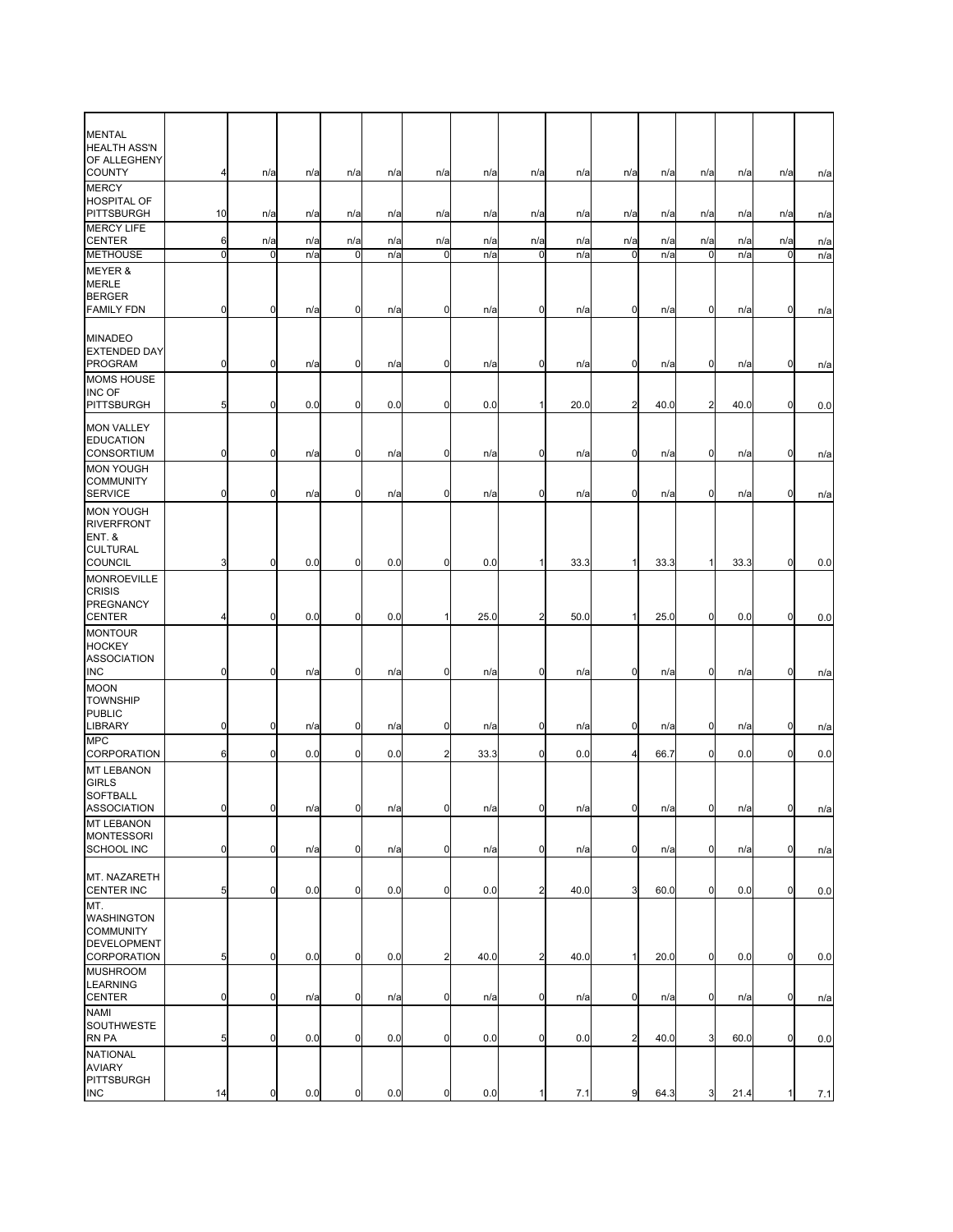| <b>NATIONAL</b><br><b>COMMITTEE ON</b><br>PLANNED<br><b>GIVING</b>                         | 0              | 0           | n/a | 0           | n/a | $\mathbf 0$    | n/a  | $\mathbf 0$    | n/a  | $\mathbf 0$    | n/a  | 0              | n/a  | 0              | n/a  |
|--------------------------------------------------------------------------------------------|----------------|-------------|-----|-------------|-----|----------------|------|----------------|------|----------------|------|----------------|------|----------------|------|
| <b>NATIONAL</b><br><b>COUNCIL IF</b><br><b>JEWISH</b><br>WOMEN,<br>PITTSBURGH              |                |             |     |             |     |                |      |                |      |                |      |                |      |                |      |
| <b>SEC</b><br><b>NATIONAL</b><br><b>COUNCIL OF</b><br><b>JEWISH</b>                        | 22             | n/a         | n/a | n/a         | n/a | n/a            | n/a  | n/a            | n/a  | n/a            | n/a  | n/a            | n/a  | n/a            | n/a  |
| WOMEN INC                                                                                  | 16             | 0           | 0.0 | 0           | 0.0 | $\mathbf 0$    | 0.0  | $\mathbf 0$    | 0.0  | $\mathbf 0$    | 0.0  | $\mathbf 0$    | 0.0  | 0              | 0.0  |
| <b>NATIONAL</b><br><b>FLAG</b>                                                             |                |             |     |             |     |                |      |                |      |                |      |                |      |                |      |
| <b>FOUNDATION</b>                                                                          | 6              | 0           | 0.0 | 0           | 0.0 | $\mathbf 0$    | 0.0  |                | 16.7 | $\overline{2}$ | 33.3 |                | 16.7 | $\overline{2}$ | 33.3 |
| <b>NATIONAL</b><br><b>MUTIPLE</b><br><b>SCLEROSIS</b>                                      |                |             |     | 0           |     |                |      |                |      |                |      |                |      |                |      |
| <b>SOCIETY</b><br><b>NATIONAL</b>                                                          | 5              | 0           | 0.0 |             | 0.0 | $\mathbf 0$    | 0.0  | $\overline{2}$ | 40.0 | $\mathbf{1}$   | 20.0 | $\overline{2}$ | 40.0 | $\mathbf 0$    | 0.0  |
| <b>PARKINSON</b><br><b>FOUNDATION</b>                                                      | 7              | $\mathbf 0$ | 0.0 | $\mathbf 0$ | 0.0 | $\mathbf 0$    | 0.0  |                | 14.3 | $\overline{a}$ | 28.6 | 4              | 57.1 | $\mathbf{1}$   | 14.3 |
| <b>NATIONAL</b>                                                                            |                |             |     |             |     |                |      |                |      |                |      |                |      |                |      |
| <b>REFORM</b><br><b>ASSOCIATION</b>                                                        | 4              | 0           | 0.0 | $\mathbf 0$ | 0.0 | $\mathbf 0$    | 0.0  | 3              | 75.0 | 1              | 25.0 | $\overline{0}$ | 0.0  | 0              | 0.0  |
| <b>NEIGHBORHOO</b>                                                                         |                |             |     |             |     |                |      |                |      |                |      |                |      |                |      |
| <b>D CENTERS</b><br><b>ASSOCIATION</b>                                                     | 4              | 0           | 0.0 | 0           | 0.0 | $\mathbf 0$    | 0.0  | 3              | 75.0 | 1              | 25.0 | $\mathbf 0$    | 0.0  | $\mathbf 0$    | 0.0  |
| <b>NEVILLE</b>                                                                             |                |             |     |             |     |                |      |                |      |                |      |                |      |                |      |
| <b>ISLAND</b><br>DEVELOPMENT                                                               | 0              | 0           | n/a | 0           | n/a | $\mathbf 0$    | n/a  | 0              | n/a  | 0              | n/a  | $\mathbf 0$    | n/a  | 0              | n/a  |
| <b>NEW CENTURY</b><br>CAREERS                                                              | 3              | n/a         | n/a | n/a         | n/a | n/a            | n/a  | n/a            | n/a  | n/a            | n/a  | n/a            | n/a  | n/a            | n/a  |
| <b>NORTH</b><br><b>ALLEGHENY</b><br><b>ASSOCIATION</b><br>FOR ADV OF                       |                |             |     |             |     |                |      |                |      |                |      |                |      |                |      |
| <b>SPORTS</b>                                                                              | $\mathbf 0$    | 0           | n/a | 0           | n/a | $\mathbf 0$    | n/a  | $\mathbf 0$    | n/a  | $\mathbf 0$    | n/a  | $\overline{0}$ | n/a  | 0              | n/a  |
| <b>NORTH</b><br><b>AMERICAN</b><br><b>SERIALS</b><br><b>INTEREST</b><br><b>GROUP INC</b>   | 5              | n/a         | n/a | n/a         | n/a | n/a            | n/a  | n/a            | n/a  | n/a            | n/a  | n/a            | n/a  | n/a            | n/a  |
| <b>NORTH HILLS</b><br><b>FOOD BANK</b>                                                     | 0              | 0           | n/a | 0           | n/a | $\mathbf 0$    | n/a  | $\mathbf 0$    | n/a  | 0              | n/a  | $\mathbf 0$    | n/a  | 0              | n/a  |
| <b>NORTH HILLS</b>                                                                         |                |             |     |             |     |                |      |                |      |                |      |                |      |                |      |
| YOUTH<br><b>MINISTRIES</b>                                                                 | 5              | 0           | 0.0 | $\mathbf 0$ | 0.0 |                | 20.0 |                | 20.0 | $\mathbf{1}$   | 20.0 | $\overline{2}$ | 40.0 | $\mathbf 0$    | 0.0  |
| <b>NORTH</b><br>SUBURBAN<br><b>ADULT</b><br><b>SERVICES</b>                                | $\mathbf 0$    | 0           | n/a | $\mathbf 0$ | n/a | $\overline{0}$ | n/a  | $\mathbf 0$    | n/a  | $\mathbf 0$    | n/a  | $\mathbf 0$    | n/a  | $\mathbf 0$    | n/a  |
| <b>NORTHERN</b><br><b>ALLEGHENY</b><br><b>COUNTY</b><br><b>CHAMBER</b><br><b>EDUCATION</b> |                |             |     |             |     |                |      |                |      |                |      |                |      |                |      |
| <b>FDN</b><br><b>NORTHERN</b>                                                              | 7              | 0           | 0.0 | 0           | 0.0 | $\overline{a}$ | 28.6 | 3              | 42.9 | 1              | 14.3 | $\mathbf 0$    | 0.0  | $\mathbf 1$    | 14.3 |
| <b>TIER LIBRARY</b>                                                                        | $\mathbf 0$    | 0           | n/a | $\pmb{0}$   | n/a | $\mathbf 0$    | n/a  | $\mathbf 0$    | n/a  | 0              | n/a  | $\mathbf 0$    | n/a  | $\mathbf 0$    | n/a  |
| <b>NORTHLAND</b><br><b>PUBLIC</b>                                                          |                |             |     |             |     |                |      |                |      |                |      |                |      |                |      |
| LIBRARY<br><b>NORTHSIDE</b><br><b>CIVIC</b>                                                | $\overline{4}$ | 0           | 0.0 | $\mathbf 0$ | 0.0 | $\mathbf 0$    | 0.0  | $\mathbf 0$    | 0.0  | 3              | 75.0 | 1              | 25.0 | $\mathbf 0$    | 0.0  |
| <b>DEVELOPMENT</b><br>COUNCIL INC                                                          | 4              | 0           | 0.0 | 0           | 0.0 | $\overline{2}$ | 50.0 | $\overline{a}$ | 50.0 | $\pmb{0}$      | 0.0  | $\mathbf 0$    | 0.0  | $\mathbf 0$    | 0.0  |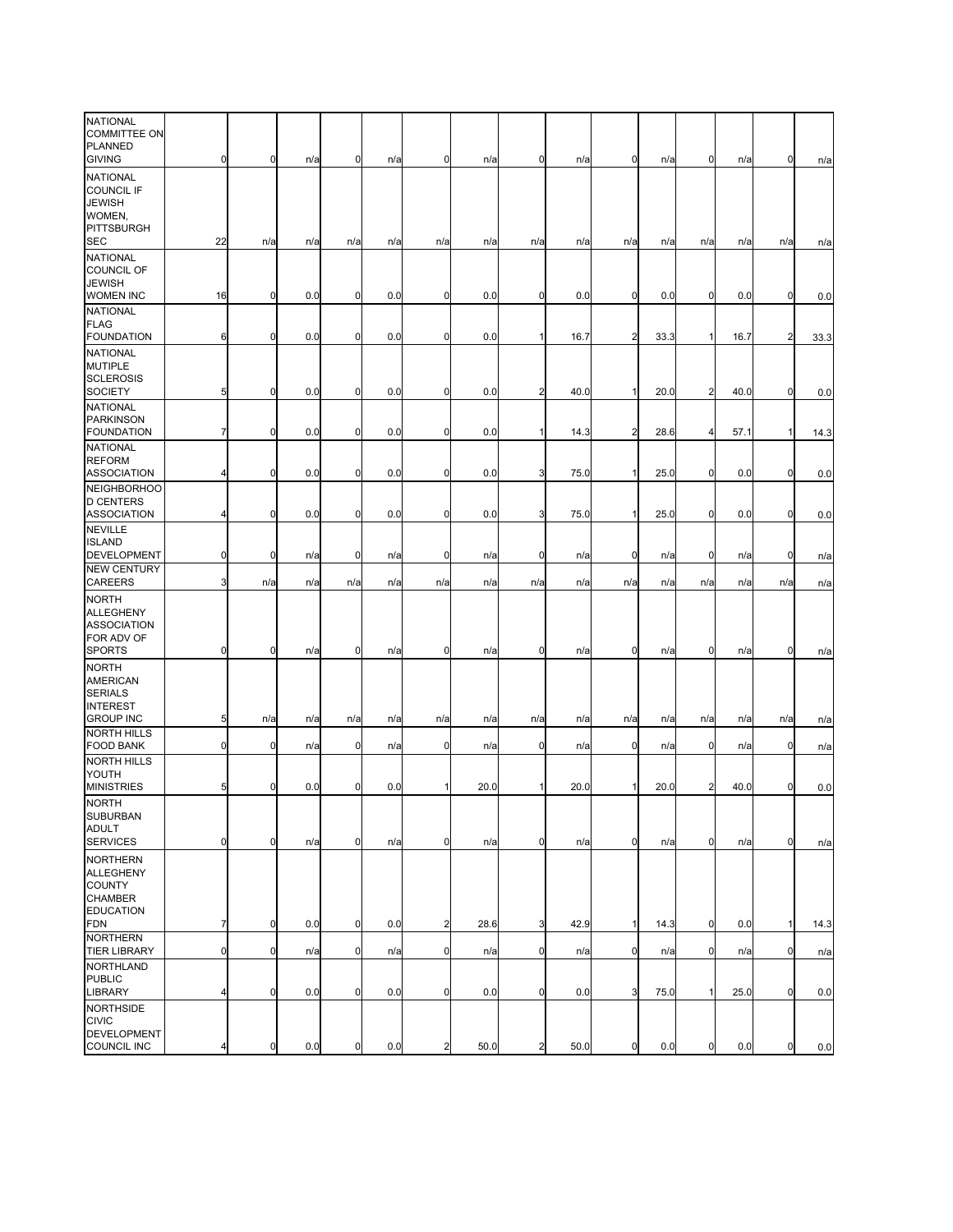| <b>NORTHSIDE</b><br><b>URBAN</b><br><b>PATHWAYS A</b><br><b>PUBLIC</b><br><b>CHARTER</b> |                |                |     |                |     |                |      |                |       |                         |      |                |      |                |       |
|------------------------------------------------------------------------------------------|----------------|----------------|-----|----------------|-----|----------------|------|----------------|-------|-------------------------|------|----------------|------|----------------|-------|
| <b>SCHOOL</b>                                                                            | $\mathbf 0$    | $\mathbf 0$    | n/a | 0              | n/a | 0              | n/a  | $\mathbf 0$    | n/a   | $\mathbf 0$             | n/a  | $\mathbf 0$    | n/a  | $\mathbf 0$    | n/a   |
| <b>NORTHWEST</b><br><b>REGIONAL</b><br>MANAGEMENT                                        | $\mathbf 0$    | $\mathbf 0$    | n/a | 0              | n/a | 0              | n/a  | 0              | n/a   | $\mathbf 0$             | n/a  | 0              | n/a  | $\mathbf 0$    | n/a   |
| <b>OAKLAND</b><br><b>SCHOOL</b>                                                          | $\mathbf 0$    | $\mathbf 0$    | n/a | $\mathbf 0$    | n/a | $\mathbf 0$    | n/a  | $\mathbf 0$    | n/a   | $\mathbf 0$             | n/a  | $\overline{0}$ | n/a  | $\mathbf 0$    | n/a   |
| OHIO VALLEY<br><b>GENERAL</b><br><b>HOSPITAL</b>                                         | $\overline{0}$ | $\mathbf 0$    | n/a | 0              | n/a | 0              | n/a  | $\mathbf 0$    | n/a   | $\mathbf 0$             | n/a  | $\overline{0}$ | n/a  | $\mathbf 0$    | n/a   |
| <b>OLD</b><br><b>SEWICKLEY</b><br>POST OFFICE<br>CORP                                    | 0              | $\mathbf 0$    | n/a | 0              | n/a | 0              | n/a  | 0              | n/a   | $\mathbf 0$             | n/a  | $\mathbf 0$    | n/a  | $\mathbf 0$    | n/a   |
| ONE TO ONE<br><b>THE</b><br><b>MENTORING</b><br><b>PARTNERSHIP</b><br>OF SWPA            | 9              | $\mathbf 0$    | 0.0 | 0              | 0.0 | $\overline{a}$ | 22.2 | 6              | 66.7  | 1                       | 11.1 | $\overline{0}$ | 0.0  | 0              | 0.0   |
| <b>OPERATION</b><br><b>BETTER BLOCK</b>                                                  | 4              | $\mathbf 0$    | 0.0 | 0              | 0.0 | $\mathbf 0$    | 0.0  | 1              | 25.0  | 3                       | 75.0 | $\overline{0}$ | 0.0  | $\mathbf 0$    | 0.0   |
| PA<br><b>FEDERATION</b><br><b>MUSIC CLUBS</b>                                            | 10             | $\overline{0}$ | 0.0 | 0              | 0.0 | $\mathbf 0$    | 0.0  | $\overline{c}$ | 20.0  | 3                       | 30.0 | $\overline{2}$ | 20.0 | 3              | 30.0  |
| PA<br><b>ORGANIZATION</b><br>FOR WOMEN IN<br><b>EARLY</b>                                |                |                |     |                |     |                |      |                |       |                         |      |                |      |                |       |
| <b>RECOVERY</b>                                                                          | 4              | $\mathbf 0$    | 0.0 | 0              | 0.0 | 0              | 0.0  | 2              | 50.0  | $\overline{\mathbf{c}}$ | 50.0 | $\mathbf 0$    | 0.0  | 0              | 0.0   |
| PACE SCHOOL                                                                              | 5              | ō              | 0.0 | $\mathbf 0$    | 0.0 | $\overline{0}$ | 0.0  | G,             | 100.0 | $\overline{0}$          | 0.0  | $\overline{0}$ | 0.0  | $\overline{0}$ | 0.0   |
| <b>PARENTAL</b><br><b>STRESS</b><br><b>CENTER</b>                                        | 8              | n/a            | n/a | n/a            | n/a | n/a            | n/a  | n/a            | n/a   | n/a                     | n/a  | n/a            | n/a  | n/a            | n/a   |
| PBA INC / THE<br><b>SECOND STEP</b>                                                      | Δ              | $\mathbf 0$    | 0.0 | 0              | 0.0 | $\mathbf 0$    | 0.0  | $\mathbf 0$    | 0.0   | $\mathbf 0$             | 0.0  | $\overline{0}$ | 0.0  | $\overline{a}$ | 100.0 |
| <b>PENN HILLS</b><br><b>VOLUNTEER</b><br><b>FIREMENS</b><br><b>RELIEF</b>                |                |                |     |                |     |                |      |                |       |                         |      |                |      |                |       |
| <b>ASSOCIATION I</b>                                                                     | $\mathbf 0$    | $\overline{0}$ | n/a | 0              | n/a | $\mathbf 0$    | n/a  | $\mathbf 0$    | n/a   | $\mathbf 0$             | n/a  | $\overline{0}$ | n/a  | $\mathbf 0$    | n/a   |
| PENNSYLVANIA<br>PEACE LINKS                                                              | $\overline{4}$ | $\mathbf 0$    | 0.0 | $\overline{0}$ | 0.0 | $\overline{0}$ | 0.0  | $\mathbf 0$    | 0.0   | 1                       | 25.0 | $\overline{0}$ | 0.0  | 3              | 75.0  |
| PGH C/RENCE<br>ON ANALYTIC<br>CHEM & A/PLD<br>SPECTROSCOP                                |                |                |     |                |     |                |      |                |       |                         |      |                |      |                |       |
| Υ                                                                                        | $\mathbf 0$    | $\mathbf 0$    | n/a | $\mathbf 0$    | n/a | 0              | n/a  | $\mathbf 0$    | n/a   | $\mathbf 0$             | n/a  | $\overline{0}$ | n/a  | $\mathbf 0$    | n/a   |
| <b>PHIPPS</b><br>CONSERVATOR<br>Y AND<br><b>BOTANICAL</b><br><b>GARDEN</b>               | 19             | $\overline{0}$ | 0.0 | 0              | 0.0 | 2              | 10.5 | $\overline{c}$ | 10.5  | 14                      | 73.7 | 1              | 5.3  | $\mathbf 0$    | 0.0   |
| <b>PITCAIRN</b><br>CRABBE                                                                |                |                |     |                |     |                |      |                |       |                         |      |                |      |                |       |
| <b>FOUNDATION</b>                                                                        | $\mathbf 0$    | $\mathbf 0$    | n/a | 0              | n/a | $\mathbf 0$    | n/a  | $\mathbf 0$    | n/a   | $\mathbf 0$             | n/a  | 0              | n/a  | $\mathbf 0$    | n/a   |
| PITTBSBURGH<br><b>BUSINESS</b><br><b>RESOURCES</b><br><b>CENTER</b>                      | 6              | $\mathbf 0$    | 0.0 | 0              | 0.0 | $\mathbf{1}$   | 16.7 | 3              | 50.0  | $\vert$ 1               | 16.7 | $\mathbf 0$    | 0.0  | $\mathbf 0$    | 0.0   |
| <b>PITTSBURGH</b>                                                                        |                |                |     |                |     |                |      |                |       |                         |      |                |      |                |       |
| <b>AIDS TASK</b><br><b>FORCE INC</b>                                                     | 6              | $\pmb{0}$      | 0.0 | $\mathbf 0$    | 0.0 | $\mathbf 0$    | 0.0  | $\overline{2}$ | 33.3  | 4                       | 66.7 | $\overline{0}$ | 0.0  | $\mathbf 0$    | 0.0   |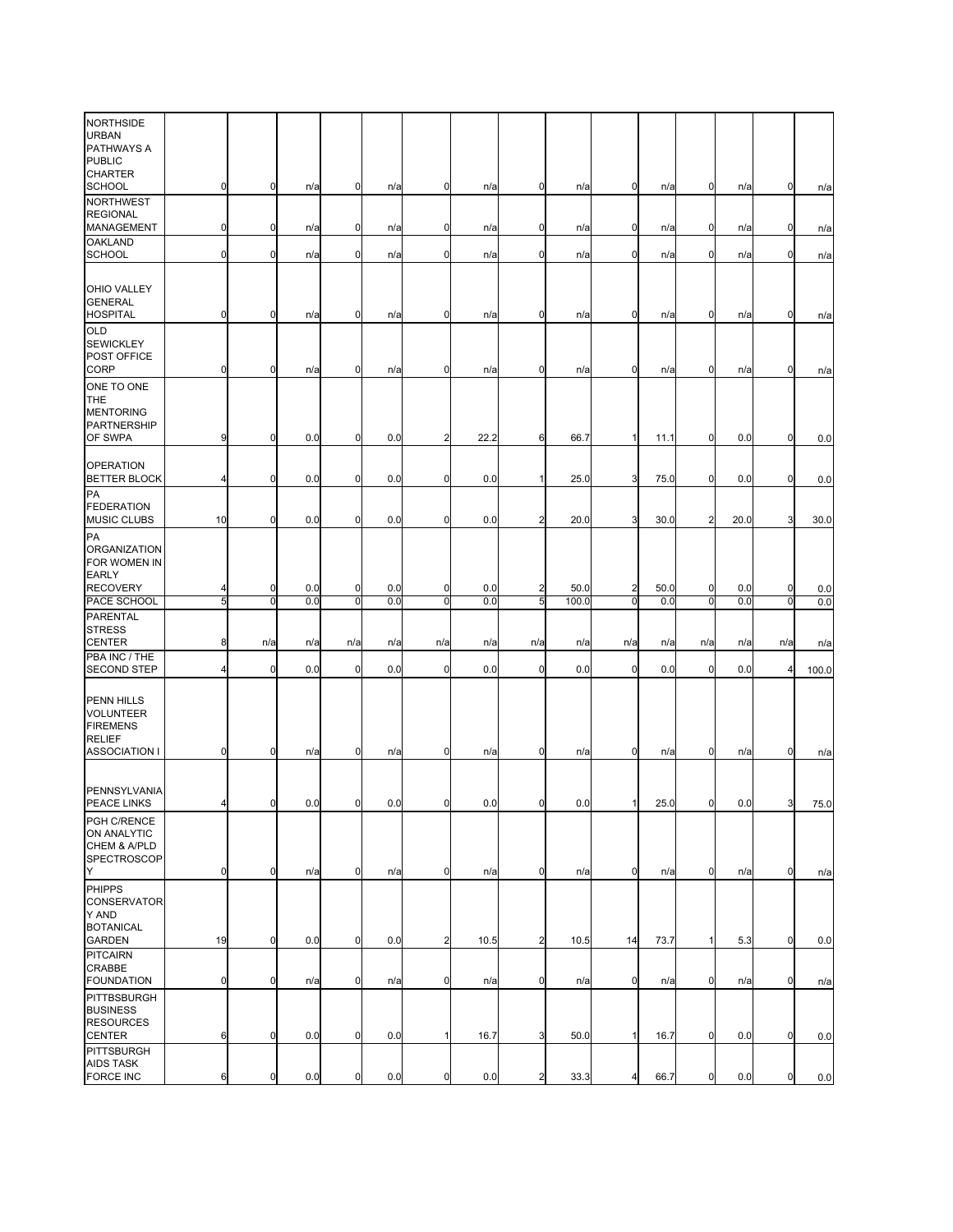| PITTSBURGH<br>ARTS &<br><b>LECTURES INC</b>                                              | $\overline{0}$ | $\mathbf 0$    | n/a | $\mathbf 0$ | n/a | $\mathbf 0$    | n/a  | $\mathbf 0$    | n/a   | $\mathbf 0$    | n/a  | $\overline{0}$ | n/a   | $\mathbf 0$  | n/a  |
|------------------------------------------------------------------------------------------|----------------|----------------|-----|-------------|-----|----------------|------|----------------|-------|----------------|------|----------------|-------|--------------|------|
| <b>PITTSBURGH</b><br><b>CARES</b>                                                        | 4              | 0              | 0.0 | 0           | 0.0 | $\overline{a}$ | 50.0 | $\overline{2}$ | 50.0  | $\mathbf 0$    | 0.0  | 0              | 0.0   | $\mathbf 0$  | 0.0  |
| <b>PITTSBURGH</b><br><b>CARES</b>                                                        |                |                |     |             |     |                |      |                |       |                |      |                |       |              |      |
| PARTNERSHIP<br><b>INC</b>                                                                | 3              | $\mathbf 0$    | 0.0 | 0           | 0.0 | $\mathbf 0$    | 0.0  | $\overline{a}$ | 66.7  | 1              | 33.3 | $\overline{0}$ | 0.0   | $\mathbf 0$  | 0.0  |
| <b>PITTSBURGH</b><br><b>CENTER FOR</b><br>THE ARTS                                       | 8              | $\mathbf 0$    | 0.0 | 0           | 0.0 | $\mathbf 0$    | 0.0  | 7              | 87.5  | $\mathbf{1}$   | 12.5 | $\overline{0}$ | 0.0   | $\mathbf 0$  | 0.0  |
| <b>PITTSBURGH</b><br><b>CHILDREN'S</b><br><b>MUSEUM</b>                                  | 5              | $\mathbf 0$    | 0.0 | 0           | 0.0 |                | 20.0 | $\overline{2}$ | 40.0  | $\overline{a}$ | 40.0 | $\overline{0}$ | 0.0   | $\mathbf 0$  | 0.0  |
| <b>PITTSBURGH</b><br><b>COALITION FOR</b><br><b>DYNAMIC</b><br><b>PSYCHOTHERA</b><br>PY  | $\mathbf 0$    | $\pmb{0}$      |     | $\mathbf 0$ |     |                |      | $\mathbf 0$    | n/a   |                |      | $\mathbf 0$    |       | $\mathbf 0$  |      |
| <b>PITTSBURGH</b><br><b>COMMUNITY</b>                                                    |                |                | n/a |             | n/a | $\overline{0}$ | n/a  |                |       | $\mathbf 0$    | n/a  |                | n/a   |              | n/a  |
| <b>REINVESTMEN</b><br>T                                                                  | 4              | n/a            | n/a | n/a         | n/a | n/a            | n/a  | n/a            | n/a   | n/a            | n/a  | n/a            | n/a   | n/a          | n/a  |
| <b>PITTSBURGH</b><br><b>COUNCIL ON</b><br><b>HIGHER</b><br><b>EDUCATION</b>              | $\overline{2}$ | $\mathbf 0$    | 0.0 | $\mathbf 0$ | 0.0 | $\mathbf 0$    | 0.0  | $\overline{0}$ | 0.0   | $\mathbf 0$    | 0.0  | $\overline{2}$ | 100.0 | $\mathbf 0$  | 0.0  |
| <b>PITTSBURGH</b><br><b>DANCE ALLOY</b>                                                  | 5              | $\mathbf 0$    | 0.0 | 0           | 0.0 | $\mathbf 0$    | 0.0  | 5              | 100.0 | $\mathbf 0$    | 0.0  | $\overline{0}$ | 0.0   | $\mathbf 0$  | 0.0  |
| <b>PITTSBURGH</b><br><b>EXPERIMENT</b>                                                   | 4              | $\mathbf 0$    | 0.0 | $\mathbf 0$ | 0.0 | $\mathbf 0$    | 0.0  | $\overline{4}$ | 100.0 | $\mathbf 0$    | 0.0  | $\overline{0}$ | 0.0   | $\mathbf 0$  | 0.0  |
| <b>PITTSBURGH</b><br><b>FILM MAKERS</b>                                                  | 4              | $\mathbf 0$    | 0.0 | $\mathbf 0$ | 0.0 | $\mathbf 0$    | 0.0  | 3              | 75.0  | $\mathbf{1}$   | 25.0 | $\overline{0}$ | 0.0   | $\mathbf 0$  | 0.0  |
| <b>PITTSBURGH</b><br><b>INSTITUTE OF</b><br><b>MORTUARY</b>                              |                |                |     |             |     |                |      |                |       |                |      |                |       |              |      |
| <b>SCIENCE INC</b><br><b>PITTSBURGH</b><br><b>ITALIAN</b><br>SCHOLARSHIP                 | 5 <sub>l</sub> | $\overline{0}$ | 0.0 | 0           | 0.0 | $\mathbf 0$    | 0.0  | $\mathbf 0$    | 0.0   | 3              | 60.0 | $\mathbf{1}$   | 20.0  | 1            | 20.0 |
| <b>FUND</b><br><b>PITTSBURGH</b><br><b>LEADERSHIP</b>                                    | $\overline{0}$ | $\mathbf 0$    | n/a | 0           | n/a | $\overline{0}$ | n/a  | $\mathbf 0$    | n/a   | $\mathbf 0$    | n/a  | $\mathbf 0$    | n/a   | $\mathbf 0$  | n/a  |
| <b>FOUNDATION</b>                                                                        | $\overline{4}$ | $\mathbf 0$    | 0.0 | 0           | 0.0 | $\mathbf 0$    | 0.0  | $\mathbf 0$    | 0.0   | 3              | 75.0 | $\overline{0}$ | 0.0   | $\mathbf{1}$ | 25.0 |
| <b>PITTSBURGH</b><br><b>MEDIATION</b><br><b>CENTER</b>                                   | 4              | 0              | 0.0 | 0           | 0.0 | 2              | 50.0 | 1              | 25.0  | $\mathbf 0$    | 0.0  | 11             | 25.0  | $\mathbf 0$  | 0.0  |
| <b>PITTSBURGH</b><br><b>MUSICAL</b><br>THEATER                                           | 5              | n/a            | n/a | n/a         | n/a | n/a            | n/a  | n/a            | n/a   | n/a            | n/a  | n/a            | n/a   | n/a          | n/a  |
| <b>PITTSBURGH</b><br>OPERA HOUSE<br><b>INC</b>                                           | $\overline{7}$ | $\mathbf 0$    | 0.0 | $\mathbf 0$ | 0.0 | $\mathbf 0$    | 0.0  | $\mathbf 0$    | 0.0   | 1              | 14.3 | $\mathbf 0$    | 0.0   | 6            | 85.7 |
| <b>PITTSBURGH</b><br><b>PIRATES</b><br><b>ALUMNI</b><br><b>ASSOCIATION</b><br><b>INC</b> | $\overline{0}$ | $\mathbf 0$    | n/a | $\pmb{0}$   | n/a | $\overline{0}$ | n/a  | $\mathbf 0$    | n/a   | $\overline{0}$ | n/a  | $\mathbf 0$    | n/a   | $\mathbf 0$  | n/a  |
| <b>PITTSBURGH</b><br><b>REGIONAL</b>                                                     |                |                |     |             |     |                |      |                |       |                |      |                |       |              |      |
| <b>ALLIANCE</b><br><b>PITTSBURGH</b><br><b>TISSUE</b><br><b>ENGINEERING</b>              | 6              | n/a            | n/a | n/a         | n/a | n/a            | n/a  | n/a            | n/a   | n/a            | n/a  | n/a            | n/a   | n/a          | n/a  |
| SOCIETY INC                                                                              | 5              | n/a            | n/a | n/a         | n/a | n/a            | n/a  | n/a            | n/a   | n/a            | n/a  | n/a            | n/a   | n/a          | n/a  |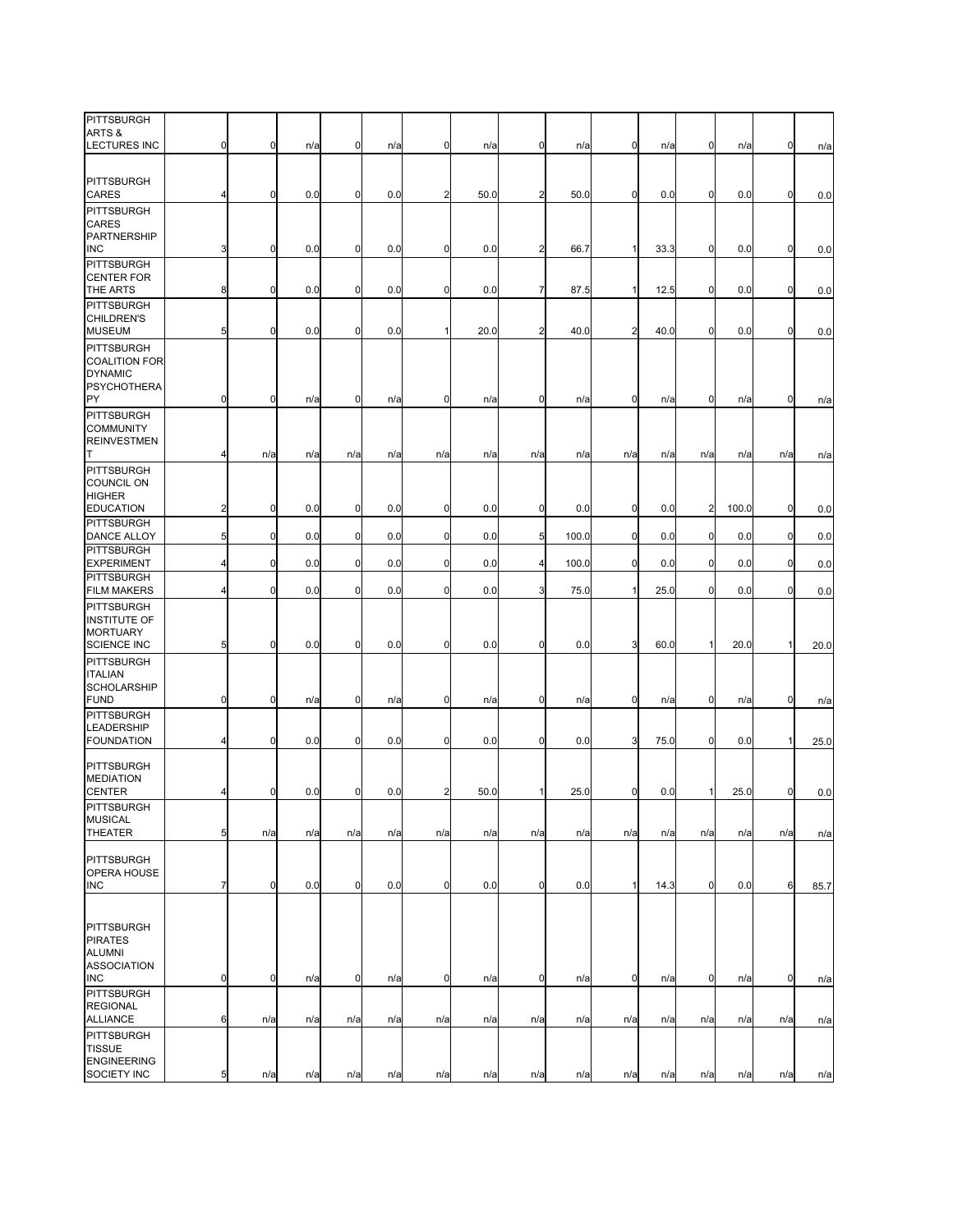| <b>PITTSBURGH</b><br><b>VINTAGE</b><br><b>GRAND PRIX</b>                       | 14             | $\mathbf 0$      | 0.0 | 0              | 0.0  | 3              | 21.4 | 4              | 28.6 | 7              | 50.0 | $\mathbf{1}$    | 7.1  | $\mathbf 0$  | 0.0  |
|--------------------------------------------------------------------------------|----------------|------------------|-----|----------------|------|----------------|------|----------------|------|----------------|------|-----------------|------|--------------|------|
| <b>PITTSBURGH</b><br>VOYAGER                                                   | $\mathbf 0$    | $\mathbf 0$      | n/a | 0              | n/a  | 0              | n/a  | $\mathbf 0$    | n/a  | $\mathbf 0$    | n/a  | 0               | n/a  | $\mathbf 0$  | n/a  |
| <b>PLANNED</b><br><b>PARENTHOOD</b><br>OF WPA INC                              | 10             | $\mathbf 0$      | 0.0 | 0              | 0.0  | $\overline{a}$ | 20.0 | 3              | 30.0 | 5              | 50.0 | $\mathbf 0$     | 0.0  | $\mathbf 0$  | 0.0  |
| <b>PLUM</b><br><b>BOROUGH</b>                                                  |                |                  |     |                |      |                |      |                |      |                |      |                 |      |              |      |
| <b>ATHLETIC</b><br><b>ASSOCIATION</b><br>PLUM SENIOR                           | $\mathbf 0$    | $\mathbf 0$      | n/a | 0              | n/a  | $\mathbf 0$    | n/a  | $\mathbf 0$    | n/a  | $\mathbf 0$    | n/a  | $\overline{0}$  | n/a  | $\mathbf 0$  | n/a  |
| CITIZEN CLUB<br>PREGNANCY                                                      | 4              | $\mathbf 0$      | 0.0 | 0              | 0.0  | 0              | 0.0  | $\mathbf 0$    | 0.0  | 3              | 75.0 | $\mathbf{1}$    | 25.0 | $\mathbf 0$  | 0.0  |
| CARE<br><b>CENTERS</b>                                                         | 0              | $\mathbf 0$      | n/a | 0              | n/a  | 0              | n/a  | $\mathbf 0$    | n/a  | $\mathbf 0$    | n/a  | 0               | n/a  | $\mathbf 0$  | n/a  |
| PRESSLEY<br><b>RIDGE</b><br><b>SCHOOLS FDN</b>                                 | 6              | $\pmb{0}$        | 0.0 | $\mathbf 0$    | 0.0  | $\overline{c}$ | 33.3 | 4              | 66.7 | $\overline{0}$ | 0.0  | $\overline{0}$  | 0.0  | $\mathbf 0$  | 0.0  |
| <b>PREVENTION</b><br><b>POINT</b>                                              |                |                  |     |                |      |                |      |                |      |                |      |                 |      |              |      |
| <b>PITTSBURGH</b><br>PROJECT HELP<br><b>OUR PEOPLE</b>                         | 3              | $\mathbf 0$      | 0.0 | 1              | 33.3 | $\mathbf 0$    | 0.0  | $\mathbf{1}$   | 33.3 | 1              | 33.3 | $\overline{0}$  | 0.0  | $\mathbf 0$  | 0.0  |
| <b>EARN INC</b><br>PROVIDENCE                                                  | 4              | $\mathbf 0$      | 0.0 | 1              | 25.0 | 3              | 75.0 | $\mathbf 0$    | 0.0  | $\mathbf 0$    | 0.0  | $\overline{0}$  | 0.0  | $\mathbf 0$  | 0.0  |
| <b>CONENCTIONS</b><br><b>INC</b><br><b>RAINBOW</b>                             | 6              | $\mathbf 0$      | 0.0 | 0              | 0.0  | $\mathbf 0$    | 0.0  | 3              | 50.0 | 3              | 50.0 | $\mathbf 0$     | 0.0  | $\mathbf 0$  | 0.0  |
| <b>KITCHEN</b><br><b>REGIONAL</b>                                              | 4              | $\mathbf 0$      | 0.0 | 0              | 0.0  | $\overline{a}$ | 50.0 | 1              | 25.0 | $\mathbf 0$    | 0.0  | $\mathbf{1}$    | 25.0 | $\mathbf 0$  | 0.0  |
| <b>BUSINESS</b><br><b>ALLIANCE</b>                                             | 9              | $\pmb{0}$        | 0.0 | 0              | 0.0  | $\overline{0}$ | 0.0  | 5              | 55.6 | 4              | 44.4 | $\overline{0}$  | 0.0  | 0            | 0.0  |
| <b>RESERVE</b><br>PARENTS CLUB                                                 | 0              | $\mathbf 0$      | n/a | 0              | n/a  | $\mathbf 0$    | n/a  | 0              | n/a  | $\mathbf 0$    | n/a  | $\overline{0}$  | n/a  | $\mathbf 0$  | n/a  |
| <b>RESIDENTIAL</b><br><b>RESOURCES</b>                                         | 4              | $\mathbf 0$      | 0.0 | $\mathbf 0$    | 0.0  | $\mathbf 0$    | 0.0  | 1              | 25.0 | 3              | 75.0 | $\overline{0}$  | 0.0  | $\mathbf 0$  | 0.0  |
| <b>RICHARD TWN</b><br><b>VOLUNTEER</b><br>FIRE DEP PF<br>ALLEGHENY             |                |                  |     |                |      |                |      |                |      |                |      |                 |      |              |      |
| COUNTY                                                                         | $\mathbf 0$    | $\mathbf 0$      | n/a | 0              | n/a  | 0              | n/a  | $\mathbf 0$    | n/a  | $\mathbf 0$    | n/a  | 0               | n/a  | 0            | n/a  |
| <b>RIDC</b><br><b>RIVERVIEW</b>                                                | $\mathbf 0$    | 0                | n/a | 0              | n/a  | 0              | n/a  | $\mathbf 0$    | n/a  | $\mathbf 0$    | n/a  | $\mathbf 0$     | n/a  | $\mathbf 0$  | n/a  |
| APARTMENTS                                                                     | 8              | $\mathbf 0$      | 0.0 | 0              | 0.0  | $\mathbf 0$    | 0.0  | $\mathbf 0$    | 0.0  | 1              | 12.5 | 6               | 75.0 | $\mathbf{1}$ | 12.5 |
| <b>ROBINSON</b><br><b>EMERGENCY</b><br><b>MEDICAL</b><br><b>SERVICE</b>        | $\overline{4}$ | $\mathbf{0}$     | 0.0 | $\overline{0}$ | 0.0  | $\overline{0}$ | 0.0  | $\overline{2}$ | 50.0 | $\overline{2}$ | 50.0 | $\mathbf 0$     | 0.0  | $\mathbf 0$  | 0.0  |
| <b>ROBINSON</b><br><b>TOWNSHIP</b><br><b>CHRISTIAN</b>                         |                |                  |     |                |      |                |      |                |      |                |      |                 |      |              |      |
| <b>SCHOOL</b><br><b>RONALD MC</b><br><b>DONALD</b>                             | $\mathbf 0$    | $\mathbf 0$      | n/a | 0              | n/a  | 0              | n/a  | $\mathbf 0$    | n/a  | $\mathbf 0$    | n/a  | 0               | n/a  | $\mathbf 0$  | n/a  |
| <b>HOUSE</b><br>ROSS-WEST<br><b>VIEW</b><br><b>EMERGENCY</b><br><b>MEDICAL</b> | 5              | n/a              | n/a | n/a            | n/a  | n/a            | n/a  | n/a            | n/a  | n/a            | n/a  | n/a             | n/a  | n/a          | n/a  |
| <b>SERVICES</b><br>AUTH.                                                       | 5              | $\mathbf 0$      | 0.0 | $\mathbf 0$    | 0.0  | $\mathbf 0$    | 0.0  | 1              | 20.0 | 3              | 60.0 | $\mathbf{1}$    | 20.0 | $\mathbf 0$  | 0.0  |
| <b>RUGGED</b><br><b>GROUSE</b><br>SOCIETY                                      | 6              | $\overline{0}$   | 0.0 | $\mathbf 0$    | 0.0  | $\mathbf 0$    | 0.0  | $\mathbf 0$    | 0.0  | 1              | 16.7 | $5\phantom{.0}$ | 83.3 | $\mathbf 0$  | 0.0  |
| <b>SAE</b><br><b>INTERNATIONA</b><br>L                                         | 0              | $\mathbf 0$      | n/a | 0              | n/a  | $\mathbf 0$    | n/a  | $\mathbf 0$    | n/a  | $\mathbf 0$    | n/a  | 0               | n/a  | $\mathbf 0$  | n/a  |
| <b>SAMARITAN</b><br>COUNSELLING<br><b>CENTER</b>                               | 4              | $\boldsymbol{0}$ | 0.0 | 0              | 0.0  | 1              | 25.0 | 1              | 25.0 | 1              | 25.0 | $\mathbf{1}$    | 25.0 | 0            | 0.0  |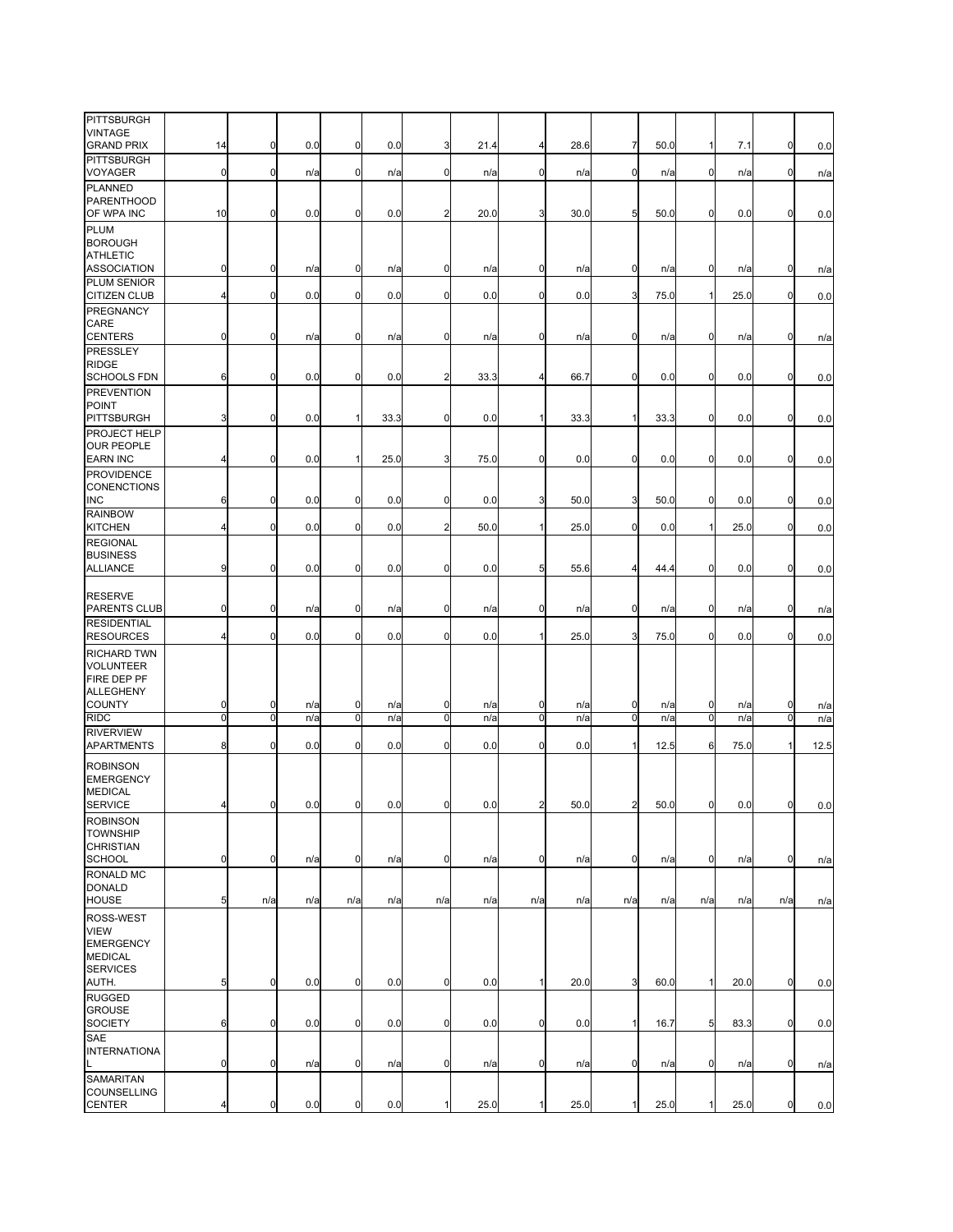| SAMARITAN<br>COUNSELLING                             |             |                |     |              |      |                         |      |                |       |                |      |                |      |                |      |
|------------------------------------------------------|-------------|----------------|-----|--------------|------|-------------------------|------|----------------|-------|----------------|------|----------------|------|----------------|------|
| <b>CENTER OF</b><br><b>WPA</b>                       | 4           | $\mathbf 0$    | 0.0 | $\mathbf 0$  | 0.0  | $\mathbf 0$             | 0.0  | $\overline{2}$ | 50.0  | $\mathbf{1}$   | 25.0 | $\mathbf{1}$   | 25.0 | $\mathbf 0$    | 0.0  |
| <b>SANTA CRUZ</b>                                    | $\mathbf 0$ | $\mathbf 0$    |     |              |      |                         |      |                |       |                |      |                |      |                |      |
| INC<br>SENECA AREA                                   |             |                | n/a | 0            | n/a  | $\mathbf 0$             | n/a  | 0              | n/a   | $\mathbf 0$    | n/a  | $\mathbf 0$    | n/a  | $\mathbf 0$    | n/a  |
| <b>EMERGENCY</b><br><b>SERVICES</b>                  | 0           | $\mathbf 0$    | n/a | 0            | n/a  | 0                       | n/a  | $\mathbf 0$    | n/a   | $\mathbf 0$    | n/a  | 0              | n/a  | $\mathbf 0$    | n/a  |
| <b>SEWICKLEY</b><br><b>PUBLIC</b>                    |             |                |     |              |      |                         |      |                |       |                |      |                |      |                |      |
| LIBRARY                                              | 4           | $\overline{0}$ | 0.0 | 0            | 0.0  | 1                       | 25.0 | $\overline{0}$ | 0.0   | 3              | 75.0 | $\overline{0}$ | 0.0  | $\mathbf 0$    | 0.0  |
| SHADY SIDE<br><b>ACADEMY</b>                         | 12          | $\mathbf 0$    | 0.0 | $\mathbf 0$  | 0.0  | 3                       | 25.0 | 3              | 25.0  | 6              | 50.0 | $\mathbf 0$    | 0.0  | $\mathbf 0$    | 0.0  |
| SHADYSIDE                                            |             |                |     |              |      |                         |      |                |       |                |      |                |      |                |      |
| <b>ACADEMY</b><br><b>FOUNDATION</b>                  | 8           | $\mathbf 0$    | 0.0 | $\mathbf 0$  | 0.0  | 1                       | 12.5 | 6              | 75.0  | $\mathbf{1}$   | 12.5 | $\mathbf 0$    | 0.0  | $\mathbf 0$    | 0.0  |
| SHALER AREA<br><b>EMS INC</b>                        | 0           | $\mathbf 0$    | n/a | 0            | n/a  | $\mathbf 0$             | n/a  | $\mathbf 0$    | n/a   | $\overline{0}$ | n/a  | $\mathbf 0$    | n/a  | $\mathbf 0$    | n/a  |
| <b>SIDS ALLIANCE</b><br><b>INC</b>                   | 4           | $\mathbf 0$    | 0.0 | 0            | 0.0  | $\mathbf 0$             | 0.0  | 3              | 75.0  | $\mathbf{1}$   | 25.0 | $\mathbf 0$    | 0.0  | $\mathbf 0$    | 0.0  |
| SINGLE &                                             |             |                |     |              |      |                         |      |                |       |                |      |                |      |                |      |
| <b>CUSTODIAL</b><br><b>FATHERS</b><br><b>NETWORK</b> | 3           | $\mathbf 0$    | 0.0 | 0            | 0.0  | $\mathbf 0$             | 0.0  | $\overline{0}$ | 0.0   | $\mathbf 0$    | 0.0  | $\mathbf 0$    | 0.0  | $\mathbf 0$    | 0.0  |
| SOCIETY FOR                                          |             |                |     |              |      | 1                       |      |                |       |                |      |                |      |                |      |
| ARTS<br><b>SOUTH HILLS</b>                           | 10          | $\mathbf 0$    | 0.0 | 0            | 0.0  |                         | 10.0 | 3              | 30.0  | 3              | 30.0 | 4              | 40.0 | $\mathbf 0$    | 0.0  |
| CHORALE<br>SOUTH HILLS                               | 7           | 0              | 0.0 | $\mathbf 0$  | 0.0  | $\overline{\mathbf{c}}$ | 28.6 | $\overline{a}$ | 28.6  | 3              | 42.9 | 0              | 0.0  | $\mathbf 0$    | 0.0  |
| <b>HEALTH</b>                                        |             |                |     |              |      |                         |      |                |       |                |      |                |      |                |      |
| <b>SYSTEM FDN</b><br><b>SOUTH HILLS</b>              | 7           | $\overline{0}$ | 0.0 | $\mathbf 0$  | 0.0  | $\mathbf{1}$            | 14.3 | 1              | 14.3  | $\mathbf{1}$   | 14.3 | 3              | 42.9 | $\overline{2}$ | 28.6 |
| <b>MEDICAL</b><br><b>CENTER</b>                      | 5           | $\mathbf 0$    | 0.0 | $\mathbf 0$  | 0.0  |                         | 20.0 | $\mathbf{1}$   | 20.0  | $\overline{a}$ | 40.0 |                | 20.0 | $\mathbf 0$    | 0.0  |
| SOUTH SIDE                                           |             |                |     |              |      |                         |      |                |       |                |      |                |      |                |      |
| LOCAL<br>DEVELOPMENT                                 |             |                |     |              |      |                         |      |                |       |                |      |                |      |                |      |
| <b>COMPANY</b>                                       | 9           | $\overline{0}$ | 0.0 | $\mathbf{1}$ | 11.1 | $\mathbf{1}$            | 11.1 | 5              | 55.6  | $\overline{a}$ | 22.2 | $\mathbf{1}$   | 11.1 | $\mathbf 0$    | 0.0  |
| SOUTH WINDS<br><b>INC</b>                            | 4           | $\overline{0}$ | 0.0 | $\mathbf 0$  | 0.0  | $\mathbf 0$             | 0.0  | 0              | 0.0   | $\overline{a}$ | 50.0 | 1              | 25.0 | $\mathbf{1}$   | 25.0 |
| SOUTHBRIDGE<br><b>EMS INC</b>                        | 3           | $\mathbf 0$    | 0.0 | 0            | 0.0  | 0                       | 0.0  | 0              | 0.0   | $\mathbf{1}$   | 33.3 | $\overline{2}$ | 66.7 | $\mathbf 0$    | 0.0  |
| SOUTHEAST                                            |             |                |     |              |      |                         |      |                |       |                |      |                |      |                |      |
| <b>ASIA PRAYER</b><br><b>CENTER</b>                  | $\mathbf 0$ | $\mathbf 0$    | n/a | 0            | n/a  | $\mathbf 0$             | n/a  | 0              | n/a   | $\mathbf 0$    | n/a  | $\overline{0}$ | n/a  | $\mathbf 0$    | n/a  |
| SOUTHWEST<br><b>PA AREA</b>                          |             |                |     |              |      |                         |      |                |       |                |      |                |      |                |      |
| <b>HEALTH</b>                                        |             |                |     |              |      |                         |      |                |       |                |      |                |      |                |      |
| <b>EDUCATION</b><br><b>CENTER</b>                    |             | $\mathbf 0$    | 0.0 |              | 0.0  | 0                       | 0.0  | 3              | 75.0  | $\mathbf 0$    | 0.0  |                | 25.0 | $\mathbf 0$    | 0.0  |
| SOUTHWESTE<br>RN PA                                  |             |                |     |              |      |                         |      |                |       |                |      |                |      |                |      |
| CORPORATION                                          | $\mathbf 0$ | $\overline{0}$ | n/a | $\mathbf 0$  | n/a  | $\mathbf 0$             | n/a  | $\overline{0}$ | n/a   | $\overline{0}$ | n/a  | $\mathbf 0$    | n/a  | $\mathbf 0$    | n/a  |
| SPRINGDALE<br><b>TOWNSHIP</b>                        |             |                |     |              |      |                         |      |                |       |                |      |                |      |                |      |
| <b>VOLUNTEER</b><br><b>FIRE</b>                      | $\mathbf 0$ | $\overline{0}$ | n/a | 0            | n/a  | 0                       | n/a  | $\mathbf 0$    | n/a   | $\overline{0}$ | n/a  | $\mathbf 0$    | n/a  | $\mathbf 0$    | n/a  |
| <b>SQUIRRELL</b>                                     |             |                |     |              |      |                         |      |                |       |                |      |                |      |                |      |
| <b>HILL URBAN</b><br><b>COALITION INC</b>            | 6           | $\overline{0}$ | 0.0 | $\mathbf 0$  | 0.0  | 1                       | 16.7 | 4              | 66.7  | $\mathbf{1}$   | 16.7 | $\overline{0}$ | 0.0  | $\mathbf 0$    | 0.0  |
| <b>ST CLAIR</b>                                      |             |                |     |              |      |                         |      |                |       |                |      |                |      |                |      |
| <b>CITIZEN</b><br>COUNCIL                            | 3           | $\overline{0}$ | 0.0 | $\mathbf 0$  | 0.0  | $\mathbf 0$             | 0.0  | 3              | 100.0 | $\overline{0}$ | 0.0  | $\mathbf 0$    | 0.0  | $\mathbf 0$    | 0.0  |
| ST. AMBROSE<br><b>MANOR</b>                          | 4           | $\mathbf 0$    | 0.0 | $\mathbf 0$  | 0.0  | $\mathbf 0$             | 0.0  | $\mathbf{1}$   | 25.0  | 3              | 75.0 | $\mathbf 0$    | 0.0  | $\mathbf 0$    | 0.0  |
|                                                      |             |                |     |              |      |                         |      |                |       |                |      |                |      |                |      |
| ST. BARNABAS<br><b>RETIREMENT</b>                    |             |                |     |              |      |                         |      |                |       |                |      |                |      |                |      |
| <b>VILLAGE INC</b><br>ST. CALIR                      | 0           | $\overline{0}$ | n/a | $\mathbf 0$  | n/a  | $\mathbf 0$             | n/a  | $\overline{0}$ | n/a   | $\overline{0}$ | n/a  | $\mathbf 0$    | n/a  | $\mathbf 0$    | n/a  |
| <b>HEALTH</b>                                        |             |                |     |              |      |                         |      |                |       |                |      |                |      |                |      |
| <b>VENTURES</b>                                      | 12          | $\pmb{0}$      | 0.0 | 0            | 0.0  | $\mathbf 0$             | 0.0  | 7              | 58.3  | 5              | 41.7 | $\mathbf 0$    | 0.0  | $\mathbf 0$    | 0.0  |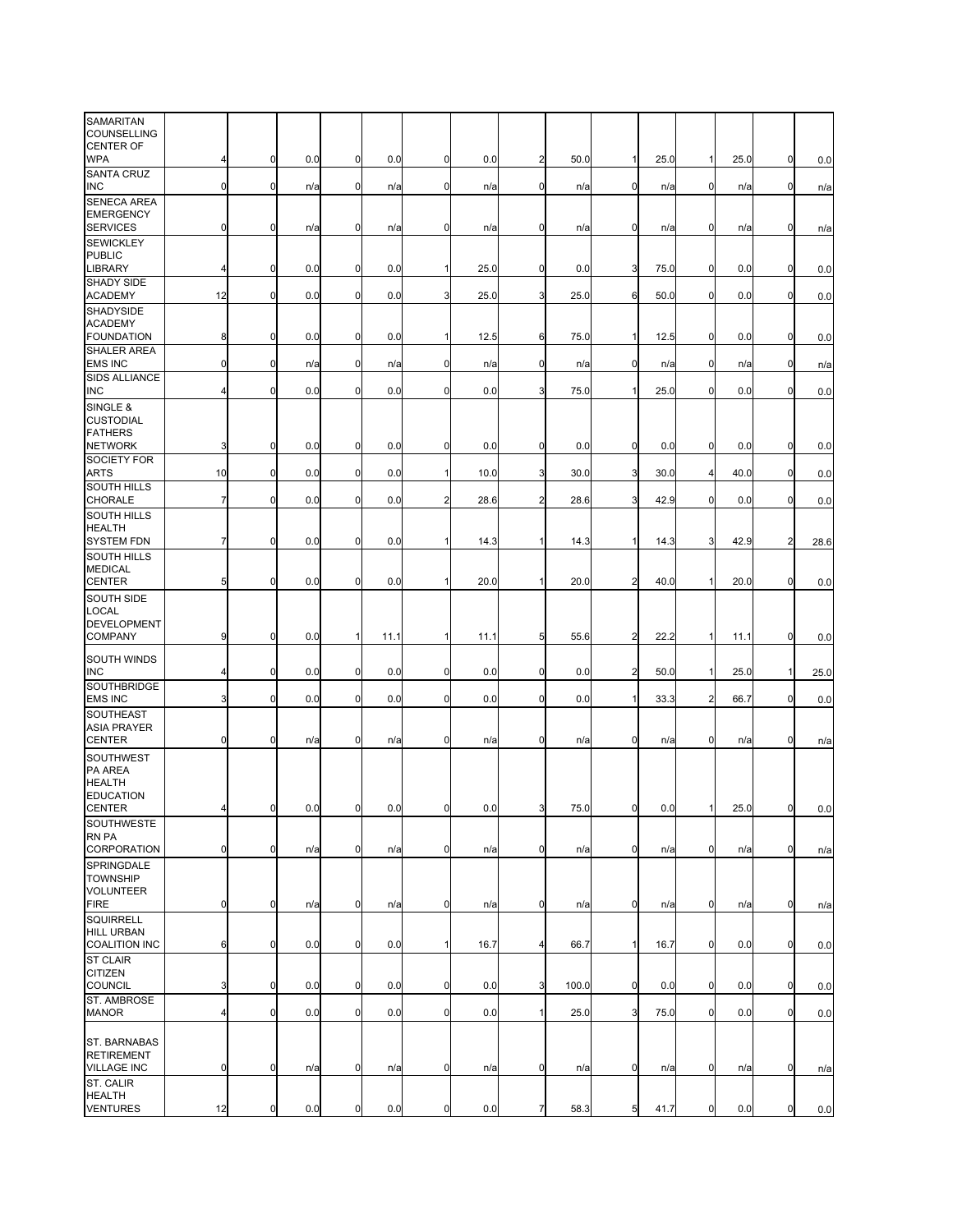| ST. VINCENT<br><b>DE PAUL</b><br><b>SOCIETY</b>               | 4              | $\mathbf 0$ | 0.0 | 0           | 0.0 | $\mathbf 0$    | 0.0  | $\mathbf 0$    | 0.0   | $\overline{c}$ | 50.0 | $\overline{2}$ | 50.0 | $\mathbf 0$    | 0.0  |
|---------------------------------------------------------------|----------------|-------------|-----|-------------|-----|----------------|------|----------------|-------|----------------|------|----------------|------|----------------|------|
| <b>STENGTH</b>                                                |                |             |     |             |     |                |      |                |       |                |      |                |      |                |      |
| <b>INCORPORATE</b><br>D                                       | 4              | $\mathbf 0$ | 0.0 | 0           | 0.0 | $\mathbf 0$    | 0.0  | 4              | 100.0 | $\mathbf 0$    | 0.0  | $\mathbf 0$    | 0.0  | $\mathbf 0$    | 0.0  |
| STO-ROX                                                       |                |             |     |             |     |                |      |                |       |                |      |                |      |                |      |
| <b>BOOSTER</b><br><b>CLUB</b>                                 | $\mathbf 0$    | $\mathbf 0$ | n/a | 0           | n/a | 0              | n/a  | $\mathbf 0$    | n/a   | $\mathbf 0$    | n/a  | $\mathbf 0$    | n/a  | $\mathbf 0$    | n/a  |
| <b>TAMIL NADU</b><br><b>FOUNDATION</b>                        | $\mathbf 0$    | 0           | n/a | 0           | n/a | $\mathbf 0$    | n/a  | $\mathbf 0$    | n/a   | $\mathbf 0$    | n/a  | $\mathbf 0$    | n/a  | $\mathbf 0$    | n/a  |
| <b>TECH LINK</b><br>PROGRAM OF<br><b>PITTSBURGH</b>           | 4              | $\mathbf 0$ | 0.0 | 0           | 0.0 | 0              | 0.0  | $\overline{2}$ | 50.0  | 1              | 25.0 | 1              | 25.0 | $\mathbf 0$    | 0.0  |
| <b>TWIN RIVERS</b><br>COUNCIL OF<br><b>GOVERNMENT</b>         | $\mathbf 0$    | $\mathbf 0$ | n/a | 0           | n/a | $\mathbf 0$    | n/a  | $\mathbf 0$    | n/a   | $\mathbf 0$    | n/a  | 0              | n/a  | $\mathbf 0$    | n/a  |
| THE EARLY<br><b>LEARNING</b><br><b>INSTITUTE</b>              | 6              | $\mathbf 0$ | 0.0 | $\mathbf 0$ | 0.0 | $\mathbf 0$    | 0.0  | $\mathbf{1}$   | 16.7  | $\overline{a}$ | 33.3 | $\overline{2}$ | 33.3 | $\mathbf{1}$   | 16.7 |
| THE FOX<br><b>CHAPEL AREA</b>                                 |                |             |     |             |     |                |      |                |       |                |      |                |      |                |      |
| <b>EDUCTAION</b><br><b>FUND</b>                               | 3              | $\mathbf 0$ | 0.0 | $\mathbf 0$ | 0.0 | 0              | 0.0  | $\mathbf{1}$   | 33.3  | $\overline{a}$ | 66.7 | $\overline{0}$ | 0.0  | $\mathbf 0$    | 0.0  |
| THE<br><b>HEARTWOOD</b><br><b>INSTITUTE</b>                   | 4              | $\mathbf 0$ | 0.0 | $\mathbf 0$ | 0.0 | $\mathbf 0$    | 0.0  | $\overline{c}$ | 50.0  | $\mathbf 1$    | 25.0 | $\mathbf{1}$   | 25.0 | $\mathbf 0$    | 0.0  |
| THE LIBRARY                                                   |                |             |     |             |     |                |      |                |       |                |      |                |      |                |      |
| OF BALDWIN                                                    | $\mathbf 0$    | $\mathbf 0$ | n/a | $\mathbf 0$ | n/a | $\mathbf 0$    | n/a  | $\mathbf 0$    | n/a   | $\mathbf 0$    | n/a  | $\overline{0}$ | n/a  | $\mathbf 0$    | n/a  |
| THE MATTRESS<br><b>FACTORY</b>                                | $\overline{2}$ | n/a         | n/a | n/a         | n/a | n/a            | n/a  | n/a            | n/a   | n/a            | n/a  | n/a            | n/a  | n/a            | n/a  |
| THE<br><b>MONROEVILLE</b><br><b>CHRISTIAN</b><br><b>JUDEA</b> |                | $\mathbf 0$ |     |             |     |                |      |                |       |                |      | $\overline{0}$ |      |                |      |
| <b>FOUNDATION</b>                                             | 3              |             | 0.0 | $\mathbf 0$ | 0.0 | $\mathbf 0$    | 0.0  | $\overline{2}$ | 66.7  | $\mathbf 0$    | 0.0  |                | 0.0  | $\overline{2}$ | 66.7 |
| THE<br><b>PITTSBURGH</b><br><b>PARKS</b>                      |                |             |     |             |     |                |      |                |       |                |      |                |      |                |      |
| CONSERVANCY<br>THE<br><b>PITTSBURGH</b><br><b>TRUST FOR</b>   | $\mathbf 0$    | $\mathbf 0$ | n/a | 0           | n/a | 0              | n/a  | $\mathbf 0$    | n/a   | $\mathbf 0$    | n/a  | $\mathbf 0$    | n/a  | $\mathbf 0$    | n/a  |
| <b>CULTURAL</b><br><b>RESOURCES</b>                           | 12             | $\mathbf 0$ | 0.0 | $\mathbf 0$ | 0.0 | $\overline{0}$ | 0.0  | 11             | 8.3   | 5              | 41.7 | 5 <sub>l</sub> | 41.7 | $\mathbf{1}$   | 8.3  |
| THE SENIOR<br>CARDIOVASCU<br>LAR<br><b>SURGEONS</b>           |                |             |     |             |     |                |      |                |       |                |      |                |      |                |      |
| SOCIETY INC                                                   | 4              | $\pmb{0}$   | 0.0 | 0           | 0.0 | 0              | 0.0  | $\mathbf 0$    | 0.0   | $\mathbf 0$    | 0.0  | $\overline{a}$ | 50.0 | $\overline{a}$ | 50.0 |
| THE SWPA<br>AIDS PLANNING<br>COALITION                        | 4              | $\mathbf 0$ | 0.0 | $\pmb{0}$   | 0.0 | $\mathbf 0$    | 0.0  | $\mathbf{1}$   | 25.0  | 3              | 75.0 | 0              | 0.0  | $\mathbf 0$    | 0.0  |
| THE WATSON<br><b>INSTITUTE</b>                                | 8              | $\mathbf 0$ | 0.0 | $\mathbf 0$ | 0.0 | $\overline{0}$ | 0.0  | $\overline{c}$ | 25.0  | 4              | 50.0 | 1              | 12.5 | $\mathbf{1}$   | 12.5 |
| THE WESTLEY<br><b>FOUNDATION</b>                              | 3              | $\mathbf 0$ | 0.0 | $\mathbf 0$ | 0.0 | 0              | 0.0  | 1              | 33.3  | $\overline{a}$ | 66.7 | 0              | 0.0  | $\mathbf 0$    | 0.0  |
| THE WPA CHP<br>OF THE NAT'L                                   |                |             |     |             |     |                |      |                |       |                |      |                |      |                |      |
| <b>HEMOPHILIA</b><br><b>FDN</b>                               | 4              | $\pmb{0}$   | 0.0 | $\mathbf 0$ | 0.0 | $\mathbf 0$    | 0.0  | $\mathbf{1}$   | 25.0  | 1              | 25.0 | $\overline{a}$ | 50.0 | $\mathbf 0$    | 0.0  |
| <b>THOMAS</b><br><b>MERTON</b><br><b>CENTER</b>               | 3              | $\mathbf 0$ | 0.0 | $\pmb{0}$   | 0.0 | 0              | 0.0  | $\mathbf 0$    | 0.0   | $\mathbf 0$    | 0.0  | 0              | 0.0  | $\mathbf 0$    | 0.0  |
| THREE RIVERS<br><b>ADOPTION</b>                               |                |             |     |             |     |                |      |                |       |                |      |                |      |                |      |
| <b>COUNCIL</b><br>THREE RIVERS                                | 9              | $\pmb{0}$   | 0.0 | $\mathbf 0$ | 0.0 | 4              | 44.4 | 5              | 55.6  | $\mathbf 0$    | 0.0  | $\overline{0}$ | 0.0  | $\mathbf 0$    | 0.0  |
| AREA LABOR<br>MANAGEMENT                                      | $\overline{0}$ | $\mathbf 0$ | n/a | $\pmb{0}$   | n/a | $\mathbf 0$    | n/a  | $\mathbf 0$    | n/a   | $\overline{0}$ | n/a  | $\overline{0}$ | n/a  | $\mathbf 0$    | n/a  |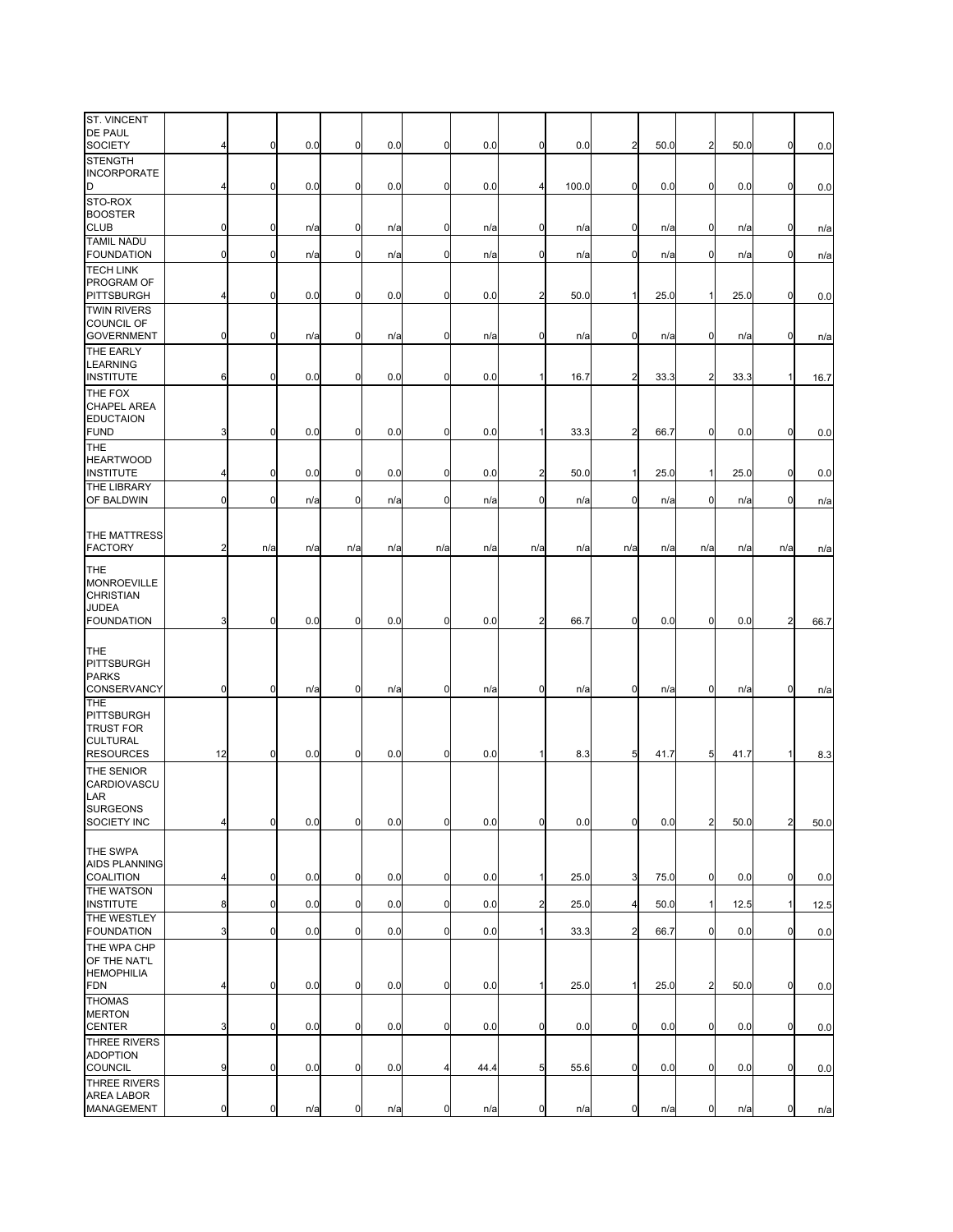| THREE RIVERS<br><b>CENTER FOR</b>                                            |                |                         |            |                |            |                         |            |                  |              |                     |             |                |             |                |             |
|------------------------------------------------------------------------------|----------------|-------------------------|------------|----------------|------------|-------------------------|------------|------------------|--------------|---------------------|-------------|----------------|-------------|----------------|-------------|
| INDEPENDENT<br>LIVING                                                        | 5              | $\mathbf 0$             | 0.0        | 0              | 0.0        | $\mathbf 0$             | 0.0        | 0                | 0.0          | 4                   | 80.0        | $\mathbf{1}$   | 20.0        | 0              | 0.0         |
| THREE RIVERS                                                                 |                |                         |            |                |            |                         |            |                  |              |                     |             |                |             |                |             |
| <b>RAVING</b><br><b>ASSOCIATION</b>                                          | 5              | $\mathbf 0$             | 0.0        | 0              | 0.0        | $\mathbf 0$             | 0.0        | 11               | 20.0         | $\overline{c}$      | 40.0        | $\overline{2}$ | 40.0        | $\mathbf 0$    | 0.0         |
| <b>TROY HILL</b><br><b>CITIZEN</b>                                           | 4              | $\mathbf 0$             | 0.0        | 0              | 0.0        | $\mathbf{1}$            | 25.0       | $\mathbf 0$      | 0.0          | $\mathbf{1}$        | 25.0        | $\overline{c}$ | 50.0        | $\mathbf 0$    | 0.0         |
| <b>TURTLE CREEK</b><br><b>VALLEY MHMR</b>                                    |                |                         |            |                |            |                         |            |                  |              |                     |             |                |             |                |             |
| <b>INC</b><br><b>UE RESEARCH</b>                                             |                | n/a                     | n/a        | n/a            | n/a        | n/a                     | n/a        | n/a              | n/a          | n/a                 | n/a         | n/a            | n/a         | n/a            | n/a         |
| & EDUCATION                                                                  | $\mathbf 0$    | $\mathbf 0$             | n/a        | 0              | n/a        | $\mathbf 0$             | n/a        | $\mathbf 0$      | n/a          | $\mathbf 0$         | n/a         | $\mathbf 0$    | n/a         | $\mathbf 0$    | n/a         |
| <b>UMOJA</b><br><b>AFRICAN ARTS</b>                                          |                |                         |            |                |            |                         |            |                  |              |                     |             |                |             |                |             |
| <b>COMPANY</b><br><b>UNION AID</b>                                           | 3<br>8         | 0<br>0                  | 0.0<br>0.0 | 0<br>0         | 0.0<br>0.0 | 0<br>$\mathbf 0$        | 0.0<br>0.0 | 3<br>$\mathbf 0$ | 100.0<br>0.0 | 0<br>$\overline{2}$ | 0.0<br>25.0 | 0<br>3         | 0.0<br>37.5 | 0<br>3         | 0.0<br>37.5 |
| <b>UNITED</b>                                                                |                |                         |            |                |            |                         |            |                  |              |                     |             |                |             |                |             |
| CEREBRAL<br>PALSY FDN                                                        | 6              | $\boldsymbol{0}$        | 0.0        | 0              | 0.0        | $\mathbf 0$             | 0.0        | $\overline{2}$   | 33.3         | $\overline{4}$      | 66.7        | $\mathbf 0$    | 0.0         | $\mathbf 0$    | 0.0         |
| <b>UNITED</b>                                                                |                |                         |            |                |            |                         |            |                  |              |                     |             |                |             |                |             |
| JEWISH<br><b>FEDERATION</b>                                                  | 9              | $\overline{0}$          | 0.0        | $\mathbf 0$    | 0.0        | $\mathbf 0$             | 0.0        | $\mathbf 0$      | 0.0          | 4                   | 44.4        | 4              | 44.4        | 1              | 11.1        |
| <b>UNITED</b><br><b>MITOCHONDRI</b><br>AL DISEASE                            |                |                         |            |                |            |                         |            |                  |              |                     |             |                |             |                |             |
| <b>FOUNDATION</b>                                                            | 5              | $\mathbf 0$             | 0.0        | 0              | 0.0        | 0                       | 0.0        |                  | 20.0         | 3                   | 60.0        | 1              | 20.0        | 0              | 0.0         |
| <b>UNITED WAY</b>                                                            | 17             | n/a                     | n/a        | n/a            | n/a        | n/a                     | n/a        | n/a              | n/a          | n/a                 | n/a         | n/a            | n/a         | n/a            | n/a         |
| <b>UNITY</b><br><b>VOLUNTEER</b><br><b>FIRE</b>                              |                |                         |            |                |            |                         |            |                  |              |                     |             |                |             |                |             |
| DEPARTMENT<br><b>UPMC</b>                                                    | 0              | $\overline{0}$          | n/a        | 0              | n/a        | $\mathbf 0$             | n/a        | $\overline{0}$   | n/a          | $\overline{0}$      | n/a         | $\mathbf 0$    | n/a         | 0              | n/a         |
| <b>BRADDOCK</b>                                                              | 0              | 0                       | n/a        | 0              | n/a        | $\mathbf 0$             | n/a        | $\overline{0}$   | n/a          | 0                   | n/a         | $\mathbf 0$    | n/a         | 0              | n/a         |
| <b>UPMC HEALTH</b><br><b>SYSTEM</b>                                          | 31             | n/a                     | n/a        | n/a            | n/a        | n/a                     | n/a        | n/a              | n/a          | n/a                 | n/a         | n/a            | n/a         | n/a            | n/a         |
| <b>UPMC SOUTH</b><br>SIDE                                                    | 0              | $\mathbf 0$             | n/a        | 0              | n/a        | $\mathbf 0$             | n/a        | 0                | n/a          | $\mathbf 0$         | n/a         | $\mathbf 0$    | n/a         | $\mathbf 0$    | n/a         |
| UPMC ST.<br><b>MARGARET</b>                                                  | 0              | $\mathbf 0$             | n/a        | 0              | n/a        | $\mathbf 0$             | n/a        | 0                | n/a          | $\mathbf 0$         | n/a         | $\overline{0}$ | n/a         | $\mathbf 0$    | n/a         |
| <b>UPPER ST</b><br><b>CLAIR BAND</b><br><b>PARENTS</b><br><b>ASSOCIATION</b> | $\mathbf 0$    | $\mathbf 0$             | n/a        | 0              | n/a        | $\mathbf 0$             | n/a        | $\overline{0}$   | n/a          | $\mathbf 0$         | n/a         | 0              | n/a         | $\mathbf 0$    | n/a         |
| <b>UPPER ST</b><br><b>CLAIR FIRE</b><br><b>RELIEF</b>                        |                |                         |            |                |            |                         |            |                  |              |                     |             |                |             |                |             |
| <b>ASSOCIATION</b><br><b>INC</b>                                             | $\mathbf 0$    | $\overline{0}$          | n/a        | $\overline{0}$ | n/a        | 0                       | n/a        | $\overline{0}$   | n/a          | $\overline{0}$      | n/a         | 0              | n/a         | 0              | n/a         |
| <b>VALLEY CARE</b><br><b>NURSING</b><br>HOME INC                             | 3              | $\overline{0}$          | 0.0        | $\mathbf 0$    | 0.0        | $\mathbf 0$             | 0.0        | 1                | 33.3         | $\mathbf{1}$        | 33.3        | $\overline{0}$ | 0.0         | $\mathbf{1}$   | 33.3        |
| <b>VALLEY</b><br><b>MEDICAL</b><br><b>FACILITIES</b>                         | 11             | n/a                     | n/a        | n/a            | n/a        | n/a                     | n/a        | n/a              | n/a          | n/a                 | n/a         | n/a            | n/a         | n/a            | n/a         |
| <b>VARIETY THE</b><br><b>CHILDREN'S</b><br>CHARITY                           | 5              | $\boldsymbol{0}$        | 0.0        | 0              | 0.0        | $\overline{\mathbf{c}}$ | 40.0       | $\mathbf{1}$     | 20.0         | $\overline{c}$      | 40.0        | $\mathbf 0$    | 0.0         | 0              | 0.0         |
| VERLAND                                                                      | $\overline{4}$ | $\overline{\mathbf{0}}$ | 0.0        | $\overline{0}$ | 0.0        | $\overline{0}$          | 0.0        | $\overline{0}$   | 0.0          | 3                   | 75.0        | $\mathbf{1}$   | 25.0        | $\overline{0}$ | 0.0         |
| <b>VETERANS</b><br>PLACE OF<br>WASHINGTON<br><b>BOULEVARD</b><br><b>INC</b>  | $\mathbf 0$    | $\overline{0}$          | n/a        | $\mathbf 0$    | n/a        | $\mathbf 0$             | n/a        | $\overline{0}$   | n/a          | $\overline{0}$      | n/a         | $\overline{0}$ | n/a         | $\mathbf 0$    | n/a         |
| <b>VETERANS</b><br><b>RESEARCH</b><br><b>FOUNDATION</b><br>OF                |                |                         |            |                |            |                         |            |                  |              |                     |             |                |             |                |             |
| PITTSBURGH                                                                   | $\mathbf 0$    | 0                       | n/a        | 0              | n/a        | $\mathbf 0$             | n/a        | $\mathbf 0$      | n/a          | $\mathbf 0$         | n/a         | 0              | n/a         | $\mathbf 0$    | n/a         |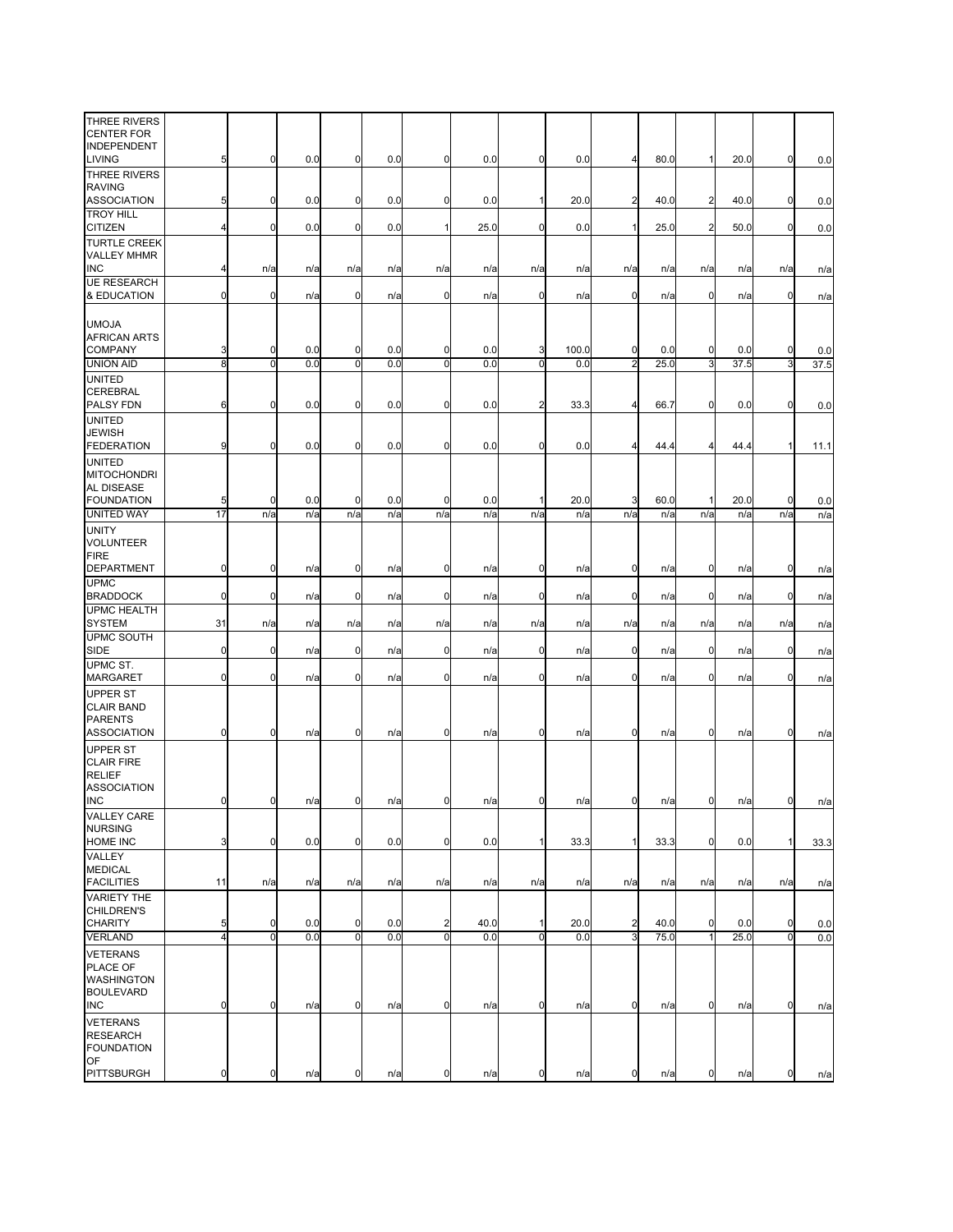| <b>VICTORIOUS</b><br><b>FAITH</b><br><b>EVANGELISTIV</b>                              |                |             |     |             |     |                |      |                |       |                |       |                |      |                |      |
|---------------------------------------------------------------------------------------|----------------|-------------|-----|-------------|-----|----------------|------|----------------|-------|----------------|-------|----------------|------|----------------|------|
| E OUTREACH                                                                            | $\mathbf 0$    | $\mathbf 0$ | n/a | 0           | n/a | 0              | n/a  | $\mathbf 0$    | n/a   | $\mathbf 0$    | n/a   | $\overline{0}$ | n/a  | 0              | n/a  |
| <b>VINCENTIAN</b><br><b>CHILD</b>                                                     | 5              | $\mathbf 0$ | 0.0 | 0           | 0.0 | $\mathbf 0$    | 0.0  | 3              | 60.0  | $\overline{2}$ | 40.0  | $\overline{0}$ | 0.0  | $\mathbf 0$    | 0.0  |
| <b>VISITING</b><br><b>NURSE</b><br><b>FOUNDATION</b><br><b>ALLEGHENY</b>              |                |             |     |             |     |                |      |                |       |                |       |                |      |                |      |
| <b>COUNTY</b>                                                                         | 4              | $\mathbf 0$ | 0.0 | 0           | 0.0 | $\overline{c}$ | 50.0 | $\overline{c}$ | 50.0  | $\mathbf 0$    | 0.0   | $\mathbf 0$    | 0.0  | $\mathbf 0$    | 0.0  |
| <b>WESLEY</b><br><b>INSTITUTE</b>                                                     | 6              | $\mathbf 0$ | 0.0 | $\mathbf 0$ | 0.0 | $\mathbf 0$    | 0.0  | 3              | 50.0  | 3              | 50.0  | $\overline{0}$ | 0.0  | $\mathbf 0$    | 0.0  |
| <b>WEST END-</b><br><b>ELLIOT JOINT</b><br><b>PROJECT</b>                             | 3              | $\mathbf 0$ | 0.0 | 0           | 0.0 | $\mathbf 0$    | 0.0  | $\mathbf 0$    | 0.0   | $\mathbf 0$    | 0.0   | $\overline{0}$ | 0.0  | $\mathbf 0$    | 0.0  |
| <b>WEST MIFFLIN</b><br><b>BASEBALL</b><br>LEAGUE                                      | $\mathbf 0$    | $\mathbf 0$ | n/a | 0           | n/a | $\mathbf 0$    | n/a  | $\mathbf 0$    | n/a   | $\mathbf 0$    | n/a   | $\mathbf 0$    | n/a  | $\mathbf 0$    | n/a  |
| <b>WEST PARK</b><br><b>COMMONS</b>                                                    | 0              | $\mathbf 0$ | n/a | 0           | n/a | $\mathbf 0$    | n/a  | $\mathbf 0$    | n/a   | $\mathbf 0$    | n/a   | $\overline{0}$ | n/a  | $\mathbf 0$    | n/a  |
| <b>WEST PENN</b><br>AMATEUR<br><b>TENNIS</b><br><b>ASSOCIATION</b>                    | $\mathbf 0$    | $\mathbf 0$ | n/a | $\mathbf 0$ | n/a | 0              | n/a  | $\mathbf 0$    | n/a   | $\mathbf 0$    | n/a   | $\overline{0}$ | n/a  | $\mathbf 0$    | n/a  |
| <b>WESTERN</b><br><b>ALEGHENY</b><br><b>COMMUNITY</b><br><b>LIBRARY</b>               | $\overline{0}$ | $\mathbf 0$ | n/a | $\mathbf 0$ | n/a | $\mathbf 0$    | n/a  | $\overline{0}$ | n/a   | $\mathbf 0$    | n/a   | $\overline{0}$ | n/a  | $\mathbf 0$    |      |
|                                                                                       |                |             |     |             |     |                |      |                |       |                |       |                |      |                | n/a  |
| <b>WESTERN PA</b><br>PROFESSIONAL<br>FOR THE ARTS                                     | $5 \,$         | $\mathbf 0$ | 0.0 | $\mathbf 0$ | 0.0 | $\mathbf 0$    | 0.0  | 5              | 100.0 | $\mathbf 0$    | 0.0   | 0              | 0.0  | $\mathbf 0$    | 0.0  |
| <b>WESTERN PA</b><br>SCHOOL OF<br>THE DEAF                                            | 4              | $\mathbf 0$ | 0.0 | 0           | 0.0 | $\mathbf 0$    | 0.0  | $\mathbf 0$    | 0.0   | $\overline{4}$ | 100.0 | 0              | 0.0  | $\mathbf 0$    | 0.0  |
| <b>WESTINGHOUS</b><br><b>E SURE</b><br><b>SERVICE</b><br>UNITING RET'D                |                |             |     |             |     |                |      |                |       |                |       |                |      |                |      |
| <b>EMPLOYEES</b>                                                                      | $\overline{0}$ | $\mathbf 0$ | n/a | 0           | n/a | $\overline{0}$ | n/a  | $\mathbf 0$    | n/a   | $\overline{0}$ | n/a   | $\overline{0}$ | n/a  | $\mathbf 0$    | n/a  |
| <b>WINCHESTER-</b><br><b>THURSTON</b><br><b>SCHOOL</b>                                | 10             | $\mathbf 0$ | 0.0 | 0           | 0.0 | $\mathbf 0$    | 0.0  | 5              | 50.0  | $\overline{a}$ | 40.0  | $\mathbf{1}$   | 10.0 | $\mathbf 0$    | 0.0  |
| <b>WOMANSPACE</b><br><b>EAST INC</b>                                                  | 7              | $\mathbf 0$ | 0.0 | $\mathbf 0$ | 0.0 | $\mathbf 0$    | 0.0  | $\mathbf 0$    | 0.0   | 1              | 14.3  | 6              | 85.7 | $\mathbf 0$    | 0.0  |
| <b>WOMANSPLAC</b>                                                                     |                |             |     |             |     |                |      |                |       |                |       |                |      |                |      |
| E<br><b>WOMENS</b><br><b>COMMITTEE OF</b><br><b>MUSEUM OF</b><br><b>ART CARNEIGIE</b> | 4              | $\mathbf 0$ | 0.0 | 0           | 0.0 | 1              | 25.0 | 1              | 25.0  | $\overline{2}$ | 50.0  | $\overline{0}$ | 0.0  | $\mathbf 0$    | 0.0  |
| <b>INSTIT</b>                                                                         | 10             | $\mathbf 0$ | 0.0 | 0           | 0.0 | 0              | 0.0  | $\mathbf{1}$   | 10.0  | $\overline{7}$ | 70.0  | $\overline{0}$ | 0.0  | $\overline{2}$ | 20.0 |
| <b>WORKSMITH</b><br><b>INSTITUTE</b>                                                  | $\overline{a}$ | n/a         | n/a | n/a         | n/a | n/a            | n/a  | n/a            | n/a   | n/a            | n/a   | n/a            | n/a  | n/a            | n/a  |
| <b>WORLD</b><br><b>AFFAIRS</b><br><b>COUNCIL</b>                                      | 14             | $\mathbf 0$ | 0.0 | $\mathbf 0$ | 0.0 | $\mathbf 0$    | 0.0  | 1              | 7.1   | 8              | 57.1  | 3              | 21.4 | $\overline{2}$ | 14.3 |
| WORLD<br><b>FEDERALIST</b><br>ASS'N OF<br><b>PITTSBURGH</b>                           | 8              | $\mathbf 0$ | 0.0 | $\mathbf 0$ | 0.0 | $\mathbf 0$    | 0.0  | $\mathbf{1}$   | 12.5  | $\mathbf{1}$   | 12.5  | $\overline{2}$ | 25.0 | 4              | 50.0 |
| <b>WORLD TRADE</b><br><b>CENTER</b>                                                   | $\mathbf 0$    | $\mathbf 0$ | n/a | 0           | n/a | $\mathbf 0$    | n/a  | $\mathbf 0$    | n/a   | $\mathbf 0$    | n/a   | $\mathbf 0$    | n/a  | $\mathbf 0$    | n/a  |
| <b>WPA SCHOOL</b><br>FOR THE BLIND                                                    | 6              | $\mathbf 0$ | 0.0 | 0           | 0.0 | $\mathbf 0$    | 0.0  | $\mathbf 0$    | 0.0   | 1              | 16.7  | 4              | 66.7 | $\mathbf{1}$   | 16.7 |
| WQED<br><b>PITTSBURGH</b>                                                             | 16             | $\pmb{0}$   | 0.0 | $\pmb{0}$   | 0.0 | 3              | 18.8 | 6              | 37.5  | $\overline{7}$ | 43.8  | $\mathbf 0$    | 0.0  | $\mathbf 0$    | 0.0  |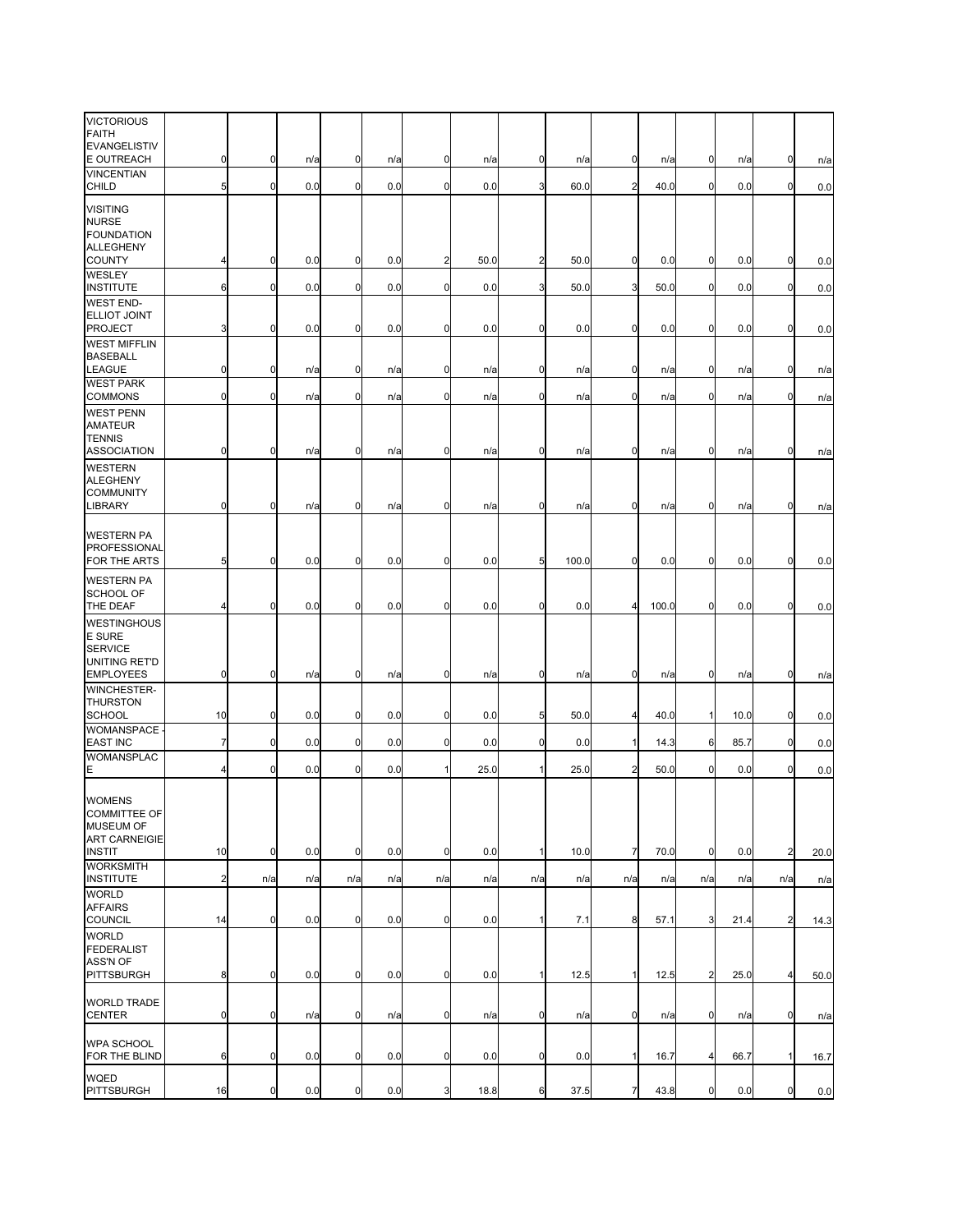| <b>XPRESSIONS</b><br><b>CONTEMPORA</b><br><b>RY DANCE</b><br><b>COMPANY</b>                   | 3  | 0           | 0.0 | $\Omega$    | 0.0 | 0        | 0.0  | $\overline{2}$ | 66.7 |                | 33.3  | 0              | 0.0  | $\Omega$       | 0.0  |
|-----------------------------------------------------------------------------------------------|----|-------------|-----|-------------|-----|----------|------|----------------|------|----------------|-------|----------------|------|----------------|------|
| YOUNG MEN &<br><b>WOMEN</b><br><b>AFRICAN</b><br><b>HERITAGE ASS</b><br><b>INC</b>            | U  | 0           | n/a | $\Omega$    | n/a | 0        | n/a  | $\overline{0}$ | n/a  | $\overline{0}$ | n/a   | 0              | n/a  | $\Omega$       | n/a  |
| YOUNG MEN &<br><b>WOMEN</b><br><b>HEBREW ASSO</b><br>& IRENE<br><b>KAUFMANN</b><br><b>CTR</b> | 16 | 0           | 0.0 | $\mathbf 0$ | 0.0 |          | 6.3  | 8              | 50.0 | 6              | 37.5  |                | 6.3  | $\Omega$       | 0.0  |
| YOUTH FOR<br><b>CHRIST USA</b><br><b>INC METRO</b><br><b>PGH</b>                              |    | $\mathbf 0$ | 0.0 | $\Omega$    | 0.0 | 0        | 0.0  | 0              | 0.0  | 4              | 100.0 | $\overline{0}$ | 0.0  | $\Omega$       | 0.0  |
| <b>YWCA</b>                                                                                   |    | n/a         | n/a | n/a         | n/a | n/a      | n/a  | n/a            | n/a  | n/a            | n/a   | n/a            | n/a  | n/a            | n/a  |
| <b>YWCA</b><br><b>SEWICKLEY</b>                                                               |    | $\mathbf 0$ | 0.0 | 0           | 0.0 |          | 16.7 |                | 16.7 |                | 16.7  |                | 16.7 | $\overline{2}$ | 33.3 |
| ZOAR HOME                                                                                     |    | $\Omega$    | 0.0 | $\Omega$    | 0.0 | $\Omega$ | 0.0  | $\overline{a}$ | 40.0 | $\overline{3}$ | 60.0  | $\Omega$       | 0.0  | $\Omega$       | 0.0  |
| <b>ZOOLOGICAL</b><br>SOCIETY OF<br><b>PITTSBURGH</b>                                          |    | 0           | 0.0 | 0           | 0.0 |          | 14.3 | 4              | 57.1 |                | 14.3  |                | 14.3 | $\overline{0}$ | 0.0  |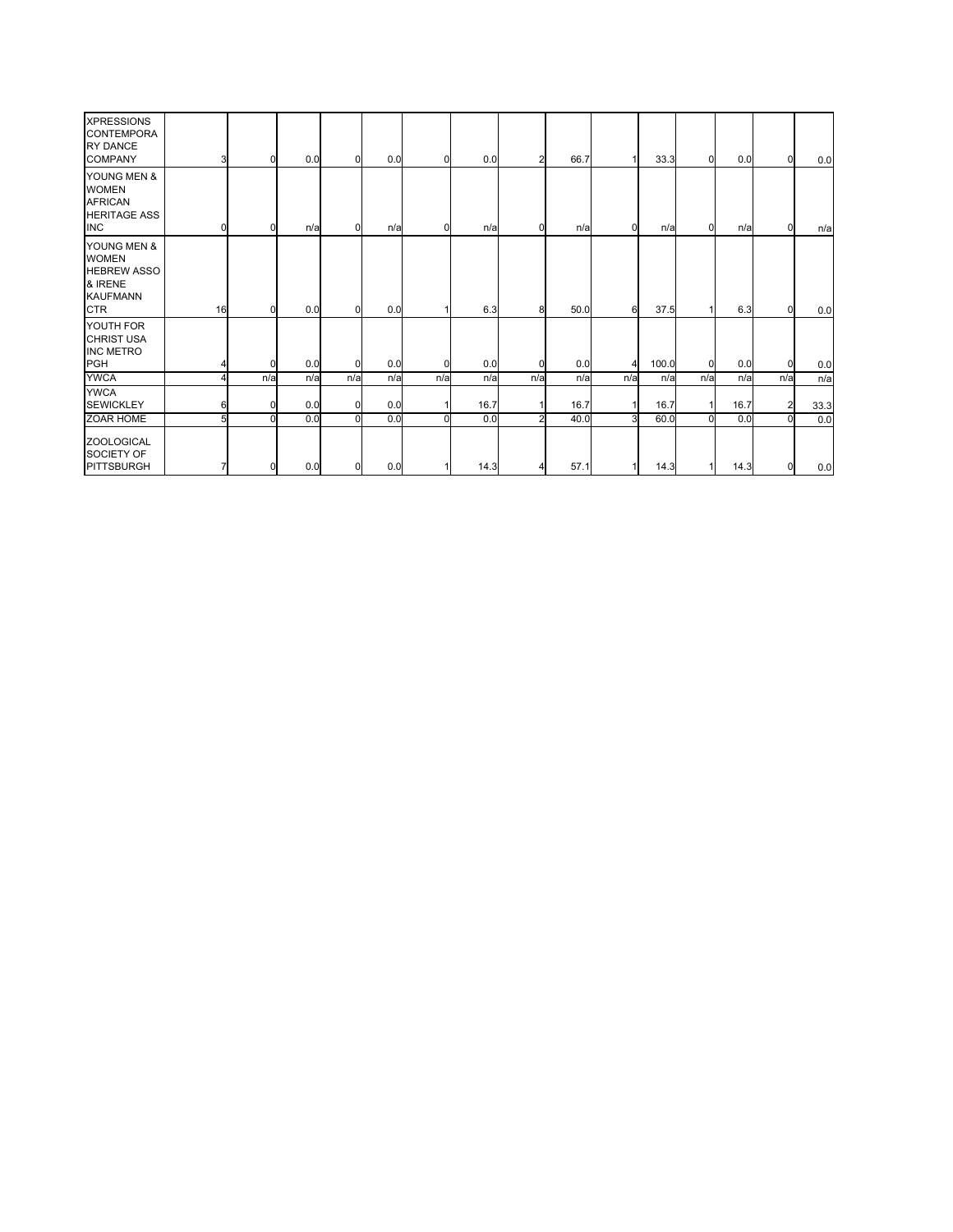## **Appendix 16: Nonprofit Executive Committee Members Under Age 30 (Sorted by % Under Age 30)**

| <b>Name of Organization</b>                      |            | Under Age 30 |      |  |  |
|--------------------------------------------------|------------|--------------|------|--|--|
|                                                  | Total Mbrs | No.          | %    |  |  |
| PREVENTION POINT                                 |            |              |      |  |  |
| PITTSBURGH                                       | 3          | 1            | 33.3 |  |  |
| <b>ALLIANCE FOR</b>                              |            |              |      |  |  |
| PROGRESSIVE ACTION                               | 4          | 1            | 25.0 |  |  |
| <b>CENTER FOR CREATIVE</b>                       |            |              |      |  |  |
| PLAY                                             | 4          | 1            | 25.0 |  |  |
| <b>CHRISTMAS IN APRIL</b>                        |            |              |      |  |  |
| /REBUILDING TOGETHER                             | 4          | 1            | 25.0 |  |  |
| PROJECT HELP OUR                                 |            |              |      |  |  |
| PEOPLE EARN INC                                  | 4          | 1            | 25.0 |  |  |
| SOUTH SIDE LOCAL                                 |            |              |      |  |  |
| <b>DEVELOPMENT</b>                               |            |              |      |  |  |
| <b>COMPANY</b>                                   | 9          | 1            | 11.1 |  |  |
| <b>INSTITUTE F/ RESEARCH</b>                     |            |              |      |  |  |
| EDU & TRAINING IN                                |            |              |      |  |  |
| <b>ADDICTION</b>                                 | 4          | 0            | 0.0  |  |  |
| A SECOND CHANCE                                  | 4          | 0            | 0.0  |  |  |
| <b>AC ACLD</b>                                   | 4          | 0            | 0.0  |  |  |
| <b>ACTION HOUSING INC</b><br>ADULT RESOURCES INC | 7          | 0            | 0.0  |  |  |
| AFRICAN AMERICAN                                 | 5          | 0            | 0.0  |  |  |
| CHAMBER FDN OF WPA                               | 7          | 0            | 0.0  |  |  |
| <b>AIR &amp; WASTE</b>                           |            |              |      |  |  |
| MANAGEMENT                                       |            |              |      |  |  |
| <b>ASSOCIATION</b>                               | 8          | 0            | 0.0  |  |  |
| ALCOHOLIC RECOVERY                               |            |              |      |  |  |
| CENTER                                           | 5          | 0            | 0.0  |  |  |
| <b>ALLEGHENY</b>                                 |            |              |      |  |  |
| <b>CONFERENCE ON</b>                             |            |              |      |  |  |
| <b>COMMUNITY</b>                                 |            |              |      |  |  |
| DEVELOPMENT                                      | 16         | 0            | 0.0  |  |  |
| ALLEGHENY COUNTY                                 |            |              |      |  |  |
| <b>COURT APPOINTED</b>                           |            |              |      |  |  |
| SPECIAL ADVOCATE                                 | 4          | 0            | 0.0  |  |  |
| ALLEGHENY COUNTY                                 |            |              |      |  |  |
| FOR VICTIMS OF                                   |            |              |      |  |  |
| VIOLENT CRIMES INC                               | 3          | 0            | 0.0  |  |  |
| ALLEGHENY HEART                                  |            |              |      |  |  |
| <b>INSTITUTE</b>                                 | 4          | 0            | 0.0  |  |  |
| ALLEGHENY YOUTH                                  |            |              |      |  |  |
| DEVELOPMENT                                      | 3          | 0            | 0.0  |  |  |
| ALLE-KISKI AREA HOPE                             |            |              |      |  |  |
| <b>CENTER</b>                                    | 4          | 0            | 0.0  |  |  |
|                                                  |            |              |      |  |  |
| ALTERNATIVE PROGRAM                              |            |              |      |  |  |
| ASSOCIATES                                       | 3          | 0            | 0.0  |  |  |
| <b>ANDREW CARNEGIE</b><br><b>FREE LIBRARY</b>    |            |              |      |  |  |
| ARC ALLEGHENY FDN                                | 5          | 0<br>0       | 0.0  |  |  |
| <b>ARTHRITIS FOUNDATION</b>                      | 5          |              | 0.0  |  |  |
| <b>INC</b>                                       | 22         | 0            | 0.0  |  |  |
| <b>ARTIST IMAGE</b>                              |            |              |      |  |  |
| <b>RESOURCES</b>                                 | 4          | 0            | 0.0  |  |  |
|                                                  |            |              |      |  |  |
| ASS'N OF THEOLOGICAL                             |            |              |      |  |  |
| SCHOOLS IN US & C'DA                             | 5          | 0            | 0.0  |  |  |
| <b>BAPTIST MANOR INC</b>                         | 6          | 0            | 0.0  |  |  |
| <b>BENEDICTINE CENTER</b>                        | 3          | 0            | 0.0  |  |  |
| <b>BETHEL BASEBALL</b>                           |            |              |      |  |  |
| <b>ASSOCIATION</b>                               | 4          | 0            | 0.0  |  |  |
| BETHLEHEM HAVEN                                  | 4          | 0            | 0.0  |  |  |
| <b>BOYS &amp; GIRLS CLUB</b>                     | 24         | 0            | 0.0  |  |  |
| <b>BRADLEY CENTER</b>                            | 5          | 0            | 0.0  |  |  |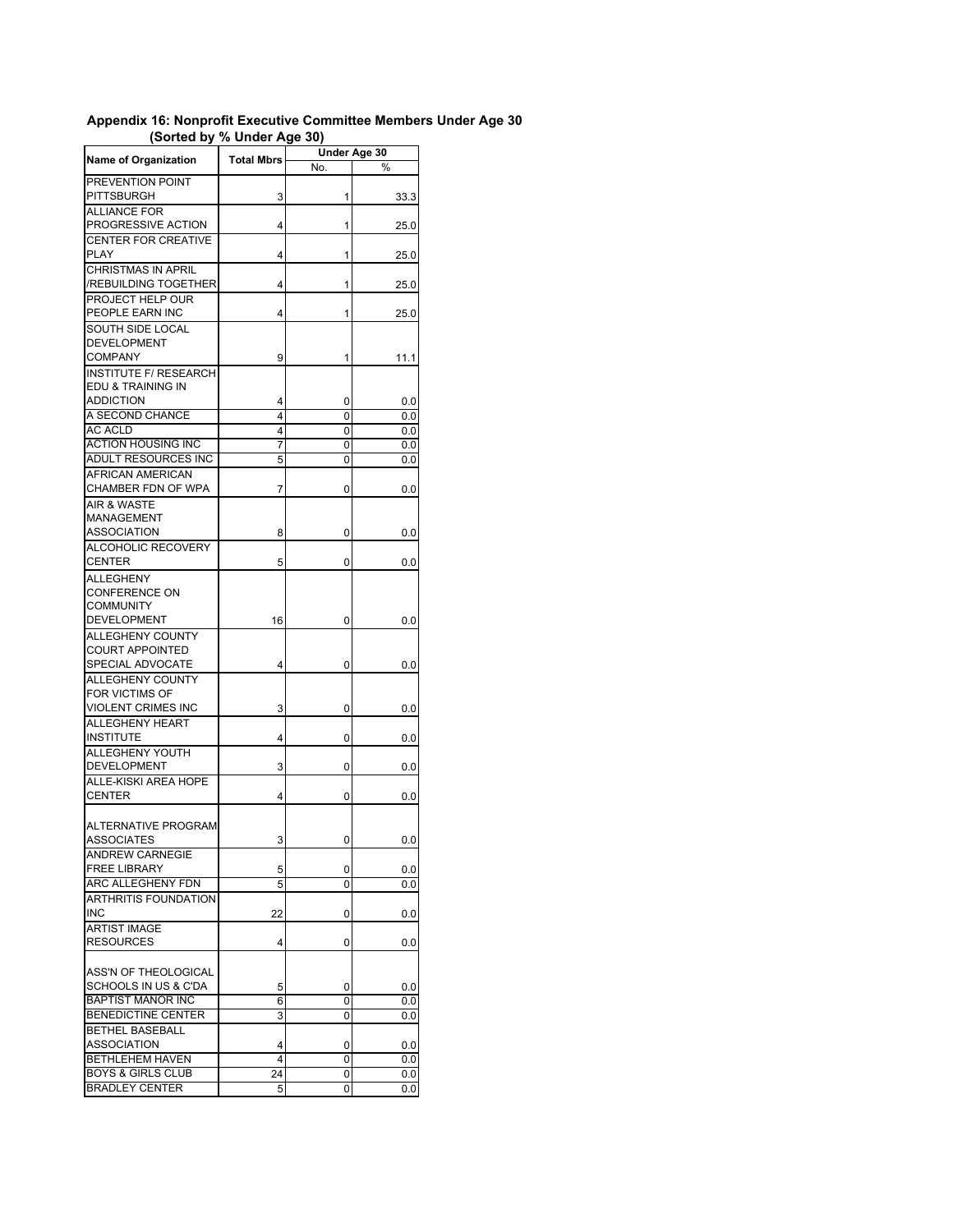| <b>BROTHER'S BROTHER</b>         |    |   |     |
|----------------------------------|----|---|-----|
| <b>FOUNDATION</b>                | 5  | 0 | 0.0 |
| <b>BULGARIAN</b>                 |    |   |     |
| <b>MACEDONIAN NAT'L</b>          |    |   |     |
| EDU'L & CULTURAL CTR             | 5  | 0 | 0.0 |
|                                  |    |   |     |
| <b>BUSINESS &amp; INDUSTRIAL</b> |    |   |     |
| DEV'MENT CORP                    | 11 | 0 | 0.0 |
|                                  |    |   |     |
| CALI OPHANGE                     |    |   |     |
| CHARITABLE FUND                  | 1  | 0 | 0.0 |
| CARNEGIE LIBRARY OF              |    |   |     |
| HOMESTEAD                        | 4  | 0 | 0.0 |
| CARNEGIE LIBRARY OF              |    |   |     |
| PITTSBURGH                       | 7  | 0 | 0.0 |
| CARPATHO-RUSYN                   |    |   |     |
| SOCIETY                          | 5  | 0 | 0.0 |
|                                  |    |   |     |
| CATHOLIC YOUTH                   |    |   |     |
| ASSOCIATION                      | 11 | 0 | 0.0 |
| <b>CENTRAL BLOOD BANK</b>        | 6  | 0 | 0.0 |
| <b>CENTRAL NORTHSIDE</b>         |    |   |     |
| <b>NEIGHBORHOOD</b>              |    |   |     |
| <b>COUNCIL</b>                   | 4  | 0 | 0.0 |
| <b>CHARTIERS NATURE</b>          |    |   |     |
| <b>CONSERVANCY</b>               | 4  | 0 | 0.0 |
| CHATHAM COLLEGE                  | 12 |   |     |
|                                  |    | 0 | 0.0 |
| CHILDS WAY                       | 5  | 0 | 0.0 |
| <b>CHRISTIAN LIFE SKILLS</b>     |    |   |     |
| <b>INC</b>                       | 4  | 0 | 0.0 |
| <b>CITIZEN POWER</b>             | 3  | 0 | 0.0 |
| <b>COMMUNITIES IN</b>            |    |   |     |
| SCHOOL OF                        |    |   |     |
| PITTSBURGH                       | 13 | 0 | 0.0 |
|                                  |    |   |     |
| <b>COMMUNITY DESIGN</b>          |    |   |     |
| <b>CENTER OF</b>                 |    |   |     |
| PITTSBURGH INC                   | 5  | 0 | 0.0 |
| COMMUNITY HUMAN                  |    |   |     |
| <b>SERVICES CORP</b>             | 4  | 0 | 0.0 |
| <b>COMMUNITY</b>                 |    |   |     |
| LEADERSHIP                       |    |   |     |
| <b>DEVELOPMENT</b>               |    |   |     |
| <b>INSTITUTE</b>                 |    |   |     |
|                                  | 4  | 0 | 0.0 |
| <b>COMMUNITY LOAN FUND</b>       |    |   |     |
| OF SWPA INC                      | 4  | 0 | 0.0 |
| COMMUNITY TECHNICAL              |    |   |     |
| <b>ASSISTANCE CENTER</b>         |    |   |     |
| INC                              | 6  | 0 | 0.0 |
| <b>COMMUNTIES IN</b>             |    |   |     |
| SCHOOLS OF                       |    |   |     |
| PITTSBURGH                       | 13 | 0 | 0.0 |
| <b>COMMUNTIY</b>                 |    |   |     |
|                                  |    |   |     |
| FOUNDATION OF USC                | 9  | 0 | 0.0 |
|                                  |    |   |     |
| <b>CONSTRUCTION</b>              |    |   |     |
| JUNCTION                         |    | 0 |     |
|                                  | 4  |   | 0.0 |
| <b>CONSUMER CREDIT</b>           |    |   |     |
| COUNSELLING SERVICE              |    |   |     |
| OF WPA                           | 11 | 0 | 0.0 |
| <b>TELEVISION INC</b>            | 4  | 0 | 0.0 |
| <b>CRAFTON CHILDRENS</b>         |    |   |     |
| CORNER                           | 3  | 0 | 0.0 |
| <b>CRAFTON PUBLIC</b>            |    |   |     |
| LIBRARY                          | 4  | 0 | 0.0 |
| <b>CRISIS CENTER NORTH</b>       | 4  | 0 |     |
|                                  |    |   | 0.0 |
| <b>DOMESTIC ABUSE</b>            |    |   |     |
| COUNSELLING CENTER               | 3  | 0 | 0.0 |
| DUQUESNE UNIVERSITY              |    |   |     |
| OF THE HOLY GHOST                | 17 | 0 | 0.0 |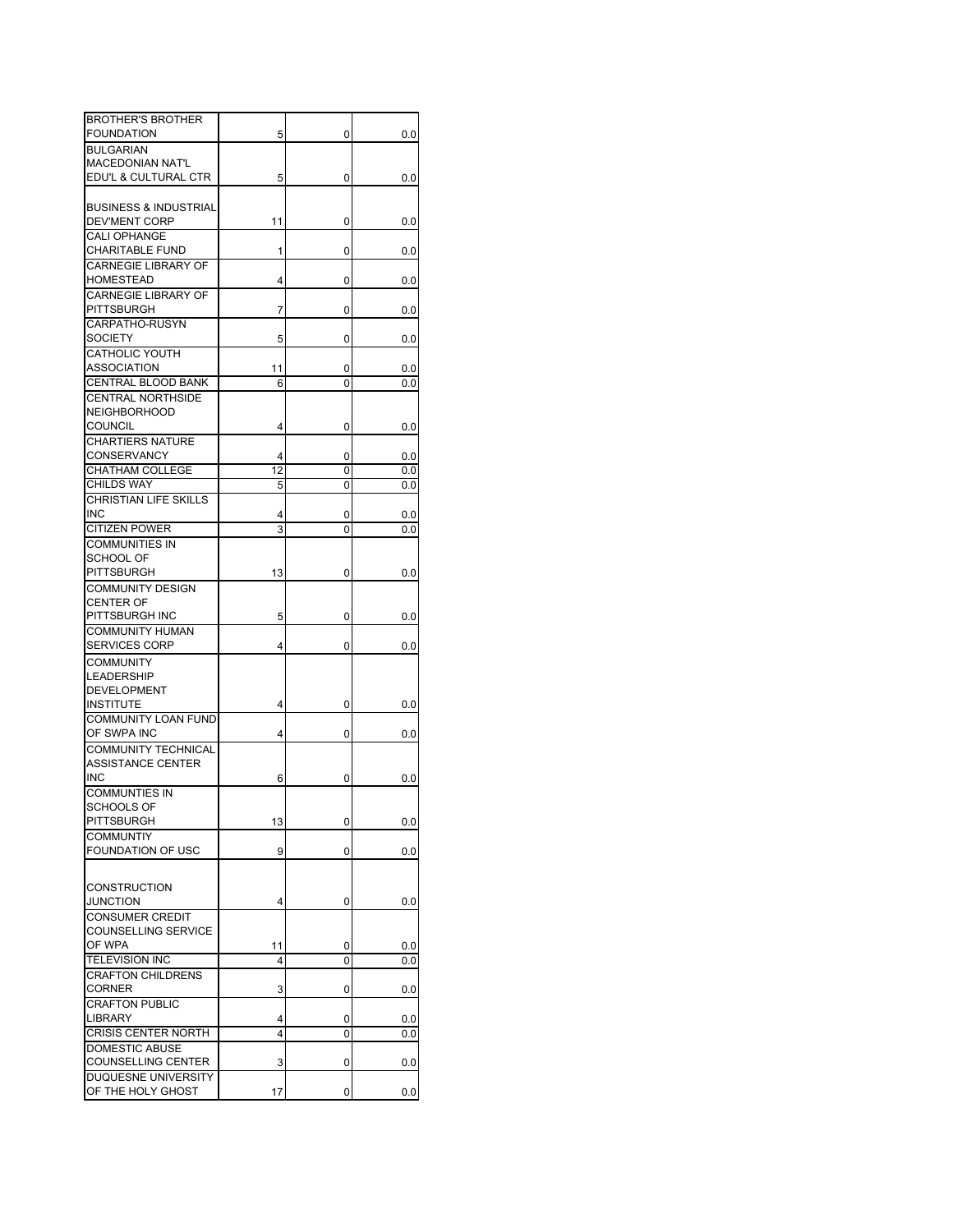| <b>EAST LIBERTY</b>          |    |   |          |
|------------------------------|----|---|----------|
| DEVELOPMENT INC              | 3  | 0 | $_{0.0}$ |
| EASTER SEAL                  | 6  | 0 | 0.0      |
| <b>EASTERN AREA ADULT</b>    |    |   |          |
|                              |    |   |          |
| <b>SERVICES</b>              | 5  | 0 | 0.0      |
| <b>EASTSIDE</b>              |    |   |          |
| <b>NEIGHBORHOOD</b>          |    |   |          |
| <b>EMPLOYMENT CENTER</b>     | 4  | 0 |          |
|                              |    |   | $_{0.0}$ |
| ELIZABETH TWN AREA           |    |   |          |
| <b>EMS CORP</b>              | 4  | 0 | 0.0      |
| <b>EMERGENCY MEDICAL</b>     |    |   |          |
| <b>INSTITUTE</b>             | 10 | 0 |          |
|                              |    |   | 0.0      |
| EVERY CHILD INC              | 4  | 0 | 0.0      |
| <b>EXECUTIVE SERVICE</b>     |    |   |          |
| <b>CORPS</b>                 | 4  | 0 | 0.0      |
| <b>FAMILY GUIDANCE</b>       | 4  | 0 | 0.0      |
|                              |    |   |          |
| <b>FAMILY HOUSE</b>          | 20 | 0 | 0.0      |
| <b>FAMILY TYES</b>           | 5  | 0 | 0.0      |
| <b>FOX CHAPPEL</b>           |    |   |          |
|                              |    |   |          |
| <b>EXCELLENCE FOR</b>        |    |   |          |
| <b>EDUCATION FUND</b>        | 5  | 0 | 0.0      |
|                              |    |   |          |
| <b>FRIENDS OF SEWICKLEY</b>  |    |   |          |
|                              |    |   |          |
| PUBLIC LIBRARY               | 4  | 0 | 0.0      |
| <b>GARFIELD JUBILEE</b>      |    |   |          |
| ASS'N                        | 5  | 0 | 0.0      |
| GENESIS OF                   |    |   |          |
|                              |    |   |          |
| PITTSBURGH INC               | 4  | 0 | 0.0      |
| <b>GLOBAL LINKS</b>          | 4  | 0 | 0.0      |
| <b>GOODWILL INDUSTRIES</b>   | 6  | 0 | 0.0      |
| <b>GREATER PITTSBURGH</b>    |    |   |          |
|                              |    |   |          |
| LITERACY COUNCIL             | 4  | 0 | 0.0      |
| <b>GREEN BUILDING</b>        |    |   |          |
| ALLIANCE                     | 4  | 0 | 0.0      |
| <b>GROWING WITH TRUST</b>    | 4  | 0 | 0.0      |
|                              |    |   |          |
| <b>HAMPTON COMMUNITY</b>     |    |   |          |
| LIBRARY                      | 4  | 0 | 0.0      |
| HEBREW FREE LOAN             |    |   |          |
| ASSOCIATION OF PGH           |    |   |          |
|                              |    |   |          |
| PA                           | 15 | 0 | 0.0      |
| <b>HERITAGE HEALTH</b>       |    |   |          |
| <b>FOUNDATION</b>            | 5  | 0 | 0.0      |
| <b>HILL HOUSE</b>            |    |   |          |
|                              |    |   |          |
| <b>ASSOCIATION</b>           | 8  | 0 | 0.0      |
| <b>HILL TOP COMMUNITY</b>    |    |   |          |
| <b>CHILDREN CENTER</b>       | 4  | 0 | 0.0      |
| <b>HISTORICAL SOCIETY OF</b> |    |   |          |
|                              |    |   |          |
| WPA                          | 12 | 0 | 0.0      |
| <b>HOLY FAMILY</b>           |    |   |          |
| <b>FOUNDATION</b>            | 5  | 0 | 0.0      |
| <b>HOSPITAL COUNCIL OF</b>   |    |   |          |
|                              |    |   |          |
| <b>WESTERN PA</b>            | 8  | 0 | 0.0      |
| HUMAN SERVICES OF            |    |   |          |
| <b>WPA INC</b>               | 4  | 0 | 0.0      |
|                              |    |   |          |
| <b>INSTITUTE OF</b>          |    |   |          |
| SHIPBOARD EDUCATION          | 3  | 0 | $_{0.0}$ |
|                              |    |   |          |
| <b>INSTRUMENT SOCIETY</b>    |    |   |          |
| OF AMERICA                   | 5  | 0 | 0.0      |
|                              |    |   |          |
| <b>INTERFAITH VOLUNTEER</b>  |    |   |          |
|                              |    |   |          |
| CAREGIVERS OF SW PA          | 5  | 0 | 0.0      |
| <b>INTESTINAL DISEASE</b>    | 6  | 0 | 0.0      |
| <b>IRON AND STEEL</b>        |    |   |          |
| <b>SOCIETY</b>               | 6  | 0 | $_{0.0}$ |
|                              |    |   |          |
| ITXM                         | 6  | 0 | 0.0      |
| <b>JANE HOLMES</b>           |    |   |          |
| <b>RESIDENCES</b>            | 9  | 0 | 0.0      |
|                              |    |   |          |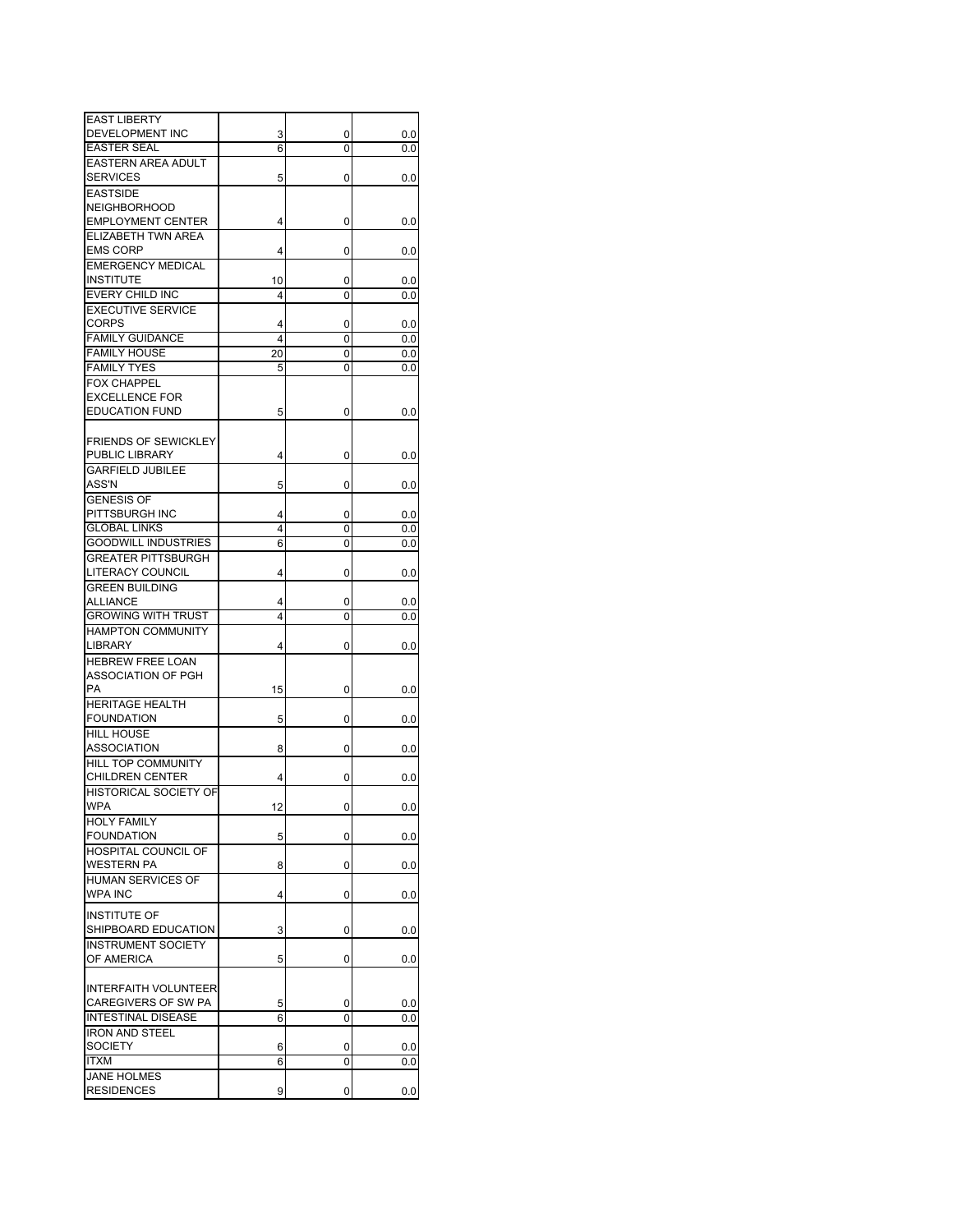| <b>JEWISH FAMILY &amp;</b>   |    |   |          |
|------------------------------|----|---|----------|
| <b>CHILDRENS SERVICE</b>     | 8  | 0 | 0.0      |
| KINSLEY ASSOCIATION          | 7  | 0 | 0.0      |
| KUMBA TRUST                  | 3  | 0 | 0.0      |
| LADIES HOSPITAL AID          |    |   |          |
| SOCIETY OF WPA               | 12 | 0 | 0.0      |
| <b>LATIN AMERICAN</b>        |    |   |          |
|                              |    |   |          |
| <b>STUDIES</b>               | 12 | 0 | 0.0      |
| LAWRENVILLE                  |    |   |          |
| <b>BUSINESS ASSOCIATION</b>  |    |   |          |
| <b>INC</b>                   | 4  | 0 | 0.0      |
| <b>LEADERSHIP</b>            |    |   |          |
| PITTSBURGH                   | 4  | 0 | 0.0      |
| LIFE LINE OF SW PA           | 4  | 0 | 0.0      |
| <b>LINCOLN LARIMER</b>       |    |   |          |
|                              |    |   |          |
| <b>LEMINGTON BELMAR</b>      |    |   |          |
| CITIZEN REVITALIZ            | 5  | 0 | $_{0.0}$ |
| <b>LINCOLN PARK</b>          |    |   |          |
| <b>COMMUNITY CENTER</b>      | 3  | 0 | 0.0      |
| LONG RUN CHILDREN            | 4  | 0 | 0.0      |
| LONGWOOD AT                  |    |   |          |
| OAKMONT                      | 17 | 0 | $_{0.0}$ |
| <b>LUPUS FOUNDATION</b>      | 6  | 0 |          |
|                              |    |   | 0.0      |
| <b>LYDIA'S PLACE</b>         | 5  | 0 | $_{0.0}$ |
| MANCHESTER YOUTH             |    |   |          |
| DEVELOPMENT CENTER           |    |   |          |
| <b>INC</b>                   | 4  | 0 | $_{0.0}$ |
| <b>MENDELSSOHN CHOIR</b>     |    |   |          |
| OF PITTSBURGH                | 8  | 0 | $_{0.0}$ |
| MOMS HOUSE INC OF            |    |   |          |
|                              |    |   |          |
| <b>PITTSBURGH</b>            | 5  | 0 | $_{0.0}$ |
| <b>MON YOUGH</b>             |    |   |          |
| <b>RIVERFRONT ENT. &amp;</b> |    |   |          |
| <b>CULTURAL COUNCIL</b>      | 3  | 0 | $_{0.0}$ |
| <b>MONROEVILLE CRISIS</b>    |    |   |          |
| PREGNANCY CENTER             | 4  | 0 | 0.0      |
| <b>MPC CORPORATION</b>       | 6  | 0 | 0.0      |
| <b>MT. NAZARETH CENTER</b>   |    |   |          |
|                              |    |   |          |
| <b>INC</b>                   | 5  | 0 | 0.0      |
| MT. WASHINGTON               |    |   |          |
| COMMUNITY                    |    |   |          |
| <b>DEVELOPMENT</b>           |    |   |          |
| CORPORATION                  | 5  | 0 | $_{0.0}$ |
| <b>NAMI SOUTHWESTERN</b>     |    |   |          |
| PA                           | 5  | 0 | $_{0.0}$ |
|                              |    |   |          |
| <b>NATIONAL AVIARY</b>       |    |   |          |
| PITTSBURGH INC               | 14 | 0 | 0.0      |
| NATIONAL COUNCIL IF          |    |   |          |
| JEWISH WOMEN,                |    |   |          |
| PITTSBURGH SEC               | 22 | 0 | 0.0      |
| NATIONAL FLAG                |    |   |          |
| <b>FOUNDATION</b>            | 6  | 0 | 0.0      |
| NATIONAL MUTIPLE             |    |   |          |
| <b>SCLEROSIS SOCIETY</b>     |    |   |          |
|                              | 5  | 0 | 0.0      |
| NATIONAL PARKINSON           |    |   |          |
| <b>FOUNDATION</b>            | 7  | 0 | $_{0.0}$ |
| NATIONAL REFORM              |    |   |          |
| ASSOCIATION                  | 4  | 0 | $_{0.0}$ |
| <b>NEIGHBORHOOD</b>          |    |   |          |
| CENTERS ASSOCIATION          | 4  | 0 | $_{0.0}$ |
| <b>NORTH HILLS YOUTH</b>     |    |   |          |
|                              |    |   |          |
| <b>MINISTRIES</b>            | 5  | 0 | $_{0.0}$ |
| NORTHERN ALLEGHENY           |    |   |          |
| <b>COUNTY CHAMBER</b>        |    |   |          |
| <b>EDUCATION FDN</b>         | 7  | 0 | 0.0      |
| NORTHLAND PUBLIC             |    |   |          |
| LIBRARY                      | 4  | 0 | 0.0      |
|                              |    |   |          |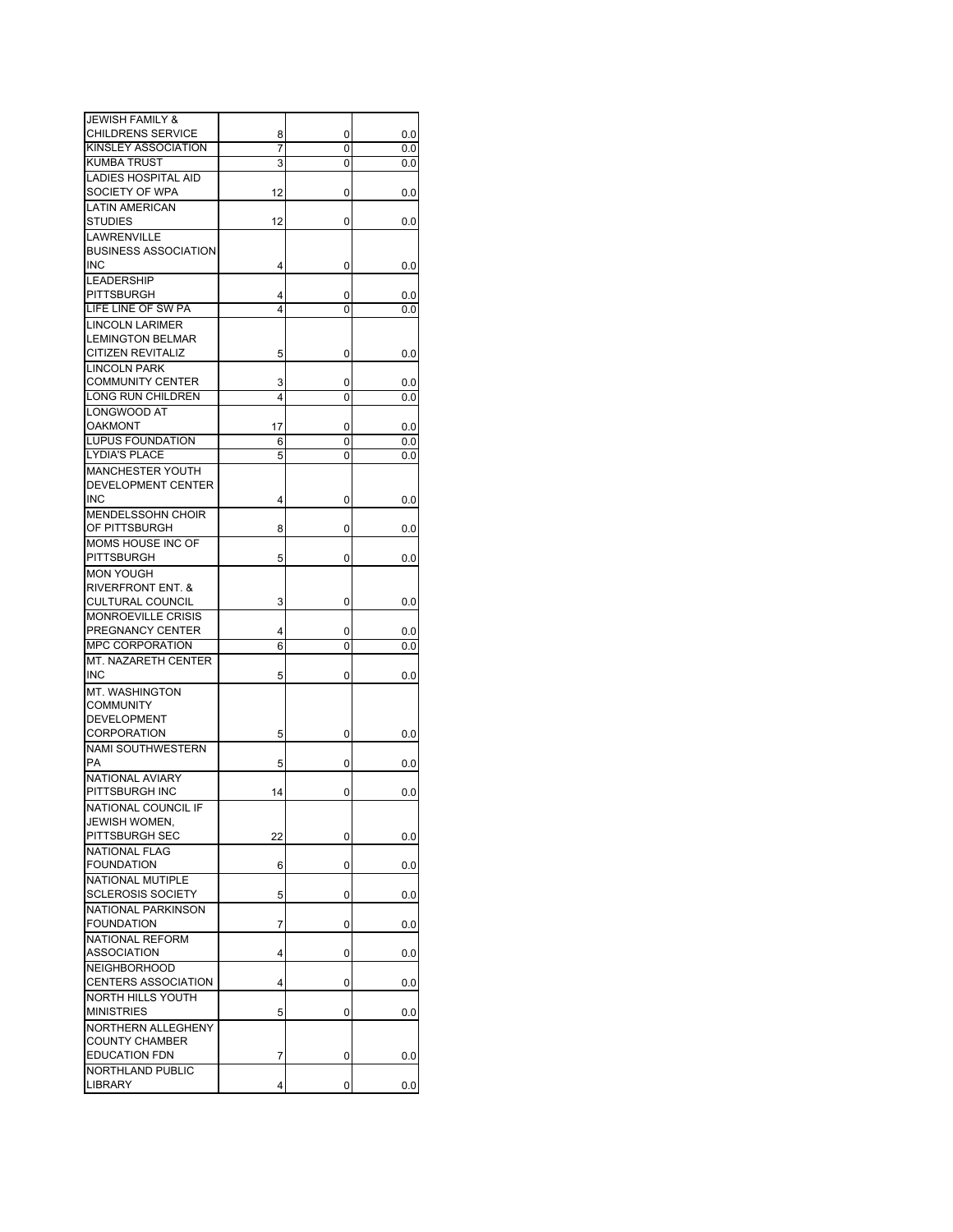| NORTHSIDE CIVIC            |    |   |          |
|----------------------------|----|---|----------|
| DEVELOPMENT COUNCIL        |    |   |          |
| <b>INC</b>                 | 4  | 0 | $_{0.0}$ |
| ONE TO ONE THE             |    |   |          |
| <b>MENTORING</b>           |    |   |          |
| PARTNERSHIP OF SWPA        | 9  | 0 | $_{0.0}$ |
| <b>OPERATION BETTER</b>    |    |   |          |
| <b>BLOCK</b>               | 4  | 0 | 0.0      |
| <b>PA FEDERATION MUSIC</b> |    |   |          |
| <b>CLUBS</b>               | 10 | 0 | 0.0      |
| PA ORGANIZATION FOR        |    |   |          |
| <b>WOMEN IN EARLY</b>      |    |   |          |
| <b>RECOVERY</b>            | 4  |   |          |
| PACE SCHOOL                | 5  | 0 | $_{0.0}$ |
|                            |    | 0 | 0.0      |
| PBA INC / THE SECOND       |    |   |          |
| STEP                       | 4  | 0 | 0.0      |
| PENNSYLVANIA PEACE         |    |   |          |
| <b>LINKS</b>               | 4  | 0 | 0.0      |
| PHIPPS CONSERVATORY        |    |   |          |
| AND BOTANICAL              |    |   |          |
| GARDEN                     | 19 | 0 | 0.0      |
| <b>PITTBSBURGH</b>         |    |   |          |
| <b>BUSINESS RESOURCES</b>  |    |   |          |
| <b>CENTER</b>              | 6  | 0 | 0.0      |
| PITTSBURGH AIDS TASK       |    |   |          |
| <b>FORCE INC</b>           | 6  | 0 | 0.0      |
| PITTSBURGH CARES           | 4  | 0 | 0.0      |
| PITTSBURGH CARES           |    |   |          |
| PARTNERSHIP INC            | 3  | 0 | 0.0      |
| PITTSBURGH CENTER          |    |   |          |
| FOR THE ARTS               |    |   |          |
|                            | 8  | 0 | 0.0      |
| <b>PITTSBURGH</b>          |    |   |          |
| <b>CHILDREN'S MUSEUM</b>   | 5  | 0 | $_{0.0}$ |
| PITTSBURGH COUNCIL         |    |   |          |
| ON HIGHER EDUCATION        | 2  | 0 | 0.0      |
| PITTSBURGH DANCE           |    |   |          |
| ALLOY                      | 5  | 0 | 0.0      |
| <b>PITTSBURGH</b>          |    |   |          |
| <b>EXPERIMENT</b>          | 4  | 0 | 0.0      |
| PITTSBURGH FILM            |    |   |          |
| <b>MAKERS</b>              | 4  | 0 | 0.0      |
| PITTSBURGH INSTITUTE       |    |   |          |
| OF MORTUARY SCIENCE        |    |   |          |
| INC                        | 5  | 0 | $_{0.0}$ |
| <b>PITTSBURGH</b>          |    |   |          |
| LEADERSHIP                 |    |   |          |
| <b>FOUNDATION</b>          | 4  | 0 | 0.0      |
| PITTSBURGH MEDIATION       |    |   |          |
| CENTER                     | 4  | 0 |          |
|                            |    |   | 0.0      |
| PITTSBURGH OPERA           |    |   |          |
| HOUSE INC                  | 7  | 0 | 0.0      |
| PITTSBURGH VINTAGE         |    |   |          |
| <b>GRAND PRIX</b>          | 14 | 0 | 0.0      |
| PLANNED PARENTHOOD         |    |   |          |
| OF WPA INC                 | 10 | 0 | 0.0      |
| PLUM SENIOR CITIZEN        |    |   |          |
| CLUB                       | 4  | 0 | $_{0.0}$ |
| PRESSLEY RIDGE             |    |   |          |
| <b>SCHOOLS FDN</b>         | 6  | 0 | 0.0      |
| <b>PROVIDENCE</b>          |    |   |          |
| <b>CONENCTIONS INC</b>     | 6  | 0 | 0.0      |
| <b>RAINBOW KITCHEN</b>     | 4  | 0 | 0.0      |
| <b>REGIONAL BUSINESS</b>   |    |   |          |
| ALLIANCE                   | 9  | 0 |          |
| <b>RESIDENTIAL</b>         |    |   | $_{0.0}$ |
| <b>RESOURCES</b>           |    |   |          |
|                            | 4  | 0 | 0.0      |
| <b>RIVERVIEW</b>           |    |   |          |
| APARTMENTS                 | 8  | 0 | 0.0      |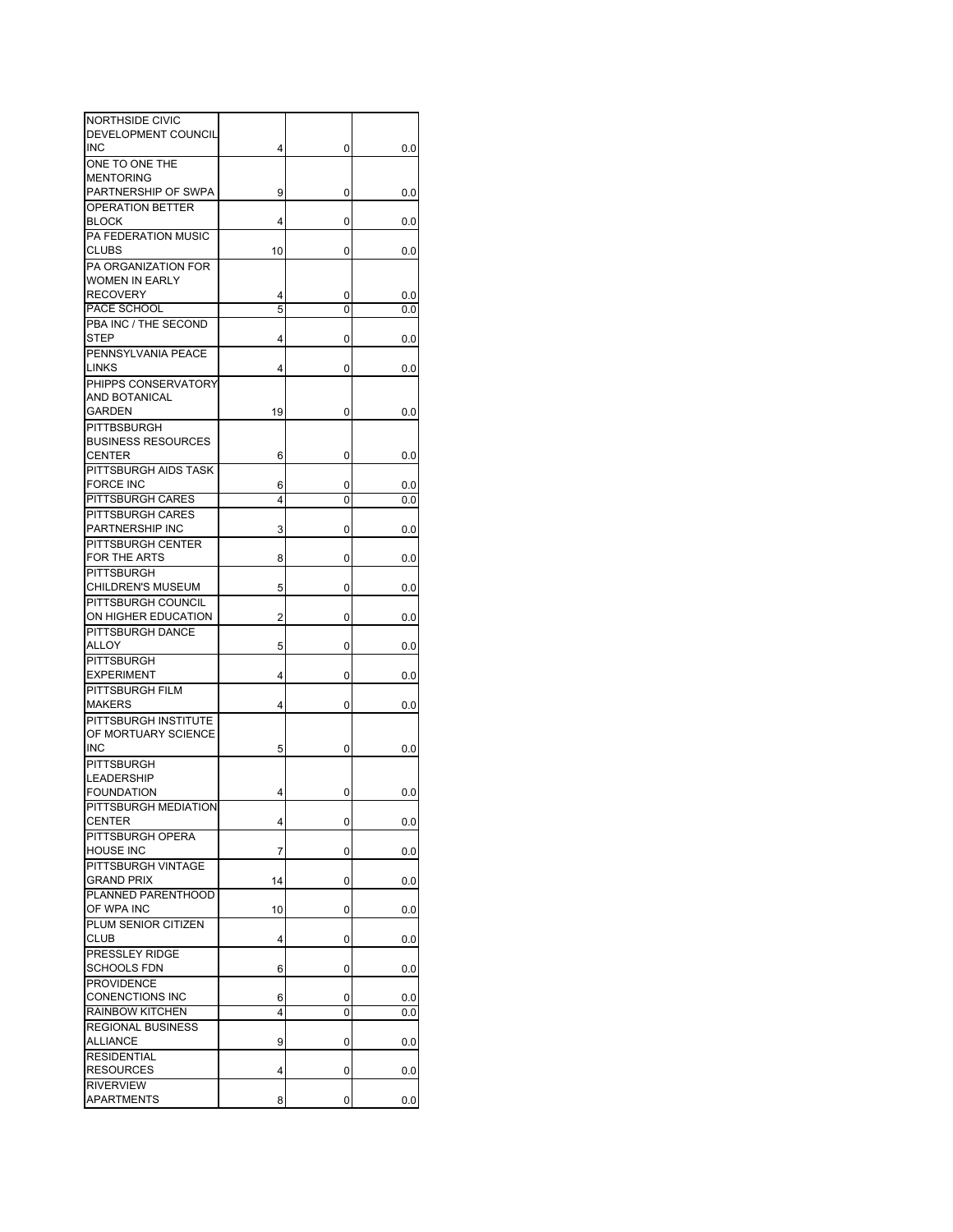| <b>ROBINSON EMERGENCY</b><br>MEDICAL SERVICE | 4      | 0      | $_{0.0}$   |
|----------------------------------------------|--------|--------|------------|
| ROSS-WEST VIEW                               |        |        |            |
| <b>EMERGENCY MEDICAL</b>                     |        |        |            |
| SERVICES AUTH.<br><b>RUGGED GROUSE</b>       | 5      | 0      | 0.0        |
| SOCIETY                                      | 6      | 0      | 0.0        |
| <b>SAMARITAN</b>                             |        |        |            |
| COUNSELLING CENTER<br>SAMARITAN              | 4      | 0      | 0.0        |
| <b>COUNSELLING CENTER</b>                    |        |        |            |
| OF WPA                                       | 4      | 0      | 0.0        |
| <b>SEWICKLEY PUBLIC</b>                      |        |        |            |
| LIBRARY                                      | 4      | 0      | 0.0        |
| SHADY SIDE ACADEMY                           | 12     | 0      | 0.0        |
| SHADYSIDE ACADEMY<br><b>FOUNDATION</b>       |        |        |            |
| SIDS ALLIANCE INC                            | 8<br>4 | 0<br>0 | 0.0<br>0.0 |
| SINGLE & CUSTODIAL                           |        |        |            |
| <b>FATHERS NETWORK</b>                       | 3      | 0      | 0.0        |
| SOCIETY FOR ARTS                             | 10     | 0      | 0.0        |
| SOUTH HILLS CHORALE                          | 7      | 0      | 0.0        |
| SOUTH HILLS HEALTH                           |        |        |            |
| <b>SYSTEM FDN</b>                            | 7      | 0      | 0.0        |
| SOUTH HILLS MEDICAL                          |        |        |            |
| <b>CENTER</b>                                | 5      | 0      | 0.0        |
| SOUTH WINDS INC                              | 4      | 0      | 0.0        |
| SOUTHBRIDGE EMS INC                          | 3      | 0      | 0.0        |
| SOUTHWEST PA AREA<br><b>HEALTH EDUCATION</b> |        |        |            |
| <b>CENTER</b>                                | 4      | 0      | 0.0        |
| SQUIRRELL HILL URBAN                         |        |        |            |
| <b>COALITION INC</b>                         | 6      | 0      | 0.0        |
| ST CLAIR CITIZEN                             |        |        |            |
| <b>COUNCIL</b>                               | 3      | 0      | 0.0        |
| ST. AMBROSE MANOR                            | 4      | 0      | 0.0        |
| <b>ST. CALIR HEALTH</b>                      |        |        |            |
| VENTURES                                     | 12     | 0      | $_{0.0}$   |
| ST. VINCENT DE PAUL                          |        |        |            |
| <b>SOCIETY</b>                               | 4      | 0      | 0.0        |
| <b>STENGTH</b><br><b>INCORPORATED</b>        |        |        |            |
| TECH LINK PROGRAM OF                         | 4      | 0      | 0.0        |
| PITTSBURGH                                   | 4      | 0      | 0.0        |
| THE EARLY LEARNING                           |        |        |            |
| <b>INSTITUTE</b>                             | 6      | 0      | 0.0        |
| THE FOX CHAPEL AREA                          |        |        |            |
| <b>EDUCTAION FUND</b>                        | 3      | 0      | $_{0.0}$   |
| THE HEARTWOOD                                |        |        |            |
| <b>INSTITUTE</b>                             | 4      | 0      | 0.0        |
| THE MONROEVILLE                              |        |        |            |
| CHRISTIAN JUDEA                              |        |        |            |
| <b>FOUNDATION</b><br>THE PITTSBURGH TRUST    | 3      | 0      | 0.0        |
| FOR CULTURAL                                 |        |        |            |
| <b>RESOURCES</b>                             | 12     | 0      | 0.0        |
|                                              |        |        |            |
| THE SENIOR                                   |        |        |            |
| <b>CARDIOVASCULAR</b>                        |        |        |            |
| SURGEONS SOCIETY INC                         | 4      | 0      | 0.0        |
| THE SWPA AIDS                                |        |        |            |
| PLANNING COALITION                           | 4      | 0      | 0.0        |
| THE WATSON INSTITUTE                         | 8      | 0      | 0.0        |
| THE WESTLEY                                  |        |        |            |
| <b>FOUNDATION</b><br>THE WPA CHP OF THE      | 3      | 0      | 0.0        |
| NAT'L HEMOPHILIA FDN                         | 4      | 0      | 0.0        |
|                                              |        |        |            |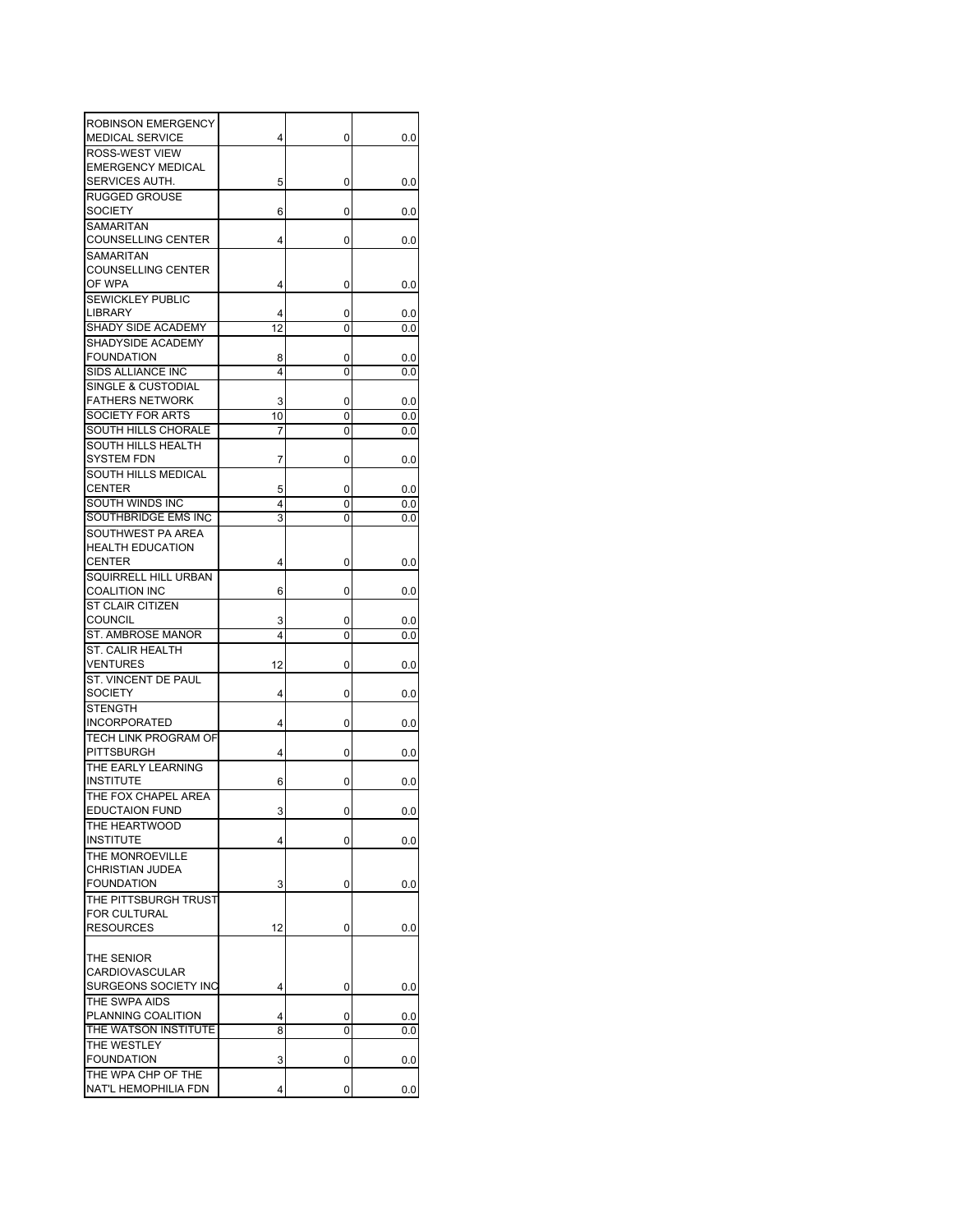| THOMAS MERTON                  |    |     |     |
|--------------------------------|----|-----|-----|
| CENTER                         | 3  | 0   | 0.0 |
| THREE RIVERS                   |    |     |     |
| ADOPTION COUNCIL               | 9  | 0   | 0.0 |
| THREE RIVERS CENTER            |    |     |     |
| FOR INDEPENDENT                |    |     |     |
| <b>LIVING</b>                  | 5  | 0   | 0.0 |
| THREE RIVERS RAVING            |    |     |     |
| ASSOCIATION                    | 5  | 0   | 0.0 |
| TROY HILL CITIZEN              | 4  | 0   | 0.0 |
| UMOJA AFRICAN ARTS             |    |     |     |
| <b>COMPANY</b>                 | 3  | 0   | 0.0 |
| UNION AID                      | 8  | 0   | 0.0 |
| UNITED CEREBRAL                |    |     |     |
| PALSY FDN                      | 6  | 0   | 0.0 |
| UNITED JEWISH                  |    |     |     |
| <b>FEDERATION</b>              | 9  | 0   | 0.0 |
|                                |    |     |     |
| UNITED MITOCHONDRIAL           |    |     |     |
| DISEASE FOUNDATION             | 5  | 0   | 0.0 |
| <b>UNITED WAY</b>              | 17 | 0   | 0.0 |
| <b>VARIETY THE</b>             |    |     |     |
| <b>CHILDREN'S CHARITY</b>      | 5  | 0   | 0.0 |
| <b>VERLAND</b>                 | 4  | 0   | 0.0 |
| <b>VINCENTIAN CHILD</b>        | 5  | 0   | 0.0 |
| <b>VISITING NURSE</b>          |    |     |     |
| <b>FOUNDATION</b>              |    |     |     |
| ALLEGHENY COUNTY               | 4  | 0   | 0.0 |
| <b>WESLEY INSTITUTE</b>        | 6  | 0   | 0.0 |
| <b>WEST END-ELLIOT JOINT</b>   |    |     |     |
| <b>PROJECT</b>                 | 3  | 0   | 0.0 |
| WESTERN PA                     |    |     |     |
| PROFESSIONAL FOR               |    |     |     |
| THE ARTS                       | 5  | 0   | 0.0 |
| <b>WESTERN PA SCHOOL</b>       |    |     |     |
| OF THE DEAF                    | 4  | 0   | 0.0 |
| <b>WINCHESTER-</b>             |    |     |     |
| <b>THURSTON SCHOOL</b>         | 10 | 0   | 0.0 |
| <b>WOMANSPACE -EAST</b>        |    |     |     |
| <b>INC</b>                     | 7  | 0   | 0.0 |
| WOMANSPLACE                    | 4  | 0   | 0.0 |
| <b>WOMENS COMMITTEE</b>        |    |     |     |
| OF MUSEUM OF ART               |    |     |     |
| CARNEIGIE INSTIT               | 10 | 0   | 0.0 |
| <b>WORLD AFFAIRS</b>           |    |     |     |
| COUNCIL                        | 14 | 0   | 0.0 |
| <b>WORLD FEDERALIST</b>        |    |     |     |
| ASS'N OF PITTSBURGH            | ŏ  | υ   | v.v |
| WPA SCHOOL FOR THE             |    |     |     |
| <b>BLIND</b>                   | 6  | 0   | 0.0 |
| WQED PITTSBURGH                | 16 | 0   | 0.0 |
| <b>XPRESSIONS</b>              |    |     |     |
| CONTEMPORARY DANCE             |    |     |     |
| <b>COMPANY</b>                 | 3  | 0   | 0.0 |
| YOUNG MEN & WOMEN              |    |     |     |
| <b>HEBREW ASSO &amp; IRENE</b> |    |     |     |
| KAUFMANN CTR                   | 16 | 0   | 0.0 |
| YOUTH FOR CHRIST USA           |    |     |     |
| INC METRO PGH                  | 4  | 0   | 0.0 |
| YWCA SEWICKLEY                 | 6  | 0   | 0.0 |
| ZOAR HOME                      | 5  | 0   | 0.0 |
| ZOOLOGICAL SOCIETY             |    |     |     |
| OF PITTSBURGH                  | 7  | 0   | 0.0 |
| ALLEGHENY HISTORIC             |    |     |     |
| <b>PRESERVATION</b>            |    |     |     |
| SOCIETY INC                    | 6  | n/a | n/a |
|                                |    |     |     |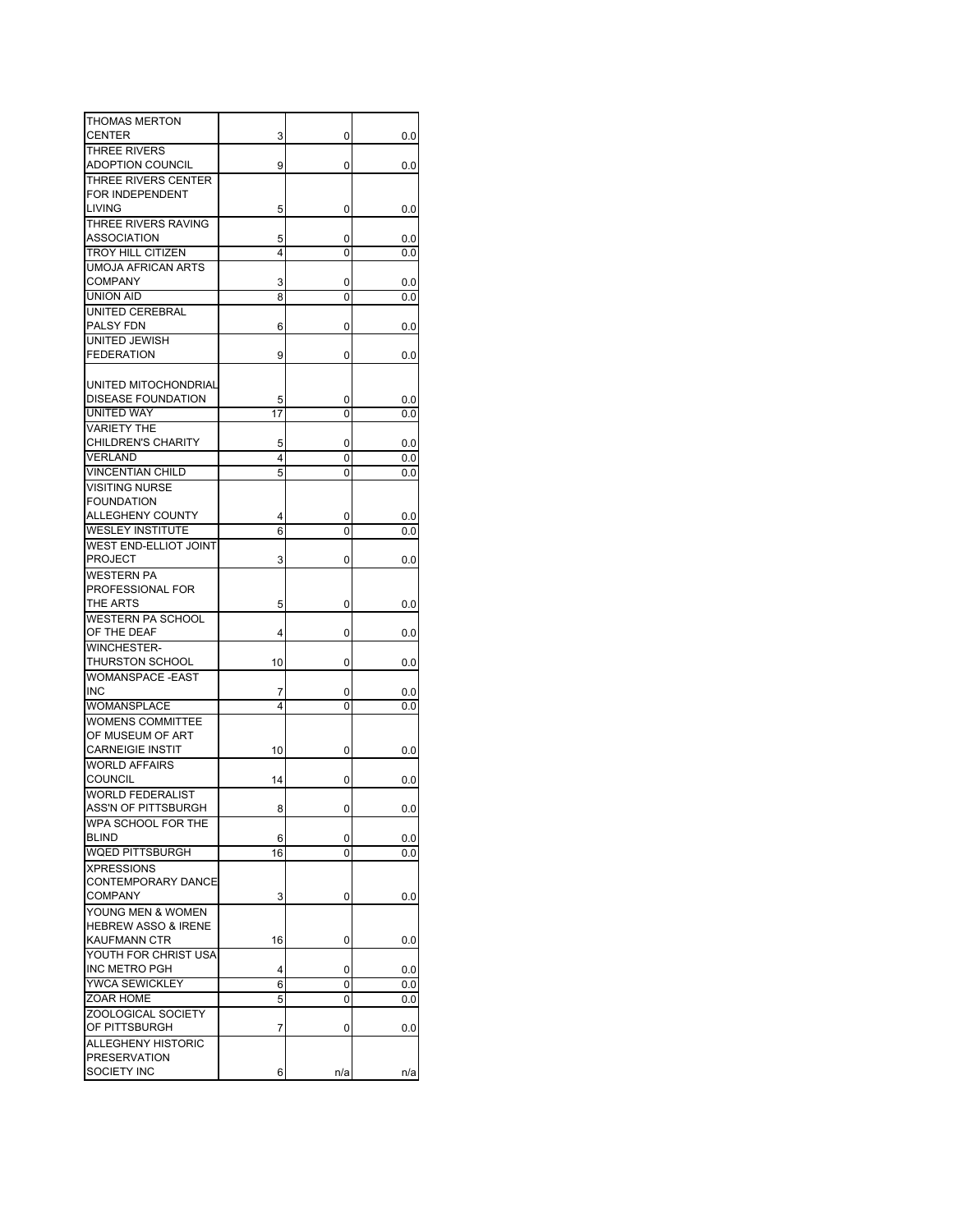| ALLEGHENY CHILDRENS                               |         |            |            |
|---------------------------------------------------|---------|------------|------------|
| <b>INITIATIVE INC</b>                             | 5       | n/a        | n/a        |
| ALLEGHENY HEALTH                                  |         |            |            |
| <b>CHOICES</b>                                    | 9       | n/a        | n/a        |
| <b>BOYS SCOUT OF</b><br>AMERICA                   |         |            |            |
| <b>CHILDREN'S HOSPITAL</b>                        | 4<br>11 | n/a<br>n/a | n/a<br>n/a |
| ENGINEERS SOCIETY OF                              |         |            |            |
| WPA                                               | 6       | n/a        | n/a        |
| <b>FAMILY</b>                                     |         |            |            |
| COMMUNICATION                                     | 4       | n/a        | n/a        |
| <b>GRAPHIC ARTS</b>                               |         |            |            |
| TECHNICAL                                         |         |            |            |
| <b>FOUNDATION</b>                                 | 18      | n/a        | n/a        |
| GREATER PITTSBURGH                                |         |            |            |
| OFFICE OF PROMOTION /<br>PGH FILM                 |         |            |            |
| <b>JEWISH RESIDENTIAL</b>                         | 4       | n/a        | n/a        |
| <b>SERVICES</b>                                   | 13      | n/a        | n/a        |
| <b>LEMINGTON ELDER</b>                            |         |            |            |
| <b>CARE SERVICES</b>                              | 5       | n/a        | n/a        |
| <b>MAGEE WOMEN</b>                                |         |            |            |
| <b>HOSPITAL</b>                                   | 7       | n/a        | n/a        |
| <b>MARY &amp; ALEXANDER</b>                       |         |            |            |
| LAUGLINCHILDRENS                                  |         |            |            |
| <b>CENTER</b>                                     | 6       | n/a        | n/a        |
|                                                   |         |            |            |
| <b>MENTAL HEALTH ASS'N</b><br>OF ALLEGHENY COUNTY |         |            |            |
| <b>MERCY HOSPITAL OF</b>                          | 4       | n/a        | n/a        |
| PITTSBURGH                                        | 10      | n/a        | n/a        |
| <b>MERCY LIFE CENTER</b>                          | 6       | n/a        | n/a        |
| NATIONAL COUNCIL OF                               |         |            |            |
| JEWISH WOMEN INC                                  | 16      | n/a        | n/a        |
| <b>NEW CENTURY</b>                                |         |            |            |
| CAREERS                                           | 3       | n/a        | n/a        |
| NORTH AMERICAN                                    |         |            |            |
| <b>SERIALS INTEREST</b>                           |         |            |            |
| <b>GROUP INC</b><br><b>PARENTAL STRESS</b>        | 5       | n/a        | n/a        |
| <b>CENTER</b>                                     | 8       | n/a        | n/a        |
| PITTSBURGH                                        |         |            |            |
| <b>COMMUNITY</b>                                  |         |            |            |
| <b>REINVESTMENT</b>                               | 4       | n/a        | n/a        |
| PITTSBURGH MUSICAL                                |         |            |            |
| THEATER                                           | 5       | n/a        | n/a        |
| PITTSBURGH REGIONAL                               |         |            |            |
| <b>ALLIANCE</b>                                   | 6       | n/a        | n/a        |
| PITTSBURGH TISSUE                                 |         |            |            |
| <b>ENGINEERING SOCIETY</b><br><b>INC</b>          | 5       | n/a        | n/a        |
| RONALD MC DONALD                                  |         |            |            |
| <b>HOUSE</b>                                      | 5       | n/a        | n/a        |
| THE MATTRESS                                      |         |            |            |
| <b>FACTORY</b>                                    | 2       | n/a        | n/a        |
| TURTLE CREEK VALLEY                               |         |            |            |
| <b>MHMR INC</b>                                   | 4       | n/a        | n/a        |
| UPMC HEALTH SYSTEM                                | 31      | n/a        | n/a        |
| <b>VALLEY CARE NURSING</b>                        |         |            |            |
| HOME INC<br><b>VALLEY MEDICAL</b>                 | 3       | 0          | n/a        |
| <b>FACILITIES</b>                                 | 11      | n/a        | n/a        |
| WORKSMITH INSTITUTE                               | 2       | n/a        | n/a        |
| <b>YWCA</b>                                       | 4       | n/a        | n/a        |
| 100 BLACK MEN OF WPA                              |         |            |            |
| <b>INC</b>                                        | 0       | 0          | n/a        |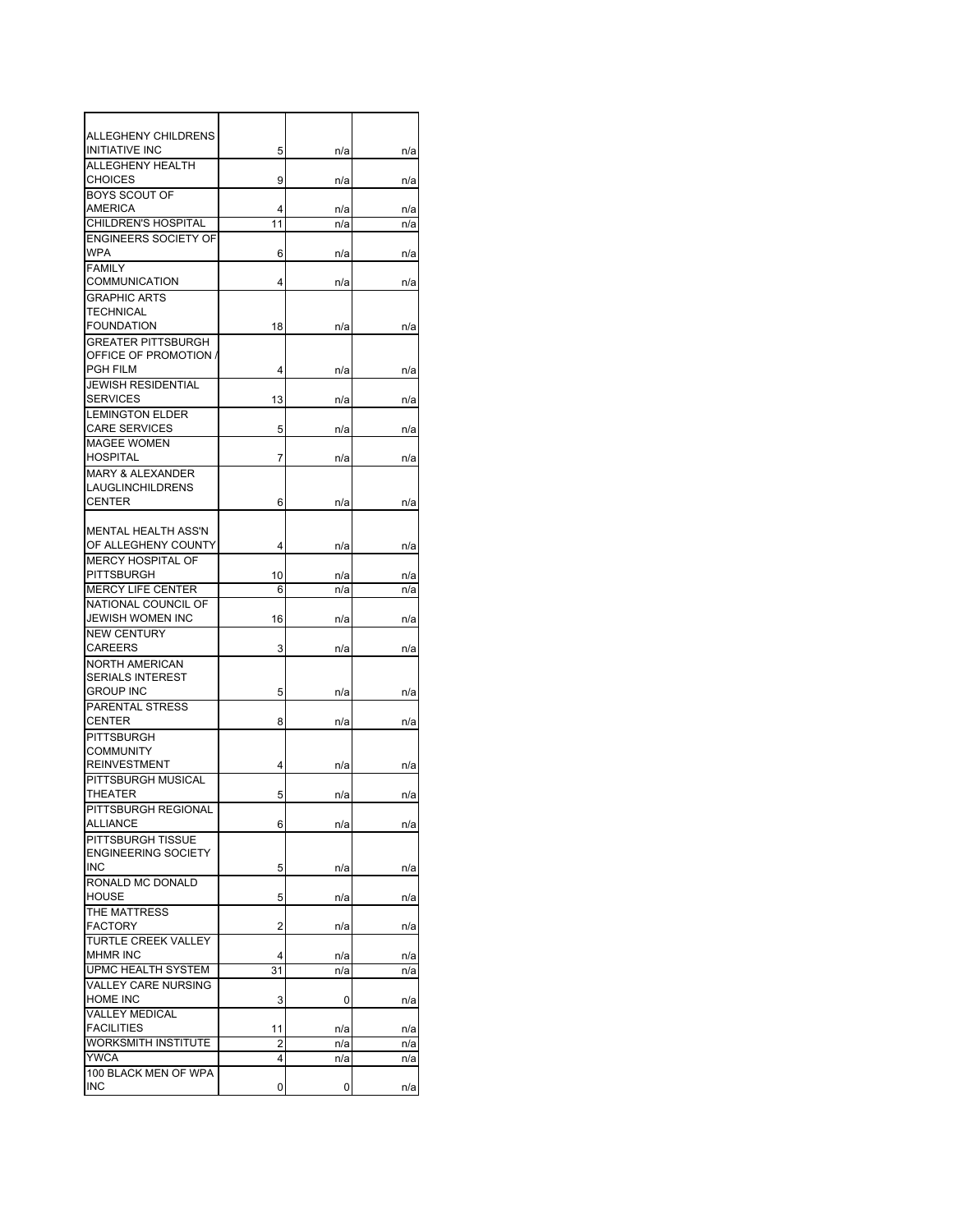| 3 RIVERS WET                            |   |   |     |
|-----------------------------------------|---|---|-----|
| WEATHER INC                             | 0 | 0 | n/a |
| <b>AIRPORT AREA</b>                     |   |   |     |
| PREGNANCY CARE                          |   |   |     |
| <b>CENTER</b>                           | 0 | 0 | n/a |
| ALLEGHENY COUNTY<br>LITERACY COUNCIL    |   |   |     |
| ALLEGHENY INSTITUTE                     | 0 | 0 | n/a |
| FOR PUBLIC POLICY                       | 0 | 0 |     |
| ALLIANCE FRANCAISE                      |   |   | n/a |
| DE PITTSBURGH                           | 0 | 0 | n/a |
| ALZHEIMER CENTER OF                     |   |   |     |
| PITTSBURGH INC                          | 0 | 0 | n/a |
| AMERICAN SOCIETY FOR                    |   |   |     |
| TRAINING &                              |   |   |     |
| <b>DEVELOPMENT</b>                      | 0 | 0 | n/a |
|                                         |   |   |     |
| ARTISTS AND                             |   |   |     |
| <b>CRAFTSMENS GUILD INC</b>             | 0 | 0 | n/a |
| <b>ASBURY PLACE</b>                     | 0 | 0 | n/a |
|                                         |   |   |     |
| <b>BALDWIN HIGHLANDERS</b>              |   |   |     |
| <b>BAND PATRONS</b>                     | 0 | 0 | n/a |
| <b>BAPTIST HOMES</b>                    |   |   |     |
| <b>RESIDENCE</b>                        | 0 | 0 | n/a |
| <b>BEADLING SOCCER</b>                  |   |   |     |
| CLUB INC                                | 0 | 0 | n/a |
| <b>BETHEL PARK</b>                      |   |   |     |
| COMMUNITY                               |   |   |     |
| <b>FOUNDATION</b>                       | 0 | 0 | n/a |
| <b>CARPENTERS TRAINING</b>              |   |   |     |
| & EDUCATIONAL TRUST                     |   |   |     |
| FUND WPA                                | 0 | 0 | n/a |
| CC MELLOR MEMORIAL                      |   |   |     |
| LIBRARY & EDGEWOOD                      |   |   |     |
| COMMU. HOUSE                            | 0 | 0 | n/a |
| <b>CENTER FOR SOCIAL</b>                |   |   |     |
| <b>STUDIES EDUCATION</b>                | 0 | 0 | n/a |
| CHILD HEALTH                            |   |   |     |
| ASSOCIATION OF                          |   |   |     |
| <b>SEWICKLEY</b>                        | 0 | 0 | n/a |
| <b>CITIZENS VOLUNTEER</b>               |   |   |     |
| HOSE CO. NO 1 OF                        |   |   |     |
| <b>BRIDGEVILLE</b>                      | 0 | 0 | n/a |
| <b>COAL COUNTRY</b>                     |   |   |     |
| <b>TRADITIONS</b>                       | 0 | 0 | n/a |
| <b>COMMUNITIES IN</b>                   |   |   |     |
| <b>SCHOOLS OF</b>                       |   |   |     |
| PENNSYLVANIA                            | 0 | 0 | n/a |
| <b>COMMUNITY CARE</b>                   |   |   |     |
| PREGNANCY CENTER                        | 0 | 0 | n/a |
| <b>COMMUNITY HOUSE</b>                  |   |   |     |
| <b>LEARNING CENTER</b>                  | 0 | 0 | n/a |
| <b>COMMUNTIY THEATER</b>                |   |   |     |
| PROJECT / KELLY                         |   |   |     |
| <b>STAYHORN THEATER</b>                 | 0 | 0 | n/a |
| <b>CRIME PREVENTION</b>                 |   |   |     |
| ASSOCIATION OF WPA                      | 0 | 0 | n/a |
| DEHAVEN ATHLETIC                        |   |   |     |
| ASSOCIATION                             | 0 | 0 | n/a |
| <b>EAST BOROS JWV</b><br><b>HOUSING</b> |   |   |     |
|                                         | 0 | 0 | n/a |
| <b>ELOISE &amp; EDITH</b>               |   |   |     |
| CHRISTIAN DAYSCHOOL                     | 0 | 0 | n/a |
| <b>EMERGENCY MEDICINE</b>               |   |   |     |
| <b>ASSOCIATION OF</b>                   |   |   |     |
| <b>PITTSBURGH</b>                       | 0 | 0 | n/a |
|                                         |   |   |     |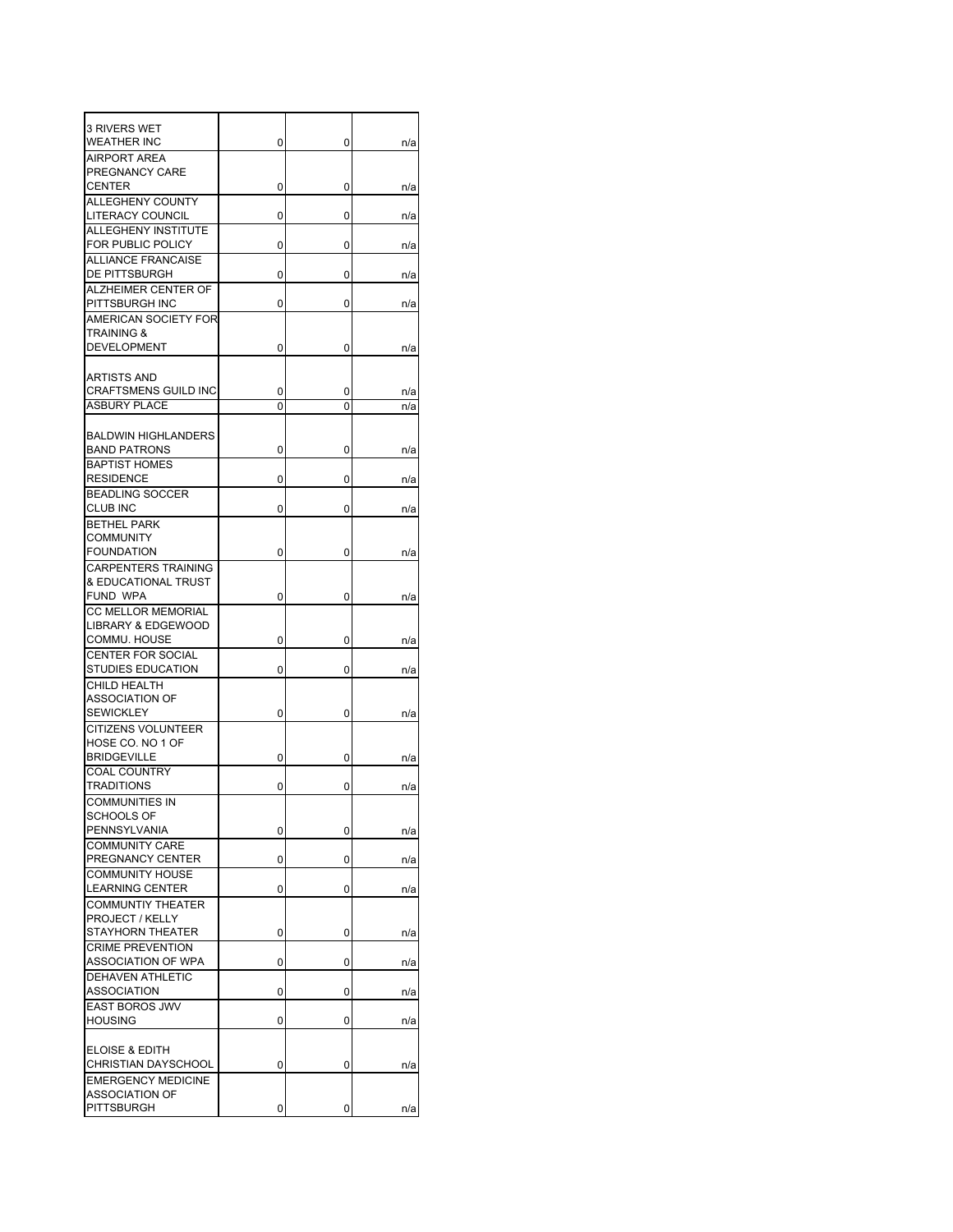| EUREKA COMMUNITY                                    |        |        |            |
|-----------------------------------------------------|--------|--------|------------|
| AMBULANCE                                           | 0      | 0      | n/a        |
| <b>FAMILY HEALTH</b><br><b>COUNCIL</b>              | 0      | 0      | n/a        |
| <b>FAMILY LINKS</b>                                 | 0      | 0      | n/a        |
| FIRST STEP RECOVERY                                 |        |        |            |
| HOMES, INC                                          | 0      | 0      | n/a        |
| <b>FOREST HILLS</b>                                 |        |        |            |
| <b>COMMUNITY SERVICE</b><br><b>FOREST WILDLIFE</b>  | 0      | 0      | n/a        |
| <b>FOUNDATION</b>                                   | 0      | 0      | n/a        |
| <b>FORT COUCH PTA</b>                               | 0      | 0      | n/a        |
| <b>FOUNDATION FOR</b>                               |        |        |            |
| <b>EXCELLENCE IN NORTH</b>                          |        |        |            |
| ALLEGHENY SCHOO                                     | 0      | 0      | n/a        |
| <b>FOX CHAPEL AREA</b>                              |        |        |            |
| YOUTH SOCCER                                        | 0      | 0      | n/a        |
| <b>FOXWALL EMERGENCY</b><br><b>MEDICAL SERVICES</b> | 0      | 0      | n/a        |
| <b>FRIENDS OF HOSPITAL</b>                          |        |        |            |
| <b>ALBERT SCHWEITZER</b>                            |        |        |            |
| HAITI                                               | 0      | 0      | n/a        |
| <b>FUND FOR CHARITABLE</b>                          |        |        |            |
| <b>GIVING</b>                                       | 0      | 0      | n/a        |
| <b>GARDEN CLUB OF</b>                               |        |        |            |
| OAKMONT<br><b>GOOD SAMARITAN</b>                    | 0<br>0 | 0<br>0 | n/a<br>n/a |
| <b>GRANDVUE STUDY</b>                               |        |        |            |
| <b>CENTER</b>                                       | 0      | 0      | n/a        |
| <b>GRAPHIC</b>                                      |        |        |            |
| <b>COMMUNICATION INTER</b>                          |        |        |            |
| UNION & UNION EMP                                   | 0      | 0      | n/a        |
| <b>GREAT LAKES</b>                                  |        |        |            |
| BEHAVIORAL RESEARCH<br><b>INSTITUTE</b>             | 0      | 0      | n/a        |
| <b>GREATER ALLEGHENY &amp;</b>                      |        |        |            |
| MONONGAHALA                                         |        |        |            |
| <b>HOUSING CORP</b>                                 | 0      | 0      | n/a        |
| <b>GREATER PITTSBURGH</b>                           |        |        |            |
| <b>CHAMBER OF</b>                                   |        |        |            |
| COMMERCE<br><b>HAMPTON ALLIANCE</b>                 | 0      | 0      | n/a        |
| FOR EDUCATIONAL                                     |        |        |            |
| <b>EXCELLENCE</b>                                   | 0      | 0      | n/a        |
| <b>HARMAR TOWNSHIP</b>                              |        |        |            |
| <b>VOLUNTEER FIRE</b>                               |        |        |            |
| <b>COMPANY</b>                                      | 0      | 0      | n/a        |
| <b>HEMOPHILIA CENTER OF</b>                         |        |        |            |
| <b>WPA</b><br>HISTORICAL SOCIETY OF                 | 0      | 0      | n/a        |
| <b>CARNEGIE PA</b>                                  | 0      | 0      | n/a        |
| HOPE HOSPICE INC                                    | 0      | 0      | n/a        |
| <b>HOSANNA HOUSE</b>                                | 0      | 0      | n/a        |
| <b>IMMACULATE HEART OF</b>                          |        |        |            |
| <b>MARY INC</b>                                     | 0      | 0      | n/a        |
| <b>INTERFAITH</b>                                   |        |        |            |
| <b>HOSPITALITY NETWORK</b><br>OF SOUTH HILLS        | 0      | 0      | n/a        |
| <b>INTERNATIONAL</b>                                |        |        |            |
| <b>ASSISTANCE GROUP</b>                             | 0      | 0      | n/a        |
| <b>INTERNATIONAL</b>                                |        |        |            |
| POETRY FORUM                                        | 0      | 0      | n/a        |
| IOTA PHI FOUNDATION                                 |        |        |            |
| OF PITTSBURGH INC<br><b>JEFFREY PARENTS</b>         | 0      | 0      | n/a        |
| <b>ASSOCIATION</b>                                  | 0      | 0      | n/a        |
|                                                     |        |        |            |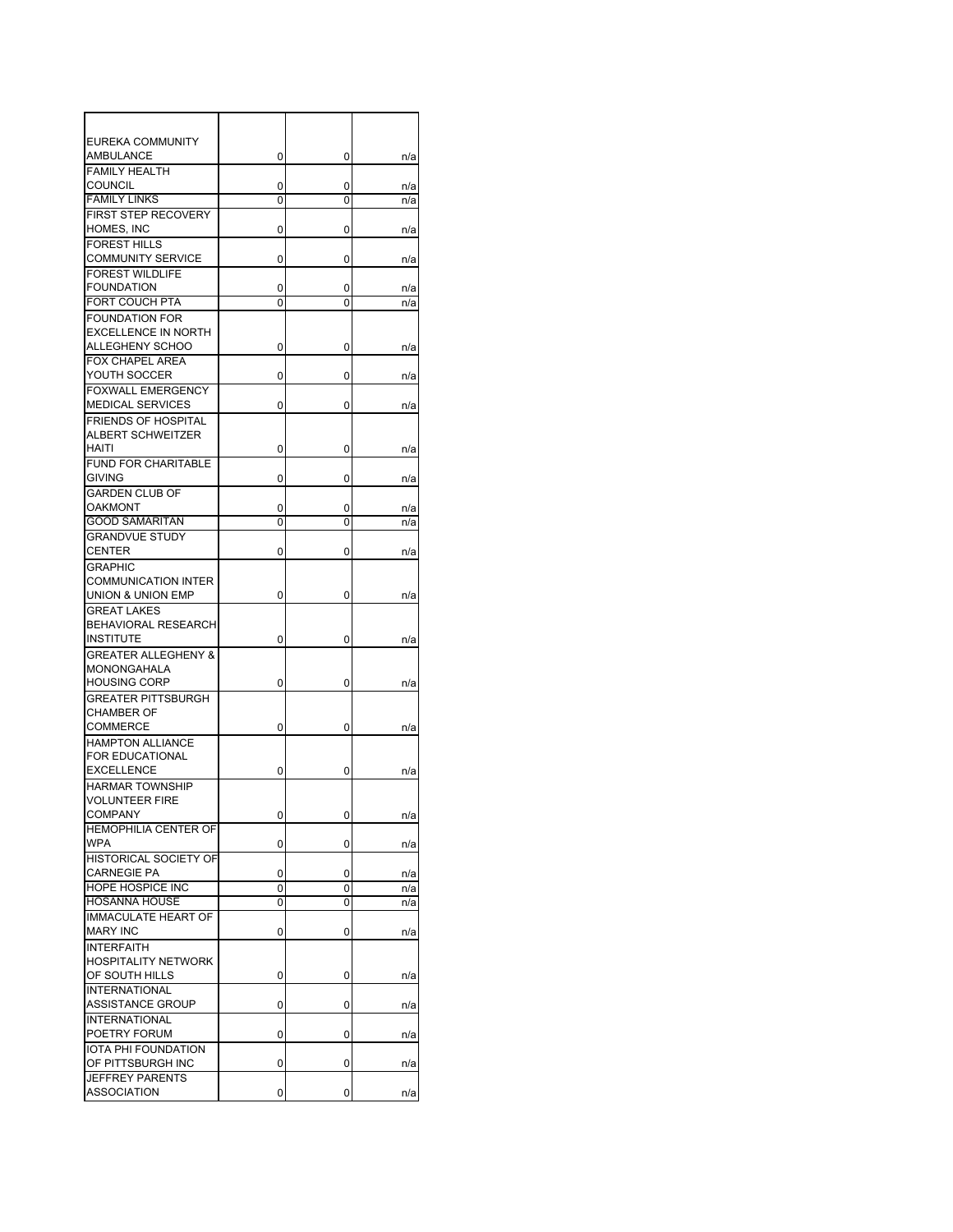| <b>JOHN J GHAZANVI</b>                            |   |   |     |
|---------------------------------------------------|---|---|-----|
| <b>FOUNDATION</b>                                 | 0 | 0 | n/a |
|                                                   |   |   |     |
| KATHRYN KUHLMAN                                   | 0 | 0 | n/a |
|                                                   |   |   |     |
| <b>LAURENTIAN HALL</b><br>ASSOCIATES              | 0 | 0 |     |
|                                                   |   |   | n/a |
| LIBRARY BOARD OF THE                              |   |   |     |
| <b>BOROUGH OF OAKMONT</b>                         | 0 | 0 | n/a |
| LIGHT HOUSE                                       |   |   |     |
| <b>PROPERTIES</b>                                 | 0 | 0 | n/a |
| LINCOLN-LEMINGTON<br><b>ENHANCED HOUSING</b>      |   |   |     |
| <b>INC</b>                                        | 0 | 0 | n/a |
| LITTLE SISTERS OF THE                             |   |   |     |
| POOR OF THE STATE OF                              |   |   |     |
| PA                                                | 0 | 0 | n/a |
| <b>MARSHALL</b>                                   |   |   |     |
| <b>ELEMENTARY PFA</b><br><b>MARY MILLER DANCE</b> | 0 | 0 | n/a |
| <b>COMPANY</b>                                    | 0 | 0 | n/a |
| MATERIALS RESEARCH                                |   |   |     |
| <b>SOCIETY</b>                                    | 0 | 0 | n/a |
| <b>MC KEESPORT</b>                                |   |   |     |
| HOSPITAL (UPMC)                                   | 0 | 0 | n/a |
| MC KEESPORT HOUSING                               |   |   |     |
| CORP                                              | 0 | 0 | n/a |
| <b>MC KNIGHT PARENT</b>                           |   |   |     |
| <b>FACULTY ASSOCIATION</b>                        | 0 | 0 | n/a |
| <b>METHOUSE</b>                                   | 0 | 0 | n/a |
| <b>MEYER &amp; MERLE</b>                          |   |   |     |
| BERGER FAMILY FDN                                 | 0 | 0 | n/a |
| <b>MINADEO EXTENDED</b>                           |   |   |     |
| DAY PROGRAM                                       | 0 | 0 | n/a |
| <b>MON VALLEY</b><br><b>EDUCATION</b>             |   |   |     |
| CONSORTIUM                                        | 0 | 0 | n/a |
| MON YOUGH                                         |   |   |     |
| <b>COMMUNITY SERVICE</b>                          | 0 | 0 | n/a |
| <b>MONTOUR HOCKEY</b>                             |   |   |     |
| <b>ASSOCIATION INC</b>                            | 0 | 0 | n/a |
| <b>MOON TOWNSHIP</b><br>PUBLIC LIBRARY            | 0 | 0 |     |
|                                                   |   |   | n/a |
| MT I FRANON GIRLS                                 |   |   |     |
| SOFTBALL ASSOCIATION                              | 0 | 0 | n/a |
| <b>MT LEBANON</b>                                 |   |   |     |
| MONTESSORI SCHOOL                                 |   |   |     |
| <b>INC</b>                                        | 0 | 0 | n/a |
| MUSHROOM LEARNING<br><b>CENTER</b>                |   |   |     |
| NATIONAL COMMITTEE                                | 0 | 0 | n/a |
| ON PLANNED GIVING                                 | 0 | 0 | n/a |
| <b>NEVILLE ISLAND</b>                             |   |   |     |
| <b>DEVELOPMENT</b>                                | 0 | 0 | n/a |
| NORTH ALLEGHENY                                   |   |   |     |
| ASSOCIATION FOR ADV                               |   |   |     |
| OF SPORTS                                         | 0 | 0 | n/a |
| NORTH HILLS FOOD<br><b>BANK</b>                   | 0 | 0 |     |
| <b>NORTH SUBURBAN</b>                             |   |   | n/a |
| <b>ADULT SERVICES</b>                             | 0 | 0 | n/a |
| NORTHERN TIER                                     |   |   |     |
| LIBRARY                                           | 0 | 0 | n/a |
|                                                   |   |   |     |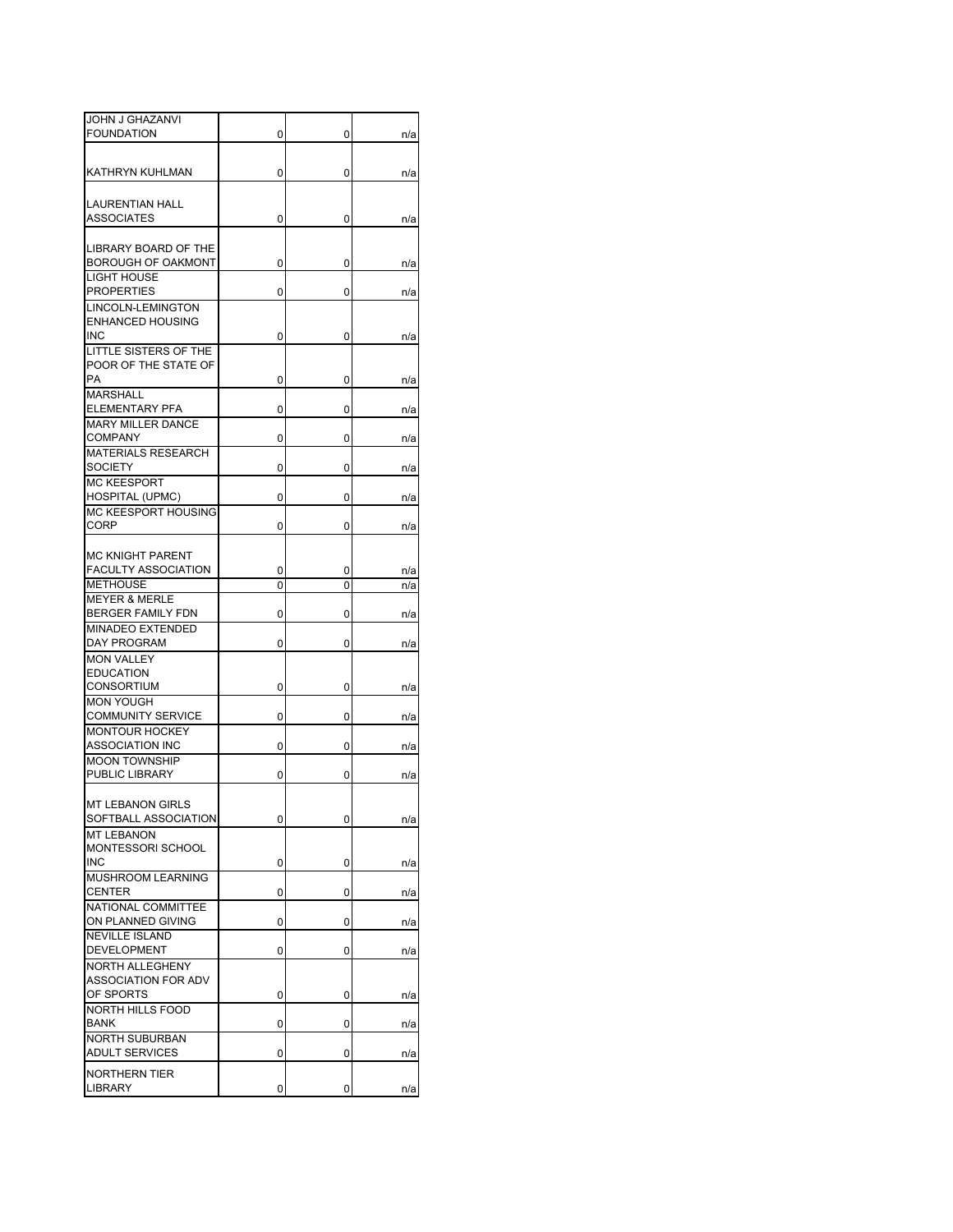| <b>NORTHSIDE URBAN</b>     |   |   |     |
|----------------------------|---|---|-----|
| PATHWAYS A PUBLIC          |   |   |     |
| <b>CHARTER SCHOOL</b>      | 0 | 0 | n/a |
| <b>NORTHWEST REGIONAL</b>  |   |   |     |
| MANAGEMENT                 |   |   |     |
|                            | 0 | 0 | n/a |
| OAKLAND SCHOOL             | 0 | 0 | n/a |
| OHIO VALLEY GENERAL        |   |   |     |
| <b>HOSPITAL</b>            | 0 | 0 | n/a |
| OLD SEWICKLEY POST         |   |   |     |
| OFFICE CORP                | 0 | 0 | n/a |
| PENN HILLS VOLUNTEER       |   |   |     |
| <b>FIREMENS RELIEF</b>     |   |   |     |
|                            |   |   |     |
| ASSOCIATION I              | 0 | 0 | n/a |
|                            |   |   |     |
| PGH C/RENCE ON             |   |   |     |
| ANALYTIC CHEM & A/PLD      |   |   |     |
| <b>SPECTROSCOPY</b>        | 0 | 0 | n/a |
| PITCAIRN CRABBE            |   |   |     |
| <b>FOUNDATION</b>          | 0 | 0 | n/a |
| PITTSBURGH ARTS &          |   |   |     |
| <b>LECTURES INC</b>        | 0 | 0 |     |
|                            |   |   | n/a |
| PITTSBURGH COALITION       |   |   |     |
| FOR DYNAMIC                |   |   |     |
| <b>PSYCHOTHERAPY</b>       | 0 | 0 | n/a |
| PITTSBURGH ITALIAN         |   |   |     |
| SCHOLARSHIP FUND           | 0 | 0 | n/a |
| PITTSBURGH PIRATES         |   |   |     |
| ALUMNI ASSOCIATION         |   |   |     |
|                            |   |   |     |
| INC                        | 0 | 0 | n/a |
| PITTSBURGH VOYAGER         | 0 | 0 | n/a |
|                            |   |   |     |
| PLUM BOROUGH               |   |   |     |
| ATHLETIC ASSOCIATION       | 0 | 0 | n/a |
| PREGNANCY CARE             |   |   |     |
| <b>CENTERS</b>             | 0 | 0 | n/a |
| RESERVE PARENTS            |   |   |     |
| CLUB                       |   |   |     |
|                            | 0 | 0 | n/a |
|                            |   |   |     |
| RICHARD TWN                |   |   |     |
| <b>VOLUNTEER FIRE DEP</b>  |   |   |     |
| PF ALLEGHENY COUNTY        | 0 | 0 | n/a |
| <b>RIDC</b>                | 0 | 0 | n/a |
| ROBINSON TOWNSHIP          |   |   |     |
| <b>CHRISTIAN SCHOOL</b>    | 0 | 0 | n/a |
| <b>SAE INTERNATIONAL</b>   |   |   |     |
|                            | 0 | 0 | n/a |
| <b>SANTA CRUZ INC</b>      | 0 | 0 | n/a |
| <b>SENECA AREA</b>         |   |   |     |
| <b>EMERGENCY SERVICES</b>  | 0 | 0 | n/a |
| SHALER AREA EMS INC        | 0 | 0 | n/a |
| SOUTHEAST ASIA             |   |   |     |
| PRAYER CENTER              | 0 | 0 | n/a |
| SOUTHWESTERN PA            |   |   |     |
| <b>CORPORATION</b>         | 0 | 0 |     |
| SPRINGDALE TOWNSHIP        |   |   | n/a |
|                            |   |   |     |
| <b>VOLUNTEER FIRE</b>      | 0 | 0 | n/a |
| ST. BARNABAS               |   |   |     |
| <b>RETIREMENT VILLAGE</b>  |   |   |     |
| INC                        | 0 | 0 | n/a |
| STO-ROX BOOSTER            |   |   |     |
| <b>CLUB</b>                | 0 | 0 | n/a |
| <b>TAMIL NADU</b>          |   |   |     |
| <b>FOUNDATION</b>          |   |   |     |
|                            | 0 | 0 | n/a |
| <b>TEIN RIVERS COUNCIL</b> |   |   |     |
| OF GOVERNMENT              | 0 | 0 | n/a |
| THE LIBRARY OF             |   |   |     |
| <b>BALDWIN</b>             | 0 | 0 | n/a |
| THE PITTSBURGH             |   |   |     |
| PARKS CONSERVANCY          | 0 | 0 | n/a |
|                            |   |   |     |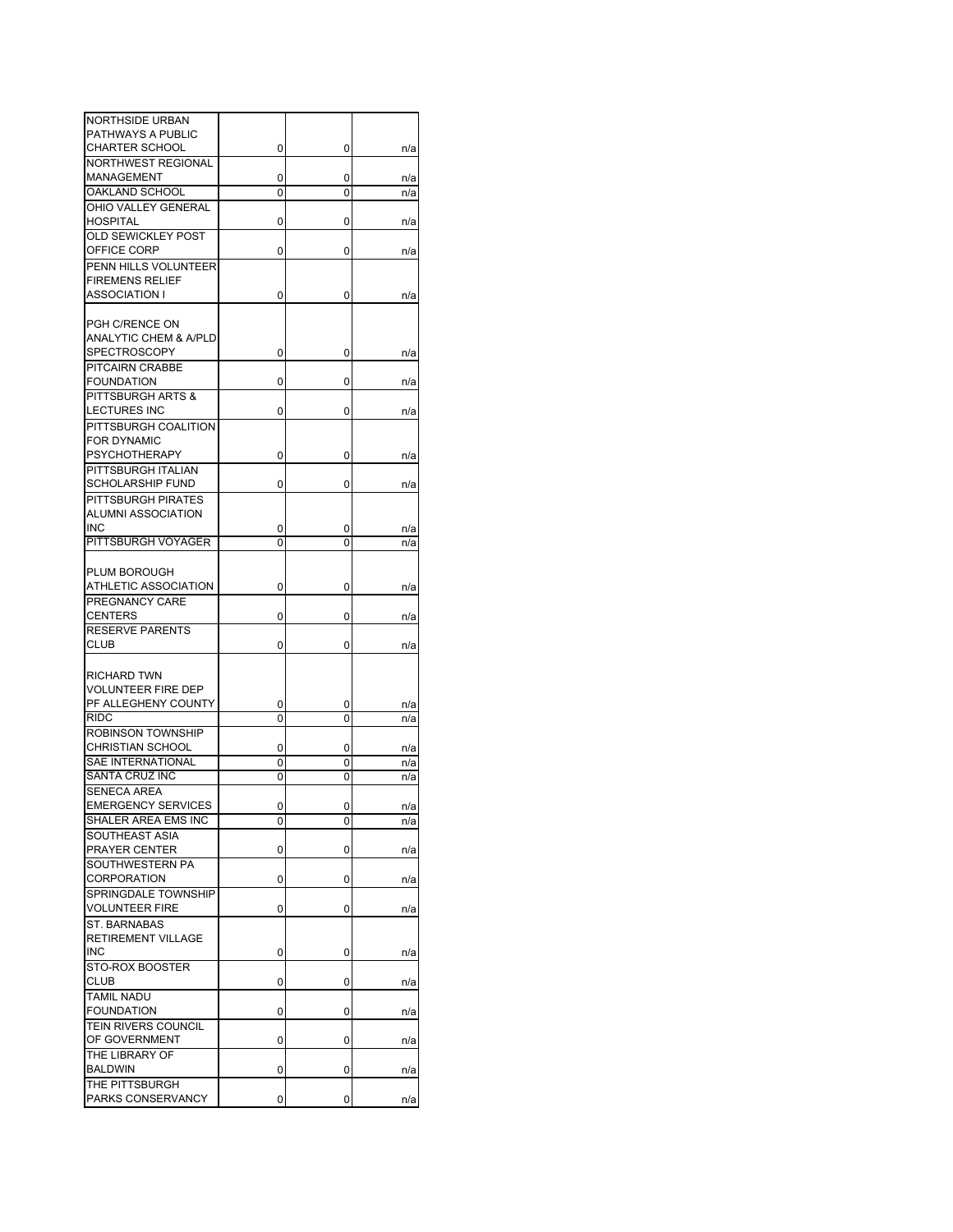| THREE RIVERS AREA         |   |   |      |
|---------------------------|---|---|------|
| <b>LABOR MANAGEMENT</b>   | 0 | 0 | n/a  |
| <b>UE RESEARCH &amp;</b>  |   |   |      |
| <b>EDUCATION</b>          | 0 | 0 | n/a  |
| UNITY VOLUNTEER FIRE      |   |   |      |
| <b>DEPARTMENT</b>         | 0 | 0 | n/a  |
| <b>UPMC BRADDOCK</b>      | 0 | 0 | n/a  |
| UPMC SOUTH SIDE           | 0 | 0 | n/a  |
| UPMC ST. MARGARET         | 0 | 0 | n/a  |
| UPPER ST CLAIR BAND       |   |   |      |
| PARENTS ASSOCIATION       | 0 | 0 | n/a  |
| UPPER ST CLAIR FIRE       |   |   |      |
| <b>RELIEF ASSOCIATION</b> |   |   |      |
| <b>INC</b>                | 0 | 0 | n/a  |
| <b>VETERANS PLACE OF</b>  |   |   |      |
| WASHINGTON                |   |   |      |
| <b>BOULEVARD INC</b>      | 0 | 0 | n/a  |
| VETERANS RESEARCH         |   |   |      |
| <b>FOUNDATION OF</b>      |   |   |      |
| <b>PITTSBURGH</b>         | 0 | 0 | n/a  |
| <b>VICTORIOUS FAITH</b>   |   |   |      |
| <b>EVANGELISTIVE</b>      |   |   |      |
| <b>OUTREACH</b>           | 0 | 0 | n/a  |
| WEST MIFFLIN              |   |   |      |
| <b>BASEBALL LEAGUE</b>    | 0 | 0 | n/a  |
| <b>WEST PARK COMMONS</b>  | 0 | 0 | n/a  |
| <b>WEST PENN AMATEUR</b>  |   |   |      |
| <b>TENNIS ASSOCIATION</b> | 0 | 0 | n/a  |
| <b>WESTERN ALEGHENY</b>   |   |   |      |
| <b>COMMUNITY LIBRARY</b>  | 0 | 0 | n/a  |
| <b>WESTINGHOUSE SURE</b>  |   |   |      |
| SERVICE UNITING RET'D     |   |   |      |
| <b>EMPLOYEES</b>          | 0 | 0 | n/a  |
| <b>WORLD TRADE CENTER</b> | 0 | 0 | n/a  |
| YOUNG MEN & WOMEN         |   |   |      |
| AFRICAN HERITAGE ASS      |   |   |      |
| INC                       | 0 | 0 | n/al |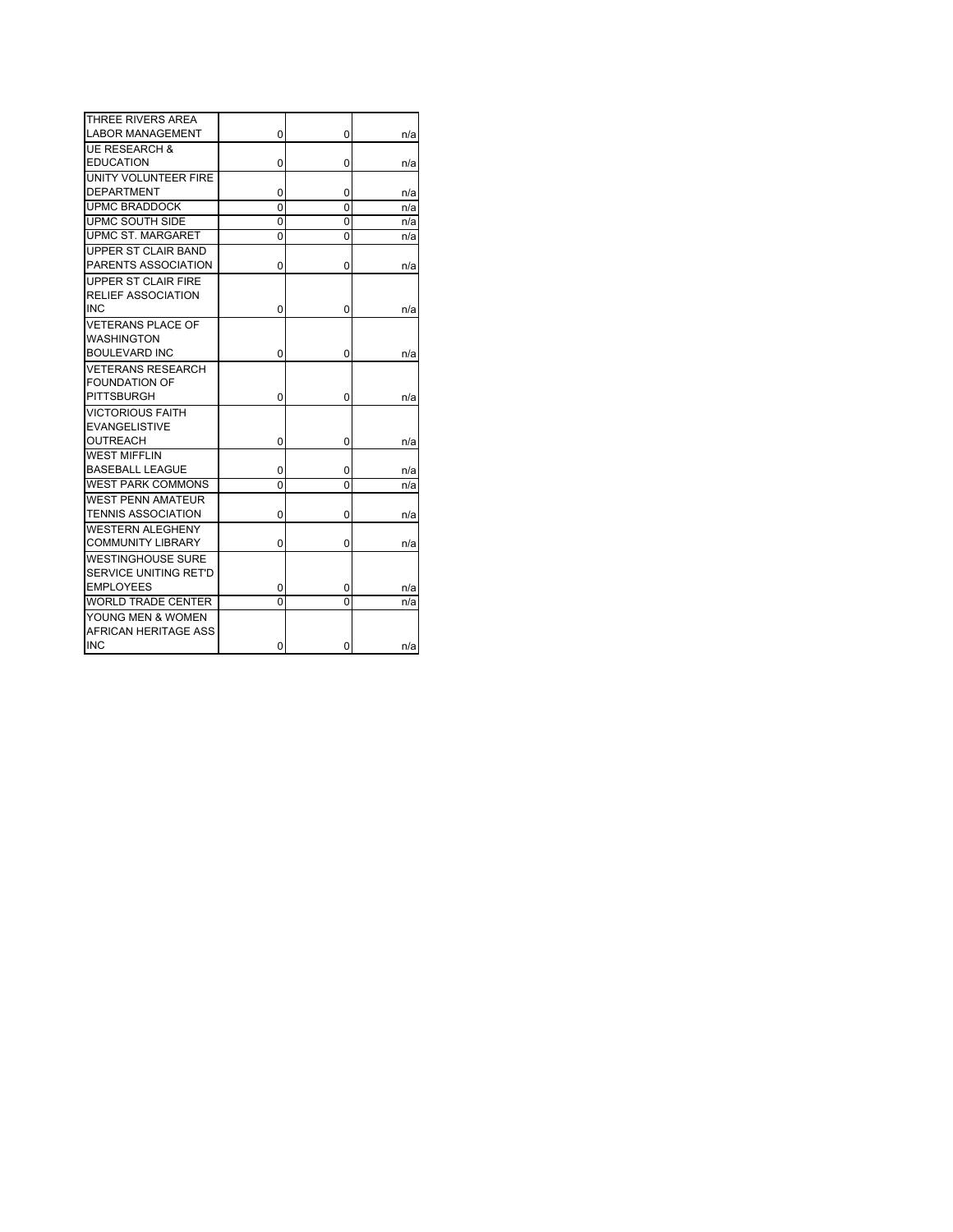| 1                             | $\sim$ $\sim$ $\sim$ $\sim$ |     | Over Age 50 |
|-------------------------------|-----------------------------|-----|-------------|
| <b>Name of Organization</b>   | <b>Total Mbrs</b>           | No. | %           |
| ADULT RESOURCES INC           |                             |     |             |
| AFRICAN AMERICAN              | 5                           | 5   | 100.0       |
|                               |                             |     |             |
| CHAMBER FDN OF WPA            | 7                           | 7   | 100.0       |
| <b>ALLEGHENY CONFERENCE</b>   |                             |     |             |
| ON COMMUNITY                  |                             |     |             |
| DEVELOPMENT                   | 16                          | 16  | 100.0       |
| ASS'N OF THEOLOGICAL          |                             |     |             |
| SCHOOLS IN US & C'DA          | 5                           | 5   | 100.0       |
| <b>BROTHER'S BROTHER</b>      |                             |     |             |
| FOUNDATION                    | 5                           | 5   | 100.0       |
| COMMUNITY TECHNICAL           |                             |     |             |
| ASSISTANCE CENTER INC         | 6                           | 6   | 100.0       |
| <b>CRAFTON CHILDRENS</b>      |                             |     |             |
| CORNER                        | 3                           | 3   | 100.0       |
| <b>EASTSIDE NEIGHBORHOOD</b>  |                             |     |             |
| <b>EMPLOYMENT CENTER</b>      | 4                           | 4   | 100.0       |
| ELIZABETH TWN AREA EMS        |                             |     |             |
| CORP                          | 4                           | 4   | 100.0       |
| <b>EXECUTIVE SERVICE</b>      |                             |     |             |
| CORPS                         | 4                           | 4   | 100.0       |
| <b>FAMILY TYES</b>            | 5                           | 5   | 100.0       |
| <b>GARFIELD JUBILEE ASS'N</b> | 5                           | 5   | 100.0       |
| <b>HAMPTON COMMUNITY</b>      |                             |     |             |
| LIBRARY                       | 4                           | 4   | 100.0       |
| <b>INSTITUTE OF SHIPBOARD</b> |                             |     |             |
| <b>EDUCATION</b>              | 3                           | 3   | 100.0       |
| <b>INTERFAITH VOLUNTEER</b>   |                             |     |             |
| CAREGIVERS OF SW PA           | 5                           | 5   | 100.0       |
| <b>LINCOLN LARIMER</b>        |                             |     |             |
| <b>LEMINGTON BELMAR</b>       |                             |     |             |
| CITIZEN REVITALIZ             | 5                           | 5   | 100.0       |
| NAMI SOUTHWESTERN PA          | 5                           | 5   |             |
| <b>NATIONAL PARKINSON</b>     |                             |     | 100.0       |
| FOUNDATION                    | 7                           | 7   |             |
| <b>NORTHLAND PUBLIC</b>       |                             |     | 100.0       |
| LIBRARY                       | 4                           | 4   |             |
| PBA INC / THE SECOND          |                             |     | 100.0       |
| STEP                          |                             |     |             |
|                               | 4                           | 4   | 100.0       |
| PENNSYLVANIA PEACE            |                             |     |             |
| LINKS                         | 4                           | 4   | 100.0       |
| PITTSBURGH COUNCIL ON         |                             |     |             |
| HIGHER EDUCATION              | 2                           | 2   | 100.0       |
| PITTSBURGH INSTITUTE OF       |                             |     |             |
| MORTUARY SCIENCE INC          | 5                           | 5   | 100.0       |
| PITTSBURGH LEADERSHIP         |                             |     |             |
| FOUNDATION                    | 4                           | 4   | 100.0       |
| PITTSBURGH OPERA              |                             |     |             |
| <b>HOUSE INC</b>              | 7                           | 7   | 100.0       |
| PLUM SENIOR CITIZEN           |                             |     |             |
| <b>CLUB</b>                   | 4                           | 4   | 100.0       |
| <b>RIVERVIEW APARTMENTS</b>   | 8                           | 8   | 100.0       |
| <b>RUGGED GROUSE SOCIETY</b>  | 6                           | 6   | 100.0       |
| SOUTH WINDS INC               | 4                           | 4   | 100.0       |
| SOUTHBRIDGE EMS INC           | 3                           | 3   | 100.0       |
| ST. VINCENT DE PAUL           |                             |     |             |
| SOCIETY                       | 4                           | 4   | 100.0       |
| THE SENIOR                    |                             |     |             |
| CARDIOVASCULAR                |                             |     |             |
| SURGEONS SOCIETY INC          | 4                           | 4   | 100.0       |
| THREE RIVERS CENTER           |                             |     |             |
| FOR INDEPENDENT LIVING        | 5                           | 5   | 100.0       |
| UNION AID                     | 8                           | 8   | 100.0       |
| UNITED JEWISH                 |                             |     |             |
| FEDERATION                    | 9                           | 9   | 100.0       |

## **Appendix 17: Nonprofit Executive Committee Members Over Age 50 (Sorted by % Over 50)**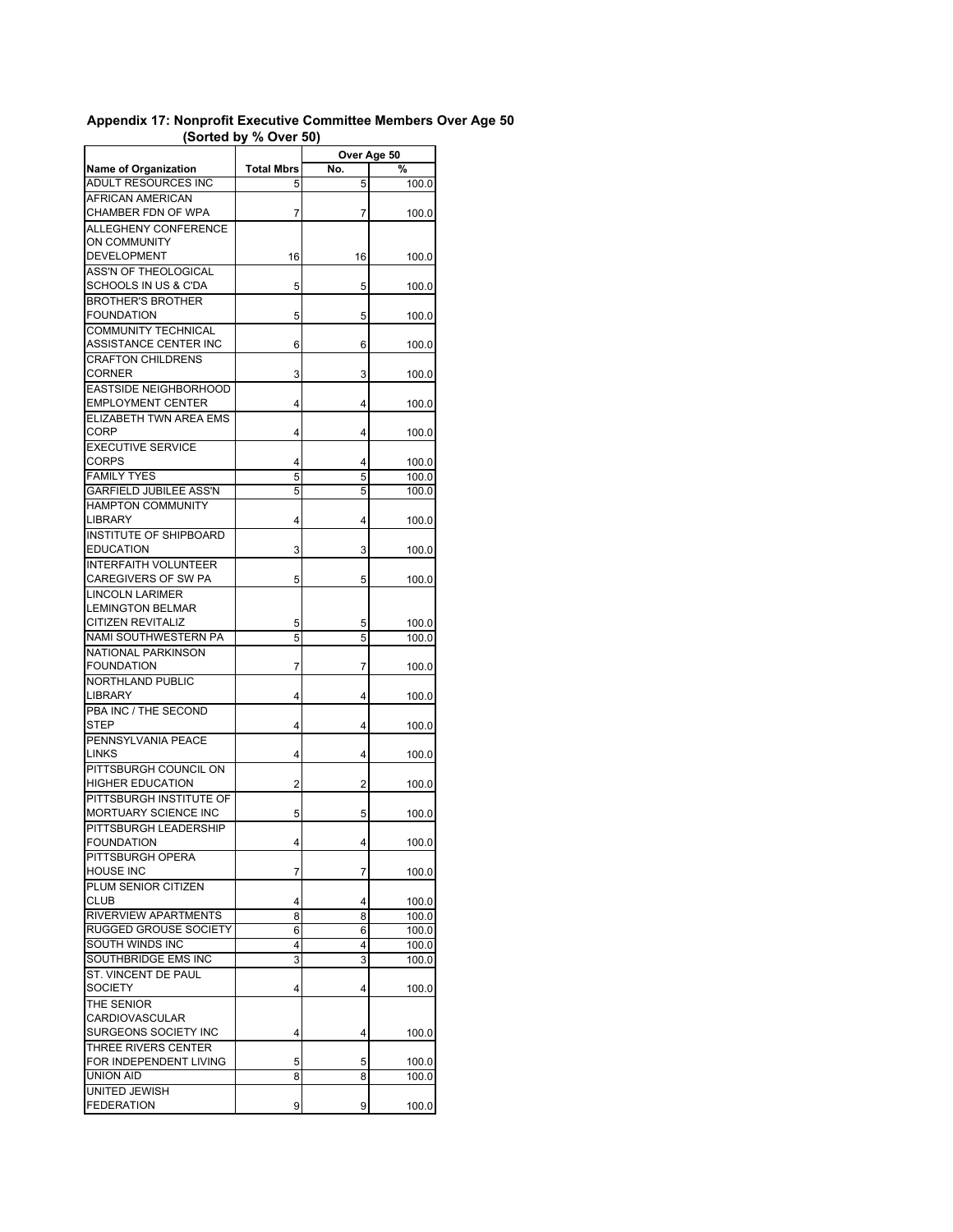| <b>VERLAND</b>                                  | 4      | 4      | 100.0 |
|-------------------------------------------------|--------|--------|-------|
| WESTERN PA SCHOOL OF                            |        |        |       |
| THE DEAF                                        | 4      | 4      | 100.0 |
| <b>WOMANSPACE - EAST INC</b>                    | 7      | 7      | 100.0 |
| WPA SCHOOL FOR THE                              |        |        |       |
| <b>BLIND</b>                                    | 6      | 6      | 100.0 |
| YOUTH FOR CHRIST USA                            |        |        |       |
| INC METRO PGH                                   | 4      | 4      | 100.0 |
| <b>NATIONAL AVIARY</b>                          |        |        |       |
| PITTSBURGH INC                                  | 14     | 13     | 92.9  |
| <b>WORLD AFFAIRS COUNCIL</b>                    | 14     | 13     | 92.9  |
| <b>CHATHAM COLLEGE</b>                          | 12     | 11     | 91.7  |
| THE PITTSBURGH TRUST                            |        |        |       |
| FOR CULTURAL                                    |        |        |       |
| <b>RESOURCES</b>                                | 12     | 11     | 91.7  |
| <b>CATHOLIC YOUTH</b>                           |        |        |       |
| ASSOCIATION                                     | 11     | 10     | 90.9  |
| WOMENS COMMITTEE OF                             |        |        |       |
| <b>MUSEUM OF ART</b><br><b>CARNEIGIE INSTIT</b> | 10     |        | 90.0  |
| JANE HOLMES RESIDENCES                          | 9      | 9<br>8 | 88.9  |
| HILL HOUSE ASSOCIATION                          | 8      | 7      | 87.5  |
| MENDELSSOHN CHOIR OF                            |        |        |       |
| PITTSBURGH                                      | 8      | 7      | 87.5  |
| WORLD FEDERALIST ASS'N                          |        |        |       |
| OF PITTSBURGH                                   | 8      | 7      | 87.5  |
| SOUTH HILLS HEALTH                              |        |        |       |
| <b>SYSTEM FDN</b>                               | 7      | 6      | 85.7  |
| <b>INTESTINAL DISEASE</b>                       | 6      | 5      | 83.3  |
| <b>NATIONAL FLAG</b>                            |        |        |       |
| <b>FOUNDATION</b>                               | 6      | 5      | 83.3  |
| THE EARLY LEARNING                              |        |        |       |
| <b>INSTITUTE</b>                                | 6      | 5      | 83.3  |
| <b>CONSUMER CREDIT</b>                          |        |        |       |
| COUNSELLING SERVICE OF                          |        |        |       |
| <b>WPA</b>                                      | 11     | 9      | 81.8  |
| <b>BRADLEY CENTER</b>                           | 5      | 4      | 80.0  |
| <b>CHILDS WAY</b>                               | 5      | 4      | 80.0  |
| <b>HERITAGE HEALTH</b>                          |        |        |       |
| <b>FOUNDATION</b>                               | 5      | 4      | 80.0  |
| MOMS HOUSE INC OF                               |        |        |       |
| PITTSBURGH                                      | 5      | 4      | 80.0  |
| <b>PA FEDERATION MUSIC</b>                      |        |        |       |
| <b>CLUBS</b>                                    | 10     | 8      | 80.0  |
| ROSS-WEST VIEW                                  |        |        |       |
| <b>EMERGENCY MEDICAL</b>                        |        |        |       |
| SERVICES AUTH.                                  | 5      | 4      | 80.0  |
| THREE RIVERS RAVING                             |        |        |       |
| ASSOCIATION                                     | 5      | 4      | 80.0  |
| UNITED MITOCHONDRIAL                            |        |        |       |
| <b>DISEASE FOUNDATION</b>                       | 5      | 4      | 80.0  |
| PHIPPS CONSERVATORY                             |        |        |       |
| AND BOTANICAL GARDEN                            | 19     | 15     | 78.9  |
| INSTITUTE F/ RESEARCH                           |        |        |       |
| EDU & TRAINING IN                               |        |        |       |
| <b>ADDICTION</b>                                | 4<br>4 | 3<br>3 | 75.0  |
| AC ACLD<br>ALLEGHENY HEART                      |        |        | 75.0  |
| <b>INSTITUTE</b>                                | 4      | 3      | 75.0  |
| ALLE-KISKI AREA HOPE                            |        |        |       |
| <b>CENTER</b>                                   | 4      | 3      | 75.0  |
| BETHLEHEM HAVEN                                 | 4      | 3      | 75.0  |
|                                                 |        |        |       |
| <b>CARNEGIE LIBRARY OF</b>                      |        |        |       |
| HOMESTEAD                                       | 4      | 3      | 75.0  |
| <b>COMMUNITY HUMAN</b>                          |        |        |       |
| SERVICES CORP                                   | 4      | 3      | 75.0  |
|                                                 |        |        |       |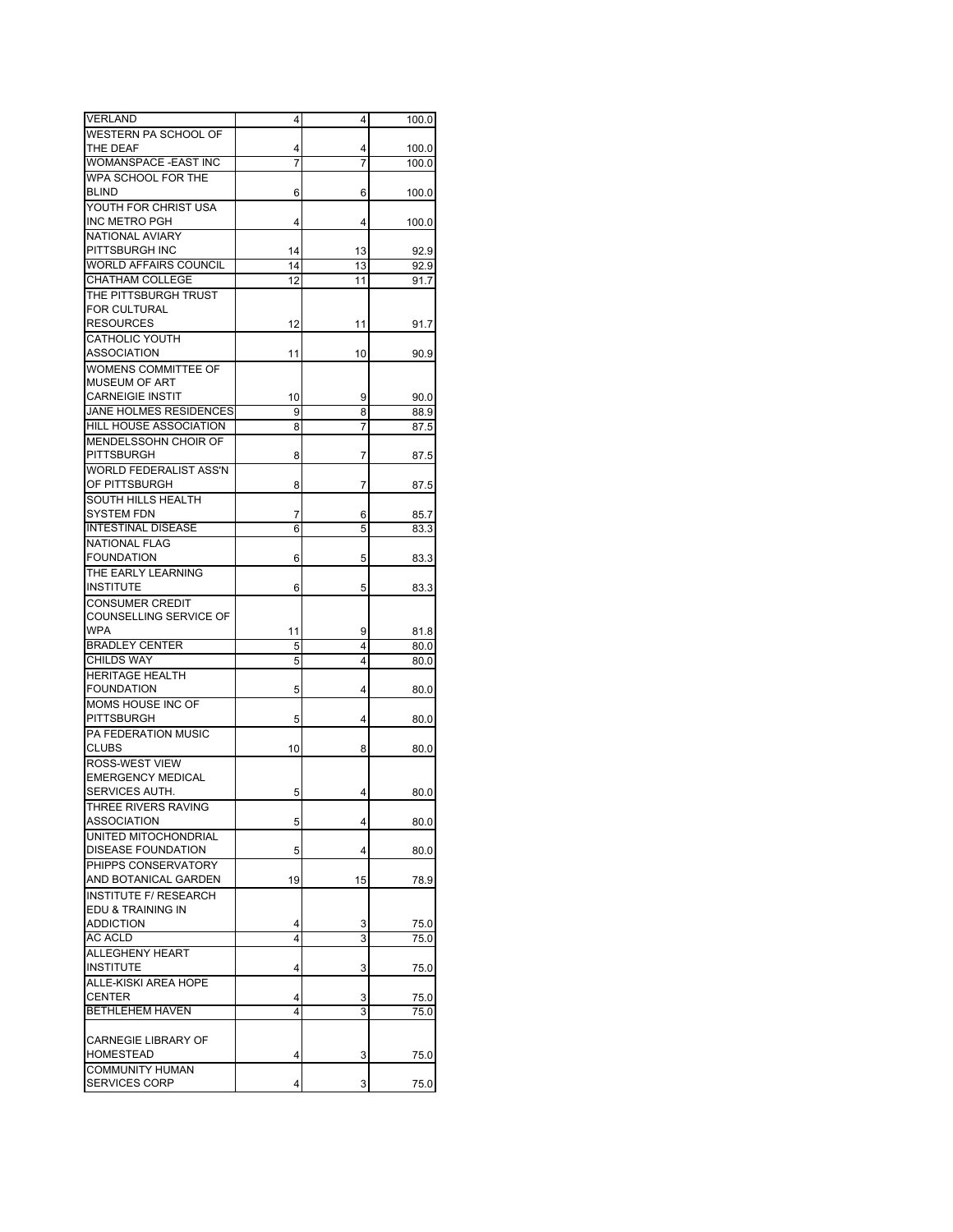| <b>COMMUNITY LEADERSHIP</b>  |    |    |      |
|------------------------------|----|----|------|
|                              |    |    |      |
| DEVELOPMENT INSTITUTE        | 4  | 3  | 75.0 |
| GROWING WITH TRUST           | 4  | 3  | 75.0 |
| <b>HUMAN SERVICES OF WPA</b> |    |    |      |
| <b>INC</b>                   | 4  | 3  | 75.0 |
|                              |    |    |      |
| <b>LADIES HOSPITAL AID</b>   |    |    |      |
| SOCIETY OF WPA               | 12 | 9  | 75.0 |
| LATIN AMERICAN STUDIES       | 12 | 9  | 75.0 |
| LAWRENVILLE BUSINESS         |    |    |      |
| ASSOCIATION INC              |    |    |      |
|                              | 4  | 3  | 75.0 |
| LEADERSHIP PITTSBURGH        | 4  | 3  | 75.0 |
| LONG RUN CHILDREN            | 4  | 3  | 75.0 |
| <b>DEVELOPMENT CENTER</b>    |    |    |      |
| INC                          |    |    |      |
|                              | 4  | 3  | 75.0 |
|                              |    |    |      |
| OPERATION BETTER BLOCK       | 4  | 3  | 75.0 |
| RESIDENTIAL RESOURCES        | 4  | 3  | 75.0 |
| SEWICKLEY PUBLIC             |    |    |      |
|                              |    |    |      |
| LIBRARY                      | 4  | 3  | 75.0 |
| ST. AMBROSE MANOR            | 4  | 3  | 75.0 |
| THE WATSON INSTITUTE         | 8  | 6  | 75.0 |
| THE WPA CHP OF THE           |    |    |      |
|                              |    |    |      |
| NAT'L HEMOPHILIA FDN         | 4  | 3  | 75.0 |
| TROY HILL CITIZEN            | 4  | 3  | 75.0 |
| ARTHRITIS FOUNDATION         |    |    |      |
| INC                          | 22 | 16 | 72.7 |
|                              |    |    |      |
| ACTION HOUSING INC           | 7  | 5  | 71.4 |
| <b>FAMILY HOUSE</b>          | 20 | 14 | 70.0 |
| SOCIETY FOR ARTS             | 10 | 7  | 70.0 |
| CITIZEN POWER                | 3  | 2  | 66.7 |
|                              |    |    |      |
| <b>DOMESTIC ABUSE</b>        |    |    |      |
| COUNSELLING CENTER           | 3  | 2  | 66.7 |
| GOODWILL INDUSTRIES          | 6  | 4  | 66.7 |
| <b>HEBREW FREE LOAN</b>      |    |    |      |
| ASSOCIATION OF PGH PA        |    |    |      |
|                              | 15 | 10 | 66.7 |
| HISTORICAL SOCIETY OF        |    |    |      |
| WPA                          | 12 | 8  | 66.7 |
| ITXM                         | 6  | 4  | 66.7 |
| <b>MON YOUGH RIVERFRONT</b>  |    |    |      |
|                              |    |    |      |
| ENT. & CULTURAL COUNCIL      | 3  | 2  | 66.7 |
| <b>MPC CORPORATION</b>       | 6  | 4  | 66.7 |
| PITTSBURGH AIDS TASK         |    |    |      |
| <b>FORCE INC</b>             | 6  | 4  | 66.7 |
|                              |    |    |      |
| THE FOX CHAPEL AREA          |    |    |      |
| <b>EDUCTAION FUND</b>        | 3  | 2  | 66.7 |
| THE MONROEVILLE              |    |    |      |
| CHRISTIAN JUDEA              |    |    |      |
| FOUNDATION                   |    |    |      |
|                              | 3  | 2  | 66.7 |
| THE WESTLEY                  |    |    |      |
| <b>FOUNDATION</b>            | 3  | 2  | 66.7 |
| UNITED CEREBRAL PALSY        |    |    |      |
| <b>FDN</b>                   | 6  | 4  |      |
|                              |    |    | 66.7 |
| VALLEY CARE NURSING          |    |    |      |
| HOME INC                     | 3  | 2  | 66.7 |
| <b>YWCA SEWICKLEY</b>        | 6  | 4  | 66.7 |
| DUQUESNE UNIVERSITY OF       |    |    |      |
|                              |    |    |      |
| THE HOLY GHOST               | 17 | 11 | 64.7 |
| HOSPITAL COUNCIL OF          |    |    |      |
| WESTERN PA                   | 8  | 5  | 62.5 |
| COMMUNTIES IN SCHOOLS        |    |    |      |
|                              |    |    |      |
| OF PITTSBURGH                | 13 | 8  | 61.5 |
| ALCOHOLIC RECOVERY           |    |    |      |
| <b>CENTER</b>                | 5  | 3  | 60.0 |
| ANDREW CARNEGIE FREE         |    |    |      |
|                              |    |    |      |
| LIBRARY                      | 5  | 3  | 60.0 |
| ARC ALLEGHENY FDN            | 5  | 3  | 60.0 |
| BETHEL PARK COMMUNITY        |    |    |      |
| <b>FOUNDATION</b>            | 5  | 3  | 60.0 |
|                              |    |    |      |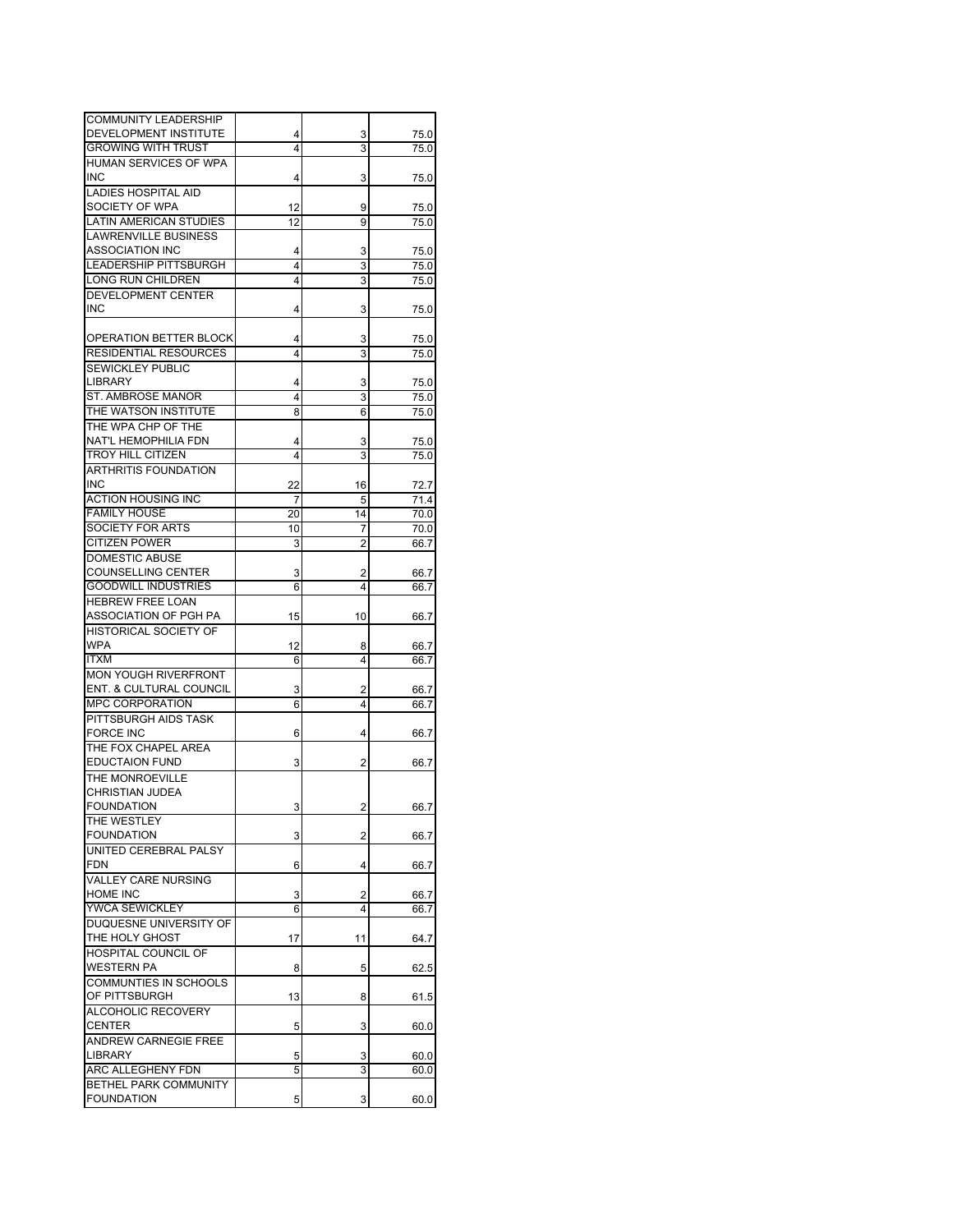| CARPATHO-RUSYN                                    |         |                      |              |
|---------------------------------------------------|---------|----------------------|--------------|
| <b>SOCIETY</b><br><b>EMERGENCY MEDICAL</b>        | 5       | 3                    | 60.0         |
| <b>INSTITUTE</b>                                  | 10      | 6                    | 60.0         |
|                                                   |         |                      |              |
| MT. NAZARETH CENTER INC                           | 5       | 3                    | 60.0         |
| NATIONAL MUTIPLE                                  |         |                      |              |
| <b>SCLEROSIS SOCIETY</b>                          | 5       | 3                    | 60.0         |
| NORTH HILLS YOUTH<br><b>MINISTRIES</b>            |         |                      |              |
| SOUTH HILLS MEDICAL                               | 5       | 3                    | 60.0         |
| <b>CENTER</b>                                     | 5       | 3                    | 60.0         |
| ZOAR HOME                                         | 5       | 3                    | 60.0         |
| <b>CARNEGIE LIBRARY OF</b>                        |         |                      |              |
| PITTSBURGH                                        | 7       | 4                    | 57.1         |
| KINSLEY ASSOCIATION                               | 7       | 4                    | 57.1         |
| PITTSBURGH VINTAGE<br><b>GRAND PRIX</b>           |         |                      |              |
| <b>BUSINESS &amp; INDUSTRIAL</b>                  | 14      | 8                    | 57.1         |
| DEV'MENT CORP                                     | 11      | 6                    | 54.5         |
| <b>BAPTIST MANOR INC</b>                          | 6       | 3                    | 50.0         |
| CORNERSTONE                                       |         |                      |              |
| <b>TELEVISION INC</b>                             | 4       | 2                    | 50.0         |
| <b>CRISIS CENTER NORTH</b>                        | 4       | 2                    | 50.0         |
| <b>FRIENDS OF SEWICKLEY</b><br>PUBLIC LIBRARY     |         |                      |              |
| <b>GREATER PITTSBURGH</b>                         | 4       | 2                    | 50.0         |
| LITERACY COUNCIL                                  | 4       | 2                    | 50.0         |
| PA ORGANIZATION FOR                               |         |                      |              |
| <b>WOMEN IN EARLY</b>                             |         |                      |              |
| <b>RECOVERY</b>                                   | 4       | 2                    | 50.0         |
| PLANNED PARENTHOOD OF                             |         |                      |              |
| WPA INC                                           | 10      | 5                    | 50.0         |
| <b>PROVIDENCE</b><br><b>CONENCTIONS INC</b>       | 6       | 3                    |              |
| <b>ROBINSON EMERGENCY</b>                         |         |                      | 50.0         |
| <b>MEDICAL SERVICE</b>                            | 4       | 2                    | 50.0         |
| SAMARITAN COUNSELLING                             |         |                      |              |
| <b>CENTER</b>                                     | 4       | 2                    | 50.0         |
| SAMARITAN COUNSELLING                             |         |                      |              |
| CENTER OF WPA                                     | 4       | 2                    | 50.0         |
| SHADY SIDE ACADEMY<br><b>TECH LINK PROGRAM OF</b> | 12      | 6                    | 50.0         |
| PITTSBURGH                                        | 4       | 2                    | 50.0         |
| THE HEARTWOOD                                     |         |                      |              |
| <b>INSTITUTE</b>                                  | 4       | 2                    | 50.0         |
| <b>WESLEY INSTITUTE</b>                           | 6       | 3                    | 50.0         |
| WINCHESTER-THURSTON                               |         |                      |              |
| <b>SCHOOL</b>                                     | 10      | 5                    | 50.0         |
| WOMANSPLACE<br><b>BOYS &amp; GIRLS CLUB</b>       | 4<br>24 | $\overline{2}$<br>11 | 50.0         |
| <b>COMMUNTIY FOUNDATION</b>                       |         |                      | 45.8         |
| OF USC                                            | 9       | 4                    | 44.4         |
| <b>REGIONAL BUSINESS</b>                          |         |                      |              |
| ALLIANCE                                          | 9       | 4                    | 44.4         |
| WQED PITTSBURGH                                   | 16      | 7                    | 43.8         |
| YOUNG MEN & WOMEN                                 |         |                      |              |
| <b>HEBREW ASSO &amp; IRENE</b>                    |         |                      |              |
| <b>KAUFMANN CTR</b><br>SOUTH HILLS CHORALE        | 16<br>7 | 7<br>3               | 43.8<br>42.9 |
| ST. CALIR HEALTH                                  |         |                      |              |
| VENTURES                                          | 12      | 5                    | 41.7         |
| <b>COMMUNITY DESIGN</b>                           |         |                      |              |
| CENTER OF PITTSBURGH                              |         |                      |              |
| INC.                                              | 5       | 2                    | 40.0         |
| PITTSBURGH CHILDREN'S                             |         |                      |              |
| <b>MUSEUM</b>                                     | 5       | 2                    | 40.0         |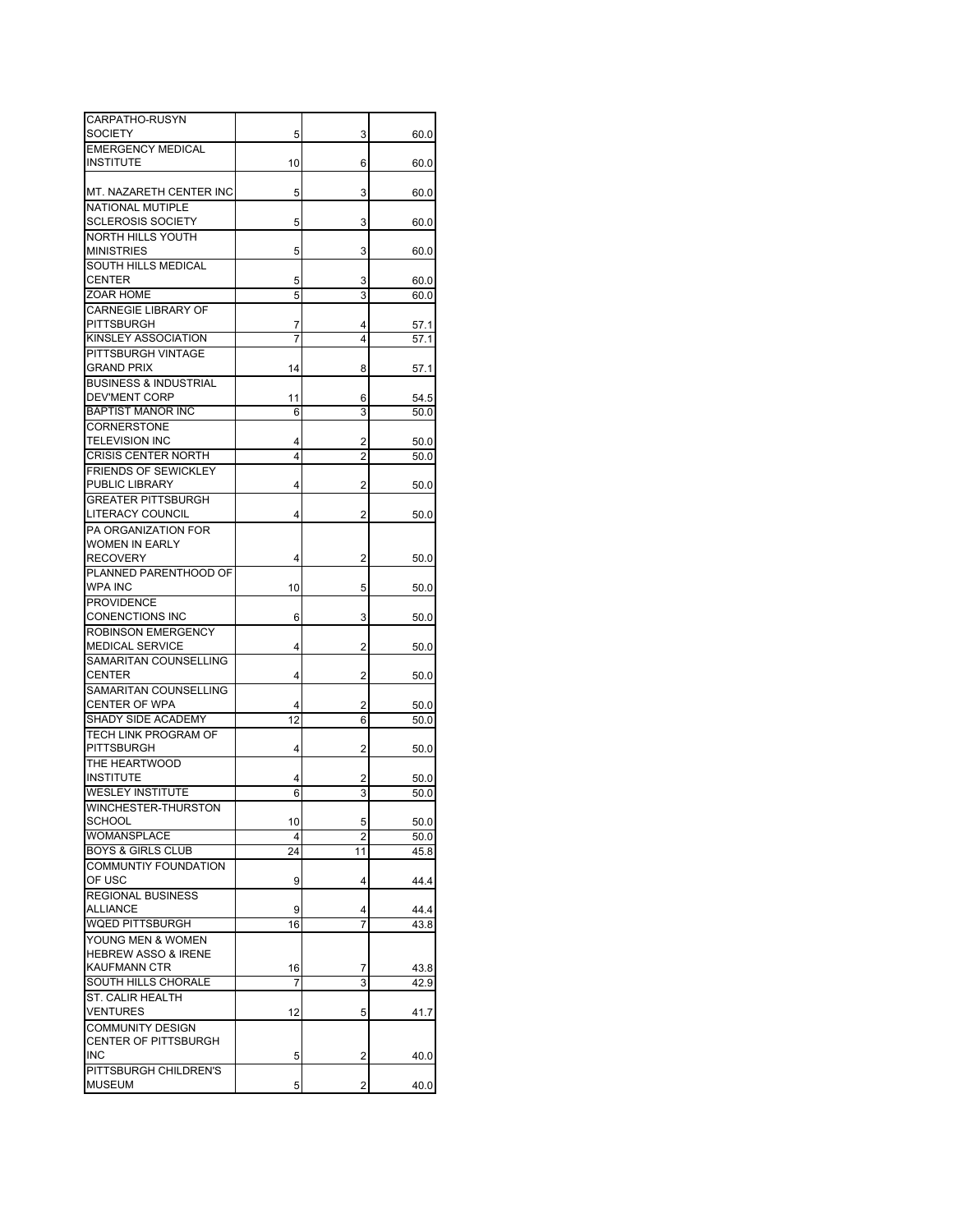| <b>VARIETY THE CHILDREN'S</b>  |    |   |      |
|--------------------------------|----|---|------|
| <b>CHARITY</b>                 | 5  | 2 | 40.0 |
| <b>VINCENTIAN CHILD</b>        | 5  | 2 | 40.0 |
| <b>JEWISH FAMILY &amp;</b>     |    |   |      |
| <b>CHILDRENS SERVICE</b>       |    |   |      |
|                                | 8  | 3 | 37.5 |
| ALLEGHENY COUNTY FOR           |    |   |      |
| VICTIMS OF VIOLENT             |    |   |      |
| <b>CRIMES INC</b>              | 3  | 1 | 33.3 |
| ALLEGHENY YOUTH                |    |   |      |
| <b>DEVELOPMENT</b>             | 3  | 1 | 33.3 |
| <b>ALTERNATIVE PROGRAM</b>     |    |   |      |
| ASSOCIATES                     | 3  | 1 | 33.3 |
| <b>LINCOLN PARK COMMUNITY</b>  |    |   |      |
| <b>CENTER</b>                  | 3  | 1 | 33.3 |
| PITTSBURGH CARES               |    |   |      |
| PARTNERSHIP INC                | 3  | 1 | 33.3 |
| PREVENTION POINT               |    |   |      |
| PITTSBURGH                     | 3  | 1 |      |
|                                |    |   | 33.3 |
| SOUTH SIDE LOCAL               |    |   |      |
| DEVELOPMENT COMPANY            | 9  | 3 | 33.3 |
| <b>XPRESSIONS</b>              |    |   |      |
| CONTEMPORARY DANCE             |    |   |      |
| COMPANY                        | 3  | 1 | 33.3 |
| NORTHERN ALLEGHENY             |    |   |      |
| COUNTY CHAMBER                 |    |   |      |
| <b>EDUCATION FDN</b>           | 7  | 2 | 28.6 |
| ZOOLOGICAL SOCIETY OF          |    |   |      |
| PITTSBURGH                     | 7  | 2 | 28.6 |
| ALLEGHENY COUNTY               |    |   |      |
| <b>COURT APPOINTED</b>         |    |   |      |
| SPECIAL ADVOCATE               |    |   |      |
|                                | 4  | 1 | 25.0 |
| <b>ALLIANCE FOR</b>            |    |   |      |
| PROGRESSIVE ACTION             | 4  | 1 | 25.0 |
| CENTER FOR CREATIVE            |    |   |      |
| <b>PLAY</b>                    | 4  | 1 | 25.0 |
| CHARTIERS NATURE               |    |   |      |
| CONSERVANCY                    | 4  | 1 | 25.0 |
| COMMUNITY LOAN FUND OF         |    |   |      |
| SWPA INC                       | 4  | 1 | 25.0 |
| <b>CRAFTON PUBLIC LIBRARY</b>  | 4  | 1 | 25.0 |
| EVERY CHILD INC                | 4  | 1 | 25.0 |
| <b>GENESIS OF PITTSBURGH</b>   |    |   |      |
| INC.                           | 4  | 1 | 25.0 |
| <b>GLOBAL LINKS</b>            |    |   |      |
|                                | 4  | 1 | 25.0 |
| <b>GREEN BUILDING ALLIANCE</b> | 4  | 1 | 25.0 |
| <b>HILL TOP COMMUNITY</b>      |    |   |      |
| <b>CHILDREN CENTER</b>         | 4  | 1 | 25.0 |
| MONROEVILLE CRISIS             |    |   |      |
| PREGNANCY CENTER               | 4  | 1 | 25.0 |
| NATIONAL REFORM                |    |   |      |
| ASSOCIATION                    | 4  | 1 | 25.0 |
| NEIGHBORHOOD CENTERS           |    |   |      |
| <b>ASSOCIATION</b>             | 4  | 1 | 25.0 |
| PITTSBURGH FILM MAKERS         | 4  | 1 | 25.0 |
| PITTSBURGH MEDIATION           |    |   |      |
| <b>CENTER</b>                  |    |   |      |
|                                | 4  | 1 | 25.0 |
| <b>RAINBOW KITCHEN</b>         | 4  | 1 | 25.0 |
| SIDS ALLIANCE INC              | 4  | 1 | 25.0 |
| SOUTHWEST PA AREA              |    |   |      |
| <b>HEALTH EDUCATION</b>        |    |   |      |
| CENTER                         | 4  | 1 | 25.0 |
| MT. WASHINGTON                 |    |   |      |
| <b>COMMUNITY</b>               |    |   |      |
| <b>DEVELOPMENT</b>             |    |   |      |
| <b>CORPORATION</b>             | 5  | 1 | 20.0 |
| CHILDREN'S HOSPITAL            | 11 | 2 | 18.2 |
| CENTRAL BLOOD BANK             | 6  | 1 | 16.7 |
|                                |    |   |      |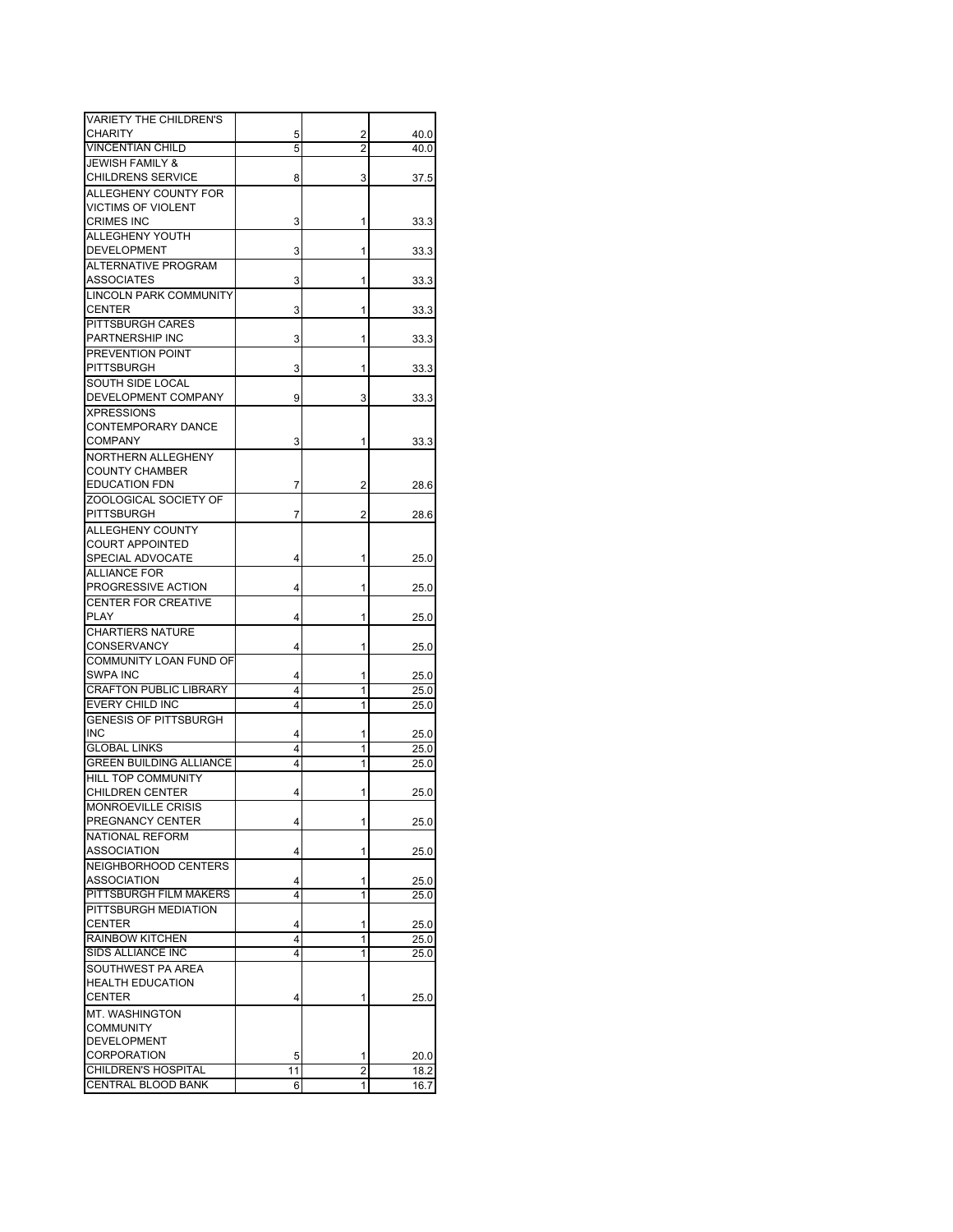| PITTBSBURGH BUSINESS                             |         |          |            |
|--------------------------------------------------|---------|----------|------------|
| <b>RESOURCES CENTER</b>                          | 6       | 1        | 16.7       |
| SQUIRRELL HILL URBAN<br><b>COALITION INC</b>     | 6       | 1        | 16.7       |
| PITTSBURGH CENTER FOR                            |         |          |            |
| THE ARTS                                         | 8       | 1        | 12.5       |
| SHADYSIDE ACADEMY                                |         |          |            |
| <b>FOUNDATION</b>                                | 8       | 1        | 12.5       |
| ONE TO ONE THE                                   |         |          |            |
| <b>MENTORING PARTNERSHIP</b>                     |         |          |            |
| OF SWPA                                          | 9       |          | 11.1       |
| A SECOND CHANCE                                  | 4       | 0        | 0.0        |
| AIR & WASTE                                      |         |          |            |
| MANAGEMENT                                       |         |          |            |
| <b>ASSOCIATION</b>                               | 8       | 0        | 0.0        |
| ALLEGHENY HISTORIC                               |         |          |            |
| PRESERVATION SOCIETY<br><b>INC</b>               |         |          |            |
| ALLEGHENY CHILDRENS                              | 6       | n/a      | n/a        |
| <b>INITIATIVE INC</b>                            | 5       | 0        | 0.0        |
| <b>ALLEGHENY HEALTH</b>                          |         |          |            |
| <b>CHOICES</b>                                   | 9       | n/a      | n/a        |
| <b>ARTIST IMAGE RESOURCES</b>                    | 4       | 0        | 0.0        |
| <b>BENEDICTINE CENTER</b>                        | 3       | 0        | 0.0        |
| <b>BETHEL BASEBALL</b>                           |         |          |            |
| <b>ASSOCIATION</b>                               | 4       | 0        | 0.0        |
| <b>BOYS SCOUT OF AMERICA</b>                     | 4       | n/a      | n/a        |
| <b>BULGARIAN MACEDONIAN</b>                      |         |          |            |
| NAT'L EDU'L & CULTURAL                           |         |          |            |
| CTR                                              | 5       | 0        | 0.0        |
| CALI OPHANGE                                     |         |          |            |
| CHARITABLE FUND                                  | 1       | 0        | 0.0        |
| <b>CENTRAL NORTHSIDE</b><br>NEIGHBORHOOD COUNCIL | 4       | 0        |            |
| CHRISTIAN LIFE SKILLS INC                        | 4       | 0        | 0.0<br>0.0 |
| <b>CHRISTMAS IN APRIL</b>                        |         |          |            |
| /REBUILDING TOGETHER                             | 4       | 0        | 0.0        |
| COMMUNITIES IN SCHOOL                            |         |          |            |
| OF PITTSBURGH                                    | 13      | 0        | 0.0        |
| CONSTRUCTION JUNCTION                            | 4       | 0        | 0.0        |
| <b>EAST LIBERTY</b>                              |         |          |            |
| DEVELOPMENT INC                                  | 3       | 0        | 0.0        |
| <b>EASTER SEAL</b>                               | 6       | 0        | 0.0        |
| <b>EASTERN AREA ADULT</b>                        |         |          |            |
| <b>SERVICES</b>                                  | 5       | 0        | 0.0        |
| <b>ENGINEERS SOCIETY OF</b><br><b>WPA</b>        |         |          |            |
| <b>FAMILY COMMUNICATION</b>                      | 6       | 0<br>n/a | 0.0<br>n/a |
| <b>FAMILY GUIDANCE</b>                           | 4       | 0        | 0.0        |
|                                                  |         |          |            |
| <b>FOX CHAPPEL EXCELLENCE</b>                    |         |          |            |
| FOR EDUCATION FUND                               | 5       | 0        | 0.0        |
| <b>GRAPHIC ARTS TECHNICAL</b>                    |         |          |            |
| <b>FOUNDATION</b>                                | 18      | 0        | 0.0        |
| <b>GREATER PITTSBURGH</b>                        |         |          |            |
| OFFICE OF PROMOTION /                            |         |          |            |
| <b>PGH FILM</b>                                  | 4       | 0        | 0.0        |
|                                                  |         |          |            |
| HOLY FAMILY FOUNDATION                           | 5       | 0        | 0.0        |
| <b>INSTRUMENT SOCIETY OF</b>                     |         |          |            |
| <b>AMERICA</b>                                   | 5       | 0        | 0.0        |
| <b>IRON AND STEEL SOCIETY</b>                    | 6       | 0        | 0.0        |
| <b>JEWISH RESIDENTIAL</b><br><b>SERVICES</b>     |         |          |            |
| <b>KUMBA TRUST</b>                               | 13<br>3 | 0<br>0   | 0.0<br>0.0 |
| <b>LEMINGTON ELDER CARE</b>                      |         |          |            |
| <b>SERVICES</b>                                  | 5       | 0        | 0.0        |
| LIFE LINE OF SW PA                               | 4       | 0        | 0.0        |
|                                                  |         |          |            |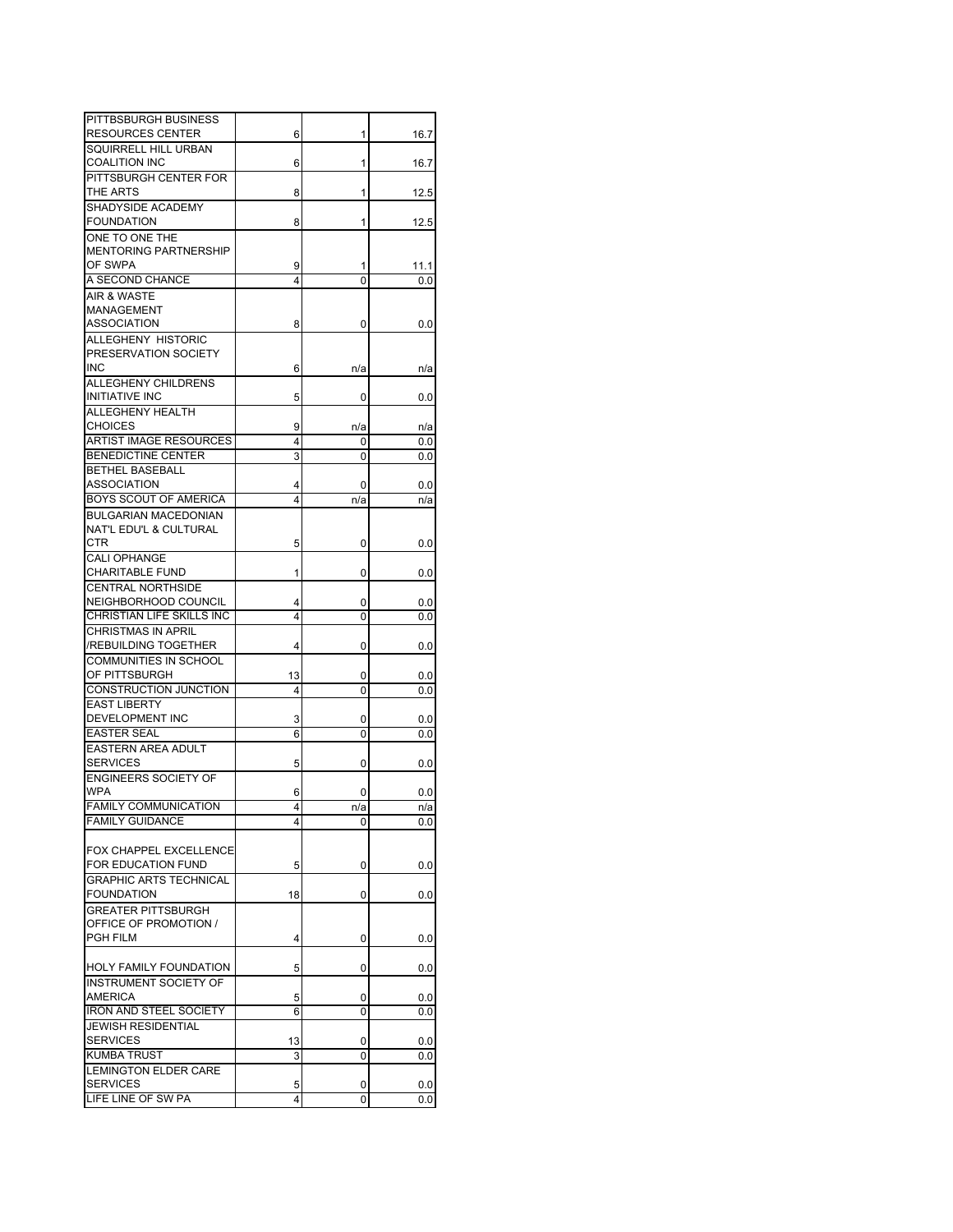| LONGWOOD AT OAKMONT                   | 17 | 0   | 0.0      |
|---------------------------------------|----|-----|----------|
| <b>LUPUS FOUNDATION</b>               | 6  | 0   | 0.0      |
| <b>LYDIA'S PLACE</b>                  | 5  | 0   | 0.0      |
| <b>MAGEE WOMEN HOSPITAL</b>           | 7  | n/a | n/a      |
| <b>MARY &amp; ALEXANDER</b>           |    |     |          |
| LAUGLINCHILDRENS                      |    |     |          |
| <b>CENTER</b>                         | 6  | n/a | n/a      |
| MENTAL HEALTH ASS'N OF                |    |     |          |
| ALLEGHENY COUNTY                      | 4  | n/a | n/a      |
| <b>MERCY HOSPITAL OF</b>              |    |     |          |
| <b>PITTSBURGH</b>                     | 10 | n/a | n/a      |
| <b>MERCY LIFE CENTER</b>              | 6  | n/a | n/a      |
| NATIONAL COUNCIL IF                   |    |     |          |
| JEWISH WOMEN,                         |    |     |          |
| PITTSBURGH SEC                        | 22 | 0   |          |
|                                       |    |     | 0.0      |
| NATIONAL COUNCIL OF                   |    |     |          |
| <b>JEWISH WOMEN INC</b>               | 16 | 0   | 0.0      |
| <b>NEW CENTURY CAREERS</b>            | 3  | n/a | n/a      |
| NORTH AMERICAN SERIALS                |    |     |          |
| <b>INTEREST GROUP INC</b>             | 5  | 0   | 0.0      |
| NORTHSIDE CIVIC                       |    |     |          |
| DEVELOPMENT COUNCIL                   |    |     |          |
| <b>INC</b>                            | 4  | 0   | 0.0      |
| PACE SCHOOL                           | 5  | 0   | 0.0      |
| PARENTAL STRESS                       |    |     |          |
| <b>CENTER</b>                         | 8  | n/a | n/a      |
| <b>PITTSBURGH CARES</b>               | 4  | 0   | 0.0      |
| PITTSBURGH COMMUNITY                  |    |     |          |
| <b>REINVESTMENT</b>                   | 4  | 0   | 0.0      |
|                                       |    |     |          |
| PITTSBURGH DANCE ALLOY                | 5  | 0   | 0.0      |
| PITTSBURGH EXPERIMENT                 | 4  | 0   | 0.0      |
| PITTSBURGH MUSICAL                    |    |     |          |
| <b>THEATER</b>                        | 5  | n/a | n/a      |
| PITTSBURGH REGIONAL                   |    |     |          |
| <b>ALLIANCE</b>                       | 6  | n/a | n/a      |
| <b>PITTSBURGH TISSUE</b>              |    |     |          |
| <b>ENGINEERING SOCIETY INC</b>        |    |     |          |
| PRESSLEY RIDGE SCHOOLS                | 5  | n/a | n/a      |
| FDN                                   |    |     |          |
|                                       | 6  | 0   | $_{0.0}$ |
| PROJECT HELP OUR                      |    |     |          |
| PEOPLE EARN INC                       | 4  | 0   | $_{0.0}$ |
| RONALD MC DONALD                      |    |     |          |
| <b>HOUSE</b>                          | 5  | 0   | 0.0      |
| SINGLE & CUSTODIAL                    |    |     |          |
| <b>FATHERS NETWORK</b>                | 3  | 0   | 0.0      |
| ST CLAIR CITIZEN COUNCIL              | 3  |     | 0.0      |
| STENGTH INCORPORATED                  | 4  | 0   | 0.0      |
| THE MATTRESS FACTORY                  | 2  | n/a | n/a      |
| THE SWPA AIDS PLANNING                |    |     |          |
| <b>COALITION</b>                      | 4  | 0   | 0.0      |
| THOMAS MERTON CENTER                  | 3  | 0   | 0.0      |
| THREE RIVERS ADOPTION                 |    |     |          |
| <b>COUNCIL</b>                        | 9  | 0   | 0.0      |
| <b>TURTLE CREEK VALLEY</b>            |    |     |          |
| MHMR INC                              | 4  | 0   | 0.0      |
| <b>UMOJA AFRICAN ARTS</b>             |    |     |          |
| <b>COMPANY</b>                        | 3  | 0   | 0.0      |
| UNITED WAY                            | 17 | 0   | 0.0      |
| UPMC HEALTH SYSTEM                    | 31 | n/a | n/a      |
| <b>VALLEY MEDICAL</b>                 |    |     |          |
| <b>FACILITIES</b>                     | 11 | n/a | n/a      |
| <b>VISITING NURSE</b>                 |    |     |          |
|                                       |    |     |          |
| FOUNDATION ALLEGHENY<br><b>COUNTY</b> |    |     |          |
|                                       | 4  | 0   | $_{0.0}$ |
| WEST END-ELLIOT JOINT                 |    |     |          |
| <b>PROJECT</b>                        | 3  | 0   | 0.0      |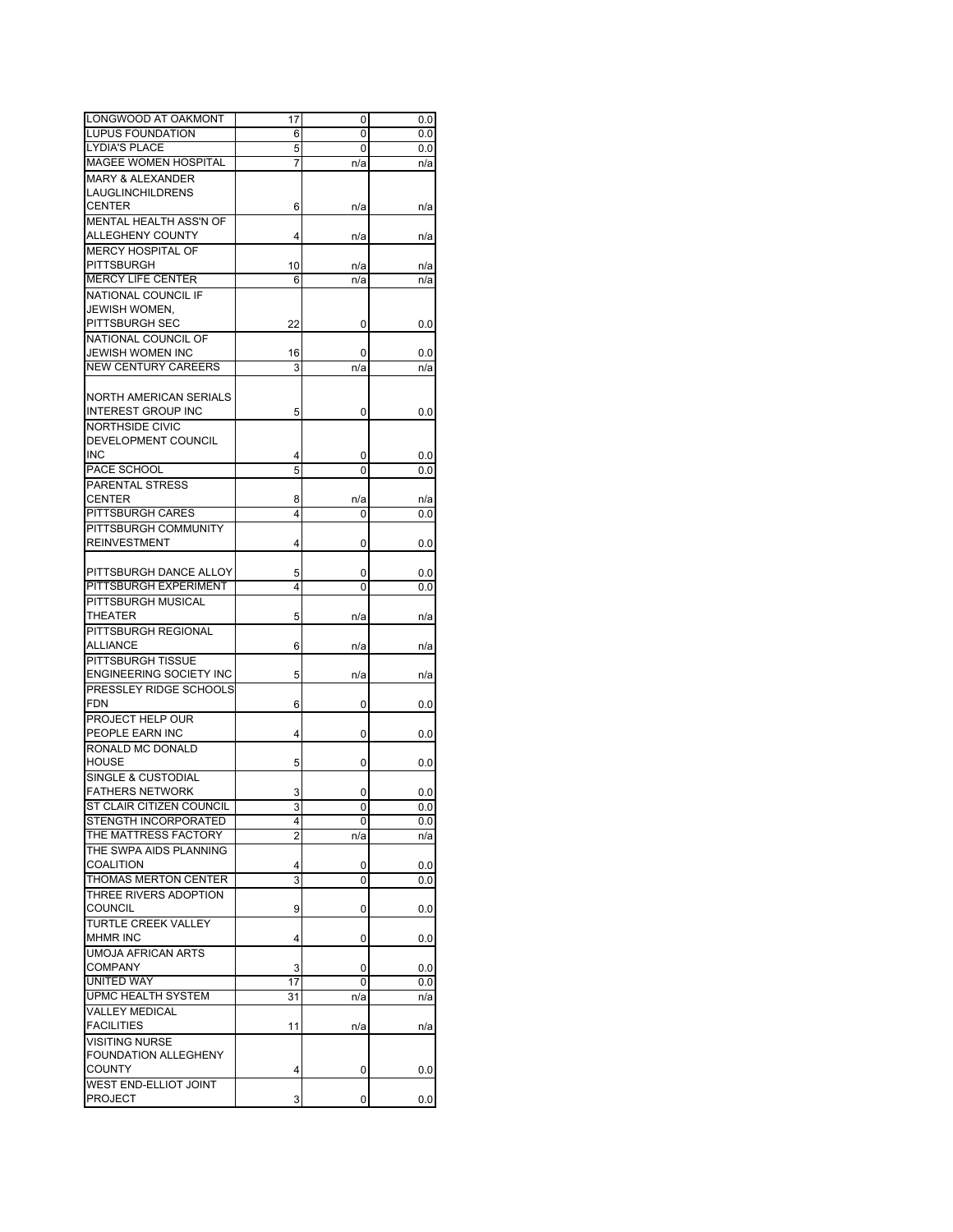| <b>WESTERN PA</b>                 |                |     |     |
|-----------------------------------|----------------|-----|-----|
| PROFESSIONAL FOR THE              |                |     |     |
| ARTS                              | 5              | 0   | 0.0 |
| <b>WORKSMITH INSTITUTE</b>        |                |     |     |
|                                   | $\overline{2}$ | n/a | n/a |
| <b>YWCA</b>                       | 4              | n/a | n/a |
| 100 BLACK MEN OF WPA              |                |     |     |
| <b>INC</b>                        | 0              | 0   | n/a |
| <b>3 RIVERS WET WEATHER</b>       |                |     |     |
|                                   |                |     |     |
| <b>INC</b>                        | 0              | 0   | n/a |
|                                   |                |     |     |
| <b>AIRPORT AREA</b>               |                |     |     |
| PREGNANCY CARE CENTER             | 0              | 0   | n/a |
| <b>ALLEGHENY COUNTY</b>           |                |     |     |
| LITERACY COUNCIL                  |                |     |     |
|                                   | 0              | 0   | n/a |
| ALLEGHENY INSTITUTE FOR           |                |     |     |
| PUBLIC POLICY                     | 0              | 0   | n/a |
| ALLIANCE FRANCAISE DE             |                |     |     |
| PITTSBURGH                        | 0              | 0   | n/a |
| ALZHEIMER CENTER OF               |                |     |     |
|                                   |                |     |     |
| PITTSBURGH INC                    | 0              | 0   | n/a |
| AMERICAN SOCIETY FOR              |                |     |     |
| <b>TRAINING &amp; DEVELOPMENT</b> | 0              | 0   | n/a |
| ARTISTS AND CRAFTSMENS            |                |     |     |
| <b>GUILD INC</b>                  |                |     |     |
|                                   | 0              | 0   | n/a |
| <b>ASBURY PLACE</b>               | 0              | 0   | n/a |
| <b>BALDWIN HIGHLANDERS</b>        |                |     |     |
| <b>BAND PATRONS</b>               | 0              | 0   | n/a |
| <b>BAPTIST HOMES</b>              |                |     |     |
| <b>RESIDENCE</b>                  | 0              | 0   | n/a |
|                                   |                |     |     |
| <b>BEADLING SOCCER CLUB</b>       |                |     |     |
| <b>INC</b>                        | 0              | 0   | n/a |
| CARPENTERS TRAINING &             |                |     |     |
| EDUCATIONAL TRUST FUND            |                |     |     |
| WPA                               | 0              | 0   | n/a |
|                                   |                |     |     |
| <b>CC MELLOR MEMORIAL</b>         |                |     |     |
| LIBRARY & EDGEWOOD                |                |     |     |
| COMMU. HOUSE                      | 0              | 0   | n/a |
| <b>CENTER FOR SOCIAL</b>          |                |     |     |
| <b>STUDIES EDUCATION</b>          | 0              | 0   | n/a |
| CHILD HEALTH                      |                |     |     |
|                                   |                |     |     |
| ASSOCIATION OF                    |                |     |     |
| <b>SEWICKLEY</b>                  | 0              | 0   | n/a |
| <b>CITIZENS VOLUNTEER</b>         |                |     |     |
| HOSE CO. NO 1 OF                  |                |     |     |
| <b>BRIDGEVILLE</b>                | 0              | 0   |     |
|                                   |                |     | n/a |
| <b>COAL COUNTRY</b>               |                |     |     |
| <b>TRADITIONS</b>                 | 0              | 0   | n/a |
| <b>COMMUNITIES IN SCHOOLS</b>     |                |     |     |
| OF PENNSYLVANIA                   | 0              | 0   | n/a |
| <b>COMMUNITY CARE</b>             |                |     |     |
|                                   |                |     |     |
| PREGNANCY CENTER                  | 0              | 0   | n/a |
| <b>COMMUNITY HOUSE</b>            |                |     |     |
| <b>LEARNING CENTER</b>            | 0              | 0   | n/a |
| <b>COMMUNTIY THEATER</b>          |                |     |     |
| PROJECT / KELLY                   |                |     |     |
| STAYHORN THEATER                  |                |     |     |
|                                   | 0              | 0   | n/a |
| <b>CRIME PREVENTION</b>           |                |     |     |
| ASSOCIATION OF WPA                | 0              | 0   | n/a |
| <b>DEHAVEN ATHLETIC</b>           |                |     |     |
| <b>ASSOCIATION</b>                | 0              | 0   | n/a |
|                                   |                |     |     |
|                                   |                |     |     |
| EAST BOROS JWV HOUSING            | 0              | 0   | n/a |
|                                   |                |     |     |
| ELOISE & EDITH CHRISTIAN          |                |     |     |
| <b>DAYSCHOOL</b>                  | 0              | 0   | n/a |
|                                   |                |     |     |
| <b>EMERGENCY MEDICINE</b>         |                |     |     |
| ASSOCIATION OF                    |                |     |     |
| <b>PITTSBURGH</b>                 | 0              | 0   | n/a |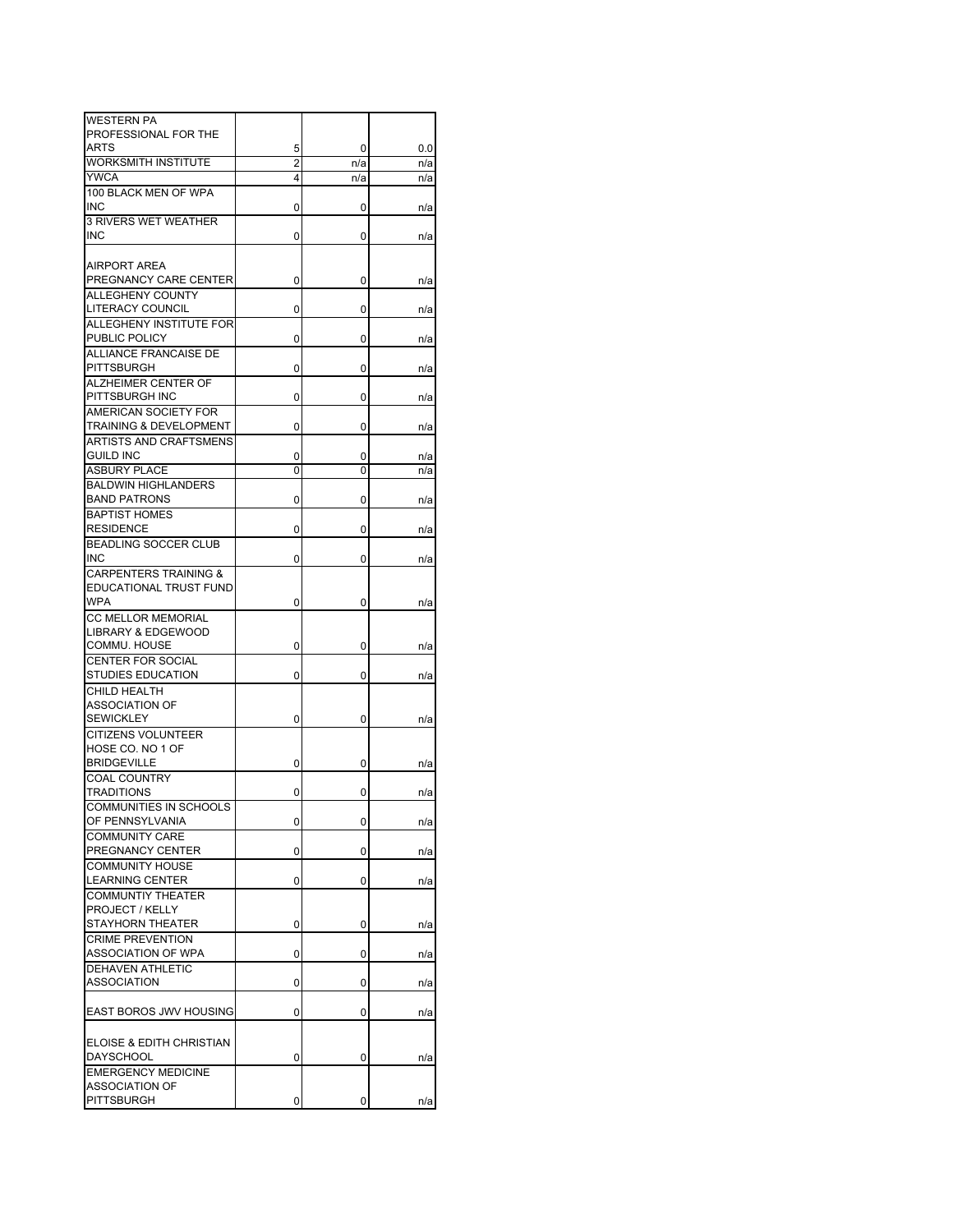| EUREKA COMMUNITY               |   |   |     |
|--------------------------------|---|---|-----|
| <b>AMBULANCE</b>               | 0 | 0 | n/a |
| <b>FAMILY HEALTH COUNCIL</b>   | 0 | 0 | n/a |
| <b>FAMILY LINKS</b>            | 0 | 0 | n/a |
| FIRST STEP RECOVERY            |   |   |     |
| HOMES, INC                     | 0 | 0 | n/a |
| FOREST HILLS COMMUNITY         |   |   |     |
| <b>SERVICE</b>                 | 0 | 0 | n/a |
| <b>FOREST WILDLIFE</b>         |   |   |     |
| <b>FOUNDATION</b>              | 0 | 0 | n/a |
| FORT COUCH PTA                 | 0 | 0 | n/a |
| <b>FOUNDATION FOR</b>          |   |   |     |
| <b>EXCELLENCE IN NORTH</b>     |   |   |     |
| ALLEGHENY SCHOO                | 0 | 0 | n/a |
| FOX CHAPEL AREA YOUTH          |   |   |     |
| <b>SOCCER</b>                  | 0 | 0 | n/a |
| <b>FOXWALL EMERGENCY</b>       |   |   |     |
| <b>MEDICAL SERVICES</b>        | 0 | 0 | n/a |
| <b>FRIENDS OF HOSPITAL</b>     |   |   |     |
| ALBERT SCHWEITZER HAITI        | 0 | 0 | n/a |
| <b>FUND FOR CHARITABLE</b>     |   |   |     |
| <b>GIVING</b>                  | 0 | 0 | n/a |
| <b>GARDEN CLUB OF</b>          |   |   |     |
| OAKMONT                        | 0 | 0 | n/a |
| <b>GOOD SAMARITAN</b>          | 0 | 0 | n/a |
|                                |   |   |     |
| <b>GRANDVUE STUDY CENTER</b>   | 0 | 0 | n/a |
| <b>GRAPHIC COMMUNICATION</b>   |   |   |     |
| INTER UNION & UNION EMP        | 0 | 0 | n/a |
|                                |   |   |     |
| <b>GREAT LAKES BEHAVIORAL</b>  |   |   |     |
| <b>RESEARCH INSTITUTE</b>      | 0 | 0 | n/a |
| <b>GREATER ALLEGHENY &amp;</b> |   |   |     |
| MONONGAHALA HOUSING            |   |   |     |
| CORP                           | 0 | 0 | n/a |
| <b>GREATER PITTSBURGH</b>      |   |   |     |
| CHAMBER OF COMMERCE            | 0 | 0 | n/a |
| HAMPTON ALLIANCE FOR           |   |   |     |
| EDUCATIONAL                    |   |   |     |
| <b>EXCELLENCE</b>              | 0 | 0 | n/a |
| <b>HARMAR TOWNSHIP</b>         |   |   |     |
| <b>VOLUNTEER FIRE</b>          |   |   |     |
| <b>COMPANY</b>                 | 0 | 0 | n/a |
| <b>HEMOPHILIA CENTER OF</b>    |   |   |     |
| <b>WPA</b>                     | 0 | 0 | n/a |
| HISTORICAL SOCIETY OF          |   |   |     |
| <b>CARNEGIE PA</b>             | 0 | 0 |     |
| <b>HOPE HOSPICE INC</b>        |   |   | n/a |
| <b>HOSANNA HOUSE</b>           | 0 | 0 | n/a |
| <b>IMMACULATE HEART OF</b>     |   |   | n/a |
| <b>MARY INC</b>                | 0 | 0 |     |
|                                |   |   | n/a |
| <b>INTERFAITH HOSPITALITY</b>  |   |   |     |
| NETWORK OF SOUTH HILLS         |   |   |     |
|                                | 0 | 0 | n/a |
| <b>INTERNATIONAL</b>           |   |   |     |
| ASSISTANCE GROUP               | 0 | 0 | n/a |
| <b>INTERNATIONAL POETRY</b>    |   |   |     |
| <b>FORUM</b>                   | 0 | 0 | n/a |
| IOTA PHI FOUNDATION OF         |   |   |     |
| PITTSBURGH INC                 | 0 | 0 | n/a |
| <b>JEFFREY PARENTS</b>         |   |   |     |
| ASSOCIATION                    | 0 | 0 | n/a |
| JOHN J GHAZANVI                |   |   |     |
| <b>FOUNDATION</b>              | 0 | 0 | n/a |
| <b>KATHRYN KUHLMAN</b>         | 0 | 0 | n/a |
| <b>LAURENTIAN HALL</b>         |   |   |     |
| <b>ASSOCIATES</b>              | 0 | 0 | n/a |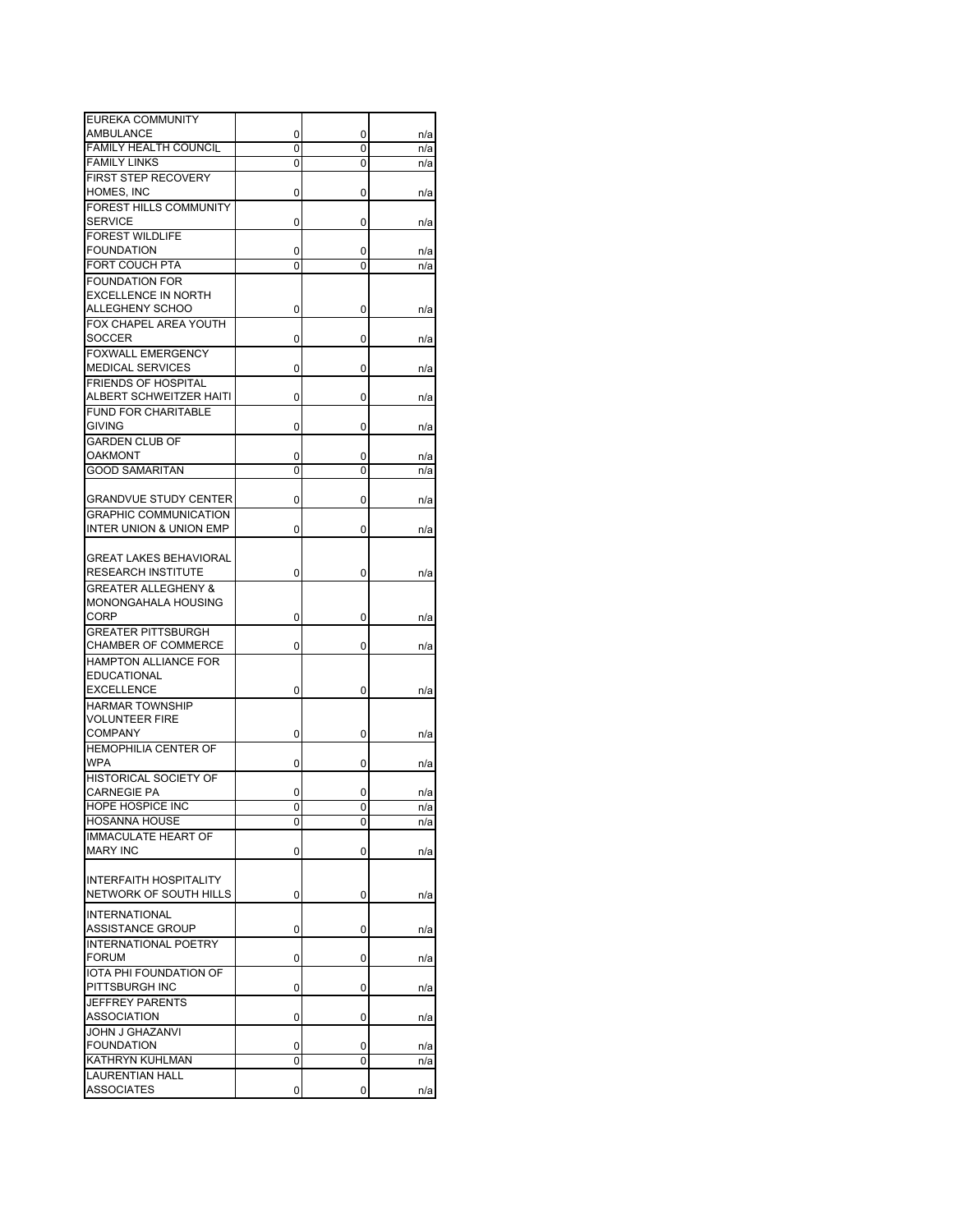| LIBRARY BOARD OF THE                             |   |   |            |
|--------------------------------------------------|---|---|------------|
| BOROUGH OF OAKMONT                               | 0 | 0 | n/a        |
| <b>LIGHT HOUSE PROPERTIES</b>                    | 0 | 0 | n/a        |
| LINCOLN-LEMINGTON                                |   |   |            |
| ENHANCED HOUSING INC                             | 0 | 0 | n/a        |
|                                                  |   |   |            |
| LITTLE SISTERS OF THE<br>POOR OF THE STATE OF PA |   |   |            |
| MARSHALL ELEMENTARY                              | 0 | 0 | n/a        |
| <b>PFA</b>                                       | 0 | 0 | n/a        |
| <b>MARY MILLER DANCE</b>                         |   |   |            |
| <b>COMPANY</b>                                   | 0 | 0 | n/a        |
| <b>MATERIALS RESEARCH</b>                        |   |   |            |
| <b>SOCIETY</b>                                   | 0 | 0 | n/a        |
| <b>MC KEESPORT HOSPITAL</b>                      |   |   |            |
| (UPMC)                                           | 0 | 0 | n/a        |
| MC KEESPORT HOUSING                              |   |   |            |
| <b>CORP</b>                                      | 0 | 0 | n/a        |
| <b>MC KNIGHT PARENT</b>                          |   |   |            |
| <b>FACULTY ASSOCIATION</b>                       | 0 | 0 | n/a        |
| <b>METHOUSE</b>                                  | 0 | 0 | n/a        |
| <b>MEYER &amp; MERLE BERGER</b>                  |   |   |            |
| <b>FAMILY FDN</b>                                | 0 | 0 | n/a        |
| MINADEO EXTENDED DAY                             |   |   |            |
| <b>PROGRAM</b>                                   | 0 | 0 | n/a        |
| <b>MON VALLEY EDUCATION</b><br><b>CONSORTIUM</b> |   |   |            |
| <b>MON YOUGH COMMUNITY</b>                       | 0 | 0 | n/a        |
| <b>SERVICE</b>                                   | 0 | 0 |            |
| <b>MONTOUR HOCKEY</b>                            |   |   | n/a        |
| <b>ASSOCIATION INC</b>                           | 0 | 0 | n/a        |
| <b>MOON TOWNSHIP PUBLIC</b>                      |   |   |            |
| LIBRARY                                          | 0 | 0 | n/a        |
| <b>MT LEBANON GIRLS</b>                          |   |   |            |
| SOFTBALL ASSOCIATION                             | 0 | 0 | n/a        |
| <b>MT LEBANON MONTESSORI</b>                     |   |   |            |
| SCHOOL INC                                       | 0 | 0 | n/a        |
| MUSHROOM LEARNING                                |   |   |            |
| <b>CENTER</b>                                    | 0 | 0 | n/a        |
| NATIONAL COMMITTEE ON                            |   |   |            |
| PLANNED GIVING                                   | 0 | 0 | n/a        |
| <b>NEVILLE ISLAND</b>                            |   |   |            |
| DEVELOPMENT                                      | 0 | 0 | n/a        |
| NORTH ALLEGHENY                                  |   |   |            |
| ASSOCIATION FOR ADV OF                           |   |   |            |
| <b>SPORTS</b><br>NORTH HILLS FOOD BANK           | 0 | 0 | n/a        |
| NORTH SUBURBAN ADULT                             | 0 | 0 | n/a        |
| <b>SERVICES</b>                                  | 0 | 0 |            |
| NORTHERN TIER LIBRARY                            | 0 | 0 | n/a<br>n/a |
| <b>NORTHSIDE URBAN</b>                           |   |   |            |
| PATHWAYS A PUBLIC                                |   |   |            |
| <b>CHARTER SCHOOL</b>                            | 0 | 0 | n/a        |
| NORTHWEST REGIONAL                               |   |   |            |
| MANAGEMENT                                       | 0 | 0 | n/a        |
| OAKLAND SCHOOL                                   | 0 | 0 | n/a        |
| OHIO VALLEY GENERAL                              |   |   |            |
| <b>HOSPITAL</b>                                  | 0 | 0 | n/a        |
| <b>OLD SEWICKLEY POST</b>                        |   |   |            |
| OFFICE CORP                                      | 0 | 0 | n/a        |
|                                                  |   |   |            |
| PENN HILLS VOLUNTEER                             |   |   |            |
| <b>FIREMENS RELIEF</b>                           |   |   |            |
| ASSOCIATION I                                    | 0 | 0 | n/a        |
| PGH C/RENCE ON ANALYTIC                          |   |   |            |
| CHEM & A/PLD                                     |   |   |            |
| <b>SPECTROSCOPY</b>                              | 0 | 0 | n/a        |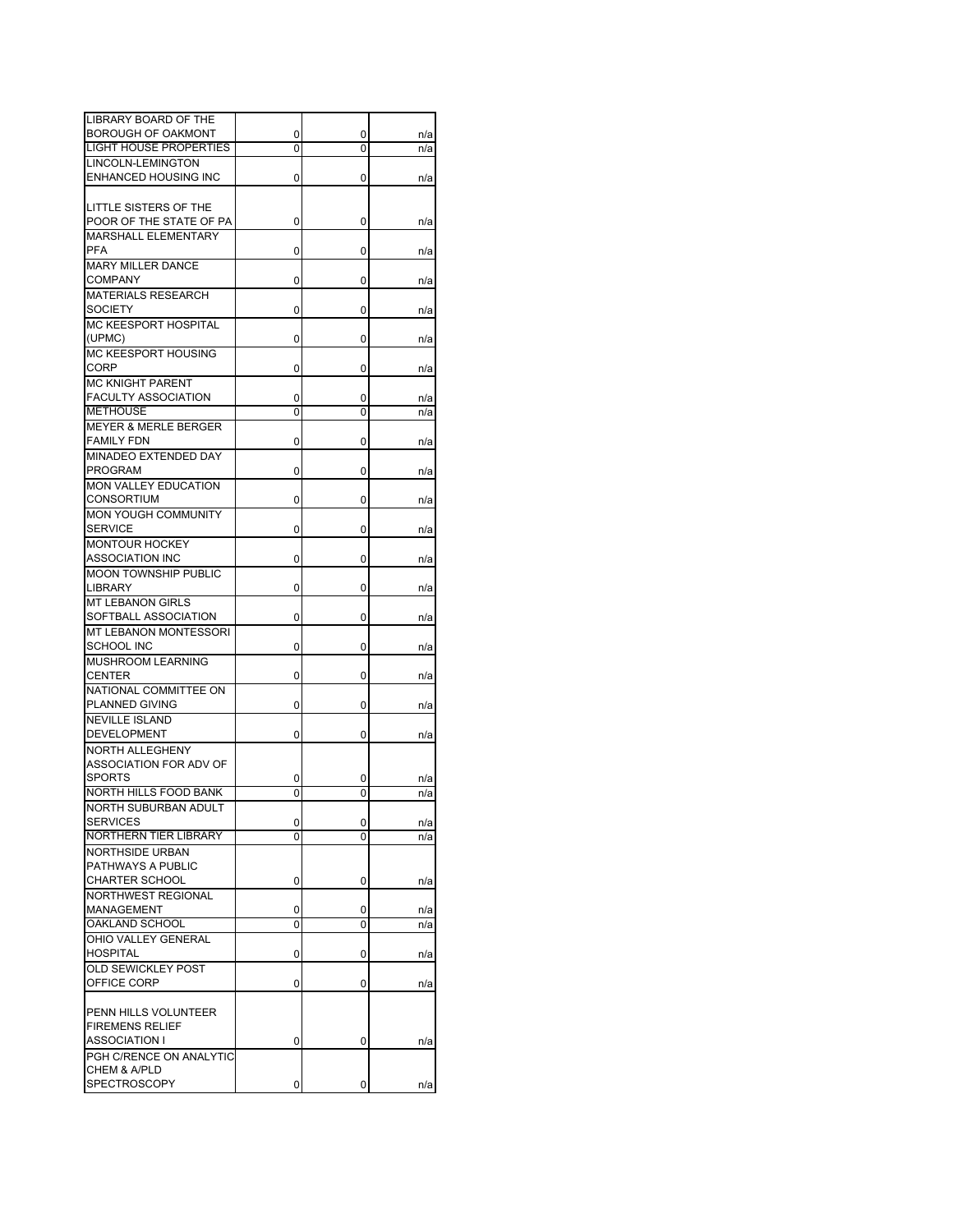| PITCAIRN CRABBE                              |        |        |            |
|----------------------------------------------|--------|--------|------------|
| <b>FOUNDATION</b><br>PITTSBURGH ARTS &       | 0      | 0      | n/a        |
| <b>LECTURES INC</b>                          | 0      | 0      | n/a        |
| PITTSBURGH COALITION                         |        |        |            |
| FOR DYNAMIC                                  |        |        |            |
| PSYCHOTHERAPY                                | 0      | 0      | n/a        |
| PITTSBURGH ITALIAN                           |        |        |            |
| <b>SCHOLARSHIP FUND</b>                      | 0      | 0      | n/a        |
| <b>PITTSBURGH PIRATES</b>                    |        |        |            |
| ALUMNI ASSOCIATION INC                       | 0      | 0      | n/a        |
| PITTSBURGH VOYAGER                           | 0      | 0      | n/a        |
| PLUM BOROUGH ATHLETIC                        |        |        |            |
| ASSOCIATION                                  | 0      | 0      | n/a        |
| PREGNANCY CARE                               |        |        |            |
| <b>CENTERS</b><br>RESERVE PARENTS CLUB       | 0<br>0 | 0<br>0 | n/a<br>n/a |
| RICHARD TWN VOLUNTEER                        |        |        |            |
| FIRE DEP PF ALLEGHENY                        |        |        |            |
| <b>COUNTY</b>                                | 0      | 0      | n/a        |
| RIDC                                         | 0      | 0      | n/a        |
| <b>ROBINSON TOWNSHIP</b>                     |        |        |            |
| <b>CHRISTIAN SCHOOL</b>                      | 0      | 0      | n/a        |
| SAE INTERNATIONAL                            | 0      | 0      | n/a        |
| SANTA CRUZ INC                               | 0      | 0      | n/a        |
| SENECA AREA EMERGENCY                        |        |        |            |
| <b>SERVICES</b>                              | 0      | 0      | n/a        |
| SHALER AREA EMS INC                          | 0      | 0      | n/a        |
| SOUTHEAST ASIA PRAYER                        |        |        |            |
| <b>CENTER</b><br>SOUTHWESTERN PA             | 0      | 0      | n/a        |
| CORPORATION                                  | 0      | 0      | n/a        |
| SPRINGDALE TOWNSHIP                          |        |        |            |
| VOLUNTEER FIRE                               | 0      | 0      | n/a        |
| ST. BARNABAS                                 |        |        |            |
| RETIREMENT VILLAGE INC                       | 0      | 0      | n/a        |
| STO-ROX BOOSTER CLUB                         | 0      | 0      | n/a        |
| TAMIL NADU FOUNDATION                        | 0      | 0      | n/a        |
| TEIN RIVERS COUNCIL OF                       |        |        |            |
| <b>GOVERNMENT</b>                            | 0      | 0      | n/a        |
| THE LIBRARY OF BALDWIN                       | 0      | 0      | n/a        |
| THE PITTSBURGH PARKS                         |        |        |            |
| <b>CONSERVANCY</b>                           | 0      | 0      | n/a        |
| THREE RIVERS AREA                            |        |        |            |
| LABOR MANAGEMENT<br><b>UE RESEARCH &amp;</b> | 0      | 0      | n/a        |
| <b>EDUCATION</b>                             | 0      | 0      | n/a        |
| <b>UNITY VOLUNTEER FIRE</b>                  |        |        |            |
| DEPARTMENT                                   | 0      | 0      | n/a        |
| <b>UPMC BRADDOCK</b>                         | 0      | 0      | n/a        |
| UPMC SOUTH SIDE                              | 0      | 0      | n/a        |
| UPMC ST. MARGARET                            | 0      | 0      | n/a        |
| UPPER ST CLAIR BAND                          |        |        |            |
| PARENTS ASSOCIATION                          | 0      | 0      | n/a        |
| UPPER ST CLAIR FIRE                          |        |        |            |
| RELIEF ASSOCIATION INC                       | 0      | 0      | n/a        |
| <b>VETERANS PLACE OF</b>                     |        |        |            |
| <b>WASHINGTON BOULEVARD</b>                  |        |        |            |
| INC                                          | 0      | 0      | n/a        |
| <b>VETERANS RESEARCH</b>                     |        |        |            |
| <b>FOUNDATION OF</b><br><b>PITTSBURGH</b>    | 0      | 0      | n/a        |
|                                              |        |        |            |
| <b>VICTORIOUS FAITH</b>                      |        |        |            |
| EVANGELISTIVE OUTREACH                       | 0      | 0      | n/a        |
| <b>WEST MIFFLIN BASEBALL</b>                 |        |        |            |
| LEAGUE                                       | 0      | 0      | n/a        |
| <b>WEST PARK COMMONS</b>                     | 0      | 0      | n/a        |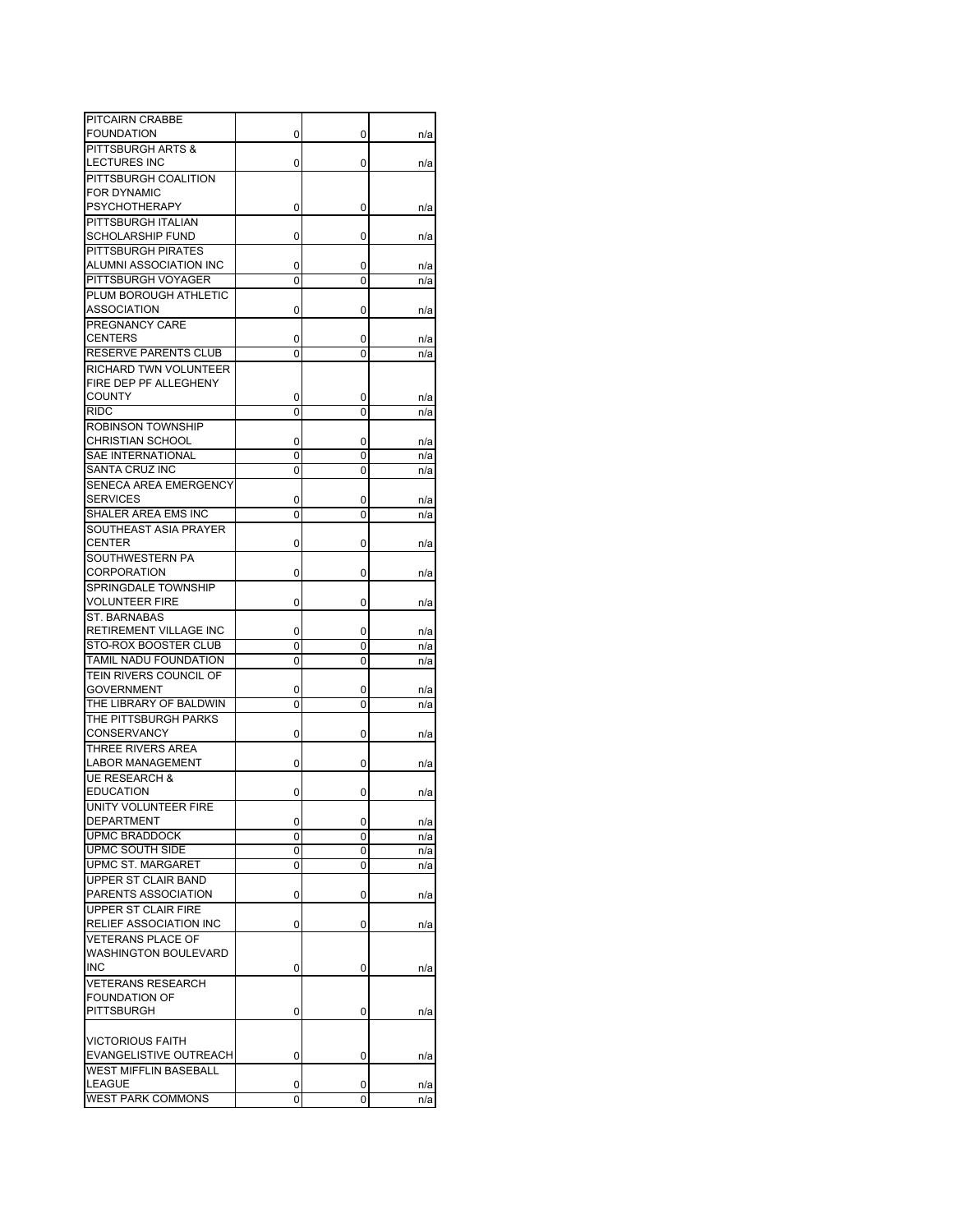| <b>WEST PENN AMATEUR</b>     |  |     |
|------------------------------|--|-----|
| <b>TENNIS ASSOCIATION</b>    |  | n/a |
| <b>WESTERN ALEGHENY</b>      |  |     |
| <b>COMMUNITY LIBRARY</b>     |  | n/a |
| <b>WESTINGHOUSE SURE</b>     |  |     |
| <b>SERVICE UNITING RET'D</b> |  |     |
| <b>EMPLOYEES</b>             |  | n/a |
| <b>WORLD TRADE CENTER</b>    |  | n/a |
| YOUNG MEN & WOMEN            |  |     |
| AFRICAN HERITAGE ASS         |  |     |
| <b>INC</b>                   |  | n/a |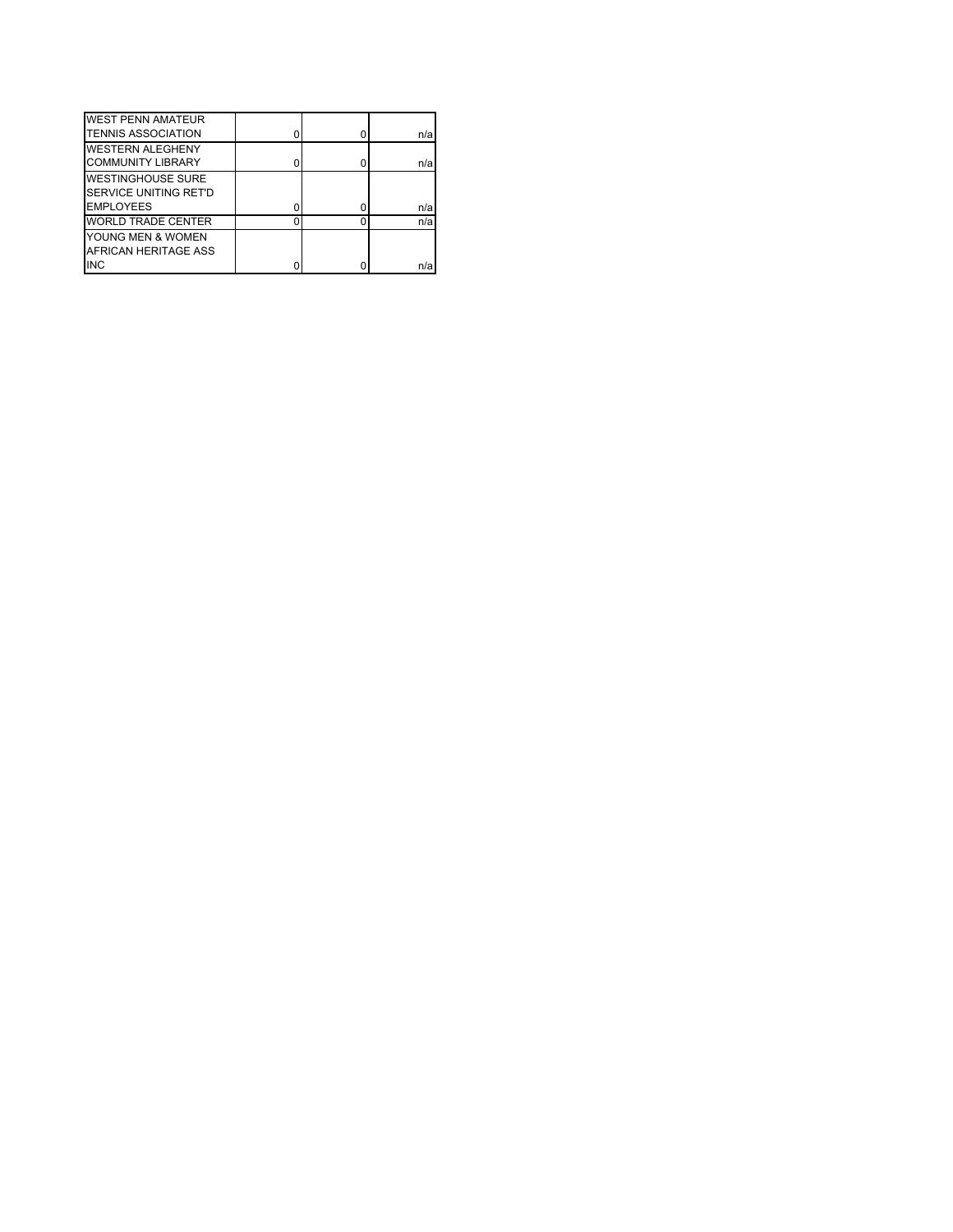## **Appendix 18: Educational Level of Nonprofit Board Members**

|                                                        |                   |                   | Less than | <b>High School and</b> |       |                           |       |
|--------------------------------------------------------|-------------------|-------------------|-----------|------------------------|-------|---------------------------|-------|
|                                                        |                   | <b>HighSchool</b> |           |                        | Above | <b>Bachelor and Above</b> |       |
| Name of Organization<br>100 BLACK MEN OF WPA           | <b>Total Mbrs</b> | No.               | %         | No.                    | %     | No.                       | %     |
| <b>INC</b>                                             | 8                 | 0                 | 0.0       | 8                      | 100.0 | 6                         | 75.0  |
| <b>3 RIVERS WET WEATHER</b>                            |                   |                   |           |                        |       |                           |       |
| <b>INC</b>                                             | 5                 | 0                 | 0.0       | 5                      | 100.0 | 3                         | 60.0  |
| A SECOND CHANCE                                        | 7                 | 0                 | 0.0       | 7                      | 100.0 | 7                         | 100.0 |
| <b>AC ACLD</b>                                         | 15                | 0                 | 0.0       | 15                     | 100.0 | 15                        | 100.0 |
| <b>ACTION HOUSING INC</b>                              | 20                | 0                 | 0.0       | 20                     | 100.0 | 19                        | 95.0  |
| ADULT RESOURCES INC                                    | 11                | 0                 | 0.0       | 11                     | 100.0 | 9                         | 81.8  |
| AFRICAN AMERICAN                                       |                   |                   |           |                        |       |                           |       |
| CHAMBER FDN OF WPA                                     | 11                | 0                 | 0.0       | 11                     | 100.0 | 11                        | 100.0 |
| MANAGEMENT<br><b>ASSOCIATION</b>                       | 20                | 0                 | 0.0       | 20                     | 100.0 | 20                        | 100.0 |
| <b>AIRPORT AREA</b><br>PREGNANCY CARE<br><b>CENTER</b> | 4                 | 0                 | 0.0       | 4                      | 100.0 | 4                         | 100.0 |
| ALCOHOLIC RECOVERY<br><b>CENTER</b>                    | 10                | 0                 | 0.0       | 10                     | 100.0 | 10                        | 100.0 |
|                                                        |                   |                   |           |                        |       |                           |       |
| ALLEGHENY CHILDRENS<br><b>INITIATIVE INC</b>           | 12                | 0                 | 0.0       | 12                     | 100.0 | 12                        |       |
| <b>ALLEGHENY</b>                                       |                   |                   |           |                        |       |                           | 100.0 |
| <b>CONFERENCE ON</b>                                   |                   |                   |           |                        |       |                           |       |
| <b>COMMUNITY</b>                                       | 44                |                   |           |                        |       |                           |       |
| DEVELOPMENT<br>ALLEGHENY COUNTY                        |                   | n/a               | n/a       | n/a                    | n/a   | 0                         | 0.0   |
| <b>COURT APPOINTED</b><br>SPECIAL ADVOCATE             | 13                | 0                 | 0.0       | 13                     | 100.0 | 13                        | 100.0 |
| ALLEGHENY COUNTY                                       |                   |                   |           |                        |       |                           |       |
| FOR VICTIMS OF VIOLENT<br><b>CRIMES INC</b>            | 13                | 0                 | 0.0       | 13                     | 100.0 | 12                        | 92.3  |
| ALLEGHENY COUNTY                                       |                   |                   |           |                        |       |                           |       |
| LITERACY COUNCIL<br>ALLEGHENY HEALTH                   | 8                 | 0                 | 0.0       | 8                      | 100.0 | 8                         | 100.0 |
| <b>CHOICES</b>                                         | 20                | 0                 | 0.0       | 20                     | 100.0 | 19                        | 95.0  |
| ALLEGHENY HEART                                        | 12                |                   |           |                        |       |                           |       |
| <b>INSTITUTE</b><br><b>ALLEGHENY HISTORIC</b>          |                   | 0                 | 0.0       | 12                     | 100.0 | 12                        | 100.0 |
| PRESERVATION SOCIETY                                   |                   |                   |           |                        |       |                           |       |
| <b>INC</b><br>ALLEGHENY INSTITUTE                      | 24                | 0                 | 0.0       | 24                     | 100.0 | 24                        | 100.0 |
| FOR PUBLIC POLICY                                      | 12                | 0                 | 0.0       | 12                     | 100.0 | 12                        | 100.0 |
| ALLEGHENY YOUTH<br><b>DEVELOPMENT</b>                  | 8                 | 0                 | 0.0       | 8                      | 100.0 | 7                         | 87.5  |
| ALLE-KISKI AREA HOPE                                   |                   |                   |           |                        |       |                           |       |
| <b>CENTER</b><br><b>ALLIANCE FOR</b>                   | 12                | 0                 | 0.0       | 12                     | 100.0 | 10                        | 83.3  |
| PROGRESSIVE ACTION                                     | 6                 | $\mathbf 0$       | 0.0       | 6                      | 100.0 | 6                         | 100.0 |
| ALLIANCE FRANCAISE DE<br>PITTSBURGH                    | 9                 | 0                 | 0.0       | 9                      | 100.0 | 9                         | 100.0 |
| ALTERNATIVE PROGRAM<br><b>ASSOCIATES</b>               | 15                | 0                 | 0.0       | 15                     | 100.0 | 15                        | 100.0 |
| ALZHEIMER CENTER OF<br>PITTSBURGH INC                  | 8                 | 0                 | 0.0       | 8                      | 100.0 | 6                         | 75.0  |
| AMERICAN SOCIETY FOR<br><b>TRAINING &amp;</b>          |                   |                   |           |                        |       |                           |       |
| DEVELOPMENT                                            | 5                 | 0                 | 0.0       | 5                      | 100.0 | 5                         | 100.0 |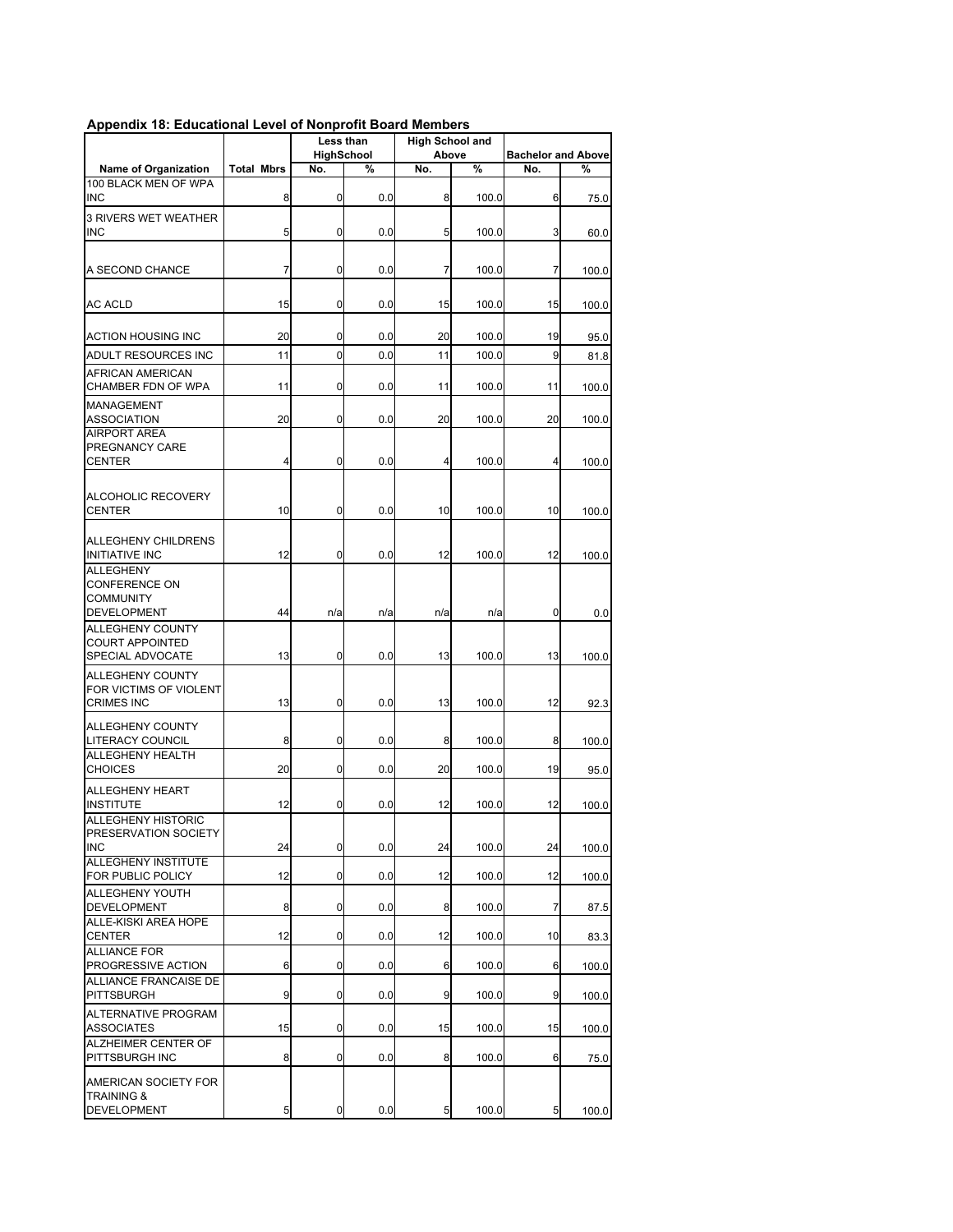| ANDREW CARNEGIE                            |           |                |     |     |              |                |                      |
|--------------------------------------------|-----------|----------------|-----|-----|--------------|----------------|----------------------|
| <b>FREE LIBRARY</b>                        | 9         | 0              | 0.0 | 9   | 100.0        | 7              | 77.8                 |
| ARC ALLEGHENY FDN                          | 24        | ō              | 0.0 | 24  | 100.0        | 19             | 79.2                 |
| <b>ARTHRITIS FOUNDATION</b>                |           |                |     |     |              |                |                      |
| INC                                        | 66        | 0              | 0.0 | 66  | 100.0        | 66             | 100.0                |
| <b>ARTIST IMAGE</b>                        |           |                |     |     |              |                |                      |
| <b>RESOURCES</b>                           | 9         | 0              | 0.0 | 9   | 100.0        | 9              | 100.0                |
| <b>ARTISTS AND</b><br>CRAFTSMENS GUILD INC | 8         | 0              | 0.0 | 8   | 100.0        | 8              |                      |
| <b>ASBURY PLACE</b>                        | 12        | Ō              | 0.0 | 12  | 100.0        | 12             | 100.0<br>100.0       |
| ASS'N OF THEOLOGICAL                       |           |                |     |     |              |                |                      |
| <b>SCHOOLS IN US &amp; C'DA</b>            | 20        | 0              | 0.0 | 20  | 100.0        | 20             | 100.0                |
| <b>BALDWIN HIGHLANDERS</b>                 |           |                |     |     |              |                |                      |
| <b>BAND PATRONS</b>                        | 5         | 0              | 0.0 | 5   | 100.0        | 4              | 80.0                 |
| <b>BAPTIST HOMES</b>                       |           |                |     |     |              |                |                      |
| <b>RESIDENCE</b>                           | 14        | 0              | 0.0 | 14  | 100.0        | 12             | 85.7                 |
| <b>BAPTIST MANOR INC</b>                   | 16        | $\mathbf 0$    | 0.0 | 16  | 100.0        | 16             | 100.0                |
| <b>BEADLING SOCCER CLUB</b>                |           |                |     |     |              |                |                      |
| INC                                        | 5         | 0              | 0.0 | 5   | 100.0        | 5              | 100.0                |
| <b>BENEDICTINE CENTER</b>                  | 12        | $\overline{0}$ | 0.0 | 12  | 100.0        | 9              | 75.0                 |
| BETHEL BASEBALL                            |           |                |     |     |              |                |                      |
| <b>ASSOCIATION</b>                         | 17        | n/a            | n/a | n/a | n/a          |                | $n/a$ $n/a$          |
| <b>BETHEL PARK</b>                         |           |                |     |     |              |                |                      |
| <b>COMMUNITY FDN</b>                       | 24        | 0              | 0.0 | 24  | 100.0        | 22             | 91.7                 |
| <b>BETHLEHEM HAVEN</b>                     | 20        | $\mathbf 0$    | 0.0 | 20  | 100.0        | 20             | 100.0                |
| <b>BOYS &amp; GIRLS CLUB</b>               | 64        | 0              | 0.0 | 64  | 100.0        | 60             | 93.8                 |
| <b>BOYS SCOUT OF</b>                       |           |                |     |     |              |                |                      |
| AMERICA<br><b>BRADLEY CENTER</b>           | 112<br>14 | n/a<br>0       | n/a | n/a | n/a<br>100.0 |                | $n/a$ <sub>n/a</sub> |
| BROTHER'S BROTHER                          |           |                | 0.0 | 14  |              | 14             | 100.0                |
| <b>FOUNDATION</b>                          | 24        | 0              | 0.0 | 24  | 100.0        | 24             | 100.0                |
| <b>BULGARIAN MACEDONIAN</b>                |           |                |     |     |              |                |                      |
| NAT'L EDU'L & CULTURAL                     |           |                |     |     |              |                |                      |
| <b>CTR</b>                                 | 17        | 0              | 0.0 | 17  | 100.0        | 17             | 100.0                |
| BUSINESS & INDUSTRIAL                      |           |                |     |     |              |                |                      |
| DEV'MENT CORP                              | 31        | 0              | 0.0 | 31  | 100.0        | 31             | 100.0                |
| <b>CALI OPHANGE</b>                        |           |                |     |     |              |                |                      |
| <b>CHARITABLE FUND</b>                     | 6         | 0              | 0.0 | 6   | 100.0        | 6              | 100.0                |
| <b>CARNEGIE LIBRARY OF</b>                 |           |                |     |     |              |                |                      |
| <b>HOMESTEAD</b>                           | 12        | $\mathbf 0$    | 0.0 | 12  | 100.0        | 12             | 100.0                |
| <b>CARNEGIE LIBRARY OF</b>                 |           |                |     |     |              |                |                      |
| PITTSBURGH                                 | 33        | 0              | 0.0 | 33  | 100.0        | 33             | 100.0                |
| CARPATHO-RUSYN<br>SOCIETY                  |           | 0              | 0.0 | 14  | 100.0        | 12             |                      |
|                                            | 14        |                |     |     |              |                | 85.7                 |
| <b>CARPENTERS TRAINING &amp;</b>           |           |                |     |     |              |                |                      |
| EDUCATIONAL TRUST                          |           |                |     |     |              |                |                      |
| FUND WPA                                   | 10        | $\mathbf 0$    | 0.0 | 10  | 100.0        | $\overline{a}$ | 20.0                 |
| <b>CATHOLIC YOUTH</b>                      |           | 0              | 0.0 | 17  |              |                |                      |
| ASSOCIATION                                | 17        |                |     |     | 100.0        | 14             | 82.4                 |
| CC MELLOR MEMORIAL<br>LIBRARY & EDGEWOOD   |           |                |     |     |              |                |                      |
| COMMU. HOUSE                               | 9         | $\mathbf 0$    | 0.0 | 9   | 100.0        | 9              | 100.0                |
| CENTER FOR CREATIVE                        |           |                |     |     |              |                |                      |
| PLAY                                       | 21        | 0              | 0.0 | 21  | 100.0        | 19             | 90.5                 |
| CENTER FOR SOCIAL                          |           |                |     |     |              |                |                      |
| STUDIES EDUCATION                          | 6         | 0              | 0.0 | 6   | 100.0        | 6              | 100.0                |
| CENTRAL BLOOD BANK                         | 12        | 0              | 0.0 | 12  | 100.0        | 12             | 100.0                |
| <b>CENTRAL NORTHSIDE</b>                   |           |                |     |     |              |                |                      |
| <b>NEIGHBORHOOD</b>                        |           |                |     |     |              |                |                      |
| COUNCIL                                    | 14        | 0              | 0.0 | 14  | 100.0        | 11             | 78.6                 |
| <b>CHARTIERS NATURE</b>                    |           |                |     |     |              |                |                      |
| CONSERVANCY                                | 15        | 0              | 0.0 | 15  | 100.0        | 14             | 93.3                 |
| CHATHAM COLLEGE                            | 28        | $\overline{0}$ | 0.0 | 28  | 100.0        | 28             | 100.0                |
| CHILD HEALTH                               |           |                |     |     |              |                |                      |
| ASSOCIATION OF                             |           |                |     |     |              |                |                      |
| <b>SEWICKLEY</b>                           | 13        | $\mathbf 0$    | 0.0 | 13  | 100.0        | 13             | 100.0                |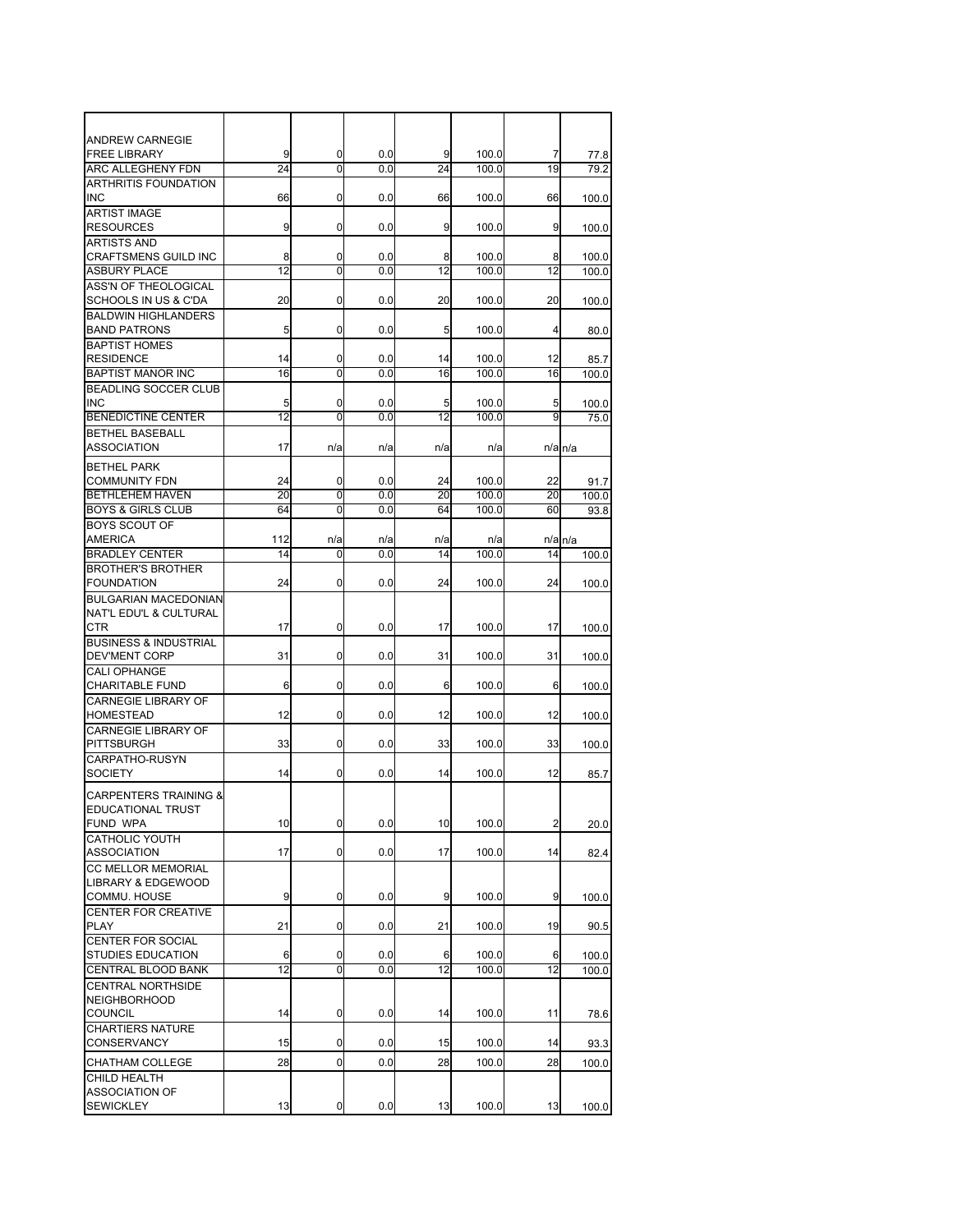| CHILDREN'S HOSPITAL                                      | 23 | 0        | 0.0  | 23 | 100.0 | 23 | 100.0 |
|----------------------------------------------------------|----|----------|------|----|-------|----|-------|
| <b>CHILDS WAY</b>                                        | 36 | Ō        | 0.0  | 36 | 100.0 | 36 | 100.0 |
| CHRISTIAN LIFE SKILLS<br>INC                             | 13 | 0        | 0.0  | 13 | 100.0 | 12 | 92.3  |
| <b>CHRISTMAS IN APRIL</b><br><b>/REBUILDING TOGETHER</b> | 22 | 0        | 0.0  | 22 | 100.0 | 19 | 86.4  |
| <b>CITIZEN POWER</b>                                     | 7  | $\Omega$ | 0.0  | 7  | 100.0 | 7  | 100.0 |
| CITIZENS VOLUNTEER                                       |    |          |      |    |       |    |       |
| HOSE CO. NO 1 OF<br><b>BRIDGEVILLE</b>                   | 4  | 0        | 0.0  | 4  | 100.0 | 2  | 50.0  |
| <b>COAL COUNTRY</b>                                      |    |          |      |    |       |    |       |
| <b>TRADITIONS</b>                                        | 10 | 0        | 0.0  | 10 | 100.0 | 10 | 100.0 |
|                                                          |    |          |      |    |       |    |       |
| COMMUNITIES IN SCHOOL<br>OF PITTSBURGH                   | 18 | 0        | 0.0  | 18 | 100.0 | 18 | 100.0 |
| <b>COMMUNITIES IN</b>                                    |    |          |      |    |       |    |       |
| SCHOOLS OF                                               |    |          |      |    |       |    |       |
| PENNSYLVANIA                                             | 10 | 0        | 0.0  | 10 | 100.0 | 10 | 100.0 |
|                                                          |    |          |      |    |       |    |       |
| COMMUNITY DESIGN<br>CENTER OF PITTSBURGH<br>INC          | 18 | 0        | 0.0  | 18 | 100.0 | 18 | 100.0 |
| <b>COMMUNITY HOUSE</b>                                   |    |          |      |    |       |    |       |
| LEARNING CENTER                                          | 8  | 0        | 0.0  | 8  | 100.0 | 8  | 100.0 |
| <b>COMMUNITY HUMAN</b>                                   |    |          |      |    |       |    |       |
| <b>SERVICES CORP</b>                                     | 15 | 3        | 20.0 | 12 | 80.0  | 8  | 53.3  |
|                                                          |    |          |      |    |       |    |       |
| DEVELOPMENT<br><b>INSTITUTE</b>                          | 9  | 0        | 0.0  | 9  | 100.0 | 2  | 22.2  |
| <b>COMMUNITY LOAN FUND</b>                               |    |          |      |    |       |    |       |
| OF SWPA INC                                              | 9  | 0        | 0.0  | 9  | 100.0 | 9  | 100.0 |
| COMMUNITY TECHNICAL                                      |    |          |      |    |       |    |       |
| ASSISTANCE CENTER INC                                    | 16 | 0        | 0.0  | 16 | 100.0 | 15 | 93.8  |
| <b>COMMUNTIES IN</b>                                     |    |          |      |    |       |    |       |
| <b>SCHOOLS OF</b>                                        | 18 | 0        | 0.0  | 18 | 100.0 | 18 | 100.0 |
| <b>COMMUNTIY</b>                                         |    |          |      |    |       |    |       |
| FOUNDATION OF USC                                        | 20 | 0        | 0.0  | 20 | 100.0 | 20 | 100.0 |
| COMMUNTIY THEATER                                        |    |          |      |    |       |    |       |
| PROJECT / KELLY                                          |    |          |      |    |       |    |       |
| STAYHORN THEATER                                         | 10 | 0        | 0.0  | 10 | 100.0 | 10 | 100.0 |
| CONSTRUCTION                                             | 10 |          |      | 10 |       |    |       |
| <b>JUNCTION</b>                                          |    | 0        | 0.0  |    | 100.0 | 10 | 100.0 |
| <b>CONSUMER CREDIT</b>                                   |    |          |      |    |       |    |       |
| COUNSELLING SERVICE<br>OF WPA                            | 21 |          |      | 21 |       | 21 |       |
| CORNERSTONE                                              |    | 0        | 0.0  |    | 100.0 |    | 100.0 |
| <b>TELEVISION INC</b>                                    | 9  | 0        | 0.0  | 9  | 100.0 | 6  |       |
|                                                          |    |          |      |    |       |    | 66.7  |
| <b>CRAFTON CHILDRENS</b>                                 |    |          |      |    |       |    |       |
| CORNER                                                   | 5  | 0        | 0.0  | 5  | 100.0 | 5  | 100.0 |
| <b>CRAFTON PUBLIC</b>                                    |    |          |      |    |       |    |       |
| LIBRARY                                                  | 9  | 0        | 0.0  | 9  | 100.0 | 0  | 0.0   |
| <b>CRIME PREVENTION</b>                                  |    |          |      |    |       |    |       |
| ASSOCIATION OF WPA                                       | 7  | 0        | 0.0  | 7  | 100.0 | 2  | 28.6  |
| <b>CRISIS CENTER NORTH</b>                               | 12 | 0        | 0.0  | 12 | 100.0 | 9  | 75.0  |
| <b>DEHAVEN ATHLETIC</b>                                  |    |          |      |    |       |    |       |
| <b>ASSOCIATION</b>                                       | 12 | 0        | 0.0  | 12 | 100.0 | 12 | 100.0 |
| DOMESTIC ABUSE                                           |    |          |      |    |       |    |       |
| COUNSELLING CENTER                                       | 8  | 0        | 0.0  | 8  | 100.0 | 8  | 100.0 |
|                                                          |    |          |      |    |       |    |       |
| DUQUESNE UNIVERSITY                                      |    |          |      |    |       |    |       |
| OF THE HOLY GHOST                                        | 41 | 0        | 0.0  | 41 | 100.0 | 41 | 100.0 |
| EAST BOROS JWV                                           |    |          |      |    |       |    |       |
| HOUSING                                                  | 10 | 0        | 0.0  | 10 | 100.0 | 10 | 100.0 |
| <b>EAST LIBERTY</b>                                      |    |          |      |    |       |    |       |
| DEVELOPMENT INC                                          | 8  | 0        | 0.0  | 8  | 100.0 | 8  | 100.0 |
| <b>EASTER SEAL</b>                                       | 16 | 0        | 0.0  | 16 | 100.0 | 16 | 100.0 |
| EASTERN AREA ADULT                                       |    |          |      |    |       |    |       |
| <b>SERVICES</b>                                          | 15 | 0        | 0.0  | 15 | 100.0 | 13 | 86.7  |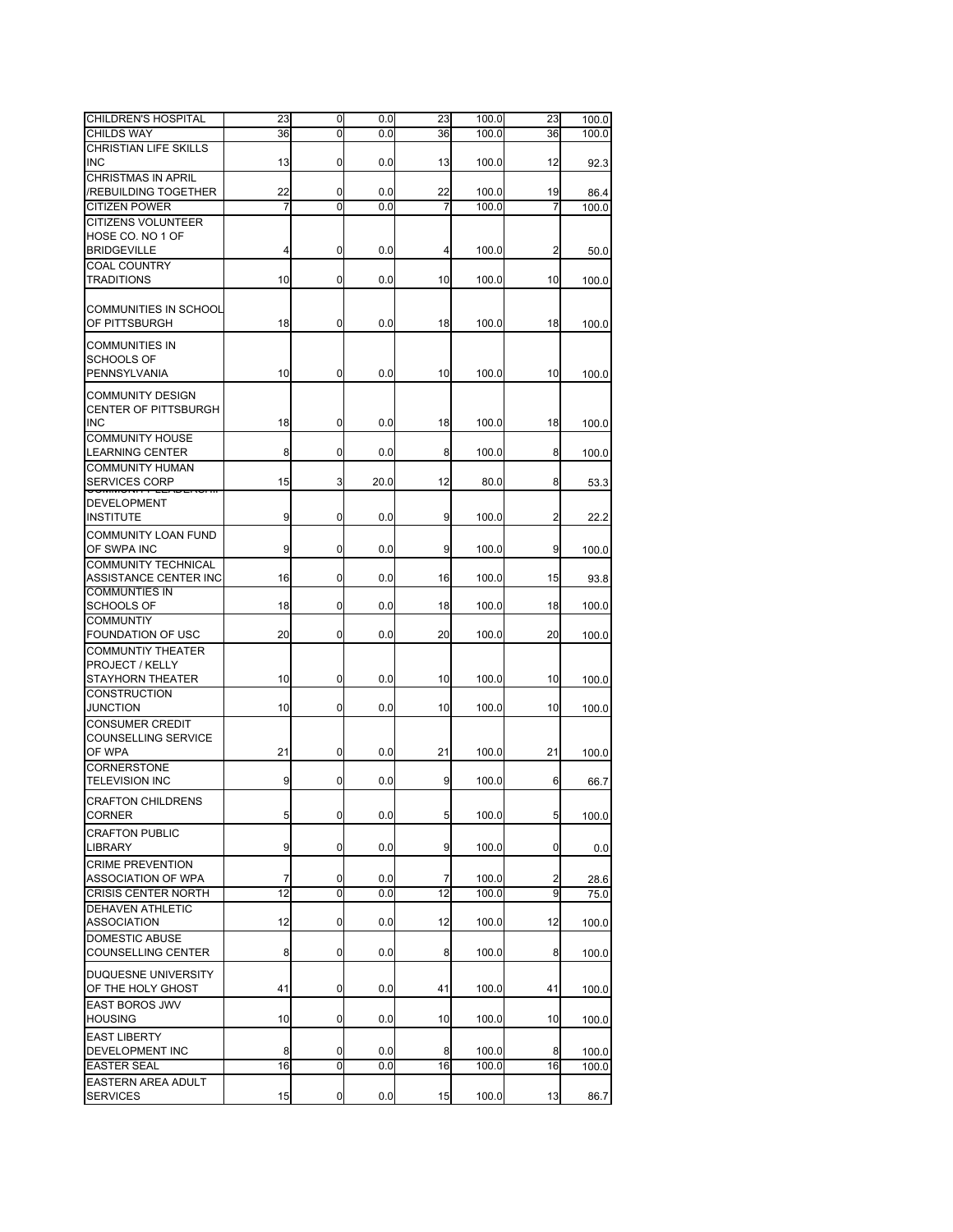| <b>NEIGHBORHOOD</b><br><b>EMPLOYMENT CENTER</b>                                 | 7       | 0              | 0.0        | 7       | 100.0          | 4       | 57.1                 |
|---------------------------------------------------------------------------------|---------|----------------|------------|---------|----------------|---------|----------------------|
| ELIZABETH TWN AREA<br><b>EMS CORP</b>                                           | 9       | 0              | 0.0        | 9       |                | 5       |                      |
| <b>ELOISE &amp; EDITH</b>                                                       |         |                |            |         | 100.0          |         | 55.6                 |
| <b>CHRISTIAN DAYSCHOOL</b>                                                      | 10      | 0              | 0.0        | 10      | 100.0          | 5       | 50.0                 |
| <b>EMERGENCY MEDICAL</b><br><b>INSTITUTE</b>                                    | 33      | n/a            | n/a        | n/a     | n/a            |         | $n/a$ <sub>n/a</sub> |
| <b>ASSOCIATION OF</b><br><b>PITTSBURGH</b>                                      | 6       | 0              | 0.0        | 6       | 100.0          | 6       | 100.0                |
| <b>ENGINEERS SOCIETY OF</b><br><b>WPA</b>                                       | 19      | 0              | 0.0        | 19      | 100.0          | 19      | 100.0                |
| <b>EUREKA COMMUNITY</b><br><b>AMBULANCE</b>                                     | 13      | 0              | 0.0        | 13      | 100.0          | 3       | 23.1                 |
| EVERY CHILD INC                                                                 | 16      | $\overline{0}$ | 0.0        | 16      | 100.0          | 14      | 87.5                 |
| <b>EXECUTIVE SERVICE</b>                                                        |         |                |            |         |                |         |                      |
| CORPS                                                                           | 17      | 0              | 0.0        | 17      | 100.0          | 17      | 100.0                |
| <b>FAMILY COMMUNICATION</b>                                                     | 8       | 0              | 0.0        | 8       | 100.0          | 8       | 100.0                |
| <b>FAMILY GUIDANCE</b>                                                          | 16      | 0              | 0.0        | 16      | 100.0          | 15      | 93.8                 |
| <b>FAMILY HEALTH COUNCIL</b>                                                    | 18      | 0              | 0.0        | 18      | 100.0          | 18      | 100.0                |
| <b>FAMILY HOUSE</b>                                                             | 40      | 0              | 0.0        | 40      | 100.0          | 40      | 100.0                |
|                                                                                 |         |                |            |         |                |         |                      |
| <b>FAMILY LINKS</b><br><b>FAMILY TYES</b>                                       | 6<br>15 | 0<br>Ō         | 0.0<br>0.0 | 6<br>15 | 100.0<br>100.0 | 6<br>15 | 100.0<br>100.0       |
| FIRST STEP RECOVERY                                                             |         |                |            |         |                |         |                      |
| HOMES, INC                                                                      | 6       | 0              | 0.0        | 6       | 100.0          | 4       | 66.7                 |
| <b>FOREST HILLS</b><br><b>COMMUNITY SERVICE</b>                                 | 8       | 0              | 0.0        | 8       | 100.0          | 8       | 100.0                |
| <b>FOREST WILDLIFE</b>                                                          |         |                |            |         |                |         |                      |
| <b>FOUNDATION</b><br><b>FORT COUCH PTA</b>                                      | 4<br>5  | 0<br>0         | 0.0<br>0.0 | 4<br>5  | 100.0<br>100.0 | 4<br>5  | 100.0<br>100.0       |
| <b>FOUNDATION FOR</b>                                                           |         |                |            |         |                |         |                      |
| EXCELLENCE IN NORTH                                                             |         |                |            |         |                |         |                      |
| ALLEGHENY SCHOO                                                                 | 15      | 0              | 0.0        | 15      | 100.0          | 15      | 100.0                |
| <b>FOX CHAPEL AREA</b><br>YOUTH SOCCER                                          | 17      | 0              | 0.0        | 17      | 100.0          | 17      | 100.0                |
| <b>EXCELLENCE FOR</b>                                                           |         |                |            |         |                |         |                      |
| <b>EDUCATION FUND</b>                                                           | 11      | 0              | 0.0        | 11      | 100.0          | 10      | 90.9                 |
| <b>FOXWALL EMERGENCY</b><br><b>MEDICAL SERVICES</b><br><b>ALBERT SCHWEITZER</b> | 9       | 0              | 0.0        | 9       | 100.0          | 9       | 100.0                |
| <b>HAITI</b>                                                                    | 7       | 0              | 0.0        | 7       | 100.0          | 7       | 100.0                |
| <b>FRIENDS OF SEWICKLEY</b><br>PUBLIC LIBRARY                                   | 18      | 0              | 0.0        | 18      | 100.0          | 17      |                      |
| <b>FUND FOR CHARITABLE</b>                                                      |         |                |            |         |                |         | 94.4                 |
| GIVING                                                                          | 3       | 0              | 0.0        | 3       | 100.0          | 3       | 100.0                |
| <b>GARDEN CLUB OF</b><br><b>OAKMONT</b>                                         | 8       | 0              | 0.0        | 8       | 100.0          | 8       | 100.0                |
|                                                                                 |         |                |            |         |                |         |                      |
| <b>GARFIELD JUBILEE ASS'N</b><br><b>GENESIS OF PITTSBURGH</b>                   | 6       | 0              | 0.0        | 6       | 100.0          | 4       | 66.7                 |
| <b>INC</b>                                                                      | 13      | 0              | 0.0        | 13      | 100.0          | 12      | 92.3                 |
| <b>GLOBAL LINKS</b>                                                             | 13      | 0              | 0.0        | 13      | 100.0          | 11      | 84.6                 |
| GOOD SAMARITAN                                                                  | 3       | 0              | 0.0        | 3       | 100.0          | 1       | 33.3                 |
|                                                                                 |         |                |            |         |                |         |                      |
| <b>GOODWILL INDUSTRIES</b><br><b>GRANDVUE STUDY</b>                             | 37      | 0              | 0.0        | 37      | 100.0          | 35      | 94.6                 |
| CENTER                                                                          | 4       | 0              | 0.0        | 4       | 100.0          | 4       | 100.0                |
| <b>GRAPHIC ARTS</b>                                                             |         |                |            |         |                |         |                      |
| TECHNICAL FOUNDATION<br><b>GRAPHIC</b>                                          | 77      | 0              | 0.0        | 77      | 100.0          | 77      | 100.0                |
| COMMUNICATION INTER                                                             |         |                |            |         |                |         |                      |
| UNION & UNION EMP                                                               | 12      | 0              | 0.0        | 12      | 100.0          | 0       | 0.0                  |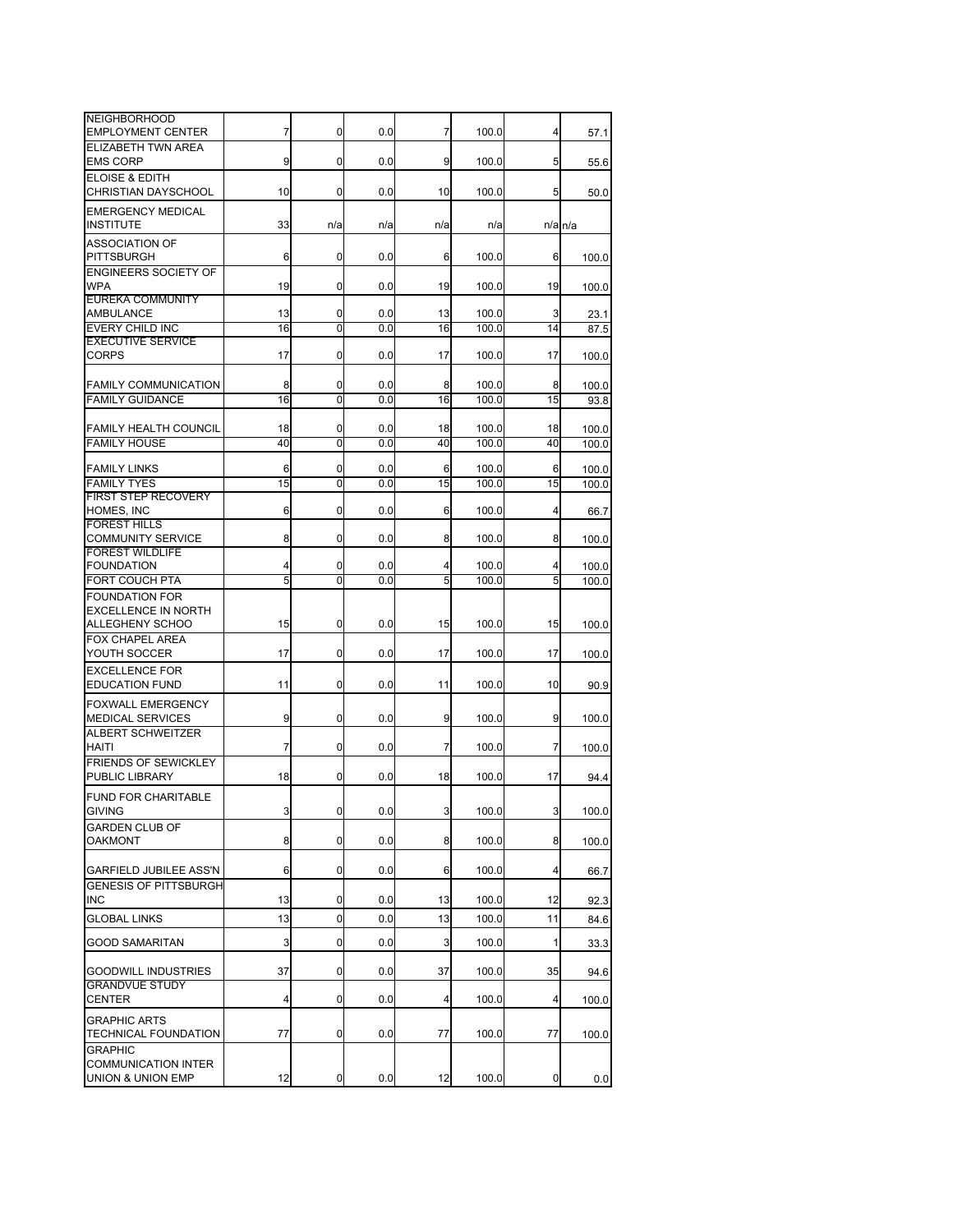| <b>GREAT LAKES</b><br>BEHAVIORAL RESEARCH<br><b>INSTITUTE</b>               | 3       | 0           | 0.0        | 3       | 100.0          | 3       | 100.0          |
|-----------------------------------------------------------------------------|---------|-------------|------------|---------|----------------|---------|----------------|
| <b>GREATER ALLEGHENY &amp;</b><br><b>MONONGAHALA HOUSING</b><br><b>CORP</b> | 6       | 0           | 0.0        | 6       | 100.0          | 2       | 33.3           |
| <b>GREATER PITTSBURGH</b><br><b>CHAMBER OF</b><br><b>COMMERCE</b>           | 9       | n/a         | n/a        | n/a     | n/a            |         | $n/a$ $n/a$    |
| <b>GREATER PITTSBURGH</b><br><b>LITERACY COUNCIL</b>                        | 22      | 0           | 0.0        | 22      | 100.0          | 22      | 100.0          |
| OFFICE OF PROMOTION /<br><b>PGH FILM</b>                                    | 18      | 0           | 0.0        | 18      | 100.0          | 18      | 100.0          |
| <b>GREEN BUILDING</b><br><b>ALLIANCE</b>                                    | 10      | 0           | 0.0        | 10      | 100.0          | 10      | 100.0          |
| <b>GROWING WITH TRUST</b>                                                   | 9       | $\mathbf 0$ | 0.0        | 9       | 100.0          | 8       | 88.9           |
| <b>HAMPTON ALLIANCE FOR</b><br><b>EDUCATIONAL</b><br><b>EXCELLENCE</b>      | 28      | 0           | 0.0        | 28      | 100.0          | 16      | 57.1           |
| <b>HAMPTON COMMUNITY</b><br><b>LIBRARY</b>                                  | 8       | 0           | 0.0        | 8       | 100.0          | 8       | 100.0          |
| <b>VOLUNTEER FIRE</b><br><b>COMPANY</b>                                     | 20      | 0           | 0.0        | 20      | 100.0          | 0       | 0.0            |
| <b>HEBREW FREE LOAN</b><br>ASSOCIATION OF PGH PA                            | 75      | 0           | 0.0        | 75      | 100.0          | 65      | 86.7           |
| <b>HEMOPHILIA CENTER OF</b><br><b>WPA</b>                                   | 9       | 0           | 0.0        | 9       | 100.0          | 9       | 100.0          |
| <b>HERITAGE HEALTH</b><br><b>FOUNDATION</b>                                 | 17      | 0           | 0.0        | 17      | 100.0          | 17      | 100.0          |
| <b>HILL HOUSE</b><br><b>ASSOCIATION</b>                                     | 26      | 0           | 0.0        | 26      | 100.0          | 0       | 0.0            |
| HILL TOP COMMUNITY<br><b>CHILDREN CENTER</b>                                | 6       | 0           | 0.0        | 6       | 100.0          | 4       | 66.7           |
| <b>HISTORICAL SOCIETY OF</b><br><b>CARNEGIE PA</b>                          | 10      | 0           | 0.0        | 10      | 100.0          | 3       | 30.0           |
| <b>HISTORICAL SOCIETY OF</b><br><b>WPA</b>                                  | 50      | 0           | 0.0        | 50      | 100.0          | 48      | 96.0           |
| <b>HOLY FAMILY</b><br><b>FOUNDATION</b>                                     | 14      | 0           | 0.0        | 14      | 100.0          | 14      | 100.0          |
| <b>HOPE HOSPICE INC</b><br><b>HOSANNA HOUSE</b>                             | 4       | Ō<br>0      | 0.0        | 4       | 100.0          | 4       | 100.0          |
| <b>HOSPITAL COUNCIL OF</b><br><b>WESTERN PA</b>                             | 8<br>27 | 0           | 0.0<br>0.0 | 8<br>27 | 100.0<br>100.0 | 8<br>27 | 100.0<br>100.0 |
| HUMAN SERVICES OF<br><b>WPA INC</b>                                         | 13      | 0           | 0.0        | 13      | 100.0          | 12      | 92.3           |
| <b>IMMACULATE HEART OF</b><br><b>MARY INC</b>                               | 7       | 0           | 0.0        | 7       | 100.0          | 7       | 100.0          |
| EDU & TRAINING IN<br><b>ADDICTION</b>                                       | 16      | 0           | 0.0        | 16      | 100.0          | 16      | 100.0          |
| <b>INSTITUTE OF</b><br>SHIPBOARD EDUCATION                                  | 4       | 0           | 0.0        | 4       | 100.0          | 4       | 100.0          |
| <b>INSTRUMENT SOCIETY</b><br>OF AMERICA                                     | 22      | 0           | 0.0        | 22      | 100.0          | 22      | 100.0          |
| <b>INTERFAITH HOSPITALITY</b><br>NETWORK OF SOUTH<br><b>HILLS</b>           | 12      | 0           | 0.0        | 12      | 100.0          | 11      | 91.7           |
| <b>INTERFAITH VOLUNTEER</b><br>CAREGIVERS OF SW PA                          | 12      | 0           | 0.0        | 12      | 100.0          | 12      | 100.0          |
| <b>INTERNATIONAL</b><br>ASSISTANCE GROUP                                    | 8       | 0           | 0.0        | 8       | 100.0          | 8       | 100.0          |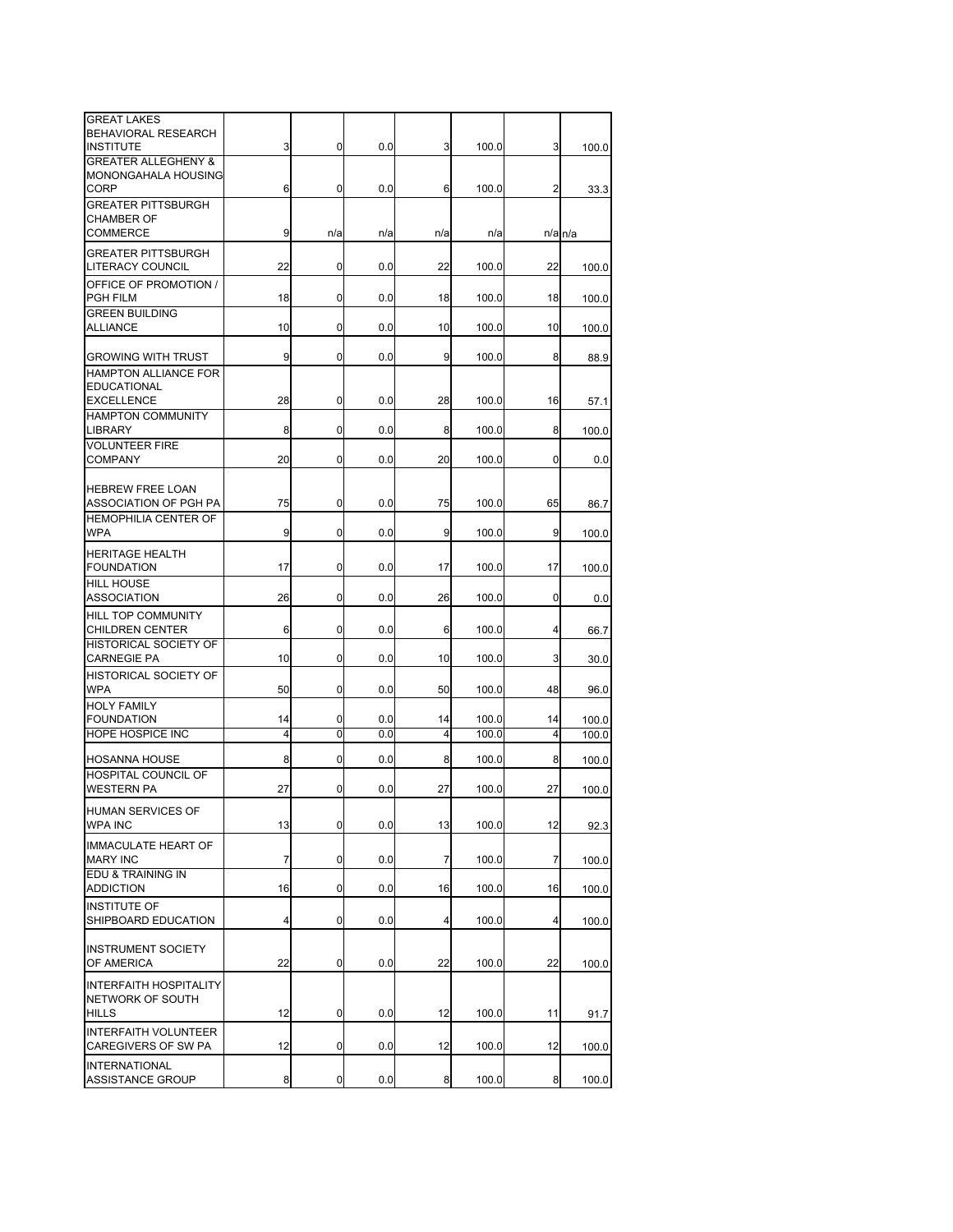| <b>INTERNATIONAL POETRY</b><br><b>FORUM</b>               | 4        | 0      | 0.0        | 4        | 100.0          | 4       | 100.0            |
|-----------------------------------------------------------|----------|--------|------------|----------|----------------|---------|------------------|
| <b>INTESTINAL DISEASE</b>                                 | 12       | 0      | 0.0        | 12       | 100.0          | 10      | 83.3             |
| IOTA PHI FOUNDATION OF<br>PITTSBURGH INC                  | 10       | 0      | 0.0        | 10       | 100.0          | 10      | 100.0            |
| <b>IRON AND STEEL</b><br><b>SOCIETY</b>                   | 22       | 0      | 0.0        | 22       | 100.0          | 22      | 100.0            |
| <b>ITXM</b>                                               | 5        | 0      | 0.0        | 5        | 100.0          | 5       | 100.0            |
| <b>JANE HOLMES</b>                                        |          |        |            |          |                |         |                  |
| <b>RESIDENCES</b><br><b>JEFFREY PARENTS</b>               | 14       | 0      | 0.0        | 14       | 100.0          | 11      | 78.6             |
| <b>ASSOCIATION</b><br><b>JEWISH FAMILY &amp;</b>          | 5        | 0      | 0.0        | 5        | 100.0          | 0       | 0.0              |
| <b>CHILDRENS SERVICE</b>                                  | 48       | 0      | 0.0        | 48       | 100.0          | 48      | 100.0            |
| <b>JEWISH RESIDENTIAL</b><br><b>SERVICES</b>              | 30       | 0      | 0.0        | 30       | 100.0          | 30      | 100.0            |
| <b>JOHN J GHAZANVI</b><br><b>FOUNDATION</b>               | 4        | 0      | 0.0        | 4        | 100.0          | 4       | 100.0            |
| <b>KATHRYN KUHLMAN</b>                                    | 5        | 0      | 0.0        | 5        | 100.0          | 2       | 40.0             |
| <b>KINSLEY ASSOCIATION</b>                                | 17       | 0      | 0.0        | 17       | 100.0          | 16      | 94.1             |
| <b>KUMBA TRUST</b>                                        | 11       | n/a    | n/a        | n/a      | n/a            | n/a     | n/a              |
| <b>LADIES HOSPITAL AID</b><br>SOCIETY OF WPA              | 26       | 0      | 0.0        | 26       | 100.0          | 23      | 88.5             |
| <b>LATIN AMERICAN</b><br><b>STUDIES</b>                   | 0        | 0      | n/a        | 0        | na             |         | 0 <sub>n/a</sub> |
| <b>LAURENTIAN HALL</b><br><b>ASSOCIATES</b>               | 11       | 0      | 0.0        | 11       | 100.0          | 6       | 54.5             |
| <b>LAWRENVILLE BUSINESS</b>                               |          |        |            |          |                |         |                  |
| <b>ASSOCIATION INC</b><br>LLADLNJHII<br><b>PITTSBURGH</b> | 12<br>29 | 0<br>0 | 0.0<br>0.0 | 12<br>29 | 100.0<br>100.0 | 7<br>29 | 58.3             |
| <b>LEMINGTON ELDER CARE</b>                               |          |        |            |          |                |         | 100.0            |
| <b>SERVICES</b><br><b>LIBRARY BOARD OF THE</b>            | 17       | 0      | 0.0        | 17       | 100.0          | 17      | 100.0            |
| <b>BOROUGH OF OAKMONT</b><br>LIFE LINE OF SW PA           | 7<br>13  | 0<br>0 | 0.0<br>0.0 | 7<br>13  | 100.0<br>100.0 | 7<br>13 | 100.0            |
| <b>LIGHT HOUSE</b>                                        |          |        |            |          |                |         | 100.0            |
| <b>PROPERTIES</b><br><b>LINCOLN LARIMER</b>               | 6        | 0      | 0.0        | 6        | 100.0          | 4       | 66.7             |
| <b>LEMINGTON BELMAR</b><br><b>CITIZEN REVITALIZ</b>       | 15       | 0      | 0.0        | 15       | 100.0          | 9       | 60.0             |
| <b>LINCOLN PARK</b><br><b>COMMUNITY CENTER</b>            | 4        | 0      | 0.0        | 4        | 100.0          | 2       | 50.0             |
| <b>LINCOLN-LEMINGTON</b><br><b>ENHANCED HOUSING INC</b>   | 6        | 0      | 0.0        | 6        | 100.0          | 6       | 100.0            |
| LITTLE SISTERS OF THE                                     |          |        |            |          |                |         |                  |
| POOR OF THE STATE OF<br>PA                                | 9        | 0      | 0.0        | 9        | 100.0          | 9       | 100.0            |
| <b>LONG RUN CHILDREN</b>                                  | 15       | 0      | 0.0        | 15       | 100.0          | 15      | 100.0            |
| <b>LONGWOOD AT</b><br><b>OAKMONT</b>                      | 12       | 0      | 0.0        | 12       | 100.0          | 0       | 0.0              |
| <b>LUPUS FOUNDATION</b>                                   | 16       | 0      | 0.0        | 16       | 100.0          | 11      | 68.8             |
| <b>LYDIA'S PLACE</b>                                      | 15       | 7      | 46.7       | 8        | 53.3           | 2       | 13.3             |
| <b>MAGEE WOMEN</b>                                        |          |        |            |          |                |         |                  |
| <b>HOSPITAL</b><br><b>MANCHESTER YOUTH</b>                | 18       | 0      | 0.0        | 18       | 100.0          | 18      | 100.0            |
| DEVELOPMENT CENTER<br><b>INC</b>                          | 15       | 0      | 0.0        | 15       | 100.0          | 12      | 80.0             |
| MARSHALL ELEMENTARY<br><b>PFA</b>                         | 6        | 0      | 0.0        | 6        | 100.0          | 6       | 100.0            |
| <b>MARY &amp; ALEXANDER</b>                               |          |        |            |          |                |         |                  |
| <b>LAUGLINCHILDRENS</b><br><b>CENTER</b>                  | 19       | 0      | 0.0        | 19       | 100.0          | 19      | 100.0            |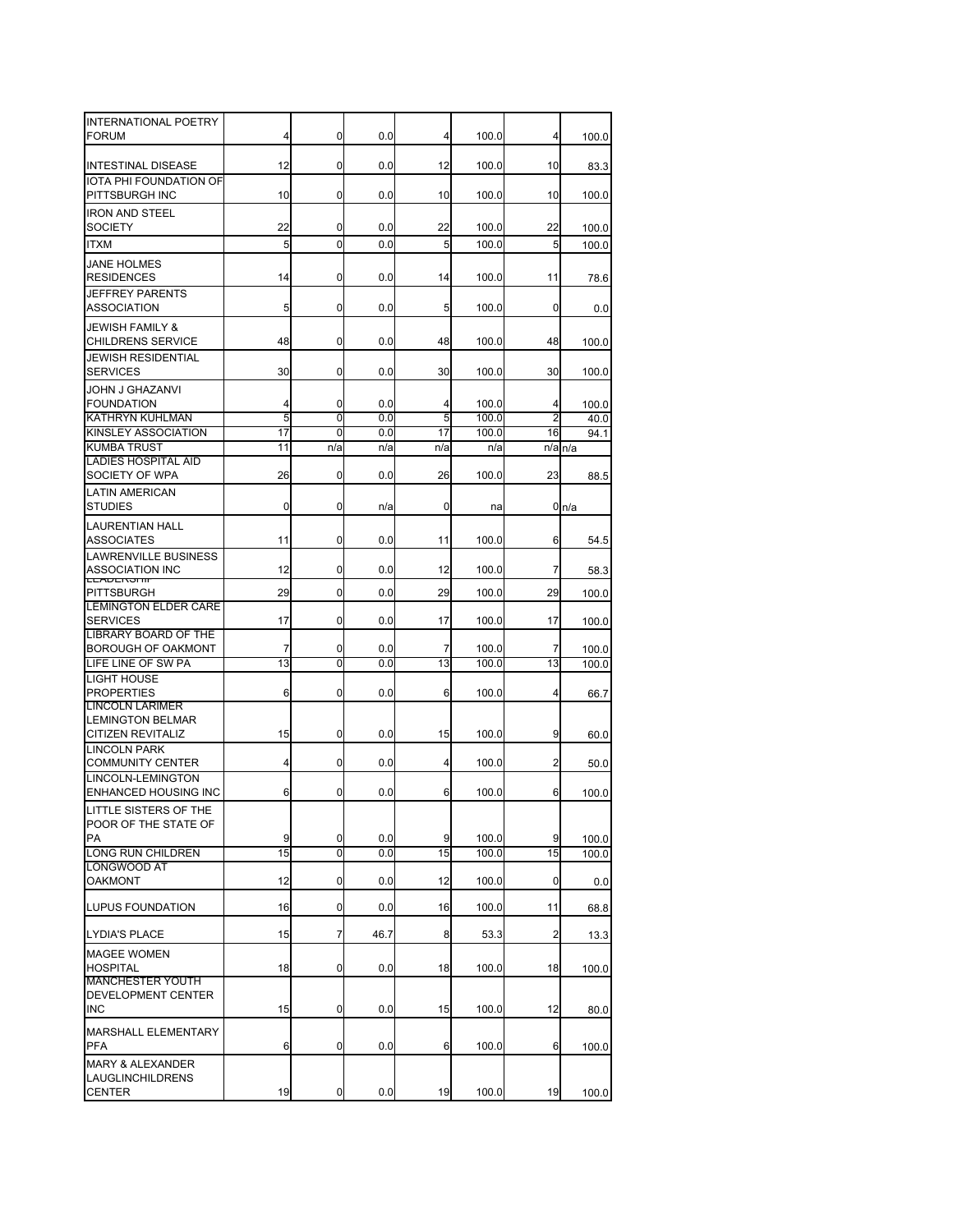| <b>MARY MILLER DANCE</b><br><b>COMPANY</b>              | 6  | 0   | 0.0 | 6   | 100.0 | 5  | 83.3                 |
|---------------------------------------------------------|----|-----|-----|-----|-------|----|----------------------|
| <b>MATERIALS RESEARCH</b><br><b>SOCIETY</b>             | 17 | 0   | 0.0 | 17  | 100.0 | 17 |                      |
| MC KEESPORT HOSPITAL                                    |    |     |     |     |       |    | 100.0                |
| (UPMC)<br>MC KEESPORT HOUSING                           | 15 | 0   | 0.0 | 15  | 100.0 | 15 | 100.0                |
| <b>CORP</b><br><b>MC KNIGHT PARENT</b>                  | 6  | 0   | 0.0 | 6   | 100.0 | 3  | 50.0                 |
| <b>FACULTY ASSOCIATION</b><br><b>MENDELSSOHN CHOIR</b>  | 5  | 0   | 0.0 | 5   | 100.0 | 5  | 100.0                |
| OF PITTSBURGH                                           | 30 | 0   | 0.0 | 30  | 100.0 | 30 | 100.0                |
| <b>MENTAL HEALTH ASS'N</b><br>OF ALLEGHENY COUNTY       | 13 | 0   | 0.0 | 13  | 100.0 | 13 | 100.0                |
| <b>MERCY HOSPITAL OF</b><br><b>PITTSBURGH</b>           | 24 | 0   | 0.0 | 24  | 100.0 | 24 | 100.0                |
| <b>MERCY LIFE CENTER</b>                                | 24 | 0   | 0.0 | 24  | 100.0 | 24 | 100.0                |
|                                                         |    | 0   |     |     |       |    |                      |
| <b>METHOUSE</b>                                         | 13 |     | 0.0 | 13  | 100.0 | 13 | 100.0                |
| <b>MEYER &amp; MERLE BERGER</b><br><b>FAMILY FDN</b>    | 8  | 0   | 0.0 | 8   | 100.0 | 8  | 100.0                |
| MINADEO EXTENDED DAY<br><b>PROGRAM</b>                  | 7  | n/a | n/a | n/a | n/a   |    | $n/a$ <sub>n/a</sub> |
| MOMS HOUSE INC OF<br><b>PITTSBURGH</b>                  | 20 | 0   | 0.0 | 20  | 100.0 | 20 | 100.0                |
| <b>MON VALLEY EDUCATION</b><br><b>CONSORTIUM</b>        | 12 | 0   | 0.0 | 12  | 100.0 | 12 | 100.0                |
| <b>MON YOUGH COMMUNITY</b>                              |    |     |     |     |       |    |                      |
| <b>SERVICE</b><br><b>MON YOUGH</b>                      | 9  | 0   | 0.0 | 9   | 100.0 | 9  | 100.0                |
| <b>RIVERFRONT ENT. &amp;</b><br><b>CULTURAL COUNCIL</b> | 8  | 0   | 0.0 | 8   | 100.0 | 3  | 37.5                 |
| <b>MONROEVILLE CRISIS</b><br>PREGNANCY CENTER           | 7  | 0   | 0.0 | 7   | 100.0 | 5  | 71.4                 |
| <b>MONTOUR HOCKEY</b><br><b>ASSOCIATION INC</b>         | 5  | 0   | 0.0 | 5   | 100.0 | 5  | 100.0                |
| MOON TOWNSHIP PUBLIC<br><b>LIBRARY</b>                  | 7  | 0   | 0.0 | 7   | 100.0 | 7  | 100.0                |
| <b>MPC CORPORATION</b>                                  | 10 | 0   | 0.0 | 10  | 100.0 | 10 | 100.0                |
| <b>MT LEBANON GIRLS</b>                                 |    |     |     |     |       |    |                      |
| SOFTBALL ASSOCIATION<br><b>MT LEBANON</b>               | 5  | 0   | 0.0 | 5   | 100.0 | 4  | 80.0                 |
| MONTESSORI SCHOOL<br><b>INC</b>                         | 3  | 0   | 0.0 | 3   | 100.0 | 3  | 100.0                |
| <b>MT. NAZARETH CENTER</b>                              |    |     |     |     |       |    |                      |
| INC<br>MT. WASHINGTON                                   | 14 | U   | 0.0 | 14  | 100.0 | 14 | 100.0                |
| <b>COMMUNITY</b>                                        |    |     |     |     |       |    |                      |
| <b>DEVELOPMENT</b><br><b>CORPORATION</b>                | 15 | 0   | 0.0 | 15  | 100.0 | 0  | 0.0                  |
| MUSHROOM LEARNING<br><b>CENTER</b>                      | 12 | 0   | 0.0 | 12  | 100.0 | 12 | 100.0                |
| <b>NAMI SOUTHWESTERN</b><br>PA                          | 21 | 0   | 0.0 | 21  | 100.0 | 21 | 100.0                |
| <b>NATIONAL AVIARY</b><br>PITTSBURGH INC                | 29 | 0   | 0.0 | 29  | 100.0 | 29 | 100.0                |
|                                                         |    |     |     |     |       |    |                      |
| NATIONAL COMMITTEE<br>ON PLANNED GIVING                 | 12 | 0   | 0.0 | 12  | 100.0 | 12 | 100.0                |
| NATIONAL COUNCIL IF                                     |    |     |     |     |       |    |                      |
| JEWISH WOMEN,<br><b>PITTSBURGH SEC</b>                  | 59 | 0   | 0.0 | 59  | 100.0 | 59 |                      |
| NATIONAL COUNCIL OF                                     |    |     |     |     |       |    | 100.0                |
| JEWISH WOMEN INC<br><b>NATIONAL FLAG</b>                | 60 | 0   | 0.0 | 60  | 100.0 | 60 | 100.0                |
| <b>FOUNDATION</b>                                       | 14 | 0   | 0.0 | 14  | 100.0 | 14 | 100.0                |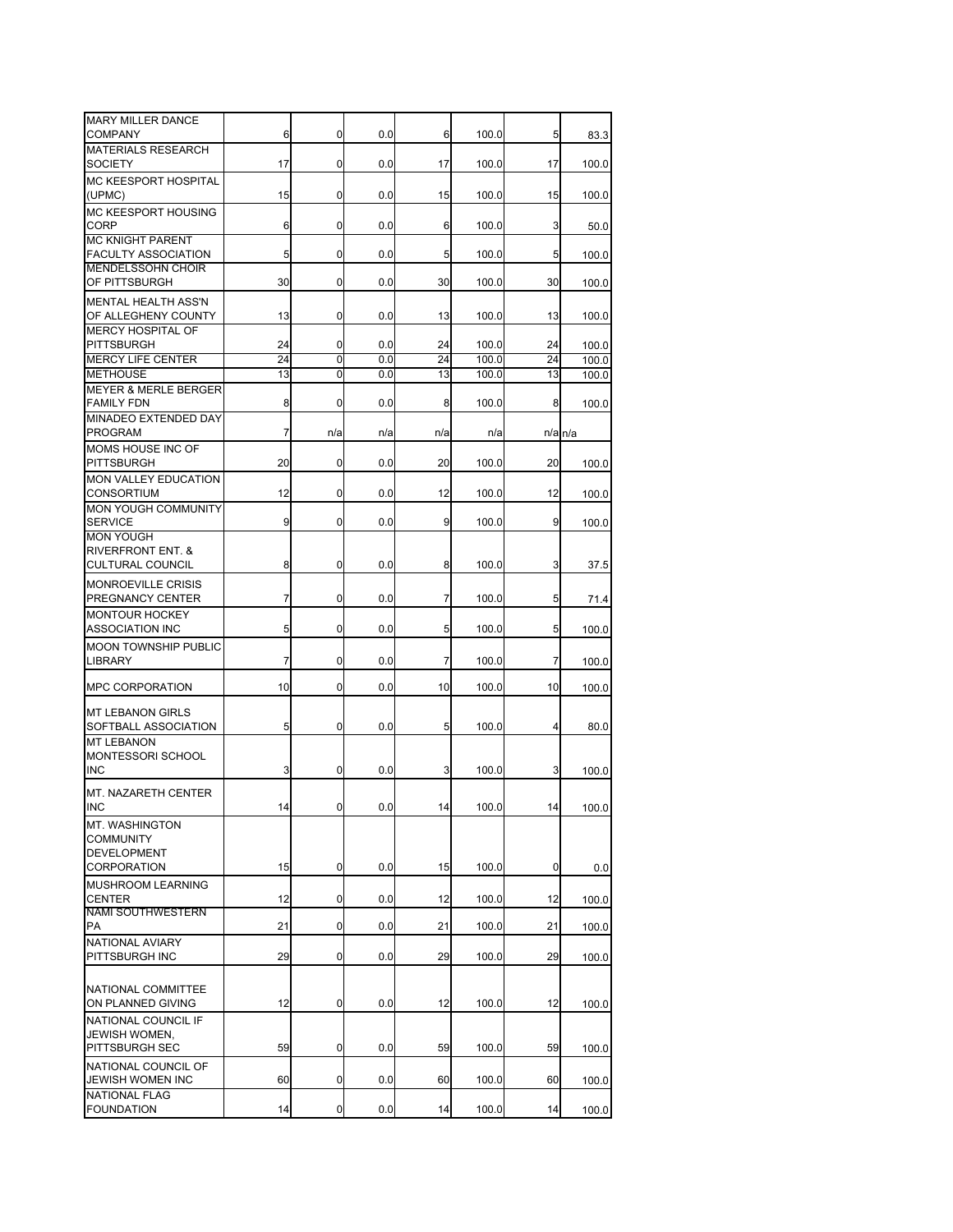| NATIONAL MUTIPLE<br><b>SCLEROSIS SOCIETY</b>     | 25             | 0              | 0.0 | 25             | 100.0 | 25 | 100.0                |
|--------------------------------------------------|----------------|----------------|-----|----------------|-------|----|----------------------|
| NATIONAL PARKINSON<br><b>FOUNDATION</b>          | 15             | 0              | 0.0 | 15             | 100.0 | 15 | 100.0                |
| NATIONAL REFORM                                  |                |                |     |                |       |    |                      |
| <b>ASSOCIATION</b><br><b>NEIGHBORHOOD</b>        | 10             | 0              | 0.0 | 10             | 100.0 | 10 | 100.0                |
| <b>CENTERS ASSOCIATION</b>                       | 9              | 0              | 0.0 | 9              | 100.0 | 9  | 100.0                |
| <b>NEVILLE ISLAND</b><br><b>DEVELOPMENT</b>      | 5              | 0              | 0.0 | 5              | 100.0 | 4  |                      |
| <b>NEW CENTURY CAREERS</b>                       | 8              | 0              | 0.0 | 8              | 100.0 | 8  | 80.0<br>100.0        |
| <b>NORTH ALLEGHENY</b>                           |                |                |     |                |       |    |                      |
| <b>ASSOCIATION FOR ADV</b><br>OF SPORTS          | 5              | 0              | 0.0 | 5              | 100.0 | 5  | 100.0                |
| <b>NORTH AMERICAN</b>                            |                |                |     |                |       |    |                      |
| <b>SERIALS INTEREST</b><br><b>GROUP INC</b>      | 11             | 0              | 0.0 | 11             | 100.0 | 11 | 100.0                |
|                                                  |                |                |     |                |       |    |                      |
| NORTH HILLS FOOD BANK                            | 8              | 0              | 0.0 | 8              | 100.0 | 8  | 100.0                |
| NORTH HILLS YOUTH<br><b>MINISTRIES</b>           | 17             | 0              | 0.0 | 17             | 100.0 | 16 | 94.1                 |
| <b>NORTH SUBURBAN</b><br><b>ADULT SERVICES</b>   | 9              | n/a            | n/a | 0              | n/a   |    | $n/a$ <sub>n/a</sub> |
| NORTHERN ALLEGHENY                               |                |                |     |                |       |    |                      |
| <b>COUNTY CHAMBER</b><br><b>EDUCATION FDN</b>    | 23             | 0              | 0.0 | 23             | 100.0 | 20 | 87.0                 |
|                                                  |                | 0              |     | 15             |       |    |                      |
| NORTHERN TIER LIBRARY<br><b>NORTHLAND PUBLIC</b> | 15             |                | 0.0 |                | 100.0 | 14 | 93.3                 |
| <b>LIBRARY</b>                                   | 7              | 0              | 0.0 | 7              | 100.0 | 7  | 100.0                |
| NORTHSIDE CIVIC                                  |                |                |     |                |       |    |                      |
| DEVELOPMENT COUNCIL<br><b>INC</b>                | 9              | 0              | 0.0 | 9              | 100.0 | 5  | 55.6                 |
| NORTHSIDE URBAN                                  |                |                |     |                |       |    |                      |
| <b>PATHWAYS A PUBLIC</b>                         |                |                |     |                |       |    |                      |
| <b>CHARTER SCHOOL</b><br>NORTHWEST REGIONAL      | 4              | 0              | 0.0 | 4              | 100.0 | 0  | 0.0                  |
| <b>MANAGEMENT</b>                                | 12             | n/a            | n/a | 0              | n/a   |    | $n/a$ $n/a$          |
| OAKLAND SCHOOL                                   | $\overline{2}$ | $\Omega$       | 0.0 | $\overline{2}$ | 100.0 | 2  | 100.0                |
| OHIO VALLEY GENERAL<br><b>HOSPITAL</b>           | 20             | n/a            | n/a | n/a            | n/a   |    | $n/a$ <sub>n/a</sub> |
| <b>OLD SEWICKLEY POST</b>                        |                |                |     |                |       |    |                      |
| OFFICE CORP                                      | 13             | 0              | 0.0 | 13             | 100.0 | 13 | 100.0                |
| ONE TO ONE THE<br><b>MENTORING</b>               |                |                |     |                |       |    |                      |
| PARTNERSHIP OF SWPA                              | 26             | n/a            | n/a | n/a            | n/a   |    | $n/a$ <sub>n/a</sub> |
| OPERATION BETTER<br><b>BLOCK</b>                 |                |                |     |                |       |    |                      |
| PA FEDERATION MUSIC                              | 12             | 0              | 0.0 | 12             | 100.0 | 9  | 75.0                 |
| <b>CLUBS</b>                                     | 35             | 0              | 0.0 | 35             | 100.0 | 34 | 97.1                 |
| PA ORGANIZATION FOR<br><b>WOMEN IN EARLY</b>     |                |                |     |                |       |    |                      |
| <b>RECOVERY</b>                                  | 15             | 0              | 0.0 | 15             | 100.0 | 14 | 93.3                 |
| PACE SCHOOL<br><b>PARENTAL STRESS</b>            | 21             | $\overline{0}$ | 0.0 | 21             | 100.0 | 20 | 95.2                 |
| <b>CENTER</b>                                    | 25             | n/a            | n/a | n/a            | n/a   |    | $n/a$ $n/a$          |
| PBA INC / THE SECOND<br><b>STEP</b>              | 9              | 0              | 0.0 | 9              | 100.0 | 7  | 77.8                 |
| PENN HILLS VOLUNTEER                             |                |                |     |                |       |    |                      |
| <b>FIREMENS RELIEF</b><br><b>ASSOCIATION I</b>   | 12             | $\mathbf 0$    | 0.0 | 12             | 100.0 | 12 | 100.0                |
| PENNSYLVANIA PEACE                               |                |                |     |                |       |    |                      |
| <b>LINKS</b><br>PEOPLE OF GOD                    | 16             | 0              | 0.0 | 16             | 100.0 | 1  | 6.3                  |
|                                                  | 7              | O              | 0.0 | 7              | 100.0 | 5  | 71.4                 |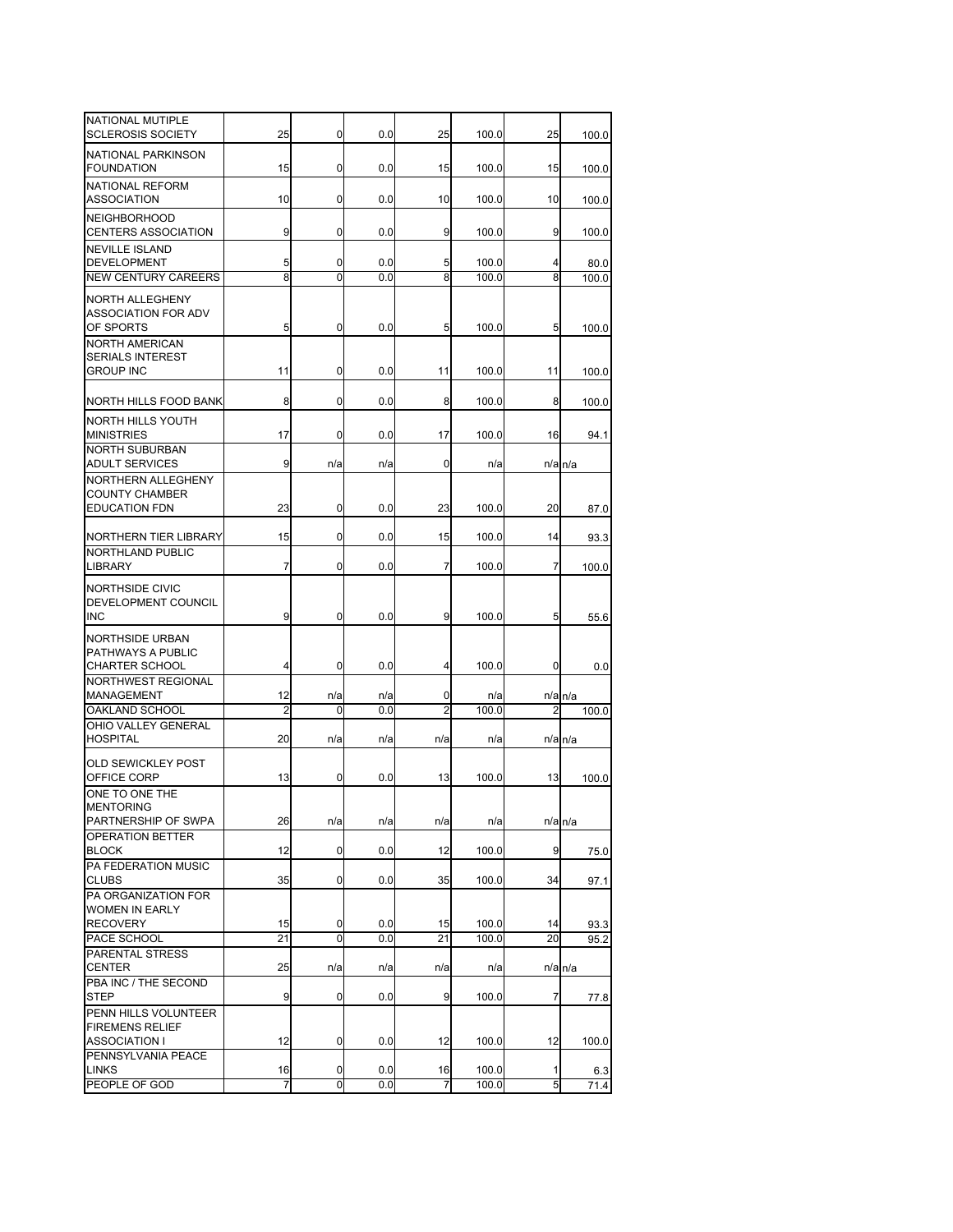| PGH C/RENCE ON                   |    |          |     |     |       |    |                      |
|----------------------------------|----|----------|-----|-----|-------|----|----------------------|
| <b>ANALYTIC CHEM &amp; A/PLD</b> |    |          |     |     |       |    |                      |
| <b>SPECTROSCOPY</b>              | 10 | 0        | 0.0 | 10  | 100.0 | 10 | 100.0                |
| PITCAIRN CRABBE                  |    |          |     |     |       |    |                      |
| <b>FOUNDATION</b>                | 12 | 0        | 0.0 | 12  | 100.0 | 12 | 100.0                |
| PITTBSBURGH BUSINESS             |    |          |     |     |       |    |                      |
| <b>RESOURCES CENTER</b>          | 16 | 0        | 0.0 | 16  | 100.0 | 14 | 87.5                 |
| PITTSBURGH AIDS TASK             |    |          |     |     |       |    |                      |
| <b>FORCE INC</b>                 | 19 | 0        | 0.0 | 19  | 100.0 | 19 | 100.0                |
| PITTSBURGH ARTS &                |    |          |     |     |       |    |                      |
| <b>LECTURES INC</b>              | 7  | 0        | 0.0 | 7   | 100.0 | 7  | 100.0                |
| <b>PITTSBURGH CARES</b>          | 15 | $\Omega$ | 0.0 | 15  | 100.0 | 15 | 100.0                |
| <b>PITTSBURGH CARES</b>          |    |          |     |     |       |    |                      |
| PARTNERSHIP INC                  | 6  | 0        | 0.0 | 6   | 100.0 | 6  | 100.0                |
| PITTSBURGH CENTER                |    |          |     |     |       |    |                      |
| FOR THE ARTS                     | 24 | 0        | 0.0 | 24  | 100.0 | 24 | 100.0                |
| PITTSBURGH CHILDREN'S            |    |          |     |     |       |    |                      |
| <b>MUSEUM</b>                    | 36 | 0        | 0.0 | 36  | 100.0 | 36 | 100.0                |
| PITTSBURGH COALITION             |    |          |     |     |       |    |                      |
| FOR DYNAMIC                      |    |          |     |     |       |    |                      |
| <b>PSYCHOTHERAPY</b>             | 12 | 0        | 0.0 | 12  | 100.0 | 12 | 100.0                |
|                                  |    |          |     |     |       |    |                      |
| PITTSBURGH COMMUNITY             |    |          |     |     |       |    |                      |
| <b>REINVESTMENT</b>              | 39 | n/a      | n/a | n/a | n/a   |    | $n/a$ <sub>n/a</sub> |
|                                  |    |          |     |     |       |    |                      |
| <b>PITTSBURGH COUNCIL</b>        |    |          |     |     |       |    |                      |
| ON HIGHER EDUCATION              | 10 | 0        | 0.0 | 10  | 100.0 | 10 | 100.0                |
| PITTSBURGH DANCE                 |    |          |     |     |       |    |                      |
| <b>ALLOY</b>                     | 22 | 0        | 0.0 | 22  | 100.0 | 22 | 100.0                |
| <b>PITTSBURGH</b>                |    |          |     |     |       |    |                      |
| <b>EXPERIMENT</b>                | 12 | 0        | 0.0 | 12  | 100.0 | 12 | 100.0                |
|                                  |    |          |     |     |       |    |                      |
| PITTSBURGH FILM                  |    |          |     |     |       |    |                      |
| <b>MAKERS</b>                    | 22 | 0        | 0.0 | 22  | 100.0 | 22 | 100.0                |
| PITTSBURGH INSTITUTE             |    |          |     |     |       |    |                      |
| OF MORTUARY SCIENCE              |    |          |     |     |       |    |                      |
| <b>INC</b>                       | 13 | 0        | 0.0 | 13  | 100.0 | 13 | 100.0                |
| PITTSBURGH ITALIAN               |    |          |     |     |       |    |                      |
| <b>SCHOLARSHIP FUND</b>          | 18 | 0        | 0.0 | 18  | 100.0 | 18 | 100.0                |
| <b>PITTSBURGH</b>                |    |          |     |     |       |    |                      |
| <b>LEADERSHIP</b>                |    |          |     |     |       |    |                      |
| <b>FOUNDATION</b>                | 12 | 0        | 0.0 | 12  | 100.0 | 12 | 100.0                |
| PITTSBURGH MEDIATION             |    |          |     |     |       |    |                      |
| <b>CENTER</b>                    | 17 | 0        | 0.0 | 17  | 100.0 | 17 | 100.0                |
| PITTSBURGH MUSICAL               |    |          |     |     |       |    |                      |
| <b>THEATER</b>                   | 37 | 0        | 0.0 | 37  | 100.0 | 37 | 100.0                |
| PITTSBURGH OPERA                 |    |          |     |     |       |    |                      |
| <b>HOUSE INC</b>                 | 21 |          | 0.0 | 21  | 100.0 | 21 | 100.0                |
|                                  |    |          |     |     |       |    |                      |
|                                  |    |          |     |     |       |    |                      |
| PITTSBURGH PIRATES               |    |          |     |     |       |    |                      |
| ALUMNI ASSOCIATION INC           | 6  | 0        | 0.0 | 6   | 100.0 | 4  | 66.7                 |
| PITTSBURGH REGIONAL              |    |          |     |     |       |    |                      |
| <b>ALLIANCE</b>                  | 31 | 0        | 0.0 | 31  | 100.0 | 31 | 100.0                |
| PITTSBURGH TISSUE                |    |          |     |     |       |    |                      |
| <b>ENGINEERING SOCIETY</b>       |    |          |     |     |       |    |                      |
| <b>INC</b>                       | 21 | 0        | 0.0 | 21  | 100.0 | 21 | 100.0                |
| PITTSBURGH VINTAGE               |    |          |     |     |       |    |                      |
| <b>GRAND PRIX</b>                | 11 | 0        | 0.0 | 11  | 100.0 | 11 | 100.0                |
| PITTSBURGH VOYAGER               | 13 | 0        | 0.0 | 13  | 100.0 | 13 | 100.0                |
| PLANNED PARENTHOOD               |    |          |     |     |       |    |                      |
| OF WPA INC                       | 42 | 0        | 0.0 | 42  | 100.0 | 42 | 100.0                |
| PLUM SENIOR CITIZEN              |    |          |     |     |       |    |                      |
| <b>CLUB</b>                      | 11 | 0        | 0.0 | 11  | 100.0 | 5  | 45.5                 |
| PREGNANCY CARE                   |    |          |     |     |       |    |                      |
| <b>CENTERS</b>                   | 7  | 0        | 0.0 | 7   | 100.0 | 6  |                      |
| PRESSLEY RIDGE                   |    |          |     |     |       |    | 85.7                 |
| <b>SCHOOLS FDN</b>               | 31 | 0        | 0.0 | 31  | 100.0 | 31 |                      |
|                                  |    |          |     |     |       |    | 100.0                |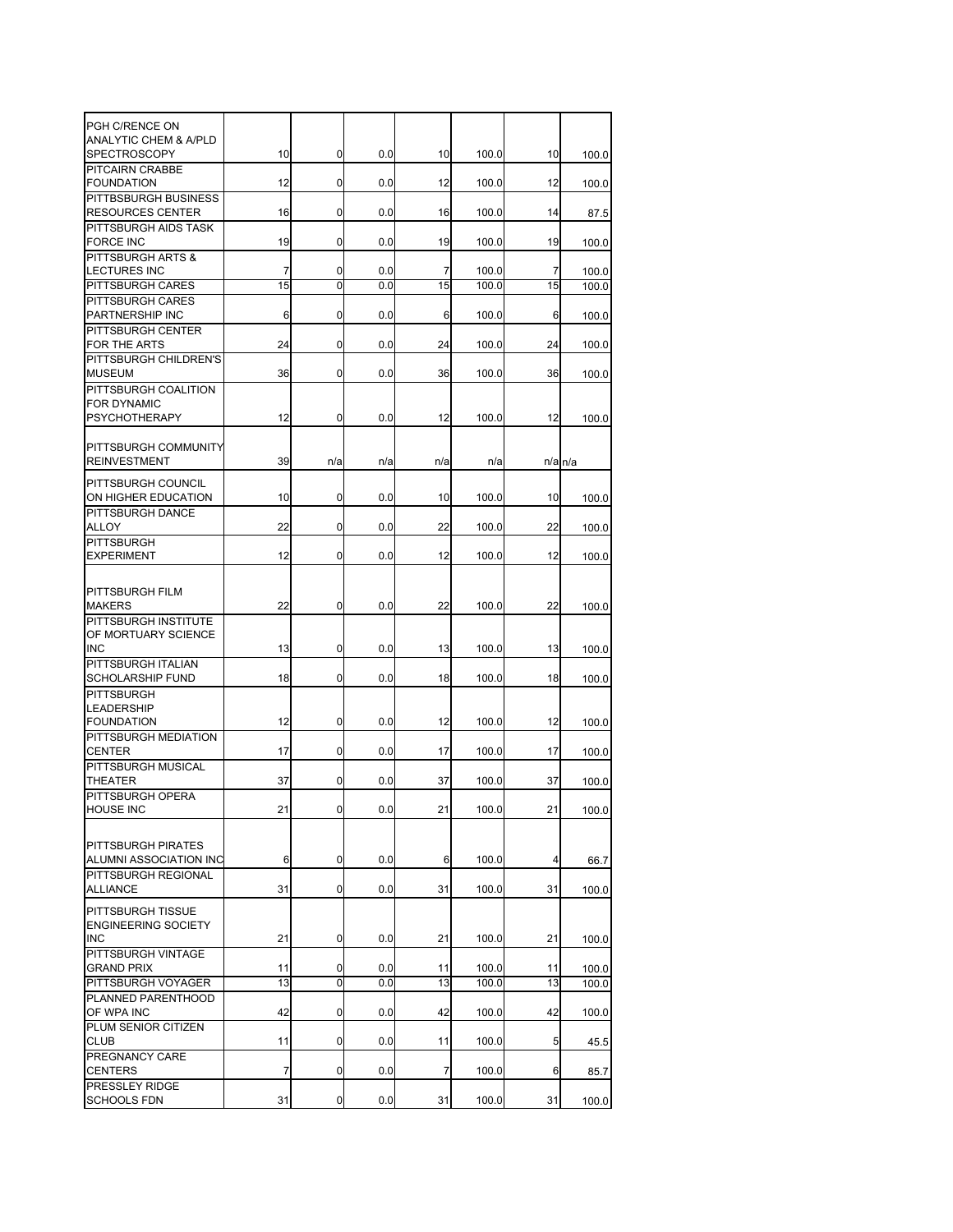| PREVENTION POINT             |                 |                |     |     |       |     |                      |
|------------------------------|-----------------|----------------|-----|-----|-------|-----|----------------------|
| <b>PITTSBURGH</b>            | 6               | 0              | 0.0 | 6   | 100.0 | 6   | 100.0                |
| PROJECT HELP OUR             |                 |                |     |     |       |     |                      |
| PEOPLE EARN INC              | 5               | 0              | 0.0 | 5   | 100.0 | 0   | 0.0                  |
| <b>PROVIDENCE</b>            |                 |                |     |     |       |     |                      |
| <b>CONENCTIONS INC</b>       | 15              | 0              | 0.0 | 15  | 100.0 | 15  | 100.0                |
| <b>RAINBOW KITCHEN</b>       | 11              | $\overline{0}$ | 0.0 | 11  | 100.0 | 8   | 72.7                 |
|                              |                 |                |     |     |       |     |                      |
| <b>REGIONAL BUSINESS</b>     |                 |                |     |     |       |     |                      |
| <b>ALLIANCE</b>              | 15              | 0              | 0.0 | 15  | 100.0 | 15  | 100.0                |
|                              |                 |                |     |     |       |     |                      |
| RESERVE PARENTS CLUB         | 8               | 0              | 0.0 | 8   | 100.0 | 1   | 12.5                 |
| <b>RESIDENTIAL</b>           |                 |                |     |     |       |     |                      |
| <b>RESOURCES</b>             | 12              | 0              | 0.0 | 12  | 100.0 | 12  | 100.0                |
|                              |                 |                |     |     |       |     |                      |
| <b>RICHARD TWN</b>           |                 |                |     |     |       |     |                      |
| <b>VOLUNTEER FIRE DEP PF</b> |                 |                |     |     |       |     |                      |
| <b>ALLEGHENY COUNTY</b>      | 9               | n/a            | n/a | n/a | n/a   |     | $n/a$ <sub>n/a</sub> |
| <b>RIDC</b>                  | 25              | n/a            | n/a | n/a | n/a   | n/a | n/a                  |
|                              |                 |                |     |     |       |     |                      |
| <b>RIVERVIEW APARTMENTS</b>  | 21              | 0              | 0.0 | 21  | 100.0 | 21  | 100.0                |
| ROBINSON EMERGENCY           |                 |                |     |     |       |     |                      |
| <b>MEDICAL SERVICE</b>       | 11              | 0              | 0.0 | 11  | 100.0 | 6   | 54.5                 |
| <b>ROBINSON TOWNSHIP</b>     |                 |                |     |     |       |     |                      |
|                              |                 |                |     |     |       |     |                      |
| <b>CHRISTIAN SCHOOL</b>      | 7               | 0              | 0.0 | 7   | 100.0 | 7   | 100.0                |
| RONALD MC DONALD             |                 |                |     |     |       |     |                      |
| <b>HOUSE</b>                 | 20              | 0              | 0.0 | 20  | 100.0 | 20  | 100.0                |
|                              |                 |                |     |     |       |     |                      |
| ROSS-WEST VIEW               |                 |                |     |     |       |     |                      |
| <b>EMERGENCY MEDICAL</b>     |                 |                |     |     |       |     |                      |
| <b>SERVICES AUTH.</b>        | 9               | 0              | 0.0 | 9   | 100.0 | 9   | 100.0                |
| <b>RUGGED GROUSE</b>         |                 |                |     |     |       |     |                      |
| <b>SOCIETY</b>               | 16              | 0              | 0.0 | 16  | 100.0 | 16  | 100.0                |
| SAE INTERNATIONAL            | 27              | $\overline{0}$ | 0.0 | 27  | 100.0 | 27  | 100.0                |
| <b>SAMARITAN</b>             |                 |                |     |     |       |     |                      |
| <b>COUNSELLING CENTER</b>    | 8               | 0              | 0.0 | 8   | 100.0 | 6   | 75.0                 |
| <b>SAMARITAN</b>             |                 |                |     |     |       |     |                      |
|                              |                 |                |     |     |       |     |                      |
| <b>COUNSELLING CENTER</b>    |                 |                |     |     |       |     |                      |
| OF WPA                       | 8               | 0              | 0.0 | 8   | 100.0 | 6   | 75.0                 |
| <b>SANTA CRUZ INC</b>        | 5               | Ō              | 0.0 | 5   | 100.0 | 3   | 60.0                 |
| <b>SENECA AREA</b>           |                 |                |     |     |       |     |                      |
| <b>EMERGENCY SERVICES</b>    | 10              | 0              | 0.0 | 10  | 100.0 | 4   | 40.0                 |
| <b>SEWICKLEY PUBLIC</b>      |                 |                |     |     |       |     |                      |
| <b>LIBRARY</b>               | 9               | 0              | 0.0 | 9   | 100.0 | 9   | 100.0                |
| SHADY SIDE ACADEMY           | 34              | 0              | 0.0 | 34  | 100.0 | 34  | 100.0                |
| SHADYSIDE ACADEMY            |                 |                |     |     |       |     |                      |
| <b>FOUNDATION</b>            | 44              |                |     |     |       |     |                      |
|                              |                 | 0              | 0.0 | 44  | 100.0 |     | 9.1                  |
| <b>SHALER AREA EMS INC</b>   | 6               | 0              | 0.0 | 6   | 100.0 | 6   | 100.0                |
| <b>SIDS ALLIANCE INC</b>     | $\overline{27}$ | 0              | 0.0 | 27  | 100.0 | 24  | 88.9                 |
| SINGLE & CUSTODIAL           |                 |                |     |     |       |     |                      |
| <b>FATHERS NETWORK</b>       | 9               | $\mathbf 0$    | 0.0 | 9   | 100.0 | 7   | 77.8                 |
| <b>SOCIETY FOR ARTS</b>      | 22              | 0              | 0.0 | 22  | 100.0 | 22  | $\overline{1}00.0$   |
| SOUTH HILLS CHORALE          | 12              | 0              | 0.0 | 12  | 100.0 | 12  | 100.0                |
| <b>SOUTH HILLS HEALTH</b>    |                 |                |     |     |       |     |                      |
| <b>SYSTEM FDN</b>            | 8               | 0              | 0.0 | 8   | 100.0 | 8   |                      |
|                              |                 |                |     |     |       |     | 100.0                |
| SOUTH HILLS MEDICAL          |                 |                |     |     |       |     |                      |
| <b>CENTER</b>                | 20              | 0              | 0.0 | 20  | 100.0 | 20  | 100.0                |
| SOUTH SIDE LOCAL             |                 |                |     |     |       |     |                      |
| <b>DEVELOPMENT</b>           |                 |                |     |     |       |     |                      |
| <b>COMPANY</b>               | 27              | 0              | 0.0 | 27  | 100.0 | 25  | 92.6                 |
| <b>SOUTH WINDS INC</b>       | 16              | 0              | 0.0 | 16  | 100.0 | 12  | 75.0                 |
| SOUTHBRIDGE EMS INC          | 8               | 0              | 0.0 | 8   | 100.0 | 6   | 75.0                 |
| SOUTHEAST ASIA               |                 |                |     |     |       |     |                      |
| <b>PRAYER CENTER</b>         | 7               | 0              | 0.0 | 7   | 100.0 | 7   |                      |
|                              |                 |                |     |     |       |     | 100.0                |
| SOUTHWEST PA AREA            |                 |                |     |     |       |     |                      |
| <b>HEALTH EDUCATION</b>      |                 |                |     |     |       |     |                      |
| <b>CENTER</b>                | 21              | 0              | 0.0 | 21  | 100.0 | 6   | 28.6                 |
| SOUTHWESTERN PA              |                 |                |     |     |       |     |                      |
| <b>CORPORATION</b>           | 14              | 0              | 0.0 | 14  | 100.0 | 14  | 100.0                |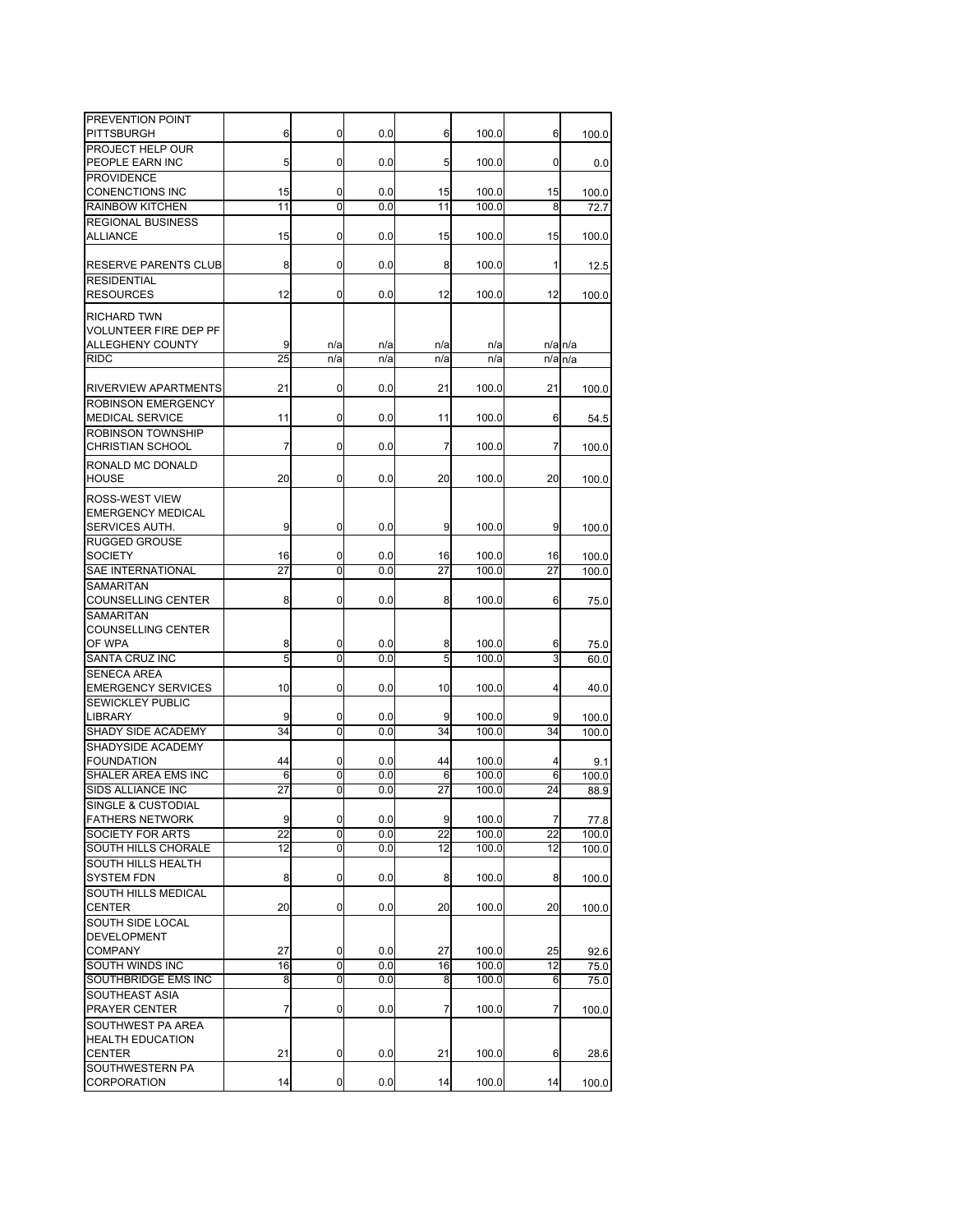| SPRINGDALE TOWNSHIP<br><b>VOLUNTEER FIRE</b>   | 5  | 0 | 0.0 | 5  | 100.0 | 5  | 100.0 |
|------------------------------------------------|----|---|-----|----|-------|----|-------|
| <b>SQUIRRELL HILL URBAN</b>                    |    |   |     |    |       |    |       |
| <b>COALITION INC</b>                           | 33 | 0 | 0.0 | 33 | 100.0 | 33 | 100.0 |
| ST CLAIR CITIZEN<br><b>COUNCIL</b>             | 5  | 0 | 0.0 | 5  | 100.0 | 1  | 20.0  |
| <b>ST. AMBROSE MANOR</b>                       | 10 | O | 0.0 | 10 | 100.0 | 10 | 100.0 |
| <b>ST. BARNABAS</b>                            |    |   |     |    |       |    |       |
| <b>RETIREMENT VILLAGE</b><br><b>INC</b>        | 15 | 0 | 0.0 | 15 | 100.0 | 15 | 100.0 |
| ST. CALIR HEALTH                               |    |   |     |    |       |    |       |
| <b>VENTURES</b>                                | 25 | 0 | 0.0 | 25 | 100.0 | 25 | 100.0 |
| ST. VINCENT DE PAUL                            |    |   |     |    |       |    |       |
| <b>SOCIETY</b><br><b>STENGTH</b>               | 18 | 0 | 0.0 | 18 | 100.0 | 16 | 88.9  |
| <b>INCORPORATED</b>                            | 10 | 0 | 0.0 | 10 | 100.0 | 8  | 80.0  |
|                                                |    |   |     |    |       |    |       |
| STO-ROX BOOSTER CLUB<br><b>TAMIL NADU</b>      | 6  | 0 | 0.0 | 6  | 100.0 | 6  | 100.0 |
| <b>FOUNDATION</b>                              | 15 | 0 | 0.0 | 15 | 100.0 | 15 | 100.0 |
| <b>TECH LINK PROGRAM OF</b>                    |    |   |     |    |       |    |       |
| <b>PITTSBURGH</b>                              | 17 | 0 | 0.0 | 17 | 100.0 | 1  | 5.9   |
| <b>TEIN RIVERS COUNCIL OF</b>                  |    |   |     |    |       |    |       |
| <b>GOVERNMENT</b><br>THE EARLY LEARNING        | 13 | 0 | 0.0 | 13 | 100.0 | 13 | 100.0 |
| <b>INSTITUTE</b>                               | 19 | 0 | 0.0 | 19 | 100.0 | 19 | 100.0 |
| THE FOX CHAPEL AREA                            |    |   |     |    |       |    |       |
| <b>EDUCTAION FUND</b>                          | 10 | 0 | 0.0 | 10 | 100.0 | 10 | 100.0 |
| THE HEARTWOOD                                  |    |   |     |    |       |    |       |
| <b>INSTITUTE</b><br>THE LIBRARY OF             | 10 | 0 | 0.0 | 10 | 100.0 | 10 | 100.0 |
| <b>BALDWIN</b>                                 | 7  | 0 | 0.0 | 7  | 100.0 | 2  | 28.6  |
|                                                |    |   |     |    |       |    |       |
| THE MATTRESS FACTORY                           | 25 | 0 | 0.0 | 25 | 100.0 | 25 | 100.0 |
| THE MONROEVILLE<br>CHRISTIAN JUDEA             |    |   |     |    |       |    |       |
| <b>FOUNDATION</b>                              | 7  | 0 | 0.0 | 7  | 100.0 | 5  | 71.4  |
| THE PITTSBURGH PARKS                           |    |   |     |    |       |    |       |
| <b>CONSERVANCY</b><br>THE PITTSBURGH TRUST     | 60 | 0 | 0.0 | 60 | 100.0 | 50 | 83.3  |
| <b>FOR CULTURAL</b>                            |    |   |     |    |       |    |       |
| <b>RESOURCES</b>                               | 48 | 0 | 0.0 | 48 | 100.0 | 48 | 100.0 |
| THE SENIOR                                     |    |   |     |    |       |    |       |
| CARDIOVASCULAR<br>SURGEONS SOCIETY INC         | 12 | 0 | 0.0 | 12 | 100.0 | 12 | 100.0 |
| THE SWPA AIDS                                  |    |   |     |    |       |    |       |
| PLANNING COALITION                             | 18 | 0 | 0.0 | 18 | 100.0 | 9  | 50.0  |
| THE WATSON INSTITUTE<br>THE WESTLEY            | 31 | Ō | 0.0 | 31 | 100.0 | 28 | 90.3  |
| <b>FOUNDATION</b>                              | 9  | 0 | 0.0 | 9  | 100.0 | 9  | 100.0 |
| THE WPA CHP OF THE                             |    |   |     |    |       |    |       |
| NAT'L HEMOPHILIA FDN                           | 14 | 0 | 0.0 | 14 | 100.0 | 11 | 78.6  |
| <b>THOMAS MERTON</b>                           |    |   |     |    |       |    |       |
| <b>CENTER</b>                                  | 17 | 0 | 0.0 | 17 | 100.0 | 16 | 94.1  |
| <b>THREE RIVERS</b><br><b>ADOPTION COUNCIL</b> | 19 | 0 | 0.0 | 19 | 100.0 | 19 | 100.0 |
| THREE RIVERS AREA                              |    |   |     |    |       |    |       |
| <b>LABOR MANAGEMENT</b>                        | 28 | 0 | 0.0 | 28 | 100.0 | 25 | 89.3  |
| THREE RIVERS CENTER                            |    |   |     |    |       |    |       |
| FOR INDEPENDENT<br><b>LIVING</b>               | 11 | 0 | 0.0 | 11 | 100.0 | 9  | 81.8  |
| THREE RIVERS RAVING                            |    |   |     |    |       |    |       |
| <b>ASSOCIATION</b>                             | 15 | 0 | 0.0 | 15 | 100.0 | 14 | 93.3  |
| <b>TROY HILL CITIZEN</b>                       |    |   |     |    |       |    |       |
| <b>TURTLE CREEK VALLEY</b>                     | 11 | 0 | 0.0 | 11 | 100.0 | 1  | 9.1   |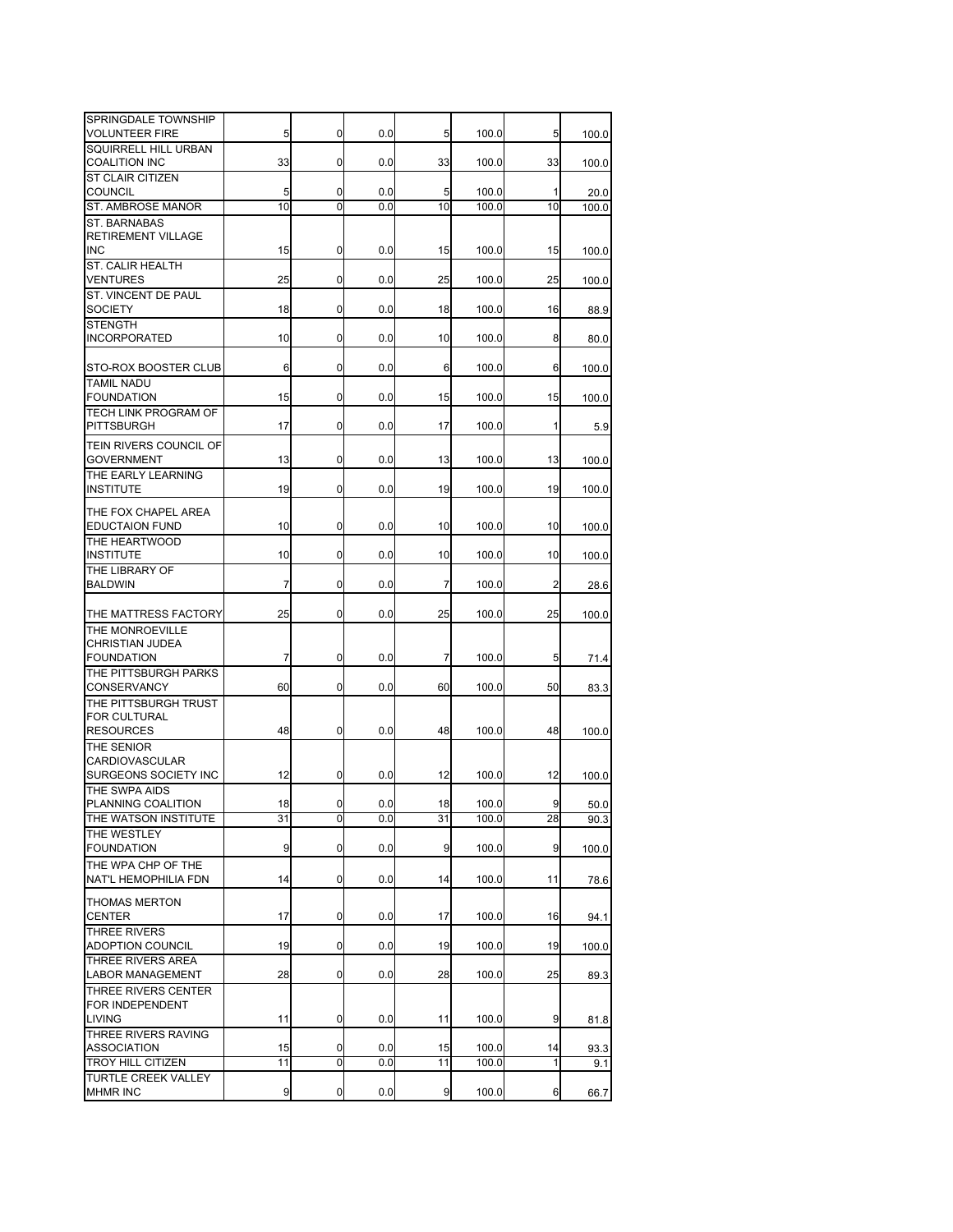| <b>UE RESEARCH &amp;</b>      |    |                |     |     |       |     |       |
|-------------------------------|----|----------------|-----|-----|-------|-----|-------|
|                               | 13 | 0              |     | 13  |       |     |       |
| EDUCATION                     |    |                | 0.0 |     | 100.0 | 2   | 15.4  |
| <b>UMOJA AFRICAN ARTS</b>     |    |                |     |     |       |     |       |
| <b>COMPANY</b>                | 9  | 0              | 0.0 | 9   | 100.0 | 9   | 100.0 |
| <b>UNION AID</b>              | 22 | n/a            | n/a | n/a | n/a   | n/a | n/a   |
| UNITED CEREBRAL               |    |                |     |     |       |     |       |
| PALSY FDN                     | 41 | 0              | 0.0 | 36  | 87.8  | 27  | 65.9  |
| UNITED JEWISH                 |    |                |     |     |       |     |       |
| <b>FEDERATION</b>             | 58 | 0              | n/a | 0   | n/a   |     | 0n/a  |
| UNITED MITOCHONDRIAL          |    |                |     |     |       |     |       |
| <b>DISEASE FOUNDATION</b>     | 9  | 0              | 0.0 | 9   | 100.0 | 8   | 88.9  |
| <b>UNITED WAY</b>             | 65 | $\overline{0}$ | 0.0 | 65  | 100.0 | 65  | 100.0 |
| UNITY VOLUNTEER FIRE          |    |                |     |     |       |     |       |
| <b>DEPARTMENT</b>             | 5  | 0              | 0.0 | 5   | 100.0 | 0   | 0.0   |
| <b>UPMC BRADDOCK</b>          | 8  | 0              | 0.0 | 8   | 100.0 | 7   | 87.5  |
| <b>UPMC HEALTH SYSTEM</b>     | 61 | ō              | 0.0 | 61  | 100.0 | 61  | 100.0 |
| UPMC SOUTH SIDE               | 9  | 0              | 0.0 | 9   | 100.0 | 0   | 0.0   |
| <b>UPMC ST. MARGARET</b>      | 13 | Ō              | 0.0 | 13  | 100.0 | 13  | 100.0 |
| UPPER ST CLAIR BAND           |    |                |     |     |       |     |       |
| PARENTS ASSOCIATION           | 10 | 0              | 0.0 | 10  | 100.0 | 8   | 80.0  |
|                               |    |                |     |     |       |     |       |
| <b>UPPER ST CLAIR FIRE</b>    |    |                |     |     |       |     |       |
| <b>RELIEF ASSOCIATION INC</b> | 5  | 0              | 0.0 | 5   | 100.0 | 3   | 60.0  |
| <b>VALLEY CARE NURSING</b>    |    |                |     |     |       |     |       |
| HOME INC                      | 16 | 0              | 0.0 | 16  | 100.0 | 14  | 87.5  |
| <b>VALLEY MEDICAL</b>         |    |                |     |     |       |     |       |
| <b>FACILITIES</b>             | 21 | 0              | 0.0 | 21  | 100.0 | 21  | 100.0 |
| <b>VARIETY THE CHILDREN'S</b> |    |                |     |     |       |     |       |
| CHARITY                       | 28 | 0              | 0.0 | 28  | 100.0 | 25  | 89.3  |
| <b>VERLAND</b>                | 6  | 0              | 0.0 | 6   | 100.0 | 6   | 100.0 |
| <b>VETERANS PLACE OF</b>      |    |                |     |     |       |     |       |
| WASHINGTON                    |    |                |     |     |       |     |       |
| <b>BOULEVARD INC</b>          | 11 | 0              | 0.0 | 11  | 100.0 | 9   | 81.8  |
|                               |    |                |     |     |       |     |       |
| <b>VETERANS RESEARCH</b>      |    |                |     |     |       |     |       |
| <b>FOUNDATION OF</b>          |    |                |     |     |       |     |       |
| <b>PITTSBURGH</b>             | 5  | 0              | 0.0 | 5   | 100.0 | 5   | 100.0 |
| <b>VICTORIOUS FAITH</b>       |    |                |     |     |       |     |       |
| <b>EVANGELISTIVE</b>          |    |                |     |     |       |     |       |
| OUTREACH                      | 6  | 0              | 0.0 | 6   | 100.0 |     | 16.7  |
| <b>VINCENTIAN CHILD</b>       | 6  | O              | 0.0 | 6   | 100.0 | 6   | 100.0 |
| <b>VISITING NURSE</b>         |    |                |     |     |       |     |       |
| <b>FOUNDATION</b>             |    |                |     |     |       |     |       |
| ALLEGHENY COUNTY              | 12 | 0              | 0.0 | 12  | 100.0 | 12  | 100.0 |
| <b>WESLEY INSTITUTE</b>       | 25 | O              | 0.0 | 25  | 100.0 | 25  | 100.0 |
| WEST END-ELLIOT JOINT         |    |                |     |     |       |     |       |
| <b>PROJECT</b>                | 18 | 0              | 0.0 | 18  | 100.0 | 18  | 100.0 |
| WEST MIFFLIN BASEBALL         |    |                |     |     |       |     |       |
| LEAGUE                        | 23 | 0              | 0.0 | 23  | 100.0 | 1   | 4.3   |
| WEST PARK COMMONS             | 6  | 0              | 0.0 | 6   | 100.0 | 6   | 100.0 |
| <b>WEST PENN AMATEUR</b>      |    |                |     |     |       |     |       |
| <b>TENNIS ASSOCIATION</b>     | 5  | 0              | 0.0 | 5   | 100.0 | 5   |       |
|                               |    |                |     |     |       |     | 100.0 |
| WESTERN ALEGHENY              |    |                |     |     |       |     |       |
| COMMUNITY LIBRARY             | 9  | 0              | 0.0 | 9   | 100.0 | 9   | 100.0 |
| <b>WESTERN PA</b>             |    |                |     |     |       |     |       |
| PROFESSIONAL FOR THE          |    |                |     |     |       |     |       |
| <b>ARTS</b>                   | 16 | 0              | 0.0 | 16  | 100.0 | 16  | 100.0 |
| WESTERN PA SCHOOL OF          |    |                |     |     |       |     |       |
| THE DEAF                      | 23 | 0              | 0.0 | 23  | 100.0 | 23  | 100.0 |
| <b>WESTINGHOUSE SURE</b>      |    |                |     |     |       |     |       |
| SERVICE UNITING RET'D         |    |                |     |     |       |     |       |
| <b>EMPLOYEES</b>              | 10 | 0              | 0.0 | 10  | 100.0 | 10  | 100.0 |
| WINCHESTER-THURSTON           |    |                |     |     |       |     |       |
| SCHOOL                        | 24 | 0              | 0.0 | 24  | 100.0 | 24  | 100.0 |
|                               |    |                |     |     |       |     |       |
| WOMANSPACE -EAST INC          | 13 | 0              | 0.0 | 13  | 100.0 | 13  | 100.0 |
| WOMANSPLACE                   | 13 | 0              | 0.0 | 13  | 100.0 | 8   | 61.5  |
|                               |    |                |     |     |       |     |       |
| WOMENS COMMITTEE OF           |    |                |     |     |       |     |       |
| MUSEUM OF ART                 |    |                |     |     |       |     |       |
| <b>CARNEIGIE INSTIT</b>       | 60 | 0              | 0.0 | 60  | 100.0 | 59  | 98.3  |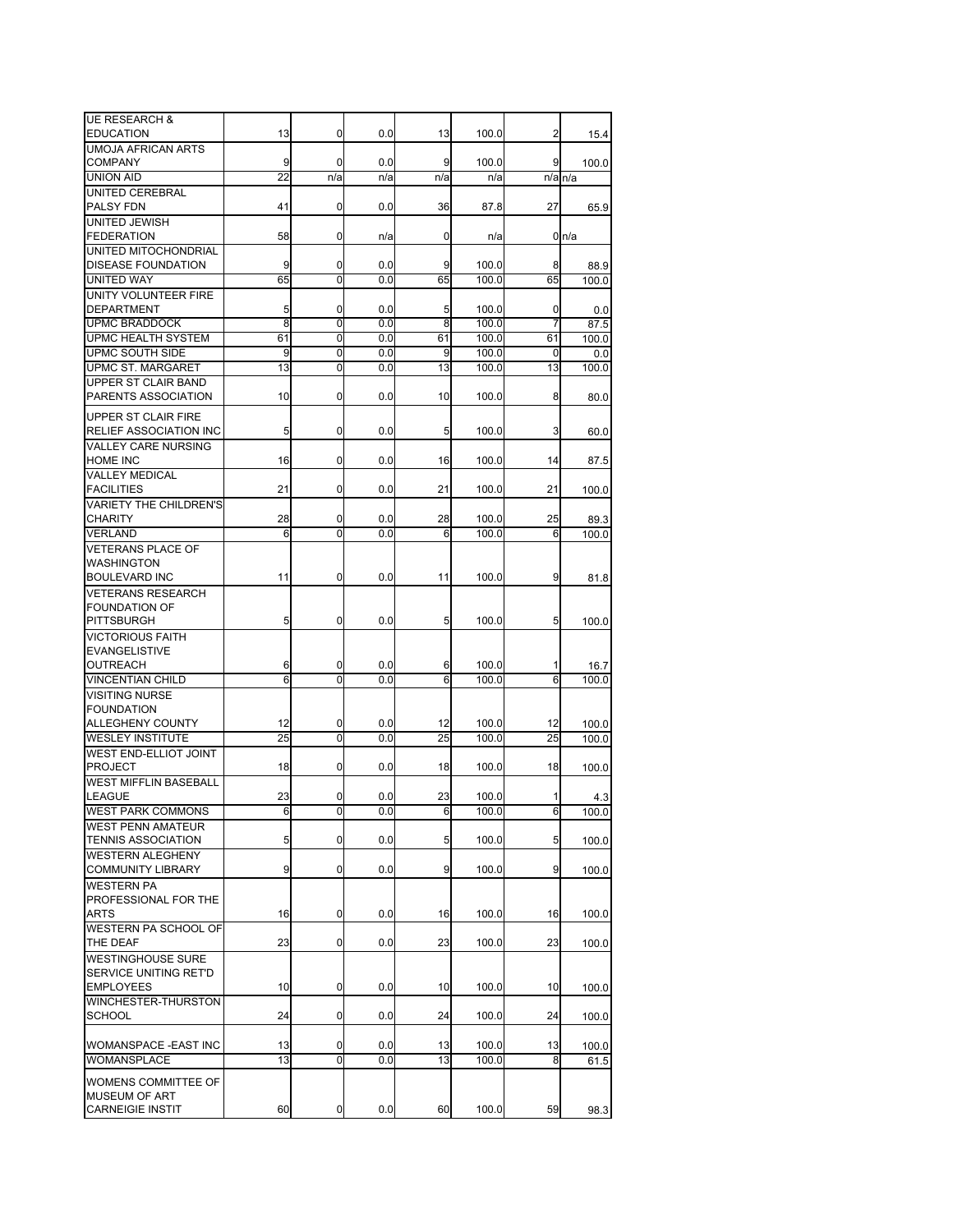| <b>WORKSMITH INSTITUTE</b>                                                 | 5  | 0 | 0.0 | 5  | 100.0 | 5  | 100.0 |
|----------------------------------------------------------------------------|----|---|-----|----|-------|----|-------|
| <b>WORLD AFFAIRS</b>                                                       |    |   |     |    |       |    |       |
| COUNCIL                                                                    | 33 | 0 | 0.0 | 33 | 100.0 | 33 | 100.0 |
| <b>WORLD FEDERALIST</b>                                                    |    |   |     |    |       |    |       |
| <b>ASS'N OF PITTSBURGH</b>                                                 | 24 | 0 | 0.0 | 24 | 100.0 | 24 | 100.0 |
| <b>WORLD TRADE CENTER</b>                                                  | 2  | 0 | 0.0 | 2  | 100.0 | 2  | 100.0 |
| WPA SCHOOL FOR THE                                                         |    |   |     |    |       |    |       |
| <b>BLIND</b>                                                               | 16 | 0 | 0.0 | 16 | 100.0 | 16 | 100.0 |
| <b>WQED PITTSBURGH</b>                                                     | 31 | 0 | 0.0 | 31 | 100.0 | 28 | 90.3  |
| <b>XPRESSIONS</b><br>CONTEMPORARY DANCE<br><b>COMPANY</b>                  | 5  | 0 | 0.0 | 5  | 100.0 |    | 80.0  |
| YOUNG MEN & WOMEN<br>AFRICAN HERITAGE ASS<br><b>INC</b>                    | 8  | 0 | 0.0 | 8  | 100.0 |    | 87.5  |
| YOUNG MEN & WOMEN<br><b>HEBREW ASSO &amp; IRENE</b><br><b>KAUFMANN CTR</b> | 42 | 0 | 0.0 | 0  | 0.0   | ŋ  | 0.0   |
| YOUTH FOR CHRIST USA<br><b>INC METRO PGH</b>                               | 11 | 0 | 0.0 | 11 | 100.0 | 10 | 90.9  |
| <b>YWCA</b>                                                                | 18 | 0 | 0.0 | 18 | 100.0 | 18 | 100.0 |
| YWCA SEWICKLEY                                                             | 20 | 0 | 0.0 | 20 | 100.0 | 19 | 95.0  |
| ZOAR HOME                                                                  | 20 | 0 | 0.0 | 20 | 100.0 | 20 | 100.0 |
| ZOOLOGICAL SOCIETY OF<br><b>PITTSBURGH</b>                                 | 53 | 0 | 0.0 | 53 | 100.0 | 53 | 100.0 |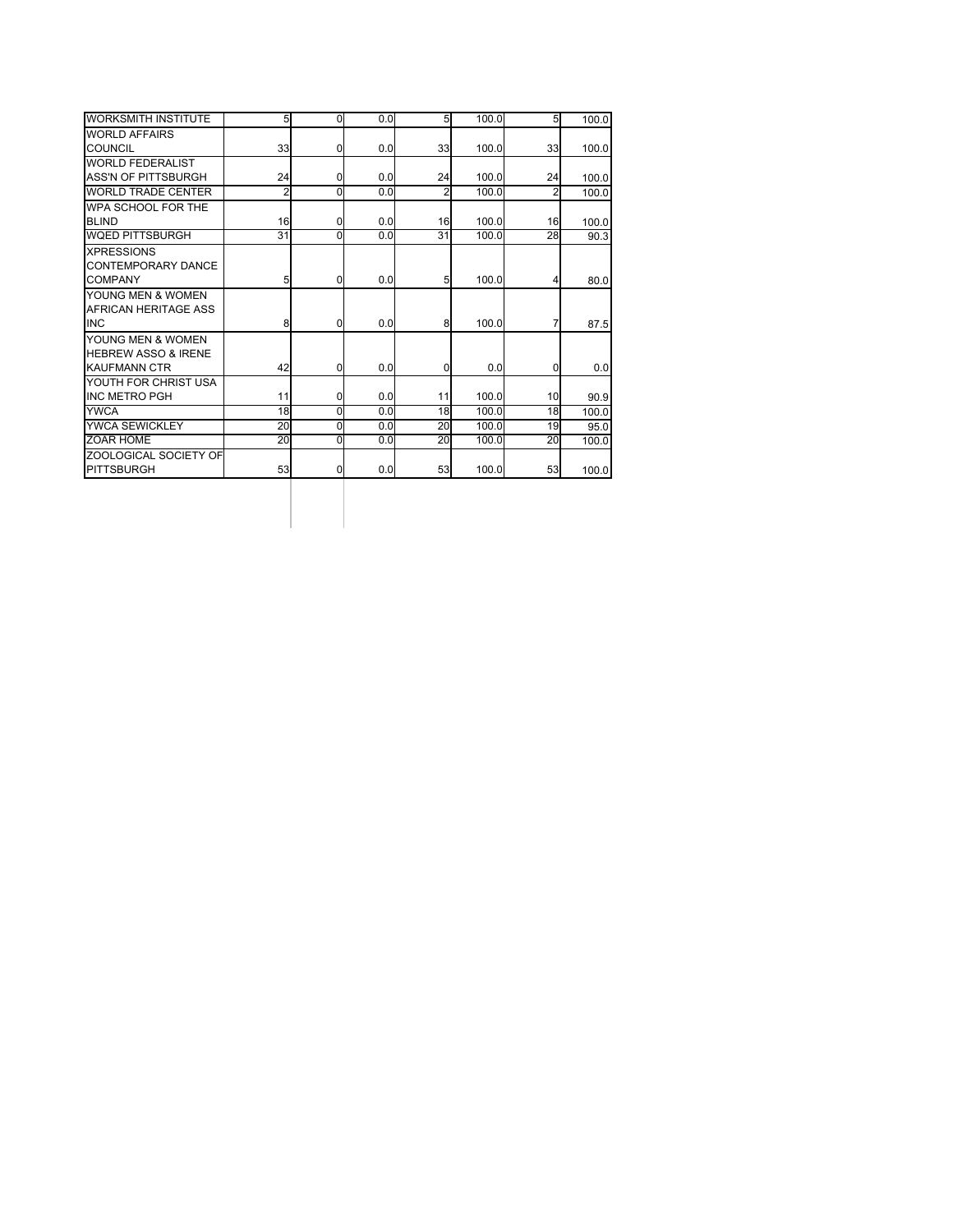| Appendix 19: Educational Level of Nonprofit Executive Committee Members |  |  |  |  |  |
|-------------------------------------------------------------------------|--|--|--|--|--|
|-------------------------------------------------------------------------|--|--|--|--|--|

|                           |                   |     | Less than High |     | <b>High School</b> |     | <b>Bachelor</b> and |
|---------------------------|-------------------|-----|----------------|-----|--------------------|-----|---------------------|
|                           |                   |     | <b>School</b>  |     | and Above          |     | Above               |
| Name of Organization      | <b>Total Mbrs</b> | No. | %              | No. | %                  | No. | %                   |
| 100 BLACK MEN OF          |                   |     |                |     |                    |     |                     |
| WPA INC                   | 0                 | 0   | n/a            | 0   | n/a                | 0   | n/a                 |
| 3 RIVERS WET              |                   |     |                |     |                    |     |                     |
| <b>WEATHER INC</b>        | 0                 | 0   | n/a            | 0   | n/a                | 0   | n/a                 |
| A SECOND CHANCE           | 4                 | 0   | 0.0            | 4   | 100.0              | 4   | 100.0               |
| <b>AC ACLD</b>            | 4                 | 0   | 0.0            | 4   | 100.0              | 4   | 100.0               |
|                           |                   |     |                |     |                    |     |                     |
| <b>ACTION HOUSING INC</b> | 7                 | 0   | 0.0            | 7   | 100.0              | 7   | 100.0               |
| <b>ADULT RESOURCES</b>    |                   |     |                |     |                    |     |                     |
| <b>INC</b>                | 5                 | 0   | 0.0            | 5   | 100.0              | 5   | 100.0               |
| AFRICAN AMERICAN          |                   |     |                |     |                    |     |                     |
| CHAMBER FDN OF            |                   |     |                |     |                    |     |                     |
| <b>WPA</b>                | 7                 | 0   | 0.0            | 7   | 100.0              | 7   | 100.0               |
| AIR & WASTE               |                   |     |                |     |                    |     |                     |
| MANAGEMENT                |                   |     |                |     |                    |     |                     |
| ASSOCIATION               | 8                 | 0   | 0.0            | 8   | 100.0              | 8   | 100.0               |
| <b>AIRPORT AREA</b>       |                   |     |                |     |                    |     |                     |
| PREGNANCY CARE            |                   |     |                |     |                    |     |                     |
| CENTER                    | 0                 | 0   | n/a            | 0   | n/a                | 0   | n/a                 |
| <b>ALCOHOLIC</b>          |                   |     |                |     |                    |     |                     |
| RECOVERY CENTER           | 5                 | 0   | 0.0            | 5   | 100.0              | 0   | 0.0                 |
| <b>ALLEGHENY</b>          |                   |     |                |     |                    |     |                     |
| <b>HISTORIC</b>           |                   |     |                |     |                    |     |                     |
| <b>PRESERVATION</b>       |                   |     |                |     |                    |     |                     |
| SOCIETY INC               | 6                 | 0   | 0.0            | 6   | 100.0              | 6   | 100.0               |
| <b>ALLEGHENY</b>          |                   |     |                |     |                    |     |                     |
| <b>CHILDRENS</b>          |                   |     |                |     |                    |     |                     |
| <b>INITIATIVE INC</b>     | 5                 | 0   | 0.0            | 5   | 100.0              | 5   | 100.0               |
| <b>ALLEGHENY</b>          |                   |     |                |     |                    |     |                     |
| CONFERENCE ON             |                   |     |                |     |                    |     |                     |
| <b>COMMUNITY</b>          |                   |     |                |     |                    |     |                     |
| DEVELOPMENT               | 16                | n/a | n/a            | n/a | n/a                | n/a | n/a                 |
|                           |                   |     |                |     |                    |     |                     |
| ALLEGHENY COUNTY          |                   |     |                |     |                    |     |                     |
| <b>COURT APPOINTED</b>    |                   |     |                |     |                    |     |                     |
| SPECIAL ADVOCATE          | 4                 | 0   | 0.0            | 4   | 100.0              | 4   | 100.0               |
|                           |                   |     |                |     |                    |     |                     |
| ALLEGHENY COUNTY          |                   |     |                |     |                    |     |                     |
| FOR VICTIMS OF            |                   |     |                |     |                    |     |                     |
| VIOLENT CRIMES INC        | 3                 | 0   | 0.0            | 3   | 100.0              | 3   | 100.0               |
|                           |                   |     |                |     |                    |     |                     |
| ALLEGHENY COUNTY          |                   |     |                |     |                    |     |                     |
| LITERACY COUNCIL          | 0                 | 0   | n/a            | 0   | n/a                | 0   | n/a                 |
| ALLEGHENY HEALTH          |                   |     |                |     |                    |     |                     |
| <b>CHOICES</b>            | 9                 | 0   | 0.0            | 9   | 100.0              | 9   | 100.0               |
| <b>ALLEGHENY HEART</b>    |                   |     |                |     |                    |     |                     |
| <b>INSTITUTE</b>          | 4                 | 0   | 0.0            | 4   | 100.0              | 4   | 100.0               |
| <b>ALLEGHENY</b>          |                   |     |                |     |                    |     |                     |
| <b>INSTITUTE FOR</b>      |                   |     |                |     |                    |     |                     |
| PUBLIC POLICY             | 0                 | 0   | n/a            | 0   | n/a                | 0   | n/a                 |
| ALLEGHENY YOUTH           |                   |     |                |     |                    |     |                     |
| DEVELOPMENT               | 3                 | 0   | 0.0            | 3   | 100.0              | 3   | 100.0               |
|                           |                   |     |                |     |                    |     |                     |
| ALLE-KISKI AREA           |                   |     |                |     |                    |     |                     |
| <b>HOPE CENTER</b>        | 4                 | 0   | 0.0            | 4   | 100.0              | 3   | 75.0                |
| <b>ALLIANCE FOR</b>       |                   |     |                |     |                    |     |                     |
| <b>PROGRESSIVE</b>        |                   |     |                |     |                    |     |                     |
| ACTION                    | 4                 | 0   | 0.0            | 4   | 100.0              | 4   | 100.0               |
| <b>ALLIANCE</b>           |                   |     |                |     |                    |     |                     |
| <b>FRANCAISE DE</b>       |                   |     |                |     |                    |     |                     |
| PITTSBURGH                | 0                 | 0   | n/a            | 0   | n/a                | 0   | n/a                 |
| ALTERNATIVE               |                   |     |                |     |                    |     |                     |
| <b>PROGRAM</b>            |                   |     |                |     |                    |     |                     |
| <b>ASSOCIATES</b>         | 3                 | 0   | 0.0            | 3   | 100.0              | 3   | 100.0               |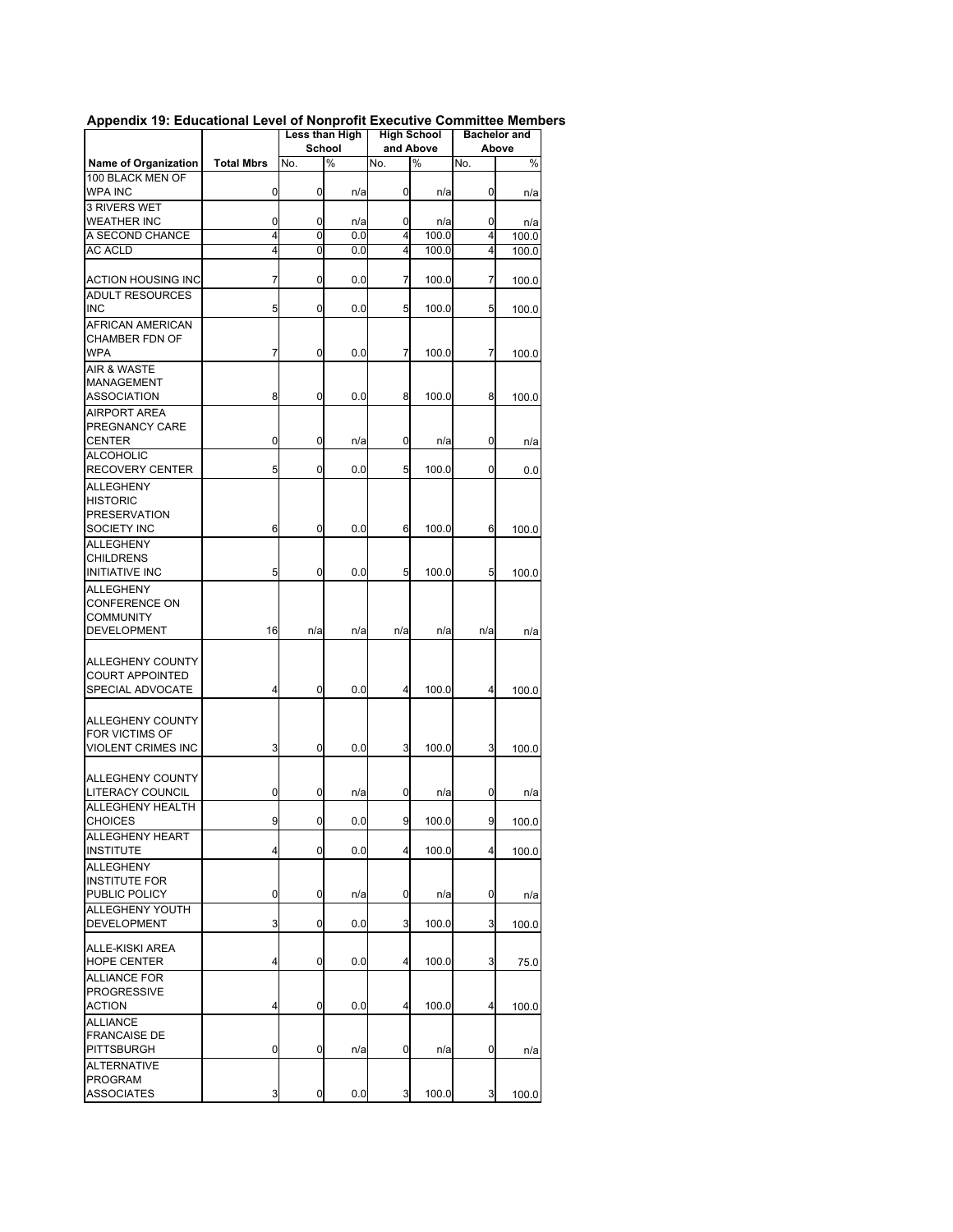| <b>ALZHEIMER CENTER</b><br>OF PITTSBURGH INC<br>0<br>0<br>n/a<br>0<br>n/a<br>0<br>AMERICAN SOCIETY<br>FOR TRAINING &<br>0<br><b>DEVELOPMENT</b><br>0<br>0<br>n/a<br>n/a<br>0<br><b>ANDREW CARNEGIE</b><br>5<br><b>FREE LIBRARY</b><br>0<br>0.0<br>5<br>100.0<br>5<br>5<br>ARC ALLEGHENY FDN<br>0<br>0.0<br>5<br>100.0<br>5<br><b>ARTHRITIS</b><br>22<br>22<br>22<br><b>FOUNDATION INC</b><br>0<br>100.0<br>0.0<br>100.0<br><b>ARTIST IMAGE</b><br><b>RESOURCES</b><br>4<br>n/a<br>n/a<br>n/a<br>n/a<br>n/a<br>ARTISTS AND<br><b>CRAFTSMENS GUILD</b><br><b>INC</b><br>0<br>0<br>n/a<br>0<br>n/a<br>0<br>0<br>ASBURY PLACE<br>0<br>0<br>0<br>n/a<br>n/a<br>ASS'N OF<br>THEOLOGICAL<br>SCHOOLS IN US &<br>C'DA<br>5<br>0<br>0.0<br>5<br>100.0<br>5<br><b>BALDWIN</b><br><b>HIGHLANDERS BAND</b><br>0<br><b>PATRONS</b><br>0<br>0<br>n/a<br>n/a<br>0<br><b>BAPTIST HOMES</b><br>0<br><b>RESIDENCE</b><br>0<br>n/a<br>0<br>n/a<br>0<br>6<br>0<br>6<br><b>BAPTIST MANOR INC</b><br>0.0<br>100.0<br>6<br>100.0<br><b>BEADLING SOCCER</b><br>CLUB INC<br>0<br>0<br>n/a<br>0<br>n/a<br>0<br>n/a<br>3<br>$\Omega$<br><b>CENTER</b><br>n/a<br>n/a<br>n/a<br>n/a<br>n/a<br><b>BETHEL BASEBALL</b><br>ASSOCIATION<br>4<br>n/a<br>n/a<br>0<br>n/a<br>n/a<br><b>BETHLEHEM HAVEN</b><br>$\overline{4}$<br>4<br>100.0<br>0<br>0.0<br>4<br><b>BOYS &amp; GIRLS CLUB</b><br>24<br>0<br>0.0<br>24<br>100.0<br>24<br><b>BOYS SCOUT OF</b><br>AMERICA<br>4<br>n/a<br>n/a<br>n/a<br>n/a<br>n/a<br>5<br><b>BRADLEY CENTER</b><br>0<br>0.0<br>5<br>100.0<br>5<br>100.0<br><b>BROTHER'S</b><br><b>BROTHER</b><br>5<br>0<br>0.0<br>5<br>100.0<br><b>FOUNDATION</b><br>5<br>100.0<br><b>BULGARIAN</b><br><b>MACEDONIAN NAT'L</b><br>EDU'L & CULTURAL<br><b>CTR</b><br>5<br>0<br>n/a<br>n/a<br>n/a<br>n/a<br><b>BUSINESS &amp;</b><br><b>INDUSTRIAL</b><br>11<br>DEV'MENT CORP<br>0<br>0.0<br>11<br>100.0<br>11<br>100.0<br>CALI OPHANGE<br>1<br>CHARITABLE FUND<br>n/a<br>n/a<br>n/a<br>n/a<br>n/a<br><b>CARNEGIE LIBRARY</b><br>OF HOMESTEAD<br>4<br>0<br>100.0<br>0.0<br>4<br>4<br><b>CARNEGIE LIBRARY</b><br>OF PITTSBURGH<br>7<br>0<br>0.0<br>7<br>100.0<br>7<br>CARPATHO-RUSYN<br>5<br>SOCIETY<br>0<br>0.0<br>5<br>100.0<br>4<br>80.0<br><b>CARPENTERS</b><br><b>TRAINING &amp;</b><br><b>EDUCATIONAL TRUST</b><br>0<br>0<br>FUND WPA<br>n/a<br>0<br>n/a<br>0<br><b>CATHOLIC YOUTH</b><br><b>ASSOCIATION</b><br>11<br>0<br>0.0<br>11<br>100.0<br>8<br><b>CC MELLOR</b><br>MEMORIAL LIBRARY<br>& EDGEWOOD<br>COMMU. HOUSE<br>0<br>0<br>n/a<br>0<br>n/a<br>0<br>n/a<br><b>CENTER FOR</b> |  |  |  |       |
|------------------------------------------------------------------------------------------------------------------------------------------------------------------------------------------------------------------------------------------------------------------------------------------------------------------------------------------------------------------------------------------------------------------------------------------------------------------------------------------------------------------------------------------------------------------------------------------------------------------------------------------------------------------------------------------------------------------------------------------------------------------------------------------------------------------------------------------------------------------------------------------------------------------------------------------------------------------------------------------------------------------------------------------------------------------------------------------------------------------------------------------------------------------------------------------------------------------------------------------------------------------------------------------------------------------------------------------------------------------------------------------------------------------------------------------------------------------------------------------------------------------------------------------------------------------------------------------------------------------------------------------------------------------------------------------------------------------------------------------------------------------------------------------------------------------------------------------------------------------------------------------------------------------------------------------------------------------------------------------------------------------------------------------------------------------------------------------------------------------------------------------------------------------------------------------------------------------------------------------------------------------------------------------------------------------------------------------------------------------------------------------------------------------------------------------------------------------------------------------------------------------------------------------------------------------|--|--|--|-------|
|                                                                                                                                                                                                                                                                                                                                                                                                                                                                                                                                                                                                                                                                                                                                                                                                                                                                                                                                                                                                                                                                                                                                                                                                                                                                                                                                                                                                                                                                                                                                                                                                                                                                                                                                                                                                                                                                                                                                                                                                                                                                                                                                                                                                                                                                                                                                                                                                                                                                                                                                                                  |  |  |  |       |
|                                                                                                                                                                                                                                                                                                                                                                                                                                                                                                                                                                                                                                                                                                                                                                                                                                                                                                                                                                                                                                                                                                                                                                                                                                                                                                                                                                                                                                                                                                                                                                                                                                                                                                                                                                                                                                                                                                                                                                                                                                                                                                                                                                                                                                                                                                                                                                                                                                                                                                                                                                  |  |  |  | n/a   |
|                                                                                                                                                                                                                                                                                                                                                                                                                                                                                                                                                                                                                                                                                                                                                                                                                                                                                                                                                                                                                                                                                                                                                                                                                                                                                                                                                                                                                                                                                                                                                                                                                                                                                                                                                                                                                                                                                                                                                                                                                                                                                                                                                                                                                                                                                                                                                                                                                                                                                                                                                                  |  |  |  |       |
|                                                                                                                                                                                                                                                                                                                                                                                                                                                                                                                                                                                                                                                                                                                                                                                                                                                                                                                                                                                                                                                                                                                                                                                                                                                                                                                                                                                                                                                                                                                                                                                                                                                                                                                                                                                                                                                                                                                                                                                                                                                                                                                                                                                                                                                                                                                                                                                                                                                                                                                                                                  |  |  |  | n/a   |
|                                                                                                                                                                                                                                                                                                                                                                                                                                                                                                                                                                                                                                                                                                                                                                                                                                                                                                                                                                                                                                                                                                                                                                                                                                                                                                                                                                                                                                                                                                                                                                                                                                                                                                                                                                                                                                                                                                                                                                                                                                                                                                                                                                                                                                                                                                                                                                                                                                                                                                                                                                  |  |  |  |       |
|                                                                                                                                                                                                                                                                                                                                                                                                                                                                                                                                                                                                                                                                                                                                                                                                                                                                                                                                                                                                                                                                                                                                                                                                                                                                                                                                                                                                                                                                                                                                                                                                                                                                                                                                                                                                                                                                                                                                                                                                                                                                                                                                                                                                                                                                                                                                                                                                                                                                                                                                                                  |  |  |  | 100.0 |
|                                                                                                                                                                                                                                                                                                                                                                                                                                                                                                                                                                                                                                                                                                                                                                                                                                                                                                                                                                                                                                                                                                                                                                                                                                                                                                                                                                                                                                                                                                                                                                                                                                                                                                                                                                                                                                                                                                                                                                                                                                                                                                                                                                                                                                                                                                                                                                                                                                                                                                                                                                  |  |  |  |       |
|                                                                                                                                                                                                                                                                                                                                                                                                                                                                                                                                                                                                                                                                                                                                                                                                                                                                                                                                                                                                                                                                                                                                                                                                                                                                                                                                                                                                                                                                                                                                                                                                                                                                                                                                                                                                                                                                                                                                                                                                                                                                                                                                                                                                                                                                                                                                                                                                                                                                                                                                                                  |  |  |  | 100.0 |
|                                                                                                                                                                                                                                                                                                                                                                                                                                                                                                                                                                                                                                                                                                                                                                                                                                                                                                                                                                                                                                                                                                                                                                                                                                                                                                                                                                                                                                                                                                                                                                                                                                                                                                                                                                                                                                                                                                                                                                                                                                                                                                                                                                                                                                                                                                                                                                                                                                                                                                                                                                  |  |  |  |       |
|                                                                                                                                                                                                                                                                                                                                                                                                                                                                                                                                                                                                                                                                                                                                                                                                                                                                                                                                                                                                                                                                                                                                                                                                                                                                                                                                                                                                                                                                                                                                                                                                                                                                                                                                                                                                                                                                                                                                                                                                                                                                                                                                                                                                                                                                                                                                                                                                                                                                                                                                                                  |  |  |  |       |
|                                                                                                                                                                                                                                                                                                                                                                                                                                                                                                                                                                                                                                                                                                                                                                                                                                                                                                                                                                                                                                                                                                                                                                                                                                                                                                                                                                                                                                                                                                                                                                                                                                                                                                                                                                                                                                                                                                                                                                                                                                                                                                                                                                                                                                                                                                                                                                                                                                                                                                                                                                  |  |  |  | n/a   |
|                                                                                                                                                                                                                                                                                                                                                                                                                                                                                                                                                                                                                                                                                                                                                                                                                                                                                                                                                                                                                                                                                                                                                                                                                                                                                                                                                                                                                                                                                                                                                                                                                                                                                                                                                                                                                                                                                                                                                                                                                                                                                                                                                                                                                                                                                                                                                                                                                                                                                                                                                                  |  |  |  |       |
|                                                                                                                                                                                                                                                                                                                                                                                                                                                                                                                                                                                                                                                                                                                                                                                                                                                                                                                                                                                                                                                                                                                                                                                                                                                                                                                                                                                                                                                                                                                                                                                                                                                                                                                                                                                                                                                                                                                                                                                                                                                                                                                                                                                                                                                                                                                                                                                                                                                                                                                                                                  |  |  |  |       |
|                                                                                                                                                                                                                                                                                                                                                                                                                                                                                                                                                                                                                                                                                                                                                                                                                                                                                                                                                                                                                                                                                                                                                                                                                                                                                                                                                                                                                                                                                                                                                                                                                                                                                                                                                                                                                                                                                                                                                                                                                                                                                                                                                                                                                                                                                                                                                                                                                                                                                                                                                                  |  |  |  | n/a   |
|                                                                                                                                                                                                                                                                                                                                                                                                                                                                                                                                                                                                                                                                                                                                                                                                                                                                                                                                                                                                                                                                                                                                                                                                                                                                                                                                                                                                                                                                                                                                                                                                                                                                                                                                                                                                                                                                                                                                                                                                                                                                                                                                                                                                                                                                                                                                                                                                                                                                                                                                                                  |  |  |  | n/a   |
|                                                                                                                                                                                                                                                                                                                                                                                                                                                                                                                                                                                                                                                                                                                                                                                                                                                                                                                                                                                                                                                                                                                                                                                                                                                                                                                                                                                                                                                                                                                                                                                                                                                                                                                                                                                                                                                                                                                                                                                                                                                                                                                                                                                                                                                                                                                                                                                                                                                                                                                                                                  |  |  |  |       |
|                                                                                                                                                                                                                                                                                                                                                                                                                                                                                                                                                                                                                                                                                                                                                                                                                                                                                                                                                                                                                                                                                                                                                                                                                                                                                                                                                                                                                                                                                                                                                                                                                                                                                                                                                                                                                                                                                                                                                                                                                                                                                                                                                                                                                                                                                                                                                                                                                                                                                                                                                                  |  |  |  |       |
|                                                                                                                                                                                                                                                                                                                                                                                                                                                                                                                                                                                                                                                                                                                                                                                                                                                                                                                                                                                                                                                                                                                                                                                                                                                                                                                                                                                                                                                                                                                                                                                                                                                                                                                                                                                                                                                                                                                                                                                                                                                                                                                                                                                                                                                                                                                                                                                                                                                                                                                                                                  |  |  |  | 100.0 |
|                                                                                                                                                                                                                                                                                                                                                                                                                                                                                                                                                                                                                                                                                                                                                                                                                                                                                                                                                                                                                                                                                                                                                                                                                                                                                                                                                                                                                                                                                                                                                                                                                                                                                                                                                                                                                                                                                                                                                                                                                                                                                                                                                                                                                                                                                                                                                                                                                                                                                                                                                                  |  |  |  |       |
|                                                                                                                                                                                                                                                                                                                                                                                                                                                                                                                                                                                                                                                                                                                                                                                                                                                                                                                                                                                                                                                                                                                                                                                                                                                                                                                                                                                                                                                                                                                                                                                                                                                                                                                                                                                                                                                                                                                                                                                                                                                                                                                                                                                                                                                                                                                                                                                                                                                                                                                                                                  |  |  |  |       |
|                                                                                                                                                                                                                                                                                                                                                                                                                                                                                                                                                                                                                                                                                                                                                                                                                                                                                                                                                                                                                                                                                                                                                                                                                                                                                                                                                                                                                                                                                                                                                                                                                                                                                                                                                                                                                                                                                                                                                                                                                                                                                                                                                                                                                                                                                                                                                                                                                                                                                                                                                                  |  |  |  | n/a   |
|                                                                                                                                                                                                                                                                                                                                                                                                                                                                                                                                                                                                                                                                                                                                                                                                                                                                                                                                                                                                                                                                                                                                                                                                                                                                                                                                                                                                                                                                                                                                                                                                                                                                                                                                                                                                                                                                                                                                                                                                                                                                                                                                                                                                                                                                                                                                                                                                                                                                                                                                                                  |  |  |  |       |
|                                                                                                                                                                                                                                                                                                                                                                                                                                                                                                                                                                                                                                                                                                                                                                                                                                                                                                                                                                                                                                                                                                                                                                                                                                                                                                                                                                                                                                                                                                                                                                                                                                                                                                                                                                                                                                                                                                                                                                                                                                                                                                                                                                                                                                                                                                                                                                                                                                                                                                                                                                  |  |  |  | n/a   |
|                                                                                                                                                                                                                                                                                                                                                                                                                                                                                                                                                                                                                                                                                                                                                                                                                                                                                                                                                                                                                                                                                                                                                                                                                                                                                                                                                                                                                                                                                                                                                                                                                                                                                                                                                                                                                                                                                                                                                                                                                                                                                                                                                                                                                                                                                                                                                                                                                                                                                                                                                                  |  |  |  |       |
|                                                                                                                                                                                                                                                                                                                                                                                                                                                                                                                                                                                                                                                                                                                                                                                                                                                                                                                                                                                                                                                                                                                                                                                                                                                                                                                                                                                                                                                                                                                                                                                                                                                                                                                                                                                                                                                                                                                                                                                                                                                                                                                                                                                                                                                                                                                                                                                                                                                                                                                                                                  |  |  |  |       |
|                                                                                                                                                                                                                                                                                                                                                                                                                                                                                                                                                                                                                                                                                                                                                                                                                                                                                                                                                                                                                                                                                                                                                                                                                                                                                                                                                                                                                                                                                                                                                                                                                                                                                                                                                                                                                                                                                                                                                                                                                                                                                                                                                                                                                                                                                                                                                                                                                                                                                                                                                                  |  |  |  |       |
|                                                                                                                                                                                                                                                                                                                                                                                                                                                                                                                                                                                                                                                                                                                                                                                                                                                                                                                                                                                                                                                                                                                                                                                                                                                                                                                                                                                                                                                                                                                                                                                                                                                                                                                                                                                                                                                                                                                                                                                                                                                                                                                                                                                                                                                                                                                                                                                                                                                                                                                                                                  |  |  |  |       |
|                                                                                                                                                                                                                                                                                                                                                                                                                                                                                                                                                                                                                                                                                                                                                                                                                                                                                                                                                                                                                                                                                                                                                                                                                                                                                                                                                                                                                                                                                                                                                                                                                                                                                                                                                                                                                                                                                                                                                                                                                                                                                                                                                                                                                                                                                                                                                                                                                                                                                                                                                                  |  |  |  | n/a   |
|                                                                                                                                                                                                                                                                                                                                                                                                                                                                                                                                                                                                                                                                                                                                                                                                                                                                                                                                                                                                                                                                                                                                                                                                                                                                                                                                                                                                                                                                                                                                                                                                                                                                                                                                                                                                                                                                                                                                                                                                                                                                                                                                                                                                                                                                                                                                                                                                                                                                                                                                                                  |  |  |  | 100.0 |
|                                                                                                                                                                                                                                                                                                                                                                                                                                                                                                                                                                                                                                                                                                                                                                                                                                                                                                                                                                                                                                                                                                                                                                                                                                                                                                                                                                                                                                                                                                                                                                                                                                                                                                                                                                                                                                                                                                                                                                                                                                                                                                                                                                                                                                                                                                                                                                                                                                                                                                                                                                  |  |  |  | 100.0 |
|                                                                                                                                                                                                                                                                                                                                                                                                                                                                                                                                                                                                                                                                                                                                                                                                                                                                                                                                                                                                                                                                                                                                                                                                                                                                                                                                                                                                                                                                                                                                                                                                                                                                                                                                                                                                                                                                                                                                                                                                                                                                                                                                                                                                                                                                                                                                                                                                                                                                                                                                                                  |  |  |  |       |
|                                                                                                                                                                                                                                                                                                                                                                                                                                                                                                                                                                                                                                                                                                                                                                                                                                                                                                                                                                                                                                                                                                                                                                                                                                                                                                                                                                                                                                                                                                                                                                                                                                                                                                                                                                                                                                                                                                                                                                                                                                                                                                                                                                                                                                                                                                                                                                                                                                                                                                                                                                  |  |  |  | n/a   |
|                                                                                                                                                                                                                                                                                                                                                                                                                                                                                                                                                                                                                                                                                                                                                                                                                                                                                                                                                                                                                                                                                                                                                                                                                                                                                                                                                                                                                                                                                                                                                                                                                                                                                                                                                                                                                                                                                                                                                                                                                                                                                                                                                                                                                                                                                                                                                                                                                                                                                                                                                                  |  |  |  |       |
|                                                                                                                                                                                                                                                                                                                                                                                                                                                                                                                                                                                                                                                                                                                                                                                                                                                                                                                                                                                                                                                                                                                                                                                                                                                                                                                                                                                                                                                                                                                                                                                                                                                                                                                                                                                                                                                                                                                                                                                                                                                                                                                                                                                                                                                                                                                                                                                                                                                                                                                                                                  |  |  |  |       |
|                                                                                                                                                                                                                                                                                                                                                                                                                                                                                                                                                                                                                                                                                                                                                                                                                                                                                                                                                                                                                                                                                                                                                                                                                                                                                                                                                                                                                                                                                                                                                                                                                                                                                                                                                                                                                                                                                                                                                                                                                                                                                                                                                                                                                                                                                                                                                                                                                                                                                                                                                                  |  |  |  |       |
|                                                                                                                                                                                                                                                                                                                                                                                                                                                                                                                                                                                                                                                                                                                                                                                                                                                                                                                                                                                                                                                                                                                                                                                                                                                                                                                                                                                                                                                                                                                                                                                                                                                                                                                                                                                                                                                                                                                                                                                                                                                                                                                                                                                                                                                                                                                                                                                                                                                                                                                                                                  |  |  |  |       |
|                                                                                                                                                                                                                                                                                                                                                                                                                                                                                                                                                                                                                                                                                                                                                                                                                                                                                                                                                                                                                                                                                                                                                                                                                                                                                                                                                                                                                                                                                                                                                                                                                                                                                                                                                                                                                                                                                                                                                                                                                                                                                                                                                                                                                                                                                                                                                                                                                                                                                                                                                                  |  |  |  |       |
|                                                                                                                                                                                                                                                                                                                                                                                                                                                                                                                                                                                                                                                                                                                                                                                                                                                                                                                                                                                                                                                                                                                                                                                                                                                                                                                                                                                                                                                                                                                                                                                                                                                                                                                                                                                                                                                                                                                                                                                                                                                                                                                                                                                                                                                                                                                                                                                                                                                                                                                                                                  |  |  |  |       |
|                                                                                                                                                                                                                                                                                                                                                                                                                                                                                                                                                                                                                                                                                                                                                                                                                                                                                                                                                                                                                                                                                                                                                                                                                                                                                                                                                                                                                                                                                                                                                                                                                                                                                                                                                                                                                                                                                                                                                                                                                                                                                                                                                                                                                                                                                                                                                                                                                                                                                                                                                                  |  |  |  | n/a   |
|                                                                                                                                                                                                                                                                                                                                                                                                                                                                                                                                                                                                                                                                                                                                                                                                                                                                                                                                                                                                                                                                                                                                                                                                                                                                                                                                                                                                                                                                                                                                                                                                                                                                                                                                                                                                                                                                                                                                                                                                                                                                                                                                                                                                                                                                                                                                                                                                                                                                                                                                                                  |  |  |  |       |
|                                                                                                                                                                                                                                                                                                                                                                                                                                                                                                                                                                                                                                                                                                                                                                                                                                                                                                                                                                                                                                                                                                                                                                                                                                                                                                                                                                                                                                                                                                                                                                                                                                                                                                                                                                                                                                                                                                                                                                                                                                                                                                                                                                                                                                                                                                                                                                                                                                                                                                                                                                  |  |  |  |       |
|                                                                                                                                                                                                                                                                                                                                                                                                                                                                                                                                                                                                                                                                                                                                                                                                                                                                                                                                                                                                                                                                                                                                                                                                                                                                                                                                                                                                                                                                                                                                                                                                                                                                                                                                                                                                                                                                                                                                                                                                                                                                                                                                                                                                                                                                                                                                                                                                                                                                                                                                                                  |  |  |  |       |
|                                                                                                                                                                                                                                                                                                                                                                                                                                                                                                                                                                                                                                                                                                                                                                                                                                                                                                                                                                                                                                                                                                                                                                                                                                                                                                                                                                                                                                                                                                                                                                                                                                                                                                                                                                                                                                                                                                                                                                                                                                                                                                                                                                                                                                                                                                                                                                                                                                                                                                                                                                  |  |  |  | n/a   |
|                                                                                                                                                                                                                                                                                                                                                                                                                                                                                                                                                                                                                                                                                                                                                                                                                                                                                                                                                                                                                                                                                                                                                                                                                                                                                                                                                                                                                                                                                                                                                                                                                                                                                                                                                                                                                                                                                                                                                                                                                                                                                                                                                                                                                                                                                                                                                                                                                                                                                                                                                                  |  |  |  |       |
|                                                                                                                                                                                                                                                                                                                                                                                                                                                                                                                                                                                                                                                                                                                                                                                                                                                                                                                                                                                                                                                                                                                                                                                                                                                                                                                                                                                                                                                                                                                                                                                                                                                                                                                                                                                                                                                                                                                                                                                                                                                                                                                                                                                                                                                                                                                                                                                                                                                                                                                                                                  |  |  |  | 100.0 |
|                                                                                                                                                                                                                                                                                                                                                                                                                                                                                                                                                                                                                                                                                                                                                                                                                                                                                                                                                                                                                                                                                                                                                                                                                                                                                                                                                                                                                                                                                                                                                                                                                                                                                                                                                                                                                                                                                                                                                                                                                                                                                                                                                                                                                                                                                                                                                                                                                                                                                                                                                                  |  |  |  |       |
|                                                                                                                                                                                                                                                                                                                                                                                                                                                                                                                                                                                                                                                                                                                                                                                                                                                                                                                                                                                                                                                                                                                                                                                                                                                                                                                                                                                                                                                                                                                                                                                                                                                                                                                                                                                                                                                                                                                                                                                                                                                                                                                                                                                                                                                                                                                                                                                                                                                                                                                                                                  |  |  |  | 100.0 |
|                                                                                                                                                                                                                                                                                                                                                                                                                                                                                                                                                                                                                                                                                                                                                                                                                                                                                                                                                                                                                                                                                                                                                                                                                                                                                                                                                                                                                                                                                                                                                                                                                                                                                                                                                                                                                                                                                                                                                                                                                                                                                                                                                                                                                                                                                                                                                                                                                                                                                                                                                                  |  |  |  |       |
|                                                                                                                                                                                                                                                                                                                                                                                                                                                                                                                                                                                                                                                                                                                                                                                                                                                                                                                                                                                                                                                                                                                                                                                                                                                                                                                                                                                                                                                                                                                                                                                                                                                                                                                                                                                                                                                                                                                                                                                                                                                                                                                                                                                                                                                                                                                                                                                                                                                                                                                                                                  |  |  |  |       |
|                                                                                                                                                                                                                                                                                                                                                                                                                                                                                                                                                                                                                                                                                                                                                                                                                                                                                                                                                                                                                                                                                                                                                                                                                                                                                                                                                                                                                                                                                                                                                                                                                                                                                                                                                                                                                                                                                                                                                                                                                                                                                                                                                                                                                                                                                                                                                                                                                                                                                                                                                                  |  |  |  |       |
|                                                                                                                                                                                                                                                                                                                                                                                                                                                                                                                                                                                                                                                                                                                                                                                                                                                                                                                                                                                                                                                                                                                                                                                                                                                                                                                                                                                                                                                                                                                                                                                                                                                                                                                                                                                                                                                                                                                                                                                                                                                                                                                                                                                                                                                                                                                                                                                                                                                                                                                                                                  |  |  |  |       |
|                                                                                                                                                                                                                                                                                                                                                                                                                                                                                                                                                                                                                                                                                                                                                                                                                                                                                                                                                                                                                                                                                                                                                                                                                                                                                                                                                                                                                                                                                                                                                                                                                                                                                                                                                                                                                                                                                                                                                                                                                                                                                                                                                                                                                                                                                                                                                                                                                                                                                                                                                                  |  |  |  | n/a   |
|                                                                                                                                                                                                                                                                                                                                                                                                                                                                                                                                                                                                                                                                                                                                                                                                                                                                                                                                                                                                                                                                                                                                                                                                                                                                                                                                                                                                                                                                                                                                                                                                                                                                                                                                                                                                                                                                                                                                                                                                                                                                                                                                                                                                                                                                                                                                                                                                                                                                                                                                                                  |  |  |  |       |
|                                                                                                                                                                                                                                                                                                                                                                                                                                                                                                                                                                                                                                                                                                                                                                                                                                                                                                                                                                                                                                                                                                                                                                                                                                                                                                                                                                                                                                                                                                                                                                                                                                                                                                                                                                                                                                                                                                                                                                                                                                                                                                                                                                                                                                                                                                                                                                                                                                                                                                                                                                  |  |  |  | 72.7  |
|                                                                                                                                                                                                                                                                                                                                                                                                                                                                                                                                                                                                                                                                                                                                                                                                                                                                                                                                                                                                                                                                                                                                                                                                                                                                                                                                                                                                                                                                                                                                                                                                                                                                                                                                                                                                                                                                                                                                                                                                                                                                                                                                                                                                                                                                                                                                                                                                                                                                                                                                                                  |  |  |  |       |
|                                                                                                                                                                                                                                                                                                                                                                                                                                                                                                                                                                                                                                                                                                                                                                                                                                                                                                                                                                                                                                                                                                                                                                                                                                                                                                                                                                                                                                                                                                                                                                                                                                                                                                                                                                                                                                                                                                                                                                                                                                                                                                                                                                                                                                                                                                                                                                                                                                                                                                                                                                  |  |  |  |       |
|                                                                                                                                                                                                                                                                                                                                                                                                                                                                                                                                                                                                                                                                                                                                                                                                                                                                                                                                                                                                                                                                                                                                                                                                                                                                                                                                                                                                                                                                                                                                                                                                                                                                                                                                                                                                                                                                                                                                                                                                                                                                                                                                                                                                                                                                                                                                                                                                                                                                                                                                                                  |  |  |  |       |
|                                                                                                                                                                                                                                                                                                                                                                                                                                                                                                                                                                                                                                                                                                                                                                                                                                                                                                                                                                                                                                                                                                                                                                                                                                                                                                                                                                                                                                                                                                                                                                                                                                                                                                                                                                                                                                                                                                                                                                                                                                                                                                                                                                                                                                                                                                                                                                                                                                                                                                                                                                  |  |  |  |       |
| <b>CREATIVE PLAY</b><br>4<br>0<br>0.0<br>100.0<br>3<br>4                                                                                                                                                                                                                                                                                                                                                                                                                                                                                                                                                                                                                                                                                                                                                                                                                                                                                                                                                                                                                                                                                                                                                                                                                                                                                                                                                                                                                                                                                                                                                                                                                                                                                                                                                                                                                                                                                                                                                                                                                                                                                                                                                                                                                                                                                                                                                                                                                                                                                                         |  |  |  | 75.0  |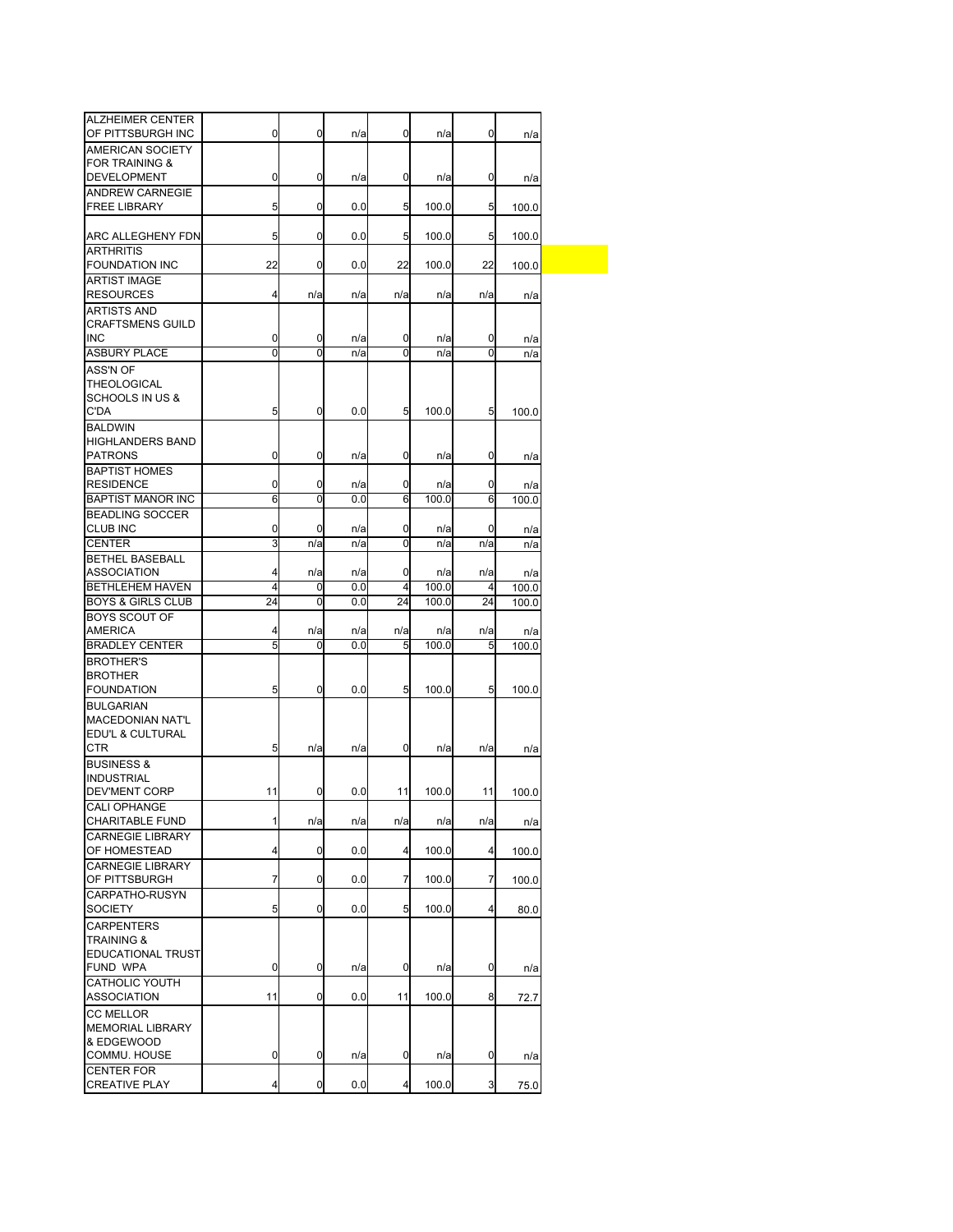| <b>CENTER FOR SOCIAL</b><br>STUDIES EDUCATION    | 0      | 0                   | n/a        | 0      | n/a            | 0      | n/a   |
|--------------------------------------------------|--------|---------------------|------------|--------|----------------|--------|-------|
| <b>CENTRAL BLOOD</b>                             |        |                     |            |        |                |        |       |
| BANK                                             | 6      | 0                   | 0.0        | 6      | 100.0          | 6      | 100.0 |
| CENTRAL                                          |        |                     |            |        |                |        |       |
| <b>NORTHSIDE</b>                                 |        |                     |            |        |                |        |       |
| <b>NEIGHBORHOOD</b><br><b>COUNCIL</b>            | 4      | 0                   | 0.0        | 4      | 100.0          | 3      | 75.0  |
| <b>CHARTIERS NATURE</b>                          |        |                     |            |        |                |        |       |
| <b>CONSERVANCY</b>                               | 4      | 0                   | 0.0        | 4      | 100.0          | 4      | 100.0 |
| <b>CHATHAM COLLEGE</b>                           | 12     | $\overline{0}$      | 0.0        | 12     | 100.0          | 12     | 100.0 |
| CHILD HEALTH                                     |        |                     |            |        |                |        |       |
| <b>ASSOCIATION OF</b>                            |        |                     |            |        |                |        |       |
| <b>SEWICKLEY</b>                                 | 0      | 0                   | n/a        | 0      | n/a            | 0      | n/a   |
| <b>CHILDREN'S</b><br><b>HOSPITAL</b>             | 11     | 0                   | 0.0        | 11     | 100.0          | 11     | 100.0 |
| <b>CHILDS WAY</b>                                | 5      | 0                   | 0.0        | 5      | 100.0          | 5      | 100.0 |
| CHRISTIAN LIFE                                   |        |                     |            |        |                |        |       |
| <b>SKILLS INC</b>                                | 4      | n/a                 | n/a        | n/a    | n/a            | n/a    | n/a   |
| <b>CHRISTMAS IN APRIL</b>                        |        |                     |            |        |                |        |       |
| /REBUILDING                                      |        |                     |            |        |                |        |       |
| <b>TOGETHER</b><br><b>CITIZEN POWER</b>          | 4<br>3 | 0<br>$\overline{0}$ | 0.0<br>0.0 | 4<br>3 | 100.0<br>100.0 | 3<br>3 | 75.0  |
| <b>CITIZENS</b>                                  |        |                     |            |        |                |        | 100.0 |
| <b>VOLUNTEER HOSE</b>                            |        |                     |            |        |                |        |       |
| CO. NO 1 OF                                      |        |                     |            |        |                |        |       |
| <b>BRIDGEVILLE</b>                               | 0      | 0                   | n/a        | 0      | n/a            | 0      | n/a   |
| COAL COUNTRY                                     |        |                     |            |        |                |        |       |
| <b>TRADITIONS</b>                                | 0      | 0                   | n/a        | 0      | n/a            | 0      | n/a   |
| COMMUNITIES IN                                   |        |                     |            |        |                |        |       |
| <b>SCHOOL OF</b><br>PITTSBURGH                   | 13     | n/a                 | n/a        | n/a    | n/a            | n/a    | n/a   |
|                                                  |        |                     |            |        |                |        |       |
| COMMUNITIES IN<br><b>SCHOOLS OF</b>              |        |                     |            |        |                |        |       |
| PENNSYLVANIA                                     | 0      | 0                   | n/a        | 0      | n/a            | 0      | n/a   |
|                                                  |        |                     |            |        |                |        |       |
| <b>COMMUNITY CARE</b>                            |        |                     |            |        |                |        |       |
| PREGNANCY CENTER                                 | 0      | 0                   | n/a        | 0      | n/a            | 0      | n/a   |
| <b>COMMUNITY DESIGN</b>                          |        |                     |            |        |                |        |       |
| CENTER OF                                        |        |                     |            |        |                |        |       |
| PITTSBURGH INC                                   | 5      | 0                   | 0.0        | 5      | 100.0          | 5      | 100.0 |
| <b>COMMUNITY HOUSE</b><br><b>LEARNING CENTER</b> | 0      | 0                   | n/a        | 0      | n/a            | 0      | n/a   |
| <b>COMMUNITY HUMAN</b>                           |        |                     |            |        |                |        |       |
| <b>SERVICES CORP</b>                             | 4      | 0                   | 0.0        | 4      | 100.0          | 2      | 50.0  |
| <b>COMMUNITY</b>                                 |        |                     |            |        |                |        |       |
| <b>LEADERSHIP</b>                                |        |                     |            |        |                |        |       |
| DEVELOPMENT                                      |        |                     |            |        |                |        |       |
| INSTITUTE                                        | 4      | 0                   | 0.0        | 4      | 100.0          | 2      | 50.0  |
| <b>COMMUNITY LOAN</b><br>FUND OF SWPA INC        | 4      | 0                   | 0.0        | 4      | 100.0          | 4      | 100.0 |
| <b>COMMUNITY</b>                                 |        |                     |            |        |                |        |       |
| TECHNICAL                                        |        |                     |            |        |                |        |       |
| <b>ASSISTANCE CENTER</b>                         |        |                     |            |        |                |        |       |
| <b>INC</b>                                       | 6      | 0                   | 0.0        | 6      | 100.0          | 0      | 0.0   |
| COMMUNTIES IN                                    |        |                     |            |        |                |        |       |
| SCHOOLS OF<br><b>PITTSBURGH</b>                  | 13     | 0                   | 0.0        | 13     | 100.0          | 13     |       |
|                                                  |        |                     |            |        |                |        | 100.0 |
| <b>COMMUNTIY</b>                                 |        |                     |            |        |                |        |       |
| FOUNDATION OF USC                                | 9      | 0                   | 0.0        | 9      | 100.0          | 9      | 100.0 |
|                                                  |        |                     |            |        |                |        |       |
| <b>COMMUNTIY</b><br>THEATER PROJECT /            |        |                     |            |        |                |        |       |
| <b>KELLY STAYHORN</b>                            |        |                     |            |        |                |        |       |
| THEATER                                          | 0      | 0                   | n/a        | 0      | n/a            | 0      | n/a   |
| CONSTRUCTION                                     |        |                     |            |        |                |        |       |
| <b>JUNCTION</b>                                  | 4      | 0                   | 0.0        | 4      | 100.0          | 4      | 100.0 |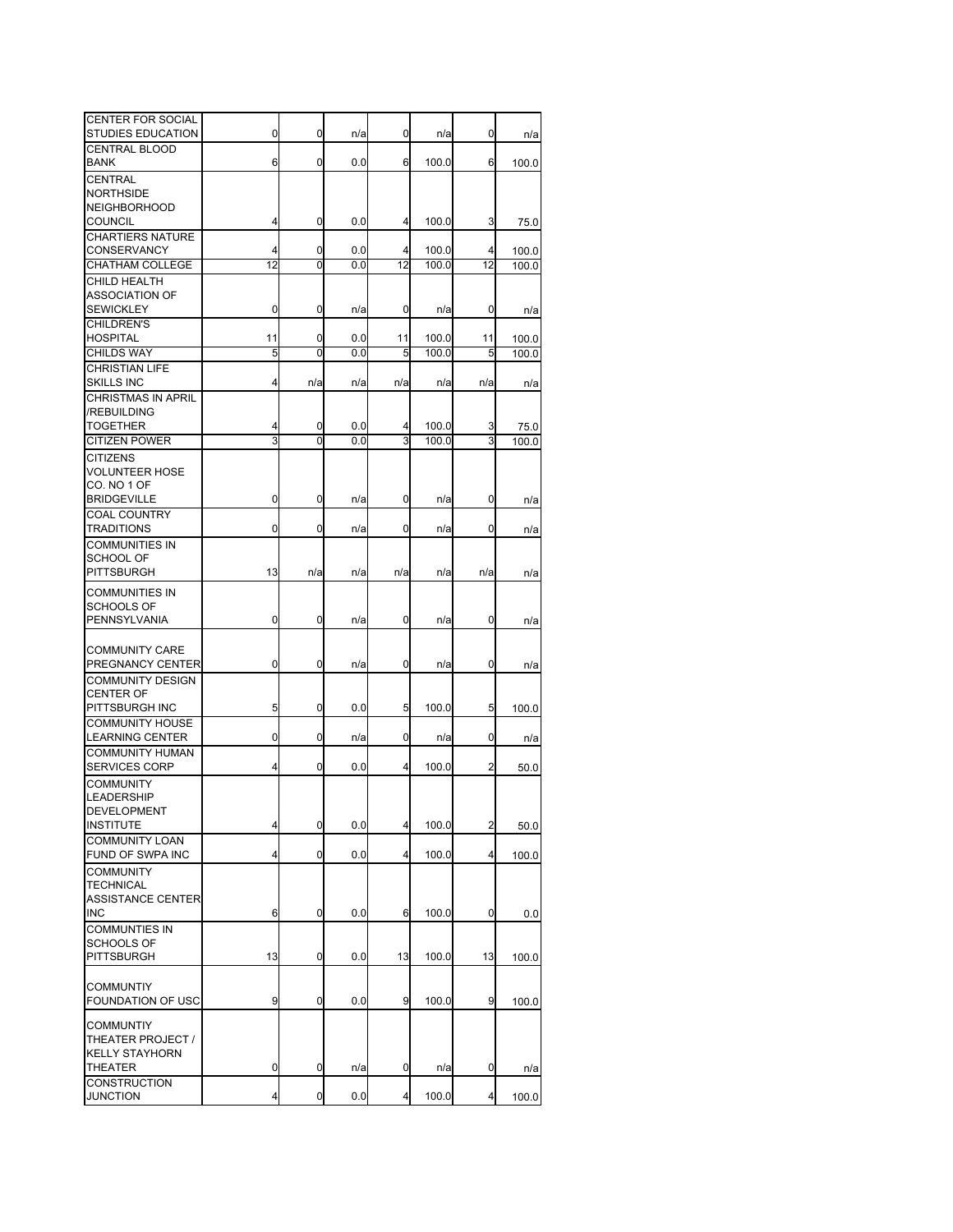| CONSUMER CREDIT          |    |     |     |     |       |                |       |
|--------------------------|----|-----|-----|-----|-------|----------------|-------|
| COUNSELLING              |    |     |     |     |       |                |       |
| SERVICE OF WPA           | 11 | 0   | 0.0 | 11  | 100.0 | 11             | 100.0 |
| CORNERSTONE              |    |     |     |     |       |                |       |
| <b>TELEVISION INC</b>    | 4  | 0   | 0.0 | 4   | 100.0 | 3              | 75.0  |
|                          |    |     |     |     |       |                |       |
| <b>CRAFTON</b>           |    |     |     |     |       |                |       |
| <b>CHILDRENS CORNER</b>  | 3  | 0   | 0.0 | 3   | 100.0 | 3              | 100.0 |
| <b>CRAFTON PUBLIC</b>    |    |     |     |     |       |                |       |
| LIBRARY                  | 4  | 0   | 0.0 | 4   | 100.0 | 0              | 0.0   |
| <b>CRIME PREVENTION</b>  |    |     |     |     |       |                |       |
| ASSOCIATION OF           |    |     |     |     |       |                |       |
| <b>WPA</b>               | 0  | 0   | n/a | 0   | n/a   | 0              |       |
|                          |    |     |     |     |       |                | n/a   |
| <b>CRISIS CENTER</b>     |    |     |     |     |       |                |       |
| <b>NORTH</b>             | 4  | 0   | 0.0 | 4   | 100.0 | 4              | 100.0 |
| DEHAVEN ATHLETIC         |    |     |     |     |       |                |       |
| ASSOCIATION              | 0  | 0   | n/a | 0   | n/a   | 0              | n/a   |
| DOMESTIC ABUSE           |    |     |     |     |       |                |       |
| COUNSELLING              |    |     |     |     |       |                |       |
|                          |    |     |     |     |       |                |       |
| <b>CENTER</b>            | 3  | 0   | 0.0 | 3   | 100.0 | 3              | 100.0 |
| <b>DUQUESNE</b>          |    |     |     |     |       |                |       |
| UNIVERSITY OF THE        |    |     |     |     |       |                |       |
| <b>HOLY GHOST</b>        | 17 | 0   | 0.0 | 17  | 100.0 | 17             | 100.0 |
| <b>EAST BOROS JWV</b>    |    |     |     |     |       |                |       |
| <b>HOUSING</b>           | 0  | 0   | n/a | 0   |       | 0              |       |
|                          |    |     |     |     | n/a   |                | n/a   |
| <b>EAST LIBERTY</b>      |    |     |     |     |       |                |       |
| <b>DEVELOPMENT INC</b>   | 3  | 0   | 0.0 | 3   | 100.0 | 3              | 100.0 |
| <b>EASTER SEAL</b>       | 6  | 0   | 0.0 | 6   | 100.0 | 6              | 100.0 |
| <b>EASTERN AREA</b>      |    |     |     |     |       |                |       |
| <b>ADULT SERVICES</b>    | 5  | n/a | n/a | n/a | n/a   | n/a            | n/a   |
|                          |    |     |     |     |       |                |       |
| <b>EASTSIDE</b>          |    |     |     |     |       |                |       |
| <b>NEIGHBORHOOD</b>      |    |     |     |     |       |                |       |
| <b>EMPLOYMENT</b>        |    |     |     |     |       |                |       |
| <b>CENTER</b>            | 4  | 0   | 0.0 | 4   | 100.0 | 2              | 50.0  |
| ELIZABETH TWN            |    |     |     |     |       |                |       |
| AREA EMS CORP            | 4  | 0   | 0.0 | 4   | 100.0 | $\overline{c}$ | 50.0  |
|                          |    |     |     |     |       |                |       |
| ELOISE & EDITH           |    |     |     |     |       |                |       |
| CHRISTIAN                |    |     |     |     |       |                |       |
| DAYSCHOOL                | 0  | 0   | n/a | 0   | n/a   | 0              | n/a   |
| <b>EMERGENCY</b>         |    |     |     |     |       |                |       |
| <b>MEDICAL INSTITUTE</b> | 10 | n/a | n/a | n/a | n/a   | n/a            | n/a   |
|                          |    |     |     |     |       |                |       |
| <b>EMERGENCY</b>         |    |     |     |     |       |                |       |
| <b>MEDICINE</b>          |    |     |     |     |       |                |       |
| <b>ASSOCIATION OF</b>    |    |     |     |     |       |                |       |
| <b>PITTSBURGH</b>        | 0  | 0   | n/a | 0   | n/a   | 0              | n/a   |
| <b>ENGINEERS SOCIETY</b> |    |     |     |     |       |                |       |
| OF WPA                   | 6  | 0   | 0.0 | 6   | 100.0 | 6              | 100.0 |
| <b>EUREKA COMMUNITY</b>  |    |     |     |     |       |                |       |
|                          |    |     |     |     |       |                |       |
| AMBULANCE                |    |     | n/a | 0   | n/a   |                | n/a   |
| EVERY CHILD INC          | 4  | 0   | 0.0 | 4   | 100.0 | 4              | 100.0 |
| <b>EXECUTIVE SERVICE</b> |    |     |     |     |       |                |       |
| CORPS                    | 4  | 0   | 0.0 | 4   | 100.0 | 4              | 100.0 |
| <b>FAMILY</b>            |    |     |     |     |       |                |       |
|                          |    |     |     |     |       |                |       |
| COMMUNICATION            | 4  | 0   | 0.0 | 4   | 100.0 | 3              | 75.0  |
| <b>FAMILY GUIDANCE</b>   | 4  | n/a | n/a | n/a | n/a   | n/a            | n/a   |
| <b>FAMILY HEALTH</b>     |    |     |     |     |       |                |       |
| <b>COUNCIL</b>           | 0  | 0   | n/a | 0   | n/a   | 0              | n/a   |
| <b>FAMILY HOUSE</b>      | 20 | 0   | 0.0 | 20  | 100.0 | 20             | 100.0 |
| <b>FAMILY LINKS</b>      | 0  | 0   | n/a | 0   | n/a   | 0              | n/a   |
| <b>FAMILY TYES</b>       | 5  | 0   | 0.0 | 5   | 100.0 | 5              | 100.0 |
|                          |    |     |     |     |       |                |       |
| <b>FIRST STEP</b>        |    |     |     |     |       |                |       |
| RECOVERY HOMES,          |    |     |     |     |       |                |       |
| <b>INC</b>               | 0  | 0   | n/a | 0   |       | 0              |       |
|                          |    |     |     |     | n/a   |                | n/a   |
|                          |    |     |     |     |       |                |       |
| <b>FOREST HILLS</b>      |    |     |     |     |       |                |       |
| <b>COMMUNITY SERVICE</b> | 0  | 0   | n/a | 0   | n/a   | 0              | n/a   |
| <b>FOREST WILDLIFE</b>   |    |     |     |     |       |                |       |
| <b>FOUNDATION</b>        | 0  | 0   | n/a | 0   | n/a   | 0              | n/a   |
| FORT COUCH PTA           |    | 0   |     | 0   |       |                |       |
|                          | 0  |     | n/a |     | n/a   | 0              | n/a   |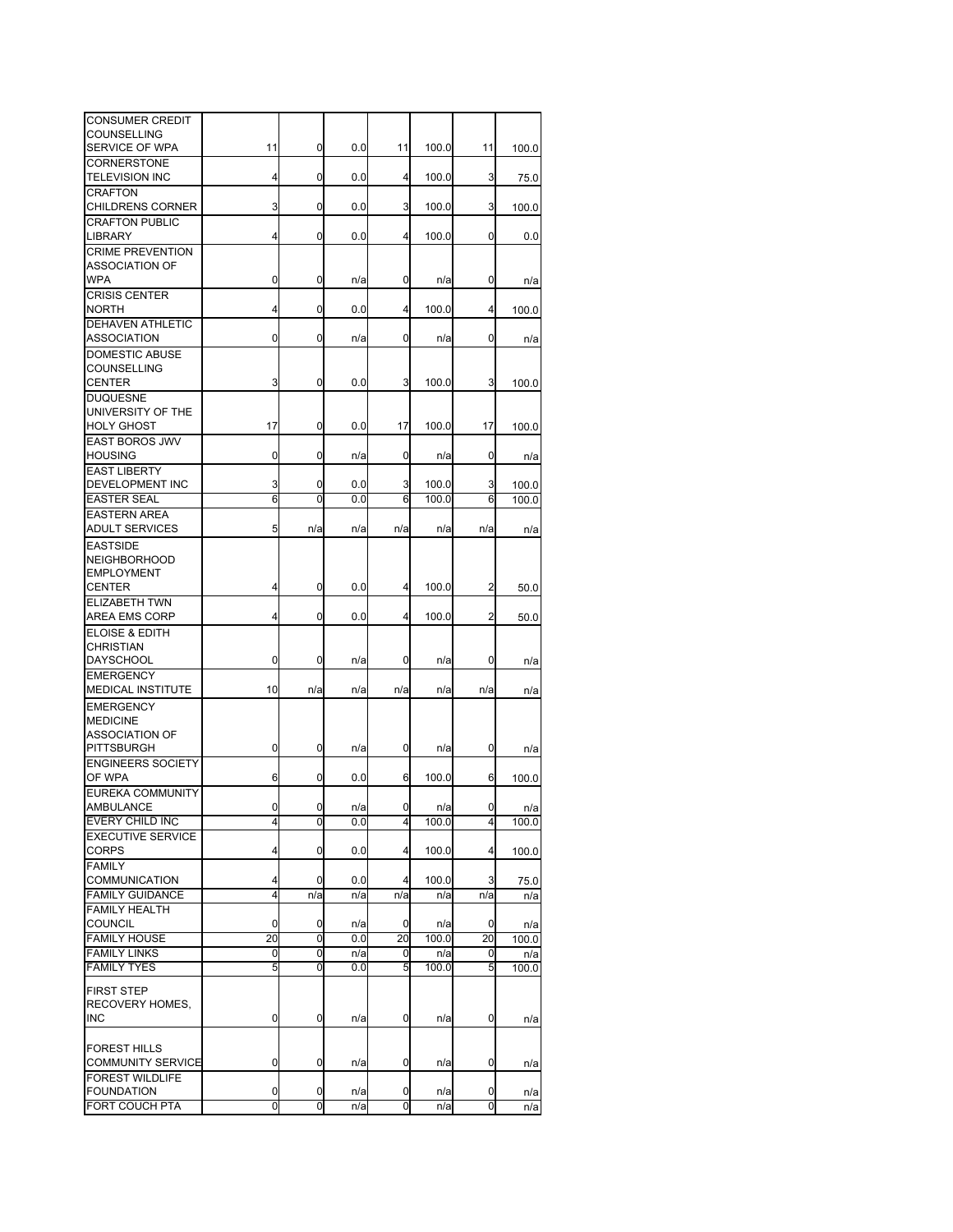| <b>FOUNDATION FOR</b>    |    |   |     |    |       |    |       |
|--------------------------|----|---|-----|----|-------|----|-------|
| <b>EXCELLENCE IN</b>     |    |   |     |    |       |    |       |
| NORTH ALLEGHENY<br>SCHOO | 0  | 0 | n/a | 0  | n/a   | 0  |       |
| FOX CHAPEL AREA          |    |   |     |    |       |    | n/a   |
| YOUTH SOCCER             | 0  | 0 | n/a | 0  | n/a   | 0  | n/a   |
| <b>FOX CHAPPEL</b>       |    |   |     |    |       |    |       |
| <b>EXCELLENCE FOR</b>    |    |   |     |    |       |    |       |
| <b>EDUCATION FUND</b>    | 5  | 0 | 0.0 | 5  | 100.0 | 5  | 100.0 |
| <b>FOXWALL</b>           |    |   |     |    |       |    |       |
| <b>EMERGENCY</b>         |    |   |     |    |       |    |       |
| <b>MEDICAL SERVICES</b>  | 0  | 0 | n/a | 0  | n/a   | 0  |       |
| <b>FRIENDS OF</b>        |    |   |     |    |       |    | n/a   |
|                          |    |   |     |    |       |    |       |
| <b>HOSPITAL ALBERT</b>   |    |   |     |    |       |    |       |
| <b>SCHWEITZER HAITI</b>  | 0  | 0 | n/a | 0  | n/a   | 0  | n/a   |
| <b>FRIENDS OF</b>        |    |   |     |    |       |    |       |
| <b>SEWICKLEY PUBLIC</b>  |    |   |     |    |       |    |       |
| LIBRARY                  | 4  | 0 | 0.0 | 4  | 100.0 | 4  | 100.0 |
| <b>FUND FOR</b>          |    |   |     |    |       |    |       |
| <b>CHARITABLE GIVING</b> | 0  | 0 | n/a | 0  | n/a   | 0  | n/a   |
| <b>GARDEN CLUB OF</b>    |    |   |     |    |       |    |       |
| OAKMONT                  | 0  | 0 | n/a | 0  | n/a   | 0  | n/a   |
| <b>GARFIELD JUBILEE</b>  |    |   |     |    |       |    |       |
| ASS'N                    | 5  | 0 | 0.0 | 5  | 100.0 | 5  | 100.0 |
| <b>GENESIS OF</b>        |    |   |     |    |       |    |       |
| PITTSBURGH INC           | 4  | 0 | 0.0 | 4  | 100.0 | 4  | 100.0 |
| <b>GLOBAL LINKS</b>      | 4  | 0 | 0.0 | 4  | 100.0 | 4  | 100.0 |
| <b>GOOD SAMARITAN</b>    | 0  | 0 | n/a | 0  | n/a   | 0  | n/a   |
| <b>GOODWILL</b>          |    |   |     |    |       |    |       |
| <b>INDUSTRIES</b>        | 6  | 0 | 0.0 | 6  | 100.0 | 6  | 100.0 |
| <b>GRANDVUE STUDY</b>    |    |   |     |    |       |    |       |
| CENTER                   | 0  | 0 | n/a | 0  | n/a   | 0  | n/a   |
| <b>GRAPHIC ARTS</b>      |    |   |     |    |       |    |       |
| TECHNICAL                |    |   |     |    |       |    |       |
| <b>FOUNDATION</b>        | 18 | 0 | 0.0 | 18 | 100.0 | 18 | 100.0 |
| <b>GRAPHIC</b>           |    |   |     |    |       |    |       |
| COMMUNICATION            |    |   |     |    |       |    |       |
| <b>INTER UNION &amp;</b> |    |   |     |    |       |    |       |
| UNION EMP                | 0  | 0 | n/a | 0  | n/a   | 0  | n/a   |
| <b>GREAT LAKES</b>       |    |   |     |    |       |    |       |
| <b>BEHAVIORAL</b>        |    |   |     |    |       |    |       |
| <b>RESEARCH</b>          |    |   |     |    |       |    |       |
| <b>INSTITUTE</b>         | 0  | 0 | n/a | 0  | n/a   | 0  | n/a   |
| <b>GREATER</b>           |    |   |     |    |       |    |       |
| ALLEGHENY &              |    |   |     |    |       |    |       |
| MONONGAHALA              |    |   |     |    |       |    |       |
| <b>HOUSING CORP</b>      | 0  | 0 | n/a | 0  | n/a   | 0  | n/a   |
|                          |    |   |     |    |       |    |       |
| GREATER                  |    |   |     |    |       |    |       |
| PITTSBURGH               |    |   |     |    |       |    |       |
| <b>CHAMBER OF</b>        | 0  | 0 | n/a | 0  |       | 0  |       |
| COMMERCE                 |    |   |     |    | n/a   |    | n/a   |
| <b>GREATER</b>           |    |   |     |    |       |    |       |
| <b>PITTSBURGH</b>        |    |   |     |    |       |    |       |
| LITERACY COUNCIL         | 4  | 0 | 0.0 | 4  | 100.0 | 4  | 100.0 |
| <b>GREATER</b>           |    |   |     |    |       |    |       |
| PITTSBURGH OFFICE        |    |   |     |    |       |    |       |
| OF PROMOTION /           |    |   |     |    |       |    |       |
| PGH FILM                 | 4  | 0 | 0.0 | 4  | 100.0 | 4  | 100.0 |
| <b>GREEN BUILDING</b>    |    |   |     |    |       |    |       |
| ALLIANCE                 | 4  | 0 | 0.0 | 4  | 100.0 | 4  | 100.0 |
| <b>GROWING WITH</b>      |    |   |     |    |       |    |       |
| TRUST                    | 4  | 0 | 0.0 | 4  | 100.0 | 4  | 100.0 |
| <b>HAMPTON ALLIANCE</b>  |    |   |     |    |       |    |       |
| FOR EDUCATIONAL          |    |   |     |    |       |    |       |
| <b>EXCELLENCE</b>        | 0  | 0 | n/a | 0  | n/a   | 0  | n/a   |
|                          |    |   |     |    |       |    |       |
| <b>HAMPTON</b>           |    |   |     |    |       |    |       |
| <b>COMMUNITY LIBRARY</b> | 4  | 0 | 0.0 | 4  | 100.0 | 4  | 100.0 |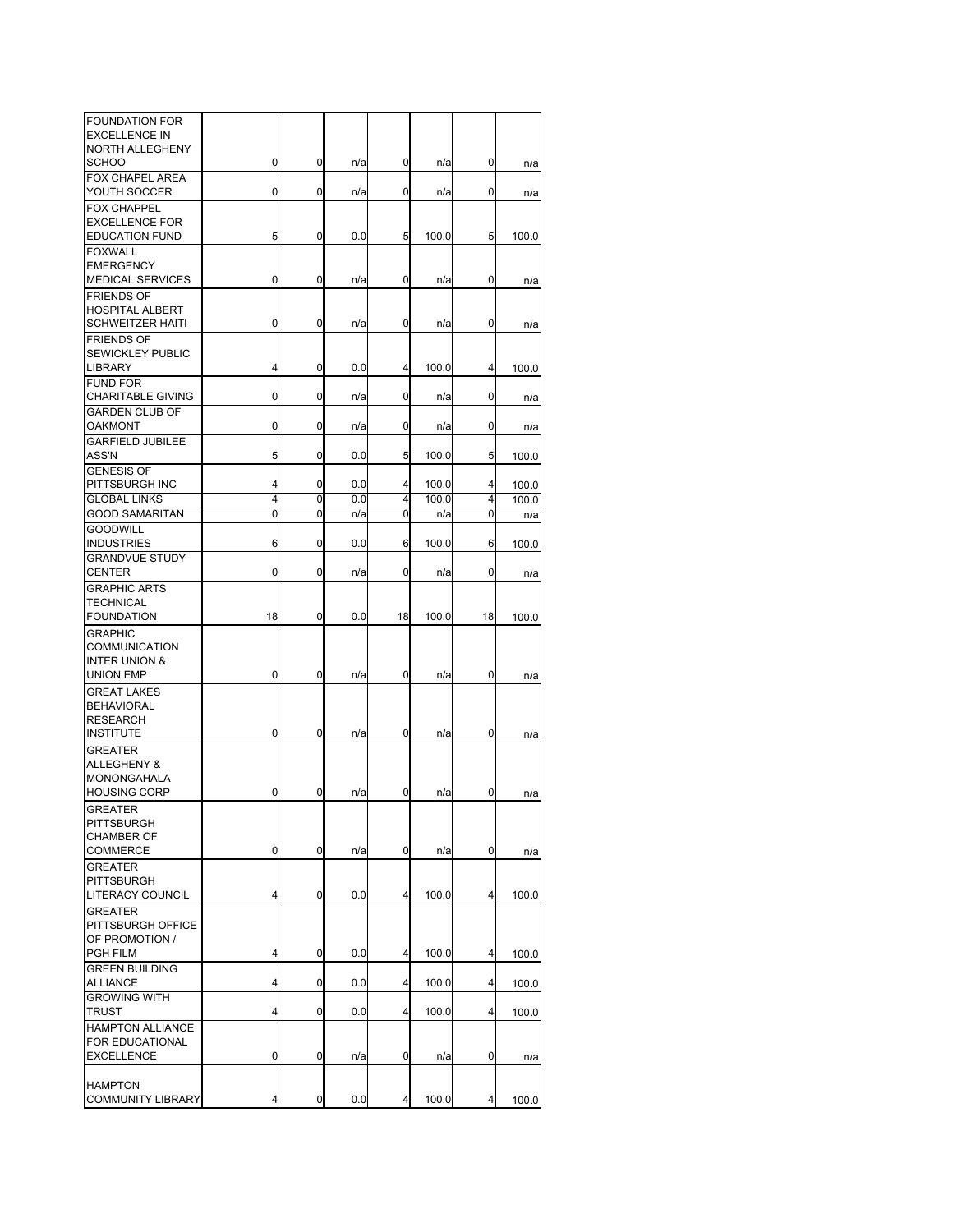| <b>HARMAR TOWNSHIP</b><br><b>VOLUNTEER FIRE</b>            |    |     |     |     |       |     |       |
|------------------------------------------------------------|----|-----|-----|-----|-------|-----|-------|
| <b>COMPANY</b>                                             | 0  | 0   | n/a | 0   | n/a   | 0   | n/a   |
| <b>HEBREW FREE LOAN</b><br><b>ASSOCIATION OF</b><br>PGH PA | 15 | 0   | 0.0 | 15  | 100.0 | 15  | 100.0 |
| <b>HEMOPHILIA CENTER</b><br>OF WPA                         | 0  | 0   | n/a | 0   | n/a   | 0   | n/a   |
| <b>HERITAGE HEALTH</b>                                     |    |     |     |     |       |     |       |
| <b>FOUNDATION</b><br><b>HILL HOUSE</b>                     | 5  | 0   | 0.0 | 5   | 100.0 | 5   | 100.0 |
| ASSOCIATION                                                | 8  | 0   | 0.0 | 8   | 100.0 | 6   | 75.0  |
| <b>HILL TOP</b>                                            |    |     |     |     |       |     |       |
| COMMUNITY                                                  | 4  |     |     |     |       |     |       |
| <b>CHILDREN CENTER</b>                                     |    | 0   | 0.0 | 4   | 100.0 | 2   | 50.0  |
| <b>HISTORICAL SOCIETY</b>                                  |    |     |     |     |       |     |       |
| OF CARNEGIE PA                                             | 0  | 0   | n/a | 0   | n/a   | 0   | n/a   |
| <b>HISTORICAL SOCIETY</b><br>OF WPA                        |    | 0   |     |     |       |     |       |
| <b>HOLY FAMILY</b>                                         | 12 |     | 0.0 | 12  | 100.0 | 11  | 91.7  |
| <b>FOUNDATION</b>                                          | 5  | 0   | 0.0 | 5   | 100.0 | 5   | 100.0 |
| HOPE HOSPICE INC                                           | 0  | 0   | n/a | 0   | n/a   | 0   | n/a   |
| <b>HOSANNA HOUSE</b>                                       | 0  | 0   | n/a | 0   | n/a   | 0   | n/a   |
| HOSPITAL COUNCIL<br>OF WESTERN PA                          | 8  | 0   | 0.0 | 8   | 100.0 | 8   | 100.0 |
| HUMAN SERVICES OF                                          |    |     |     |     |       |     |       |
| WPA INC                                                    | 4  | 0   | 0.0 | 4   | 100.0 | 4   | 100.0 |
| <b>IMMACULATE HEART</b><br>OF MARY INC                     | 0  | 0   | n/a | 0   | n/a   | 0   | n/a   |
| <b>INSTITUTE F/</b><br><b>RESEARCH EDU &amp;</b>           |    |     |     |     |       |     |       |
| <b>TRAINING IN</b><br><b>ADDICTION</b>                     | 4  | 0   | 0.0 | 4   | 100.0 | 4   | 100.0 |
| <b>INSTITUTE OF</b>                                        |    |     |     |     |       |     |       |
| SHIPBOARD                                                  |    |     |     |     |       |     |       |
| <b>EDUCATION</b><br><b>INSTRUMENT</b>                      | 3  | 0   | 0.0 | 3   | 100.0 | 3   | 100.0 |
| SOCIETY OF                                                 |    |     |     |     |       |     |       |
| AMERICA                                                    | 5  | 0   | 0.0 | 5   | 100.0 | 5   | 100.0 |
| <b>INTERFAITH</b>                                          |    |     |     |     |       |     |       |
| <b>HOSPITALITY</b><br>NETWORK OF SOUTH                     |    |     |     |     |       |     |       |
| HILLS                                                      | 0  | 0   | n/a | 0   | n/a   | 0   | n/a   |
| <b>INTERFAITH</b>                                          |    |     |     |     |       |     |       |
| VOLUNTEER                                                  |    |     |     |     |       |     |       |
| CAREGIVERS OF SW                                           |    |     |     |     | 100.0 |     |       |
| PA<br><b>INTERNATIONAL</b>                                 | 5  | υ   | 0.0 | p   |       | 5   | 100.0 |
| <b>ASSISTANCE GROUP</b>                                    | 0  | 0   | n/a | 0   | n/a   | 0   | n/a   |
| <b>INTERNATIONAL</b>                                       |    |     |     |     |       |     |       |
| POETRY FORUM                                               | 0  | 0   | n/a | 0   | n/a   | 0   | n/a   |
| <b>INTESTINAL DISEASE</b><br><b>IOTA PHI</b>               | 6  | n/a | n/a | n/a | n/a   | n/a | n/a   |
| <b>FOUNDATION OF</b>                                       |    |     |     |     |       |     |       |
| PITTSBURGH INC                                             | 0  | 0   | n/a | 0   | n/a   | 0   | n/a   |
| <b>IRON AND STEEL</b>                                      |    |     |     |     |       |     |       |
| <b>SOCIETY</b>                                             | 6  | 0   | 0.0 | 6   | 100.0 | 6   | 100.0 |
| ITXM<br><b>JANE HOLMES</b>                                 | 6  | 0   | 0.0 | 6   | 100.0 | 6   | 100.0 |
| <b>RESIDENCES</b>                                          | 9  | 0   | 0.0 | 9   | 100.0 | 9   | 100.0 |
| JEFFREY PARENTS                                            |    |     |     |     |       |     |       |
| <b>ASSOCIATION</b>                                         | 0  | 0   | n/a | 0   | n/a   | 0   | n/a   |
| <b>JEWISH FAMILY &amp;</b><br>CHILDRENS SERVICE            | 8  | 0   | 0.0 | 8   | 100.0 | 8   | 100.0 |
| <b>JEWISH RESIDENTIAL</b>                                  |    |     |     |     |       |     |       |
| <b>SERVICES</b>                                            | 13 | 0   | 0.0 | 13  | 100.0 | 13  | 100.0 |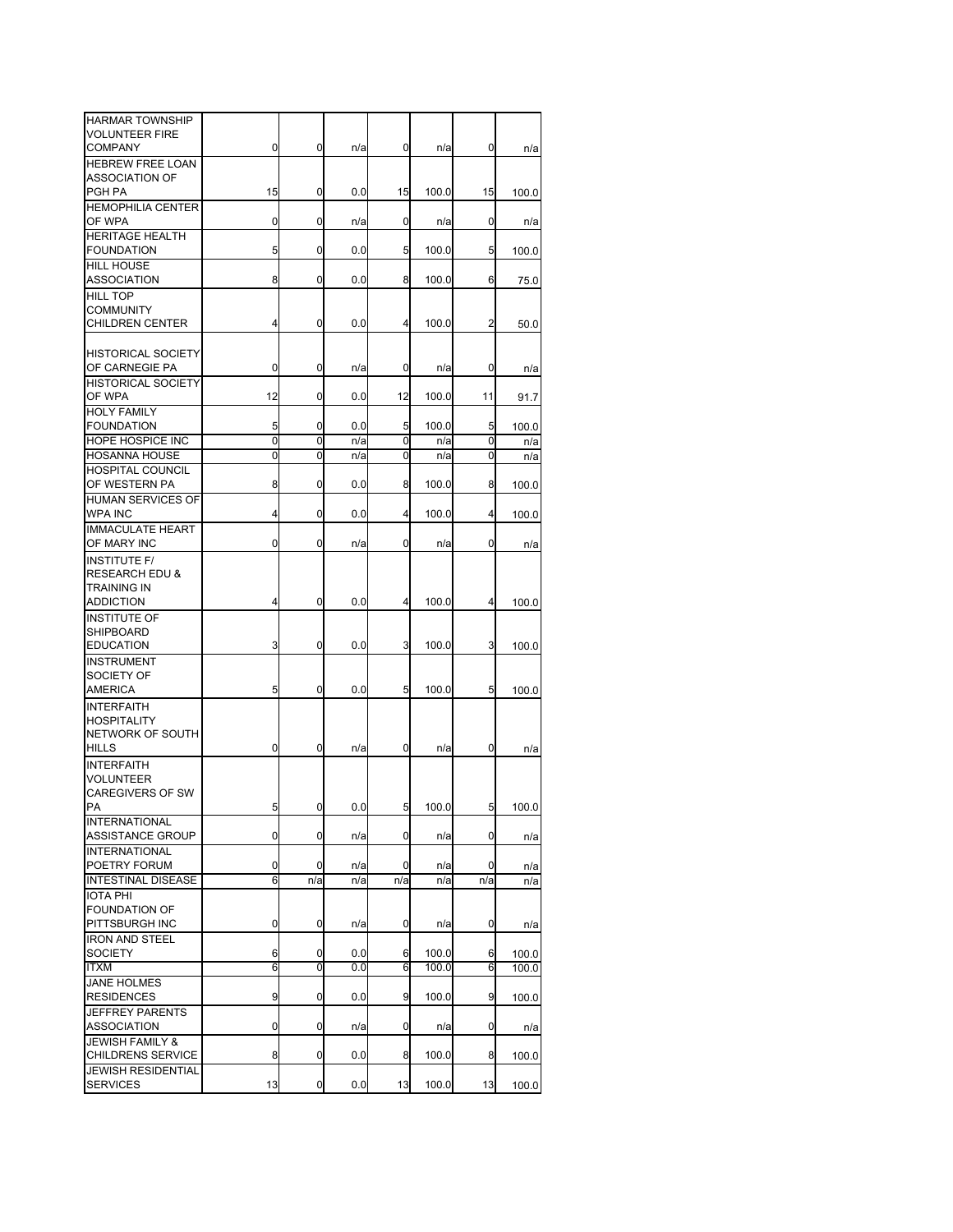| JOHN J GHAZANVI                             |        |        |            |        |              |                |       |
|---------------------------------------------|--------|--------|------------|--------|--------------|----------------|-------|
| <b>FOUNDATION</b>                           | 0      | 0      | n/a        | 0      | n/a          | 0              | n/a   |
| <b>KATHRYN KUHLMAN</b>                      | 0      | 0      | n/a        | 0      | n/a          | 0              | n/a   |
| <b>KINSLEY</b>                              |        |        |            |        |              |                |       |
| <b>ASSOCIATION</b>                          | 7      | 0      | 0.0        | 7      | 100.0        | 7              | 100.0 |
| <b>KUMBA TRUST</b>                          | 3      | n/a    | n/a        | n/a    | n/a          | n/a            | n/a   |
|                                             |        |        |            |        |              |                |       |
| LADIES HOSPITAL AID                         |        |        |            |        |              |                |       |
| SOCIETY OF WPA                              | 12     | 0      | 0.0        | 12     | 100.0        | 12             | 100.0 |
| <b>LATIN AMERICAN</b><br><b>STUDIES</b>     | 12     |        |            |        |              |                |       |
|                                             |        | 0      | 0.0        | 12     | 100.0        | 12             | 100.0 |
| <b>LAURENTIAN HALL</b><br><b>ASSOCIATES</b> | 0      | 0      | n/a        | 0      | n/a          | 0              |       |
| LAWRENVILLE                                 |        |        |            |        |              |                | n/a   |
| <b>BUSINESS</b>                             |        |        |            |        |              |                |       |
| <b>ASSOCIATION INC</b>                      | 4      | 0      | 0.0        | 4      | 100.0        | 4              | 100.0 |
| <b>LEADERSHIP</b>                           |        |        |            |        |              |                |       |
| PITTSBURGH                                  | 4      | 0      | 0.0        | 4      | 100.0        | 4              | 100.0 |
| <b>LEMINGTON ELDER</b>                      |        |        |            |        |              |                |       |
| <b>CARE SERVICES</b>                        | 5      | 0      | 0.0        | 5      | 100.0        | 5              | 100.0 |
| LIBRARY BOARD OF                            |        |        |            |        |              |                |       |
| THE BOROUGH OF                              |        |        |            |        |              |                |       |
| OAKMONT                                     | 0      | 0      | n/a        | 0      | n/a          | 0              | n/a   |
| LIFE LINE OF SW PA                          | 4      | n/a    | n/a        | n/a    | n/a          | n/a            | n/a   |
| <b>LIGHT HOUSE</b>                          |        |        |            |        |              |                |       |
| <b>PROPERTIES</b>                           | 0      | 0      | n/a        | 0      | n/a          | 0              | n/a   |
| <b>LINCOLN LARIMER</b>                      |        |        |            |        |              |                |       |
| <b>LEMINGTON BELMAR</b>                     |        |        |            |        |              |                |       |
| <b>CITIZEN REVITALIZ</b>                    | 5      | 0      | 0.0        | 5      | 100.0        | $\overline{2}$ | 40.0  |
| <b>LINCOLN PARK</b>                         |        |        |            |        |              |                |       |
| <b>COMMUNITY CENTER</b>                     | 3      | 0      | 0.0        | 3      | 100.0        | 2              | 66.7  |
| LINCOLN-LEMINGTON                           |        |        |            |        |              |                |       |
| <b>ENHANCED HOUSING</b>                     |        |        |            |        |              |                |       |
| <b>INC</b>                                  | 0      | 0      | n/a        | 0      | n/a          | 0              | n/a   |
| LITTLE SISTERS OF                           |        |        |            |        |              |                |       |
| THE POOR OF THE                             |        |        |            |        |              |                |       |
| STATE OF PA<br>LONG RUN CHILDREN            | 0<br>4 | 0<br>0 | n/a<br>0.0 | 0<br>4 | n/a<br>100.0 | 0<br>4         | n/a   |
| LONGWOOD AT                                 |        |        |            |        |              |                | 100.0 |
| <b>OAKMONT</b>                              | 17     | 0      | 0.0        | 17     | 100.0        | 0              | 0.0   |
| LUPUS FOUNDATION                            | 6      | 0      | 0.0        | 6      | 100.0        | 5              | 83.3  |
| <b>LYDIA'S PLACE</b>                        | 5      | 0      | 0.0        | 5      | 100.0        | 3              | 60.0  |
| <b>MAGEE WOMEN</b>                          |        |        |            |        |              |                |       |
| <b>HOSPITAL</b>                             | 7      | 0      | 0.0        | 7      | 100.0        | 7              | 100.0 |
|                                             |        |        |            |        |              |                |       |
| <b>MANCHESTER YOUTH</b>                     |        |        |            |        |              |                |       |
| <b>DEVELOPMENT</b>                          |        |        |            |        |              |                |       |
| CENTER INC                                  | 4      | υ      | $_{0.0}$   | 4      | 100.0        | 4              | 100.0 |
| <b>MARSHALL</b>                             |        |        |            |        |              |                |       |
| ELEMENTARY PFA                              | 0      | 0      | n/a        | 0      | n/a          | 0              | n/a   |
|                                             |        |        |            |        |              |                |       |
| <b>MARY &amp; ALEXANDER</b>                 |        |        |            |        |              |                |       |
| <b>LAUGLINCHILDRENS</b>                     |        |        |            |        |              |                |       |
| <b>CENTER</b>                               | 6      | 0      | 0.0        | 6      | 100.0        | 6              | 100.0 |
|                                             |        |        |            |        |              |                |       |
| <b>MARY MILLER DANCE</b>                    |        |        |            |        |              |                |       |
| <b>COMPANY</b>                              | 0      | 0      | n/a        | 0      | n/a          | 0              | n/a   |
| <b>MATERIALS</b>                            |        |        |            |        |              |                |       |
| <b>RESEARCH SOCIETY</b>                     | 0      | 0      | n/a        | 0      | n/a          | 0              | n/a   |
| <b>MC KEESPORT</b>                          |        |        |            |        |              |                |       |
| HOSPITAL (UPMC)                             | 0      | 0      | n/a        | 0      | n/a          | 0              | n/a   |
| <b>MC KEESPORT</b>                          |        |        |            |        |              |                |       |
| <b>HOUSING CORP</b>                         | 0      | 0      | n/a        | 0      | n/a          | 0              | n/a   |
| <b>MC KNIGHT PARENT</b><br><b>FACULTY</b>   |        |        |            |        |              |                |       |
| <b>ASSOCIATION</b>                          | 0      | 0      | n/a        | 0      | n/a          | 0              | n/a   |
|                                             |        |        |            |        |              |                |       |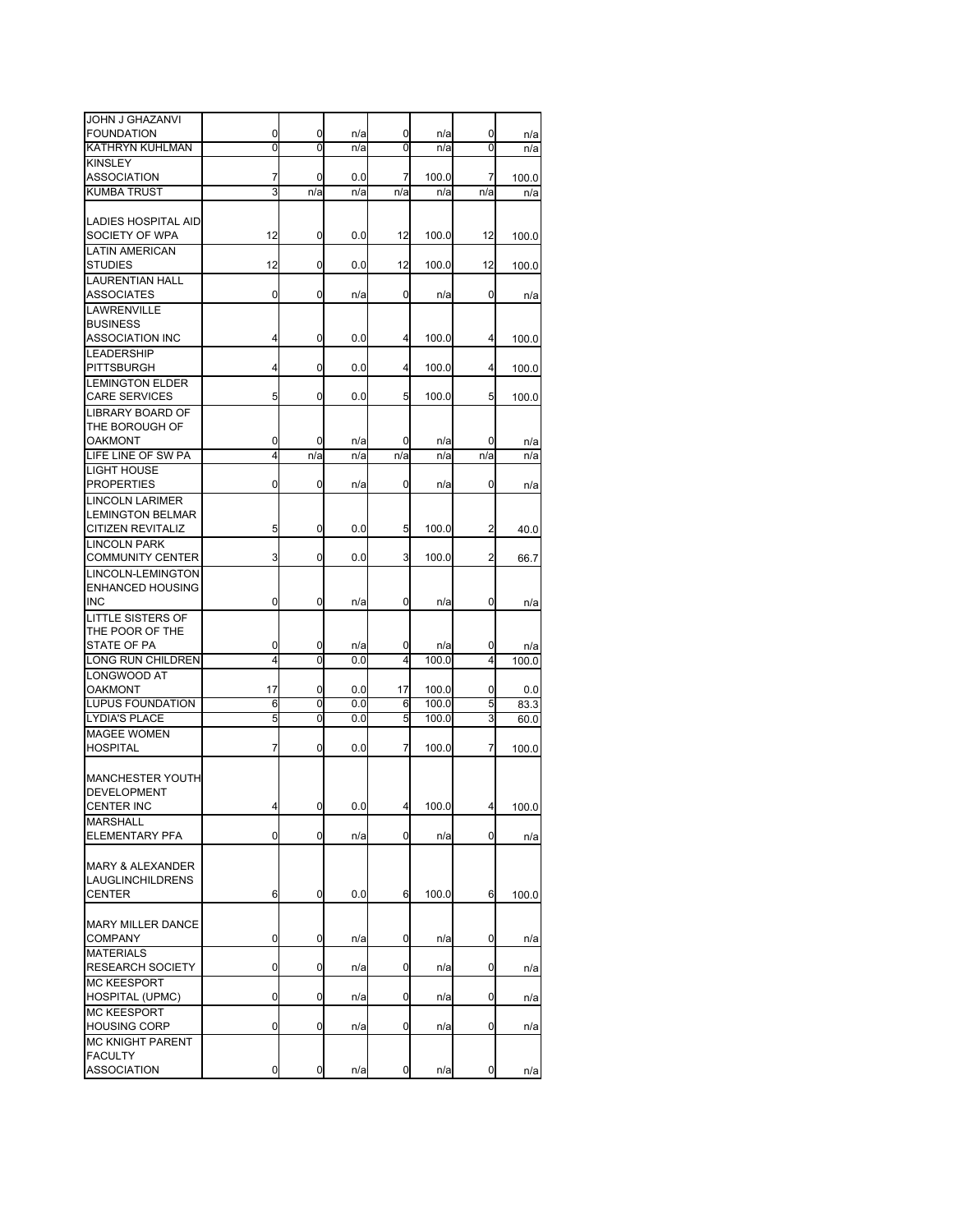| <b>MENDELSSOHN</b>           |    |     |      |     |       |     |       |
|------------------------------|----|-----|------|-----|-------|-----|-------|
| CHOIR OF                     |    |     |      |     |       |     |       |
| <b>PITTSBURGH</b>            | 8  | 0   | 0.0  | 8   | 100.0 | 8   | 100.0 |
|                              |    |     |      |     |       |     |       |
| <b>MENTAL HEALTH</b>         |    |     |      |     |       |     |       |
| ASS'N OF                     |    |     |      |     |       |     |       |
| ALLEGHENY COUNTY             | 4  | 0   | 0.0  | 4   | 100.0 | 4   | 100.0 |
| <b>MERCY HOSPITAL OF</b>     |    |     |      |     |       |     |       |
| PITTSBURGH                   | 10 | 0   | 0.0  | 10  | 100.0 | 10  | 100.0 |
| <b>MERCY LIFE CENTER</b>     | 6  | 0   | 0.0  | 6   | 100.0 | 6   | 100.0 |
| <b>METHOUSE</b>              | 0  | 0   | n/a  | 0   | n/a   | 0   | n/a   |
|                              |    |     |      |     |       |     |       |
| <b>MEYER &amp; MERLE</b>     |    |     |      |     |       |     |       |
| BERGER FAMILY FDN            | 0  | 0   | n/a  | 0   | n/a   | 0   | n/a   |
| <b>MINADEO EXTENDED</b>      |    |     |      |     |       |     |       |
| DAY PROGRAM                  | 0  | 0   | n/a  | 0   | n/a   | 0   | n/a   |
| MOMS HOUSE INC OF            |    |     |      |     |       |     |       |
| PITTSBURGH                   | 5  | 0   | 0.0  | 5   | 100.0 | 5   | 100.0 |
| <b>MON VALLEY</b>            |    |     |      |     |       |     |       |
| <b>EDUCATION</b>             |    |     |      |     |       |     |       |
| <b>CONSORTIUM</b>            | 0  | 0   | n/a  | 0   | n/a   | 0   | n/a   |
|                              |    |     |      |     |       |     |       |
| <b>MON YOUGH</b>             |    |     |      |     |       |     |       |
| <b>COMMUNITY SERVICE</b>     | 0  | 0   | n/a  | 0   | n/a   | 0   | n/a   |
| <b>MON YOUGH</b>             |    |     |      |     |       |     |       |
| <b>RIVERFRONT ENT. &amp;</b> |    |     |      |     |       |     |       |
| CULTURAL COUNCIL             | 3  | 0   | 0.0  | 3   | 100.0 | 3   | 100.0 |
|                              |    |     |      |     |       |     |       |
| <b>MONROEVILLE</b>           |    |     |      |     |       |     |       |
| <b>CRISIS PREGNANCY</b>      |    |     |      |     |       |     |       |
| <b>CENTER</b>                | 4  | 0   | 0.0  | 4   | 100.0 | 3   | 75.0  |
| <b>MONTOUR HOCKEY</b>        |    |     |      |     |       |     |       |
| ASSOCIATION INC              | 0  | 0   | n/a  | 0   | n/a   | 0   | n/a   |
| <b>MOON TOWNSHIP</b>         |    |     |      |     |       |     |       |
| PUBLIC LIBRARY               | 0  | 0   | n/a  | 0   | n/a   | 0   | n/a   |
| <b>MPC CORPORATION</b>       | 6  | 0   | 0.0  | 6   | 100.0 | 6   | 100.0 |
|                              |    |     |      |     |       |     |       |
| <b>MT LEBANON GIRLS</b>      |    |     |      |     |       |     |       |
| SOFTBALL                     |    |     |      |     |       |     |       |
| <b>ASSOCIATION</b>           | 0  | 0   | n/a  | 0   | n/a   | 0   | n/a   |
| <b>MT LEBANON</b>            |    |     |      |     |       |     |       |
| <b>MONTESSORI</b>            |    |     |      |     |       |     |       |
| SCHOOL INC                   | 0  | 0   | n/a  | 0   | n/a   | 0   | n/a   |
| MT. NAZARETH                 |    |     |      |     |       |     |       |
| <b>CENTER INC</b>            | 5  | 0   | 0.0  | 5   | 100.0 | 5   | 100.0 |
| MT. WASHINGTON               |    |     |      |     |       |     |       |
| <b>COMMUNITY</b>             |    |     |      |     |       |     |       |
| <b>DEVELOPMENT</b>           |    |     |      |     |       |     |       |
| CORPORATION                  | 5  | 2   | 40.0 | 3   | 60.0  | 0   | 0.0   |
| <b>MUSHROOM</b>              |    |     |      |     |       |     |       |
| <b>LEARNING CENTER</b>       | 0  | 0   | n/a  | 0   | n/a   | 0   | n/a   |
| NAMI                         |    |     |      |     |       |     |       |
| SOUTHWESTERN PA              | 5  | 0   | 0.0  | 5   | 100.0 | 5   | 100.0 |
| NATIONAL AVIARY              |    |     |      |     |       |     |       |
|                              |    |     |      |     |       |     |       |
| PITTSBURGH INC               | 14 | 0   | 0.0  | 14  | 100.0 | 14  | 100.0 |
| <b>NATIONAL</b>              |    |     |      |     |       |     |       |
| <b>COMMITTEE ON</b>          |    |     |      |     |       |     |       |
| PLANNED GIVING               | 0  | 0   | n/a  | 0   | n/a   | 0   | n/a   |
| NATIONAL COUNCIL             |    |     |      |     |       |     |       |
| IF JEWISH WOMEN,             |    |     |      |     |       |     |       |
| PITTSBURGH SEC               | 22 | n/a | n/a  | n/a | n/a   | n/a |       |
|                              |    |     |      |     |       |     | n/a   |
| NATIONAL COUNCIL             |    |     |      |     |       |     |       |
| OF JEWISH WOMEN              |    |     |      |     |       |     |       |
| <b>INC</b>                   | 16 | n/a | n/a  | n/a | n/a   | n/a | n/a   |
| <b>NATIONAL FLAG</b>         |    |     |      |     |       |     |       |
| FOUNDATION                   | 6  | 0   | 0.0  | 6   | 100.0 | 6   | 100.0 |
| NATIONAL MUTIPLE             |    |     |      |     |       |     |       |
| <b>SCLEROSIS SOCIETY</b>     | 5  | 0   | 0.0  | 5   | 100.0 | 5   | 100.0 |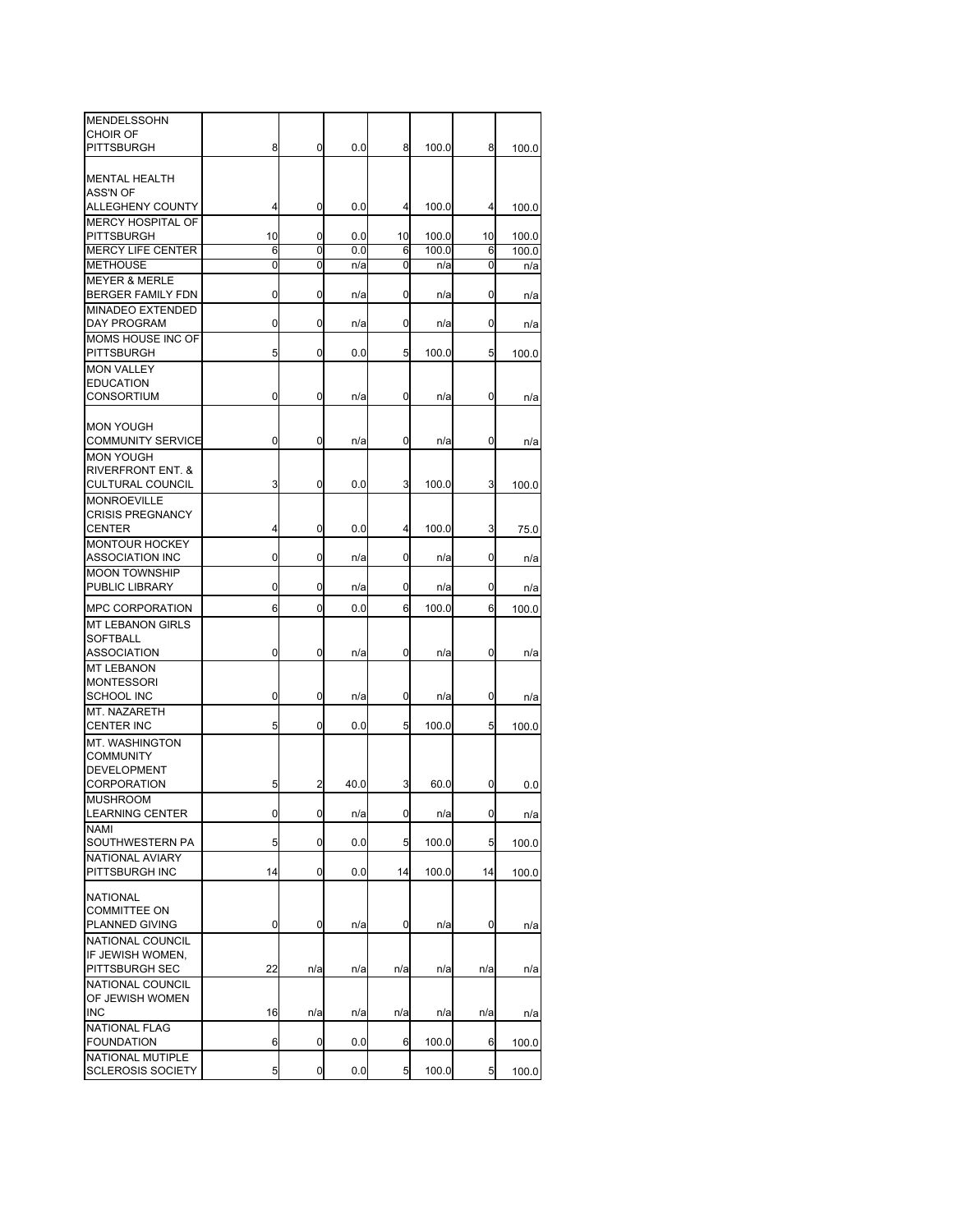| <b>NATIONAL</b>         |    |     |     |     |       |                |       |
|-------------------------|----|-----|-----|-----|-------|----------------|-------|
| <b>PARKINSON</b>        |    |     |     |     |       |                |       |
| <b>FOUNDATION</b>       | 7  | 0   | 0.0 | 7   | 100.0 | 7              | 100.0 |
| NATIONAL REFORM         |    |     |     |     |       |                |       |
| ASSOCIATION             | 4  | 0   | 0.0 | 4   | 100.0 | 4              | 100.0 |
| <b>NEIGHBORHOOD</b>     |    |     |     |     |       |                |       |
| <b>CENTERS</b>          |    |     |     |     |       |                |       |
| <b>ASSOCIATION</b>      | 4  | 0   | 0.0 | 4   | 100.0 | 4              | 100.0 |
| <b>NEVILLE ISLAND</b>   |    |     |     |     |       |                |       |
| DEVELOPMENT             | 0  | 0   | n/a | 0   | n/a   | 0              | n/a   |
| <b>NEW CENTURY</b>      |    |     |     |     |       |                |       |
| <b>CAREERS</b>          | 3  | 0   | 0.0 | 3   | 100.0 | 3              | 100.0 |
| <b>NORTH ALLEGHENY</b>  |    |     |     |     |       |                |       |
| <b>ASSOCIATION FOR</b>  |    |     |     |     |       |                |       |
| ADV OF SPORTS           | 0  | 0   | n/a | 0   | n/a   | 0              |       |
|                         |    |     |     |     |       |                | n/a   |
| <b>NORTH AMERICAN</b>   |    |     |     |     |       |                |       |
| <b>SERIALS INTEREST</b> |    |     |     |     |       |                |       |
| <b>GROUP INC</b>        | 5  | 0   | 0.0 | 5   | 100.0 | 5              | 100.0 |
| NORTH HILLS FOOD        |    |     |     |     |       |                |       |
| <b>BANK</b>             | 0  | 0   | n/a | 0   | n/a   | 0              | n/a   |
| NORTH HILLS YOUTH       |    |     |     |     |       |                |       |
| <b>MINISTRIES</b>       | 5  | 0   | 0.0 | 5   | 100.0 | 5              | 100.0 |
| <b>NORTH SUBURBAN</b>   |    |     |     |     |       |                |       |
| <b>ADULT SERVICES</b>   | 0  | 0   | n/a | 0   | n/a   | 0              | n/a   |
| <b>NORTHERN</b>         |    |     |     |     |       |                |       |
| ALLEGHENY COUNTY        |    |     |     |     |       |                |       |
| <b>CHAMBER</b>          |    |     |     |     |       |                |       |
| <b>EDUCATION FDN</b>    | 7  | 0   | 0.0 | 7   | 100.0 | 6              | 85.7  |
| <b>NORTHERN TIER</b>    |    |     |     |     |       |                |       |
| LIBRARY                 | 0  | 0   | n/a | 0   | n/a   | 0              | n/a   |
| NORTHLAND PUBLIC        |    |     |     |     |       |                |       |
| LIBRARY                 | 4  | 0   | 0.0 | 4   | 100.0 | 4              | 100.0 |
| NORTHSIDE CIVIC         |    |     |     |     |       |                |       |
| <b>DEVELOPMENT</b>      |    |     |     |     |       |                |       |
| <b>COUNCIL INC</b>      | 4  | 0   | 0.0 | 4   | 100.0 | $\overline{c}$ | 50.0  |
|                         |    |     |     |     |       |                |       |
| NORTHSIDE URBAN         |    |     |     |     |       |                |       |
| PATHWAYS A PUBLIC       |    |     |     |     |       |                |       |
| <b>CHARTER SCHOOL</b>   | 0  | 0   | n/a | 0   | n/a   | 0              | n/a   |
| <b>NORTHWEST</b>        |    |     |     |     |       |                |       |
| <b>REGIONAL</b>         |    |     |     |     |       |                |       |
| MANAGEMENT              | 0  | 0   | n/a | 0   | n/a   | 0              | n/a   |
| <b>OAKLAND SCHOOL</b>   | 0  | 0   | n/a | 0   | n/a   | 0              | n/a   |
| <b>OHIO VALLEY</b>      |    |     |     |     |       |                |       |
| GENERAL HOSPITAL        | 0  | 0   | n/a | 0   | n/a   | 0              | n/a   |
| <b>OLD SEWICKLEY</b>    |    |     |     |     |       |                |       |
| POST OFFICE CORP        | 0  | 0   |     | 0   |       | 0              |       |
|                         |    |     | n/a |     | n/a   |                | n/a   |
| ONE TO ONE THE          |    |     |     |     |       |                |       |
| MENTORING               |    |     |     |     |       |                |       |
| PARTNERSHIP OF          |    |     |     |     |       |                |       |
| <b>SWPA</b>             | 9  | n/a | n/a | n/a | n/a   | n/a            | n/a   |
| OPERATION BETTER        |    |     |     |     |       |                |       |
| <b>BLOCK</b>            | 4  | 0   | 0.0 | 4   | 100.0 | 4              | 100.0 |
| PA FEDERATION           |    |     |     |     |       |                |       |
| MUSIC CLUBS             | 10 | 0   | 0.0 | 10  | 100.0 | 10             | 100.0 |
| PA ORGANIZATION         |    |     |     |     |       |                |       |
| FOR WOMEN IN            |    |     |     |     |       |                |       |
| <b>EARLY RECOVERY</b>   | 4  | 0   | 0.0 | 4   | 100.0 | 4              | 100.0 |
| PACE SCHOOL             | 5  | 0   | 0.0 | 5   | 100.0 | 5              | 100.0 |
| PARENTAL STRESS         |    |     |     |     |       |                |       |
| CENTER                  | 8  | n/a | n/a | n/a | n/a   | n/a            |       |
| PBA INC / THE           |    |     |     |     |       |                | n/a   |
| <b>SECOND STEP</b>      | 4  | 0   | 0.0 | 4   | 100.0 | 2              |       |
|                         |    |     |     |     |       |                | 50.0  |
| PENN HILLS              |    |     |     |     |       |                |       |
| VOLUNTEER               |    |     |     |     |       |                |       |
| <b>FIREMENS RELIEF</b>  |    |     |     |     |       |                |       |
| <b>ASSOCIATION I</b>    | 0  | 0   | n/a | 0   | n/a   | 0              | n/a   |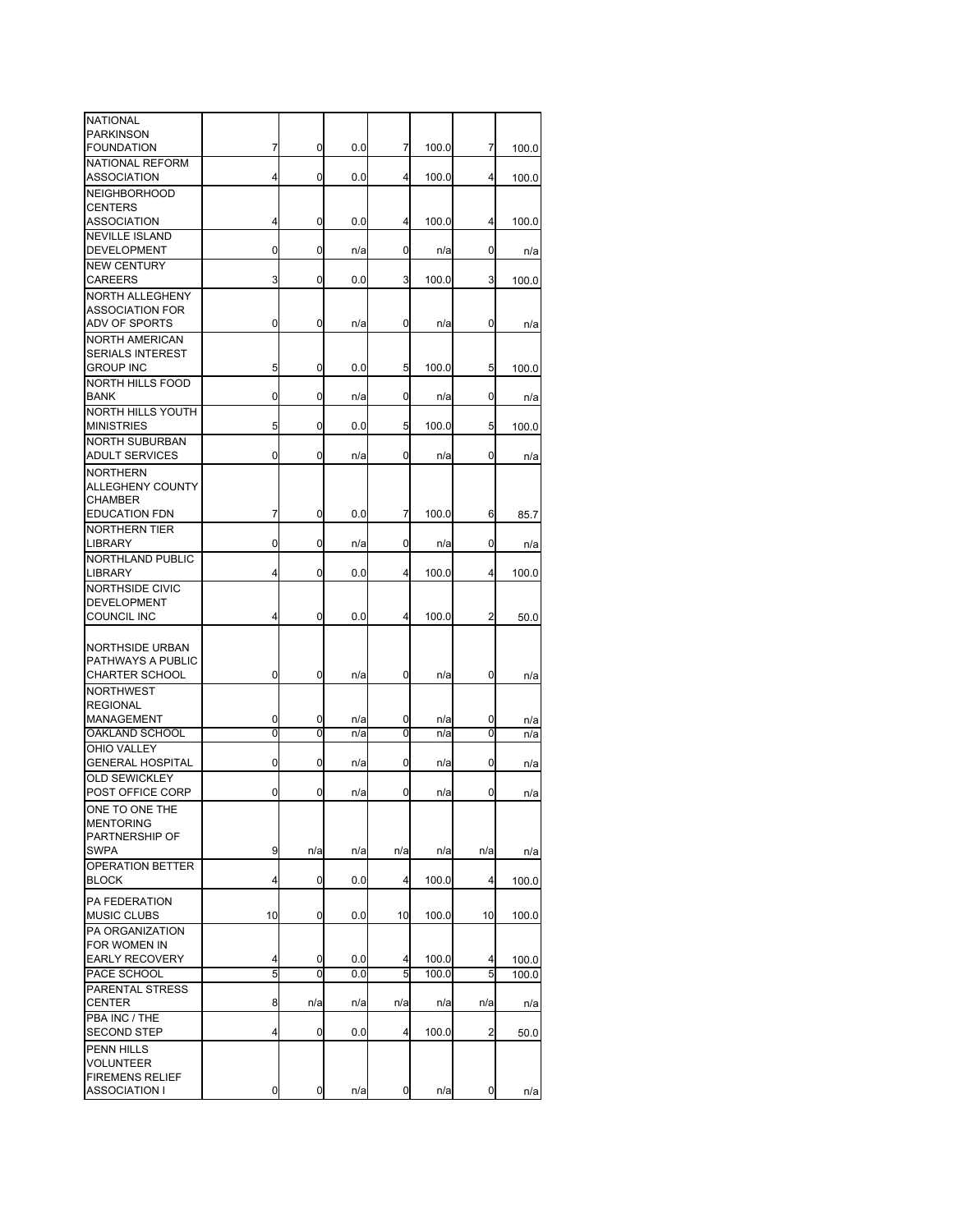| PENNSYLVANIA<br><b>PEACE LINKS</b>         | 4  | 0              | 0.0 | 4  | 100.0 | 4  | 100.0 |
|--------------------------------------------|----|----------------|-----|----|-------|----|-------|
| PGH C/RENCE ON                             |    |                |     |    |       |    |       |
| <b>ANALYTIC CHEM &amp;</b>                 |    |                |     |    |       |    |       |
| <b>A/PLD</b>                               |    |                |     |    |       |    |       |
| <b>SPECTROSCOPY</b>                        | 0  | 0              | n/a | 0  | n/a   | 0  | n/a   |
|                                            |    |                |     |    |       |    |       |
| <b>PHIPPS</b>                              |    |                |     |    |       |    |       |
| <b>CONSERVATORY AND</b>                    |    |                |     |    |       |    |       |
| BOTANICAL GARDEN                           | 19 | 0              | 0.0 | 19 | 100.0 | 19 | 100.0 |
| PITCAIRN CRABBE                            |    |                |     |    |       |    |       |
| <b>FOUNDATION</b>                          | 0  | 0              | n/a | 0  | n/a   | 0  | n/a   |
| PITTBSBURGH                                |    |                |     |    |       |    |       |
| <b>BUSINESS</b>                            |    |                |     |    |       |    |       |
| <b>RESOURCES CENTER</b>                    | 6  | 0              | 0.0 | 6  | 100.0 | 4  | 66.7  |
| PITTSBURGH AIDS                            | 6  | 0              | 0.0 | 6  | 100.0 | 6  |       |
| <b>TASK FORCE INC</b><br>PITTSBURGH ARTS & |    |                |     |    |       |    | 100.0 |
| LECTURES INC                               | 0  | 0              | n/a | 0  | n/a   | 0  | n/a   |
| PITTSBURGH CARES                           | 4  | $\overline{0}$ | 0.0 | 4  | 100.0 | 4  | 100.0 |
| PITTSBURGH CARES                           |    |                |     |    |       |    |       |
| PARTNERSHIP INC                            | 3  | 0              | 0.0 | 3  | 100.0 | 3  | 100.0 |
| <b>CENTER FOR THE</b>                      |    |                |     |    |       |    |       |
| <b>ARTS</b>                                | 8  | 0              | 0.0 | 8  | 100.0 | 8  | 100.0 |
| <b>PITTSBURGH</b>                          |    |                |     |    |       |    |       |
| <b>CHILDREN'S MUSEUM</b>                   | 5  | 0              | 0.0 | 5  | 100.0 | 5  | 100.0 |
| PITTSBURGH                                 |    |                |     |    |       |    |       |
| <b>COALITION FOR</b>                       |    |                |     |    |       |    |       |
| <b>DYNAMIC</b>                             |    |                |     |    |       |    |       |
| <b>PSYCHOTHERAPY</b>                       | 0  | 0              | n/a | 0  | n/a   | 0  | n/a   |
| <b>PITTSBURGH</b>                          |    |                |     |    |       |    |       |
| COMMUNITY                                  |    |                |     |    |       |    |       |
| <b>REINVESTMENT</b>                        | 4  | 0              | 0.0 | 0  | n/a   | 0  | 0.0   |
| <b>PITTSBURGH</b>                          |    |                |     |    |       |    |       |
| COUNCIL ON HIGHER                          |    |                |     |    |       |    |       |
| <b>EDUCATION</b>                           | 2  | 0              | 0.0 | 2  | 100.0 | 2  | 100.0 |
| PITTSBURGH DANCE<br>ALLOY                  | 5  | 0              | 0.0 | 5  | 100.0 | 5  |       |
| <b>PITTSBURGH</b>                          |    |                |     |    |       |    | 100.0 |
| <b>EXPERIMENT</b>                          | 4  | 0              | 0.0 | 4  | 100.0 | 4  | 100.0 |
| PITTSBURGH FILM                            |    |                |     |    |       |    |       |
| <b>MAKERS</b>                              | 4  | 0              | 0.0 | 4  | 100.0 | 4  | 100.0 |
| PITTSBURGH                                 |    |                |     |    |       |    |       |
| <b>INSTITUTE OF</b>                        |    |                |     |    |       |    |       |
| <b>MORTUARY SCIENCE</b>                    |    |                |     |    |       |    |       |
| <b>INC</b>                                 | 5  | 0              | 0.0 | 5  | 100.0 | 5  | 100.0 |
| PITTSBURGH ITALIAN                         |    |                |     |    |       |    |       |
| SCHOLARSHIP FUND                           |    | 0              | n/a | 0  | n/a   | 0  | n/a   |
| PITTSBURGH                                 |    |                |     |    |       |    |       |
| LEADERSHIP                                 |    |                |     |    |       |    |       |
| <b>FOUNDATION</b>                          | 4  | 0              | 0.0 | 4  | 100.0 | 4  | 100.0 |
| <b>PITTSBURGH</b>                          |    |                |     |    |       |    |       |
| <b>MEDIATION CENTER</b>                    | 4  | 0              | 0.0 | 4  | 100.0 | 4  | 100.0 |
| PITTSBURGH                                 |    |                |     |    |       |    |       |
| MUSICAL THEATER                            | 5  | 0              | 0.0 | 5  | 100.0 | 5  | 100.0 |
| PITTSBURGH OPERA                           |    |                |     |    |       |    |       |
| <b>HOUSE INC</b>                           | 7  | 0              | 0.0 | 7  | 100.0 | 7  | 100.0 |
| PITTSBURGH                                 |    |                |     |    |       |    |       |
| PIRATES ALUMNI<br><b>ASSOCIATION INC</b>   | 0  | 0              |     | 0  |       | 0  |       |
| <b>PITTSBURGH</b>                          |    |                | n/a |    | n/a   |    | n/a   |
| REGIONAL ALLIANCE                          | 6  | 0              | 0.0 | 6  | 100.0 | 6  | 100.0 |
| PITTSBURGH TISSUE                          |    |                |     |    |       |    |       |
| <b>ENGINEERING</b>                         |    |                |     |    |       |    |       |
| SOCIETY INC                                | 5  | 0              | 0.0 | 5  | 100.0 | 5  | 100.0 |
| PITTSBURGH                                 |    |                |     |    |       |    |       |
| VINTAGE GRAND                              |    |                |     |    |       |    |       |
| <b>PRIX</b>                                | 14 | 0              | 0.0 | 14 | 100.0 | 14 | 100.0 |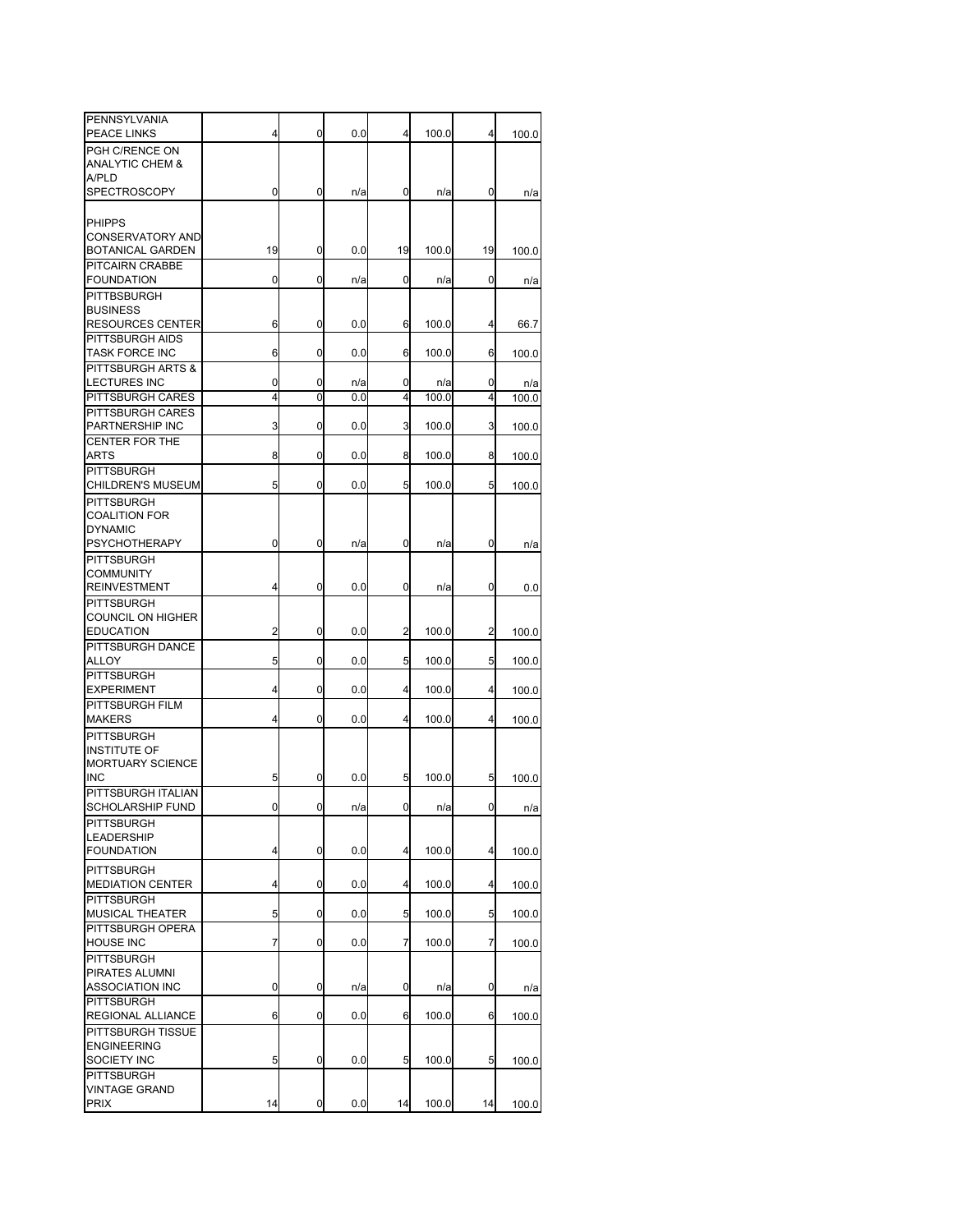| <b>PITTSBURGH</b>                    |                |                |     |     |       |                |       |
|--------------------------------------|----------------|----------------|-----|-----|-------|----------------|-------|
| VOYAGER                              | 0              | 0              | n/a | 0   | n/a   | 0              | n/a   |
| <b>PLANNED</b><br>PARENTHOOD OF      |                |                |     |     |       |                |       |
| <b>WPA INC</b>                       | 10             | 0              | 0.0 | 10  | 100.0 | 10             | 100.0 |
| PLUM BOROUGH                         |                |                |     |     |       |                |       |
| <b>ATHLETIC</b>                      |                |                |     |     |       |                |       |
| <b>ASSOCIATION</b>                   | 0              | 0              | n/a | 0   | n/a   | 0              | n/a   |
| PLUM SENIOR                          |                |                |     |     |       |                |       |
| CITIZEN CLUB                         | 4              | 0              | 0.0 | 4   | 100.0 | 3              | 75.0  |
| PREGNANCY CARE                       |                |                |     |     |       |                |       |
| <b>CENTERS</b>                       | 0              | 0              | n/a | 0   | n/a   | 0              | n/a   |
| PRESSLEY RIDGE<br><b>SCHOOLS FDN</b> | 6              | n/a            | n/a | n/a | n/a   | n/a            |       |
| PREVENTION POINT                     |                |                |     |     |       |                | n/a   |
| <b>PITTSBURGH</b>                    | 3              | 0              | 0.0 | 3   | 100.0 | 3              | 100.0 |
| PROJECT HELP OUR                     |                |                |     |     |       |                |       |
| PEOPLE EARN INC                      | 4              | 0              | 0.0 | 4   | 100.0 | 1              | 25.0  |
| <b>PROVIDENCE</b>                    |                |                |     |     |       |                |       |
| <b>CONENCTIONS INC</b>               | 6              | 0              | 0.0 | 6   | 100.0 | 6              | 100.0 |
| <b>RAINBOW KITCHEN</b>               | 4              | $\overline{0}$ | 0.0 | 4   | 100.0 | 3              | 75.0  |
| <b>REGIONAL BUSINESS</b>             |                |                |     |     |       |                |       |
| <b>ALLIANCE</b>                      | 9              | 0              | 0.0 | 9   | 100.0 | 9              | 100.0 |
| <b>RESERVE PARENTS</b><br>CLUB       | 0              | 0              | n/a | 0   | n/a   | 0              | n/a   |
| <b>RESIDENTIAL</b>                   |                |                |     |     |       |                |       |
| <b>RESOURCES</b>                     | 4              | 0              | 0.0 | 4   | 100.0 | $\overline{4}$ | 100.0 |
| <b>RICHARD TWN</b>                   |                |                |     |     |       |                |       |
| <b>VOLUNTEER FIRE</b>                |                |                |     |     |       |                |       |
| DEP PF ALLEGHENY                     |                |                |     |     |       |                |       |
| <b>COUNTY</b>                        | 0              | 0              | n/a | 0   | n/a   | 0              | n/a   |
| <b>RIDC</b>                          | $\overline{0}$ | 0              | n/a | Ō   | n/a   | Ō              | n/a   |
| <b>RIVERVIEW</b>                     |                |                |     |     |       |                |       |
| <b>APARTMENTS</b>                    | 8              | 0              | 0.0 | 8   | 100.0 | 8              | 100.0 |
| <b>ROBINSON</b><br><b>EMERGENCY</b>  |                |                |     |     |       |                |       |
| <b>MEDICAL SERVICE</b>               | 4              | 0              | 0.0 | 4   | 100.0 | 4              | 100.0 |
| <b>ROBINSON</b>                      |                |                |     |     |       |                |       |
| <b>TOWNSHIP</b>                      |                |                |     |     |       |                |       |
| <b>CHRISTIAN SCHOOL</b>              | 0              | 0              | n/a | 0   | n/a   | 0              | n/a   |
| RONALD MC DONALD                     |                |                |     |     |       |                |       |
| <b>HOUSE</b>                         | 5              | 0              | 0.0 | 5   | 100.0 | 5              | 100.0 |
| <b>ROSS-WEST VIEW</b>                |                |                |     |     |       |                |       |
| <b>EMERGENCY</b>                     |                |                |     |     |       |                |       |
| <b>MEDICAL SERVICES</b><br>AUTH.     | 5              | 0              | 0.0 | 5   | 100.0 | 5              | 100.0 |
| <b>RUGGED GROUSE</b>                 |                |                |     |     |       |                |       |
| SOCIETY                              | ь              | υ              | 0.0 | ь   | 100.0 | ь              | 100.0 |
|                                      |                |                |     |     |       |                |       |
| SAE INTERNATIONAL                    | 0              | 0              | n/a | 0   | n/a   | 0              | n/a   |
| SAMARITAN                            |                |                |     |     |       |                |       |
| COUNSELLING<br><b>CENTER</b>         | 4              | 0              | 0.0 | 4   | 100.0 | 2              |       |
| SAMARITAN                            |                |                |     |     |       |                | 50.0  |
| <b>COUNSELLING</b>                   |                |                |     |     |       |                |       |
| <b>CENTER OF WPA</b>                 | 4              | 0              | 0.0 | 4   | 100.0 | 2              | 50.0  |
| SANTA CRUZ INC                       | 0              | 0              | n/a | 0   | n/a   | 0              | n/a   |
| <b>SENECA AREA</b>                   |                |                |     |     |       |                |       |
| <b>EMERGENCY</b>                     |                |                |     |     |       |                |       |
| <b>SERVICES</b>                      | 0              | 0              | n/a | 0   | n/a   | 0              | n/a   |
| <b>SEWICKLEY PUBLIC</b>              | 4              | 0              | 0.0 | 4   | 100.0 | 4              |       |
| LIBRARY                              |                |                |     |     |       |                | 100.0 |
| SHADY SIDE                           |                |                |     |     |       |                |       |
| ACADEMY                              | 12             | 0              | 0.0 | 12  | 100.0 | 12             | 100.0 |
| SHADYSIDE                            |                |                |     |     |       |                |       |
| ACADEMY<br><b>FOUNDATION</b>         | 8              | 0              | 0.0 | 8   | 100.0 | 8              | 100.0 |
|                                      |                |                |     |     |       |                |       |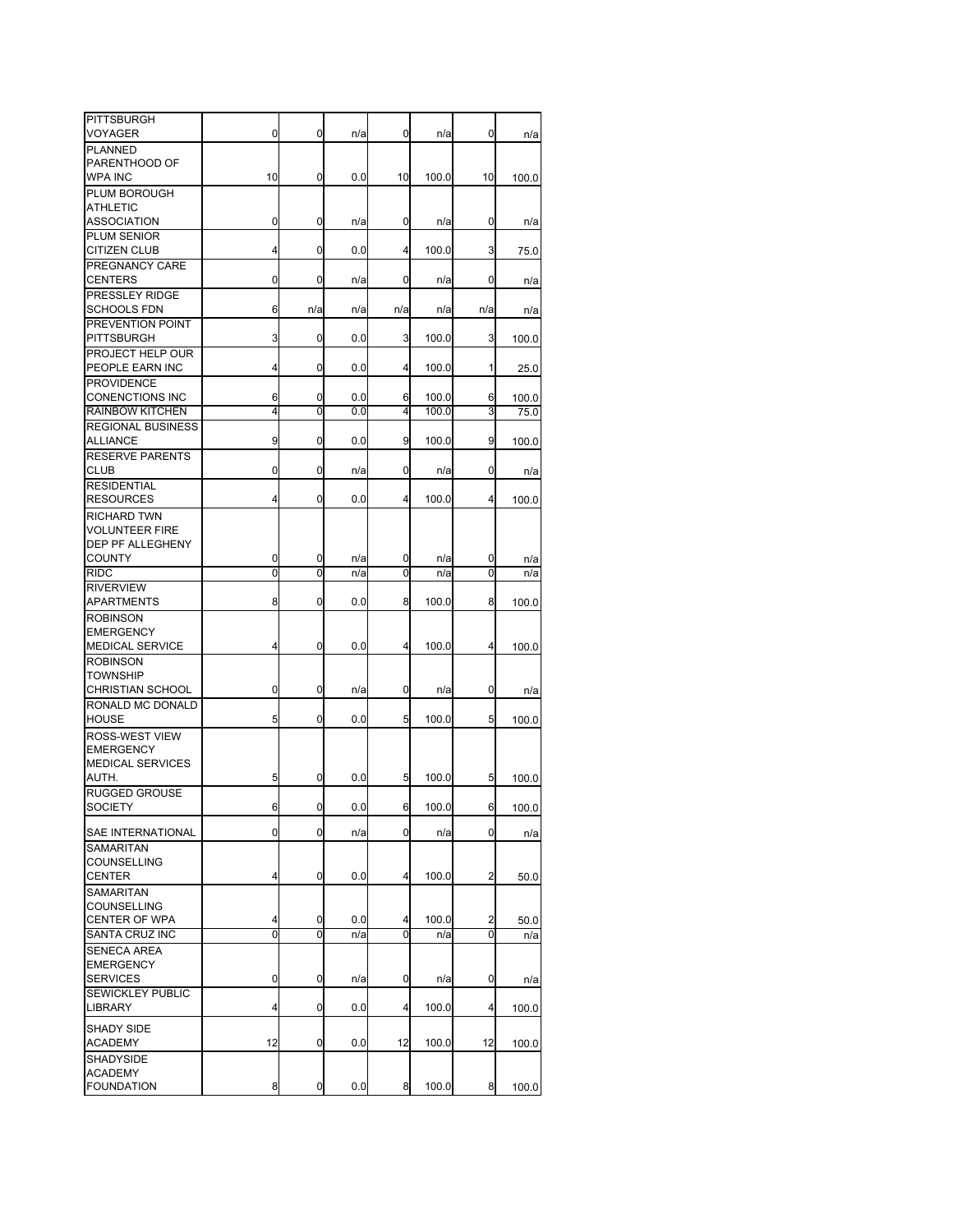| SHALER AREA EMS          |    |                |     |    |       |                |       |
|--------------------------|----|----------------|-----|----|-------|----------------|-------|
| <b>INC</b>               | 0  | 0              | n/a | 0  | n/a   | 0              | n/a   |
| <b>SIDS ALLIANCE INC</b> | 4  | 0              | 0.0 | 4  | 100.0 | 4              | 100.0 |
|                          |    |                |     |    |       |                |       |
| SINGLE & CUSTODIAL       |    |                |     |    |       |                |       |
| <b>FATHERS NETWORK</b>   | 3  | 0              | 0.0 | 0  | 0.0   | 0              | 0.0   |
| SOCIETY FOR ARTS         | 10 | 0              | 0.0 | 10 | 100.0 | 10             | 100.0 |
| <b>SOUTH HILLS</b>       |    |                |     |    |       |                |       |
| CHORALE                  | 7  | 0              | 0.0 | 7  | 100.0 | 7              | 100.0 |
|                          |    |                |     |    |       |                |       |
| <b>SOUTH HILLS</b>       |    |                |     |    |       |                |       |
| <b>HEALTH SYSTEM FDN</b> | 7  | 0              | 0.0 | 7  | 100.0 | 7              | 100.0 |
|                          |    |                |     |    |       |                |       |
| <b>SOUTH HILLS</b>       | 5  | 0              | 0.0 | 5  | 100.0 | 5              |       |
| <b>MEDICAL CENTER</b>    |    |                |     |    |       |                | 100.0 |
| SOUTH SIDE LOCAL         |    |                |     |    |       |                |       |
| <b>DEVELOPMENT</b>       |    |                |     |    |       |                |       |
| <b>COMPANY</b>           | 9  | 0              | 0.0 | 9  | 100.0 | 9              | 100.0 |
| SOUTH WINDS INC          | 4  | $\overline{0}$ | 0.0 | 4  | 100.0 | 3              | 75.0  |
| SOUTHBRIDGE EMS          |    |                |     |    |       |                |       |
| <b>INC</b>               | 3  | 0              | 0.0 | 3  | 100.0 | $\overline{c}$ | 66.7  |
| SOUTHEAST ASIA           |    |                |     |    |       |                |       |
| PRAYER CENTER            | 0  | 0              | n/a | 0  | n/a   | 0              | n/a   |
| SOUTHWEST PA             |    |                |     |    |       |                |       |
| AREA HEALTH              |    |                |     |    |       |                |       |
| <b>EDUCATION CENTER</b>  | 4  | 0              | 0.0 | 4  | 100.0 | 2              | 50.0  |
| SOUTHWESTERN PA          |    |                |     |    |       |                |       |
| <b>CORPORATION</b>       | 0  | 0              | n/a | 0  | n/a   | 0              | n/a   |
| SPRINGDALE               |    |                |     |    |       |                |       |
| <b>TOWNSHIP</b>          |    |                |     |    |       |                |       |
| <b>VOLUNTEER FIRE</b>    | 0  | 0              | n/a | 0  | n/a   | 0              | n/a   |
| <b>SQUIRRELL HILL</b>    |    |                |     |    |       |                |       |
| <b>URBAN COALITION</b>   |    |                |     |    |       |                |       |
| <b>INC</b>               | 6  | 0              | 0.0 | 6  | 100.0 | 6              | 100.0 |
|                          |    |                |     |    |       |                |       |
| ST CLAIR CITIZEN         |    |                |     |    |       |                |       |
| <b>COUNCIL</b>           | 3  | 0              | 0.0 | 3  | 100.0 | $\overline{c}$ | 66.7  |
| <b>ST. AMBROSE</b>       |    |                |     |    |       |                |       |
| <b>MANOR</b>             | 4  | 0              | 0.0 | 4  | 100.0 | 4              | 100.0 |
| ST. BARNABAS             |    |                |     |    |       |                |       |
| <b>RETIREMENT</b>        |    |                |     |    |       |                |       |
| <b>VILLAGE INC</b>       | 0  | 0              | n/a | 0  | n/a   | 0              | n/a   |
| ST. CALIR HEALTH         |    |                |     |    |       |                |       |
| <b>VENTURES</b>          | 12 | 0              | 0.0 | 12 | 100.0 | 12             | 100.0 |
| ST. VINCENT DE           |    |                |     |    |       |                |       |
| PAUL SOCIETY             | 4  | 0              | 0.0 | 4  | 100.0 | 4              | 100.0 |
| <b>STENGTH</b>           |    |                |     |    |       |                |       |
| <b>INCORPORATED</b>      | 4  | 0              | 0.0 | 4  | 100.0 | 4              | 100.0 |
|                          |    |                |     |    |       |                |       |
| STO-ROX BOOSTER          |    |                |     |    |       |                |       |
| <b>CLUB</b>              | 0  | 0              | n/a | 0  | n/a   | 0              | n/a   |
| <b>TAMIL NADU</b>        |    |                |     |    |       |                |       |
| <b>FOUNDATION</b>        | 0  | 0              | n/a | 0  | n/a   | 0              | n/a   |
|                          |    |                |     |    |       |                |       |
| <b>TECH LINK PROGRAM</b> |    |                |     |    |       |                |       |
| OF PITTSBURGH            | 4  | 0              | 0.0 | 4  | 100.0 | 4              | 100.0 |
| <b>TEIN RIVERS</b>       |    |                |     |    |       |                |       |
| <b>COUNCIL OF</b>        |    |                |     |    |       |                |       |
| <b>GOVERNMENT</b>        | 0  | 0              | n/a | 0  | n/a   | 0              | n/a   |
| THE EARLY                |    |                |     |    |       |                |       |
| LEARNING INSTITUTE       | 6  | 0              | 0.0 | 6  | 100.0 | 6              | 100.0 |
| THE FOX CHAPEL           |    |                |     |    |       |                |       |
| AREA EDUCTAION           |    |                |     |    |       |                |       |
| <b>FUND</b>              | 3  | 0              | 0.0 | 3  | 100.0 | 3              | 100.0 |
| THE HEARTWOOD            |    |                |     |    |       |                |       |
| <b>INSTITUTE</b>         | 4  | 0              | 0.0 | 4  | 100.0 | 4              | 100.0 |
| THE LIBRARY OF           |    |                |     |    |       |                |       |
| <b>BALDWIN</b>           | 0  | 0              | n/a | 0  | n/a   | 0              |       |
| THE MATTRESS             |    |                |     |    |       |                | n/a   |
| <b>FACTORY</b>           | 2  | 0              | 0.0 | 2  | 100.0 | 2              | 100.0 |
|                          |    |                |     |    |       |                |       |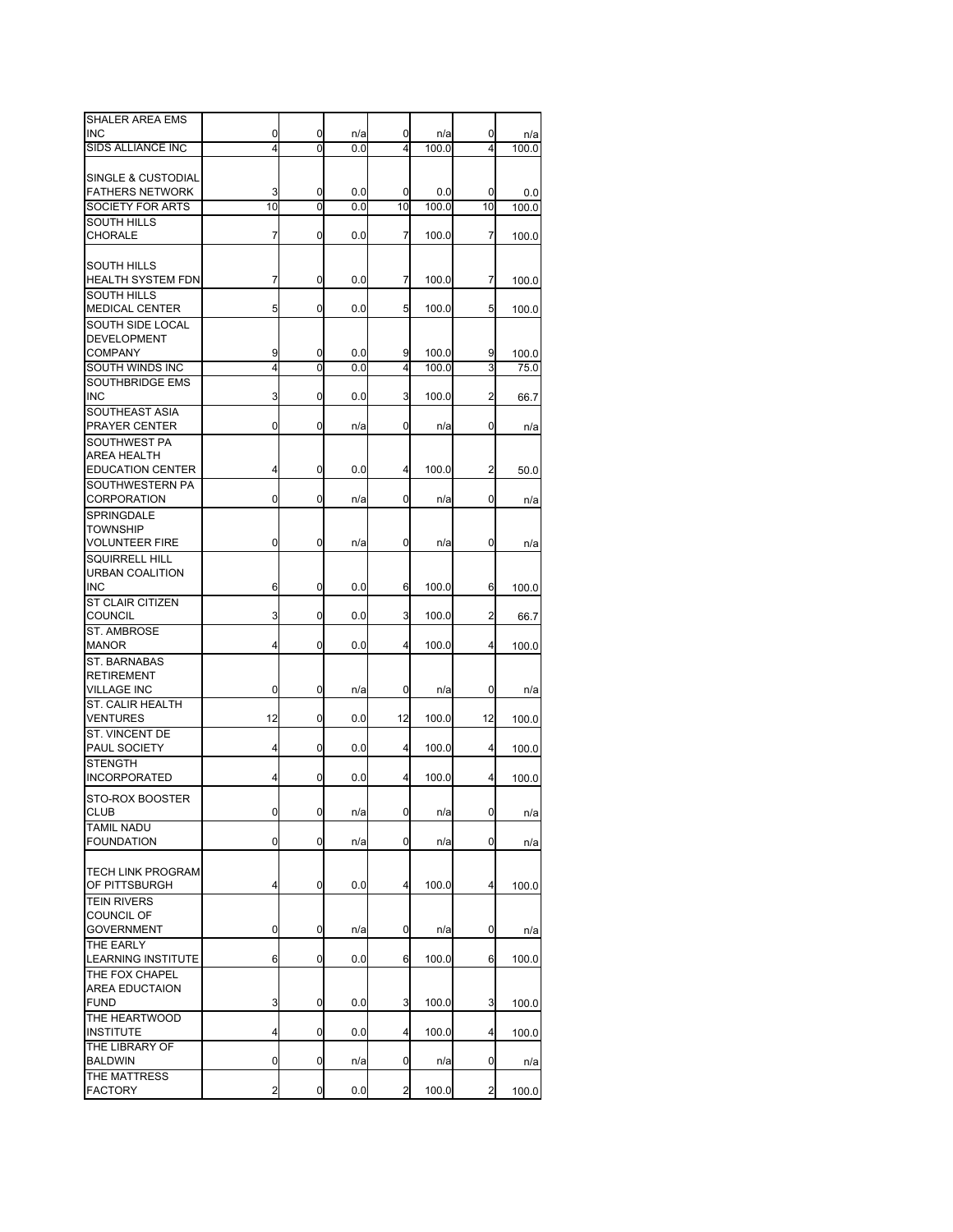| THE MONROEVILLE           |                |     |     |     |       |     |       |
|---------------------------|----------------|-----|-----|-----|-------|-----|-------|
| CHRISTIAN JUDEA           |                |     |     |     |       |     |       |
| <b>FOUNDATION</b>         | 3              | 0   | 0.0 | 3   | 100.0 | 3   | 100.0 |
| THE PITTSBURGH            |                |     |     |     |       |     |       |
| <b>PARKS</b>              |                |     |     |     |       |     |       |
| CONSERVANCY               | 0              | 0   | n/a | 0   | n/a   | 0   | n/a   |
| THE PITTSBURGH            |                |     |     |     |       |     |       |
| <b>TRUST FOR</b>          |                |     |     |     |       |     |       |
| CULTURAL                  |                |     |     |     |       |     |       |
|                           | 12             | 0   | 0.0 | 12  | 100.0 | 12  |       |
| <b>RESOURCES</b>          |                |     |     |     |       |     | 100.0 |
| THE SENIOR                |                |     |     |     |       |     |       |
| CARDIOVASCULAR            |                |     |     |     |       |     |       |
| SURGEONS SOCIETY          |                |     |     |     |       |     |       |
| <b>INC</b>                | 4              | 0   | 0.0 | 4   | 100.0 | 4   | 100.0 |
|                           |                |     |     |     |       |     |       |
| THE SWPA AIDS             |                |     |     |     |       |     |       |
| PLANNING COALITION        | 4              | 0   | 0.0 | 4   | 100.0 | 4   | 100.0 |
| THE WATSON                |                |     |     |     |       |     |       |
| <b>INSTITUTE</b>          | 8              | 0   | 0.0 | 8   | 100.0 | 7   | 87.5  |
| THE WESTLEY               |                |     |     |     |       |     |       |
| <b>FOUNDATION</b>         | 3              | 0   | 0.0 | 3   | 100.0 | 3   | 100.0 |
|                           |                |     |     |     |       |     |       |
| THE WPA CHP OF            |                |     |     |     |       |     |       |
| THE NAT'L                 |                |     |     |     |       |     |       |
| <b>HEMOPHILIA FDN</b>     | 4              | 0   | 0.0 | 4   | 100.0 | 34  | 850.0 |
| <b>THOMAS MERTON</b>      |                |     |     |     |       |     |       |
| <b>CENTER</b>             | 3              | n/a | n/a | n/a | n/a   | n/a | n/a   |
| THREE RIVERS              |                |     |     |     |       |     |       |
| <b>ADOPTION COUNCIL</b>   | 9              | 0   | 0.0 | 9   | 100.0 | 9   | 100.0 |
| THREE RIVERS AREA         |                |     |     |     |       |     |       |
| LABOR                     |                |     |     |     |       |     |       |
| MANAGEMENT                | 0              | 0   | n/a | 0   | n/a   | 0   | n/a   |
| THREE RIVERS              |                |     |     |     |       |     |       |
|                           |                |     |     |     |       |     |       |
| <b>CENTER FOR</b>         |                |     |     |     |       |     |       |
| <b>INDEPENDENT LIVING</b> | 5              | 0   | 0.0 | 5   | 100.0 | 5   | 100.0 |
| <b>THREE RIVERS</b>       |                |     |     |     |       |     |       |
| <b>RAVING</b>             |                |     |     |     |       |     |       |
| <b>ASSOCIATION</b>        | 5              | 0   | 0.0 | 5   | 100.0 | 4   | 80.0  |
| <b>TROY HILL CITIZEN</b>  | 4              | 0   | 0.0 | 4   | 100.0 | 1   | 25.0  |
| <b>TURTLE CREEK</b>       |                |     |     |     |       |     |       |
| VALLEY MHMR INC           | 4              | 0   | 0.0 | 4   | 100.0 | 3   | 75.0  |
| <b>UE RESEARCH &amp;</b>  |                |     |     |     |       |     |       |
| <b>EDUCATION</b>          | 0              | 0   | n/a | 0   | n/a   | 0   | n/a   |
| <b>UMOJA AFRICAN</b>      |                |     |     |     |       |     |       |
| <b>ARTS COMPANY</b>       | 3              | 0   | 0.0 | 3   | 100.0 | 3   | 100.0 |
| <b>UNION AID</b>          | 8              | n/a | n/a | n/a | n/a   | n/a |       |
|                           |                |     |     |     |       |     | n/a   |
| UNITED CEREBRAL           |                |     |     |     |       |     |       |
| PALSY FDN                 | 6              | 0   | 0.0 | 6   | 100.0 | 6   | 100.0 |
| UNITED JEWISH             |                |     |     |     |       |     |       |
| <b>FEDERATION</b>         | 9              | n/a | n/a | n/a | n/a   | n/a | n/a   |
| <b>UNITED</b>             |                |     |     |     |       |     |       |
| <b>MITOCHONDRIAL</b>      |                |     |     |     |       |     |       |
| <b>DISEASE</b>            |                |     |     |     |       |     |       |
| <b>FOUNDATION</b>         | 5              | 0   | 0.0 | 5   | 100.0 | 5   | 100.0 |
| <b>UNITED WAY</b>         | 17             | 0   | 0.0 | 17  | 100.0 | 17  | 100.0 |
| <b>UNITY VOLUNTEER</b>    |                |     |     |     |       |     |       |
| FIRE DEPARTMENT           | 0              | 0   | n/a | 0   | n/a   | 0   | n/a   |
| <b>UPMC BRADDOCK</b>      | $\overline{0}$ | 0   | n/a | 0   | n/a   | 0   | n/a   |
| <b>UPMC HEALTH</b>        |                |     |     |     |       |     |       |
| <b>SYSTEM</b>             | 31             | 0   | 0.0 | 31  |       | 31  |       |
|                           |                |     |     |     | 100.0 |     | 100.0 |
| <b>UPMC SOUTH SIDE</b>    | 0              | 0   | n/a | 0   | n/a   | 0   | n/a   |
|                           |                |     |     |     |       |     |       |
| UPMC ST. MARGARET         | 0              | 0   | n/a | 0   | n/a   | 0   | n/a   |
| <b>UPPER ST CLAIR</b>     |                |     |     |     |       |     |       |
| <b>BAND PARENTS</b>       |                |     |     |     |       |     |       |
| <b>ASSOCIATION</b>        | 0              | 0   | n/a | 0   | n/a   | 0   | n/a   |
| UPPER ST CLAIR FIRE       |                |     |     |     |       |     |       |
| RELIEF ASSOCIATION        |                |     |     |     |       |     |       |
| <b>INC</b>                | 0              | 0   | n/a | 0   | n/a   | 0   | n/a   |
|                           |                |     |     |     |       |     |       |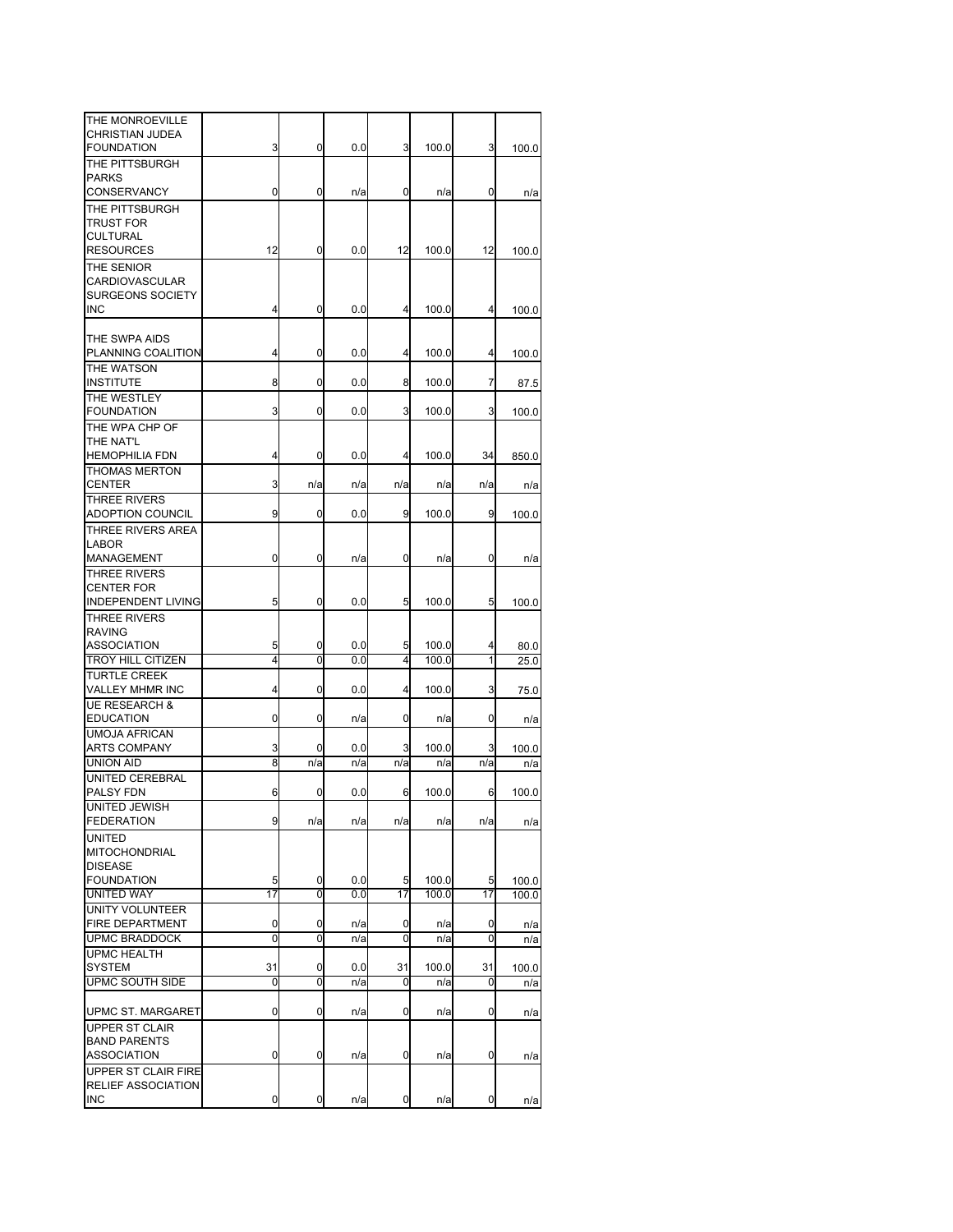| <b>VALLEY CARE</b><br>NURSING HOME INC      | 3       | 0      | 0.0        | 3              | 100.0          | 3       | 100.0          |
|---------------------------------------------|---------|--------|------------|----------------|----------------|---------|----------------|
| <b>VALLEY MEDICAL</b>                       |         |        |            |                |                |         |                |
| <b>FACILITIES</b>                           | 11      | 0      | 0.0        | 11             | 100.0          | 11      | 100.0          |
| <b>VARIETY THE</b>                          |         |        |            |                |                |         |                |
| CHILDREN'S CHARITY                          | 5       | n/a    | n/a        | n/a            | n/a            | n/a     | n/a            |
| VERLAND                                     | 4       | 0      | 0.0        | 4              | 100.0          | 4       | 100.0          |
| <b>VETERANS PLACE OF</b>                    |         |        |            |                |                |         |                |
| WASHINGTON                                  |         |        |            |                |                |         |                |
| <b>BOULEVARD INC</b>                        | 0       | 0      | n/a        | 0              | n/a            | 0       | n/a            |
| <b>VETERANS</b><br><b>RESEARCH</b>          |         |        |            |                |                |         |                |
| <b>FOUNDATION OF</b>                        |         |        |            |                |                |         |                |
| <b>PITTSBURGH</b>                           | 0       | 0      | n/a        | 0              | n/a            | 0       | n/a            |
| <b>VICTORIOUS FAITH</b>                     |         |        |            |                |                |         |                |
| <b>EVANGELISTIVE</b>                        |         |        |            |                |                |         |                |
| OUTREACH                                    | 0       | 0      | n/a        | 0              | n/a            | 0       | n/a            |
| <b>VINCENTIAN CHILD</b>                     | 5       | 0      | 0.0        | 5              | 100.0          | 5       | 100.0          |
|                                             |         |        |            |                |                |         |                |
| <b>VISITING NURSE</b>                       |         |        |            |                |                |         |                |
| <b>FOUNDATION</b><br>ALLEGHENY COUNTY       | 4       | 0      | 0.0        | 4              | 100.0          | 4       | 100.0          |
| <b>WESLEY INSTITUTE</b>                     | 6       | 0      | 0.0        | 6              | 100.0          | 6       | 100.0          |
| <b>WEST END-ELLIOT</b>                      |         |        |            |                |                |         |                |
| <b>JOINT PROJECT</b>                        | 3       | 0      | 0.0        | 3              | 100.0          | 3       | 100.0          |
| <b>WEST MIFFLIN</b>                         |         |        |            |                |                |         |                |
| <b>BASEBALL LEAGUE</b>                      | 0       | 0      | n/a        | 0              | n/a            | 0       | n/a            |
| <b>WEST PARK</b>                            |         |        |            |                |                |         |                |
| <b>COMMONS</b>                              | 0       | 0      | n/a        | 0              | n/a            | 0       | n/a            |
| <b>WEST PENN</b>                            |         |        |            |                |                |         |                |
| <b>AMATEUR TENNIS</b><br><b>ASSOCIATION</b> | 0       | 0      |            | 0              |                | 0       |                |
|                                             |         |        | n/a        |                | n/a            |         | n/a            |
|                                             |         |        |            |                |                |         |                |
| <b>WESTERN ALEGHENY</b>                     |         |        |            |                |                |         |                |
| <b>COMMUNITY LIBRARY</b>                    | 0       | 0      | n/a        | 0              | n/a            | 0       | n/a            |
| <b>WESTERN PA</b>                           |         |        |            |                |                |         |                |
| PROFESSIONAL FOR                            |         |        |            |                |                |         |                |
| THE ARTS                                    | 5       | 0      | 0.0        | 5              | 100.0          | 5       | 100.0          |
| WESTERN PA                                  |         |        |            |                |                |         |                |
| SCHOOL OF THE                               |         |        |            |                |                |         |                |
| <b>DEAF</b>                                 | 4       | 0      | 0.0        | 4              | 100.0          | 4       | 100.0          |
| <b>WESTINGHOUSE</b>                         |         |        |            |                |                |         |                |
| <b>SURE SERVICE</b>                         |         |        |            |                |                |         |                |
| UNITING RET'D<br><b>EMPLOYEES</b>           | 0       | 0      |            | 0              | n/a            | 0       |                |
| <b>WINCHESTER-</b>                          |         |        | n/a        |                |                |         | n/a            |
| THURSTON SCHOOL                             | 10      | 0      | 0.0        | 10             | 100.0          | 10      | 100.0          |
| <b>WOMANSPACE -EAST</b>                     |         |        |            |                |                |         |                |
| <b>INC</b>                                  | 7       | 0      | 0.0        | 7              | 100.0          | 7       | 100.0          |
| WOMANSPLACE                                 | 4       | Ō      | 0.0        | 4              | 100.0          | 3       | 75.0           |
| <b>WOMENS</b>                               |         |        |            |                |                |         |                |
| <b>COMMITTEE OF</b>                         |         |        |            |                |                |         |                |
| <b>MUSEUM OF ART</b>                        |         |        |            |                |                |         |                |
| <b>CARNEIGIE INSTIT</b>                     | 10      | 0      | 0.0        | 10             | 100.0          | 10      | 100.0          |
| <b>WORKSMITH</b><br><b>INSTITUTE</b>        | 2       | 0      | 0.0        | $\overline{c}$ | 100.0          | 2       | 100.0          |
| <b>WORLD AFFAIRS</b>                        |         |        |            |                |                |         |                |
| <b>COUNCIL</b>                              | 14      | 0      | 0.0        | 14             | 100.0          | 14      | 100.0          |
| <b>WORLD FEDERALIST</b>                     |         |        |            |                |                |         |                |
| ASS'N OF                                    |         |        |            |                |                |         |                |
| <b>PITTSBURGH</b>                           | 8       | 0      | 0.0        | 8              | 100.0          | 8       | 100.0          |
| <b>WORLD TRADE</b>                          |         |        |            |                |                |         |                |
| <b>CENTER</b>                               | 0       | 0      | n/a        | 0              | n/a            | 0       | n/a            |
| WPA SCHOOL FOR                              |         |        |            |                |                |         |                |
| THE BLIND<br><b>WQED PITTSBURGH</b>         | 6<br>16 | 0<br>0 | 0.0<br>0.0 | 6<br>16        | 100.0<br>100.0 | 6<br>16 | 100.0<br>100.0 |
|                                             |         |        |            |                |                |         |                |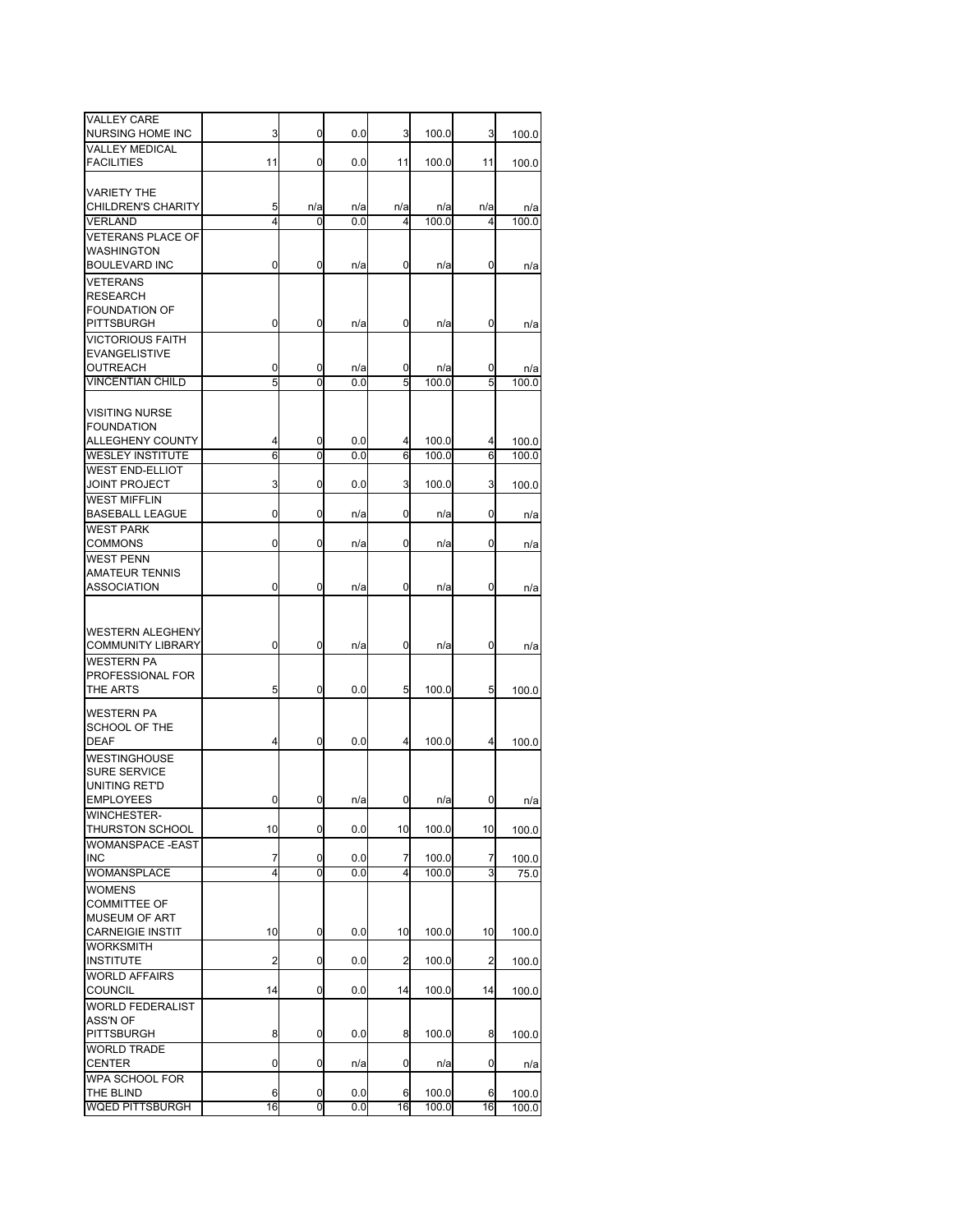| <b>XPRESSIONS</b><br><b>CONTEMPORARY</b><br><b>DANCE COMPANY</b>          | 3  | 0   | 0.0 | 3   | 100.0 | 3   | 100.0 |
|---------------------------------------------------------------------------|----|-----|-----|-----|-------|-----|-------|
| YOUNG MEN &<br><b>WOMEN AFRICAN</b><br><b>HERITAGE ASS INC</b>            | 0  | 0   | n/a | 0   | n/a   | 0   | n/a   |
| YOUNG MEN &<br><b>WOMEN HEBREW</b><br>ASSO & IRENE<br><b>KAUFMANN CTR</b> | 16 | n/a | n/a | n/a | n/a   | n/a | n/a   |
| YOUTH FOR CHRIST<br><b>USA INC METRO PGH</b>                              | 4  | 0   | 0.0 | 4   | 100.0 |     | 100.0 |
| <b>YWCA</b>                                                               | 4  | 0   | 0.0 | 4   | 100.0 | 4   | 100.0 |
| <b>YWCA SEWICKLEY</b>                                                     | 6  | 0   | 0.0 | 6   | 100.0 | 6   | 100.0 |
| <b>ZOAR HOME</b>                                                          | 5  | 0   | 0.0 | 5   | 100.0 | 5   | 100.0 |
| <b>ZOOLOGICAL</b><br>SOCIETY OF<br><b>PITTSBURGH</b>                      | 7  | 0   | 0.0 |     | 100.0 | 7   | 100.0 |
|                                                                           |    |     |     |     |       |     |       |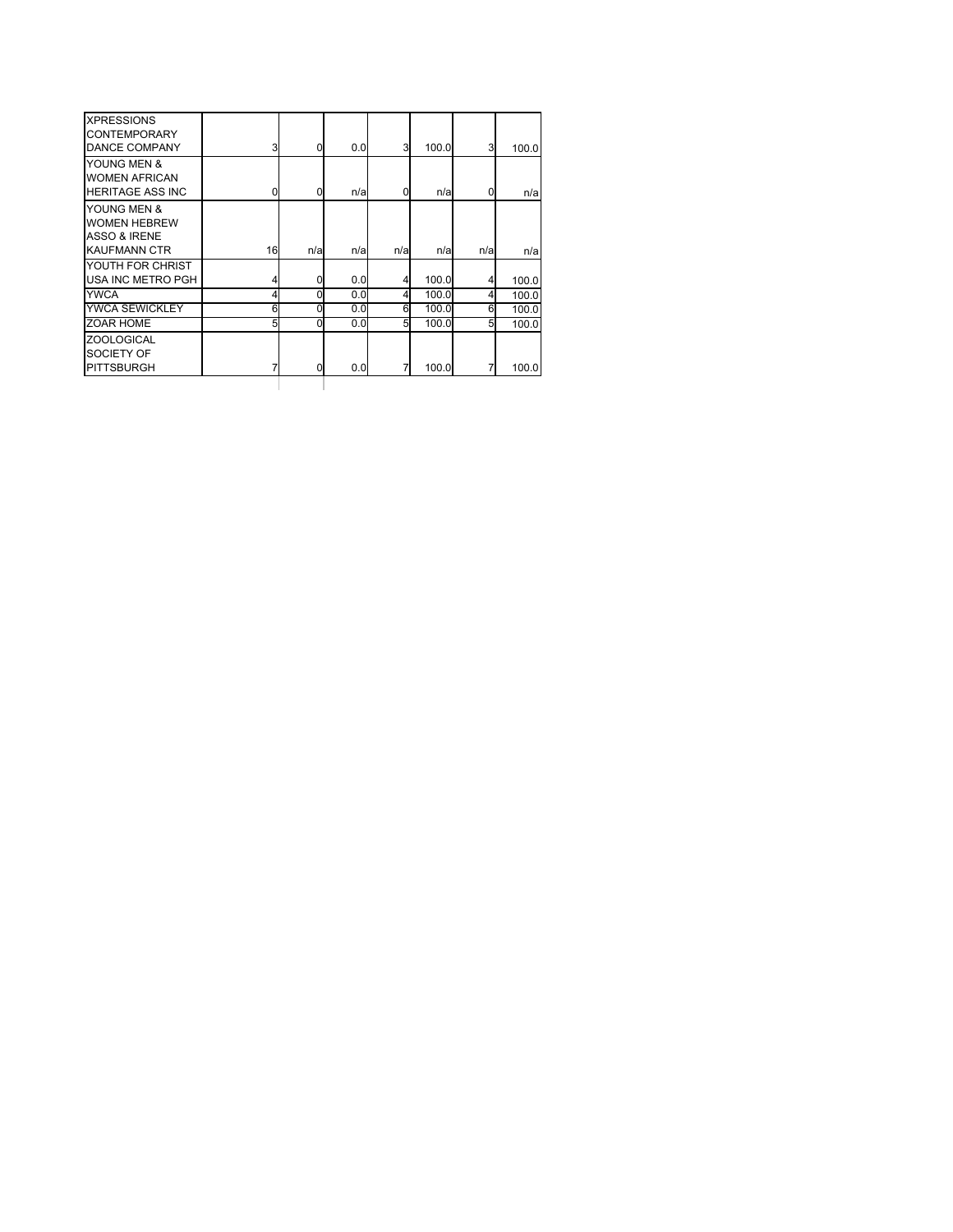|                                           |                   |        | American born  | Foreign born   |                             |
|-------------------------------------------|-------------------|--------|----------------|----------------|-----------------------------|
| <b>Name of Organization</b>               | <b>Total Mbrs</b> | No.    | %              | No.            | ℅                           |
| 100 BLACK MEN OF<br>WPA INC               | 8                 | 8      | 100.0          | 0              | 0.0                         |
| 3 RIVERS WET                              |                   |        |                |                |                             |
| WEATHER INC<br>A SECOND CHANCE            | 5<br>7            | 5<br>7 | 100.0<br>100.0 | 0<br>0         | 0.0                         |
| <b>AC ACLD</b>                            | 15                | n/a    | n/a            |                | 0.0<br>$n/a$ <sub>n/a</sub> |
| <b>ACTION HOUSING INC</b>                 | 20                | n/a    | n/a            |                | n/a n/a                     |
| <b>ADULT RESOURCES</b>                    |                   |        |                |                |                             |
| <b>INC</b>                                | 11                | 11     | 100.0          | 0              | 0.0                         |
| AFRICAN AMERICAN<br><b>CHAMBER FDN OF</b> |                   |        |                |                |                             |
| <b>WPA</b>                                | 11                | n/a    | n/a            |                | n/a n/a                     |
| AIR & WASTE                               |                   |        |                |                |                             |
| MANAGEMENT                                |                   |        |                |                |                             |
| ASSOCIATION                               | 20                | 18     | 90.0           | 2              | 10.0                        |
| <b>AIRPORT AREA</b>                       |                   |        |                |                |                             |
| PREGNANCY CARE                            |                   |        |                |                |                             |
| <b>CENTER</b>                             | 4                 | 4      | 100.0          | 0              | 0.0                         |
| <b>ALCOHOLIC</b>                          |                   |        |                |                |                             |
| <b>RECOVERY CENTER</b>                    | 10                | 10     | 100.0          | 0              | 0.0                         |
| <b>ALLEGHENY</b>                          |                   |        |                |                |                             |
| <b>CHILDRENS INITIATIVE</b>               |                   |        |                |                |                             |
| <b>INC</b>                                | 12                | 12     | 100.0          | 0              | 0.0                         |
| <b>ALLEGHENY</b>                          |                   |        |                |                |                             |
| CONFERENCE ON                             |                   |        |                |                |                             |
| <b>COMMUNITY</b>                          |                   |        |                |                |                             |
| <b>DEVELOPMENT</b>                        | 44                | n/a    | n/a            |                | $n/a$ <sub>n/a</sub>        |
| <b>ALLEGHENY COUNTY</b>                   |                   |        |                |                |                             |
| <b>COURT APPOINTED</b>                    |                   |        |                |                |                             |
| SPECIAL ADVOCATE                          | 13                | 13     | 100.0          | 0              | 0.0                         |
| <b>ALLEGHENY COUNTY</b>                   |                   |        |                |                |                             |
| <b>FOR VICTIMS OF</b>                     |                   |        |                |                |                             |
| VIOLENT CRIMES INC                        | 13                | 13     | 100.0          | 0              | 0.0                         |
| <b>ALLEGHENY COUNTY</b>                   |                   |        |                |                |                             |
| LITERACY COUNCIL                          | 8                 | 8      | 100.0          | 0              | 0.0                         |
| ALLEGHENY HEALTH                          |                   |        |                |                |                             |
| <b>CHOICES</b>                            | 20                | 19     | 95.0           | 1              | 5.0                         |
| <b>ALLEGHENY HEART</b>                    |                   |        |                |                |                             |
| <b>INSTITUTE</b>                          | 12                | 12     | 100.0          | 0              | 0.0                         |
| <b>ALLEGHENY HISTORIC</b>                 |                   |        |                |                |                             |
| <b>PRESERVATION</b>                       |                   |        |                |                |                             |
| SOCIETY INC                               | 24                | 24     | 100.0          | 0              | 0.0                         |
| <b>ALLEGHENY</b>                          |                   |        |                |                |                             |
| <b>INSTITUTE FOR</b>                      |                   |        |                |                |                             |
| PUBLIC POLICY                             | 12                | 11     | 91.7           | 1              | 8.3                         |
| <b>ALLEGHENY YOUTH</b>                    |                   |        |                |                |                             |
| DEVELOPMENT                               | 8                 | 8      | 100.0          | 0              | 0.0                         |
| ALLE-KISKI AREA                           |                   |        |                |                |                             |
| <b>HOPE CENTER</b>                        | 12                | 12     | 100.0          | $\mathbf 0$    | 0.0                         |
| <b>ALLIANCE FOR</b>                       |                   |        |                |                |                             |
| <b>PROGRESSIVE</b>                        |                   |        |                |                |                             |
| <b>ACTION</b>                             | 6                 | 6      | 100.0          | 0              | 0.0                         |
|                                           |                   |        |                |                |                             |
| <b>ALLIANCE FRANCAISE</b>                 |                   |        |                |                |                             |
| DE PITTSBURGH                             | 9                 | 6      | 66.7           | 3              | 33.3                        |
| <b>ALTERNATIVE</b>                        |                   |        |                |                |                             |
| <b>PROGRAM</b>                            |                   |        |                |                |                             |
| <b>ASSOCIATES</b>                         | 15                | 15     | 100.0          | 0              | 0.0                         |
|                                           |                   |        |                |                |                             |
| <b>ALZHEIMER CENTER</b>                   |                   |        |                |                |                             |
| OF PITTSBURGH INC                         | 8                 | 6      | 75.0           | $\overline{2}$ | 25.0                        |

## **Appendix 20: Nationality of Nonprofit Board Members**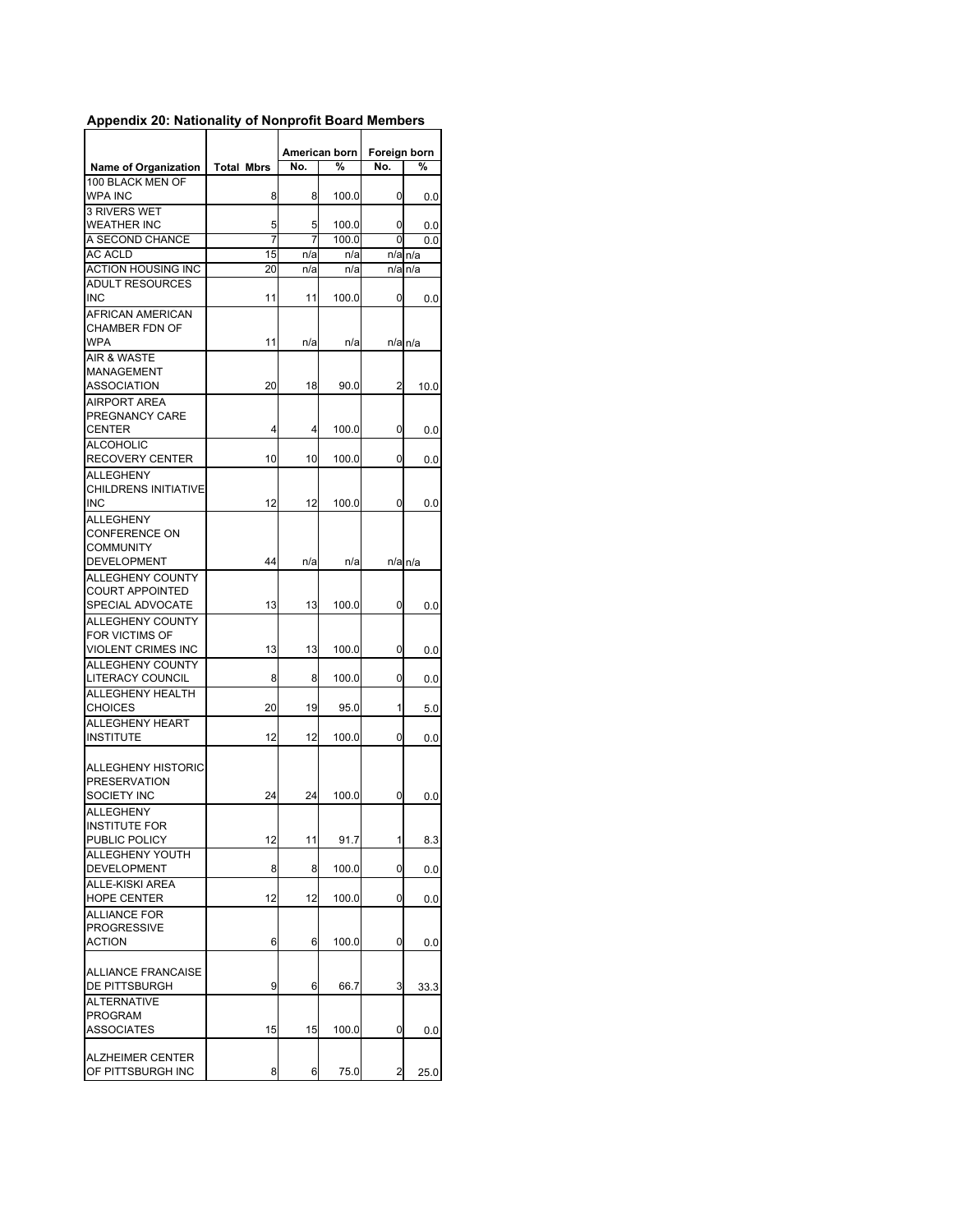| AMERICAN SOCIETY                                |           |           |                |        |                      |
|-------------------------------------------------|-----------|-----------|----------------|--------|----------------------|
| <b>FOR TRAINING &amp;</b><br><b>DEVELOPMENT</b> | 5         |           | 100.0          |        |                      |
| <b>ANDREW CARNEGIE</b>                          |           | 5         |                | 0      | 0.0                  |
| <b>FREE LIBRARY</b>                             | 9         | 9         | 100.0          | 0      | 0.0                  |
| ARC ALLEGHENY FDN                               | 24        | 24        | 100.0          | 0      | 0.0                  |
| <b>ARTHRITIS</b><br>FOUNDATION INC              | 66        | 64        | 97.0           | 2      | 3.0                  |
| ARTIST IMAGE                                    |           |           |                |        |                      |
| <b>RESOURCES</b>                                | 9         | 9         | 100.0          | 0      | 0.0                  |
| <b>ARTISTS AND</b>                              |           |           |                |        |                      |
| <b>CRAFTSMENS GUILD</b><br>INC                  | 8         | 7         | 87.5           | 1      | 12.5                 |
| <b>ASBURY PLACE</b>                             | 12        | 12        | 100.0          | 0      | 0.0                  |
| ASS'N OF                                        |           |           |                |        |                      |
| THEOLOGICAL                                     |           |           |                |        |                      |
| <b>SCHOOLS IN US &amp;</b>                      |           |           |                |        |                      |
| C'DA                                            | 20        | 17        | 85.0           | 3      | 15.0                 |
| <b>BALDWIN</b><br><b>HIGHLANDERS BAND</b>       |           |           |                |        |                      |
| <b>PATRONS</b>                                  | 5         | 5         | 100.0          | 0      | 0.0                  |
| <b>BAPTIST HOMES</b>                            |           |           |                |        |                      |
| <b>RESIDENCE</b>                                | 14        | 14        | 100.0          | 0      | 0.0                  |
| <b>BAPTIST MANOR INC</b>                        | 16        | n/a       | n/a            |        | $n/a$ <sub>n/a</sub> |
| <b>BEADLING SOCCER</b>                          |           |           |                |        |                      |
| <b>CLUB INC</b>                                 | 5<br>12   | 5<br>12   | 100.0<br>100.0 | 0<br>0 | 0.0                  |
| <b>BENEDICTINE CENTER</b><br>BETHEL BASEBALL    |           |           |                |        | 0.0                  |
| ASSOCIATION                                     | 17        | 17        | 100.0          | 0      | 0.0                  |
| <b>BETHEL PARK</b>                              |           |           |                |        |                      |
| <b>COMMUNITY FDN</b>                            | 24        | n/a       | n/a            |        | $n/a$ <sub>n/a</sub> |
| BETHLEHEM HAVEN                                 | 20        | 19        | 95.0           | 1      | 5.0                  |
| <b>BOYS &amp; GIRLS CLUB</b>                    | 64        | 64        | 100.0          | 0      | 0.0                  |
| <b>BOYS SCOUT OF</b>                            |           |           |                |        |                      |
| AMERICA<br><b>BRADLEY CENTER</b>                | 112<br>14 | n/a<br>14 | n/a<br>100.0   | 0      | n/a n/a              |
| <b>BROTHER'S BROTHER</b>                        |           |           |                |        | 0.0                  |
| <b>FOUNDATION</b>                               | 24        | 21        | 87.5           | 3      | 12.5                 |
| <b>BULGARIAN</b>                                |           |           |                |        |                      |
| <b>MACEDONIAN NAT'L</b>                         |           |           |                |        |                      |
| EDU'L & CULTURAL                                |           |           |                |        |                      |
| CTR                                             | 17        | 14        | 82.4           | 3      | 17.6                 |
| <b>BUSINESS &amp;</b>                           |           |           |                |        |                      |
| <b>INDUSTRIAL</b><br>DEV'MENT CORP              | 31        | 31        | 100.0          | 0      |                      |
| <b>CALI OPHANGE</b>                             |           |           |                |        | 0.0                  |
| CHARITABLE FUND                                 | 6         | 6         | 100.0          | 0      | 0.0                  |
| <b>CARNEGIE LIBRARY</b>                         |           |           |                |        |                      |
| OF HOMESTEAD                                    | 12        | 12        | 100.0          | 0      | 0.0                  |
| <b>CARNEGIE LIBRARY</b>                         |           |           |                |        |                      |
| OF PITTSBURGH                                   | 33        | 33        | 100.0          | 0      | 0.0                  |
| CARPATHO-RUSYN<br><b>SOCIETY</b>                | 14        | 13        | 92.9           | 1      |                      |
| <b>CARPENTERS</b>                               |           |           |                |        | 7.1                  |
| <b>TRAINING &amp;</b>                           |           |           |                |        |                      |
| <b>EDUCATIONAL TRUST</b>                        |           |           |                |        |                      |
|                                                 |           |           |                |        |                      |
| FUND WPA                                        | 10        | 10        | 100.0          | 0      | 0.0                  |
| <b>CATHOLIC YOUTH</b>                           |           |           |                |        |                      |
| <b>ASSOCIATION</b>                              | 17        | 17        | 100.0          | 0      | 0.0                  |
| <b>CC MELLOR</b>                                |           |           |                |        |                      |
| <b>MEMORIAL LIBRARY &amp;</b>                   |           |           |                |        |                      |
| EDGEWOOD COMMU.                                 |           |           |                |        |                      |
| HOUSE<br>CENTER FOR                             | 9         | 9         | 100.0          | 0      | 0.0                  |
| <b>CREATIVE PLAY</b>                            | 21        | 21        | 100.0          | 0      | 0.0                  |
| CENTER FOR SOCIAL<br>STUDIES EDUCATION          |           |           |                |        |                      |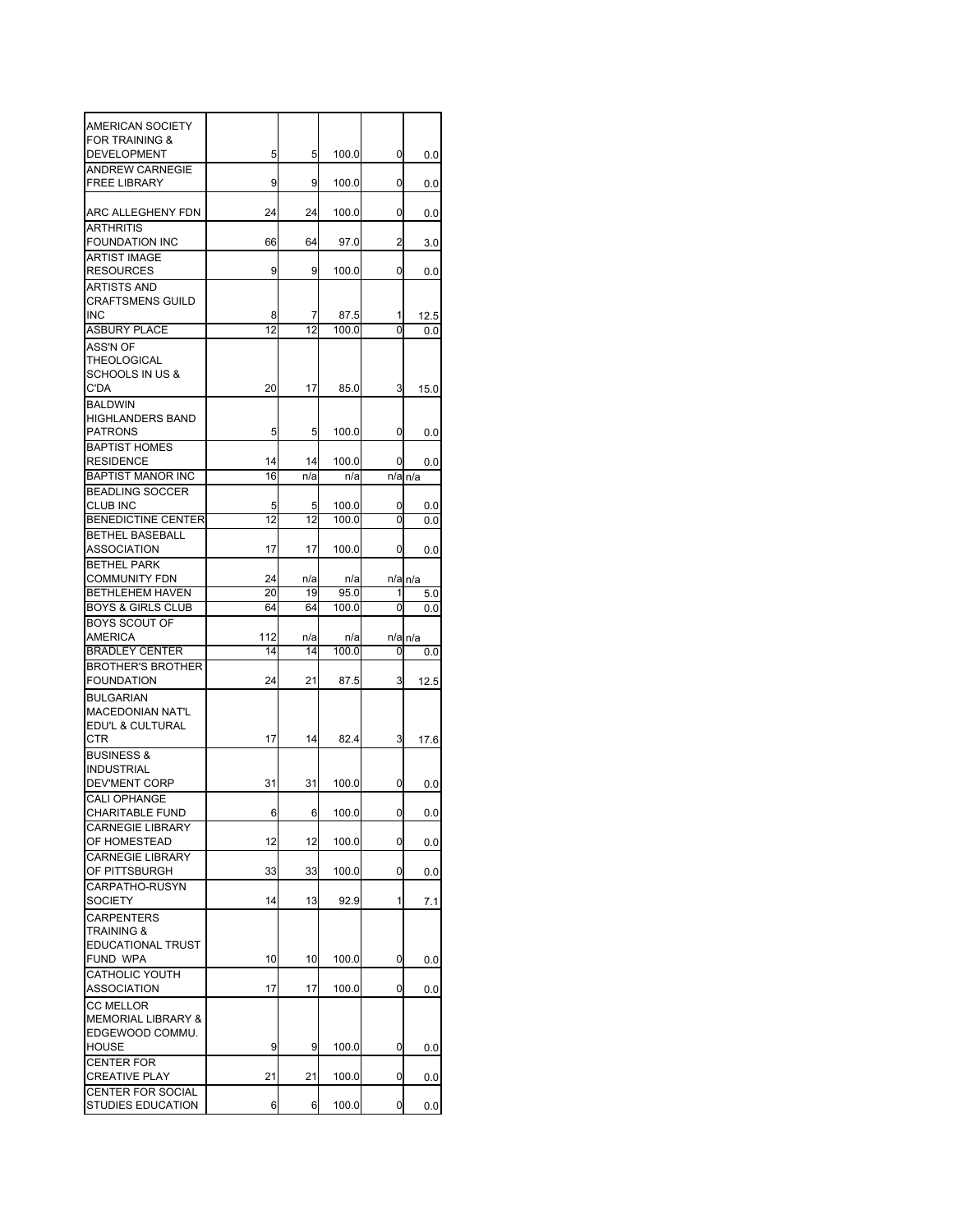| <b>CENTRAL BLOOD</b>      |    |     |       |   |         |
|---------------------------|----|-----|-------|---|---------|
| BANK                      | 12 | 12  | 100.0 | 0 |         |
|                           |    |     |       |   | 0.0     |
| <b>CENTRAL NORTHSIDE</b>  |    |     |       |   |         |
| <b>NEIGHBORHOOD</b>       |    |     |       |   |         |
| <b>COUNCIL</b>            | 14 | 1   | 7.1   | 0 | 0.0     |
| <b>CHARTIERS NATURE</b>   |    |     |       |   |         |
| <b>CONSERVANCY</b>        | 15 | 15  | 100.0 | 0 | 0.0     |
| <b>CHATHAM COLLEGE</b>    | 28 | 28  | 100.0 | 0 | 0.0     |
| CHILD HEALTH              |    |     |       |   |         |
| ASSOCIATION OF            |    |     |       |   |         |
| <b>SEWICKLEY</b>          | 13 | 13  | 100.0 | 0 | 0.0     |
| <b>CHILDREN'S</b>         |    |     |       |   |         |
| <b>HOSPITAL</b>           | 23 | 23  | 100.0 | 0 | 0.0     |
| <b>CHILDS WAY</b>         | 36 | 35  | 97.2  | 1 | 2.8     |
| <b>CHRISTIAN LIFE</b>     |    |     |       |   |         |
| <b>SKILLS INC</b>         | 13 | 12  | 92.3  | 1 | 7.7     |
| <b>CHRISTMAS IN APRIL</b> |    |     |       |   |         |
| /REBUILDING               |    |     |       |   |         |
| <b>TOGETHER</b>           | 22 | 22  | 100.0 | 0 | 0.0     |
| <b>CITIZEN POWER</b>      | 7  | 7   | 100.0 | 0 | 0.0     |
| <b>CITIZENS VOLUNTEER</b> |    |     |       |   |         |
| HOSE CO. NO 1 OF          |    |     |       |   |         |
| <b>BRIDGEVILLE</b>        |    |     |       |   |         |
|                           | 4  | 4   | 100.0 | 0 | 0.0     |
| <b>COAL COUNTRY</b>       |    |     |       |   |         |
| <b>TRADITIONS</b>         | 10 | n/a | n/a   |   | n/a n/a |
| <b>COMMUNITIES IN</b>     |    |     |       |   |         |
| SCHOOL OF                 |    |     |       |   |         |
| PITTSBURGH                | 18 | 18  | 100.0 | 0 | 0.0     |
| <b>COMMUNITIES IN</b>     |    |     |       |   |         |
| SCHOOLS OF                |    |     |       |   |         |
| PENNSYLVANIA              | 10 | 9   | 90.0  | 1 | 10.0    |
| <b>COMMUNITY DESIGN</b>   |    |     |       |   |         |
| <b>CENTER OF</b>          |    |     |       |   |         |
| PITTSBURGH INC            | 18 | 18  | 100.0 | 0 | 0.0     |
| <b>COMMUNITY HOUSE</b>    |    |     |       |   |         |
| <b>LEARNING CENTER</b>    | 8  | 8   | 100.0 | 0 | 0.0     |
| <b>COMMUNITY HUMAN</b>    |    |     |       |   |         |
| <b>SERVICES CORP</b>      | 15 | 14  | 93.3  | 1 | 6.7     |
|                           |    |     |       |   |         |
| <b>COMMUNITY</b>          |    |     |       |   |         |
| LEADERSHIP                |    |     |       |   |         |
| <b>DEVELOPMENT</b>        |    |     |       |   |         |
| <b>INSTITUTE</b>          | 9  | 9   | 100.0 | 0 | 0.0     |
| <b>COMMUNITY LOAN</b>     |    |     |       |   |         |
| FUND OF SWPA INC          | 9  | 9   | 100.0 | 0 | 0.0     |
| <b>COMMUNITY</b>          |    |     |       |   |         |
| TECHNICAL                 |    |     |       |   |         |
| <b>ASSISTANCE CENTER</b>  |    |     |       |   |         |
| <b>INC</b>                | 16 | 16  | 100.0 | 0 | 0.0     |
| <b>COMMUNTIES IN</b>      |    |     |       |   |         |
| <b>SCHOOLS OF</b>         |    |     |       |   |         |
| PITTSBURGH                | 18 | 18  | 100.0 | 0 | 0.0     |
| <b>COMMUNTIY</b>          |    |     |       |   |         |
| FOUNDATION OF USC         | 20 | 19  | 95.0  | 1 | 5.0     |
|                           |    |     |       |   |         |
| <b>COMMUNTIY THEATER</b>  |    |     |       |   |         |
|                           |    |     |       |   |         |
| PROJECT / KELLY           | 10 |     | 90.0  |   |         |
| STAYHORN THEATER          |    | 9   |       | 1 | 10.0    |
| <b>CONSTRUCTION</b>       |    |     |       |   |         |
| JUNCTION                  | 10 | 10  | 100.0 | 0 | 0.0     |
| <b>CONSUMER CREDIT</b>    |    |     |       |   |         |
| COUNSELLING               |    |     |       |   |         |
| SERVICE OF WPA            | 21 | 21  | 100.0 | 0 | 0.0     |
| <b>CORNERSTONE</b>        |    |     |       |   |         |
| <b>TELEVISION INC</b>     | 9  | 9   | 100.0 | 0 | 0.0     |
| <b>CRAFTON CHILDRENS</b>  |    |     |       |   |         |
| CORNER                    | 5  | 5   | 100.0 | 0 | 0.0     |
| <b>CRAFTON PUBLIC</b>     |    |     |       |   |         |
| <b>LIBRARY</b>            | 9  | 9   | 100.0 | 0 | 0.0     |
|                           |    |     |       |   |         |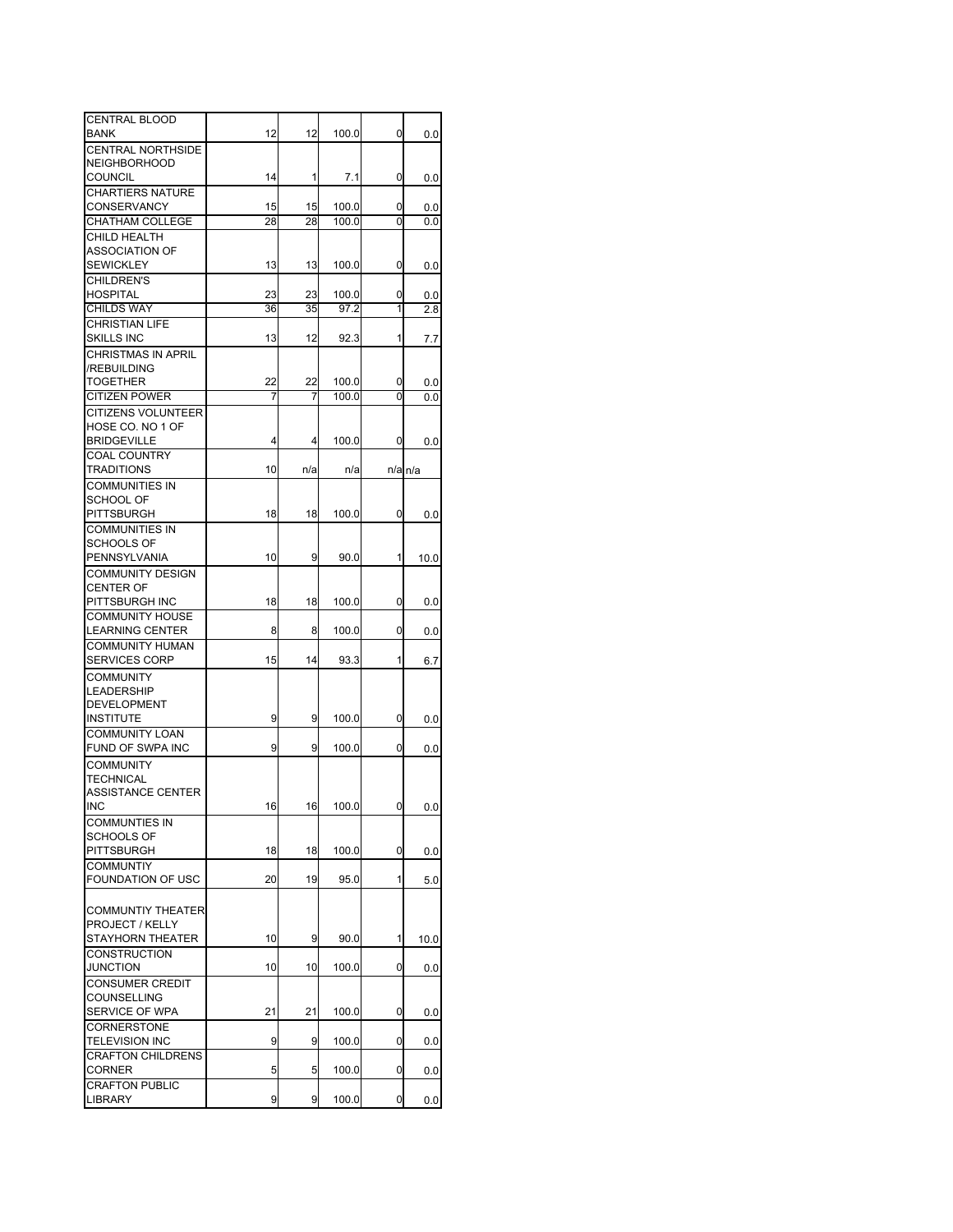| <b>CRIME PREVENTION</b>                   |          |          |               |         |             |
|-------------------------------------------|----------|----------|---------------|---------|-------------|
| ASSOCIATION OF WPA                        | 7        | 7        | 100.0         | 0       | 0.0         |
| <b>CRISIS CENTER</b>                      |          |          |               |         |             |
| <b>NORTH</b><br>DEHAVEN ATHLETIC          | 12       | 12       | 100.0         | 0       | 0.0         |
| ASSOCIATION                               | 12       | 12       | 100.0         | 0       | 0.0         |
| <b>DOMESTIC ABUSE</b>                     |          |          |               |         |             |
| COUNSELLING                               |          |          |               |         |             |
| CENTER                                    | 8        | 8        | 100.0         | 0       | 0.0         |
| <b>DUQUESNE</b>                           |          |          |               |         |             |
| UNIVERSITY OF THE                         |          |          |               |         |             |
| <b>HOLY GHOST</b>                         | 41       | 38       | 92.7          | 3       | 7.3         |
| <b>EAST BOROS JWV</b>                     |          |          |               |         |             |
| <b>HOUSING</b>                            | 10       | 10       | 100.0         | 0       | 0.0         |
| <b>EAST LIBERTY</b>                       |          |          |               |         |             |
| DEVELOPMENT INC                           | 8        | 8        | 100.0         | 0       | $_{0.0}$    |
| <b>EASTER SEAL</b>                        | 16       | 16       | 100.0         | 0       | 0.0         |
| <b>EASTERN AREA</b>                       |          |          |               |         |             |
| <b>ADULT SERVICES</b>                     | 15       | n/a      | n/a           |         | $n/a$ $n/a$ |
| <b>EASTSIDE</b>                           |          |          |               |         |             |
| <b>NEIGHBORHOOD</b>                       |          |          |               |         |             |
| <b>EMPLOYMENT</b>                         |          |          |               |         |             |
| CENTER                                    | 7        | 7        | 100.0         | 0       | 0.0         |
| <b>ELIZABETH TWN AREA</b>                 |          |          |               |         |             |
| <b>EMS CORP</b>                           | 9        | 8        | 88.9          | 1       | 11.1        |
| <b>ELOISE &amp; EDITH</b><br>CHRISTIAN    |          |          |               |         |             |
| <b>DAYSCHOOL</b>                          | 10       | 10       | 100.0         | 0       | 0.0         |
| <b>EMERGENCY MEDICAL</b>                  |          |          |               |         |             |
| <b>INSTITUTE</b>                          | 33       | 33       | 100.0         | 0       | 0.0         |
| <b>EMERGENCY</b>                          |          |          |               |         |             |
| <b>MEDICINE</b>                           |          |          |               |         |             |
| <b>ASSOCIATION OF</b>                     |          |          |               |         |             |
| PITTSBURGH                                | 6        | 5        | 83.3          | 1       | 16.7        |
| <b>ENGINEERS SOCIETY</b>                  |          |          |               |         |             |
| OF WPA                                    | 19       | 17       | 89.5          | 2       | 10.5        |
| <b>EUREKA COMMUNITY</b>                   |          |          |               |         |             |
| AMBULANCE                                 | 13       | 13       | 100.0         | 0       | 0.0         |
| EVERY CHILD INC                           | 16       | 16       | 100.0         | 0       | 0.0         |
| <b>EXECUTIVE SERVICE</b>                  |          |          |               |         |             |
| <b>CORPS</b>                              | 17       | 17       | 100.0         | 0       | 0.0         |
| <b>FAMILY</b>                             |          |          |               |         |             |
| COMMUNICATION                             | 8        | 7        | 87.5          | 1       | 12.5        |
| <b>FAMILY GUIDANCE</b>                    | 16       | 16       | 100.0         | 0       | 0.0         |
| <b>FAMILY HEALTH</b>                      |          |          |               |         |             |
| COUNCIL                                   | 18<br>40 | 18<br>40 | 100.0         | 0<br>0l | 0.0         |
| <b>FAMILY HOUSE</b>                       |          |          | 100.0         | 1       | 0.0         |
| <b>FAMILY LINKS</b><br><b>FAMILY TYES</b> | 6<br>15  | 5<br>15  | 83.3<br>100.0 | 0       | 16.7<br>0.0 |
| <b>FIRST STEP</b>                         |          |          |               |         |             |
| RECOVERY HOMES.                           |          |          |               |         |             |
| <b>INC</b>                                | 6        | 6        | 100.0         | 0       | 0.0         |
| <b>FOREST HILLS</b>                       |          |          |               |         |             |
| <b>COMMUNITY SERVICE</b>                  | 8        | 8        | 100.0         | 0       | 0.0         |
| FOREST WILDLIFE                           |          |          |               |         |             |
| FOUNDATION                                | 4        | 4        | 100.0         | 0       | $_{0.0}$    |
| <b>FORT COUCH PTA</b>                     | 5        | 5        | 100.0         | 0       | 0.0         |
| <b>FOUNDATION FOR</b>                     |          |          |               |         |             |
| <b>EXCELLENCE IN</b>                      |          |          |               |         |             |
| NORTH ALLEGHENY                           |          |          |               |         |             |
| SCHOO                                     | 15       | 15       | 100.0         | 0       | 0.0         |
| FOX CHAPEL AREA                           |          |          |               |         |             |
| YOUTH SOCCER                              | 17       | 17       | 100.0         | 0       | 0.0         |
| <b>FOX CHAPPEL</b>                        |          |          |               |         |             |
| <b>EXCELLENCE FOR</b>                     |          |          |               |         |             |
| <b>EDUCATION FUND</b>                     | 11       | 11       | 100.0         | 0       | 0.0         |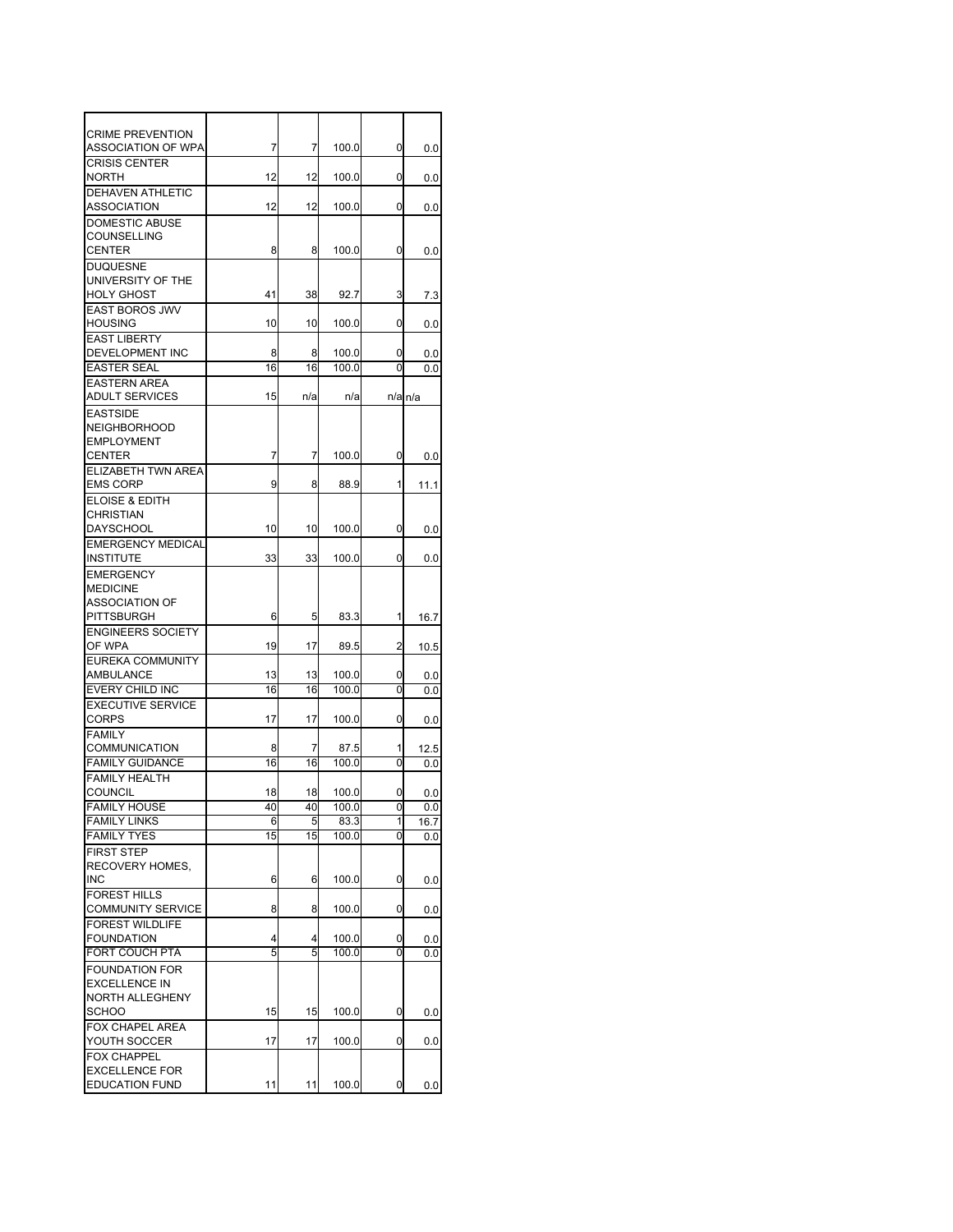| <b>FOXWALL</b>                              |    |     |       |             |             |
|---------------------------------------------|----|-----|-------|-------------|-------------|
| <b>EMERGENCY MEDICAL</b><br><b>SERVICES</b> | 9  | 9   |       | 0           |             |
|                                             |    |     | 100.0 |             | 0.0         |
| <b>FRIENDS OF</b>                           |    |     |       |             |             |
| <b>HOSPITAL ALBERT</b>                      |    |     |       |             |             |
| <b>SCHWEITZER HAITI</b>                     | 7  | 7   | 100.0 | 0           | 0.0         |
| <b>FRIENDS OF</b>                           |    |     |       |             |             |
| <b>SEWICKLEY PUBLIC</b>                     |    |     |       |             |             |
| LIBRARY                                     | 18 | 18  | 100.0 | 0           | 0.0         |
| <b>FUND FOR</b>                             |    |     |       |             |             |
| <b>CHARITABLE GIVING</b>                    | 3  | 3   | 100.0 | 0           | 0.0         |
| <b>GARDEN CLUB OF</b>                       |    |     |       |             |             |
| OAKMONT                                     | 8  | 8   | 100.0 | 0           | 0.0         |
| <b>GARFIELD JUBILEE</b>                     |    |     |       |             |             |
| ASS'N                                       | 6  | 6   | 100.0 | 0           | 0.0         |
|                                             |    |     |       |             |             |
| <b>GENESIS OF</b>                           |    |     |       |             |             |
| PITTSBURGH INC                              | 13 | 12  | 92.3  | 1           | 7.7         |
| <b>GLOBAL LINKS</b>                         | 13 | 12  | 92.3  | 1           | 7.7         |
| <b>GOOD SAMARITAN</b>                       | 3  | 3   | 100.0 | 0           | 0.0         |
| <b>GOODWILL</b>                             |    |     |       |             |             |
| <b>INDUSTRIES</b>                           | 37 | 36  | 97.3  | 1           | 2.7         |
| <b>GRANDVUE STUDY</b>                       |    |     |       |             |             |
| <b>CENTER</b>                               | 4  | 4   | 100.0 | 0           | 0.0         |
| <b>GRAPHIC ARTS</b>                         |    |     |       |             |             |
| <b>TECHNICAL</b>                            |    |     |       |             |             |
| <b>FOUNDATION</b>                           | 77 | 74  | 96.1  | 3           | 3.9         |
|                                             |    |     |       |             |             |
| <b>GRAPHIC</b>                              |    |     |       |             |             |
| <b>COMMUNICATION</b>                        |    |     |       |             |             |
| INTER UNION & UNION                         |    |     |       |             |             |
| EMP                                         | 12 | 12  | 100.0 | 0           | 0.0         |
| <b>GREAT LAKES</b>                          |    |     |       |             |             |
| <b>BEHAVIORAL</b>                           |    |     |       |             |             |
| <b>RESEARCH INSTITUTE</b>                   | 3  | 3   | 100.0 | 0           | 0.0         |
|                                             |    |     |       |             |             |
| <b>GREATER ALLEGHENY</b>                    |    |     |       |             |             |
| & MONONGAHALA                               |    |     |       |             |             |
| <b>HOUSING CORP</b>                         | 6  | 6   | 100.0 | 0           | 0.0         |
| <b>GREATER</b>                              |    |     |       |             |             |
| PITTSBURGH                                  |    |     |       |             |             |
| <b>CHAMBER OF</b>                           |    |     |       |             |             |
|                                             |    |     |       |             |             |
| COMMERCE                                    | 9  | n/a | n/a   |             | $n/a$ $n/a$ |
| <b>GREATER</b>                              |    |     |       |             |             |
| PITTSBURGH                                  |    |     |       |             |             |
| LITERACY COUNCIL                            | 22 | 22  | 100.0 | 0           | 0.0         |
| <b>GREATER</b>                              |    |     |       |             |             |
| PITTSBURGH OFFICE                           |    |     |       |             |             |
| OF PROMOTION / PGH                          |    |     |       |             |             |
| FILM                                        | 18 | 18  | 100.0 | 0           | 0.0         |
| <b>GREEN BUILDING</b>                       |    |     |       |             |             |
| ALLIANCE                                    | 10 | 10  | 100.0 | $\mathbf 0$ | 0.0         |
| <b>GROWING WITH</b>                         |    |     |       |             |             |
| <b>TRUST</b>                                | 9  | 9   | 100.0 | 0           | 0.0         |
|                                             |    |     |       |             |             |
| <b>HAMPTON ALLIANCE</b>                     |    |     |       |             |             |
| <b>FOR EDUCATIONAL</b>                      |    |     |       |             |             |
| <b>EXCELLENCE</b>                           | 28 | 28  | 100.0 | 0           | 0.0         |
| <b>HAMPTON</b>                              |    |     |       |             |             |
| <b>COMMUNITY LIBRARY</b>                    | 8  | 8   | 100.0 | 0           | 0.0         |
| <b>HARMAR TOWNSHIP</b>                      |    |     |       |             |             |
| <b>VOLUNTEER FIRE</b>                       |    |     |       |             |             |
| COMPANY                                     | 20 | 20  | 100.0 | 0           | 0.0         |
| <b>HEBREW FREE LOAN</b>                     |    |     |       |             |             |
| ASSOCIATION OF PGH                          |    |     |       |             |             |
| РA                                          | 75 | 69  | 92.0  | 6           | 8.0         |
|                                             |    |     |       |             |             |
| <b>HEMOPHILIA CENTER</b>                    |    |     |       |             |             |
| OF WPA                                      | 9  | 9   | 100.0 | 0           | 0.0         |
| <b>HERITAGE HEALTH</b><br><b>FOUNDATION</b> |    |     |       |             |             |
|                                             | 17 | 17  | 100.0 | 0           | 0.0         |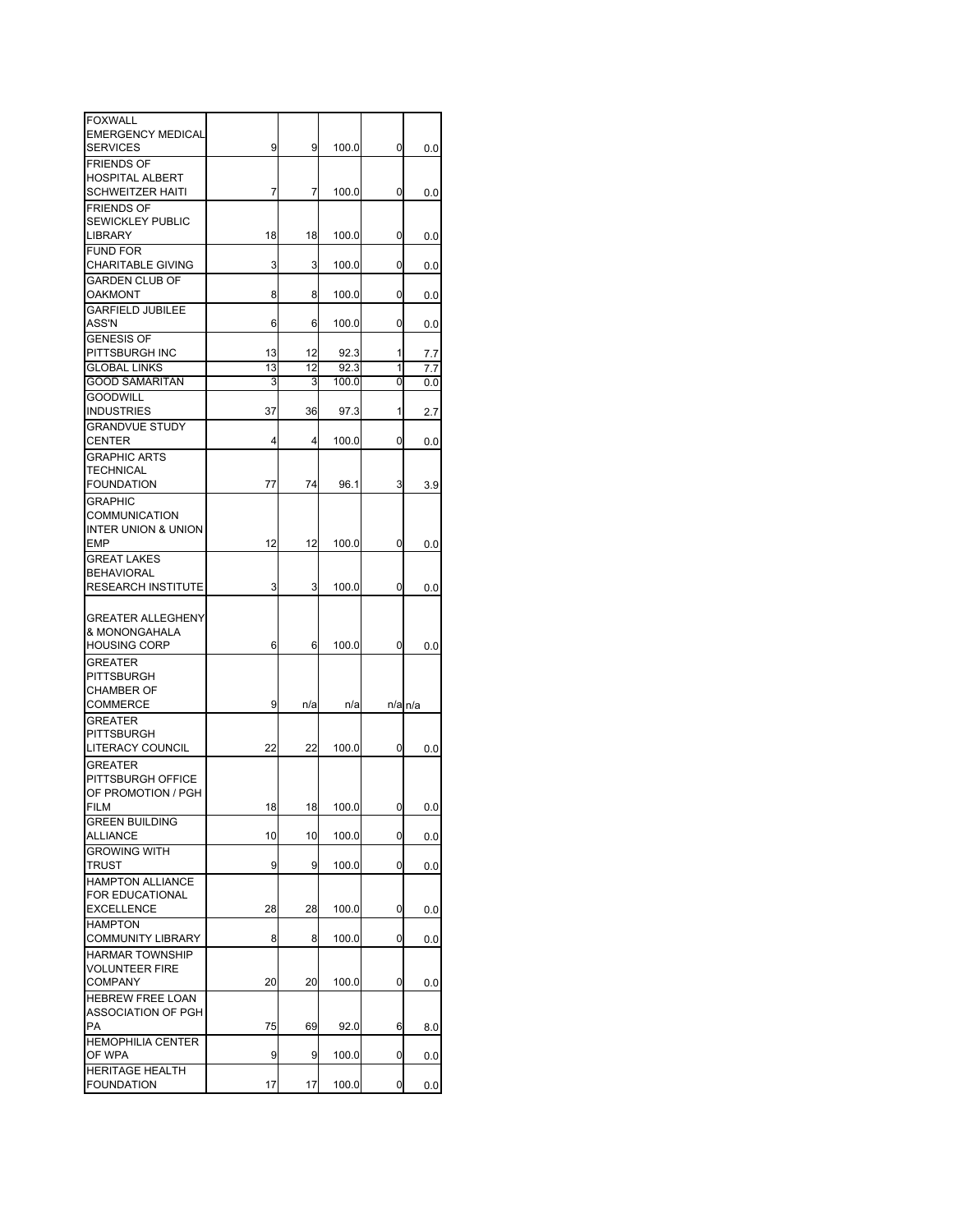| <b>HILL HOUSE</b><br>ASSOCIATION                       | 26              | 26      | 100.0          | 0      | 0.0                  |
|--------------------------------------------------------|-----------------|---------|----------------|--------|----------------------|
| <b>HILL TOP COMMUNITY</b>                              |                 |         |                |        |                      |
| <b>CHILDREN CENTER</b><br><b>HISTORICAL SOCIETY</b>    | 6               | 6       | 100.0          | 0      | 0.0                  |
| OF CARNEGIE PA                                         | 10              | 10      | 100.0          | 0      | 0.0                  |
| <b>HISTORICAL SOCIETY</b><br>OF WPA                    | 50              | 50      | 100.0          | 0      | 0.0                  |
| <b>HOLY FAMILY</b><br><b>FOUNDATION</b>                | 14              | 14      | 100.0          | 0      |                      |
| HOPE HOSPICE INC                                       | 4               | 4       | 100.0          | 0      | 0.0<br>0.0           |
| <b>HOSANNA HOUSE</b>                                   | 8               | 8       | 100.0          | 0      | 0.0                  |
| <b>HOSPITAL COUNCIL</b><br>OF WESTERN PA               | 27              | 27      | 100.0          | 0      |                      |
| <b>HUMAN SERVICES OF</b>                               |                 |         |                |        | 0.0                  |
| WPA INC<br><b>IMMACULATE HEART</b>                     | 13              | 13      | 100.0          | 0      | 0.0                  |
| OF MARY INC                                            | 7               | 7       | 100.0          | 0      | 0.0                  |
| <b>INSTITUTE F/</b><br><b>RESEARCH EDU &amp;</b>       |                 |         |                |        |                      |
| TRAINING IN                                            |                 |         |                |        |                      |
| <b>ADDICTION</b>                                       | 16              | 16      | 100.0          | 0      | 0.0                  |
| <b>INSTITUTE OF</b>                                    |                 |         |                |        |                      |
| SHIPBOARD<br><b>EDUCATION</b>                          | 4               | 3       | 75.0           | 1      | 25.0                 |
|                                                        |                 |         |                |        |                      |
| <b>INSTRUMENT</b><br>SOCIETY OF AMERICA                | 22              | 22      | 100.0          | 0      | 0.0                  |
| <b>INTERFAITH</b>                                      |                 |         |                |        |                      |
| <b>HOSPITALITY</b>                                     |                 |         |                |        |                      |
| NETWORK OF SOUTH<br>HILLS                              | 12              | 12      | 100.0          | 0      |                      |
| <b>INTERFAITH</b>                                      |                 |         |                |        | 0.0                  |
| VOLUNTEER                                              |                 |         |                |        |                      |
| <b>CAREGIVERS OF SW</b>                                |                 |         |                |        |                      |
| РA                                                     | 12              | 12      | 100.0          | 0      | 0.0                  |
| <b>INTERNATIONAL</b>                                   |                 |         |                |        |                      |
| ASSISTANCE GROUP<br><b>INTERNATIONAL</b>               | 8               | 7       | 87.5           | 1      | 12.5                 |
| POETRY FORUM                                           | 4               | 3       | 75.0           | 1      | 25.0                 |
| <b>INTESTINAL DISEASE</b>                              | $\overline{12}$ | 12      | 100.0          | 0      | 0.0                  |
|                                                        |                 |         |                |        |                      |
| IOTA PHI FOUNDATION                                    |                 |         |                |        |                      |
| OF PITTSBURGH INC                                      | 10              | 10      | 100.0          | 0      | 0.0                  |
| <b>IRON AND STEEL</b>                                  |                 |         |                |        |                      |
| <b>SOCIETY</b><br><b>ITXM</b>                          | 22<br>5         | 22<br>5 | 100.0<br>100.0 | 0<br>0 | 0.0<br>0.0           |
| <b>JANE HOLMES</b>                                     |                 |         |                |        |                      |
| <b>RESIDENCES</b>                                      | 14              | 13      | 92.9           | 1      | 7.1                  |
| <b>JEFFREY PARENTS</b>                                 |                 |         |                |        |                      |
| <b>ASSOCIATION</b>                                     | 5               | 5       | 100.0          | 0      | 0.0                  |
| <b>JEWISH FAMILY &amp;</b><br><b>CHILDRENS SERVICE</b> | 48              | 47      | 97.9           | 1      | 2.1                  |
| <b>JEWISH RESIDENTIAL</b>                              |                 |         |                |        |                      |
| <b>SERVICES</b>                                        | 30              | 28      | 93.3           | 2      | 6.7                  |
| JOHN J GHAZANVI                                        |                 |         |                |        |                      |
| <b>FOUNDATION</b>                                      | 4<br>5          | 3       | 75.0           | 1<br>5 | 25.0                 |
| KATHRYN KUHLMAN<br><b>KINSLEY</b>                      |                 | 0       | 0.0            |        | 100.0                |
| ASSOCIATION                                            | 17              | n/a     | n/a            |        | n/a n/a              |
| <b>KUMBA TRUST</b>                                     | 11              | n/a     | n/a            |        | $n/a$ <sub>n/a</sub> |
| LADIES HOSPITAL AID<br>SOCIETY OF WPA                  | 26              | 26      | 100.0          |        |                      |
| <b>LATIN AMERICAN</b>                                  |                 |         |                | 0      | 0.0                  |
| <b>STUDIES</b>                                         | 0               | 0       | n/a            |        | 0n/a                 |
| <b>LAURENTIAN HALL</b><br><b>ASSOCIATES</b>            | 11              | 11      | 100.0          | 0      |                      |
|                                                        |                 |         |                |        | 0.0                  |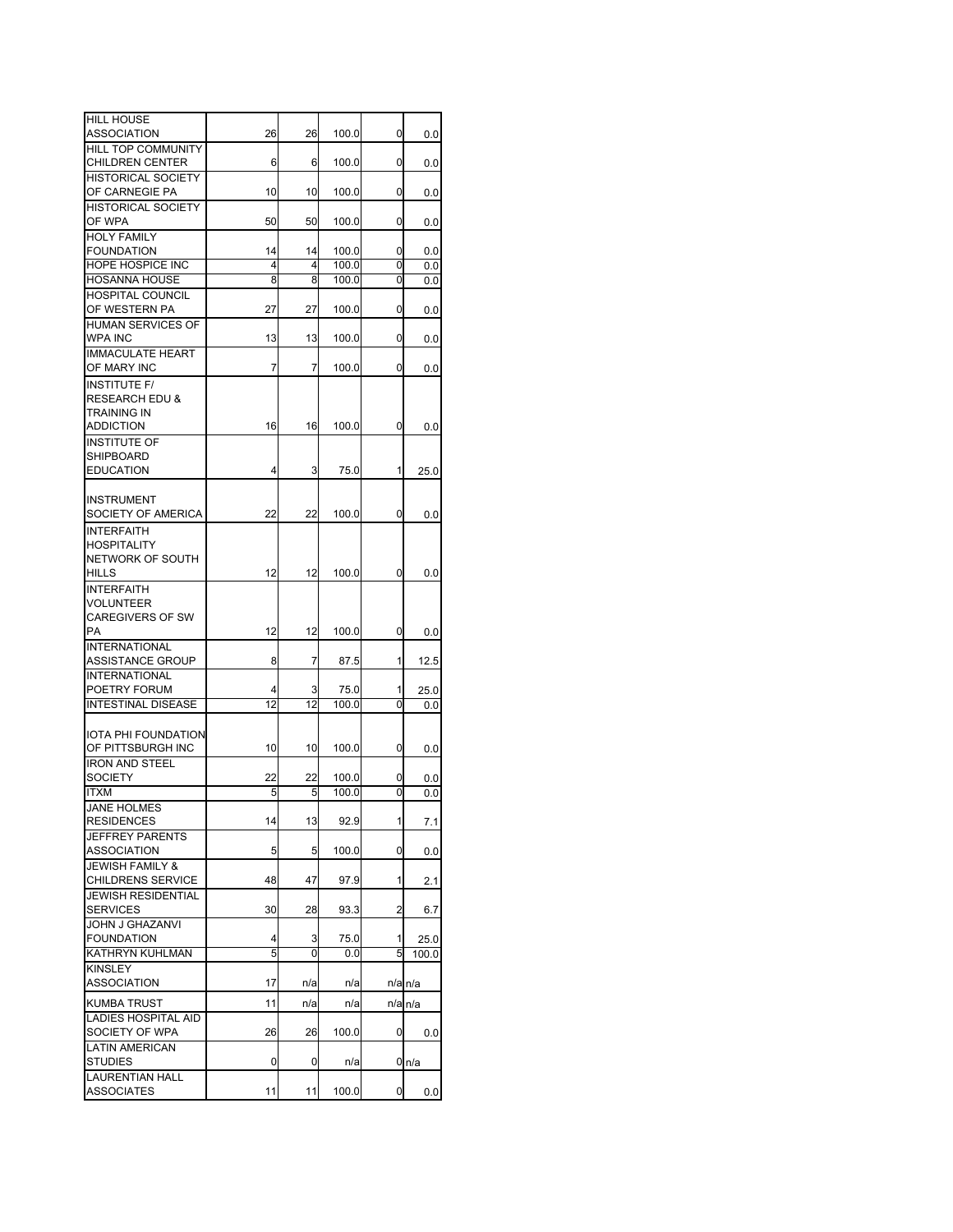| LAWRENVILLE                 |    |     |       |   |             |
|-----------------------------|----|-----|-------|---|-------------|
| <b>BUSINESS</b>             |    |     |       |   |             |
| ASSOCIATION INC             | 12 | 12  | 100.0 | 0 | 0.0         |
| <b>LEADERSHIP</b>           |    |     |       |   |             |
|                             |    |     |       |   |             |
| <b>PITTSBURGH</b>           | 29 | 29  | 100.0 | 0 | 0.0         |
| <b>LEMINGTON ELDER</b>      |    |     |       |   |             |
| <b>CARE SERVICES</b>        | 17 | 17  | 100.0 | 0 | 0.0         |
| LIBRARY BOARD OF            |    |     |       |   |             |
| THE BOROUGH OF              |    |     |       |   |             |
| OAKMONT                     |    |     |       |   |             |
|                             | 7  | 7   | 100.0 | 0 | 0.0         |
| LIFE LINE OF SW PA          | 13 | 13  | 100.0 | 0 | 0.0         |
| <b>LIGHT HOUSE</b>          |    |     |       |   |             |
| <b>PROPERTIES</b>           | 6  | 6   | 100.0 | 0 | 0.0         |
| <b>LINCOLN LARIMER</b>      |    |     |       |   |             |
| <b>LEMINGTON BELMAR</b>     |    |     |       |   |             |
|                             |    |     |       |   |             |
| CITIZEN REVITALIZ           | 15 | 15  | 100.0 | 0 | 0.0         |
| <b>LINCOLN PARK</b>         |    |     |       |   |             |
| COMMUNITY CENTER            | 4  | n/a | n/a   |   | $n/a$ $n/a$ |
| LINCOLN-LEMINGTON           |    |     |       |   |             |
| ENHANCED HOUSING            |    |     |       |   |             |
| <b>INC</b>                  |    |     |       |   |             |
|                             | 6  | 6   | 100.0 | 0 | 0.0         |
| LITTLE SISTERS OF           |    |     |       |   |             |
| THE POOR OF THE             |    |     |       |   |             |
| STATE OF PA                 | 9  | 9   | 100.0 | 0 | 0.0         |
| LONG RUN CHILDREN           | 15 | 15  | 100.0 | 0 | 0.0         |
| LONGWOOD AT                 |    |     |       |   |             |
|                             |    |     |       |   |             |
| OAKMONT                     | 12 | 12  | 100.0 | 0 | 0.0         |
| <b>LUPUS FOUNDATION</b>     | 16 | 16  | 100.0 | 0 | 0.0         |
| <b>LYDIA'S PLACE</b>        | 15 | 15  | 100.0 | 0 | 0.0         |
| <b>MAGEE WOMEN</b>          |    |     |       |   |             |
| <b>HOSPITAL</b>             | 18 | 18  | 100.0 | 0 | 0.0         |
|                             |    |     |       |   |             |
| <b>MANCHESTER YOUTH</b>     |    |     |       |   |             |
| <b>DEVELOPMENT</b>          |    |     |       |   |             |
| CENTER INC                  | 15 | 15  | 100.0 | 0 | 0.0         |
| <b>MARSHALL</b>             |    |     |       |   |             |
| ELEMENTARY PFA              | 6  | 6   | 100.0 | 0 | 0.0         |
| <b>MARY &amp; ALEXANDER</b> |    |     |       |   |             |
|                             |    |     |       |   |             |
| LAUGLINCHILDRENS            |    |     |       |   |             |
| CENTER                      | 19 | 19  | 100.0 | 0 | 0.0         |
| <b>MARY MILLER DANCE</b>    |    |     |       |   |             |
| <b>COMPANY</b>              | 6  | 6   | 100.0 | 0 | 0.0         |
| <b>MATERIALS</b>            |    |     |       |   |             |
| <b>RESEARCH SOCIETY</b>     |    |     | 64.7  |   |             |
|                             | 17 | 11  |       | 6 | 35.3        |
| <b>MC KEESPORT</b>          |    |     |       |   |             |
| <b>HOSPITAL (UPMC)</b>      | 15 | 15  | 100.0 | 0 | 0.0         |
| <b>MC KEESPORT</b>          |    |     |       |   |             |
| <b>HOUSING CORP</b>         | 6  | 6   | 100.0 | 0 | 0.0         |
| MC KNIGHT PARENT            |    |     |       |   |             |
|                             |    |     |       |   |             |
| <b>FACULTY</b>              |    |     |       |   |             |
| ASSOCIATION                 | 5  | 5   | 100.0 | 0 | $_{0.0}$    |
| <b>MENDELSSOHN</b>          |    |     |       |   |             |
| <b>CHOIR OF</b>             |    |     |       |   |             |
| PITTSBURGH                  | 30 | 30  | 100.0 | 0 | 0.0         |
| <b>MENTAL HEALTH</b>        |    |     |       |   |             |
|                             |    |     |       |   |             |
| <b>ASS'N OF ALLEGHENY</b>   |    |     |       |   |             |
| <b>COUNTY</b>               | 13 | 13  | 100.0 | 0 | 0.0         |
| MERCY HOSPITAL OF           |    |     |       |   |             |
| <b>PITTSBURGH</b>           | 24 | n/a | n/a   |   | n/a n/a     |
| <b>MERCY LIFE CENTER</b>    | 24 | 24  | 100.0 | 0 | 0.0         |
| <b>METHOUSE</b>             | 13 | 13  | 100.0 | 0 | 0.0         |
|                             |    |     |       |   |             |
| <b>MEYER &amp; MERLE</b>    |    |     |       |   |             |
| BERGER FAMILY FDN           | 8  | 8   | 100.0 | 0 | 0.0         |
| MINADEO EXTENDED            |    |     |       |   |             |
| DAY PROGRAM                 | 7  | 6   | 85.7  | 1 | 14.3        |
| MOMS HOUSE INC OF           |    |     |       |   |             |
| PITTSBURGH                  | 20 | 20  | 100.0 | 0 | 0.0         |
|                             |    |     |       |   |             |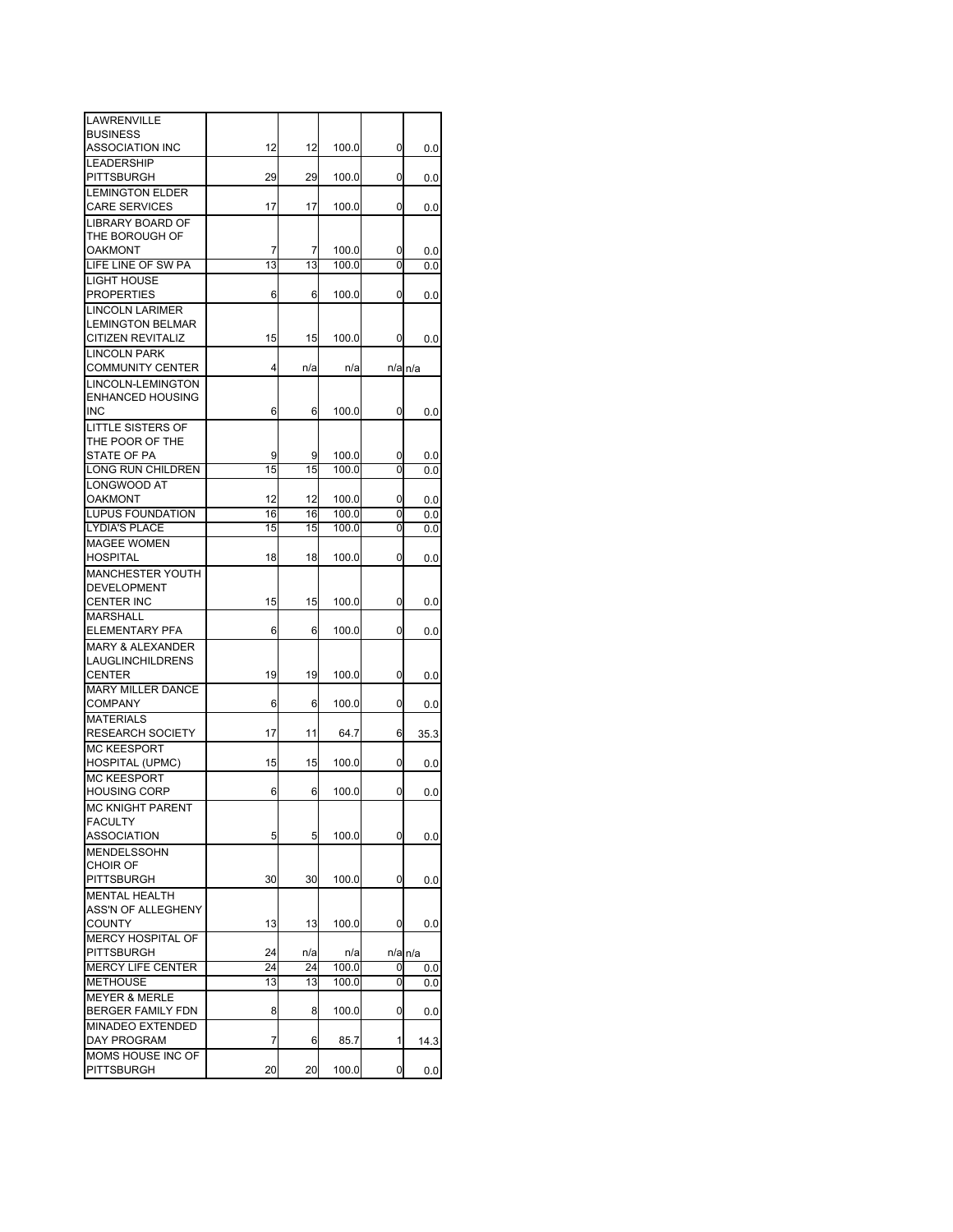| <b>MON VALLEY</b>            |    |     |       |   |                      |
|------------------------------|----|-----|-------|---|----------------------|
| <b>EDUCATION</b>             |    |     |       |   |                      |
| CONSORTIUM                   | 12 | 12  | 100.0 | 0 | 0.0                  |
| <b>MON YOUGH</b>             |    |     |       |   |                      |
| <b>COMMUNITY SERVICE</b>     | 9  | n/a | n/a   |   | n/a n/a              |
| <b>MON YOUGH</b>             |    |     |       |   |                      |
| <b>RIVERFRONT ENT. &amp;</b> |    |     |       |   |                      |
| <b>CULTURAL COUNCIL</b>      | 8  | 8   | 100.0 | 0 | 0.0                  |
| <b>MONROEVILLE CRISIS</b>    |    |     |       |   |                      |
| PREGNANCY CENTER             | 7  | 7   | 100.0 | 0 | 0.0                  |
| <b>MONTOUR HOCKEY</b>        |    |     |       |   |                      |
| <b>ASSOCIATION INC</b>       | 5  | 5   | 100.0 | 0 | 0.0                  |
| <b>MOON TOWNSHIP</b>         |    |     |       |   |                      |
| PUBLIC LIBRARY               | 7  | 7   | 100.0 | 0 | 0.0                  |
| <b>MPC CORPORATION</b>       | 10 | n/a | n/a   |   | n/a n/a              |
| <b>MT LEBANON GIRLS</b>      |    |     |       |   |                      |
| SOFTBALL                     |    |     |       |   |                      |
| ASSOCIATION                  | 5  | 5   | 100.0 | 0 | 0.0                  |
| <b>MT LEBANON</b>            |    |     |       |   |                      |
| MONTESSORI                   |    |     |       |   |                      |
| SCHOOL INC                   | 3  | 3   | 100.0 | 0 | 0.0                  |
| MT. NAZARETH                 |    |     |       |   |                      |
| <b>CENTER INC</b>            | 14 | 14  | 100.0 | 0 | 0.0                  |
| MT. WASHINGTON               |    |     |       |   |                      |
| COMMUNITY                    |    |     |       |   |                      |
| <b>DEVELOPMENT</b>           |    |     |       |   |                      |
| CORPORATION                  | 15 | 15  | 100.0 | 0 | 0.0                  |
| <b>MUSHROOM</b>              |    |     |       |   |                      |
| <b>LEARNING CENTER</b>       | 12 | 11  | 91.7  | 1 | 8.3                  |
| NAMI                         |    |     |       |   |                      |
| SOUTHWESTERN PA              | 21 | 21  | 100.0 | 0 | 0.0                  |
| NATIONAL AVIARY              |    |     |       |   |                      |
| PITTSBURGH INC               | 29 | 29  | 100.0 | 0 | 0.0                  |
| <b>NATIONAL</b>              |    |     |       |   |                      |
| <b>COMMITTEE ON</b>          |    |     |       |   |                      |
| PLANNED GIVING               | 12 | 12  | 100.0 | 0 | 0.0                  |
| NATIONAL COUNCIL IF          |    |     |       |   |                      |
| JEWISH WOMEN,                |    |     |       |   |                      |
| PITTSBURGH SEC               | 59 | 59  | 100.0 | 0 | 0.0                  |
| NATIONAL COUNCIL             |    |     |       |   |                      |
| OF JEWISH WOMEN              |    |     |       |   |                      |
| INC                          | 60 | 60  | 100.0 | 0 | 0.0                  |
| NATIONAL FLAG                |    |     |       |   |                      |
| <b>FOUNDATION</b>            | 14 | 14  | 100.0 | 0 | 0.0                  |
| <b>NATIONAL MUTIPLE</b>      |    |     |       |   |                      |
| <b>SCLEROSIS SOCIETY</b>     | 25 | 25  | 100.0 | 0 | 0.0                  |
|                              |    |     |       |   |                      |
| NATIONAL PARKINSON           |    |     |       |   |                      |
| <b>FOUNDATION</b>            | 15 | 15  | 100.0 | 0 | 0.0                  |
| <b>NATIONAL REFORM</b>       |    |     |       |   |                      |
| <b>ASSOCIATION</b>           | 10 | 10  | 100.0 | 0 | 0.0                  |
| <b>NEIGHBORHOOD</b>          |    |     |       |   |                      |
| <b>CENTERS</b>               |    |     |       |   |                      |
| <b>ASSOCIATION</b>           | 9  | 9   | 100.0 | 0 | 0.0                  |
| <b>NEVILLE ISLAND</b>        |    |     |       |   |                      |
| <b>DEVELOPMENT</b>           | 5  | 5   | 100.0 | 0 | 0.0                  |
|                              |    |     |       |   |                      |
| <b>NEW CENTURY</b>           |    |     |       |   |                      |
| CAREERS                      | 8  | 8   | 100.0 | 0 | 0.0                  |
| NORTH ALLEGHENY              |    |     |       |   |                      |
| <b>ASSOCIATION FOR</b>       |    |     |       |   |                      |
| ADV OF SPORTS                | 5  | 5   | 100.0 | 0 | 0.0                  |
| <b>NORTH AMERICAN</b>        |    |     |       |   |                      |
| SERIALS INTEREST             |    |     |       |   |                      |
| <b>GROUP INC</b>             | 11 | 11  | 100.0 | 0 | 0.0                  |
| NORTH HILLS FOOD             |    |     |       |   |                      |
| <b>BANK</b>                  | 8  | n/a | n/a   |   | $n/a$ <sub>n/a</sub> |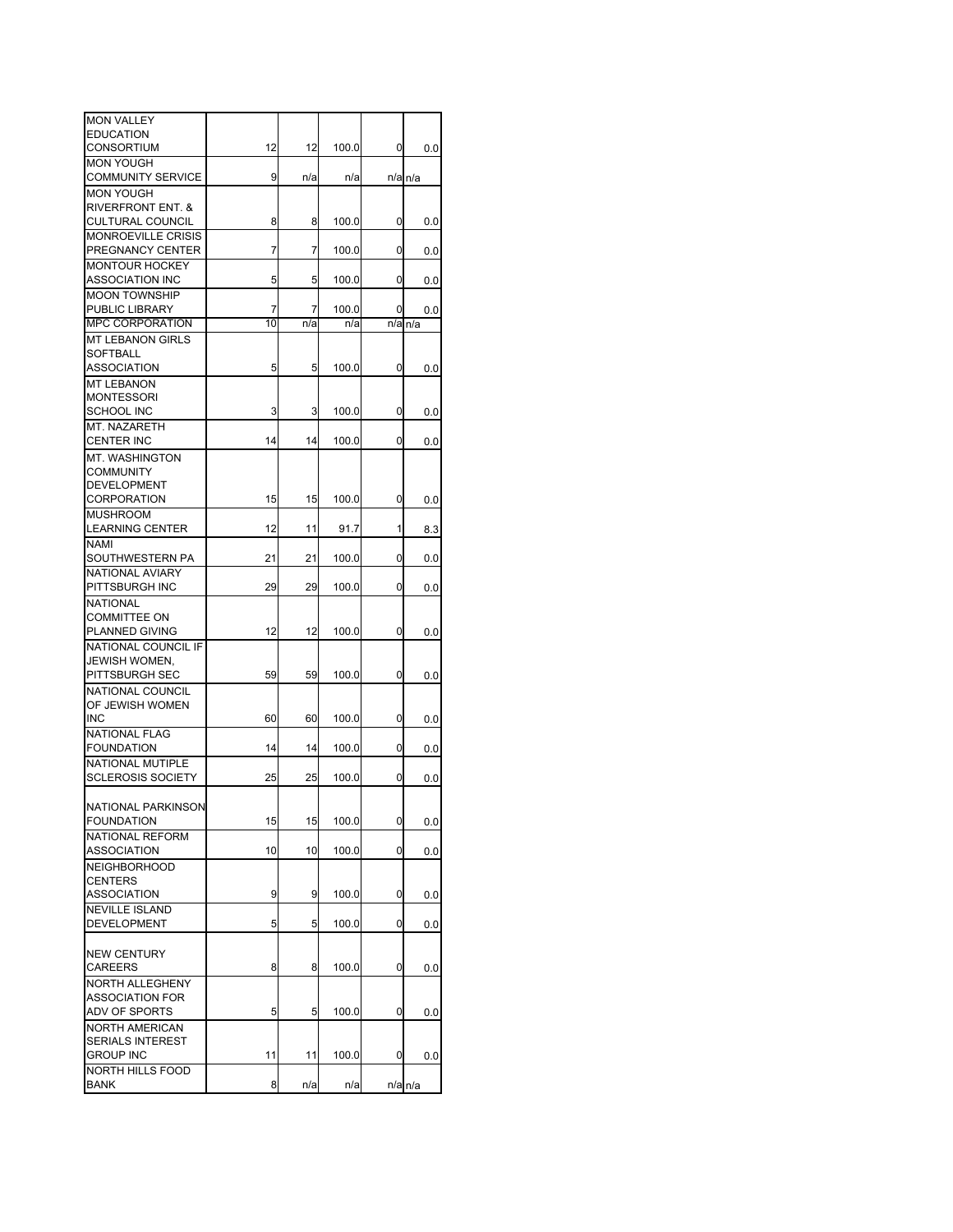| NORTH HILLS YOUTH                          |    |     |       |                |                      |
|--------------------------------------------|----|-----|-------|----------------|----------------------|
| <b>MINISTRIES</b>                          | 17 | 17  | 100.0 | 0              | 0.0                  |
| NORTH SUBURBAN<br>ADULT SERVICES           | 9  | 9   | 100.0 | 0              |                      |
|                                            |    |     |       |                | 0.0                  |
| <b>NORTHERN</b><br><b>ALLEGHENY COUNTY</b> |    |     |       |                |                      |
| <b>CHAMBER EDUCATION</b>                   |    |     |       |                |                      |
| FDN                                        | 23 | 23  | 100.0 | 0              | 0.0                  |
| <b>NORTHERN TIER</b>                       |    |     |       |                |                      |
| <b>LIBRARY</b>                             | 15 | n/a | n/a   |                | $n/a$ <sub>n/a</sub> |
| NORTHLAND PUBLIC                           |    |     |       |                |                      |
| <b>LIBRARY</b>                             | 7  | 6   | 85.7  | 1              | 14.3                 |
| NORTHSIDE CIVIC                            |    |     |       |                |                      |
| DEVELOPMENT                                |    |     |       |                |                      |
| COUNCIL INC                                | 9  | 9   | 100.0 | 0              | 0.0                  |
| <b>NORTHSIDE URBAN</b>                     |    |     |       |                |                      |
| PATHWAYS A PUBLIC                          |    |     |       |                |                      |
| CHARTER SCHOOL                             | 4  | 4   | 100.0 | 0              | 0.0                  |
| <b>NORTHWEST</b>                           |    |     |       |                |                      |
| <b>REGIONAL</b>                            |    |     |       |                |                      |
| MANAGEMENT                                 | 12 | n/a | n/a   |                | $n/a$ <sub>n/a</sub> |
| OAKLAND SCHOOL                             | 2  | 2   | 100.0 | 0              | 0.0                  |
| OHIO VALLEY                                |    |     |       |                |                      |
| <b>GENERAL HOSPITAL</b>                    | 20 | n/a | n/a   |                | $n/a$ $n/a$          |
| OLD SEWICKLEY                              |    |     |       |                |                      |
| POST OFFICE CORP                           | 13 | 12  | 92.3  | 1              | 7.7                  |
| ONE TO ONE THE                             |    |     |       |                |                      |
| MENTORING                                  |    |     |       |                |                      |
| PARTNERSHIP OF                             |    |     |       |                |                      |
| SWPA                                       | 26 | n/a | n/a   |                | $n/a$ <sub>n/a</sub> |
| <b>OPERATION BETTER</b>                    |    |     |       |                |                      |
| <b>BLOCK</b>                               | 12 | 12  | 100.0 | 0              | 0.0                  |
| PA FEDERATION                              |    |     |       |                |                      |
| <b>MUSIC CLUBS</b>                         | 35 | 35  | 100.0 | 0              | 0.0                  |
| PA ORGANIZATION                            |    |     |       |                |                      |
| for women in                               |    |     |       |                |                      |
| <b>EARLY RECOVERY</b>                      | 15 | 15  | 100.0 | 0              | 0.0                  |
| PACE SCHOOL                                | 21 | 21  | 100.0 | 0              | 0.0                  |
| PARENTAL STRESS                            |    |     |       |                |                      |
| <b>CENTER</b>                              | 25 | 25  | 100.0 | 0              | 0.0                  |
| PBA INC / THE                              |    |     |       |                |                      |
| <b>SECOND STEP</b>                         | 9  | 9   | 100.0 | 0              | 0.0                  |
| <b>PENN HILLS</b>                          |    |     |       |                |                      |
| <b>VOLUNTEER</b>                           |    |     |       |                |                      |
| <b>FIREMENS RELIEF</b>                     |    |     |       |                |                      |
| ASSOCIATION I                              | 12 | 12  | 100.0 | 0              | 0.0                  |
| PENNSYLVANIA                               |    |     |       |                |                      |
| PEACE LINKS                                | 16 | 16  | 100.0 | 0              | 0.0                  |
| PEOPLE OF GOD                              | 7  | 7   | 100.0 | 0              | 0.0                  |
| PGH C/RENCE ON                             |    |     |       |                |                      |
| <b>ANALYTIC CHEM &amp;</b>                 |    |     |       |                |                      |
| A/PLD                                      |    |     |       |                |                      |
| <b>SPECTROSCOPY</b>                        | 10 | 8   | 80.0  | $\overline{a}$ | 20.0                 |
| PITCAIRN CRABBE                            |    |     |       |                |                      |
| <b>FOUNDATION</b>                          | 12 | 12  | 100.0 | 0              | 0.0                  |
| PITTBSBURGH                                |    |     |       |                |                      |
| <b>BUSINESS</b>                            |    |     |       |                |                      |
| RESOURCES CENTER                           | 16 | 16  | 100.0 | 0              | 0.0                  |
| PITTSBURGH AIDS                            |    |     |       |                |                      |
| <b>TASK FORCE INC</b>                      | 19 | 18  | 94.7  | 1              | 5.3                  |
| PITTSBURGH ARTS &                          |    |     |       |                |                      |
| LECTURES INC                               | 7  | 6   | 85.7  | 1              | 14.3                 |
| PITTSBURGH CARES                           | 15 | 15  | 100.0 | 0              | 0.0                  |
| PITTSBURGH CARES                           |    |     |       |                |                      |
| PARTNERSHIP INC                            | 6  | 5   | 83.3  | 1              | 16.7                 |
| PITTSBURGH CENTER                          |    |     |       |                |                      |
| FOR THE ARTS                               | 24 | 24  | 100.0 | 0              | 0.0                  |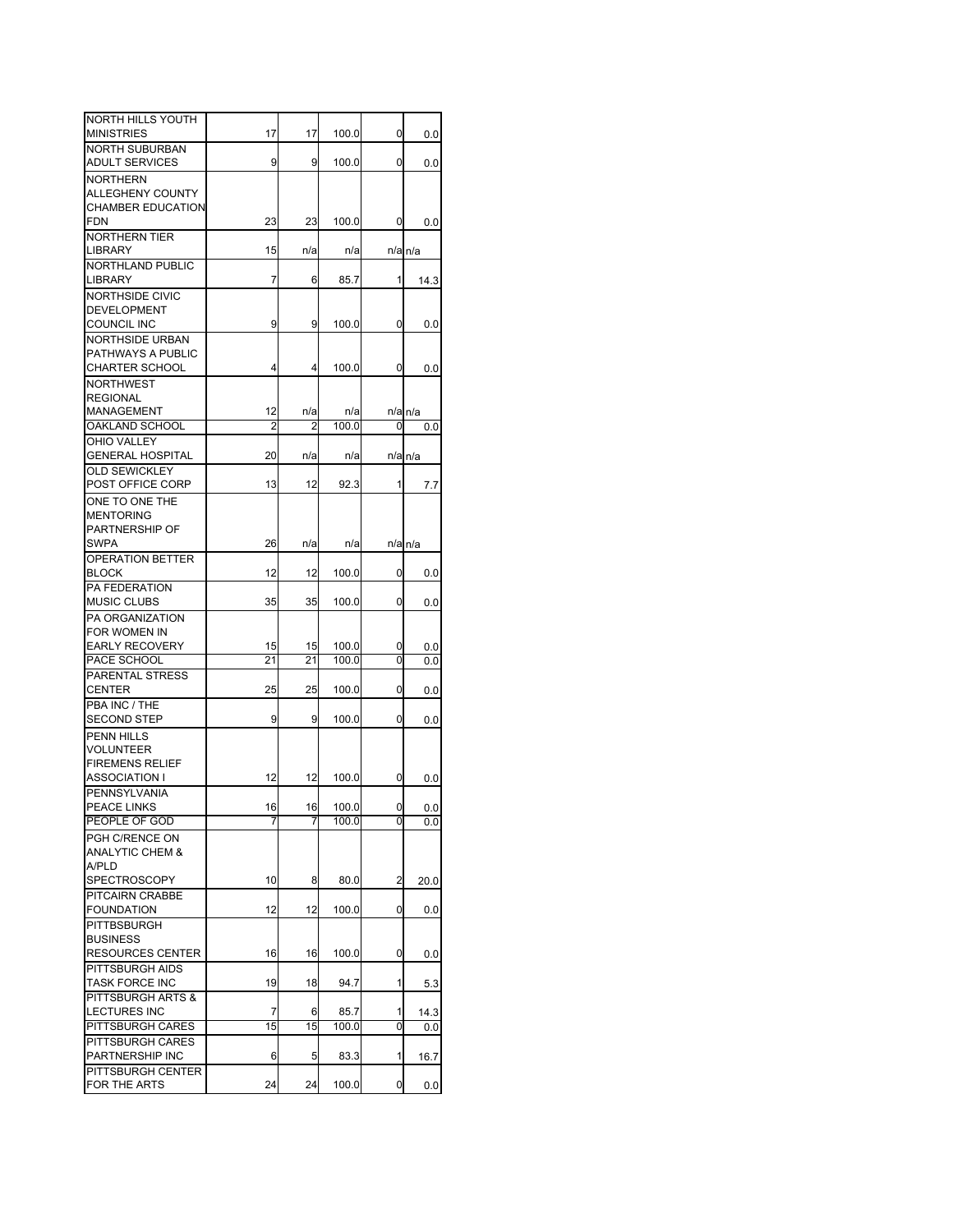| PITTSBURGH                             | 36       | 35  |                |        |                      |
|----------------------------------------|----------|-----|----------------|--------|----------------------|
| <b>CHILDREN'S MUSEUM</b><br>PITTSBURGH |          |     | 97.2           | 1      | 2.8                  |
| <b>COALITION FOR</b>                   |          |     |                |        |                      |
| <b>DYNAMIC</b>                         |          |     |                |        |                      |
| <b>PSYCHOTHERAPY</b>                   | 12       | 12  | 100.0          | 0      | 0.0                  |
| PITTSBURGH                             |          |     |                |        |                      |
| COMMUNITY                              |          |     |                |        |                      |
| <b>REINVESTMENT</b>                    | 39       | 39  | 100.0          | 0      | 0.0                  |
| <b>PITTSBURGH</b>                      |          |     |                |        |                      |
| COUNCIL ON HIGHER                      |          |     |                |        |                      |
| <b>EDUCATION</b>                       | 10       | 10  | 100.0          | 0      | 0.0                  |
| PITTSBURGH DANCE<br>ALLOY              | 22       | 18  | 81.8           | 4      |                      |
| <b>PITTSBURGH</b>                      |          |     |                |        | 18.2                 |
| <b>EXPERIMENT</b>                      | 12       | 12  | 100.0          | 0      | 0.0                  |
| PITTSBURGH FILM                        |          |     |                |        |                      |
| <b>MAKERS</b>                          | 22       | 21  | 95.5           | 1      | 4.5                  |
| <b>PITTSBURGH</b>                      |          |     |                |        |                      |
| <b>INSTITUTE OF</b>                    |          |     |                |        |                      |
| <b>MORTUARY SCIENCE</b>                |          |     |                |        |                      |
| <b>INC</b>                             | 13       | 13  | 100.0          | 0      | 0.0                  |
| PITTSBURGH ITALIAN                     |          |     |                |        |                      |
| <b>SCHOLARSHIP FUND</b>                | 18       | 18  | 100.0          | 0      | 0.0                  |
| <b>PITTSBURGH</b>                      |          |     |                |        |                      |
| <b>LEADERSHIP</b>                      |          |     |                |        |                      |
| <b>FOUNDATION</b>                      | 12       | 12  | 100.0          | 0      | 0.0                  |
| PITTSBURGH                             |          |     |                |        |                      |
| <b>MEDIATION CENTER</b>                | 17       | 17  | 100.0          | 0      | 0.0                  |
| PITTSBURGH MUSICAL<br>THEATER          | 37       | 36  | 97.3           | 1      | 2.7                  |
| PITTSBURGH OPERA                       |          |     |                |        |                      |
| <b>HOUSE INC</b>                       | 21       | 20  | 95.2           | 1      | 4.8                  |
| PITTSBURGH PIRATES                     |          |     |                |        |                      |
| ALUMNI ASSOCIATION                     |          |     |                |        |                      |
| <b>INC</b>                             | 6        | 6   | 100.0          | 0      | 0.0                  |
| <b>PITTSBURGH</b>                      |          |     |                |        |                      |
| REGIONAL ALLIANCE                      | 31       | 30  | 96.8           | 1      | 3.2                  |
| PITTSBURGH TISSUE                      |          |     |                |        |                      |
| <b>ENGINEERING</b>                     |          |     |                |        |                      |
| SOCIETY INC                            | 21       | n/a | n/a            |        | $n/a$ <sub>n/a</sub> |
|                                        |          |     |                |        |                      |
| PITTSBURGH VINTAGE                     |          |     |                |        |                      |
| <b>GRAND PRIX</b>                      | 11       | 11  | 100.0          | 0      | 0.0                  |
| PITTSBURGH<br><b>VOYAGER</b>           | 13       | 13  | 100.0          | 0      |                      |
| PLANNED                                |          |     |                |        | 0.0                  |
| PARENTHOOD OF                          |          |     |                |        |                      |
| <b>WPA INC</b>                         | 42       | 42  | 100.0          | 0      | 0.0                  |
| PLUM SENIOR CITIZEN                    |          |     |                |        |                      |
| <b>CLUB</b>                            | 11       | 11  | 100.0          | 0      | 0.0                  |
| PREGNANCY CARE                         |          |     |                |        |                      |
| <b>CENTERS</b>                         | 7        | 7   | 100.0          | 0      | 0.0                  |
| PRESSLEY RIDGE                         |          |     |                |        |                      |
| <b>SCHOOLS FDN</b>                     | 31       | 30  | 96.8           | 1      | 3.2                  |
| PREVENTION POINT                       |          |     |                |        |                      |
| <b>PITTSBURGH</b>                      | 6        | 6   | 100.0          | 0      | 0.0                  |
| PROJECT HELP OUR                       |          |     |                |        |                      |
| PEOPLE EARN INC                        | 5        | 5   | 100.0          | 0      | 0.0                  |
| <b>PROVIDENCE</b>                      |          | 15  |                |        |                      |
| CONENCTIONS INC<br>RAINBOW KITCHEN     | 15<br>11 | 11  | 100.0<br>100.0 | 0<br>0 | 0.0                  |
| <b>REGIONAL BUSINESS</b>               |          |     |                |        | 0.0                  |
| <b>ALLIANCE</b>                        | 15       | 15  | 100.0          | 0      | 0.0                  |
| <b>RESERVE PARENTS</b>                 |          |     |                |        |                      |
| <b>CLUB</b>                            | 8        | 8   | 100.0          | 0      | 0.0                  |
| <b>RESIDENTIAL</b>                     |          |     |                |        |                      |
|                                        |          |     | 100.0          | 0      | 0.0                  |
| <b>RESOURCES</b>                       | 12       | 12  |                |        |                      |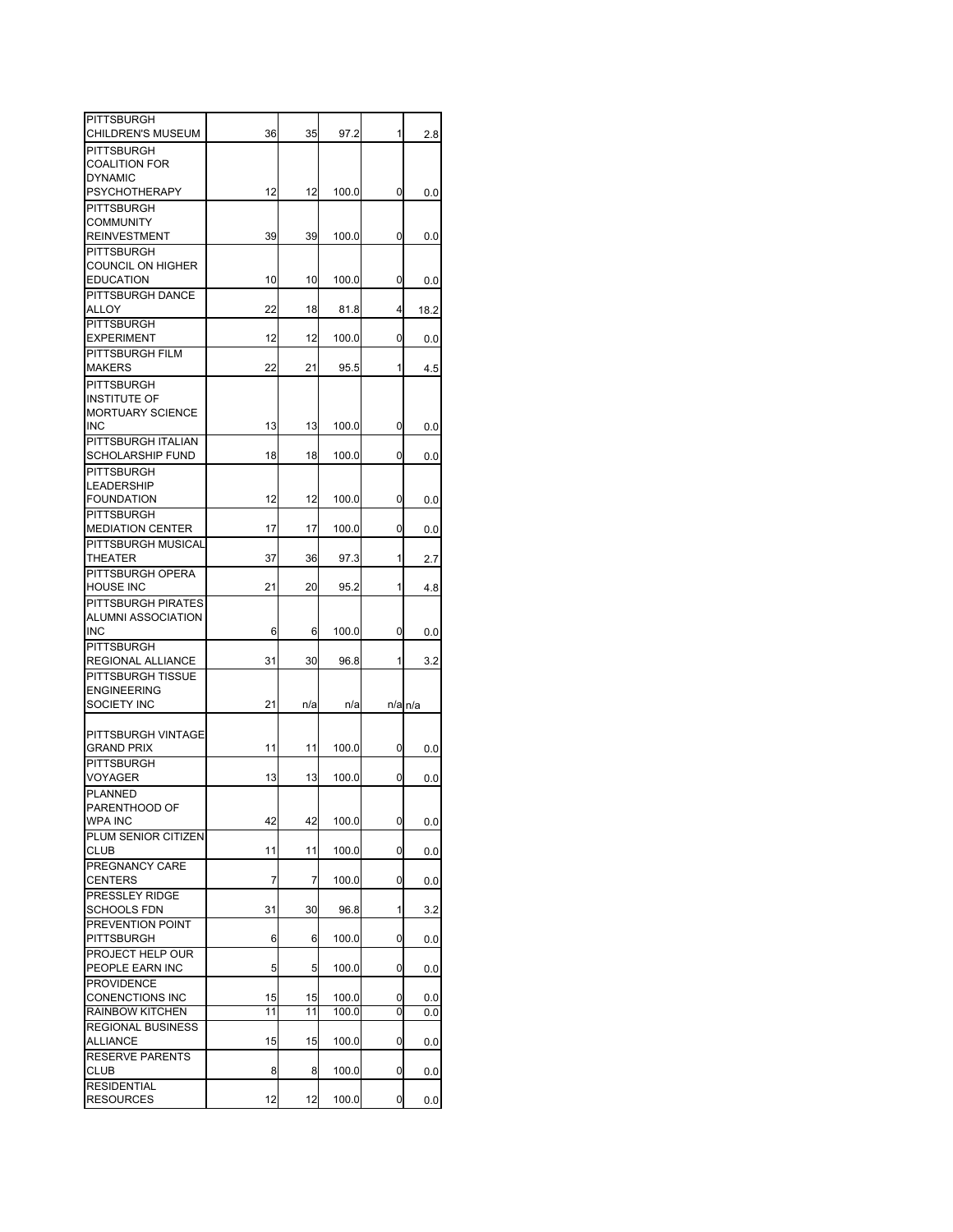| <b>RICHARD TWN</b>        |    |     |       |                |                      |
|---------------------------|----|-----|-------|----------------|----------------------|
| <b>VOLUNTEER FIRE DEP</b> |    |     |       |                |                      |
| PF ALLEGHENY              |    |     |       |                |                      |
| <b>COUNTY</b>             | 9  | 9   | 100.0 | 0              | 0.0                  |
| <b>RIDC</b>               | 25 | n/a | n/a   |                | $n/a$ <sub>n/a</sub> |
| <b>RIVERVIEW</b>          |    |     |       |                |                      |
| APARTMENTS                | 21 | 20  | 95.2  | 1              | 4.8                  |
| <b>ROBINSON</b>           |    |     |       |                |                      |
| <b>EMERGENCY MEDICAL</b>  |    |     |       |                |                      |
| <b>SERVICE</b>            | 11 | 11  | 100.0 | 0              | 0.0                  |
| ROBINSON TOWNSHIP         |    |     |       |                |                      |
| <b>CHRISTIAN SCHOOL</b>   | 7  | 7   | 100.0 | 0              | 0.0                  |
| RONALD MC DONALD          |    |     |       |                |                      |
| <b>HOUSE</b>              | 20 | 20  | 100.0 | 0              | 0.0                  |
|                           |    |     |       |                |                      |
| ROSS-WEST VIEW            |    |     |       |                |                      |
| <b>EMERGENCY MEDICAL</b>  |    |     |       |                |                      |
| SERVICES AUTH.            | 9  | 9   | 100.0 | 0              | 0.0                  |
| <b>RUGGED GROUSE</b>      |    |     |       |                |                      |
| <b>SOCIETY</b>            | 16 | 16  | 100.0 | 0              | 0.0                  |
| SAE INTERNATIONAL         | 27 | 21  | 77.8  | 6              | 22.2                 |
| SAMARITAN                 |    |     |       |                |                      |
| COUNSELLING               |    |     |       |                |                      |
| <b>CENTER</b>             | 8  | 8   | 100.0 | 0              | 0.0                  |
| SAMARITAN                 |    |     |       |                |                      |
| COUNSELLING               |    |     |       |                |                      |
| CENTER OF WPA             | 8  | 8   | 100.0 | 0              | 0.0                  |
| <b>SANTA CRUZ INC</b>     | 5  | 5   | 100.0 | 0              | 0.0                  |
| <b>SENECA AREA</b>        |    |     |       |                |                      |
| <b>EMERGENCY</b>          |    |     |       |                |                      |
| <b>SERVICES</b>           | 10 | 10  | 100.0 | 0              | 0.0                  |
| <b>SEWICKLEY PUBLIC</b>   |    |     |       |                |                      |
| LIBRARY                   | 9  | 9   | 100.0 | 0              | 0.0                  |
| <b>SHADY SIDE</b>         |    |     |       |                |                      |
| ACADEMY                   | 34 | 34  | 100.0 | 0              | 0.0                  |
|                           |    |     |       |                |                      |
| SHADYSIDE ACADEMY         |    |     |       |                |                      |
| <b>FOUNDATION</b>         | 44 | 44  | 100.0 | 0              | 0.0                  |
| SHALER AREA EMS           |    |     |       |                |                      |
| INC                       | 6  | 6   | 100.0 | 0              | 0.0                  |
| SIDS ALLIANCE INC         | 27 | 25  | 92.6  | 2              | 7.4                  |
| SINGLE & CUSTODIAL        |    |     |       |                |                      |
| <b>FATHERS NETWORK</b>    | 9  | 9   | 100.0 | 0              | 0.0                  |
| SOCIETY FOR ARTS          | 22 | 20  | 90.9  | $\overline{c}$ | 9.1                  |
| <b>SOUTH HILLS</b>        |    |     |       |                |                      |
| CHORALE                   | 12 | 11  | 91.7  | 1              | 8.3                  |
| SOUTH HILLS HEALTH        |    |     |       |                |                      |
| SYSTEM FDN                | 8  | 8   | 100.0 | 0              | 0.0                  |
| <b>SOUTH HILLS</b>        |    |     |       |                |                      |
| <b>MEDICAL CENTER</b>     | 20 | 20  | 100.0 | 0              | 0.0                  |
| SOUTH SIDE LOCAL          |    |     |       |                |                      |
| <b>DEVELOPMENT</b>        |    |     |       |                |                      |
| <b>COMPANY</b>            | 27 | 27  | 100.0 | 0              | 0.0                  |
|                           |    |     |       |                |                      |
| SOUTH WINDS INC           | 16 | 16  | 100.0 | 0              | 0.0                  |
| SOUTHBRIDGE EMS           |    |     |       |                |                      |
| <b>INC</b>                | 8  | 8   | 100.0 | 0              | 0.0                  |
| SOUTHEAST ASIA            |    |     |       |                |                      |
| PRAYER CENTER             | 7  | 7   | 100.0 | 0              | 0.0                  |
| SOUTHWEST PA AREA         |    |     |       |                |                      |
| <b>HEALTH EDUCATION</b>   |    |     |       |                |                      |
| <b>CENTER</b>             | 21 | 21  | 100.0 | 0              | 0.0                  |
| SOUTHWESTERN PA           |    |     |       |                |                      |
| CORPORATION               | 14 | 14  | 100.0 | 0              | 0.0                  |
| SPRINGDALE                |    |     |       |                |                      |
| TOWNSHIP                  |    |     |       |                |                      |
| <b>VOLUNTEER FIRE</b>     | 5  | 5   | 100.0 | 0              | 0.0                  |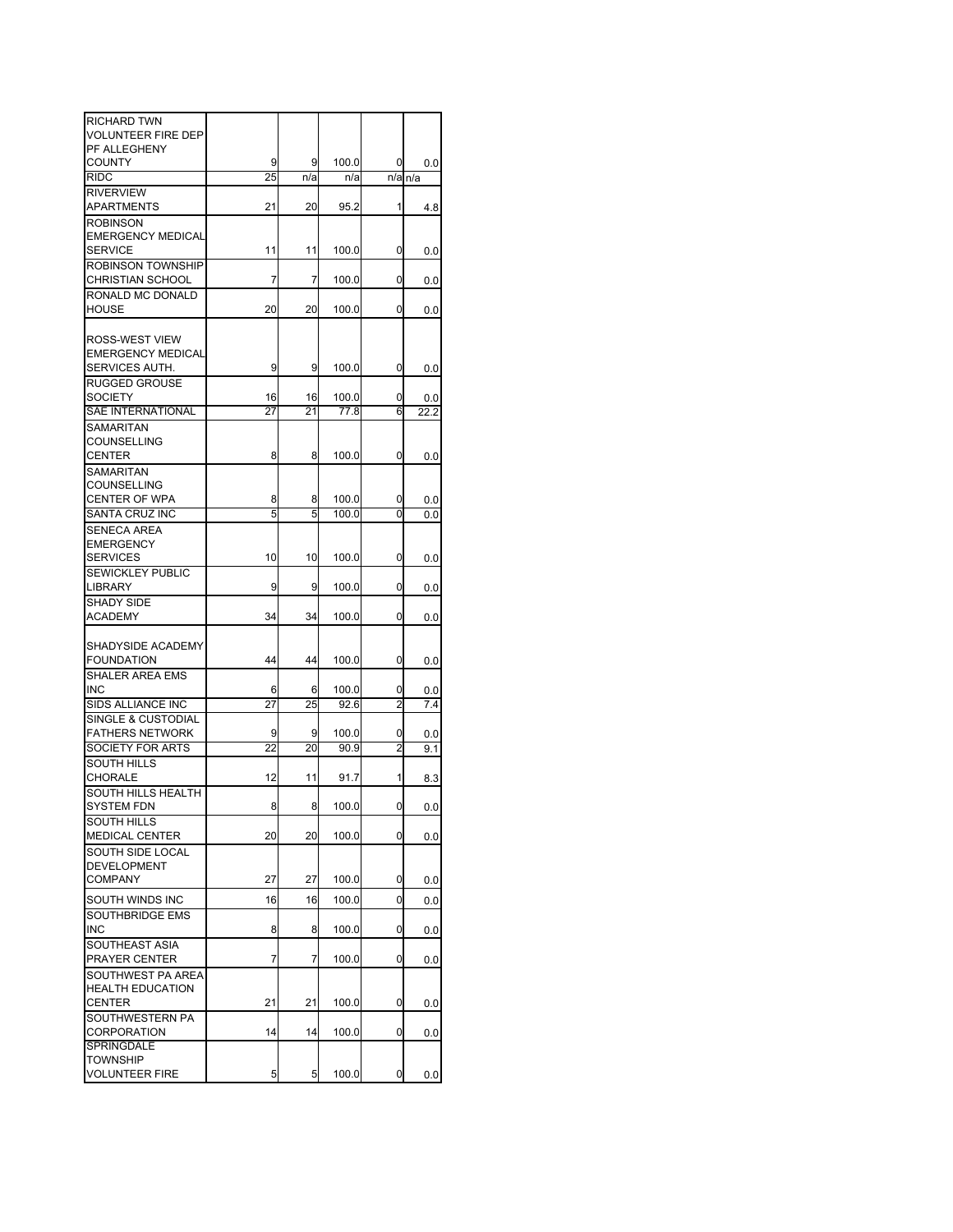| <b>SQUIRRELL HILL</b>                          |    |    |       |    |       |
|------------------------------------------------|----|----|-------|----|-------|
| URBAN COALITION INC                            | 33 | 33 | 100.0 | 0  | 0.0   |
| <b>ST CLAIR CITIZEN</b><br><b>COUNCIL</b>      | 5  | 5  | 100.0 | 0  | 0.0   |
| ST. AMBROSE MANOR                              | 10 | 10 | 100.0 | 0  | 0.0   |
| ST. BARNABAS                                   |    |    |       |    |       |
| RETIREMENT VILLAGE<br><b>INC</b>               | 15 | 15 | 100.0 | 0  | 0.0   |
| ST. CALIR HEALTH<br><b>VENTURES</b>            | 25 | 24 | 96.0  | 1  | 4.0   |
| ST. VINCENT DE PAUL                            |    |    |       |    |       |
| <b>SOCIETY</b><br><b>STENGTH</b>               | 18 | 18 | 100.0 | 0  | 0.0   |
| <b>INCORPORATED</b><br>STO-ROX BOOSTER         | 10 | 10 | 100.0 | 0  | 0.0   |
| <b>CLUB</b>                                    | 6  | 6  | 100.0 | 0  | 0.0   |
| <b>TAMIL NADU</b><br><b>FOUNDATION</b>         | 15 | 0  | 0.0   | 15 | 100.0 |
| <b>TECH LINK PROGRAM</b>                       |    |    |       |    |       |
| OF PITTSBURGH<br><b>TEIN RIVERS COUNCIL</b>    | 17 | 17 | 100.0 | 0  | 0.0   |
| OF GOVERNMENT                                  | 13 | 13 | 100.0 | 0  | 0.0   |
| THE EARLY LEARNING<br><b>INSTITUTE</b>         | 19 | 19 | 100.0 | 0  | 0.0   |
| THE FOX CHAPEL<br><b>AREA EDUCTAION</b>        |    |    |       |    |       |
| <b>FUND</b>                                    | 10 | 10 | 100.0 | 0  | 0.0   |
| THE HEARTWOOD<br><b>INSTITUTE</b>              | 10 | 10 | 100.0 | 0  | 0.0   |
| THE LIBRARY OF<br><b>BALDWIN</b>               | 7  | 6  | 85.7  | 1  |       |
| THE MATTRESS                                   |    |    |       |    | 14.3  |
| <b>FACTORY</b>                                 | 25 | 24 | 96.0  | 1  | 4.0   |
| THE MONROEVILLE<br><b>CHRISTIAN JUDEA</b>      |    |    |       |    |       |
| <b>FOUNDATION</b>                              | 7  | 7  | 100.0 | 0  | 0.0   |
| THE PITTSBURGH<br><b>PARKS</b>                 |    |    |       |    |       |
| CONSERVANCY                                    | 60 | 57 | 95.0  | 3  | 5.0   |
| THE PITTSBURGH                                 |    |    |       |    |       |
| <b>TRUST FOR</b><br>CULTURAL                   |    |    |       |    |       |
| <b>RESOURCES</b>                               | 48 | 48 | 100.0 | 0  | 0.0   |
| THE SENIOR                                     |    |    |       |    |       |
| CARDIOVASCULAR                                 |    |    |       |    |       |
| <b>SURGEONS SOCIETY</b><br><b>INC</b>          | 12 | 12 | 100.0 | 0  | 0.0   |
| THE SWPA AIDS<br>PLANNING COALITION            | 18 | 17 | 94.4  | 1  | 5.6   |
|                                                |    |    |       |    |       |
| THE WATSON<br><b>INSTITUTE</b>                 | 31 | 31 | 100.0 | 0  | 0.0   |
| THE WESTLEY<br><b>FOUNDATION</b>               | 9  | 9  | 100.0 | 0  |       |
| THE WPA CHP OF THE                             |    |    |       |    | 0.0   |
| NAT'L HEMOPHILIA                               |    |    |       |    |       |
| <b>FDN</b><br>THOMAS MERTON                    | 14 | 13 | 92.9  | 1  | 7.1   |
| CENTER                                         | 17 | 14 | 82.4  | 3  | 17.6  |
| <b>THREE RIVERS</b><br><b>ADOPTION COUNCIL</b> | 19 | 19 | 100.0 | 0  | 0.0   |
|                                                |    |    |       |    |       |
| THREE RIVERS AREA<br><b>LABOR MANAGEMENT</b>   | 28 | 28 | 100.0 | 0  | 0.0   |
| THREE RIVERS                                   |    |    |       |    |       |
| <b>CENTER FOR</b>                              |    |    |       |    |       |
| <b>INDEPENDENT LIVING</b>                      | 11 | 11 | 100.0 | 0  | 0.0   |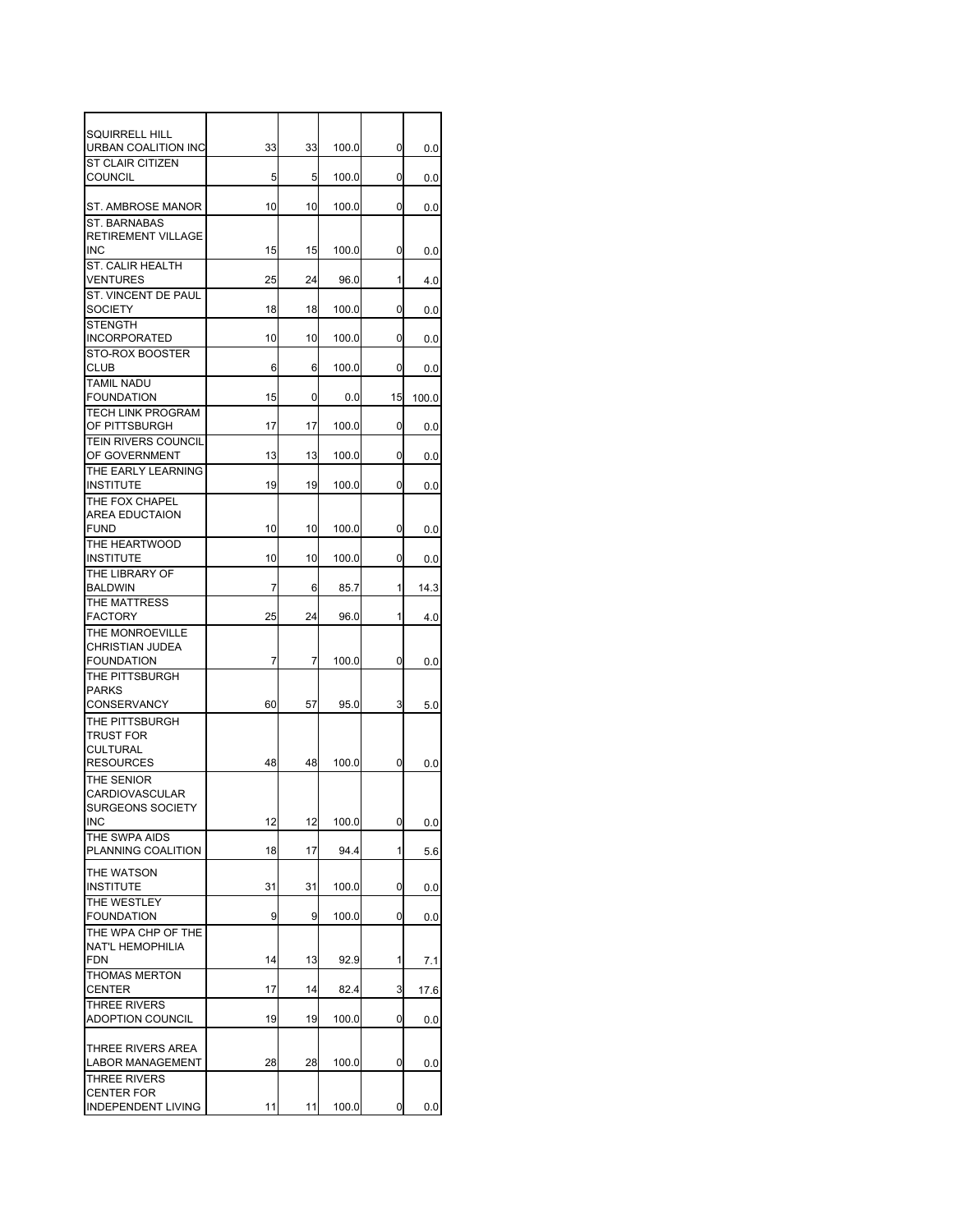| THREE RIVERS                 |                |                 |       |   |                      |
|------------------------------|----------------|-----------------|-------|---|----------------------|
| RAVING ASSOCIATION           | 15             | 14              | 93.3  | 1 | 6.7                  |
| <b>TROY HILL CITIZEN</b>     | 11             | 11              | 100.0 | 0 | 0.0                  |
| <b>TURTLE CREEK</b>          |                |                 |       |   |                      |
| <b>VALLEY MHMR INC</b>       | 9              | 9               | 100.0 | 0 | 0.0                  |
| <b>UE RESEARCH &amp;</b>     |                |                 |       |   |                      |
| <b>EDUCATION</b>             | 13             | 13              | 100.0 | 0 | 0.0                  |
| <b>UMOJA AFRICAN ARTS</b>    |                |                 |       |   |                      |
| <b>COMPANY</b>               | 9              | 6               | 66.7  | 3 | 33.3                 |
| <b>UNION AID</b>             | 22             | $\overline{22}$ | 100.0 | 0 | 0.0                  |
| UNITED CEREBRAL<br>PALSY FDN | 41             | 41              | 100.0 | 0 | 0.0                  |
| UNITED JEWISH                |                |                 |       |   |                      |
| <b>FEDERATION</b>            | 58             | n/a             | n/a   |   | $n/a$ <sub>n/a</sub> |
| <b>MITOCHONDRIAL</b>         |                |                 |       |   |                      |
| <b>DISEASE</b>               |                |                 |       |   |                      |
| <b>FOUNDATION</b>            | 9              | 9               | 100.0 | 0 | 0.0                  |
| UNITED WAY                   | 65             | 64              | 98.5  | 1 | 1.5                  |
| UNITY VOLUNTEER              |                |                 |       |   |                      |
| <b>FIRE DEPARTMENT</b>       | 5              | 5               | 100.0 | 0 | 0.0                  |
| UPMC BRADDOCK                | 8              | 8               | 100.0 | 0 | 0.0                  |
| <b>UPMC HEALTH</b>           |                |                 |       |   |                      |
| <b>SYSTEM</b>                | 61             | 61              | 100.0 | 0 | 0.0                  |
| UPMC SOUTH SIDE              | 9              | 8               | 88.9  | 1 | 11.1                 |
| <b>UPMC ST. MARGARET</b>     | 13             | 13              | 100.0 | 0 | 0.0                  |
| <b>UPPER ST CLAIR</b>        |                |                 |       |   |                      |
| <b>BAND PARENTS</b>          |                |                 |       |   |                      |
| <b>ASSOCIATION</b>           | 10             | 10              | 100.0 | 0 | 0.0                  |
| <b>UPPER ST CLAIR FIRE</b>   |                |                 |       |   |                      |
| <b>RELIEF ASSOCIATION</b>    |                |                 |       |   |                      |
| <b>INC</b>                   | 5              | 5               | 100.0 | 0 | 0.0                  |
| <b>VALLEY CARE</b>           |                |                 |       |   |                      |
| NURSING HOME INC             | 16             | 16              | 100.0 | 0 | 0.0                  |
| <b>VALLEY MEDICAL</b>        |                |                 |       |   |                      |
| <b>FACILITIES</b>            | 21             | 19              | 90.5  | 2 | 9.5                  |
| <b>VARIETY THE</b>           |                |                 |       |   |                      |
| <b>CHILDREN'S CHARITY</b>    | 28             | 28              | 100.0 | 0 | 0.0                  |
| <b>VERLAND</b>               | $\overline{6}$ | 5               | 83.3  | 1 | 16.7                 |
| <b>VETERANS PLACE OF</b>     |                |                 |       |   |                      |
| WASHINGTON                   |                |                 |       |   |                      |
| <b>BOULEVARD INC</b>         | 11             | 11              | 100.0 | 0 | 0.0                  |
| <b>VETERANS</b>              |                |                 |       |   |                      |
| <b>RESEARCH</b>              |                |                 |       |   |                      |
| <b>FOUNDATION OF</b>         |                |                 |       |   |                      |
| <b>PITTSBURGH</b>            | 5              | 4               | 80.0  | 1 | 20.0                 |
| <b>VICTORIOUS FAITH</b>      |                |                 |       |   |                      |
| <b>EVANGELISTIVE</b>         |                |                 |       |   |                      |
| OUTREACH                     | 6              | 6               | 100.0 | 0 | 0.0                  |
| <b>VINCENTIAN CHILD</b>      | 6              | 6               | 100.0 | 0 | 0.0                  |
| <b>VISITING NURSE</b>        |                |                 |       |   |                      |
| <b>FOUNDATION</b>            |                |                 |       |   |                      |
| ALLEGHENY COUNTY             | 12             | 12              | 100.0 | 0 | 0.0                  |
| <b>WESLEY INSTITUTE</b>      | 25             | 24              | 96.0  | 1 | 4.0                  |
| <b>WEST END-ELLIOT</b>       |                |                 |       |   |                      |
| <b>JOINT PROJECT</b>         | 18             | 18              | 100.0 | 0 | 0.0                  |
| <b>WEST MIFFLIN</b>          |                |                 |       |   |                      |
| <b>BASEBALL LEAGUE</b>       | 23             | 23              | 100.0 | 0 | 0.0                  |
| <b>WEST PARK</b>             |                |                 |       |   |                      |
| <b>COMMONS</b>               | 6              | 6               | 100.0 | 0 | 0.0                  |
|                              |                |                 |       |   |                      |
| <b>WEST PENN AMATEUR</b>     |                |                 |       |   |                      |
| <b>TENNIS ASSOCIATION</b>    | 5              | 5               | 100.0 | 0 | 0.0                  |
| <b>WESTERN ALEGHENY</b>      |                |                 |       |   |                      |
| <b>COMMUNITY LIBRARY</b>     | 9              | 8               | 88.9  | 1 | 11.1                 |
| <b>WESTERN PA</b>            |                |                 |       |   |                      |
| PROFESSIONAL FOR             |                |                 |       |   |                      |
| THE ARTS                     | 16             | 16              | 100.0 | 0 | 0.0                  |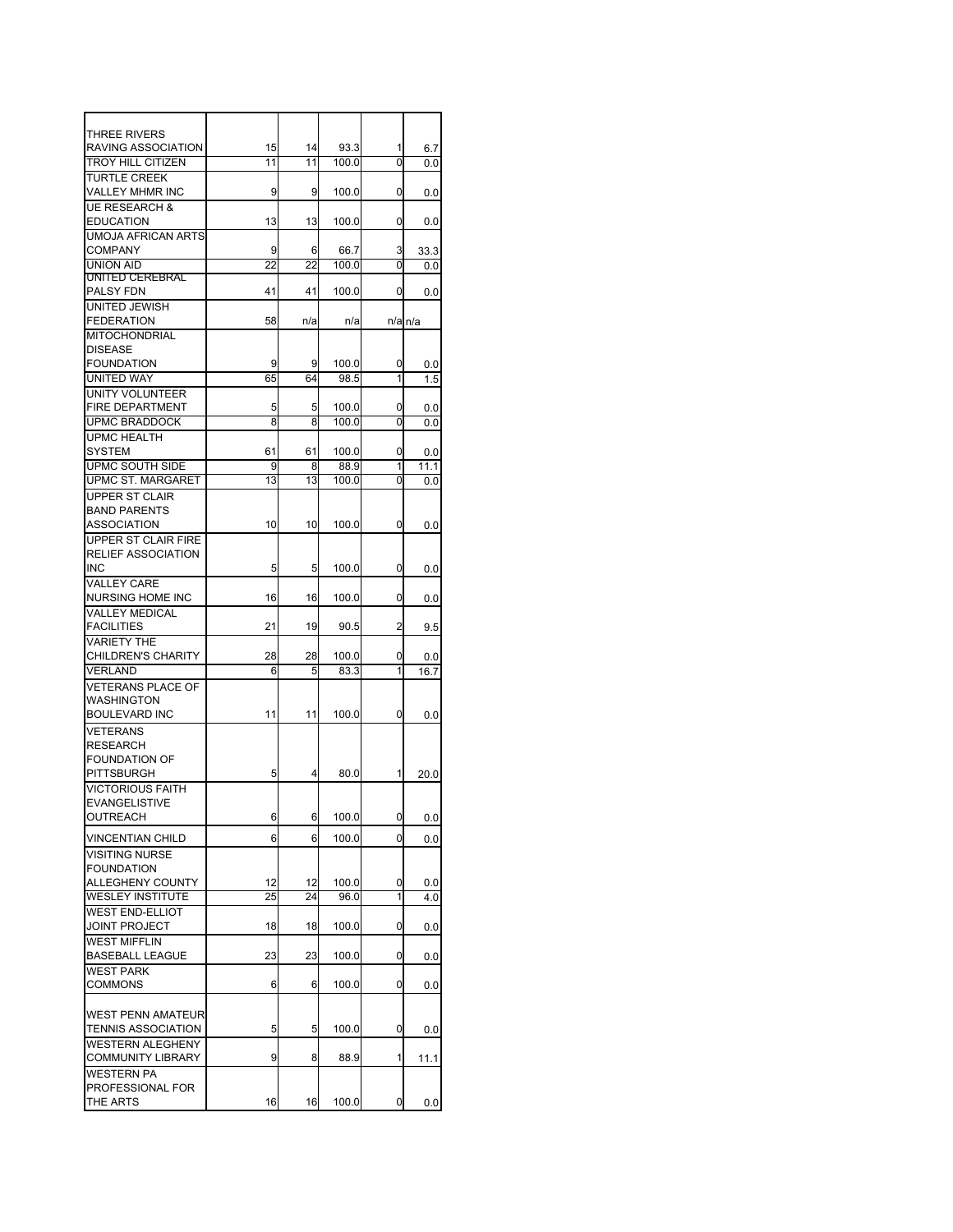| <b>WESTERN PA SCHOOL</b>                                                             |    |     |       |          |         |
|--------------------------------------------------------------------------------------|----|-----|-------|----------|---------|
| OF THE DEAF                                                                          | 23 | n/a | n/a   |          | n/a n/a |
| <b>WESTINGHOUSE</b><br><b>SURE SERVICE</b><br>UNITING RET'D                          |    |     |       |          |         |
| <b>EMPLOYEES</b>                                                                     | 10 | 10  | 100.0 | 0        | 0.0     |
| <b>WINCHESTER-</b><br>THURSTON SCHOOL                                                | 24 | 23  | 95.8  | 1        | 4.2     |
| <b>WOMANSPACE -EAST</b><br><b>INC</b>                                                | 13 | 13  | 100.0 | 0        | 0.0     |
| <b>WOMANSPLACE</b>                                                                   | 13 | 13  | 100.0 | 0        | 0.0     |
| <b>WOMENS COMMITTEE</b><br>OF MUSEUM OF ART<br><b>CARNEIGIE INSTIT</b>               | 60 | 57  | 95.0  | 3        | 5.0     |
| <b>WORKSMITH</b><br><b>INSTITUTE</b>                                                 | 5  | 5   | 100.0 | 0        | 0.0     |
| <b>WORLD AFFAIRS</b><br><b>COUNCIL</b>                                               | 33 | 29  | 87.9  | 5        | 15.2    |
| <b>WORLD FEDERALIST</b><br>ASS'N OF<br><b>PITTSBURGH</b>                             | 24 | 20  | 83.3  | 4        | 16.7    |
| <b>WORLD TRADE</b><br><b>CENTER</b>                                                  | 2  | 2   | 100.0 | 0        | 0.0     |
| <b>WPA SCHOOL FOR</b><br>THE BLIND                                                   | 16 | 16  | 100.0 | 0        | 0.0     |
| WQED PITTSBURGH                                                                      | 31 | 29  | 93.5  | 2        | 6.5     |
| <b>XPRESSIONS</b><br><b>CONTEMPORARY</b><br><b>DANCE COMPANY</b>                     | 5  | 5   | 100.0 | 0        | 0.0     |
| YOUNG MEN &<br><b>WOMEN AFRICAN</b><br><b>HERITAGE ASS INC</b>                       | 8  | 8   | 100.0 | 0        | 0.0     |
| YOUNG MEN &<br><b>WOMEN HEBREW</b><br><b>ASSO &amp; IRENE</b><br><b>KAUFMANN CTR</b> | 42 | 42  | 100.0 | 0        | 0.0     |
| YOUTH FOR CHRIST<br>USA INC METRO PGH                                                | 11 | 11  | 100.0 | 0        | 0.0     |
| <b>YWCA</b>                                                                          | 18 | 18  | 100.0 | $\Omega$ | 0.0     |
| YWCA SEWICKLEY                                                                       | 20 | n/a | n/a   |          | n/a n/a |
| <b>ZOAR HOME</b>                                                                     | 20 | 20  | 100.0 | 0        | 0.0     |
| <b>ZOOLOGICAL SOCIETY</b><br>OF PITTSBURGH                                           | 53 | 53  | 100.0 | 0        | 0.0     |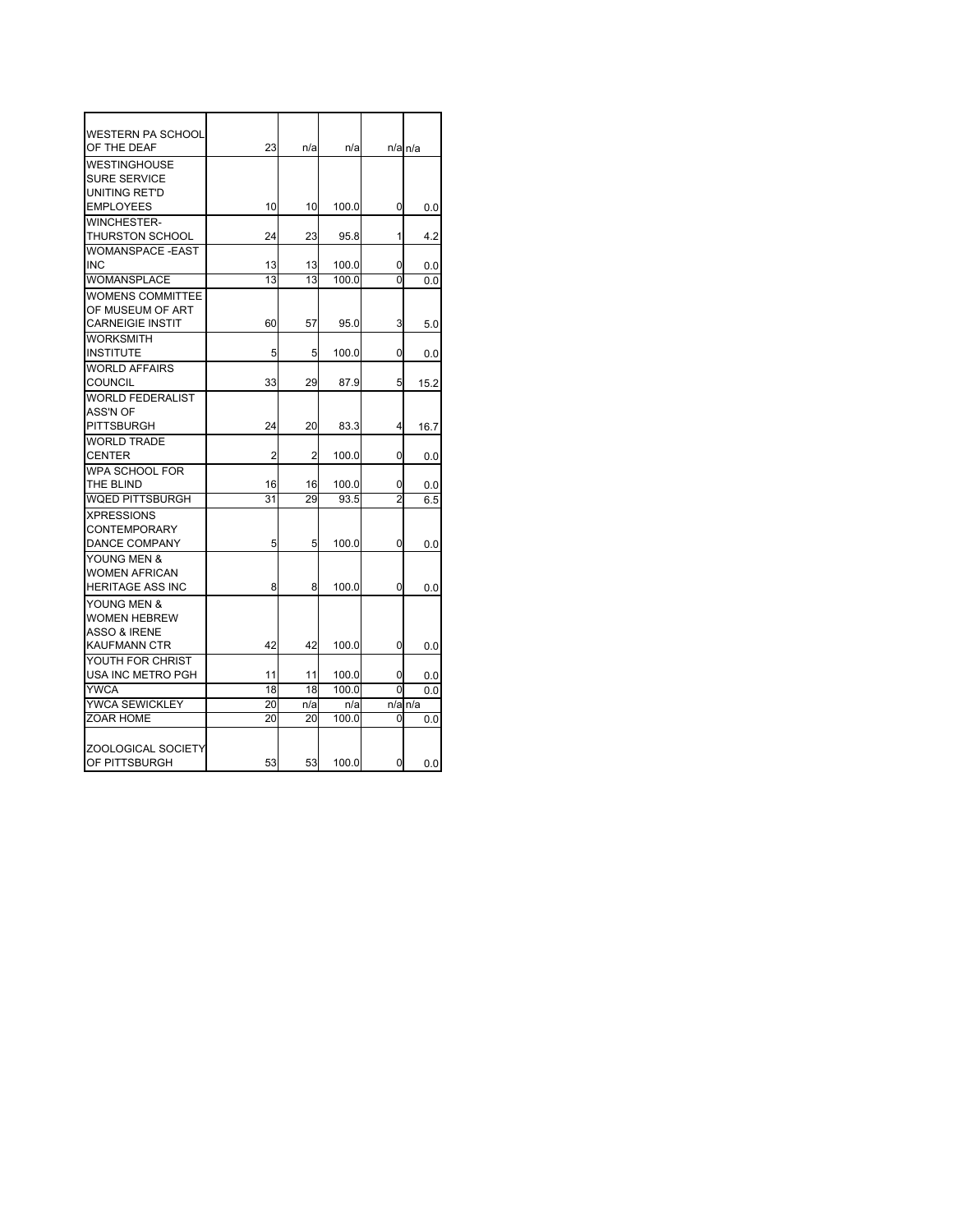|                                               | <b>Total Mbrs</b> | <b>American Born</b> |       | Foreign Born |      |  |
|-----------------------------------------------|-------------------|----------------------|-------|--------------|------|--|
| <b>Name of Organization</b>                   |                   | No.                  | %     | No.          | %    |  |
| 100 BLACK MEN OF                              |                   |                      |       |              |      |  |
| WPA INC                                       | 0                 | 0                    | n/a   | 0            | n/a  |  |
| 3 RIVERS WET                                  |                   |                      |       |              |      |  |
| <b>WEATHER INC</b>                            | 0                 | 0                    | n/a   | 0            | n/a  |  |
| A SECOND CHANCE<br><b>AC ACLD</b>             | 4<br>4            | 4                    | 100.0 | 0            | 0.0  |  |
| ACTION HOUSING INC                            | 7                 | n/a                  | n/a   | n/<br>n/a    | n/a  |  |
|                                               |                   | n/a                  | n/a   |              | n/a  |  |
| ADULT RESOURCES<br><b>INC</b>                 | 5                 | 5                    | 100.0 | 0            | 0.0  |  |
|                                               |                   |                      |       |              |      |  |
| AFRICAN AMERICAN<br>CHAMBER FDN OF WPA        | 7                 | n/a                  | n/a   | n/a          | n/a  |  |
| <b>AIR &amp; WASTE</b>                        |                   |                      |       |              |      |  |
| <b>MANAGEMENT</b>                             |                   |                      |       |              |      |  |
| <b>ASSOCIATION</b>                            | 8                 | 7                    | 87.5  | 1            | 12.5 |  |
| <b>AIRPORT AREA</b>                           |                   |                      |       |              |      |  |
| PREGNANCY CARE                                |                   |                      |       |              |      |  |
| CENTER                                        | 0                 | 0                    | n/a   | 0            | n/a  |  |
| ALCOHOLIC RECOVERY                            |                   |                      |       |              |      |  |
| <b>CENTER</b>                                 | 5                 | 5                    | 100.0 | 0            | 0.0  |  |
| ALLEGHENY HISTORIC                            |                   |                      |       |              |      |  |
| <b>PRESERVATION</b>                           |                   |                      |       |              |      |  |
| SOCIETY INC                                   | 6                 | 6                    | 100.0 | 0            | 0.0  |  |
| <b>ALLEGHENY</b>                              |                   |                      |       |              |      |  |
| CHILDRENS INITIATIVE<br><b>INC</b>            | 5                 | 5                    | 100.0 | 0            | 0.0  |  |
|                                               |                   |                      |       |              |      |  |
| ALLEGHENY                                     |                   |                      |       |              |      |  |
| <b>CONFERENCE ON</b>                          |                   |                      |       |              |      |  |
| <b>COMMUNITY</b><br>DEVELOPMENT               | 16                | n/a                  | n/a   | n/a          | n/a  |  |
|                                               |                   |                      |       |              |      |  |
| ALLEGHENY COUNTY                              |                   |                      |       |              |      |  |
| COURT APPOINTED<br>SPECIAL ADVOCATE           | 4                 | 4                    | 100.0 | 0            | 0.0  |  |
|                                               |                   |                      |       |              |      |  |
| ALLEGHENY COUNTY                              |                   |                      |       |              |      |  |
| <b>FOR VICTIMS OF</b>                         | 3                 | 3                    | 100.0 | 0            |      |  |
| VIOLENT CRIMES INC                            |                   |                      |       |              | 0.0  |  |
| <b>ALLEGHENY COUNTY</b><br>LITERACY COUNCIL   | 0                 | 0                    | n/a   | 0            | n/a  |  |
|                                               |                   |                      |       |              |      |  |
| ALLEGHENY HEALTH<br>CHOICES                   | 9                 | 9                    | 100.0 | 0            |      |  |
| ALLEGHENY HEART                               |                   |                      |       |              | 0.0  |  |
| <b>INSTITUTE</b>                              | 4                 | 4                    | 100.0 | 0            | 0.0  |  |
|                                               |                   |                      |       |              |      |  |
|                                               |                   |                      |       |              |      |  |
| ALLEGHENY INSTITUTE<br>FOR PUBLIC POLICY      | 0                 |                      |       |              |      |  |
|                                               |                   | 0                    | n/a   | 0            | n/a  |  |
| <b>ALLEGHENY YOUTH</b><br><b>DEVELOPMENT</b>  | 3                 | 3                    | 100.0 | 0            | 0.0  |  |
| ALLE-KISKI AREA HOPE                          |                   |                      |       |              |      |  |
| <b>CENTER</b>                                 | 4                 | 4                    | 100.0 | 0            | 0.0  |  |
|                                               |                   |                      |       |              |      |  |
| <b>ALLIANCE FOR</b>                           |                   |                      |       |              |      |  |
| PROGRESSIVE ACTION                            | 4                 | 4                    | 100.0 | 0            | 0.0  |  |
| <b>ALLIANCE FRANCAISE</b>                     |                   |                      |       |              |      |  |
| <b>DE PITTSBURGH</b>                          | 0                 | 0                    | n/a   | 0            | n/a  |  |
| <b>ALTERNATIVE</b>                            |                   |                      |       |              |      |  |
| <b>PROGRAM</b>                                |                   |                      |       |              |      |  |
| <b>ASSOCIATES</b>                             | 3                 | 3                    | 100.0 | 0            | 0.0  |  |
| <b>ALZHEIMER CENTER</b>                       |                   |                      |       |              |      |  |
| OF PITTSBURGH INC                             | 0                 | 0                    |       | 0            |      |  |
|                                               |                   |                      | n/a   |              | n/a  |  |
| AMERICAN SOCIETY<br><b>FOR TRAINING &amp;</b> |                   |                      |       |              |      |  |
|                                               |                   |                      |       |              |      |  |
| <b>DEVELOPMENT</b><br><b>ANDREW CARNEGIE</b>  | 0                 | 0                    | n/a   | 0            | n/a  |  |
| <b>FREE LIBRARY</b>                           | 5                 | 5                    | 100.0 | 0            | 0.0  |  |
| <b>ARC ALLEGHENY FDN</b>                      | 5                 | 5                    | 100.0 | 0            | 0.0  |  |
| <b>ARTHRITIS</b>                              |                   |                      |       |              |      |  |
|                                               | 22                |                      |       |              |      |  |
| <b>FOUNDATION INC</b>                         |                   | 22                   | 100.0 | 0            | 0.0  |  |
|                                               |                   |                      |       |              |      |  |
| <b>ARTIST IMAGE</b><br><b>RESOURCES</b>       | 4                 | 0                    | 0.0   | 0            | 0.0  |  |

## **Appendix 21: Nationality of Nonprofit Executive Committee Members**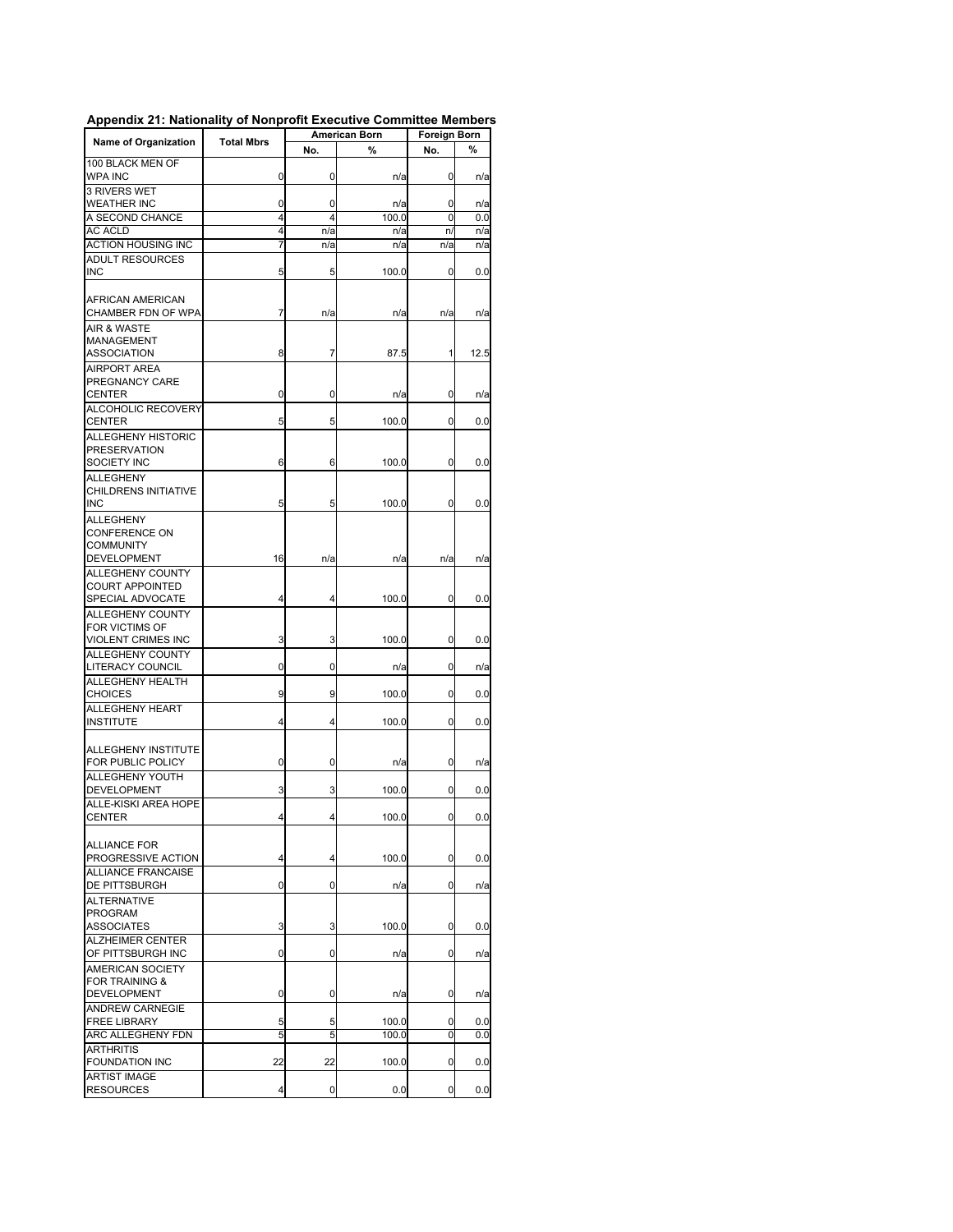| <b>ARTISTS AND</b><br><b>CRAFTSMENS GUILD</b> |         |         |                |        |            |
|-----------------------------------------------|---------|---------|----------------|--------|------------|
| <b>INC</b>                                    | 0       | 0       | n/a            | 0      | n/a        |
| <b>ASBURY PLACE</b>                           | 0       | 0       | n/a            | 0      | n/a        |
| <b>ASS'N OF</b><br>THEOLOGICAL                |         |         |                |        |            |
| SCHOOLS IN US & C'DA<br><b>BALDWIN</b>        | 5       | 5       | 100.0          | 0      | 0.0        |
| <b>HIGHLANDERS BAND</b><br><b>PATRONS</b>     | 0       | 0       | n/a            | 0      | n/a        |
| <b>BAPTIST HOMES</b>                          |         |         |                |        |            |
| <b>RESIDENCE</b><br><b>BAPTIST MANOR INC</b>  | 0       | 0       | n/a            | 0      | n/a        |
| <b>BEADLING SOCCER</b>                        | 6       | n/a     | n/a            | n/a    | n/a        |
| <b>CLUB INC</b>                               | 0       | 0       | n/a            | 0      | n/a        |
| <b>BENEDICTINE CENTER</b>                     | 3       | n/a     | n/a            | n/a    | n/a        |
| <b>BETHEL BASEBALL</b>                        |         |         |                |        |            |
| ASSOCIATION                                   | 4       | 4       | 100.0          | 0      | 0.0        |
| <b>BETHEL PARK</b>                            |         |         |                |        |            |
| <b>COMMUNITY</b>                              |         |         |                |        |            |
| <b>FOUNDATION</b><br><b>BETHLEHEM HAVEN</b>   | 0<br>4  | 0<br>4  | n/a<br>100.0   | 0<br>0 | n/a<br>0.0 |
| <b>BOYS &amp; GIRLS CLUB</b>                  | 24      | 24      | 100.0          | 0      | 0.0        |
| <b>BOYS SCOUT OF</b>                          |         |         |                |        |            |
| <b>AMERICA</b>                                | 4       | 0       | 0.0            | 0      | 0.0        |
| <b>BRADLEY CENTER</b>                         | 5       | 5       | 100.0          | 0      | 0.0        |
| <b>BROTHER'S BROTHER</b>                      |         |         |                |        |            |
| <b>FOUNDATION</b>                             | 5       | 5       | 100.0          | 0      | 0.0        |
| <b>BULGARIAN</b>                              |         |         |                |        |            |
| <b>MACEDONIAN NAT'L</b>                       |         |         |                |        |            |
| EDU'L & CULTURAL CTR                          | 5       | 0       | 0.0            | 0      | 0.0        |
| <b>BUSINESS &amp;</b>                         |         |         |                |        |            |
| INDUSTRIAL DEV'MENT<br>CORP<br>CALI OPHANGE   | 11      | 11      | 100.0          | 0      | 0.0        |
| <b>CHARITABLE FUND</b>                        | 1       | n/a     | n/a            | n/a    | n/a        |
| <b>CARNEGIE LIBRARY OF</b>                    |         |         |                |        |            |
| HOMESTEAD                                     | 4       | 4       | 100.0          | 0      | 0.0        |
| <b>CARNEGIE LIBRARY OF</b><br>PITTSBURGH      | 7       | 7       | 100.0          | 0      | 0.0        |
| CARPATHO-RUSYN<br><b>SOCIETY</b>              | 5       | 5       | 100.0          | 0      | 0.0        |
| <b>CARPENTERS</b>                             |         |         |                |        |            |
| TRAINING &                                    |         |         |                |        |            |
| EDUCATIONAL TRUST                             |         |         |                |        |            |
| FUND WPA<br>CATHOLIC YOUTH                    | 0       | 0       | n/a            | 0      | n/a        |
| <b>ASSOCIATION</b>                            | 11      | 11      | 100.0          | 0      | 0.0        |
|                                               |         |         |                |        |            |
| <b>CC MELLOR MEMORIAL</b>                     |         |         |                |        |            |
| <b>LIBRARY &amp; EDGEWOOD</b>                 |         |         |                |        |            |
| COMMU. HOUSE<br><b>CENTER FOR</b>             | 0       | 0       | n/a            | 0      | n/a        |
| <b>CREATIVE PLAY</b>                          | 4       | 4       | 100.0          | 0      | 0.0        |
| CENTER FOR SOCIAL                             |         |         |                |        |            |
| <b>STUDIES EDUCATION</b>                      | 0       | 0       | n/a            | 0      | n/a        |
| CENTRAL BLOOD BANK                            | 6       | 6       | 100.0          | 0      | 0.0        |
| <b>CENTRAL NORTHSIDE</b>                      |         |         |                |        |            |
| <b>NEIGHBORHOOD</b><br>COUNCIL                | 4       | 4       | 100.0          | 0      | 0.0        |
| <b>CHARTIERS NATURE</b>                       |         |         |                |        |            |
| CONSERVANCY<br>CHATHAM COLLEGE                | 4<br>12 | 4<br>12 | 100.0<br>100.0 | 0<br>0 | 0.0<br>0.0 |
| CHILD HEALTH                                  |         |         |                |        |            |
| <b>ASSOCIATION OF</b>                         |         |         |                |        |            |
| <b>SEWICKLEY</b>                              | 0       | 0       | n/a            | 0      | n/a        |
| CHILDREN'S HOSPITAL                           | 11      | 11      | 100.0          | 0      | 0.0        |
| <b>CHILDS WAY</b>                             | 5       | 4       | 80.0           | 1      | 20.0       |
| CHRISTIAN LIFE SKILLS                         |         |         |                |        |            |
| <b>INC</b>                                    | 4       | n/a     | n/a            | n/a    | n/a        |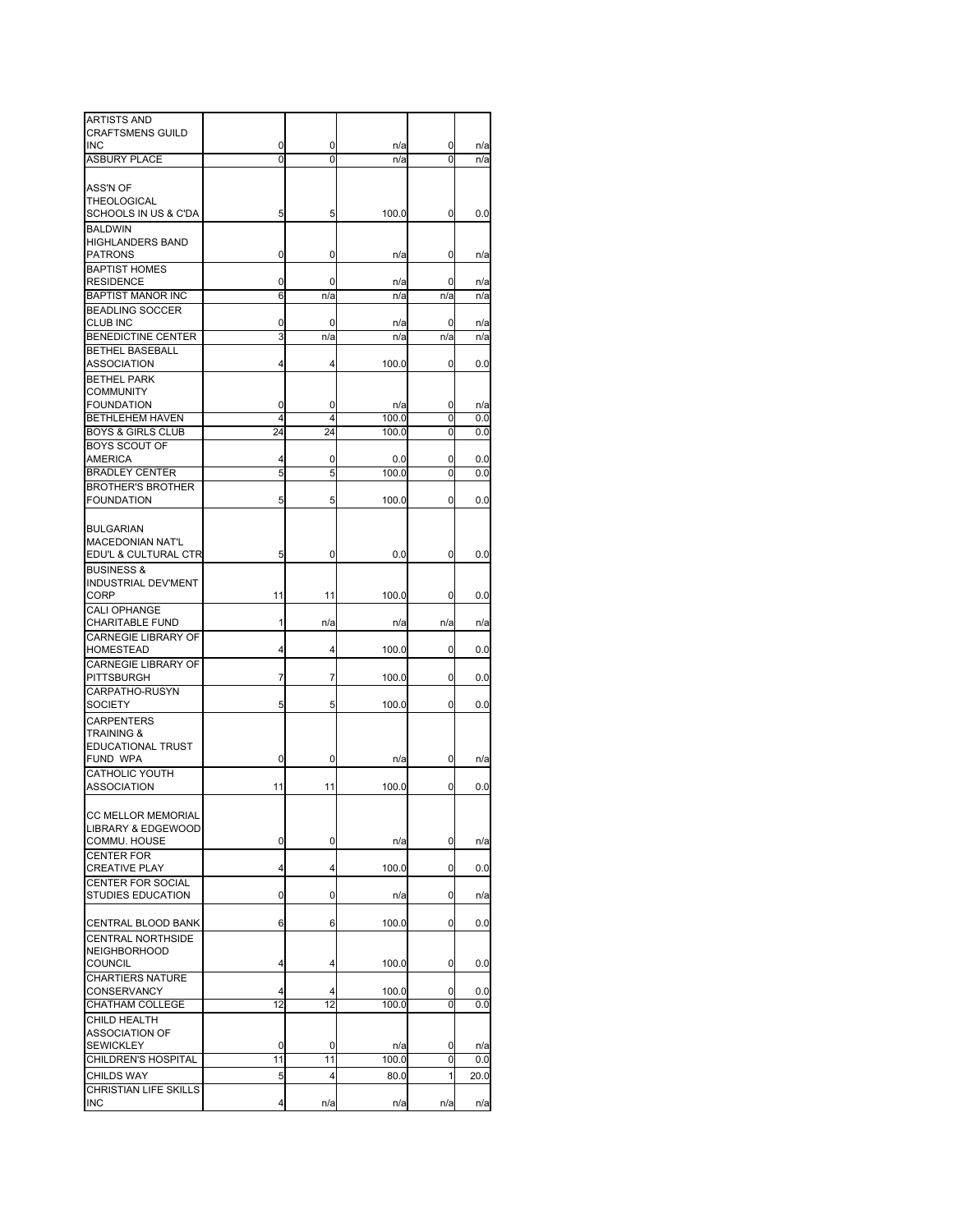| <b>CHRISTMAS IN APRIL</b>                          |    |     |       |     |      |
|----------------------------------------------------|----|-----|-------|-----|------|
| /REBUILDING                                        |    |     |       |     |      |
| TOGETHER                                           | 4  | 4   | 100.0 | 0   | 0.0  |
| <b>CITIZEN POWER</b>                               | 3  | 3   | 100.0 | 0   | 0.0  |
| CITIZENS VOLUNTEER                                 |    |     |       |     |      |
| HOSE CO. NO 1 OF<br><b>BRIDGEVILLE</b>             | 0  | 0   | n/a   | 0   | n/a  |
| <b>COAL COUNTRY</b>                                |    |     |       |     |      |
| TRADITIONS                                         | 0  | 0   | n/a   | 0   | n/a  |
| <b>COMMUNITIES IN</b>                              |    |     |       |     |      |
| <b>SCHOOL OF</b>                                   |    |     |       |     |      |
| PITTSBURGH                                         | 13 | n/a | n/a   | n/a | n/a  |
| <b>COMMUNITIES IN</b>                              |    |     |       |     |      |
| <b>SCHOOLS OF</b>                                  |    |     |       |     |      |
| PENNSYLVANIA                                       | 0  | 0   | n/a   | 0   | n/a  |
| <b>COMMUNITY CARE</b><br>PREGNANCY CENTER          | 0  | 0   |       | 0   |      |
| <b>COMMUNITY DESIGN</b>                            |    |     | n/a   |     | n/a  |
| <b>CENTER OF</b>                                   |    |     |       |     |      |
| PITTSBURGH INC                                     | 5  | 5   | 100.0 | 0   | 0.0  |
| <b>COMMUNITY HOUSE</b>                             |    |     |       |     |      |
| <b>LEARNING CENTER</b>                             | 0  | 0   | n/a   | 0   | n/a  |
| COMMUNITY HUMAN                                    |    |     |       |     |      |
| <b>SERVICES CORP</b>                               | 4  | 4   | 100.0 | 0   | 0.0  |
| <b>COMMUNITY</b>                                   |    |     |       |     |      |
| LEADERSHIP                                         |    |     |       |     |      |
| <b>DEVELOPMENT</b>                                 |    |     |       |     |      |
| <b>INSTITUTE</b>                                   | 4  | 4   | 100.0 | 0   | 0.0  |
| <b>COMMUNITY LOAN</b><br>FUND OF SWPA INC          | 4  | 4   | 100.0 | 0   | 0.0  |
| <b>COMMUNITY</b>                                   |    |     |       |     |      |
| <b>TECHNICAL</b>                                   |    |     |       |     |      |
| <b>ASSISTANCE CENTER</b>                           |    |     |       |     |      |
| INC                                                | 6  | 6   | 100.0 | 0   | 0.0  |
| <b>COMMUNTIES IN</b>                               |    |     |       |     |      |
| SCHOOLS OF                                         |    |     |       |     |      |
| PITTSBURGH                                         | 13 | 13  | 100.0 | 0   | 0.0  |
| <b>COMMUNTIY</b>                                   |    |     |       |     |      |
| FOUNDATION OF USC                                  | 9  | 8   | 88.9  | 1   | 11.1 |
| <b>COMMUNTIY THEATER</b><br><b>PROJECT / KELLY</b> |    |     |       |     |      |
| STAYHORN THEATER                                   | 0  | 0   | n/a   | 0   | n/a  |
| <b>CONSTRUCTION</b>                                |    |     |       |     |      |
| <b>JUNCTION</b>                                    | 4  | 4   | 100.0 | 0   | 0.0  |
| <b>CONSUMER CREDIT</b>                             |    |     |       |     |      |
| COUNSELLING                                        |    |     |       |     |      |
| SERVICE OF WPA                                     | 11 | 11  | 100.0 | 0   | 0.0  |
| <b>CORNERSTONE</b>                                 |    |     |       |     |      |
| <b>TELEVISION INC</b><br><b>CRAFTON CHILDRENS</b>  | 4  | 4   | 100.0 | 0   | 0.0  |
| <b>CORNER</b>                                      | 3  | 3   | 100.0 | 0   | 0.0  |
| <b>CRAFTON PUBLIC</b>                              |    |     |       |     |      |
| <b>LIBRARY</b>                                     | 4  | 4   | 100.0 | 0   | 0.0  |
|                                                    |    |     |       |     |      |
| <b>CRIME PREVENTION</b>                            |    |     |       |     |      |
| <b>ASSOCIATION OF WPA</b>                          | 0  | 0   | n/a   | 0   | n/a  |
| <b>CRISIS CENTER NORTH</b>                         | 4  | 4   | 100.0 | 0   | 0.0  |
| <b>DEHAVEN ATHLETIC</b>                            |    |     |       |     |      |
| <b>ASSOCIATION</b>                                 | 0  | 0   | n/a   | 0   | n/a  |
| <b>DOMESTIC ABUSE</b>                              |    |     |       |     |      |
| COUNSELLING CENTER                                 | 3  | 3   | 100.0 | 0   | 0.0  |
| <b>DUQUESNE</b>                                    |    |     |       |     |      |
| UNIVERSITY OF THE                                  |    |     |       |     |      |
| <b>HOLY GHOST</b>                                  | 17 | 17  | 100.0 | 0   | 0.0  |
| EAST BOROS JWV                                     |    |     |       |     |      |
| <b>HOUSING</b>                                     | 0  | 0   | n/a   | 0   | n/a  |
| <b>EAST LIBERTY</b>                                |    |     |       |     |      |
| DEVELOPMENT INC                                    | 3  | 3   | 100.0 | 0   | 0.0  |
| <b>EASTER SEAL</b>                                 | 6  | 6   | 100.0 | 0   | 0.0  |
| EASTERN AREA ADULT<br><b>SERVICES</b>              | 5  | n/a | n/a   | n/a | n/a  |
|                                                    |    |     |       |     |      |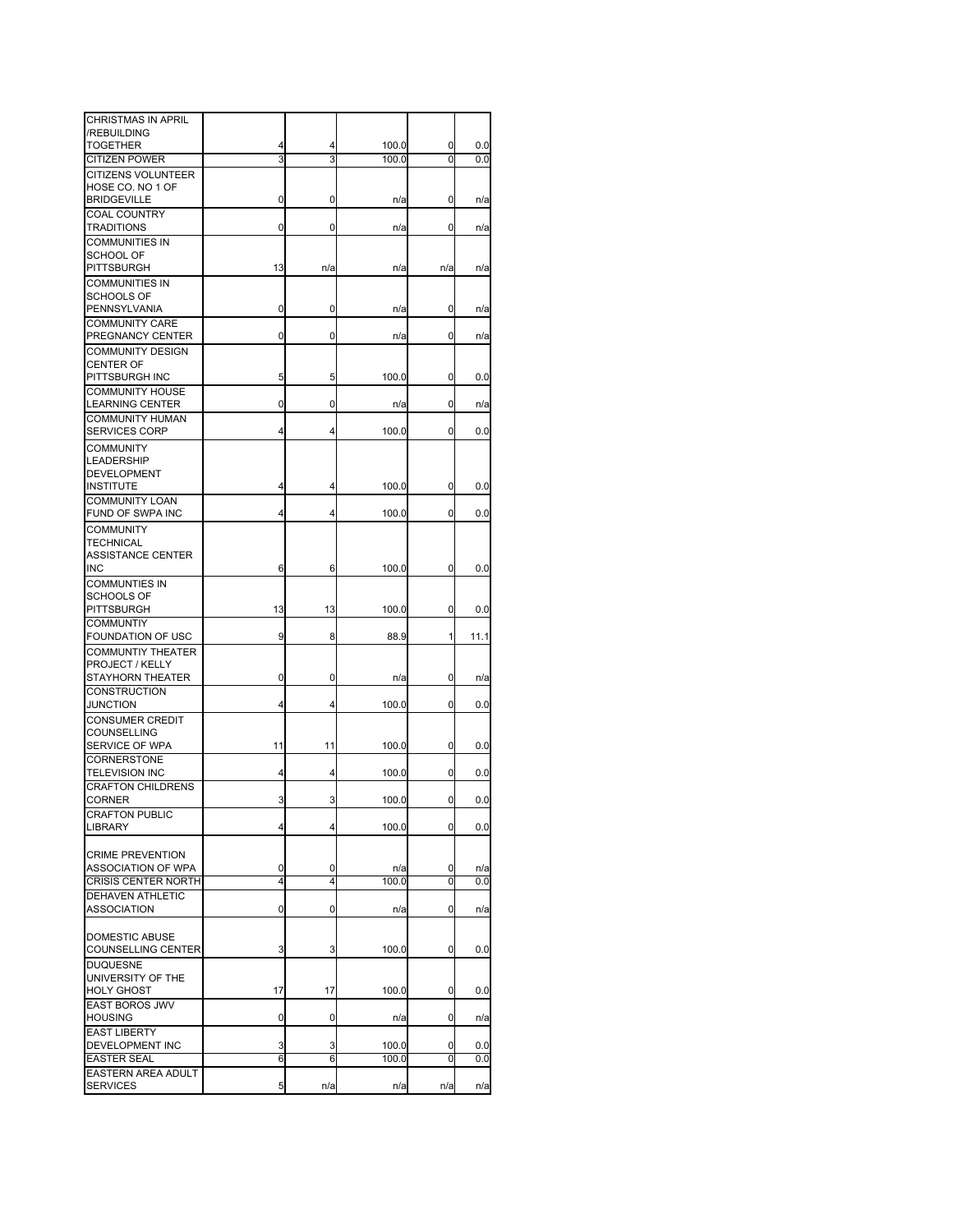| <b>EASTSIDE</b>            |        |        |       |        |     |
|----------------------------|--------|--------|-------|--------|-----|
| <b>NEIGHBORHOOD</b>        |        |        |       |        |     |
| <b>EMPLOYMENT CENTER</b>   | 4      | n/a    | n/a   | n/a    | n/a |
| <b>ELIZABETH TWN AREA</b>  |        |        |       |        |     |
| <b>EMS CORP</b>            | 4      | 4      | 100.0 | 0      | 0.0 |
| <b>ELOISE &amp; EDITH</b>  |        |        |       |        |     |
| <b>CHRISTIAN</b>           |        |        |       |        |     |
| <b>DAYSCHOOL</b>           | 0      | 0      | n/a   | 0      | n/a |
| <b>EMERGENCY MEDICAL</b>   |        |        |       |        |     |
| <b>INSTITUTE</b>           | 10     | 10     | 100.0 | 0      | 0.0 |
| <b>EMERGENCY MEDICINE</b>  |        |        |       |        |     |
| <b>ASSOCIATION OF</b>      |        |        |       |        |     |
| PITTSBURGH                 | 0      | 0      | n/a   | 0      | n/a |
| <b>ENGINEERS SOCIETY</b>   |        |        |       |        |     |
| OF WPA                     | 6      | 6      | 100.0 | 0      | 0.0 |
| <b>EUREKA COMMUNITY</b>    |        |        |       |        |     |
| AMBULANCE                  | 0      | 0      | n/a   | 0      | n/a |
| EVERY CHILD INC            | 4      | 4      | 100.0 | 0      | 0.0 |
| <b>EXECUTIVE SERVICE</b>   |        |        |       |        |     |
| <b>CORPS</b>               | 4      | 4      | 100.0 | 0      | 0.0 |
| <b>FAMILY</b>              |        |        |       |        |     |
| <b>COMMUNICATION</b>       | 4      | 4      | 100.0 | 0      | 0.0 |
| <b>FAMILY GUIDANCE</b>     | 4      | n/a    | n/a   | n/a    | n/a |
| <b>FAMILY HEALTH</b>       |        |        |       |        |     |
| <b>COUNCIL</b>             | 0      | 0      | n/a   | 0      | n/a |
| <b>FAMILY HOUSE</b>        | 20     | 20     | 100.0 | 0      | 0.0 |
| <b>FAMILY LINKS</b>        | 0      | 0      | n/a   | 0      | n/a |
| <b>FAMILY TYES</b>         | 5      | 5      | 100.0 | 0      | 0.0 |
|                            |        |        |       |        |     |
| <b>FIRST STEP RECOVERY</b> |        |        |       |        |     |
| HOMES, INC                 | 0      | 0      | n/a   | 0      | n/a |
| <b>FOREST HILLS</b>        |        |        |       |        |     |
| <b>COMMUNITY SERVICE</b>   | 0      | 0      | n/a   | 0      | n/a |
| <b>FOREST WILDLIFE</b>     |        |        |       |        |     |
| <b>FOUNDATION</b>          |        |        |       |        |     |
|                            | 0<br>0 | 0<br>0 | n/a   | 0<br>0 | n/a |
| FORT COUCH PTA             |        |        | n/a   |        | n/a |
| <b>FOUNDATION FOR</b>      |        |        |       |        |     |
| <b>EXCELLENCE IN</b>       |        |        |       |        |     |
| NORTH ALLEGHENY            |        |        |       |        |     |
| <b>SCHOO</b>               | 0      | 0      | n/a   | 0      | n/a |
| FOX CHAPEL AREA            |        |        |       |        |     |
| YOUTH SOCCER               | 0      | 0      | n/a   | 0      | n/a |
| <b>FOX CHAPPEL</b>         |        |        |       |        |     |
| <b>EXCELLENCE FOR</b>      |        |        |       |        |     |
| <b>EDUCATION FUND</b>      | 5      | 5      | 100.0 | 0      | 0.0 |
|                            |        |        |       |        |     |
| <b>FOXWALL EMERGENCY</b>   |        |        |       |        |     |
| <b>MEDICAL SERVICES</b>    | 0      | 0      | n/a   | 0      | n/a |
| FRIENDS OF HOSPITAL        |        |        |       |        |     |
| ALBERT SCHWEITZER          |        |        |       |        |     |
| HAITI                      | 0      | 0      | n/a   | 0      | n/a |
| <b>FRIENDS OF</b>          |        |        |       |        |     |
| SEWICKLEY PUBLIC           |        |        |       |        |     |
| LIBRARY                    | 4      | 4      | 100.0 | 0      | 0.0 |
| <b>FUND FOR</b>            |        |        |       |        |     |
| <b>CHARITABLE GIVING</b>   | 0      | 0      | n/a   | 0      | n/a |
| <b>GARDEN CLUB OF</b>      |        |        |       |        |     |
| <b>OAKMONT</b>             | 0      | 0      | n/a   | 0      | n/a |
| <b>GARFIELD JUBILEE</b>    |        |        |       |        |     |
| ASS'N                      | 5      | 5      | 100.0 | 0      | 0.0 |
| <b>GENESIS OF</b>          |        |        |       |        |     |
| PITTSBURGH INC             | 4      | 4      | 100.0 | 0      | 0.0 |
| <b>GLOBAL LINKS</b>        | 4      | 4      | 100.0 | 0      | 0.0 |
| <b>GOOD SAMARITAN</b>      | 0      | 0      | n/a   | 0      | n/a |
| <b>GOODWILL</b>            |        |        |       |        |     |
| <b>INDUSTRIES</b>          | 6      | 6      | 100.0 | 0      | 0.0 |
| <b>GRANDVUE STUDY</b>      |        |        |       |        |     |
| <b>CENTER</b>              | 0      | 0      | n/a   | 0      | n/a |
| <b>GRAPHIC ARTS</b>        |        |        |       |        |     |
| <b>TECHNICAL</b>           |        |        |       |        |     |
| <b>FOUNDATION</b>          | 18     | 18     | 100.0 | 0      | 0.0 |
|                            |        |        |       |        |     |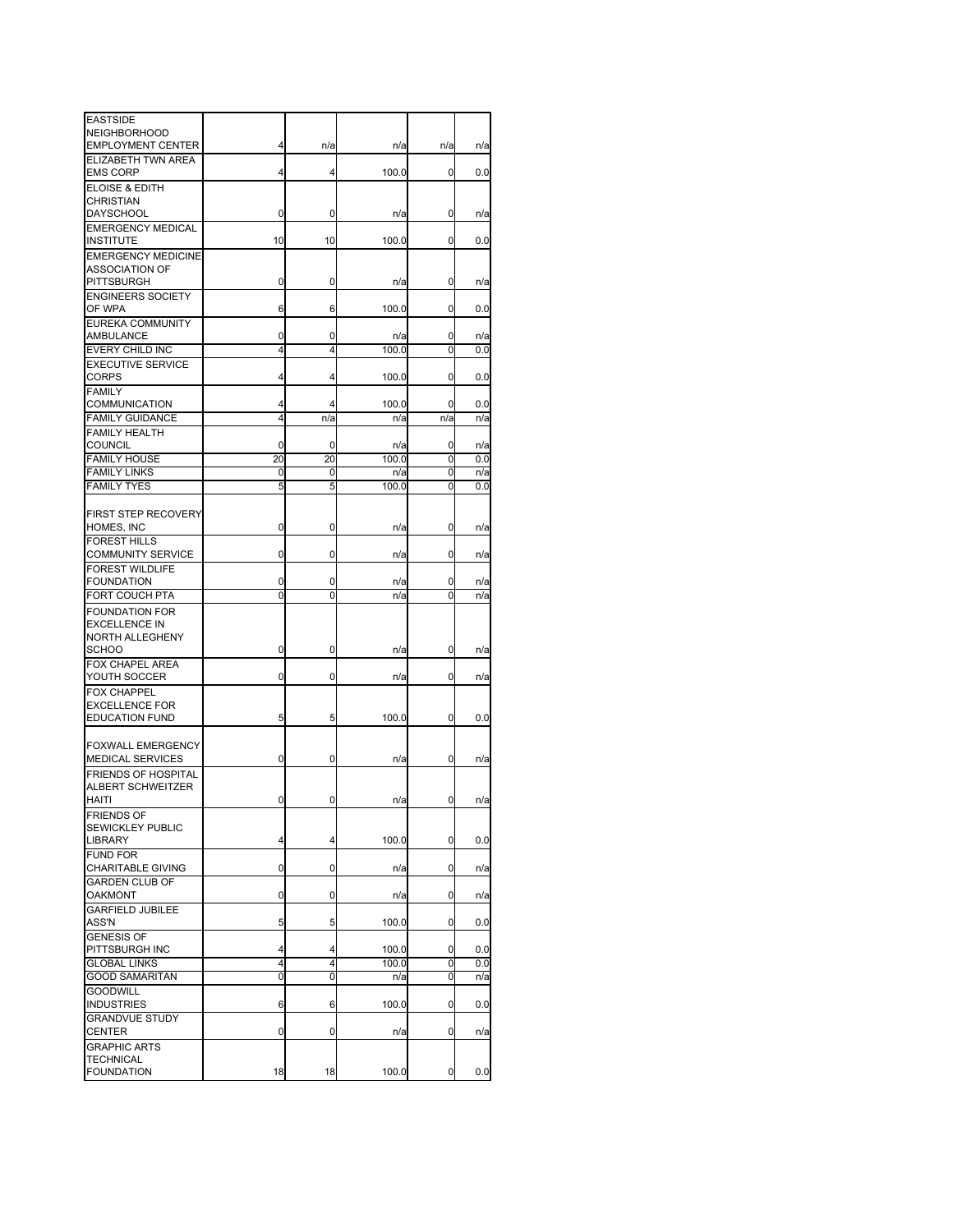| GRAPHIC<br>COMMUNICATION<br><b>INTER UNION &amp; UNION</b>                                 |        |        |             |        |            |
|--------------------------------------------------------------------------------------------|--------|--------|-------------|--------|------------|
| EMP<br><b>GREAT LAKES</b>                                                                  | 0      | 0      | n/a         | 0      | n/a        |
| <b>BEHAVIORAL</b><br>RESEARCH INSTITUTE                                                    | 0      | 0      | n/a         | 0      | n/a        |
| <b>GREATER ALLEGHENY</b><br>& MONONGAHALA<br><b>HOUSING CORP</b>                           | 0      | 0      | n/a         | 0      | n/a        |
| <b>GREATER PITTSBURGH</b><br><b>CHAMBER OF</b><br>COMMERCE                                 | 0      | 0      | n/a         | 0      | n/a        |
| <b>GREATER PITTSBURGH</b><br>LITERACY COUNCIL                                              | 4      | 4      | 100.0       | 0      | 0.0        |
| <b>GREATER PITTSBURGH</b><br>OFFICE OF<br>PROMOTION / PGH<br>FILM                          | 4      | 4      | 100.0       | 0      | 0.0        |
| <b>GREEN BUILDING</b><br><b>ALLIANCE</b>                                                   | 4      | 4      | 100.0       | 0      | 0.0        |
| <b>GROWING WITH TRUST</b>                                                                  | 4      | 4      | 100.0       | 0      | 0.0        |
| <b>HAMPTON ALLIANCE</b><br><b>FOR EDUCATIONAL</b><br><b>EXCELLENCE</b>                     | 0      | 0      | n/a         | 0      | n/a        |
| <b>HAMPTON COMMUNITY</b><br>LIBRARY                                                        | 4      | 4      | 100.0       | 0      | 0.0        |
| <b>HARMAR TOWNSHIP</b><br><b>VOLUNTEER FIRE</b><br><b>COMPANY</b>                          | 0      | 0      |             | 0      |            |
| <b>HEBREW FREE LOAN</b><br>ASSOCIATION OF PGH<br>PA                                        | 15     | 14     | n/a<br>93.3 | 1      | n/a<br>6.7 |
| <b>HEMOPHILIA CENTER</b><br>OF WPA                                                         | 0      | 0      | n/a         | 0      | n/a        |
| <b>HERITAGE HEALTH</b><br><b>FOUNDATION</b>                                                | 5      | 5      | 100.0       | 0      | 0.0        |
| <b>HILL HOUSE</b><br>ASSOCIATION                                                           | 8      | 8      | 100.0       | 0      | 0.0        |
| HILL TOP COMMUNITY<br><b>CHILDREN CENTER</b>                                               | 4      | 4      | 100.0       | 0      | 0.0        |
| <b>HISTORICAL SOCIETY</b><br>OF CARNEGIE PA                                                | 0      | 0      | n/a         | 0      | n/a        |
| <b>HISTORICAL SOCIETY</b><br>OF WPA                                                        | 12     | 12     | 100.0       | 0      | 0.0        |
| <b>HOLY FAMILY</b><br><b>FOUNDATION</b>                                                    | 5      | 5      | 100.0       | 0      | 0.0        |
| HOPE HOSPICE INC<br><b>HOSANNA HOUSE</b>                                                   | 0<br>0 | 0<br>0 | n/a<br>n/a  | 0<br>0 | n/a<br>n/a |
| HOSPITAL COUNCIL OF<br><b>WESTERN PA</b>                                                   | 8      | 8      | 100.0       | 0      | 0.0        |
| <b>HUMAN SERVICES OF</b><br>WPA INC                                                        | 4      | 4      | 100.0       | 0      | 0.0        |
| <b>IMMACULATE HEART</b><br>OF MARY INC                                                     | 0      | 0      | n/a         | 0      | n/a        |
| <b>INSTITUTE F/</b><br><b>RESEARCH EDU &amp;</b><br><b>TRAINING IN</b><br><b>ADDICTION</b> | 4      | 4      | 100.0       | 0      | 0.0        |
| <b>INSTITUTE OF</b><br><b>SHIPBOARD</b><br><b>EDUCATION</b>                                | 3      | 3      | 100.0       | 0      | 0.0        |
| <b>INSTRUMENT SOCIETY</b><br>OF AMERICA                                                    | 5      | 5      | 100.0       | 0      | 0.0        |
| <b>INTERFAITH</b><br><b>HOSPITALITY</b><br>NETWORK OF SOUTH<br><b>HILLS</b>                | 0      | 0      | n/a         | 0      | n/a        |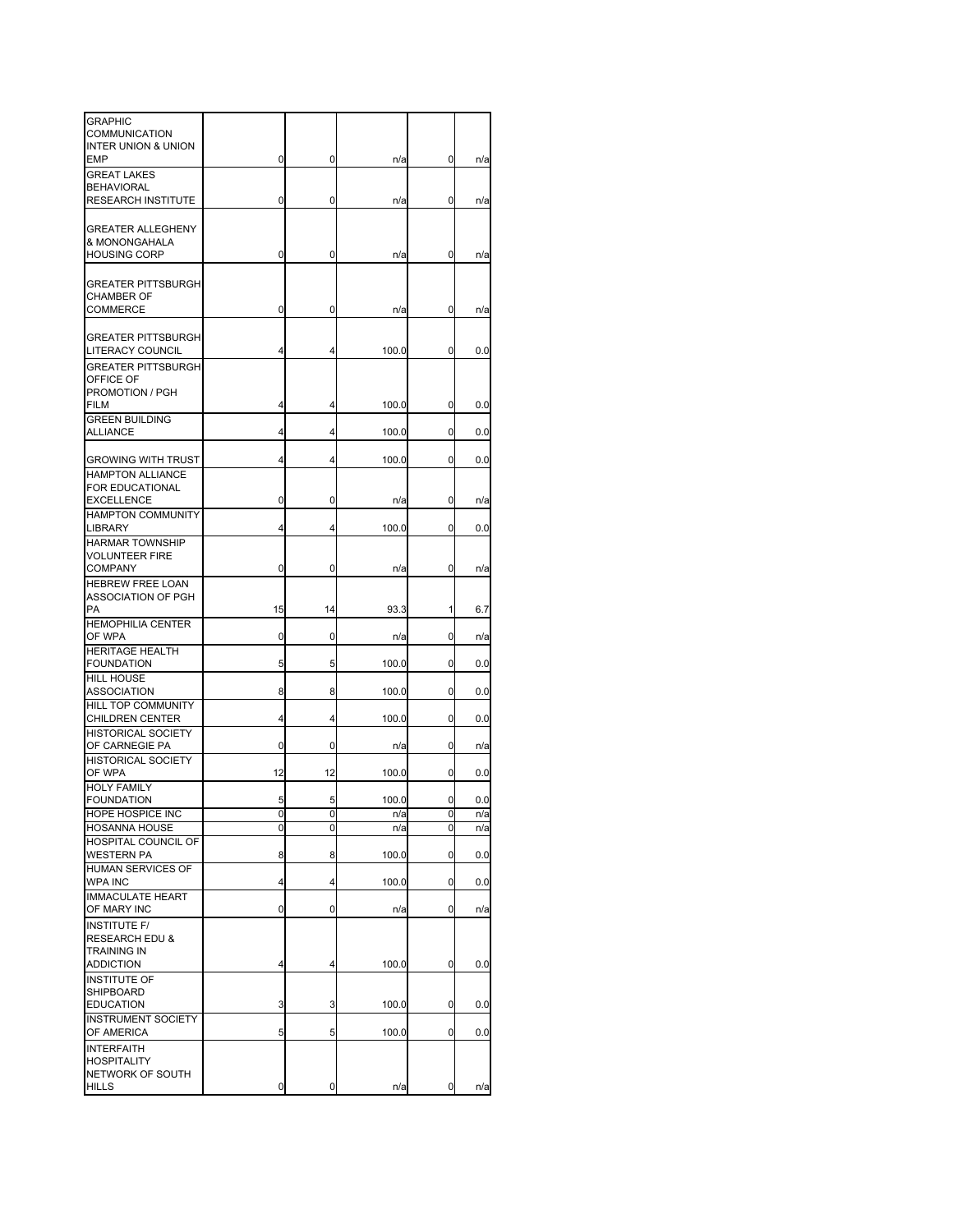| <b>INTERFAITH</b><br><b>VOLUNTEER</b>                  |        |        |              |        |            |
|--------------------------------------------------------|--------|--------|--------------|--------|------------|
| <b>CAREGIVERS OF SW</b>                                |        |        |              |        |            |
| PA<br><b>INTERNATIONAL</b>                             | 5      | 5      | 100.0        | 0      | 0.0        |
| <b>ASSISTANCE GROUP</b>                                | 0      | 0      | n/a          | 0      | n/a        |
| <b>INTERNATIONAL</b><br>POETRY FORUM                   | 0      | 0      |              | 0      |            |
| <b>INTESTINAL DISEASE</b>                              | 6      | 6      | n/a<br>100.0 | 0      | n/a<br>0.0 |
| <b>IOTA PHI FOUNDATION</b>                             |        |        |              |        |            |
| OF PITTSBURGH INC<br><b>IRON AND STEEL</b>             | 0      | 0      | n/a          | 0      | n/a        |
| <b>SOCIETY</b>                                         | 6      | 6      | 100.0        | 0      | 0.0        |
| <b>ITXM</b>                                            | 6      | 6      | 100.0        | 0      | 0.0        |
| <b>JANE HOLMES</b><br><b>RESIDENCES</b>                | 9      | 8      | 88.9         |        |            |
| <b>JEFFREY PARENTS</b>                                 |        |        |              | 1      | 11.1       |
| ASSOCIATION                                            | 0      | 0      | n/a          | 0      | n/a        |
| <b>JEWISH FAMILY &amp;</b>                             |        |        |              |        |            |
| CHILDRENS SERVICE<br><b>JEWISH RESIDENTIAL</b>         | 8      | 8      | 100.0        | 0      | 0.0        |
| <b>SERVICES</b>                                        | 13     | 12     | 92.3         | 1      | 7.7        |
| <b>JOHN J GHAZANVI</b>                                 |        |        |              |        |            |
| <b>FOUNDATION</b><br><b>KATHRYN KUHLMAN</b>            | 0<br>0 | 0<br>0 | n/a<br>n/a   | 0<br>0 | n/a<br>n/a |
|                                                        |        |        |              |        |            |
| KINSLEY ASSOCIATION                                    | 7      | n/a    | n/a          | n/a    | n/a        |
| <b>KUMBA TRUST</b><br>LADIES HOSPITAL AID              | 3      | 0      | 0.0          | 0      | 0.0        |
| SOCIETY OF WPA                                         | 12     | 12     | 100.0        | 0      | 0.0        |
| <b>LATIN AMERICAN</b><br><b>STUDIES</b>                | 12     | 7      | 58.3         | 5      | 41.7       |
| <b>LAURENTIAN HALL</b>                                 |        |        |              |        |            |
| <b>ASSOCIATES</b>                                      | 0      | 0      | n/a          | 0      | n/a        |
| LAWRENVILLE<br><b>BUSINESS</b>                         |        |        |              |        |            |
| <b>ASSOCIATION INC</b>                                 | 4      | 4      | 100.0        | 0      | 0.0        |
| LEADERSHIP                                             |        |        |              |        |            |
| PITTSBURGH<br><b>LEMINGTON ELDER</b>                   | 4      | 4      | 100.0        | 0      | 0.0        |
| <b>CARE SERVICES</b>                                   | 5      | 5      | 100.0        | 0      | 0.0        |
| <b>LIBRARY BOARD OF</b>                                |        |        |              |        |            |
| THE BOROUGH OF<br><b>OAKMONT</b>                       | 0      | 0      | n/a          | 0      | n/a        |
| LIFE LINE OF SW PA                                     | 4      | 0      | 0.0          | 0      | 0.0        |
| <b>LIGHT HOUSE</b>                                     |        |        |              |        |            |
| <b>PROPERTIES</b><br><b>LINCOLN LARIMER</b>            | 0      | 0      | n/a          | 0      | n/a        |
| <b>LEMINGTON BELMAR</b>                                |        |        |              |        |            |
| <b>CITIZEN REVITALIZ</b>                               | 5      | 5      | 100.0        | 0      | 0.0        |
| <b>LINCOLN PARK</b><br><b>COMMUNITY CENTER</b>         | 3      | 0      | 0.0          | 0      | 0.0        |
| LINCOLN-LEMINGTON                                      |        |        |              |        |            |
| <b>ENHANCED HOUSING</b>                                |        |        |              |        |            |
| <b>INC</b><br><b>LITTLE SISTERS OF</b>                 | 0      | 0      | n/a          | 0      | n/a        |
| THE POOR OF THE                                        |        |        |              |        |            |
| STATE OF PA                                            | 0      | 0      | n/a          | 0      | n/a        |
| LONG RUN CHILDREN<br>LONGWOOD AT                       | 4      | 4      | 100.0        | 0      | 0.0        |
| <b>OAKMONT</b>                                         | 17     | 0      | 0.0          | 0      | 0.0        |
| <b>LUPUS FOUNDATION</b>                                | 6      | 6      | 100.0        | 0      | 0.0        |
| LYDIA'S PLACE<br><b>MAGEE WOMEN</b>                    | 5      | n/a    | n/a          | n/a    | n/a        |
| <b>HOSPITAL</b>                                        | 7      | 7      | 100.0        | 0      | 0.0        |
| <b>MANCHESTER YOUTH</b>                                |        |        |              |        |            |
| DEVELOPMENT<br><b>CENTER INC</b>                       | 4      | 4      | 100.0        | 0      | 0.0        |
| <b>MARSHALL</b>                                        |        |        |              |        |            |
| <b>ELEMENTARY PFA</b>                                  | 0      | 0      | n/a          | 0      | n/a        |
| <b>MARY &amp; ALEXANDER</b><br><b>LAUGLINCHILDRENS</b> |        |        |              |        |            |
| <b>CENTER</b>                                          | 6      | 6      | 100.0        | 0      | 0.0        |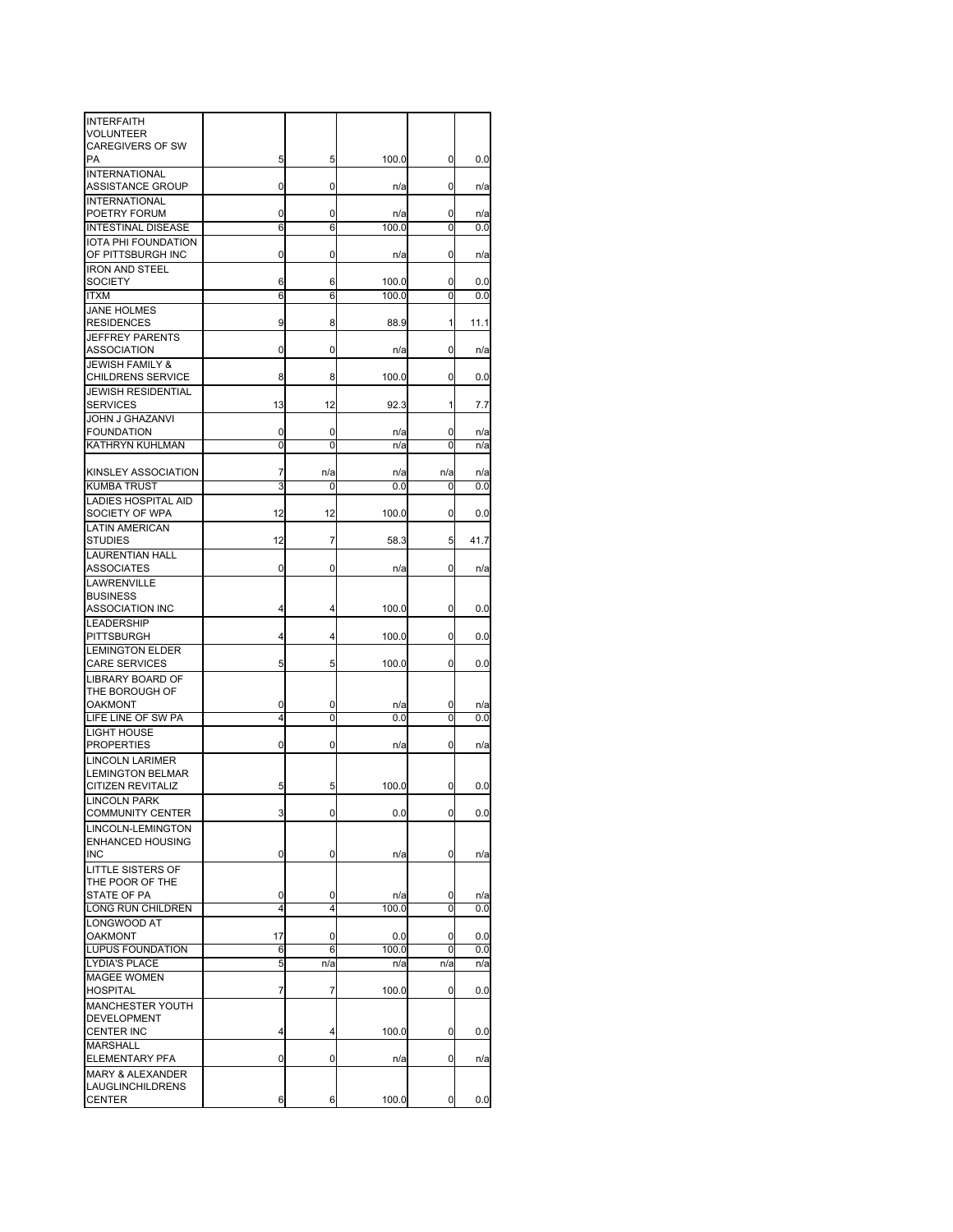| MARY MILLER DANCE<br><b>COMPANY</b>              | 0  | 0   | n/a   | 0              | n/a  |
|--------------------------------------------------|----|-----|-------|----------------|------|
| <b>MATERIALS RESEARCH</b><br><b>SOCIETY</b>      | 0  | 0   | n/a   | 0              | n/a  |
| <b>MC KEESPORT</b>                               |    |     |       |                |      |
| HOSPITAL (UPMC)                                  | 0  | 0   | n/a   | 0              | n/a  |
| <b>MC KEESPORT</b>                               |    |     |       |                |      |
| <b>HOUSING CORP</b>                              | 0  | 0   | n/a   | 0              | n/a  |
| <b>MC KNIGHT PARENT</b>                          |    |     |       |                |      |
| <b>FACULTY ASSOCIATION</b>                       | 0  | 0   | n/a   | 0              | n/a  |
| <b>MENDELSSOHN CHOIR</b><br>OF PITTSBURGH        | 8  | 8   | 100.0 | 0              | 0.0  |
| <b>MENTAL HEALTH ASS'N</b>                       |    |     |       |                |      |
| OF ALLEGHENY                                     |    |     |       |                |      |
| <b>COUNTY</b>                                    | 4  | 4   | 100.0 | 0              | 0.0  |
| MERCY HOSPITAL OF                                |    |     |       |                |      |
| PITTSBURGH                                       | 10 | n/a | n/a   | n/a            | n/a  |
| <b>MERCY LIFE CENTER</b>                         | 6  | 6   | 100.0 | 0              | 0.0  |
| <b>METHOUSE</b><br><b>MEYER &amp; MERLE</b>      | 0  | 0   | n/a   | 0              | n/a  |
| BERGER FAMILY FDN                                | 0  | 0   | n/a   | 0              | n/a  |
| MINADEO EXTENDED                                 |    |     |       |                |      |
| DAY PROGRAM                                      | 0  | 0   | n/a   | 0              | n/a  |
| MOMS HOUSE INC OF                                |    |     |       |                |      |
| PITTSBURGH                                       | 5  | 5   | 100.0 | 0              | 0.0  |
| <b>MON VALLEY</b>                                |    |     |       |                |      |
| <b>EDUCATION</b>                                 |    |     |       |                |      |
| <b>CONSORTIUM</b>                                | 0  | 0   | n/a   | 0              | n/a  |
| <b>MON YOUGH</b>                                 |    |     |       |                |      |
| <b>COMMUNITY SERVICE</b>                         | 0  | 0   | n/a   | 0              | n/a  |
| <b>MON YOUGH</b><br><b>RIVERFRONT ENT. &amp;</b> |    |     |       |                |      |
| <b>CULTURAL COUNCIL</b>                          | 3  | 3   | 100.0 | 0              | 0.0  |
| <b>MONROEVILLE CRISIS</b>                        |    |     |       |                |      |
| PREGNANCY CENTER                                 | 4  | 4   | 100.0 | 0              | 0.0  |
| <b>MONTOUR HOCKEY</b>                            |    |     |       |                |      |
| <b>ASSOCIATION INC</b>                           | 0  | 0   | n/a   | 0              | n/a  |
| <b>MOON TOWNSHIP</b>                             |    |     |       |                |      |
| PUBLIC LIBRARY                                   | 0  | 0   | n/a   | 0              | n/a  |
| MPC CORPORATION                                  | 6  | 0   | 0.0   | 0              | 0.0  |
| <b>MT LEBANON GIRLS</b>                          |    |     |       |                |      |
| SOFTBALL                                         |    |     |       |                |      |
| ASSOCIATION                                      | 0  | 0   | n/a   | 0              | n/a  |
| <b>MT LEBANON</b><br>MONTESSORI SCHOOL           |    |     |       |                |      |
| <b>INC</b>                                       | 0  | 0   | n/a   | 0              | n/a  |
| MT. NAZARETH                                     |    |     |       |                |      |
| <b>CENTER INC</b>                                | 5  | 5   | 100.0 | 0              | 0.0  |
| MT. WASHINGTON                                   |    |     |       |                |      |
| COMMUNITY                                        |    |     |       |                |      |
| DEVELOPMENT                                      |    |     |       |                |      |
| CORPORATION                                      | 5  | 5   | 100.0 | 0              | 0.0  |
| MUSHROOM LEARNING                                |    |     |       |                |      |
| <b>CENTER</b>                                    | 0  | 0   | n/a   | 0              | n/a  |
| <b>NAMI SOUTHWESTERN</b><br>PA                   | 5  | 5   | 100.0 | 0              | 0.0  |
| NATIONAL AVIARY                                  |    |     |       |                |      |
| PITTSBURGH INC                                   | 14 | 14  | 100.0 | 0              | 0.0  |
| NATIONAL COMMITTEE                               |    |     |       |                |      |
| ON PLANNED GIVING                                | 0  | 0   | n/a   | 0              | n/a  |
| NATIONAL COUNCIL IF                              |    |     |       |                |      |
| JEWISH WOMEN.                                    |    |     |       |                |      |
| PITTSBURGH SEC                                   | 22 | n/a | n/a   | n/a            | n/a  |
|                                                  |    |     |       |                |      |
| NATIONAL COUNCIL OF                              |    |     |       |                |      |
| JEWISH WOMEN INC                                 | 16 | n/a | n/a   | n/a            | n/a  |
| <b>NATIONAL FLAG</b><br><b>FOUNDATION</b>        | 6  | 6   | 100.0 | 0              | 0.0  |
| NATIONAL MUTIPLE                                 |    |     |       |                |      |
| <b>SCLEROSIS SOCIETY</b>                         | 5  | 3   | 60.0  | $\overline{2}$ | 40.0 |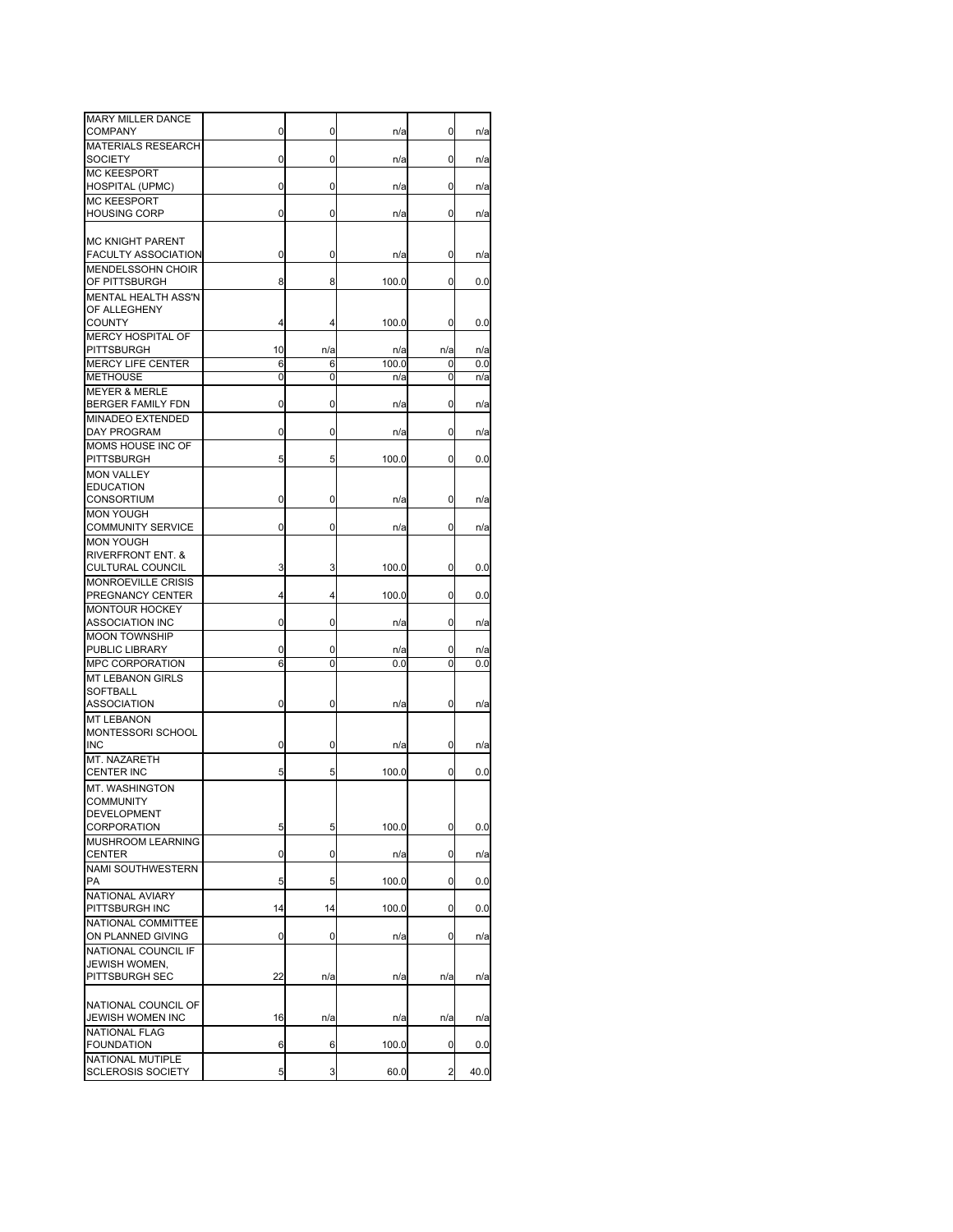| NATIONAL PARKINSON<br><b>FOUNDATION</b>                              | 7      | 7      | 100.0 | 0      | 0.0  |
|----------------------------------------------------------------------|--------|--------|-------|--------|------|
| NATIONAL REFORM<br><b>ASSOCIATION</b>                                | 4      | 4      | 100.0 | 0      | 0.0  |
| <b>NEIGHBORHOOD</b><br>CENTERS                                       |        |        |       |        |      |
| ASSOCIATION<br><b>NEVILLE ISLAND</b>                                 | 4      | 4      | 100.0 | 0      | 0.0  |
| <b>DEVELOPMENT</b><br><b>NEW CENTURY</b>                             | 0      | 0      | n/a   | 0      | n/a  |
| CAREERS                                                              | 3      | 3      | 100.0 | 0      | 0.0  |
| <b>NORTH ALLEGHENY</b><br>ASSOCIATION FOR ADV<br>OF SPORTS           | 0      | 0      | n/a   | 0      | n/a  |
| <b>NORTH AMERICAN</b><br><b>SERIALS INTEREST</b><br><b>GROUP INC</b> | 5      | 5      | 100.0 | 0      | 0.0  |
| NORTH HILLS FOOD<br><b>BANK</b>                                      | 0      | 0      | n/a   | 0      | n/a  |
| NORTH HILLS YOUTH<br><b>MINISTRIES</b>                               | 5      | 5      | 100.0 | 0      | 0.0  |
| <b>NORTH SUBURBAN</b><br><b>ADULT SERVICES</b>                       | 0      | 0      | n/a   | 0      | n/a  |
| <b>NORTHERN</b><br><b>ALLEGHENY COUNTY</b><br>CHAMBER EDUCATION      |        |        |       |        |      |
| <b>FDN</b><br><b>NORTHERN TIER</b>                                   | 7      | 7      | 100.0 | 0      | 0.0  |
| LIBRARY<br><b>NORTHLAND PUBLIC</b>                                   | 0      | 0      | n/a   | 0      | n/a  |
| LIBRARY<br>NORTHSIDE CIVIC                                           | 4      | 3      | 75.0  | 1      | 25.0 |
| <b>DEVELOPMENT</b><br>COUNCIL INC                                    | 4      | 4      | 100.0 | 0      | 0.0  |
| NORTHSIDE URBAN<br>PATHWAYS A PUBLIC<br><b>CHARTER SCHOOL</b>        | 0      | 0      | n/a   | 0      | n/a  |
| <b>NORTHWEST</b><br><b>REGIONAL</b><br>MANAGEMENT                    | 0<br>0 | 0<br>0 | n/a   | 0<br>0 | n/a  |
| OAKLAND SCHOOL<br>OHIO VALLEY GENERAL                                |        |        | n/a   |        | n/a  |
| <b>HOSPITAL</b><br>OLD SEWICKLEY POST                                | 0      | 0      | n/a   | 0      | n/a  |
| OFFICE CORP                                                          | 0      | 0      | n/a   | 0      | n/a  |
| ONE TO ONE THE<br><b>MENTORING</b><br>PARTNERSHIP OF<br><b>SWPA</b>  | 9      | n/a    | n/a   | n/a    | n/a  |
| <b>OPERATION BETTER</b><br><b>BLOCK</b>                              | 4      | 4      | 100.0 | 0      | 0.0  |
| PA FEDERATION MUSIC                                                  |        |        |       |        |      |
| <b>CLUBS</b><br>PA ORGANIZATION FOR                                  | 10     | 10     | 100.0 | 0      | 0.0  |
| <b>WOMEN IN EARLY</b><br><b>RECOVERY</b>                             | 4      | 4      | 100.0 | 0      | 0.0  |
| PACE SCHOOL<br>PARENTAL STRESS                                       | 5      | 5      | 100.0 | 0      | 0.0  |
| CENTER                                                               | 8      | 8      | 100.0 | 0      | 0.0  |
| PBA INC / THE SECOND<br><b>STEP</b>                                  | 4      | 4      | 100.0 | 0      | 0.0  |
| PENN HILLS<br><b>VOLUNTEER FIREMENS</b>                              |        |        |       |        |      |
| <b>RELIEF ASSOCIATION I</b><br>PENNSYLVANIA PEACE                    | 0      | 0      | n/a   | 0      | n/a  |
| <b>LINKS</b>                                                         | 4      | 4      | 100.0 | 0      | 0.0  |
| PGH C/RENCE ON<br><b>ANALYTIC CHEM &amp;</b><br>A/PLD SPECTROSCOPY   | 0      | 0      | n/a   | 0      | n/a  |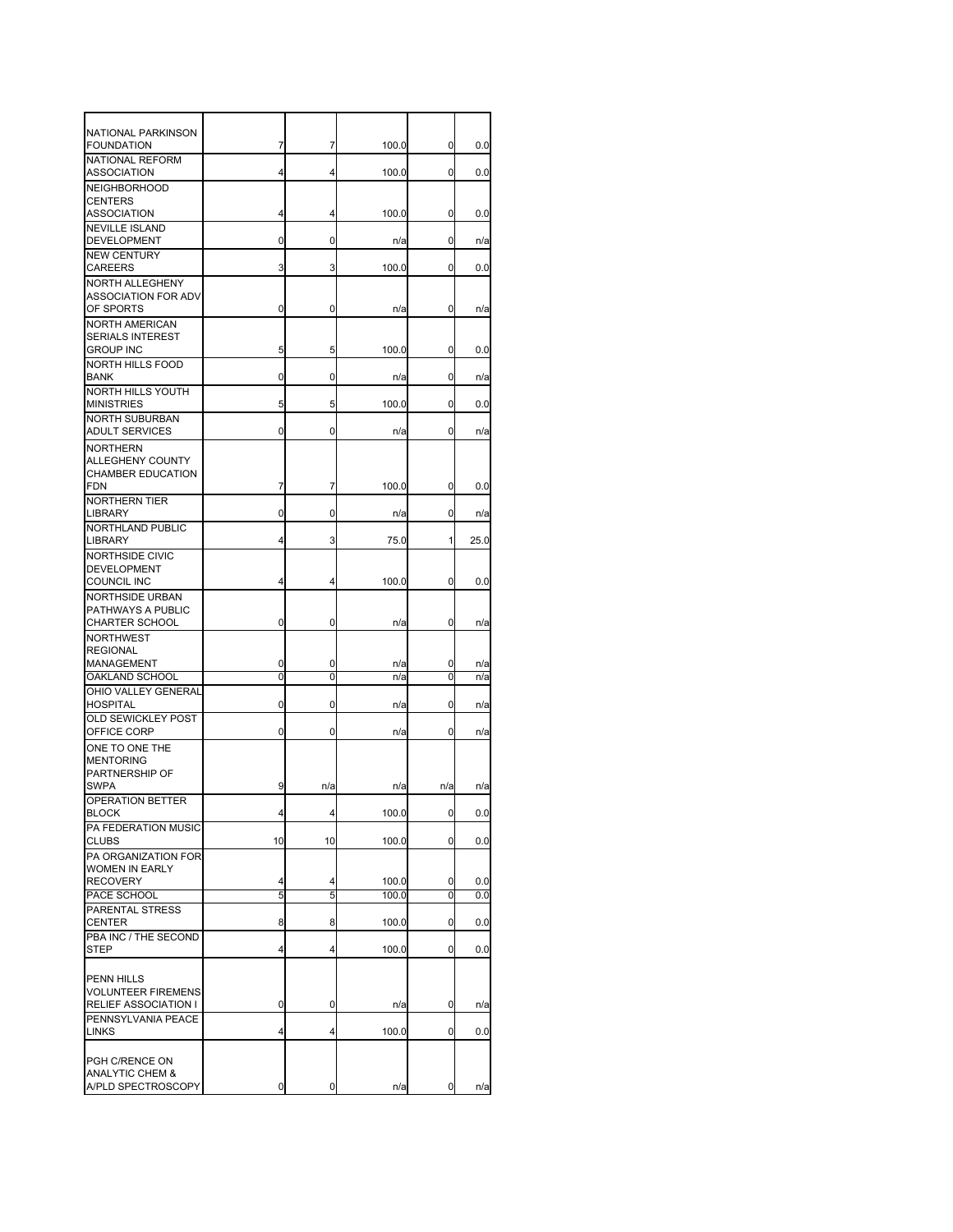| <b>PHIPPS</b>                           |    |     |       |     |      |
|-----------------------------------------|----|-----|-------|-----|------|
| <b>CONSERVATORY AND</b>                 |    |     |       |     |      |
| BOTANICAL GARDEN<br>PITCAIRN CRABBE     | 19 | n/a | n/a   | n/a | n/a  |
| <b>FOUNDATION</b>                       | 0  | 0   | n/a   | 0   | n/a  |
| PITTBSBURGH                             |    |     |       |     |      |
| <b>BUSINESS RESOURCES</b>               |    |     |       |     |      |
| CENTER                                  | 6  | 6   | 100.0 | 0   | 0.0  |
| PITTSBURGH AIDS                         |    |     |       |     |      |
| <b>TASK FORCE INC</b>                   | 6  | 6   | 100.0 | 0   | 0.0  |
| PITTSBURGH ARTS &                       |    |     |       |     |      |
| <b>LECTURES INC</b>                     | 0  | 0   | n/a   | 0   | n/a  |
| PITTSBURGH CARES                        | 4  | 4   | 100.0 | 0   | 0.0  |
| PITTSBURGH CARES<br>PARTNERSHIP INC     | 3  | 2   | 66.7  | 1   | 33.3 |
| PITTSBURGH CENTER                       |    |     |       |     |      |
| FOR THE ARTS                            | 8  | 8   | 100.0 | 0   | 0.0  |
| <b>PITTSBURGH</b>                       |    |     |       |     |      |
| CHILDREN'S MUSEUM                       | 5  | 5   | 100.0 | 0   | 0.0  |
| <b>PITTSBURGH</b>                       |    |     |       |     |      |
| <b>COALITION FOR</b>                    |    |     |       |     |      |
| <b>DYNAMIC</b>                          |    |     |       |     |      |
| <b>PSYCHOTHERAPY</b>                    | 0  | 0   | n/a   | 0   | n/a  |
| <b>PITTSBURGH</b><br><b>COMMUNITY</b>   |    |     |       |     |      |
| <b>REINVESTMENT</b>                     | 4  | 4   | 100.0 | 0   | 0.0  |
| PITTSBURGH COUNCIL                      |    |     |       |     |      |
| <b>ON HIGHER</b>                        |    |     |       |     |      |
| <b>EDUCATION</b>                        | 2  | 2   | 100.0 | 0   | 0.0  |
| PITTSBURGH DANCE                        |    |     |       |     |      |
| ALLOY                                   | 5  | 5   | 100.0 | 0   | 0.0  |
| <b>PITTSBURGH</b>                       |    |     |       |     |      |
| <b>EXPERIMENT</b>                       | 4  | 4   | 100.0 | 0   | 0.0  |
| PITTSBURGH FILM                         |    |     |       |     |      |
| <b>MAKERS</b>                           | 4  | 4   | 100.0 | 0   | 0.0  |
| <b>INSTITUTE OF</b>                     |    |     |       |     |      |
| MORTUARY SCIENCE<br><b>INC</b>          | 5  | 5   | 100.0 | 0   | 0.0  |
| PITTSBURGH ITALIAN                      |    |     |       |     |      |
| <b>SCHOLARSHIP FUND</b>                 | 0  | 0   | n/a   | 0   | n/a  |
| <b>PITTSBURGH</b>                       |    |     |       |     |      |
| LEADERSHIP                              |    |     |       |     |      |
| <b>FOUNDATION</b>                       | 4  | 4   | 100.0 | 0   | 0.0  |
| PITTSBURGH                              |    |     |       |     |      |
| <b>MEDIATION CENTER</b>                 | 4  | 4   | 100.0 | 0   | 0.0  |
| PITTSBURGH MUSICAL                      |    |     |       |     |      |
| THEATER<br>PITTSBURGH OPERA             | 5  | 5   | 100.0 | 0   | 0.0  |
| <b>HOUSE INC</b>                        | 7  | 7   | 100.0 | 0   | 0.0  |
| PITTSBURGH PIRATES                      |    |     |       |     |      |
| ALUMNI ASSOCIATION                      |    |     |       |     |      |
| <b>INC</b>                              | 0  | 0   | n/a   | 0   | n/a  |
| <b>PITTSBURGH</b>                       |    |     |       |     |      |
| REGIONAL ALLIANCE                       | 6  | 6   | 100.0 | 0   | 0.0  |
| PITTSBURGH TISSUE                       |    |     |       |     |      |
| <b>ENGINEERING SOCIETY</b>              |    |     |       |     |      |
| <b>INC</b>                              | 5  | n/a | n/a   | n/a | n/a  |
| PITTSBURGH VINTAGE<br><b>GRAND PRIX</b> | 14 | 14  | 100.0 | 0   | 0.0  |
|                                         |    |     |       |     |      |
| PITTSBURGH VOYAGER                      | 0  | 0   | n/a   | 0   | n/a  |
| PLANNED                                 |    |     |       |     |      |
| PARENTHOOD OF WPA                       |    |     |       |     |      |
| <b>INC</b>                              | 10 | 10  | 100.0 | 0   | 0.0  |
| PLUM BOROUGH                            |    |     |       |     |      |
| <b>ATHLETIC</b>                         |    |     |       |     |      |
| <b>ASSOCIATION</b>                      | 0  | 0   | n/a   | 0   | n/a  |
| PLUM SENIOR CITIZEN                     |    |     |       |     |      |
| <b>CLUB</b>                             | 4  | 4   | 100.0 | 0   | 0.0  |
| PREGNANCY CARE                          |    |     |       |     |      |
| CENTERS<br>PRESSLEY RIDGE               | 0  | 0   | n/a   | 0   | n/a  |
| <b>SCHOOLS FDN</b>                      | 6  | n/a | n/a   | n/a | n/a  |
|                                         |    |     |       |     |      |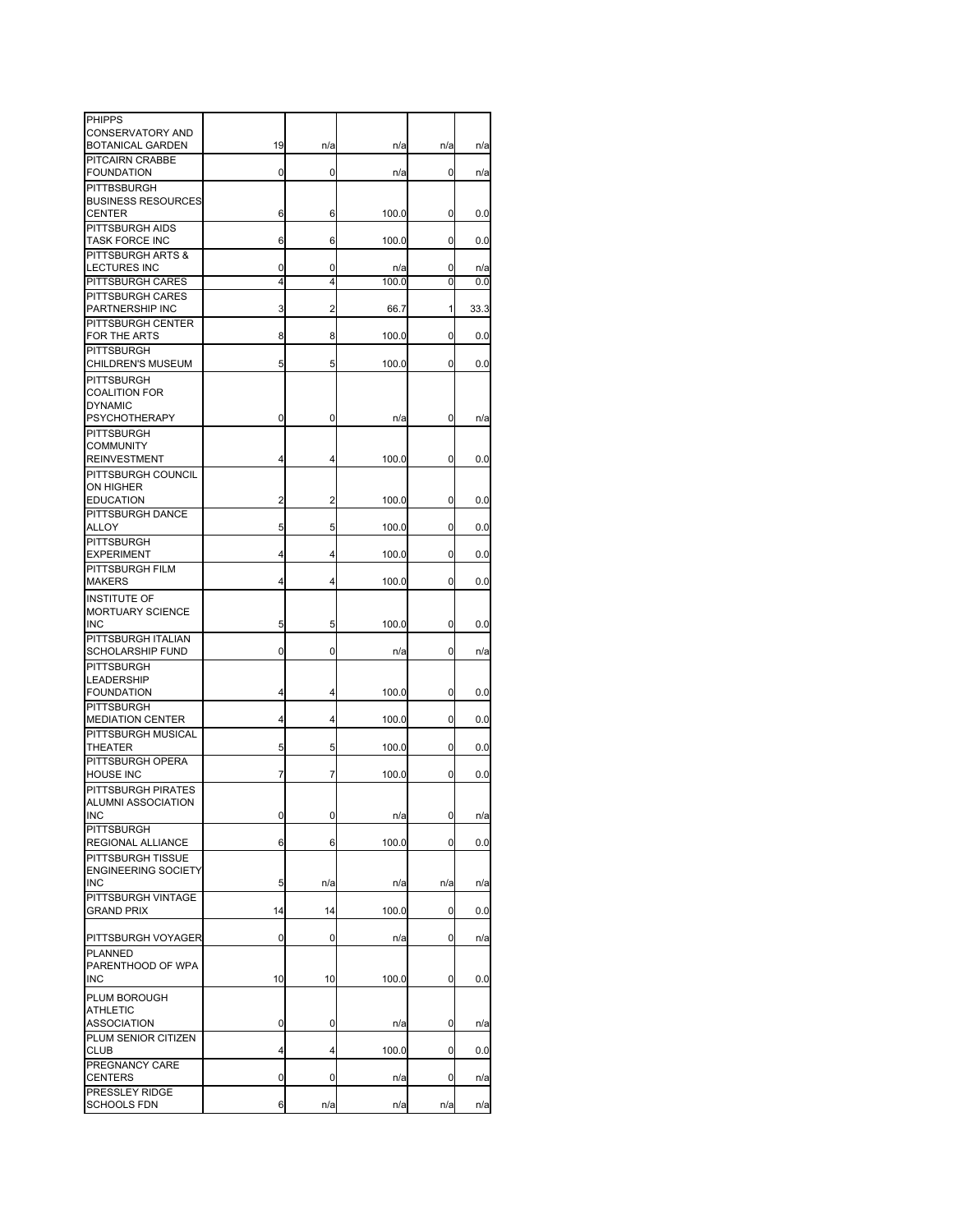| PREVENTION POINT<br>PITTSBURGH                                      | 3      | 3      | 100.0          | 0      | 0.0        |
|---------------------------------------------------------------------|--------|--------|----------------|--------|------------|
| PROJECT HELP OUR                                                    |        |        |                |        |            |
| PEOPLE EARN INC                                                     | 4      | 4      | 100.0          | 0      | 0.0        |
| <b>PROVIDENCE</b>                                                   |        |        |                |        |            |
| <b>CONENCTIONS INC</b>                                              | 6      | 6      | 100.0          | 0      | 0.0        |
| RAINBOW KITCHEN                                                     | 4      | 4      | 100.0          | 0      | 0.0        |
| <b>REGIONAL BUSINESS</b><br>ALLIANCE                                | 9      | 9      | 100.0          | 0      | 0.0        |
| <b>RESERVE PARENTS</b><br>CLUB                                      | 0      | 0      | n/a            | 0      | n/a        |
| <b>RESIDENTIAL</b>                                                  |        |        |                |        |            |
| <b>RESOURCES</b>                                                    | 4      | 4      | 100.0          | 0      | 0.0        |
| RICHARD TWN<br><b>VOLUNTEER FIRE DEP</b><br>PF ALLEGHENY            |        |        |                |        |            |
| <b>COUNTY</b><br><b>RIDC</b>                                        | 0<br>0 | 0<br>0 | n/a<br>n/a     | 0<br>0 | n/a<br>n/a |
| <b>RIVERVIEW</b>                                                    |        |        |                |        |            |
| APARTMENTS                                                          | 8      | 7      | 87.5           | 1      | 12.5       |
| <b>ROBINSON</b><br><b>EMERGENCY MEDICAL</b><br><b>SERVICE</b>       | 4      | 4      | 100.0          | 0      | 0.0        |
| <b>ROBINSON TOWNSHIP</b>                                            |        |        |                |        |            |
| <b>CHRISTIAN SCHOOL</b>                                             | 0      | 0      | n/a            | 0      | n/a        |
| RONALD MC DONALD<br><b>HOUSE</b>                                    | 5      | 5      | 100.0          | 0      | 0.0        |
| <b>ROSS-WEST VIEW</b><br><b>EMERGENCY MEDICAL</b><br>SERVICES AUTH. | 5      | 5      | 100.0          | 0      | 0.0        |
| <b>RUGGED GROUSE</b>                                                |        |        |                |        |            |
| <b>SOCIETY</b>                                                      | 6      | 6      | 100.0          | 0      | 0.0        |
| SAE INTERNATIONAL                                                   | 0      | 0      | n/a            | 0      | n/a        |
| SAMARITAN<br><b>COUNSELLING CENTER</b>                              | 4      | 4      | 100.0          | 0      | 0.0        |
| <b>SAMARITAN</b><br>COUNSELLING CENTER<br>OF WPA                    | 4      | 4      | 100.0          | 0      | 0.0        |
| SANTA CRUZ INC                                                      | 0      | 0      | n/a            | 0      | n/a        |
| <b>SENECA AREA</b><br><b>EMERGENCY</b><br><b>SERVICES</b>           | 0      | 0      | n/a            | 0      | n/a        |
| <b>SEWICKLEY PUBLIC</b>                                             |        |        |                |        |            |
| <b>LIBRARY</b>                                                      | 4      | 4      | 100.0          | 0      | 0.0        |
| SHADY SIDE ACADEMY                                                  | 12     | 12     | 100.0          | 0      | 0.0        |
| SHADYSIDE ACADEMY<br><b>FOUNDATION</b>                              | 8      | 8      | 100.0          | 0      | 0.0        |
| SHALER AREA EMS INC                                                 | 0      | 0      | n/a            | 0      | n/a        |
| SIDS ALLIANCE INC                                                   | 4      | 4      | 100.0          | 0      | 0.0        |
| SINGLE & CUSTODIAL                                                  |        |        |                |        |            |
| <b>FATHERS NETWORK</b>                                              | 3      | n/n    | n/a            | n/a    | n/a        |
| SOCIETY FOR ARTS                                                    | 10     | 9      | 90.0           | 1      | 10.0       |
| <b>SOUTH HILLS CHORALE</b>                                          | 7      | 7      | 100.0          | 0      | 0.0        |
| SOUTH HILLS HEALTH<br><b>SYSTEM FDN</b>                             | 7      | 7      | 100.0          | 0      | 0.0        |
| SOUTH HILLS MEDICAL<br><b>CENTER</b>                                | 5      | 5      | 100.0          | 0      | 0.0        |
| SOUTH SIDE LOCAL                                                    |        |        |                |        |            |
| <b>DEVELOPMENT</b>                                                  |        |        |                |        |            |
| <b>COMPANY</b><br>SOUTH WINDS INC                                   | 9<br>4 | 9<br>4 | 100.0<br>100.0 | 0<br>0 | 0.0<br>0.0 |
| SOUTHBRIDGE EMS                                                     |        |        |                |        |            |
| <b>INC</b>                                                          | 3      | 3      | 100.0          | 0      | 0.0        |
| SOUTHEAST ASIA<br>PRAYER CENTER                                     | 0      | 0      | n/a            | 0      | n/a        |
| SOUTHWEST PA AREA                                                   |        |        |                |        |            |
| <b>HEALTH EDUCATION</b>                                             |        |        |                |        |            |
| <b>CENTER</b>                                                       | 4      | 4      | 100.0          | 0      | 0.0        |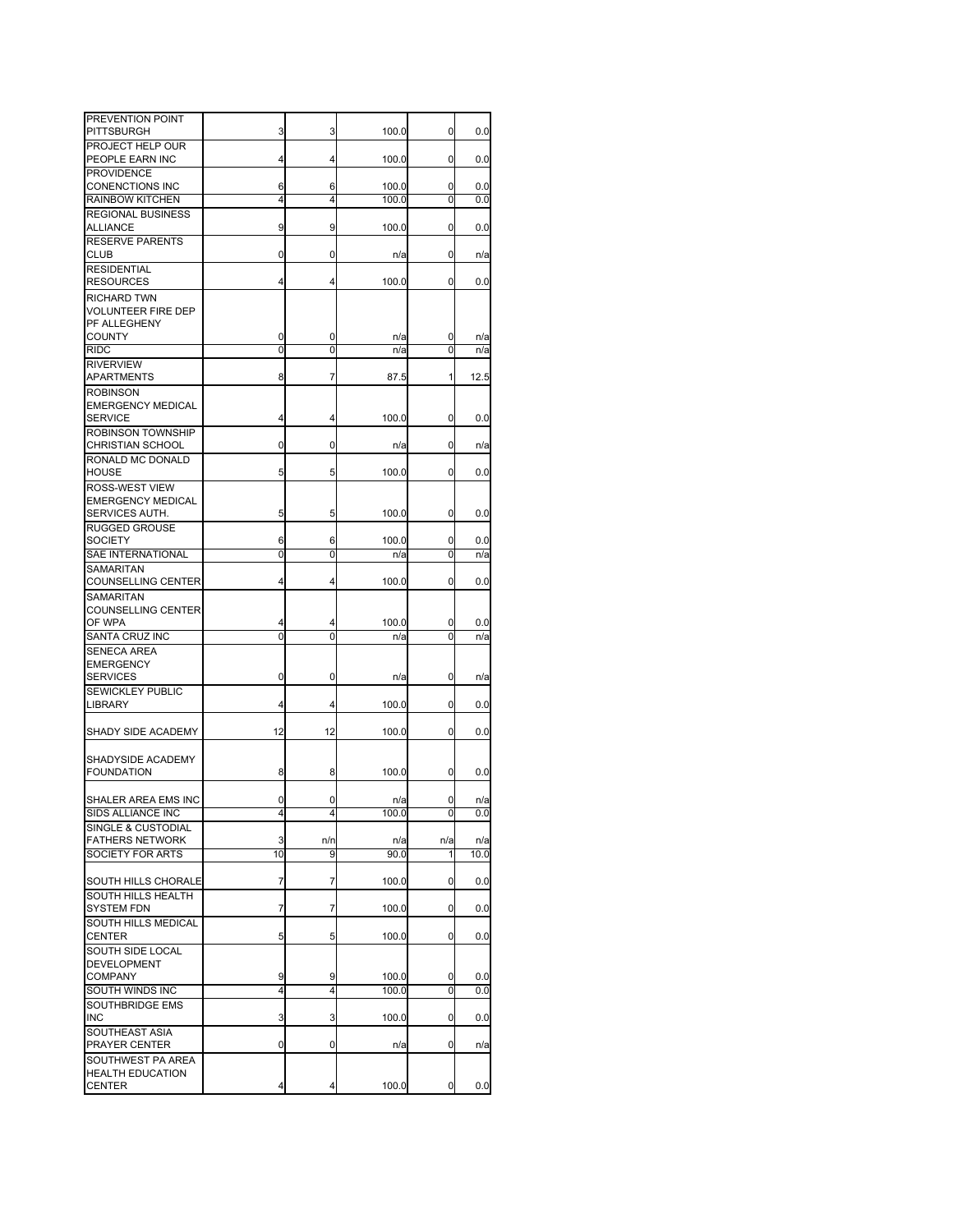| SOUTHWESTERN PA<br>CORPORATION                | 0  | 0   | n/a   | 0   | n/a |
|-----------------------------------------------|----|-----|-------|-----|-----|
| SPRINGDALE                                    |    |     |       |     |     |
| TOWNSHIP<br>VOLUNTEER FIRE                    | 0  | 0   | n/a   | 0   | n/a |
| <b>SQUIRRELL HILL</b>                         |    |     |       |     |     |
| URBAN COALITION INC                           | 6  | 6   | 100.0 | 0   | 0.0 |
| <b>ST CLAIR CITIZEN</b><br>COUNCIL            | 3  | 3   | 100.0 | 0   | 0.0 |
| ST. AMBROSE MANOR                             | 4  | 4   | 100.0 | 0   | 0.0 |
| <b>ST. BARNABAS</b>                           |    |     |       |     |     |
| RETIREMENT VILLAGE<br><b>INC</b>              | 0  | 0   | n/a   | 0   | n/a |
| ST. CALIR HEALTH                              |    |     |       |     |     |
| <b>VENTURES</b><br>ST. VINCENT DE PAUL        | 12 | 12  | 100.0 | 0   | 0.0 |
| SOCIETY                                       | 4  | 4   | 100.0 | 0   | 0.0 |
| <b>STENGTH</b>                                |    |     |       |     |     |
| <b>INCORPORATED</b><br>STO-ROX BOOSTER        | 4  | 4   | 100.0 | 0   | 0.0 |
| <b>CLUB</b>                                   | 0  | 0   | n/a   | 0   | n/a |
| <b>TAMIL NADU</b>                             |    |     |       |     |     |
| <b>FOUNDATION</b><br><b>TECH LINK PROGRAM</b> | 0  | 0   | n/a   | 0   | n/a |
| OF PITTSBURGH                                 | 4  | 4   | 100.0 | 0   | 0.0 |
| <b>TEIN RIVERS COUNCIL</b><br>OF GOVERNMENT   | 0  | 0   | n/a   | 0   | n/a |
| THE EARLY LEARNING                            |    |     |       |     |     |
| <b>INSTITUTE</b>                              | 6  | 6   | 100.0 | 0   | 0.0 |
| THE FOX CHAPEL AREA                           |    |     |       |     |     |
| <b>EDUCTAION FUND</b>                         | 3  | 3   | 100.0 | 0   | 0.0 |
| THE HEARTWOOD<br><b>INSTITUTE</b>             | 4  | 4   | 100.0 | 0   | 0.0 |
| THE LIBRARY OF                                |    |     |       |     |     |
| <b>BALDWIN</b>                                | 0  | 0   | n/a   | 0   | n/a |
| THE MATTRESS<br><b>FACTORY</b>                | 2  | 2   | 100.0 | 0   | 0.0 |
| THE MONROEVILLE                               |    |     |       |     |     |
| CHRISTIAN JUDEA                               |    |     |       |     |     |
| <b>FOUNDATION</b>                             | 3  | 3   | 100.0 | 0   | 0.0 |
| THE PITTSBURGH                                |    |     |       |     |     |
| PARKS CONSERVANCY                             | 0  | 0   | n/a   | 0   | n/a |
| THE PITTSBURGH                                |    |     |       |     |     |
| TRUST FOR CULTURAL                            |    |     |       |     |     |
| <b>RESOURCES</b>                              | 12 | 12  | 100.0 | 0   | 0.0 |
| THE SENIOR<br>CARDIOVASCULAR                  |    |     |       |     |     |
| <b>SURGEONS SOCIETY</b>                       |    |     |       |     |     |
| <b>INC</b><br>THE SWPA AIDS                   | 4  | n/a | n/a   | n/a | n/a |
| PLANNING COALITION                            | 4  | 4   | 100.0 | 0   | 0.0 |
| THE WATSON<br><b>INSTITUTE</b>                | 8  | 8   | 100.0 | 0   | 0.0 |
| THE WESTLEY                                   |    |     |       |     |     |
| <b>FOUNDATION</b>                             | 3  | 3   | 100.0 | 0   | 0.0 |
| THE WPA CHP OF THE                            |    |     |       |     |     |
| NAT'L HEMOPHILIA FDN                          | 4  | n/a | n/a   | n/a | n/a |
| <b>THOMAS MERTON</b>                          |    |     |       |     |     |
| <b>CENTER</b><br><b>THREE RIVERS</b>          | 3  | n/a | n/a   | n/a | n/a |
| <b>ADOPTION COUNCIL</b>                       | 9  | n/a | n/a   | n/a | n/a |
| THREE RIVERS AREA                             |    |     |       |     |     |
| LABOR MANAGEMENT<br>THREE RIVERS              | 0  | 0   | n/a   | 0   | n/a |
| <b>CENTER FOR</b>                             |    |     |       |     |     |
| INDEPENDENT LIVING                            | 5  | 5   | 100.0 | 0   | 0.0 |
| THREE RIVERS RAVING                           |    |     |       |     |     |
| <b>ASSOCIATION</b>                            | 5  | 5   | 100.0 | 0   | 0.0 |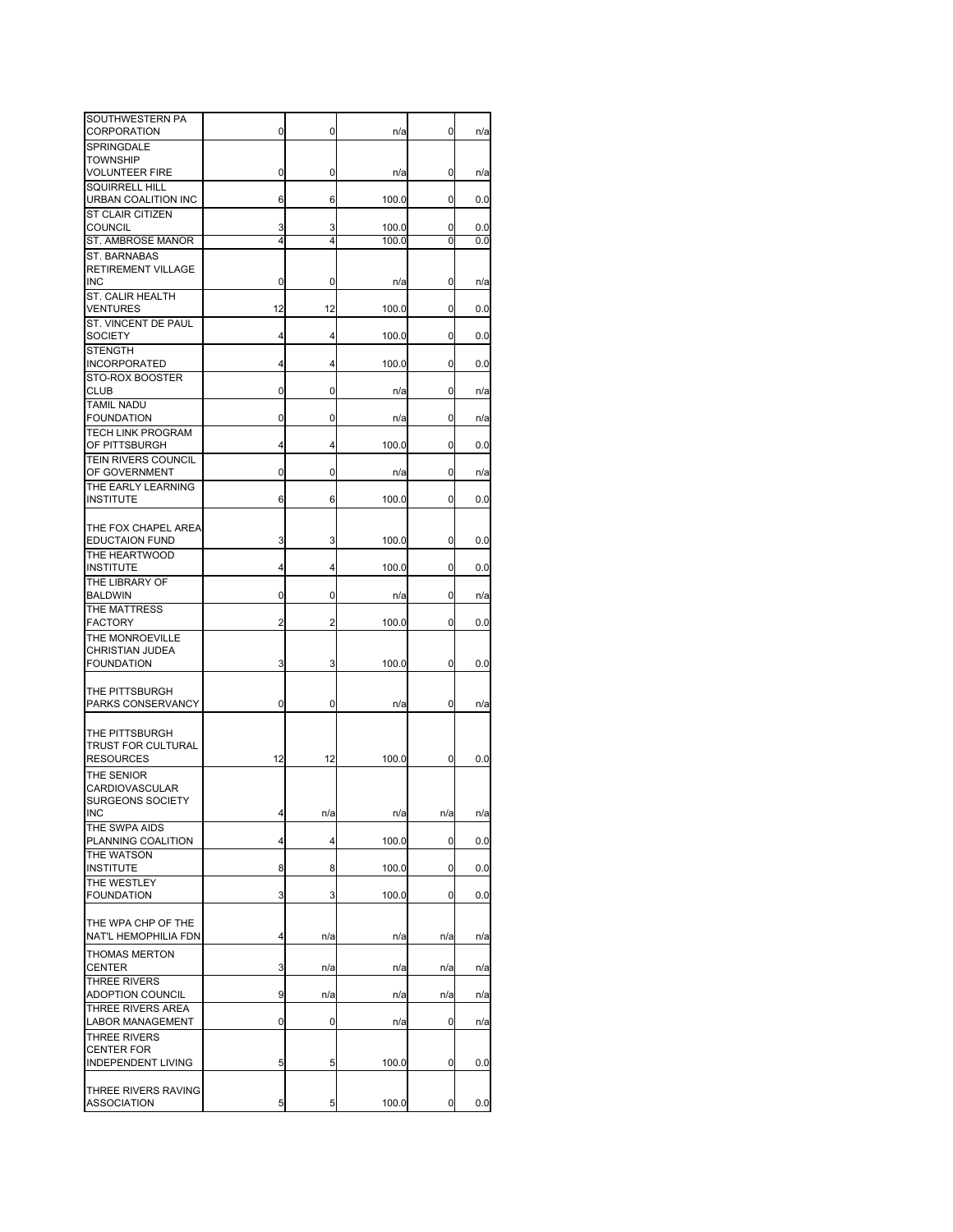| 4<br>100.0<br>0.0<br>4<br>0<br>0<br>0<br>n/a<br>0<br>n/a<br><b>UMOJA AFRICAN ARTS</b><br><b>COMPANY</b><br>3<br>33.3<br>66.7<br>1<br>2<br><b>UNION AID</b><br>8<br>8<br>100.0<br>0<br>0.0<br>UNITED CEREBRAL<br>PALSY FDN<br>6<br>6<br>100.0<br>0<br>0.0<br>UNITED JEWISH<br>9<br><b>FEDERATION</b><br>0.0<br>0<br>0.0<br>0<br><b>UNITED</b><br><b>MITOCHONDRIAL</b><br>DISEASE FOUNDATION<br>5<br>100.0<br>0.0<br>5<br>0<br>17<br>17<br>100.0<br>0<br>0.0<br>0<br>0<br>n/a<br>0<br>n/a<br>0<br>0<br>0<br>n/a<br>n/a<br>31<br>31<br>100.0<br>0<br>0.0<br>0<br>0<br>0<br>n/a<br>n/a<br>0<br>0<br>0<br>n/a<br>n/a<br><b>ASSOCIATION</b><br>0<br>0<br>0<br>n/a<br>n/a<br><b>RELIEF ASSOCIATION</b><br><b>INC</b><br>0<br>0<br>n/a<br>0<br>n/a<br><b>VALLEY CARE NURSING</b><br>HOME INC<br>3<br>100.0<br>3<br>0<br>0.0<br><b>VALLEY MEDICAL</b><br><b>FACILITIES</b><br>11<br>10<br>90.9<br>9.1<br>1<br><b>VARIETY THE</b><br><b>CHILDREN'S CHARITY</b><br>5<br>0.0<br>0.0<br>0<br>0<br>4<br>3<br>VERLAND<br>75.0<br>1<br>25.0<br><b>VETERANS PLACE OF</b><br><b>WASHINGTON</b><br>0<br>0<br>0<br>n/a<br>n/a<br>0<br>0<br>0<br>n/a<br>n/a<br><b>EVANGELISTIVE</b><br>OUTREACH<br>0<br>0<br>n/a<br>0<br>n/a<br>5<br>5<br><b>VINCENTIAN CHILD</b><br>100.0<br>0<br>0.0<br><b>VISITING NURSE</b><br><b>FOUNDATION</b><br><b>ALLEGHENY COUNTY</b><br>100.0<br>0<br>0.0<br><b>WESLEY INSTITUTE</b><br>6<br>6<br>100.0<br>0.0<br>0<br><b>WEST END-ELLIOT</b><br>3<br>3<br>100.0<br>0.0<br><b>JOINT PROJECT</b><br>0<br><b>WEST MIFFLIN</b><br>0<br>0<br>0<br>n/a<br>n/a<br>0<br>0<br>0<br>n/a<br>n/a<br>0<br>0<br>0<br>n/a<br>n/a<br>0<br>0<br>0<br>n/a<br>n/a<br>5<br>5<br>100.0<br>0<br>0.0<br>WESTERN PA SCHOOL<br>4<br>OF THE DEAF<br>n/a<br>n/a<br>n/a<br>n/a<br><b>SERVICE UNITING</b><br><b>RET'D EMPLOYEES</b><br>0<br>0<br>0<br>n/a<br>n/a<br><b>WINCHESTER-</b><br>10<br>10<br>100.0<br>0.0<br>THURSTON SCHOOL<br>0<br>WOMANSPACE -EAST<br>7<br>7<br>100.0<br>0<br>0.0 | <b>TROY HILL CITIZEN</b>  | 4 | 4 | 100.0 | 0 | 0.0 |
|-------------------------------------------------------------------------------------------------------------------------------------------------------------------------------------------------------------------------------------------------------------------------------------------------------------------------------------------------------------------------------------------------------------------------------------------------------------------------------------------------------------------------------------------------------------------------------------------------------------------------------------------------------------------------------------------------------------------------------------------------------------------------------------------------------------------------------------------------------------------------------------------------------------------------------------------------------------------------------------------------------------------------------------------------------------------------------------------------------------------------------------------------------------------------------------------------------------------------------------------------------------------------------------------------------------------------------------------------------------------------------------------------------------------------------------------------------------------------------------------------------------------------------------------------------------------------------------------------------------------------------------------------------------------------------------------------------------------------------------------------------------------------------------------------------------------------------------------------------------------------------------------------------------------------------------------------------------------------|---------------------------|---|---|-------|---|-----|
|                                                                                                                                                                                                                                                                                                                                                                                                                                                                                                                                                                                                                                                                                                                                                                                                                                                                                                                                                                                                                                                                                                                                                                                                                                                                                                                                                                                                                                                                                                                                                                                                                                                                                                                                                                                                                                                                                                                                                                         | TURTLE CREEK VALLEY       |   |   |       |   |     |
|                                                                                                                                                                                                                                                                                                                                                                                                                                                                                                                                                                                                                                                                                                                                                                                                                                                                                                                                                                                                                                                                                                                                                                                                                                                                                                                                                                                                                                                                                                                                                                                                                                                                                                                                                                                                                                                                                                                                                                         | MHMR INC                  |   |   |       |   |     |
|                                                                                                                                                                                                                                                                                                                                                                                                                                                                                                                                                                                                                                                                                                                                                                                                                                                                                                                                                                                                                                                                                                                                                                                                                                                                                                                                                                                                                                                                                                                                                                                                                                                                                                                                                                                                                                                                                                                                                                         | <b>UE RESEARCH &amp;</b>  |   |   |       |   |     |
|                                                                                                                                                                                                                                                                                                                                                                                                                                                                                                                                                                                                                                                                                                                                                                                                                                                                                                                                                                                                                                                                                                                                                                                                                                                                                                                                                                                                                                                                                                                                                                                                                                                                                                                                                                                                                                                                                                                                                                         | <b>EDUCATION</b>          |   |   |       |   |     |
|                                                                                                                                                                                                                                                                                                                                                                                                                                                                                                                                                                                                                                                                                                                                                                                                                                                                                                                                                                                                                                                                                                                                                                                                                                                                                                                                                                                                                                                                                                                                                                                                                                                                                                                                                                                                                                                                                                                                                                         |                           |   |   |       |   |     |
|                                                                                                                                                                                                                                                                                                                                                                                                                                                                                                                                                                                                                                                                                                                                                                                                                                                                                                                                                                                                                                                                                                                                                                                                                                                                                                                                                                                                                                                                                                                                                                                                                                                                                                                                                                                                                                                                                                                                                                         |                           |   |   |       |   |     |
|                                                                                                                                                                                                                                                                                                                                                                                                                                                                                                                                                                                                                                                                                                                                                                                                                                                                                                                                                                                                                                                                                                                                                                                                                                                                                                                                                                                                                                                                                                                                                                                                                                                                                                                                                                                                                                                                                                                                                                         |                           |   |   |       |   |     |
|                                                                                                                                                                                                                                                                                                                                                                                                                                                                                                                                                                                                                                                                                                                                                                                                                                                                                                                                                                                                                                                                                                                                                                                                                                                                                                                                                                                                                                                                                                                                                                                                                                                                                                                                                                                                                                                                                                                                                                         |                           |   |   |       |   |     |
|                                                                                                                                                                                                                                                                                                                                                                                                                                                                                                                                                                                                                                                                                                                                                                                                                                                                                                                                                                                                                                                                                                                                                                                                                                                                                                                                                                                                                                                                                                                                                                                                                                                                                                                                                                                                                                                                                                                                                                         |                           |   |   |       |   |     |
|                                                                                                                                                                                                                                                                                                                                                                                                                                                                                                                                                                                                                                                                                                                                                                                                                                                                                                                                                                                                                                                                                                                                                                                                                                                                                                                                                                                                                                                                                                                                                                                                                                                                                                                                                                                                                                                                                                                                                                         |                           |   |   |       |   |     |
|                                                                                                                                                                                                                                                                                                                                                                                                                                                                                                                                                                                                                                                                                                                                                                                                                                                                                                                                                                                                                                                                                                                                                                                                                                                                                                                                                                                                                                                                                                                                                                                                                                                                                                                                                                                                                                                                                                                                                                         |                           |   |   |       |   |     |
|                                                                                                                                                                                                                                                                                                                                                                                                                                                                                                                                                                                                                                                                                                                                                                                                                                                                                                                                                                                                                                                                                                                                                                                                                                                                                                                                                                                                                                                                                                                                                                                                                                                                                                                                                                                                                                                                                                                                                                         |                           |   |   |       |   |     |
|                                                                                                                                                                                                                                                                                                                                                                                                                                                                                                                                                                                                                                                                                                                                                                                                                                                                                                                                                                                                                                                                                                                                                                                                                                                                                                                                                                                                                                                                                                                                                                                                                                                                                                                                                                                                                                                                                                                                                                         |                           |   |   |       |   |     |
|                                                                                                                                                                                                                                                                                                                                                                                                                                                                                                                                                                                                                                                                                                                                                                                                                                                                                                                                                                                                                                                                                                                                                                                                                                                                                                                                                                                                                                                                                                                                                                                                                                                                                                                                                                                                                                                                                                                                                                         | UNITED WAY                |   |   |       |   |     |
|                                                                                                                                                                                                                                                                                                                                                                                                                                                                                                                                                                                                                                                                                                                                                                                                                                                                                                                                                                                                                                                                                                                                                                                                                                                                                                                                                                                                                                                                                                                                                                                                                                                                                                                                                                                                                                                                                                                                                                         | UNITY VOLUNTEER           |   |   |       |   |     |
|                                                                                                                                                                                                                                                                                                                                                                                                                                                                                                                                                                                                                                                                                                                                                                                                                                                                                                                                                                                                                                                                                                                                                                                                                                                                                                                                                                                                                                                                                                                                                                                                                                                                                                                                                                                                                                                                                                                                                                         | <b>FIRE DEPARTMENT</b>    |   |   |       |   |     |
|                                                                                                                                                                                                                                                                                                                                                                                                                                                                                                                                                                                                                                                                                                                                                                                                                                                                                                                                                                                                                                                                                                                                                                                                                                                                                                                                                                                                                                                                                                                                                                                                                                                                                                                                                                                                                                                                                                                                                                         | <b>UPMC BRADDOCK</b>      |   |   |       |   |     |
|                                                                                                                                                                                                                                                                                                                                                                                                                                                                                                                                                                                                                                                                                                                                                                                                                                                                                                                                                                                                                                                                                                                                                                                                                                                                                                                                                                                                                                                                                                                                                                                                                                                                                                                                                                                                                                                                                                                                                                         |                           |   |   |       |   |     |
|                                                                                                                                                                                                                                                                                                                                                                                                                                                                                                                                                                                                                                                                                                                                                                                                                                                                                                                                                                                                                                                                                                                                                                                                                                                                                                                                                                                                                                                                                                                                                                                                                                                                                                                                                                                                                                                                                                                                                                         | UPMC HEALTH SYSTEM        |   |   |       |   |     |
|                                                                                                                                                                                                                                                                                                                                                                                                                                                                                                                                                                                                                                                                                                                                                                                                                                                                                                                                                                                                                                                                                                                                                                                                                                                                                                                                                                                                                                                                                                                                                                                                                                                                                                                                                                                                                                                                                                                                                                         | UPMC SOUTH SIDE           |   |   |       |   |     |
|                                                                                                                                                                                                                                                                                                                                                                                                                                                                                                                                                                                                                                                                                                                                                                                                                                                                                                                                                                                                                                                                                                                                                                                                                                                                                                                                                                                                                                                                                                                                                                                                                                                                                                                                                                                                                                                                                                                                                                         | UPMC ST. MARGARET         |   |   |       |   |     |
|                                                                                                                                                                                                                                                                                                                                                                                                                                                                                                                                                                                                                                                                                                                                                                                                                                                                                                                                                                                                                                                                                                                                                                                                                                                                                                                                                                                                                                                                                                                                                                                                                                                                                                                                                                                                                                                                                                                                                                         | UPPER ST CLAIR BAND       |   |   |       |   |     |
|                                                                                                                                                                                                                                                                                                                                                                                                                                                                                                                                                                                                                                                                                                                                                                                                                                                                                                                                                                                                                                                                                                                                                                                                                                                                                                                                                                                                                                                                                                                                                                                                                                                                                                                                                                                                                                                                                                                                                                         | <b>PARENTS</b>            |   |   |       |   |     |
|                                                                                                                                                                                                                                                                                                                                                                                                                                                                                                                                                                                                                                                                                                                                                                                                                                                                                                                                                                                                                                                                                                                                                                                                                                                                                                                                                                                                                                                                                                                                                                                                                                                                                                                                                                                                                                                                                                                                                                         |                           |   |   |       |   |     |
|                                                                                                                                                                                                                                                                                                                                                                                                                                                                                                                                                                                                                                                                                                                                                                                                                                                                                                                                                                                                                                                                                                                                                                                                                                                                                                                                                                                                                                                                                                                                                                                                                                                                                                                                                                                                                                                                                                                                                                         | UPPER ST CLAIR FIRE       |   |   |       |   |     |
|                                                                                                                                                                                                                                                                                                                                                                                                                                                                                                                                                                                                                                                                                                                                                                                                                                                                                                                                                                                                                                                                                                                                                                                                                                                                                                                                                                                                                                                                                                                                                                                                                                                                                                                                                                                                                                                                                                                                                                         |                           |   |   |       |   |     |
|                                                                                                                                                                                                                                                                                                                                                                                                                                                                                                                                                                                                                                                                                                                                                                                                                                                                                                                                                                                                                                                                                                                                                                                                                                                                                                                                                                                                                                                                                                                                                                                                                                                                                                                                                                                                                                                                                                                                                                         |                           |   |   |       |   |     |
|                                                                                                                                                                                                                                                                                                                                                                                                                                                                                                                                                                                                                                                                                                                                                                                                                                                                                                                                                                                                                                                                                                                                                                                                                                                                                                                                                                                                                                                                                                                                                                                                                                                                                                                                                                                                                                                                                                                                                                         |                           |   |   |       |   |     |
|                                                                                                                                                                                                                                                                                                                                                                                                                                                                                                                                                                                                                                                                                                                                                                                                                                                                                                                                                                                                                                                                                                                                                                                                                                                                                                                                                                                                                                                                                                                                                                                                                                                                                                                                                                                                                                                                                                                                                                         |                           |   |   |       |   |     |
|                                                                                                                                                                                                                                                                                                                                                                                                                                                                                                                                                                                                                                                                                                                                                                                                                                                                                                                                                                                                                                                                                                                                                                                                                                                                                                                                                                                                                                                                                                                                                                                                                                                                                                                                                                                                                                                                                                                                                                         |                           |   |   |       |   |     |
|                                                                                                                                                                                                                                                                                                                                                                                                                                                                                                                                                                                                                                                                                                                                                                                                                                                                                                                                                                                                                                                                                                                                                                                                                                                                                                                                                                                                                                                                                                                                                                                                                                                                                                                                                                                                                                                                                                                                                                         |                           |   |   |       |   |     |
|                                                                                                                                                                                                                                                                                                                                                                                                                                                                                                                                                                                                                                                                                                                                                                                                                                                                                                                                                                                                                                                                                                                                                                                                                                                                                                                                                                                                                                                                                                                                                                                                                                                                                                                                                                                                                                                                                                                                                                         |                           |   |   |       |   |     |
|                                                                                                                                                                                                                                                                                                                                                                                                                                                                                                                                                                                                                                                                                                                                                                                                                                                                                                                                                                                                                                                                                                                                                                                                                                                                                                                                                                                                                                                                                                                                                                                                                                                                                                                                                                                                                                                                                                                                                                         |                           |   |   |       |   |     |
|                                                                                                                                                                                                                                                                                                                                                                                                                                                                                                                                                                                                                                                                                                                                                                                                                                                                                                                                                                                                                                                                                                                                                                                                                                                                                                                                                                                                                                                                                                                                                                                                                                                                                                                                                                                                                                                                                                                                                                         |                           |   |   |       |   |     |
|                                                                                                                                                                                                                                                                                                                                                                                                                                                                                                                                                                                                                                                                                                                                                                                                                                                                                                                                                                                                                                                                                                                                                                                                                                                                                                                                                                                                                                                                                                                                                                                                                                                                                                                                                                                                                                                                                                                                                                         |                           |   |   |       |   |     |
|                                                                                                                                                                                                                                                                                                                                                                                                                                                                                                                                                                                                                                                                                                                                                                                                                                                                                                                                                                                                                                                                                                                                                                                                                                                                                                                                                                                                                                                                                                                                                                                                                                                                                                                                                                                                                                                                                                                                                                         | <b>BOULEVARD INC</b>      |   |   |       |   |     |
|                                                                                                                                                                                                                                                                                                                                                                                                                                                                                                                                                                                                                                                                                                                                                                                                                                                                                                                                                                                                                                                                                                                                                                                                                                                                                                                                                                                                                                                                                                                                                                                                                                                                                                                                                                                                                                                                                                                                                                         |                           |   |   |       |   |     |
|                                                                                                                                                                                                                                                                                                                                                                                                                                                                                                                                                                                                                                                                                                                                                                                                                                                                                                                                                                                                                                                                                                                                                                                                                                                                                                                                                                                                                                                                                                                                                                                                                                                                                                                                                                                                                                                                                                                                                                         | <b>VETERANS RESEARCH</b>  |   |   |       |   |     |
|                                                                                                                                                                                                                                                                                                                                                                                                                                                                                                                                                                                                                                                                                                                                                                                                                                                                                                                                                                                                                                                                                                                                                                                                                                                                                                                                                                                                                                                                                                                                                                                                                                                                                                                                                                                                                                                                                                                                                                         | <b>FOUNDATION OF</b>      |   |   |       |   |     |
|                                                                                                                                                                                                                                                                                                                                                                                                                                                                                                                                                                                                                                                                                                                                                                                                                                                                                                                                                                                                                                                                                                                                                                                                                                                                                                                                                                                                                                                                                                                                                                                                                                                                                                                                                                                                                                                                                                                                                                         | <b>PITTSBURGH</b>         |   |   |       |   |     |
|                                                                                                                                                                                                                                                                                                                                                                                                                                                                                                                                                                                                                                                                                                                                                                                                                                                                                                                                                                                                                                                                                                                                                                                                                                                                                                                                                                                                                                                                                                                                                                                                                                                                                                                                                                                                                                                                                                                                                                         | <b>VICTORIOUS FAITH</b>   |   |   |       |   |     |
|                                                                                                                                                                                                                                                                                                                                                                                                                                                                                                                                                                                                                                                                                                                                                                                                                                                                                                                                                                                                                                                                                                                                                                                                                                                                                                                                                                                                                                                                                                                                                                                                                                                                                                                                                                                                                                                                                                                                                                         |                           |   |   |       |   |     |
|                                                                                                                                                                                                                                                                                                                                                                                                                                                                                                                                                                                                                                                                                                                                                                                                                                                                                                                                                                                                                                                                                                                                                                                                                                                                                                                                                                                                                                                                                                                                                                                                                                                                                                                                                                                                                                                                                                                                                                         |                           |   |   |       |   |     |
|                                                                                                                                                                                                                                                                                                                                                                                                                                                                                                                                                                                                                                                                                                                                                                                                                                                                                                                                                                                                                                                                                                                                                                                                                                                                                                                                                                                                                                                                                                                                                                                                                                                                                                                                                                                                                                                                                                                                                                         |                           |   |   |       |   |     |
|                                                                                                                                                                                                                                                                                                                                                                                                                                                                                                                                                                                                                                                                                                                                                                                                                                                                                                                                                                                                                                                                                                                                                                                                                                                                                                                                                                                                                                                                                                                                                                                                                                                                                                                                                                                                                                                                                                                                                                         |                           |   |   |       |   |     |
|                                                                                                                                                                                                                                                                                                                                                                                                                                                                                                                                                                                                                                                                                                                                                                                                                                                                                                                                                                                                                                                                                                                                                                                                                                                                                                                                                                                                                                                                                                                                                                                                                                                                                                                                                                                                                                                                                                                                                                         |                           |   |   |       |   |     |
|                                                                                                                                                                                                                                                                                                                                                                                                                                                                                                                                                                                                                                                                                                                                                                                                                                                                                                                                                                                                                                                                                                                                                                                                                                                                                                                                                                                                                                                                                                                                                                                                                                                                                                                                                                                                                                                                                                                                                                         |                           |   |   |       |   |     |
|                                                                                                                                                                                                                                                                                                                                                                                                                                                                                                                                                                                                                                                                                                                                                                                                                                                                                                                                                                                                                                                                                                                                                                                                                                                                                                                                                                                                                                                                                                                                                                                                                                                                                                                                                                                                                                                                                                                                                                         |                           |   |   |       |   |     |
|                                                                                                                                                                                                                                                                                                                                                                                                                                                                                                                                                                                                                                                                                                                                                                                                                                                                                                                                                                                                                                                                                                                                                                                                                                                                                                                                                                                                                                                                                                                                                                                                                                                                                                                                                                                                                                                                                                                                                                         |                           |   |   |       |   |     |
|                                                                                                                                                                                                                                                                                                                                                                                                                                                                                                                                                                                                                                                                                                                                                                                                                                                                                                                                                                                                                                                                                                                                                                                                                                                                                                                                                                                                                                                                                                                                                                                                                                                                                                                                                                                                                                                                                                                                                                         |                           |   |   |       |   |     |
|                                                                                                                                                                                                                                                                                                                                                                                                                                                                                                                                                                                                                                                                                                                                                                                                                                                                                                                                                                                                                                                                                                                                                                                                                                                                                                                                                                                                                                                                                                                                                                                                                                                                                                                                                                                                                                                                                                                                                                         | <b>BASEBALL LEAGUE</b>    |   |   |       |   |     |
|                                                                                                                                                                                                                                                                                                                                                                                                                                                                                                                                                                                                                                                                                                                                                                                                                                                                                                                                                                                                                                                                                                                                                                                                                                                                                                                                                                                                                                                                                                                                                                                                                                                                                                                                                                                                                                                                                                                                                                         |                           |   |   |       |   |     |
|                                                                                                                                                                                                                                                                                                                                                                                                                                                                                                                                                                                                                                                                                                                                                                                                                                                                                                                                                                                                                                                                                                                                                                                                                                                                                                                                                                                                                                                                                                                                                                                                                                                                                                                                                                                                                                                                                                                                                                         | <b>WEST PARK COMMONS</b>  |   |   |       |   |     |
|                                                                                                                                                                                                                                                                                                                                                                                                                                                                                                                                                                                                                                                                                                                                                                                                                                                                                                                                                                                                                                                                                                                                                                                                                                                                                                                                                                                                                                                                                                                                                                                                                                                                                                                                                                                                                                                                                                                                                                         | <b>WEST PENN AMATEUR</b>  |   |   |       |   |     |
|                                                                                                                                                                                                                                                                                                                                                                                                                                                                                                                                                                                                                                                                                                                                                                                                                                                                                                                                                                                                                                                                                                                                                                                                                                                                                                                                                                                                                                                                                                                                                                                                                                                                                                                                                                                                                                                                                                                                                                         | <b>TENNIS ASSOCIATION</b> |   |   |       |   |     |
|                                                                                                                                                                                                                                                                                                                                                                                                                                                                                                                                                                                                                                                                                                                                                                                                                                                                                                                                                                                                                                                                                                                                                                                                                                                                                                                                                                                                                                                                                                                                                                                                                                                                                                                                                                                                                                                                                                                                                                         | <b>WESTERN ALEGHENY</b>   |   |   |       |   |     |
|                                                                                                                                                                                                                                                                                                                                                                                                                                                                                                                                                                                                                                                                                                                                                                                                                                                                                                                                                                                                                                                                                                                                                                                                                                                                                                                                                                                                                                                                                                                                                                                                                                                                                                                                                                                                                                                                                                                                                                         | <b>COMMUNITY LIBRARY</b>  |   |   |       |   |     |
|                                                                                                                                                                                                                                                                                                                                                                                                                                                                                                                                                                                                                                                                                                                                                                                                                                                                                                                                                                                                                                                                                                                                                                                                                                                                                                                                                                                                                                                                                                                                                                                                                                                                                                                                                                                                                                                                                                                                                                         | <b>WESTERN PA</b>         |   |   |       |   |     |
|                                                                                                                                                                                                                                                                                                                                                                                                                                                                                                                                                                                                                                                                                                                                                                                                                                                                                                                                                                                                                                                                                                                                                                                                                                                                                                                                                                                                                                                                                                                                                                                                                                                                                                                                                                                                                                                                                                                                                                         | PROFESSIONAL FOR          |   |   |       |   |     |
|                                                                                                                                                                                                                                                                                                                                                                                                                                                                                                                                                                                                                                                                                                                                                                                                                                                                                                                                                                                                                                                                                                                                                                                                                                                                                                                                                                                                                                                                                                                                                                                                                                                                                                                                                                                                                                                                                                                                                                         | THE ARTS                  |   |   |       |   |     |
|                                                                                                                                                                                                                                                                                                                                                                                                                                                                                                                                                                                                                                                                                                                                                                                                                                                                                                                                                                                                                                                                                                                                                                                                                                                                                                                                                                                                                                                                                                                                                                                                                                                                                                                                                                                                                                                                                                                                                                         |                           |   |   |       |   |     |
|                                                                                                                                                                                                                                                                                                                                                                                                                                                                                                                                                                                                                                                                                                                                                                                                                                                                                                                                                                                                                                                                                                                                                                                                                                                                                                                                                                                                                                                                                                                                                                                                                                                                                                                                                                                                                                                                                                                                                                         |                           |   |   |       |   |     |
|                                                                                                                                                                                                                                                                                                                                                                                                                                                                                                                                                                                                                                                                                                                                                                                                                                                                                                                                                                                                                                                                                                                                                                                                                                                                                                                                                                                                                                                                                                                                                                                                                                                                                                                                                                                                                                                                                                                                                                         | <b>WESTINGHOUSE SURE</b>  |   |   |       |   |     |
|                                                                                                                                                                                                                                                                                                                                                                                                                                                                                                                                                                                                                                                                                                                                                                                                                                                                                                                                                                                                                                                                                                                                                                                                                                                                                                                                                                                                                                                                                                                                                                                                                                                                                                                                                                                                                                                                                                                                                                         |                           |   |   |       |   |     |
|                                                                                                                                                                                                                                                                                                                                                                                                                                                                                                                                                                                                                                                                                                                                                                                                                                                                                                                                                                                                                                                                                                                                                                                                                                                                                                                                                                                                                                                                                                                                                                                                                                                                                                                                                                                                                                                                                                                                                                         |                           |   |   |       |   |     |
|                                                                                                                                                                                                                                                                                                                                                                                                                                                                                                                                                                                                                                                                                                                                                                                                                                                                                                                                                                                                                                                                                                                                                                                                                                                                                                                                                                                                                                                                                                                                                                                                                                                                                                                                                                                                                                                                                                                                                                         |                           |   |   |       |   |     |
|                                                                                                                                                                                                                                                                                                                                                                                                                                                                                                                                                                                                                                                                                                                                                                                                                                                                                                                                                                                                                                                                                                                                                                                                                                                                                                                                                                                                                                                                                                                                                                                                                                                                                                                                                                                                                                                                                                                                                                         |                           |   |   |       |   |     |
|                                                                                                                                                                                                                                                                                                                                                                                                                                                                                                                                                                                                                                                                                                                                                                                                                                                                                                                                                                                                                                                                                                                                                                                                                                                                                                                                                                                                                                                                                                                                                                                                                                                                                                                                                                                                                                                                                                                                                                         | <b>INC</b>                |   |   |       |   |     |